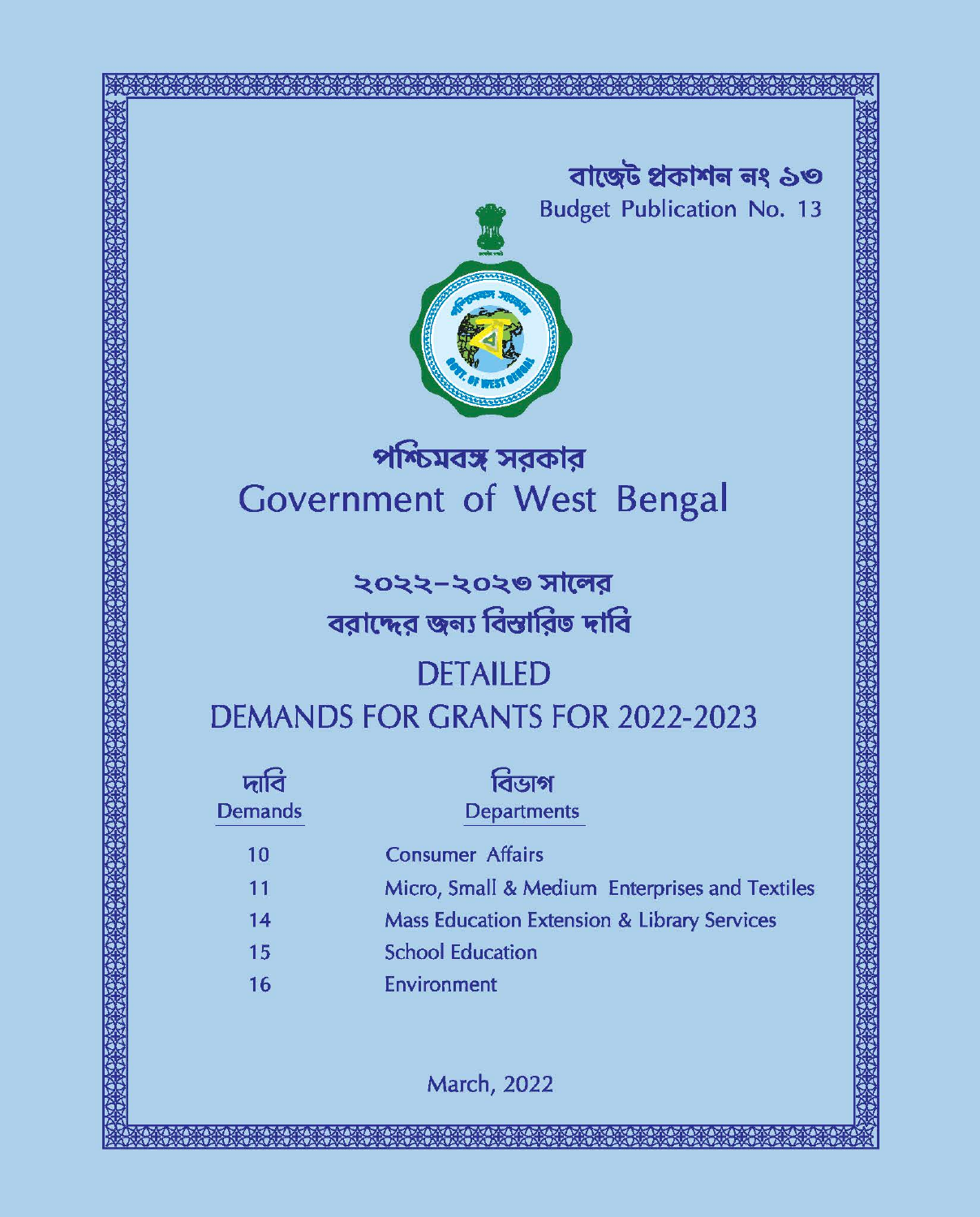## **Detailed Demands for Grants for 2022-2023**

| Demand No.<br>/ Serial No. | <b>Major Heads</b>                                          |   | Pages     |
|----------------------------|-------------------------------------------------------------|---|-----------|
| 10                         | 2052 - Secretariat--General Services                        |   | $1 - 3$   |
|                            | 3456 - Civil Supplies                                       | . | $4 - 12$  |
|                            | 3475 - Other General Economic Services                      | . | $13 - 16$ |
|                            | 4059 - Capital Outlay on Public Works                       | . | 17-19     |
|                            | 5475 - Capital Outlay on Other General Economic Services    | . | $20 - 21$ |
| 11                         | 2049 - Interest Payments                                    | . | $22 - 23$ |
|                            | 2235 - Social Security And Welfare                          | . | 24-27     |
|                            | 2401 - Crop Husbandry                                       | . | 28-34     |
|                            | 2551 - Hill Areas                                           | . | 35-37     |
|                            | 2851 - Village and Small Industries                         | . | 38-76     |
|                            | 3451 - Secretariat-Economic Services                        | . | 77-79     |
|                            | 4851 - Capital Outlay on Village and Small Industries       | . | 80-90     |
|                            | 6003 - Internal Debt of the State Government                | . | 91-92     |
|                            | 6851 - Loans for Village and Small Industries               |   | 93-96     |
|                            | 6860 - Loans for Consumer Industries                        | . | 97-99     |
| 14                         | 2202 - General Education                                    | . | 100-127   |
|                            | 2205 - Art and Culture                                      | . | 128-129   |
|                            | 2235 - Social Security And Welfare                          | . | 130-136   |
|                            | 2251 - Secretariat--Social Services                         |   | 137-139   |
|                            | 2515 - Other Rural Development Programmes                   | . | 140-142   |
|                            | 3454 - Census, Surveys and Statistics                       | . | 143-144   |
|                            | 4202 - Capital Outlay on Education, Sports, Art and Culture |   | 145-146   |
|                            | 4235 - Capital Outlay on Social Security and Welfare        | . | 147-148   |
| 15                         | 2202 - General Education                                    | . | 149-215   |
|                            | 2204 - Sports and Youth Services                            | . | 216-222   |
|                            | 2251 - Secretariat--Social Services                         |   | 223-225   |
|                            | 2551 - Hill Areas                                           | . | 226-227   |
|                            | 4202 - Capital Outlay on Education, Sports, Art and Culture | . | 228-233   |
|                            | 4575 - Capital Outlay on Other Special Areas Programme      | . | 234-235   |
| 16                         | 2215 - Water Supply and Sanitation                          | . | 236-237   |
|                            | 2251 - Secretariat--Social Services                         |   | 238-240   |
|                            | 3425 - Other Scientific Research                            | . | 241-246   |
|                            | 3435 - Ecology & Environment                                | . | 247-257   |
|                            | 4059 - Capital Outlay on Public Works                       |   | 258-259   |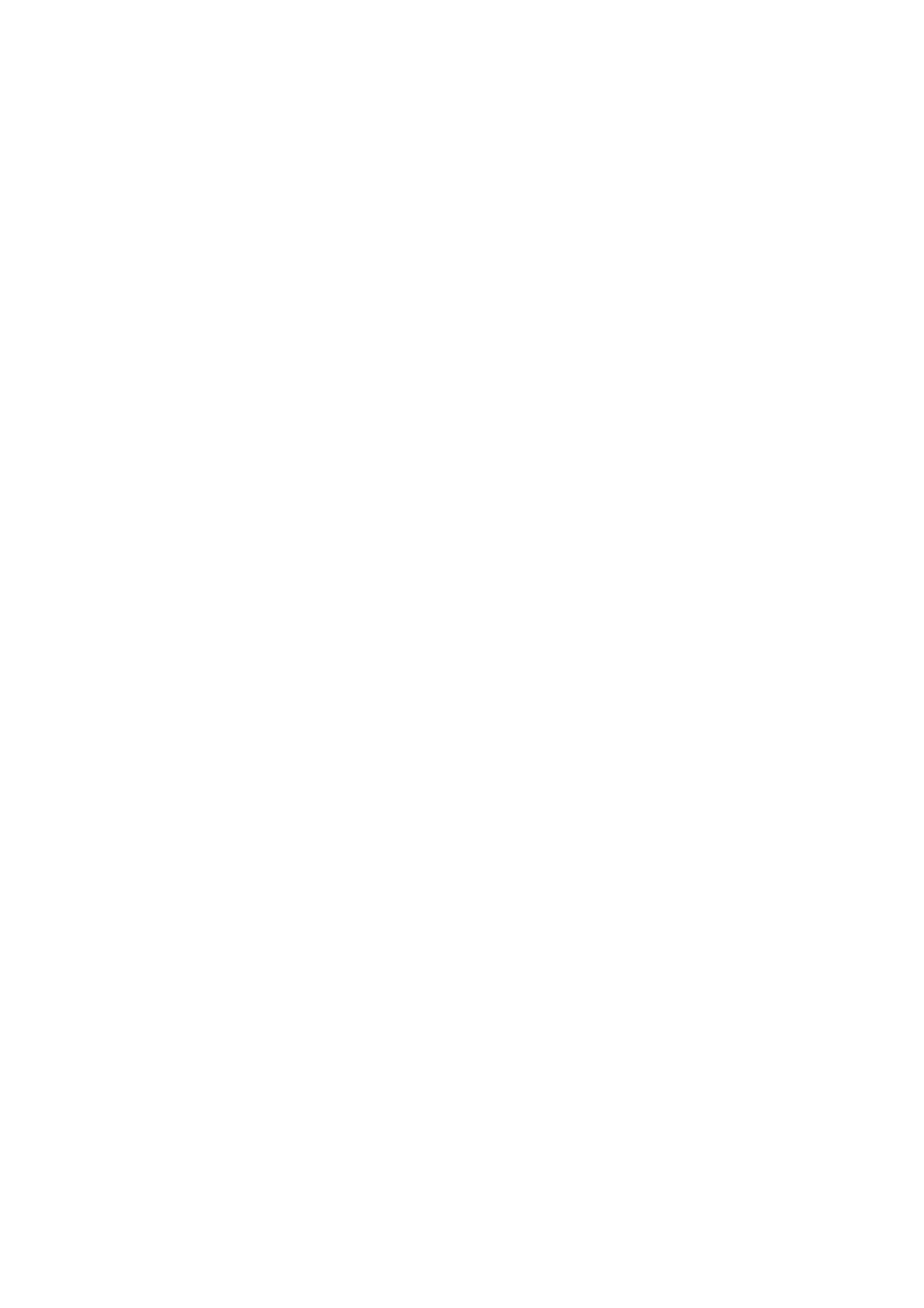## **REVENUE EXPENDITURE**

#### **DEMAND No. 10**

#### **Consumer Affairs Department**

#### **A. General Services - (d) Administrative Services**

#### **Head of Account : 2052 - Secretariat--General Services**

| Voted Rs. 6,03,59,000      | <b>Charged Rs. Nil</b> |             | Total Rs. 6,03,59,000 |                  |
|----------------------------|------------------------|-------------|-----------------------|------------------|
|                            |                        | Voted Rs.   | Charged Rs.           | <b>Total Rs.</b> |
| <b>Gross Expenditure</b>   |                        | 6,03,59,000 | $\cdots$              | 6,03,59,000      |
| <b>Deduct - Recoveries</b> |                        | $-1.000$    | $\cdots$              | $-1,000$         |
| <b>Net Expenditure</b>     |                        | 6,03,58,000 | $\cdots$              | 6,03,58,000      |

#### **REVENUE EXPENDITURE ABSTRACT ACCOUNT**

---------------------------------------------------------------------------------------------------------------------------------------------------------------------------------

|                            |                                                                                                                                                                                                                                | Actuals,  | <b>Budget</b><br>Estimate,    | Revised<br>Estimate,                                                                                | Budget<br>Estimate, |
|----------------------------|--------------------------------------------------------------------------------------------------------------------------------------------------------------------------------------------------------------------------------|-----------|-------------------------------|-----------------------------------------------------------------------------------------------------|---------------------|
|                            |                                                                                                                                                                                                                                | 2020-2021 | 2021-2022                     | 2021-2022                                                                                           | 2022-2023           |
|                            |                                                                                                                                                                                                                                | Rs.       | $\mathbf{Rs.}$                | $\mathbf{Rs.}$                                                                                      | Rs.                 |
| 090- Secretariat           |                                                                                                                                                                                                                                |           |                               |                                                                                                     |                     |
| Administrative Expenditure |                                                                                                                                                                                                                                |           |                               | 5,94,84,436 6,28,72,000 5,83,61,000 6,03,59,000                                                     |                     |
|                            |                                                                                                                                                                                                                                |           |                               | Total - 090 5,94,84,436 6,28,72,000 5,83,61,000 6,03,59,000                                         |                     |
|                            | Grand Total - Gross 5,94,84,436 6,28,72,000 5,83,61,000 6,03,59,000                                                                                                                                                            |           |                               |                                                                                                     |                     |
|                            |                                                                                                                                                                                                                                |           |                               | Voted 5,94,84,436 6,28,72,000 5,83,61,000 6,03,59,000                                               |                     |
|                            | Charged                                                                                                                                                                                                                        |           |                               | the contract of the contract of the contract of the contract of the contract of the contract of the |                     |
|                            | Administrative Expenditure 5,94,84,436 6,28,72,000 5,83,61,000 6,03,59,000                                                                                                                                                     |           |                               |                                                                                                     |                     |
|                            | Deduct Recoveries and the control of the control of the control of the control of the control of the control of the control of the control of the control of the control of the control of the control of the control of the c |           |                               |                                                                                                     | $-1,000$ $-1,000$   |
|                            | Grand Total - Net 5,94,84,436 6,28,70,000 5,83,60,000 6,03,58,000                                                                                                                                                              |           |                               |                                                                                                     |                     |
|                            |                                                                                                                                                                                                                                |           |                               | Voted 5,94,84,436 6,28,70,000 5,83,60,000 6,03,58,000                                               |                     |
|                            | Charged                                                                                                                                                                                                                        |           | and the contract of the state |                                                                                                     |                     |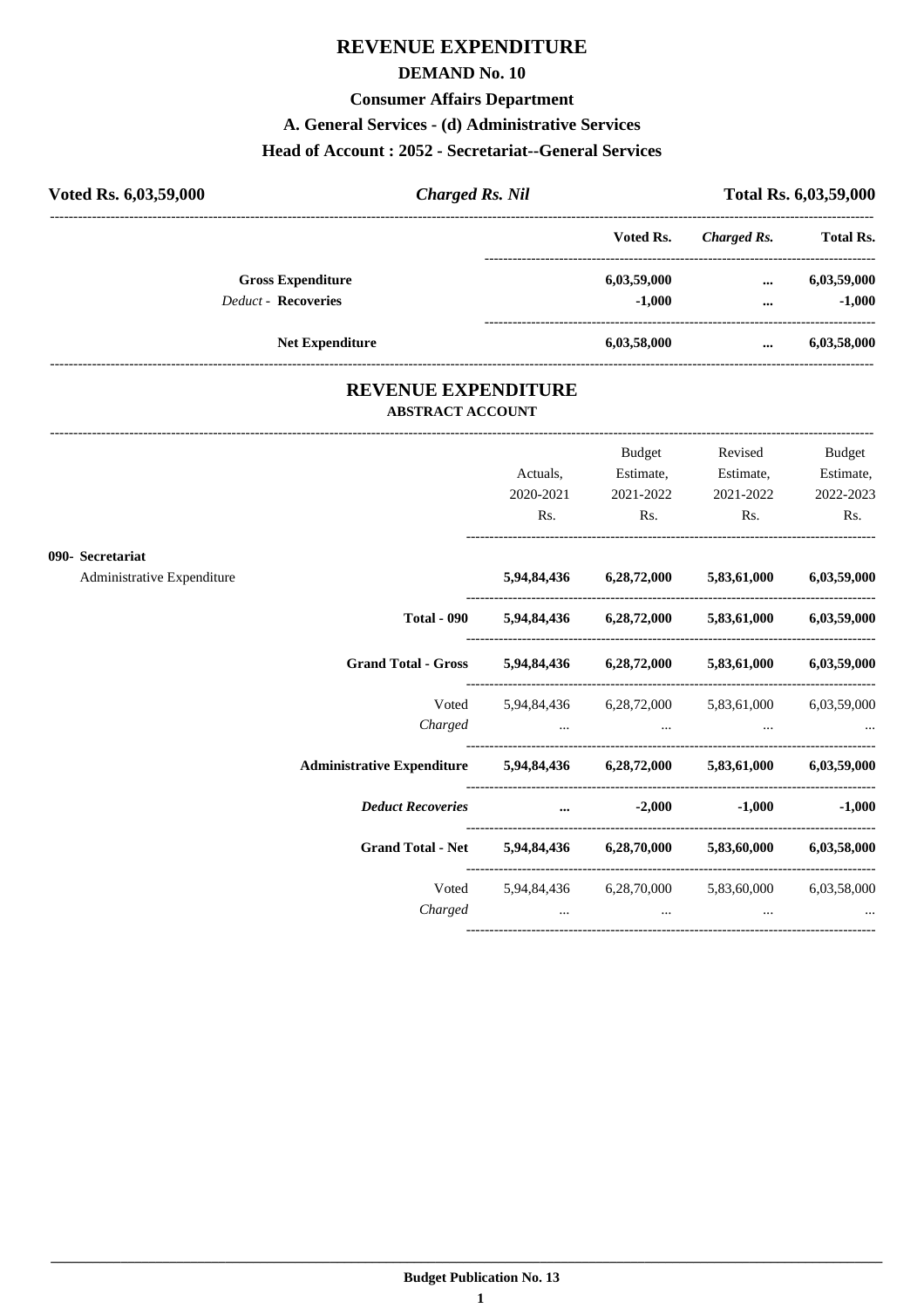|                                                  | Actuals,<br>2020-2021<br>Rs. | <b>Budget</b><br>Estimate,<br>2021-2022<br>Rs. | Revised<br>Estimate,<br>2021-2022<br>Rs. | <b>Budget</b><br>Estimate,<br>2022-2023<br>Rs. |
|--------------------------------------------------|------------------------------|------------------------------------------------|------------------------------------------|------------------------------------------------|
| DETAILED ACCOUNT NO. 2052-00-090 - SECRETARIAT   |                              |                                                |                                          |                                                |
| 090- Secretariat                                 |                              |                                                |                                          |                                                |
| <b>Administrative Expenditure</b>                |                              |                                                |                                          |                                                |
| 020- Department of Consumer Affairs [CA]         |                              |                                                |                                          |                                                |
| 01- Salaries                                     |                              |                                                |                                          |                                                |
| 01-Pay                                           | 2,81,31,484                  | 3,67,47,000                                    | 2,86,94,000                              | 2,95,55,000                                    |
| 14-Grade Pay                                     |                              | $\ldots$                                       | $\ldots$                                 |                                                |
| 02-Dearness Allowance                            | 12,57,953                    | 11,02,000                                      | 14,00,000                                | 17,73,000                                      |
| 03-House Rent Allowance                          | 20,13,409                    | 25,91,000                                      | 27,26,000                                | 28,08,000                                      |
| 04-Ad hoc Bonus                                  | 71,400                       | 75,000                                         | 77,000                                   | 85,000                                         |
| 07-Other Allowances                              | 2,50,228                     | 3,41,000                                       | 2,58,000                                 | 2,66,000                                       |
| 12-Medical Allowance                             | 23,034                       | 34,000                                         | 34,000                                   | 34,000                                         |
| Total - 2052-00-090-020-01                       | 3,17,47,508                  | 4,08,90,000                                    | 3,31,89,000                              | 3,45,21,000                                    |
| 02- Wages                                        | 24, 17, 521                  | 28,60,000                                      | 30,68,000                                | 32,00,000                                      |
| 07- Medical Reimbursements                       | 4,79,761                     | 2,72,000                                       | 2,72,000                                 | 2,77,000                                       |
| 11- Travel Expenses                              | 60,354                       | 2,04,000                                       | 2,04,000                                 | 2,08,000                                       |
| 12- Medical Reimbursements under WBHS 2008       | 1,20,319                     | 4,20,000                                       | 4,20,000                                 | 4,28,000                                       |
| 13- Office Expenses                              |                              |                                                |                                          |                                                |
| 01-Electricity                                   | $\cdots$                     | 10,000                                         | 10,000                                   | 10,000                                         |
| 02-Telephone                                     | 5,28,368                     | 5,50,000                                       | 5,50,000                                 | 5,61,000                                       |
| 03-Maintenance / P.O.L. for Office Vehicles      | 47, 14, 721                  | 58,63,000                                      | 48,09,000                                | 49,05,000                                      |
| 04-Other Office Expenses                         | 25,82,227                    | 14,77,000                                      | 14,77,000                                | 15,07,000                                      |
| Total - 2052-00-090-020-13                       | 78,25,316                    | 79,00,000                                      | 68,46,000                                | 69,83,000                                      |
| 19- Maintenance                                  | 29,57,935                    | 2,50,000                                       | 30,17,000                                | 31,08,000                                      |
| 27- Minor Works/ Maintenance                     | 2,52,000                     | 27,000                                         | 2,57,000                                 | 2,65,000                                       |
| 28- Payment of Professional and Special Services |                              |                                                |                                          |                                                |
| 02-Other charges                                 | 12,32,809                    | 12,40,000                                      | 12,33,000                                | 12,33,000                                      |
| 50- Other Charges                                | 3,56,071                     | 25,000                                         | 25,000                                   | 26,000                                         |
| 77- Computerisation                              | 1,00,458                     | 1,34,000                                       | 1,01,000                                 | 1,03,000                                       |
| 78- Outsourcing of Services                      | 90,76,384                    | 85,50,000                                      | 92,58,000                                | 95,36,000                                      |
| 98- Training                                     | 28,58,000                    | 1,00,000                                       | 4,71,000                                 | 4,71,000                                       |
| <b>Total - Administrative Expenditure</b>        | 5,94,84,436                  | 6,28,72,000                                    | 5,83,61,000                              | 6,03,59,000                                    |
| Total - 2052-00-090                              | 5,94,84,436                  | 6,28,72,000                                    | 5,83,61,000                              | 6,03,59,000                                    |
| Voted                                            | 5,94,84,436                  | 6,28,72,000                                    | 5,83,61,000                              | 6,03,59,000                                    |
| Charged                                          |                              | $\cdots$                                       | $\cdots$                                 |                                                |

#### **DETAILED ACCOUNT NO. 2052 - DEDUCT RECOVERIES IN REDUCTION OF EXPENDITURE**

**--------------------------------------------------------------------------------------------------------------------------------------------------------------------------------**

 **\_\_\_\_\_\_\_\_\_\_\_\_\_\_\_\_\_\_\_\_\_\_\_\_\_\_\_\_\_\_\_\_\_\_\_\_\_\_\_\_\_\_\_\_\_\_\_\_\_\_\_\_\_\_\_\_\_\_\_\_\_\_\_\_\_\_\_\_\_\_\_\_\_\_\_\_\_\_\_\_\_\_\_\_\_\_\_\_\_\_\_\_\_\_\_\_\_\_\_\_\_\_\_\_\_\_\_\_\_\_\_\_\_\_\_\_\_\_\_**

**--------------------------------------------------------------------------------------------------------------------------------------------------------------------------------**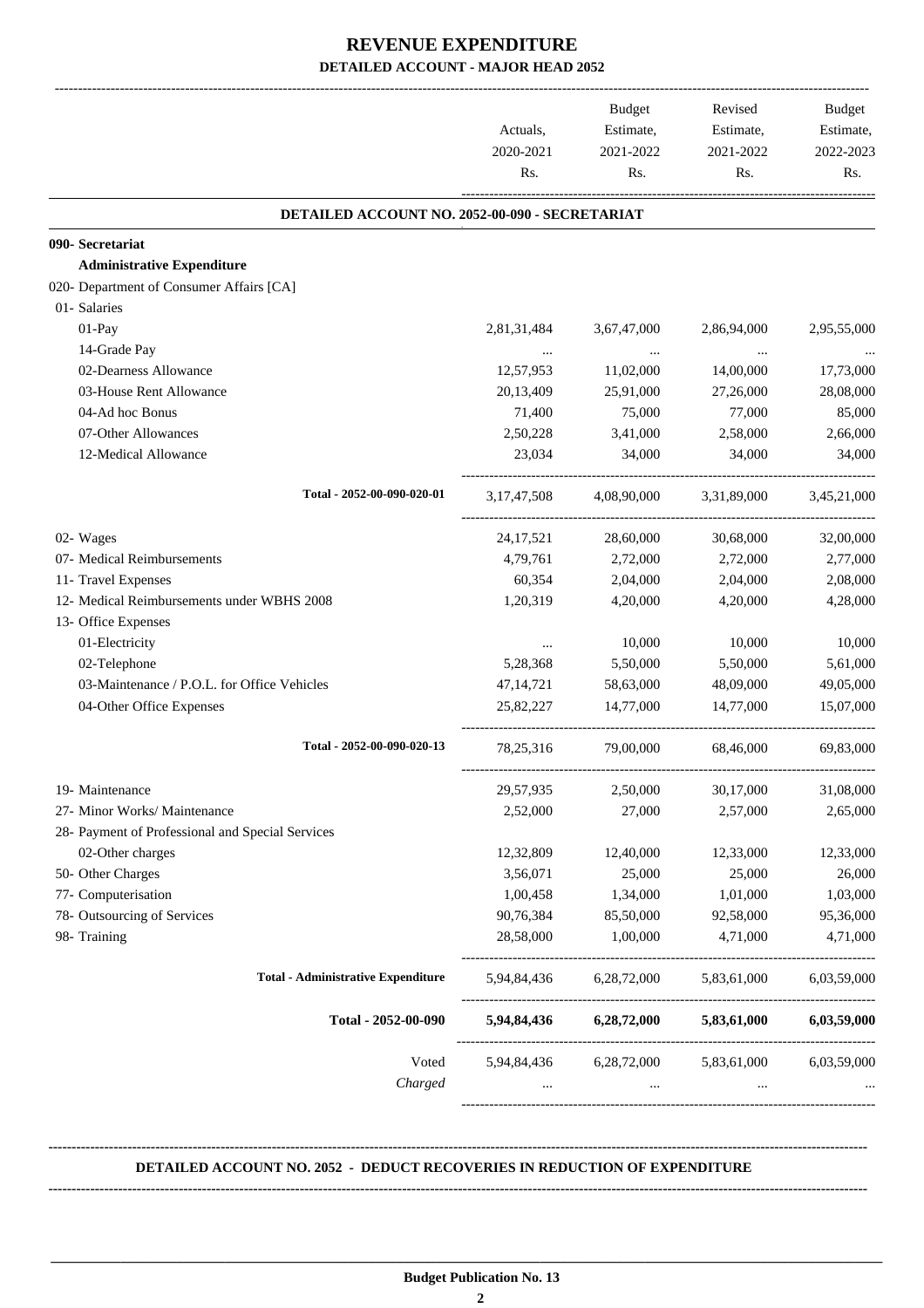|                                         | Actuals,<br>2020-2021<br>Rs. | Budget<br>Estimate,<br>2021-2022<br>Rs. | Revised<br>Estimate,<br>2021-2022<br>Rs. | <b>Budget</b><br>Estimate,<br>2022-2023<br>Rs. |
|-----------------------------------------|------------------------------|-----------------------------------------|------------------------------------------|------------------------------------------------|
| 090- Secretariat                        |                              |                                         |                                          |                                                |
| Administrative Expenditure              |                              |                                         |                                          |                                                |
| 020-Department of Consumer Affairs [CA] |                              |                                         |                                          |                                                |
| 70-Deduct Recoveries                    |                              |                                         |                                          |                                                |
| 01-Others                               | $\cdots$                     | $-1,000$                                | $-1,000$                                 | $-1,000$                                       |
| 02-W.B.H.S. 2008                        | $\cdots$                     | $-1,000$                                | $\cdots$                                 | $\cdots$                                       |
| Total - 090 - Deduct - Recoveries       | $\cdots$                     | $-2,000$                                | $-1,000$                                 | $-1,000$                                       |
| Total - 2052 - Deduct - Recoveries      | $\cdots$                     | $-2,000$                                | $-1,000$                                 | $-1,000$                                       |

-----------------------------------------------------------------------------------------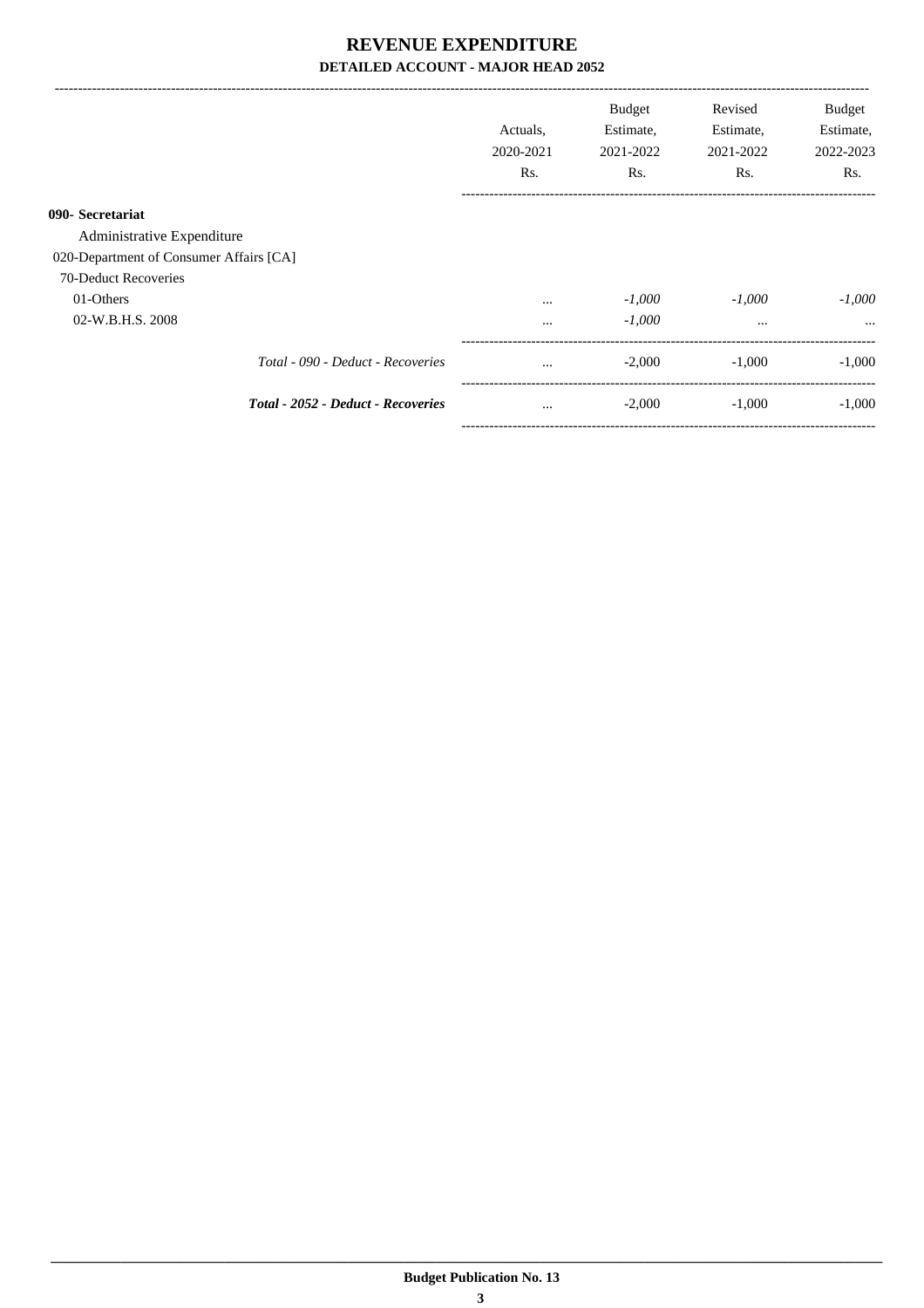## **REVENUE EXPENDITURE**

#### **DEMAND No. 10**

#### **Consumer Affairs Department**

#### **C - Economic Services - (j) General Economic Services**

**Head of Account : 3456 - Civil Supplies**

| Voted Rs. 77,72,38,000            | <b>Charged Rs. Nil</b>     |                                            |                                                                 |                     | Total Rs. 77,72,38,000 |
|-----------------------------------|----------------------------|--------------------------------------------|-----------------------------------------------------------------|---------------------|------------------------|
|                                   |                            |                                            | Voted Rs.                                                       | <b>Charged Rs.</b>  | <b>Total Rs.</b>       |
| <b>Gross Expenditure</b>          |                            |                                            | 77,72,38,000                                                    | $\cdots$            | 77,72,38,000           |
| <b>Deduct - Recoveries</b>        |                            |                                            | $-12,000$                                                       | $\cdots$            | $-12,000$              |
| <b>Net Expenditure</b>            |                            |                                            | 77,72,26,000                                                    |                     | $\ldots$ 77,72,26,000  |
|                                   | <b>ABSTRACT ACCOUNT</b>    | <b>REVENUE EXPENDITURE</b>                 |                                                                 |                     |                        |
|                                   |                            |                                            | Budget                                                          | Revised             | Budget                 |
|                                   |                            | Actuals,                                   |                                                                 | Estimate, Estimate, | Estimate,              |
|                                   |                            | 2020-2021                                  | 2021-2022                                                       | 2021-2022           | 2022-2023              |
|                                   |                            | Rs.                                        | Rs.                                                             | Rs.                 | Rs.                    |
| 001- Direction and Administration |                            |                                            |                                                                 |                     |                        |
| Administrative Expenditure        |                            | 43, 32, 62, 783                            | 45,05,99,000                                                    | 44,05,05,000        | 45,84,68,000           |
| Central Sector Scheme             |                            |                                            | $\ddots$                                                        |                     |                        |
|                                   | <b>Total - 001</b>         |                                            | 43, 32, 62, 783 45, 05, 99, 000 44, 05, 05, 000 45, 84, 68, 000 |                     |                        |
| 104- Consumer Welfare Fund        |                            |                                            |                                                                 |                     |                        |
| Administrative Expenditure        |                            | $\cdots$<br>------------------------------ | $1,25,00,000$ $1,25,00,000$ $1,28,75,000$                       |                     |                        |
|                                   | <b>Total - 104</b>         |                                            | $1,25,00,000$ $1,25,00,000$ $1,28,75,000$                       |                     |                        |
| 800- Other Expenditure            |                            |                                            |                                                                 |                     |                        |
| Administrative Expenditure        |                            |                                            |                                                                 |                     |                        |
| <b>State Development Schemes</b>  |                            | 6,58,77,982                                | 29,89,00,000                                                    | 9,79,94,000         | 30,58,95,000           |
| Central Sector Scheme             |                            | 16,74,087                                  |                                                                 | 32,16,000           |                        |
|                                   | <b>Total - 800</b>         | 6,75,52,069                                | 29,89,00,000                                                    | 10,12,10,000        | 30,58,95,000           |
|                                   | <b>Grand Total - Gross</b> | 50,08,14,852                               | 76,19,99,000                                                    | 55,42,15,000        | 77,72,38,000           |
|                                   | Voted                      |                                            | 50,08,14,852 76,19,99,000 55,42,15,000                          |                     | 77,72,38,000           |
|                                   | Charged                    | $\cdots$                                   | $\sim$ 100 $\mu$ 100 $\mu$                                      | $\cdots$            |                        |
| <b>Administrative Expenditure</b> |                            | 43, 32, 62, 783                            | 46,30,99,000                                                    | 45,30,05,000        | 47,13,43,000           |
| <b>State Development Schemes</b>  |                            | 6,58,77,982                                | 29,89,00,000                                                    | 9,79,94,000         | 30,58,95,000           |

----------------------------------------------------------------------------------------

----------------------------------------------------------------------------------------

----------------------------------------------------------------------------------------

**Central Sector Scheme 16,74,087 ... 32,16,000 ...**

*Deduct Recoveries* **-7,14,915 -18,000 -12,000 -12,000**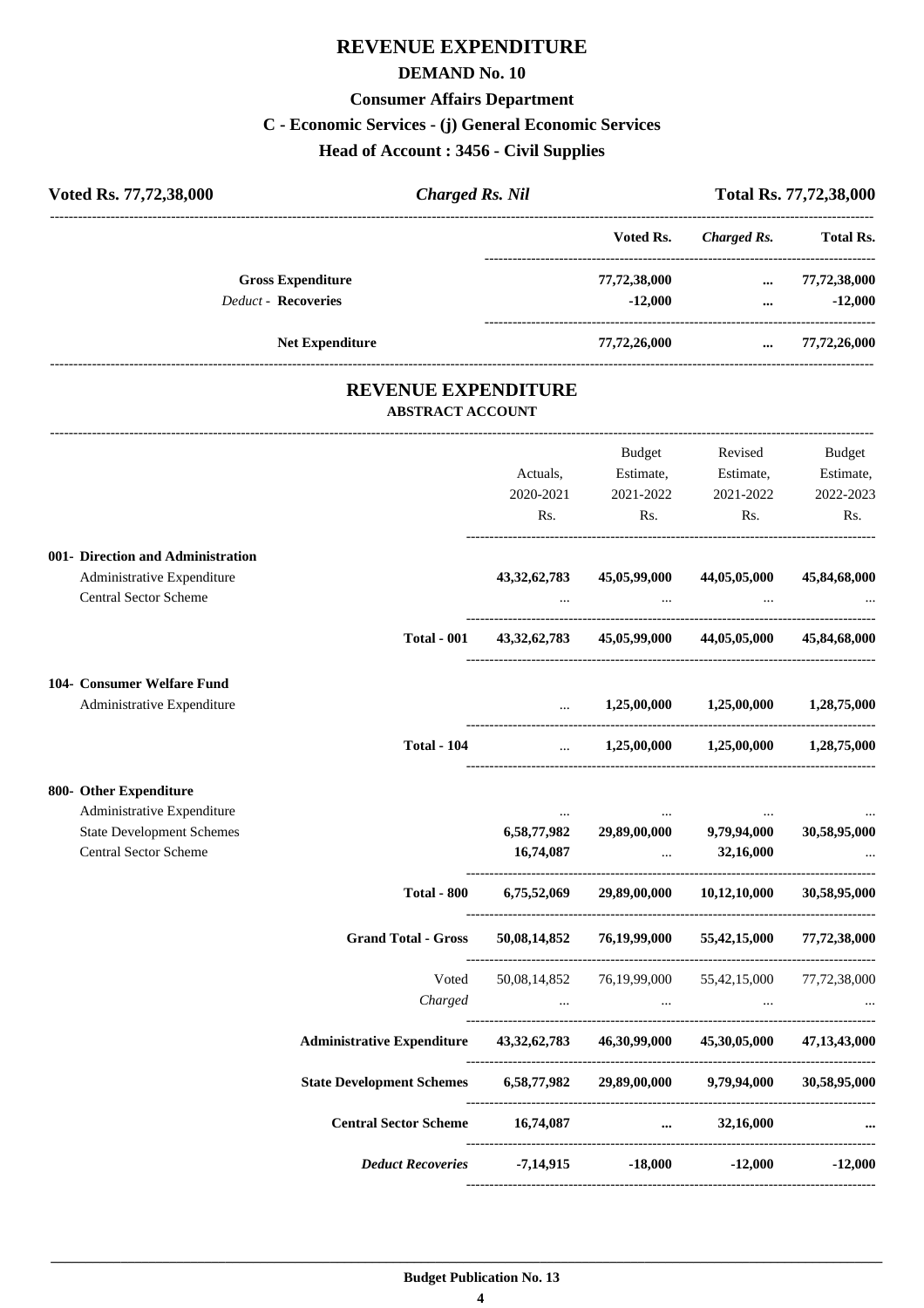#### **REVENUE EXPENDITURE ABSTRACT ACCOUNT**

|                          | Actuals,<br>2020-2021<br>Rs. | <b>Budget</b><br>Estimate,<br>2021-2022<br>Rs. | Revised<br>Estimate,<br>2021-2022<br>Rs. | <b>Budget</b><br>Estimate,<br>2022-2023<br>Rs. |
|--------------------------|------------------------------|------------------------------------------------|------------------------------------------|------------------------------------------------|
| <b>Grand Total - Net</b> | 50,00,99,937                 | 76,19,81,000                                   | 55,42,03,000                             | 77,72,26,000                                   |
| Voted<br>Charged         | 50,00,99,937<br>$\cdots$     | 76,19,81,000<br>                               | 55,42,03,000<br>$\cdots$                 | 77,72,26,000<br>$\cdots$                       |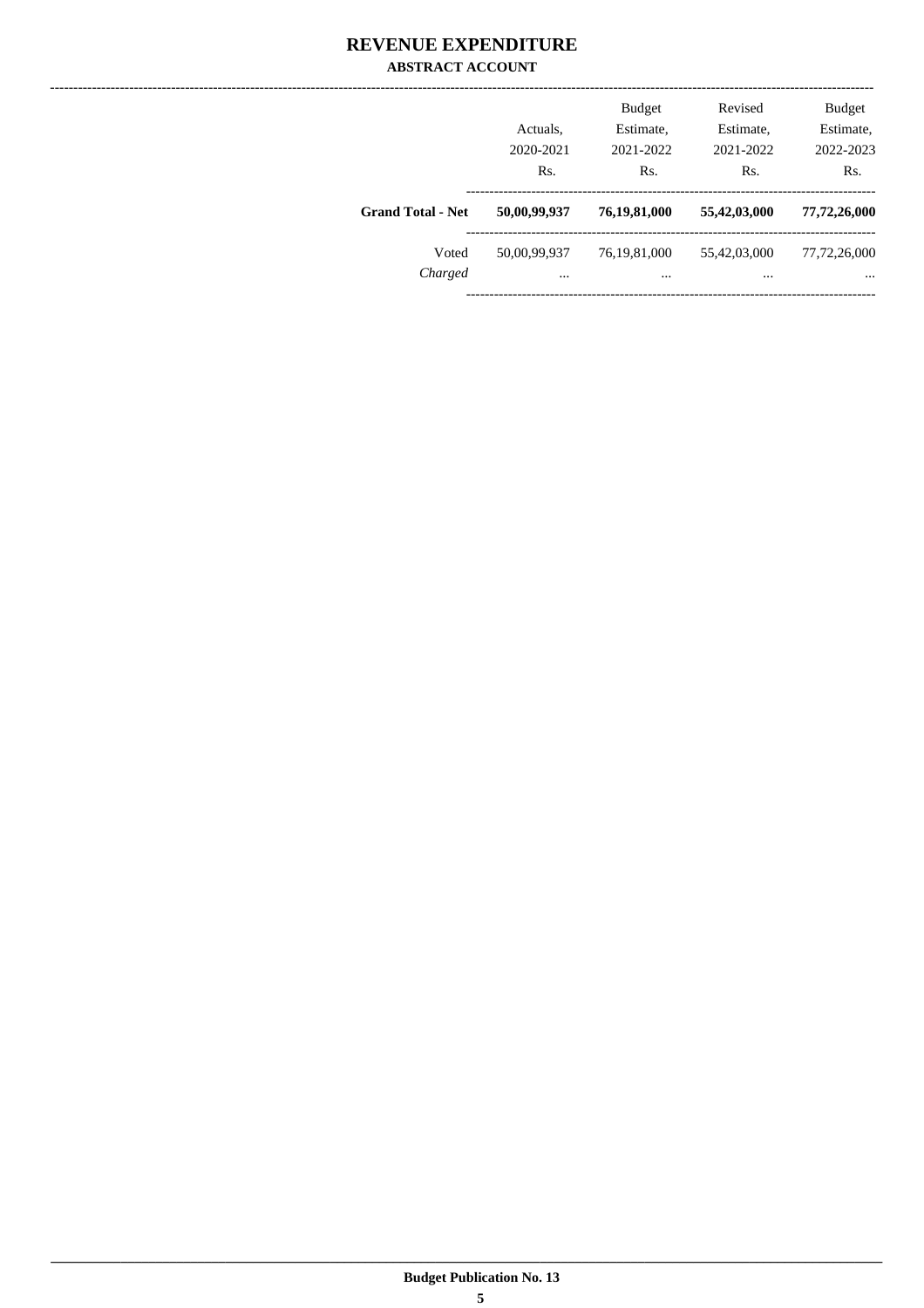|                                                                        | Actuals,        | Budget<br>Estimate, | Revised<br>Estimate,                            | Budget<br>Estimate, |
|------------------------------------------------------------------------|-----------------|---------------------|-------------------------------------------------|---------------------|
|                                                                        | 2020-2021       | 2021-2022           | 2021-2022                                       | 2022-2023           |
|                                                                        | Rs.             | Rs.                 | Rs.                                             | Rs.                 |
| <b>DETAILED ACCOUNT NO. 3456-00-001 - DIRECTION AND ADMINISTRATION</b> |                 |                     |                                                 |                     |
| 001- Direction and Administration                                      |                 |                     |                                                 |                     |
| <b>Administrative Expenditure</b>                                      |                 |                     |                                                 |                     |
| 004- Directorate of Consumers Affairs. [CA]                            |                 |                     |                                                 |                     |
| 01- Salaries                                                           |                 |                     |                                                 |                     |
| 01-Pay                                                                 | 18,80,12,725    | 19,38,46,000        | 19, 17, 73, 000                                 | 19,75,26,000        |
| 14-Grade Pay                                                           |                 | $\cdots$            |                                                 |                     |
| 02-Dearness Allowance                                                  | 9,30,530        | 61,000              | 76,71,000                                       | 1,18,52,000         |
| 03-House Rent Allowance                                                | 2,11,25,619     | 2,13,25,000         | 2,12,00,000                                     | 2,20,00,000         |
| 04-Ad hoc Bonus                                                        | 7,14,000        | 7,20,000            | 3,50,000                                        | 3,50,000            |
| 07-Other Allowances                                                    | 1,16,184        | 1,05,000            | 1,20,000                                        | 1,24,000            |
| 11-Compensatory Allowance                                              | 1,79,867        | 1,90,000            | 1,85,000                                        | 1,89,000            |
| 12-Medical Allowance                                                   | 2,78,108        | 2,95,000            | 2,84,000                                        | 2,90,000            |
| Total - 3456-00-001-004-01                                             | 21, 13, 57, 033 | 21,65,42,000        | 22,15,83,000                                    | 23, 23, 31, 000     |
| 02- Wages                                                              | 1,14,000        | 96,000              | 1,21,000                                        | 1,25,000            |
| 07- Medical Reimbursements                                             | $\cdots$        | $\cdots$            | $\cdots$                                        |                     |
| 11- Travel Expenses                                                    | 99,851          | 1,41,000            | 75,000                                          | 90,000              |
| 12- Medical Reimbursements under WBHS 2008                             | 6,96,659        | 6,36,000            | 11,20,000                                       | 12,00,000           |
| 13- Office Expenses                                                    |                 |                     |                                                 |                     |
| 01-Electricity                                                         | 12,64,405       | 7,80,000            | 12,65,000                                       | 13,00,000           |
| 02-Telephone                                                           | 4,91,679        | 5,85,000            | 5,00,000                                        | 5,50,000            |
| 03-Maintenance / P.O.L. for Office Vehicles                            | 18,28,632       | 7,38,000            | 18,65,000                                       | 19,02,000           |
| 04-Other Office Expenses                                               | 35,72,442       | 27,38,000           | 27,38,000                                       | 27,93,000           |
| Total - 3456-00-001-004-13                                             | 71,57,158       | 48,41,000           | 63,68,000                                       | 65,45,000           |
|                                                                        |                 |                     |                                                 |                     |
| 14- Rents, Rates and Taxes                                             | 77,08,235       | 65,18,000           | 77,85,000                                       | 79,41,000           |
| 27- Minor Works/ Maintenance                                           | $\cdots$        | 1,50,000            | 1,50,000                                        | 1,50,000            |
| 50- Other Charges                                                      | 2,81,510        | 4,50,000            | 4,50,000                                        | 4,64,000            |
| 78- Outsourcing of Services                                            | 38,41,365       | 38,98,000           | 39,18,000                                       | 40,36,000           |
| Total - 3456-00-001-004                                                |                 |                     | 23, 12, 55, 811 23, 32, 72, 000 24, 15, 70, 000 | 25,28,82,000        |
| 005- Implementation of Consumer Protection Act. 1956 Setting up of     |                 |                     |                                                 |                     |
| State Commission and Distt. Forums [CA]                                |                 |                     |                                                 |                     |
| 01- Salaries                                                           |                 |                     |                                                 |                     |
| 01-Pay                                                                 | 8,52,65,176     | 10,50,77,000        | 8,69,70,000                                     | 8,95,79,000         |
| 14-Grade Pay                                                           | $\cdots$        | $\cdots$            | $\cdots$                                        |                     |
| 02-Dearness Allowance                                                  | 56,96,778       | 38,66,000           | 65,45,000                                       | 70,00,000           |
| 03-House Rent Allowance                                                | 94,67,151       | 1,22,43,000         | 98,75,000                                       | 1,00,00,000         |
| 04-Ad hoc Bonus                                                        | 2,26,800        | 2,57,000            | 2,03,000                                        | 2,10,000            |
| 07-Other Allowances                                                    | 31,25,984       | 33,48,000           | 32,20,000                                       | 33,17,000           |
| 11-Compensatory Allowance                                              | 72,000          | 80,000              | 90,000                                          | 95,000              |
| 12-Medical Allowance                                                   | 1,52,000        | 1,54,000            | 1,55,000                                        | 1,58,000            |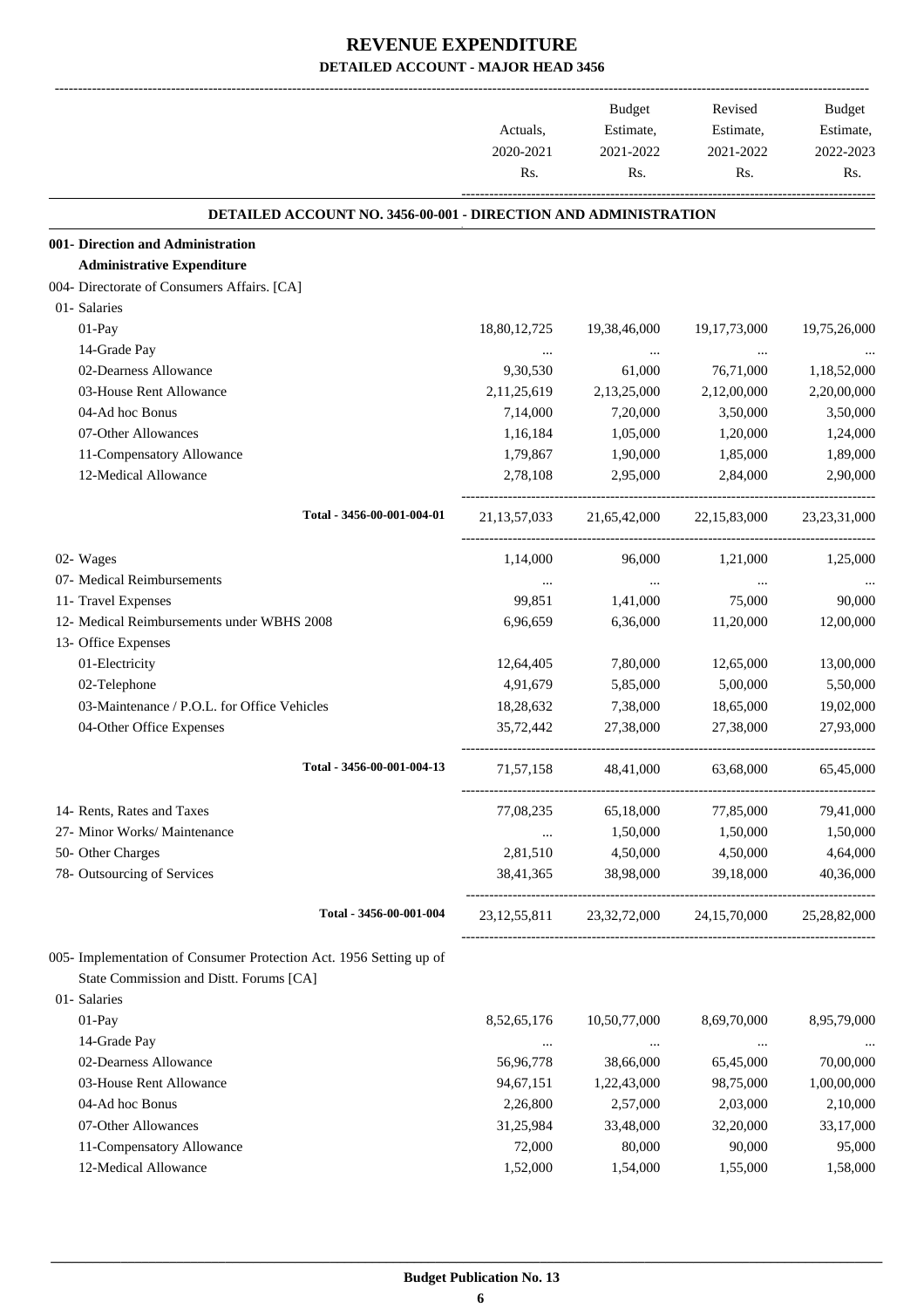|                                                                | Actuals,<br>2020-2021<br>Rs. | <b>Budget</b><br>Estimate,<br>2021-2022<br>Rs. | Revised<br>Estimate,<br>2021-2022<br>Rs.                | Budget<br>Estimate,<br>2022-2023<br>Rs. |
|----------------------------------------------------------------|------------------------------|------------------------------------------------|---------------------------------------------------------|-----------------------------------------|
| Total - 3456-00-001-005-01                                     | 10,40,05,889                 |                                                | 12,50,25,000 10,70,58,000                               | 11,03,59,000                            |
| 02- Wages                                                      | 1,00,01,582                  | 1,06,55,000                                    | 1,06,21,000                                             | 1,09,40,000                             |
| 07- Medical Reimbursements                                     | 6,000                        | 5,000                                          | 5,000                                                   | 5,000                                   |
| 11- Travel Expenses                                            | 56,795                       | 60,000                                         | 60,000                                                  | 61,000                                  |
| 12- Medical Reimbursements under WBHS 2008                     | 37,100                       | 2,35,000                                       | 2,35,000                                                | 2,40,000                                |
| 13- Office Expenses                                            |                              |                                                |                                                         |                                         |
| 01-Electricity                                                 | 23,09,816                    | 16,73,000                                      | 16,73,000                                               | 17,06,000                               |
| 02-Telephone                                                   | 6,67,570                     | 7,35,000                                       | 7,35,000                                                | 7,50,000                                |
| 03-Maintenance / P.O.L. for Office Vehicles                    | 41,66,758                    | 35,09,000                                      | 42,50,000                                               | 43,35,000                               |
| 04-Other Office Expenses                                       | 32,91,515                    | 45,30,000                                      | 45,30,000                                               | 46,21,000                               |
| Total - 3456-00-001-005-13                                     | 1,04,35,659                  | 1,04,47,000                                    | 1,11,88,000                                             | 1,14,12,000                             |
| 14- Rents, Rates and Taxes                                     | 1,02,09,956                  | 42,53,000                                      | 42,53,000                                               | 42,53,000                               |
| 50- Other Charges                                              | 33,60,405                    | 31,49,000                                      | 31,49,000                                               | 32,43,000                               |
| 77- Computerisation                                            | 87,96,340                    | 15,03,000                                      | 50,84,000                                               | 60,62,000                               |
| 78- Outsourcing of Services                                    | 1,79,36,870                  | 1,76,89,000                                    | 1,82,96,000                                             | 1,88,45,000                             |
| Total - 3456-00-001-005                                        |                              |                                                | 16,48,46,596 17,30,21,000 15,99,49,000                  | 16,54,20,000                            |
| 006- Commission for Implementation of The West Bengal Right to |                              |                                                |                                                         |                                         |
| Public Services [W.B.R.T.P.S.] Act, 2013 [CA]                  |                              |                                                |                                                         |                                         |
| 01- Salaries                                                   |                              |                                                |                                                         |                                         |
| 01-Pay                                                         | 73,53,813                    | 96,86,000                                      | 75,01,000                                               | 77,26,000                               |
| 14-Grade Pay                                                   |                              |                                                |                                                         |                                         |
| 02-Dearness Allowance                                          | 7,38,322                     | 4,94,000                                       | 5,00,000                                                | 5,64,000                                |
| 03-House Rent Allowance                                        | 13,25,613                    | 18,80,000                                      | 8,75,000                                                | 9,25,000                                |
| 04-Ad hoc Bonus                                                | $\cdots$                     | $\cdots$                                       | $\ldots$                                                | $\cdots$                                |
| 07-Other Allowances                                            | 12,92,816                    | 13,09,000                                      | 13,32,000                                               | 13,72,000                               |
| 12-Medical Allowance                                           |                              | $\cdots$                                       | $\cdots$                                                |                                         |
| Total - 3456-00-001-006-01                                     |                              |                                                | $1,07,10,564$ $1,33,69,000$ $1,02,08,000$ $1,05,87,000$ |                                         |
| 02- Wages                                                      | $\cdots$                     | 1,000                                          | $\cdots$                                                |                                         |
| 07- Medical Reimbursements                                     | $\cdots$                     | $\ldots$                                       | 1,00,000                                                | 1,00,000                                |
| 11- Travel Expenses                                            | $\cdots$                     | 39,000                                         | 39,000                                                  | 40,000                                  |
| 12- Medical Reimbursements under WBHS 2008                     | $\cdots$                     | $\cdots$                                       | $\ldots$                                                | $\cdots$                                |
| 13- Office Expenses                                            |                              |                                                |                                                         |                                         |
| 01-Electricity                                                 | $\ldots$                     | 10,000                                         | 10,000                                                  | 10,000                                  |
| 02-Telephone                                                   | 24,666                       | 50,000                                         | 50,000                                                  | 51,000                                  |
| 03-Maintenance / P.O.L. for Office Vehicles                    | 3,03,543                     | 3,84,000                                       | 3,10,000                                                | 3,16,000                                |
| 04-Other Office Expenses                                       | 1,09,500                     | 1,26,000                                       | 1,26,000                                                | 1,29,000                                |
| Total - 3456-00-001-006-13                                     | 4,37,709                     |                                                | 5,70,000 4,96,000                                       | 5,06,000                                |
|                                                                |                              |                                                |                                                         |                                         |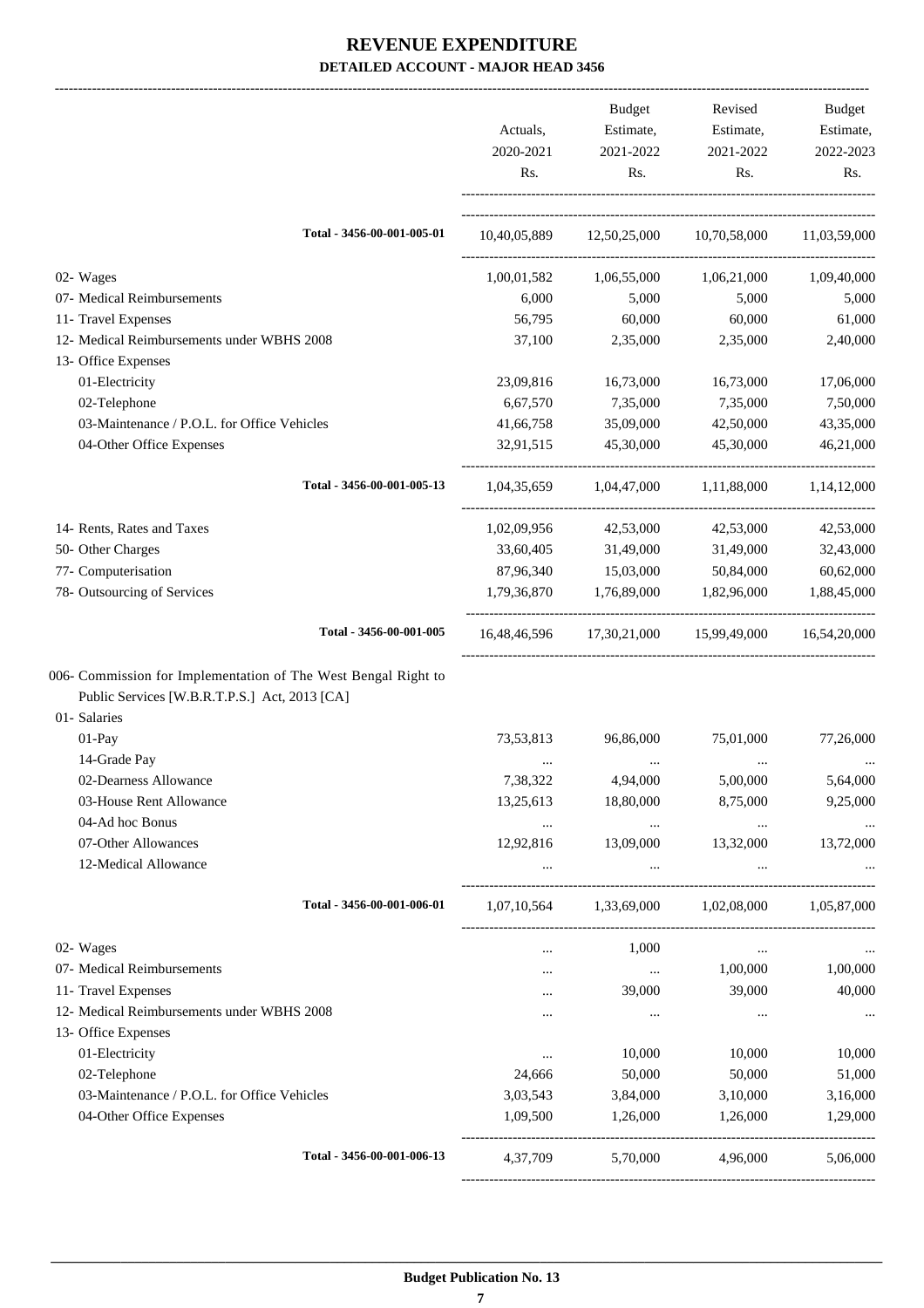|                                                                                                           |                                                          |                  | Budget                      | Revised                                             | Budget           |
|-----------------------------------------------------------------------------------------------------------|----------------------------------------------------------|------------------|-----------------------------|-----------------------------------------------------|------------------|
|                                                                                                           |                                                          | Actuals,         | Estimate,                   | Estimate,                                           | Estimate,        |
|                                                                                                           |                                                          | 2020-2021<br>Rs. | 2021-2022<br>Rs.            | 2021-2022<br>Rs.                                    | 2022-2023<br>Rs. |
|                                                                                                           |                                                          |                  |                             |                                                     |                  |
| 14- Rents, Rates and Taxes                                                                                |                                                          |                  | $\cdots$                    | $\cdots$                                            |                  |
| 27- Minor Works/ Maintenance                                                                              |                                                          |                  | 2,00,000                    | 2,00,000                                            | 2,00,000         |
| 28- Payment of Professional and Special Services                                                          |                                                          |                  |                             |                                                     |                  |
| 02-Other charges                                                                                          |                                                          |                  | 45,000                      | 10,000                                              | 10,000           |
| 50- Other Charges                                                                                         |                                                          |                  | 10,000                      | 10,000                                              | 10,000           |
| 77- Computerisation                                                                                       |                                                          |                  | 2,50,000                    | 2,50,000                                            | 2,50,000         |
|                                                                                                           | Total - 3456-00-001-006                                  | 1, 11, 48, 273   |                             | 1,44,84,000 1,13,13,000 1,17,03,000                 |                  |
| 009- Awareness Programme related to West Bengal Right To Public                                           |                                                          |                  |                             |                                                     |                  |
| Service Act, 2013 (Somoyer Sathi) [CA]                                                                    |                                                          |                  |                             |                                                     |                  |
| 26- Advertising and Publicity Expenses                                                                    |                                                          | 2,58,06,662      |                             | 2,96,22,000 2,63,23,000                             | 2,71,13,000      |
|                                                                                                           | Total - 3456-00-001-009                                  |                  |                             | 2,58,06,662 2,96,22,000 2,63,23,000 2,71,13,000     |                  |
| 011- Setting up oand maintenance of New Districts Forum [CA]                                              |                                                          |                  |                             |                                                     |                  |
| 27- Minor Works/ Maintenance                                                                              |                                                          |                  | 2,05,441 1,00,000 12,50,000 |                                                     | 12,50,000        |
|                                                                                                           | Total - 3456-00-001-011                                  |                  |                             | 2,05,441 1,00,000 12,50,000 12,50,000               |                  |
| 012- Setting up and maintenance of National Institute for Consumer<br>Education and Consumer centres [CA] |                                                          |                  |                             |                                                     |                  |
| 27- Minor Works/ Maintenance                                                                              |                                                          | $\cdots$         | 1,00,000                    | 1,00,000                                            | 1,00,000         |
|                                                                                                           | Total - 3456-00-001-012                                  | $\cdots$         | 1,00,000                    | 1.00.000                                            | 1,00,000         |
|                                                                                                           | <b>Total - Administrative Expenditure</b>                |                  |                             | 43,32,62,783 45,05,99,000 44,05,05,000 45,84,68,000 |                  |
| <b>Central Sector Scheme</b><br>010- Consumer Awareness Programme (OCASPS) [CA]<br>50- Other Charges      |                                                          |                  |                             |                                                     |                  |
|                                                                                                           | Total - 3456-00-001                                      | 43, 32, 62, 783  | 45,05,99,000                | 44,05,05,000                                        | 45,84,68,000     |
|                                                                                                           | Voted<br>Charged                                         | 43, 32, 62, 783  | 45,05,99,000                | 44,05,05,000                                        | 45,84,68,000     |
|                                                                                                           |                                                          |                  |                             |                                                     |                  |
|                                                                                                           | DETAILED ACCOUNT NO. 3456-00-104 - CONSUMER WELFARE FUND |                  |                             |                                                     |                  |
| 104- Consumer Welfare Fund<br><b>Administrative Expenditure</b>                                           |                                                          |                  |                             |                                                     |                  |
| 001- State Matching Liability towards Consumer walefare Fund [CA]<br>50- Other Charges                    |                                                          |                  | 1,25,00,000                 | 1,25,00,000                                         | 1,28,75,000      |
|                                                                                                           | <b>Total - Administrative Expenditure</b>                |                  | 1,25,00,000                 | 1,25,00,000                                         | 1,28,75,000      |
|                                                                                                           |                                                          |                  |                             |                                                     |                  |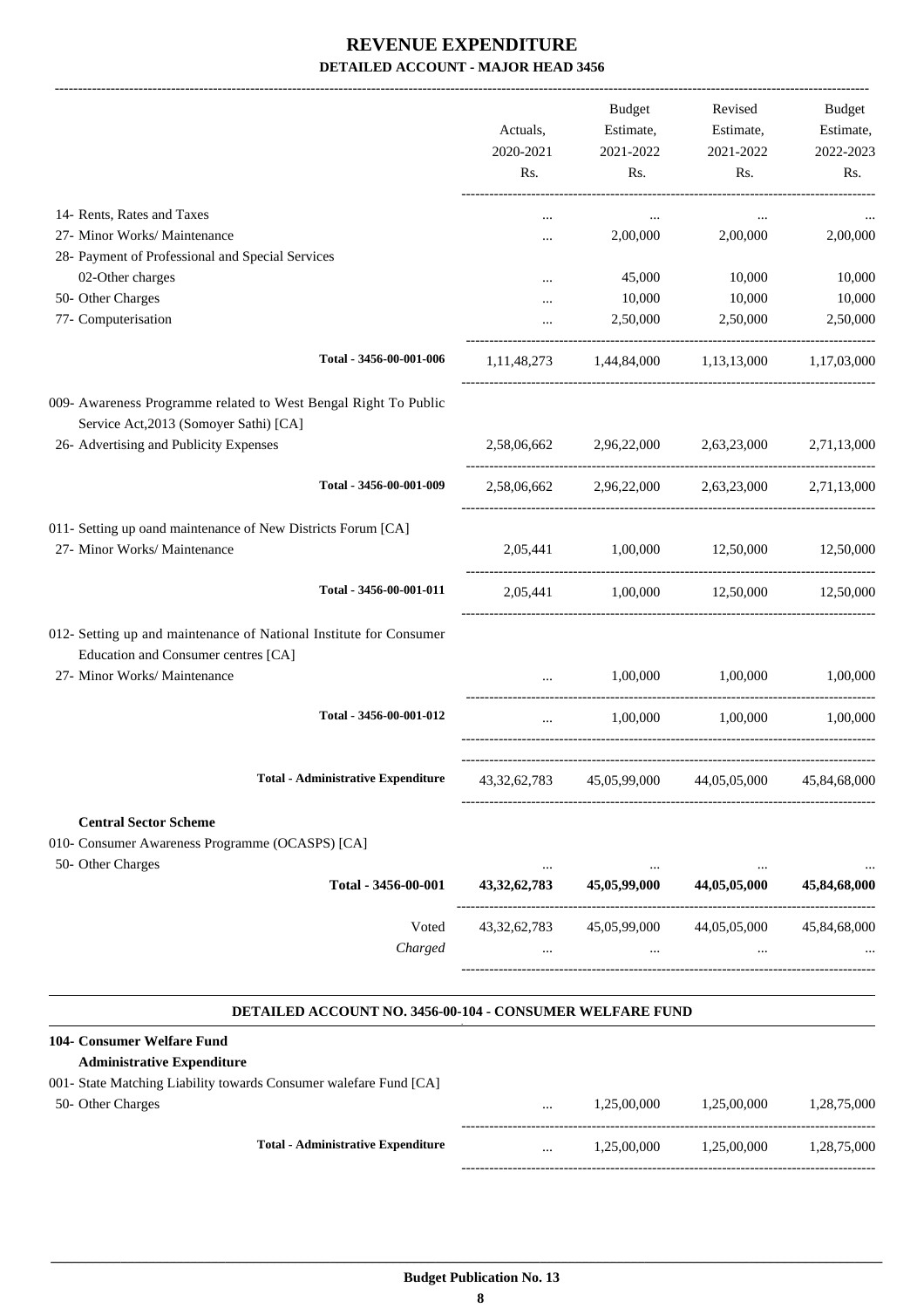|                     | Actuals.<br>2020-2021 | <b>Budget</b><br>Estimate,<br>2021-2022 | Revised<br>Estimate,<br>2021-2022 | <b>Budget</b><br>Estimate,<br>2022-2023 |
|---------------------|-----------------------|-----------------------------------------|-----------------------------------|-----------------------------------------|
|                     | Rs.                   | R <sub>s</sub> .                        | Rs.                               | Rs.                                     |
| Total - 3456-00-104 | $\cdots$              | 1,25,00,000                             | 1,25,00,000                       | 1,28,75,000                             |
| Voted               | $\cdots$              | 1,25,00,000                             | 1,25,00,000                       | 1,28,75,000                             |
| Charged             | $\cdots$              |                                         |                                   | $\cdots$                                |
|                     |                       |                                         |                                   |                                         |

.

| DETAILED ACCOUNT NO. 3456-00-800 - OTHER EXPENDITURE                                                                                                               |                |              |             |              |
|--------------------------------------------------------------------------------------------------------------------------------------------------------------------|----------------|--------------|-------------|--------------|
| 800- Other Expenditure                                                                                                                                             |                |              |             |              |
| <b>Administrative Expenditure</b>                                                                                                                                  |                |              |             |              |
| 017- Directorate of Inspection and Quality Control [CA]                                                                                                            |                |              |             |              |
| 13- Office Expenses                                                                                                                                                |                |              |             |              |
| 01-Electricity                                                                                                                                                     |                |              |             |              |
| 02-Telephone                                                                                                                                                       |                |              |             |              |
| 019- Awarness Programme related to West Bengal Right to Public<br>Service Act, 2013 [CA]                                                                           |                |              |             |              |
| 26- Advertising and Publicity Expenses                                                                                                                             |                |              |             |              |
| <b>State Development Schemes</b>                                                                                                                                   |                |              |             |              |
| 006- Setting of new District Forums [CA]                                                                                                                           |                |              |             |              |
| 50- Other Charges                                                                                                                                                  | 9,55,488       | 79,00,000    | 26,17,000   | 95,95,000    |
| Total - 3456-00-800-006                                                                                                                                            | 9,55,488       | 79,00,000    | 26,17,000   | 95,95,000    |
| 007- Setting up and strengthening of the Directorate of Consumer<br>Affairs and its District/Sub-Divisional Offices [CA]<br>26- Advertising and Publicity Expenses |                |              |             |              |
|                                                                                                                                                                    |                | 50,00,000    |             |              |
| 50- Other Charges                                                                                                                                                  | 7, 12, 229     |              | 44,000      | 1,13,00,000  |
| Total - 3456-00-800-007                                                                                                                                            | 7,12,229       | 50,00,000    | 44,000      | 1,13,00,000  |
| 009- Setting up of five Counselling and Guidance Bureau [CA]<br>50- Other Charges<br>010- Setting up of a National Institute for Consumer Education and            |                |              |             |              |
| Consumer Centres in different Districts [CA]<br>50- Other Charges                                                                                                  | 22, 27, 136    | 60,00,000    | 20,00,000   | 50,00,000    |
| Total - 3456-00-800-010                                                                                                                                            | 22, 27, 136    | 60,00,000    | 20,00,000   | 50,00,000    |
| 011- Interface Development and Organising awareness programme etc<br>[CA]                                                                                          |                |              |             |              |
| 26- Advertising and Publicity Expenses                                                                                                                             | 3,45,44,582    | 15,00,00,000 | 5,00,00,000 | 15,00,00,000 |
| 50- Other Charges                                                                                                                                                  | 2,74,38,547    | 13,00,00,000 | 4,33,33,000 | 13,00,00,000 |
| Total - 3456-00-800-011                                                                                                                                            | 6, 19, 83, 129 | 28,00,00,000 | 9,33,33,000 | 28,00,00,000 |
| <b>Total - State Development Schemes</b>                                                                                                                           | 6,58,77,982    | 29,89,00,000 | 9,79,94,000 | 30,58,95,000 |
|                                                                                                                                                                    |                |              |             |              |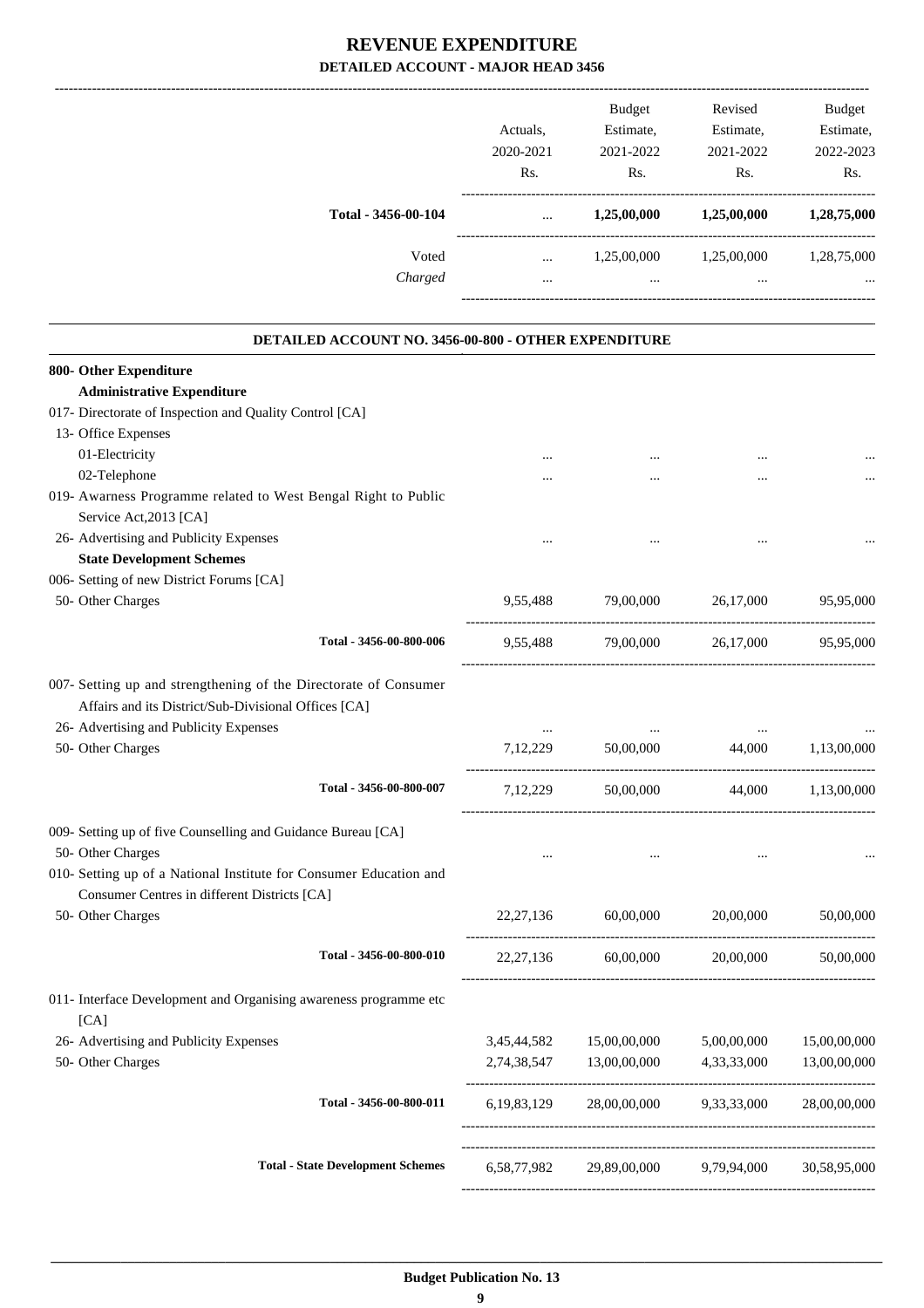|                                                                                                                              | Actuals,<br>2020-2021<br>Rs. | Budget<br>Estimate,<br>2021-2022<br>Rs.           | Revised<br>Estimate,<br>2021-2022<br>Rs. | Budget<br>Estimate,<br>2022-2023<br>Rs.                                          |
|------------------------------------------------------------------------------------------------------------------------------|------------------------------|---------------------------------------------------|------------------------------------------|----------------------------------------------------------------------------------|
| <b>Central Sector Scheme</b>                                                                                                 |                              |                                                   |                                          |                                                                                  |
| 001- Strengthening of Consumar Disputes Redressal Commission                                                                 |                              |                                                   |                                          |                                                                                  |
| (OTHER) [CA]                                                                                                                 |                              |                                                   |                                          |                                                                                  |
| 50- Other Charges                                                                                                            |                              |                                                   |                                          |                                                                                  |
| 015- Consumer Awareness Programme (OCASPS) [CA]                                                                              |                              |                                                   |                                          |                                                                                  |
| 50- Other Charges                                                                                                            | 16,74,087                    | $\cdots$                                          | 32,16,000                                |                                                                                  |
| Total - 3456-00-800-015                                                                                                      | 16,74,087                    | $\ddots$                                          | 32,16,000                                |                                                                                  |
| <b>Total - Central Sector Scheme</b>                                                                                         | 16,74,087                    | and the company of                                | 32,16,000                                |                                                                                  |
| Total - 3456-00-800                                                                                                          |                              | $6,75,52,069$ $29,89,00,000$ $10,12,10,000$       |                                          | 30,58,95,000                                                                     |
| Voted<br>Charged                                                                                                             | $\cdots$                     | 6,75,52,069 29,89,00,000 10,12,10,000<br>$\cdots$ |                                          | 30,58,95,000                                                                     |
| Administrative Expenditure<br>001-Directorate of Non-cereal Essential Commodities [CA]<br>70-Deduct Recoveries               |                              |                                                   |                                          |                                                                                  |
| 01-Others                                                                                                                    | $\cdots$                     |                                                   |                                          |                                                                                  |
| 002-Directorate of Consumar Goods [CA]                                                                                       |                              | $-1,000$                                          | $-1,000$                                 |                                                                                  |
| 70-Deduct Recoveries                                                                                                         |                              |                                                   |                                          |                                                                                  |
|                                                                                                                              |                              |                                                   |                                          |                                                                                  |
| 01-Others                                                                                                                    |                              | $-1,000$                                          | $-1,000$                                 |                                                                                  |
| 02-W.B.H.S. 2008                                                                                                             |                              | $-1,000$                                          | $\cdots$                                 |                                                                                  |
| 004-Directorate of Consumers Affairs. [CA]                                                                                   |                              |                                                   |                                          |                                                                                  |
| 70-Deduct Recoveries                                                                                                         |                              |                                                   |                                          |                                                                                  |
| 01-Others                                                                                                                    | $-37,214$                    | $-1,000$                                          | $-1,000$                                 |                                                                                  |
| 02-W.B.H.S. 2008                                                                                                             | $\cdots$                     | $-1,000$                                          | $-1,000$                                 |                                                                                  |
| 005-Implementation of Consumer Protection Act. 1956 Setting up of<br>State Commission and Distt. Forums [CA]                 |                              |                                                   |                                          |                                                                                  |
| 70-Deduct Recoveries                                                                                                         |                              |                                                   |                                          |                                                                                  |
| 01-Others                                                                                                                    | $-33,390$                    | $-1,000$                                          | $-1,000$                                 |                                                                                  |
| 02-W.B.H.S. 2008<br>009-Awareness Programme related to West Bengal Right To Public<br>Service Act, 2013 (Somoyer Sathi) [CA] | $\cdots$                     | $-1,000$                                          | $-1,000$                                 |                                                                                  |
| 70-Deduct Recoveries                                                                                                         |                              |                                                   |                                          |                                                                                  |
| 01-Others                                                                                                                    | $\cdots$                     | $-1,000$                                          | $-1,000$                                 | $-1,000$<br>$-1,000$<br>$-1,000$<br>$-1,000$<br>$-1,000$<br>$-1,000$<br>$-1,000$ |

**800- Other Expenditure**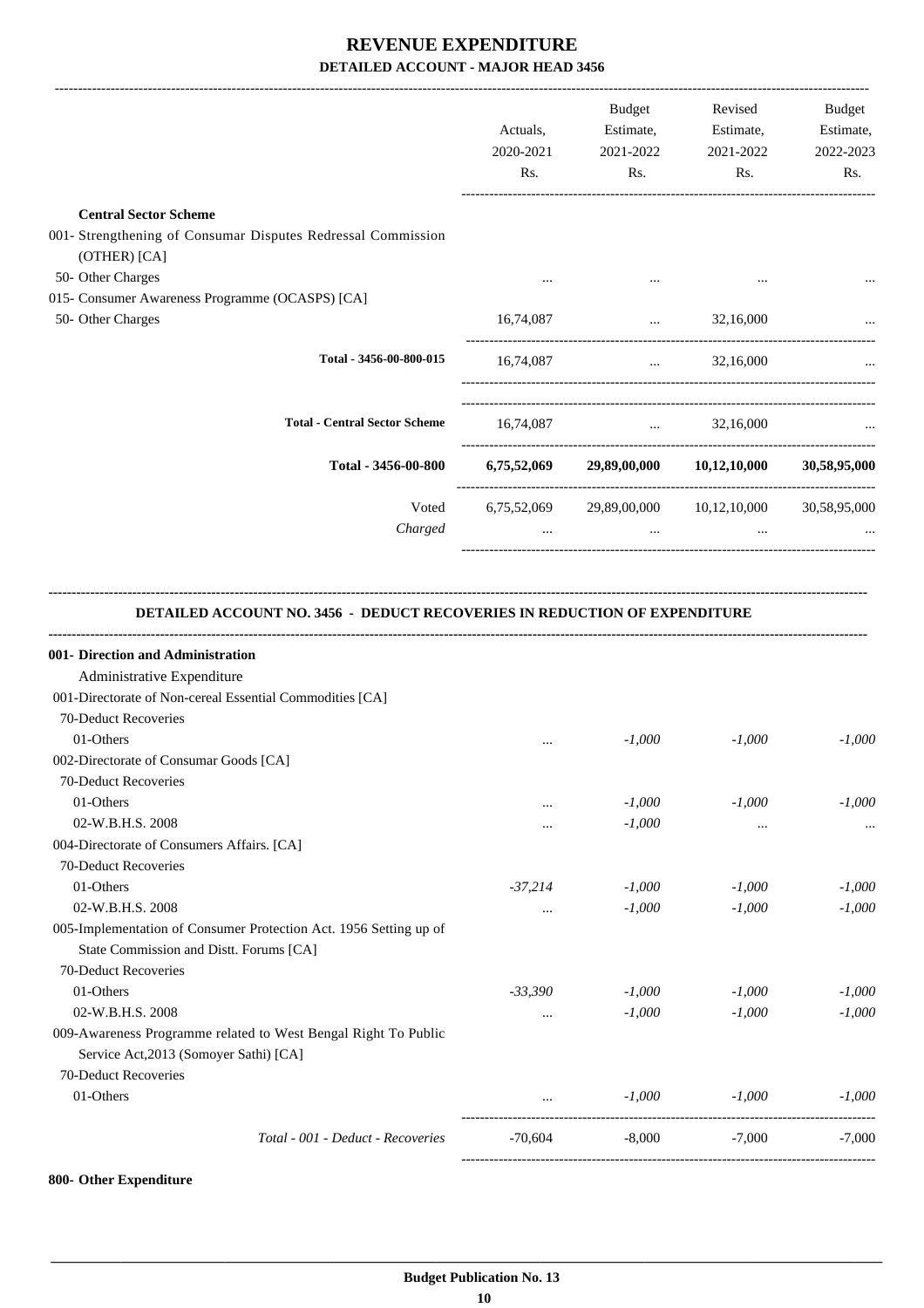|                                                                                | Actuals,<br>2020-2021<br>Rs. | <b>Budget</b><br>Estimate,<br>2021-2022<br>Rs. | Revised<br>Estimate,<br>2021-2022<br>Rs. | Budget<br>Estimate,<br>2022-2023<br>Rs. |
|--------------------------------------------------------------------------------|------------------------------|------------------------------------------------|------------------------------------------|-----------------------------------------|
|                                                                                |                              |                                                |                                          |                                         |
| Administrative Expenditure                                                     |                              |                                                |                                          |                                         |
| 003-Awareness Programme under Jagriti Shivir Yojana (JSY) [CA]                 |                              |                                                |                                          |                                         |
| 70-Deduct Recoveries                                                           |                              |                                                |                                          |                                         |
| 01-Others                                                                      |                              | $-1,000$                                       | $-1,000$                                 | $-1,000$                                |
| 02-W.B.H.S. 2008                                                               |                              | $-1,000$                                       | $\ddotsc$                                |                                         |
| 016-Directorate of Inspection and Quality Control [CA]                         |                              |                                                |                                          |                                         |
| 70-Deduct Recoveries                                                           |                              |                                                |                                          |                                         |
| 02-W.B.H.S. 2008                                                               |                              | $-1,000$                                       |                                          |                                         |
| <b>State Development Schemes</b>                                               |                              |                                                |                                          |                                         |
| 002-Implementation of Consumer Protection Act.1986- Setting up of              |                              |                                                |                                          |                                         |
| State Commission and District Forums [CA]                                      |                              |                                                |                                          |                                         |
| 70-Deduct Recoveries                                                           |                              |                                                |                                          |                                         |
| 01-Others                                                                      |                              |                                                |                                          |                                         |
| 02-W.B.H.S. 2008                                                               |                              |                                                |                                          |                                         |
| 005-Implementation of Consumer Protection Act.1986-Setting up of               |                              |                                                |                                          |                                         |
| State Commission and District Forums [CA]                                      |                              |                                                |                                          |                                         |
| 70-Deduct Recoveries                                                           |                              |                                                |                                          |                                         |
| 01-Others                                                                      |                              | $\ddotsc$                                      | $\cdots$                                 |                                         |
| 02-W.B.H.S. 2008                                                               |                              |                                                |                                          |                                         |
| 011-Interface Development and Organising awareness programme etc               |                              |                                                |                                          |                                         |
| [CA]                                                                           |                              |                                                |                                          |                                         |
| 70-Deduct Recoveries                                                           |                              |                                                |                                          |                                         |
| 01-Others                                                                      |                              |                                                |                                          |                                         |
| 02-W.B.H.S. 2008                                                               |                              |                                                | $\cdots$                                 |                                         |
| <b>State Development Schemes</b>                                               |                              |                                                |                                          |                                         |
| 022-Refund of Unutilised Fund of CSS Schemes (State Share)<br>(CSSREFUND) [CA] |                              |                                                |                                          |                                         |
| 70-Deduct Recoveries                                                           |                              |                                                |                                          |                                         |
| 01-Others                                                                      | $\cdots$                     | $\cdots$                                       | $\cdots$                                 |                                         |
| State Development Schemes (Central Assistance)                                 |                              |                                                |                                          |                                         |
| 021-Refund of Unutilised Fund of CSS Schemes (Central Share)                   |                              |                                                |                                          |                                         |
| (CSSREFUND) [CA]                                                               |                              |                                                |                                          |                                         |
| 70-Deduct Recoveries                                                           |                              |                                                |                                          |                                         |
| 01-Others                                                                      |                              | $\ldots$                                       |                                          |                                         |
| Total - 800 - Deduct - Recoveries                                              | $\cdots$                     | $-3,000$                                       | $-1,000$                                 | $-1,000$                                |
| 911- Deduct Recoveries of Overpayments                                         |                              |                                                |                                          |                                         |
| Administrative Expenditure                                                     |                              |                                                |                                          |                                         |
| 004-Directorate of Consumers Affairs [CA] [CA]                                 |                              |                                                |                                          |                                         |
| 70-Deduct Recoveries                                                           |                              |                                                |                                          |                                         |
| 01-Others                                                                      | $-6,000$                     | $-1,000$                                       | $-1,000$                                 | $-1,000$                                |
| 02-W.B.H.S. 2008                                                               |                              | $-1,000$                                       |                                          |                                         |
| 005-Directorate of Inspection and Quality Control [CA] [CA]                    | $\cdots$                     |                                                | $\cdots$                                 | $\cdots$                                |
| 70-Deduct Recoveries                                                           |                              |                                                |                                          |                                         |
| 01-Others                                                                      | $-1,446$                     | $-1,000$                                       | $-1,000$                                 | $-1,000$                                |
| 02-W.B.H.S. 2008                                                               | $\cdots$                     | $-1,000$                                       | $\cdots$                                 |                                         |
|                                                                                |                              |                                                |                                          |                                         |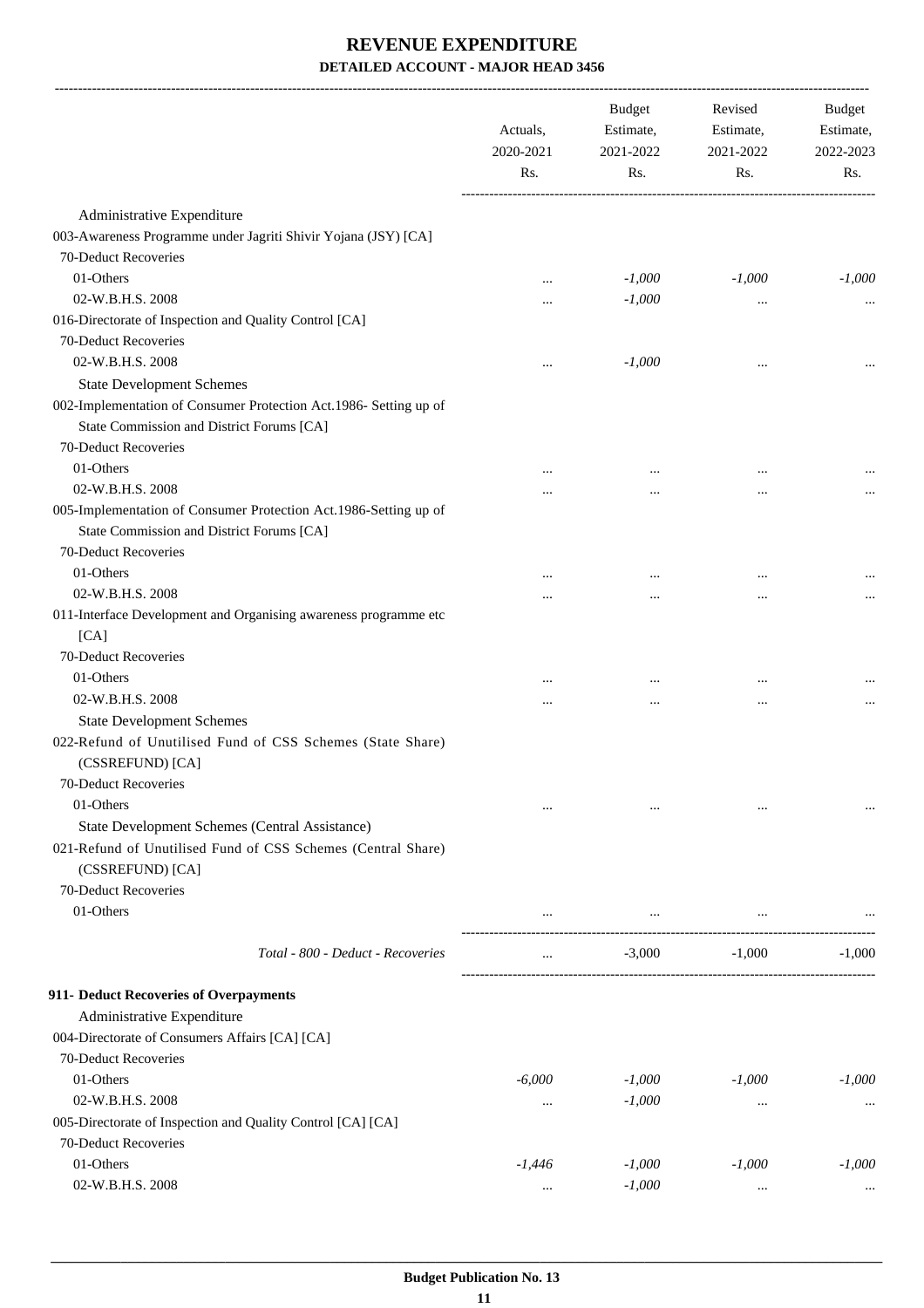|                                                                     | Actuals,<br>2020-2021 | <b>Budget</b><br>Estimate,<br>2021-2022 | Revised<br>Estimate,<br>2021-2022 | Budget<br>Estimate,<br>2022-2023 |
|---------------------------------------------------------------------|-----------------------|-----------------------------------------|-----------------------------------|----------------------------------|
|                                                                     | Rs.                   | Rs.                                     | Rs.                               | Rs.                              |
| 013-Directorate of Inspection and Quality Control [CA]              |                       |                                         |                                   |                                  |
| 70-Deduct Recoveries                                                |                       |                                         |                                   |                                  |
| 01-Others                                                           | $\ddotsc$             | $-1,000$                                | $-1,000$                          | $-1,000$                         |
| 02-W.B.H.S. 2008                                                    | $\cdots$              | $-1,000$                                | $\ddotsc$                         |                                  |
| 014-Directorate of Consumer Goods [CA] [CA]                         |                       |                                         |                                   |                                  |
| 70-Deduct Recoveries                                                |                       |                                         |                                   |                                  |
| 01-Others                                                           | $\cdots$              | $-1,000$                                | $-1,000$                          | $-1,000$                         |
| <b>State Development Schemes</b>                                    |                       |                                         |                                   |                                  |
| 002-Implementation of Consumer ProtectionAct.1986-Setting up of     |                       |                                         |                                   |                                  |
| State Commission and Distt. forums [CA]                             |                       |                                         |                                   |                                  |
| 70-Deduct Recoveries                                                |                       |                                         |                                   |                                  |
| 01-Others                                                           |                       |                                         |                                   |                                  |
| 02-W.B.H.S. 2008                                                    |                       |                                         | $\cdots$                          |                                  |
| 007-Setting up and Strengthening of the Director of Consumer        |                       |                                         |                                   |                                  |
| Affairs and its District/Sub-divisional Offices [CA]                |                       |                                         |                                   |                                  |
| 70-Deduct Recoveries                                                |                       |                                         |                                   |                                  |
| 01-Others                                                           |                       |                                         |                                   |                                  |
| 011-Interface Development and Organising Awareness Programme        |                       |                                         |                                   |                                  |
| [CA]                                                                |                       |                                         |                                   |                                  |
| 70-Deduct Recoveries                                                |                       |                                         |                                   |                                  |
| 01-Others                                                           |                       |                                         |                                   |                                  |
| 02-W.B.H.S. 2008                                                    |                       |                                         | $\ddotsc$                         |                                  |
| 012-Refund of unutilised funds under various Schemes [CA]           |                       |                                         |                                   |                                  |
| 70-Deduct Recoveries                                                |                       |                                         |                                   |                                  |
| 01-Others                                                           | $-6,36,865$           |                                         | $\cdots$                          |                                  |
| <b>Central Sector Scheme</b>                                        |                       |                                         |                                   |                                  |
| 001-Strengthening of Consumer Disputes Redressal Commission<br>[CA] |                       |                                         |                                   |                                  |
| 70-Deduct Recoveries                                                |                       |                                         |                                   |                                  |
| 01-Others                                                           | $\cdots$              | $\ldots$                                | $\cdots$                          |                                  |
| 003-Consumer Awareness Programme [CA] [CA]                          |                       |                                         |                                   |                                  |
| 70-Deduct Recoveries                                                |                       |                                         |                                   |                                  |
| 01-Others                                                           |                       |                                         |                                   |                                  |
| Total - 911 - Deduct - Recoveries                                   | $-6,44,311$           | $-7,000$                                | $-4,000$                          | $-4,000$                         |
|                                                                     |                       |                                         |                                   |                                  |
| Total - 3456 - Deduct - Recoveries                                  | $-7,14,915$           | $-18,000$                               | $-12,000$                         | $-12,000$                        |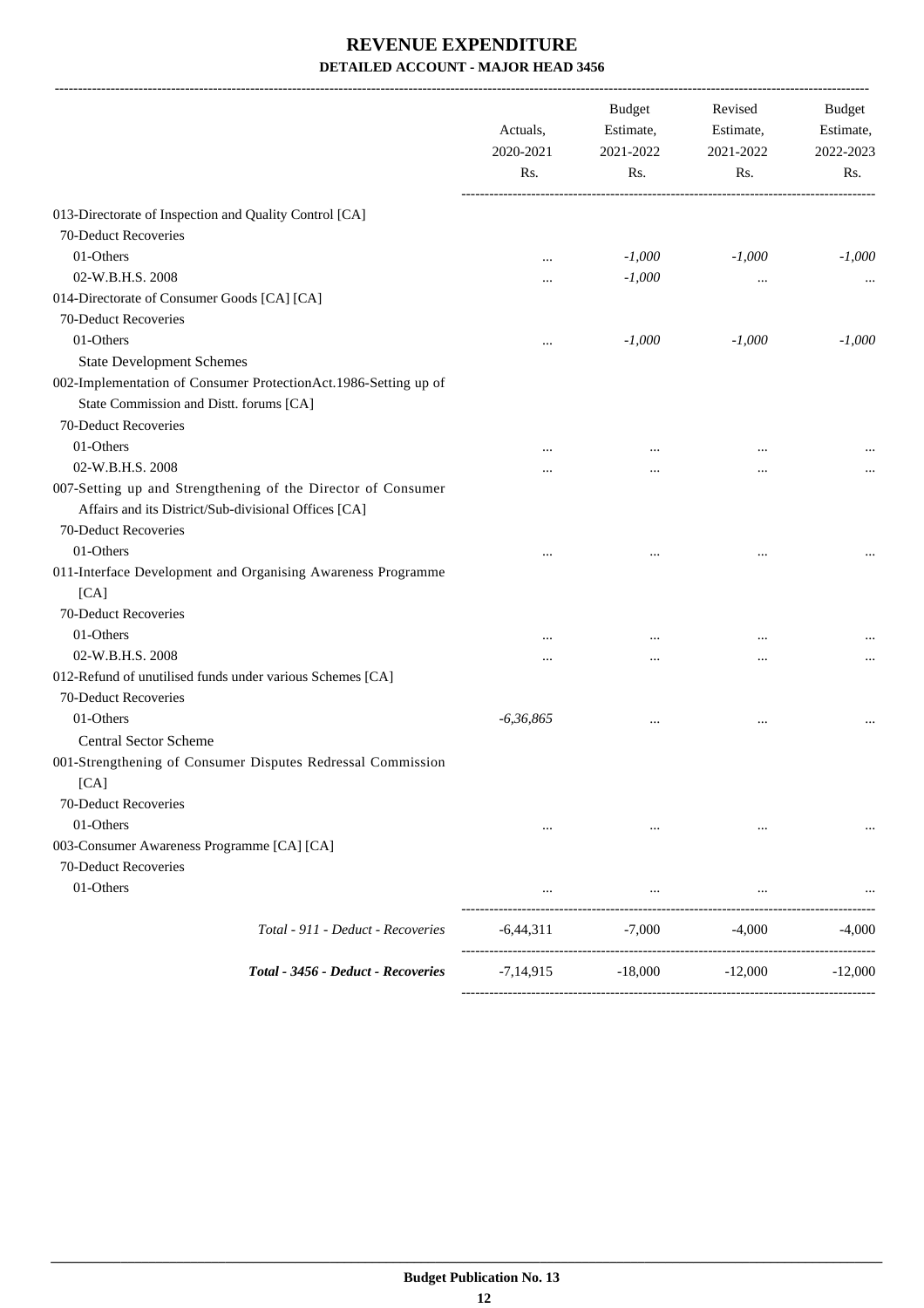## **REVENUE EXPENDITURE**

#### **DEMAND No. 10**

#### **Consumer Affairs Department**

#### **C - Economic Services - (j) General Economic Services**

#### **Head of Account : 3475 - Other General Economic Services**

| Voted Rs. 21,95,53,000     | <b>Charged Rs. Nil</b> |              | Total Rs. 21,95,53,000 |                  |
|----------------------------|------------------------|--------------|------------------------|------------------|
|                            |                        | Voted Rs.    | Charged Rs.            | <b>Total Rs.</b> |
| <b>Gross Expenditure</b>   |                        | 21,95,53,000 | $\cdots$               | 21,95,53,000     |
| <b>Deduct - Recoveries</b> |                        | $-2.000$     | $\cdots$               | $-2.000$         |
| <b>Net Expenditure</b>     |                        | 21,95,51,000 | $\cdots$               | 21,95,51,000     |

#### **REVENUE EXPENDITURE ABSTRACT ACCOUNT**

---------------------------------------------------------------------------------------------------------------------------------------------------------------------------------

|                                         |                                                                                |                                   | Budget    | Revised                                                         | <b>Budget</b>     |
|-----------------------------------------|--------------------------------------------------------------------------------|-----------------------------------|-----------|-----------------------------------------------------------------|-------------------|
|                                         |                                                                                | Actuals,                          | Estimate, | Estimate,                                                       | Estimate,         |
|                                         |                                                                                | 2020-2021                         | 2021-2022 | 2021-2022                                                       | 2022-2023         |
|                                         |                                                                                | Rs.                               | Rs.       | $\mathbf{Rs.}$                                                  | Rs.               |
| 106- Regulation of Weights and Measures |                                                                                |                                   |           |                                                                 |                   |
| Administrative Expenditure              |                                                                                |                                   |           | 17, 19, 98, 391 17, 45, 10, 000 16, 93, 10, 000 17, 75, 53, 000 |                   |
| <b>State Development Schemes</b>        |                                                                                | 68,99,868                         |           | $4,00,00,000$ $2,60,23,000$                                     | 4,20,00,000       |
| <b>Central Sector Scheme</b>            |                                                                                |                                   |           |                                                                 |                   |
|                                         | <b>Total - 106</b>                                                             |                                   |           | 17,88,98,259 21,45,10,000 19,53,33,000 21,95,53,000             |                   |
|                                         | <b>Grand Total - Gross</b>                                                     |                                   |           | 17,88,98,259 21,45,10,000 19,53,33,000 21,95,53,000             |                   |
|                                         |                                                                                |                                   |           | Voted 17,88,98,259 21,45,10,000 19,53,33,000 21,95,53,000       |                   |
|                                         |                                                                                |                                   |           |                                                                 |                   |
|                                         | Administrative Expenditure 17,19,98,391 17,45,10,000 16,93,10,000 17,75,53,000 |                                   |           |                                                                 |                   |
|                                         | State Development Schemes 68,99,868 4,00,00,000 2,60,23,000 4,20,00,000        |                                   |           |                                                                 |                   |
|                                         | Deduct Recoveries 38,558 -6,000                                                |                                   |           |                                                                 | $-2,000$ $-2,000$ |
|                                         | Grand Total - Net 17,88,59,701 21,45,04,000 19,53,31,000 21,95,51,000          |                                   |           |                                                                 |                   |
|                                         |                                                                                |                                   |           | Voted 17,88,59,701 21,45,04,000 19,53,31,000 21,95,51,000       |                   |
|                                         | Charged                                                                        | and the control of the control of | $\ddots$  | $\cdots$                                                        |                   |
|                                         |                                                                                |                                   |           |                                                                 |                   |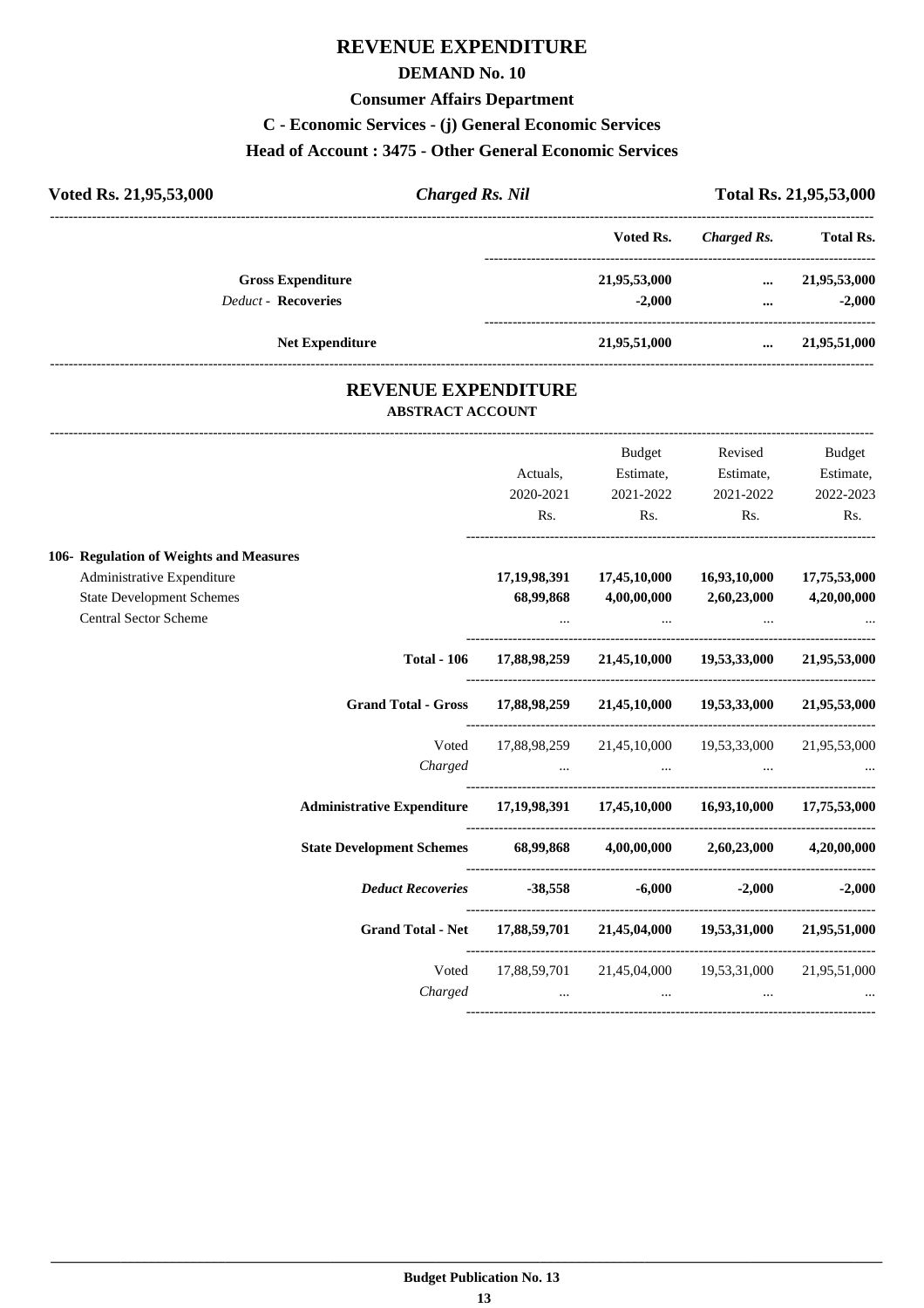|                                                                              | Actuals,<br>2020-2021 | <b>Budget</b><br>Estimate,<br>2021-2022 | Revised<br>Estimate,<br>2021-2022                                     | <b>Budget</b><br>Estimate,<br>2022-2023 |
|------------------------------------------------------------------------------|-----------------------|-----------------------------------------|-----------------------------------------------------------------------|-----------------------------------------|
|                                                                              | Rs.                   | Rs.                                     | Rs.                                                                   | Rs.                                     |
| <b>DETAILED ACCOUNT NO. 3475-00-106 - REGULATION OF WEIGHTS AND MEASURES</b> |                       |                                         |                                                                       |                                         |
| 106- Regulation of Weights and Measures                                      |                       |                                         |                                                                       |                                         |
| <b>Administrative Expenditure</b>                                            |                       |                                         |                                                                       |                                         |
| 001- Adoption of Metric System of Weights and Measures [CA]                  |                       |                                         |                                                                       |                                         |
| 01- Salaries                                                                 |                       |                                         |                                                                       |                                         |
| 01-Pay                                                                       | 13,71,86,862          | 14,46,02,000                            | 13,99,31,000                                                          | 14,41,29,000                            |
| 14-Grade Pay                                                                 |                       |                                         |                                                                       |                                         |
| 02-Dearness Allowance                                                        | 6,04,287              | 43,38,000                               | 55,97,000                                                             | 86,48,000                               |
| 03-House Rent Allowance                                                      | 1,56,46,506           | 1,67,37,000                             | 1,40,00,000                                                           | 1,45,00,000                             |
| 04-Ad hoc Bonus                                                              | 5,20,800              | 5,28,000                                | 2,88,000                                                              | 3,00,000                                |
| 07-Other Allowances                                                          | 1,24,379              | 2,46,000                                | 1,28,000                                                              | 1,32,000                                |
| 11-Compensatory Allowance                                                    | 1,64,000              | 1,82,000                                | 1,69,000                                                              | 1,72,000                                |
| 12-Medical Allowance                                                         | 3,09,360              | 3,48,000                                | 3,16,000                                                              | 3,22,000                                |
| Total - 3475-00-106-001-01                                                   | 15,45,56,194          | 16,69,81,000                            | 16,04,29,000                                                          | 16,82,03,000                            |
| 02- Wages                                                                    | 81,000                | 1,20,000                                | 86,000                                                                | 89,000                                  |
| 07- Medical Reimbursements                                                   | $\cdots$              |                                         | $\cdots$                                                              |                                         |
| 11- Travel Expenses                                                          | 76,104                | 2,58,000                                | 2,58,000                                                              | 2,63,000                                |
| 12- Medical Reimbursements under WBHS 2008                                   | 7,23,624              | 3,02,000                                | 3,02,000                                                              | 3,08,000                                |
| 13- Office Expenses                                                          |                       |                                         |                                                                       |                                         |
| 01-Electricity                                                               | 3,06,550              | 3,57,000                                | 3,57,000                                                              | 3,64,000                                |
| 02-Telephone                                                                 | 4,90,978              | 2,85,000                                | 2,85,000                                                              | 2,91,000                                |
| 03-Maintenance / P.O.L. for Office Vehicles                                  | 21,17,684             | 4,63,000                                | 5,00,000                                                              | 6,00,000                                |
| 04-Other Office Expenses                                                     | 34,84,048             | 8,02,000                                | 8,02,000                                                              | 8,18,000                                |
| Total - 3475-00-106-001-13                                                   | 63,99,260             | 19,07,000                               | 19,44,000                                                             | 20,73,000                               |
| 14- Rents, Rates and Taxes                                                   | 61,15,955             | 4,21,000                                | 4,50,000                                                              | 4,75,000                                |
| 28- Payment of Professional and Special Services                             |                       |                                         |                                                                       |                                         |
| 02-Other charges                                                             | 16,11,972             | 28,60,000                               | 16,12,000                                                             | 16,12,000                               |
| 50- Other Charges                                                            | 19,950                | 29,000                                  | 29,000                                                                | 30,000                                  |
| 78- Outsourcing of Services                                                  | 24, 14, 332           | 16,32,000                               | 42,00,000                                                             | 45,00,000                               |
| Total - 3475-00-106-001                                                      |                       |                                         | 17, 19, 98, 391   17, 45, 10, 000   16, 93, 10, 000   17, 75, 53, 000 |                                         |
| 005- Change over to the Metric System of Weights and Measures<br>[CA]        |                       |                                         |                                                                       |                                         |
| 21- Materials and Supplies/Stores and Equipment                              |                       |                                         |                                                                       |                                         |
| 04-Others                                                                    |                       |                                         | $\sim 100$ km s $^{-1}$ , $\sim 100$ km s $^{-1}$                     |                                         |
| <b>Total - Administrative Expenditure</b>                                    |                       |                                         | 17, 19, 98, 391 17, 45, 10, 000 16, 93, 10, 000 17, 75, 53, 000       |                                         |
| <b>State Development Schemes</b>                                             |                       |                                         |                                                                       |                                         |

004- Change over to the Metric System of Weights and Measures [CA]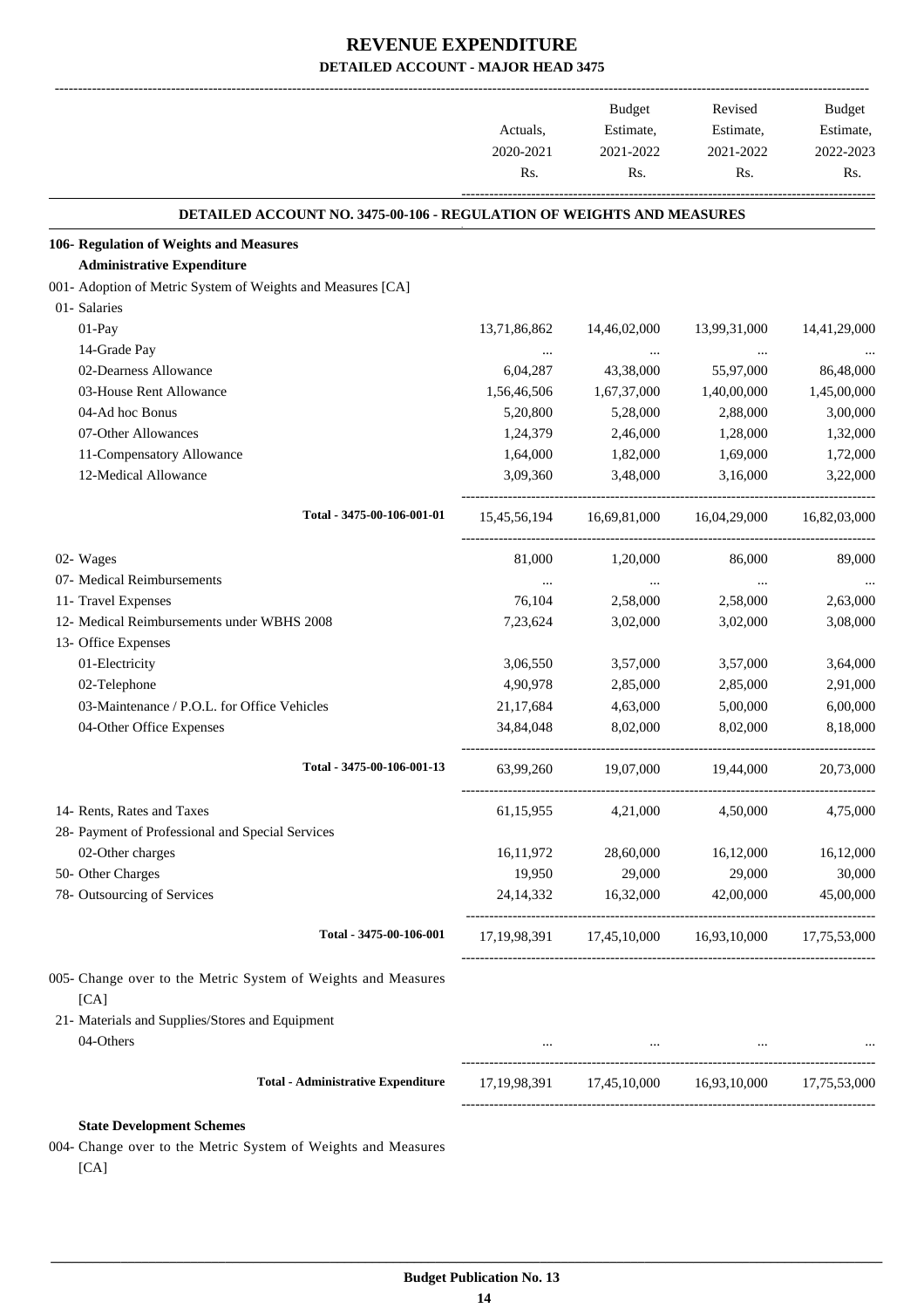|                                                                                  |           | <b>Budget</b>                                      | Revised     | <b>Budget</b> |
|----------------------------------------------------------------------------------|-----------|----------------------------------------------------|-------------|---------------|
|                                                                                  | Actuals,  | Estimate,                                          | Estimate,   | Estimate,     |
|                                                                                  | 2020-2021 | 2021-2022                                          | 2021-2022   | 2022-2023     |
|                                                                                  | Rs.       | Rs.                                                | Rs.         | Rs.           |
| 13- Office Expenses                                                              |           |                                                    |             |               |
| 01-Electricity                                                                   |           | 5,00,000                                           | 1,67,000    | 5,25,000      |
| 02-Telephone                                                                     |           | 5,00,000                                           | 1,67,000    | 5,25,000      |
| 03-Maintenance / P.O.L. for Office Vehicles                                      |           | 40,00,000                                          | 13,33,000   | 42,00,000     |
| 04-Other Office Expenses                                                         |           | 40,00,000                                          | 13,33,000   | 42,00,000     |
| Total - 3475-00-106-004-13                                                       | $\cdots$  | 90,00,000                                          | 30,00,000   | 94,50,000     |
|                                                                                  |           |                                                    |             |               |
| 14- Rents, Rates and Taxes                                                       | $\cdots$  | 35,00,000                                          | 31,67,000   | 36,75,000     |
| 21- Materials and Supplies/Stores and Equipment                                  |           |                                                    |             |               |
| 04-Others                                                                        | 40,66,564 | 55,00,000                                          | 41,42,000   | 57,75,000     |
| 27- Minor Works/ Maintenance                                                     | 12,90,819 | 30,00,000                                          | 10,00,000   | 31,50,000     |
| 50- Other Charges                                                                | $\cdots$  | 35,00,000                                          | 11,67,000   | 36,75,000     |
| 77- Computerisation                                                              | 15,42,485 | 1,50,00,000                                        | 1,33,80,000 | 1,57,50,000   |
| 90- Miscellaneous works                                                          |           | 5,00,000                                           | 1,67,000    | 5,25,000      |
| <b>Total - State Development Schemes</b>                                         | 68,99,868 | 4,00,00,000                                        | 2,60,23,000 | 4,20,00,000   |
| Total - 3475-00-106                                                              |           | $17,88,98,259$ $21,45,10,000$ $19,53,33,000$       |             | 21,95,53,000  |
| Voted<br>Charged                                                                 |           | 17,88,98,259 21,45,10,000 19,53,33,000<br>$\cdots$ |             | 21,95,53,000  |
| <b>DETAILED ACCOUNT NO. 3475 - DEDUCT RECOVERIES IN REDUCTION OF EXPENDITURE</b> |           |                                                    |             |               |
| 106- Regulation of Weights and Measures                                          |           |                                                    |             |               |
| Administrative Expenditure                                                       |           |                                                    |             |               |
| 001-Adoption of Metric System of Weights and Measures [CA]                       |           |                                                    |             |               |
| 70-Deduct Recoveries                                                             |           |                                                    |             |               |
| 01-Others                                                                        | $-36,812$ | $-1,000$                                           |             |               |
| 02-W.B.H.S. 2008                                                                 | $\cdots$  | $-1,000$                                           |             | $\cdots$      |
| 005-Change over to the Metric System of Weights and Measures                     |           |                                                    |             |               |
| [CA]                                                                             |           |                                                    |             |               |
| 70-Deduct Recoveries                                                             |           |                                                    |             |               |
| 01-Others                                                                        |           | $-1,000$                                           | $-1,000$    | $-1,000$      |
| 02-W.B.H.S. 2008                                                                 |           | $-1,000$                                           |             | $\cdots$      |
| <b>State Development Schemes</b>                                                 |           |                                                    |             |               |
| 002-Regulation of Weights & Measures. [CA]                                       |           |                                                    |             |               |
| 70-Deduct Recoveries                                                             |           |                                                    |             |               |
| 01-Others                                                                        | $\cdots$  | $\cdots$                                           |             |               |
| 02-W.B.H.S. 2008                                                                 | $\cdots$  |                                                    |             |               |
| 004-Change over to the Metric System of Weights and Measures                     |           |                                                    |             |               |
| [CA]                                                                             |           |                                                    |             |               |
| 70-Deduct Recoveries                                                             |           |                                                    |             |               |
| 01-Others                                                                        |           |                                                    |             |               |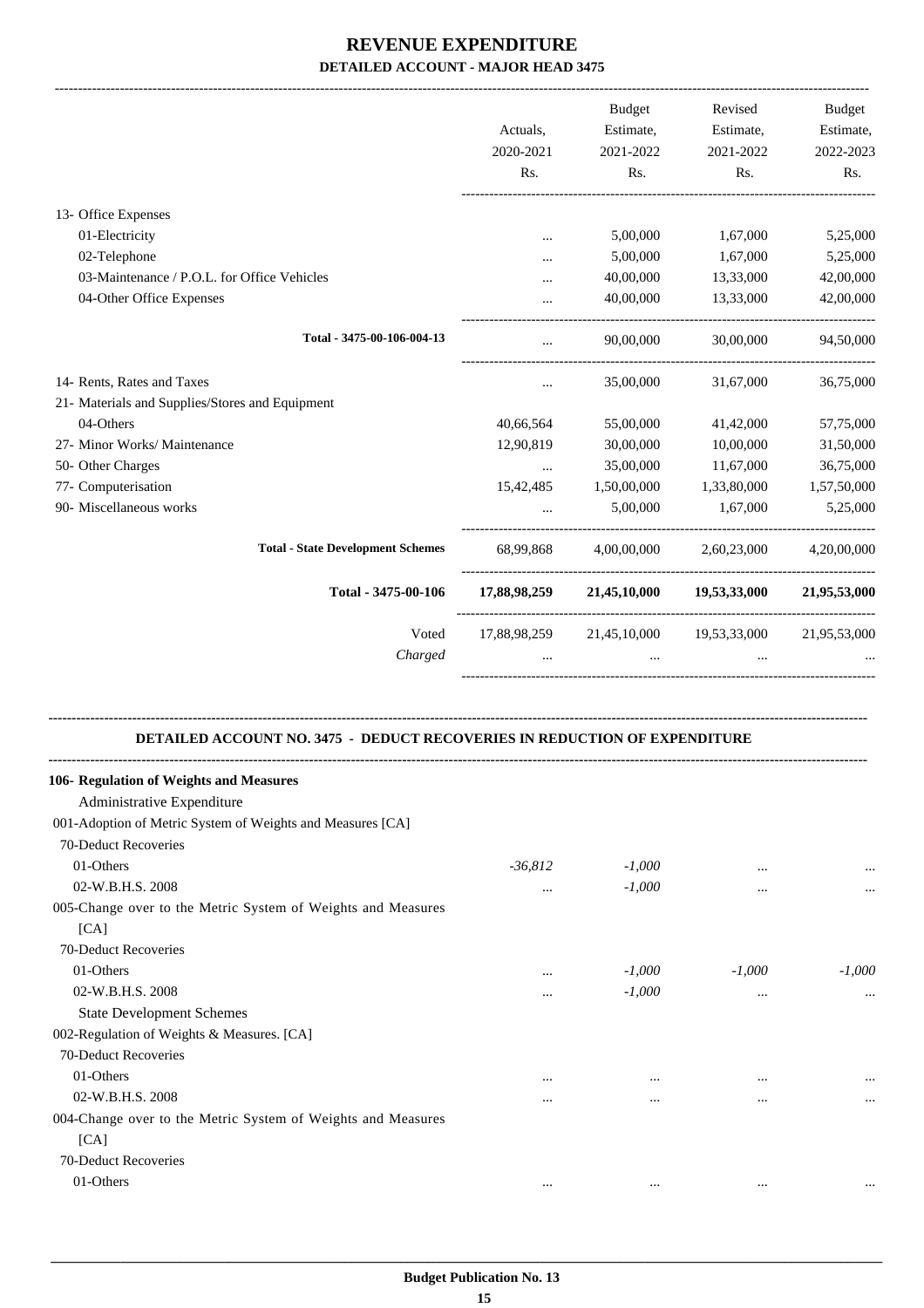-------------------------------------------------------------------------------------------------------------------------------------------------------------------------------

|                                                                      |                                    | Actuals,<br>2020-2021<br>Rs. | <b>Budget</b><br>Estimate,<br>2021-2022<br>Rs.                                          | Revised<br>Estimate,<br>2021-2022<br>Rs. | <b>Budget</b><br>Estimate,<br>2022-2023<br>Rs. |
|----------------------------------------------------------------------|------------------------------------|------------------------------|-----------------------------------------------------------------------------------------|------------------------------------------|------------------------------------------------|
| 02-W.B.H.S. 2008                                                     |                                    |                              | $\cdots$                                                                                |                                          |                                                |
|                                                                      | Total - 106 - Deduct - Recoveries  | $-36,812$                    | $-4,000$                                                                                | $-1,000$                                 | $-1,000$                                       |
| 911- Deduct Recoveries of Overpayments<br>Administrative Expenditure |                                    |                              |                                                                                         |                                          |                                                |
| 004-Adoption of Metric System of Weights and Measures [CA] [CA]      |                                    |                              |                                                                                         |                                          |                                                |
| 70-Deduct Recoveries                                                 |                                    |                              |                                                                                         |                                          |                                                |
| 01-Others                                                            |                                    | $\cdots$                     | $-1,000$                                                                                | $-1,000$                                 | $-1,000$                                       |
| 02-W.B.H.S. 2008                                                     |                                    | $\cdots$                     | $-1,000$                                                                                | $\cdots$                                 |                                                |
| <b>State Development Schemes</b>                                     |                                    |                              |                                                                                         |                                          |                                                |
| 001-Change over to the Metric System of Weights and Measures         |                                    |                              |                                                                                         |                                          |                                                |
| [CA]                                                                 |                                    |                              |                                                                                         |                                          |                                                |
| 70-Deduct Recoveries                                                 |                                    |                              |                                                                                         |                                          |                                                |
| 01-Others                                                            |                                    | $-1,746$                     | and the contract of the contract of the contract of the contract of the contract of the |                                          |                                                |
|                                                                      | Total - 911 - Deduct - Recoveries  |                              | $-1,746$ $-2,000$                                                                       | $-1,000$                                 | $-1,000$                                       |
|                                                                      | Total - 3475 - Deduct - Recoveries | $-38,558$                    | $-6,000$                                                                                | $-2.000$                                 | $-2,000$                                       |
|                                                                      |                                    |                              |                                                                                         |                                          |                                                |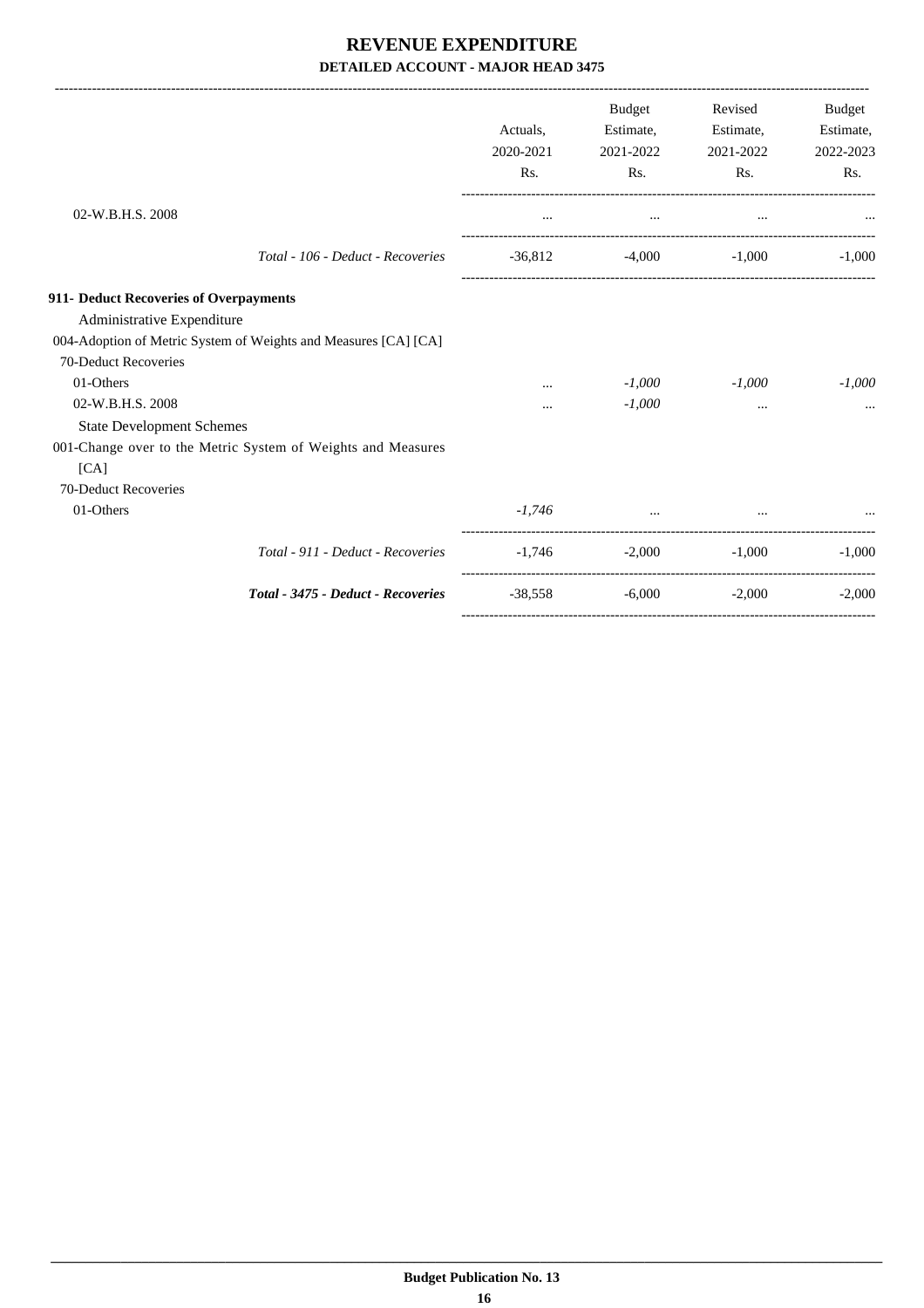## **CAPITAL EXPENDITURE**

#### **DEMAND No. 10**

#### **Consumer Affairs Department**

#### **A. Capital Account of General Services -**

## **Head of Account : 4059 - Capital Outlay on Public Works**

| Voted Rs. 9,67,05,000      | <b>Charged Rs. Nil</b> |                         | Total Rs. 9,67,05,000 |                  |
|----------------------------|------------------------|-------------------------|-----------------------|------------------|
|                            |                        | Voted Rs.               | Charged Rs.           | <b>Total Rs.</b> |
| <b>Gross Expenditure</b>   |                        | 9,67,05,000             | $\cdots$              | 9,67,05,000      |
| <b>Deduct - Recoveries</b> |                        | $\bullet\bullet\bullet$ | $\cdots$              | $\cdots$         |
|                            | <b>Net Expenditure</b> | 9,67,05,000             | $\cdots$              | 9,67,05,000      |

#### **CAPITAL EXPENDITURE ABSTRACT ACCOUNT**

---------------------------------------------------------------------------------------------------------------------------------------------------------------------------------

---------------------------------------------------------------------------------------------------------------------------------------------------------------------------------

|                   |                                                           |                                                                         | Actuals,<br>2020-2021<br>Rs. | <b>Budget</b><br>Estimate,<br>2021-2022<br>Rs.                 | Revised<br>Estimate,<br>2021-2022<br>Rs. | <b>Budget</b><br>Estimate,<br>2022-2023<br>Rs. |
|-------------------|-----------------------------------------------------------|-------------------------------------------------------------------------|------------------------------|----------------------------------------------------------------|------------------------------------------|------------------------------------------------|
| 051- Construction | 01 - OFFICE BUILDINGS                                     |                                                                         |                              |                                                                |                                          |                                                |
|                   | <b>State Development Schemes</b><br>Central Sector Scheme |                                                                         |                              | 75,48,467 9,21,00,000 3,07,00,000<br>$2,35,65,398$ $88,36,000$ |                                          | 9,67,05,000                                    |
|                   |                                                           | <b>Total - 051</b>                                                      |                              | 3,11,13,865 9,21,00,000 3,95,36,000 9,67,05,000                |                                          |                                                |
|                   |                                                           | <b>Grand Total - Gross</b>                                              |                              | 3,11,13,865 9,21,00,000 3,95,36,000 9,67,05,000                |                                          |                                                |
|                   |                                                           |                                                                         |                              | Voted 3,11,13,865 9,21,00,000 3,95,36,000 9,67,05,000          |                                          |                                                |
|                   |                                                           | State Development Schemes 75,48,467 9,21,00,000 3,07,00,000 9,67,05,000 |                              |                                                                |                                          |                                                |
|                   |                                                           | Central Sector Scheme 2,35,65,398  88,36,000                            |                              |                                                                |                                          |                                                |
|                   |                                                           | <b>Deduct Recoveries</b>                                                | $\cdots$                     | $\cdots$                                                       |                                          |                                                |
|                   |                                                           | Grand Total - Net 3,11,13,865 9,21,00,000 3,95,36,000 9,67,05,000       |                              |                                                                |                                          |                                                |
|                   |                                                           |                                                                         |                              | Voted 3,11,13,865 9,21,00,000 3,95,36,000 9,67,05,000          |                                          |                                                |
|                   |                                                           |                                                                         |                              |                                                                |                                          |                                                |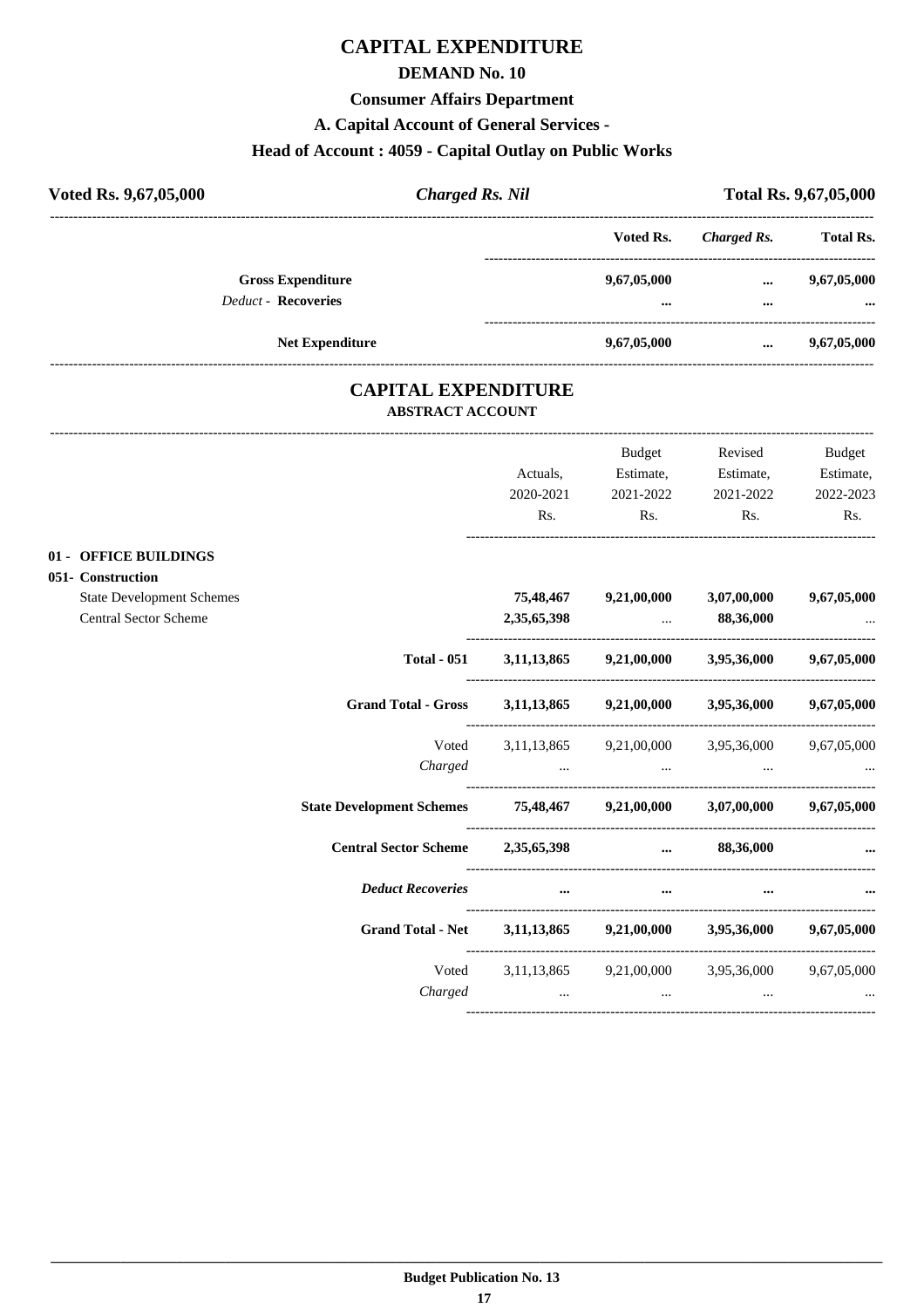## **CAPITAL EXPENDITURE DETAILED ACCOUNT - MAJOR HEAD 4059**

|                                                                                  | Actuals,<br>2020-2021<br>Rs. | Budget<br>Estimate,<br>2021-2022<br>Rs.                              | Revised<br>Estimate,<br>2021-2022<br>Rs.                                                                                                                                                                                                                                            | Budget<br>Estimate,<br>2022-2023<br>Rs. |
|----------------------------------------------------------------------------------|------------------------------|----------------------------------------------------------------------|-------------------------------------------------------------------------------------------------------------------------------------------------------------------------------------------------------------------------------------------------------------------------------------|-----------------------------------------|
| DETAILED ACCOUNT NO. 4059-01-051 - CONSTRUCTION                                  |                              |                                                                      |                                                                                                                                                                                                                                                                                     |                                         |
| 01 - OFFICE BUILDINGS                                                            |                              |                                                                      |                                                                                                                                                                                                                                                                                     |                                         |
| 051- Construction                                                                |                              |                                                                      |                                                                                                                                                                                                                                                                                     |                                         |
| <b>State Development Schemes</b>                                                 |                              |                                                                      |                                                                                                                                                                                                                                                                                     |                                         |
| 106- Construction of Integrated Buildings of Consumer Affairs                    |                              |                                                                      |                                                                                                                                                                                                                                                                                     |                                         |
| Department in different Districts [CA]                                           |                              |                                                                      |                                                                                                                                                                                                                                                                                     |                                         |
| 53- Major Works / Land and Buildings                                             |                              | 75,48,467 9,21,00,000                                                | 3,07,00,000                                                                                                                                                                                                                                                                         | 9,67,05,000                             |
| <b>Total - State Development Schemes</b>                                         |                              |                                                                      | 75,48,467 9,21,00,000 3,07,00,000 9,67,05,000                                                                                                                                                                                                                                       |                                         |
|                                                                                  |                              |                                                                      |                                                                                                                                                                                                                                                                                     |                                         |
| <b>Central Sector Scheme</b>                                                     |                              |                                                                      |                                                                                                                                                                                                                                                                                     |                                         |
| 082- Strengthening Consumer Fora, Phase II for Construction of                   |                              |                                                                      |                                                                                                                                                                                                                                                                                     |                                         |
| Office Buildings (Central Share) (OTHER) [CA]                                    |                              |                                                                      |                                                                                                                                                                                                                                                                                     |                                         |
| 53- Major Works / Land and Buildings                                             | 1,91,33,158                  | and the company of the company of                                    | 66,67,000                                                                                                                                                                                                                                                                           |                                         |
|                                                                                  |                              |                                                                      |                                                                                                                                                                                                                                                                                     |                                         |
| Total - 4059-01-051-082                                                          | 1,91,33,158                  | $\cdots$                                                             | 66,67,000                                                                                                                                                                                                                                                                           |                                         |
| 085- Setting up of Working Standard Laboratories (WSL) (OTHER)                   |                              |                                                                      |                                                                                                                                                                                                                                                                                     |                                         |
| [CA]                                                                             |                              |                                                                      |                                                                                                                                                                                                                                                                                     |                                         |
| 53- Major Works / Land and Buildings                                             | 44,32,240                    | and the company of the state<br>------------------------------------ | 21,69,000                                                                                                                                                                                                                                                                           |                                         |
| Total - 4059-01-051-085                                                          | 44, 32, 240                  | <b>Second Contract Contract</b>                                      | 21,69,000                                                                                                                                                                                                                                                                           |                                         |
| <b>Total - Central Sector Scheme</b>                                             | 2,35,65,398                  | $\sim 10^{-10}$                                                      | 88,36,000                                                                                                                                                                                                                                                                           |                                         |
| Total - 4059-01-051                                                              | 3, 11, 13, 865               | 9,21,00,000                                                          | 3,95,36,000                                                                                                                                                                                                                                                                         | 9,67,05,000                             |
| Voted                                                                            |                              |                                                                      | 3,11,13,865 9,21,00,000 3,95,36,000 9,67,05,000                                                                                                                                                                                                                                     |                                         |
| Charged                                                                          |                              | and the state of the state                                           | $\mathbf{1}_{\mathbf{1}_{\mathbf{2}}\mathbf{1}_{\mathbf{3}}\mathbf{2}_{\mathbf{4}}\mathbf{3}_{\mathbf{5}}\mathbf{4}_{\mathbf{6}}$ and $\mathbf{1}_{\mathbf{3}_{\mathbf{3}}\mathbf{3}_{\mathbf{4}}\mathbf{4}_{\mathbf{5}}\mathbf{4}_{\mathbf{6}}\mathbf{4}_{\mathbf{7}}$<br>$\cdots$ |                                         |
| <b>DETAILED ACCOUNT NO. 4059 - DEDUCT RECOVERIES IN REDUCTION OF EXPENDITURE</b> |                              |                                                                      |                                                                                                                                                                                                                                                                                     |                                         |
| 01 - OFFICE BUILDINGS                                                            |                              |                                                                      |                                                                                                                                                                                                                                                                                     |                                         |
| 051- Construction                                                                |                              |                                                                      |                                                                                                                                                                                                                                                                                     |                                         |
| <b>State Development Schemes</b>                                                 |                              |                                                                      |                                                                                                                                                                                                                                                                                     |                                         |
| 109-Refund of Unutilized Fund of CSS Schemes (State Share)                       |                              |                                                                      |                                                                                                                                                                                                                                                                                     |                                         |
| (CSSREFUND) [CA]                                                                 |                              |                                                                      |                                                                                                                                                                                                                                                                                     |                                         |
| 70-Deduct Recoveries                                                             |                              |                                                                      |                                                                                                                                                                                                                                                                                     |                                         |
| 01-Others                                                                        |                              |                                                                      |                                                                                                                                                                                                                                                                                     |                                         |
| State Development Schemes (Central Assistance)                                   | $\cdots$                     | $\ldots$                                                             | $\cdots$                                                                                                                                                                                                                                                                            |                                         |
| 108-Refund of Unutilized Fund of CSS Schemes (Central Share)<br>(CSSREFUND) [CA] |                              |                                                                      |                                                                                                                                                                                                                                                                                     |                                         |
| 70-Deduct Recoveries                                                             |                              |                                                                      |                                                                                                                                                                                                                                                                                     |                                         |
| 01-Others                                                                        | $\cdots$                     | $\cdots$                                                             | $\cdots$                                                                                                                                                                                                                                                                            |                                         |
|                                                                                  |                              |                                                                      |                                                                                                                                                                                                                                                                                     |                                         |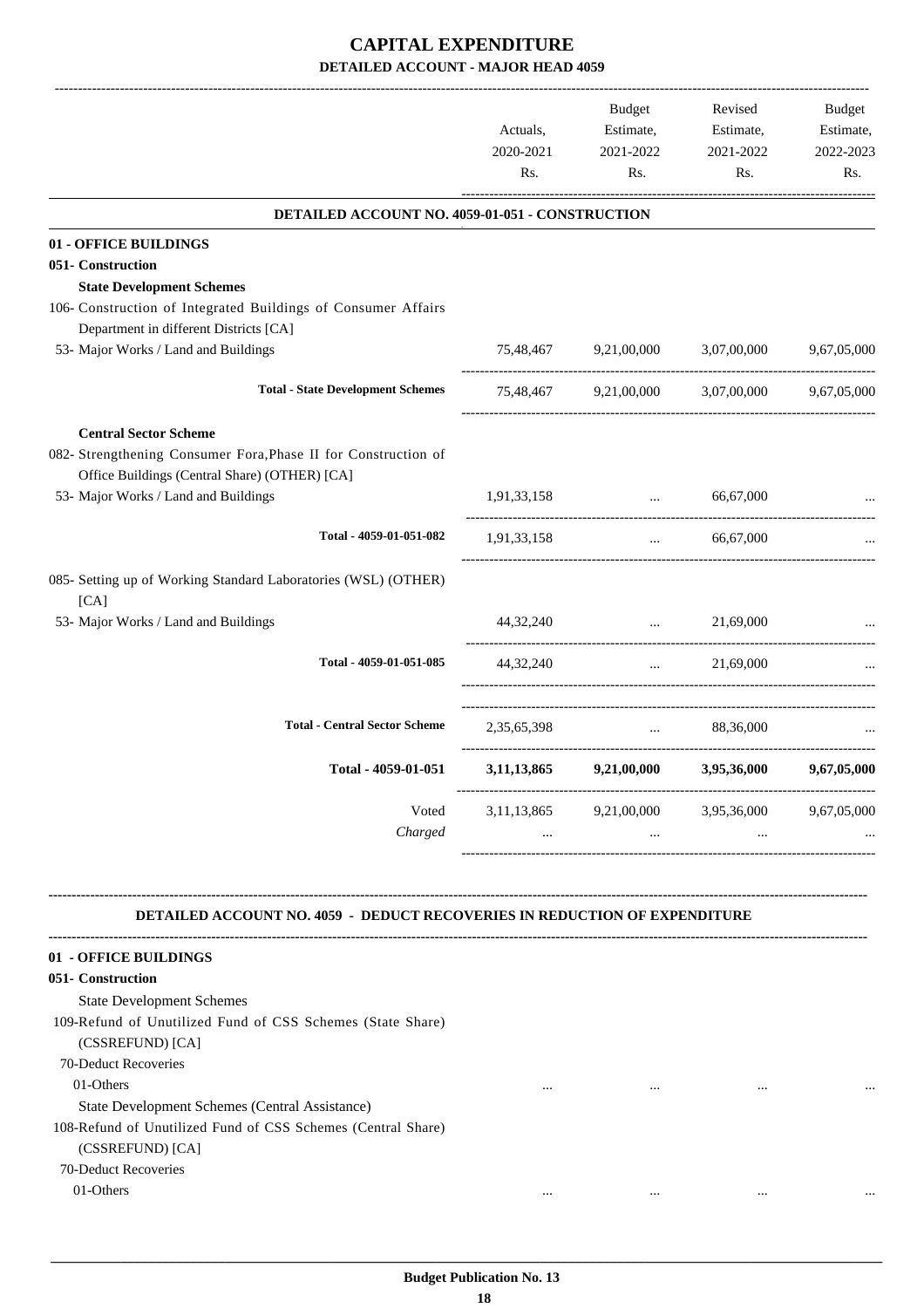## **CAPITAL EXPENDITURE** DETAILED ACCOUNT - MAJOR HEAD 4059

|                                    | Actuals.<br>2020-2021<br>R <sub>s</sub> . | <b>Budget</b><br>Estimate,<br>2021-2022<br>Rs. | Revised<br>Estimate,<br>2021-2022<br>Rs. | Budget<br>Estimate,<br>2022-2023<br>Rs. |
|------------------------------------|-------------------------------------------|------------------------------------------------|------------------------------------------|-----------------------------------------|
| Total - 051 - Deduct - Recoveries  | $\cdots$                                  | $\cdots$                                       | $\cdots$                                 | $\cdots$                                |
| Total - 4059 - Deduct - Recoveries | $\cdots$                                  | $\cdots$                                       | $\cdots$                                 | $\cdots$                                |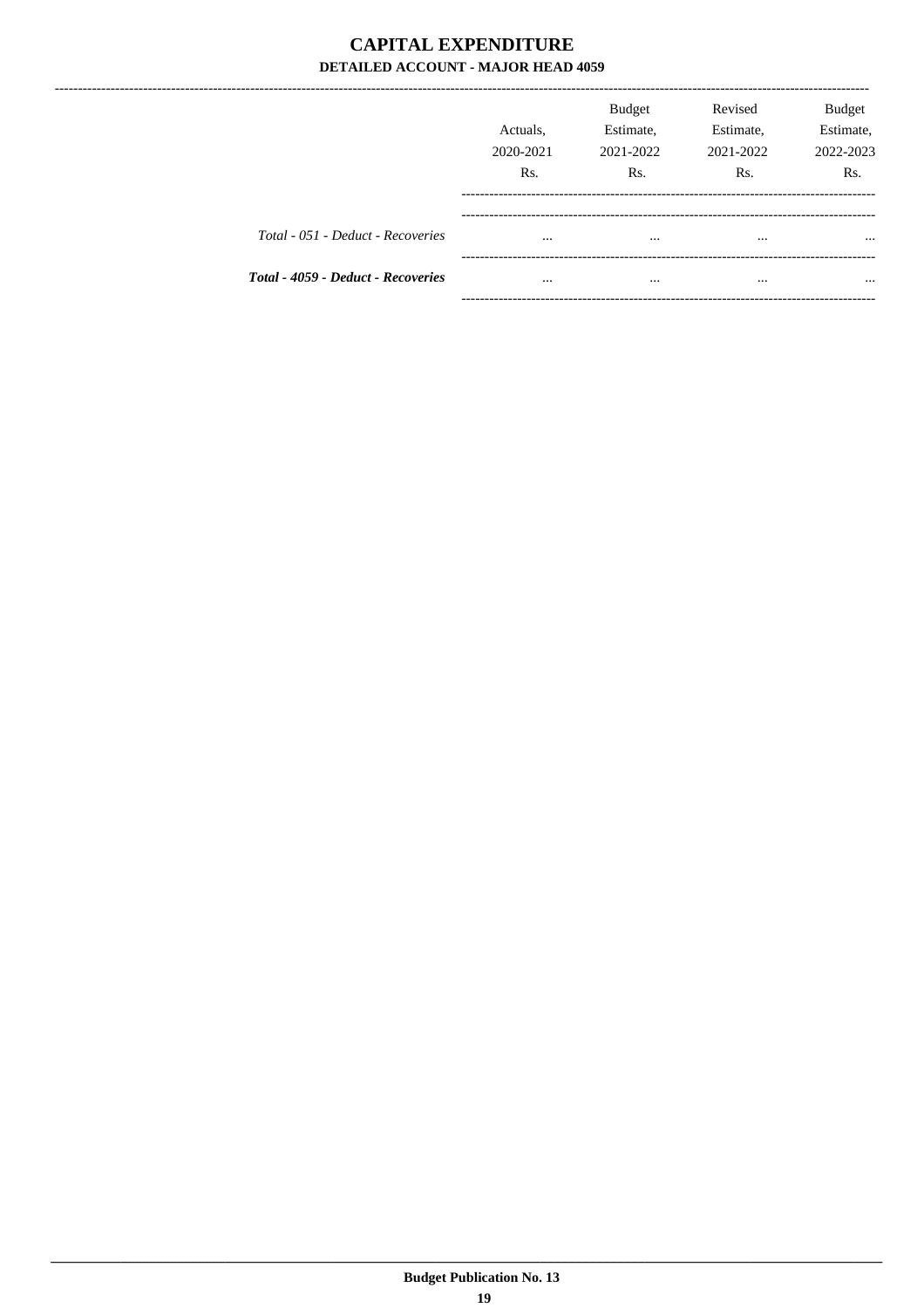## **CAPITAL EXPENDITURE**

#### **DEMAND No. 10**

#### **Consumer Affairs Department**

## **C. Capital Accounts of Economic Services - (j) Capital Account of General Economic Services**

#### **Head of Account : 5475 - Capital Outlay on Other General Economic Services**

| Voted Rs. 1,05,00,000 |                                                        | <b>Charged Rs. Nil</b>  | Total Rs. 1,05,00,000 |                         |  |
|-----------------------|--------------------------------------------------------|-------------------------|-----------------------|-------------------------|--|
|                       |                                                        | Voted Rs.               | Charged Rs.           | <b>Total Rs.</b>        |  |
|                       | <b>Gross Expenditure</b><br><b>Deduct - Recoveries</b> | 1,05,00,000<br>$\cdots$ | $\cdots$<br>$\cdots$  | 1,05,00,000<br>$\cdots$ |  |
|                       | <b>Net Expenditure</b>                                 | 1,05,00,000             | $\cdots$              | 1,05,00,000             |  |

#### **CAPITAL EXPENDITURE ABSTRACT ACCOUNT**

---------------------------------------------------------------------------------------------------------------------------------------------------------------------------------

|                                   |                                                                         |                                                                                                                                                                                                                                      | Budget                                                    | Revised        | <b>Budget</b> |
|-----------------------------------|-------------------------------------------------------------------------|--------------------------------------------------------------------------------------------------------------------------------------------------------------------------------------------------------------------------------------|-----------------------------------------------------------|----------------|---------------|
|                                   |                                                                         | Actuals,                                                                                                                                                                                                                             | Estimate,                                                 | Estimate,      | Estimate,     |
|                                   |                                                                         | 2020-2021                                                                                                                                                                                                                            | 2021-2022                                                 | 2021-2022      | 2022-2023     |
|                                   |                                                                         | Rs.                                                                                                                                                                                                                                  | $\mathbf{Rs.}$                                            | $\mathbf{Rs.}$ | Rs.           |
| 001- Direction and Administration |                                                                         |                                                                                                                                                                                                                                      |                                                           |                |               |
| <b>State Development Schemes</b>  |                                                                         |                                                                                                                                                                                                                                      | 2,05,97,620 1,00,00,000 33,33,000 1,05,00,000             |                |               |
|                                   |                                                                         |                                                                                                                                                                                                                                      | Total - 001 2,05,97,620 1,00,00,000 33,33,000 1,05,00,000 |                |               |
|                                   | Grand Total - Gross 2,05,97,620 1,00,00,000 33,33,000 1,05,00,000       |                                                                                                                                                                                                                                      |                                                           |                |               |
|                                   |                                                                         |                                                                                                                                                                                                                                      | Voted 2,05,97,620 1,00,00,000 33,33,000 1,05,00,000       |                |               |
|                                   |                                                                         |                                                                                                                                                                                                                                      |                                                           |                |               |
|                                   | State Development Schemes 2,05,97,620 1,00,00,000 33,33,000 1,05,00,000 |                                                                                                                                                                                                                                      |                                                           |                |               |
|                                   | <b>Deduct Recoveries</b>                                                | <u>and the company of the company of the company of the company of the company of the company of the company of the company of the company of the company of the company of the company of the company of the company of the com</u> | $\cdots$                                                  |                |               |
|                                   | Grand Total - Net 2,05,97,620 1,00,00,000 33,33,000 1,05,00,000         |                                                                                                                                                                                                                                      |                                                           |                |               |
|                                   |                                                                         |                                                                                                                                                                                                                                      | Voted 2,05,97,620 1,00,00,000 33,33,000 1,05,00,000       |                |               |
|                                   | Charged                                                                 | and the contract of the contract of                                                                                                                                                                                                  | $\sim 10^{-10}$                                           | $\cdots$       |               |
|                                   |                                                                         |                                                                                                                                                                                                                                      |                                                           |                |               |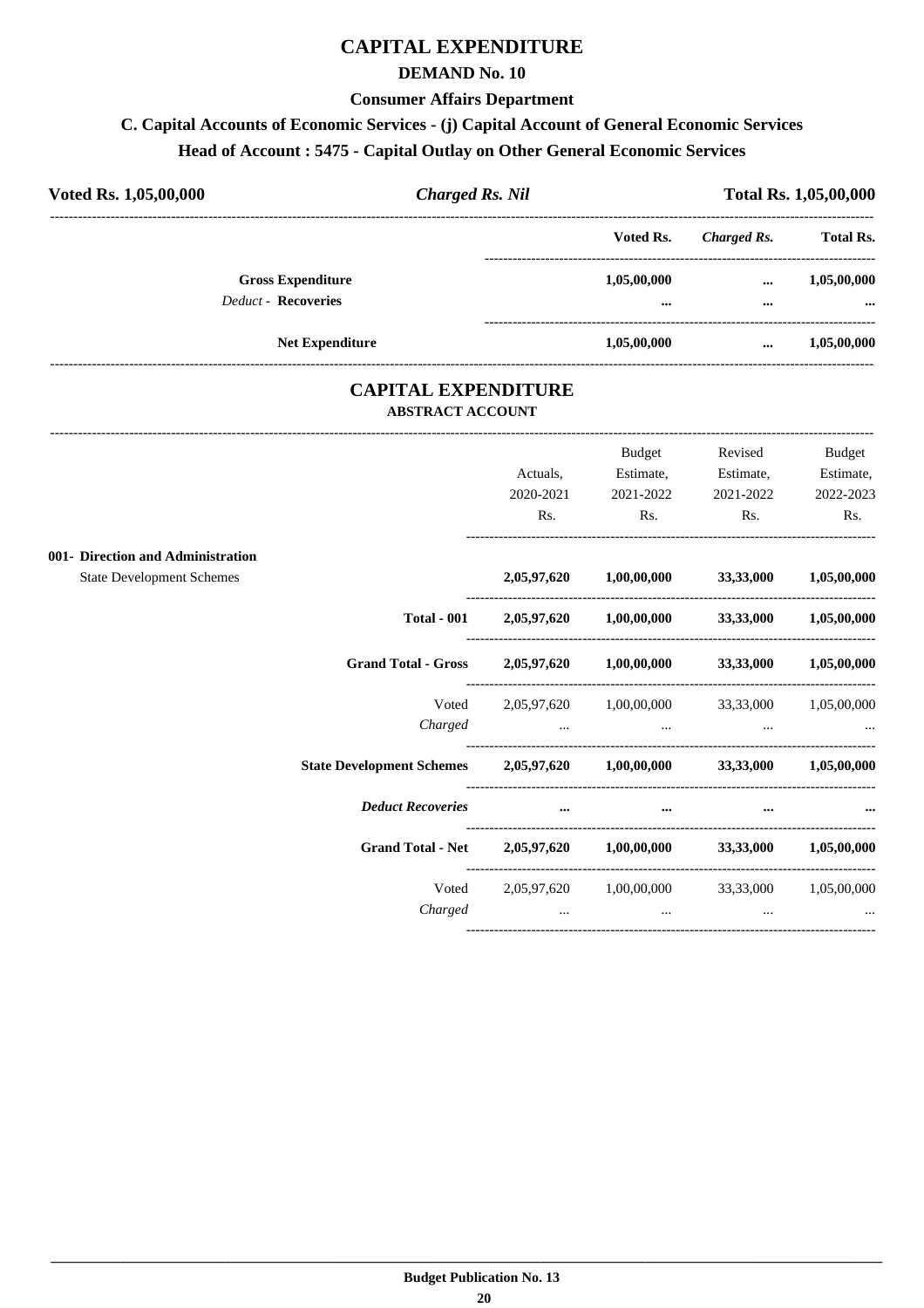## **CAPITAL EXPENDITURE DETAILED ACCOUNT - MAJOR HEAD 5475**

|                                                                 |             | Budget      | Revised   | Budget      |
|-----------------------------------------------------------------|-------------|-------------|-----------|-------------|
|                                                                 | Actuals.    | Estimate,   | Estimate, | Estimate,   |
|                                                                 | 2020-2021   | 2021-2022   | 2021-2022 | 2022-2023   |
|                                                                 | Rs.         | Rs.         | Rs.       | Rs.         |
| DETAILED ACCOUNT NO. 5475-00-001 - DIRECTION AND ADMINISTRATION |             |             |           |             |
| 001- Direction and Administration                               |             |             |           |             |
| <b>State Development Schemes</b>                                |             |             |           |             |
| 001- Change over to the Metric System of Weights and Measures   |             |             |           |             |
| [CA]                                                            |             |             |           |             |
| 52- Machinery and Equipment/Tools and Plants                    | 2,05,97,620 | 1,00,00,000 | 33,33,000 | 1,05,00,000 |
| <b>Total - State Development Schemes</b>                        | 2,05,97,620 | 1,00,00,000 | 33,33,000 | 1,05,00,000 |
| Total - 5475-00-001                                             | 2,05,97,620 | 1,00,00,000 | 33,33,000 | 1,05,00,000 |
| Voted                                                           | 2,05,97,620 | 1,00,00,000 | 33,33,000 | 1,05,00,000 |
| Charged                                                         | $\cdots$    | $\cdots$    | $\cdots$  |             |
|                                                                 |             |             |           |             |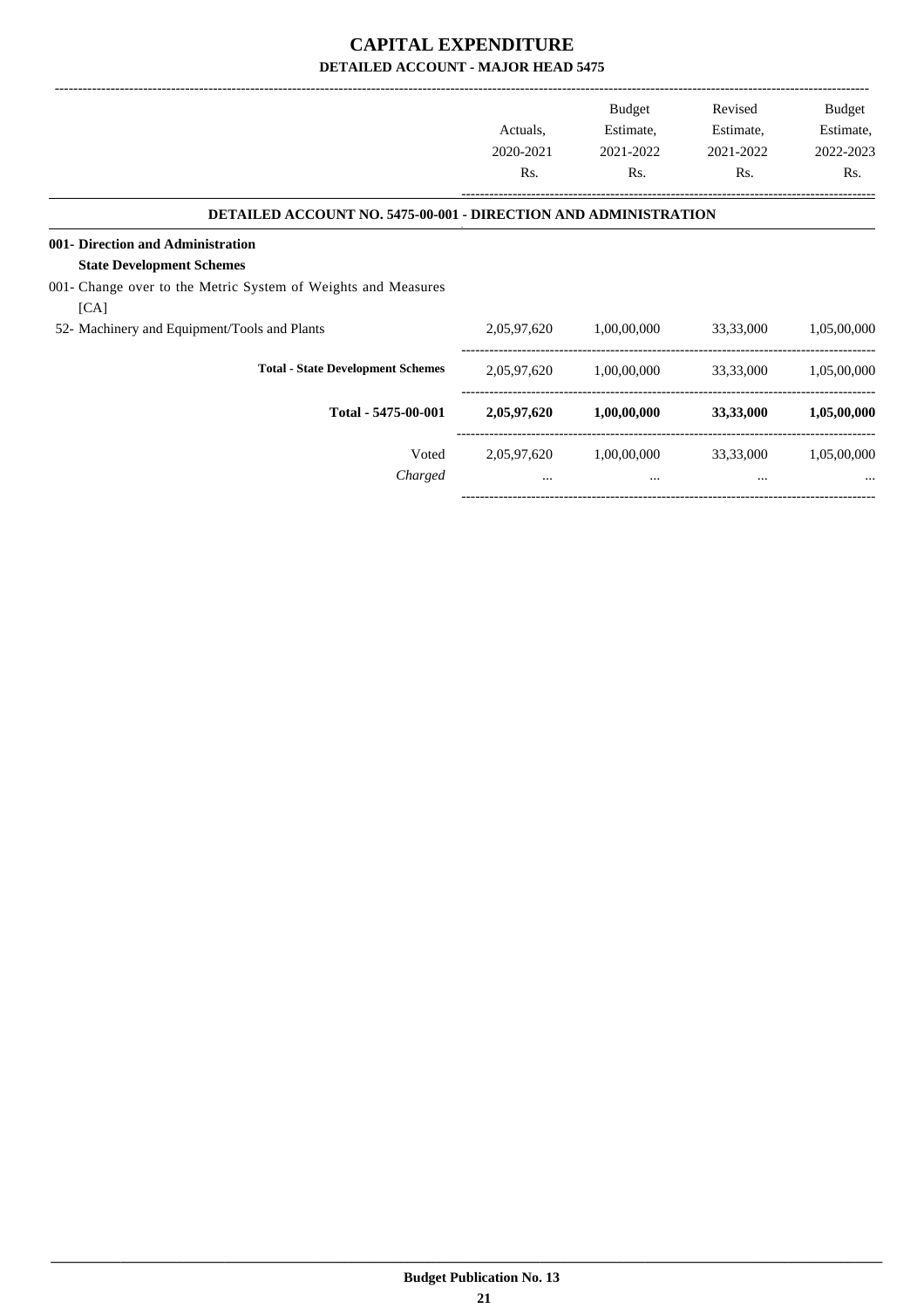## **REVENUE EXPENDITURE**

#### **DEMAND No. 11**

## **Micro, Small & Medium Enterprises and Textiles Department A. General Services - (c) Interest payment and servicing of Debt**

#### **Head of Account : 2049 - Interest Payments**

| <b>Voted Rs. Nil</b> |                            | Charged Rs. 3,10,00,000 |             | <b>Total Rs. 3,10,00,000</b> |             |
|----------------------|----------------------------|-------------------------|-------------|------------------------------|-------------|
|                      |                            | Voted Rs.               | Charged Rs. | <b>Total Rs.</b>             |             |
|                      | <b>Gross Expenditure</b>   |                         | $\cdots$    | 3,10,00,000                  | 3,10,00,000 |
|                      | <b>Deduct - Recoveries</b> |                         |             | $\cdots$                     | $\cdots$    |
|                      | <b>Net Expenditure</b>     |                         |             | 3,10,00,000                  | 3,10,00,000 |

#### **REVENUE EXPENDITURE ABSTRACT ACCOUNT**

|                                      |                                   |                                                         | <b>Budget</b>                                                     | Revised                                                 | Budget      |
|--------------------------------------|-----------------------------------|---------------------------------------------------------|-------------------------------------------------------------------|---------------------------------------------------------|-------------|
|                                      |                                   | Actuals,                                                | Estimate,                                                         | Estimate,                                               | Estimate,   |
|                                      |                                   | 2020-2021                                               | 2021-2022                                                         | 2021-2022                                               | 2022-2023   |
|                                      |                                   | Rs.                                                     | Rs.                                                               | Rs.                                                     | Rs.         |
| 01 - INTEREST ON INTERNAL DEBT       |                                   |                                                         |                                                                   |                                                         |             |
| 200- Interest on Other Intenal Debts |                                   |                                                         |                                                                   |                                                         |             |
| Administrative Expenditure           | <b>Voted</b>                      |                                                         |                                                                   |                                                         |             |
|                                      | Charged                           |                                                         |                                                                   | $3,06,28,717$ $3,40,00,000$ $3,10,00,000$ $3,10,00,000$ |             |
|                                      | <b>Total - 200</b>                |                                                         |                                                                   | 3,06,28,717 3,40,00,000 3,10,00,000 3,10,00,000         |             |
|                                      | <b>Grand Total - Gross</b>        |                                                         |                                                                   | $3,06,28,717$ $3,40,00,000$ $3,10,00,000$               | 3,10,00,000 |
|                                      | Voted                             |                                                         |                                                                   |                                                         |             |
|                                      |                                   | Charged 3,06,28,717 3,40,00,000 3,10,00,000 3,10,00,000 |                                                                   |                                                         |             |
|                                      | <b>Administrative Expenditure</b> |                                                         |                                                                   | $3,06,28,717$ $3,40,00,000$ $3,10,00,000$ $3,10,00,000$ |             |
|                                      | Voted                             |                                                         | $\sim 10^{11}$ km s $^{-1}$ km s $^{-1}$ km s $^{-1}$<br>$\cdots$ | $\cdots$                                                |             |
|                                      |                                   | Charged 3,06,28,717 3,40,00,000 3,10,00,000             |                                                                   |                                                         | 3,10,00,000 |
|                                      | <b>Deduct Recoveries</b>          | $\ddotsc$                                               |                                                                   |                                                         |             |
|                                      | <b>Grand Total - Net</b>          |                                                         |                                                                   | $3,06,28,717$ $3,40,00,000$ $3,10,00,000$               | 3,10,00,000 |
|                                      | Voted                             | $\cdots$                                                | $\ddots$                                                          | $\cdots$                                                |             |
|                                      |                                   | Charged 3,06,28,717 3,40,00,000 3,10,00,000 3,10,00,000 |                                                                   |                                                         |             |
|                                      |                                   |                                                         |                                                                   |                                                         |             |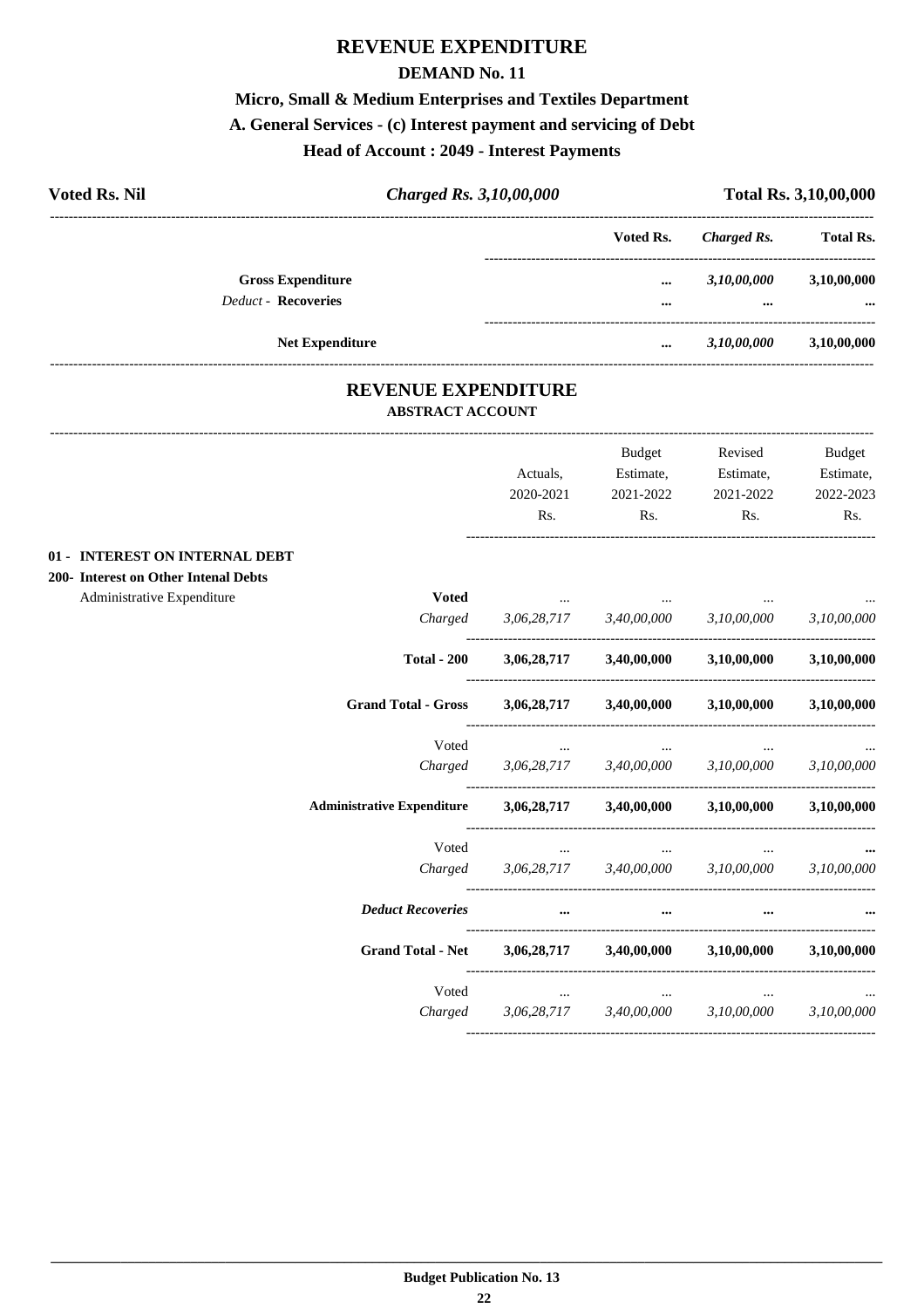|                                      |                                                                           | Actuals,<br>2020-2021 | Budget<br>Estimate,<br>2021-2022 | Revised<br>Estimate,<br>2021-2022 | Budget<br>Estimate,<br>2022-2023 |
|--------------------------------------|---------------------------------------------------------------------------|-----------------------|----------------------------------|-----------------------------------|----------------------------------|
|                                      |                                                                           | Rs.                   | Rs.                              | Rs.                               | Rs.                              |
|                                      | <b>DETAILED ACCOUNT NO. 2049-01-200 - INTEREST ON OTHER INTENAL DEBTS</b> |                       |                                  |                                   |                                  |
| 01 - INTEREST ON INTERNAL DEBT       |                                                                           |                       |                                  |                                   |                                  |
| 200- Interest on Other Intenal Debts |                                                                           |                       |                                  |                                   |                                  |
| <b>Administrative Expenditure</b>    |                                                                           |                       |                                  |                                   |                                  |
| 025-Loans from NCDC [CS]             |                                                                           |                       |                                  |                                   |                                  |
| 45- Interest/Dividend                | Charged                                                                   | 3,06,28,717           | 3,40,00,000                      | 3,10,00,000                       | 3,10,00,000                      |
|                                      | <b>Total - Administrative Expenditure</b>                                 | 3,06,28,717           | 3,40,00,000                      | 3,10,00,000                       | 3,10,00,000                      |
|                                      | Total - 2049-01-200                                                       | 3,06,28,717           | 3,40,00,000                      | 3,10,00,000                       | 3,10,00,000                      |
|                                      | Voted                                                                     | $\cdots$              | $\cdots$                         | $\cdots$                          |                                  |
|                                      | Charged                                                                   | 3,06,28,717           | 3,40,00,000                      | 3,10,00,000                       | 3,10,00,000                      |
|                                      |                                                                           |                       |                                  |                                   |                                  |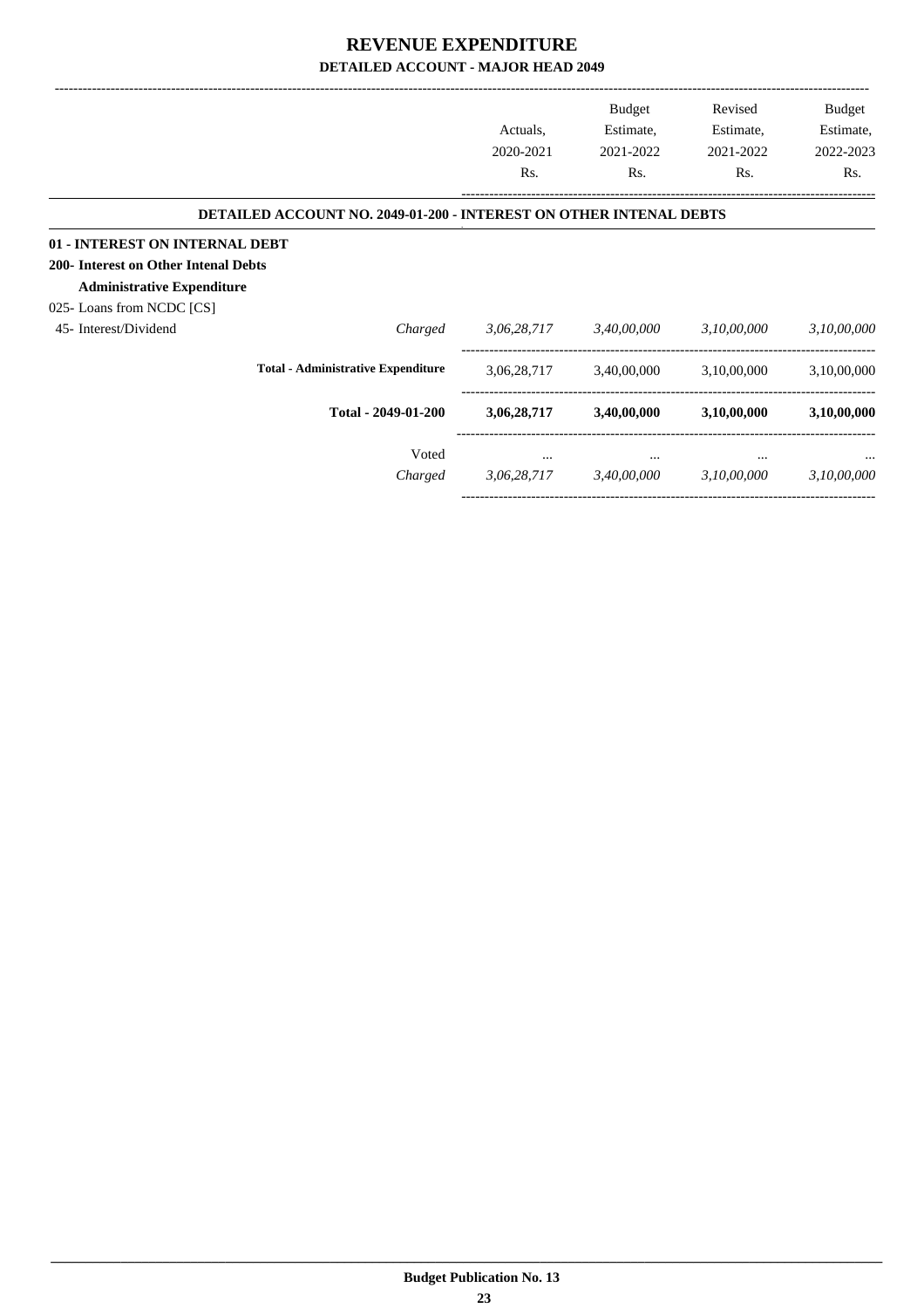### **REVENUE EXPENDITURE**

#### **DEMAND No. 11**

## **Micro, Small & Medium Enterprises and Textiles Department**

**B - Social Services - (g) Social Welfare and Nutrition Head of Account : 2235 - Social Security And Welfare**

**Voted Rs. 13,00,00,000** *Charged Rs. Nil* **Total Rs. 13,00,00,000** --------------------------------------------------------------------------------------------------------------------------------------------------------------------------------- **Voted Rs.** *Charged Rs.* **Total Rs.** ------------------------------------------------------------------------------------ **Gross Expenditure 13,00,00,000** *...* **13,00,00,000** *Deduct -* **Recoveries ...** *...* **...** ------------------------------------------------------------------------------------  **Net Expenditure 13,00,00,000** *...* **13,00,00,000** --------------------------------------------------------------------------------------------------------------------------------------------------------------------------------- **REVENUE EXPENDITURE ABSTRACT ACCOUNT** --------------------------------------------------------------------------------------------------------------------------------------------------------------------------------- Actuals, 2020-2021 Rs. Budget Estimate, 2021-2022 Rs. Revised Estimate, 2021-2022 Rs. Budget Estimate, 2022-2023 Rs. ---------------------------------------------------------------------------------------- **60 - OTHER SOCIAL SECURITY AND WELFARE PROGRAMMES 102- Pensions under Social Security Schemes** State Development Schemes **8,85,63,000 9,01,60,000 9,50,00,000 10,40,00,000** ---------------------------------------------------------------------------------------- **Total - 102 8,85,63,000 9,01,60,000 9,50,00,000 10,40,00,000** ---------------------------------------------------------------------------------------- **789- Special Component Plan for Scheduled Castes** State Development Schemes **89,96,000 1,81,20,000 1,80,00,000 2,00,00,000** ---------------------------------------------------------------------------------------- **Total - 789 89,96,000 1,81,20,000 1,80,00,000 2,00,00,000** ---------------------------------------------------------------------------------------- **796- Tribal Areas Sub-Plan** State Development Schemes **96,85,000 51,20,000 40,00,000 60,00,000** ---------------------------------------------------------------------------------------- **Total - 796 96,85,000 51,20,000 40,00,000 60,00,000** ---------------------------------------------------------------------------------------- **Grand Total - Gross 10,72,44,000 11,34,00,000 11,70,00,000 13,00,00,000** ---------------------------------------------------------------------------------------- Voted 10,72,44,000 11,34,00,000 11,70,00,000 13,00,00,000 *Charged ... ... ... ...* ---------------------------------------------------------------------------------------- **State Development Schemes 10,72,44,000 11,34,00,000 11,70,00,000 13,00,00,000** ---------------------------------------------------------------------------------------- *Deduct Recoveries* **... ... ... ...** ----------------------------------------------------------------------------------------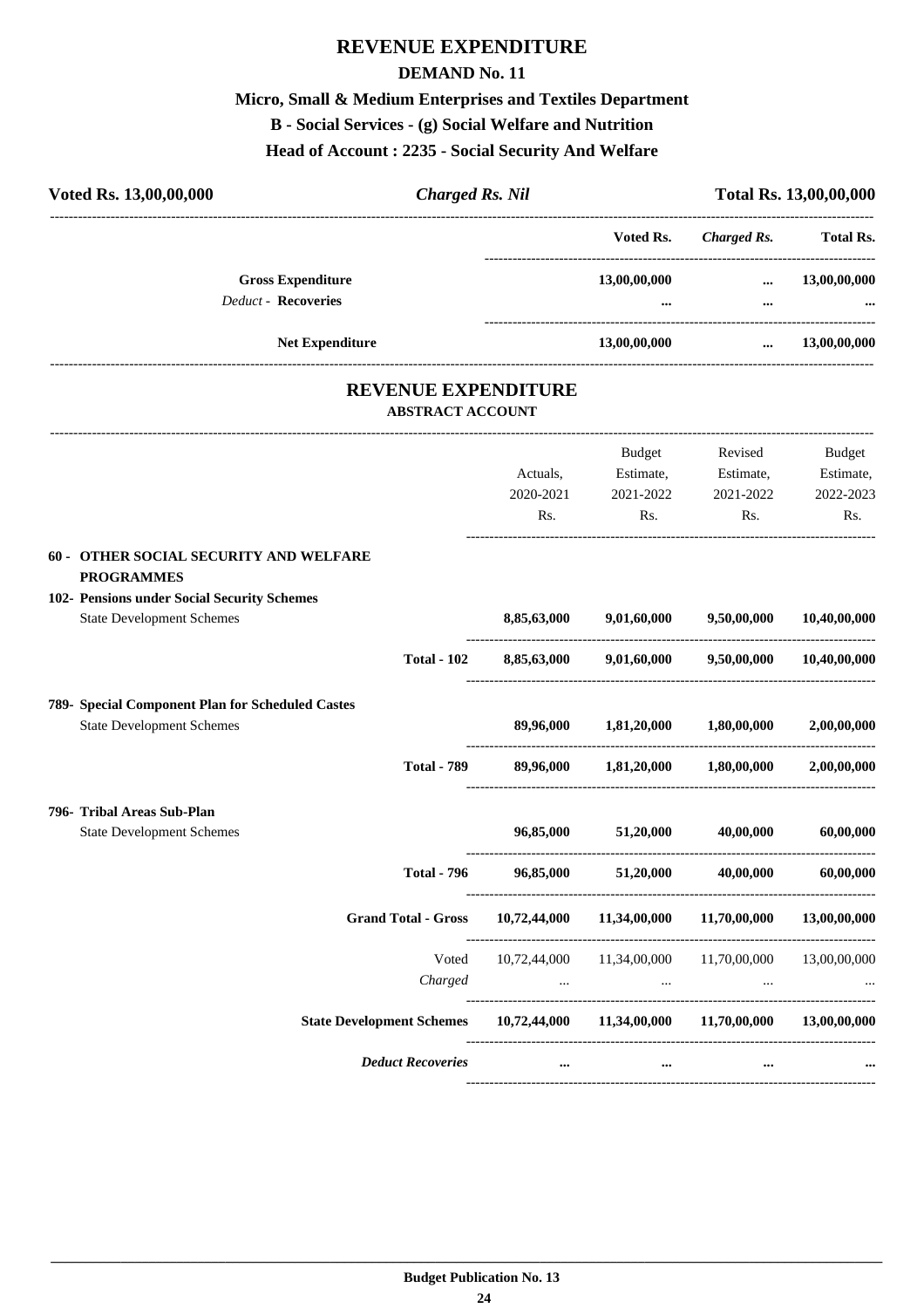#### **REVENUE EXPENDITURE ABSTRACT ACCOUNT**

|                          | Actuals,<br>2020-2021<br>Rs. | <b>Budget</b><br>Estimate,<br>2021-2022<br>Rs. | Revised<br>Estimate,<br>2021-2022<br>Rs. | <b>Budget</b><br>Estimate,<br>2022-2023<br>Rs. |
|--------------------------|------------------------------|------------------------------------------------|------------------------------------------|------------------------------------------------|
| <b>Grand Total - Net</b> | 10,72,44,000                 | 11,34,00,000                                   | 11,70,00,000                             | 13,00,00,000                                   |
| Voted<br>Charged         | 10,72,44,000<br>$\cdots$     | 11,34,00,000<br>                               | 11,70,00,000<br>$\cdots$                 | 13,00,00,000<br>$\cdots$                       |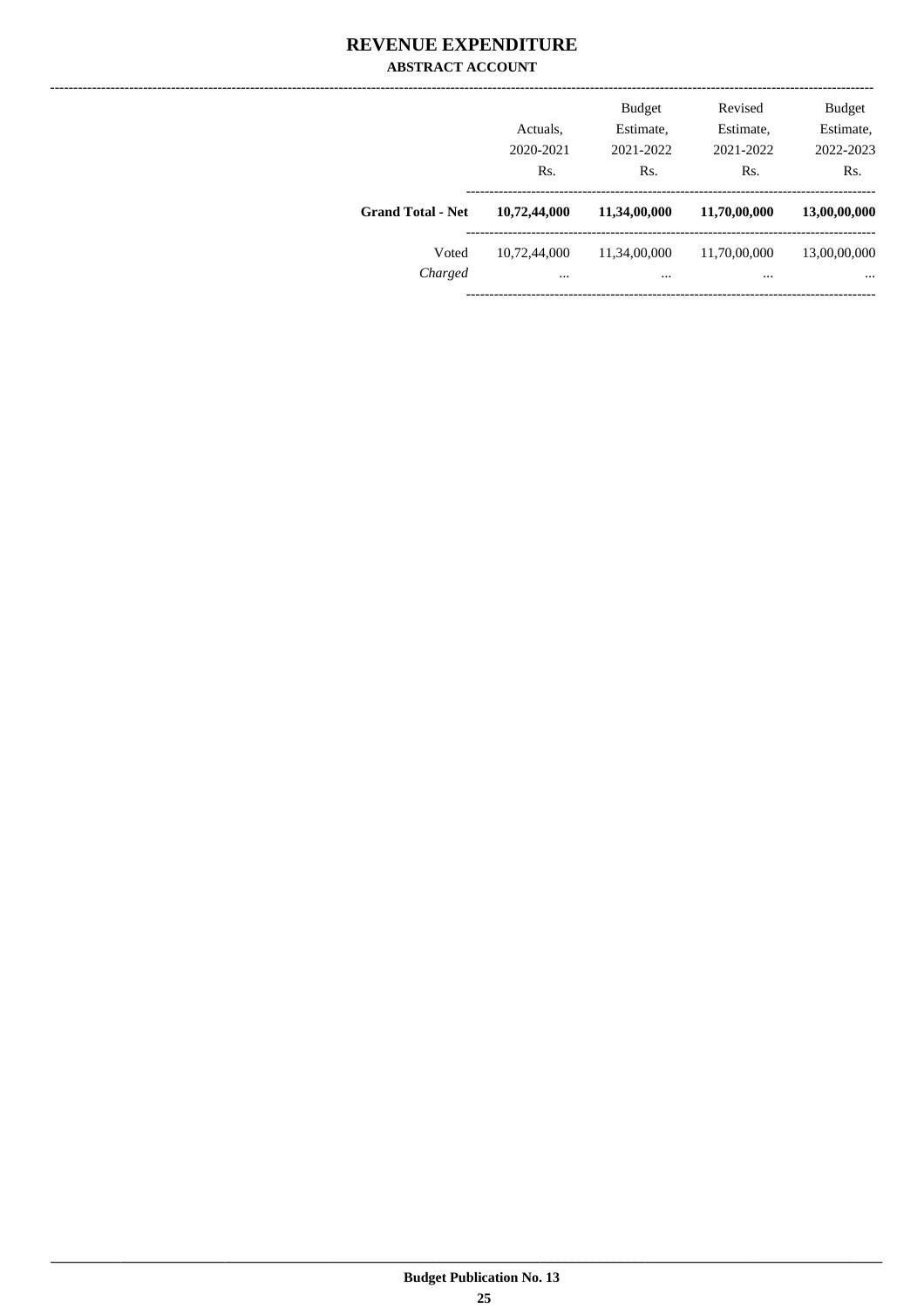|                                                                                           |             | Budget      | Revised     | Budget       |
|-------------------------------------------------------------------------------------------|-------------|-------------|-------------|--------------|
|                                                                                           | Actuals,    | Estimate,   | Estimate,   | Estimate,    |
|                                                                                           | 2020-2021   | 2021-2022   | 2021-2022   | 2022-2023    |
|                                                                                           | Rs.         | Rs.         | Rs.         | Rs.          |
| <b>DETAILED ACCOUNT NO. 2235-60-102 - PENSIONS UNDER SOCIAL SECURITY SCHEMES</b>          |             |             |             |              |
| 60 - OTHER SOCIAL SECURITY AND WELFARE<br><b>PROGRAMMES</b>                               |             |             |             |              |
| 102- Pensions under Social Security Schemes                                               |             |             |             |              |
| <b>State Development Schemes</b>                                                          |             |             |             |              |
| 012- Old Age Pension Scheme for Artisans and Weavers under Jai<br>Bangla (JAIBANGLA) [CS] |             |             |             |              |
| 31- Grants-in-aid-GENERAL                                                                 |             |             |             |              |
| 02-Other Grants                                                                           | 8,85,63,000 | 9,01,60,000 | 9,50,00,000 | 10,40,00,000 |
| <b>Total - State Development Schemes</b>                                                  | 8,85,63,000 | 9,01,60,000 | 9,50,00,000 | 10,40,00,000 |
| Total - 2235-60-102                                                                       | 8,85,63,000 | 9,01,60,000 | 9,50,00,000 | 10,40,00,000 |
| Voted                                                                                     | 8,85,63,000 | 9,01,60,000 | 9,50,00,000 | 10,40,00,000 |
| Charged                                                                                   |             | $\cdots$    |             |              |
|                                                                                           |             |             |             |              |
| DETAILED ACCOUNT NO. 2235-60-789 - SPECIAL COMPONENT PLAN FOR SCHEDULED CASTES            |             |             |             |              |
| 60 - OTHER SOCIAL SECURITY AND WELFARE<br><b>PROGRAMMES</b>                               |             |             |             |              |
|                                                                                           |             |             |             |              |
| 789- Special Component Plan for Scheduled Castes<br><b>State Development Schemes</b>      |             |             |             |              |
| 019- Old Age Pension Scheme for Artisans and Weavers under Jai                            |             |             |             |              |
| Bangla (JAIBANGLA) [CS]                                                                   |             |             |             |              |
| 31- Grants-in-aid-GENERAL                                                                 |             |             |             |              |
| 02-Other Grants                                                                           | 89,96,000   | 1,81,20,000 | 1,80,00,000 | 2,00,00,000  |
|                                                                                           |             |             |             |              |
| <b>Total - State Development Schemes</b>                                                  | 89,96,000   | 1,81,20,000 | 1,80,00,000 | 2,00,00,000  |
| Total - 2235-60-789                                                                       | 89,96,000   | 1,81,20,000 | 1,80,00,000 | 2,00,00,000  |
| Voted                                                                                     | 89,96,000   | 1,81,20,000 | 1,80,00,000 | 2,00,00,000  |
| Charged                                                                                   | $\cdots$    | $\cdots$    |             |              |
|                                                                                           |             |             |             |              |
|                                                                                           |             |             |             |              |
| DETAILED ACCOUNT NO. 2235-60-796 - TRIBAL AREAS SUB-PLAN                                  |             |             |             |              |

| 60 - OTHER SOCIAL SECURITY AND WELFARE                         |           |           |           |           |
|----------------------------------------------------------------|-----------|-----------|-----------|-----------|
| <b>PROGRAMMES</b>                                              |           |           |           |           |
| 796- Tribal Areas Sub-Plan                                     |           |           |           |           |
| <b>State Development Schemes</b>                               |           |           |           |           |
| 021- Old Age Pension Scheme for Artisans and Weavers under Jai |           |           |           |           |
| Bangla (JAIBANGLA) [CS]                                        |           |           |           |           |
| 31- Grants-in-aid-GENERAL                                      |           |           |           |           |
| 02-Other Grants                                                | 96.85,000 | 51,20,000 | 40,00,000 | 60.00.000 |
|                                                                |           |           |           |           |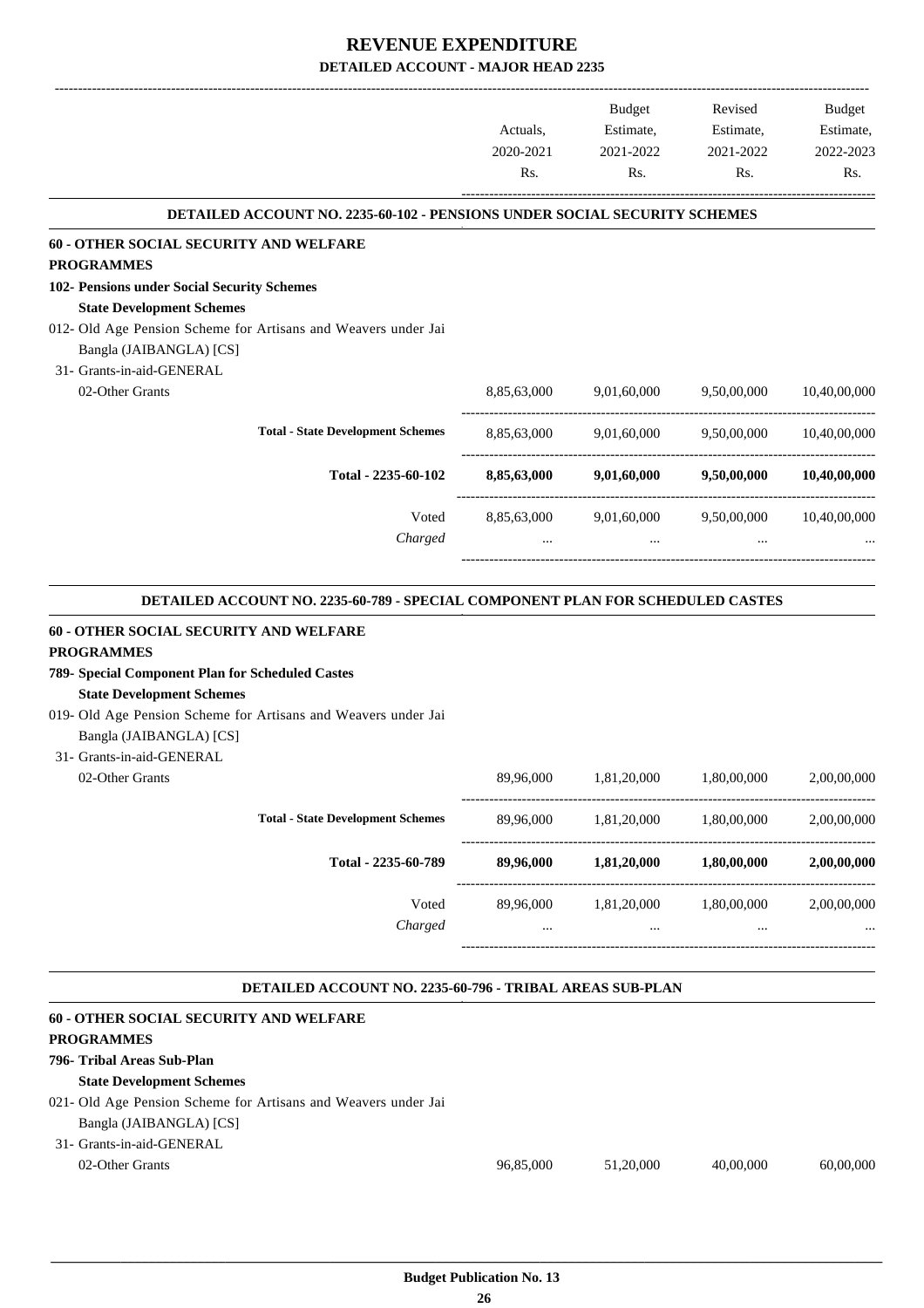|                                          | Actuals.<br>2020-2021<br>Rs. | <b>Budget</b><br>Estimate,<br>2021-2022<br>Rs. | Revised<br>Estimate,<br>2021-2022<br>Rs. | <b>Budget</b><br>Estimate,<br>2022-2023<br>R <sub>s</sub> . |
|------------------------------------------|------------------------------|------------------------------------------------|------------------------------------------|-------------------------------------------------------------|
| <b>Total - State Development Schemes</b> | 96,85,000                    | 51,20,000                                      | 40,00,000                                | 60,00,000                                                   |
| Total - 2235-60-796                      | 96,85,000                    | 51,20,000                                      | 40,00,000                                | 60,00,000                                                   |
| Voted<br>Charged                         | 96,85,000<br>$\cdots$        | 51,20,000<br>$\cdots$                          | 40,00,000<br>$\cdots$                    | 60,00,000<br>$\cdots$                                       |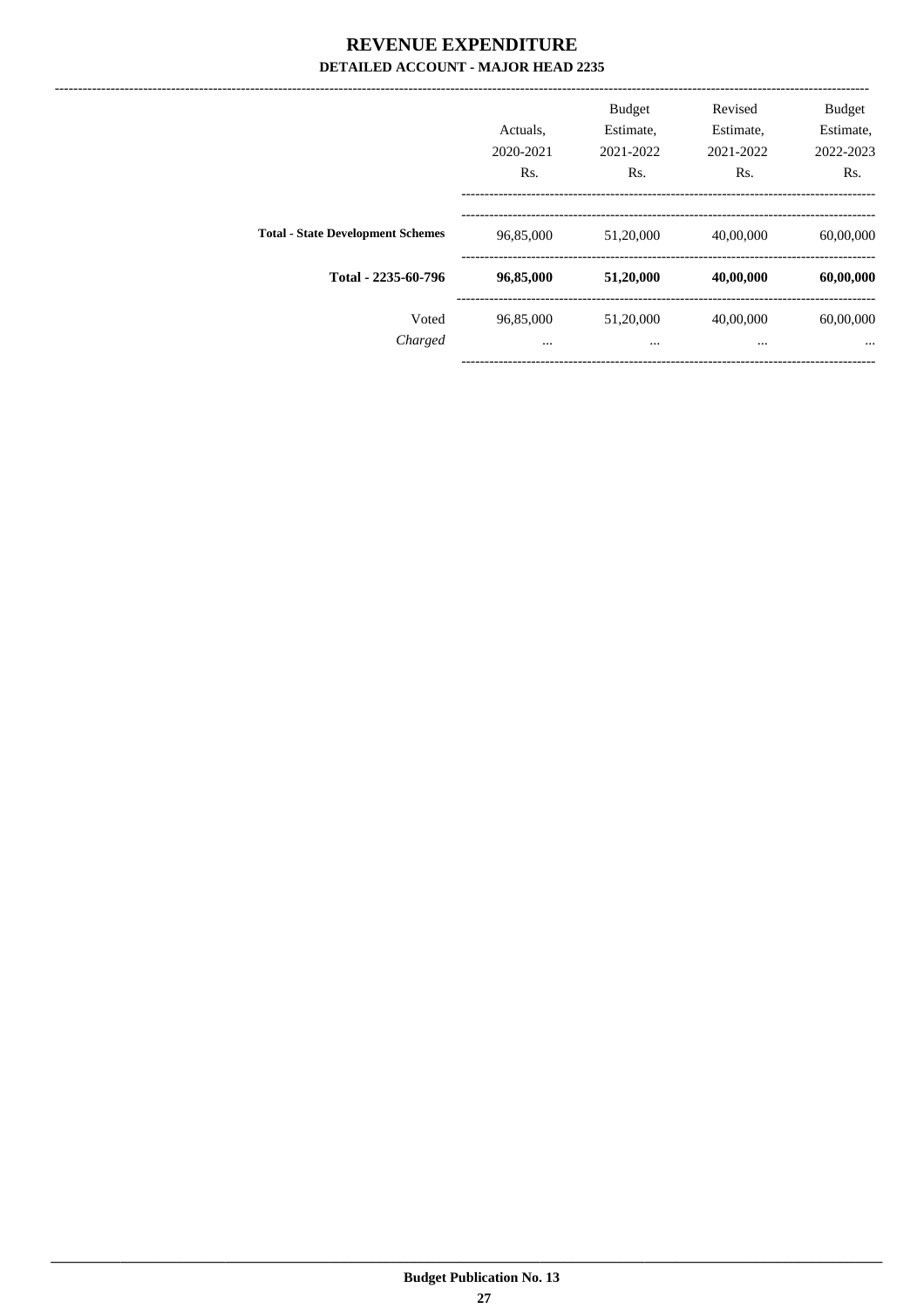## **REVENUE EXPENDITURE**

#### **DEMAND No. 11**

## **Micro, Small & Medium Enterprises and Textiles Department C - Economic Services - (a) Agriculture and Allied Activities Head of Account : 2401 - Crop Husbandry**

| Voted Rs. 76,37,000                                                                                                            | <b>Charged Rs. Nil</b> |                                                       |             | <b>Total Rs. 76,37,000</b> |                  |
|--------------------------------------------------------------------------------------------------------------------------------|------------------------|-------------------------------------------------------|-------------|----------------------------|------------------|
|                                                                                                                                |                        |                                                       | Voted Rs.   | <b>Charged Rs.</b>         | <b>Total Rs.</b> |
| <b>Gross Expenditure</b>                                                                                                       |                        |                                                       | 76,37,000   | $\cdots$                   | 76,37,000        |
| <b>Deduct - Recoveries</b>                                                                                                     |                        |                                                       | $-7,000$    | $\cdots$                   | $-7,000$         |
|                                                                                                                                | <b>Net Expenditure</b> |                                                       | 76,30,000   | $\cdots$                   | 76,30,000        |
|                                                                                                                                |                        | <b>REVENUE EXPENDITURE</b><br><b>ABSTRACT ACCOUNT</b> |             |                            |                  |
|                                                                                                                                |                        |                                                       | Budget      | Revised                    | Budget           |
|                                                                                                                                |                        | Actuals,                                              | Estimate,   | Estimate,                  | Estimate,        |
|                                                                                                                                |                        | 2020-2021                                             | 2021-2022   | 2021-2022                  | 2022-2023        |
|                                                                                                                                |                        | Rs.                                                   | Rs.         | Rs.                        | Rs.              |
| 108- Commercial Crops                                                                                                          |                        |                                                       |             |                            |                  |
| $\mathbf{A}$ , and $\mathbf{B}$ , and $\mathbf{B}$ , and $\mathbf{B}$ , and $\mathbf{B}$ , and $\mathbf{B}$ , and $\mathbf{B}$ |                        | $A + B = A$                                           | - 60.01.000 | 22.27.00                   | 24.27.00         |

|                                                                           | <b>Administrative Expenditure</b>                   |                             | 41,65,262 60,31,000 33,27,000 34,37,000                                                                                                                                                                                                                                              |                      |                     |
|---------------------------------------------------------------------------|-----------------------------------------------------|-----------------------------|--------------------------------------------------------------------------------------------------------------------------------------------------------------------------------------------------------------------------------------------------------------------------------------|----------------------|---------------------|
|                                                                           |                                                     | Charged                     | Voted 52,91,906 1,00,31,000 49,47,000 76,37,000<br>$\mathbf{r}$ , and the contract of the contract of the contract of the contract of the contract of the contract of the contract of the contract of the contract of the contract of the contract of the contract of the contract o |                      |                     |
|                                                                           | Grand Total - Gross 52,91,906 1,00,31,000 49,47,000 |                             |                                                                                                                                                                                                                                                                                      |                      | 76,37,000           |
|                                                                           |                                                     |                             |                                                                                                                                                                                                                                                                                      |                      |                     |
|                                                                           | <b>Total - 796</b>                                  |                             | 5,92,652 19,00,000 7,27,000 19,95,000                                                                                                                                                                                                                                                |                      |                     |
|                                                                           | State Development Schemes (Central Assistance)      |                             |                                                                                                                                                                                                                                                                                      | $\ddots$             |                     |
| 796- Tribal Areas Sub-Plan<br><b>State Development Schemes</b>            |                                                     | 5,92,652                    | 19,00,000 7,27,000 19,95,000                                                                                                                                                                                                                                                         |                      |                     |
|                                                                           | <b>Total - 789</b>                                  |                             | 5,33,992 21,00,000 8,93,000 22,05,000                                                                                                                                                                                                                                                |                      |                     |
|                                                                           | State Development Schemes (Central Assistance)      |                             |                                                                                                                                                                                                                                                                                      |                      |                     |
| <b>State Development Schemes</b>                                          | 789- Special Component Plan for Scheduled Castes    |                             | 5,33,992 21,00,000 8,93,000 22,05,000                                                                                                                                                                                                                                                |                      |                     |
|                                                                           | <b>Total - 119</b>                                  | $\cdots$                    | $\cdots$                                                                                                                                                                                                                                                                             | $\ddots$             |                     |
|                                                                           | State Development Schemes (Central Assistance)      | $\mathbf{r}$ , $\mathbf{r}$ | $\sim 10^{-11}$                                                                                                                                                                                                                                                                      | $\mathbf{r}$         |                     |
| 119- Horticulture and Vegetable Crops<br><b>State Development Schemes</b> |                                                     | $\ddotsc$                   |                                                                                                                                                                                                                                                                                      |                      |                     |
|                                                                           | <b>Total - 108</b>                                  |                             | 41,65,262 60,31,000 33,27,000 34,37,000                                                                                                                                                                                                                                              |                      |                     |
| 108- Commercial Crops<br>Administrative Expenditure                       |                                                     |                             | 41,65,262 60,31,000 33,27,000 34,37,000                                                                                                                                                                                                                                              |                      |                     |
|                                                                           |                                                     | Rs.                         | Rs.                                                                                                                                                                                                                                                                                  | Rs.                  | Rs.                 |
|                                                                           |                                                     | 2020-2021                   | 2021-2022                                                                                                                                                                                                                                                                            | 2021-2022            | 2022-2023           |
|                                                                           |                                                     | Actuals,                    | Duuget<br>Estimate,                                                                                                                                                                                                                                                                  | Reviseu<br>Estimate, | Duuget<br>Estimate, |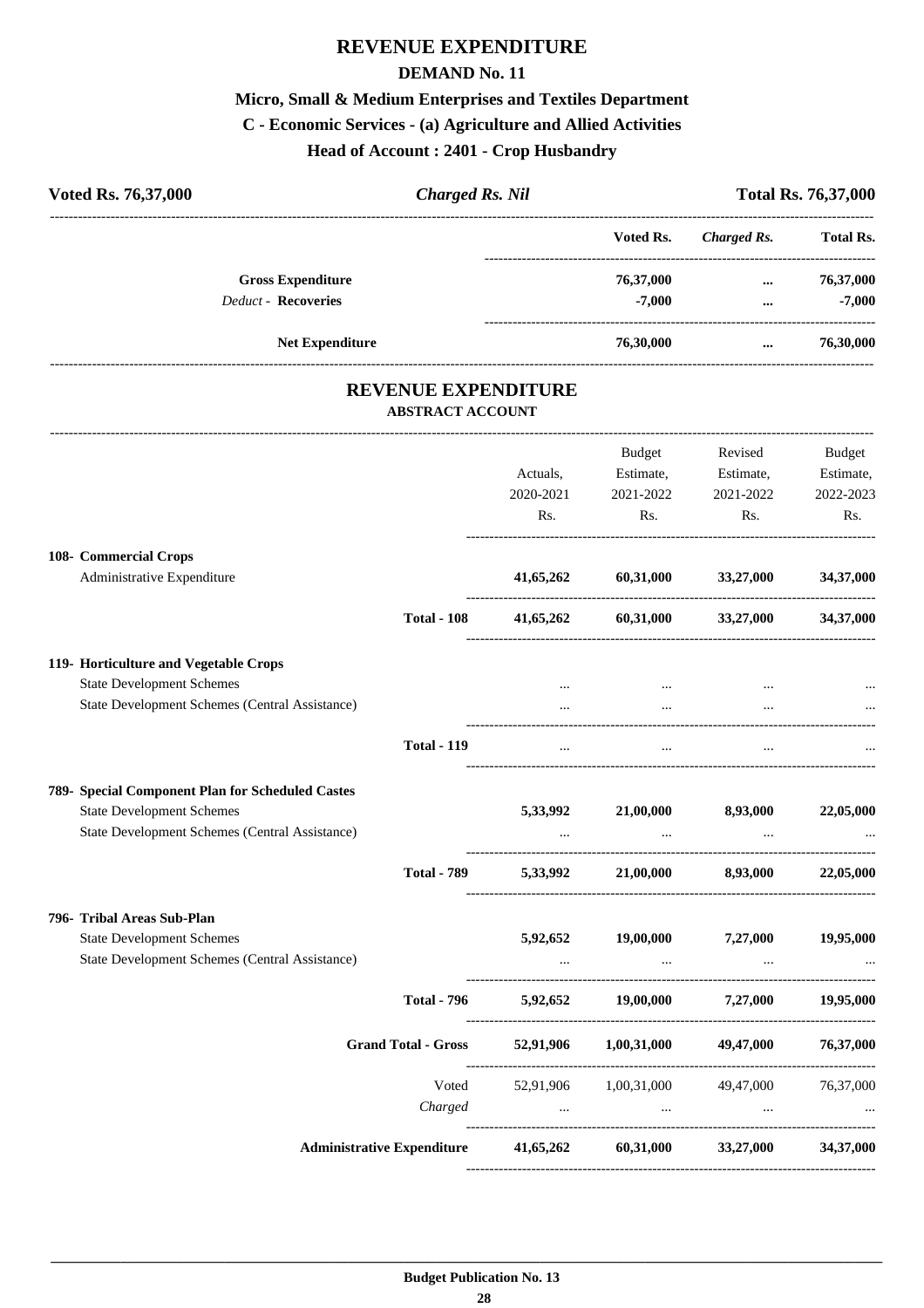#### REVENUE EXPENDITURE **ABSTRACT ACCOUNT**

|                                                       | Actuals,<br>2020-2021<br>Rs. | <b>Budget</b><br>Estimate,<br>2021-2022<br>Rs. | Revised<br>Estimate,<br>2021-2022<br>Rs. | <b>Budget</b><br>Estimate,<br>2022-2023<br>Rs. |
|-------------------------------------------------------|------------------------------|------------------------------------------------|------------------------------------------|------------------------------------------------|
| <b>State Development Schemes</b>                      | 11,26,644                    | 40,00,000                                      | 16,20,000                                | 42,00,000                                      |
| <b>State Development Schemes (Central Assistance)</b> |                              | $\cdots$                                       |                                          |                                                |
| <b>Deduct Recoveries</b>                              | $\ddotsc$                    | $-10,000$                                      | $-7,000$                                 | $-7,000$                                       |
| <b>Grand Total - Net</b>                              | 52,91,906                    | 1,00,21,000                                    | 49,40,000                                | 76,30,000                                      |
| Voted<br>Charged                                      | 52,91,906<br>$\cdots$        | 1,00,21,000<br>$\cdots$                        | 49,40,000<br>$\cdots$                    | 76,30,000<br>$\cdots$                          |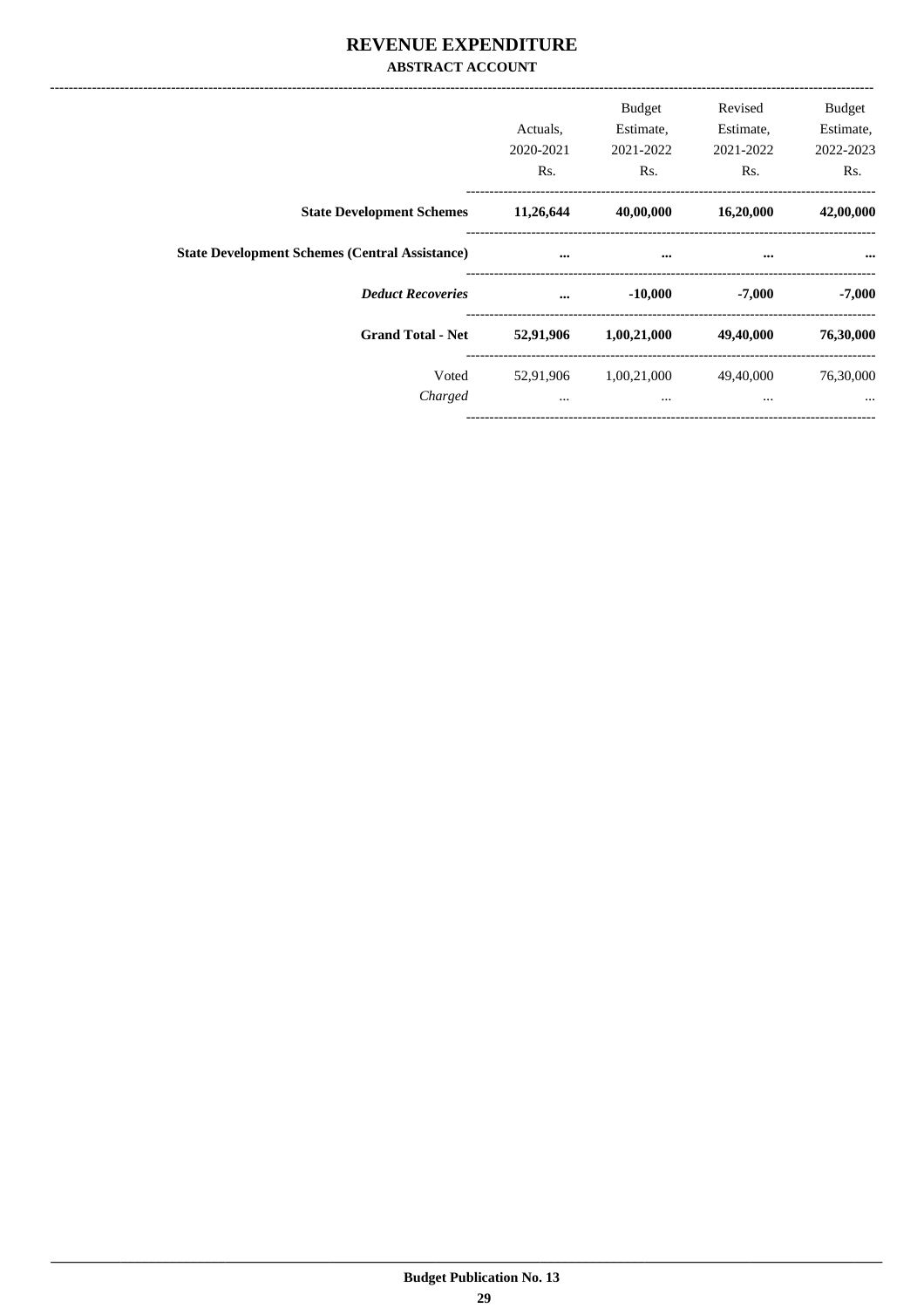|                                                     |           | Budget    | Revised   | Budget    |
|-----------------------------------------------------|-----------|-----------|-----------|-----------|
|                                                     | Actuals,  | Estimate, | Estimate, | Estimate, |
|                                                     | 2020-2021 | 2021-2022 | 2021-2022 | 2022-2023 |
|                                                     | Rs.       | Rs.       | Rs.       | Rs.       |
| DETAILED ACCOUNT NO. 2401-00-108 - COMMERCIAL CROPS |           |           |           |           |
| 108- Commercial Crops                               |           |           |           |           |
| <b>Administrative Expenditure</b>                   |           |           |           |           |
| 016- Schemes for Lac Development Programmes [CS]    |           |           |           |           |
| 01- Salaries                                        |           |           |           |           |
| 01-Pay                                              | 35,73,200 | 50,85,000 | 26,00,000 | 26,78,000 |
| 14-Grade Pay                                        | $\cdots$  | $\ldots$  | $\cdots$  |           |
| 02-Dearness Allowance                               | 10,668    | 1,53,000  | 1,04,000  | 1,11,000  |
| 03-House Rent Allowance                             | 4,28,784  | 4,83,000  | 3,46,000  | 3,57,000  |
| 04-Ad hoc Bonus                                     | 12,600    | 18,000    | 15,000    | 16,000    |
| 07-Other Allowances                                 | 4,800     | 9,000     | 6,000     | 7,000     |
| 12-Medical Allowance                                | 27,500    | 30,000    | 28,000    | 29,000    |
| Total - 2401-00-108-016-01                          | 40,57,552 | 57,78,000 | 30,99,000 | 31,98,000 |
| 02- Wages                                           |           | $\cdots$  | $\ddotsc$ |           |
| 07- Medical Reimbursements                          |           | $\cdots$  | $\cdots$  |           |
| 11- Travel Expenses                                 |           | 3,000     | 3,000     | 3,000     |
| 12- Medical Reimbursements under WBHS 2008          |           | 1,000     | 1,000     | 1,000     |
| 13- Office Expenses                                 |           |           |           |           |
| 01-Electricity                                      | 1,678     | 3,000     | 3,000     | 3,000     |
| 02-Telephone                                        | $\cdots$  | 10,000    | 10,000    | 10,000    |
| 03-Maintenance / P.O.L. for Office Vehicles         | 3,426     | 10,000    | 10,000    | 11,000    |
| 04-Other Office Expenses                            | 15,720    | 28,000    | 28,000    | 29,000    |
| Total - 2401-00-108-016-13                          | 20,824    | 51,000    | 51,000    | 53,000    |
| 14- Rents, Rates and Taxes                          | 24,614    | 60,000    | 35,000    | 40,000    |
| 19- Maintenance                                     | $\cdots$  | 8,000     | 8,000     | 8,000     |
| 50- Other Charges                                   | 62,272    | 1,30,000  | 1,30,000  | 1,34,000  |
| <b>Total - Administrative Expenditure</b>           | 41,65,262 | 60,31,000 | 33,27,000 | 34,37,000 |
| Total - 2401-00-108                                 | 41,65,262 | 60,31,000 | 33,27,000 | 34,37,000 |
| Voted                                               | 41,65,262 | 60,31,000 | 33,27,000 | 34,37,000 |
| Charged                                             |           | $\cdots$  | $\cdots$  |           |

#### **DETAILED ACCOUNT NO. 2401-00-119 - HORTICULTURE AND VEGETABLE CROPS .**

.

#### **119- Horticulture and Vegetable Crops**

#### **State Development Schemes**

050- Backward Region Grant (Special) funded by the State (BRGFSW) [CS]

## 31- Grants-in-aid-GENERAL

02-Other Grants ... ... ... ...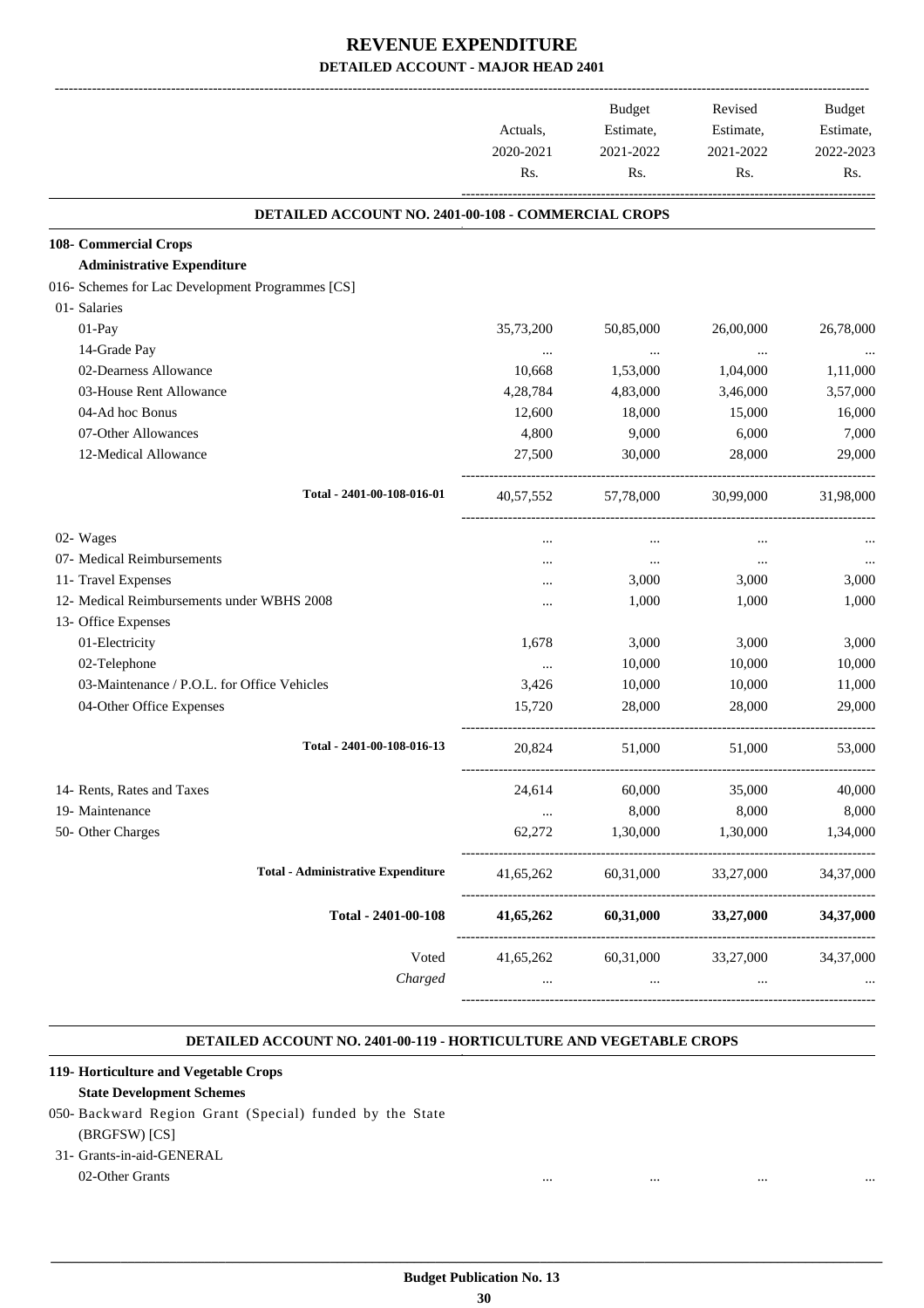|                     | Actuals.<br>2020-2021<br>Rs. | <b>Budget</b><br>Estimate,<br>2021-2022<br>Rs. | Revised<br>Estimate,<br>2021-2022<br>Rs. | <b>Budget</b><br>Estimate,<br>2022-2023<br>Rs. |
|---------------------|------------------------------|------------------------------------------------|------------------------------------------|------------------------------------------------|
| Total - 2401-00-119 | $\cdots$                     |                                                |                                          |                                                |
| Voted               | $\cdots$                     |                                                |                                          |                                                |
| Charged             |                              |                                                |                                          | $\cdots$                                       |

#### . **DETAILED ACCOUNT NO. 2401-00-789 - SPECIAL COMPONENT PLAN FOR SCHEDULED CASTES . 789- Special Component Plan for Scheduled Castes State Development Schemes** 011- Development of Lac Industry under BSAI Act 1931 [CS] 50- Other Charges ... ... ... ... 026- Industrial Centre for manufacturing Lac Products [CS] 50- Other Charges ... 4,00,000 1,33,000 4,20,000 ---------------------------------------------------------------------------------------- **Total - 2401-00-789-026** ... 4,00,000 1,33,000 4,20,000 ----------------------------------------------------------------------------------------- 027- Price Support Scheme [CS] 50- Other Charges 78,624 8,00,000 2,67,000 8,40,000 ---------------------------------------------------------------------------------------- **Total - 2401-00-789-027** 78,624 8,00,000 2,67,000 8,40,000 ----------------------------------------------------------------------------------------- 053- establishment of Broodlac Farms [CS] 50- Other Charges 3,56,034 5,00,000 3,60,000 5,25,000 ---------------------------------------------------------------------------------------- **Total - 2401-00-789-053** 3,56,034 5,00,000 3,60,000 5,25,000 ----------------------------------------------------------------------------------------- 058- Modernization of Lac Industry [CS] 50- Other Charges 99,334 4,00,000 1,33,000 4,20,000 ---------------------------------------------------------------------------------------- **Total - 2401-00-789-058** 99,334 4,00,000 1,33,000 4,20,000 ----------------------------------------------------------------------------------------- ----------------------------------------------------------------------------------------- **Total - State Development Schemes** 5,33,992 21,00,000 8,93,000 22,05,000 ----------------------------------------------------------------------------------------- **State Development Schemes** 076- Backward Region Grant (Special) funded by the State (BRGFSW) [CS] 31- Grants-in-aid-GENERAL 02-Other Grants ... ... ... ... **Total - 2401-00-789 5,33,992 21,00,000 8,93,000 22,05,000**

| Total - 2401-00-789 | 5.33.992 | 21,00,000 | 8.93.000 | 22,05,000 |
|---------------------|----------|-----------|----------|-----------|
| Voted               | 5.33.992 | 21,00,000 | 8.93.000 | 22,05,000 |
| Charged             | $\cdots$ | $\cdots$  | $\cdots$ | $\cdots$  |
|                     |          |           |          |           |

.

#### **DETAILED ACCOUNT NO. 2401-00-796 - TRIBAL AREAS SUB-PLAN .**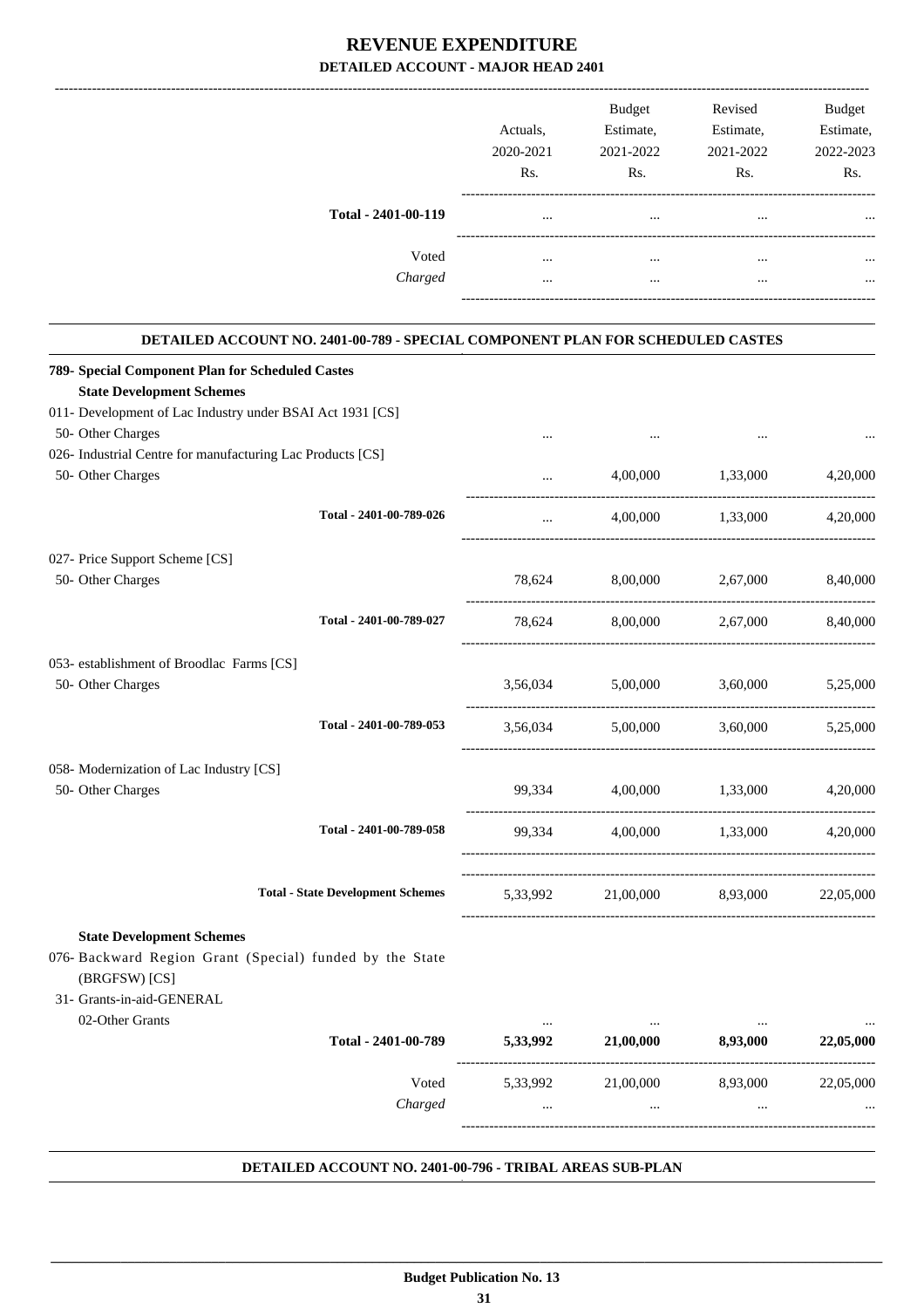|                                                                                  | Actuals,<br>2020-2021<br>Rs.          | Budget<br>Estimate,<br>2021-2022<br>Rs.     | Revised<br>Estimate,<br>2021-2022<br>Rs.        | Budget<br>Estimate,<br>2022-2023<br>Rs. |
|----------------------------------------------------------------------------------|---------------------------------------|---------------------------------------------|-------------------------------------------------|-----------------------------------------|
| 796- Tribal Areas Sub-Plan                                                       |                                       |                                             |                                                 |                                         |
| <b>State Development Schemes</b>                                                 |                                       |                                             |                                                 |                                         |
| 009- Establishment of Broodlac Farms [CS]                                        |                                       |                                             |                                                 |                                         |
| 50- Other Charges                                                                | 2,15,444                              |                                             | 5,00,000 2,60,000                               | 5,25,000                                |
| Total - 2401-00-796-009                                                          |                                       | 2,15,444 5,00,000 2,60,000 5,25,000         |                                                 |                                         |
| 010- Industrial Centres for manufacturing Lac Products [CS]                      |                                       |                                             |                                                 |                                         |
| 50- Other Charges                                                                |                                       | 39,000 3,00,000 1,00,000 3,15,000           |                                                 |                                         |
| Total - 2401-00-796-010                                                          | 39,000                                |                                             | 3,00,000 1,00,000                               | 3,15,000                                |
| 011- Price Support Scheme [CS]                                                   |                                       |                                             |                                                 |                                         |
| 50- Other Charges                                                                |                                       | $2,64,208$ $8,00,000$ $2,67,000$ $8,40,000$ |                                                 |                                         |
| Total - 2401-00-796-011                                                          |                                       | 2,64,208 8,00,000 2,67,000 8,40,000         |                                                 |                                         |
| 044- Modernization of Lac Indutries [CS]                                         |                                       |                                             |                                                 |                                         |
| 50- Other Charges                                                                |                                       | 74,000 3,00,000 1,00,000 3,15,000           |                                                 |                                         |
| Total - 2401-00-796-044                                                          |                                       | 74,000 3,00,000 1,00,000 3,15,000           |                                                 |                                         |
| <b>Total - State Development Schemes</b>                                         | 5,92,652 19,00,000 7,27,000 19,95,000 |                                             |                                                 |                                         |
| <b>State Development Schemes</b>                                                 |                                       |                                             |                                                 |                                         |
| 060- Backward Region Grant (Special) funded by the State<br>(BRGFSW) [CS]        |                                       |                                             |                                                 |                                         |
| 31- Grants-in-aid-GENERAL                                                        |                                       |                                             |                                                 |                                         |
| 02-Other Grants                                                                  | $\cdots$ .                            |                                             | the contract of the contract of the<br>$\ldots$ |                                         |
| <b>State Development Schemes (Central Assistance)</b>                            |                                       |                                             |                                                 |                                         |
| 032- Price Support Scheme [CS] (BRGF) [CS]                                       |                                       |                                             |                                                 |                                         |
| 50- Other Charges<br>Total - 2401-00-796 $5,92,652$ $19,00,000$ $7,27,000$       | $\sim 10^{-11}$ and $\sim 10^{-11}$   | <b>SAMPLE DES</b>                           | and the contract of the con-                    | 19,95,000                               |
| Voted                                                                            | 5,92,652 19,00,000 7,27,000 19,95,000 |                                             |                                                 |                                         |
| Charged                                                                          | $\cdots$                              | $\ddots$                                    | $\cdots$                                        |                                         |
| <b>DETAILED ACCOUNT NO. 2401 - DEDUCT RECOVERIES IN REDUCTION OF EXPENDITURE</b> |                                       |                                             |                                                 |                                         |
| 108- Commercial Crops                                                            |                                       |                                             |                                                 |                                         |
| Administrative Expenditure                                                       |                                       |                                             |                                                 |                                         |
| 001-Lac Development [CS]                                                         |                                       |                                             |                                                 |                                         |

70-Deduct Recoveries

01-Others ... *-1,000 -1,000 -1,000*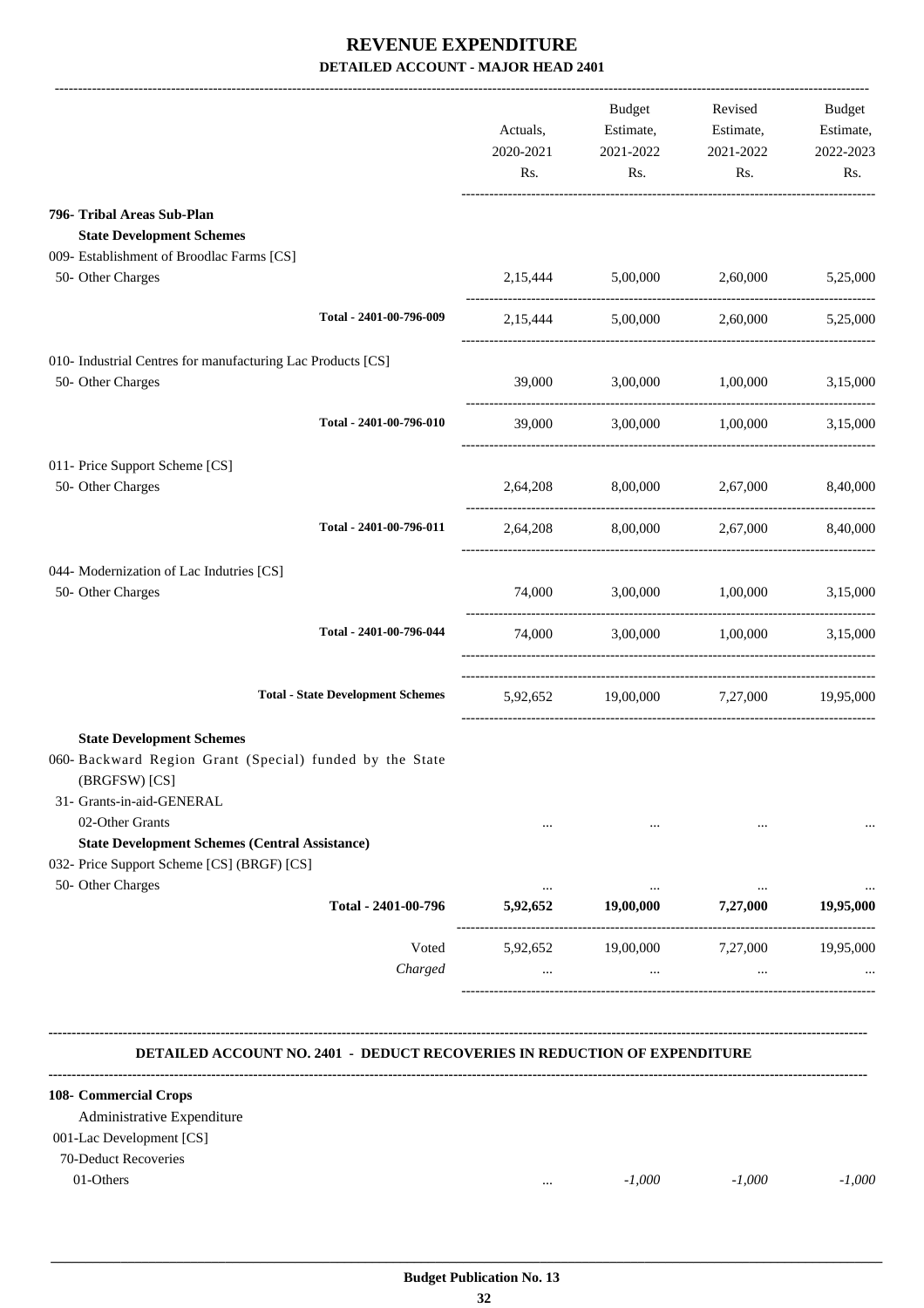|                                                                                                                                         | Actuals,<br>2020-2021<br>Rs. | <b>Budget</b><br>Estimate,<br>2021-2022<br>Rs. | Revised<br>Estimate,<br>2021-2022<br>Rs.  | Budget<br>Estimate,<br>2022-2023<br>Rs. |
|-----------------------------------------------------------------------------------------------------------------------------------------|------------------------------|------------------------------------------------|-------------------------------------------|-----------------------------------------|
| 02-W.B.H.S. 2008                                                                                                                        | $\ddotsc$                    | $\ldots$                                       | $\cdots$                                  |                                         |
| 006-Establishment of Brodlac Farm-cum Demonstration Centre and<br>Free Distribution of Brodlac to Adivasis and Poor Cultivators<br>[CS] |                              |                                                |                                           |                                         |
| 70-Deduct Recoveries                                                                                                                    |                              |                                                |                                           |                                         |
| 01-Others                                                                                                                               | $\ddotsc$                    | $-1,000$                                       | $-1,000$                                  | $-1,000$                                |
| 02-W.B.H.S. 2008                                                                                                                        |                              | $\ldots$                                       | $\cdots$                                  |                                         |
| 008-Sugarcane Development [CS]                                                                                                          |                              |                                                |                                           |                                         |
| 70-Deduct Recoveries                                                                                                                    |                              |                                                |                                           |                                         |
| 01-Others                                                                                                                               | $\ddotsc$                    | $-1,000$                                       | $-1,000$                                  | $-1,000$                                |
| 009-Scheme for Industrial Centres for Manufacture of Lac Product<br>[CS]                                                                |                              |                                                |                                           |                                         |
| 70-Deduct Recoveries                                                                                                                    |                              |                                                |                                           |                                         |
| 01-Others                                                                                                                               |                              | $-1,000$                                       | $-1,000$                                  | $-1,000$                                |
| 02-W.B.H.S. 2008                                                                                                                        | $\ddotsc$                    | $-1,000$                                       | $\ldots$                                  | $\cdots$                                |
| 010-Operation of Price Support Scheme [CS]                                                                                              |                              |                                                |                                           |                                         |
| 70-Deduct Recoveries                                                                                                                    |                              |                                                |                                           |                                         |
| 01-Others                                                                                                                               |                              | $-1,000$                                       | $-1,000$                                  | $-1,000$                                |
| 02-W.B.H.S. 2008                                                                                                                        | .                            | $-1,000$                                       | $\ldots$                                  |                                         |
| 011-Scheme for Development of Lac Cultivation and Estate of<br><b>Brodlac Farms [CS]</b>                                                |                              |                                                |                                           |                                         |
| 70-Deduct Recoveries                                                                                                                    |                              |                                                |                                           |                                         |
| 01-Others                                                                                                                               | $\ddotsc$                    | $-1,000$                                       | $-1,000$                                  | $-1,000$                                |
| 02-W.B.H.S. 2008                                                                                                                        |                              | $\cdots$                                       | $\cdots$                                  |                                         |
| 016-Schemes for Lac Development Programmes [CS]                                                                                         |                              |                                                |                                           |                                         |
| 70-Deduct Recoveries                                                                                                                    |                              |                                                |                                           |                                         |
| 01-Others                                                                                                                               | $\cdots$                     | $-1,000$                                       | $-1,000$                                  | $-1,000$                                |
| 02-W.B.H.S. 2008                                                                                                                        |                              | $\text{-}1,\!000$                              |                                           |                                         |
| Total - 108 - Deduct - Recoveries                                                                                                       | $\cdots$                     | $-10,000$                                      | $-7,000$                                  | $-7,000$                                |
| 789- Special Component Plan for Scheduled Castes                                                                                        |                              |                                                |                                           |                                         |
| State Development Schemes (Central Assistance)                                                                                          |                              |                                                |                                           |                                         |
| 057-National Fibre Mission under BRGF (Central Share) (BRGFS)<br>[CS]                                                                   |                              |                                                |                                           |                                         |
| 70-Deduct Recoveries                                                                                                                    |                              |                                                |                                           |                                         |
| 01-Others                                                                                                                               | $\cdots$                     |                                                | and the state of the state of<br>$\ldots$ |                                         |
| Total - 789 - Deduct - Recoveries                                                                                                       | $\cdots$                     | $\cdots$                                       | $\cdots$                                  |                                         |
| 800- Other Expenditure                                                                                                                  |                              |                                                |                                           |                                         |
| <b>State Development Schemes</b>                                                                                                        |                              |                                                |                                           |                                         |
| 046-Refund of Unutilized Fund of CSS Schemes (State Share)<br>(CSSREFUND) [CS]                                                          |                              |                                                |                                           |                                         |
| 70-Deduct Recoveries                                                                                                                    |                              |                                                |                                           |                                         |
| 01-Others                                                                                                                               | $\cdots$                     | $\cdots$                                       | $\cdots$                                  |                                         |
| State Development Schemes (Central Assistance)                                                                                          |                              |                                                |                                           |                                         |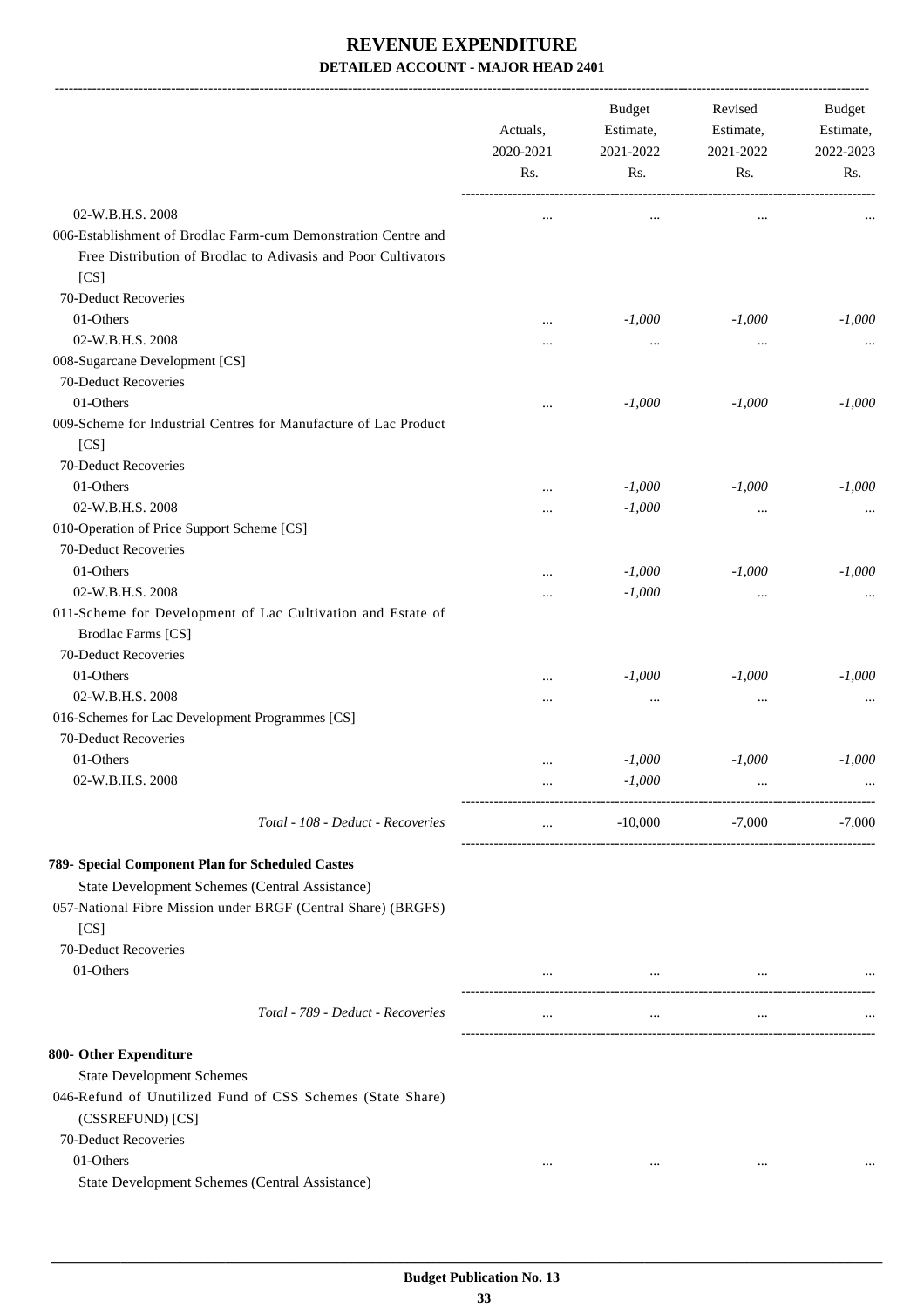|                                                                                                          | Actuals.<br>2020-2021<br>Rs. | <b>Budget</b><br>Estimate,<br>2021-2022<br>Rs. | Revised<br>Estimate,<br>2021-2022<br>Rs. | <b>Budget</b><br>Estimate,<br>2022-2023<br>Rs. |
|----------------------------------------------------------------------------------------------------------|------------------------------|------------------------------------------------|------------------------------------------|------------------------------------------------|
| 045-Refund of Unutilized Fund of CSS Schemes (Central Share)<br>(CSSREFUND) [CS]<br>70-Deduct Recoveries |                              |                                                |                                          |                                                |
| 01-Others                                                                                                |                              | $\cdots$                                       |                                          |                                                |
| Total - 800 - Deduct - Recoveries                                                                        | $\cdots$                     | $\cdots$                                       | $\cdots$                                 |                                                |
| 911- Deduct Recoveries of Overpayments                                                                   |                              |                                                |                                          |                                                |
| State Development Schemes (Central Assistance)                                                           |                              |                                                |                                          |                                                |
| 053-Establishment of Broodlac Farms [CS] (BRGF) [CS]                                                     |                              |                                                |                                          |                                                |
| 70-Deduct Recoveries                                                                                     |                              |                                                |                                          |                                                |
| 01-Others                                                                                                |                              |                                                | $\cdots$                                 |                                                |
| Total - 911 - Deduct - Recoveries                                                                        | $\cdots$                     | $\cdots$                                       | $\cdots$                                 |                                                |
| Total - 2401 - Deduct - Recoveries                                                                       | $\cdots$                     | $-10,000$                                      | $-7.000$                                 | $-7,000$                                       |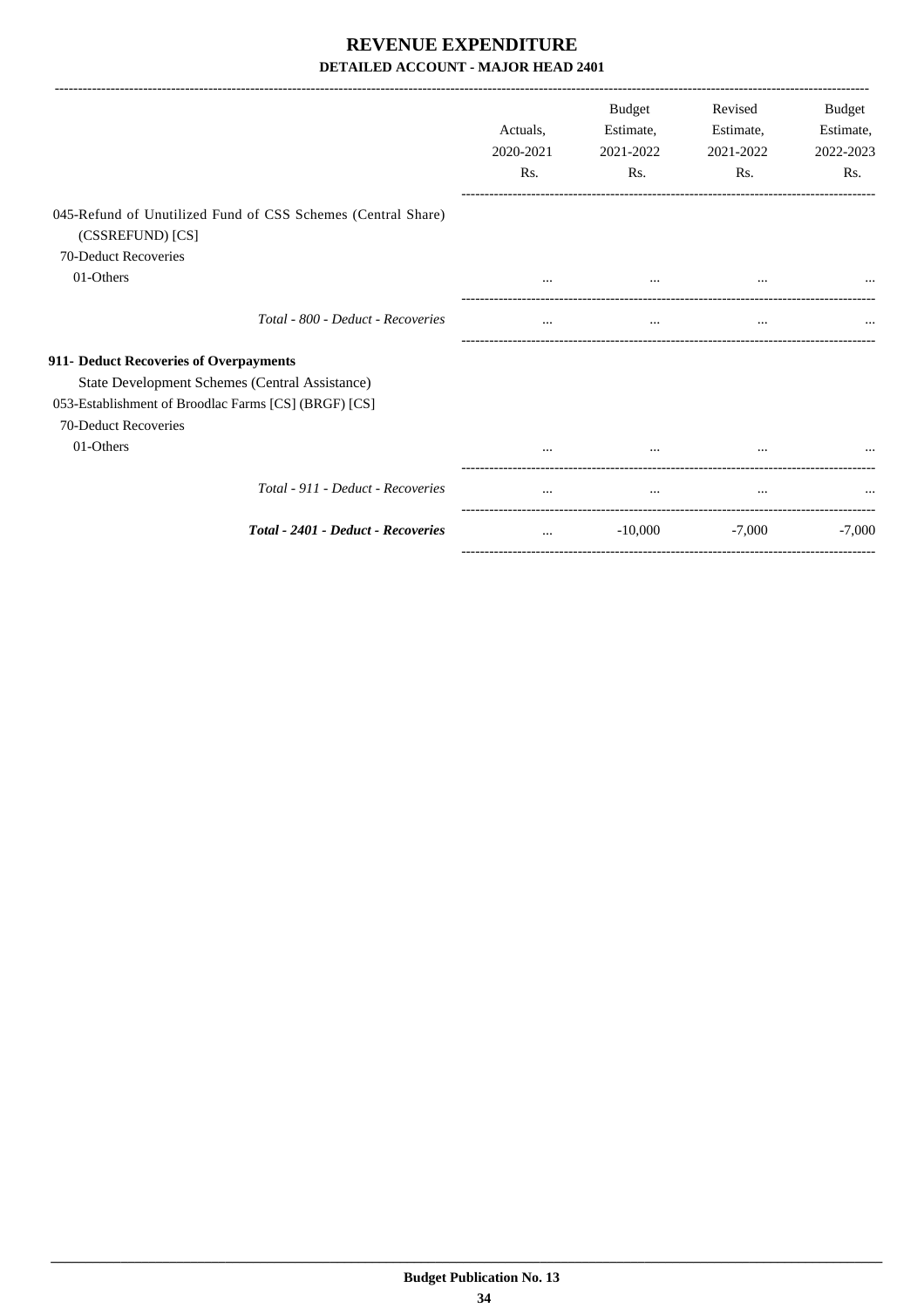# **REVENUE EXPENDITURE**

#### **DEMAND No. 11**

#### **Micro, Small & Medium Enterprises and Textiles Department**

#### **C - Economic Services - (c) Special Areas Programmes**

**Head of Account : 2551 - Hill Areas**

| <b>Charged Rs. Nil</b><br>Voted Rs. 52,50,000                                                                                        |                                            |                                         |                                          | Total Rs. 52,50,000                            |
|--------------------------------------------------------------------------------------------------------------------------------------|--------------------------------------------|-----------------------------------------|------------------------------------------|------------------------------------------------|
|                                                                                                                                      |                                            | Voted Rs.                               | <b>Charged Rs.</b>                       | <b>Total Rs.</b>                               |
| <b>Gross Expenditure</b><br><b>Deduct - Recoveries</b>                                                                               |                                            | 52,50,000                               | $\cdots$<br>$\cdots$                     | 52,50,000                                      |
| <b>Net Expenditure</b>                                                                                                               |                                            | 52,50,000                               | $\cdots$                                 | 52,50,000                                      |
| <b>REVENUE EXPENDITURE</b><br><b>ABSTRACT ACCOUNT</b>                                                                                |                                            |                                         |                                          |                                                |
|                                                                                                                                      | Actuals,<br>2020-2021<br>Rs.               | Budget<br>Estimate,<br>2021-2022<br>Rs. | Revised<br>Estimate,<br>2021-2022<br>Rs. | <b>Budget</b><br>Estimate,<br>2022-2023<br>Rs. |
| <b>60 - OTHER HILL AREAS</b><br>191- Assistance to the Darjeeling Gorkha Autonomous Hill Council<br><b>State Development Schemes</b> | $\cdots$                                   | 10,00,000                               | 3,33,000                                 | 10,50,000                                      |
| <b>Total - 191</b>                                                                                                                   | $\ddots$                                   | 10,00,000                               | 3,33,000                                 | 10,50,000                                      |
| 789- Special Component Plan for Scheduled Castes                                                                                     |                                            |                                         |                                          |                                                |
| <b>State Development Schemes</b>                                                                                                     |                                            | 20,00,000                               | 6,67,000                                 | 21,00,000                                      |
| <b>Total - 789</b>                                                                                                                   |                                            | 20,00,000                               | 6,67,000                                 | 21,00,000                                      |
| 796- Tribal Areas Sub-Plan<br><b>State Development Schemes</b>                                                                       | $\cdots$                                   | 20,00,000                               | 6,67,000                                 | 21,00,000                                      |
| <b>Total - 796</b>                                                                                                                   |                                            | 20,00,000                               | 6,67,000                                 | 21,00,000                                      |
| <b>Grand Total - Gross</b>                                                                                                           | $\cdots$                                   | 50,00,000                               | 16,67,000                                | 52,50,000                                      |
| Voted                                                                                                                                | $\cdots$                                   |                                         | 50,00,000 16,67,000                      | 52,50,000                                      |
| Charged                                                                                                                              | $\mathbf{r}$ , $\mathbf{r}$ , $\mathbf{r}$ | $\cdots$                                | $\cdots$                                 |                                                |
| <b>State Development Schemes</b>                                                                                                     | $\cdots$                                   | 50,00,000                               | 16,67,000                                | 52,50,000<br>-------------------               |
| <b>Deduct Recoveries</b>                                                                                                             | $\cdots$                                   | $\cdots$                                | $\cdots$                                 |                                                |
| <b>Grand Total - Net</b>                                                                                                             | $\cdots$                                   | 50,00,000                               | 16,67,000                                | 52,50,000                                      |
| Voted                                                                                                                                | $\cdots$                                   | 50,00,000                               | 16,67,000                                | 52,50,000                                      |
| Charged                                                                                                                              | $\cdots$                                   | $\ldots$                                | $\cdots$                                 |                                                |

----------------------------------------------------------------------------------------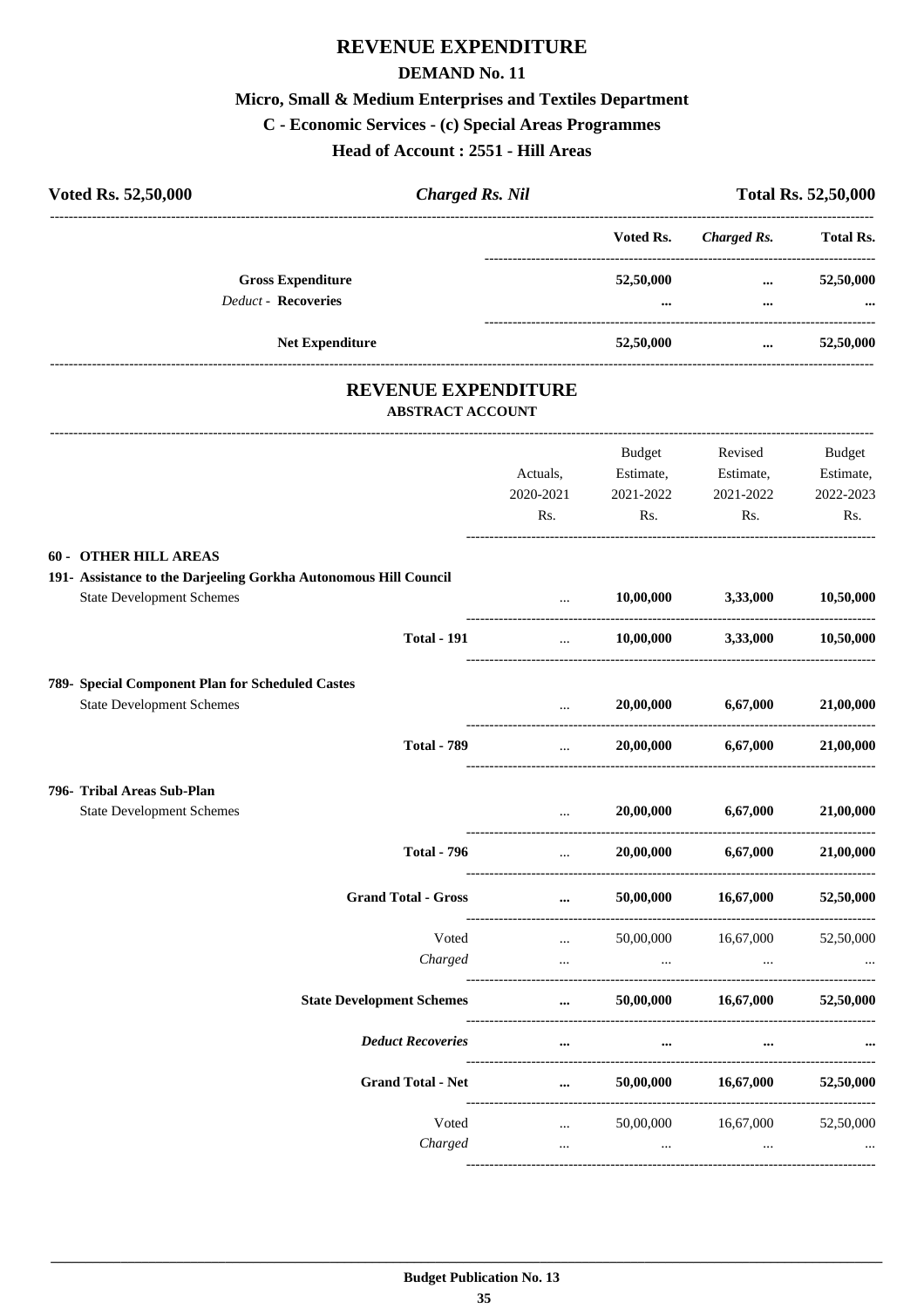|                                                                                                                                                                                     | Actuals,<br>2020-2021 | Budget<br>Estimate,<br>2021-2022                                                                  | Revised<br>Estimate,<br>2021-2022 | <b>Budget</b><br>Estimate,<br>2022-2023 |
|-------------------------------------------------------------------------------------------------------------------------------------------------------------------------------------|-----------------------|---------------------------------------------------------------------------------------------------|-----------------------------------|-----------------------------------------|
|                                                                                                                                                                                     | Rs.                   | Rs.                                                                                               | Rs.                               | Rs.                                     |
| DETAILED ACCOUNT NO. 2551-60-191 - ASSISTANCE TO THE DARJEELING GORKHA AUTONOMOUS HILL COUNCIL                                                                                      |                       |                                                                                                   |                                   |                                         |
| <b>60 - OTHER HILL AREAS</b>                                                                                                                                                        |                       |                                                                                                   |                                   |                                         |
| 191- Assistance to the Darjeeling Gorkha Autonomous Hill<br>Council                                                                                                                 |                       |                                                                                                   |                                   |                                         |
| <b>State Development Schemes</b>                                                                                                                                                    |                       |                                                                                                   |                                   |                                         |
| 001- C& SSI Sector [CS]                                                                                                                                                             |                       |                                                                                                   |                                   |                                         |
| 31- Grants-in-aid-GENERAL                                                                                                                                                           |                       |                                                                                                   |                                   |                                         |
| 02-Other Grants                                                                                                                                                                     | $\cdots$              |                                                                                                   | 10,00,000 3,33,000                | 10,50,000                               |
| <b>Total - State Development Schemes</b>                                                                                                                                            | $\cdots$              |                                                                                                   | 10,00,000 3,33,000 10,50,000      |                                         |
| Total - 2551-60-191                                                                                                                                                                 | $\ddots$              |                                                                                                   | $10,00,000$ $3,33,000$            | 10,50,000                               |
| Voted                                                                                                                                                                               | $\cdots$              |                                                                                                   | 10,00,000 3,33,000                | 10,50,000                               |
| Charged                                                                                                                                                                             |                       | $\mathbf{r}$ , and the contract of $\mathbf{r}$ and $\mathbf{r}$ are the contract of $\mathbf{r}$ | $\mathbf{r}$                      |                                         |
|                                                                                                                                                                                     |                       |                                                                                                   |                                   |                                         |
| 789- Special Component Plan for Scheduled Castes<br><b>State Development Schemes</b><br>001- C&SSI Sector - Assistance to DGHC [CS]<br>31- Grants-in-aid-GENERAL<br>02-Other Grants | $\cdots$              | 20,00,000                                                                                         | 6,67,000                          | 21,00,000                               |
|                                                                                                                                                                                     |                       |                                                                                                   |                                   |                                         |
| <b>Total - State Development Schemes</b>                                                                                                                                            | $\cdots$              | 20,00,000                                                                                         | 6,67,000                          | 21,00,000                               |
| Total - 2551-60-789                                                                                                                                                                 | $\cdots$              | 20,00,000                                                                                         | 6,67,000                          | 21,00,000                               |
| Voted                                                                                                                                                                               | $\cdots$              | 20,00,000                                                                                         | 6,67,000                          | 21,00,000                               |
| Charged                                                                                                                                                                             | $\cdots$              | $\cdots$                                                                                          | $\cdots$                          |                                         |
|                                                                                                                                                                                     |                       |                                                                                                   |                                   |                                         |
| DETAILED ACCOUNT NO. 2551-60-796 - TRIBAL AREAS SUB-PLAN                                                                                                                            |                       |                                                                                                   |                                   |                                         |
| <b>60 - OTHER HILL AREAS</b>                                                                                                                                                        |                       |                                                                                                   |                                   |                                         |
| 796- Tribal Areas Sub-Plan<br><b>State Development Schemes</b>                                                                                                                      |                       |                                                                                                   |                                   |                                         |
| 006- C&SSI Sector-Assistance to DGHC [CS] [CS]                                                                                                                                      |                       |                                                                                                   |                                   |                                         |
| 31- Grants-in-aid-GENERAL                                                                                                                                                           |                       |                                                                                                   |                                   |                                         |
| 02-Other Grants                                                                                                                                                                     | $\cdots$              | 20,00,000                                                                                         | 6,67,000                          | 21,00,000                               |
| <b>Total - State Development Schemes</b>                                                                                                                                            |                       | 20,00,000                                                                                         | 6,67,000                          | 21,00,000                               |
|                                                                                                                                                                                     |                       |                                                                                                   |                                   |                                         |

**Total - 2551-60-796** ... **20,00,000 6,67,000 21,00,000**

------------------------------------------------------------------------------------------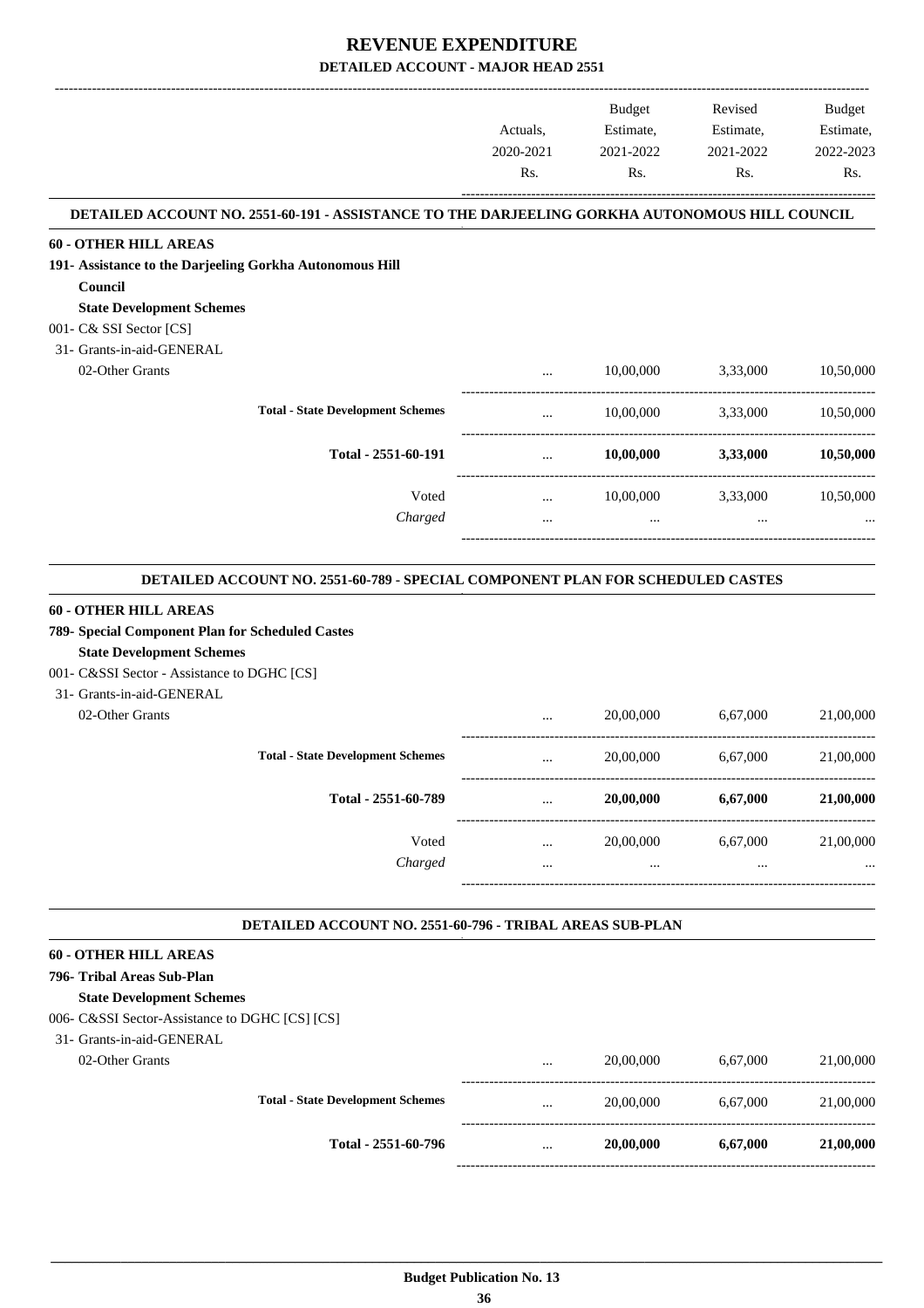|         | Actuals.<br>2020-2021<br>Rs. | <b>Budget</b><br>Estimate,<br>2021-2022<br>Rs. | Revised<br>Estimate,<br>2021-2022<br>Rs. | <b>Budget</b><br>Estimate,<br>2022-2023<br>Rs. |
|---------|------------------------------|------------------------------------------------|------------------------------------------|------------------------------------------------|
| Voted   | $\cdots$                     | 20,00,000                                      | 6,67,000                                 | 21,00,000                                      |
| Charged | $\cdots$                     | $\cdots$                                       | $\cdots$                                 | $\cdots$                                       |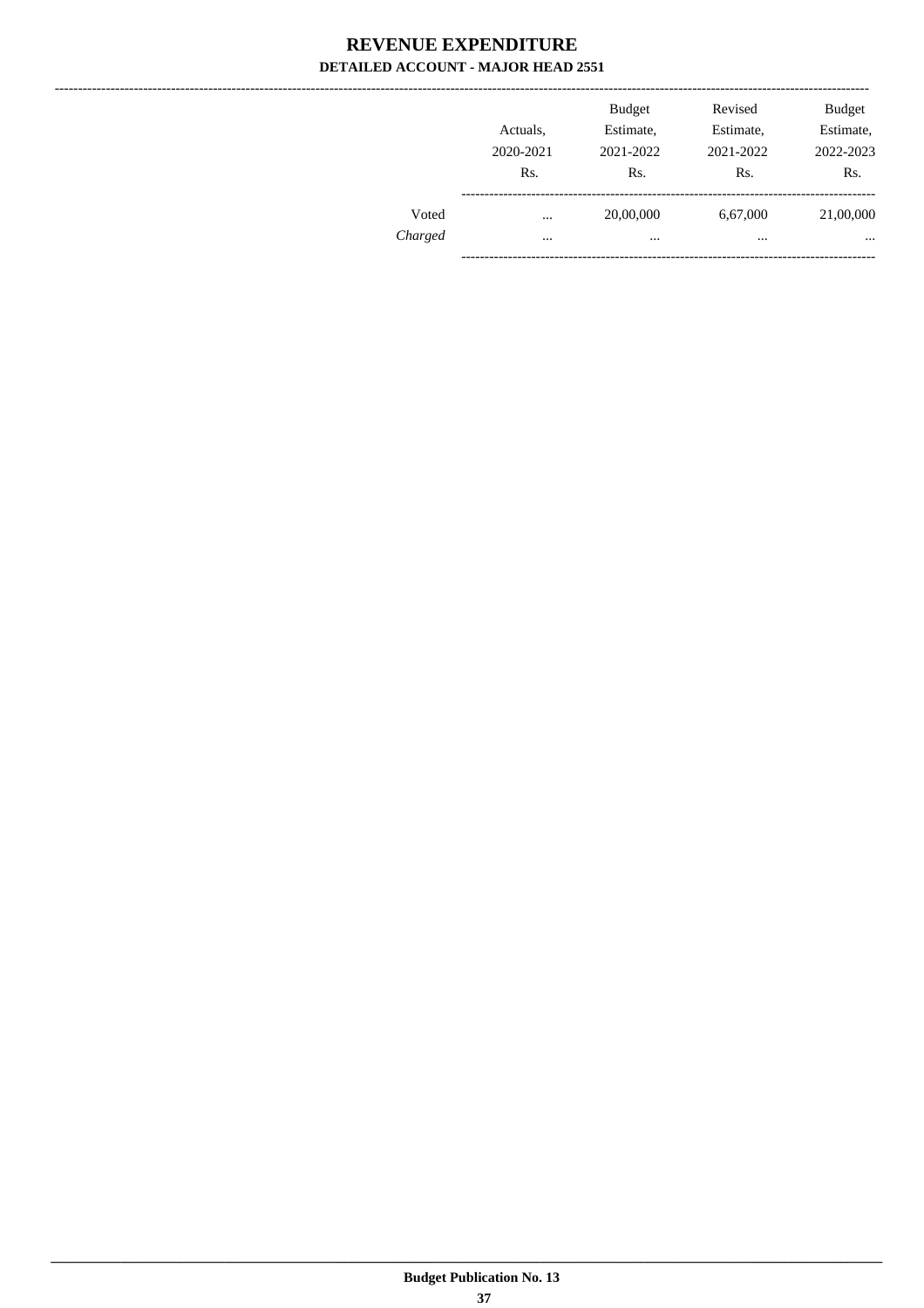# **REVENUE EXPENDITURE**

#### **DEMAND No. 11**

# **Micro, Small & Medium Enterprises and Textiles Department**

**C - Economic Services - (f) Industry and Minerals**

#### **Head of Account : 2851 - Village and Small Industries**

| Voted Rs. 542,98,36,000                        |                                                       | <b>Charged Rs. Nil</b> |                                                       |                             | Total Rs. 542,98,36,000                      |
|------------------------------------------------|-------------------------------------------------------|------------------------|-------------------------------------------------------|-----------------------------|----------------------------------------------|
|                                                |                                                       |                        | --------------------------------------<br>Voted Rs.   | <b>Charged Rs.</b>          | <b>Total Rs.</b>                             |
| <b>Gross Expenditure</b>                       |                                                       |                        | 542,98,36,000                                         |                             | $\dots$ 542,98,36,000                        |
| <b>Deduct - Recoveries</b>                     |                                                       |                        | $-2,59,000$                                           |                             | $-2,59,000$<br>$\mathbf{m}$ and $\mathbf{m}$ |
| <b>Net Expenditure</b>                         |                                                       |                        | 542,95,77,000                                         |                             | $\dots$ 542,95,77,000                        |
|                                                | <b>REVENUE EXPENDITURE</b><br><b>ABSTRACT ACCOUNT</b> |                        |                                                       |                             |                                              |
|                                                |                                                       |                        | Budget                                                | Revised                     | Budget                                       |
|                                                |                                                       | Actuals,               | Estimate,                                             | Estimate,                   | Estimate,                                    |
|                                                |                                                       | 2020-2021              | 2021-2022                                             | 2021-2022                   | 2022-2023                                    |
|                                                |                                                       | Rs.                    | Rs.                                                   | Rs.                         | Rs.                                          |
| 001- Direction and Administration              |                                                       |                        |                                                       |                             |                                              |
| Administrative Expenditure                     |                                                       | 24,50,80,796           | 32,34,58,000                                          | 26,54,83,000                | 27,26,49,000                                 |
| <b>Central Sector Scheme</b>                   |                                                       |                        |                                                       |                             |                                              |
|                                                | <b>Total - 001</b>                                    |                        | 24,50,80,796 32,34,58,000 26,54,83,000 27,26,49,000   |                             |                                              |
| 101- Industrial Estates                        |                                                       |                        |                                                       |                             |                                              |
| Administrative Expenditure                     |                                                       | $\cdots$               |                                                       |                             |                                              |
| <b>State Development Schemes</b>               |                                                       | 14,05,141              | 2,00,00,000                                           | 1,07,03,000                 | 2,10,00,000                                  |
|                                                | <b>Total - 101</b>                                    | 14,05,141              |                                                       | $2,00,00,000$ $1,07,03,000$ | 2,10,00,000                                  |
| 102- Small Scale Industries                    |                                                       |                        |                                                       |                             |                                              |
| Administrative Expenditure                     |                                                       | 21,48,49,415           | 23,66,37,000                                          | 22,41,80,000                | 23,45,62,000                                 |
| <b>State Development Schemes</b>               |                                                       | 21,38,42,772           | 103,85,00,000                                         | 28,68,39,000                | 106,70,75,000                                |
| <b>Central Sector Scheme</b>                   |                                                       |                        |                                                       |                             |                                              |
|                                                | <b>Total - 102</b>                                    |                        | 42,86,92,187 127,51,37,000 51,10,19,000 130,16,37,000 |                             |                                              |
| 103- Handloom Industries                       |                                                       |                        |                                                       |                             |                                              |
| Administrative Expenditure                     |                                                       | 13,66,24,271           | 17,03,23,000                                          | 14,41,48,000                | 15,08,74,000                                 |
| <b>State Development Schemes</b>               |                                                       | 16,49,70,951           | 54,70,00,000                                          | 20,65,00,000                | 53,24,70,000                                 |
| State Development Schemes (Central Assistance) |                                                       | $\cdots$               | $\cdots$                                              | $\cdots$                    |                                              |
| <b>Central Sector Scheme</b>                   |                                                       | $\cdots$               | $\cdots$                                              | $\cdots$                    |                                              |
|                                                | <b>Total - 103</b>                                    | 30, 15, 95, 222        |                                                       | 71,73,23,000 35,06,48,000   | 68,33,44,000                                 |
| 104- Handicraft Industries                     |                                                       |                        |                                                       |                             |                                              |
| Administrative Expenditure                     |                                                       | 31,52,262              | 41,60,000                                             | 33,63,000                   | 35,20,000                                    |
| <b>State Development Schemes</b>               |                                                       | 14,48,67,077           | 36,25,00,000                                          | 15,46,76,000                | 42,42,95,000                                 |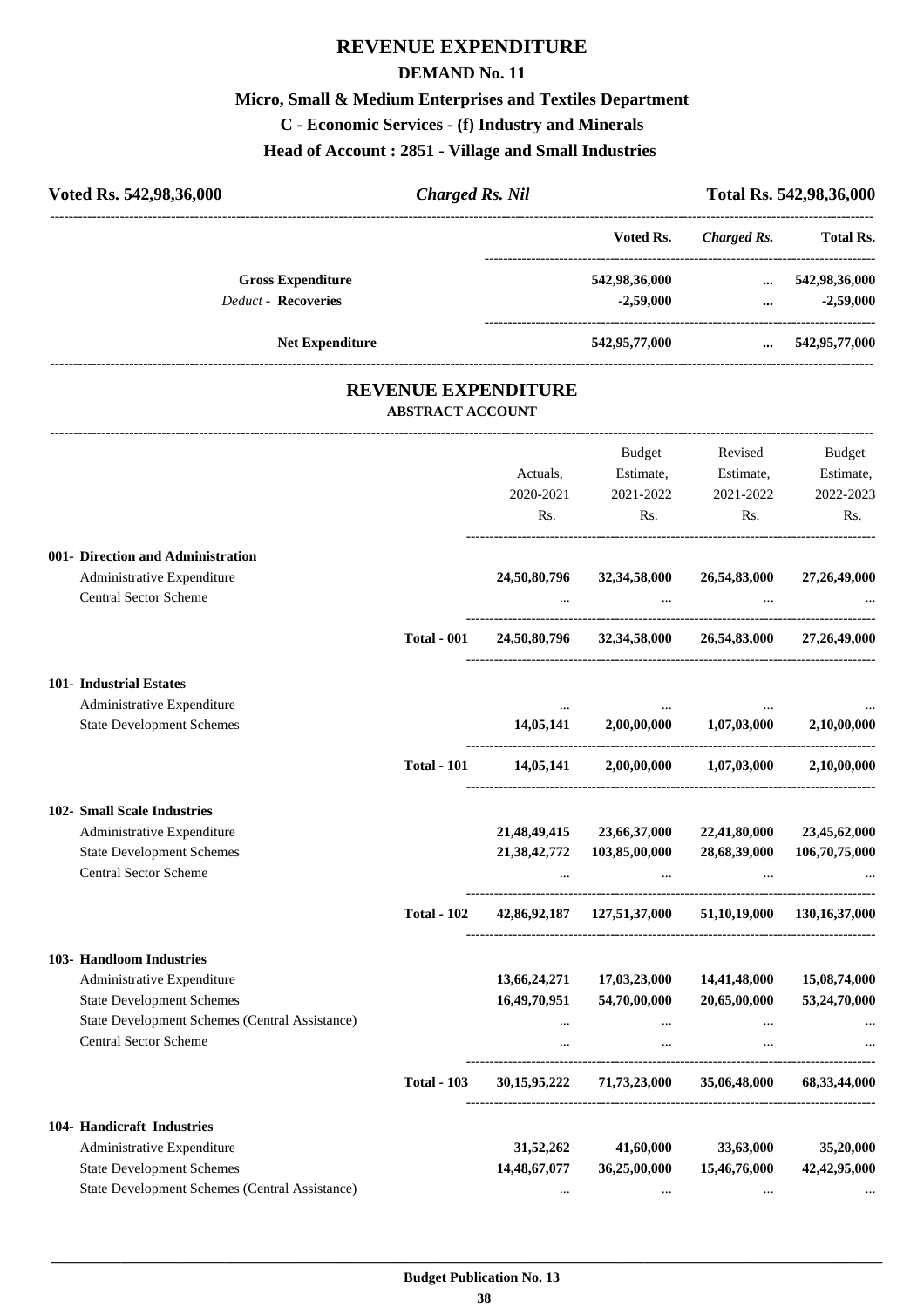#### **REVENUE EXPENDITURE ABSTRACT ACCOUNT**

|                                                                                |                    |                       | Budget                                                                                                              | Revised                                                   | Budget                 |
|--------------------------------------------------------------------------------|--------------------|-----------------------|---------------------------------------------------------------------------------------------------------------------|-----------------------------------------------------------|------------------------|
|                                                                                |                    | Actuals,<br>2020-2021 | Estimate,<br>2021-2022                                                                                              | Estimate,<br>2021-2022                                    | Estimate,<br>2022-2023 |
|                                                                                |                    | Rs.                   | Rs.                                                                                                                 | Rs.                                                       | Rs.                    |
|                                                                                | <b>Total - 104</b> | 14,80,19,339          |                                                                                                                     | 36,66,60,000 15,80,39,000                                 | 42,78,15,000           |
|                                                                                |                    |                       |                                                                                                                     |                                                           |                        |
| 105- Khadi and Village Industries                                              |                    |                       |                                                                                                                     |                                                           |                        |
| Administrative Expenditure                                                     |                    |                       | 25,92,43,000 29,33,28,000                                                                                           | 27,90,00,000                                              | 28,21,40,000           |
| <b>State Development Schemes</b>                                               |                    |                       | 19,21,50,000 72,95,00,000 33,97,84,000                                                                              |                                                           | 60,80,75,000           |
|                                                                                | <b>Total - 105</b> |                       | 45,13,93,000 102,28,28,000                                                                                          | 61,87,84,000                                              | 89,02,15,000           |
| 106- Coir Industries                                                           |                    |                       |                                                                                                                     |                                                           |                        |
| Administrative Expenditure                                                     |                    |                       | 9,34,737 18,67,000 10,18,000                                                                                        |                                                           | 10,67,000              |
| <b>State Development Schemes</b>                                               |                    |                       | 5,00,000                                                                                                            | 1,67,000                                                  | 5,25,000               |
|                                                                                | <b>Total - 106</b> |                       | $9,34,737$ $23,67,000$ $11,85,000$                                                                                  |                                                           | 15,92,000              |
| 107- Sericulture Industries                                                    |                    |                       |                                                                                                                     |                                                           |                        |
| Administrative Expenditure                                                     |                    | 92,90,000             | 95,49,000                                                                                                           | 1,20,00,000                                               | 1,20,00,000            |
| <b>State Development Schemes</b>                                               |                    |                       |                                                                                                                     |                                                           |                        |
| Central Sector Scheme                                                          |                    |                       |                                                                                                                     |                                                           |                        |
|                                                                                | <b>Total - 107</b> | 92,90,000             | 95,49,000 1,20,00,000                                                                                               |                                                           | 1,20,00,000            |
| 110- Composite Village and Small Industries and Co-operatives                  |                    |                       |                                                                                                                     |                                                           |                        |
| Administrative Expenditure                                                     |                    | 2,51,710              | 2,46,000                                                                                                            | 2,72,000                                                  | 2,89,000               |
| <b>State Development Schemes</b>                                               |                    | 12,58,77,075          | 27,16,00,000                                                                                                        | 15,22,72,000                                              | 20,38,80,000           |
| Central Sector Scheme                                                          |                    |                       | 3,00,00,000                                                                                                         |                                                           |                        |
|                                                                                | Total - 110        | 12,61,28,785          | 30,18,46,000                                                                                                        | 15,25,44,000                                              | 20,41,69,000           |
| 200- Other Village Industries                                                  |                    |                       |                                                                                                                     |                                                           |                        |
| Administrative Expenditure                                                     |                    |                       | 21,40,519 24,80,000 23,70,000 24,45,000                                                                             |                                                           |                        |
|                                                                                | <b>Total - 200</b> |                       | $21,40,519$ $24,80,000$ $23,70,000$ $24,45,000$                                                                     |                                                           |                        |
| 789- Special Component Plan for Scheduled Castes                               |                    |                       |                                                                                                                     |                                                           |                        |
| Administrative Expenditure                                                     |                    |                       | the company of the company of the                                                                                   | and the company of the season                             |                        |
| <b>State Development Schemes</b>                                               |                    |                       | $12,25,95,842$ $90,42,00,000$ $28,61,04,000$                                                                        |                                                           | 95,24,10,000           |
| State Development Schemes (Central Assistance)<br><b>Central Sector Scheme</b> |                    |                       | $\cdots$<br>$\mathbf{1}$ and $\mathbf{1}$ are all $\mathbf{1}$ and $\mathbf{1}$ and $\mathbf{1}$<br>$\sim$ . $\sim$ | $\cdots$<br>and the contract of the con-                  |                        |
|                                                                                | <b>Total - 789</b> |                       | 12,25,95,842  90,42,00,000  28,61,04,000  95,24,10,000                                                              |                                                           |                        |
|                                                                                |                    |                       |                                                                                                                     |                                                           |                        |
| 796- Tribal Areas Sub-Plan<br>Administrative Expenditure                       |                    |                       |                                                                                                                     |                                                           |                        |
| <b>State Development Schemes</b>                                               |                    | 5,85,34,576           | 62,72,00,000 21,82,61,000                                                                                           | $\mathcal{L}_{\text{max}}$ and $\mathcal{L}_{\text{max}}$ | 66,05,60,000           |
| State Development Schemes (Central Assistance)                                 |                    | $\cdots$              | $\cdots$                                                                                                            | $\cdots$                                                  |                        |
| Central Sector Scheme                                                          |                    | $\cdots$              | $\cdots$                                                                                                            | $\cdots$                                                  |                        |
|                                                                                |                    |                       |                                                                                                                     |                                                           |                        |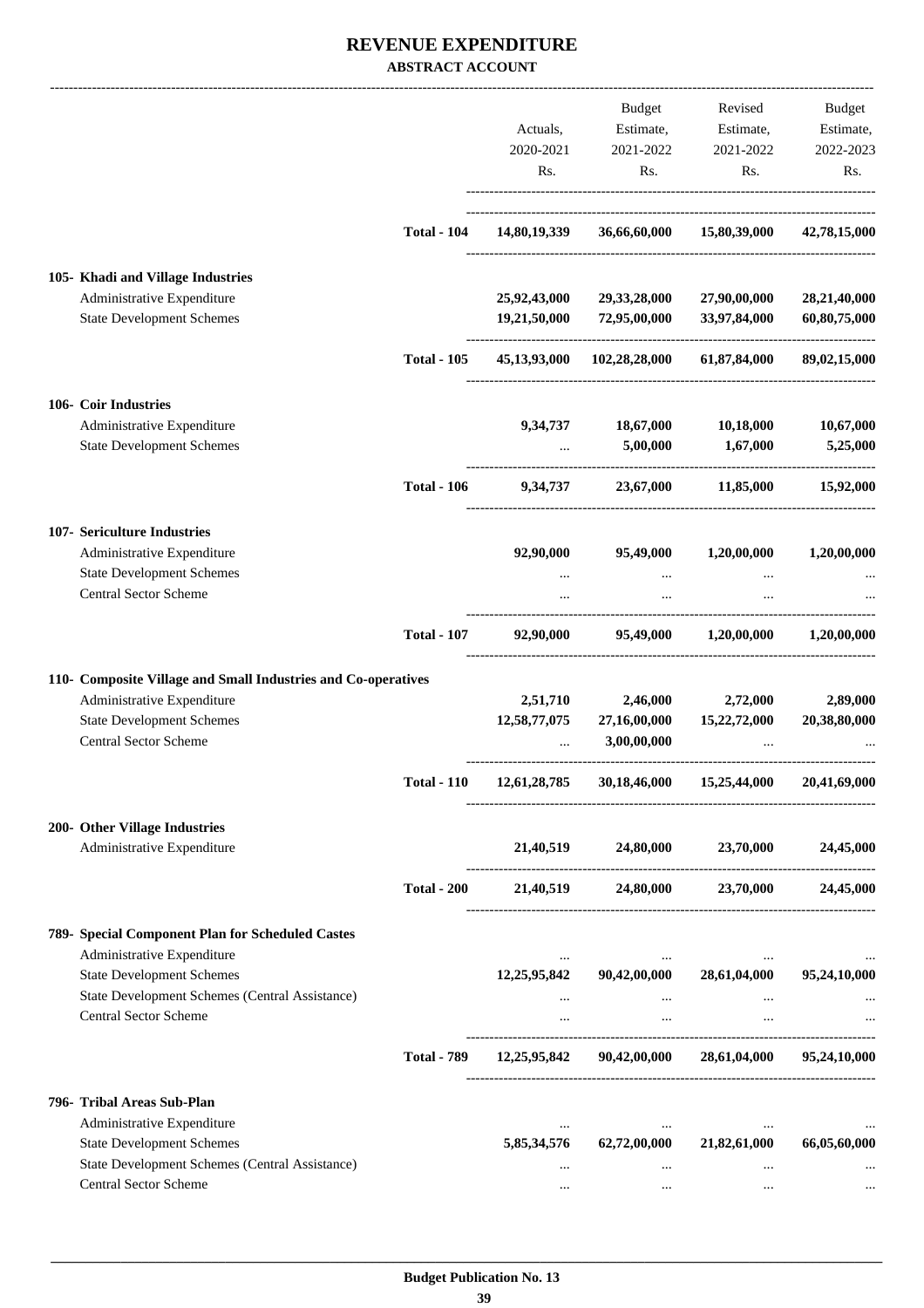#### REVENUE EXPENDITURE **ABSTRACT ACCOUNT**

|                                                                                          | Actuals,<br>2020-2021<br>Rs.                                                              | Budget<br>Estimate,<br>2021-2022<br>Rs.                              | Revised<br>Estimate,<br>2021-2022<br>Rs. | <b>Budget</b><br>Estimate,<br>2022-2023<br>Rs. |
|------------------------------------------------------------------------------------------|-------------------------------------------------------------------------------------------|----------------------------------------------------------------------|------------------------------------------|------------------------------------------------|
| <b>Total - 796</b>                                                                       | 5,85,34,576                                                                               | 62,72,00,000                                                         | 21,82,61,000                             | 66,05,60,000                                   |
| 797- Transfer to Reserve Fund/Deposit Account<br><b>State Development Schemes</b>        | $\mathbf{r}$ , $\mathbf{r}$ , $\mathbf{r}$                                                | 80,00,00,000                                                         | and the contract of the contract of the  |                                                |
| <b>Total - 797</b>                                                                       | $\mathbf{r}$                                                                              | 80,00,00,000                                                         | $\ddotsc$                                |                                                |
| 800- Other Expenditure<br>Administrative Expenditure<br><b>State Development Schemes</b> | $\ddotsc$<br>$\ddotsc$                                                                    | and the contract of the contract of<br>$\mathbf{L}$ and $\mathbf{L}$ | $\cdots$<br>$\cdots$                     |                                                |
| <b>Total - 800</b>                                                                       | $\ddotsc$                                                                                 | $\cdots$                                                             |                                          |                                                |
| Grand Total - Gross 189,58,10,144 637,30,48,000 258,71,40,000 542,98,36,000              |                                                                                           |                                                                      |                                          |                                                |
| Voted<br>Charged                                                                         | 189,58,10,144 637,30,48,000 258,71,40,000 542,98,36,000<br><b>Contract Contract State</b> |                                                                      | الساريات والمساريات                      |                                                |
| Administrative Expenditure 87,15,66,710 104,20,48,000 93,18,34,000                       |                                                                                           |                                                                      |                                          | 95,95,46,000                                   |
| State Development Schemes 102,42,43,434 530,10,00,000 165,53,06,000 447,02,90,000        |                                                                                           |                                                                      |                                          |                                                |
| <b>Central Sector Scheme</b>                                                             |                                                                                           | $\dots$ 3,00,00,000                                                  |                                          |                                                |
| Deduct Recoveries    4,59,90,882    480,03,43,000    4,59,000                            |                                                                                           |                                                                      |                                          | $-2,59,000$                                    |
| <b>Grand Total - Net</b>                                                                 | 187,98,19,262 557,27,05,000 258,68,81,000 542,95,77,000                                   |                                                                      |                                          |                                                |
| Voted<br>Charged                                                                         | $\cdots$                                                                                  | 187,98,19,262 557,27,05,000 258,68,81,000 542,95,77,000<br>$\cdots$  | $\cdots$                                 |                                                |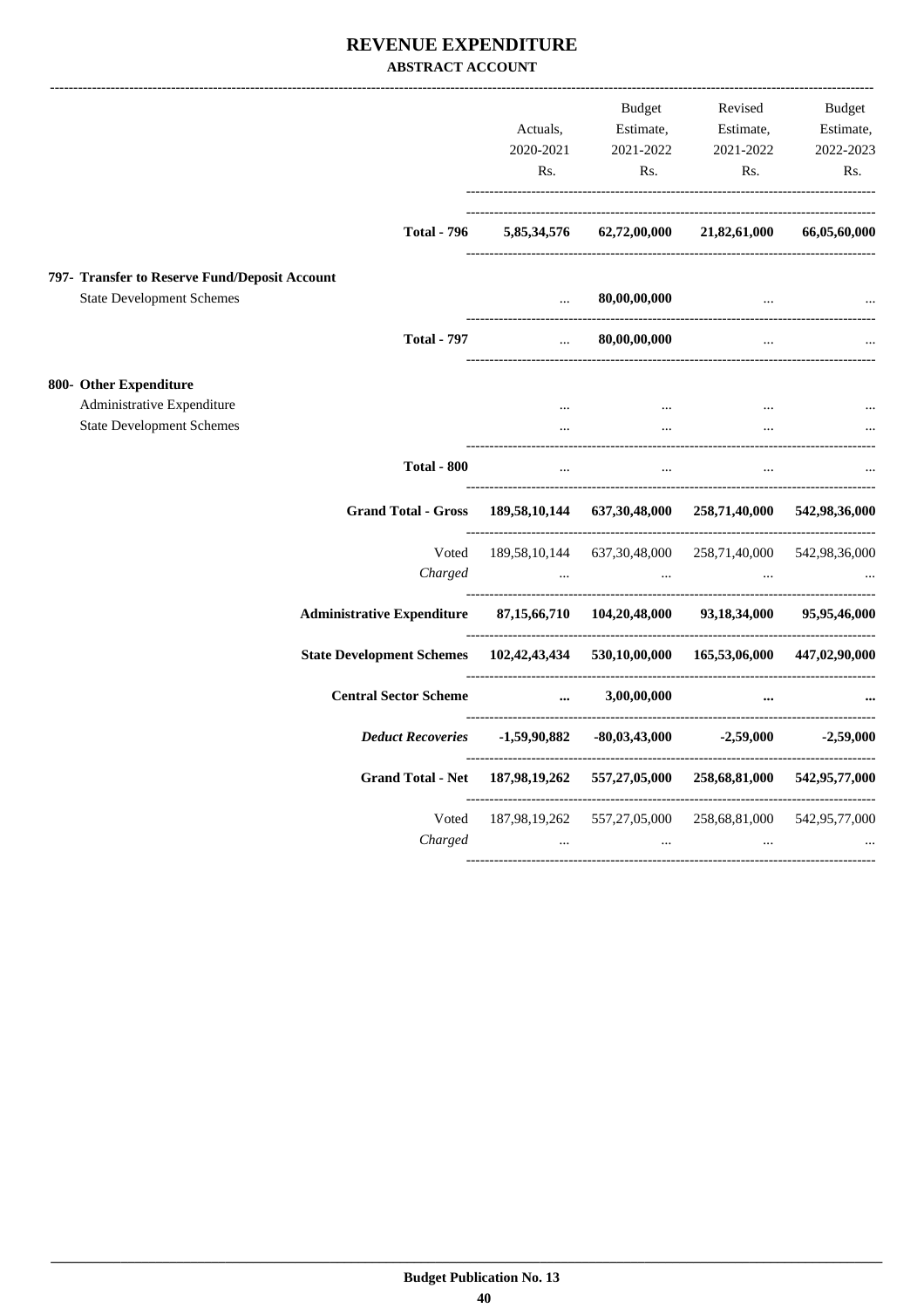|                                                                 | Actuals,<br>2020-2021<br>Rs. | <b>Budget</b><br>Estimate,<br>2021-2022<br>Rs. | Revised<br>Estimate,<br>2021-2022<br>Rs. | <b>Budget</b><br>Estimate,<br>2022-2023<br>Rs. |
|-----------------------------------------------------------------|------------------------------|------------------------------------------------|------------------------------------------|------------------------------------------------|
| DETAILED ACCOUNT NO. 2851-00-001 - DIRECTION AND ADMINISTRATION |                              |                                                |                                          |                                                |
| 001- Direction and Administration                               |                              |                                                |                                          |                                                |
| <b>Administrative Expenditure</b>                               |                              |                                                |                                          |                                                |
| 004- Directorate of M.& S.S.E. [CS]                             |                              |                                                |                                          |                                                |
| 01- Salaries                                                    |                              |                                                |                                          |                                                |
| 01-Pay                                                          | 21, 36, 67, 341              | 27,38,08,000                                   | 22,20,00,000                             | 22,86,60,000                                   |
| 14-Grade Pay                                                    | $\cdots$                     | $\ldots$                                       | $\ldots$                                 |                                                |
| 02-Dearness Allowance                                           | 13,08,477                    | 82,15,000                                      | 88,80,000                                | 91,47,000                                      |
| 03-House Rent Allowance                                         | 2,32,22,244                  | 2,82,00,000                                    | 2,45,00,000                              | 2,52,35,000                                    |
| 04-Ad hoc Bonus                                                 | 3,82,200                     | 4,10,000                                       | 3,90,000                                 | 3,98,000                                       |
| 07-Other Allowances                                             | 3,93,594                     | 6,98,000                                       | 5,70,000                                 | 5,82,000                                       |
| 12-Medical Allowance                                            | 2,58,316                     | 2,60,000                                       | 4,60,000                                 | 47,000                                         |
| Total - 2851-00-001-004-01                                      |                              | 23,92,32,172 31,15,91,000 25,68,00,000         |                                          | 26,40,69,000                                   |
| 02- Wages                                                       | $\cdots$                     | $\ldots$                                       | $\cdots$                                 |                                                |
| 07- Medical Reimbursements                                      | 38,745                       | 61,000                                         | 61,000                                   | 62,000                                         |
| 11- Travel Expenses                                             | 1,63,636                     | 3,05,000                                       | 2,50,000                                 | 2,55,000                                       |
| 12- Medical Reimbursements under WBHS 2008                      | 14,17,002                    | 52,13,000                                      | 17,00,000                                | 17,34,000                                      |
| 13- Office Expenses                                             |                              |                                                |                                          |                                                |
| 01-Electricity                                                  | 95,796                       | 2,00,000                                       | 1,20,000                                 | 1,23,000                                       |
| 02-Telephone                                                    | 1,43,039                     | 1,95,000                                       | 1,60,000                                 | 1,64,000                                       |
| 03-Maintenance / P.O.L. for Office Vehicles                     | 7,91,307                     | 16,10,000                                      | 16,00,000                                | 17,00,000                                      |
| 04-Other Office Expenses                                        | 9,16,609                     | 17,00,000                                      | 14,00,000                                | 14,28,000                                      |
| Total - 2851-00-001-004-13                                      | 19,46,751                    | 37,05,000                                      | 32,80,000                                | 34,15,000                                      |
| 20- Other Administrative Expenses                               |                              |                                                |                                          |                                                |
| 50- Other Charges                                               |                              |                                                |                                          |                                                |
| 98- Training                                                    |                              |                                                | $\cdots$<br>8,90,000                     | $\cdots$<br>5,00,000                           |
| 99- Employees Provident Fund                                    | $\cdots$                     | $\cdots$<br>$\cdots$                           | $\ddots$                                 | $\cdots$                                       |
| Total - 2851-00-001-004                                         | 24, 27, 98, 306              |                                                | 32,08,75,000 26,29,81,000                | 27,00,35,000                                   |
|                                                                 |                              |                                                |                                          |                                                |
| 005- Survey Statistics and Data Bank [CS]<br>01- Salaries       |                              |                                                |                                          |                                                |
| $01-Pay$                                                        | 19,05,521                    |                                                | 19,44,000                                |                                                |
|                                                                 |                              | 20,49,000                                      |                                          | 20,02,000                                      |
| 14-Grade Pay<br>02-Dearness Allowance                           | $\cdots$<br>8,610            | $\ldots$<br>62,000                             | $\cdots$<br>78,000                       | $\cdots$                                       |
| 03-House Rent Allowance                                         | 2,28,662                     | 1,95,000                                       | 1,85,000                                 | 1,20,000<br>1,90,000                           |
| 04-Ad hoc Bonus                                                 | 4,200                        | 4,000                                          | 15,000                                   | 15,000                                         |
| 07-Other Allowances                                             | 2,200                        | 1,000                                          | 2,000                                    | 2,000                                          |
|                                                                 |                              |                                                |                                          |                                                |
| 12-Medical Allowance                                            | 17,224                       | 12,000                                         | 18,000                                   | 18,000                                         |
| Total - 2851-00-001-005-01                                      |                              |                                                | 21,66,417 23,23,000 22,42,000 23,47,000  |                                                |
| 07- Medical Reimbursements                                      | $\cdots$                     | $\ldots$                                       | $\ldots$                                 |                                                |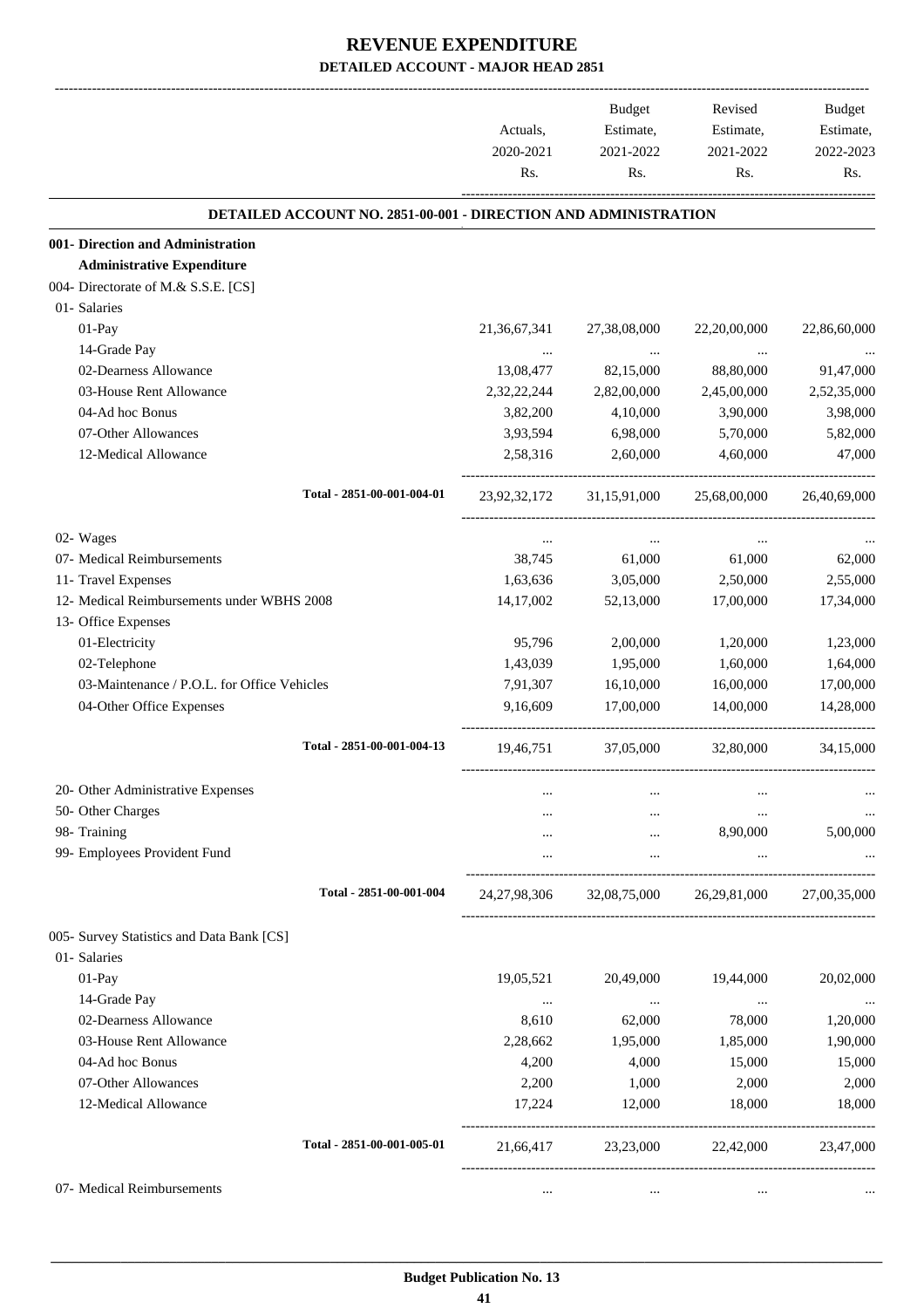-------------------------------------------------------------------------------------------------------------------------------------------------------------------------------

|                                             |              | <b>Budget</b>               | Revised                                             | Budget       |
|---------------------------------------------|--------------|-----------------------------|-----------------------------------------------------|--------------|
|                                             | Actuals,     | Estimate,                   | Estimate,                                           | Estimate,    |
|                                             | 2020-2021    | 2021-2022                   | 2021-2022                                           | 2022-2023    |
|                                             | Rs.          | Rs.                         | Rs.                                                 | Rs.          |
| 11- Travel Expenses                         | 1,976        | 4,000                       | 4,000                                               | 4,000        |
| 12- Medical Reimbursements under WBHS 2008  | $\cdots$     | 14,000                      | 14,000                                              | 14,000       |
| 13- Office Expenses                         |              |                             |                                                     |              |
| 01-Electricity                              | $\cdots$     | $\ldots$                    | $\cdots$                                            | $\cdots$     |
| 02-Telephone                                | 3,791        | 15,000                      | 15,000                                              | 15,000       |
| 03-Maintenance / P.O.L. for Office Vehicles | 64,318       | 1,16,000                    | 1,16,000                                            | 1,20,000     |
| 04-Other Office Expenses                    | 45,988       | 91,000                      | 91,000                                              | 93,000       |
| Total - 2851-00-001-005-13                  | 1,14,097     |                             | 2,22,000 2,22,000 2,28,000                          |              |
| 50- Other Charges                           |              | 20,000                      | 20,000                                              | 21,000       |
| Total - 2851-00-001-005                     | 22,82,490    |                             | 25.83.000 25.02.000 26.14.000                       |              |
| <b>Total - Administrative Expenditure</b>   |              |                             | 24,50,80,796 32,34,58,000 26,54,83,000 27,26,49,000 |              |
| Total - 2851-00-001                         |              |                             | 24,50,80,796 32,34,58,000 26,54,83,000 27,26,49,000 |              |
| Voted<br>Charged                            | 24,50,80,796 | 32, 34, 58, 000<br>$\cdots$ | 26,54,83,000<br>$\cdots$                            | 27,26,49,000 |
|                                             |              |                             |                                                     |              |

#### **DETAILED ACCOUNT NO. 2851-00-101 - INDUSTRIAL ESTATES .**

.

| <b>101- Industrial Estates</b>                                |           |                                                       |                         |             |
|---------------------------------------------------------------|-----------|-------------------------------------------------------|-------------------------|-------------|
| <b>State Development Schemes</b>                              |           |                                                       |                         |             |
| 001- Upgradation/Renovation/Maintenace of existing CETP & its |           |                                                       |                         |             |
| Network at Calcutta Leather Complex [CS]                      |           |                                                       |                         |             |
| 13- Office Expenses                                           |           |                                                       |                         |             |
| 01-Electricity                                                |           |                                                       |                         |             |
| 03-Maintenance / P.O.L. for Office Vehicles                   | $\cdots$  | $\cdots$                                              | $\cdots$                |             |
| 04-Other Office Expenses                                      | $\cdots$  | 50,00,000                                             | 16,67,000               | 52,50,000   |
| Total - 2851-00-101-001-13                                    | $\cdots$  | 50,00,000                                             | 16,67,000               | 52,50,000   |
| 31- Grants-in-aid-GENERAL                                     |           |                                                       |                         |             |
| 02-Other Grants                                               | $\cdots$  |                                                       |                         |             |
| 50- Other Charges                                             | 14,05,141 | 1,50,00,000                                           | 90,36,000               | 1,57,50,000 |
| <b>Total - State Development Schemes</b>                      |           | $14,05,141$ $2,00,00,000$ $1,07,03,000$ $2,10,00,000$ |                         |             |
| Total - 2851-00-101                                           | 14,05,141 | 2,00,00,000                                           | 1,07,03,000             | 2,10,00,000 |
| Voted                                                         | 14,05,141 |                                                       | 2,00,00,000 1,07,03,000 | 2,10,00,000 |
| Charged                                                       | $\cdots$  | $\cdots$                                              | $\cdots$                |             |
|                                                               |           |                                                       |                         |             |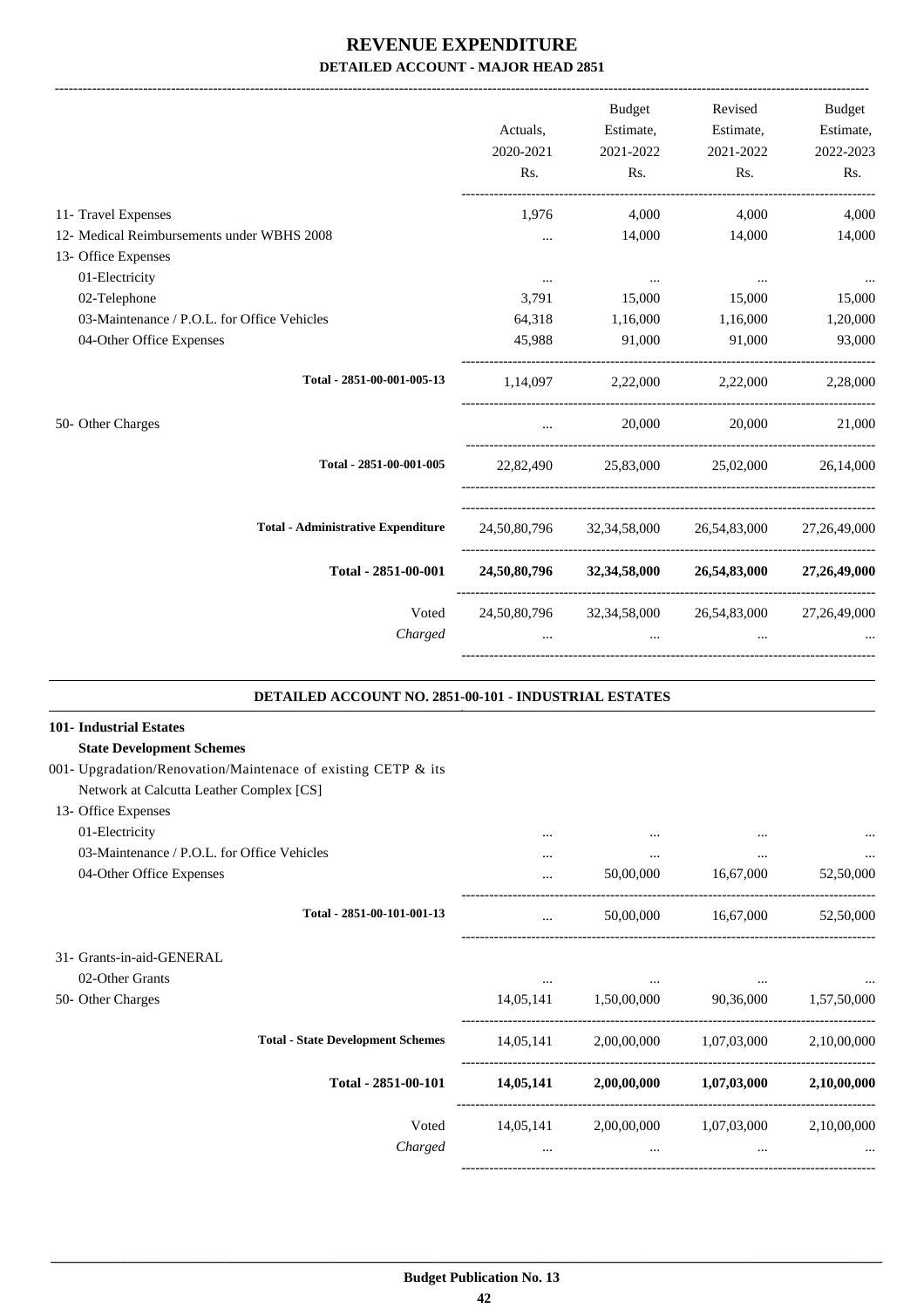|                                                           | Actuals,<br>2020-2021<br>Rs. | Budget<br>Estimate,<br>2021-2022<br>Rs. | Revised<br>Estimate,<br>2021-2022<br>Rs. | Budget<br>Estimate,<br>2022-2023<br>Rs. |
|-----------------------------------------------------------|------------------------------|-----------------------------------------|------------------------------------------|-----------------------------------------|
| DETAILED ACCOUNT NO. 2851-00-102 - SMALL SCALE INDUSTRIES |                              |                                         |                                          |                                         |
| <b>102- Small Scale Industries</b>                        |                              |                                         |                                          |                                         |
| <b>Administrative Expenditure</b>                         |                              |                                         |                                          |                                         |
| 008- Scheme for S.S.I. [CS]                               |                              |                                         |                                          |                                         |
| 01- Salaries                                              |                              |                                         |                                          |                                         |
| 01-Pay                                                    | 17,01,29,455                 | 17,81,20,000                            | 17,00,00,000                             | 17,51,00,000                            |
| 14-Grade Pay                                              | 82,787                       | $\ddots$                                | 83,000                                   | 83,000                                  |
| 02-Dearness Allowance                                     | 10,38,073                    | 53,44,000                               | 69,41,000                                | 1,07,24,000                             |
| 03-House Rent Allowance                                   | 1,77,36,348                  | 1,69,21,000                             | 1,80,00,000                              | 1,85,40,000                             |
| 04-Ad hoc Bonus                                           | 4,57,800                     | 4,65,000                                | 4,67,000                                 | 4,76,000                                |
| 05-Interim Relief                                         | 3,240                        | $\cdots$                                | $\cdots$                                 |                                         |
| 07-Other Allowances                                       | 1,25,931                     | 1,77,000                                | 1,70,000                                 | 1,74,000                                |
| 12-Medical Allowance                                      | 3,09,177                     | 3,20,000                                | 3,15,000                                 | 3,21,000                                |
| Total - 2851-00-102-008-01                                | 18,98,82,811                 | 20, 13, 47, 000                         | 19,59,76,000                             | 20,54,18,000                            |
| 02- Wages                                                 | 23,44,288                    | 32,18,000                               | 24,89,000                                | 25,64,000                               |
| 07- Medical Reimbursements                                | 8,298                        | 7,000                                   | 7,000                                    | 7,000                                   |
| 11- Travel Expenses                                       | 1,31,694                     | 2,10,000                                | 1,80,000                                 | 1,84,000                                |
| 12- Medical Reimbursements under WBHS 2008                | 4,55,824                     | 6,38,000                                | 4,00,000                                 | 4,08,000                                |
| 13- Office Expenses                                       |                              |                                         |                                          |                                         |
| 01-Electricity                                            | 11,40,586                    | 22,00,000                               | 15,00,000                                | 15,30,000                               |
| 02-Telephone                                              | 2,93,946                     | 4,85,000                                | 4,00,000                                 | 4,08,000                                |
| 03-Maintenance / P.O.L. for Office Vehicles               | 26,57,015                    | 46,00,000                               | 27,10,000                                | 27,64,000                               |
| 04-Other Office Expenses                                  | 22,79,883                    | 47,00,000                               | 35,00,000                                | 35,30,000                               |
| Total - 2851-00-102-008-13                                | 63,71,430                    | 1,19,85,000                             | 81,10,000                                | 82,32,000                               |
| 14- Rents, Rates and Taxes                                | 6,78,297                     | 15,40,000                               | 15,00,000                                | 16,00,000                               |
| 27- Minor Works/ Maintenance                              | 1,32,273                     | 2,50,000                                | 1,35,000                                 | 1,39,000                                |
| 36- Grants-in-aid-Salaries                                | $\cdots$                     | $\ldots$                                | $\cdots$                                 |                                         |
| 50- Other Charges                                         | 6,000                        | 15,000                                  | 15,000                                   | 15,000                                  |
| 78- Outsourcing of Services                               | $\cdots$                     |                                         | $\cdots$                                 |                                         |
| 99- Employees Provident Fund                              | $\cdots$                     | $\cdots$                                | $\cdots$                                 |                                         |
| Total - 2851-00-102-008                                   | 20,00,10,915                 |                                         | 21,92,10,000 20,88,12,000                | 21,85,67,000                            |
| 011- District Industries Centre Kolkata [CS]              |                              |                                         |                                          |                                         |
| 01- Salaries                                              |                              |                                         |                                          |                                         |
| 01-Pay                                                    | 1,20,73,600                  | 1,39,33,000                             | 1,23,15,000                              | 1,26,84,000                             |
| 14-Grade Pay                                              | $\cdots$                     | $\ldots$                                | $\cdots$                                 |                                         |
| 02-Dearness Allowance                                     | 52,818                       | 4,18,000                                | 4,93,000                                 | 7,61,000                                |
| 03-House Rent Allowance                                   | 14,21,720                    | 13,24,000                               | 11,70,000                                | 12,05,000                               |
| 04-Ad hoc Bonus                                           | 4,200                        | 6,000                                   | 8,000                                    | 8,000                                   |
| 07-Other Allowances                                       | 2,400                        | 6,000                                   | 5,000                                    | 5,000                                   |
| 12-Medical Allowance                                      | 6,000                        | 6,000                                   | 6,000                                    | 6,000                                   |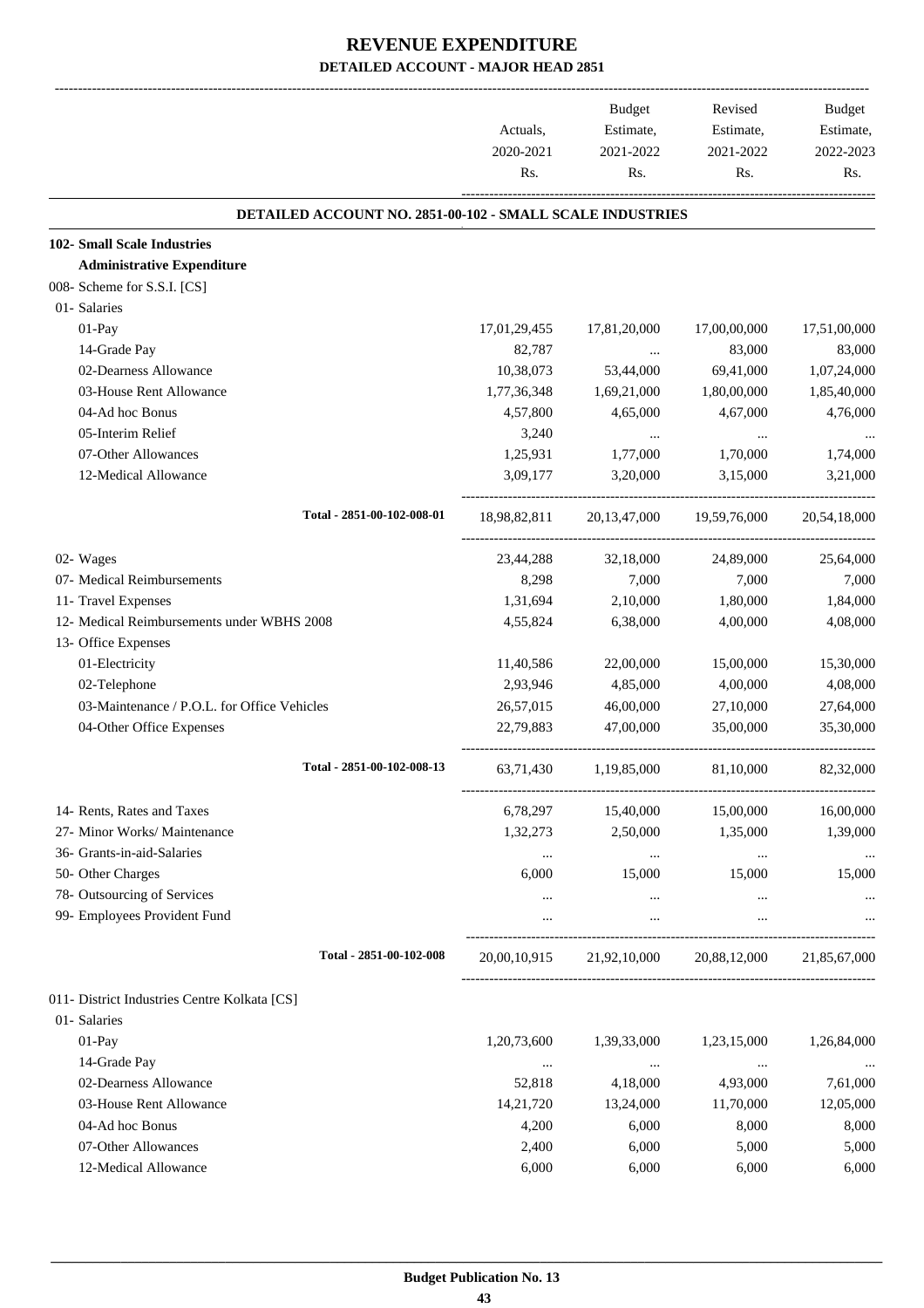|                                                                     |           | Budget             | Revised                                         | Budget    |
|---------------------------------------------------------------------|-----------|--------------------|-------------------------------------------------|-----------|
|                                                                     | Actuals,  | Estimate,          | Estimate,                                       | Estimate, |
|                                                                     | 2020-2021 | 2021-2022          | 2021-2022                                       | 2022-2023 |
|                                                                     | Rs.       | Rs.                | Rs.                                             | Rs.       |
|                                                                     |           |                    |                                                 |           |
| Total - 2851-00-102-011-01                                          |           |                    | 1,35,60,738 1,56,93,000 1,39,97,000 1,46,69,000 |           |
| 02- Wages                                                           | 14,000    | 26,000             | 32,000                                          | 33,000    |
| 07- Medical Reimbursements                                          | $\cdots$  | $\cdots$           | $\ldots$                                        |           |
| 11- Travel Expenses                                                 | $\cdots$  | $\cdots$           | $\cdots$                                        |           |
| 12- Medical Reimbursements under WBHS 2008                          | $\cdots$  | 20,000             | 20,000                                          | 20,000    |
| 13- Office Expenses                                                 |           |                    |                                                 |           |
| 01-Electricity                                                      | 28,323    | 30,000             | 33,000                                          | 35,000    |
| 02-Telephone                                                        | 23,683    | 48,000             | 26,000                                          | 27,000    |
| 03-Maintenance / P.O.L. for Office Vehicles                         | 93,874    | 1,85,000           | 2,20,000                                        | 1,20,000  |
| 04-Other Office Expenses                                            | 1,24,312  | 1,89,000           | 1,89,000                                        | 1,93,000  |
| Total - 2851-00-102-011-13                                          |           |                    | 2,70,192 4,52,000 4,68,000 3,75,000             |           |
| 14- Rents, Rates and Taxes                                          | $\cdots$  | $\cdots$           | $\cdots$                                        |           |
| 50- Other Charges                                                   | $\cdots$  | $\cdots$           | $\ldots$                                        |           |
| Total - 2851-00-102-011                                             |           |                    | 1,38,44,930 1,61,91,000 1,45,17,000 1,50,97,000 |           |
| 012- Strengthening of Cottage and Small Scale Industries Units [CS] |           |                    |                                                 |           |
| 01- Salaries                                                        |           |                    |                                                 |           |
| 01-Pay                                                              | 9,62,100  | 10,67,000          | 7,00,000                                        | 7,21,000  |
| 14-Grade Pay                                                        | $\cdots$  | $\cdots$           | $\cdots$                                        | $\cdots$  |
| 02-Dearness Allowance                                               | 3,783     | 33,000             | 39,000                                          | 61,000    |
| 03-House Rent Allowance                                             | 23,487    | 1,02,000           | 93,000                                          | 96,000    |
| 04-Ad hoc Bonus                                                     | 4,200     | 5,000              | 4,000                                           | 4,000     |
| 12-Medical Allowance                                                |           |                    |                                                 |           |
| Total - 2851-00-102-012-01                                          | 9,93,570  | 12,07,000 8,36,000 |                                                 | 8,82,000  |
| 12- Medical Reimbursements under WBHS 2008                          |           | $\cdots$           | $\cdots$                                        |           |
| 13- Office Expenses                                                 |           |                    |                                                 |           |
| 01-Electricity                                                      |           | $\cdots$           | $\cdots$                                        | $\cdots$  |
| 02-Telephone                                                        |           | $\cdots$           | $\cdots$                                        | $\cdots$  |
| 03-Maintenance / P.O.L. for Office Vehicles                         |           | $\cdots$           | $\cdots$                                        | $\cdots$  |
| 04-Other Office Expenses                                            |           | $\cdots$           | $\cdots$                                        | $\cdots$  |
| 14- Rents, Rates and Taxes                                          | $\cdots$  | 29,000             | 15,000                                          | 16,000    |
| 50- Other Charges                                                   | $\cdots$  | $\cdots$           | $\cdots$                                        |           |
| Total - 2851-00-102-012                                             | 9,93,570  |                    | 12,36,000 8,51,000                              | 8,98,000  |
| 022- Support for Statistical Strrengthening [CS]                    |           |                    |                                                 |           |
| 01- Salaries                                                        |           |                    |                                                 |           |
| 01-Pay                                                              | $\cdots$  | $\cdots$           | $\cdots$                                        |           |
| 14-Grade Pay                                                        | $\cdots$  | $\cdots$           | $\cdots$                                        |           |
| 02-Dearness Allowance                                               | $\cdots$  | $\ldots$           | $\ldots$                                        | $\cdots$  |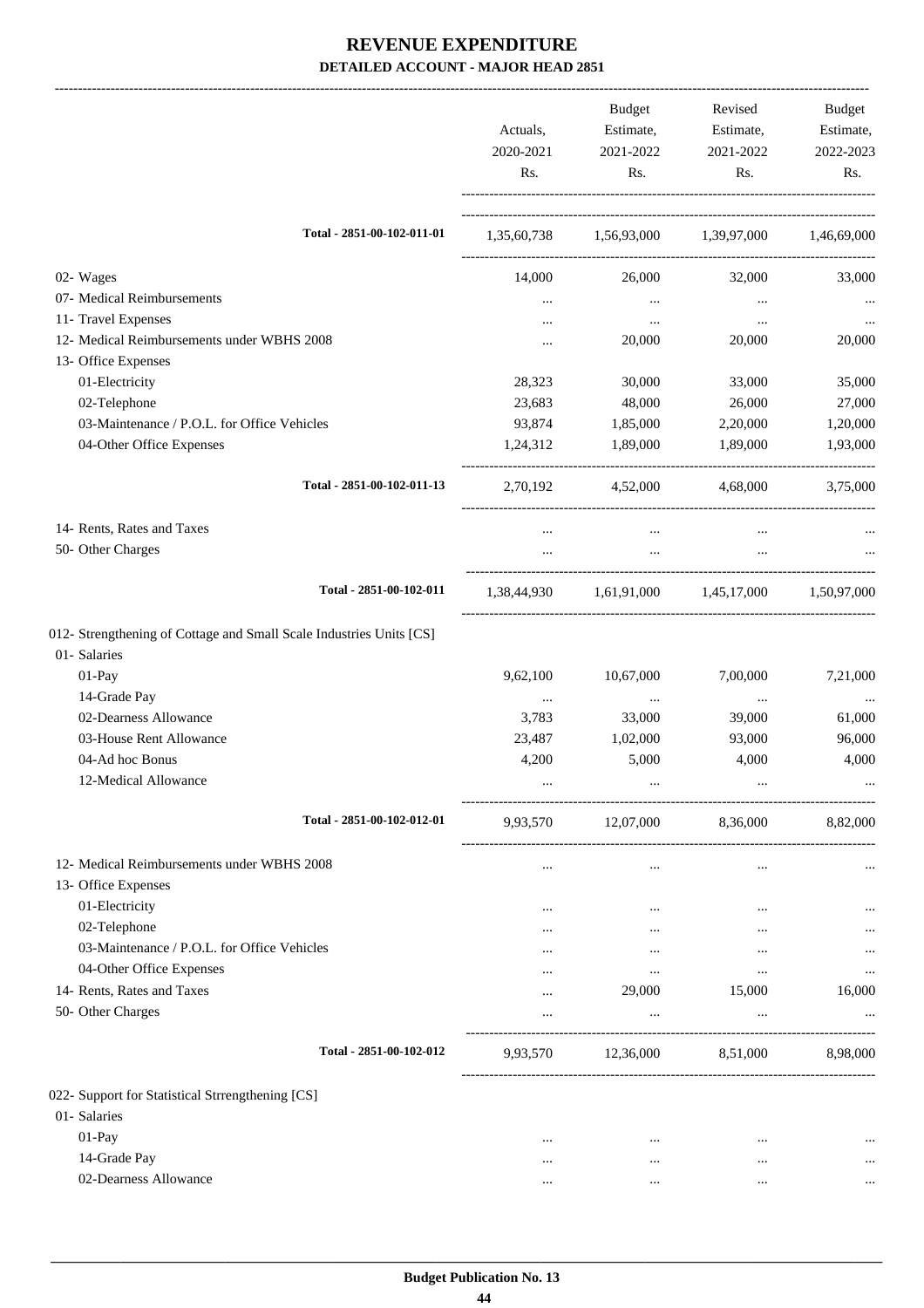|                                                                       | Actuals,<br>2020-2021<br>Rs. | Budget<br>Estimate,<br>2021-2022 | Revised<br>Estimate,<br>2021-2022                   | Budget<br>Estimate,<br>2022-2023 |  |  |     |     |
|-----------------------------------------------------------------------|------------------------------|----------------------------------|-----------------------------------------------------|----------------------------------|--|--|-----|-----|
|                                                                       |                              |                                  |                                                     |                                  |  |  | Rs. | Rs. |
| 03-House Rent Allowance                                               |                              | $\cdots$                         | $\cdots$                                            |                                  |  |  |     |     |
| 04-Ad hoc Bonus                                                       |                              |                                  |                                                     |                                  |  |  |     |     |
| 07-Other Allowances                                                   |                              | $\cdots$                         | $\cdots$                                            |                                  |  |  |     |     |
| 12-Medical Allowance                                                  |                              | $\cdots$                         | $\cdots$                                            |                                  |  |  |     |     |
| <b>Total - Administrative Expenditure</b>                             |                              |                                  | 21,48,49,415 23,66,37,000 22,41,80,000 23,45,62,000 |                                  |  |  |     |     |
| <b>State Development Schemes</b>                                      |                              |                                  |                                                     |                                  |  |  |     |     |
| 001- Enterpreneurship Development Programme [CS]                      |                              |                                  |                                                     |                                  |  |  |     |     |
| 31- Grants-in-aid-GENERAL                                             |                              |                                  |                                                     |                                  |  |  |     |     |
| 02-Other Grants                                                       | 21,61,796                    | 50,00,000                        | 23,00,000                                           | 52,50,000                        |  |  |     |     |
| 50- Other Charges                                                     |                              | 50,00,000                        | 16,67,000                                           | 52,50,000                        |  |  |     |     |
| Total - 2851-00-102-001                                               |                              |                                  | 21,61,796 1,00,00,000 39,67,000 1,05,00,000         |                                  |  |  |     |     |
| 013- Incentive for encouraging the setting up of new enterprises $\&$ |                              |                                  |                                                     |                                  |  |  |     |     |
| expansion of existing enterprises [CS]                                |                              |                                  |                                                     |                                  |  |  |     |     |
| 31- Grants-in-aid-GENERAL                                             |                              |                                  |                                                     |                                  |  |  |     |     |
| 02-Other Grants                                                       | 9,93,60,657                  | 60,00,00,000                     | 20,00,00,000                                        | 63,00,00,000                     |  |  |     |     |
| Total - 2851-00-102-013                                               |                              |                                  | 9,93,60,657 60,00,00,000 20,00,00,000               | 63,00,00,000                     |  |  |     |     |
| 014- Micro & Small Enterprises Cluster Development Programme          |                              |                                  |                                                     |                                  |  |  |     |     |
| [CS]                                                                  |                              |                                  |                                                     |                                  |  |  |     |     |
| 28- Payment of Professional and Special Services<br>02-Other charges  |                              |                                  |                                                     |                                  |  |  |     |     |
| 31- Grants-in-aid-GENERAL                                             | 9,07,68,954                  | 20,00,000                        | 20,62,000                                           | 21,00,000                        |  |  |     |     |
|                                                                       |                              |                                  |                                                     |                                  |  |  |     |     |
| 02-Other Grants                                                       | 76,000                       | 80,00,000                        | 26,67,000                                           | 84,00,000                        |  |  |     |     |
| Total - 2851-00-102-014                                               |                              |                                  | 9,08,44,954 1,00,00,000 47,29,000 1,05,00,000       |                                  |  |  |     |     |
| 016- Repairing, Renovation & Upgradation of Industrial Estate [CS]    |                              |                                  |                                                     |                                  |  |  |     |     |
| 28- Payment of Professional and Special Services                      |                              |                                  |                                                     |                                  |  |  |     |     |
| 02-Other charges                                                      | $\cdots$                     | $\cdots$                         | 49,54,000                                           |                                  |  |  |     |     |
| 31- Grants-in-aid-GENERAL                                             |                              |                                  |                                                     |                                  |  |  |     |     |
| 02-Other Grants                                                       | $\cdots$                     | 5,00,00,000                      | 1,17,13,000                                         | 4,50,00,000                      |  |  |     |     |
| Total - 2851-00-102-016                                               | $\cdots$                     |                                  | 5,00,00,000   1,66,67,000   4,50,00,000             |                                  |  |  |     |     |
| 017- Scheme for Development of SSI [CS]                               |                              |                                  |                                                     |                                  |  |  |     |     |
| 02- Wages                                                             | $\cdots$                     | $\cdots$                         | $\cdots$                                            | $\cdots$                         |  |  |     |     |
| 26- Advertising and Publicity Expenses                                | $\cdots$                     | $\ldots$                         | $\cdots$                                            | 10,00,000                        |  |  |     |     |
| 28- Payment of Professional and Special Services                      |                              |                                  |                                                     |                                  |  |  |     |     |
| 02-Other charges                                                      | 52,57,408                    | 45,00,000                        | 1,02,50,000                                         | 3,00,00,000                      |  |  |     |     |
| 31- Grants-in-aid-GENERAL                                             |                              |                                  |                                                     |                                  |  |  |     |     |
| 02-Other Grants                                                       | 40,25,593                    | 1,50,00,000                      | 96,07,000                                           | 1,50,00,000                      |  |  |     |     |
| 35- Grants for creation of Capital Assets                             | $\cdots$                     | 50,00,000                        | 42,86,000                                           | 1,50,75,000                      |  |  |     |     |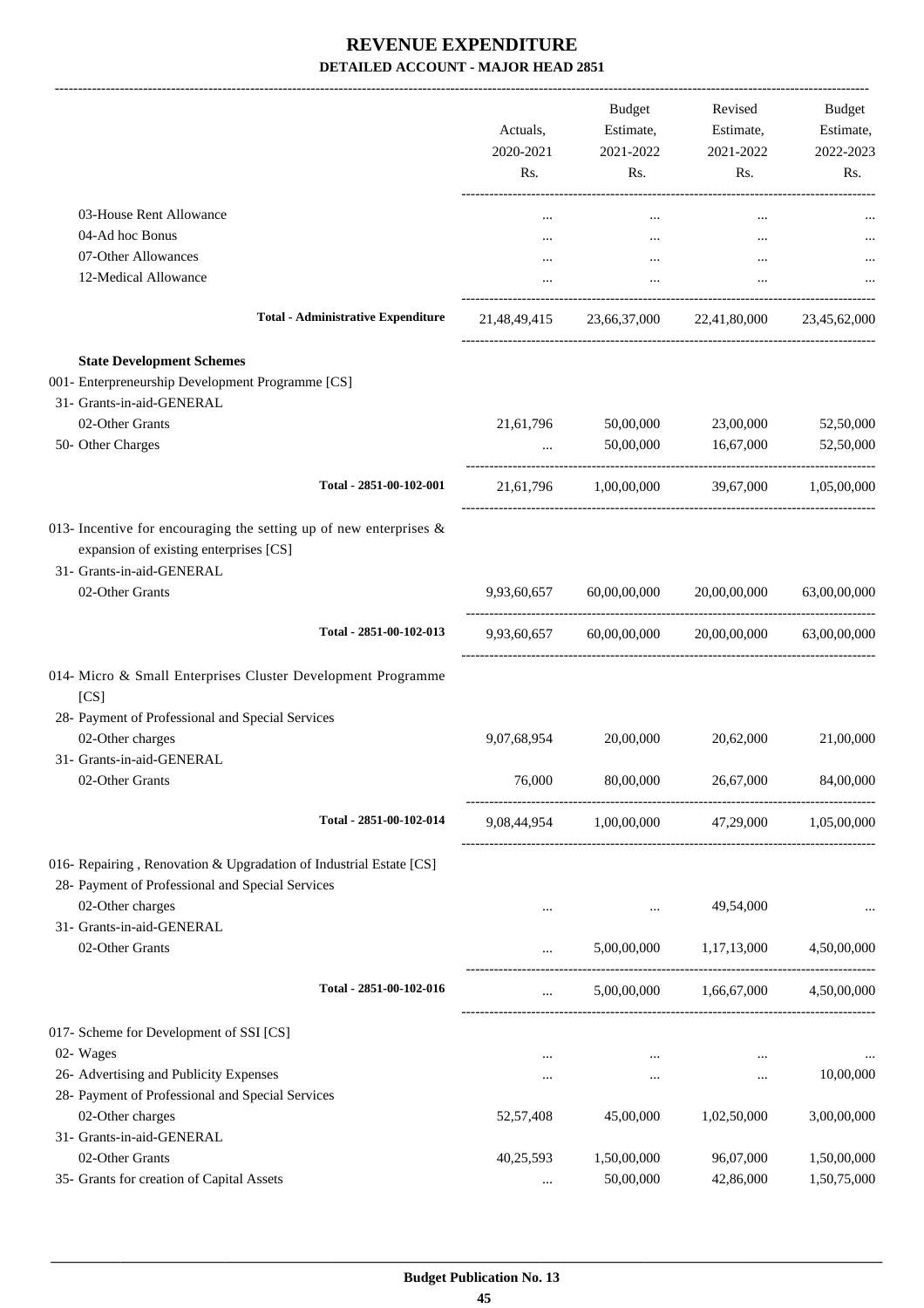|                                                                                                                                         |           | Budget                                                   | Revised                                            | Budget           |
|-----------------------------------------------------------------------------------------------------------------------------------------|-----------|----------------------------------------------------------|----------------------------------------------------|------------------|
|                                                                                                                                         | Actuals,  | Estimate,                                                | Estimate,                                          | Estimate,        |
|                                                                                                                                         | 2020-2021 | 2021-2022                                                | 2021-2022                                          | 2022-2023        |
|                                                                                                                                         | Rs.       | Rs.                                                      | Rs.                                                | Rs.              |
| 50- Other Charges                                                                                                                       | 99,52,811 | 3,70,00,000                                              | 1,00,00,000                                        | 60,00,000        |
| 77- Computerisation                                                                                                                     | $\cdots$  | 70,00,000                                                | 23,33,000                                          | 40,00,000        |
| Total - 2851-00-102-017                                                                                                                 |           | 1,92,35,812 6,85,00,000 3,64,76,000                      |                                                    | 7,10,75,000      |
| 033- Karma Sathi Prakalpa [CS]                                                                                                          |           |                                                          |                                                    |                  |
| 33- Subsidies                                                                                                                           |           |                                                          |                                                    |                  |
| 05-Other Subsidies                                                                                                                      | 22,39,553 | 30,00,00,000                                             | 2,50,00,000                                        | 30,00,00,000     |
| 50- Other Charges                                                                                                                       |           |                                                          |                                                    |                  |
| Total - 2851-00-102-033                                                                                                                 |           | 22,39,553 30,00,00,000 2,50,00,000                       |                                                    | 30,00,00,000     |
| <b>Total - State Development Schemes</b>                                                                                                |           | 21,38,42,772  103,85,00,000  28,68,39,000  106,70,75,000 |                                                    |                  |
| <b>State Development Schemes</b>                                                                                                        |           |                                                          |                                                    |                  |
| 021- Cluster Development under WB Entry Tax Fund for<br>improvement of various infrastructure (WBETF) [CS]<br>31- Grants-in-aid-GENERAL |           |                                                          |                                                    |                  |
| 02-Other Grants<br>Total - 2851-00-102                                                                                                  |           | 42,86,92,187 127,51,37,000                               | 51,10,19,000                                       | 130, 16, 37, 000 |
| Voted                                                                                                                                   |           |                                                          |                                                    |                  |
| Charged                                                                                                                                 |           | 42,86,92,187 127,51,37,000 51,10,19,000                  |                                                    | 130, 16, 37, 000 |
| DETAILED ACCOUNT NO. 2851-00-103 - HANDLOOM INDUSTRIES                                                                                  |           |                                                          |                                                    |                  |
| 103- Handloom Industries<br><b>Administrative Expenditure</b>                                                                           |           |                                                          |                                                    |                  |
| 001- Implementation of the Handloom (Reservation of Articles for                                                                        |           |                                                          |                                                    |                  |
| Production) act. 1985 for Eastblishing Enforcement Mechinery                                                                            |           |                                                          |                                                    |                  |
| [CS]                                                                                                                                    |           |                                                          |                                                    |                  |
| 01- Salaries                                                                                                                            |           |                                                          |                                                    |                  |
| 01-Pay                                                                                                                                  | 27,95,524 | 37,83,000                                                | 28,51,000                                          | 29,37,000        |
| 14-Grade Pay                                                                                                                            | $\ldots$  | $\ldots$                                                 | $\ldots$                                           |                  |
| 02-Dearness Allowance                                                                                                                   | 14,222    | 1,14,000                                                 | 1,14,000                                           | 1,76,000         |
| 03-House Rent Allowance                                                                                                                 | 2,65,863  | 3,70,000                                                 | 2,71,000                                           | 2,79,000         |
| 04-Ad hoc Bonus                                                                                                                         |           | $\cdots$                                                 | $\cdots$                                           |                  |
| 07-Other Allowances                                                                                                                     | $\cdots$  | $\cdots$                                                 | $\ddotsc$                                          | $\cdots$         |
| 12-Medical Allowance                                                                                                                    |           | $\cdots$                                                 | $\cdots$<br>-------------------------------------- |                  |
| Total - 2851-00-103-001-01                                                                                                              | 30,75,609 | 42,67,000                                                | 32,36,000                                          | 33,92,000        |
| 02- Wages                                                                                                                               | $\ldots$  | $\ldots$                                                 | $\cdots$                                           |                  |
| 11- Travel Expenses                                                                                                                     | 7,770     | 18,000                                                   | 18,000                                             | 18,000           |

12- Medical Reimbursements under WBHS 2008 800 2,00,000 2,00,000 2,04,000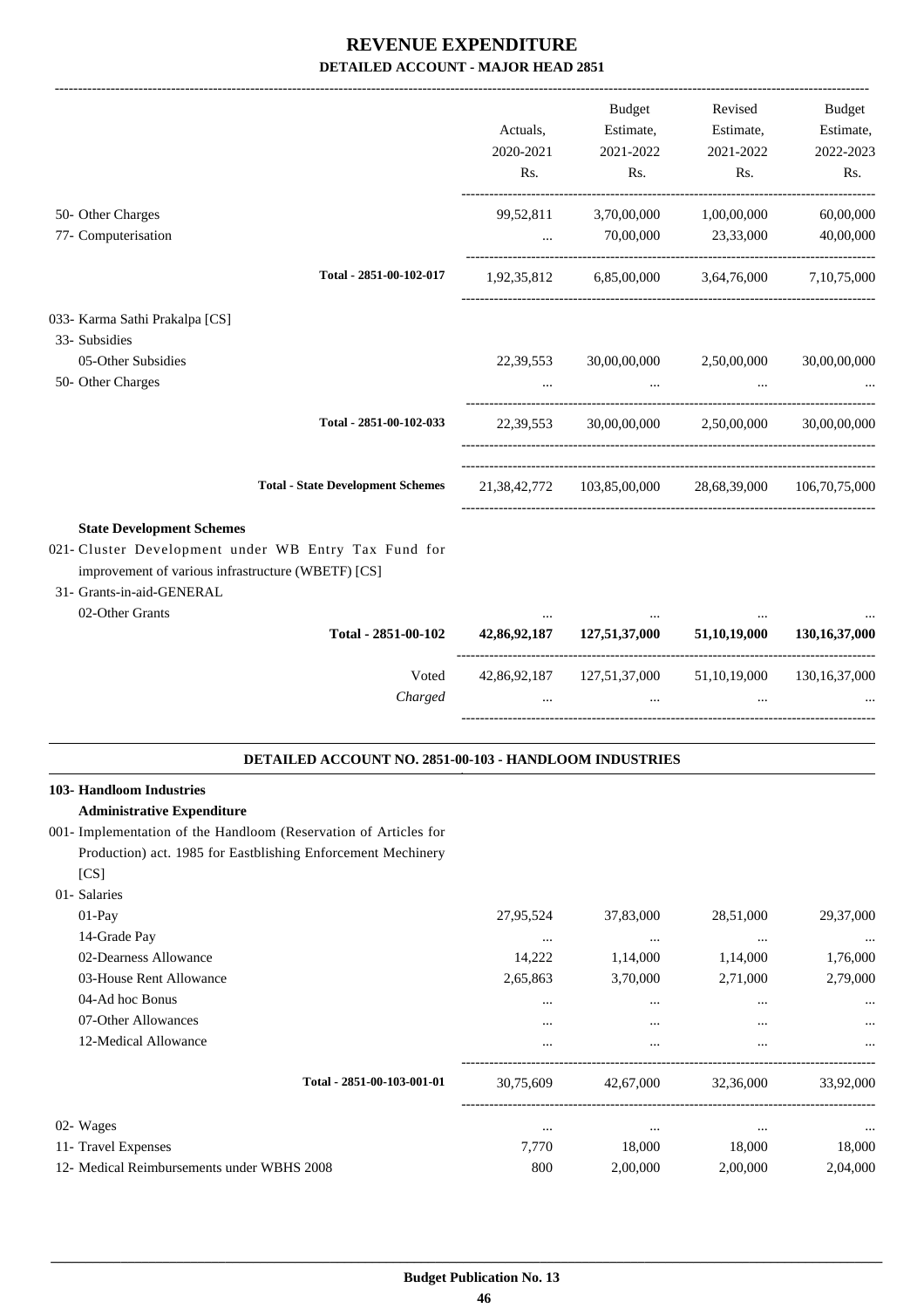|                                                | Actuals,<br>2020-2021<br>Rs. | Budget<br>Estimate,<br>2021-2022<br>Rs.         | Revised<br>Estimate,<br>2021-2022<br>Rs. | Budget<br>Estimate,<br>2022-2023<br>Rs. |
|------------------------------------------------|------------------------------|-------------------------------------------------|------------------------------------------|-----------------------------------------|
| 13- Office Expenses                            |                              |                                                 |                                          |                                         |
| 01-Electricity                                 |                              |                                                 |                                          |                                         |
| 02-Telephone                                   | 26,183                       | $\sim$ 0.000 $\mu$<br>35,000                    | 30,000                                   | 31,000                                  |
| 03-Maintenance / P.O.L. for Office Vehicles    | 32,500                       | 67,000                                          | 33,000                                   | 34,000                                  |
| 04-Other Office Expenses                       | 1,55,000                     | 1,50,000                                        | 1,50,000                                 | 1,53,000                                |
| Total - 2851-00-103-001-13                     |                              | 2,13,683 2,52,000 2,13,000                      |                                          | 2,18,000                                |
| 50- Other Charges                              | 25,412                       | 30,000                                          | 30,000                                   | 31,000                                  |
| Total - 2851-00-103-001                        |                              | 33,23,274 47,67,000 36,97,000                   |                                          | 38,63,000                               |
| 007- Directorate of Handloom and Textiles [CS] |                              |                                                 |                                          |                                         |
| 01- Salaries                                   |                              |                                                 |                                          |                                         |
| 01-Pay                                         | 1,52,87,500                  | 2,14,91,000                                     | 1,55,93,000                              | 1,60,61,000                             |
| 14-Grade Pay                                   | $\cdots$                     | $\ldots$                                        | $\ldots$                                 | $\cdots$                                |
| 02-Dearness Allowance                          | 73,517                       | 6,45,000                                        | 6,24,000                                 | 9,64,000                                |
| 03-House Rent Allowance                        | 16, 13, 316                  | 24,42,000                                       | 16,30,000                                | 16,79,000                               |
| 04-Ad hoc Bonus                                | 54,600                       | 62,000                                          | 60,000                                   | 60,000                                  |
| 07-Other Allowances                            | 9,600                        | 12,000                                          | 12,000                                   | 13,000                                  |
| 12-Medical Allowance                           | 32,850                       | 32,000                                          | 40,000                                   | 41,000                                  |
| Total - 2851-00-103-007-01                     |                              | 1,70,71,383 2,46,84,000 1,79,59,000 1,88,18,000 |                                          |                                         |
| 02- Wages                                      |                              | $\cdots$                                        | $\cdots$                                 |                                         |
| 04- Pension/Gratuities                         |                              |                                                 |                                          |                                         |
| 07- Medical Reimbursements                     |                              | $\cdots$                                        | $\cdots$                                 |                                         |
| 11- Travel Expenses                            | 11,129                       | 28,000                                          | 20,000                                   | 21,000                                  |
| 12- Medical Reimbursements under WBHS 2008     | 51,229                       | 1,10,000                                        | 1,10,000                                 | 1,12,000                                |
| 13- Office Expenses                            |                              |                                                 |                                          |                                         |
| 01-Electricity                                 | 50,561                       | 1,10,000                                        | 70,000                                   | 72,000                                  |
| 02-Telephone                                   | 65,535                       | 1,10,000                                        | 90,000                                   | 92,000                                  |
| 03-Maintenance / P.O.L. for Office Vehicles    | 50,624                       | 1,58,000                                        | 52,000                                   | 53,000                                  |
| 04-Other Office Expenses                       | 8,78,531                     | 5,40,000                                        | 5,40,000                                 | 5,51,000                                |
| Total - 2851-00-103-007-13                     |                              | 10,45,251 9,18,000 7,52,000                     |                                          | 7,68,000                                |
| 14- Rents, Rates and Taxes                     | 1,20,524                     | 1,25,000                                        | 1,22,000                                 | 1,24,000                                |
| 27- Minor Works/ Maintenance                   | $\cdots$                     | $\ldots$                                        | $\cdots$                                 |                                         |
| 34- Scholarships and Stipends                  | $\cdots$                     | $\ldots$                                        | $\ldots$                                 | $\cdots$                                |
| 50- Other Charges                              | 1,31,951                     | 1,62,000                                        | 1,62,000                                 | 1,67,000                                |
| Total - 2851-00-103-007                        | 1,84,31,467                  |                                                 | 2,60,27,000 1,91,25,000                  | 2,00,10,000                             |

009- Grant for rehabilitations and modernization of West Bengal Cooperative Spinning Mills Ltd. [CS]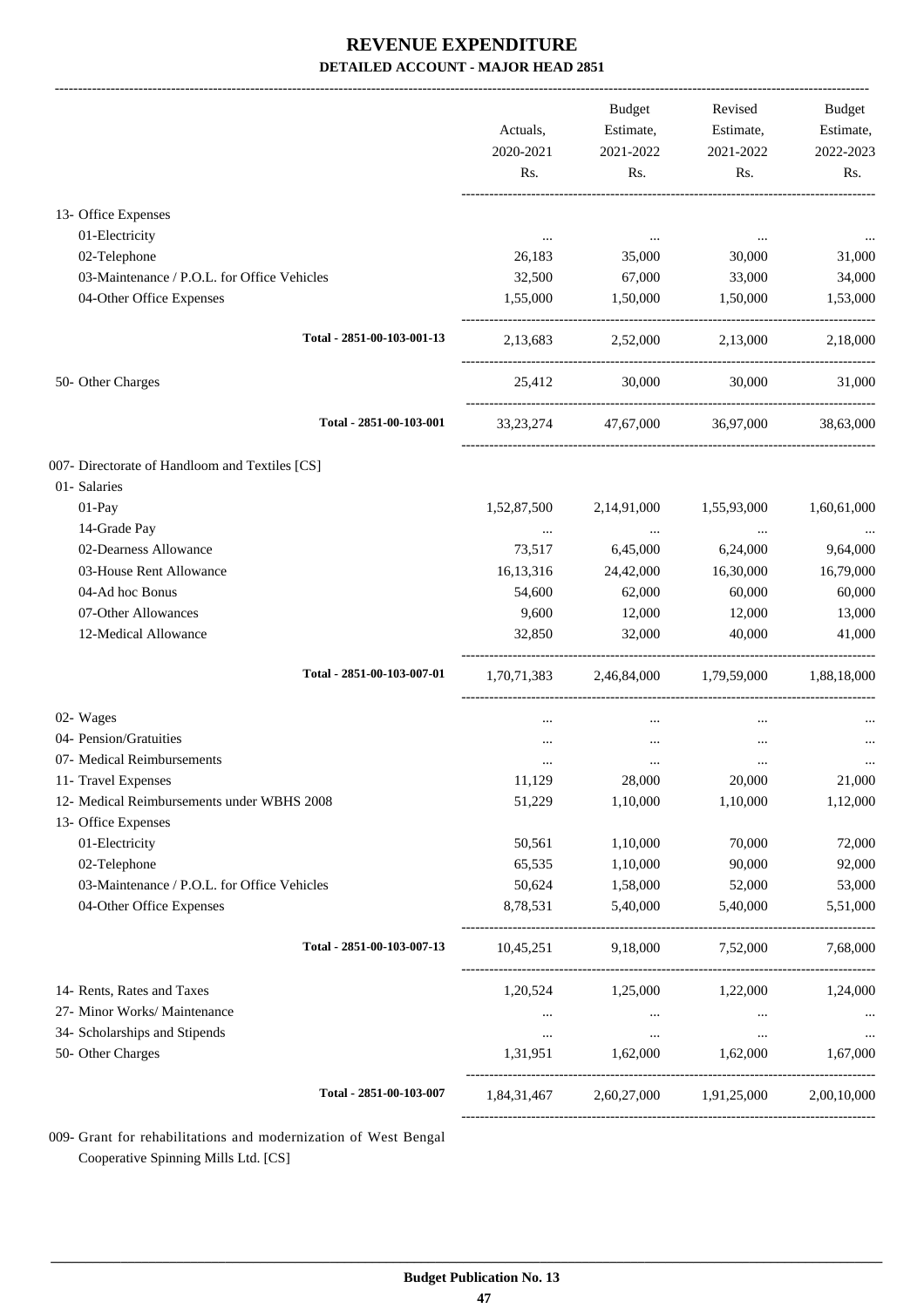|                                                                                                         |                  | Budget           | Revised                                             | Budget           |
|---------------------------------------------------------------------------------------------------------|------------------|------------------|-----------------------------------------------------|------------------|
|                                                                                                         | Actuals,         | Estimate,        | Estimate,                                           | Estimate,        |
|                                                                                                         | 2020-2021<br>Rs. | 2021-2022<br>Rs. | 2021-2022<br>Rs.                                    | 2022-2023<br>Rs. |
|                                                                                                         |                  |                  |                                                     |                  |
| 31- Grants-in-aid-GENERAL                                                                               |                  |                  |                                                     |                  |
| 02-Other Grants                                                                                         |                  |                  |                                                     |                  |
| 018- Schemes for Handloom Industries [CS]                                                               |                  |                  |                                                     |                  |
| 01- Salaries                                                                                            |                  |                  |                                                     |                  |
| 01-Pay                                                                                                  | 9,86,81,022      | 11,70,34,000     | 10,06,55,000                                        | 10,36,75,000     |
| 14-Grade Pay                                                                                            |                  | $\cdots$         |                                                     |                  |
| 02-Dearness Allowance                                                                                   | 7,63,976         | 35,12,000        | 40,26,000                                           | 62,21,000        |
| 03-House Rent Allowance                                                                                 | 1,04,02,507      | 1,25,19,000      | 1,10,00,000                                         | 1,13,30,000      |
| 04-Ad hoc Bonus                                                                                         | 3,06,600         | 3,00,000         | 3,13,000                                            | 3,19,000         |
| 07-Other Allowances                                                                                     | 1,24,104         | 5,10,000         | 2,10,000                                            | 2,15,000         |
| 12-Medical Allowance                                                                                    | 1,00,919         | 95,000           | 1,03,000                                            | 1,05,000         |
| Total - 2851-00-103-018-01                                                                              |                  |                  | 11,03,79,128 13,39,70,000 11,63,07,000              | 12,18,65,000     |
| 02- Wages                                                                                               | 36,000           | 38,000           | 38,000                                              | 39,000           |
| 07- Medical Reimbursements                                                                              | $\cdots$         | $\cdots$         | $\cdots$                                            |                  |
| 11- Travel Expenses                                                                                     | 23,461           | 85,000           | 60,000                                              | 62,000           |
| 12- Medical Reimbursements under WBHS 2008                                                              | 8,42,044         | 10,67,000        | 10,67,000                                           | 10,88,000        |
| 13- Office Expenses                                                                                     |                  |                  |                                                     |                  |
| 01-Electricity                                                                                          | 2,37,406         | 3,85,000         | 3,00,000                                            | 3,06,000         |
| 02-Telephone                                                                                            | 3,72,215         | 6,18,000         | 4,20,000                                            | 4,29,000         |
| 03-Maintenance / P.O.L. for Office Vehicles                                                             | 4,65,972         | 4,85,000         | 4,75,000                                            | 4,85,000         |
| 04-Other Office Expenses                                                                                | 6,40,872         | 6,60,000         | 6,60,000                                            | 6,73,000         |
| Total - 2851-00-103-018-13                                                                              | 17, 16, 465      | 21,48,000        | 18,55,000                                           | 18,93,000        |
| 14- Rents, Rates and Taxes                                                                              | 11,97,095        | 14,80,000        | 12,09,000                                           | 12,33,000        |
|                                                                                                         |                  |                  |                                                     |                  |
| 21- Materials and Supplies/Stores and Equipment<br>04-Others                                            |                  |                  |                                                     |                  |
|                                                                                                         |                  |                  |                                                     |                  |
| 34- Scholarships and Stipends                                                                           |                  | 41,000           | 90,000                                              | 1,00,000         |
| 50- Other Charges                                                                                       | 6,75,337         | 7,00,000         | 7,00,000                                            | 7,21,000         |
| Total - 2851-00-103-018                                                                                 |                  |                  | 11,48,69,530 13,95,29,000 12,13,26,000 12,70,01,000 |                  |
| <b>Total - Administrative Expenditure</b>                                                               |                  |                  | 13,66,24,271 17,03,23,000 14,41,48,000              | 15,08,74,000     |
|                                                                                                         |                  |                  |                                                     |                  |
| <b>State Development Schemes</b>                                                                        |                  |                  |                                                     |                  |
| 008- Scheme for Development of Handloom Industries through<br>Expansion and Promotional Activities [CS] |                  |                  |                                                     |                  |
| 28- Payment of Professional and Special Services                                                        |                  |                  |                                                     |                  |
| 02-Other charges                                                                                        |                  | 25,00,000        | 79,61,000                                           | 4,04,70,000      |
| 31- Grants-in-aid-GENERAL                                                                               |                  |                  |                                                     |                  |
| 02-Other Grants                                                                                         | 84,90,000        | 14,20,00,000     | 4,27,06,000                                         | 20,00,00,000     |
| 35- Grants for creation of Capital Assets                                                               | 11,42,48,051     | 40,00,00,000     | 13,50,00,000                                        | 29,00,00,000     |
| 50- Other Charges                                                                                       | 2,95,900         | 25,00,000        | 8,33,000                                            | 20,00,000        |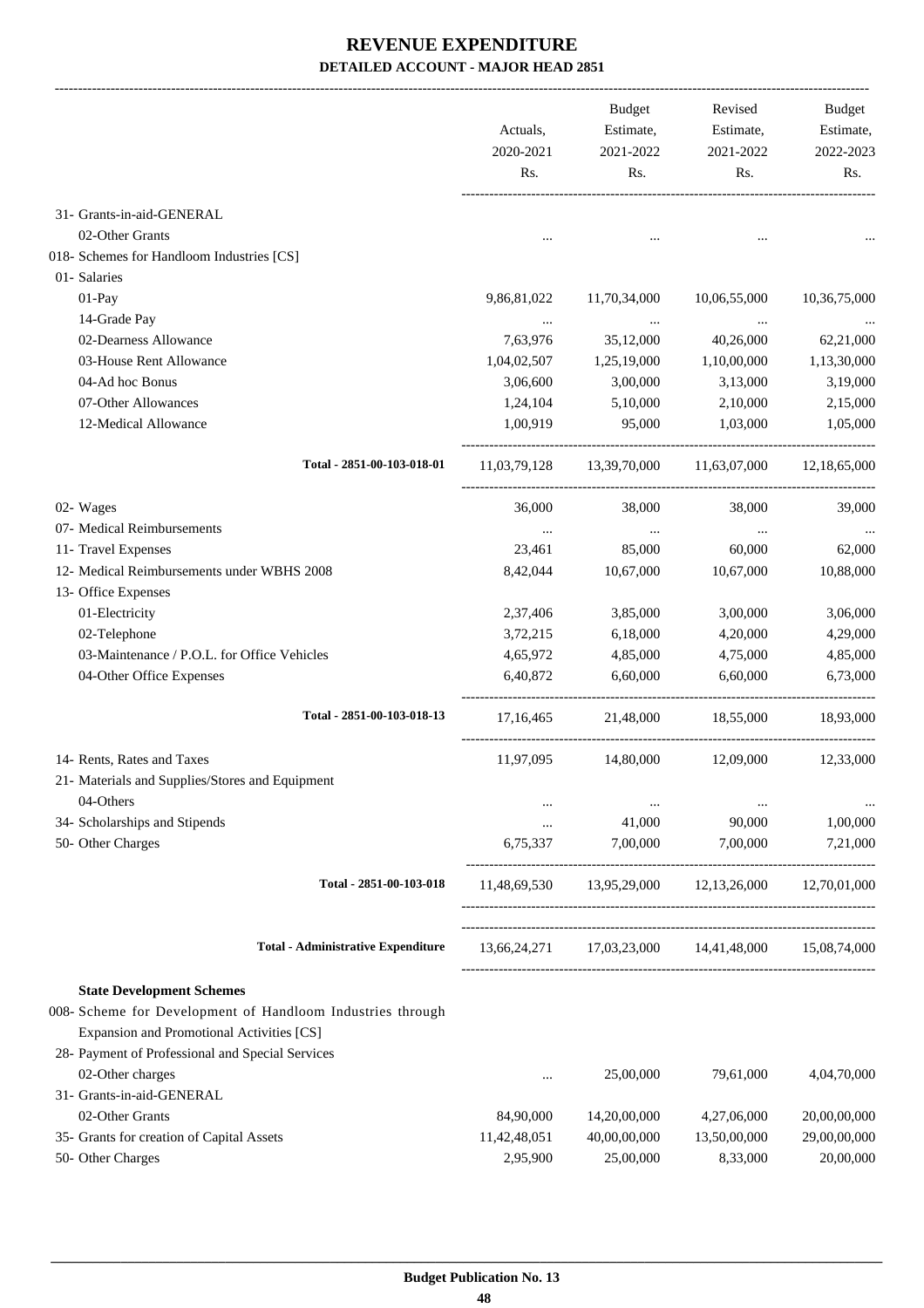|                                                                                                                                                                                                                                 | Actuals,         | Budget<br>Estimate,                                 | Revised<br>Estimate, | Budget<br>Estimate, |
|---------------------------------------------------------------------------------------------------------------------------------------------------------------------------------------------------------------------------------|------------------|-----------------------------------------------------|----------------------|---------------------|
|                                                                                                                                                                                                                                 | 2020-2021<br>Rs. | 2021-2022<br>Rs.                                    | 2021-2022<br>Rs.     | 2022-2023<br>Rs.    |
| Total - 2851-00-103-008                                                                                                                                                                                                         |                  | 12,30,33,951 54,70,00,000 18,65,00,000 53,24,70,000 |                      |                     |
| 019- Rehabilitation of West Bengal Co-Operative Spinning Mills Ltd.<br>(NCDC) (NCDC) [CS]                                                                                                                                       |                  |                                                     |                      |                     |
| 33- Subsidies<br>05-Other Subsidies                                                                                                                                                                                             | 2,10,00,000      | and the company of the company                      | 2,00,00,000          |                     |
|                                                                                                                                                                                                                                 |                  |                                                     |                      |                     |
| Total - 2851-00-103-019                                                                                                                                                                                                         | 2,10,00,000      | $\mathbf{1}$ and $\mathbf{1}$ and $\mathbf{1}$      | 2,00,00,000          |                     |
| 020- Rehabilitation of Tamralipta Co-Operative Spinning Mills Ltd.<br>(NCDC) (NCDC) [CS]<br>33- Subsidies                                                                                                                       |                  |                                                     |                      |                     |
| 05-Other Subsidies                                                                                                                                                                                                              | 99,51,000        | $\ddots$                                            |                      |                     |
| Total - 2851-00-103-020                                                                                                                                                                                                         | 99,51,000        | $\cdots$                                            | $\ldots$             |                     |
| <b>Total - State Development Schemes</b>                                                                                                                                                                                        |                  | 15,39,84,951 54,70,00,000 20,65,00,000              |                      | 53,24,70,000        |
| <b>State Development Schemes</b><br>013- Rehabilitation of Kangsabati Co-Operative Spinning Mills Ltd.<br>(NCDC) [CS]<br>33- Subsidies                                                                                          |                  |                                                     |                      |                     |
| 05-Other Subsidies                                                                                                                                                                                                              | 1,09,86,000      | $\ddotsc$                                           |                      |                     |
| <b>Total - State Development Schemes</b>                                                                                                                                                                                        | 1,09,86,000      | $\cdots$                                            | $\cdots$             |                     |
| <b>Central Sector Scheme</b><br>015- Murshidabad Mega Handloom Cluster Project under<br>Comprehensive Handloom Cluster Development<br>Scheme(CHCDS)(State Share). (OCASPS) [CS]<br>31- Grants-in-aid-GENERAL<br>02-Other Grants |                  |                                                     |                      |                     |
| Total - 2851-00-103                                                                                                                                                                                                             | 30, 15, 95, 222  | 71,73,23,000                                        | 35,06,48,000         | 68, 33, 44, 000     |
| Voted<br>Charged                                                                                                                                                                                                                | $\cdots$         | 30,15,95,222 71,73,23,000<br>$\cdots$               | 35,06,48,000         | 68, 33, 44, 000     |
| DETAILED ACCOUNT NO. 2851-00-104 - HANDICRAFT INDUSTRIES                                                                                                                                                                        |                  |                                                     |                      |                     |
| 104- Handicraft Industries<br><b>Administrative Expenditure</b><br>004- Handicrafts [CS]<br>01- Salaries                                                                                                                        |                  |                                                     |                      |                     |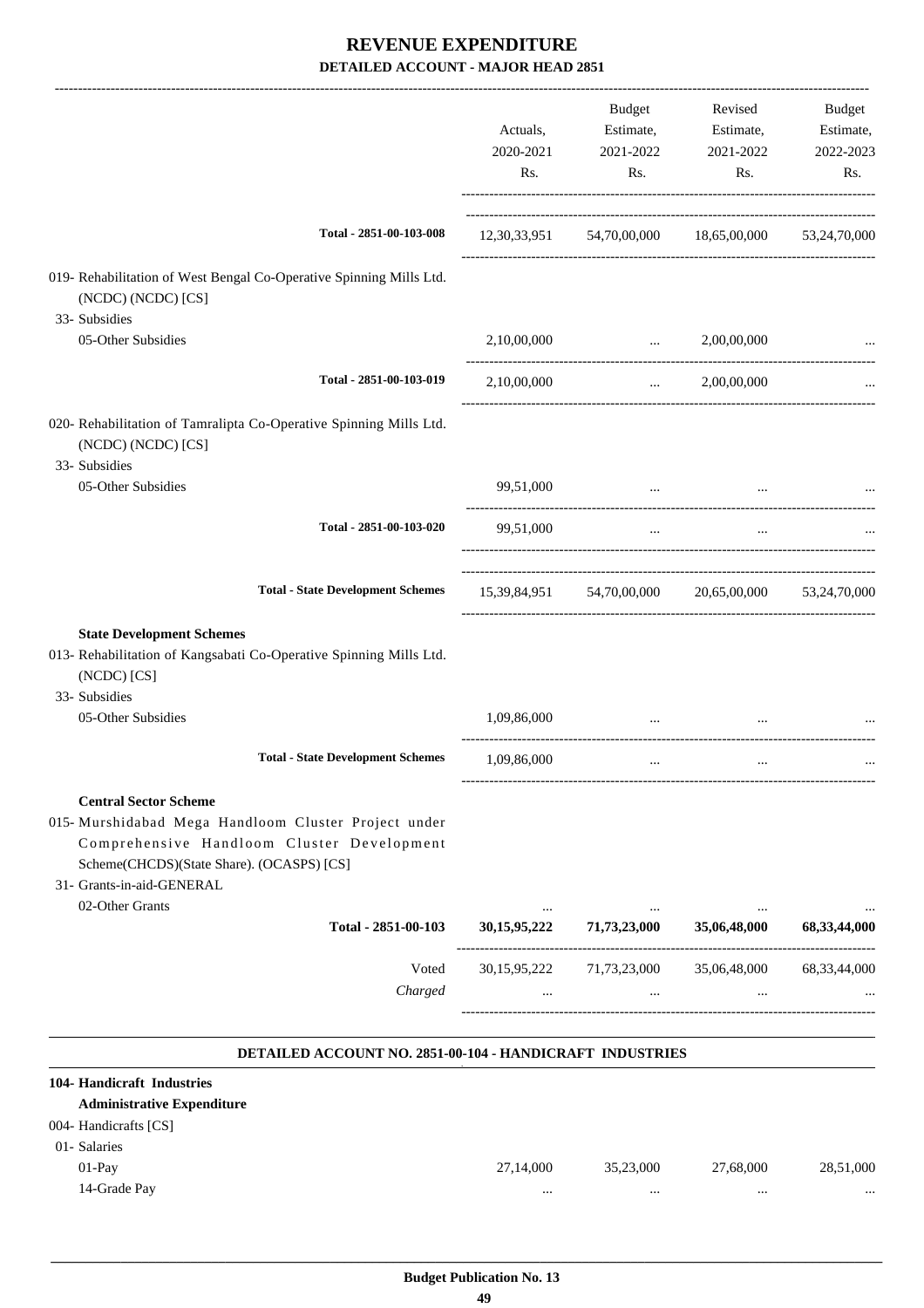-------------------------------------------------------------------------------------------------------------------------------------------------------------------------------

|                                                          | Actuals,<br>2020-2021 | <b>Budget</b><br>Estimate,<br>2021-2022             | Revised<br>Estimate,<br>2021-2022 | <b>Budget</b><br>Estimate,<br>2022-2023 |
|----------------------------------------------------------|-----------------------|-----------------------------------------------------|-----------------------------------|-----------------------------------------|
|                                                          | Rs.                   | Rs.                                                 | Rs.                               | Rs.                                     |
| 02-Dearness Allowance                                    | 13,704                | 1,06,000                                            | 1,11,000                          | 1,71,000                                |
| 03-House Rent Allowance                                  | 3,25,680              | 4,00,000                                            | 3,50,000                          | 3,61,000                                |
| 04-Ad hoc Bonus                                          | 21,000                | 22,000                                              | 26,000                            | 27,000                                  |
| 07-Other Allowances                                      | 480                   | 2,000                                               | 2,000                             | 3,000                                   |
| 12-Medical Allowance                                     | 18,000                | 18,000                                              | 18,000                            | 18,000                                  |
| Total - 2851-00-104-004-01                               | 30,92,864             | 40,71,000                                           | 32,75,000                         | 34,31,000                               |
| 02- Wages                                                |                       | $\cdots$                                            |                                   |                                         |
| 07- Medical Reimbursements                               |                       | 1,000                                               | 1,000                             | 1,000                                   |
| 11- Travel Expenses                                      |                       | $\cdots$                                            | $\ldots$                          |                                         |
| 12- Medical Reimbursements under WBHS 2008               |                       | 10,000                                              | 10,000                            | 10,000                                  |
| 13- Office Expenses                                      |                       |                                                     |                                   |                                         |
| 01-Electricity                                           | 59,398                | 65,000                                              | 65,000                            | 66,000                                  |
| 02-Telephone                                             |                       | 7,000                                               | 7,000                             | 7,000                                   |
| 04-Other Office Expenses                                 |                       | 5,000                                               | 5,000                             | 5,000                                   |
| Total - 2851-00-104-004-13                               | 59,398                | 77,000                                              | 77,000                            | 78,000                                  |
| 14- Rents, Rates and Taxes                               |                       | 1,000                                               | $\cdots$                          |                                         |
| 31- Grants-in-aid-GENERAL                                |                       |                                                     |                                   |                                         |
| 02-Other Grants                                          |                       |                                                     |                                   |                                         |
| 34- Scholarships and Stipends                            | .                     |                                                     |                                   |                                         |
| 36- Grants-in-aid-Salaries                               |                       |                                                     |                                   |                                         |
| 50- Other Charges                                        |                       |                                                     |                                   |                                         |
| Total - 2851-00-104-004                                  | 31,52,262             | 41,60,000                                           | 33,63,000                         | 35,20,000                               |
| 005- Payment of Pension to Handicraft Artisans [CS]      |                       |                                                     |                                   |                                         |
| 31- Grants-in-aid-GENERAL                                |                       |                                                     |                                   |                                         |
| 02-Other Grants                                          |                       | the contract of the contract of the contract of the |                                   |                                         |
| <b>Total - Administrative Expenditure</b>                | 31,52,262             |                                                     | 41,60,000 33,63,000               | 35,20,000                               |
| <b>State Development Schemes</b>                         |                       |                                                     |                                   |                                         |
| 007- Development Schemes for Handicrafts Industries [CS] |                       |                                                     |                                   |                                         |
| 31- Grants-in-aid-GENERAL                                |                       |                                                     |                                   |                                         |
| 02-Other Grants                                          |                       | 28,85,723 1,25,00,000                               | 41,67,000                         | 1,31,25,000                             |
| 50- Other Charges                                        |                       | 1,30,54,142 2,00,00,000                             | 66,67,000                         | 2,10,00,000                             |
| Total - 2851-00-104-007                                  | 1,59,39,865           |                                                     | 3,25,00,000 1,08,34,000           | 3,41,25,000                             |
| 015- State Export Promotion Society [CS]                 |                       |                                                     |                                   |                                         |
| 31- Grants-in-aid-GENERAL                                |                       |                                                     |                                   |                                         |
| 02-Other Grants                                          | 12, 21, 67, 212       | 30,00,00,000                                        | 12,00,00,000                      | 35,86,70,000                            |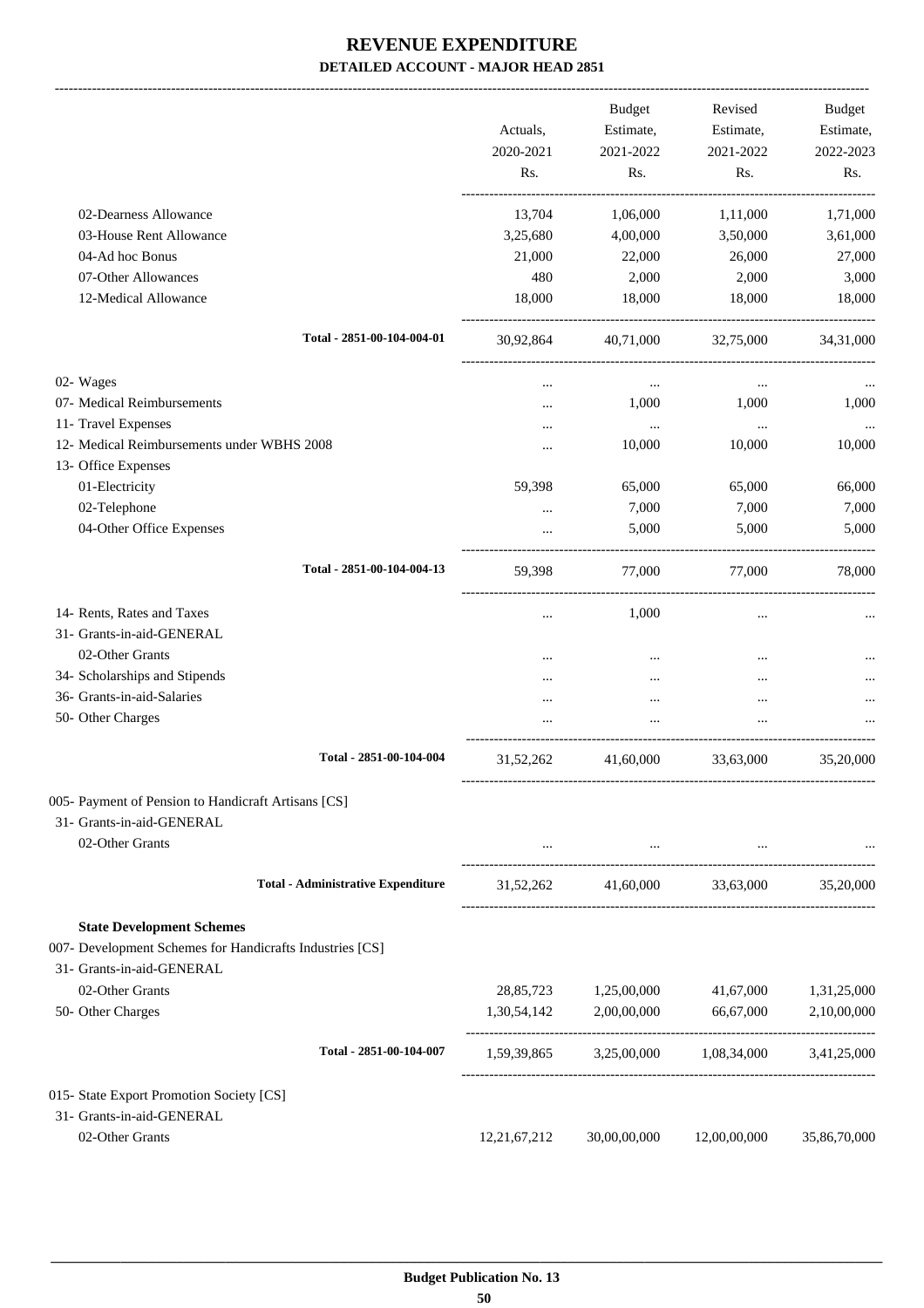|                                                                                                                                                                                              | Actuals,<br>2020-2021<br>Rs. | Budget<br>Estimate,<br>2021-2022<br>Rs. | Revised<br>Estimate,<br>2021-2022<br>Rs.            | Budget<br>Estimate,<br>2022-2023<br>Rs. |
|----------------------------------------------------------------------------------------------------------------------------------------------------------------------------------------------|------------------------------|-----------------------------------------|-----------------------------------------------------|-----------------------------------------|
| Total - 2851-00-104-015                                                                                                                                                                      |                              |                                         | 12,21,67,212 30,00,00,000 12,00,00,000 35,86,70,000 |                                         |
| 016- Design and Service Centre for Handicrafts in districts including<br>infrastructureal support to experimental workshop at Baruipur<br>[CS]                                               |                              |                                         |                                                     |                                         |
| 50- Other Charges<br>017- Setting up of Urban Haat [CS]<br>31- Grants-in-aid-GENERAL                                                                                                         |                              |                                         |                                                     |                                         |
| 02-Other Grants                                                                                                                                                                              |                              |                                         | 67,60,000 3,00,00,000 2,38,42,000 3,15,00,000       |                                         |
| Total - 2851-00-104-017                                                                                                                                                                      |                              |                                         | 67,60,000 3,00,00,000 2,38,42,000 3,15,00,000       |                                         |
| <b>Total - State Development Schemes</b>                                                                                                                                                     |                              |                                         | 14,48,67,077 36,25,00,000 15,46,76,000 42,42,95,000 |                                         |
| Total - 2851-00-104                                                                                                                                                                          |                              |                                         | 14,80,19,339 36,66,60,000 15,80,39,000 42,78,15,000 |                                         |
| Voted<br>Charged                                                                                                                                                                             |                              | $\cdots$                                |                                                     | 42,78,15,000                            |
| <b>DETAILED ACCOUNT NO. 2851-00-105 - KHADI AND VILLAGE INDUSTRIES</b>                                                                                                                       |                              |                                         |                                                     |                                         |
| 105- Khadi and Village Industries<br><b>Administrative Expenditure</b><br>002- Assistance to Khadi Board- [CS]<br>31- Grants-in-aid-GENERAL<br>02-Other Grants<br>36- Grants-in-aid-Salaries | 1,31,16,000                  | 1,33,28,000                             | 1,40,00,000<br>26,50,00,000                         | 1,41,40,000                             |
|                                                                                                                                                                                              | 24,61,27,000                 | 28,00,00,000                            |                                                     | 26,80,00,000                            |
| <b>Total - Administrative Expenditure</b>                                                                                                                                                    |                              |                                         | 25,92,43,000 29,33,28,000 27,90,00,000 28,21,40,000 |                                         |
| <b>State Development Schemes</b><br>005- Training Scheme for Beekeeping. [CS]<br>50- Other Charges                                                                                           |                              |                                         | $15,00,000$ $5,00,000$ $15,75,000$                  |                                         |
| Total - 2851-00-105-005                                                                                                                                                                      |                              |                                         | $15,00,000$ $5,00,000$ $15,75,000$                  |                                         |
| 006- Marketing assistance programme for K&VI [CS]<br>31- Grants-in-aid-GENERAL                                                                                                               |                              |                                         |                                                     |                                         |
| 02-Other Grants                                                                                                                                                                              |                              |                                         | 12,68,00,000 34,00,00,000 17,20,00,000              | 35,70,00,000                            |
| Total - 2851-00-105-006                                                                                                                                                                      |                              |                                         | 12,68,00,000 34,00,00,000 17,20,00,000 35,70,00,000 |                                         |
| 007- Development Scheme for K&VI [CS]<br>31- Grants-in-aid-GENERAL                                                                                                                           |                              |                                         |                                                     |                                         |
| 02-Other Grants                                                                                                                                                                              | 4,69,50,000                  | 11,00,00,000                            | 9,56,17,000                                         | 11,55,00,000                            |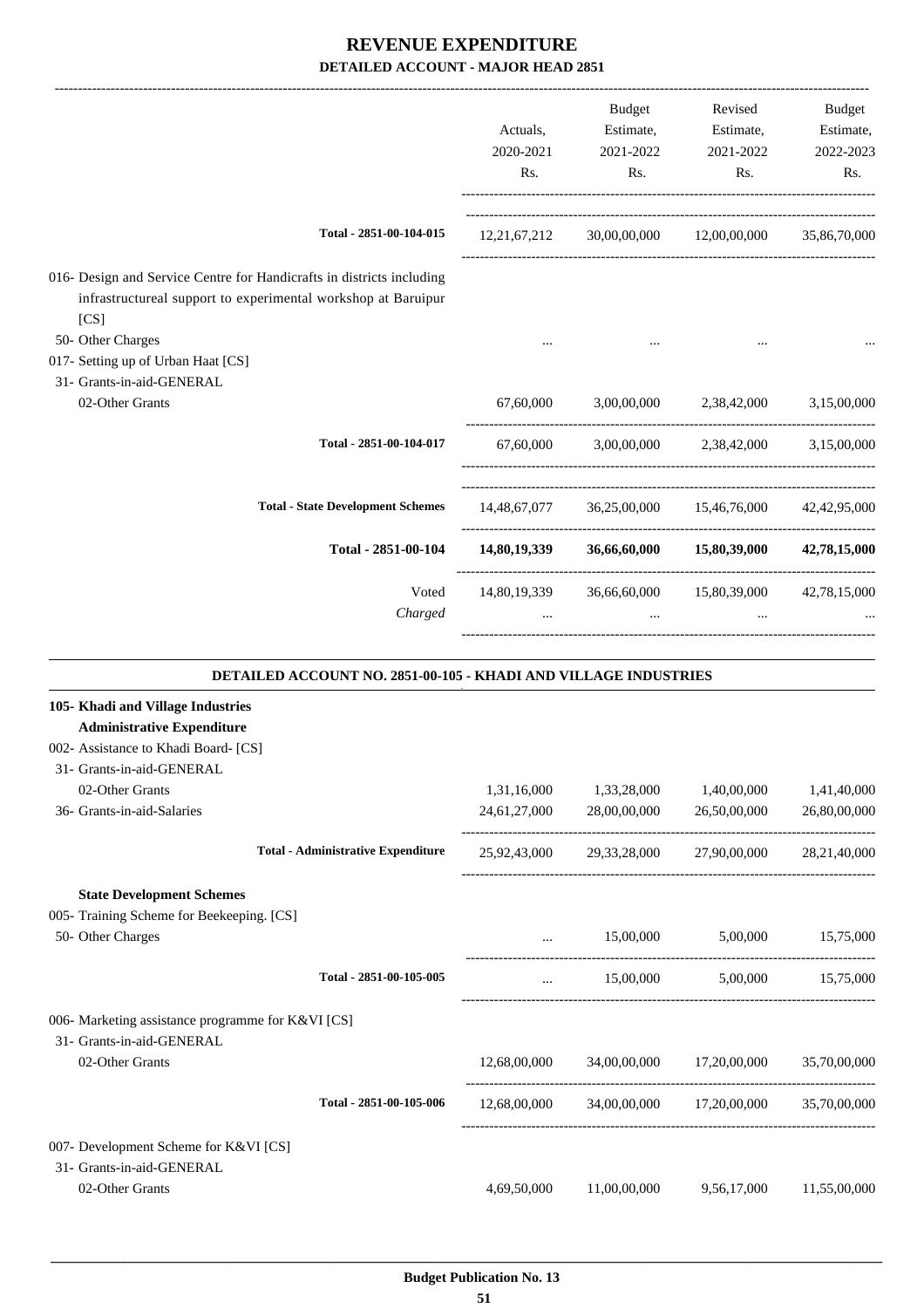|                                                                                                                                  |           | Budget                                                   | Revised                             | Budget       |
|----------------------------------------------------------------------------------------------------------------------------------|-----------|----------------------------------------------------------|-------------------------------------|--------------|
|                                                                                                                                  | Actuals,  | Estimate,                                                | Estimate,                           | Estimate,    |
|                                                                                                                                  | 2020-2021 | 2021-2022                                                | 2021-2022                           | 2022-2023    |
|                                                                                                                                  | Rs.       | Rs.                                                      | Rs.                                 | Rs.          |
| 35- Grants for creation of Capital Assets                                                                                        | $\cdots$  |                                                          | 8,00,00,000 2,66,67,000 8,40,00,000 |              |
|                                                                                                                                  |           |                                                          |                                     |              |
| Total - 2851-00-105-007                                                                                                          |           | 4,69,50,000 19,00,00,000 12,22,84,000 19,95,00,000       |                                     |              |
| <b>Total - State Development Schemes</b>                                                                                         |           | 17,37,50,000 53,15,00,000 29,47,84,000 55,80,75,000      |                                     |              |
| <b>State Development Schemes</b>                                                                                                 |           |                                                          |                                     |              |
| 008- Industrial Infrastructure Development of Khadi & Village<br>Industries under W.B. Entry Tax Fund(WBETF)(CS) (WBETF)<br>[CS] |           |                                                          |                                     |              |
| 31- Grants-in-aid-GENERAL                                                                                                        |           |                                                          |                                     |              |
| 02-Other Grants                                                                                                                  |           | 1,84,00,000 19,80,00,000 4,50,00,000                     |                                     | 5,00,00,000  |
| <b>Total - State Development Schemes</b>                                                                                         |           | $1,84,00,000$ $19,80,00,000$ $4,50,00,000$ $5,00,00,000$ |                                     |              |
| Total - 2851-00-105                                                                                                              |           | 45,13,93,000 102,28,28,000 61,87,84,000                  |                                     | 89,02,15,000 |
| Voted                                                                                                                            |           | 45,13,93,000 102,28,28,000 61,87,84,000                  |                                     | 89,02,15,000 |
| DETAILED ACCOUNT NO. 2851-00-106 - COIR INDUSTRIES                                                                               |           |                                                          |                                     |              |
| 106- Coir Industries                                                                                                             |           |                                                          |                                     |              |
| <b>Administrative Expenditure</b>                                                                                                |           |                                                          |                                     |              |
| 003- Coir Industry [CS]                                                                                                          |           |                                                          |                                     |              |
| 01- Salaries                                                                                                                     |           |                                                          |                                     |              |
| 01-Pay                                                                                                                           | 7,79,600  | 15,30,000                                                | 7,95,000                            | 8,19,000     |
| 14-Grade Pay                                                                                                                     | $\cdots$  | $\ldots$                                                 | $\cdots$                            |              |
| 02-Dearness Allowance                                                                                                            | 3,936     | 46,000                                                   | 32,000                              | 49,000       |
| 03-House Rent Allowance                                                                                                          | 93,552    | 2,00,000                                                 | 1,00,000                            | 1,03,000     |
| 04-Ad hoc Bonus                                                                                                                  | 8,400     | 18,000                                                   | 14,000                              | 16,000       |
| 07-Other Allowances                                                                                                              | 3,600     | 6,000                                                    | 10,000                              | 12,000       |
| 12-Medical Allowance                                                                                                             |           | $\cdots$                                                 | $\ldots$                            |              |
| Total - 2851-00-106-003-01                                                                                                       | 8,89,088  | 18,00,000                                                | 9,51,000                            | 9,99,000     |
| 07- Medical Reimbursements                                                                                                       |           | $\cdots$                                                 | $\cdots$                            |              |
| 11- Travel Expenses                                                                                                              |           | $\cdots$                                                 | $\cdots$                            |              |
| 12- Medical Reimbursements under WBHS 2008                                                                                       |           |                                                          |                                     | $\ldots$     |
| 13- Office Expenses                                                                                                              |           |                                                          |                                     |              |
| 01-Electricity                                                                                                                   | 44,049    | 52,000                                                   | 52,000                              | 53,000       |
| 04-Other Office Expenses                                                                                                         | 1,000     | 11,000                                                   | 11,000                              | 11,000       |
| Total - 2851-00-106-003-13                                                                                                       | 45,049    | 63,000                                                   | 63,000                              | 64,000       |
|                                                                                                                                  |           |                                                          |                                     |              |

50- Other Charges 600 4,000 4,000 4,000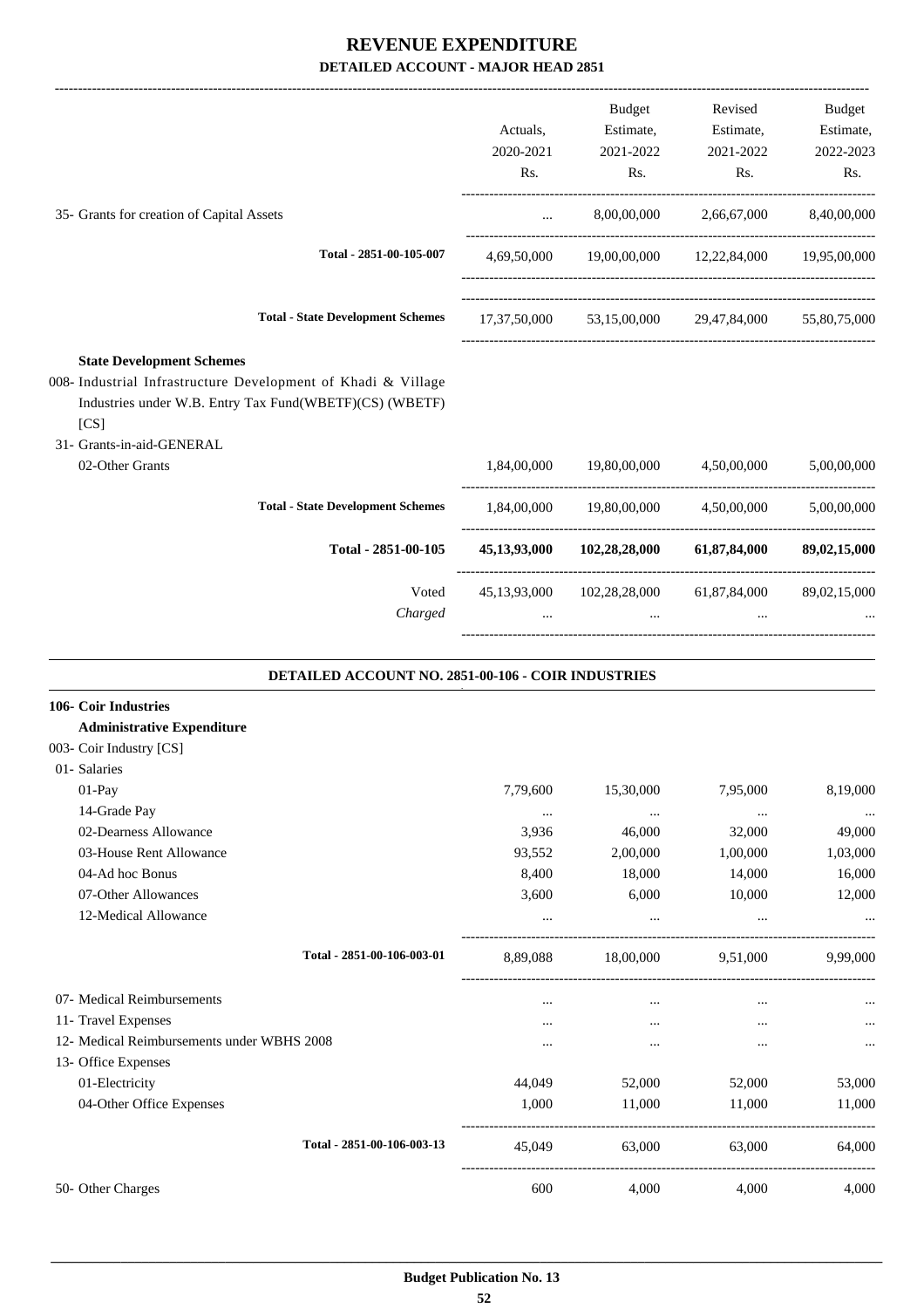| Actuals,<br>2020-2021 | Estimate, | Estimate,                                                                                                                                                                                                                                                                                                                                       |                                                                                                                                                                                                                                                                                                                |
|-----------------------|-----------|-------------------------------------------------------------------------------------------------------------------------------------------------------------------------------------------------------------------------------------------------------------------------------------------------------------------------------------------------|----------------------------------------------------------------------------------------------------------------------------------------------------------------------------------------------------------------------------------------------------------------------------------------------------------------|
|                       |           |                                                                                                                                                                                                                                                                                                                                                 | Estimate,                                                                                                                                                                                                                                                                                                      |
|                       | 2021-2022 | 2021-2022                                                                                                                                                                                                                                                                                                                                       | 2022-2023                                                                                                                                                                                                                                                                                                      |
| Rs.                   | Rs.       | Rs.                                                                                                                                                                                                                                                                                                                                             | Rs.                                                                                                                                                                                                                                                                                                            |
|                       |           |                                                                                                                                                                                                                                                                                                                                                 |                                                                                                                                                                                                                                                                                                                |
|                       |           |                                                                                                                                                                                                                                                                                                                                                 |                                                                                                                                                                                                                                                                                                                |
|                       |           |                                                                                                                                                                                                                                                                                                                                                 |                                                                                                                                                                                                                                                                                                                |
|                       |           |                                                                                                                                                                                                                                                                                                                                                 |                                                                                                                                                                                                                                                                                                                |
| $\cdots$              |           |                                                                                                                                                                                                                                                                                                                                                 | 2,10,000                                                                                                                                                                                                                                                                                                       |
|                       |           |                                                                                                                                                                                                                                                                                                                                                 |                                                                                                                                                                                                                                                                                                                |
|                       |           |                                                                                                                                                                                                                                                                                                                                                 | 3,15,000                                                                                                                                                                                                                                                                                                       |
| $\cdots$              |           |                                                                                                                                                                                                                                                                                                                                                 | 3.15.000                                                                                                                                                                                                                                                                                                       |
|                       |           |                                                                                                                                                                                                                                                                                                                                                 |                                                                                                                                                                                                                                                                                                                |
|                       |           |                                                                                                                                                                                                                                                                                                                                                 |                                                                                                                                                                                                                                                                                                                |
|                       |           |                                                                                                                                                                                                                                                                                                                                                 |                                                                                                                                                                                                                                                                                                                |
| $\cdots$              |           | $\ddots$                                                                                                                                                                                                                                                                                                                                        |                                                                                                                                                                                                                                                                                                                |
|                       |           |                                                                                                                                                                                                                                                                                                                                                 |                                                                                                                                                                                                                                                                                                                |
|                       |           |                                                                                                                                                                                                                                                                                                                                                 |                                                                                                                                                                                                                                                                                                                |
|                       |           | <b>Second Committee</b><br>$\mathbf{1.1}$ and $\mathbf{1.1}$ and $\mathbf{1.1}$<br>and the state of the<br><u>and the community of the community of the community of the community of the community of the community of the community of the community of the community of the community of the community of the community of the community</u> | 9,34,737 18,67,000 10,18,000 10,67,000<br>2,00,000 67,000 2,10,000<br>2,00,000 67,000<br>3,00,000 1,00,000<br>3,00,000 1,00,000<br>5,00,000 1,67,000 5,25,000<br>9,34,737 23,67,000 11,85,000 15,92,000<br>9,34,737 23,67,000 11,85,000 15,92,000<br>DETAILED ACCOUNT NO. 2851-00-107 - SERICULTURE INDUSTRIES |

| 050- Scheme for Sericulture Industries [CS]            |           |           |                       |             |
|--------------------------------------------------------|-----------|-----------|-----------------------|-------------|
| 01- Salaries                                           |           |           |                       |             |
| 11-Compensatory Allowance                              | $\cdots$  | $\cdots$  | $\cdots$              | $\cdots$    |
| 04- Pension/Gratuities                                 | $\cdots$  | $\cdots$  | $\cdots$              | $\cdots$    |
| 50- Other Charges<br>Charged                           | $\cdots$  | $\cdots$  | $\cdots$              | $\cdots$    |
| 051- Assistance to Paschim Banga Resham Silpi Samaboya |           |           |                       |             |
| Mahasangha L.T.D. [CS]                                 |           |           |                       |             |
| 31- Grants-in-aid-GENERAL                              |           |           |                       |             |
| 02-Other Grants<br>Voted                               | 92,90,000 | 95,49,000 | 1,20,00,000           | 1,20,00,000 |
| Charged                                                | $\cdots$  | $\cdots$  | $\cdots$              | $\cdots$    |
| Total - 2851-00-107-051                                | 92,90,000 | 95,49,000 | 1,20,00,000           | 1,20,00,000 |
| <b>Total - Administrative Expenditure</b>              | 92,90,000 |           | 95,49,000 1,20,00,000 |             |
|                                                        |           |           |                       | 1,20,00,000 |
| Total - 2851-00-107                                    | 92,90,000 | 95,49,000 | 1,20,00,000           | 1,20,00,000 |
| Voted                                                  | 92,90,000 | 95,49,000 | 1,20,00,000           | 1,20,00,000 |
| Charged                                                |           |           | $\cdots$              | $\cdots$    |

-----------------------------------------------------------------------------------------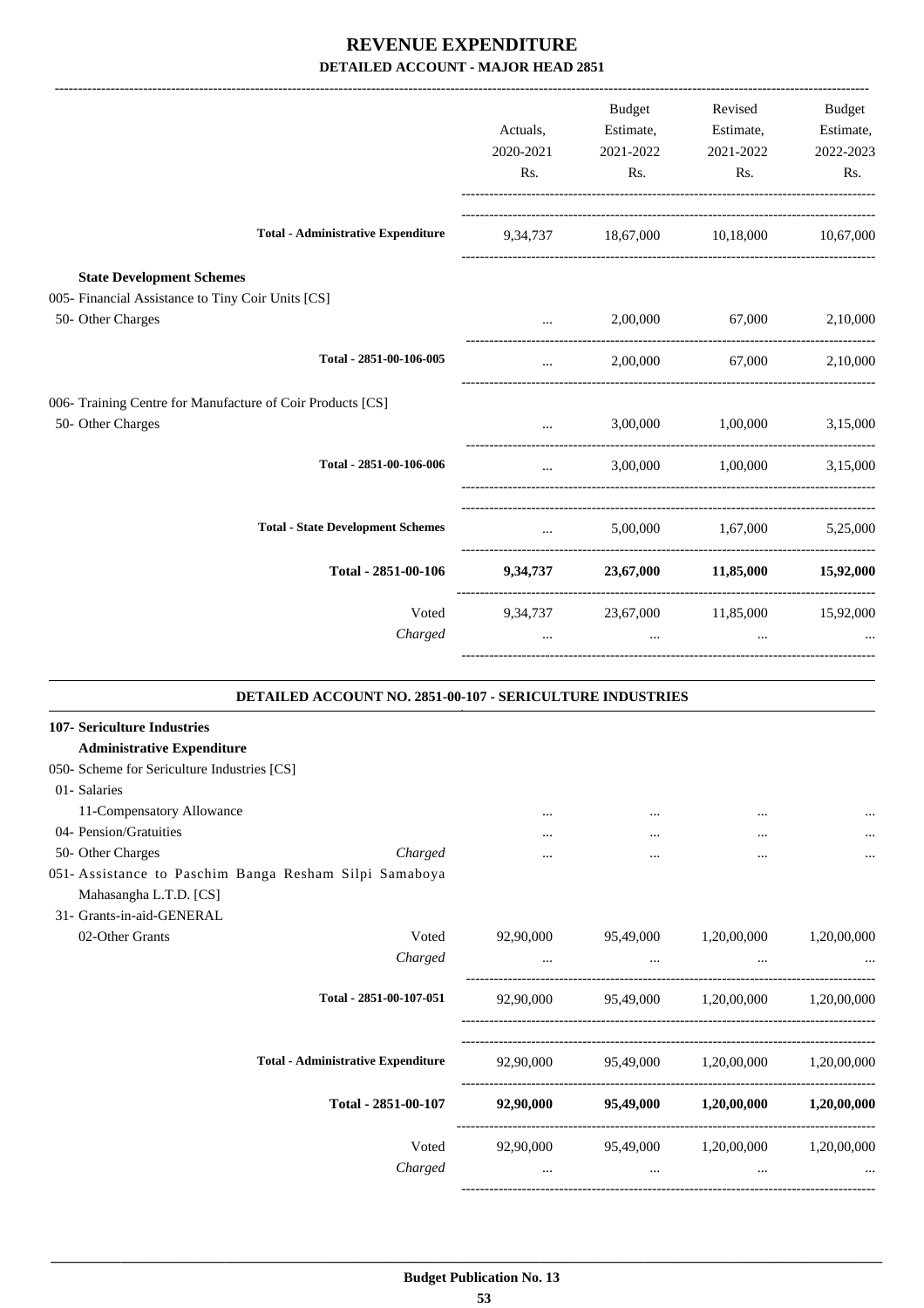|           | Budget    | Revised   | <b>Budget</b> |
|-----------|-----------|-----------|---------------|
| Actuals.  | Estimate, | Estimate, | Estimate,     |
| 2020-2021 | 2021-2022 | 2021-2022 | 2022-2023     |
| Rs.       | Rs.       | Rs.       | Rs.           |
|           |           |           |               |

.

| DETAILED ACCOUNT NO. 2851-00-110 - COMPOSITE VILLAGE AND SMALL INDUSTRIES AND CO-OPERATIVES |           |           |           |          |
|---------------------------------------------------------------------------------------------|-----------|-----------|-----------|----------|
| 110- Composite Village and Small Industries and Co-operatives                               |           |           |           |          |
| <b>Administrative Expenditure</b>                                                           |           |           |           |          |
| 007-Expenditure for payment of outstanding dues of                                          |           |           |           |          |
| Tantuja/Tantusree/Manjusha to the Primary Weavers                                           |           |           |           |          |
| Cooperative Societies [CS]                                                                  |           |           |           |          |
| 50- Other Charges                                                                           |           |           |           |          |
| 008- Scheme for extension of Pension facilities to Weavers under                            |           |           |           |          |
| Cooperative Fold [CS]                                                                       |           |           |           |          |
| 31- Grants-in-aid-GENERAL                                                                   |           |           |           |          |
| 02-Other Grants                                                                             |           |           |           |          |
| 009- Old Age Pension Scheme for Powerloom / Hosiery and R/G                                 |           |           |           |          |
| Workers [CS]                                                                                |           |           |           |          |
| 31- Grants-in-aid-GENERAL                                                                   |           |           |           |          |
| 02-Other Grants                                                                             |           |           |           |          |
| 069- Organisation of Handicraft Co-operative [CS]                                           |           |           |           |          |
| 01- Salaries                                                                                |           |           |           |          |
| 01-Pay                                                                                      | 2,20,000  | 2,15,000  | 2,24,000  | 2,31,000 |
| 14-Grade Pay                                                                                | $\cdots$  | $\cdots$  | $\cdots$  |          |
| 02-Dearness Allowance                                                                       | 1,110     | 7,000     | 9,000     | 14,000   |
| 03-House Rent Allowance                                                                     | 26,400    | 20,000    | 30,000    | 31,000   |
| 04-Ad hoc Bonus                                                                             | 4,200     | 4,000     | 9,000     | 13,000   |
| 07-Other Allowances                                                                         | $\cdots$  | $\cdots$  | $\cdots$  |          |
| 12-Medical Allowance                                                                        | $\cdots$  | $\cdots$  | $\cdots$  |          |
| Total - 2851-00-110-069-01                                                                  | 2,51,710  | 2,46,000  | 2,72,000  | 2,89,000 |
| 07- Medical Reimbursements                                                                  | $\cdots$  | $\cdots$  | $\cdots$  |          |
| 12- Medical Reimbursements under WBHS 2008                                                  | $\cdots$  | $\cdots$  | $\ddotsc$ |          |
|                                                                                             |           |           |           |          |
| Total - 2851-00-110-069                                                                     | 2,51,710  | 2,46,000  | 2,72,000  | 2,89,000 |
| 078- National Handloom Development Programme [CS]                                           |           |           |           |          |
| 01- Salaries                                                                                |           |           |           |          |
| 01-Pay                                                                                      | $\ddotsc$ | $\ddotsc$ |           |          |
| 14-Grade Pay                                                                                |           | $\cdots$  |           |          |
| 02-Dearness Allowance                                                                       |           | $\cdots$  |           |          |
| 03-House Rent Allowance                                                                     |           |           |           |          |
| 04-Ad hoc Bonus                                                                             | $\cdots$  |           |           |          |
| 07-Other Allowances                                                                         |           |           |           |          |
| 12-Medical Allowance                                                                        |           |           |           |          |
| 02- Wages                                                                                   |           |           |           |          |
| <b>Total - Administrative Expenditure</b>                                                   | 2,51,710  | 2,46,000  | 2,72,000  | 2,89,000 |
|                                                                                             |           |           |           |          |

**State Development Schemes**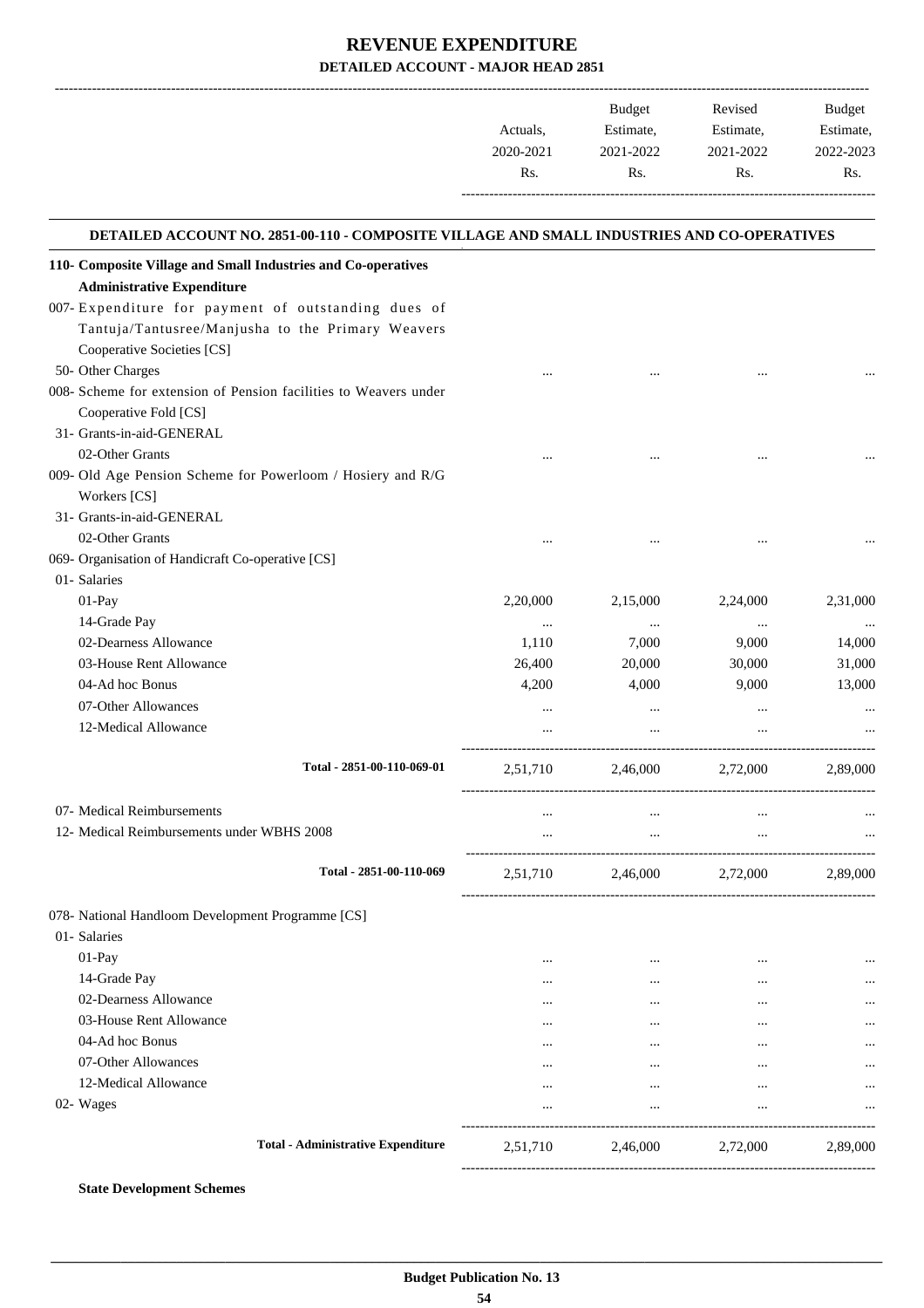|                                                                                                                                                    |                         | Actuals,<br>2020-2021<br>Rs. | Budget<br>Estimate,<br>2021-2022<br>Rs.           | Revised<br>Estimate,<br>2021-2022<br>Rs.        | Budget<br>Estimate,<br>2022-2023<br>Rs. |
|----------------------------------------------------------------------------------------------------------------------------------------------------|-------------------------|------------------------------|---------------------------------------------------|-------------------------------------------------|-----------------------------------------|
| 001- Assistance under B.S.A.I. Act to Industrial Co-operatives [CS]<br>31- Grants-in-aid-GENERAL                                                   |                         |                              |                                                   |                                                 |                                         |
| 02-Other Grants                                                                                                                                    |                         |                              |                                                   |                                                 |                                         |
| 012- Acquisition of Modern Looms and Accessories Suitable for<br>Polyester Weaving for Powerloom Co-op Societies [CS]<br>31- Grants-in-aid-GENERAL |                         |                              |                                                   |                                                 |                                         |
| 02-Other Grants                                                                                                                                    |                         | $\cdots$                     | 15,00,000                                         | 5,00,000                                        | 15,75,000                               |
|                                                                                                                                                    | Total - 2851-00-110-012 | $\cdots$                     | 15,00,000                                         | 5,00,000 15,75,000                              |                                         |
| 013- Introduction of Provident Fund, Thrift Fund Scheme for<br>Handloom Weavers [CS]                                                               |                         |                              |                                                   |                                                 |                                         |
| 50- Other Charges<br>022- Financial Assistance to Handicraft Co-operatives [CS]<br>31- Grants-in-aid-GENERAL                                       |                         |                              |                                                   |                                                 |                                         |
| 02-Other Grants                                                                                                                                    |                         | $\cdots$                     | 20,00,000                                         | 6,67,000                                        | 21,00,000                               |
|                                                                                                                                                    | Total - 2851-00-110-022 | $\cdots$                     |                                                   | 20,00,000 6,67,000                              | 21,00,000                               |
| 043- Introduction on Silk Weaving [CS]<br>31- Grants-in-aid-GENERAL                                                                                |                         |                              |                                                   |                                                 |                                         |
| 02-Other Grants                                                                                                                                    |                         |                              |                                                   |                                                 |                                         |
|                                                                                                                                                    | Total - 2851-00-110-043 | $\cdots$                     |                                                   |                                                 |                                         |
| 044- Handloom Cluster Development [CS]                                                                                                             |                         |                              |                                                   |                                                 |                                         |
| 31- Grants-in-aid-GENERAL<br>02-Other Grants<br>50- Other Charges                                                                                  |                         | 12,50,000                    | 80,00,000 26,67,000<br>$\cdots$                   | $\cdots$                                        | 84,00,000                               |
|                                                                                                                                                    | Total - 2851-00-110-044 |                              |                                                   | 12,50,000 80,00,000 26,67,000 84,00,000         |                                         |
| 045- Handloom Export Cluster Development [CS]                                                                                                      |                         |                              |                                                   |                                                 |                                         |
| 31- Grants-in-aid-GENERAL<br>02-Other Grants                                                                                                       |                         |                              |                                                   | $12,50,000$ $50,00,000$ $16,67,000$ $52,50,000$ |                                         |
|                                                                                                                                                    | Total - 2851-00-110-045 |                              |                                                   | 12,50,000 50,00,000 16,67,000                   | 52,50,000                               |
| 046- Tailors/Artisans Cluster Development [CS]<br>31- Grants-in-aid-GENERAL<br>02-Other Grants                                                     |                         |                              |                                                   |                                                 |                                         |
| 35- Grants for creation of Capital Assets<br>50- Other Charges                                                                                     |                         | $\cdots$<br>.<br>$\cdots$    | <b>Contract Contract</b><br>$\cdots$<br>60,00,000 | $\cdots$<br>16,90,000<br>13,81,000              | 3,00,00,000                             |
|                                                                                                                                                    | Total - 2851-00-110-046 | $\cdots$                     | 60,00,000                                         | 30,71,000                                       | 3,00,00,000                             |
|                                                                                                                                                    |                         |                              |                                                   |                                                 |                                         |

048- Modernisation of machinery of RMG Cooperatives [CS]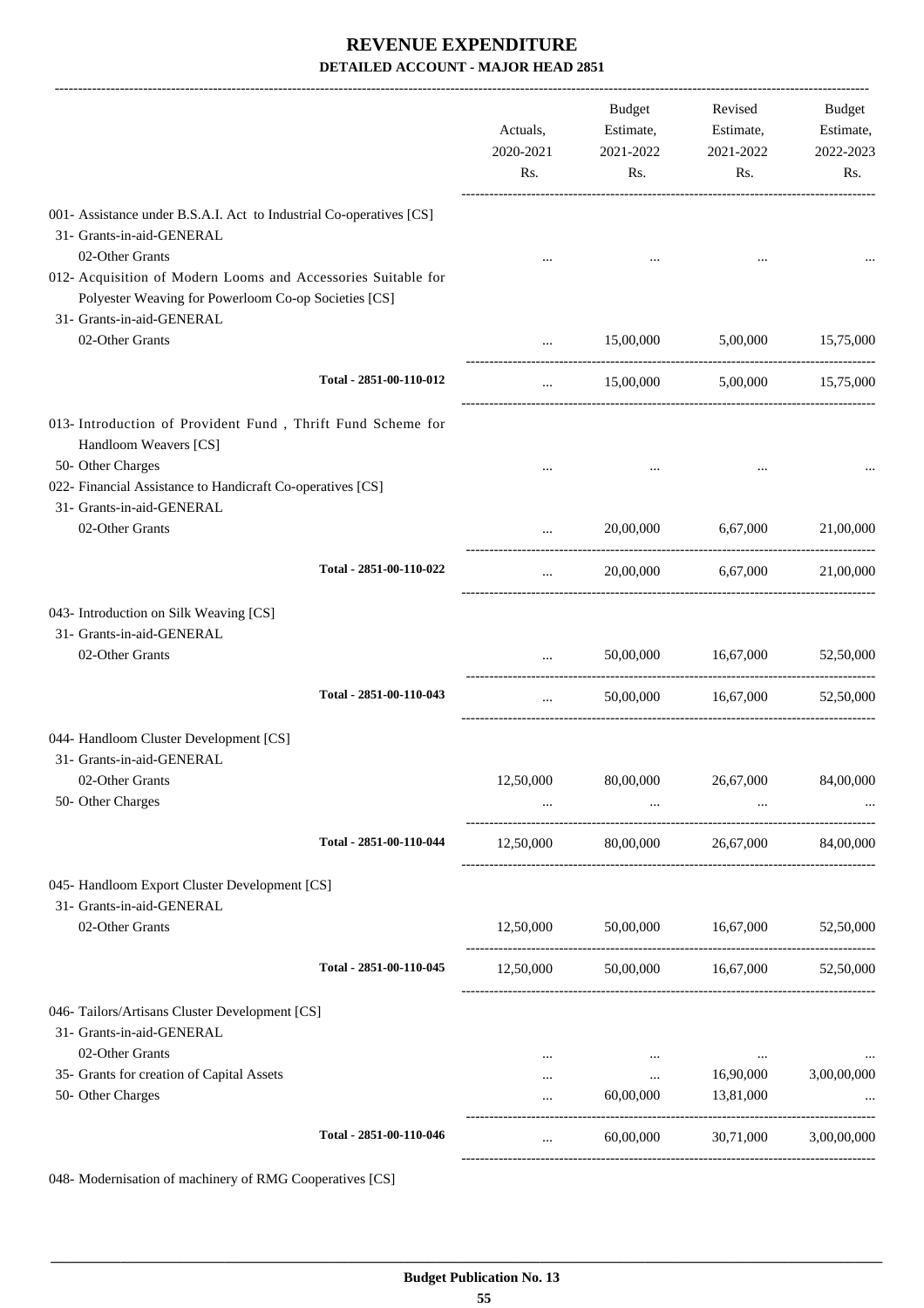|                                                                                         |             | Budget      | Revised                                         | Budget             |
|-----------------------------------------------------------------------------------------|-------------|-------------|-------------------------------------------------|--------------------|
|                                                                                         | Actuals,    | Estimate,   | Estimate,                                       | Estimate,          |
|                                                                                         | 2020-2021   | 2021-2022   | 2021-2022                                       | 2022-2023          |
|                                                                                         | Rs.         | Rs.         | Rs.                                             | Rs.                |
| 50- Other Charges                                                                       | $\cdots$    |             | $10,00,000$ $3,33,000$ $10,50,000$              |                    |
| Total - 2851-00-110-048                                                                 | $\cdots$    |             | 10,00,000 3,33,000 10,50,000                    |                    |
|                                                                                         |             |             |                                                 |                    |
| 049- Modernisation of machinery of Hosiery Cooperatives [CS]                            |             |             |                                                 |                    |
| 31- Grants-in-aid-GENERAL                                                               |             |             |                                                 |                    |
| 02-Other Grants                                                                         | $\cdots$    | $\ldots$    | $\ddotsc$                                       |                    |
| 50- Other Charges                                                                       |             | 1,00,000    | 33,000                                          | 1,05,000           |
|                                                                                         |             |             |                                                 |                    |
| Total - 2851-00-110-049                                                                 | $\cdots$    | 1,00,000    |                                                 | 33,000 1,05,000    |
| 051- Special Expo [CS]                                                                  |             |             |                                                 |                    |
| 50- Other Charges                                                                       | 2,10,92,865 | 4,00,00,000 | 5,06,67,000                                     | 4,20,00,000        |
| Total - 2851-00-110-051                                                                 |             |             | 2,10,92,865 4,00,00,000 5,06,67,000 4,20,00,000 |                    |
| 052- Health Insurance Scheme for Handloom Weavers [CS]                                  |             |             |                                                 |                    |
| 50- Other Charges                                                                       | $\cdots$    |             |                                                 |                    |
| 055- Margin Money to individual weavers / Handloom Entrepreneur<br>[CS]                 |             |             |                                                 |                    |
| 50- Other Charges                                                                       |             |             |                                                 |                    |
| 056- Upgradation of Government Tailoring Institute [CS]                                 |             |             |                                                 |                    |
| 50- Other Charges                                                                       | $\cdots$    | 15,00,000   | 5,00,000                                        | 15,75,000          |
| Total - 2851-00-110-056                                                                 | $\cdots$    | 15,00,000   |                                                 | 5,00,000 15,75,000 |
| 057- Incentive for the Upgradation of Existing Powerloom/ Hosiery<br>and R/G Units [CS] |             |             |                                                 |                    |
| 50- Other Charges                                                                       | $\cdots$    |             | $\cdots$                                        |                    |
| 058- Incentive for new Powerloom Units under the W.B. Incentive                         |             |             |                                                 |                    |
| scheme [CS]                                                                             |             |             |                                                 |                    |
| 50- Other Charges                                                                       |             | $\ddotsc$   |                                                 |                    |
| 059- Powerloom Cluster Development Programmes [CS]                                      |             |             |                                                 |                    |
| 31- Grants-in-aid-GENERAL                                                               |             |             |                                                 |                    |
| 02-Other Grants                                                                         | $\cdots$    |             | $\cdots$                                        |                    |
| 50- Other Charges                                                                       | 4,49,440    | 15,00,000   | 5,00,000                                        | 15,75,000          |
| Total - 2851-00-110-059                                                                 | 4,49,440    | 15,00,000   | 5,00,000                                        | 15,75,000          |
| 062- Revival, Reform and Restructuring Package for State Level Apex                     |             |             |                                                 |                    |
| Society /PWCS/Individual Handloom Weavers/SHGs etc. [CS]                                |             |             |                                                 |                    |
| 31- Grants-in-aid-GENERAL                                                               |             |             |                                                 |                    |
| 02-Other Grants                                                                         | $\cdots$    | $\cdots$    | $\cdots$                                        |                    |
| 079-4% Additional Interest Subvention Scheme on Mudra Loan for                          |             |             |                                                 |                    |
| Handloom Weavers [CS]                                                                   |             |             |                                                 |                    |
| 33- Subsidies                                                                           |             |             |                                                 |                    |
| 05-Other Subsidies                                                                      | $\cdots$    | $\cdots$    | $\cdots$                                        | 50,00,000          |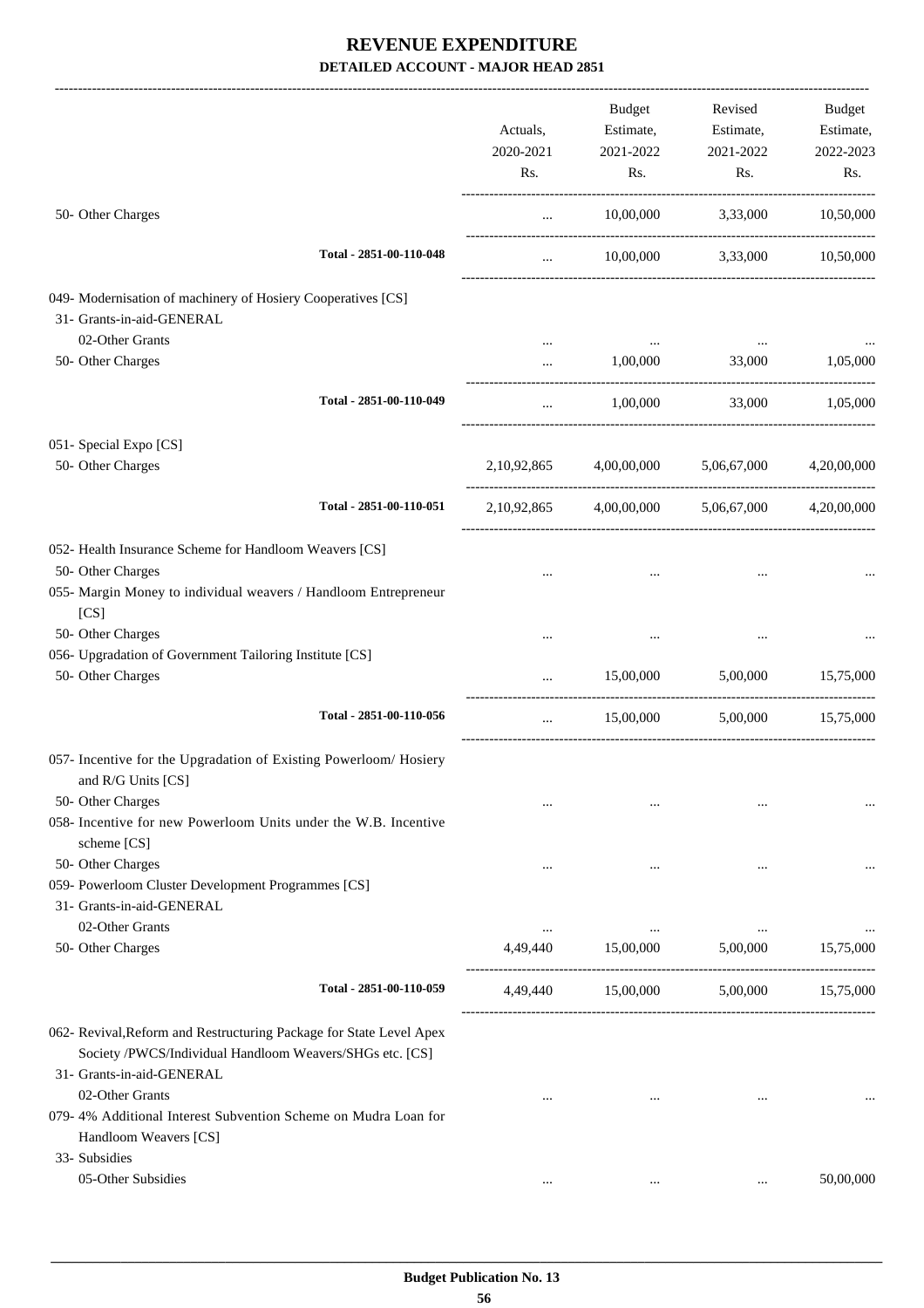|                                                                                                                                                                                                                                                      | Actuals,<br>2020-2021<br>Rs. | Budget<br>Estimate,<br>2021-2022<br>Rs. | Revised<br>Estimate,<br>2021-2022<br>Rs.             | Budget<br>Estimate,<br>2022-2023<br>Rs. |
|------------------------------------------------------------------------------------------------------------------------------------------------------------------------------------------------------------------------------------------------------|------------------------------|-----------------------------------------|------------------------------------------------------|-----------------------------------------|
| Total - 2851-00-110-079                                                                                                                                                                                                                              |                              | $\cdots$                                | $\dddot{\phantom{0}}$                                | 50,00,000                               |
| <b>Total - State Development Schemes</b>                                                                                                                                                                                                             | 2,40,42,305                  |                                         | 7,16,00,000 6,22,72,000                              | 10,38,80,000                            |
| <b>State Development Schemes</b><br>067- Incentives to the PWCSS/Handloom Clusters/Handloom<br>SHG/Handloom Fabtics exporters etc.under Textiles policy<br>2013-18 in the State of W.B. (WBETF) [CS]<br>31- Grants-in-aid-GENERAL<br>02-Other Grants |                              |                                         |                                                      |                                         |
| 33- Subsidies                                                                                                                                                                                                                                        |                              |                                         |                                                      |                                         |
| 04-To Co-operatives                                                                                                                                                                                                                                  | 10, 18, 34, 770              | 20,00,00,000                            | 9,00,00,000                                          | 10,00,00,000                            |
| <b>Total - State Development Schemes</b>                                                                                                                                                                                                             | 10,18,34,770                 | 20,00,00,000                            | 9,00,00,000                                          | 10,00,00,000                            |
| <b>Central Sector Scheme</b>                                                                                                                                                                                                                         |                              |                                         |                                                      |                                         |
| 063- National Handloom Development Programme (State Share)<br>(OCASPS) [CS]                                                                                                                                                                          |                              |                                         |                                                      |                                         |
| 50- Other Charges                                                                                                                                                                                                                                    |                              | 3.00.00.000                             |                                                      |                                         |
| <b>Total - Central Sector Scheme</b>                                                                                                                                                                                                                 | $\dddot{\phantom{0}}$        | 3,00,00,000                             | $\cdots$                                             |                                         |
| Total - 2851-00-110                                                                                                                                                                                                                                  | 12,61,28,785                 |                                         | 30,18,46,000 15,25,44,000                            | 20,41,69,000                            |
| Voted<br>Charged                                                                                                                                                                                                                                     | $\cdots$                     | $\cdots$                                | 12,61,28,785 30,18,46,000 15,25,44,000<br>$\dddotsc$ | 20,41,69,000                            |

#### **DETAILED ACCOUNT NO. 2851-00-200 - OTHER VILLAGE INDUSTRIES .**

.

#### **200- Other Village Industries**

**Administrative Expenditure**

001- Other Miscellaneous Cottage Industries including Beekeeping

Industries [CS]

| 01- Salaries            |                            |           |           |           |           |
|-------------------------|----------------------------|-----------|-----------|-----------|-----------|
| $01-Pav$                |                            | 18,15,600 | 18,78,000 | 19,00,000 | 19,57,000 |
| 14-Grade Pay            |                            | $\cdots$  | $\cdots$  | $\cdots$  | $\cdots$  |
| 02-Dearness Allowance   |                            | 9.168     | 57,000    | 1,15,000  | 1,23,000  |
| 03-House Rent Allowance |                            | 2,17,872  | 1,79,000  | 2,50,000  | 2,58,000  |
| 04-Ad hoc Bonus         |                            | 12,600    | 13,000    | 13,000    | 13,000    |
| 07-Other Allowances     |                            | 13,200    | 15,000    | 20,000    | 21,000    |
| 12-Medical Allowance    |                            | 6,000     | 8.000     | 6,000     | 6.000     |
|                         | Total - 2851-00-200-001-01 | 20,74,440 | 21,50,000 | 23,04,000 | 23,78,000 |
| 11- Travel Expenses     |                            |           |           |           |           |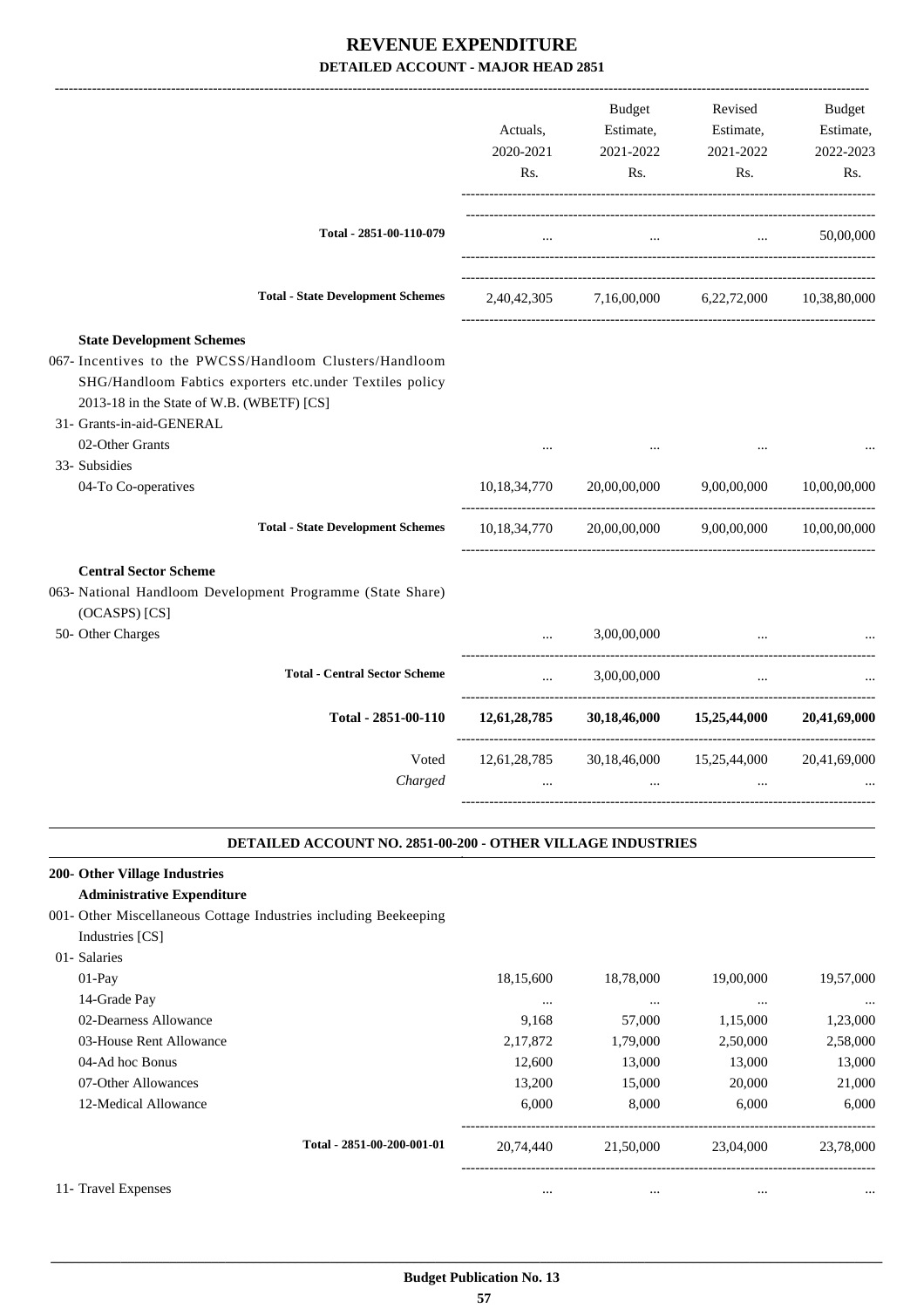|                                            | Actuals.<br>2020-2021<br>Rs. | <b>Budget</b><br>Estimate,<br>2021-2022<br>Rs. | Revised<br>Estimate,<br>2021-2022<br>Rs. | Budget<br>Estimate,<br>2022-2023<br>Rs. |
|--------------------------------------------|------------------------------|------------------------------------------------|------------------------------------------|-----------------------------------------|
| 12- Medical Reimbursements under WBHS 2008 | $\cdots$                     | $\cdots$                                       | $\cdots$                                 | $\cdots$                                |
| 13- Office Expenses                        |                              |                                                |                                          |                                         |
| 01-Electricity                             | $\cdots$                     | $\cdots$                                       | $\cdots$                                 | $\cdots$                                |
| 02-Telephone                               | $\cdots$                     | $\cdots$                                       | $\cdots$                                 |                                         |
| 04-Other Office Expenses                   | $\cdots$                     | $\cdots$                                       | $\cdots$                                 |                                         |
| 14- Rents, Rates and Taxes                 | $\cdots$                     | $\cdots$                                       | $\cdots$                                 | $\cdots$                                |
| 31- Grants-in-aid-GENERAL                  |                              |                                                |                                          |                                         |
| 02-Other Grants                            | 66,079                       | 3,30,000                                       | 66,000                                   | 67,000                                  |
| 36- Grants-in-aid-Salaries                 | $\cdots$                     | $\cdots$                                       | $\cdots$                                 |                                         |
| <b>Total - Administrative Expenditure</b>  | 21,40,519                    | 24,80,000                                      | 23,70,000                                | 24,45,000                               |
| Total - 2851-00-200                        | 21,40,519                    | 24,80,000                                      | 23,70,000                                | 24,45,000                               |
| Voted                                      | 21,40,519                    | 24,80,000                                      | 23,70,000                                | 24,45,000                               |
| Charged                                    | $\cdots$                     | $\cdots$                                       | $\cdots$                                 |                                         |
|                                            |                              |                                                |                                          |                                         |

.

| DETAILED ACCOUNT NO. 2851-00-789 - SPECIAL COMPONENT PLAN FOR SCHEDULED CASTES        |             |             |             |             |
|---------------------------------------------------------------------------------------|-------------|-------------|-------------|-------------|
| 789- Special Component Plan for Scheduled Castes<br><b>Administrative Expenditure</b> |             |             |             |             |
| 001- Payment of Pension to Handicraft Artisans [CS]                                   |             |             |             |             |
| 31- Grants-in-aid-GENERAL                                                             |             |             |             |             |
| 02-Other Grants                                                                       | $\ddotsc$   |             |             |             |
| 003- Old Age Pension Scheme for Powerloom /Hosiery and R/G                            |             |             |             |             |
| Workers [CS]                                                                          |             |             |             |             |
| 31- Grants-in-aid-GENERAL                                                             |             |             |             |             |
| 02-Other Grants                                                                       |             |             |             |             |
| 004- Old Age Pension Scheme for Silk weavers [CS]                                     |             |             |             |             |
| 31- Grants-in-aid-GENERAL                                                             |             |             |             |             |
| 02-Other Grants                                                                       |             |             | $\cdots$    |             |
| 061- Scheme for extension of Pension facilities to Weavers under                      |             |             |             |             |
| Cooperative Fold [CS]                                                                 |             |             |             |             |
| 31- Grants-in-aid-GENERAL                                                             |             |             |             |             |
| 02-Other Grants                                                                       |             |             |             |             |
| <b>State Development Schemes</b>                                                      |             |             |             |             |
| 002- Development Scheme for Handcraft Industries [CS]                                 |             |             |             |             |
| 31- Grants-in-aid-GENERAL                                                             |             |             |             |             |
| 02-Other Grants                                                                       | $\cdots$    | 1,00,00,000 | 33,33,000   | 1,05,00,000 |
| 50- Other Charges                                                                     | 23,41,800   | 80,00,000   | 26,67,000   | 84,00,000   |
|                                                                                       |             |             |             |             |
| Total - 2851-00-789-002                                                               | 23,41,800   | 1,80,00,000 | 60,00,000   | 1.89.00.000 |
| 009- Marketing assistance programme for K&VI [CS]                                     |             |             |             |             |
| 31- Grants-in-aid-GENERAL                                                             |             |             |             |             |
| 02-Other Grants                                                                       | 2,25,00,000 | 6,60,00,000 | 4,33,33,000 | 6,93,00,000 |
|                                                                                       |             |             |             |             |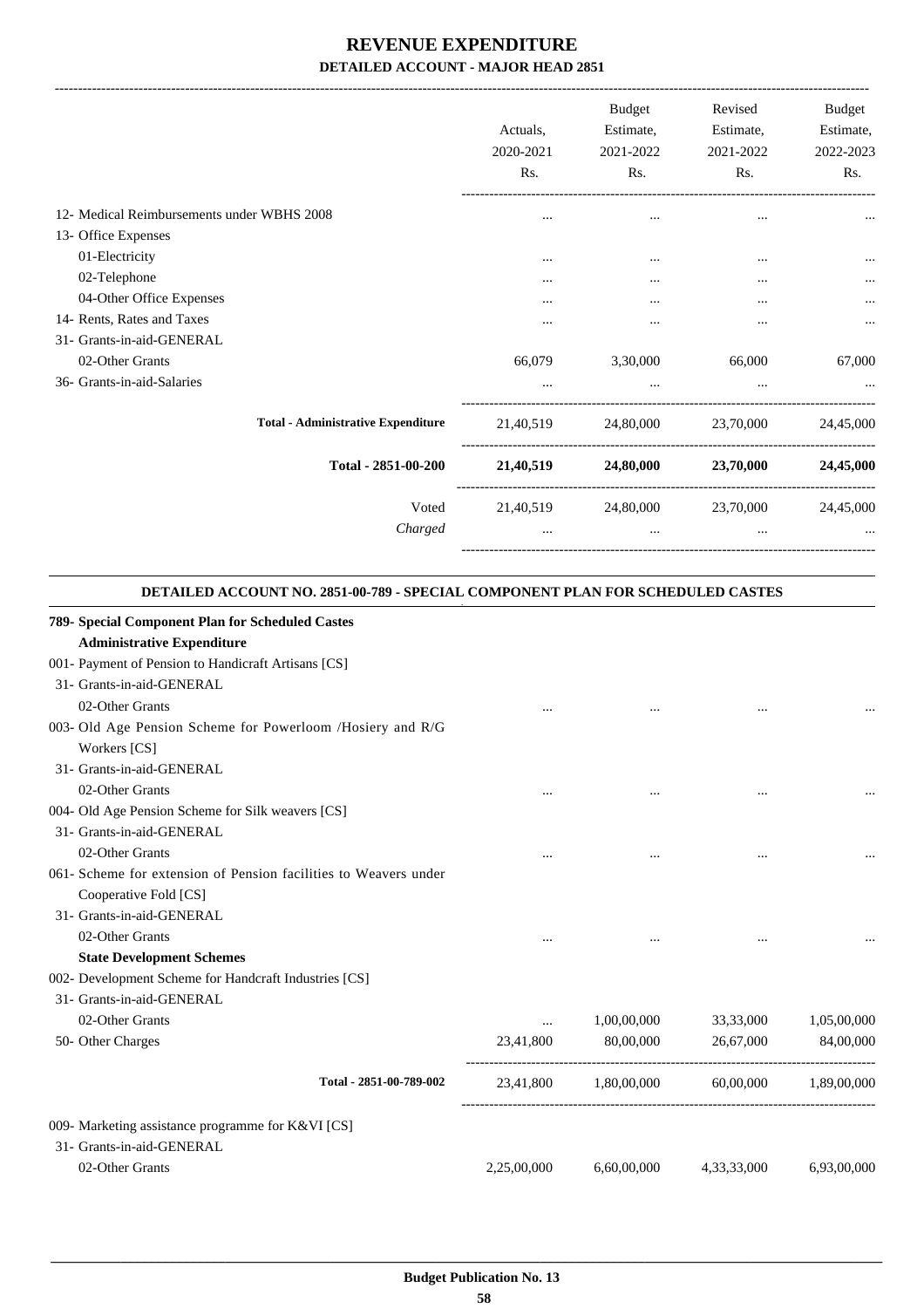|                                                                                                                                               |                         | Actuals,<br>2020-2021<br>Rs. | Budget<br>Estimate,<br>2021-2022<br>Rs. | Revised<br>Estimate,<br>2021-2022<br>Rs.           | Budget<br>Estimate,<br>2022-2023<br>Rs. |
|-----------------------------------------------------------------------------------------------------------------------------------------------|-------------------------|------------------------------|-----------------------------------------|----------------------------------------------------|-----------------------------------------|
|                                                                                                                                               | Total - 2851-00-789-009 |                              |                                         | 2,25,00,000 6,60,00,000 4,33,33,000 6,93,00,000    |                                         |
| 011- Training Centre for Manufacture of Coir Products [CS]<br>50- Other Charges                                                               |                         | $\cdots$                     | 6,00,000                                | 2,00,000                                           | 6,30,000                                |
|                                                                                                                                               | Total - 2851-00-789-011 | $\cdots$                     |                                         | 6,00,000 2,00,000 6,30,000                         |                                         |
| 012- Training Scheme for Beekeeping [CS]<br>50- Other Charges                                                                                 |                         | $\ddots$                     |                                         | 10,00,000 3,33,000 10,50,000                       |                                         |
|                                                                                                                                               | Total - 2851-00-789-012 | $\cdots$                     |                                         | 10,00,000 3,33,000 10,50,000                       |                                         |
| 016- Incentive for encouraging the setting up of new enterprises $\&$<br>expansion of existing enterprises. [CS]<br>31- Grants-in-aid-GENERAL |                         |                              |                                         |                                                    |                                         |
| 02-Other Grants                                                                                                                               |                         |                              |                                         | 3,70,92,154 40,00,00,000 13,33,33,000 42,00,00,000 |                                         |
|                                                                                                                                               | Total - 2851-00-789-016 | 3,70,92,154                  |                                         | 40,00,00,000 13,33,33,000                          | 42,00,00,000                            |
| 017- Scheme for development of Handloom Industries through<br>expansion & promotional activities [CS]<br>31- Grants-in-aid-GENERAL            |                         |                              |                                         |                                                    |                                         |
| 02-Other Grants                                                                                                                               |                         |                              |                                         | 25,00,000 3,10,00,000 1,03,33,000                  | 3,25,50,000                             |
|                                                                                                                                               | Total - 2851-00-789-017 | 25,00,000                    |                                         | 3,10,00,000 1,03,33,000                            | 3,25,50,000                             |
| 020- Introduction of P.F./ Thrift Fund for Handloom Weavers [CS]<br>50- Other Charges                                                         |                         | $\cdots$                     | 1,00,000                                | 33,000                                             | 1,05,000                                |
|                                                                                                                                               | Total - 2851-00-789-020 | $\cdots$                     | 1,00,000                                |                                                    | 33,000 1,05,000                         |
| 025- Introduction on Silk Weaving [CS]<br>31- Grants-in-aid-GENERAL                                                                           |                         |                              |                                         |                                                    |                                         |
| 02-Other Grants                                                                                                                               |                         | $\cdots$                     | 1,00,000                                | 33,000 1,05,000                                    |                                         |
|                                                                                                                                               | Total - 2851-00-789-025 | $\cdots$                     | 1,00,000                                |                                                    | 33,000 1,05,000                         |
| 026- Handloom Cluster Development [CS]<br>31- Grants-in-aid-GENERAL<br>02-Other Grants                                                        |                         |                              |                                         | 15,00,000 5,00,000 15,75,000                       |                                         |
|                                                                                                                                               | Total - 2851-00-789-026 | $\ddots$                     |                                         | 15,00,000 5,00,000 15,75,000                       |                                         |
| 027- Handloom Export Cluster Development [CS]<br>31- Grants-in-aid-GENERAL<br>02-Other Grants                                                 |                         | $\cdots$                     | $\cdots$                                | $\cdots$                                           |                                         |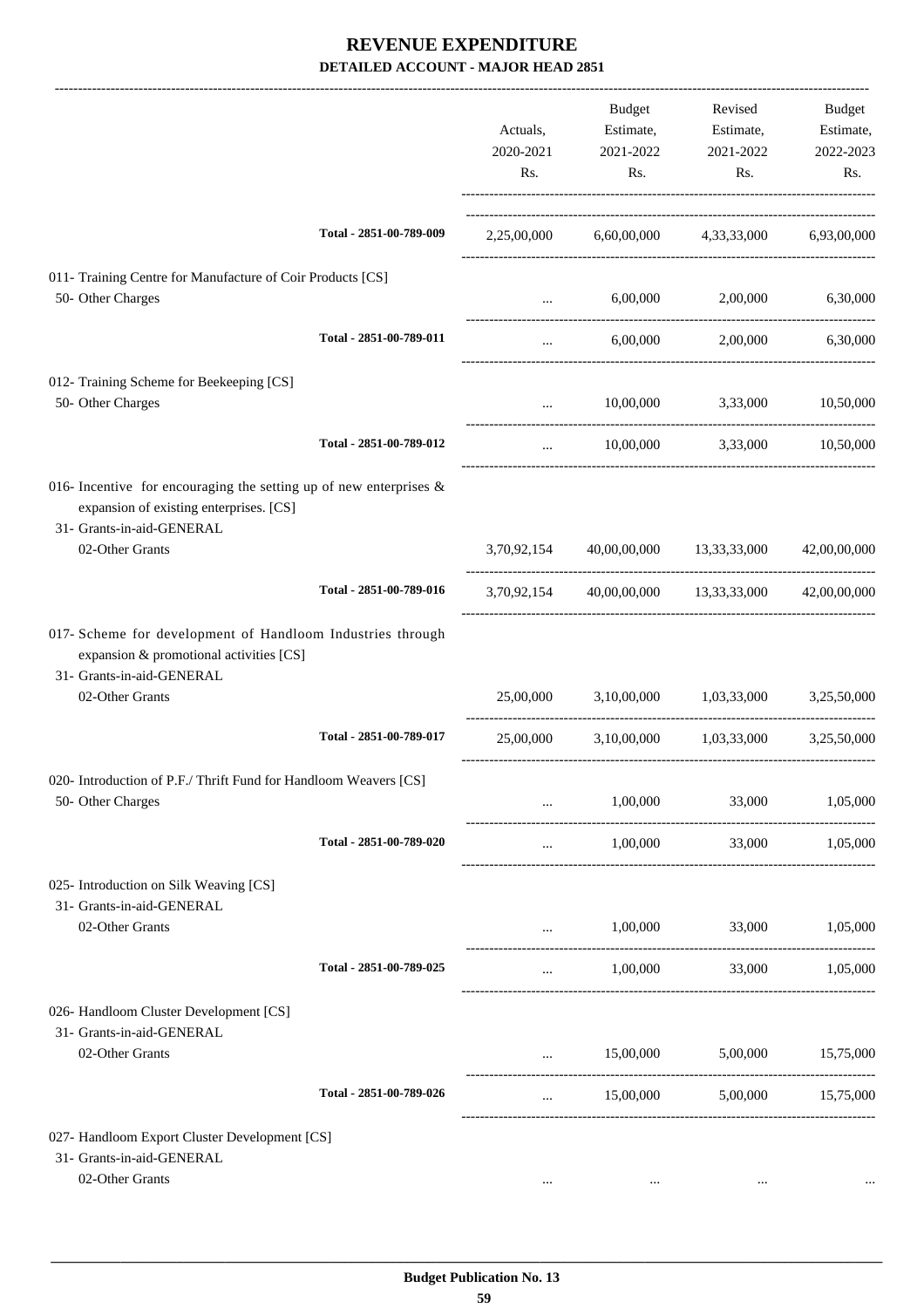|                                                                                                                                       |                         | Actuals,<br>2020-2021<br>Rs. | Budget<br>Estimate,<br>2021-2022<br>Rs. | Revised<br>Estimate,<br>2021-2022<br>Rs. | Budget<br>Estimate,<br>2022-2023<br>Rs. |
|---------------------------------------------------------------------------------------------------------------------------------------|-------------------------|------------------------------|-----------------------------------------|------------------------------------------|-----------------------------------------|
| 028- Tailors / Artisans Cluster Development [CS]                                                                                      |                         |                              |                                         |                                          |                                         |
| 31- Grants-in-aid-GENERAL                                                                                                             |                         |                              |                                         |                                          |                                         |
| 02-Other Grants                                                                                                                       |                         | $\cdots$                     |                                         |                                          |                                         |
| 50- Other Charges                                                                                                                     |                         | $\cdots$                     | 1,00,000                                | 33,000                                   | 1.05.000                                |
|                                                                                                                                       | Total - 2851-00-789-028 | $\cdots$                     | 1,00,000                                |                                          | 33,000 1,05,000                         |
| 031-Promotion of District Specific Traditional<br>Crafts/Handicrafts/Micro & Small Scale Industries [CS]<br>31- Grants-in-aid-GENERAL |                         |                              |                                         |                                          |                                         |
| 02-Other Grants                                                                                                                       |                         |                              |                                         |                                          |                                         |
| 032- Micro & Small Enterprises Cluster Development Programme<br>[CS]                                                                  |                         |                              |                                         |                                          |                                         |
| 28- Payment of Professional and Special Services                                                                                      |                         |                              |                                         |                                          |                                         |
| 02-Other charges                                                                                                                      |                         | $\cdots$                     | 12,00,000                               | 4,00,000                                 | 12,60,000                               |
| 31- Grants-in-aid-GENERAL<br>02-Other Grants                                                                                          |                         | 1,49,830                     | 50,00,000                               | 26,27,000                                | 52,50,000                               |
|                                                                                                                                       | Total - 2851-00-789-032 | 1,49,830                     | 62,00,000                               | 30,27,000                                | 65,10,000                               |
| 035- Setting up of Urban Haat [CS]                                                                                                    |                         |                              |                                         |                                          |                                         |
| 31- Grants-in-aid-GENERAL                                                                                                             |                         |                              |                                         |                                          |                                         |
| 02-Other Grants                                                                                                                       |                         |                              | 25,00,000 1,00,00,000                   | 76,68,000                                | 1,05,00,000                             |
|                                                                                                                                       | Total - 2851-00-789-035 | 25,00,000                    | 1,00,00,000                             | 76,68,000                                | 1,05,00,000                             |
| 036- Development Scheme for K&VI [CS]<br>31- Grants-in-aid-GENERAL                                                                    |                         |                              |                                         |                                          |                                         |
| 02-Other Grants                                                                                                                       |                         | 3,09,95,500                  | 7,55,00,000                             | 3,02,71,000                              | 7,92,75,000                             |
| 35- Grants for creation of Capital Assets                                                                                             |                         | 1,54,95,800                  |                                         | 7,70,00,000 2,83,73,000                  | 8,08,50,000                             |
|                                                                                                                                       | Total - 2851-00-789-036 |                              | 4,64,91,300 15,25,00,000                |                                          | 5,86,44,000 16,01,25,000                |
| 037- Repairing, Renovation & Upgradation of Industrial Estate [CS]<br>50- Other Charges                                               |                         | $\cdots$                     |                                         | 3,00,00,000 1,00,00,000                  | 3,15,00,000                             |
|                                                                                                                                       | Total - 2851-00-789-037 | $\cdots$                     | 3,00,00,000                             |                                          | 1,00,00,000 3,15,00,000                 |
| 038- Health Insurance Scheme for Handloom Weavers [CS]                                                                                |                         |                              |                                         |                                          |                                         |
| 50- Other Charges                                                                                                                     |                         | $\cdots$                     | $\cdots$                                |                                          |                                         |
| 039- Scheme for Development of SSI [CS]                                                                                               |                         |                              |                                         |                                          |                                         |
| 31- Grants-in-aid-GENERAL                                                                                                             |                         |                              |                                         |                                          |                                         |
| 02-Other Grants                                                                                                                       |                         | 40,06,545                    | 45,00,000                               | 20,00,000                                | 1,05,75,000                             |
| 35- Grants for creation of Capital Assets                                                                                             |                         | $\cdots$                     | 15,00,000                               | 2,67,000                                 | 1,50,00,000                             |
| 50- Other Charges                                                                                                                     |                         | 31,57,948                    | 2,05,00,000                             | 68,33,000                                | 22,50,000                               |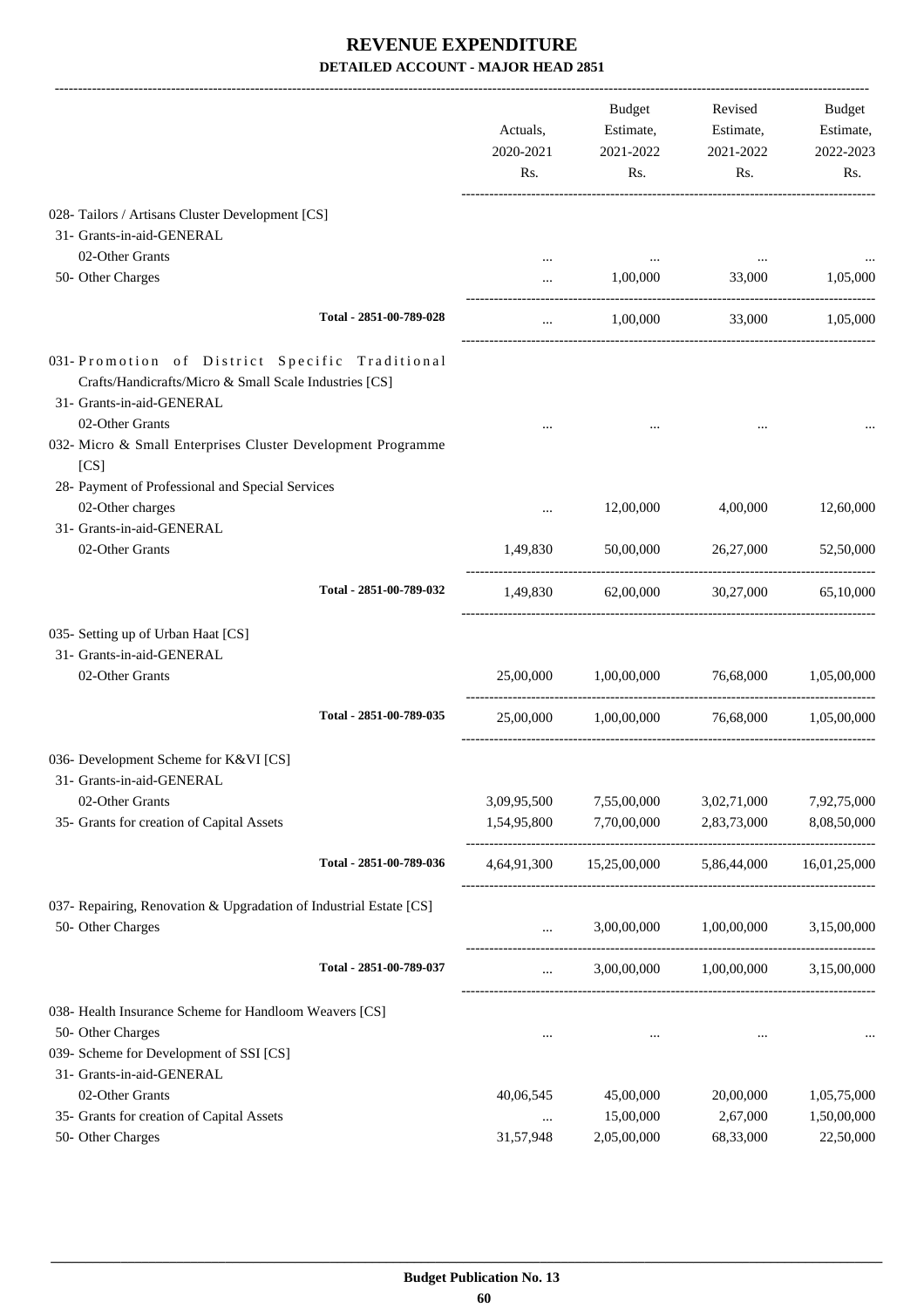|                                                                                         |                     | <b>Budget</b>             | Revised                                                      | Budget                |
|-----------------------------------------------------------------------------------------|---------------------|---------------------------|--------------------------------------------------------------|-----------------------|
|                                                                                         | Actuals,            | Estimate,                 | Estimate,                                                    | Estimate,             |
|                                                                                         | 2020-2021           | 2021-2022                 | 2021-2022                                                    | 2022-2023             |
|                                                                                         | Rs.                 | Rs.                       | Rs.                                                          | Rs.                   |
| Total - 2851-00-789-039                                                                 | 71,64,493           | 2,65,00,000               |                                                              | 91,00,000 2,78,25,000 |
| 046- Entrepreneurship Development Programe [CS]                                         |                     |                           |                                                              |                       |
| 31- Grants-in-aid-GENERAL                                                               |                     |                           |                                                              |                       |
| 02-Other Grants                                                                         | 9,02,950            | 50,00,000                 | 16,67,000                                                    | 52,50,000             |
| 50- Other Charges                                                                       | 9,53,315            | 50,00,000                 | 16,67,000                                                    | 52,50,000             |
| Total - 2851-00-789-046                                                                 | 18,56,265           | 1,00,00,000               |                                                              | 33,34,000 1,05,00,000 |
| 049- Financial Assistance to Tiny Coir Units [CS]                                       |                     |                           |                                                              |                       |
| 50- Other Charges                                                                       | $\cdots$            | 6,00,000                  | 2,00,000                                                     | 6,30,000              |
| Total - 2851-00-789-049                                                                 |                     |                           | 6,00,000 2,00,000                                            | 6,30,000              |
| 065- Karma Sathi Prakalpa [CS]                                                          |                     |                           |                                                              |                       |
| 33- Subsidies                                                                           |                     |                           |                                                              |                       |
| 05-Other Subsidies                                                                      | $\cdots$            | 15,00,00,000              | $\ldots$ 15,75,00,000<br>----------------------------------- |                       |
| Total - 2851-00-789-065                                                                 | $\ddotsc$           | 15,00,00,000              |                                                              | $\ldots$ 15,75,00,000 |
| 066-4% Additional Interest Subvention Scheme on Mudra Loan for<br>Handloom Weavers [CS] |                     |                           |                                                              |                       |
| 33- Subsidies<br>05-Other Subsidies                                                     |                     | $\cdots$                  | $\cdots$                                                     | 30,00,000             |
| Total - 2851-00-789-066                                                                 | $\cdots$            | $\cdots$                  | $\cdots$                                                     | 30,00,000             |
| <b>Total - State Development Schemes</b>                                                | 12,25,95,842        | 90,42,00,000              | 28,61,04,000                                                 | 95,24,10,000          |
| Total - 2851-00-789                                                                     | 12,25,95,842        | 90,42,00,000              | 28,61,04,000                                                 | 95,24,10,000          |
|                                                                                         | Voted               | 12,25,95,842 90,42,00,000 | 28,61,04,000                                                 | 95,24,10,000          |
|                                                                                         | Charged<br>$\cdots$ | $\cdots$                  | $\cdots$                                                     |                       |
|                                                                                         |                     |                           |                                                              |                       |

#### **DETAILED ACCOUNT NO. 2851-00-796 - TRIBAL AREAS SUB-PLAN .**

| 796- Tribal Areas Sub-Plan                                       |          |          |          |  |
|------------------------------------------------------------------|----------|----------|----------|--|
| <b>Administrative Expenditure</b>                                |          |          |          |  |
| 001 - Payment of Pension to Handicrafts Artisans [CS]            |          |          |          |  |
| 31- Grants-in-aid-GENERAL                                        |          |          |          |  |
| 02-Other Grants                                                  | $\cdots$ |          | $\cdots$ |  |
| 002- Scheme for extension of pension facilities to Weavers under |          |          |          |  |
| Cooperative Fold [CS]                                            |          |          |          |  |
| 31- Grants-in-aid-GENERAL                                        |          |          |          |  |
| 02-Other Grants                                                  | $\cdots$ | $\cdots$ | $\cdots$ |  |
|                                                                  |          |          |          |  |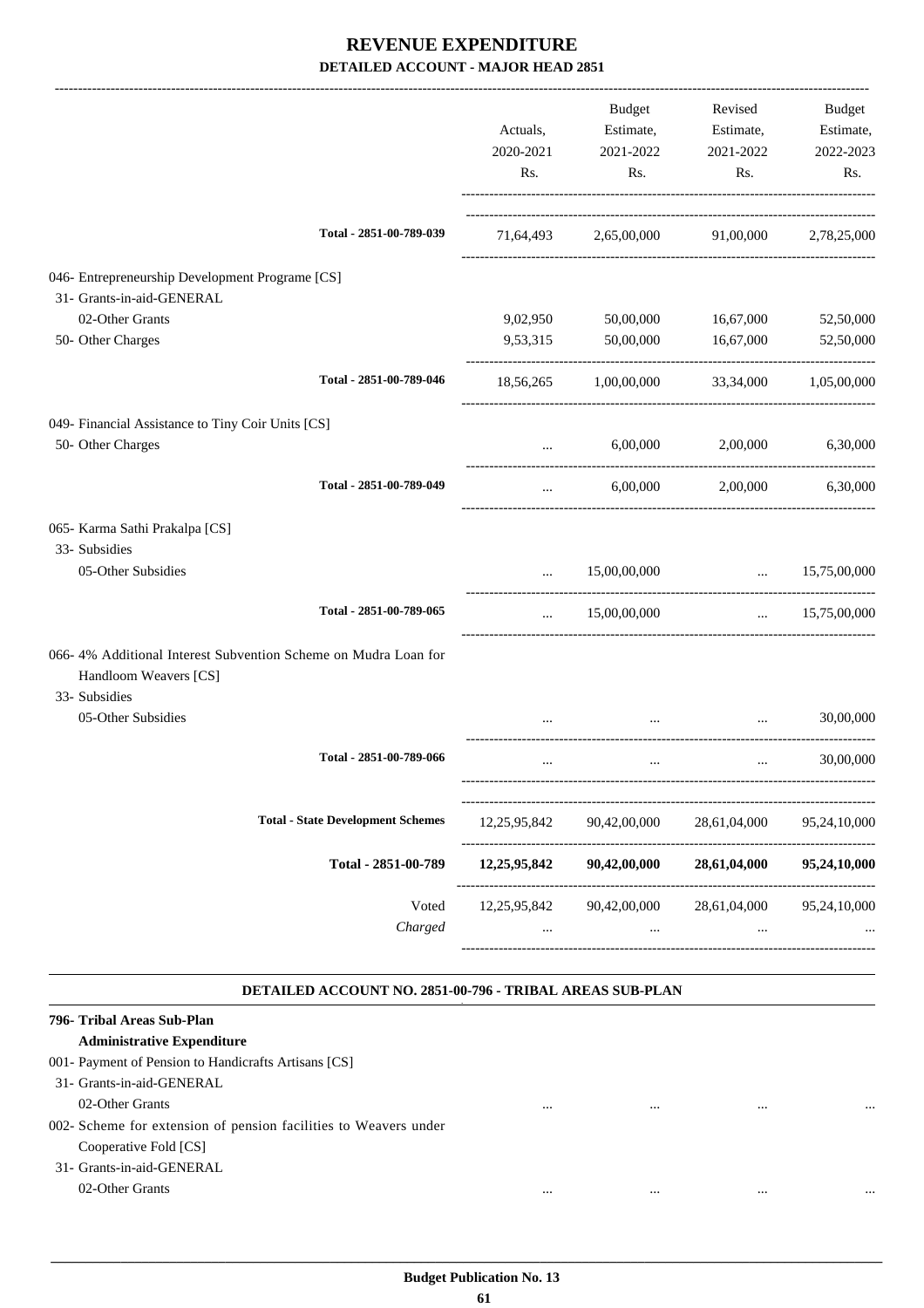|                                                                                                                                               |                         | Actuals,<br>2020-2021<br>Rs. | Budget<br>Estimate,<br>2021-2022<br>Rs. | Revised<br>Estimate,<br>2021-2022<br>Rs.                | Budget<br>Estimate,<br>2022-2023<br>Rs. |
|-----------------------------------------------------------------------------------------------------------------------------------------------|-------------------------|------------------------------|-----------------------------------------|---------------------------------------------------------|-----------------------------------------|
| <b>State Development Schemes</b>                                                                                                              |                         |                              |                                         |                                                         |                                         |
| 005- Development Scheme for Handicraft Industries [CS]                                                                                        |                         |                              |                                         |                                                         |                                         |
| 31- Grants-in-aid-GENERAL                                                                                                                     |                         |                              |                                         |                                                         |                                         |
| 02-Other Grants                                                                                                                               |                         | 11,41,598                    | 74,00,000                               | 24,67,000                                               | 77,70,000                               |
| 50- Other Charges                                                                                                                             |                         | 11,48,280                    | 21,00,000                               | 7,00,000                                                | 22,05,000                               |
|                                                                                                                                               | Total - 2851-00-796-005 |                              | 22,89,878 95,00,000                     | 31,67,000                                               | 99,75,000                               |
| 006- Marketing assistance programme for K&VI [CS]<br>31- Grants-in-aid-GENERAL                                                                |                         |                              |                                         |                                                         |                                         |
| 02-Other Grants                                                                                                                               |                         | 1,50,00,000                  |                                         | 4,40,00,000 2,54,93,000                                 | 4,62,00,000                             |
|                                                                                                                                               | Total - 2851-00-796-006 |                              |                                         | $1,50,00,000$ $4,40,00,000$ $2,54,93,000$ $4,62,00,000$ |                                         |
| 007- Training Scheme for Beekeeping [CS]                                                                                                      |                         |                              |                                         |                                                         |                                         |
| 50- Other Charges                                                                                                                             |                         | $\cdots$                     |                                         | 5,00,000 1,67,000 5,25,000                              |                                         |
|                                                                                                                                               | Total - 2851-00-796-007 | $\cdots$                     |                                         | 5,00,000 1,67,000 5,25,000                              |                                         |
| 009- Training Centre for manufacturing of Coir Products [CS]<br>50- Other Charges                                                             |                         | $\cdots$                     | 2,00,000                                | 67,000                                                  | 2,10,000                                |
|                                                                                                                                               | Total - 2851-00-796-009 | $\cdots$                     |                                         | 2,00,000 67,000 2,10,000                                |                                         |
| 010- Incentive for encouraging the setting up of new enterprises $\&$<br>expansion of existing enterprises. [CS]<br>31- Grants-in-aid-GENERAL |                         |                              |                                         |                                                         |                                         |
| 02-Other Grants                                                                                                                               |                         |                              |                                         | 3,08,35,717 30,00,00,000 10,00,00,000 31,50,00,000      |                                         |
|                                                                                                                                               | Total - 2851-00-796-010 |                              |                                         | 3,08,35,717 30,00,00,000 10,00,00,000 31,50,00,000      |                                         |
| 012- Scheme for development of Handloom Industries through<br>expansion & promotional activities [CS]<br>31- Grants-in-aid-GENERAL            |                         |                              |                                         |                                                         |                                         |
| 02-Other Grants                                                                                                                               |                         |                              |                                         | 9,55,870 1,20,00,000 40,00,000 1,26,00,000              |                                         |
|                                                                                                                                               | Total - 2851-00-796-012 |                              |                                         | 9,55,870 1,20,00,000 40,00,000 1,26,00,000              |                                         |
| 021- Handloom Cluster Development [CS]<br>31- Grants-in-aid-GENERAL                                                                           |                         |                              |                                         |                                                         |                                         |
| 02-Other Grants                                                                                                                               |                         |                              |                                         | $5,00,000$ $1,67,000$ $5,25,000$                        |                                         |
|                                                                                                                                               | Total - 2851-00-796-021 | $\cdots$                     |                                         | 5,00,000 1,67,000 5,25,000                              |                                         |
| 022- Handloom Export Cluster Development [CS]                                                                                                 |                         |                              |                                         |                                                         |                                         |
| 31- Grants-in-aid-GENERAL                                                                                                                     |                         |                              |                                         |                                                         |                                         |
| 02-Other Grants                                                                                                                               |                         | $\cdots$                     |                                         | $\ldots$                                                | $\cdots$                                |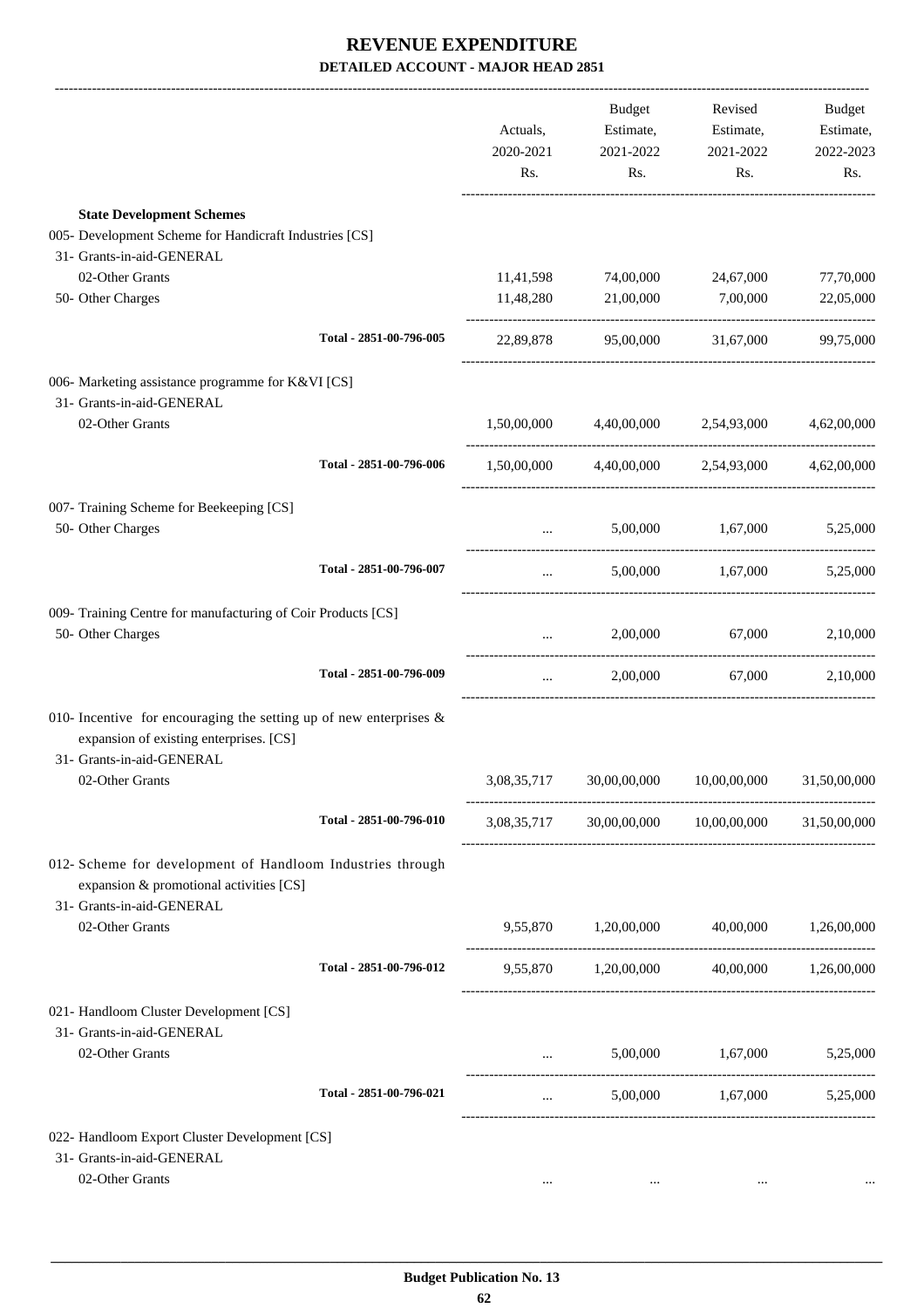| 023- Tailors / Artisans Cluster Development [CS]<br>31- Grants-in-aid-GENERAL<br>02-Other Grants<br>$\cdots$<br>50- Other Charges<br>1.00.000<br>33,000<br>$\cdots$<br>Total - 2851-00-796-023<br>1,00,000<br>33,000<br>$\cdots$<br>024- Promotion of District Specific Traditional<br>Crafts/Handicrafts/Micro & Small Scale Industries [CS]<br>31- Grants-in-aid-GENERAL<br>02-Other Grants<br>025- Micro & Small Enterprises Cluster Development Programme<br>[CS]<br>28- Payment of Professional and Special Services<br>02-Other charges<br>2,00,000<br>6,00,000<br><br>31- Grants-in-aid-GENERAL<br>02-Other Grants<br>20,00,000<br>12,39,000<br>$\cdots$<br>Total - 2851-00-796-025<br>26,00,000<br>14,39,000<br>$\cdots$<br>028- Setting up of Urban Haat [CS]<br>31- Grants-in-aid-GENERAL<br>02-Other Grants<br>25,00,000 1,00,00,000<br>76,68,000<br>Total - 2851-00-796-028<br>25,00,000<br>1,00,00,000<br>76,68,000<br>029- Development Scheme for K&VI [CS]<br>31- Grants-in-aid-GENERAL<br>20,00,000<br>02-Other Grants<br>9,35,00,000<br>3,45,00,000<br>35- Grants for creation of Capital Assets<br>6,60,00,000<br>2,80,00,000<br>$\cdots$ | 1,05,000<br>1,05,000       |
|-------------------------------------------------------------------------------------------------------------------------------------------------------------------------------------------------------------------------------------------------------------------------------------------------------------------------------------------------------------------------------------------------------------------------------------------------------------------------------------------------------------------------------------------------------------------------------------------------------------------------------------------------------------------------------------------------------------------------------------------------------------------------------------------------------------------------------------------------------------------------------------------------------------------------------------------------------------------------------------------------------------------------------------------------------------------------------------------------------------------------------------------------------------|----------------------------|
|                                                                                                                                                                                                                                                                                                                                                                                                                                                                                                                                                                                                                                                                                                                                                                                                                                                                                                                                                                                                                                                                                                                                                             |                            |
|                                                                                                                                                                                                                                                                                                                                                                                                                                                                                                                                                                                                                                                                                                                                                                                                                                                                                                                                                                                                                                                                                                                                                             |                            |
|                                                                                                                                                                                                                                                                                                                                                                                                                                                                                                                                                                                                                                                                                                                                                                                                                                                                                                                                                                                                                                                                                                                                                             |                            |
|                                                                                                                                                                                                                                                                                                                                                                                                                                                                                                                                                                                                                                                                                                                                                                                                                                                                                                                                                                                                                                                                                                                                                             |                            |
|                                                                                                                                                                                                                                                                                                                                                                                                                                                                                                                                                                                                                                                                                                                                                                                                                                                                                                                                                                                                                                                                                                                                                             |                            |
|                                                                                                                                                                                                                                                                                                                                                                                                                                                                                                                                                                                                                                                                                                                                                                                                                                                                                                                                                                                                                                                                                                                                                             |                            |
|                                                                                                                                                                                                                                                                                                                                                                                                                                                                                                                                                                                                                                                                                                                                                                                                                                                                                                                                                                                                                                                                                                                                                             |                            |
|                                                                                                                                                                                                                                                                                                                                                                                                                                                                                                                                                                                                                                                                                                                                                                                                                                                                                                                                                                                                                                                                                                                                                             |                            |
|                                                                                                                                                                                                                                                                                                                                                                                                                                                                                                                                                                                                                                                                                                                                                                                                                                                                                                                                                                                                                                                                                                                                                             | 6,30,000                   |
|                                                                                                                                                                                                                                                                                                                                                                                                                                                                                                                                                                                                                                                                                                                                                                                                                                                                                                                                                                                                                                                                                                                                                             |                            |
|                                                                                                                                                                                                                                                                                                                                                                                                                                                                                                                                                                                                                                                                                                                                                                                                                                                                                                                                                                                                                                                                                                                                                             | 21,00,000                  |
|                                                                                                                                                                                                                                                                                                                                                                                                                                                                                                                                                                                                                                                                                                                                                                                                                                                                                                                                                                                                                                                                                                                                                             | 27,30,000                  |
|                                                                                                                                                                                                                                                                                                                                                                                                                                                                                                                                                                                                                                                                                                                                                                                                                                                                                                                                                                                                                                                                                                                                                             |                            |
|                                                                                                                                                                                                                                                                                                                                                                                                                                                                                                                                                                                                                                                                                                                                                                                                                                                                                                                                                                                                                                                                                                                                                             |                            |
|                                                                                                                                                                                                                                                                                                                                                                                                                                                                                                                                                                                                                                                                                                                                                                                                                                                                                                                                                                                                                                                                                                                                                             | 1,05,00,000                |
|                                                                                                                                                                                                                                                                                                                                                                                                                                                                                                                                                                                                                                                                                                                                                                                                                                                                                                                                                                                                                                                                                                                                                             | 1,05,00,000                |
|                                                                                                                                                                                                                                                                                                                                                                                                                                                                                                                                                                                                                                                                                                                                                                                                                                                                                                                                                                                                                                                                                                                                                             |                            |
|                                                                                                                                                                                                                                                                                                                                                                                                                                                                                                                                                                                                                                                                                                                                                                                                                                                                                                                                                                                                                                                                                                                                                             | 9,81,75,000<br>6,93,00,000 |
| Total - 2851-00-796-029<br>6,25,00,000 16,74,75,000<br>20,00,000<br>15,95,00,000                                                                                                                                                                                                                                                                                                                                                                                                                                                                                                                                                                                                                                                                                                                                                                                                                                                                                                                                                                                                                                                                            |                            |
| 030- Repairing, Renovation& Upgradation of Industrial Estate [CS]<br>50- Other Charges<br>2,00,00,000<br>66,67,000<br>$\cdots$ . The set of $\mathbb{R}^n$                                                                                                                                                                                                                                                                                                                                                                                                                                                                                                                                                                                                                                                                                                                                                                                                                                                                                                                                                                                                  | 2,10,00,000                |
| Total - 2851-00-796-030<br>2,00,00,000<br>66,67,000<br>$\cdots$                                                                                                                                                                                                                                                                                                                                                                                                                                                                                                                                                                                                                                                                                                                                                                                                                                                                                                                                                                                                                                                                                             | 2,10,00,000                |
| 031- Health Insurance Scheme for Handloom Weavers [CS]                                                                                                                                                                                                                                                                                                                                                                                                                                                                                                                                                                                                                                                                                                                                                                                                                                                                                                                                                                                                                                                                                                      |                            |
| 50- Other Charges<br>$\cdots$<br>$\ddotsc$                                                                                                                                                                                                                                                                                                                                                                                                                                                                                                                                                                                                                                                                                                                                                                                                                                                                                                                                                                                                                                                                                                                  |                            |
| 032- Scheme for Development of SSI [CS]                                                                                                                                                                                                                                                                                                                                                                                                                                                                                                                                                                                                                                                                                                                                                                                                                                                                                                                                                                                                                                                                                                                     |                            |
| 31- Grants-in-aid-GENERAL                                                                                                                                                                                                                                                                                                                                                                                                                                                                                                                                                                                                                                                                                                                                                                                                                                                                                                                                                                                                                                                                                                                                   |                            |
| 02-Other Grants<br>44,63,112<br>50,00,000<br>23,33,000                                                                                                                                                                                                                                                                                                                                                                                                                                                                                                                                                                                                                                                                                                                                                                                                                                                                                                                                                                                                                                                                                                      | 52,50,000                  |
| 35- Grants for creation of Capital Assets<br>20,00,000<br>7,94,000<br>$\ldots$                                                                                                                                                                                                                                                                                                                                                                                                                                                                                                                                                                                                                                                                                                                                                                                                                                                                                                                                                                                                                                                                              |                            |
| 50- Other Charges<br>4,89,999<br>62,00,000<br>20,67,000<br>65,10,000                                                                                                                                                                                                                                                                                                                                                                                                                                                                                                                                                                                                                                                                                                                                                                                                                                                                                                                                                                                                                                                                                        | 21,00,000                  |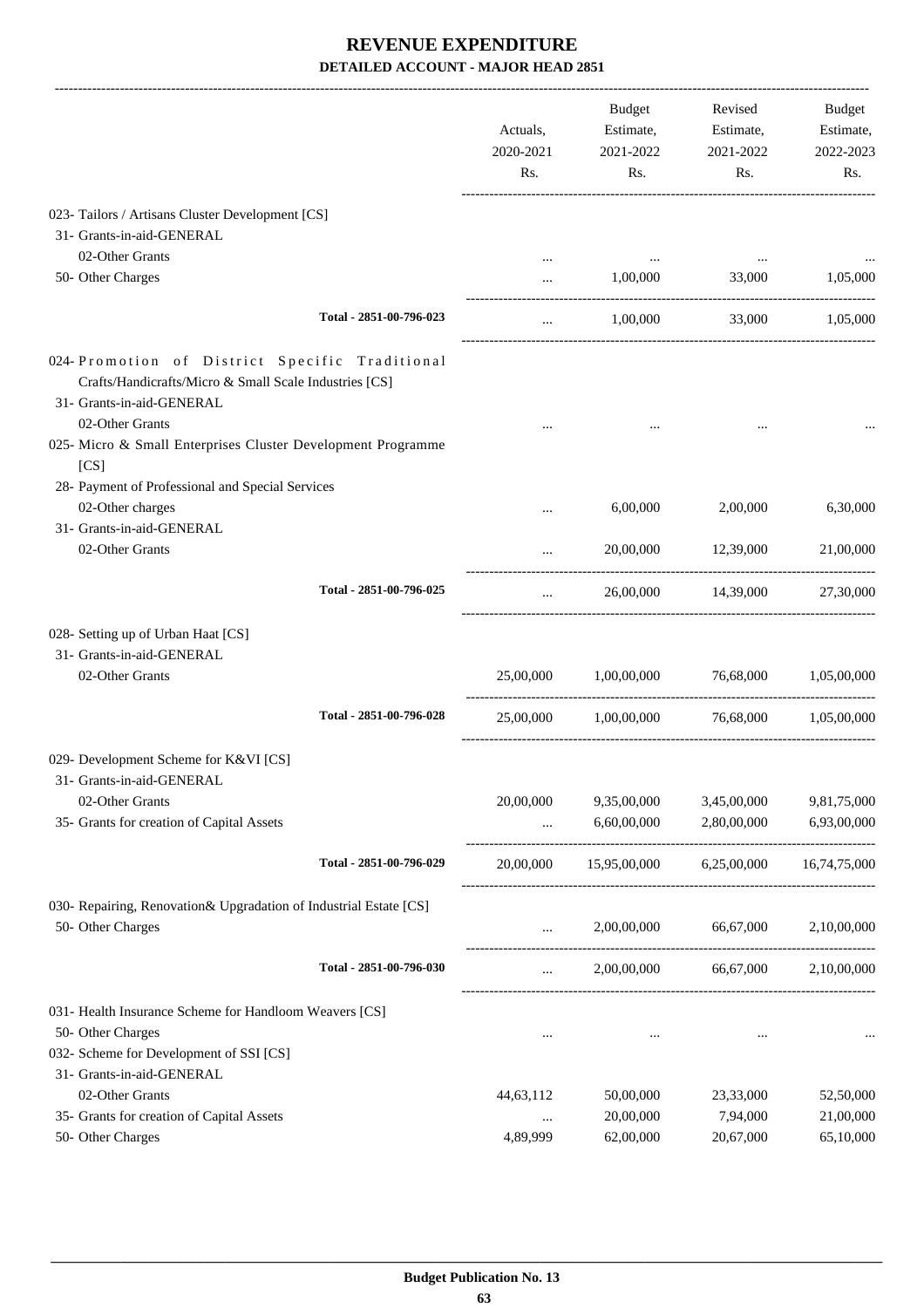|                                                                                         | Actuals,<br>2020-2021           | Budget<br>Estimate,<br>2021-2022                | Revised<br>Estimate,<br>2021-2022                                          | <b>Budget</b><br>Estimate,<br>2022-2023 |
|-----------------------------------------------------------------------------------------|---------------------------------|-------------------------------------------------|----------------------------------------------------------------------------|-----------------------------------------|
|                                                                                         | Rs.                             | Rs.                                             | Rs.                                                                        | Rs.                                     |
| Total - 2851-00-796-032                                                                 |                                 |                                                 | 49,53,111 1,32,00,000 51,94,000 1,38,60,000                                |                                         |
| 038- Entrepreneurship Development Programme [CS]                                        |                                 |                                                 |                                                                            |                                         |
| 31- Grants-in-aid-GENERAL                                                               |                                 |                                                 |                                                                            |                                         |
| 02-Other Grants                                                                         | $\cdots$                        | 25,00,000                                       | 8,33,000                                                                   | 26,25,000                               |
| 50- Other Charges                                                                       | $\cdots$                        | 25,00,000                                       | 8,33,000                                                                   | 26,25,000                               |
| Total - 2851-00-796-038                                                                 | $\cdots$                        | 50,00,000                                       | 16,66,000                                                                  | 52,50,000                               |
| 041- Financial Assistance to Tiny Coir Units [CS]                                       |                                 |                                                 |                                                                            |                                         |
| 50- Other Charges                                                                       | $\cdots$                        | 1,00,000                                        | 33,000                                                                     | 1,05,000                                |
| Total - 2851-00-796-041                                                                 | $\cdots$                        |                                                 | $1,00,000$ $33,000$ $1,05,000$                                             |                                         |
| 059- Karma Sathi Prakalpa [CS]                                                          |                                 |                                                 |                                                                            |                                         |
| 33- Subsidies                                                                           |                                 |                                                 |                                                                            |                                         |
| 05-Other Subsidies                                                                      | $\cdots$ . The same of $\cdots$ | 5,00,00,000                                     | <b>Contract Contract Contract</b><br>------------------------------------- | 5,25,00,000                             |
| Total - 2851-00-796-059                                                                 | $\cdots$                        | 5,00,00,000                                     | $\cdots$ . The same of $\cdots$                                            | 5,25,00,000                             |
| 060-4% Additional Interest Subvention Scheme on Mudra Loan for<br>Handloom Weavers [CS] |                                 |                                                 |                                                                            |                                         |
| 33- Subsidies<br>05-Other Subsidies                                                     |                                 | $\cdots$                                        | $\cdots$                                                                   | 20,00,000                               |
| Total - 2851-00-796-060                                                                 | $\cdots$                        | $\cdots$                                        | $\cdots$                                                                   | 20,00,000                               |
| <b>Total - State Development Schemes</b>                                                | 5,85,34,576                     | 62,72,00,000                                    | 21,82,61,000                                                               | 66,05,60,000                            |
| Total - 2851-00-796                                                                     | 5,85,34,576                     | . _ _ _ _ _ _ _ _ _ _ _ _ _ _ _<br>62,72,00,000 | 21,82,61,000                                                               | 66,05,60,000                            |
| Voted                                                                                   |                                 | 5,85,34,576 62,72,00,000                        | 21,82,61,000                                                               | 66,05,60,000                            |
| Charged                                                                                 | $\cdots$                        | $\cdots$                                        | $\cdots$                                                                   |                                         |
|                                                                                         |                                 |                                                 |                                                                            |                                         |
| DETAILED ACCOUNT NO. 2851-00-797 - TRANSFER TO RESERVE FUND/DEPOSIT ACCOUNT             |                                 |                                                 |                                                                            |                                         |

| 797- Transfer to Reserve Fund/Deposit Account                         |                                          |          |              |          |          |
|-----------------------------------------------------------------------|------------------------------------------|----------|--------------|----------|----------|
| <b>State Development Schemes</b>                                      |                                          |          |              |          |          |
| 001- West Bengal Compensatory Entry Tax Fund (WBCETF)<br>(WBETF) [CS] |                                          |          |              |          |          |
| 63- Inter-Account Transfer                                            |                                          | $\cdots$ | 80,00,00,000 | $\cdots$ | $\cdots$ |
|                                                                       | <b>Total - State Development Schemes</b> | $\cdots$ | 80,00,00,000 |          | $\cdots$ |
|                                                                       |                                          |          |              |          |          |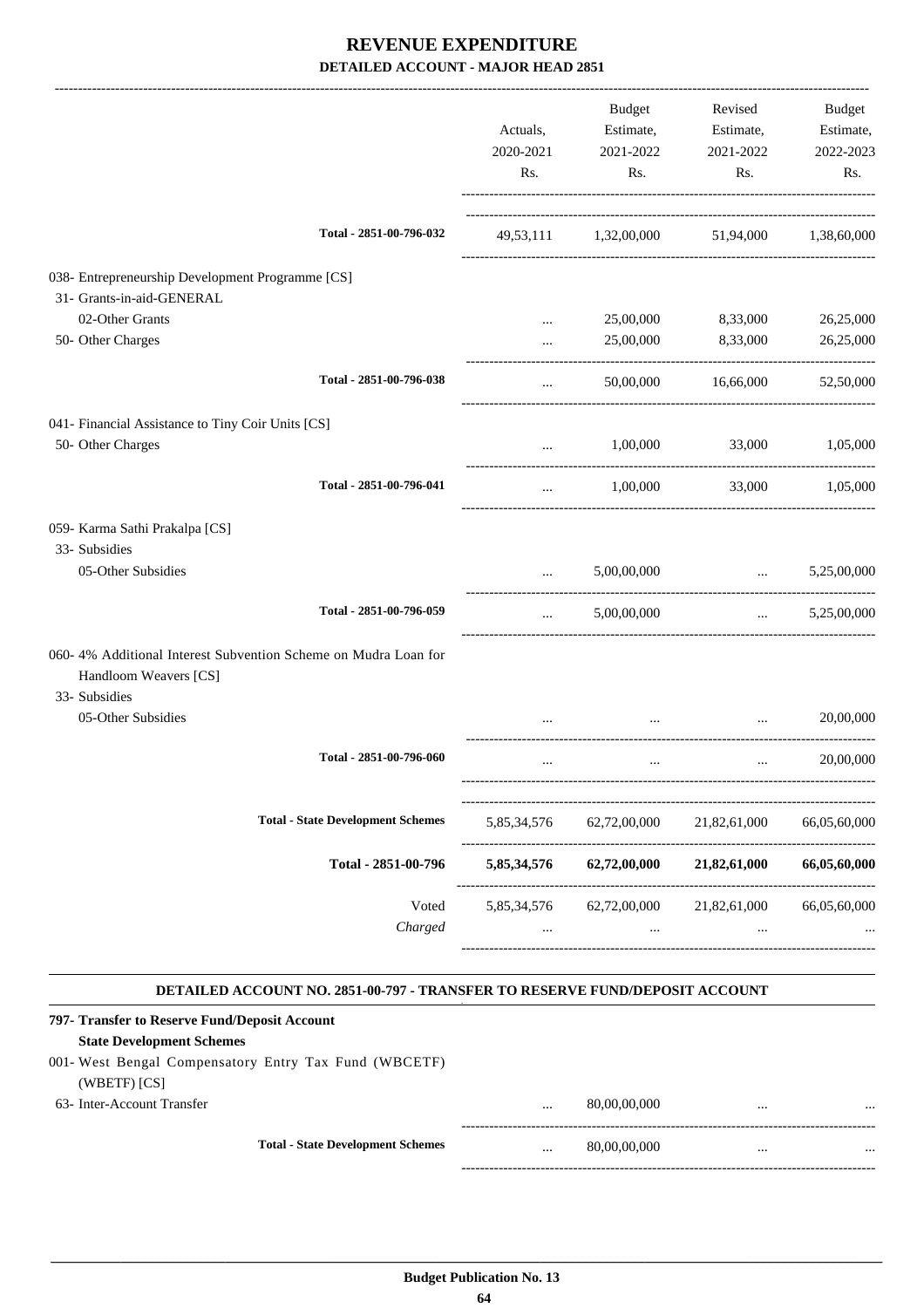| - ІЛАJUR ШЕАР 4051                                     |                              |                                                |                                          |                                                |  |
|--------------------------------------------------------|------------------------------|------------------------------------------------|------------------------------------------|------------------------------------------------|--|
|                                                        | Actuals,<br>2020-2021<br>Rs. | <b>Budget</b><br>Estimate,<br>2021-2022<br>Rs. | Revised<br>Estimate,<br>2021-2022<br>Rs. | <b>Budget</b><br>Estimate,<br>2022-2023<br>Rs. |  |
| Total - 2851-00-797                                    | $\cdots$                     | 80,00,00,000                                   | $\cdots$                                 |                                                |  |
|                                                        |                              |                                                |                                          |                                                |  |
| Voted<br>Charged                                       | $\cdots$<br>$\cdots$         | 80,00,00,000<br>$\cdots$                       | $\cdots$<br>$\cdots$                     |                                                |  |
|                                                        |                              |                                                | -----------------                        |                                                |  |
| DETAILED ACCOUNT NO. 2851-00-800 - OTHER EXPENDITURE   |                              |                                                |                                          |                                                |  |
| 800- Other Expenditure                                 |                              |                                                |                                          |                                                |  |
| <b>Administrative Expenditure</b>                      |                              |                                                |                                          |                                                |  |
| 008- Survey Statistic and Data Bank [CS]               |                              |                                                |                                          |                                                |  |
| 01- Salaries                                           |                              |                                                |                                          |                                                |  |
| 01-Pay                                                 |                              | $\cdots$                                       | $\cdots$                                 |                                                |  |
| 14-Grade Pay                                           |                              |                                                | $\ddotsc$                                |                                                |  |
| 02-Dearness Allowance                                  |                              |                                                | $\ddotsc$                                |                                                |  |
| 03-House Rent Allowance                                |                              |                                                |                                          |                                                |  |
| 04-Ad hoc Bonus                                        | $\cdots$                     |                                                | $\ddotsc$                                |                                                |  |
| 07-Other Allowances                                    |                              |                                                | $\cdots$                                 |                                                |  |
| 12-Medical Allowance                                   |                              |                                                | $\ddotsc$                                |                                                |  |
| 07- Medical Reimbursements                             |                              |                                                | $\cdots$                                 |                                                |  |
| 11- Travel Expenses                                    | $\cdots$                     |                                                | $\cdots$                                 |                                                |  |
| 12- Medical Reimbursements under WBHS 2008             |                              |                                                | $\ddotsc$                                |                                                |  |
| 13- Office Expenses                                    |                              |                                                |                                          |                                                |  |
| 01-Electricity                                         |                              | $\cdots$                                       | $\cdots$                                 |                                                |  |
| 02-Telephone                                           | $\cdots$                     | $\cdots$                                       | $\cdots$                                 |                                                |  |
| 03-Maintenance / P.O.L. for Office Vehicles            |                              | $\cdots$                                       | $\cdots$                                 |                                                |  |
| 04-Other Office Expenses                               |                              |                                                |                                          |                                                |  |
| 50- Other Charges                                      | $\cdots$                     | $\ddotsc$                                      | $\cdots$                                 | $\cdots$                                       |  |
| <b>State Development Schemes</b>                       |                              |                                                |                                          |                                                |  |
| 024-Promotion of District Specific Traditional         |                              |                                                |                                          |                                                |  |
| Crafts/Handicrafts/Micro & Small Scale Industries [CS] |                              |                                                |                                          |                                                |  |
| 31- Grants-in-aid-GENERAL                              |                              |                                                |                                          |                                                |  |
| 02-Other Grants                                        | $\ddotsc$                    | $\ddotsc$                                      | $\ddotsc$                                |                                                |  |
| 025- Implementation of e-Governance Projects [CS]      |                              |                                                |                                          |                                                |  |
| 28- Payment of Professional and Special Services       |                              |                                                |                                          |                                                |  |
| 02-Other charges                                       | $\cdots$                     | $\cdots$                                       |                                          |                                                |  |
| 50- Other Charges                                      |                              | $\cdots$                                       |                                          |                                                |  |
| Total - 2851-00-800                                    |                              | $\cdots$                                       | $\cdots$                                 |                                                |  |
|                                                        |                              |                                                |                                          |                                                |  |
| Voted                                                  | $\cdots$                     | $\cdots$                                       |                                          |                                                |  |
| Charged                                                | $\cdots$                     | $\cdots$                                       | $\ddotsc$                                |                                                |  |
|                                                        |                              |                                                |                                          |                                                |  |

#### **DETAILED ACCOUNT NO. 2851 - DEDUCT RECOVERIES IN REDUCTION OF EXPENDITURE**

 **\_\_\_\_\_\_\_\_\_\_\_\_\_\_\_\_\_\_\_\_\_\_\_\_\_\_\_\_\_\_\_\_\_\_\_\_\_\_\_\_\_\_\_\_\_\_\_\_\_\_\_\_\_\_\_\_\_\_\_\_\_\_\_\_\_\_\_\_\_\_\_\_\_\_\_\_\_\_\_\_\_\_\_\_\_\_\_\_\_\_\_\_\_\_\_\_\_\_\_\_\_\_\_\_\_\_\_\_\_\_\_\_\_\_\_\_\_\_\_**

#### **--------------------------------------------------------------------------------------------------------------------------------------------------------------------------------**

-----------------------------------------------------------------------------------------

**--------------------------------------------------------------------------------------------------------------------------------------------------------------------------------**

#### **001- Direction and Administration**

Administrative Expenditure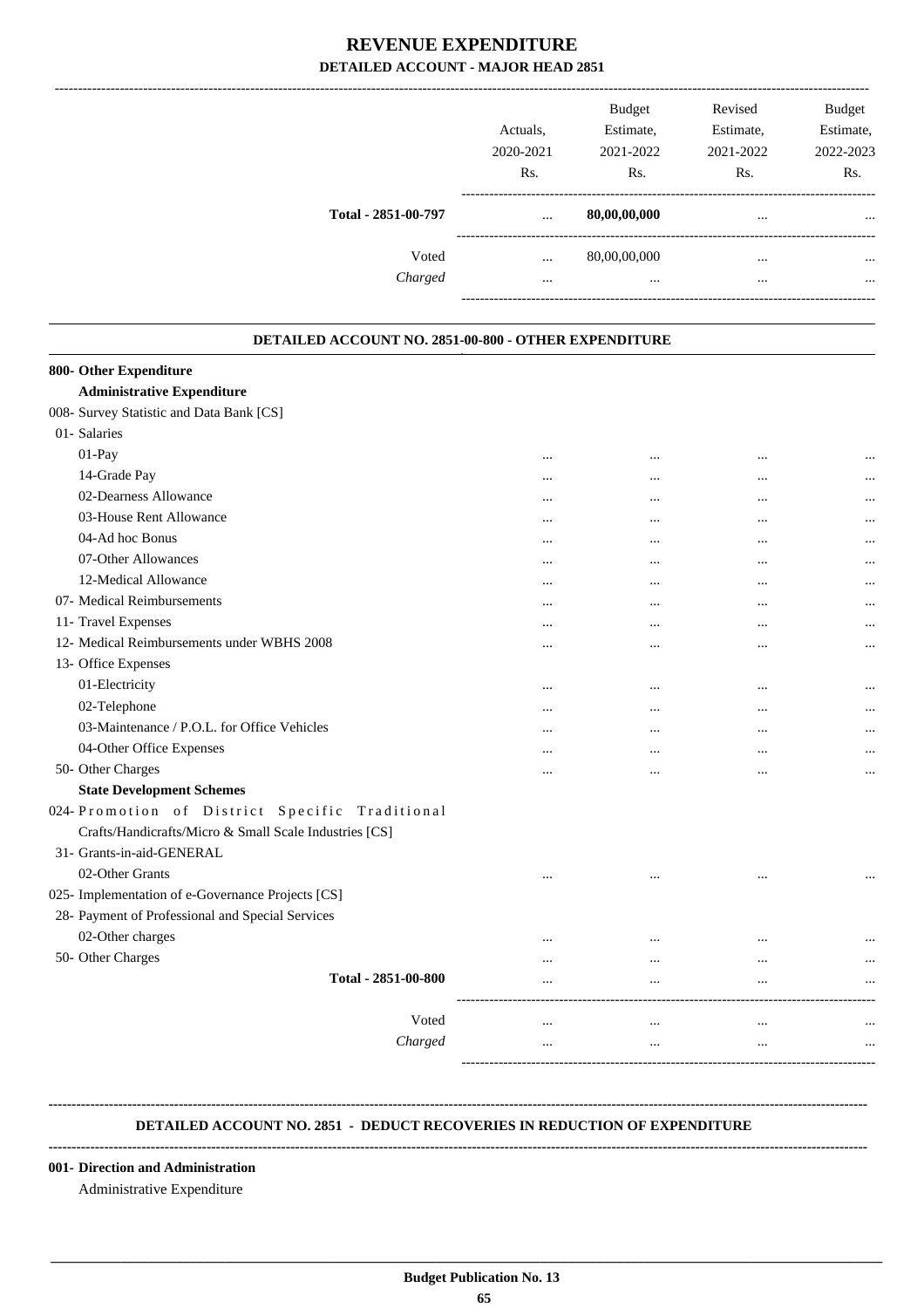|                                                                    | Actuals,<br>2020-2021<br>Rs. | <b>Budget</b><br>Estimate,<br>2021-2022 | Revised<br>Estimate,<br>2021-2022 | Budget<br>Estimate,<br>2022-2023<br>Rs. |
|--------------------------------------------------------------------|------------------------------|-----------------------------------------|-----------------------------------|-----------------------------------------|
|                                                                    |                              | Rs.                                     | Rs.                               |                                         |
| 001-Directorate [CS]                                               |                              |                                         |                                   |                                         |
| 70-Deduct Recoveries                                               |                              |                                         |                                   |                                         |
| 01-Others                                                          |                              | $\cdots$                                | $-1,000$                          | $-1,000$                                |
| 02-W.B.H.S. 2008                                                   |                              |                                         | $\cdots$                          |                                         |
| 004-Directorate of M.& S.S.E. [CS]                                 |                              |                                         |                                   |                                         |
| 70-Deduct Recoveries                                               |                              |                                         |                                   |                                         |
| 01-Others                                                          | $\ddotsc$                    | $-1,000$                                | $-1,000$                          | $-1,000$                                |
| 02-W.B.H.S. 2008                                                   | $\ddotsc$                    | $-1,000$                                | $\ddotsc$                         |                                         |
| 005-Survey Statistics and Data Bank [CS]                           |                              |                                         |                                   |                                         |
| 70-Deduct Recoveries                                               |                              |                                         |                                   |                                         |
| 01-Others                                                          |                              | $-1,000$                                | $-1,000$                          | $-1,000$                                |
| 02-W.B.H.S. 2008                                                   |                              | $-1,000$                                | $\cdots$                          |                                         |
|                                                                    |                              |                                         |                                   |                                         |
| Total - 001 - Deduct - Recoveries                                  |                              | $-4,000$                                | $-3,000$                          | $-3,000$                                |
| 101- Industrial Estates                                            |                              |                                         |                                   |                                         |
| Administrative Expenditure                                         |                              |                                         |                                   |                                         |
| 003-Small Industrial Estate under C.M.P.O.Manicktola Work-cum -    |                              |                                         |                                   |                                         |
| Living Centre [CS]                                                 |                              |                                         |                                   |                                         |
| 70-Deduct Recoveries                                               |                              |                                         |                                   |                                         |
| 01-Others                                                          |                              |                                         | $-1,000$                          | $-1,000$                                |
| 02-W.B.H.S. 2008                                                   |                              | $\cdots$                                | $\ddots$                          |                                         |
| Total - 101 - Deduct - Recoveries                                  | $\cdots$                     | $\cdots$                                | $-1,000$                          | $-1,000$                                |
| 102- Small Scale Industries                                        |                              |                                         |                                   |                                         |
| Administrative Expenditure                                         |                              |                                         |                                   |                                         |
| 008-Scheme for S.S.I. [CS]                                         |                              |                                         |                                   |                                         |
| 70-Deduct Recoveries                                               |                              |                                         |                                   |                                         |
| 01-Others                                                          | $-1,351$                     | $-1,000$                                | $-1,000$                          | $-1,000$                                |
| 02-W.B.H.S. 2008                                                   | $\cdots$                     | $-1,000$                                | $\cdots$                          |                                         |
| 010-Small Industry Development Agency [CS]                         |                              |                                         |                                   |                                         |
| 70-Deduct Recoveries                                               |                              |                                         |                                   |                                         |
| 01-Others                                                          | $\cdots$                     | $-1,000$                                | $-1,000$                          | $-1,000$                                |
| 02-W.B.H.S. 2008                                                   | $\ddotsc$                    | $\cdots$                                | $\cdots$                          |                                         |
| 011-District Industries Centre Kolkata [CS]                        |                              |                                         |                                   |                                         |
| 70-Deduct Recoveries                                               |                              |                                         |                                   |                                         |
| 01-Others                                                          | $\cdots$                     | $-1,000$                                | $-1,000$                          | $-1,000$                                |
| 02-W.B.H.S. 2008                                                   |                              | $-1,000$                                | $\cdots$                          | $\cdots$                                |
| 012-Strengthening of Cottage and Small Scale Industries Units [CS] |                              |                                         |                                   |                                         |
| 70-Deduct Recoveries                                               |                              |                                         |                                   |                                         |
| 01-Others                                                          | $\cdots$                     | $-1,000$                                | $-1,000$                          | $-1,000$                                |
| 02-W.B.H.S. 2008                                                   | $\cdots$                     | $\cdots$                                | $\ldots$                          | $\cdots$                                |
| <b>State Development Schemes</b>                                   |                              |                                         |                                   |                                         |
| 001-Enterpreneurship Development Programme [CS]                    |                              |                                         |                                   |                                         |
| 70-Deduct Recoveries                                               |                              |                                         |                                   |                                         |
| 01-Others                                                          | $\cdots$                     | $\ldots$                                | $\ldots$                          |                                         |
|                                                                    |                              |                                         |                                   |                                         |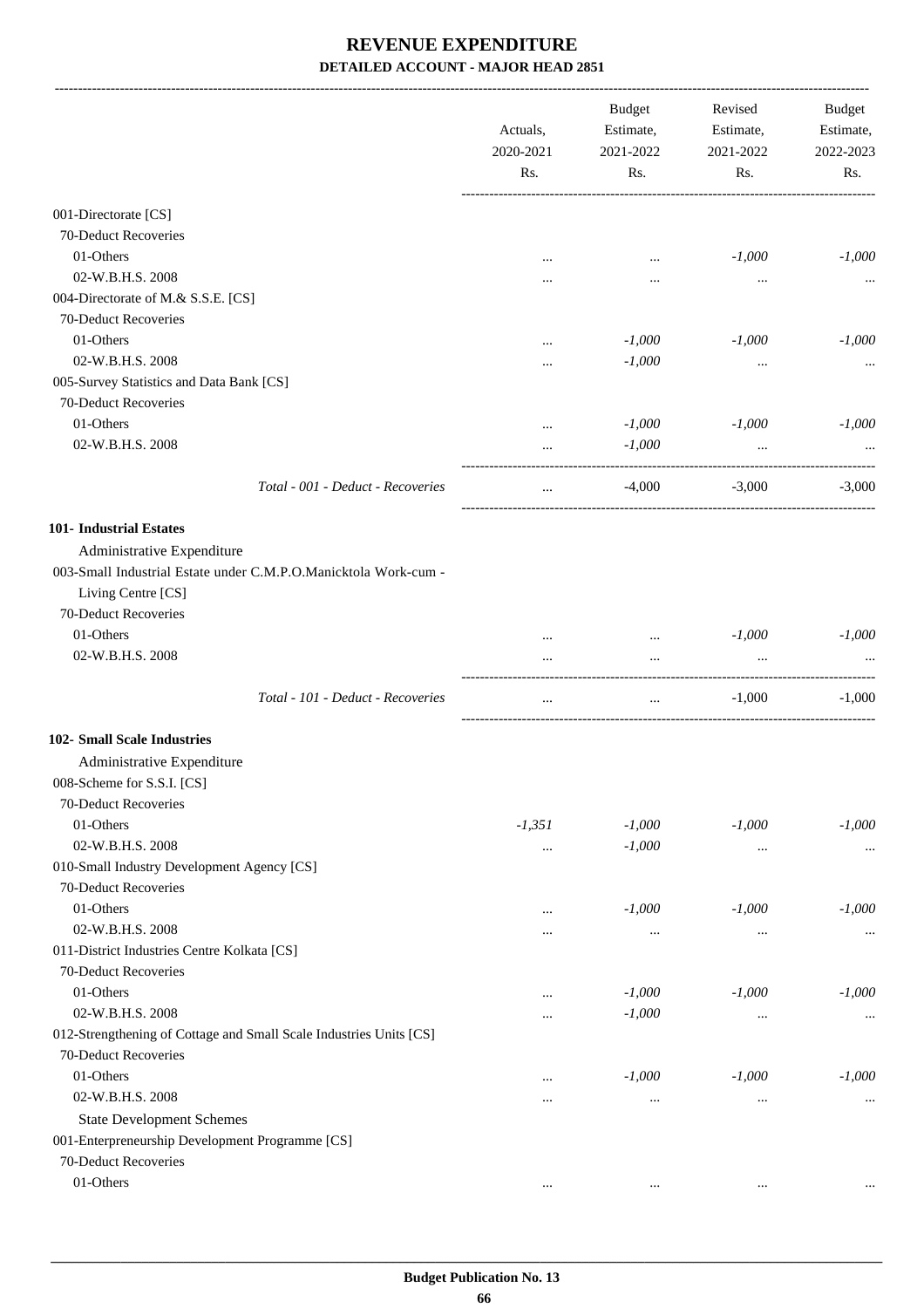|                                                                      | Actuals,<br>2020-2021<br>Rs. | <b>Budget</b><br>Estimate,<br>2021-2022<br>Rs.     | Revised<br>Estimate,<br>2021-2022<br>Rs. | Budget<br>Estimate,<br>2022-2023<br>Rs. |
|----------------------------------------------------------------------|------------------------------|----------------------------------------------------|------------------------------------------|-----------------------------------------|
| 013-Incentive for encouraging the setting up of new enterprises $\&$ |                              |                                                    |                                          |                                         |
| expansion of existing enterprises [CS]                               |                              |                                                    |                                          |                                         |
| 70-Deduct Recoveries                                                 |                              |                                                    |                                          |                                         |
| 01-Others                                                            |                              | $\cdots$                                           |                                          |                                         |
| 02-W.B.H.S. 2008                                                     |                              |                                                    |                                          |                                         |
| 017-Scheme for Development of SSI [CS]                               |                              |                                                    |                                          |                                         |
| 70-Deduct Recoveries                                                 |                              |                                                    |                                          |                                         |
| 01-Others                                                            |                              |                                                    |                                          |                                         |
| <b>State Development Schemes</b>                                     |                              |                                                    |                                          |                                         |
| 009-Scheme for Development of S.S.I. (ACA) [CS]                      |                              |                                                    |                                          |                                         |
| 70-Deduct Recoveries                                                 |                              |                                                    |                                          |                                         |
| 01-Others                                                            |                              |                                                    |                                          |                                         |
| 02-W.B.H.S. 2008                                                     |                              |                                                    |                                          |                                         |
| Central Sector Scheme                                                |                              |                                                    |                                          |                                         |
| 028-Collection of Statistics of Small Scale Industries- [CS]         |                              |                                                    |                                          |                                         |
| 70-Deduct Recoveries                                                 |                              |                                                    |                                          |                                         |
| 01-Others                                                            |                              |                                                    |                                          |                                         |
| 02-W.B.H.S. 2008                                                     |                              |                                                    |                                          |                                         |
|                                                                      |                              | $\cdots$<br>-------------------------------------- | $\cdots$                                 |                                         |
| Total - 102 - Deduct - Recoveries                                    | $-1,351$                     | $-6,000$                                           | -4,000                                   | $-4,000$                                |
| 103- Handloom Industries                                             |                              |                                                    |                                          |                                         |
| Administrative Expenditure                                           |                              |                                                    |                                          |                                         |
| 007-Directorate of Handloom and Textiles [CS]                        |                              |                                                    |                                          |                                         |
| 70-Deduct Recoveries                                                 |                              |                                                    |                                          |                                         |
| 01-Others                                                            | $\cdots$                     | $-1,000$                                           | $-1,000$                                 | $-1,000$                                |
| 02-W.B.H.S. 2008                                                     |                              | $-1,000$                                           | $\ddotsc$                                |                                         |
| 018-Schemes for Handloom Industries [CS]                             |                              |                                                    |                                          |                                         |
| 70-Deduct Recoveries                                                 |                              |                                                    |                                          |                                         |
| 01-Others                                                            | $-18,040$                    | $-1,000$                                           | $-10,000$                                | $-10,000$                               |
| 02-W.B.H.S. 2008                                                     | $\cdots$                     | $-1,000$                                           | $\cdots$                                 |                                         |
| <b>State Development Schemes</b>                                     |                              |                                                    |                                          |                                         |
| 008-Scheme for Development of Handloom Industries through            |                              |                                                    |                                          |                                         |
| Expansion and Promotional Activities [CS]                            |                              |                                                    |                                          |                                         |
| 70-Deduct Recoveries                                                 |                              |                                                    |                                          |                                         |
| 01-Others                                                            | $-4,338$                     | and the contract of the same                       | $\ldots$                                 |                                         |
|                                                                      |                              |                                                    |                                          |                                         |
| Total - 103 - Deduct - Recoveries                                    | $-22,378$                    | $-4,000$                                           | $-11,000$                                | $-11,000$                               |
| 104- Handicraft Industries                                           |                              |                                                    |                                          |                                         |
| Administrative Expenditure                                           |                              |                                                    |                                          |                                         |
| 004-Handicrafts [CS]                                                 |                              |                                                    |                                          |                                         |
| 70-Deduct Recoveries                                                 |                              |                                                    |                                          |                                         |
| 01-Others                                                            | $\cdots$                     | $-1,000$                                           | $-1,000$                                 | $-1,000$                                |
| 02-W.B.H.S. 2008                                                     | $\cdots$                     | $-1,000$                                           | $\cdots$                                 |                                         |
| 005-Payment of Pension to Handicraft Artisans [CS]                   |                              |                                                    |                                          |                                         |
| 70-Deduct Recoveries                                                 |                              |                                                    |                                          |                                         |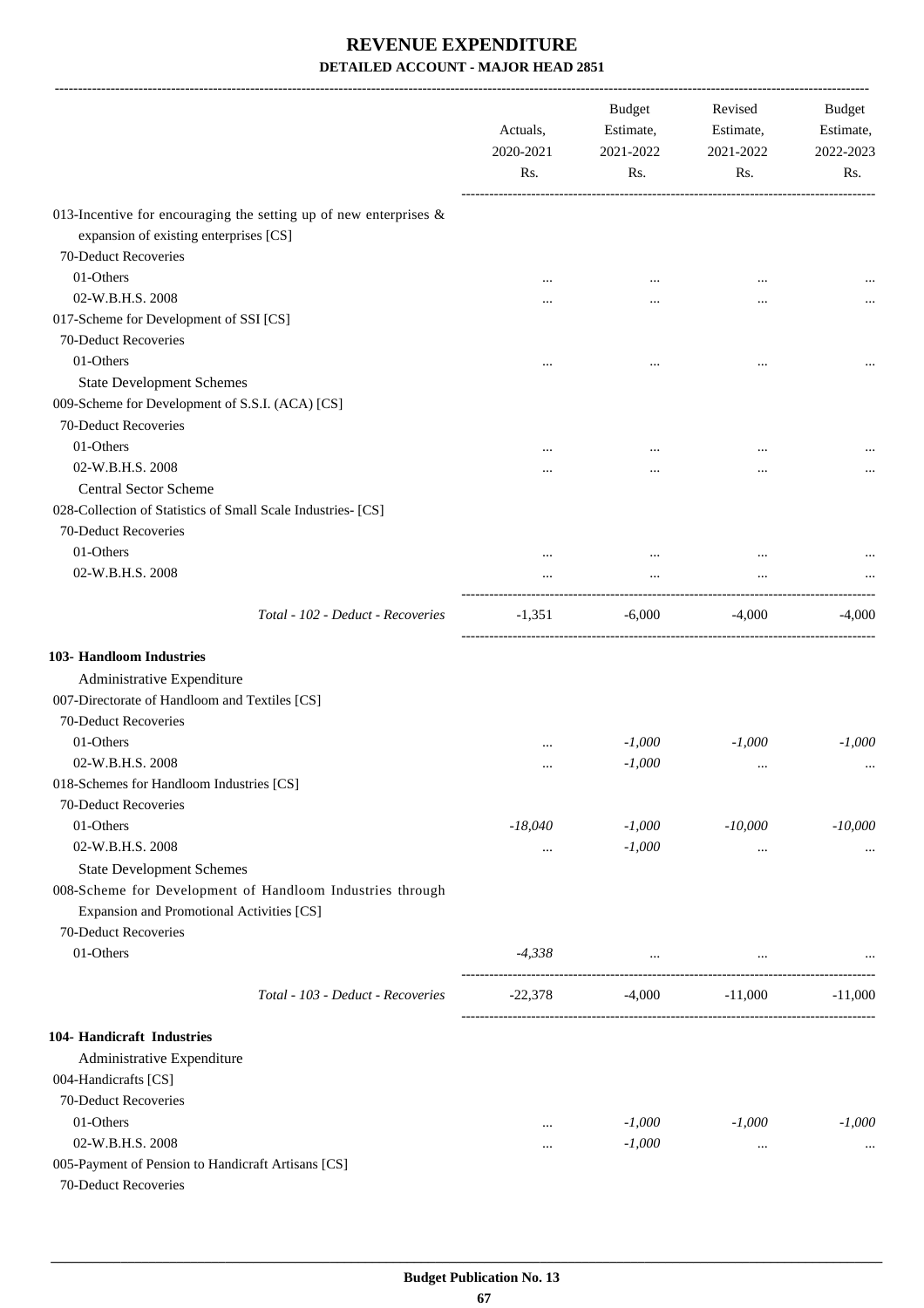-------------------------------------------------------------------------------------------------------------------------------------------------------------------------------

|                                                                               | Actuals,<br>2020-2021 | <b>Budget</b><br>Estimate,<br>2021-2022 | Revised<br>Estimate,<br>2021-2022 | <b>Budget</b><br>Estimate,<br>2022-2023 |
|-------------------------------------------------------------------------------|-----------------------|-----------------------------------------|-----------------------------------|-----------------------------------------|
|                                                                               | Rs.                   | Rs.                                     | Rs.                               | Rs.                                     |
| 01-Others                                                                     | $\ddotsc$             | $\cdots$                                | $-1,000$                          | $-1,000$                                |
| <b>State Development Schemes</b>                                              |                       |                                         |                                   |                                         |
| 007-Development Schemes for Handicrafts Industries [CS]                       |                       |                                         |                                   |                                         |
| 70-Deduct Recoveries                                                          |                       |                                         |                                   |                                         |
| 01-Others                                                                     |                       |                                         |                                   |                                         |
| 02-W.B.H.S. 2008                                                              |                       |                                         |                                   |                                         |
| 015-State Export Promotion Society [CS]                                       |                       |                                         |                                   |                                         |
| 70-Deduct Recoveries                                                          |                       |                                         |                                   |                                         |
| 01-Others                                                                     | $\cdots$              | $\ddotsc$                               | $\cdots$                          |                                         |
| 020-Payment of Pension to handicrafts Artisans under B.S.A.I.<br>Act1931 [CS] |                       |                                         |                                   |                                         |
| 70-Deduct Recoveries                                                          |                       |                                         |                                   |                                         |
| 01-Others                                                                     |                       |                                         |                                   |                                         |
| 02-W.B.H.S. 2008                                                              | $\cdots$<br>$\cdots$  | <br>$\cdots$                            | $\cdots$                          |                                         |
|                                                                               |                       |                                         |                                   |                                         |
| Total - 104 - Deduct - Recoveries                                             | $\cdots$              | $-2,000$                                | $-2,000$                          | $-2.000$                                |
| 106- Coir Industries                                                          |                       |                                         |                                   |                                         |
| Administrative Expenditure                                                    |                       |                                         |                                   |                                         |
| 003-Coir Industry [CS]                                                        |                       |                                         |                                   |                                         |
| 70-Deduct Recoveries                                                          |                       |                                         |                                   |                                         |
| 01-Others                                                                     | $\cdots$              | $-1,000$                                | $-1,000$                          | $-1,000$                                |
| 02-W.B.H.S. 2008                                                              | .                     | $\cdots$                                | $\cdots$                          |                                         |
| Total - 106 - Deduct - Recoveries                                             | $\cdots$              | $-1,000$                                | $-1,000$                          | $-1,000$                                |
| 107- Sericulture Industries                                                   |                       |                                         |                                   |                                         |
| Administrative Expenditure                                                    |                       |                                         |                                   |                                         |
| 001-Schemes for Sericulture Industries [CS]                                   |                       |                                         |                                   |                                         |
| 70-Deduct Recoveries                                                          |                       |                                         |                                   |                                         |
| 01-Others                                                                     | $\cdots$              | $\ddotsc$                               | $-1,000$                          | $-1,000$                                |
| 02-W.B.H.S. 2008                                                              |                       | $\cdots$                                | $\cdots$                          | $\cdots$                                |
| 048-Intensive Sericulture Developmental Scheme [CS]                           |                       |                                         |                                   |                                         |
| 70-Deduct Recoveries                                                          |                       |                                         |                                   |                                         |
| 01-Others                                                                     | $\cdots$              | $\cdots$                                | $-1,000$                          | $-1,000$                                |
| 02-W.B.H.S. 2008                                                              |                       | $\cdots$                                | $\cdots$                          |                                         |
| 050-Scheme for Sericulture Industries [CS]                                    |                       |                                         |                                   |                                         |
| 70-Deduct Recoveries                                                          |                       |                                         |                                   |                                         |
| 01-Others                                                                     |                       | $\cdots$                                | $-1,000$                          | $-1,000$                                |
| 02-W.B.H.S. 2008                                                              |                       | $\ddotsc$                               | $\cdots$                          |                                         |
| 052-Intensive Sericulture Developmental Scheme [CS]                           |                       |                                         |                                   |                                         |
| 70-Deduct Recoveries                                                          |                       |                                         |                                   |                                         |
| 01-Others                                                                     |                       | $\cdots$                                | $-1,000$                          | $-1,000$                                |
| 02-W.B.H.S. 2008                                                              |                       |                                         | $\cdots$                          | $\cdots$                                |
| <b>State Development Schemes</b>                                              |                       |                                         |                                   |                                         |
| 002-Other Developmental Scheme for Sericulture Industries. [CS]               |                       |                                         |                                   |                                         |
| 70-Deduct Recoveries                                                          |                       |                                         |                                   |                                         |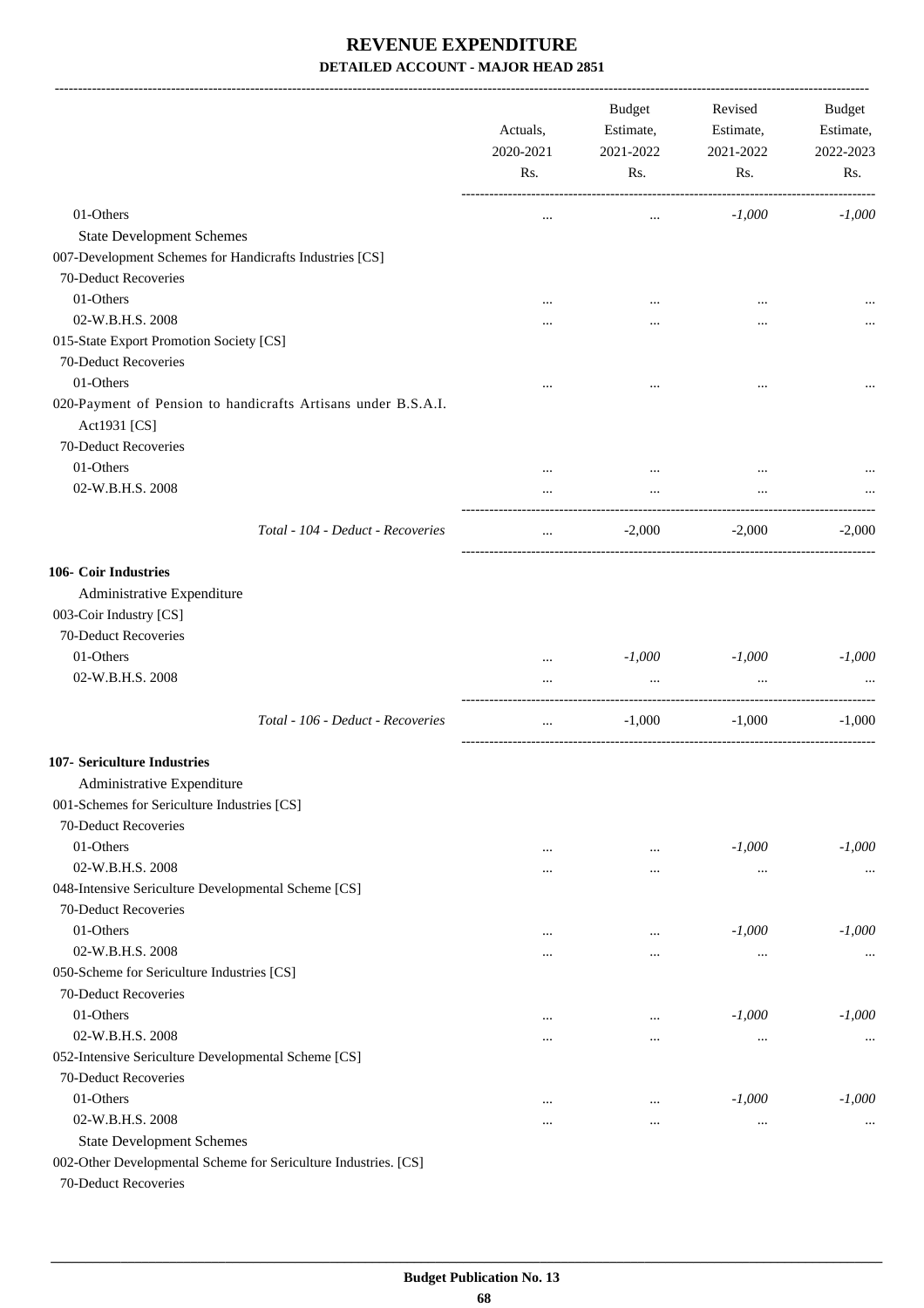|                                                                                                                                       | Actuals,<br>2020-2021<br>Rs. | <b>Budget</b><br>Estimate,<br>2021-2022<br>Rs. | Revised<br>Estimate,<br>2021-2022<br>Rs. | Budget<br>Estimate,<br>2022-2023<br>Rs. |
|---------------------------------------------------------------------------------------------------------------------------------------|------------------------------|------------------------------------------------|------------------------------------------|-----------------------------------------|
| 01-Others<br>02-W.B.H.S. 2008                                                                                                         | $\cdots$                     | $\cdots$                                       | $\ldots$                                 |                                         |
|                                                                                                                                       | $\cdots$                     | $\cdots$                                       | $\cdots$                                 |                                         |
| Total - 107 - Deduct - Recoveries                                                                                                     | $\cdots$                     | $\cdots$                                       | -4,000                                   | $-4.000$                                |
| 110- Composite Village and Small Industries and Co-operatives                                                                         |                              |                                                |                                          |                                         |
| Administrative Expenditure                                                                                                            |                              |                                                |                                          |                                         |
| 007-Expenditure for payment of outstanding dues of<br>Tantuja/Tantusree/Manjusha to the Primary Weavers<br>Cooperative Societies [CS] |                              |                                                |                                          |                                         |
| 70-Deduct Recoveries                                                                                                                  |                              |                                                |                                          |                                         |
| 01-Others                                                                                                                             |                              | $-1,000$                                       | $-1,000$                                 | $-1,000$                                |
| 02-W.B.H.S. 2008                                                                                                                      |                              | $\cdots$                                       | $\ddotsc$                                |                                         |
| 008-Scheme for extension of Pension facilities to Weavers under<br>Cooperative Fold [CS]<br>70-Deduct Recoveries                      |                              |                                                |                                          |                                         |
| 01-Others                                                                                                                             |                              |                                                | $-1,000$                                 | $-1,000$                                |
| 069-Organisation of Handicraft Co-operative [CS]                                                                                      |                              | $\cdots$                                       |                                          |                                         |
| 70-Deduct Recoveries                                                                                                                  |                              |                                                |                                          |                                         |
| 01-Others                                                                                                                             | $\cdots$                     | $-1,000$                                       | $-1,000$                                 | $-1,000$                                |
| 02-W.B.H.S. 2008                                                                                                                      |                              | $\cdots$                                       | $\ddotsc$                                |                                         |
| <b>State Development Schemes</b>                                                                                                      |                              |                                                |                                          |                                         |
| 029-Scheme for Extension of Pension Facilities to Weavers under<br>Co-op Fold [CS]                                                    |                              |                                                |                                          |                                         |
| 70-Deduct Recoveries                                                                                                                  |                              |                                                |                                          |                                         |
| 01-Others                                                                                                                             |                              | $\cdots$                                       |                                          |                                         |
| 02-W.B.H.S. 2008                                                                                                                      |                              |                                                |                                          |                                         |
| 044-Handloom Cluster Development [CS]                                                                                                 |                              |                                                |                                          |                                         |
| 70-Deduct Recoveries                                                                                                                  |                              |                                                |                                          |                                         |
| 01-Others                                                                                                                             | $\cdots$                     | $\cdots$                                       | $\ddotsc$                                |                                         |
| 051-Special Expo [CS]                                                                                                                 |                              |                                                |                                          |                                         |
| 70-Deduct Recoveries                                                                                                                  |                              |                                                |                                          |                                         |
| 01-Others                                                                                                                             |                              | $\ddotsc$                                      | $\ddotsc$                                |                                         |
| 052-Health Insurance Scheme for Handloom Weavers [CS]<br>70-Deduct Recoveries                                                         |                              |                                                |                                          |                                         |
| 01-Others                                                                                                                             |                              | $\ddotsc$                                      |                                          |                                         |
| 02-W.B.H.S. 2008                                                                                                                      | $\cdots$                     |                                                |                                          |                                         |
| 059-Powerloom Cluster Development Programmes [CS]                                                                                     |                              |                                                |                                          |                                         |
| 70-Deduct Recoveries                                                                                                                  |                              |                                                |                                          |                                         |
| 01-Others                                                                                                                             | -40                          |                                                |                                          |                                         |
| Total - 110 - Deduct - Recoveries                                                                                                     | -40                          | $-2,000$                                       | $-3,000$                                 | $-3,000$                                |
|                                                                                                                                       |                              |                                                |                                          |                                         |

#### **200- Other Village Industries**

Administrative Expenditure

001-Other Miscellaneous Cottage Industries including Beekeeping Industries [CS]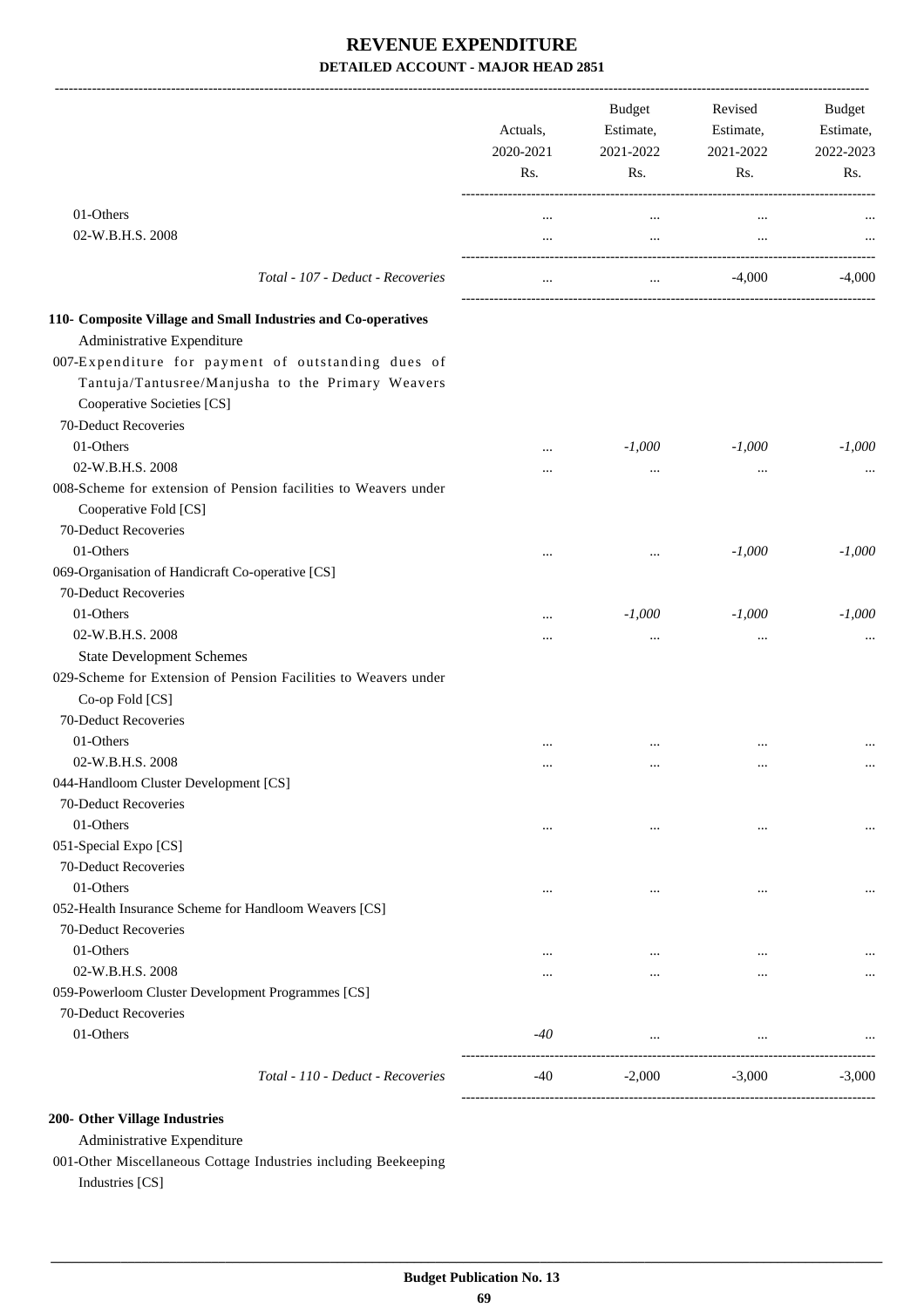|                                                                                                                 | Actuals,<br>2020-2021<br>Rs. | <b>Budget</b><br>Estimate,<br>2021-2022<br>Rs. | Revised<br>Estimate,<br>2021-2022<br>Rs. | Budget<br>Estimate,<br>2022-2023<br>Rs. |
|-----------------------------------------------------------------------------------------------------------------|------------------------------|------------------------------------------------|------------------------------------------|-----------------------------------------|
| 70-Deduct Recoveries                                                                                            |                              |                                                |                                          |                                         |
| 01-Others                                                                                                       | $\cdots$                     | $-1,000$                                       | $-1,000$                                 | $-1,000$                                |
| 02-W.B.H.S. 2008                                                                                                | $\cdots$                     | $-1,000$                                       | $\ddots$                                 |                                         |
| Total - 200 - Deduct - Recoveries                                                                               | $\cdots$                     | $-2,000$                                       | -1.000                                   | $-1.000$                                |
| 789- Special Component Plan for Scheduled Castes                                                                |                              |                                                |                                          |                                         |
| Administrative Expenditure                                                                                      |                              |                                                |                                          |                                         |
| 001-Payment of Pension to Handicraft Artisans [CS]                                                              |                              |                                                |                                          |                                         |
| 70-Deduct Recoveries                                                                                            |                              |                                                |                                          |                                         |
| 01-Others                                                                                                       |                              | $\cdots$                                       | $-1,000$                                 | $-1,000$                                |
| 061-Scheme for extension of Pension facilities to Weavers under                                                 |                              |                                                |                                          |                                         |
| Cooperative Fold [CS]                                                                                           |                              |                                                |                                          |                                         |
| 70-Deduct Recoveries                                                                                            |                              |                                                |                                          |                                         |
| 01-Others                                                                                                       |                              | $\ddotsc$                                      | $-1,000$                                 | $-1,000$                                |
| <b>State Development Schemes</b>                                                                                |                              |                                                |                                          |                                         |
| 016-Incentive for encouraging the setting up of new enterprises $\&$<br>expansion of existing enterprises. [CS] |                              |                                                |                                          |                                         |
| 70-Deduct Recoveries                                                                                            |                              |                                                |                                          |                                         |
| 01-Others                                                                                                       |                              |                                                |                                          |                                         |
| 02-W.B.H.S. 2008                                                                                                |                              |                                                |                                          |                                         |
| 017-Scheme for development of Handloom Industries through                                                       |                              |                                                |                                          |                                         |
| expansion & promotional activities [CS]                                                                         |                              |                                                |                                          |                                         |
| 70-Deduct Recoveries                                                                                            |                              |                                                |                                          |                                         |
| 01-Others                                                                                                       |                              |                                                |                                          |                                         |
| 031-Promotion of District Specific Traditional                                                                  |                              |                                                |                                          |                                         |
| Crafts/Handicrafts/Micro & Small Scale Industries [CS]<br>70-Deduct Recoveries                                  |                              |                                                |                                          |                                         |
| 01-Others                                                                                                       | $\ddotsc$                    |                                                |                                          |                                         |
| 038-Health Insurance Scheme for Handloom Weavers [CS]                                                           |                              |                                                |                                          |                                         |
| 70-Deduct Recoveries                                                                                            |                              |                                                |                                          |                                         |
| 01-Others                                                                                                       | $\cdots$                     | $\cdots$                                       | $\cdots$                                 |                                         |
|                                                                                                                 |                              |                                                |                                          |                                         |
| Total - 789 - Deduct - Recoveries                                                                               | $\cdots$                     | $\cdots$                                       | $-2.000$                                 | $-2,000$                                |
| 796- Tribal Areas Sub-Plan                                                                                      |                              |                                                |                                          |                                         |
| Administrative Expenditure                                                                                      |                              |                                                |                                          |                                         |
| 001-Payment of Pension to Handicrafts Artisans [CS]                                                             |                              |                                                |                                          |                                         |
| 70-Deduct Recoveries                                                                                            |                              |                                                |                                          |                                         |
| 01-Others                                                                                                       | $\cdots$                     | $\cdots$                                       | $-1,000$                                 | $-1,000$                                |
| 002-Scheme for extension of pension facilities to Weavers under                                                 |                              |                                                |                                          |                                         |
| Cooperative Fold [CS]                                                                                           |                              |                                                |                                          |                                         |
| 70-Deduct Recoveries                                                                                            |                              |                                                |                                          |                                         |
| 01-Others                                                                                                       | $\cdots$                     | $\cdots$                                       | $-1,000$                                 | $-1,000$                                |
| <b>State Development Schemes</b>                                                                                |                              |                                                |                                          |                                         |
| 003-Other Development Schemes for Sericulture [CS]                                                              |                              |                                                |                                          |                                         |
| 70-Deduct Recoveries                                                                                            |                              |                                                |                                          |                                         |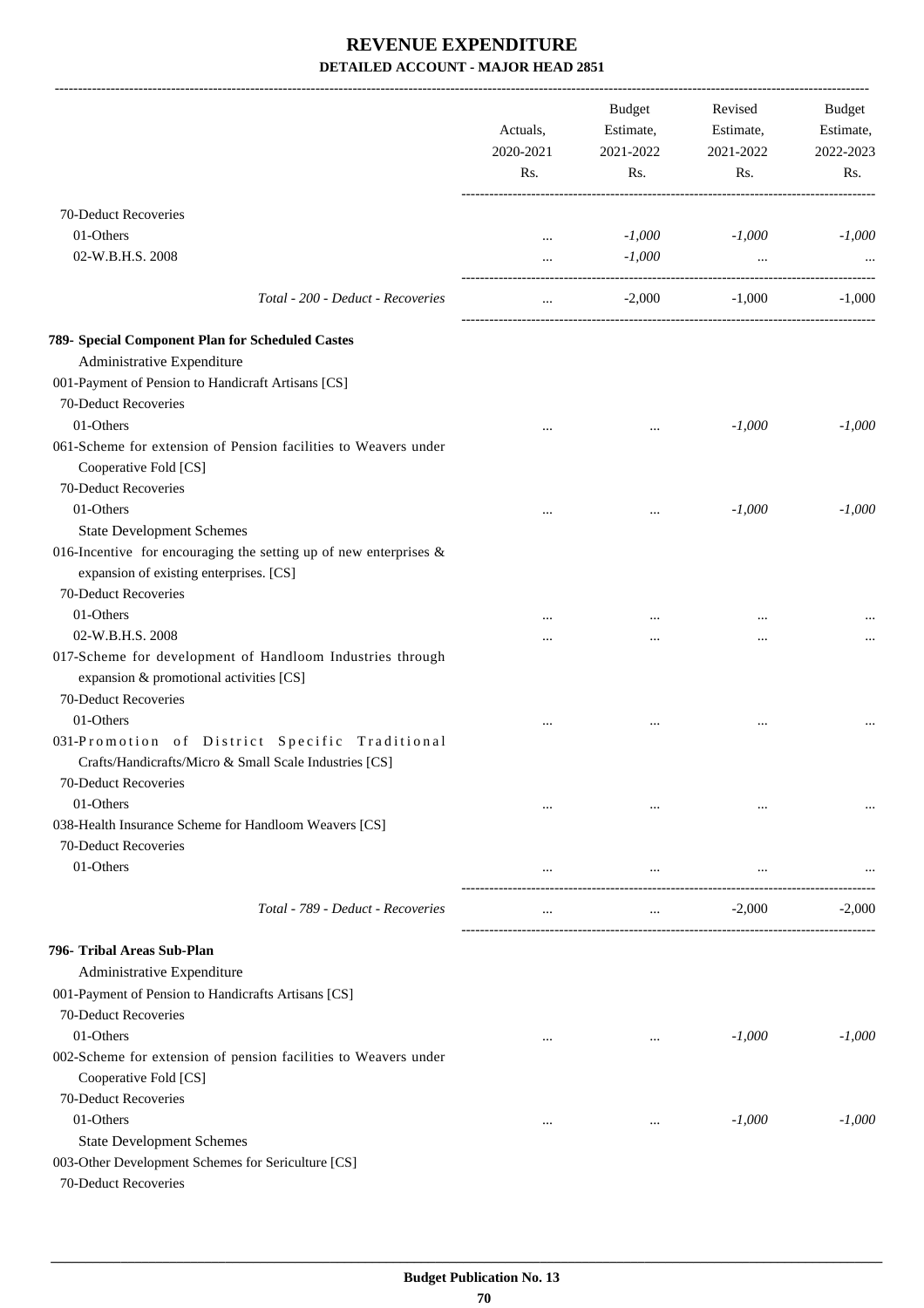|                                                                                                                 | Actuals,<br>2020-2021<br>Rs. | Budget<br>Estimate,<br>2021-2022<br>Rs. | Revised<br>Estimate,<br>2021-2022<br>Rs. | Budget<br>Estimate,<br>2022-2023<br>Rs. |
|-----------------------------------------------------------------------------------------------------------------|------------------------------|-----------------------------------------|------------------------------------------|-----------------------------------------|
| 01-Others                                                                                                       |                              |                                         |                                          |                                         |
| 005-Development Scheme for Handicraft Industries [CS]                                                           |                              | $\ddotsc$                               |                                          |                                         |
| 70-Deduct Recoveries                                                                                            |                              |                                         |                                          |                                         |
| 01-Others                                                                                                       |                              |                                         |                                          |                                         |
| 02-W.B.H.S. 2008                                                                                                |                              |                                         |                                          |                                         |
| 010-Incentive for encouraging the setting up of new enterprises $\&$<br>expansion of existing enterprises. [CS] |                              |                                         |                                          |                                         |
| 70-Deduct Recoveries                                                                                            |                              |                                         |                                          |                                         |
| 02-W.B.H.S. 2008                                                                                                |                              |                                         |                                          |                                         |
| 027-Payment of Pension to Handicrafts Artisans [CS]                                                             |                              |                                         |                                          |                                         |
| 70-Deduct Recoveries<br>01-Others                                                                               |                              |                                         |                                          |                                         |
| 02-W.B.H.S. 2008                                                                                                |                              |                                         |                                          |                                         |
| 030-Repairing, Renovation& Upgradation of Industrial Estate [CS]                                                |                              |                                         |                                          |                                         |
| 70-Deduct Recoveries<br>01-Others                                                                               |                              |                                         |                                          |                                         |
| 032-Scheme for Development of SSI [CS]                                                                          |                              |                                         |                                          |                                         |
| 70-Deduct Recoveries                                                                                            |                              |                                         |                                          |                                         |
| 01-Others                                                                                                       |                              | $\cdots$                                |                                          |                                         |
|                                                                                                                 |                              |                                         |                                          |                                         |
| Total - 796 - Deduct - Recoveries                                                                               |                              | $\ddotsc$                               | $-2,000$                                 | $-2,000$                                |
| 797- Transfer to Reserve Fund/Deposit Account                                                                   |                              |                                         |                                          |                                         |
| <b>State Development Schemes</b>                                                                                |                              |                                         |                                          |                                         |
| 001-West Bengal Compensatory Entry Tax Fund (WBCETF)                                                            |                              |                                         |                                          |                                         |
| (WBETF) [CS]                                                                                                    |                              |                                         |                                          |                                         |
| 70-Deduct Recoveries                                                                                            |                              |                                         |                                          |                                         |
| 01-Others                                                                                                       |                              |                                         |                                          |                                         |
|                                                                                                                 |                              |                                         |                                          |                                         |
| Total - 797 - Deduct - Recoveries                                                                               | $\cdots$                     | $\cdots$                                | $\cdots$                                 |                                         |
| 800- Other Expenditure                                                                                          |                              |                                         |                                          |                                         |
| Administrative Expenditure                                                                                      |                              |                                         |                                          |                                         |
| 008-Survey Statistic and Data Bank [CS]                                                                         |                              |                                         |                                          |                                         |
| 70-Deduct Recoveries                                                                                            |                              |                                         |                                          |                                         |
| 01-Others                                                                                                       | $\cdots$                     | $\cdots$                                | $-1,000$                                 | $-1,000$                                |
| 02-W.B.H.S. 2008                                                                                                |                              | $\cdots$                                | $\ddotsc$                                |                                         |
| <b>State Development Schemes</b>                                                                                |                              |                                         |                                          |                                         |
| 022-New incentive scheme for encouraging the setting up of new<br>industrial units [CS]                         |                              |                                         |                                          |                                         |
| 70-Deduct Recoveries                                                                                            |                              |                                         |                                          |                                         |
| 01-Others                                                                                                       |                              | $\cdots$                                |                                          |                                         |
| 02-W.B.H.S. 2008                                                                                                | $\cdots$                     | $\cdots$                                |                                          | $\cdots$                                |
| 024-Promotion of District Specific Traditional                                                                  |                              |                                         |                                          |                                         |
| Crafts/Handicrafts/Micro & Small Scale Industries [CS]                                                          |                              |                                         |                                          |                                         |
| 70-Deduct Recoveries                                                                                            |                              |                                         |                                          |                                         |
| 01-Others                                                                                                       | $\cdots$                     | $\cdots$                                | $\cdots$                                 |                                         |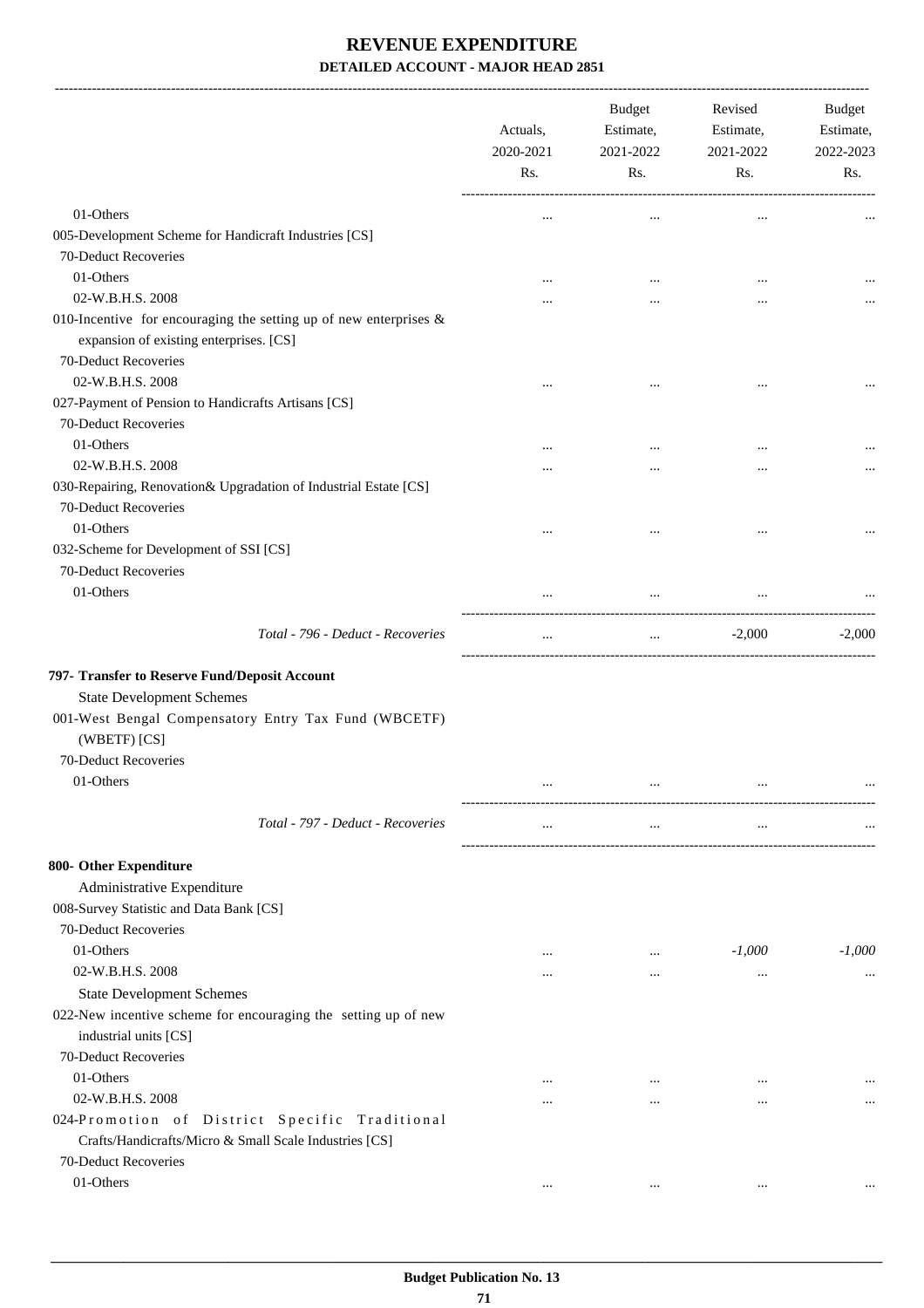|                                                                                  | Actuals,<br>2020-2021<br>Rs. | Budget<br>Estimate,<br>2021-2022<br>Rs. | Revised<br>Estimate,<br>2021-2022<br>Rs. | Budget<br>Estimate,<br>2022-2023<br>Rs. |
|----------------------------------------------------------------------------------|------------------------------|-----------------------------------------|------------------------------------------|-----------------------------------------|
| <b>State Development Schemes</b>                                                 |                              |                                         |                                          |                                         |
| 027-Refund of Unutilized Fund of CSS Schemes (State Share)<br>(CSSREFUND) [CS]   |                              |                                         |                                          |                                         |
| 70-Deduct Recoveries                                                             |                              |                                         |                                          |                                         |
| 01-Others                                                                        |                              |                                         |                                          |                                         |
| State Development Schemes (Central Assistance)                                   |                              |                                         |                                          |                                         |
| 026-Refund of Unutilized Fund of CSS Schemes (Central Share)<br>(CSSREFUND) [CS] |                              |                                         |                                          |                                         |
| 70-Deduct Recoveries                                                             |                              |                                         |                                          |                                         |
| 01-Others                                                                        |                              |                                         | and the state of the state of            |                                         |
| Total - 800 - Deduct - Recoveries                                                | $\ddots$                     | $\mathbf{r}$ , $\mathbf{r}$             | $-1,000$                                 | $-1,000$                                |
| 902- Deduct - Amount met from the Reserve Fund / Deposit                         |                              |                                         |                                          |                                         |
| <b>Account</b>                                                                   |                              |                                         |                                          |                                         |
| <b>State Development Schemes</b>                                                 |                              |                                         |                                          |                                         |
| 001-West Bengal Compensatory Entry Tax Fund (WBCETF)                             |                              |                                         |                                          |                                         |
| (WBETF) [CS]                                                                     |                              |                                         |                                          |                                         |
| 70-Deduct Recoveries                                                             |                              |                                         |                                          |                                         |
| 01-Others                                                                        |                              | $-80,00,00,000$                         |                                          |                                         |
| Total - 902 - Deduct - Recoveries                                                | $\cdots$                     | $-80,00,00,000$                         | $\cdots$                                 |                                         |
| 911- Deduct Recoveries of Overpayments                                           |                              |                                         |                                          |                                         |
| Administrative Expenditure                                                       |                              |                                         |                                          |                                         |
| 004-Handicrafts [CS]                                                             |                              |                                         |                                          |                                         |
| 70-Deduct Recoveries                                                             |                              |                                         |                                          |                                         |
| 01-Others                                                                        | $-29,957$                    | $-1,00,000$                             | $-10,000$                                | $-10,000$                               |
| 02-W.B.H.S. 2008                                                                 | $\ldots$                     | $-1,000$                                | $\cdots$                                 |                                         |
| 029-nil [CS]                                                                     |                              |                                         |                                          |                                         |
| 70-Deduct Recoveries                                                             |                              |                                         |                                          |                                         |
| 01-Others                                                                        | $-5, 91, 394$                | $-1,00,000$                             | $-2,00,000$                              | $-2,00,000$                             |
| 050-Organisation of Handicraft [CS]                                              |                              |                                         |                                          |                                         |
| 70-Deduct Recoveries                                                             |                              |                                         |                                          |                                         |
| 01-Others                                                                        |                              | $-1,000$                                | $-1,000$                                 | $-1,000$                                |
| 051-Kalyani Industrial Estate [CS]                                               |                              |                                         |                                          |                                         |
| 70-Deduct Recoveries                                                             |                              |                                         |                                          |                                         |
| 01-Others                                                                        | $\cdots$                     | $-1,000$                                | $-1,000$                                 | $-1,000$                                |
| 02-W.B.H.S. 2008                                                                 | $\cdots$                     | $\cdots$                                | $\cdots$                                 | $\ldots$                                |
| 052-Directorate of C.&S.S.I. [CS]                                                |                              |                                         |                                          |                                         |
| 70-Deduct Recoveries                                                             |                              |                                         |                                          |                                         |
| 01-Others                                                                        |                              | $-10,000$                               | $-1,000$                                 | $-1,000$                                |
| 02-W.B.H.S. 2008                                                                 | $\cdots$                     | $\cdots$                                | $\cdots$                                 | $\cdots$                                |
| 053-Directorate of Handloom and Textiles(CS) [CS]                                |                              |                                         |                                          |                                         |
| 70-Deduct Recoveries                                                             |                              |                                         |                                          |                                         |
| 01-Others                                                                        |                              | $-1,000$                                | $-1,000$                                 | $-1,000$                                |
| 054-Schemes for Handloom Industries [CS]                                         |                              |                                         |                                          |                                         |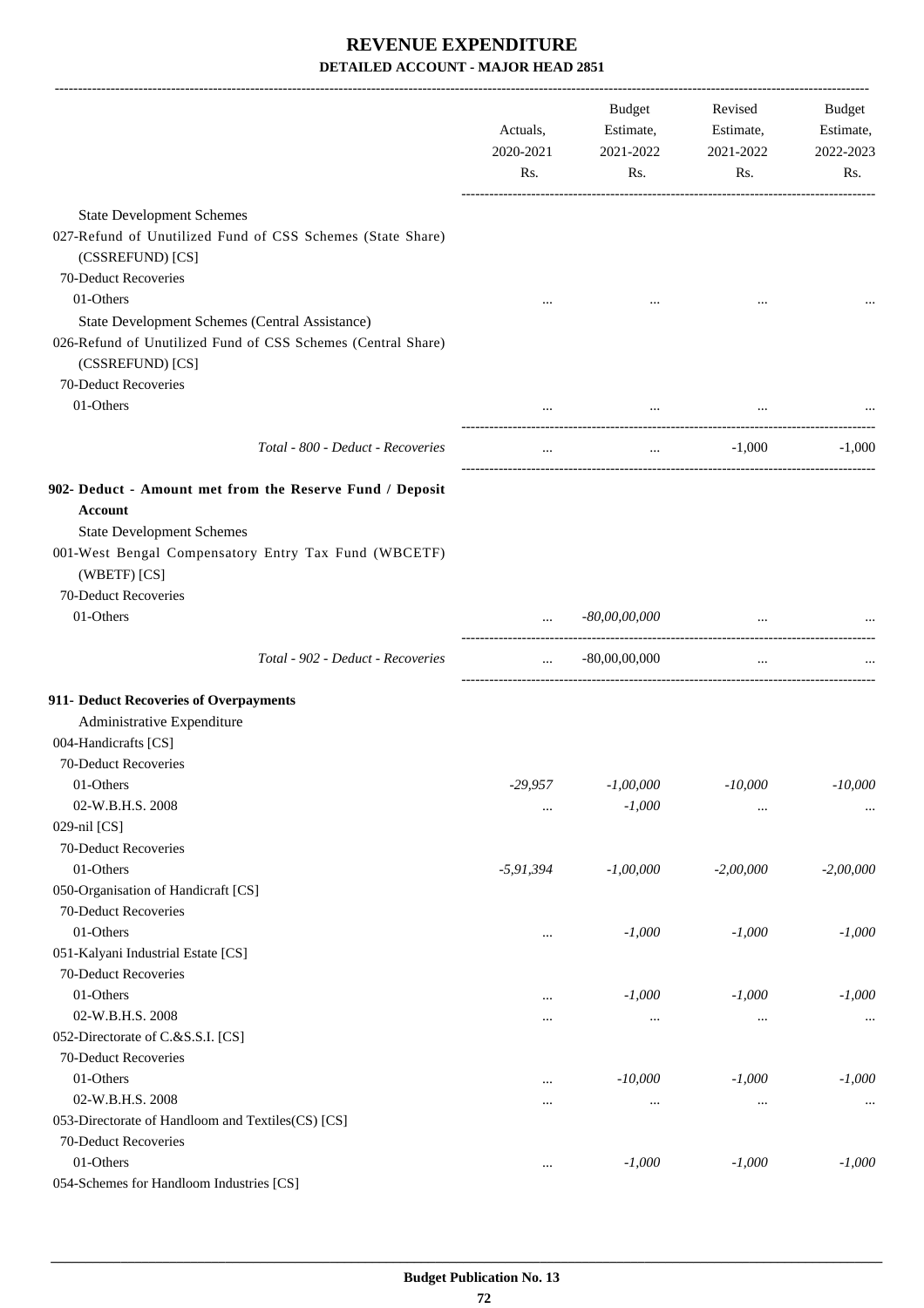-------------------------------------------------------------------------------------------------------------------------------------------------------------------------------

|                                                                                 | Actuals,<br>2020-2021<br>Rs. | <b>Budget</b><br>Estimate,<br>2021-2022<br>Rs. | Revised<br>Estimate,<br>2021-2022<br>Rs. | <b>Budget</b><br>Estimate,<br>2022-2023<br>Rs. |
|---------------------------------------------------------------------------------|------------------------------|------------------------------------------------|------------------------------------------|------------------------------------------------|
| 70-Deduct Recoveries                                                            |                              |                                                |                                          |                                                |
|                                                                                 |                              |                                                |                                          |                                                |
| 01-Others                                                                       |                              | $-1,00,000$                                    | $-1,000$                                 | $-1,000$                                       |
| 02-W.B.H.S. 2008                                                                |                              | $\ldots$                                       | $\cdots$                                 |                                                |
| 055-Scheme for [CS]                                                             |                              |                                                |                                          |                                                |
| 70-Deduct Recoveries<br>01-Others                                               |                              |                                                |                                          |                                                |
|                                                                                 | $\ddotsc$                    | $-1,000$                                       | $-1,000$                                 | $-1,000$                                       |
| 057-catalytic Development Scheme [CS]<br>70-Deduct Recoveries                   |                              |                                                |                                          |                                                |
| 01-Others                                                                       |                              |                                                |                                          |                                                |
|                                                                                 | $\cdots$                     | $\ddotsc$                                      | $-1,000$                                 | $-1,000$                                       |
| 058-Scheme for Sericulture Industries [CS]                                      |                              |                                                |                                          |                                                |
| 70-Deduct Recoveries                                                            |                              |                                                |                                          |                                                |
| 01-Others                                                                       |                              | $-1,000$                                       | $-1,000$                                 | $-1,000$                                       |
| 02-W.B.H.S. 2008                                                                |                              | $-1,000$                                       | $\cdots$                                 |                                                |
| 060-Scheme for [CS]                                                             |                              |                                                |                                          |                                                |
| 70-Deduct Recoveries                                                            |                              |                                                |                                          |                                                |
| 01-Others                                                                       | $\cdots$                     | $-1,000$                                       | $-1,000$                                 | $-1,000$                                       |
| 061-nil [CS]                                                                    |                              |                                                |                                          |                                                |
| 70-Deduct Recoveries                                                            |                              |                                                |                                          |                                                |
| 01-Others                                                                       |                              | $-1,000$                                       | $-1,000$                                 | $-1,000$                                       |
| 062-nil [CS]                                                                    |                              |                                                |                                          |                                                |
| 70-Deduct Recoveries                                                            |                              |                                                |                                          |                                                |
| 01-Others                                                                       | $\ddotsc$                    | $-1,000$                                       | $-1,000$                                 | $-1,000$                                       |
| 063-Scheme for [CS]                                                             |                              |                                                |                                          |                                                |
| 70-Deduct Recoveries                                                            |                              |                                                |                                          |                                                |
| 01-Others                                                                       | $\cdots$                     |                                                | $-1,000$                                 | $-1,000$                                       |
| 064-Expenditure for payment of outstanding dues of                              |                              |                                                |                                          |                                                |
| Tantuja/Tantusree/Manjusha to the Primary Weavers<br>Cooperative Societies [CS] |                              |                                                |                                          |                                                |
| 70-Deduct Recoveries                                                            |                              |                                                |                                          |                                                |
| 01-Others                                                                       | $\cdots$                     | $-1,000$                                       | $-1,000$                                 | $-1,000$                                       |
| 065-Scheme for reimbursement of Special Rebate 10% of the value                 |                              |                                                |                                          |                                                |
| of Handloom Products sold out of the accumulative stock [CS]                    |                              |                                                |                                          |                                                |
| 70-Deduct Recoveries                                                            |                              |                                                |                                          |                                                |
| 01-Others                                                                       | $\cdots$                     | $-1,000$                                       | $-1,000$                                 | $-1,000$                                       |
| <b>State Development Schemes</b>                                                |                              |                                                |                                          |                                                |
| 001-Catalytic Development Scheme(CS) [CS]                                       |                              |                                                |                                          |                                                |
| 70-Deduct Recoveries                                                            |                              |                                                |                                          |                                                |
| 01-Others                                                                       | $\ddotsc$                    | $\ddotsc$                                      | $\cdots$                                 |                                                |
| 002-Development Scheme for Handcraft Industries [CS]                            |                              |                                                |                                          |                                                |
| 70-Deduct Recoveries                                                            |                              |                                                |                                          |                                                |
| 01-Others                                                                       | $\cdots$                     | $\cdots$                                       | $\cdots$                                 |                                                |
| 02-W.B.H.S. 2008                                                                |                              | $\ddotsc$                                      | $\ddotsc$                                | $\cdots$                                       |
| 007-Development Scheme for Handicrafts Industries [CS]                          |                              |                                                |                                          |                                                |
| 70-Deduct Recoveries                                                            |                              |                                                |                                          |                                                |
| 01-Others                                                                       | $\cdots$                     | $\cdots$                                       | $\cdots$                                 | $\cdots$                                       |
| 008-Catalytic Development Project(CS) [CS]                                      |                              |                                                |                                          |                                                |
| 70-Deduct Recoveries                                                            |                              |                                                |                                          |                                                |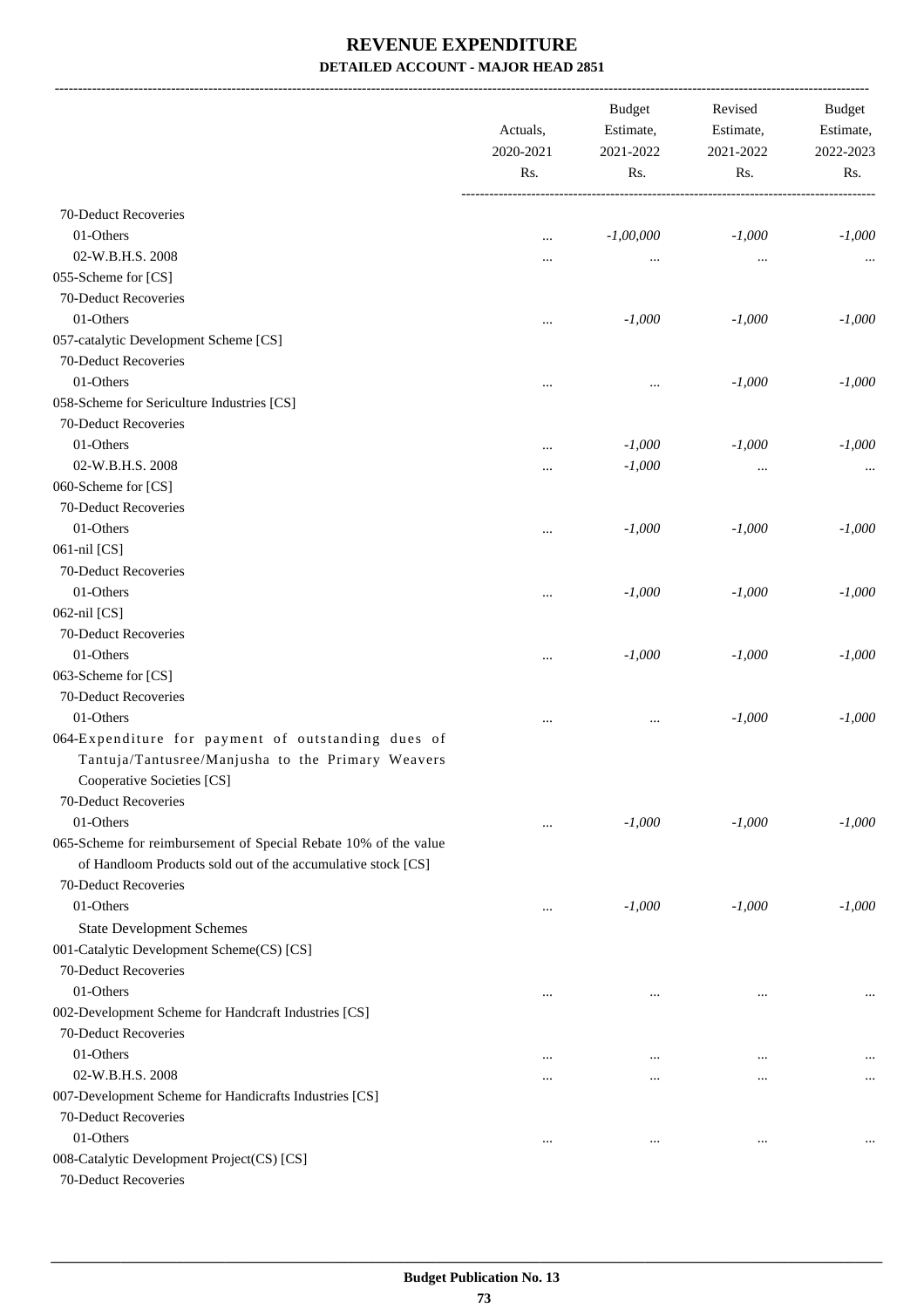-------------------------------------------------------------------------------------------------------------------------------------------------------------------------------

|                                                                                                                             | Actuals,<br>2020-2021<br>Rs. | <b>Budget</b><br>Estimate,<br>2021-2022<br>Rs. | Revised<br>Estimate,<br>2021-2022<br>Rs. | <b>Budget</b><br>Estimate,<br>2022-2023<br>Rs. |
|-----------------------------------------------------------------------------------------------------------------------------|------------------------------|------------------------------------------------|------------------------------------------|------------------------------------------------|
| 01-Others                                                                                                                   | $-26,918$                    | $\cdots$                                       | $\ddotsc$                                |                                                |
| 010-New Incentive Scheme for Encouraging the setting up of New<br>Industrial Units [CS]<br>70-Deduct Recoveries             |                              |                                                |                                          |                                                |
| 01-Others                                                                                                                   |                              |                                                |                                          |                                                |
| 02-W.B.H.S. 2008                                                                                                            | $\ddotsc$                    | $\ddotsc$                                      | $\ddotsc$                                |                                                |
|                                                                                                                             | $\cdots$                     | $\ddotsc$                                      | $\ddotsc$                                |                                                |
| 012-Accutision of Modern Looms and accesaries suitable for<br>Polyester Weaving for Powerloom Co-opp Societies [CS]         |                              |                                                |                                          |                                                |
| 70-Deduct Recoveries                                                                                                        |                              |                                                |                                          |                                                |
| 01-Others<br>013-Incentive for encouraging the setting up of new enterprises $\&$<br>expansion of existing enterprises [CS] | $\cdots$                     | $\ddotsc$                                      | $\cdots$                                 | $\cdots$                                       |
| 70-Deduct Recoveries                                                                                                        |                              |                                                |                                          |                                                |
| 01-Others                                                                                                                   | $-18,89,538$                 | $\ddotsc$                                      | $\cdots$                                 |                                                |
| 02-W.B.H.S. 2008                                                                                                            | $\cdots$                     | $\ddotsc$                                      | $\cdots$                                 | $\cdots$                                       |
| 016-Catalytic Development Project [CS]                                                                                      |                              |                                                |                                          |                                                |
| 70-Deduct Recoveries                                                                                                        |                              |                                                |                                          |                                                |
| 01-Others                                                                                                                   | $\cdots$                     | $\cdots$                                       | $\cdots$                                 |                                                |
| 02-W.B.H.S. 2008                                                                                                            | $\cdots$                     | $\ddotsc$                                      | $\cdots$                                 | $\cdots$                                       |
| 017-Scheme for Development of SSI [CS]                                                                                      |                              |                                                |                                          |                                                |
| 70-Deduct Recoveries                                                                                                        |                              |                                                |                                          |                                                |
| 01-Others                                                                                                                   | $\ddotsc$                    | $\cdots$                                       | $\cdots$                                 | $\cdots$                                       |
| 024-Promotion of District Specific Traditional Crafts<br>/Handicrafts/Micro&Small Scale Industries [CS]                     |                              |                                                |                                          |                                                |
| 70-Deduct Recoveries                                                                                                        |                              |                                                |                                          |                                                |
| 01-Others                                                                                                                   | $\cdots$                     | $\cdots$                                       | $\cdots$                                 |                                                |
| 02-W.B.H.S. 2008                                                                                                            | $\cdots$                     | $\cdots$                                       | $\cdots$                                 | $\cdots$                                       |
| 032-Scheme for Development of S S I(CS) [CS]                                                                                |                              |                                                |                                          |                                                |
| 70-Deduct Recoveries                                                                                                        |                              |                                                |                                          |                                                |
| 01-Others                                                                                                                   | $\cdots$                     | $\cdots$                                       | $\cdots$                                 | $\cdots$                                       |
| 039-Scheme for development of SSI [CS]                                                                                      |                              |                                                |                                          |                                                |
| 70-Deduct Recoveries                                                                                                        |                              |                                                |                                          |                                                |
| 01-Others                                                                                                                   | $\cdots$                     | $\ddotsc$                                      | $\cdots$                                 |                                                |
| 02-W.B.H.S. 2008                                                                                                            | $\cdots$                     | $\cdots$                                       | $\cdots$                                 | $\cdots$                                       |
| 040-Market incentive scheme under DDHPY for<br>PWCS/SHGS/NGOs Association and SLOS [CS]                                     |                              |                                                |                                          |                                                |
| 70-Deduct Recoveries                                                                                                        |                              |                                                |                                          |                                                |
| 01-Others                                                                                                                   | $\ddotsc$                    | $\cdots$                                       | $\cdots$                                 | $\cdots$                                       |
| 02-W.B.H.S. 2008                                                                                                            |                              | $\cdots$                                       | $\cdots$                                 | $\cdots$                                       |
| 043-Introduction on Silk Weaving(CS) [CS]                                                                                   |                              |                                                |                                          |                                                |
| 70-Deduct Recoveries                                                                                                        |                              |                                                |                                          |                                                |
| 01-Others                                                                                                                   | $\cdots$                     | $\cdots$                                       | $\cdots$                                 | $\cdots$                                       |
| 044-Handloom Cluster Development [CS]                                                                                       |                              |                                                |                                          |                                                |
| 70-Deduct Recoveries                                                                                                        |                              |                                                |                                          |                                                |
| 01-Others                                                                                                                   | $\ddotsc$                    | $\cdots$                                       | $\cdots$                                 |                                                |
| 02-W.B.H.S. 2008                                                                                                            | $\cdots$                     | $\cdots$                                       | $\cdots$                                 | $\cdots$                                       |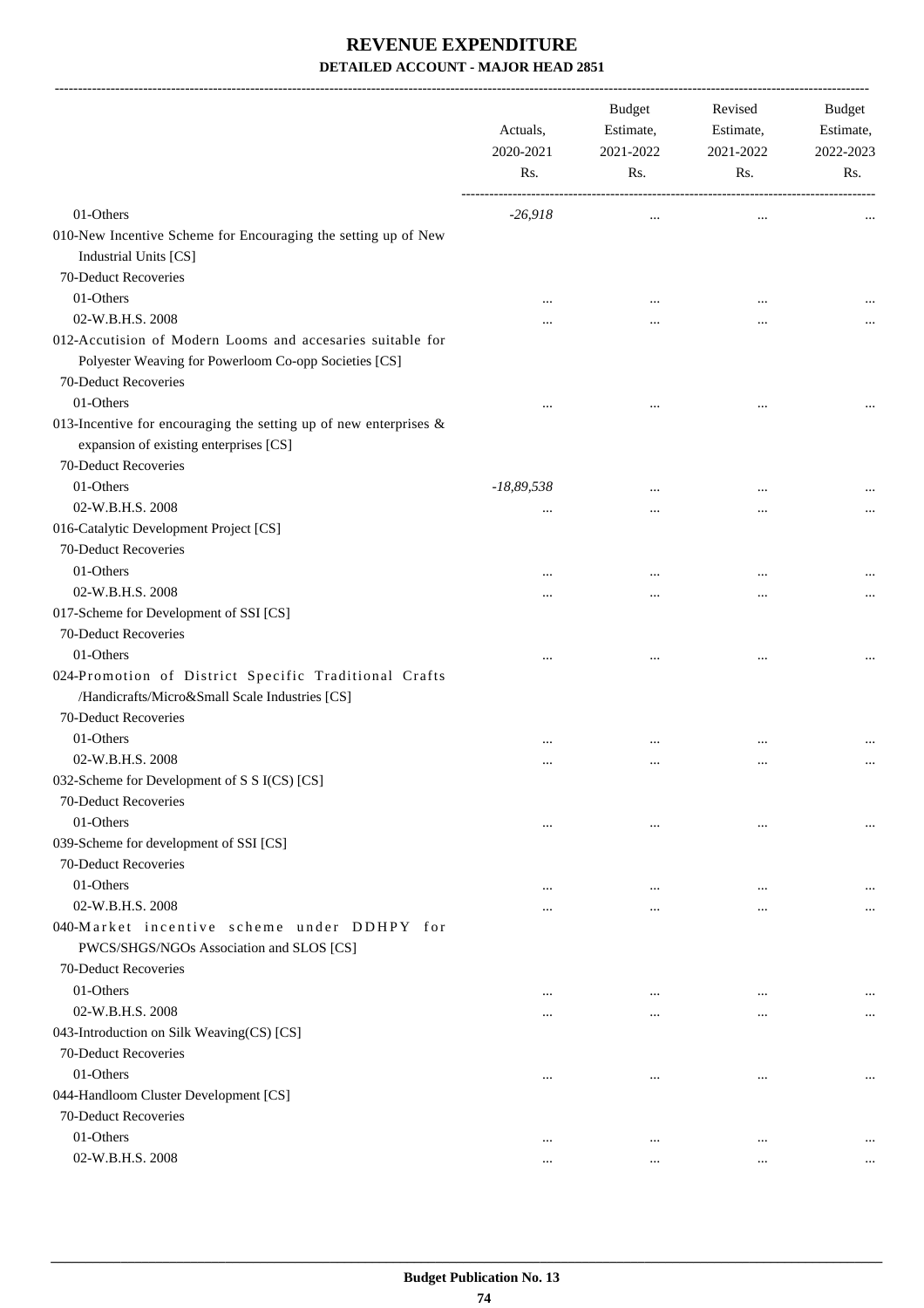|                                                                                                                              | Actuals,<br>2020-2021<br>Rs. | <b>Budget</b><br>Estimate,<br>2021-2022<br>Rs. | Revised<br>Estimate,<br>2021-2022<br>Rs. | Budget<br>Estimate,<br>2022-2023<br>Rs. |
|------------------------------------------------------------------------------------------------------------------------------|------------------------------|------------------------------------------------|------------------------------------------|-----------------------------------------|
| 047-Scheme for development of Handloom Industries through<br>expansion & promotional activities [CS]<br>70-Deduct Recoveries |                              |                                                |                                          |                                         |
| 01-Others                                                                                                                    |                              |                                                |                                          |                                         |
| 048-Refund of unutilised funds under various Schemes [CS]                                                                    |                              |                                                |                                          |                                         |
| 70-Deduct Recoveries                                                                                                         |                              |                                                |                                          |                                         |
| 01-Others                                                                                                                    | $-1,34,28,506$               |                                                |                                          |                                         |
| 059-Powerloom Cluster Development Programmes [CS]                                                                            |                              |                                                |                                          |                                         |
| 70-Deduct Recoveries                                                                                                         |                              |                                                |                                          |                                         |
| 01-Others                                                                                                                    |                              |                                                |                                          |                                         |
| 066-Incentive for new Powerloom Units under the W.B. Incentive                                                               |                              |                                                |                                          |                                         |
| Scheme [CS]                                                                                                                  |                              |                                                |                                          |                                         |
| 70-Deduct Recoveries                                                                                                         |                              |                                                |                                          |                                         |
| 01-Others                                                                                                                    |                              |                                                |                                          |                                         |
| State Development Schemes (Central Assistance)                                                                               |                              |                                                |                                          |                                         |
| 003-Training Centre for Manufacture of Coir Products (BRGF) [CS]                                                             |                              |                                                |                                          |                                         |
| 70-Deduct Recoveries                                                                                                         |                              |                                                |                                          |                                         |
| 01-Others                                                                                                                    |                              |                                                | $\ddotsc$                                |                                         |
| 005-Other Development Scheme for Sericulture (BRGF) [CS]                                                                     |                              |                                                |                                          |                                         |
| 70-Deduct Recoveries                                                                                                         |                              |                                                |                                          |                                         |
| 01-Others                                                                                                                    |                              |                                                | $\cdots$                                 |                                         |
| 009-Training Centre for Manufacturing of Coir Products (BRGF)                                                                |                              |                                                |                                          |                                         |
| [CS]                                                                                                                         |                              |                                                |                                          |                                         |
| 70-Deduct Recoveries                                                                                                         |                              |                                                |                                          |                                         |
| 01-Others                                                                                                                    |                              |                                                | $\ddotsc$                                |                                         |
| 011-Training Centre for Manufacture of Coir Products (BRGF) [CS]                                                             |                              |                                                |                                          |                                         |
| 70-Deduct Recoveries                                                                                                         |                              |                                                |                                          |                                         |
| 01-Others                                                                                                                    | $\cdots$                     | $\cdots$                                       | $\cdots$                                 |                                         |
| 018-Setting up of Rural Haat under BRGF (Central Share) (BRGFS)<br>[CS]                                                      |                              |                                                |                                          |                                         |
| 70-Deduct Recoveries                                                                                                         |                              |                                                |                                          |                                         |
| 01-Others                                                                                                                    | $\cdots$                     | $\cdots$                                       | $\ddotsc$                                | $\cdots$                                |
| 038-Entrepreneurship Development Programe (BRGF) [CS]                                                                        |                              |                                                |                                          |                                         |
| 70-Deduct Recoveries                                                                                                         |                              |                                                |                                          |                                         |
| 01-Others                                                                                                                    | -800                         | $\cdots$                                       | $\cdots$                                 |                                         |
| 046-Tailors/Artisans Cluster Development (BRGF) [CS]                                                                         |                              |                                                |                                          |                                         |
| 70-Deduct Recoveries                                                                                                         |                              |                                                |                                          |                                         |
| 01-Others                                                                                                                    |                              | $\cdots$                                       | $\cdots$                                 |                                         |
| <b>Central Sector Scheme</b>                                                                                                 |                              |                                                |                                          |                                         |
| 049-Project Package Scheme for Handloom Weavers-- Setting of                                                                 |                              |                                                |                                          |                                         |
| Handloom Development Centres and Quality Dyeing Units [CS]                                                                   |                              |                                                |                                          |                                         |
| 70-Deduct Recoveries                                                                                                         |                              |                                                |                                          |                                         |
| 01-Others                                                                                                                    | $\cdots$                     | $\cdots$                                       | $\cdots$                                 |                                         |
| 02-W.B.H.S. 2008                                                                                                             | $\cdots$                     | $\cdots$                                       | $\cdots$                                 |                                         |
| Total - 911 - Deduct - Recoveries                                                                                            | $-1,59,67,113$               | $-3,22,000$                                    | $-2,24,000$                              | $-2,24,000$                             |
|                                                                                                                              |                              |                                                |                                          |                                         |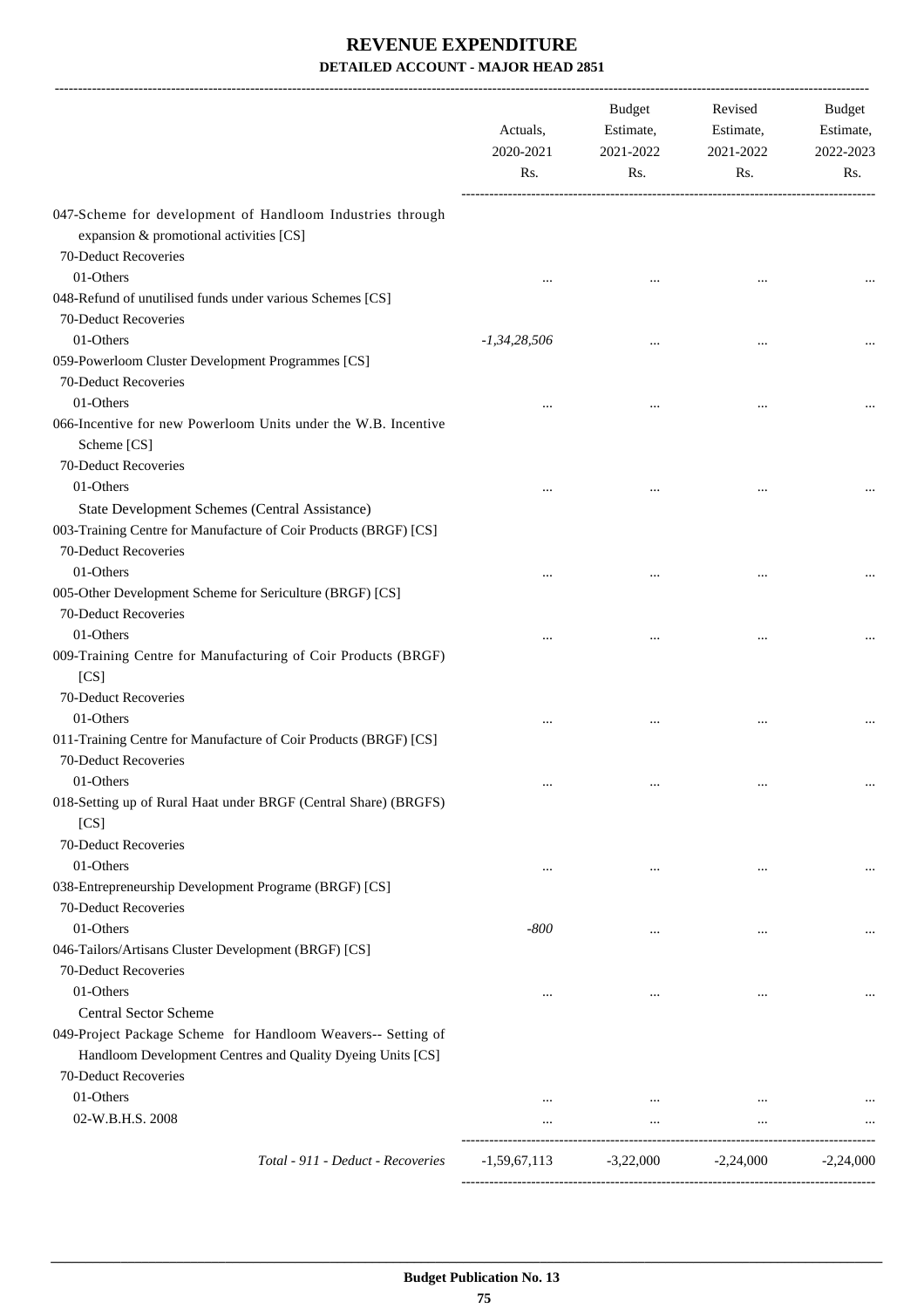---------------

|                                           |                | <b>Budget</b>   | Revised     | <b>Budget</b> |
|-------------------------------------------|----------------|-----------------|-------------|---------------|
|                                           | Actuals.       | Estimate,       | Estimate,   | Estimate,     |
|                                           | 2020-2021      | 2021-2022       | 2021-2022   | 2022-2023     |
|                                           | Rs.            | Rs.             | Rs.         | Rs.           |
| <b>Total - 2851 - Deduct - Recoveries</b> | $-1.59.90.882$ | $-80,03,43,000$ | $-2,59,000$ | $-2,59,000$   |
|                                           |                |                 |             |               |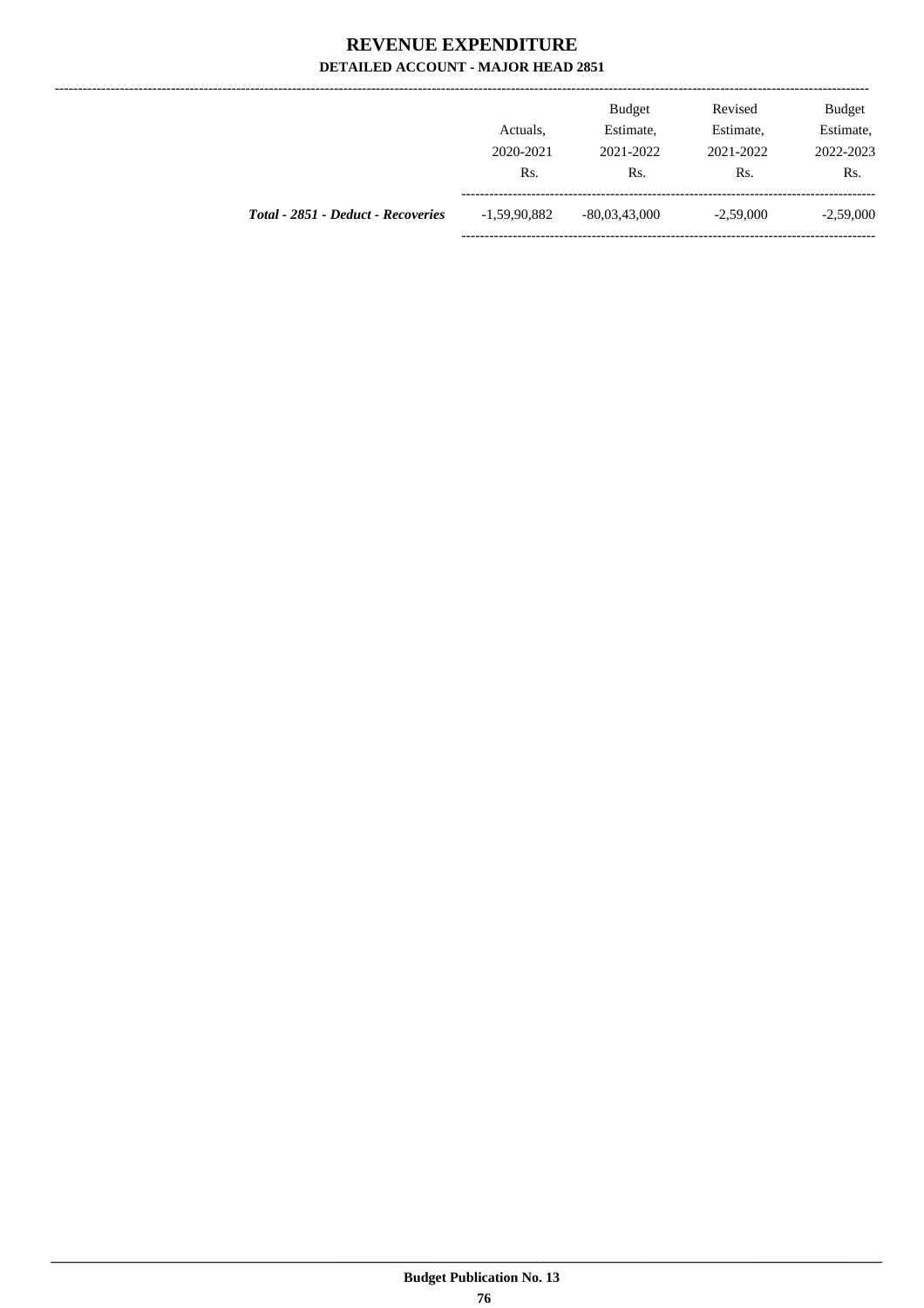## **REVENUE EXPENDITURE**

#### **DEMAND No. 11**

# **Micro, Small & Medium Enterprises and Textiles Department C - Economic Services - (j) General Economic Services**

**Head of Account : 3451 - Secretariat-Economic Services** 

| Voted Rs. 9,08,70,000      | Charged Rs. Nil |             | <b>Total Rs. 9,08,70,000</b> |                  |
|----------------------------|-----------------|-------------|------------------------------|------------------|
|                            |                 | Voted Rs.   | Charged Rs.                  | <b>Total Rs.</b> |
| <b>Gross Expenditure</b>   |                 | 9,08,70,000 | $\cdots$                     | 9,08,70,000      |
| <b>Deduct - Recoveries</b> |                 | $-11.000$   | $\cdots$                     | $-11.000$        |
| <b>Net Expenditure</b>     |                 | 9,08,59,000 | $\cdots$                     | 9,08,59,000      |

### **REVENUE EXPENDITURE ABSTRACT ACCOUNT**

---------------------------------------------------------------------------------------------------------------------------------------------------------------------------------

|                            |                                                                             |           | Budget                                                       | Revised        | <b>Budget</b> |
|----------------------------|-----------------------------------------------------------------------------|-----------|--------------------------------------------------------------|----------------|---------------|
|                            |                                                                             | Actuals,  | Estimate,                                                    | Estimate,      | Estimate,     |
|                            |                                                                             | 2020-2021 | 2021-2022                                                    | 2021-2022      | 2022-2023     |
|                            |                                                                             | Rs.       | $\mathbf{Rs.}$                                               | $\mathbf{Rs.}$ | Rs.           |
| 090- Secretariate          |                                                                             |           |                                                              |                |               |
| Administrative Expenditure |                                                                             |           | 8,15,01,798 10,71,06,000 8,72,94,000 9,08,70,000             |                |               |
|                            |                                                                             |           | Total - 090 8,15,01,798 10,71,06,000 8,72,94,000 9,08,70,000 |                |               |
|                            | Grand Total - Gross 8,15,01,798 10,71,06,000 8,72,94,000 9,08,70,000        |           |                                                              |                |               |
|                            |                                                                             |           | Voted 8,15,01,798 10,71,06,000 8,72,94,000 9,08,70,000       |                |               |
|                            |                                                                             |           | Charged                                                      |                |               |
|                            | Administrative Expenditure 8,15,01,798 10,71,06,000 8,72,94,000 9,08,70,000 |           |                                                              |                |               |
|                            | <i>Deduct Recoveries</i> -34,998 -3,000 -11,000 -11,000                     |           |                                                              |                |               |
|                            | Grand Total - Net 8,14,66,800 10,71,03,000 8,72,83,000 9,08,59,000          |           |                                                              |                |               |
|                            |                                                                             |           | Voted 8,14,66,800 10,71,03,000 8,72,83,000 9,08,59,000       |                |               |
|                            | Charged                                                                     |           | the contract of the contract of the contract of the          | $\sim$ $\sim$  |               |
|                            |                                                                             |           |                                                              |                |               |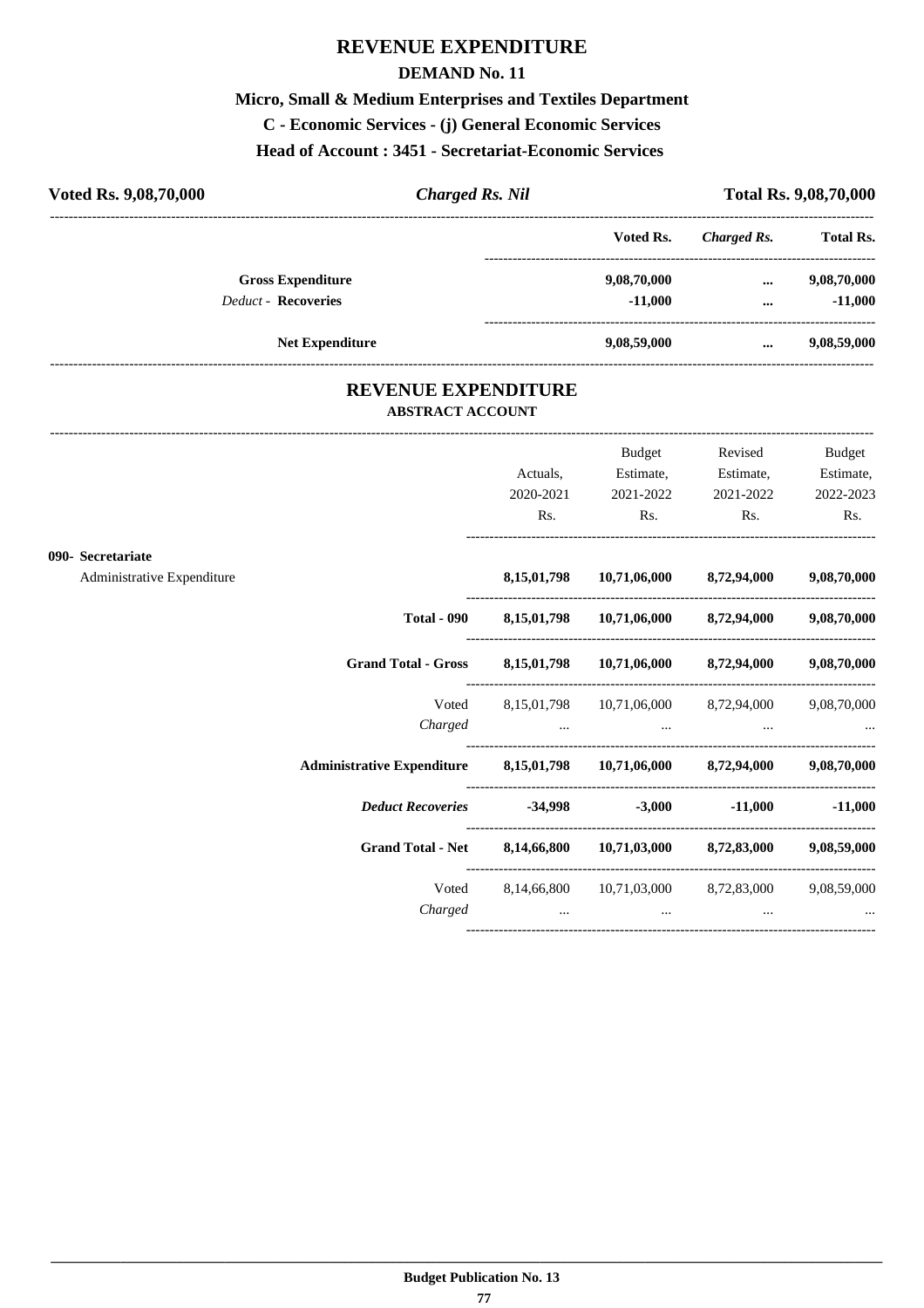|                                                            | Actuals,<br>2020-2021 | Budget<br>Estimate,<br>2021-2022 | Revised<br>Estimate,<br>2021-2022 | Budget<br>Estimate,<br>2022-2023 |
|------------------------------------------------------------|-----------------------|----------------------------------|-----------------------------------|----------------------------------|
|                                                            | Rs.                   | Rs.                              | Rs.                               | Rs.                              |
| DETAILED ACCOUNT NO. 3451-00-090 - SECRETARIATE            |                       |                                  |                                   |                                  |
| 090- Secretariate                                          |                       |                                  |                                   |                                  |
| <b>Administrative Expenditure</b>                          |                       |                                  |                                   |                                  |
| 017- Department of Cottage and Small Scale Industries [CS] |                       |                                  |                                   |                                  |
| 01- Salaries                                               |                       |                                  |                                   |                                  |
| 01-Pay                                                     | 4,96,10,258           | 6,40,34,000                      | 5,06,02,000                       | 5,21,20,000                      |
| 14-Grade Pay                                               | $\cdots$              | $\ddots$                         | $\cdots$                          |                                  |
| 02-Dearness Allowance                                      | 10,51,171             | 19,22,000                        | 20,24,000                         | 31,27,000                        |
| 03-House Rent Allowance                                    | 42,69,452             | 60,84,000                        | 48,07,000                         | 49,51,000                        |
| 04-Ad hoc Bonus                                            | 1,63,800              | 1,73,000                         | 1,67,000                          | 1,70,000                         |
| 07-Other Allowances                                        | 2,23,630              | 5,68,000                         | 2,30,000                          | 2,37,000                         |
| 12-Medical Allowance                                       | 56,603                | 59,000                           | 58,000                            | 59,000                           |
| Total - 3451-00-090-017-01                                 |                       | 5,53,74,914 7,28,40,000          | 5,78,88,000                       | 6,06,64,000                      |
| 02- Wages                                                  | 22,89,182             | 25,42,000                        | 24,31,000                         | 25,04,000                        |
| 07- Medical Reimbursements                                 | 1,735                 | 65,000                           | 65,000                            | 66,000                           |
| 11- Travel Expenses                                        | 48,815                | 1,60,000                         | 1,00,000                          | 1,02,000                         |
| 12- Medical Reimbursements under WBHS 2008                 | 2,12,199              | 5,39,000                         | 5,00,000                          | 5,10,000                         |
| 13- Office Expenses                                        |                       |                                  |                                   |                                  |
| 01-Electricity                                             | 7,52,698              | 11,30,000                        | 8,00,000                          | 8,16,000                         |
| 02-Telephone                                               | 3,64,876              | 4,10,000                         | 4,10,000                          | 4,18,000                         |
| 03-Maintenance / P.O.L. for Office Vehicles                | 24,78,213             | 30,00,000                        | 33,00,000                         | 33,66,000                        |
| 04-Other Office Expenses                                   | 28,02,266             | 60,00,000                        | 42,00,000                         | 42,84,000                        |
| Total - 3451-00-090-017-13                                 | 63,98,053             | 1,05,40,000                      | 87,10,000                         | 88,84,000                        |
| 14- Rents, Rates and Taxes                                 | $\cdots$              |                                  |                                   |                                  |
| 20- Other Administrative Expenses                          | $\cdots$              |                                  |                                   |                                  |
| 26- Advertising and Publicity Expenses                     | 89, 14, 111           | 1,10,00,000                      | 80,00,000                         | 82,40,000                        |
| 27- Minor Works/ Maintenance                               | $\cdots$              | $\cdots$                         | $\cdots$                          |                                  |
| 28- Payment of Professional and Special Services           |                       |                                  |                                   |                                  |
| 02-Other charges                                           | 47,72,391             | 43,54,000                        | 36,00,000                         | 36,00,000                        |
| 77- Computerisation                                        |                       | 66,000                           | $\ldots$                          |                                  |
| 78- Outsourcing of Services                                | 34,90,398             | 50,00,000                        | 60,00,000                         | 63,00,000                        |
| <b>Total - Administrative Expenditure</b>                  | 8,15,01,798           | 10,71,06,000                     | 8,72,94,000                       | 9,08,70,000                      |
| Total - 3451-00-090                                        | 8, 15, 01, 798        | 10,71,06,000                     | 8,72,94,000                       | 9,08,70,000                      |
| Voted                                                      | 8, 15, 01, 798        | 10,71,06,000                     | 8,72,94,000                       | 9,08,70,000                      |
| Charged                                                    |                       |                                  |                                   |                                  |

 **DETAILED ACCOUNT NO. 3451 - DEDUCT RECOVERIES IN REDUCTION OF EXPENDITURE**

**--------------------------------------------------------------------------------------------------------------------------------------------------------------------------------**

 **\_\_\_\_\_\_\_\_\_\_\_\_\_\_\_\_\_\_\_\_\_\_\_\_\_\_\_\_\_\_\_\_\_\_\_\_\_\_\_\_\_\_\_\_\_\_\_\_\_\_\_\_\_\_\_\_\_\_\_\_\_\_\_\_\_\_\_\_\_\_\_\_\_\_\_\_\_\_\_\_\_\_\_\_\_\_\_\_\_\_\_\_\_\_\_\_\_\_\_\_\_\_\_\_\_\_\_\_\_\_\_\_\_\_\_\_\_\_\_**

**--------------------------------------------------------------------------------------------------------------------------------------------------------------------------------**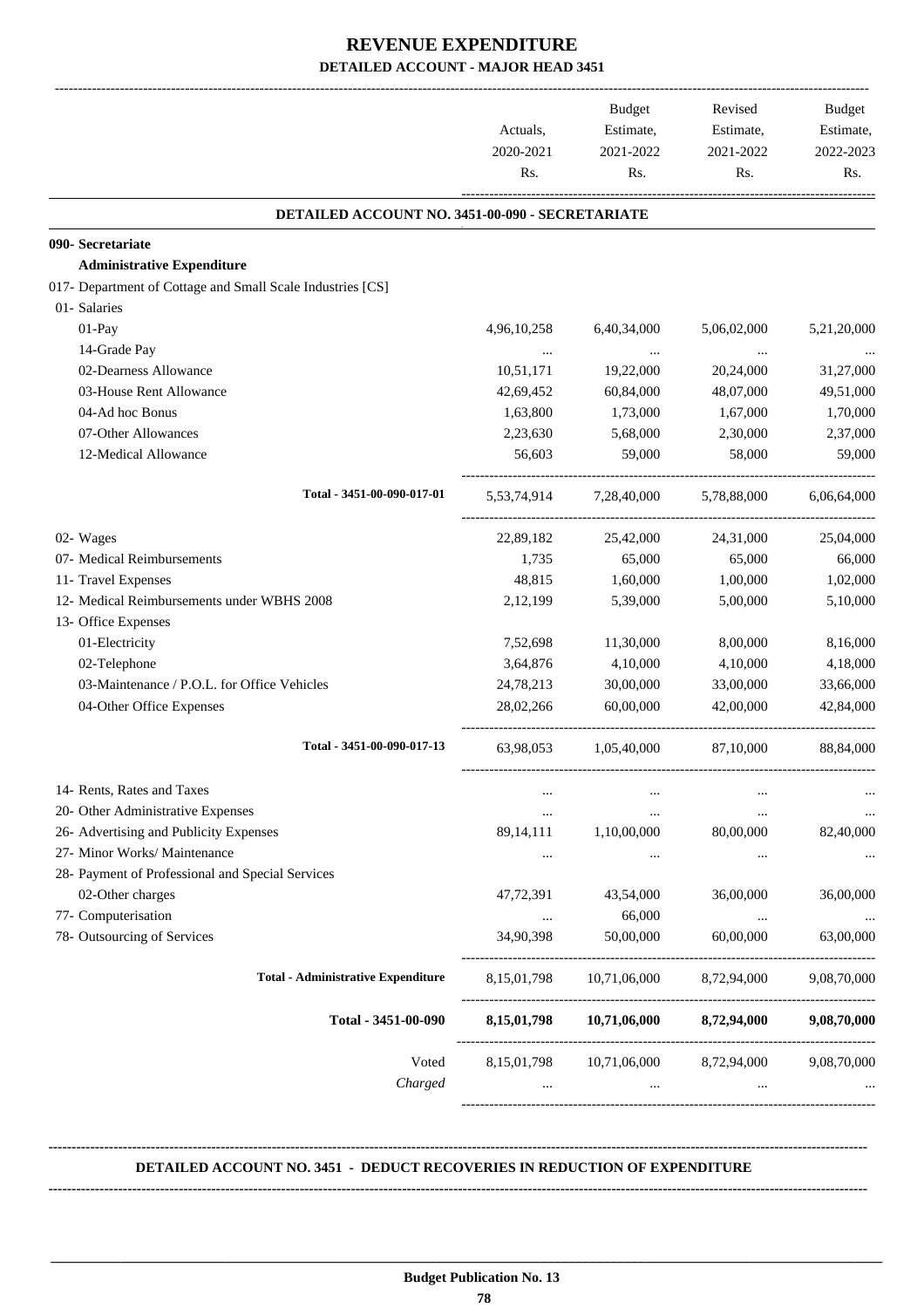|                                                           |           | <b>Budget</b> | Revised              | <b>Budget</b> |
|-----------------------------------------------------------|-----------|---------------|----------------------|---------------|
|                                                           | Actuals.  | Estimate,     | Estimate,            | Estimate,     |
|                                                           | 2020-2021 | 2021-2022     | 2021-2022            | 2022-2023     |
|                                                           | Rs.       | Rs.           | $\operatorname{Rs.}$ | Rs.           |
| 090- Secretariate                                         |           |               |                      |               |
| Administrative Expenditure                                |           |               |                      |               |
| 017-Department of Cottage and Small Scale Industries [CS] |           |               |                      |               |
| 70-Deduct Recoveries                                      |           |               |                      |               |
| 01-Others                                                 | -34.998   | $-1,000$      | $-10,000$            | $-10,000$     |
| 02-W.B.H.S. 2008                                          |           | $-1,000$      |                      |               |
| Total - 090 - Deduct - Recoveries                         | $-34.998$ | $-2,000$      | $-10,000$            | $-10,000$     |
| 911- Deduct Recoveries of Overpayments                    |           |               |                      |               |
| Administrative Expenditure                                |           |               |                      |               |
| 017-Department of Cottage and Small Scale Industries [CS] |           |               |                      |               |
| 70-Deduct Recoveries                                      |           |               |                      |               |
| 01-Others                                                 |           | $-1,000$      | $-1,000$             | $-1,000$      |
| Total - 911 - Deduct - Recoveries                         | $\cdots$  | $-1,000$      | $-1.000$             | $-1,000$      |
| Total - 3451 - Deduct - Recoveries                        | -34,998   | $-3,000$      | $-11,000$            | $-11,000$     |
|                                                           |           |               |                      |               |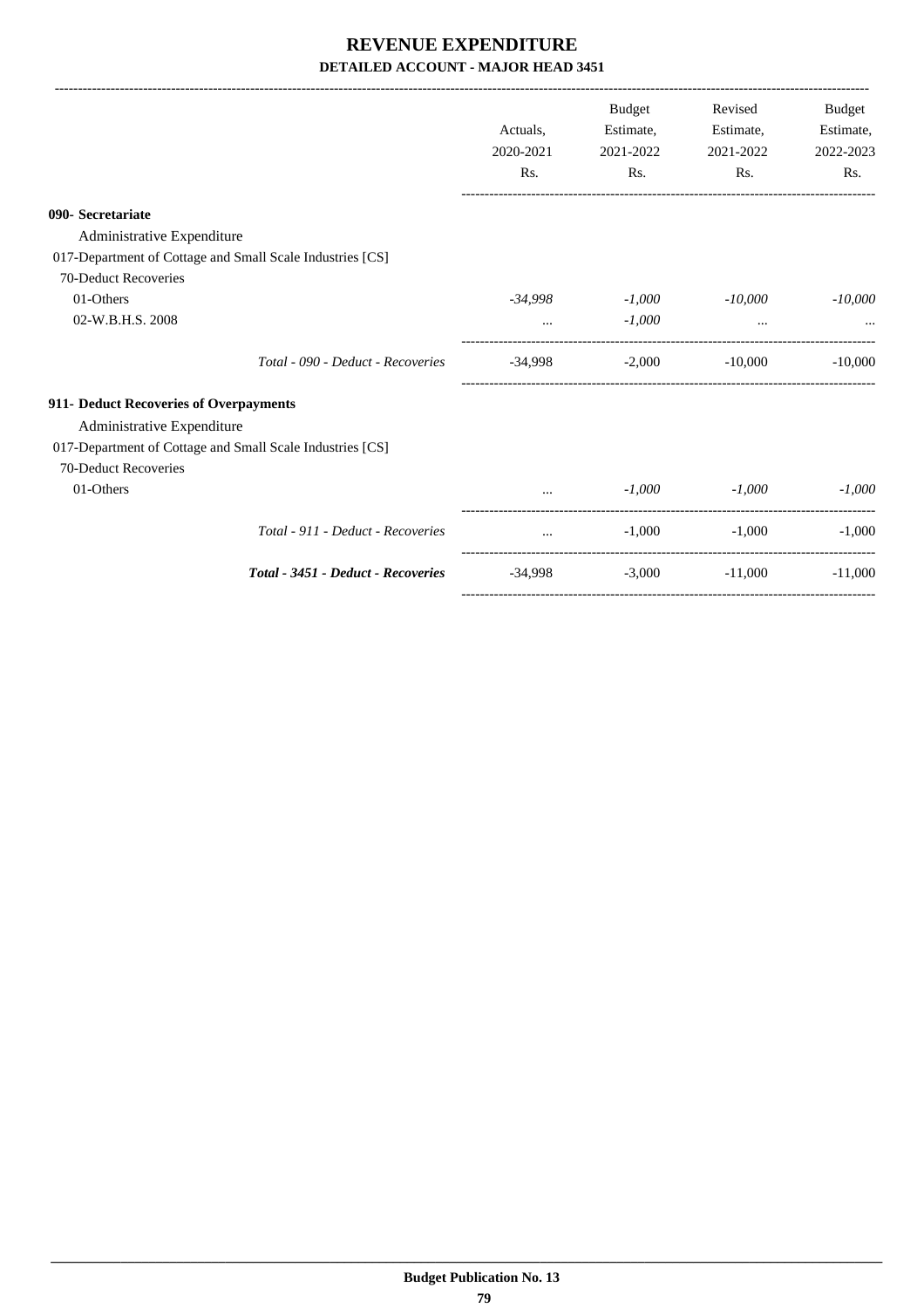## **CAPITAL EXPENDITURE**

#### **DEMAND No. 11**

## **Micro, Small & Medium Enterprises and Textiles Department**

### **C. Capital Accounts of Economic Services - (f) Capital Account of Industry and Minerals**

#### **Head of Account : 4851 - Capital Outlay on Village and Small Industries**

| Voted Rs. 476,71,60,000    | <b>Charged Rs. Nil</b>   |                           | Total Rs. 476,71,60,000 |                           |  |
|----------------------------|--------------------------|---------------------------|-------------------------|---------------------------|--|
|                            |                          | Voted Rs.                 | Charged Rs.             | <b>Total Rs.</b>          |  |
| <b>Deduct - Recoveries</b> | <b>Gross Expenditure</b> | 476,71,60,000<br>$\cdots$ | $\cdots$<br>$\cdots$    | 476,71,60,000<br>$\cdots$ |  |
|                            | <b>Net Expenditure</b>   | 476,71,60,000             | $\ddotsc$               | 476,71,60,000             |  |

### **CAPITAL EXPENDITURE ABSTRACT ACCOUNT**

---------------------------------------------------------------------------------------------------------------------------------------------------------------------------------

|                                                                                    |                    |              | <b>Budget</b>                                         | Revised                      | <b>Budget</b>              |
|------------------------------------------------------------------------------------|--------------------|--------------|-------------------------------------------------------|------------------------------|----------------------------|
|                                                                                    |                    | Actuals,     | Estimate,                                             | Estimate,                    | Estimate,                  |
|                                                                                    |                    | 2020-2021    | 2021-2022                                             | 2021-2022                    | 2022-2023                  |
|                                                                                    |                    | Rs.          | Rs.                                                   | Rs.                          | Rs.                        |
| 101- Industrial Estates                                                            |                    |              |                                                       |                              |                            |
| <b>State Development Schemes</b>                                                   |                    |              | 37,02,50,000 144,00,00,000                            |                              | 47,99,99,000 151,35,80,000 |
|                                                                                    | <b>Total - 101</b> |              | 37,02,50,000 144,00,00,000 47,99,99,000 151,35,80,000 |                              |                            |
| 102- Small Scale Industries                                                        |                    |              |                                                       |                              |                            |
| <b>State Development Schemes</b><br>State Development Schemes (Central Assistance) |                    |              | 18,49,22,113 144,10,00,000 34,53,33,000 147,55,50,000 |                              |                            |
|                                                                                    |                    |              |                                                       | and the contract of the con- |                            |
|                                                                                    | <b>Total - 102</b> |              | 18,49,22,113 144,10,00,000 34,53,33,000 147,55,50,000 |                              |                            |
| 103- Handloom Industries                                                           |                    |              |                                                       |                              |                            |
| <b>State Development Schemes</b>                                                   |                    |              | 8,38,51,122 61,94,00,000 21,14,67,000 60,03,70,000    |                              |                            |
| <b>Central Sector Scheme</b>                                                       |                    |              | $\cdots$                                              | $\cdots$                     |                            |
|                                                                                    | <b>Total - 103</b> |              | 8,38,51,122 61,94,00,000 21,14,67,000                 |                              | 60,03,70,000               |
| 104- Handicraft Industries                                                         |                    |              |                                                       |                              |                            |
| <b>State Development Schemes</b>                                                   |                    | 3,29,00,000  |                                                       | $15,00,00,000$ $1,40,05,000$ | 15,90,00,000               |
|                                                                                    | <b>Total - 104</b> |              | $3,29,00,000$ $15,00,00,000$ $1,40,05,000$            |                              | 15,90,00,000               |
| 108- Power loom Industries                                                         |                    |              |                                                       |                              |                            |
| <b>State Development Schemes</b>                                                   |                    |              | $7,27,634$ $4,82,00,000$ $1,60,67,000$                |                              | 5,56,10,000                |
|                                                                                    | <b>Total - 108</b> |              | 7,27,634 4,82,00,000 1,60,67,000 5,56,10,000          |                              |                            |
| 109- Composite Village And Small Industries Co-Operatives                          |                    |              |                                                       |                              |                            |
| Administrative Expenditure                                                         |                    | $\cdots$     | $\cdots$                                              |                              |                            |
| <b>State Development Schemes</b>                                                   |                    | 20,06,92,000 | 52,30,00,000                                          | 4,66,66,000                  | 57,29,00,000               |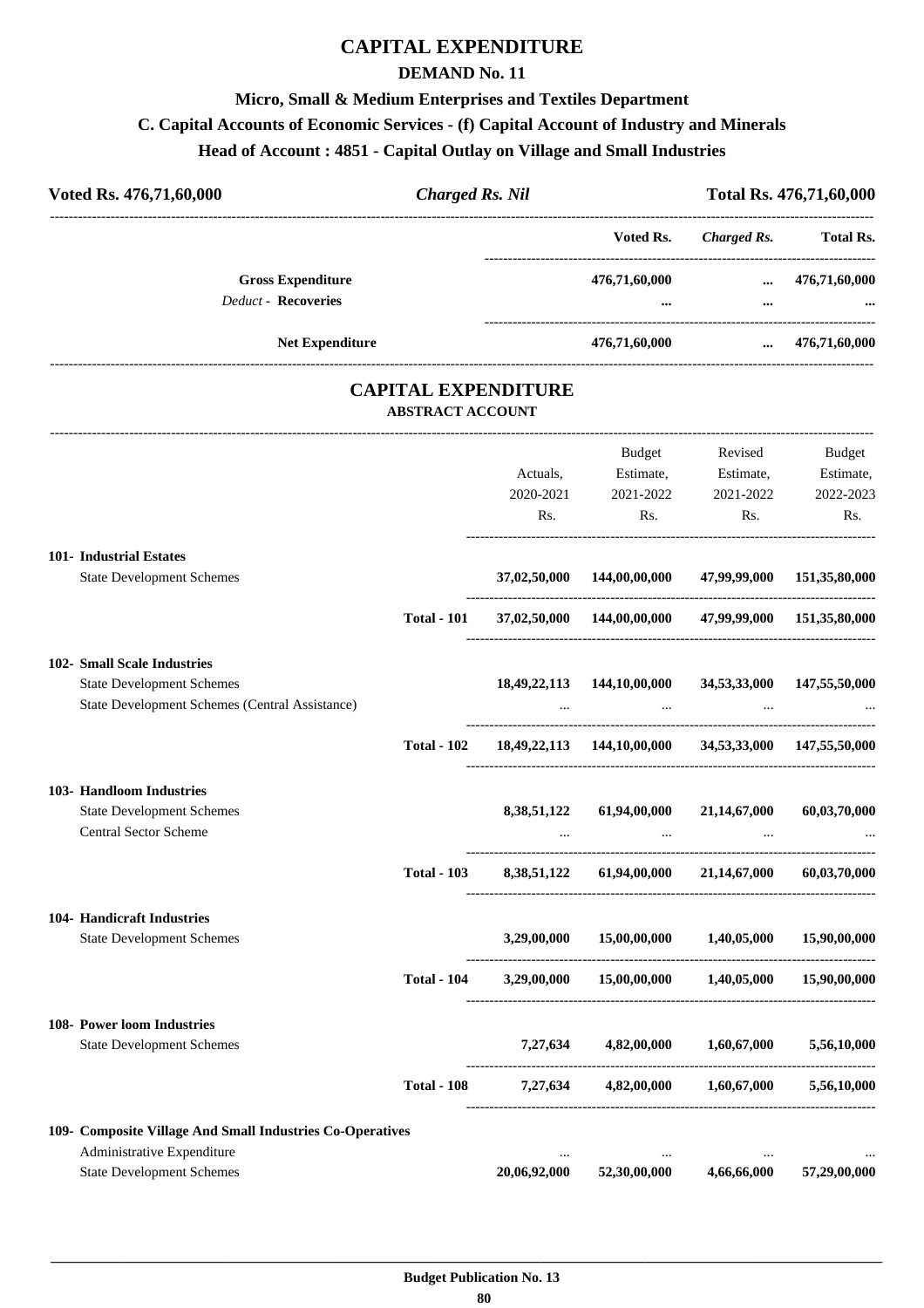### **CAPITAL EXPENDITURE ABSTRACT ACCOUNT**

|                                                                                                                                        | Actuals,<br>2020-2021<br>Rs. | Budget<br>Estimate,<br>2021-2022<br>Rs.                                                                                         | 2021-2022<br>Rs.                                        | Revised Budget<br>Estimate, Estimate,<br>2022-2023<br>Rs. |
|----------------------------------------------------------------------------------------------------------------------------------------|------------------------------|---------------------------------------------------------------------------------------------------------------------------------|---------------------------------------------------------|-----------------------------------------------------------|
| <b>Total - 109</b>                                                                                                                     |                              | 20,06,92,000 52,30,00,000                                                                                                       | 4,66,66,000                                             | 57,29,00,000                                              |
| 789- Special Component Plan for Scheduled Castes<br><b>State Development Schemes</b><br>State Development Schemes (Central Assistance) |                              | $1,11,02,240$ $18,60,00,000$ $6,20,00,000$ $25,88,00,000$<br>and the company of the state of                                    |                                                         |                                                           |
| <b>Total - 789</b>                                                                                                                     |                              | $1,11,02,240$ $18,60,00,000$ $6,20,00,000$                                                                                      |                                                         | 25,88,00,000                                              |
| 796- Tribal Areas Sub-Plan<br><b>State Development Schemes</b><br>State Development Schemes (Central Assistance)                       | 39,00,409                    | the control of the control of the control of                                                                                    | $10,70,00,000$ $3,58,00,000$ $13,13,50,000$<br>$\cdots$ |                                                           |
| <b>Total - 796</b>                                                                                                                     |                              | 39,00,409 10,70,00,000 3,58,00,000 13,13,50,000                                                                                 |                                                         |                                                           |
| 797- Transfer to Reserve Fund/Deposit Account<br><b>State Development Schemes</b>                                                      | 21,85,38,452                 |                                                                                                                                 | the contract of the contract of the contract of the     |                                                           |
| <b>Total - 797</b>                                                                                                                     | 21,85,38,452                 | <b>Contract Contract</b>                                                                                                        |                                                         |                                                           |
| <b>Grand Total - Gross</b>                                                                                                             |                              | 110,68,83,970 451,46,00,000 121,13,37,000 476,71,60,000                                                                         |                                                         |                                                           |
| Voted<br>Charged                                                                                                                       |                              | 110,68,83,970 451,46,00,000 121,13,37,000 476,71,60,000<br>المتعادل والمستحدث والمستحدث والمستحدث والمستحدث والمستحدث والمستحدث |                                                         |                                                           |
| State Development Schemes 110,68,83,970 451,46,00,000 121,13,37,000 476,71,60,000                                                      |                              |                                                                                                                                 |                                                         |                                                           |
| <b>Central Sector Scheme</b>                                                                                                           |                              |                                                                                                                                 |                                                         |                                                           |
| <b>Deduct Recoveries</b>                                                                                                               | $-13,60,06,389$              |                                                                                                                                 |                                                         |                                                           |
| <b>Grand Total - Net</b>                                                                                                               | 97,08,77,581                 | 451,46,00,000                                                                                                                   | 121, 13, 37, 000                                        | 476,71,60,000                                             |
| Voted<br>Charged                                                                                                                       | 97,08,77,581<br>$\cdots$     | 451,46,00,000<br>$\cdots$                                                                                                       | 121, 13, 37, 000<br>$\cdots$                            | 476,71,60,000                                             |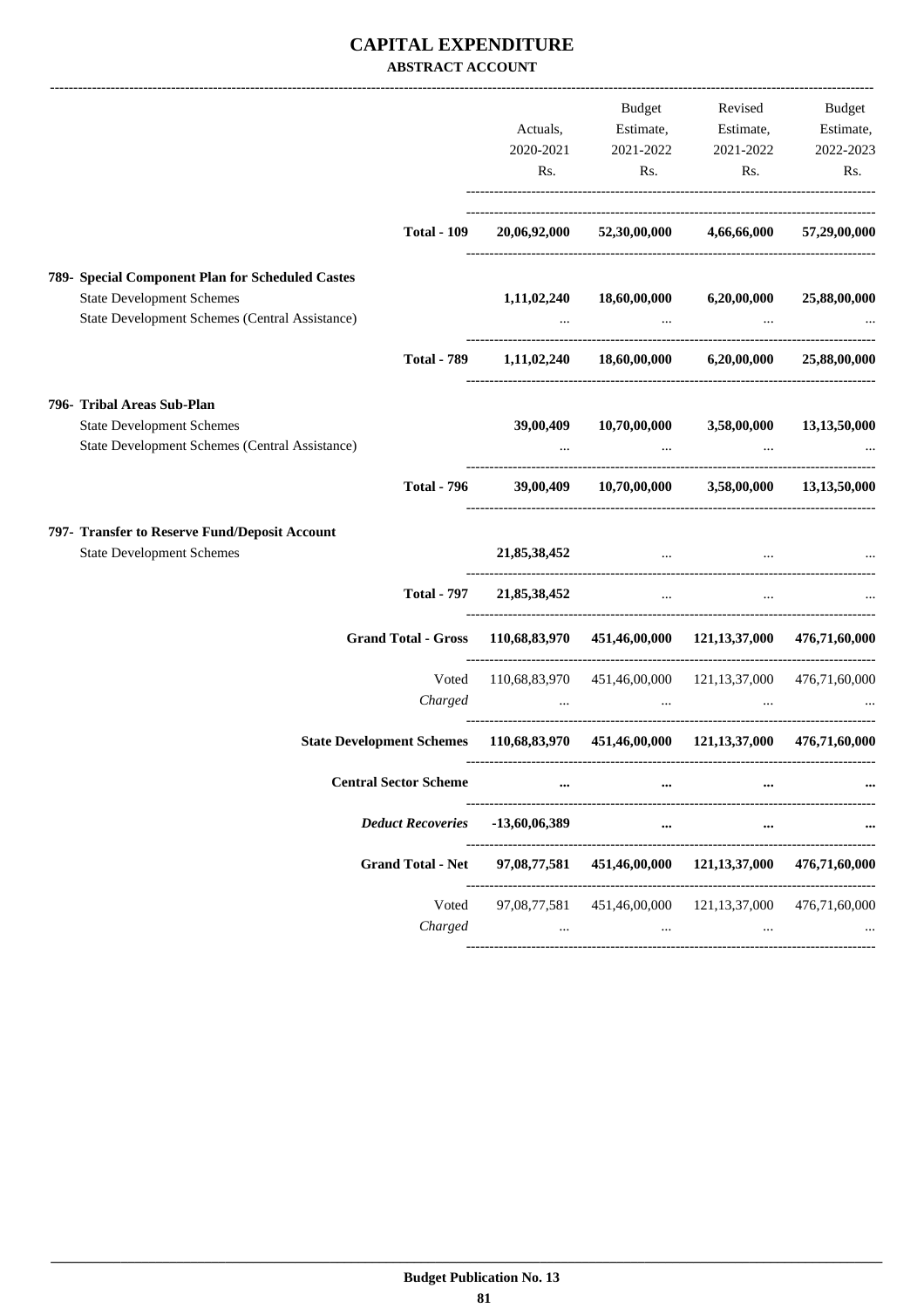|                                                                                              | Actuals.<br>2020-2021<br>Rs. | <b>Budget</b><br>Estimate,<br>2021-2022<br>Rs.       | Revised<br>Estimate,<br>2021-2022<br>Rs. | <b>Budget</b><br>Estimate,<br>2022-2023<br>Rs. |
|----------------------------------------------------------------------------------------------|------------------------------|------------------------------------------------------|------------------------------------------|------------------------------------------------|
| DETAILED ACCOUNT NO. 4851-00-101 - INDUSTRIAL ESTATES                                        |                              |                                                      |                                          |                                                |
| <b>101- Industrial Estates</b>                                                               |                              |                                                      |                                          |                                                |
| <b>State Development Schemes</b>                                                             |                              |                                                      |                                          |                                                |
| 002- Setting up of CETP & its Network at Calcutta Leather Complex<br>[CS]                    |                              |                                                      |                                          |                                                |
| 52- Machinery and Equipment/Tools and Plants                                                 | 15,75,00,000                 | 58,00,00,000                                         | 19,33,33,000                             | 62,30,00,000                                   |
| 53- Major Works / Land and Buildings                                                         | 20,30,00,000                 | 82,00,00,000                                         | 27, 33, 33, 000                          | 86,10,00,000                                   |
| 60- Other Capital Expenditure                                                                | 97,50,000                    | 4,00,00,000                                          | 1,33,33,000                              | 2,95,80,000                                    |
| <b>Total - State Development Schemes</b>                                                     | 37,02,50,000                 | 144,00,00,000                                        | 47,99,99,000                             | 151,35,80,000                                  |
| Total - 4851-00-101                                                                          | 37,02,50,000                 | 144,00,00,000                                        | 47,99,99,000                             | 151,35,80,000                                  |
| Voted                                                                                        | 37,02,50,000                 | 144,00,00,000                                        | 47,99,99,000                             | 151,35,80,000                                  |
| Charged                                                                                      |                              | $\ddotsc$                                            |                                          |                                                |
|                                                                                              |                              |                                                      |                                          |                                                |
| DETAILED ACCOUNT NO. 4851-00-102 - SMALL SCALE INDUSTRIES                                    |                              |                                                      |                                          |                                                |
| 102- Small Scale Industries                                                                  |                              |                                                      |                                          |                                                |
| <b>State Development Schemes</b>                                                             |                              |                                                      |                                          |                                                |
| 002- West Bengal Small Industries Corporation Ltd. [CS]<br>54- Investment                    | 6,50,00,000                  | 75,00,00,000                                         | 20,00,00,000                             | 78,75,00,000                                   |
|                                                                                              |                              |                                                      |                                          |                                                |
| Total - 4851-00-102-002                                                                      | 6,50,00,000                  | 75,00,00,000                                         | 20,00,00,000                             | 78,75,00,000                                   |
| 022- Scheme for Development of SSI [CS]                                                      |                              |                                                      |                                          |                                                |
| 52- Machinery and Equipment/Tools and Plants                                                 |                              | 9,00,00,000                                          | 3,00,00,000                              | 9,45,00,000                                    |
| 53- Major Works / Land and Buildings                                                         | 4,08,28,109                  | 14,40,00,000                                         | 4,80,00,000                              | 15,12,00,000                                   |
| 60- Other Capital Expenditure                                                                | $\cdots$                     | 70,00,000                                            | 23,33,000                                | 73,50,000                                      |
| Total - 4851-00-102-022                                                                      |                              | 4,08,28,109 24,10,00,000 8,03,33,000 25,30,50,000    |                                          |                                                |
|                                                                                              |                              |                                                      |                                          |                                                |
| 025- WB MSME Venture Capital Fund [CS]                                                       |                              |                                                      |                                          |                                                |
| 54- Investment                                                                               |                              | and the contract of the con-                         | the contract of the contract of the      |                                                |
| <b>Total - State Development Schemes</b>                                                     |                              | 10,58,28,109 99,10,00,000 28,03,33,000 104,05,50,000 |                                          |                                                |
| <b>State Development Schemes</b>                                                             |                              |                                                      |                                          |                                                |
| 019- Industrial Infrastructure Development Scheme (RIDF) [CS]                                |                              |                                                      |                                          |                                                |
| 54- Investment                                                                               | <b>Second Contract</b>       | 3,75,00,000                                          |                                          |                                                |
|                                                                                              |                              |                                                      |                                          |                                                |
| Total - 4851-00-102-019                                                                      |                              | $\ldots$ 3,75,00,000                                 | $\sim$ . The set of $\sim$               |                                                |
| 023- Infrastructure Development and Cluster Development out of<br><b>WBCETF (WBETF) [CS]</b> |                              |                                                      |                                          |                                                |
| 54- Investment                                                                               | 7,22,20,004                  | 40,00,00,000                                         | 5,00,00,000                              | 15,00,00,000                                   |
|                                                                                              |                              |                                                      |                                          |                                                |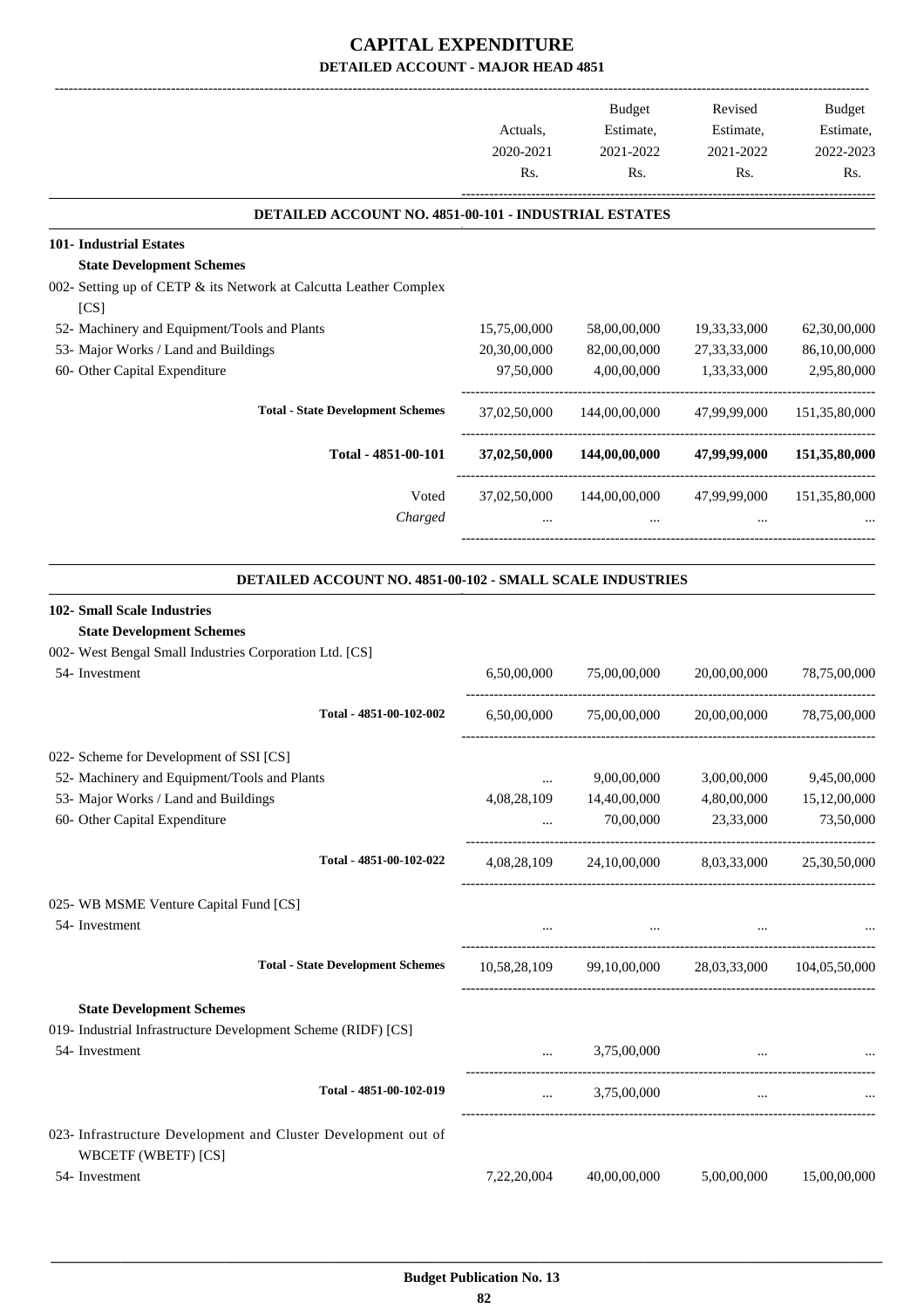| 2020-2021<br>Rs. | Estimate,<br>2021-2022<br>Rs. | Estimate,<br>2021-2022<br>Rs.             | Estimate,<br>2022-2023<br>Rs.                                                                                                                                                                                                                                                                                                                                                                                                                             |
|------------------|-------------------------------|-------------------------------------------|-----------------------------------------------------------------------------------------------------------------------------------------------------------------------------------------------------------------------------------------------------------------------------------------------------------------------------------------------------------------------------------------------------------------------------------------------------------|
|                  |                               |                                           |                                                                                                                                                                                                                                                                                                                                                                                                                                                           |
|                  |                               |                                           |                                                                                                                                                                                                                                                                                                                                                                                                                                                           |
|                  |                               |                                           |                                                                                                                                                                                                                                                                                                                                                                                                                                                           |
|                  |                               |                                           |                                                                                                                                                                                                                                                                                                                                                                                                                                                           |
|                  |                               |                                           | 28,50,00,000                                                                                                                                                                                                                                                                                                                                                                                                                                              |
|                  |                               |                                           |                                                                                                                                                                                                                                                                                                                                                                                                                                                           |
|                  |                               |                                           |                                                                                                                                                                                                                                                                                                                                                                                                                                                           |
|                  |                               |                                           |                                                                                                                                                                                                                                                                                                                                                                                                                                                           |
| $\ddotsc$        | $\cdots$                      | $\cdots$                                  |                                                                                                                                                                                                                                                                                                                                                                                                                                                           |
|                  |                               |                                           |                                                                                                                                                                                                                                                                                                                                                                                                                                                           |
|                  |                               |                                           |                                                                                                                                                                                                                                                                                                                                                                                                                                                           |
|                  |                               |                                           |                                                                                                                                                                                                                                                                                                                                                                                                                                                           |
|                  |                               |                                           |                                                                                                                                                                                                                                                                                                                                                                                                                                                           |
|                  |                               |                                           | 8,03,70,000                                                                                                                                                                                                                                                                                                                                                                                                                                               |
|                  |                               |                                           | 42,00,00,000                                                                                                                                                                                                                                                                                                                                                                                                                                              |
|                  |                               |                                           | 10,00,00,000                                                                                                                                                                                                                                                                                                                                                                                                                                              |
| 8,38,51,122      |                               |                                           | 60,03,70,000                                                                                                                                                                                                                                                                                                                                                                                                                                              |
|                  |                               |                                           |                                                                                                                                                                                                                                                                                                                                                                                                                                                           |
|                  |                               |                                           |                                                                                                                                                                                                                                                                                                                                                                                                                                                           |
|                  |                               |                                           |                                                                                                                                                                                                                                                                                                                                                                                                                                                           |
|                  |                               |                                           |                                                                                                                                                                                                                                                                                                                                                                                                                                                           |
|                  |                               |                                           |                                                                                                                                                                                                                                                                                                                                                                                                                                                           |
|                  |                               |                                           |                                                                                                                                                                                                                                                                                                                                                                                                                                                           |
|                  |                               |                                           |                                                                                                                                                                                                                                                                                                                                                                                                                                                           |
| 8,38,51,122      | 61,94,00,000                  | 21,14,67,000                              | 60,03,70,000                                                                                                                                                                                                                                                                                                                                                                                                                                              |
| 8, 38, 51, 122   | 61,94,00,000                  | 21,14,67,000                              | 60,03,70,000                                                                                                                                                                                                                                                                                                                                                                                                                                              |
|                  | 8,38,51,122                   | 18,44,00,000<br>43,00,00,000<br>50,00,000 | 7,22,20,004 40,00,00,000 5,00,00,000 15,00,00,000<br>68,74,000   1,25,00,000   1,50,00,000<br>68,74,000  1,25,00,000  1,50,00,000  28,50,00,000<br>7,90,94,004 45,00,00,000 6,50,00,000 43,50,00,000<br>18,49,22,113 144,10,00,000 34,53,33,000 147,55,50,000<br>18,49,22,113 144,10,00,000 34,53,33,000 147,55,50,000<br>DETAILED ACCOUNT NO. 4851-00-103 - HANDLOOM INDUSTRIES<br>6,14,67,000<br>14,33,33,000<br>66,67,000<br>61,94,00,000 21,14,67,000 |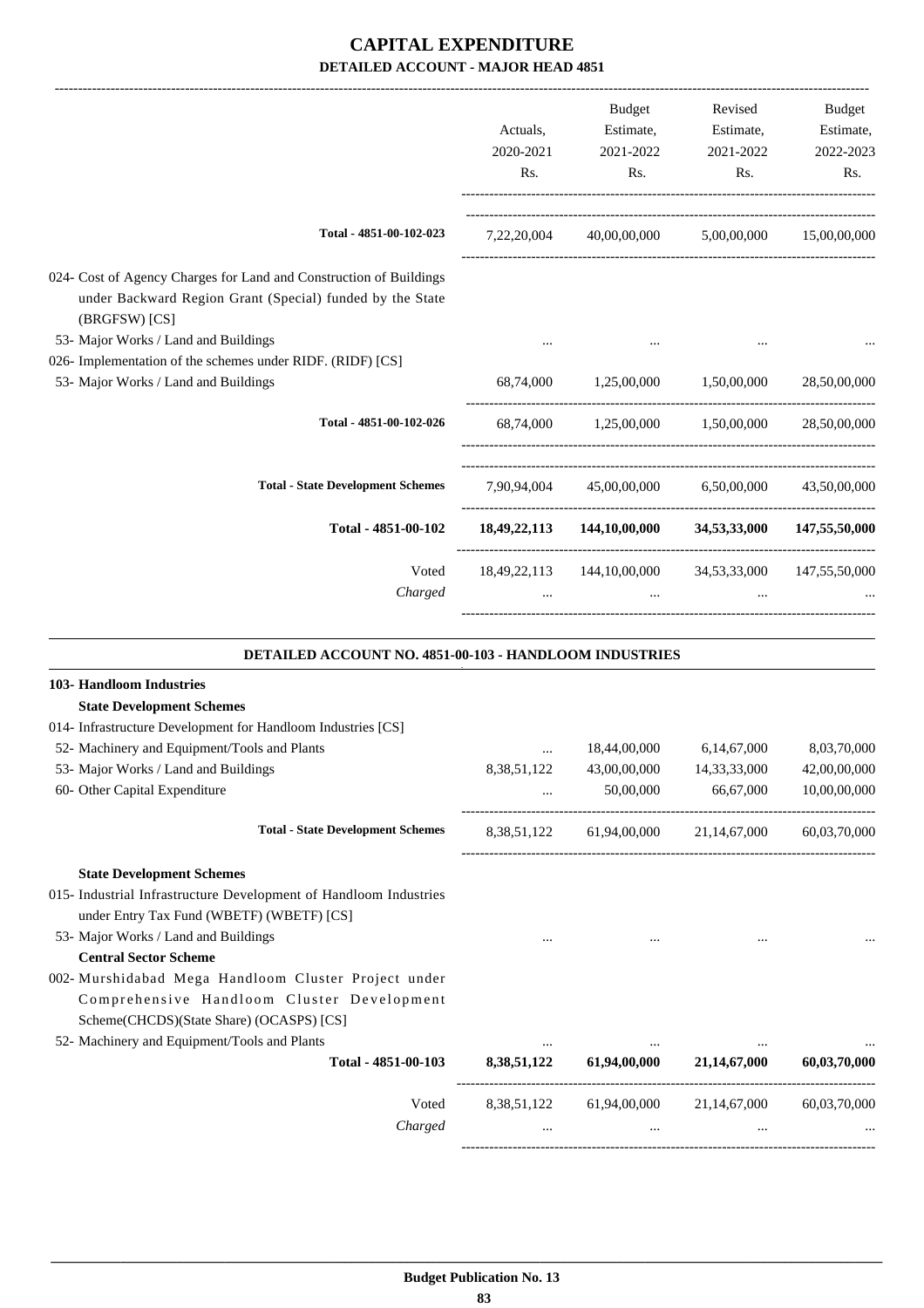|                                                                                                                                                                                                                                                                                                                                                                                                                                                                                                                                                                                                                                                                                                                                                                                                                                                                                                                                                                                                                                                                                                                                                                                                                                                                                                                                                                                           | Actuals,<br>2020-2021<br>Rs. | Budget<br>Estimate,<br>2021-2022<br>Rs. | Revised<br>Estimate,<br>2021-2022<br>Rs.                                                                                  | Budget<br>Estimate,<br>2022-2023<br>Rs. |
|-------------------------------------------------------------------------------------------------------------------------------------------------------------------------------------------------------------------------------------------------------------------------------------------------------------------------------------------------------------------------------------------------------------------------------------------------------------------------------------------------------------------------------------------------------------------------------------------------------------------------------------------------------------------------------------------------------------------------------------------------------------------------------------------------------------------------------------------------------------------------------------------------------------------------------------------------------------------------------------------------------------------------------------------------------------------------------------------------------------------------------------------------------------------------------------------------------------------------------------------------------------------------------------------------------------------------------------------------------------------------------------------|------------------------------|-----------------------------------------|---------------------------------------------------------------------------------------------------------------------------|-----------------------------------------|
|                                                                                                                                                                                                                                                                                                                                                                                                                                                                                                                                                                                                                                                                                                                                                                                                                                                                                                                                                                                                                                                                                                                                                                                                                                                                                                                                                                                           |                              |                                         |                                                                                                                           |                                         |
| 104- Handicraft Industries                                                                                                                                                                                                                                                                                                                                                                                                                                                                                                                                                                                                                                                                                                                                                                                                                                                                                                                                                                                                                                                                                                                                                                                                                                                                                                                                                                |                              |                                         |                                                                                                                           |                                         |
|                                                                                                                                                                                                                                                                                                                                                                                                                                                                                                                                                                                                                                                                                                                                                                                                                                                                                                                                                                                                                                                                                                                                                                                                                                                                                                                                                                                           |                              |                                         |                                                                                                                           |                                         |
|                                                                                                                                                                                                                                                                                                                                                                                                                                                                                                                                                                                                                                                                                                                                                                                                                                                                                                                                                                                                                                                                                                                                                                                                                                                                                                                                                                                           |                              |                                         |                                                                                                                           |                                         |
|                                                                                                                                                                                                                                                                                                                                                                                                                                                                                                                                                                                                                                                                                                                                                                                                                                                                                                                                                                                                                                                                                                                                                                                                                                                                                                                                                                                           |                              |                                         |                                                                                                                           |                                         |
| <b>DETAILED ACCOUNT NO. 4851-00-104 - HANDICRAFT INDUSTRIES</b><br><b>State Development Schemes</b><br>001- West Bengal Handicraft Development Corporation [CS]<br>54- Investment<br>002- Biswa Bangla Marketing Corporation [CS]<br>54- Investment<br>3,29,00,000<br>1,40,05,000 1,40,05,000<br>Total - 4851-00-104-002<br>3,29,00,000 15,00,00,000 1,40,05,000 15,90,00,000<br><b>Total - State Development Schemes</b><br>3,29,00,000 15,00,00,000 1,40,05,000 15,90,00,000<br>Total - 4851-00-104<br>3,29,00,000 15,00,00,000 1,40,05,000 15,90,00,000<br>Voted<br>3,29,00,000 15,00,00,000 1,40,05,000 15,90,00,000<br>Charged<br>$\cdots$<br>DETAILED ACCOUNT NO. 4851-00-108 - POWER LOOM INDUSTRIES<br>52- Machinery and Equipment/Tools and Plants<br>3,00,00,000<br>5,73,553<br>53- Major Works / Land and Buildings<br>1,62,00,000<br>$\cdots$<br>60- Other Capital Expenditure<br>1,54,081<br>20,00,000<br><b>Total - State Development Schemes</b><br>7,27,634 4,82,00,000 1,60,67,000<br>7,27,634 4,82,00,000 1,60,67,000 5,56,10,000<br>Total - 4851-00-108<br>Voted<br>7,27,634 4,82,00,000 1,60,67,000 5,56,10,000<br>Charged<br>and the state of the state of the state of the state of the<br>DETAILED ACCOUNT NO. 4851-00-109 - COMPOSITE VILLAGE AND SMALL INDUSTRIES CO-OPERATIVES<br>3,00,00,000<br>$\cdots$<br>Total - 4851-00-109-001<br>3,00,00,000<br>$\cdots$ |                              | 15,90,00,000                            |                                                                                                                           |                                         |
|                                                                                                                                                                                                                                                                                                                                                                                                                                                                                                                                                                                                                                                                                                                                                                                                                                                                                                                                                                                                                                                                                                                                                                                                                                                                                                                                                                                           |                              |                                         |                                                                                                                           |                                         |
|                                                                                                                                                                                                                                                                                                                                                                                                                                                                                                                                                                                                                                                                                                                                                                                                                                                                                                                                                                                                                                                                                                                                                                                                                                                                                                                                                                                           |                              |                                         |                                                                                                                           |                                         |
|                                                                                                                                                                                                                                                                                                                                                                                                                                                                                                                                                                                                                                                                                                                                                                                                                                                                                                                                                                                                                                                                                                                                                                                                                                                                                                                                                                                           |                              |                                         |                                                                                                                           |                                         |
|                                                                                                                                                                                                                                                                                                                                                                                                                                                                                                                                                                                                                                                                                                                                                                                                                                                                                                                                                                                                                                                                                                                                                                                                                                                                                                                                                                                           |                              |                                         |                                                                                                                           |                                         |
|                                                                                                                                                                                                                                                                                                                                                                                                                                                                                                                                                                                                                                                                                                                                                                                                                                                                                                                                                                                                                                                                                                                                                                                                                                                                                                                                                                                           |                              |                                         |                                                                                                                           |                                         |
|                                                                                                                                                                                                                                                                                                                                                                                                                                                                                                                                                                                                                                                                                                                                                                                                                                                                                                                                                                                                                                                                                                                                                                                                                                                                                                                                                                                           |                              |                                         |                                                                                                                           |                                         |
| 108- Power loom Industries                                                                                                                                                                                                                                                                                                                                                                                                                                                                                                                                                                                                                                                                                                                                                                                                                                                                                                                                                                                                                                                                                                                                                                                                                                                                                                                                                                |                              |                                         |                                                                                                                           |                                         |
| <b>State Development Schemes</b>                                                                                                                                                                                                                                                                                                                                                                                                                                                                                                                                                                                                                                                                                                                                                                                                                                                                                                                                                                                                                                                                                                                                                                                                                                                                                                                                                          |                              |                                         |                                                                                                                           |                                         |
| 001- Infrastructure Development for Powerloom Industries [CS]                                                                                                                                                                                                                                                                                                                                                                                                                                                                                                                                                                                                                                                                                                                                                                                                                                                                                                                                                                                                                                                                                                                                                                                                                                                                                                                             |                              |                                         |                                                                                                                           |                                         |
|                                                                                                                                                                                                                                                                                                                                                                                                                                                                                                                                                                                                                                                                                                                                                                                                                                                                                                                                                                                                                                                                                                                                                                                                                                                                                                                                                                                           |                              |                                         |                                                                                                                           | 3,65,00,000                             |
|                                                                                                                                                                                                                                                                                                                                                                                                                                                                                                                                                                                                                                                                                                                                                                                                                                                                                                                                                                                                                                                                                                                                                                                                                                                                                                                                                                                           |                              |                                         |                                                                                                                           | 1,70,10,000                             |
|                                                                                                                                                                                                                                                                                                                                                                                                                                                                                                                                                                                                                                                                                                                                                                                                                                                                                                                                                                                                                                                                                                                                                                                                                                                                                                                                                                                           |                              |                                         |                                                                                                                           | 21,00,000                               |
|                                                                                                                                                                                                                                                                                                                                                                                                                                                                                                                                                                                                                                                                                                                                                                                                                                                                                                                                                                                                                                                                                                                                                                                                                                                                                                                                                                                           |                              |                                         | 1,00,00,000<br>54,00,000<br>6,67,000<br><b>Second Contract Contract</b><br>$\sim$ $\sim$<br>$\mathbf{m}$ and $\mathbf{m}$ | 5,56,10,000                             |
|                                                                                                                                                                                                                                                                                                                                                                                                                                                                                                                                                                                                                                                                                                                                                                                                                                                                                                                                                                                                                                                                                                                                                                                                                                                                                                                                                                                           |                              |                                         |                                                                                                                           |                                         |
|                                                                                                                                                                                                                                                                                                                                                                                                                                                                                                                                                                                                                                                                                                                                                                                                                                                                                                                                                                                                                                                                                                                                                                                                                                                                                                                                                                                           |                              |                                         |                                                                                                                           |                                         |
|                                                                                                                                                                                                                                                                                                                                                                                                                                                                                                                                                                                                                                                                                                                                                                                                                                                                                                                                                                                                                                                                                                                                                                                                                                                                                                                                                                                           |                              |                                         |                                                                                                                           |                                         |
|                                                                                                                                                                                                                                                                                                                                                                                                                                                                                                                                                                                                                                                                                                                                                                                                                                                                                                                                                                                                                                                                                                                                                                                                                                                                                                                                                                                           |                              |                                         |                                                                                                                           |                                         |
| 109- Composite Village And Small Industries Co-Operatives<br><b>State Development Schemes</b>                                                                                                                                                                                                                                                                                                                                                                                                                                                                                                                                                                                                                                                                                                                                                                                                                                                                                                                                                                                                                                                                                                                                                                                                                                                                                             |                              |                                         |                                                                                                                           |                                         |
| 001- State Participation in Share Capital of Co-operative Spinning                                                                                                                                                                                                                                                                                                                                                                                                                                                                                                                                                                                                                                                                                                                                                                                                                                                                                                                                                                                                                                                                                                                                                                                                                                                                                                                        |                              |                                         |                                                                                                                           |                                         |
| Mills at Serampur [CS]                                                                                                                                                                                                                                                                                                                                                                                                                                                                                                                                                                                                                                                                                                                                                                                                                                                                                                                                                                                                                                                                                                                                                                                                                                                                                                                                                                    |                              |                                         |                                                                                                                           |                                         |
| 54- Investment                                                                                                                                                                                                                                                                                                                                                                                                                                                                                                                                                                                                                                                                                                                                                                                                                                                                                                                                                                                                                                                                                                                                                                                                                                                                                                                                                                            |                              |                                         |                                                                                                                           | 3,15,00,000                             |
|                                                                                                                                                                                                                                                                                                                                                                                                                                                                                                                                                                                                                                                                                                                                                                                                                                                                                                                                                                                                                                                                                                                                                                                                                                                                                                                                                                                           |                              |                                         |                                                                                                                           | 3,15,00,000                             |
| 003- Share Capital in the West Bengal State Handloom Weavers Co-                                                                                                                                                                                                                                                                                                                                                                                                                                                                                                                                                                                                                                                                                                                                                                                                                                                                                                                                                                                                                                                                                                                                                                                                                                                                                                                          |                              |                                         |                                                                                                                           |                                         |

operative Society Ltd. [CS]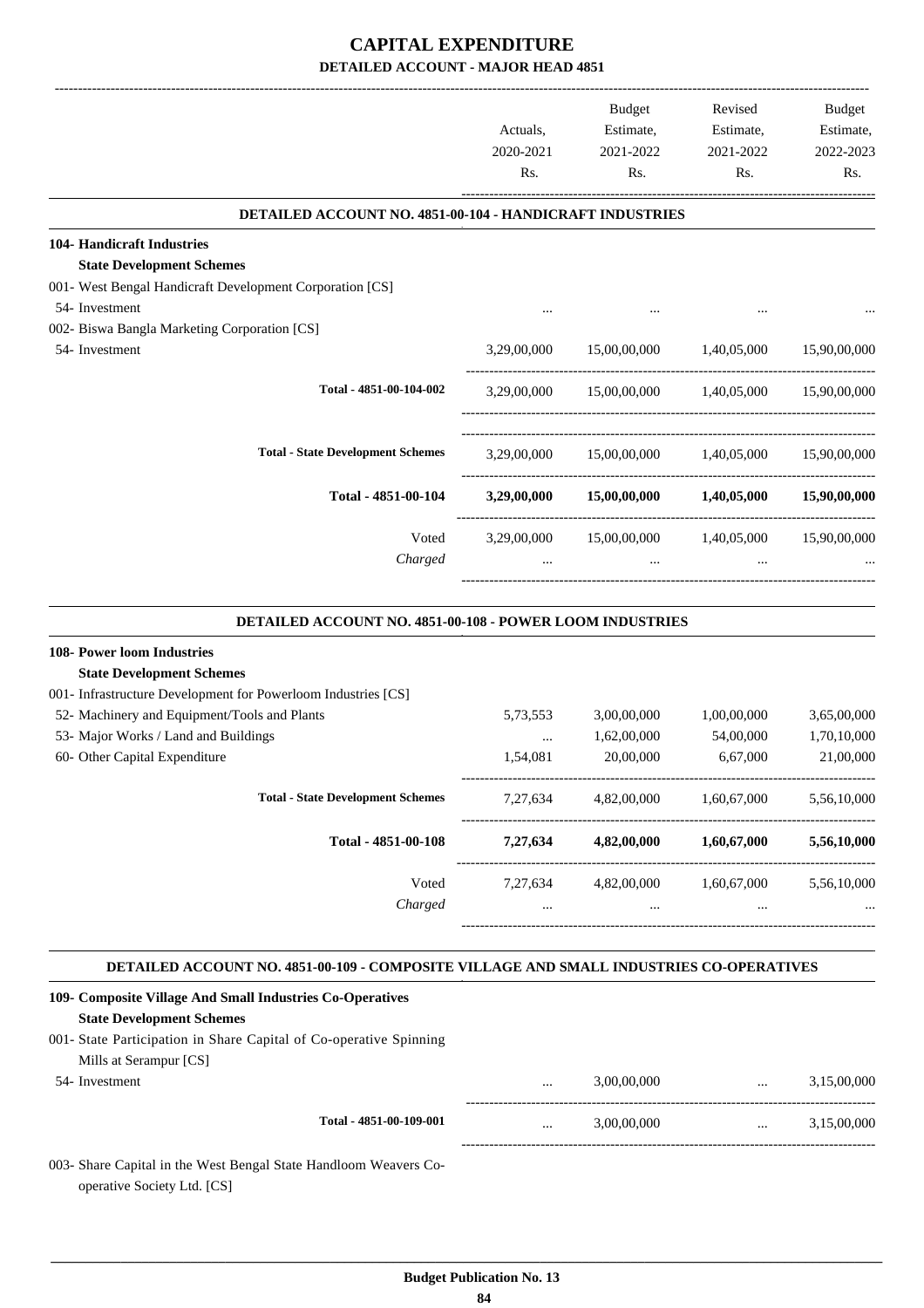|                                                                                                                                                                     | Actuals,<br>2020-2021<br>Rs. | Budget<br>Estimate,<br>2021-2022<br>Rs.            | Revised<br>Estimate,<br>2021-2022<br>Rs. | Budget<br>Estimate,<br>2022-2023<br>Rs. |
|---------------------------------------------------------------------------------------------------------------------------------------------------------------------|------------------------------|----------------------------------------------------|------------------------------------------|-----------------------------------------|
| 54- Investment                                                                                                                                                      | 16, 34, 42, 000              |                                                    | 30,00,00,000 1,33,33,000                 | 31,50,00,000                            |
| Total - 4851-00-109-003                                                                                                                                             |                              | 16,34,42,000 30,00,00,000 1,33,33,000 31,50,00,000 |                                          |                                         |
| 004- State Participation in Share Capital of Primary Societies [CS]                                                                                                 |                              |                                                    |                                          |                                         |
| 54- Investment                                                                                                                                                      | 10,00,000                    | 30,00,000                                          | and the company of the company of        | 31,50,000                               |
| Total - 4851-00-109-004                                                                                                                                             | 10,00,000                    | 30,00,000                                          | $\ddots$                                 | 31,50,000                               |
| 005- West Bengal State Handicraft Co-operatives [CS]                                                                                                                |                              |                                                    |                                          |                                         |
| 54- Investment<br>006- Share Participation in Paschimbanga Resham Silpi Samabaya<br>Mahasangha [CS]                                                                 |                              |                                                    |                                          |                                         |
| 54- Investment                                                                                                                                                      |                              | 2,00,00,000 2,50,00,000 3,33,33,000                |                                          | 5,00,00,000                             |
| Total - 4851-00-109-006                                                                                                                                             | 2,00,00,000                  |                                                    | 2,50,00,000 3,33,33,000                  | 5,00,00,000                             |
| 009- Assistance to Industrial Co-operative Society - Share<br>Participation [CS]<br>54- Investment<br>010- Readymade Garments Co-operative Societies - Equity/Share |                              |                                                    |                                          |                                         |
| Participation [CS]<br>54- Investment                                                                                                                                |                              |                                                    |                                          |                                         |
| 061- Tant Hat [CS]                                                                                                                                                  |                              |                                                    |                                          |                                         |
| 54- Investment                                                                                                                                                      |                              | 6,00,00,000                                        | $\cdots$                                 | 6,30,00,000                             |
| Total - 4851-00-109-061                                                                                                                                             | $\cdots$                     | 6,00,00,000                                        | $\cdots$                                 | 6,30,00,000                             |
| 064- Ewuity Participation in Powerloom Cooperative Societies [CS]<br>54- Investment<br>067- Equity Participation for Kangsabati Co-operative Spinning Mill          | $\cdots$                     | $\ldots$                                           |                                          |                                         |
| [CS]<br>54- Investment                                                                                                                                              | $\cdots$                     | 4,00,00,000                                        | <b>Second Contract</b>                   | 4,20,00,000                             |
| Total - 4851-00-109-067                                                                                                                                             | $\cdots$                     | 4,00,00,000                                        | $\mathbf{r}$                             | 4,20,00,000                             |
| 068- Equity Participation for Tamralipta Co-operative Spinning Mill<br>[CS]                                                                                         |                              |                                                    |                                          |                                         |
| 54- Investment                                                                                                                                                      |                              | 1,62,50,000 6,50,00,000                            | and the state of the state of the        | 6,82,50,000                             |
| Total - 4851-00-109-068                                                                                                                                             |                              | 1,62,50,000 6,50,00,000                            |                                          | $\ldots$ 6,82,50,000                    |
| <b>Total - State Development Schemes</b>                                                                                                                            |                              | 20,06,92,000 52,30,00,000 4,66,66,000              |                                          | 57,29,00,000                            |
| Total - 4851-00-109                                                                                                                                                 |                              | 20,06,92,000 52,30,00,000                          |                                          | 4,66,66,000 57,29,00,000                |
|                                                                                                                                                                     |                              |                                                    |                                          |                                         |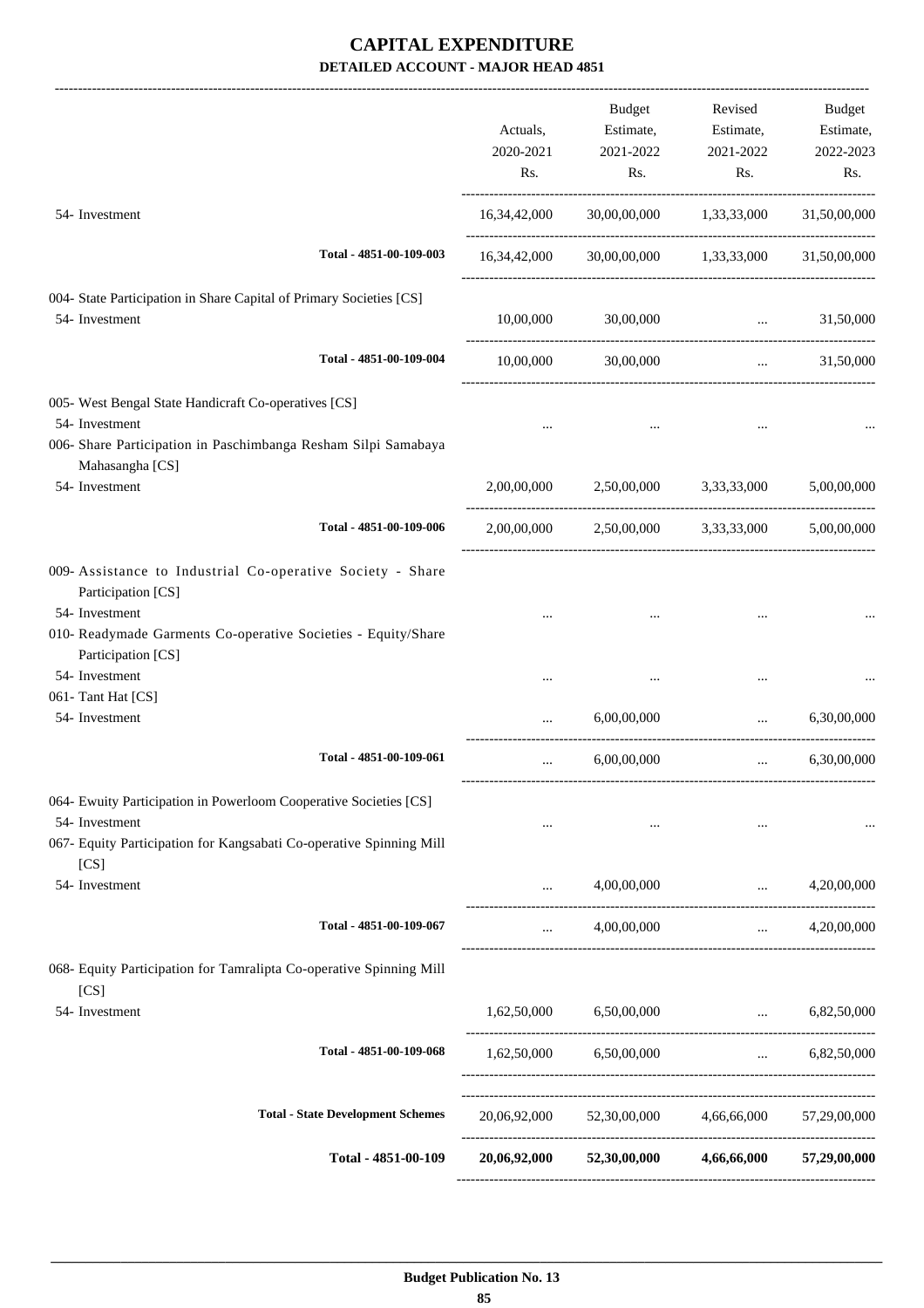|                                                                                | Actuals,<br>2020-2021<br>Rs. | <b>Budget</b><br>Estimate,<br>2021-2022<br>Rs. | Revised<br>Estimate,<br>2021-2022<br>Rs.   | <b>Budget</b><br>Estimate,<br>2022-2023<br>Rs. |
|--------------------------------------------------------------------------------|------------------------------|------------------------------------------------|--------------------------------------------|------------------------------------------------|
| Voted<br>Charged                                                               | 20,06,92,000                 | 52,30,00,000                                   | 4,66,66,000                                | 57,29,00,000                                   |
| DETAILED ACCOUNT NO. 4851-00-789 - SPECIAL COMPONENT PLAN FOR SCHEDULED CASTES |                              |                                                |                                            |                                                |
| 789- Special Component Plan for Scheduled Castes                               |                              |                                                |                                            |                                                |
| <b>State Development Schemes</b>                                               |                              |                                                |                                            |                                                |
| 017- Scheme for Development of SSI [CS]                                        |                              |                                                |                                            |                                                |
| 52- Machinery and Equipment/Tools and Plants                                   | 30,08,163                    | 5,00,00,000                                    | 1,66,67,000                                | 5,25,00,000                                    |
| 53- Major Works / Land and Buildings                                           | 80,94,077                    | 10,00,00,000                                   | 3,33,33,000                                | 11,50,00,000                                   |
| 60- Other Capital Expenditure                                                  | $\cdots$                     | 60,00,000                                      | 20,00,000                                  | 63,00,000                                      |
| Total - 4851-00-789-017                                                        | 1,11,02,240                  | 15,60,00,000                                   | 5,20,00,000                                | 17,38,00,000                                   |
| 020- Development Scheme for Khadi & Village Industries(CS) [CS]                |                              |                                                |                                            |                                                |
| 52- Machinery and Equipment/Tools and Plants                                   |                              |                                                |                                            |                                                |
| 53- Major Works / Land and Buildings                                           | $\cdots$                     | $\ddotsc$                                      | $\cdots$                                   |                                                |
| 022- Infrastructure Development for Handloom Industries [CS]                   |                              |                                                |                                            |                                                |
| 52- Machinery and Equipment/Tools and Plants                                   | $\cdots$                     | $\ddotsc$                                      | $\cdots$                                   |                                                |
| 53- Major Works / Land and Buildings                                           |                              |                                                |                                            |                                                |
| 60- Other Capital Expenditure                                                  |                              |                                                | $\cdots$                                   |                                                |
| 023- Infrastructure Development for Powerloom Industries [CS]                  |                              |                                                |                                            |                                                |
| 52- Machinery and Equipment/Tools and Plants                                   |                              |                                                |                                            |                                                |
| 53- Major Works / Land and Buildings                                           |                              | $\ddotsc$                                      | $\cdots$                                   |                                                |
| 60- Other Capital Expenditure                                                  |                              | $\cdots$                                       | $\cdots$                                   |                                                |
| <b>Total - State Development Schemes</b>                                       | 1,11,02,240                  | 15,60,00,000                                   | 5,20,00,000                                | 17,38,00,000                                   |
| <b>State Development Schemes</b>                                               |                              |                                                |                                            |                                                |
| 004- Industrial Infrastructure Development Scheme (RIDF) [CS]                  |                              |                                                |                                            |                                                |
| 54- Investment                                                                 | $\cdots$                     | 2,25,00,000                                    |                                            |                                                |
|                                                                                |                              |                                                | <b>Contract Contract Contract Contract</b> |                                                |
| Total - 4851-00-789-004                                                        | $\cdots$                     | 2,25,00,000                                    | $\cdots$                                   |                                                |
| 021- Cost of Agency Charges for Land and Construction of Buildings             |                              |                                                |                                            |                                                |
| under Backward Region Grant (Special) funded by the State                      |                              |                                                |                                            |                                                |
| (BRGFSW) [CS]                                                                  |                              |                                                |                                            |                                                |
| 53- Major Works / Land and Buildings                                           |                              |                                                |                                            |                                                |
| 025- Implementation of the schemes under RIDF (RIDF) [CS]                      |                              |                                                |                                            |                                                |
| 53- Major Works / Land and Buildings                                           | $\cdots$                     |                                                | 75,00,000 1,00,00,000                      | 8,50,00,000                                    |
| Total - 4851-00-789-025                                                        | $\cdots$                     |                                                | 75,00,000   1,00,00,000   8,50,00,000      |                                                |
|                                                                                |                              |                                                |                                            |                                                |
| <b>Total - State Development Schemes</b>                                       | $\cdots$                     |                                                | 3,00,00,000 1,00,00,000 8,50,00,000        |                                                |
|                                                                                |                              |                                                |                                            |                                                |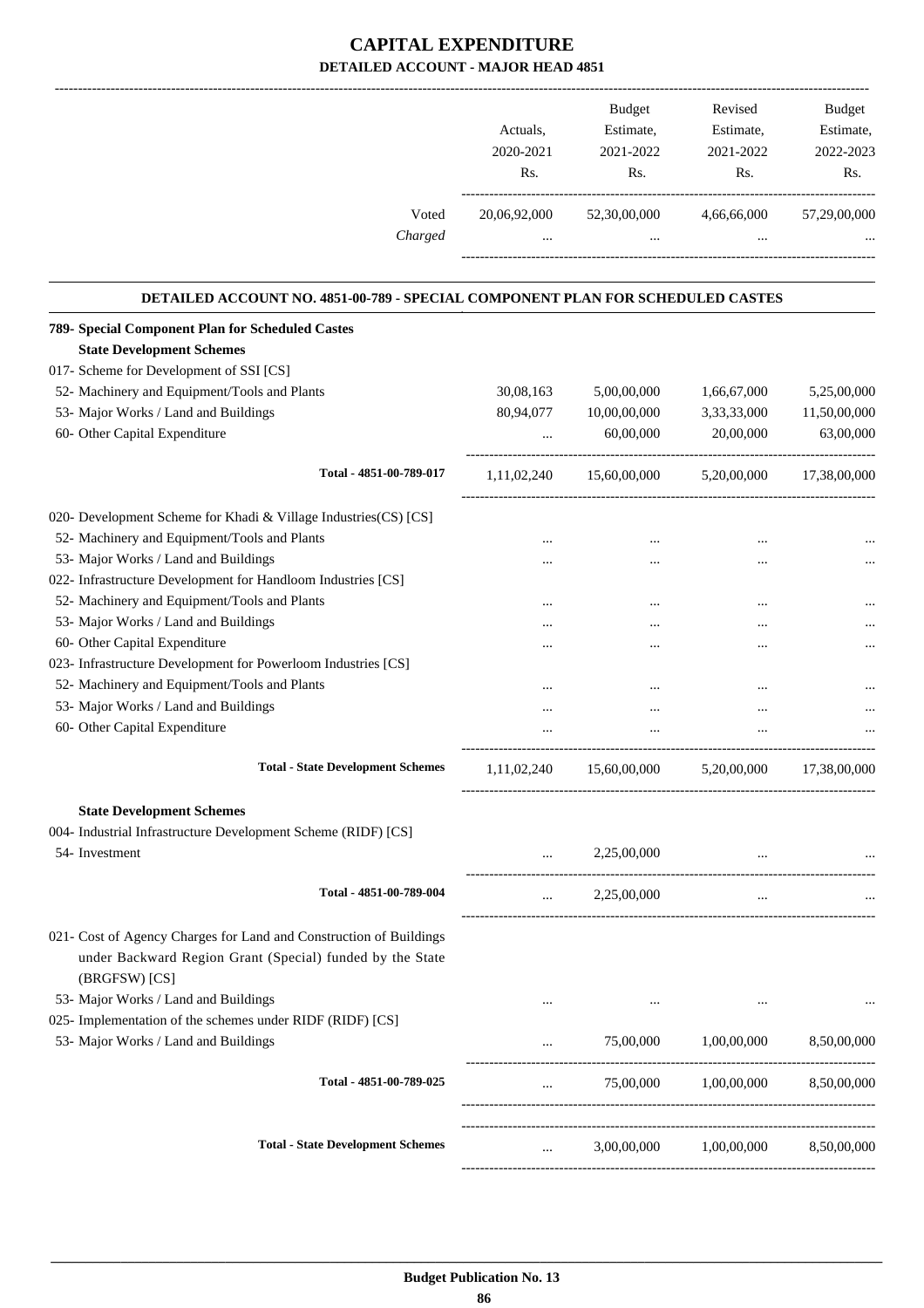| DETAILED ACCOUNT - MAJON HEAD                                                                     |             | 4091          |             |               |
|---------------------------------------------------------------------------------------------------|-------------|---------------|-------------|---------------|
|                                                                                                   |             | <b>Budget</b> | Revised     | <b>Budget</b> |
|                                                                                                   | Actuals,    | Estimate,     | Estimate,   | Estimate,     |
|                                                                                                   | 2020-2021   | 2021-2022     | 2021-2022   | 2022-2023     |
|                                                                                                   | Rs.         | Rs.           | Rs.         | Rs.           |
| Total - 4851-00-789                                                                               | 1,11,02,240 | 18,60,00,000  | 6,20,00,000 | 25,88,00,000  |
| Voted                                                                                             | 1,11,02,240 | 18,60,00,000  | 6,20,00,000 | 25,88,00,000  |
| Charged                                                                                           |             | $\cdots$      |             |               |
|                                                                                                   |             |               |             |               |
| DETAILED ACCOUNT NO. 4851-00-796 - TRIBAL AREAS SUB-PLAN                                          |             |               |             |               |
| 796- Tribal Areas Sub-Plan                                                                        |             |               |             |               |
| <b>State Development Schemes</b>                                                                  |             |               |             |               |
| 020- Scheme for Development of SSI [CS]                                                           |             |               |             |               |
| 52- Machinery and Equipment/Tools and Plants                                                      | $\cdots$    | 2,70,00,000   | 90,00,000   | 2,83,50,000   |
| 53- Major Works / Land and Buildings                                                              | 39,00,409   | 6,00,00,000   | 2,00,00,000 | 7,30,00,000   |
| 60- Other Capital Expenditure                                                                     | $\cdots$    | $\cdots$      |             |               |
| Total - 4851-00-796-020                                                                           | 39,00,409   | 8,70,00,000   | 2,90,00,000 | 10,13,50,000  |
| 023- Development Scheme for Khadi & Village Industries (CS) [CS]                                  |             |               |             |               |
| 52- Machinery and Equipment/Tools and Plants                                                      |             |               |             |               |
| 53- Major Works / Land and Buildings                                                              |             |               |             |               |
| 60- Other Capital Expenditure                                                                     |             |               |             |               |
| 026- Infrastructure Development for Handloom Industries [CS]                                      |             |               |             |               |
| 52- Machinery and Equipment/Tools and Plants                                                      | $\cdots$    | $\cdots$      | $\ddotsc$   |               |
| 60- Other Capital Expenditure                                                                     |             |               |             |               |
| 027- Infrastructure Development for Powerloom Industries [CS]                                     |             |               |             |               |
| 52- Machinery and Equipment/Tools and Plants                                                      |             |               |             |               |
| 53- Major Works / Land and Buildings                                                              |             | $\cdots$      |             |               |
| 60- Other Capital Expenditure                                                                     |             |               |             |               |
| <b>Total - State Development Schemes</b>                                                          | 39,00,409   | 8,70,00,000   | 2,90,00,000 | 10,13,50,000  |
|                                                                                                   |             |               |             |               |
| <b>State Development Schemes</b><br>004- Industrial Infrastructure Development Scheme (RIDF) [CS] |             |               |             |               |
| 54- Investment                                                                                    |             | 1,50,00,000   |             |               |
|                                                                                                   | $\cdots$    |               |             |               |
| Total - 4851-00-796-004                                                                           | $\cdots$    | 1,50,00,000   | $\cdots$    |               |
| 024- Cost of Agency Charges for Land and Construction of Buildings                                |             |               |             |               |
| under Backward Region Grant (Special) funded by the State<br>(BRGFSW) [CS]                        |             |               |             |               |
| 53- Major Works / Land and Buildings                                                              | $\cdots$    | $\cdots$      | $\cdots$    |               |
| 025- Scheme for Development of SSI erstwhile Backward Region                                      |             |               |             |               |

- Grant (Spl.) funded by State (BRGFSW) [CS]
- 52- Machinery and Equipment/Tools and Plants ... ... ... ...
- 53- Major Works / Land and Buildings ... ... ... ...
- 60- Other Capital Expenditure ... ... ... ...
- 029- Implementation of the schemes under RIDF (RIDF) [CS]
- 53- Major Works / Land and Buildings ... 50,00,000 68,00,000 68,00,000 3,00,00,000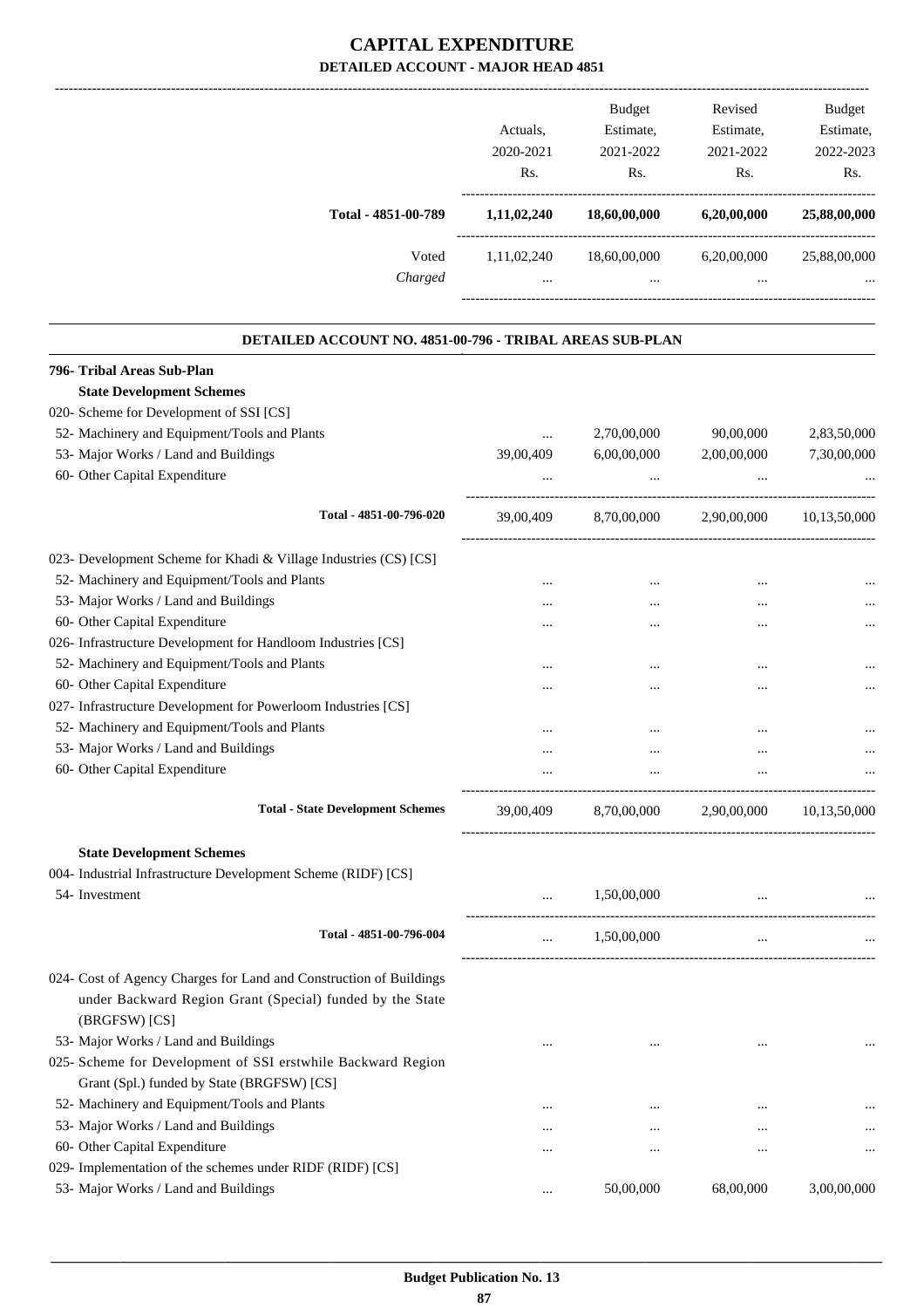|                                                                             |                                                | Budget                                          | Revised                           | Budget    |
|-----------------------------------------------------------------------------|------------------------------------------------|-------------------------------------------------|-----------------------------------|-----------|
|                                                                             | Actuals,                                       | Estimate,                                       | Estimate,                         | Estimate, |
|                                                                             | 2020-2021                                      | 2021-2022                                       | 2021-2022                         | 2022-2023 |
|                                                                             | Rs.                                            | Rs.                                             | Rs.                               | Rs.       |
|                                                                             |                                                |                                                 |                                   |           |
| Total - 4851-00-796-029                                                     | $\cdots$ . The same of $\cdots$                |                                                 | 50,00,000 68,00,000 3,00,00,000   |           |
| <b>Total - State Development Schemes</b>                                    | $\mathbf{1}$ and $\mathbf{1}$ and $\mathbf{1}$ |                                                 | 2,00,00,000 68,00,000 3,00,00,000 |           |
| Total - 4851-00-796                                                         |                                                | 39,00,409 10,70,00,000 3,58,00,000 13,13,50,000 |                                   |           |
| Voted                                                                       |                                                | 39,00,409 10,70,00,000 3,58,00,000 13,13,50,000 |                                   |           |
| Charged                                                                     |                                                | $\cdots$                                        |                                   |           |
| DETAILED ACCOUNT NO. 4851-00-797 - TRANSFER TO RESERVE FUND/DEPOSIT ACCOUNT |                                                |                                                 |                                   |           |
| 797- Transfer to Reserve Fund/Deposit Account                               |                                                |                                                 |                                   |           |
| <b>State Development Schemes</b>                                            |                                                |                                                 |                                   |           |
| 002- Adjustment in accounts for excess transfer of fund from Public         |                                                |                                                 |                                   |           |
| Account. [CS]                                                               |                                                |                                                 |                                   |           |
| 63- Inter-Account Transfer                                                  |                                                |                                                 |                                   |           |
| <b>State Development Schemes</b>                                            |                                                |                                                 |                                   |           |
| 001- West Bengal Compensatory Entry Tax Fund (WBCETF)<br>(WBETF) [CS]       |                                                |                                                 |                                   |           |
| 63- Inter-Account Transfer                                                  | 21,85,38,452                                   |                                                 |                                   |           |
| <b>Total - State Development Schemes</b>                                    | 21,85,38,452                                   | $\cdots$                                        |                                   |           |
| Total - 4851-00-797                                                         | 21,85,38,452                                   | $\cdots$                                        | $\cdots$                          |           |
| Voted                                                                       | 21,85,38,452                                   |                                                 |                                   |           |
| Charged                                                                     |                                                |                                                 |                                   |           |
|                                                                             |                                                |                                                 |                                   |           |
| DETAILED ACCOUNT NO. 4851 - DEDUCT RECOVERIES IN REDUCTION OF EXPENDITURE   |                                                |                                                 |                                   |           |
| 102- Small Scale Industries                                                 |                                                |                                                 |                                   |           |
| <b>State Development Schemes</b>                                            |                                                |                                                 |                                   |           |
| 900-Deduct Recoveries on Capital Accounts [CS]                              |                                                |                                                 |                                   |           |
| 70-Deduct Recoveries                                                        |                                                |                                                 |                                   |           |
| 01-Others                                                                   | $\cdots$                                       | $\cdots$                                        | $\cdots$                          |           |
| Total - 102 - Deduct - Recoveries                                           | $\cdots$                                       | $\ldots$                                        | $\cdots$                          |           |
| 103- Handloom Industries                                                    |                                                |                                                 |                                   |           |
| <b>State Development Schemes</b>                                            |                                                |                                                 |                                   |           |
| 014-Infrastructure Development for Handloom Industries [CS]                 |                                                |                                                 |                                   |           |
| 70-Deduct Recoveries                                                        |                                                |                                                 |                                   |           |
| 01-Others                                                                   | $\cdots$                                       | $\cdots$                                        | $\cdots$                          |           |
|                                                                             |                                                |                                                 |                                   |           |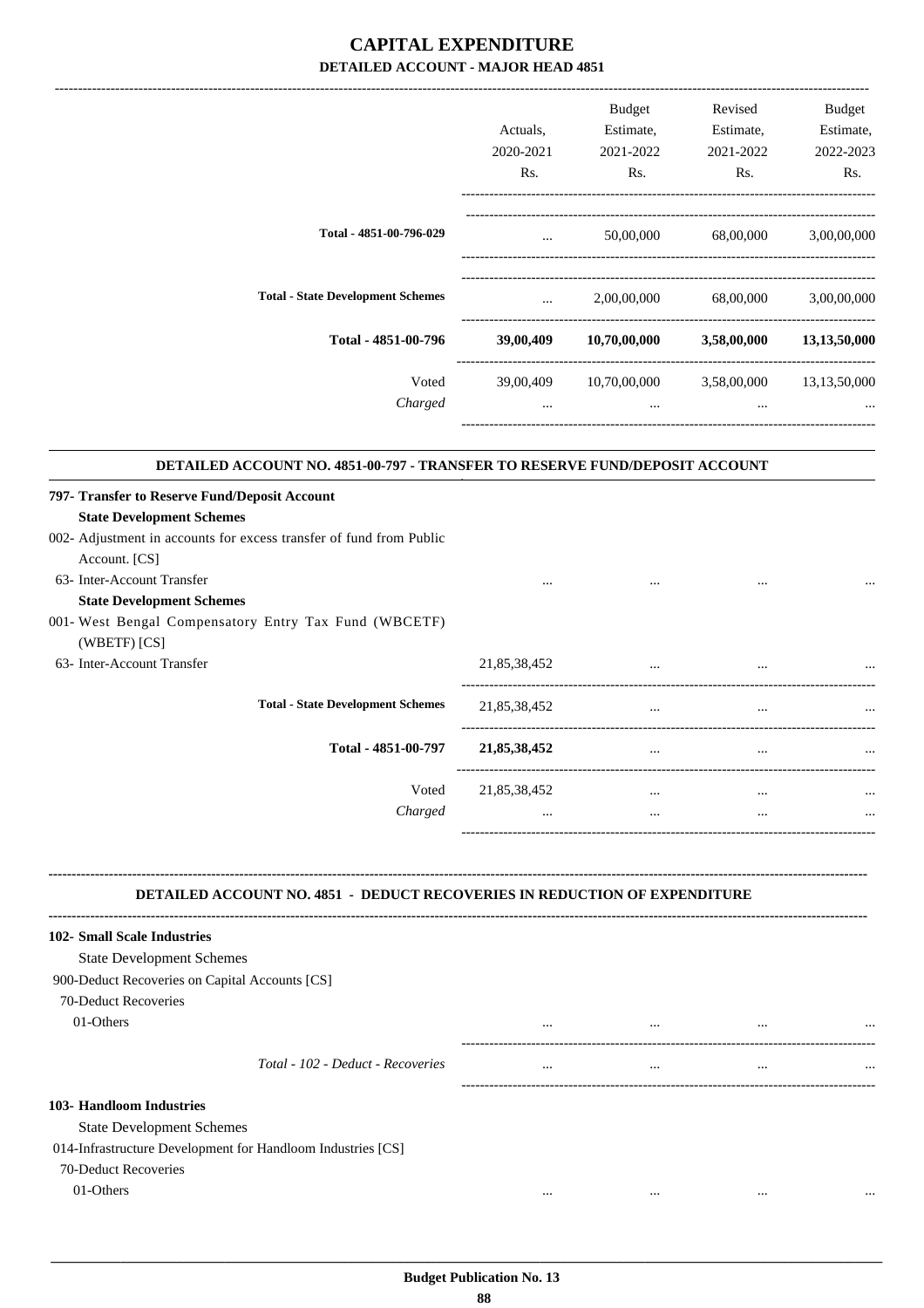|                                                                                                | Actuals,<br>2020-2021<br>Rs. | <b>Budget</b><br>Estimate,<br>2021-2022<br>Rs. | Revised<br>Estimate,<br>2021-2022<br>Rs. | Budget<br>Estimate,<br>2022-2023<br>Rs. |
|------------------------------------------------------------------------------------------------|------------------------------|------------------------------------------------|------------------------------------------|-----------------------------------------|
| 901-Deduct Recoveries on Capital Accounts [CS]                                                 |                              |                                                |                                          |                                         |
| 70-Deduct Recoveries                                                                           |                              |                                                |                                          |                                         |
| 01-Others                                                                                      |                              | $\cdots$                                       | $\cdots$                                 |                                         |
|                                                                                                |                              |                                                |                                          |                                         |
| Total - 103 - Deduct - Recoveries                                                              |                              | $\cdots$                                       |                                          |                                         |
| 797- Transfer to Reserve Fund/Deposit Account                                                  |                              |                                                |                                          |                                         |
| <b>State Development Schemes</b>                                                               |                              |                                                |                                          |                                         |
| 001-West Bengal Compensatory Entry Tax Fund (WBCETF)<br>(WBETF) [CS]                           |                              |                                                |                                          |                                         |
| 70-Deduct Recoveries                                                                           |                              |                                                |                                          |                                         |
| 01-Others                                                                                      |                              | $\cdots$                                       |                                          |                                         |
| Total - 797 - Deduct - Recoveries                                                              | $\cdots$                     | $\ldots$                                       | $\cdots$                                 |                                         |
|                                                                                                |                              |                                                |                                          |                                         |
| 800- Other Expenditure                                                                         |                              |                                                |                                          |                                         |
| <b>State Development Schemes</b><br>002-Refund of Unutilised Fund of CSS Schemes (State Share) |                              |                                                |                                          |                                         |
| (CSSREFUND) [CS]                                                                               |                              |                                                |                                          |                                         |
| 70-Deduct Recoveries                                                                           |                              |                                                |                                          |                                         |
| 01-Others                                                                                      |                              |                                                |                                          |                                         |
| State Development Schemes (Central Assistance)                                                 |                              |                                                |                                          |                                         |
| 001-Refund of Unutilised Fund of CSS Schemes (Central Share)                                   |                              |                                                |                                          |                                         |
| (CSSREFUND) [CS]                                                                               |                              |                                                |                                          |                                         |
| 70-Deduct Recoveries                                                                           |                              |                                                |                                          |                                         |
| 01-Others                                                                                      |                              |                                                |                                          |                                         |
|                                                                                                |                              |                                                |                                          |                                         |
| Total - 800 - Deduct - Recoveries                                                              |                              | $\cdots$                                       | $\ddotsc$                                |                                         |
| 902- Deduct - Amount met from the Reserve Fund / Deposit                                       |                              |                                                |                                          |                                         |
| <b>Account</b>                                                                                 |                              |                                                |                                          |                                         |
| <b>State Development Schemes</b>                                                               |                              |                                                |                                          |                                         |
| 001-West Bengal Compensatory Entry Tax Fund (WBCETF)<br>(WBETF) [CS]                           |                              |                                                |                                          |                                         |
| 70-Deduct Recoveries                                                                           |                              |                                                |                                          |                                         |
| 01-Others                                                                                      | $\cdots$                     | $\cdots$                                       | $\cdots$                                 |                                         |
| 002-Infrastructure Development and Cluster Development out of<br><b>WBCETF (WBETF) [CS]</b>    |                              |                                                |                                          |                                         |
| 70-Deduct Recoveries                                                                           |                              |                                                |                                          |                                         |
| 01-Others                                                                                      | $-7,22,20,004$               | $\cdots$                                       |                                          |                                         |
| Total - 902 - Deduct - Recoveries                                                              | $-7,22,20,004$               | $\cdots$                                       | $\cdots$                                 |                                         |
| 911- Deduct Recoveries of Overpayments                                                         |                              |                                                |                                          |                                         |
| <b>State Development Schemes</b>                                                               |                              |                                                |                                          |                                         |
| 006-Share Participation in Paschimbanga Resham Silpi Samabaya                                  |                              |                                                |                                          |                                         |
| Mahasangha [CS]                                                                                |                              |                                                |                                          |                                         |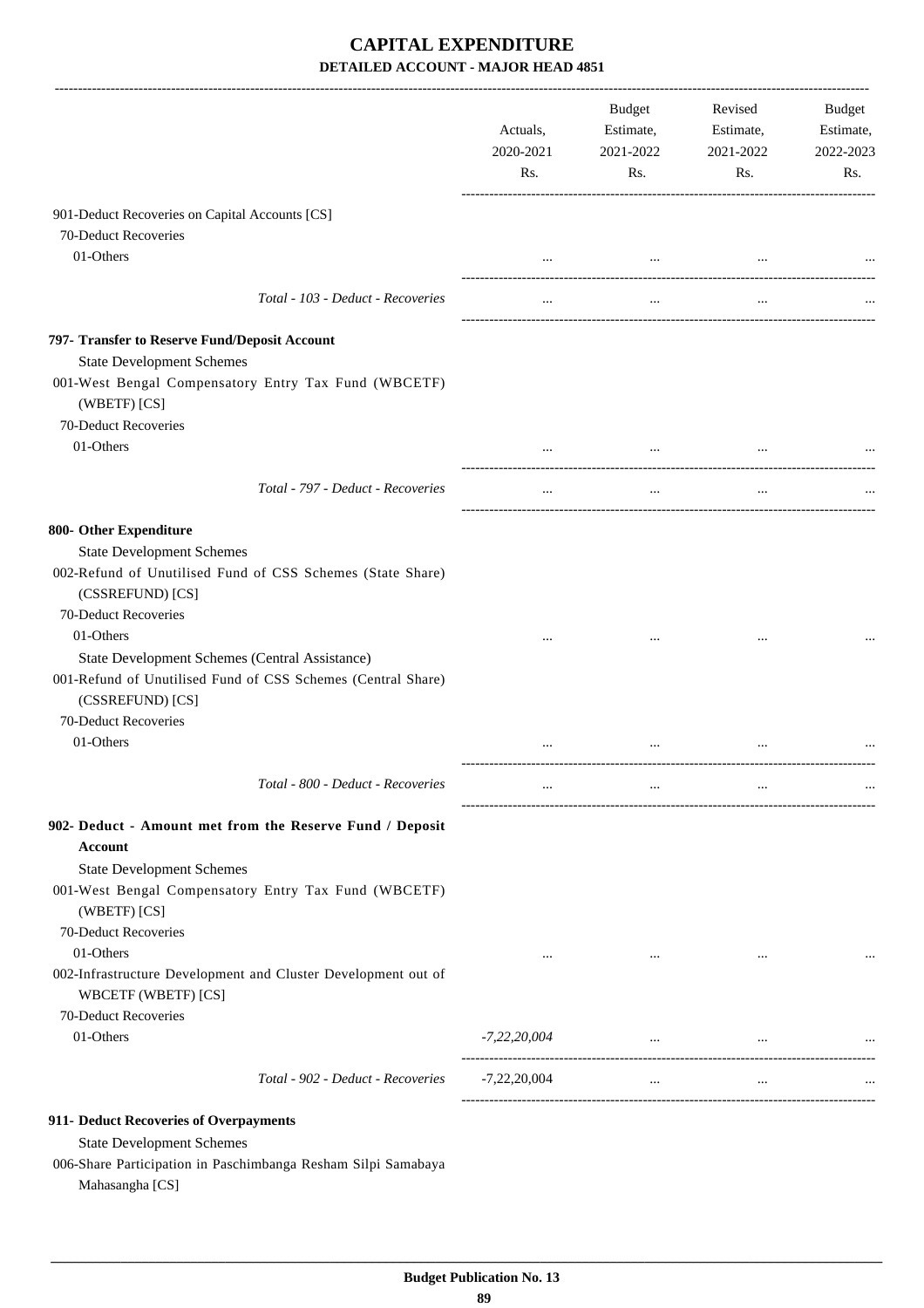|                                                       |                                    | Actuals.<br>2020-2021<br>Rs.          | <b>Budget</b><br>Estimate,<br>2021-2022<br>Rs. | Revised<br>Estimate,<br>2021-2022<br>Rs. | <b>Budget</b><br>Estimate,<br>2022-2023<br>Rs. |
|-------------------------------------------------------|------------------------------------|---------------------------------------|------------------------------------------------|------------------------------------------|------------------------------------------------|
| 70-Deduct Recoveries<br>01-Others<br>02-W.B.H.S. 2008 |                                    | $-6,37,86,385$<br>$\cdots$            | $\cdots$<br>$\cdots$                           | $\cdots$<br>$\cdots$                     | $\cdots$<br>$\cdots$                           |
|                                                       | Total - 911 - Deduct - Recoveries  | $-6,37,86,385$                        | $\cdots$                                       | $\cdots$                                 | $\cdots$                                       |
|                                                       | Total - 4851 - Deduct - Recoveries | $-13,60,06,389$<br>------------------ | $\cdots$                                       | $\cdots$                                 | $\cdots$                                       |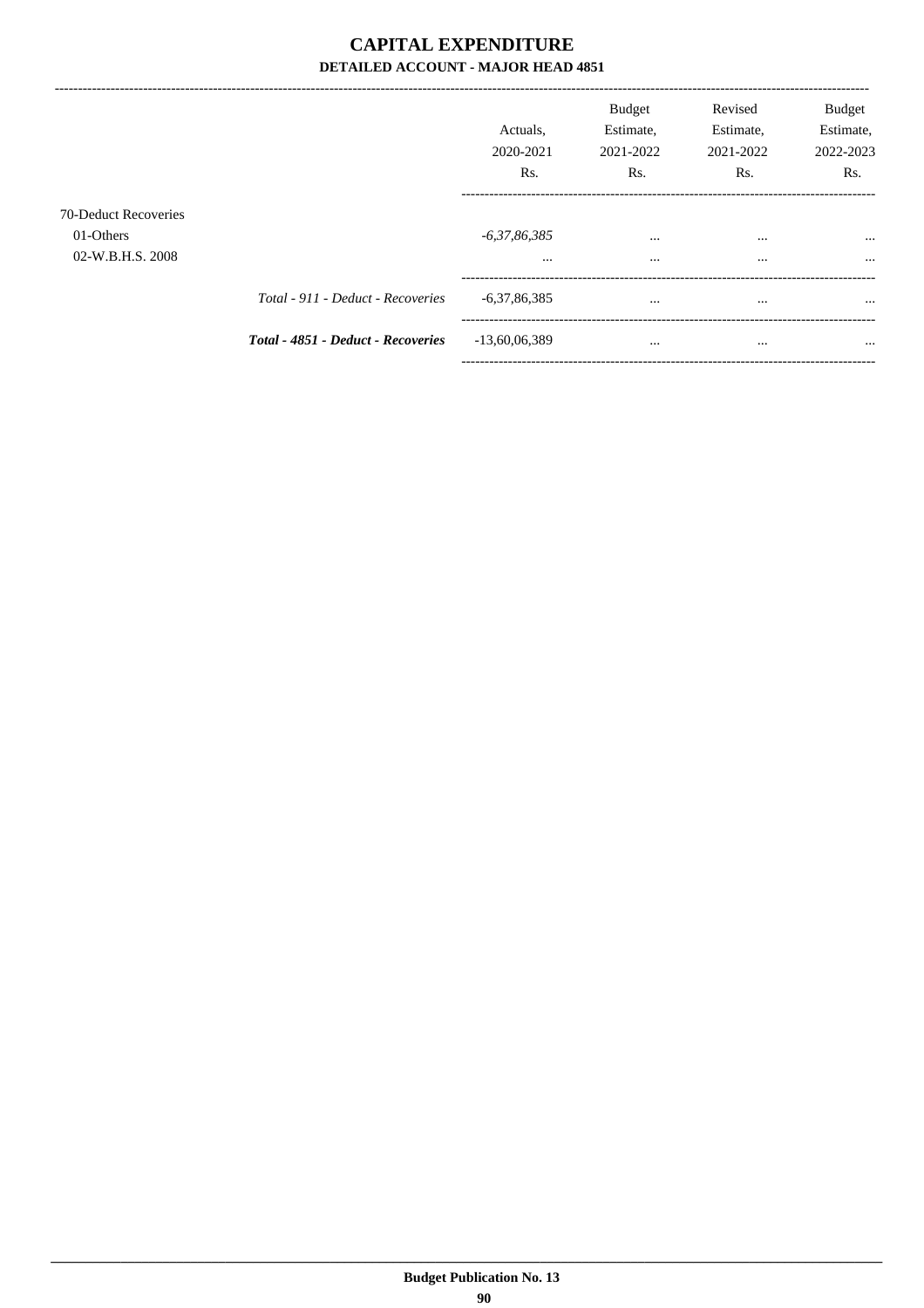## **LOAN AND ADVANCES-DISBURSEMENT**

#### **DEMAND No. 11**

## **Micro, Small & Medium Enterprises and Textiles Department**

#### **E. Public Debt -**

#### **Head of Account : 6003 - Internal Debt of the State Government**

| <b>Voted Rs. Nil</b>       | Charged Rs. 8,00,00,000 |           | <b>Total Rs. 8,00,00,000</b> |                  |
|----------------------------|-------------------------|-----------|------------------------------|------------------|
|                            |                         | Voted Rs. | Charged Rs.                  | <b>Total Rs.</b> |
| <b>Gross Expenditure</b>   |                         |           | 8,00,00,000                  | 8,00,00,000      |
| <b>Deduct - Recoveries</b> |                         |           | $\cdots$                     | $\cdots$         |
|                            | <b>Net Expenditure</b>  |           | 8,00,00,000                  | 8,00,00,000      |

### **LOAN AND ADVANCES-DISBURSEMENT ABSTRACT ACCOUNT**

|                                                              |                                                                            | Actuals,  | <b>Budget</b><br>Estimate,                                                                               | Revised<br>Estimate,                                    | Budget<br>Estimate, |
|--------------------------------------------------------------|----------------------------------------------------------------------------|-----------|----------------------------------------------------------------------------------------------------------|---------------------------------------------------------|---------------------|
|                                                              |                                                                            | 2020-2021 | 2021-2022                                                                                                | 2021-2022                                               | 2022-2023           |
|                                                              |                                                                            | Rs.       | Rs.                                                                                                      | $\mathbf{Rs.}$                                          | Rs.                 |
| 108- Loans from National Co-oprative Development Corporation |                                                                            |           |                                                                                                          |                                                         |                     |
| Administrative Expenditure                                   | <b>Voted</b>                                                               |           | and the company of the company of the                                                                    |                                                         |                     |
|                                                              |                                                                            |           |                                                                                                          | Charged 7,32,32,000 8,00,00,000 8,00,00,000 8,00,00,000 |                     |
|                                                              | <b>Total - 108</b>                                                         |           |                                                                                                          | $7,32,32,000$ $8,00,00,000$ $8,00,00,000$ $8,00,00,000$ |                     |
|                                                              | Grand Total - Gross 7,32,32,000 8,00,00,000                                |           |                                                                                                          | 8,00,00,000 8,00,00,000                                 |                     |
|                                                              | Voted                                                                      |           | $\sigma_{\rm{max}}$ and $\sigma_{\rm{max}}$<br>$\mathcal{L}_{\text{max}}$ and $\mathcal{L}_{\text{max}}$ |                                                         |                     |
|                                                              |                                                                            |           |                                                                                                          | Charged 7,32,32,000 8,00,00,000 8,00,00,000 8,00,00,000 |                     |
|                                                              | Administrative Expenditure 7,32,32,000 8,00,00,000 8,00,00,000 8,00,00,000 |           |                                                                                                          |                                                         |                     |
|                                                              | Voted                                                                      |           | and the state of the state of the state of                                                               |                                                         |                     |
|                                                              |                                                                            |           |                                                                                                          | Charged 7,32,32,000 8,00,00,000 8,00,00,000 8,00,00,000 |                     |
|                                                              | <b>Deduct Recoveries</b>                                                   |           |                                                                                                          |                                                         |                     |
|                                                              | Grand Total - Net 7,32,32,000 8,00,00,000 8,00,00,000 8,00,00,000          |           |                                                                                                          |                                                         |                     |
|                                                              | Voted                                                                      |           | $\mathbf{m}_{\mathrm{max}}$ and $\mathbf{m}_{\mathrm{max}}$ and $\mathbf{m}_{\mathrm{max}}$              |                                                         |                     |
|                                                              |                                                                            |           |                                                                                                          | Charged 7,32,32,000 8,00,00,000 8,00,00,000 8,00,00,000 |                     |
|                                                              |                                                                            |           |                                                                                                          |                                                         |                     |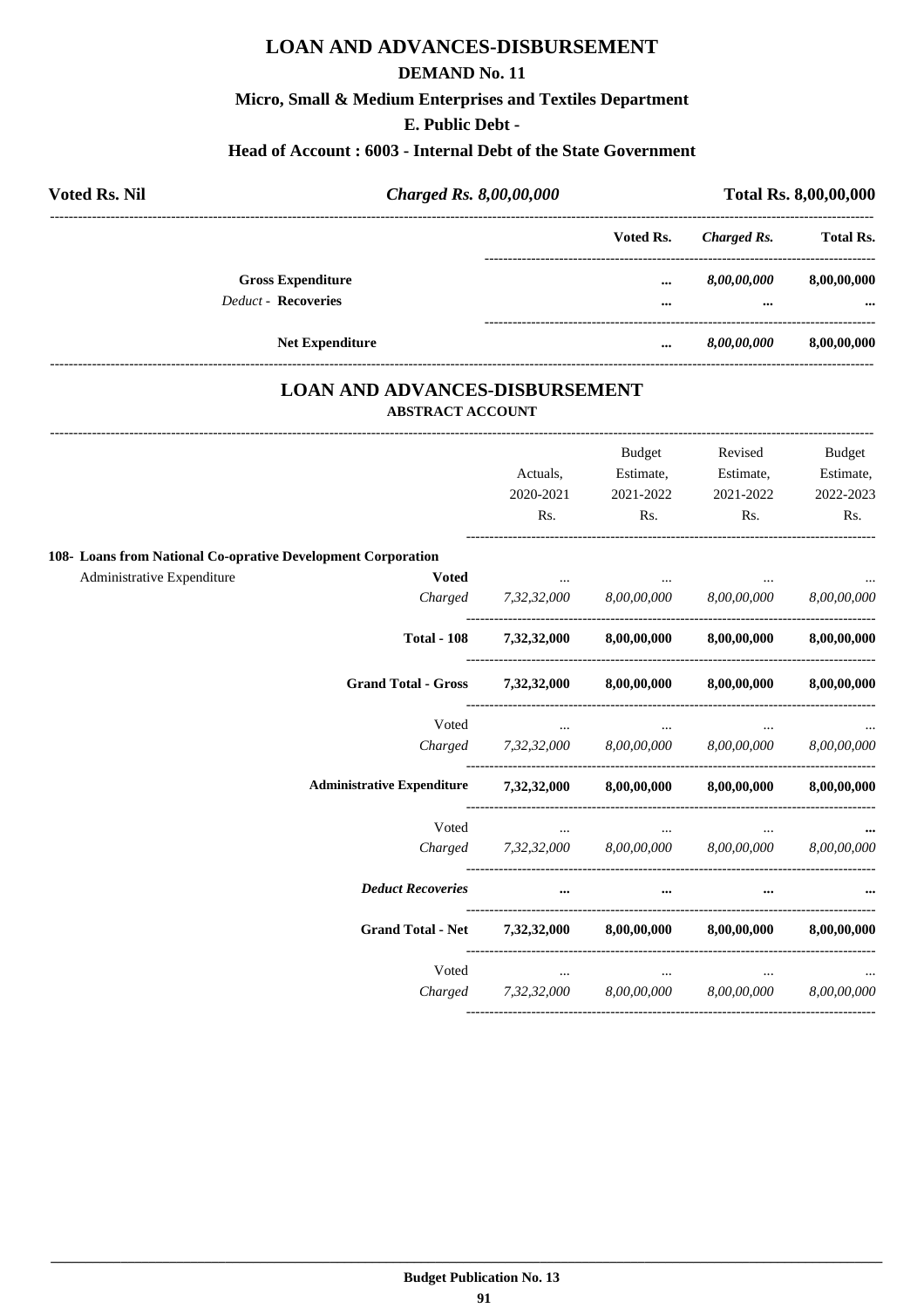## **LOAN AND ADVANCES-DISBURSEMENT**

**DETAILED ACCOUNT - MAJOR HEAD 6003**

|                                   |                                                                                            |             | <b>Budget</b> | Revised     | Budget      |
|-----------------------------------|--------------------------------------------------------------------------------------------|-------------|---------------|-------------|-------------|
|                                   |                                                                                            | Actuals,    | Estimate,     | Estimate,   | Estimate,   |
|                                   |                                                                                            | 2020-2021   | 2021-2022     | 2021-2022   | 2022-2023   |
|                                   |                                                                                            | Rs.         | Rs.           | Rs.         | Rs.         |
|                                   | DETAILED ACCOUNT NO. 6003-00-108 - LOANS FROM NATIONAL CO-OPRATIVE DEVELOPMENT CORPORATION |             |               |             |             |
| <b>Administrative Expenditure</b> | 108- Loans from National Co-oprative Development Corporation                               |             |               |             |             |
|                                   | 011- Loans from National Co-operative Development Corporation                              |             |               |             |             |
| [CS]                              |                                                                                            |             |               |             |             |
| 56- Repayment of Loans            | Charged                                                                                    | 7,32,32,000 | 8,00,00,000   | 8,00,00,000 | 8,00,00,000 |
|                                   | <b>Total - Administrative Expenditure</b>                                                  | 7,32,32,000 | 8,00,00,000   | 8,00,00,000 | 8,00,00,000 |
|                                   | Total - 6003-00-108                                                                        | 7,32,32,000 | 8,00,00,000   | 8,00,00,000 | 8,00,00,000 |
|                                   | Voted                                                                                      | $\cdots$    | $\cdots$      | $\cdots$    |             |
|                                   | Charged                                                                                    | 7,32,32,000 | 8,00,00,000   | 8,00,00,000 | 8,00,00,000 |
|                                   |                                                                                            |             |               |             |             |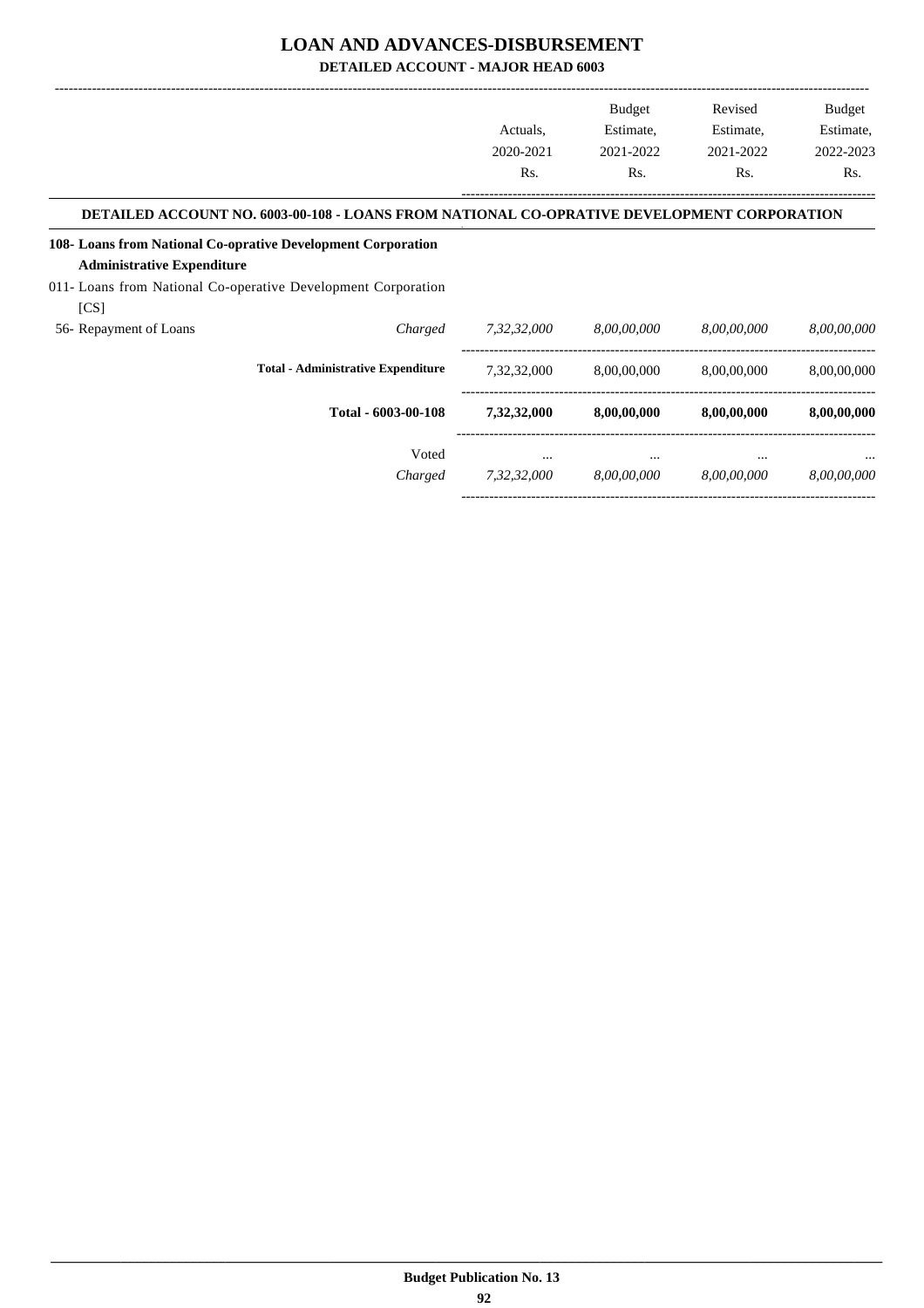## **LOAN EXPENDITURE**

#### **DEMAND No. 11**

## **Micro, Small & Medium Enterprises and Textiles Department**

**F. Loans and Advances -**

#### **Head of Account : 6851 - Loans for Village and Small Industries**

| Voted Rs. 2,34,10,000 |                                                        | <b>Charged Rs. Nil</b> | <b>Total Rs. 2,34,10,000</b> |              |                         |
|-----------------------|--------------------------------------------------------|------------------------|------------------------------|--------------|-------------------------|
|                       |                                                        |                        | Voted Rs.                    | Charged Rs.  | <b>Total Rs.</b>        |
|                       | <b>Gross Expenditure</b><br><b>Deduct - Recoveries</b> |                        | 2,34,10,000<br>              | $\cdots$<br> | 2,34,10,000<br>$\cdots$ |
|                       | <b>Net Expenditure</b>                                 |                        | 2,34,10,000                  | $\cdots$     | 2,34,10,000             |

### **LOAN EXPENDITURE ABSTRACT ACCOUNT**

---------------------------------------------------------------------------------------------------------------------------------------------------------------------------------

|                                                                                               |                                                                                 | Actuals,<br>2020-2021<br>Rs.        | Budget<br>Estimate,<br>2021-2022<br>Rs.                                            | Revised<br>Estimate,<br>2021-2022<br>Rs.                                                                                                                                                                                                                                                       | <b>Budget</b><br>Estimate,<br>2022-2023<br>Rs. |
|-----------------------------------------------------------------------------------------------|---------------------------------------------------------------------------------|-------------------------------------|------------------------------------------------------------------------------------|------------------------------------------------------------------------------------------------------------------------------------------------------------------------------------------------------------------------------------------------------------------------------------------------|------------------------------------------------|
| 102- Small Scale Industries<br>Administrative Expenditure<br><b>State Development Schemes</b> |                                                                                 | $\cdots$                            | $2,01,03,039$ $2,08,10,000$ $2,02,10,000$<br>and the company of the company        | <b><i>Contractor Contractor</i></b>                                                                                                                                                                                                                                                            | 2,02,10,000                                    |
|                                                                                               | <b>Total - 102</b>                                                              |                                     |                                                                                    | $2,01,03,039$ $2,08,10,000$ $2,02,10,000$ $2,02,10,000$                                                                                                                                                                                                                                        |                                                |
| 103- Handloom Industries<br>Administrative Expenditure                                        |                                                                                 |                                     | $10,37,169$ $10,90,000$ $15,00,000$                                                |                                                                                                                                                                                                                                                                                                | 16,00,000                                      |
|                                                                                               | <b>Total - 103</b>                                                              | $10,37,169$ $10,90,000$ $15,00,000$ |                                                                                    |                                                                                                                                                                                                                                                                                                | 16,00,000                                      |
| 105- Khadi & Village Industries<br><b>State Development Schemes</b>                           |                                                                                 | 8,06,112                            |                                                                                    | the contract of the contract of the contract of the contract of                                                                                                                                                                                                                                |                                                |
|                                                                                               | <b>Total - 105</b>                                                              | 8,06,112                            | $\cdots$                                                                           |                                                                                                                                                                                                                                                                                                |                                                |
| 195- Loans to Co-operatives<br>Administrative Expenditure<br><b>State Development Schemes</b> |                                                                                 | $\cdots$                            | 20,00,000 16,00,000<br>and the state of the state of the state of the state of the |                                                                                                                                                                                                                                                                                                | 16,00,000                                      |
|                                                                                               | <b>Total - 195</b>                                                              |                                     |                                                                                    | $20,00,000$ $16,00,000$ $16,00,000$                                                                                                                                                                                                                                                            |                                                |
|                                                                                               | Grand Total - Gross 2, 19, 46, 320 2, 39, 00, 000 2, 33, 10, 000 2, 34, 10, 000 |                                     |                                                                                    |                                                                                                                                                                                                                                                                                                |                                                |
|                                                                                               | Voted<br>Charged                                                                |                                     |                                                                                    | 2,19,46,320 2,39,00,000 2,33,10,000<br>$\mathcal{L}_{\text{max}}$ and $\mathcal{L}_{\text{max}}$ are the simulation of the simulation of the simulation of the simulation of the simulation of the simulation of the simulation of the simulation of the simulation of the simulation of the s | 2,34,10,000                                    |
|                                                                                               | Administrative Expenditure 2,11,40,208 2,39,00,000 2,33,10,000 2,34,10,000      |                                     |                                                                                    |                                                                                                                                                                                                                                                                                                |                                                |
|                                                                                               | State Development Schemes 8,06,112                                              |                                     | $\cdots$                                                                           | $\cdots$                                                                                                                                                                                                                                                                                       |                                                |
|                                                                                               |                                                                                 |                                     |                                                                                    |                                                                                                                                                                                                                                                                                                |                                                |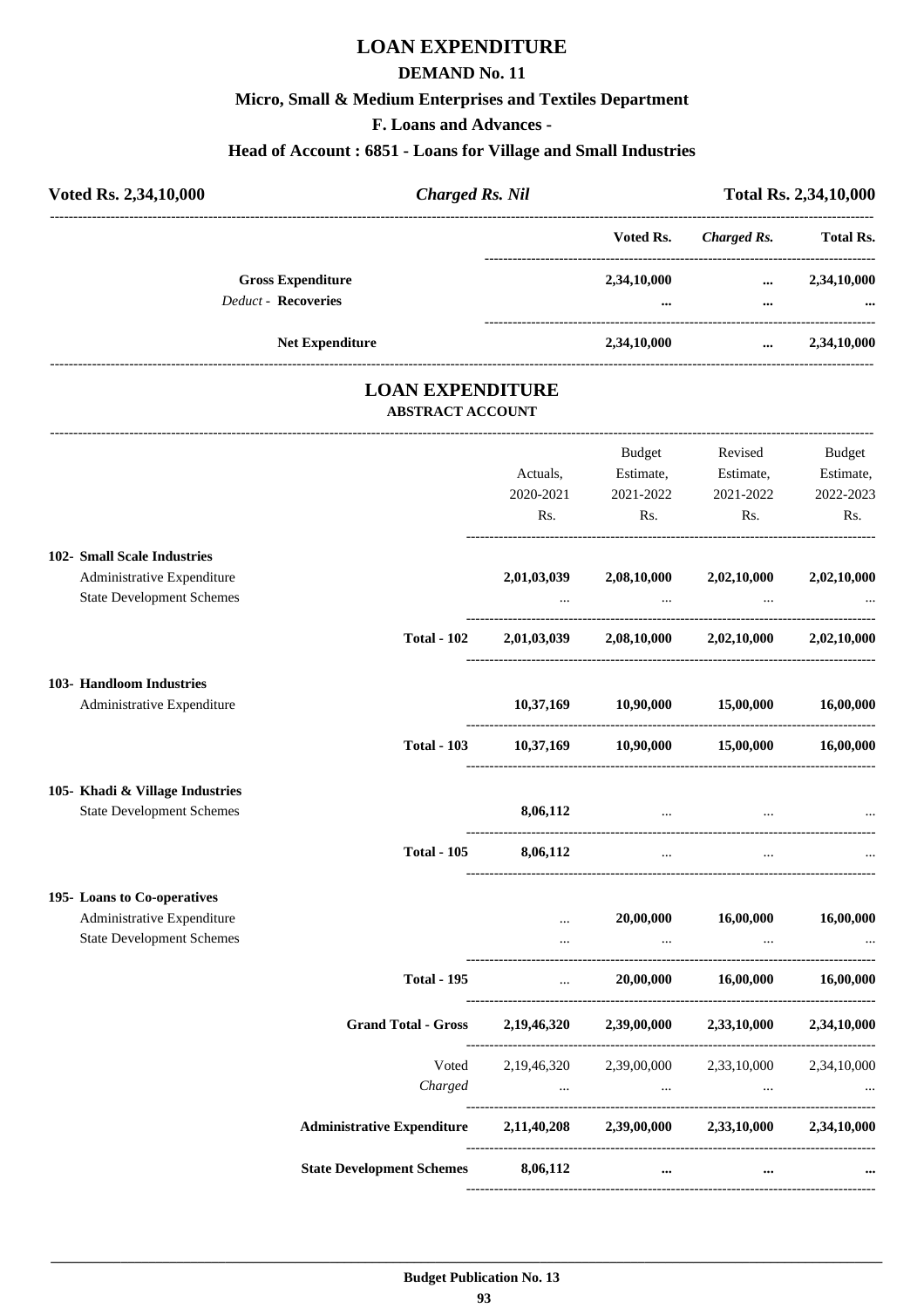### **LOAN EXPENDITURE ABSTRACT ACCOUNT**

|                          | Actuals.<br>2020-2021<br>Rs. | <b>Budget</b><br>Estimate,<br>2021-2022<br>Rs. | Revised<br>Estimate,<br>2021-2022<br>Rs. | <b>Budget</b><br>Estimate,<br>2022-2023<br>Rs. |
|--------------------------|------------------------------|------------------------------------------------|------------------------------------------|------------------------------------------------|
| <b>Deduct Recoveries</b> |                              |                                                |                                          |                                                |
| <b>Grand Total - Net</b> | 2,19,46,320                  | 2,39,00,000                                    | 2,33,10,000                              | 2,34,10,000                                    |
| Voted<br>Charged         | 2,19,46,320<br>              | 2.39,00,000<br>$\cdots$                        | 2,33,10,000<br>$\cdots$                  | 2.34.10.000<br>                                |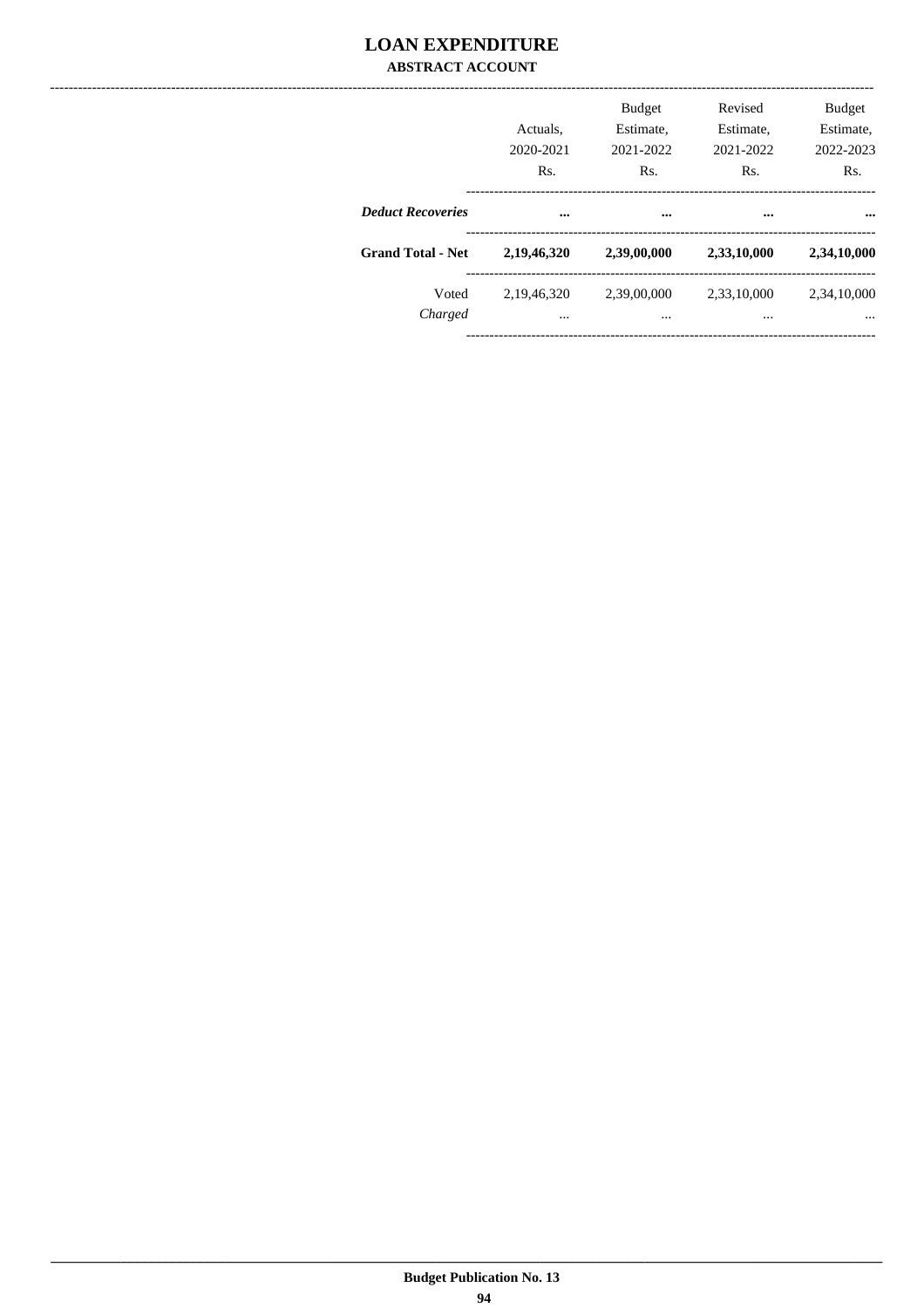|                                                                         | Actuals,<br>2020-2021<br>Rs. | Budget<br>Estimate,<br>2021-2022<br>Rs. | Revised<br>Estimate,<br>2021-2022<br>Rs.        | <b>Budget</b><br>Estimate,<br>2022-2023<br>Rs. |
|-------------------------------------------------------------------------|------------------------------|-----------------------------------------|-------------------------------------------------|------------------------------------------------|
| DETAILED ACCOUNT NO. 6851-00-102 - SMALL SCALE INDUSTRIES               |                              |                                         |                                                 |                                                |
| <b>102- Small Scale Industries</b><br><b>Administrative Expenditure</b> |                              |                                         |                                                 |                                                |
| 006- Loans to M/S Silpa Barta Press [CS]                                |                              |                                         |                                                 |                                                |
| 55- Loans and Advances                                                  | 1,98,51,039                  | 2,00,00,000                             | 2,00,00,000                                     | 2,00,00,000                                    |
| Total - 6851-00-102-006                                                 | 1,98,51,039                  |                                         | 2,00,00,000 2,00,00,000                         | 2,00,00,000                                    |
| 007- Loan to West Bengal Project Ltd [CS]                               |                              |                                         |                                                 |                                                |
| 55- Loans and Advances                                                  |                              | 6,00,000                                |                                                 |                                                |
| Total - 6851-00-102-007                                                 | $\cdots$                     | 6,00,000                                | $\cdots$                                        |                                                |
| 008- Loans to Pulver Ash Ltd [CS]                                       |                              |                                         |                                                 |                                                |
| 55- Loans and Advances                                                  |                              |                                         | 2,52,000 2,10,000 2,10,000 2,10,000             |                                                |
| Total - 6851-00-102-008                                                 |                              |                                         | 2,52,000 2,10,000 2,10,000 2,10,000             |                                                |
| <b>Total - Administrative Expenditure</b>                               |                              |                                         | 2,01,03,039 2,08,10,000 2,02,10,000 2,02,10,000 |                                                |
| Total - 6851-00-102                                                     |                              |                                         | $2,01,03,039$ $2,08,10,000$ $2,02,10,000$       | 2,02,10,000                                    |
| Voted                                                                   |                              |                                         | 2,01,03,039 2,08,10,000 2,02,10,000 2,02,10,000 |                                                |
| Charged                                                                 |                              | $\cdots$                                |                                                 |                                                |

#### **DETAILED ACCOUNT NO. 6851-00-103 - HANDLOOM INDUSTRIES .**

#### **103- Handloom Industries**

- **Administrative Expenditure**
- 001- Loans to West Bengal Handloom and Powerloom Corporation
	- Limited (Tantushree) [CS]

| 55- Loans and Advances |                                           | 10,37,169     | 10,90,000             | 15,00,000             | 16,00,000             |
|------------------------|-------------------------------------------|---------------|-----------------------|-----------------------|-----------------------|
|                        | <b>Total - Administrative Expenditure</b> | 10,37,169     | 10.90.000             | 15,00,000             | 16,00,000             |
|                        | Total - 6851-00-103                       | 10,37,169     | 10,90,000             | 15,00,000             | 16,00,000             |
|                        | Voted<br>Charged                          | 10.37.169<br> | 10,90,000<br>$\cdots$ | 15,00,000<br>$\cdots$ | 16,00,000<br>$\cdots$ |
|                        |                                           |               |                       |                       |                       |

.

#### **DETAILED ACCOUNT NO. 6851-00-105 - KHADI & VILLAGE INDUSTRIES .**

# **105- Khadi & Village Industries**

### **State Development Schemes**

002- West Bengal State Leather Industries Corporation Ltd [CS]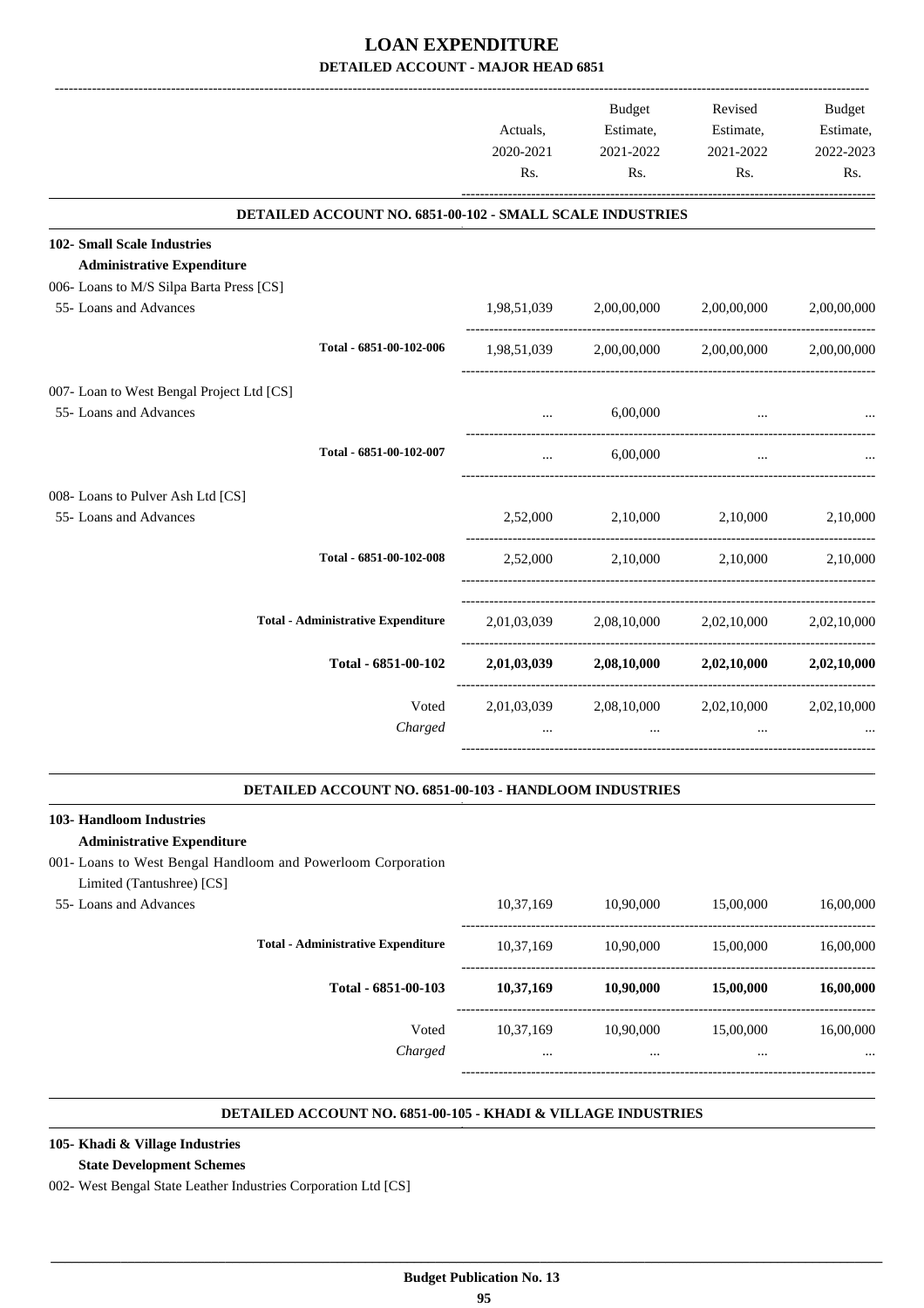|                                                           | Actuals.<br>2020-2021<br>Rs. | <b>Budget</b><br>Estimate,<br>2021-2022<br>Rs. | Revised<br>Estimate,<br>2021-2022<br>Rs. | <b>Budget</b><br>Estimate,<br>2022-2023<br>Rs. |
|-----------------------------------------------------------|------------------------------|------------------------------------------------|------------------------------------------|------------------------------------------------|
| 55- Loans and Advances                                    | 8,06,112                     | $\cdots$                                       | $\cdots$                                 | $\cdots$                                       |
| <b>Total - State Development Schemes</b>                  | 8,06,112                     | $\cdots$                                       | $\cdots$                                 | $\cdots$                                       |
| Total - 6851-00-105                                       | 8,06,112                     | $\cdots$                                       |                                          | $\cdots$                                       |
| Voted<br>Charged                                          | 8,06,112<br>$\cdots$         | $\cdots$<br>$\cdots$                           | $\cdots$<br>$\cdots$                     | $\cdots$<br>$\cdots$                           |
| DETAILED ACCOUNT NO. 6851-00-195 - LOANS TO CO-OPERATIVES |                              |                                                |                                          |                                                |

| 195-Loans to Co-operatives<br><b>Administrative Expenditure</b>                                                              |          |           |           |           |
|------------------------------------------------------------------------------------------------------------------------------|----------|-----------|-----------|-----------|
| 010- Loans to Handloom- Industries(WB state Handloom weavers                                                                 |          |           |           |           |
| coop society Ltd) [CS]<br>55- Loans and Advances                                                                             |          | 10,00,000 | 8,00,000  | 8,00,000  |
| Total - 6851-00-195-010                                                                                                      | $\cdots$ | 10,00,000 | 8,00,000  | 8,00,000  |
| 019- Loans to West Bengal State Handloom Weavers Co-operative<br>Limited for payment of outstanding Bank dues (Tantuja) [CS] |          |           |           |           |
| 55- Loans and Advances                                                                                                       |          | 10,00,000 | 8,00,000  | 8,00,000  |
| Total - 6851-00-195-019                                                                                                      | $\cdots$ | 10,00,000 | 8,00,000  | 8,00,000  |
|                                                                                                                              |          |           |           |           |
| <b>Total - Administrative Expenditure</b>                                                                                    | $\cdots$ | 20,00,000 | 16,00,000 | 16,00,000 |
| Total - 6851-00-195                                                                                                          |          | 20,00,000 | 16,00,000 | 16,00,000 |
| Voted                                                                                                                        | $\cdots$ | 20,00,000 | 16,00,000 | 16,00,000 |
| Charged                                                                                                                      | $\cdots$ | $\cdots$  | $\cdots$  |           |
|                                                                                                                              |          |           |           |           |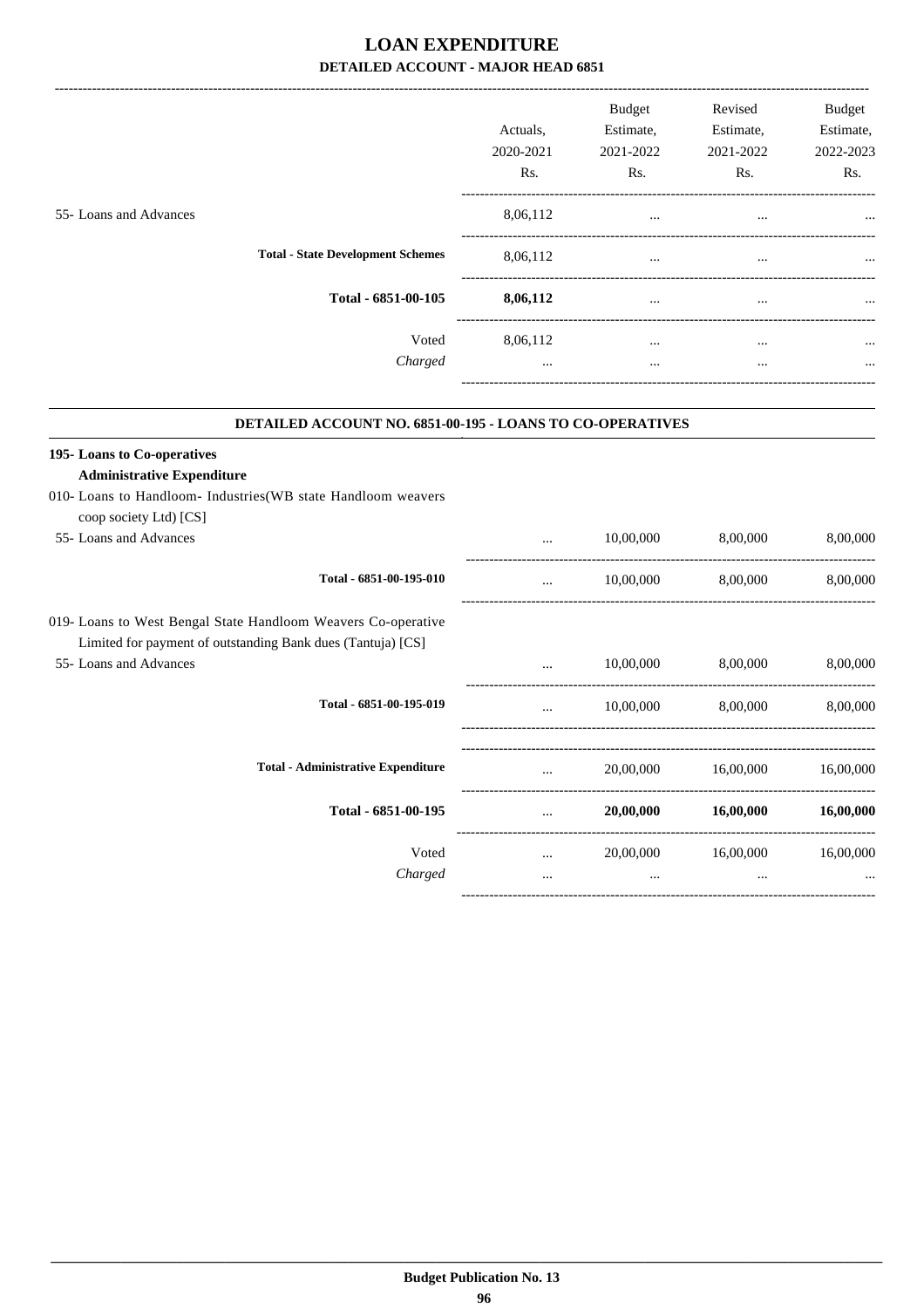## **LOAN EXPENDITURE**

#### **DEMAND No. 11**

## **Micro, Small & Medium Enterprises and Textiles Department**

**F. Loans and Advances -**

#### **Head of Account : 6860 - Loans for Consumer Industries**

| Voted Rs. 103,50,00,000                                | <b>Charged Rs. Nil</b> |               |             | Total Rs. 103,50,00,000 |  |
|--------------------------------------------------------|------------------------|---------------|-------------|-------------------------|--|
|                                                        |                        | Voted Rs.     | Charged Rs. | <b>Total Rs.</b>        |  |
| <b>Gross Expenditure</b><br><b>Deduct - Recoveries</b> |                        | 103,50,00,000 | $\ddotsc$   | 103,50,00,000           |  |
|                                                        |                        | $\cdots$      |             | $\cdots$                |  |
| <b>Net Expenditure</b>                                 |                        | 103,50,00,000 | $\cdots$    | 103,50,00,000           |  |
|                                                        |                        |               |             |                         |  |

### **LOAN EXPENDITURE ABSTRACT ACCOUNT**

---------------------------------------------------------------------------------------------------------------------------------------------------------------------------------

|                                                                |                                                | Actuals,<br>2020-2021<br>Rs. | <b>Budget</b><br>Estimate,<br>2021-2022<br>Rs. | Revised<br>Estimate,<br>2021-2022<br>Rs. | <b>Budget</b><br>Estimate,<br>2022-2023<br>Rs. |
|----------------------------------------------------------------|------------------------------------------------|------------------------------|------------------------------------------------|------------------------------------------|------------------------------------------------|
| 01 - TEXTILES                                                  |                                                |                              |                                                |                                          |                                                |
| 101- Loans to Co-operative Spinning Mills                      |                                                |                              |                                                |                                          |                                                |
| Administrative Expenditure<br><b>State Development Schemes</b> |                                                | 4,96,18,894                  | 8,00,00,000<br>6,00,00,000                     | 7,50,00,000<br>$\ddotsc$                 | 7,50,00,000<br>8,00,00,000                     |
|                                                                | <b>Total - 101</b>                             |                              | 4,96,18,894 14,00,00,000                       | 7,50,00,000                              | 15,50,00,000                                   |
| 190- Loans to Public Sector and Other Undertakings             |                                                |                              |                                                |                                          |                                                |
| Administrative Expenditure<br><b>State Development Schemes</b> |                                                | 70,36,68,590                 | 74,70,00,000<br>10,00,00,000                   | 75,50,00,000<br>8,00,00,000              | 76,00,00,000<br>12,00,00,000                   |
|                                                                | <b>Total - 190</b>                             | 70,36,68,590                 | 84,70,00,000                                   | 83,50,00,000                             | 88,00,00,000                                   |
|                                                                | <b>Grand Total - Gross</b>                     | 75,32,87,484                 | 98,70,00,000                                   | 91,00,00,000                             | 103,50,00,000                                  |
|                                                                | Voted                                          | 75,32,87,484                 | 98,70,00,000                                   | 91,00,00,000                             | 103,50,00,000                                  |
|                                                                | Charged                                        |                              |                                                |                                          |                                                |
|                                                                | <b>Administrative Expenditure 75,32,87,484</b> |                              | 82,70,00,000                                   | 83,00,00,000                             | 83,50,00,000                                   |
|                                                                | <b>State Development Schemes</b>               | $\cdots$                     | 16,00,00,000                                   | 8,00,00,000                              | 20,00,00,000                                   |
|                                                                | <b>Deduct Recoveries</b>                       | $\cdots$                     |                                                |                                          |                                                |
|                                                                | <b>Grand Total - Net</b>                       | 75, 32, 87, 484              | 98,70,00,000                                   | 91,00,00,000                             | 103,50,00,000                                  |
|                                                                | Voted<br>Charged                               | 75,32,87,484                 | 98,70,00,000                                   | 91,00,00,000                             | 103,50,00,000                                  |
|                                                                |                                                |                              |                                                |                                          |                                                |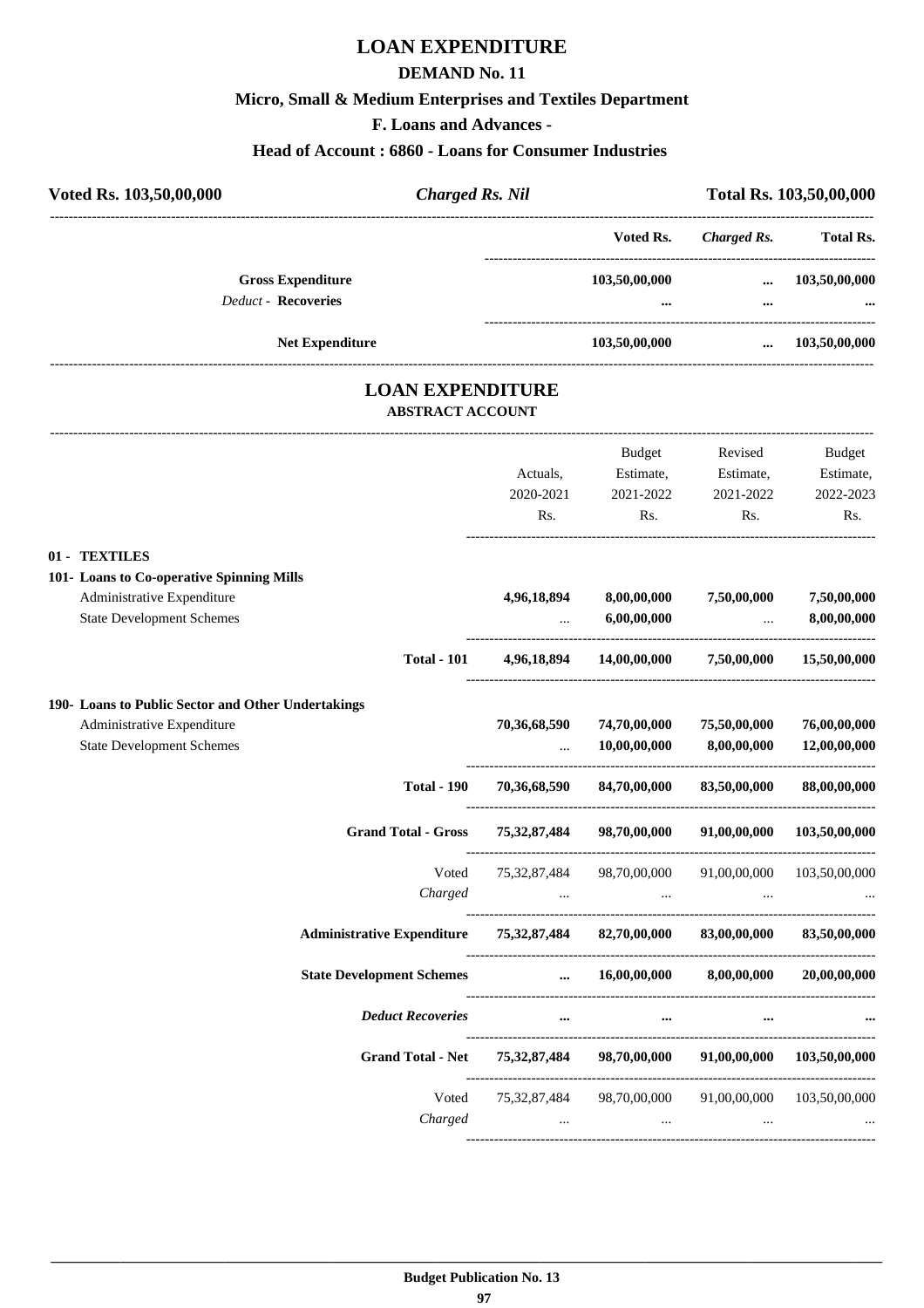|                                                                                        |             | <b>Budget</b>                       | Revised                                                | <b>Budget</b> |
|----------------------------------------------------------------------------------------|-------------|-------------------------------------|--------------------------------------------------------|---------------|
|                                                                                        | Actuals,    | Estimate,                           | Estimate,                                              | Estimate,     |
|                                                                                        | 2020-2021   | 2021-2022                           | 2021-2022                                              | 2022-2023     |
|                                                                                        | Rs.         | R <sub>s</sub> .                    | Rs.                                                    | Rs.           |
| DETAILED ACCOUNT NO. 6860-01-101 - LOANS TO CO-OPERATIVE SPINNING MILLS                |             |                                     |                                                        |               |
| 01 - TEXTILES                                                                          |             |                                     |                                                        |               |
| 101- Loans to Co-operative Spinning Mills                                              |             |                                     |                                                        |               |
| <b>Administrative Expenditure</b>                                                      |             |                                     |                                                        |               |
| 002- Loans to West bengal Co-operative spinning Mills Ltd. [CS]                        |             |                                     |                                                        |               |
| 55- Loans and Advances                                                                 |             | 4,96,18,894 8,00,00,000 7,50,00,000 |                                                        | 7,50,00,000   |
| Total - 6860-01-101-002                                                                | 4,96,18,894 |                                     | 8,00,00,000 7,50,00,000                                | 7,50,00,000   |
| 003- Loans to West Bengal Co-operative Spinning Mills for payment<br>of Bank Dues [CS] |             |                                     |                                                        |               |
| 55- Loans and Advances                                                                 |             |                                     |                                                        |               |
| <b>Total - Administrative Expenditure</b>                                              | 4.96.18.894 |                                     | 8,00,00,000 7,50,00,000                                | 7.50.00.000   |
| <b>State Development Schemes</b>                                                       |             |                                     |                                                        |               |
| 001- Loans To West Bengal Cooperative Spinning Mills (NCDC)<br>[CS]                    |             |                                     |                                                        |               |
| 55- Loans and Advances                                                                 | $\ddotsc$   | 6,00,00,000                         | $\ddotsc$                                              | 8,00,00,000   |
| <b>Total - State Development Schemes</b>                                               | $\cdots$    | 6.00.00.000                         | ------------------------------<br>$\ddot{\phantom{a}}$ | 8,00,00,000   |
| Total - 6860-01-101                                                                    | 4,96,18,894 |                                     | $14,00,00,000$ $7,50,00,000$                           | 15,50,00,000  |
| Voted                                                                                  | 4,96,18,894 | 14,00,00,000 7,50,00,000            |                                                        | 15,50,00,000  |
| Charged                                                                                | $\ddotsc$   | $\dddotsc$                          | $\ddotsc$                                              |               |
|                                                                                        |             |                                     |                                                        |               |

#### **DETAILED ACCOUNT NO. 6860-01-190 - LOANS TO PUBLIC SECTOR AND OTHER UNDERTAKINGS .**

#### **01 - TEXTILES**

#### **190- Loans to Public Sector and Other Undertakings**

**Administrative Expenditure**

#### 001- Kalyani Spinning Mill [CS]

| 55-Loans and Advances                                          |                         | 37, 77, 70, 458 | 40,00,00,000 | 40,00,00,000 | 40,00,00,000 |
|----------------------------------------------------------------|-------------------------|-----------------|--------------|--------------|--------------|
|                                                                | Total - 6860-01-190-001 | 37, 77, 70, 458 | 40,00,00,000 | 40,00,00,000 | 40.00.00.000 |
| 003- West Dinajpur Spinning Mill [CS]<br>55-Loans and Advances |                         | 16, 34, 56, 098 | 18,00,00,000 | 18,00,00,000 | 18,00,00,000 |
|                                                                | Total - 6860-01-190-003 | 16, 34, 56, 098 | 18,00,00,000 | 18,00,00,000 | 18,00,00,000 |
| 005- Mayurakshi Cotton Mill [CS]                               |                         |                 |              |              |              |
| 55- Loans and Advances                                         |                         | $\cdots$        | 1.70.00.000  | 2,00,00,000  | 2.00.00.000  |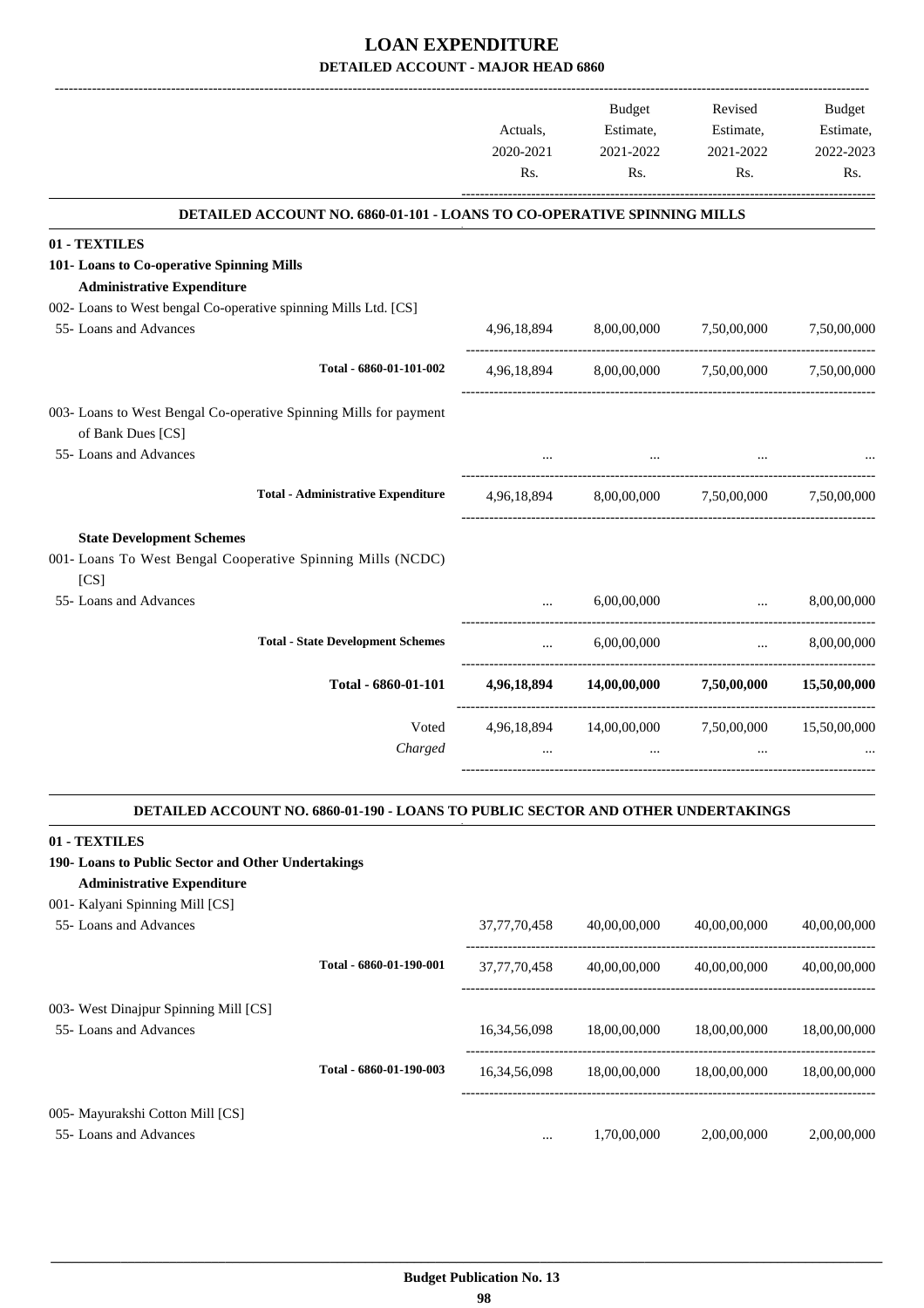|                                                                                                                                                | Actuals,<br>2020-2021<br>Rs. | Budget<br>Estimate,<br>2021-2022<br>Rs. | Revised<br>Estimate,<br>2021-2022<br>Rs.                   | Budget<br>Estimate,<br>2022-2023<br>Rs. |
|------------------------------------------------------------------------------------------------------------------------------------------------|------------------------------|-----------------------------------------|------------------------------------------------------------|-----------------------------------------|
| Total - 6860-01-190-005                                                                                                                        | <b>ALCOHOL:</b>              |                                         | 1,70,00,000 2,00,00,000 2,00,00,000                        |                                         |
| 006- Tamralipta Spinning Mill. [CS]<br>55- Loans and Advances                                                                                  | 10,47,07,033                 |                                         | 9,50,00,000 10,00,00,000                                   | 10,00,00,000                            |
| Total - 6860-01-190-006                                                                                                                        |                              |                                         | $10,47,07,033$ $9,50,00,000$ $10,00,00,000$ $10,00,00,000$ |                                         |
| 007- Loans to Kangsabati Spinning Mill [CS]<br>55- Loans and Advances                                                                          |                              |                                         | 5,77,35,001 5,50,00,000 5,50,00,000                        | 6,00,00,000                             |
| Total - 6860-01-190-007                                                                                                                        |                              |                                         | 5,77,35,001 5,50,00,000 5,50,00,000                        | 6,00,00,000                             |
| <b>Total - Administrative Expenditure</b>                                                                                                      |                              |                                         | 70,36,68,590 74,70,00,000 75,50,00,000                     | 76,00,00,000                            |
| <b>State Development Schemes</b><br>018- Modernisation of Tamralipta Co-operative Spinning Mills Ltd.<br>(NCDC) [CS]<br>55- Loans and Advances |                              | 10,00,00,000                            | 8,00,00,000                                                | 12,00,00,000                            |
| Total - 6860-01-190-018                                                                                                                        | $\cdots$                     |                                         | $10,00,00,000$ $8,00,00,000$ $12,00,00,000$                |                                         |
| 019- Rehabilitation of Kangsabati Co-Operative Spinning Mills Ltd.<br>(NCDC) [CS]<br>55- Loans and Advances                                    |                              |                                         |                                                            |                                         |
| <b>Total - State Development Schemes</b>                                                                                                       |                              | 10,00,00,000                            |                                                            | 8,00,00,000 12,00,00,000                |
| Total - 6860-01-190                                                                                                                            | 70,36,68,590                 | 84,70,00,000                            | 83,50,00,000                                               | 88,00,00,000                            |
| Voted<br>Charged                                                                                                                               | 70,36,68,590                 | 84,70,00,000                            | 83,50,00,000                                               | 88,00,00,000                            |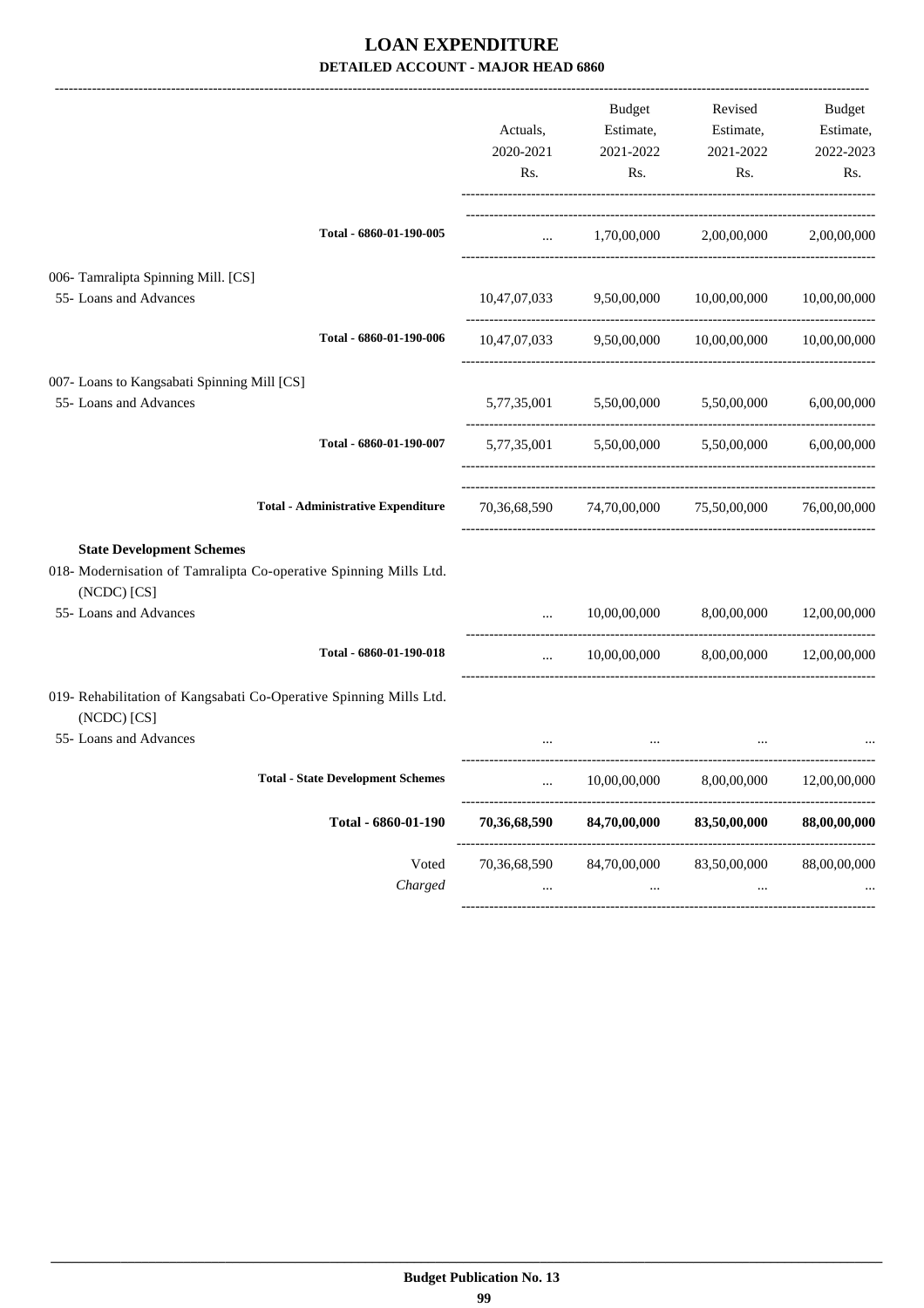## **REVENUE EXPENDITURE**

#### **DEMAND No. 14**

## **Mass Education Extension & Library Services Department B - Social Services - (a) Education, Sports, Art and Culture**

**Head of Account : 2202 - General Education**

| Voted Rs. 136, 19, 07, 000                             | <b>Charged Rs. Nil</b>                                |             |                                   |                      | Total Rs. 136,19,07,000         |
|--------------------------------------------------------|-------------------------------------------------------|-------------|-----------------------------------|----------------------|---------------------------------|
|                                                        |                                                       |             | Voted Rs.                         | <b>Charged Rs.</b>   | Total Rs.                       |
| <b>Gross Expenditure</b><br><b>Deduct - Recoveries</b> |                                                       |             | 136, 19, 07, 000<br>$-1,19,000$   | $\cdots$<br>$\cdots$ | 136, 19, 07, 000<br>$-1,19,000$ |
| <b>Net Expenditure</b>                                 |                                                       |             | 136,17,88,000                     | $\ddotsc$            | 136,17,88,000                   |
|                                                        | <b>REVENUE EXPENDITURE</b><br><b>ABSTRACT ACCOUNT</b> |             |                                   |                      |                                 |
|                                                        |                                                       |             | -----------------------<br>Budget | Revised              | Budget                          |
|                                                        |                                                       | Actuals,    | Estimate,                         | Estimate,            | Estimate,                       |
|                                                        |                                                       | 2020-2021   | 2021-2022                         | 2021-2022            | 2022-2023                       |
|                                                        |                                                       | Rs.         | Rs.                               | Rs.                  | Rs.                             |
| 01 - ELEMENTARY EDUCATION                              |                                                       |             |                                   |                      |                                 |
| 105- Non Formal Education                              |                                                       |             |                                   |                      |                                 |
| Administrative Expenditure                             |                                                       | $\cdots$    | 1,05,000                          | 1,05,000             | 1,05,000                        |
| <b>State Development Schemes</b>                       |                                                       |             |                                   |                      |                                 |
|                                                        | <b>Total - 105</b>                                    | $\cdots$    | 1,05,000                          | 1,05,000             | 1,05,000                        |
|                                                        | Total - 01                                            | $\cdots$    | 1,05,000                          | 1,05,000             | 1,05,000                        |
| 02 - SECONDARY EDUCATION                               |                                                       |             |                                   |                      |                                 |
| 001- Direction and Administration                      |                                                       |             |                                   |                      |                                 |
| Administrative Expenditure                             |                                                       | 1,18,800    | 3,58,000                          | 1,23,000             | 1,29,000                        |
|                                                        | <b>Total - 001</b>                                    | 1,18,800    |                                   | 3,58,000 1,23,000    | 1,29,000                        |
| 789- Special Component Plan for Scheduled Castes       |                                                       |             |                                   |                      |                                 |
| <b>State Development Schemes</b>                       |                                                       |             | 1,000                             | 1,000                | 1,000                           |
|                                                        | <b>Total - 789</b>                                    | $\cdots$    | 1,000                             | 1,000                | 1,000                           |
| 796- Tribal Areas Sub-Plan                             |                                                       |             |                                   |                      |                                 |
| <b>State Development Schemes</b>                       |                                                       | $\cdots$    | 1,000                             | 1,000                | 1,000                           |
|                                                        | <b>Total - 796</b>                                    | $\cdots$    | 1.000                             | 1,000                | 1,000                           |
|                                                        | Total - 02                                            | 1,18,800    | 3,60,000                          | 1,25,000             | 1,31,000                        |
| 04 - ADULT EDUCATION                                   |                                                       |             |                                   |                      |                                 |
| 001- Direction and Administration                      |                                                       |             |                                   |                      |                                 |
| Administrative Expenditure                             |                                                       | 2,35,98,997 | 2,72,28,000                       | 2,53,81,000          | 2,53,59,000                     |
| <b>State Development Schemes</b>                       |                                                       | 71,01,982   | 1,50,96,000                       | 50,33,000            | 1,76,30,000                     |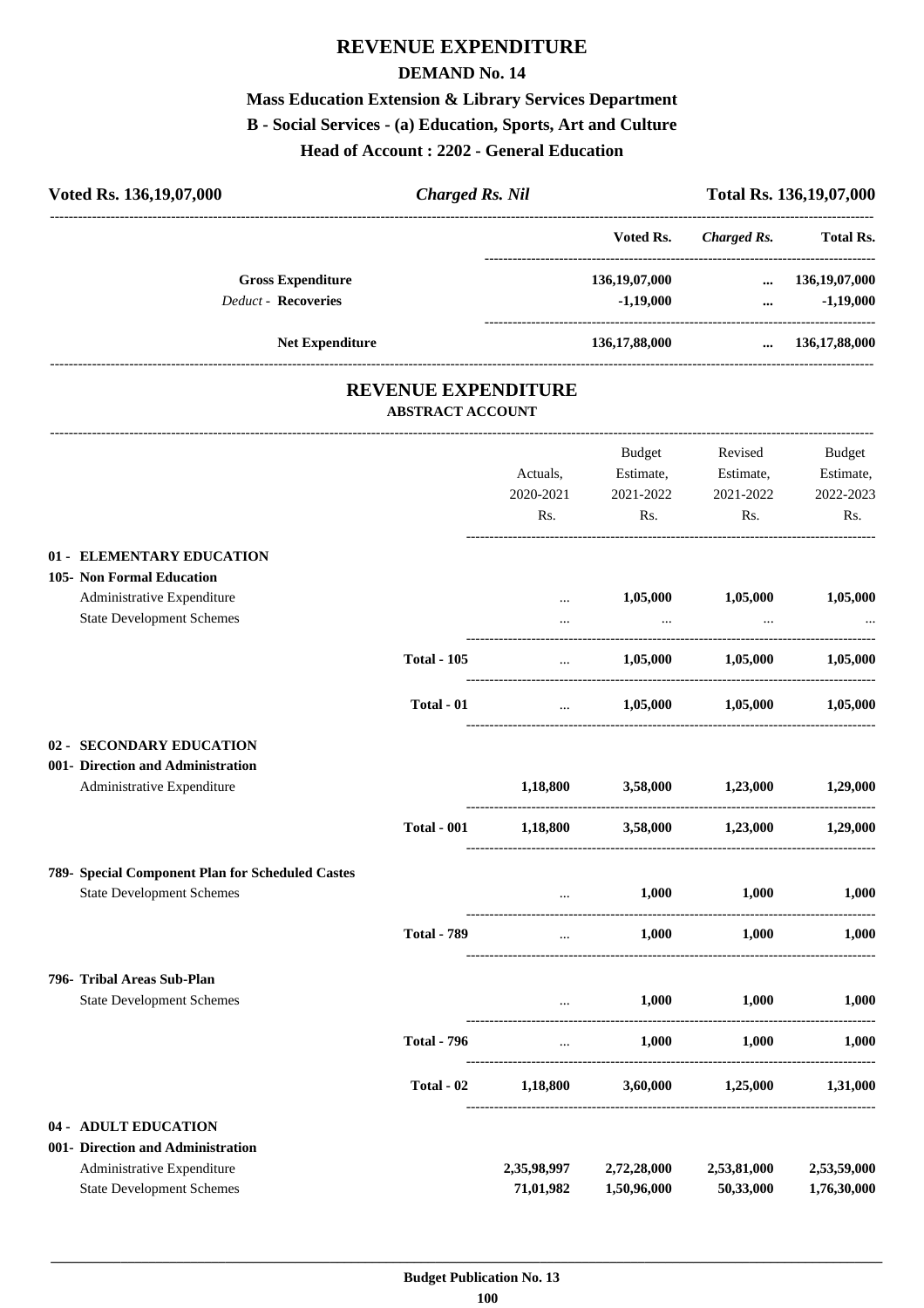### **REVENUE EXPENDITURE ABSTRACT ACCOUNT**

|                                                                                        |                    |                 | Budget                        | Revised                                                     | Budget      |
|----------------------------------------------------------------------------------------|--------------------|-----------------|-------------------------------|-------------------------------------------------------------|-------------|
|                                                                                        |                    | Actuals,        |                               | Estimate, Estimate,                                         | Estimate,   |
|                                                                                        |                    |                 |                               |                                                             |             |
|                                                                                        |                    | 2020-2021       | 2021-2022                     | 2021-2022                                                   | 2022-2023   |
|                                                                                        |                    | Rs.             | Rs.                           | Rs.                                                         | Rs.         |
|                                                                                        | <b>Total - 001</b> |                 |                               | $3,07,00,979$ $4,23,24,000$ $3,04,14,000$                   | 4,29,89,000 |
|                                                                                        |                    |                 |                               |                                                             |             |
| 102- Shramik Vidya peeth<br>Administrative Expenditure                                 |                    |                 | 28,74,956 36,24,000 37,56,000 |                                                             | 39,03,000   |
|                                                                                        |                    |                 |                               |                                                             |             |
|                                                                                        | <b>Total - 102</b> |                 |                               | 28,74,956 36,24,000 37,56,000                               | 39,03,000   |
| 200- Other Adult Education Programmes                                                  |                    |                 |                               |                                                             |             |
| Administrative Expenditure                                                             |                    |                 | 74,89,346 91,76,000           | 58,64,000                                                   | 61,20,000   |
| <b>State Development Schemes</b>                                                       |                    | 18,61,395       | 4,36,00,000                   | 33,33,000                                                   | 1,68,52,000 |
| State Development Schemes (Central Assistance)                                         |                    | $\cdots$        | 5,04,00,000                   | $\cdots$                                                    |             |
| <b>Central Sector Scheme</b>                                                           |                    |                 |                               |                                                             |             |
|                                                                                        | <b>Total - 200</b> |                 |                               | 93,50,741 10,31,76,000 91,97,000 2,29,72,000                |             |
| 789- Special Component Plan for Scheduled Castes                                       |                    |                 |                               |                                                             |             |
| Administrative Expenditure                                                             |                    | $\cdots$        | 5,000                         | 5,000                                                       | 5,000       |
| <b>State Development Schemes</b>                                                       |                    | $\cdots$        | 1,26,00,000                   | 10,00,000                                                   | 43,00,000   |
| State Development Schemes (Central Assistance)                                         |                    | $\cdots$        | 1,44,00,000                   |                                                             |             |
|                                                                                        | <b>Total - 789</b> | $\ldots$        |                               | 2,70,05,000 10,05,000                                       | 43,05,000   |
| 796- Tribal Areas Sub-Plan                                                             |                    |                 |                               |                                                             |             |
| Administrative Expenditure                                                             |                    | $\ddotsc$       | 5,000                         | 5,000                                                       | 5,000       |
| <b>State Development Schemes</b>                                                       |                    |                 | 68,00,000                     | 6,67,000                                                    | 22,00,000   |
| State Development Schemes (Central Assistance)                                         |                    |                 | 72,00,000                     | $\cdots$                                                    |             |
|                                                                                        | <b>Total - 796</b> |                 |                               | $\ldots$ 1,40,05,000 6,72,000 22,05,000                     |             |
| 800- Other Expenditure                                                                 |                    |                 |                               |                                                             |             |
| Administrative Expenditure                                                             |                    | $\cdots$        | $\sim 100$ and $\sim 100$     |                                                             |             |
| <b>State Development Schemes</b>                                                       |                    |                 | and the state                 | $2,000$ $2,000$                                             | 2,000       |
|                                                                                        | <b>Total - 800</b> | $\sim 10^{-10}$ | 2,000                         | 2,000                                                       | 2,000       |
|                                                                                        |                    |                 |                               | Total - 04 4,29,26,676 19,01,36,000 4,50,46,000 7,63,76,000 |             |
| 05 - LANGUAGE DEVELOPMENT                                                              |                    |                 |                               |                                                             |             |
| 102- Promotion of Modern Indian Languages and Literature<br>Administrative Expenditure |                    |                 |                               | 48,88,28,150 51,91,66,000 50,52,99,000 52,86,17,000         |             |
|                                                                                        |                    |                 |                               |                                                             |             |
|                                                                                        | <b>Total - 102</b> |                 |                               | 48,88,28,150 51,91,66,000 50,52,99,000 52,86,17,000         |             |
| 789- Special Component Plan for Scheduled Castes                                       |                    |                 |                               |                                                             |             |
| <b>State Development Schemes</b>                                                       |                    | 31,24,928       | 1,30,00,000                   | 43,33,000                                                   | 1,50,00,000 |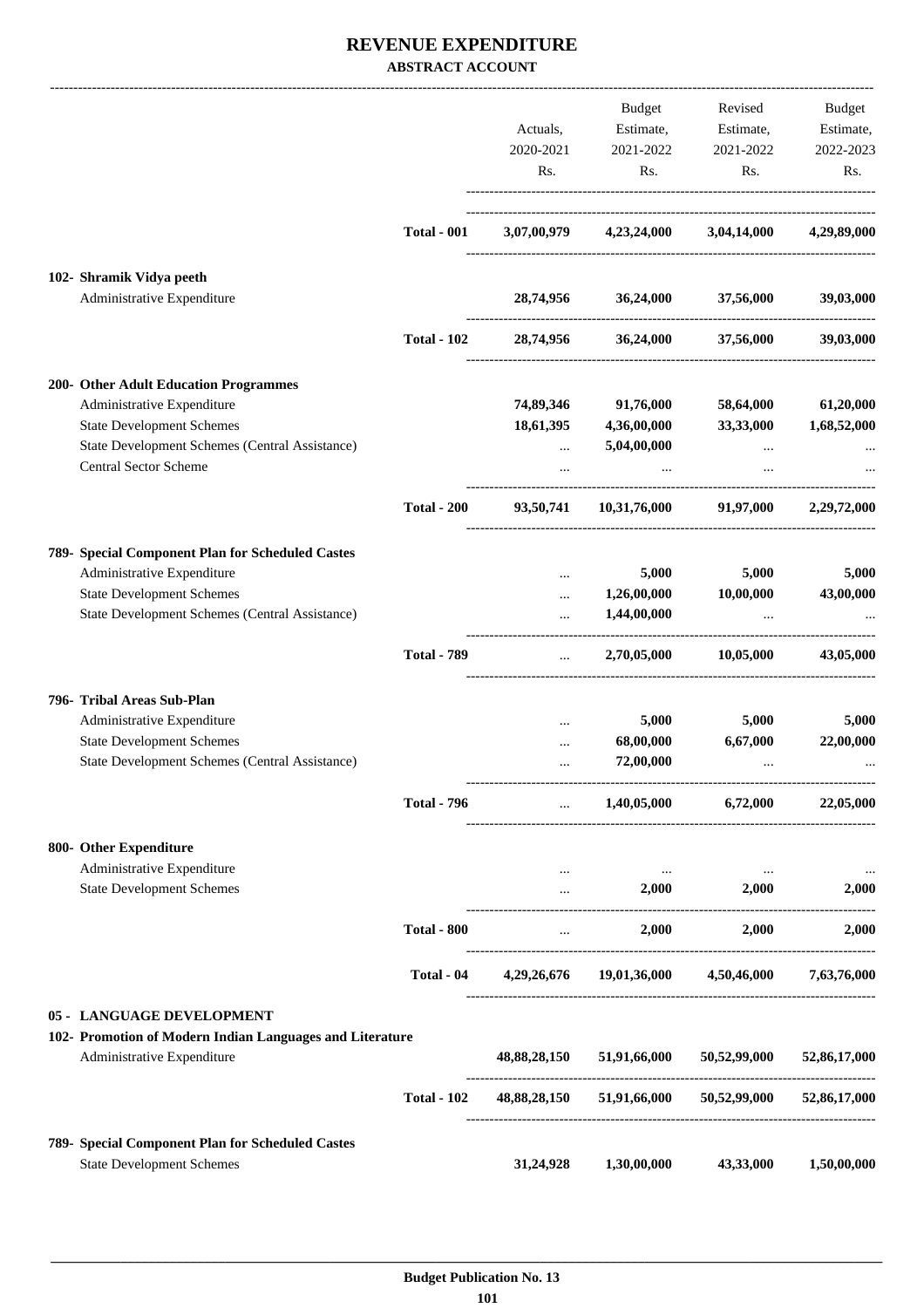### **REVENUE EXPENDITURE ABSTRACT ACCOUNT**

|                                                                                |                    |              | Budget                                                                   | Revised                                                   | Budget       |
|--------------------------------------------------------------------------------|--------------------|--------------|--------------------------------------------------------------------------|-----------------------------------------------------------|--------------|
|                                                                                |                    | Actuals,     |                                                                          | Estimate, Estimate,                                       | Estimate,    |
|                                                                                |                    | 2020-2021    | 2021-2022                                                                | 2021-2022                                                 | 2022-2023    |
|                                                                                |                    | Rs.          | Rs.                                                                      | Rs.                                                       | Rs.          |
|                                                                                | <b>Total - 789</b> |              | 31,24,928 1,30,00,000 43,33,000                                          |                                                           | 1,50,00,000  |
|                                                                                |                    |              |                                                                          |                                                           |              |
| 796- Tribal Areas Sub-Plan                                                     |                    |              |                                                                          |                                                           |              |
| <b>State Development Schemes</b>                                               |                    | 12,00,000    | 65,00,000 21,67,000                                                      |                                                           | 1,00,00,000  |
|                                                                                | <b>Total - 796</b> | 12,00,000    |                                                                          | 65,00,000 21,67,000                                       | 1,00,00,000  |
| 800- Other Expenditure                                                         |                    |              |                                                                          |                                                           |              |
| Administrative Expenditure                                                     |                    |              |                                                                          |                                                           |              |
| <b>State Development Schemes</b>                                               |                    | 3,18,66,219  |                                                                          | 7,84,00,000 2,61,33,000                                   | 7,95,00,000  |
|                                                                                | <b>Total - 800</b> |              |                                                                          | $3,18,66,219$ $7,84,00,000$ $2,61,33,000$ $7,95,00,000$   |              |
|                                                                                | Total - 05         | 52,50,19,297 | 61,70,66,000                                                             | 53,79,32,000                                              | 63,31,17,000 |
| 80 - GENERAL                                                                   |                    |              |                                                                          |                                                           |              |
| 001- Direction and Administration                                              |                    |              |                                                                          |                                                           |              |
| Administrative Expenditure<br><b>State Development Schemes</b>                 |                    |              | 14,74,91,370  16,89,48,000  15,80,81,000<br>and the contract of the con- |                                                           | 16,48,58,000 |
|                                                                                | <b>Total - 001</b> |              |                                                                          | 14,74,91,370  16,89,48,000  15,80,81,000                  | 16,48,58,000 |
| 107- Scholarships                                                              |                    |              |                                                                          |                                                           |              |
| Administrative Expenditure                                                     |                    |              |                                                                          |                                                           |              |
|                                                                                | <b>Total - 107</b> | $\cdots$     | $\cdots$                                                                 | $\cdots$                                                  |              |
| 789- Special Component Plan for Scheduled Castes                               |                    |              |                                                                          |                                                           |              |
| <b>State Development Schemes</b>                                               |                    |              |                                                                          | 53,49,737 3,98,57,000 1,52,40,000                         | 4,18,50,000  |
|                                                                                | <b>Total - 789</b> |              |                                                                          | 53,49,737 3,98,57,000 1,52,40,000 4,18,50,000             |              |
| 796- Tribal Areas Sub-Plan                                                     |                    |              |                                                                          |                                                           |              |
| <b>State Development Schemes</b>                                               |                    |              |                                                                          | 71,04,214 3,21,55,000 1,07,22,000 3,37,63,000             |              |
|                                                                                |                    |              |                                                                          | Total - 796 71,04,214 3,21,55,000 1,07,22,000 3,37,63,000 |              |
| 800- Other Expenditure                                                         |                    |              |                                                                          |                                                           |              |
| Administrative Expenditure                                                     |                    |              | and the contract of the con-                                             |                                                           |              |
| <b>State Development Schemes</b>                                               |                    |              | $10,33,25,047$ $39,21,02,000$ $13,09,58,000$                             |                                                           | 41,17,07,000 |
| State Development Schemes (Central Assistance)<br><b>Central Sector Scheme</b> |                    | $\cdots$     | $\cdots$                                                                 | <b><i>Contract Contract Services</i></b><br>$\cdots$      |              |
|                                                                                |                    |              |                                                                          |                                                           |              |
|                                                                                | <b>Total - 800</b> |              |                                                                          | 10,33,25,047 39,21,02,000 13,09,58,000 41,17,07,000       |              |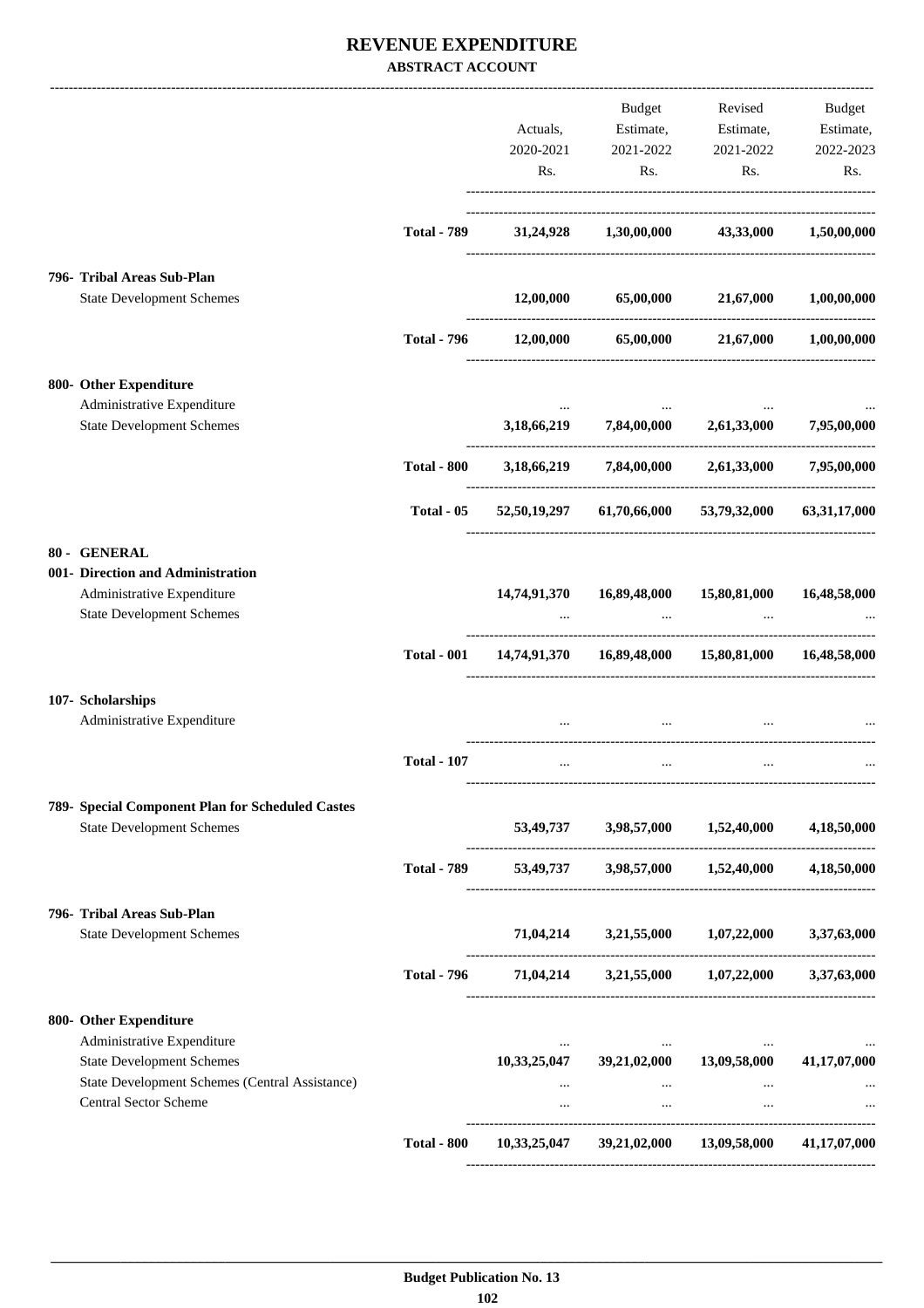### **REVENUE EXPENDITURE ABSTRACT ACCOUNT**

|                                                                                |                    | <b>Budget</b>                                                   |           | Revised Budget        |
|--------------------------------------------------------------------------------|--------------------|-----------------------------------------------------------------|-----------|-----------------------|
|                                                                                | Actuals,           | Estimate,                                                       |           | Estimate, Estimate,   |
|                                                                                | 2020-2021          | 2021-2022                                                       | 2021-2022 | 2022-2023             |
|                                                                                | Rs.                | $\mathbf{R}\mathbf{s}$ .                                        |           | $\mathbf{Rs.}$<br>Rs. |
| Total - 80                                                                     |                    | 26, 32, 70, 368 63, 30, 62, 000 31, 50, 01, 000 65, 21, 78, 000 |           |                       |
| <b>Grand Total - Gross</b>                                                     |                    | 83,13,35,141 144,07,29,000 89,82,09,000 136,19,07,000           |           |                       |
|                                                                                |                    | Voted 83,13,35,141 144,07,29,000 89,82,09,000 136,19,07,000     |           |                       |
|                                                                                | Charged            |                                                                 |           |                       |
| Administrative Expenditure 67,04,01,619 72,86,15,000 69,86,19,000 72,91,01,000 |                    |                                                                 |           |                       |
| State Development Schemes 16,09,33,522 64,01,14,000 19,95,90,000 63,28,06,000  |                    |                                                                 |           |                       |
| <b>State Development Schemes (Central Assistance)</b>                          |                    | $\ldots$ 7,20,00,000                                            |           |                       |
| <b>Deduct Recoveries</b>                                                       |                    | $-61,71,38,024$ $-19,90,000$ $-20,01,19,000$ $-1,19,000$        |           |                       |
|                                                                                |                    | Voted -61,51,69,424 -19,90,000 -20,01,19,000 -1,19,000          |           |                       |
| Charged                                                                        |                    | $-19,68,600$                                                    |           |                       |
| Grand Total - Net 21,41,97,117 143,87,39,000 69,80,90,000 136,17,88,000        |                    |                                                                 |           |                       |
|                                                                                |                    | Voted 21,61,65,717 143,87,39,000 69,80,90,000 136,17,88,000     |           |                       |
|                                                                                | Charged -19,68,600 | $\mathbf{r}$ and $\mathbf{r}$ and $\mathbf{r}$ and $\mathbf{r}$ | $\ddots$  |                       |
|                                                                                |                    |                                                                 |           |                       |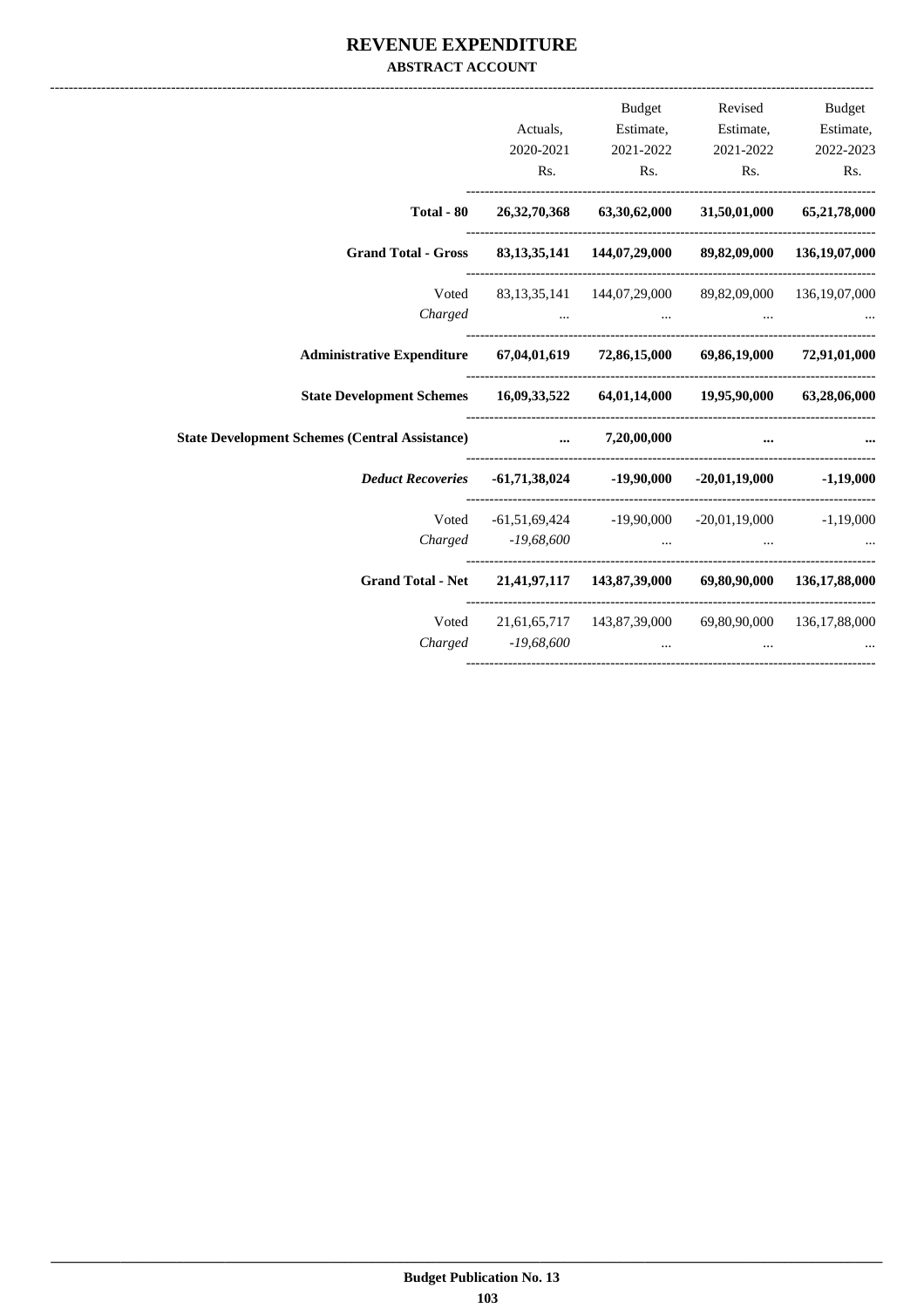|                                                                       |                                                                                |                  | Budget                                                          | Revised                    | <b>Budget</b><br>Estimate, |
|-----------------------------------------------------------------------|--------------------------------------------------------------------------------|------------------|-----------------------------------------------------------------|----------------------------|----------------------------|
|                                                                       |                                                                                | Actuals,         | Estimate,<br>2021-2022<br>Rs.                                   | Estimate,                  |                            |
|                                                                       |                                                                                | 2020-2021<br>Rs. |                                                                 | 2021-2022<br>Rs.           | 2022-2023<br>Rs.           |
|                                                                       | DETAILED ACCOUNT NO. 2202-01-105 - NON FORMAL EDUCATION                        |                  |                                                                 |                            |                            |
| 01 - ELEMENTARY EDUCATION                                             |                                                                                |                  |                                                                 |                            |                            |
| <b>105- Non Formal Education</b><br><b>Administrative Expenditure</b> |                                                                                |                  |                                                                 |                            |                            |
| 001- Non-formal Education for Children at the Primary Stage [EM]      |                                                                                |                  |                                                                 |                            |                            |
| 31- Grants-in-aid-GENERAL                                             |                                                                                |                  |                                                                 |                            |                            |
| 02-Other Grants<br>50- Other Charges                                  |                                                                                |                  | 1,00,000<br>5,000                                               | 1,00,000<br>5,000          | 1,00,000<br>5,000          |
|                                                                       |                                                                                |                  |                                                                 |                            |                            |
|                                                                       | <b>Total - Administrative Expenditure</b>                                      |                  |                                                                 | 1,05,000 1,05,000 1,05,000 |                            |
|                                                                       | Total - 2202-01-105                                                            | $\ldots$         |                                                                 | $1,05,000$ $1,05,000$      | 1,05,000                   |
|                                                                       | Voted                                                                          | $\cdots$         | 1,05,000                                                        | 1,05,000                   | 1,05,000                   |
|                                                                       | Charged                                                                        | $\ddotsc$        | $\mathbf{r}$ and $\mathbf{r}$ and $\mathbf{r}$ and $\mathbf{r}$ | $\ddotsc$                  |                            |
|                                                                       |                                                                                |                  |                                                                 |                            |                            |
|                                                                       | DETAILED ACCOUNT NO. 2202-02-001 - DIRECTION AND ADMINISTRATION                |                  |                                                                 |                            |                            |
| 02 - SECONDARY EDUCATION<br>001- Direction and Administration         |                                                                                |                  |                                                                 |                            |                            |
| <b>Administrative Expenditure</b>                                     |                                                                                |                  |                                                                 |                            |                            |
| 008- Part time Education [EM]                                         |                                                                                |                  |                                                                 |                            |                            |
| 36- Grants-in-aid-Salaries                                            |                                                                                | 1,18,800         | 3,58,000                                                        | 1,23,000                   | 1,29,000                   |
|                                                                       | <b>Total - Administrative Expenditure</b>                                      | 1,18,800         | 3,58,000                                                        | 1,23,000                   | 1,29,000                   |
|                                                                       | Total - 2202-02-001                                                            | 1,18,800         | 3,58,000                                                        | 1,23,000                   | 1,29,000                   |
|                                                                       | Voted                                                                          | 1,18,800         | 3,58,000                                                        | 1,23,000                   | 1,29,000                   |
|                                                                       | Charged                                                                        | $\cdots$         | $\cdots$                                                        | $\ddots$                   |                            |
|                                                                       |                                                                                |                  |                                                                 |                            |                            |
| 02 - SECONDARY EDUCATION                                              | DETAILED ACCOUNT NO. 2202-02-789 - SPECIAL COMPONENT PLAN FOR SCHEDULED CASTES |                  |                                                                 |                            |                            |
| 789- Special Component Plan for Scheduled Castes                      |                                                                                |                  |                                                                 |                            |                            |
| <b>State Development Schemes</b>                                      |                                                                                |                  |                                                                 |                            |                            |
| 010- Provision for part time education. [EM]                          |                                                                                |                  |                                                                 |                            |                            |
| 31- Grants-in-aid-GENERAL                                             |                                                                                |                  |                                                                 |                            |                            |
| 02-Other Grants                                                       |                                                                                | $\cdots$         | 1,000                                                           | 1,000                      | 1,000                      |
|                                                                       | <b>Total - State Development Schemes</b>                                       | $\cdots$         | 1,000                                                           | 1,000                      | 1,000                      |
|                                                                       | Total - 2202-02-789                                                            | $\cdots$         | 1,000                                                           | 1,000                      | 1,000                      |
|                                                                       |                                                                                |                  |                                                                 |                            |                            |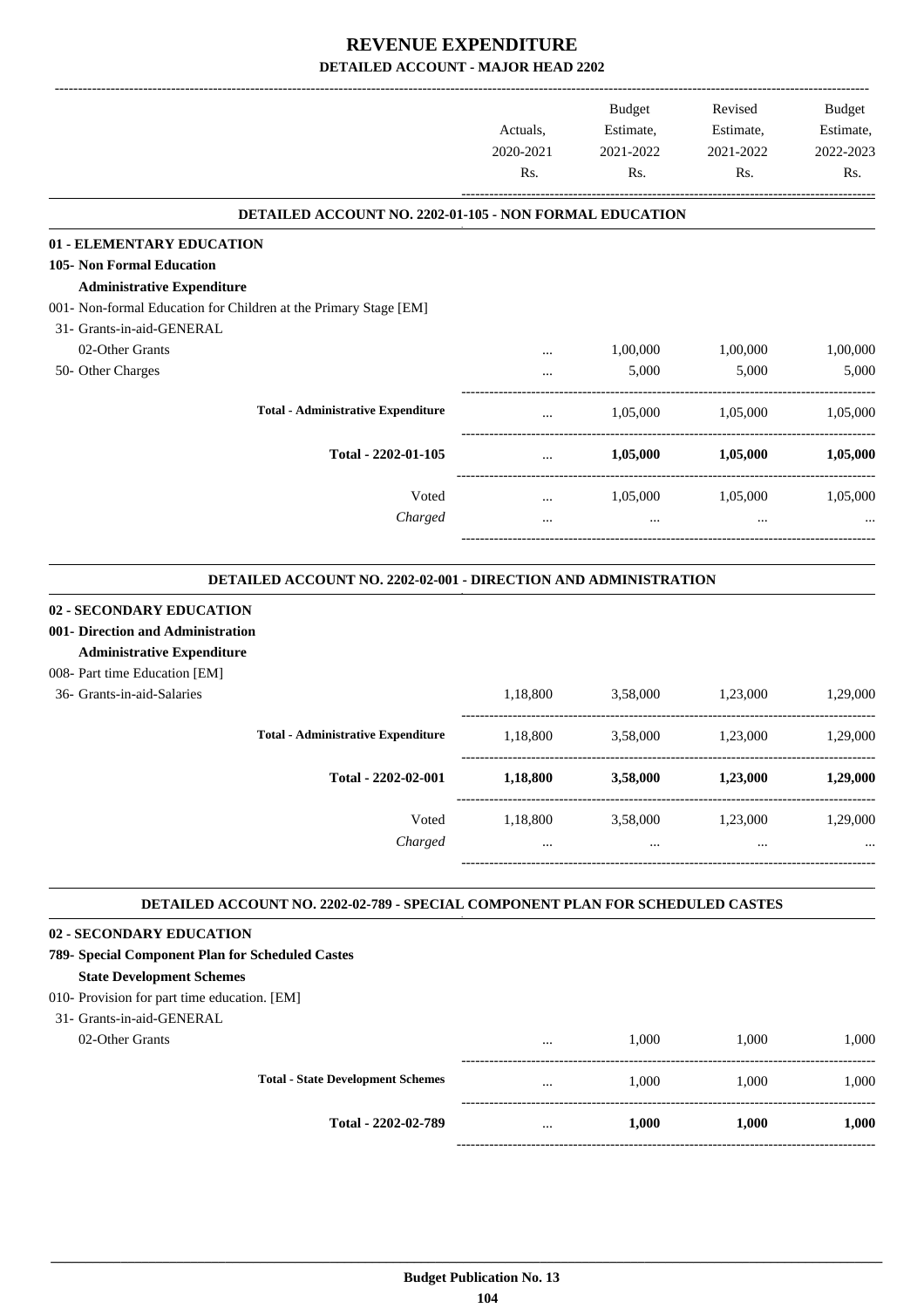|                                                                                                                                                                                                   | Actuals,<br>2020-2021<br>Rs. | <b>Budget</b><br>Estimate,<br>2021-2022<br>Rs. | Revised<br>Estimate,<br>2021-2022<br>Rs. | Budget<br>Estimate,<br>2022-2023<br>Rs. |
|---------------------------------------------------------------------------------------------------------------------------------------------------------------------------------------------------|------------------------------|------------------------------------------------|------------------------------------------|-----------------------------------------|
| Voted<br>Charged                                                                                                                                                                                  | $\cdots$<br>$\cdots$         | 1,000<br>$\cdots$                              | 1,000                                    | 1,000                                   |
|                                                                                                                                                                                                   |                              |                                                | $\cdots$                                 |                                         |
| DETAILED ACCOUNT NO. 2202-02-796 - TRIBAL AREAS SUB-PLAN                                                                                                                                          |                              |                                                |                                          |                                         |
| <b>02 - SECONDARY EDUCATION</b>                                                                                                                                                                   |                              |                                                |                                          |                                         |
| 796- Tribal Areas Sub-Plan                                                                                                                                                                        |                              |                                                |                                          |                                         |
| <b>State Development Schemes</b><br>010- Expansion of teaching and educational facilities for Children of<br>age group 11-14 Provision for part-time education. [EM]<br>31- Grants-in-aid-GENERAL |                              |                                                |                                          |                                         |
| 02-Other Grants                                                                                                                                                                                   |                              | 1,000                                          | 1.000                                    | 1,000                                   |
| <b>Total - State Development Schemes</b>                                                                                                                                                          | $\cdots$                     | 1,000                                          | 1,000                                    | 1,000                                   |
| Total - 2202-02-796                                                                                                                                                                               | $\cdots$                     | 1,000                                          | 1,000                                    | 1,000                                   |
| Voted                                                                                                                                                                                             | $\cdots$                     | 1,000                                          | 1,000                                    | 1,000                                   |
| Charged                                                                                                                                                                                           | $\cdots$                     | $\cdots$                                       | $\cdots$                                 |                                         |
| <b>DETAILED ACCOUNT NO. 2202-04-001 - DIRECTION AND ADMINISTRATION</b>                                                                                                                            |                              |                                                |                                          |                                         |
| 04 - ADULT EDUCATION                                                                                                                                                                              |                              |                                                |                                          |                                         |
| 001- Direction and Administration                                                                                                                                                                 |                              |                                                |                                          |                                         |
| <b>Administrative Expenditure</b>                                                                                                                                                                 |                              |                                                |                                          |                                         |
| 001- Strengthening of Administrative Structure. [EM]                                                                                                                                              |                              |                                                |                                          |                                         |
| 01- Salaries                                                                                                                                                                                      |                              |                                                |                                          |                                         |
| 01-Pay                                                                                                                                                                                            | 2,01,95,023                  | 2,36,21,000                                    | 2,05,99,000                              | 2,12,17,000                             |
| 14-Grade Pay                                                                                                                                                                                      | $\ldots$                     | $\ldots$                                       | $\ldots$                                 |                                         |
| 02-Dearness Allowance                                                                                                                                                                             | 4,67,988                     | 7,09,000                                       | 8,24,000                                 | 12,73,000                               |
| 03-House Rent Allowance                                                                                                                                                                           | 23,64,222                    | 22,44,000                                      | 19,57,000                                | 20,16,000                               |
| 04-Ad hoc Bonus                                                                                                                                                                                   | 8,400                        | 9,000                                          | 9,000                                    | 9,000                                   |
| 07-Other Allowances                                                                                                                                                                               | 12,000                       | 14,000                                         | 12,000                                   | 12,000                                  |
| 12-Medical Allowance                                                                                                                                                                              | 12,500                       | 8,000                                          | 18,000                                   | 18,000                                  |
| Total - 2202-04-001-001-01                                                                                                                                                                        |                              | 2,30,60,133 2,66,05,000                        | 2,34,19,000                              | -------<br>2,45,45,000                  |
| 07- Medical Reimbursements                                                                                                                                                                        | 3,20,000                     | 6,000                                          | 15,00,000                                | 4,00,000                                |
| 11- Travel Expenses                                                                                                                                                                               | $\cdots$                     | 8,000                                          | 8,000                                    | 8,000                                   |
| 12- Medical Reimbursements under WBHS 2008                                                                                                                                                        | 81,642                       | 23,000                                         | 3,00,000                                 | 2,50,000                                |
| 13- Office Expenses                                                                                                                                                                               |                              |                                                |                                          |                                         |
| 01-Electricity                                                                                                                                                                                    | $\ldots$                     | 1,000                                          | 1,000                                    | 1,000                                   |
| 02-Telephone                                                                                                                                                                                      | 19,249                       | 42,000                                         | 25,000                                   | 26,000                                  |
| 03-Maintenance / P.O.L. for Office Vehicles                                                                                                                                                       | 26,912                       | 26,000                                         | 27,000                                   | 28,000                                  |
| 04-Other Office Expenses                                                                                                                                                                          | $\cdots$                     | 6,000                                          | 6,000                                    | 6,000                                   |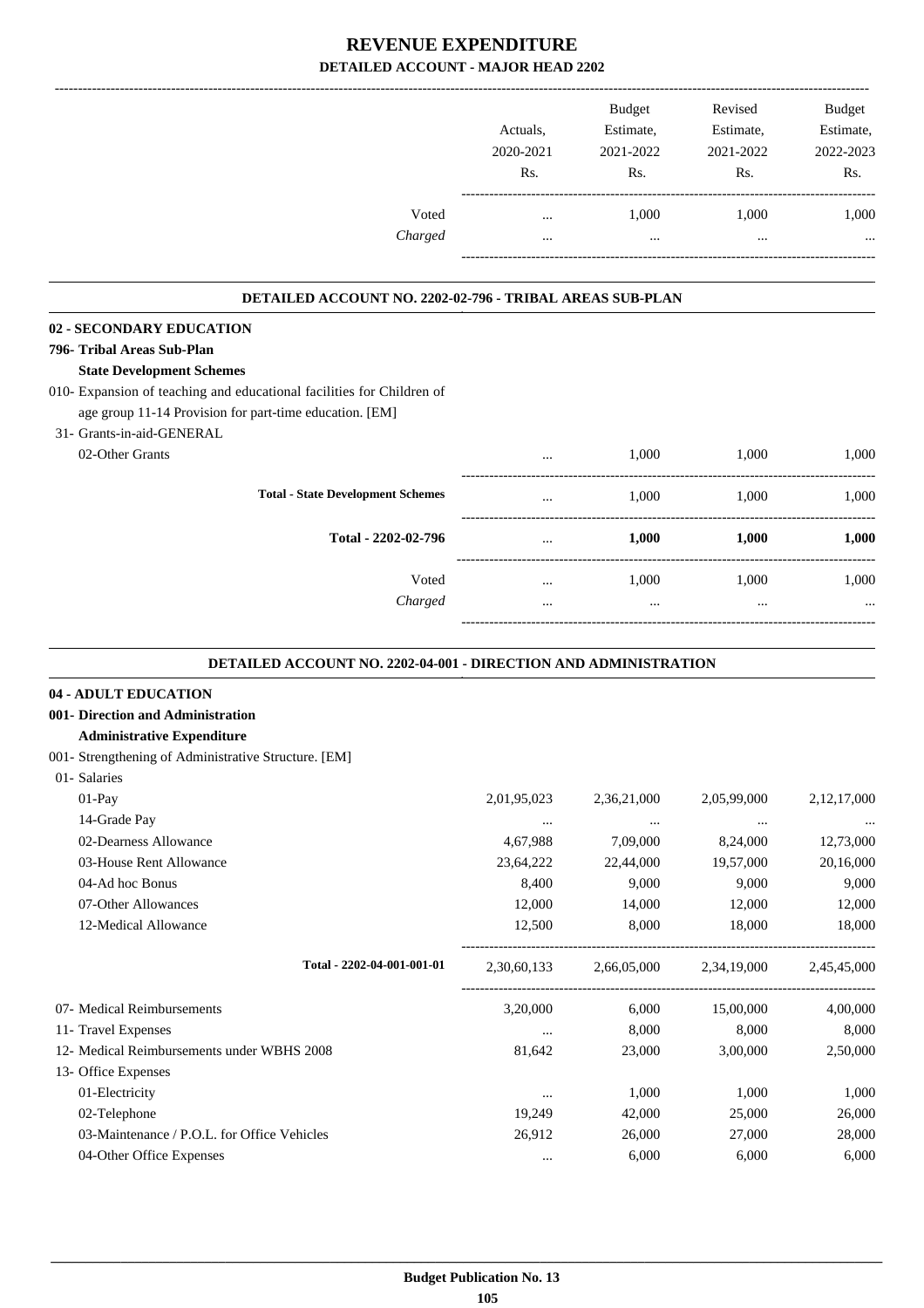|                                                       | Actuals,<br>2020-2021 | <b>Budget</b><br>Estimate,<br>2021-2022 | Revised<br>Estimate,<br>2021-2022 | <b>Budget</b><br>Estimate,<br>2022-2023 |
|-------------------------------------------------------|-----------------------|-----------------------------------------|-----------------------------------|-----------------------------------------|
|                                                       | Rs.                   | Rs.                                     | Rs.                               | Rs.                                     |
| Total - 2202-04-001-001-13                            | 46.161                | 75,000                                  | 59,000                            | 61,000                                  |
| 28- Payment of Professional and Special Services      |                       |                                         |                                   |                                         |
| 02-Other charges                                      | 84,073                | 5,00,000                                | 84,000                            | 84,000                                  |
| 50- Other Charges                                     | 6,988                 | 11,000                                  | 11,000                            | 11,000                                  |
| <b>Total - Administrative Expenditure</b>             | 2,35,98,997           | 2,72,28,000                             | 2,53,81,000                       | 2,53,59,000                             |
| <b>State Development Schemes</b>                      |                       |                                         |                                   |                                         |
| 003- Strengthening of Administrative Structure . [EM] |                       |                                         |                                   |                                         |
| 13- Office Expenses                                   |                       |                                         |                                   |                                         |
| 01-Electricity                                        | 47,439                | 50,000                                  | 17,000                            | 1,31,000                                |
| 02-Telephone                                          | 36,529                | 1,00,000                                | 33,000                            | 1,05,000                                |
| 03-Maintenance / P.O.L. for Office Vehicles           | 37, 15, 435           | 70,00,000                               | 23,33,000                         | 75,50,000                               |
| 04-Other Office Expenses                              | 6,35,945              | 20,96,000                               | 6,99,000                          | 28,01,000                               |
| Total - 2202-04-001-003-13                            | 44, 35, 348           | 92,46,000                               | 30,82,000                         | 1,05,87,000                             |
| 28- Payment of Professional and Special Services      |                       |                                         |                                   |                                         |
| 02-Other charges                                      | $\cdots$              | 5,00,000                                | 1,67,000                          | 7,25,000                                |
| 50- Other Charges                                     | 26,66,634             | 50,50,000                               | 16,84,000                         | 58,03,000                               |
| 77- Computerisation                                   |                       | 3,00,000                                | 1,00,000                          | 5,15,000                                |
| <b>Total - State Development Schemes</b>              | 71,01,982             | 1,50,96,000                             | 50,33,000                         | 1,76,30,000                             |
| Total - 2202-04-001                                   | 3,07,00,979           | 4,23,24,000                             | 3,04,14,000                       | 4,29,89,000                             |
| Voted                                                 | 3,07,00,979           | 4,23,24,000                             | 3,04,14,000                       | 4,29,89,000                             |
| Charged                                               | $\ddotsc$             | $\cdots$                                | $\ddotsc$                         |                                         |

#### **DETAILED ACCOUNT NO. 2202-04-102 - SHRAMIK VIDYA PEETH .**

.

### **04 - ADULT EDUCATION**

### **102- Shramik Vidya peeth**

#### **Administrative Expenditure**

### 001- Shramik Vidyapath at Calcutta [EM]

| 01- Salaries            |           |           |           |           |
|-------------------------|-----------|-----------|-----------|-----------|
| $01-Pav$                | 21,05,700 | 26,40,000 | 26,40,000 | 27,20,000 |
| 14-Grade Pay            | $\cdots$  | 1,000     | $\cdots$  | $\cdots$  |
| 02-Dearness Allowance   | 6.009     | 10,000    | 1.06.000  | 1,63,000  |
| 03-House Rent Allowance | 2,19,012  | 2,50,000  | 2,56,000  | 2,58,000  |
| 04-Ad hoc Bonus         | 21,000    | 22,000    | 23,000    | 23,000    |
| 07-Other Allowances     |           | 1.000     | 1.000     | 1.000     |
| 12-Medical Allowance    | $\cdots$  | 1.000     | 1.000     | 1.000     |
|                         |           |           |           |           |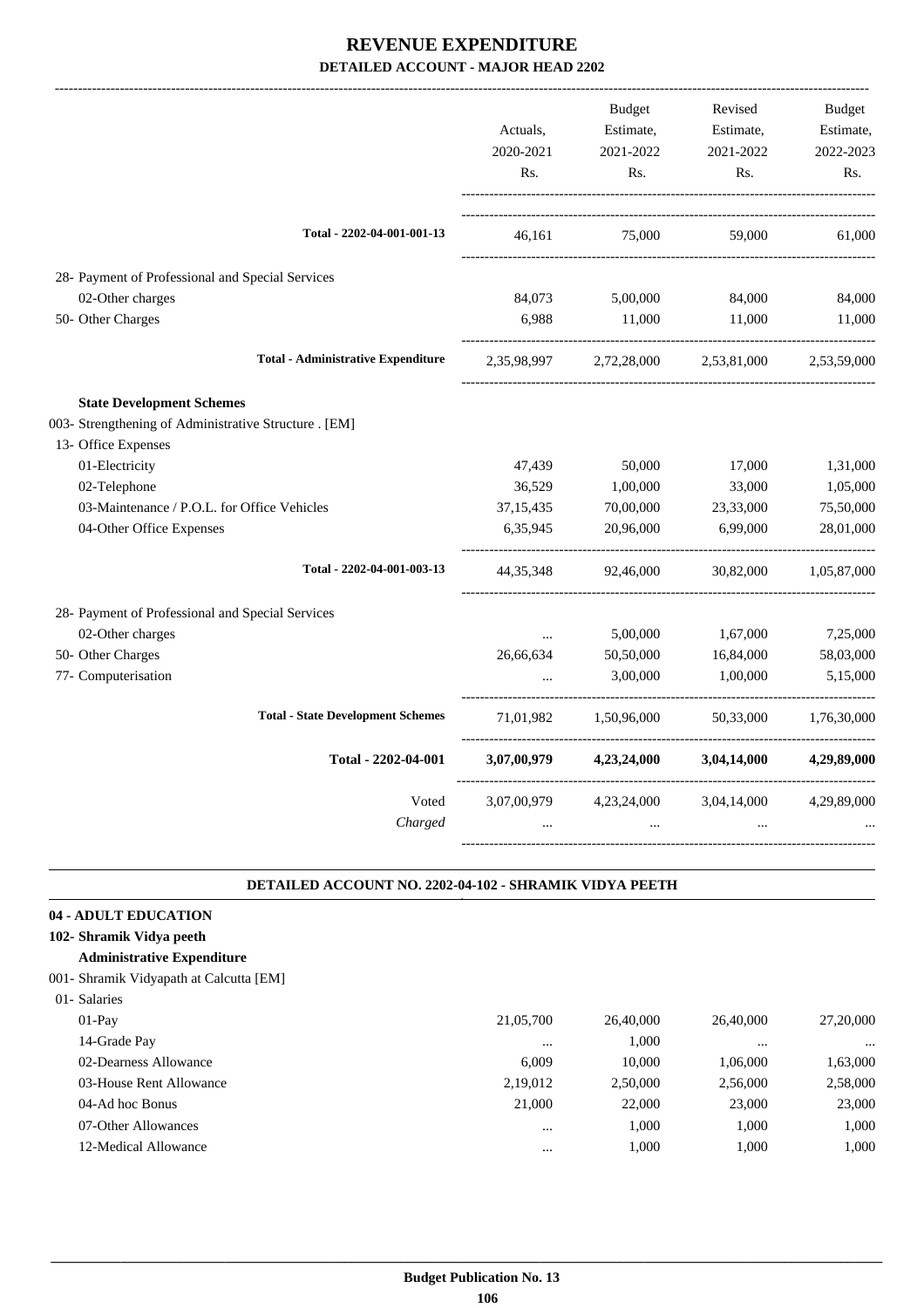|                                                         |                       | <b>Budget</b>         | Revised                  | Budget    |
|---------------------------------------------------------|-----------------------|-----------------------|--------------------------|-----------|
|                                                         | Actuals,              | Estimate,             | Estimate,                | Estimate, |
|                                                         | 2020-2021             | 2021-2022             | 2021-2022                | 2022-2023 |
|                                                         | Rs.                   | Rs.                   | Rs.                      | Rs.       |
| Total - 2202-04-102-001-01                              | 23,51,721             |                       | 29,25,000 30,27,000      | 31,66,000 |
| 07- Medical Reimbursements                              | $\cdots$              | 1,000                 | 1,000                    | 1,000     |
| 11- Travel Expenses                                     | $\ddotsc$             | 2,000                 | 2,000                    | 2,000     |
| 12- Medical Reimbursements under WBHS 2008              | $\ddotsc$             | 5,000                 | 5,000                    | 5,000     |
| 13- Office Expenses                                     |                       |                       |                          |           |
| 01-Electricity                                          | 5,660                 | 13,000                | 13,000                   | 13,000    |
| 02-Telephone                                            | 14,514                | 11,000                | 11,000                   | 11,000    |
| 03-Maintenance / P.O.L. for Office Vehicles             | $\cdots$              | 2,000                 | 2,000                    | 2,000     |
| 04-Other Office Expenses                                | 14,943                | 30,000                | 30,000                   | 31,000    |
| Total - 2202-04-102-001-13                              | 35,117                | 56,000                | 56,000                   | 57,000    |
| 28- Payment of Professional and Special Services        |                       |                       |                          |           |
| 02-Other charges                                        | 4,20,300              | 3,90,000              | 4,20,000                 | 4,20,000  |
| 50- Other Charges                                       | $\cdots$              | 1,10,000              | 1,10,000                 | 1,13,000  |
| Total - 2202-04-102-001                                 | 28,07,138             | 34,89,000             | 36,21,000                | 37,64,000 |
| 002- Setting up of a Shramik Vidyapith at Calcutta [EM] |                       |                       |                          |           |
| 12- Medical Reimbursements under WBHS 2008              | $\ddotsc$             |                       | $\cdots$                 |           |
| 13- Office Expenses                                     |                       |                       |                          |           |
| 01-Electricity                                          | $\ddotsc$             | $\cdots$              | $\cdots$                 |           |
| 02-Telephone                                            | $\ldots$              | $\cdots$              | $\cdots$                 |           |
| 04-Other Office Expenses                                | 17,937                | 35,000                | 35,000                   | 36,000    |
| Total - 2202-04-102-002-13                              | 17,937                | 35,000                | 35,000                   | 36,000    |
| 50- Other Charges                                       | 49,881                | 1,00,000              | 1,00,000                 | 1,03,000  |
| Total - 2202-04-102-002                                 |                       |                       | 67,818 1,35,000 1,35,000 | 1,39,000  |
| <b>Total - Administrative Expenditure</b>               | 28,74,956             | 36,24,000             | 37,56,000                | 39,03,000 |
|                                                         |                       |                       |                          |           |
| Total - 2202-04-102                                     | 28,74,956             | 36,24,000             | 37,56,000                | 39,03,000 |
| Voted<br>Charged                                        | 28,74,956<br>$\cdots$ | 36,24,000<br>$\cdots$ | 37,56,000<br>$\cdots$    | 39,03,000 |
|                                                         |                       |                       |                          |           |

#### **DETAILED ACCOUNT NO. 2202-04-200 - OTHER ADULT EDUCATION PROGRAMMES .**

.

### **04 - ADULT EDUCATION**

**200- Other Adult Education Programmes**

### **Administrative Expenditure**

001- Adult Education in Cooch Behar [EM]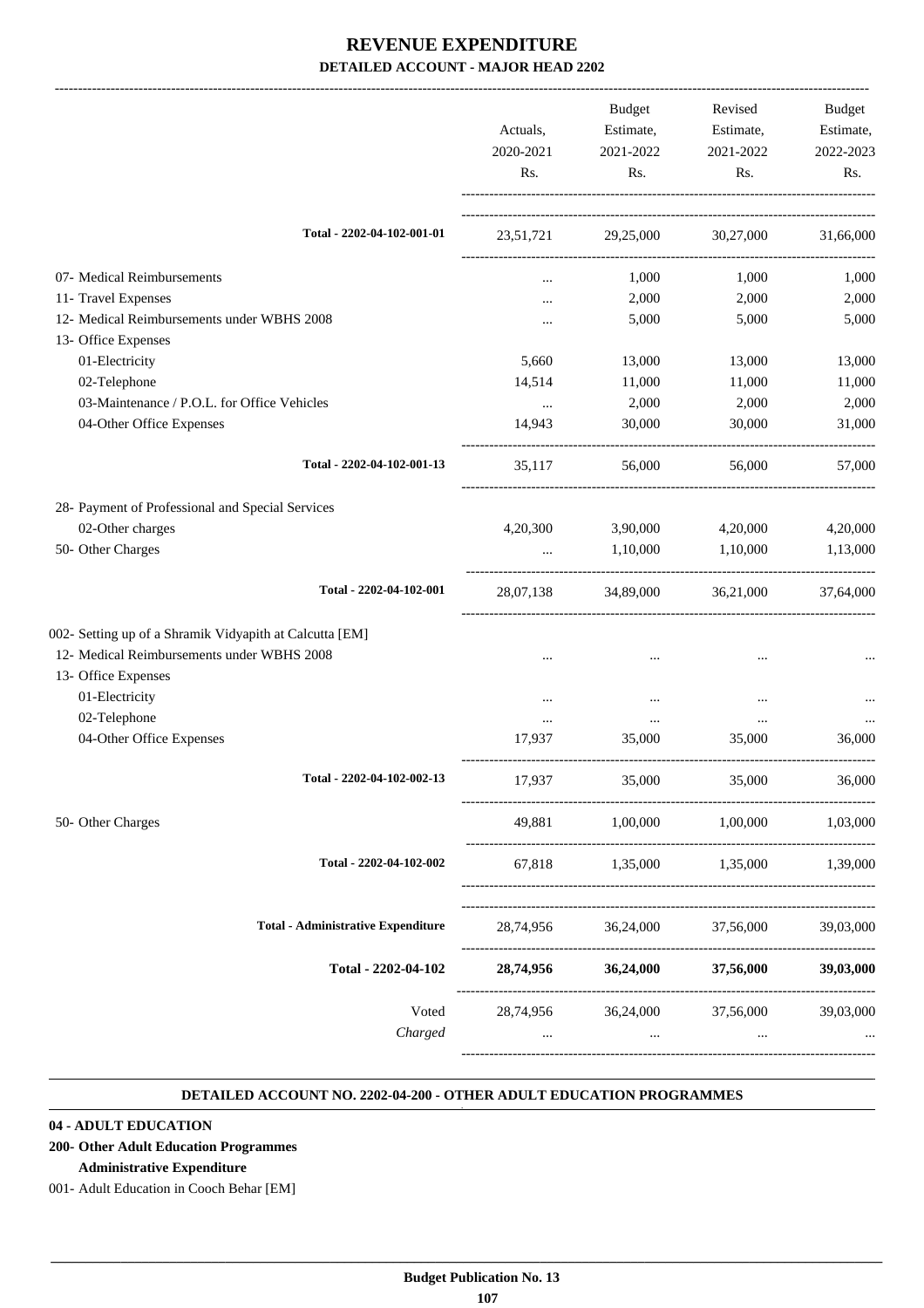-------------------------------------------------------------------------------------------------------------------------------------------------------------------------------

|                                                                          | Actuals,<br>2020-2021<br>Rs. | <b>Budget</b><br>Estimate,<br>2021-2022<br>Rs. | Revised<br>Estimate,<br>2021-2022<br>Rs. | <b>Budget</b><br>Estimate,<br>2022-2023<br>Rs. |
|--------------------------------------------------------------------------|------------------------------|------------------------------------------------|------------------------------------------|------------------------------------------------|
| 31- Grants-in-aid-GENERAL<br>02-Other Grants                             |                              | 1,000                                          | 1,000                                    | 1,000                                          |
| Total - 2202-04-200-001                                                  |                              | 1,000                                          | 1,000                                    | 1,000                                          |
| 003- Literacy Drive [EM]<br>31- Grants-in-aid-GENERAL<br>02-Other Grants |                              | 5,000                                          | 5,000                                    | 5,000                                          |
| Total - 2202-04-200-003                                                  |                              | 5,000                                          | 5,000                                    | 5,000                                          |
| 004- Literacy Programme [EM]                                             |                              |                                                |                                          |                                                |
| 01- Salaries<br>01-Pay<br>14-Grade Pay                                   | 54,07,200                    | 68,00,000                                      | 40,00,000                                | 41,20,000                                      |
| 02-Dearness Allowance                                                    | $\ldots$<br>18,477           | $\ddots$<br>2,05,000                           | $\ldots$<br>1,60,000                     | 2,48,000                                       |
| 03-House Rent Allowance                                                  | 5,50,476                     | 6,50,000                                       | 3,80,000                                 | 3,92,000                                       |
| 04-Ad hoc Bonus                                                          | 12,600                       | 13,000                                         | 13,000                                   | 13,000                                         |
| 07-Other Allowances                                                      | $\cdots$                     | 1,000                                          | 1,000                                    | 1,000                                          |
| 12-Medical Allowance                                                     | 43,000                       | 50,000                                         | 21,000                                   | 24,000                                         |
| Total - 2202-04-200-004-01                                               | 60, 31, 753                  | 77,19,000                                      | 45,75,000                                | 47,98,000                                      |
| 02- Wages                                                                | 10,26,134                    | 5,49,000                                       | 5,49,000                                 | 5,66,000                                       |
| 07- Medical Reimbursements                                               |                              | 1,000                                          | 1,000                                    | 1,000                                          |
| 11- Travel Expenses                                                      | $\cdots$                     | 17,000                                         | 17,000                                   | 17,000                                         |
| 12- Medical Reimbursements under WBHS 2008                               |                              | 6,000                                          | 6,000                                    | 6,000                                          |
| 13- Office Expenses                                                      |                              |                                                |                                          |                                                |
| 01-Electricity                                                           | $\ldots$                     | 1,000                                          | 1,000                                    | 1,000                                          |
| 02-Telephone                                                             | 20,679                       | 1,000                                          | 1,000                                    | 1,000                                          |
| 03-Maintenance / P.O.L. for Office Vehicles<br>04-Other Office Expenses  | 33,562<br>1,75,447           | 1,22,000<br>4,00,000                           | 34,000<br>4,00,000                       | 35,000<br>4,08,000                             |
| Total - 2202-04-200-004-13                                               | 2,29,688                     | 5,24,000                                       | 4,36,000                                 | 4,45,000                                       |
|                                                                          |                              |                                                |                                          |                                                |
| 14- Rents, Rates and Taxes                                               | 13,200                       | 65,000                                         | 17,000                                   | 17,000                                         |
| 16- Publications                                                         |                              | 3,000                                          | 3,000                                    | 3,000                                          |
| 19- Maintenance                                                          |                              | 1,000                                          | 1,000                                    | 1,000                                          |
| 20- Other Administrative Expenses                                        |                              | $\ldots$                                       | $\ldots$                                 | $\cdots$                                       |
| 26- Advertising and Publicity Expenses                                   |                              | 3,000                                          | 3,000                                    | 3,000                                          |
| 27- Minor Works/ Maintenance                                             | $\cdots$                     | 1,000                                          | 1,000                                    | 1,000                                          |
| 31- Grants-in-aid-GENERAL                                                |                              |                                                |                                          |                                                |
| 02-Other Grants                                                          | 48,600                       | 1,10,000                                       | 49,000                                   | 50,000                                         |
| 36- Grants-in-aid-Salaries                                               | 29,135                       | 1,000                                          | 30,000                                   | 31,000                                         |
| 50- Other Charges                                                        | 1,10,836                     | 1,50,000                                       | 1,50,000                                 | 1,55,000                                       |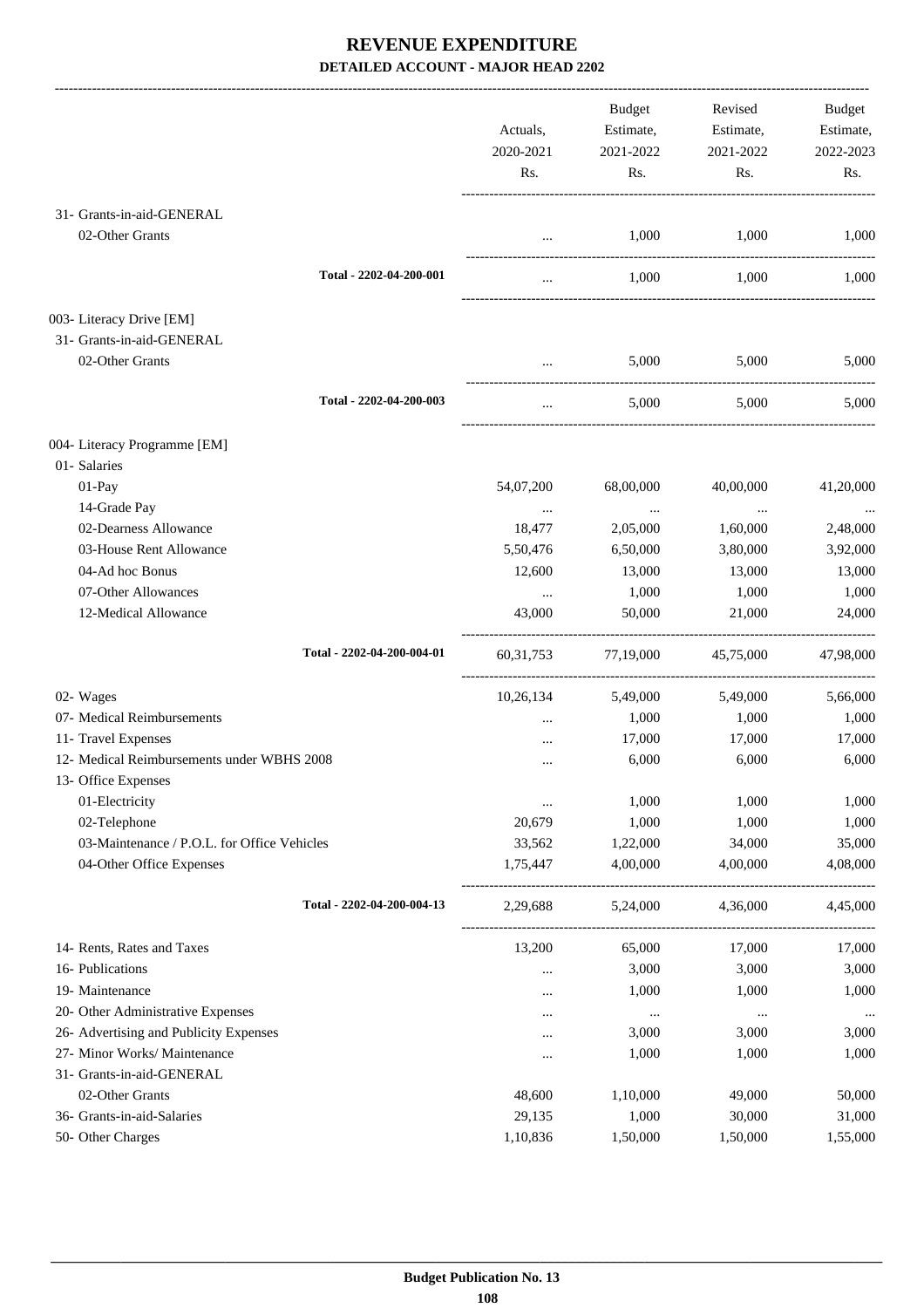|                                                                                                                       | Actuals,<br>2020-2021                          | Budget<br>Estimate,<br>2021-2022                                                                    | Revised<br>Estimate,<br>2021-2022        | Budget<br>Estimate,<br>2022-2023 |
|-----------------------------------------------------------------------------------------------------------------------|------------------------------------------------|-----------------------------------------------------------------------------------------------------|------------------------------------------|----------------------------------|
|                                                                                                                       | Rs.                                            | Rs.                                                                                                 | Rs.                                      | Rs.                              |
| Total - 2202-04-200-004                                                                                               |                                                | 74,89,346 91,50,000 58,38,000 60,94,000                                                             |                                          |                                  |
| 009- Development and Expansion of Audio Visual Education [EM]<br>31- Grants-in-aid-GENERAL                            |                                                |                                                                                                     |                                          |                                  |
| 02-Other Grants                                                                                                       | $\cdots$                                       | 10,000                                                                                              | 10,000                                   | 10,000                           |
| 50- Other Charges                                                                                                     | $\cdots$                                       | 10,000                                                                                              | 10,000                                   | 10,000                           |
| Total - 2202-04-200-009                                                                                               | $\cdots$                                       | 20,000                                                                                              | 20,000                                   | 20,000                           |
| <b>Total - Administrative Expenditure</b>                                                                             |                                                | 74,89,346 91,76,000 58,64,000 61,20,000                                                             |                                          |                                  |
| <b>State Development Schemes</b>                                                                                      |                                                |                                                                                                     |                                          |                                  |
| 007- Literacy Programme [EM]                                                                                          |                                                |                                                                                                     |                                          |                                  |
| 31- Grants-in-aid-GENERAL                                                                                             |                                                |                                                                                                     |                                          |                                  |
| 02-Other Grants                                                                                                       | $\cdots$                                       | 70,00,000                                                                                           | 23,33,000                                | 73,50,000                        |
| 50- Other Charges                                                                                                     | 18,61,395                                      |                                                                                                     | 30,00,000 10,00,000 95,02,000            |                                  |
| <b>Total - State Development Schemes</b>                                                                              |                                                | 18,61,395 1,00,00,000 33,33,000 1,68,52,000                                                         |                                          |                                  |
| <b>State Development Schemes</b>                                                                                      |                                                |                                                                                                     |                                          |                                  |
| 006- Support to Educational Development Including Teacher Training<br>& Adult Education (State share) (OCASPS) [EM]   |                                                |                                                                                                     |                                          |                                  |
| 31- Grants-in-aid-GENERAL                                                                                             |                                                |                                                                                                     |                                          |                                  |
| 02-Other Grants                                                                                                       |                                                | 3,36,00,000                                                                                         |                                          |                                  |
| Total - 2202-04-200-006                                                                                               |                                                | 3,36,00,000                                                                                         |                                          |                                  |
| 010- Support to Educational Development Including Teacher Training<br>& Adult Education (State share) (OCASPS) [EM]   |                                                |                                                                                                     |                                          |                                  |
| 31- Grants-in-aid-GENERAL                                                                                             |                                                |                                                                                                     |                                          |                                  |
| 02-Other Grants<br>Charged                                                                                            |                                                | the contract of the contract of the contract of the contract of the contract of the contract of the |                                          |                                  |
| <b>Total - State Development Schemes</b>                                                                              |                                                | $\ldots$ 3.36,00,000                                                                                | $\cdots$                                 |                                  |
| <b>State Development Schemes (Central Assistance)</b>                                                                 |                                                |                                                                                                     |                                          |                                  |
| 005- Support to Educational Development Including Teacher Training<br>& Adult Education (Central share) (OCASPS) [EM] |                                                |                                                                                                     |                                          |                                  |
| 31- Grants-in-aid-GENERAL<br>02-Other Grants                                                                          | $\cdots$                                       | 5,04,00,000                                                                                         |                                          |                                  |
|                                                                                                                       |                                                |                                                                                                     |                                          |                                  |
| <b>Total - State Development Schemes (Central Assistance)</b>                                                         | $\mathbf{r}$ and $\mathbf{r}$ and $\mathbf{r}$ | 5,04,00,000                                                                                         | <b>Section</b>                           |                                  |
| Total - 2202-04-200                                                                                                   | 93,50,741                                      |                                                                                                     | $10,31,76,000$ $91,97,000$ $2,29,72,000$ |                                  |
|                                                                                                                       |                                                |                                                                                                     |                                          |                                  |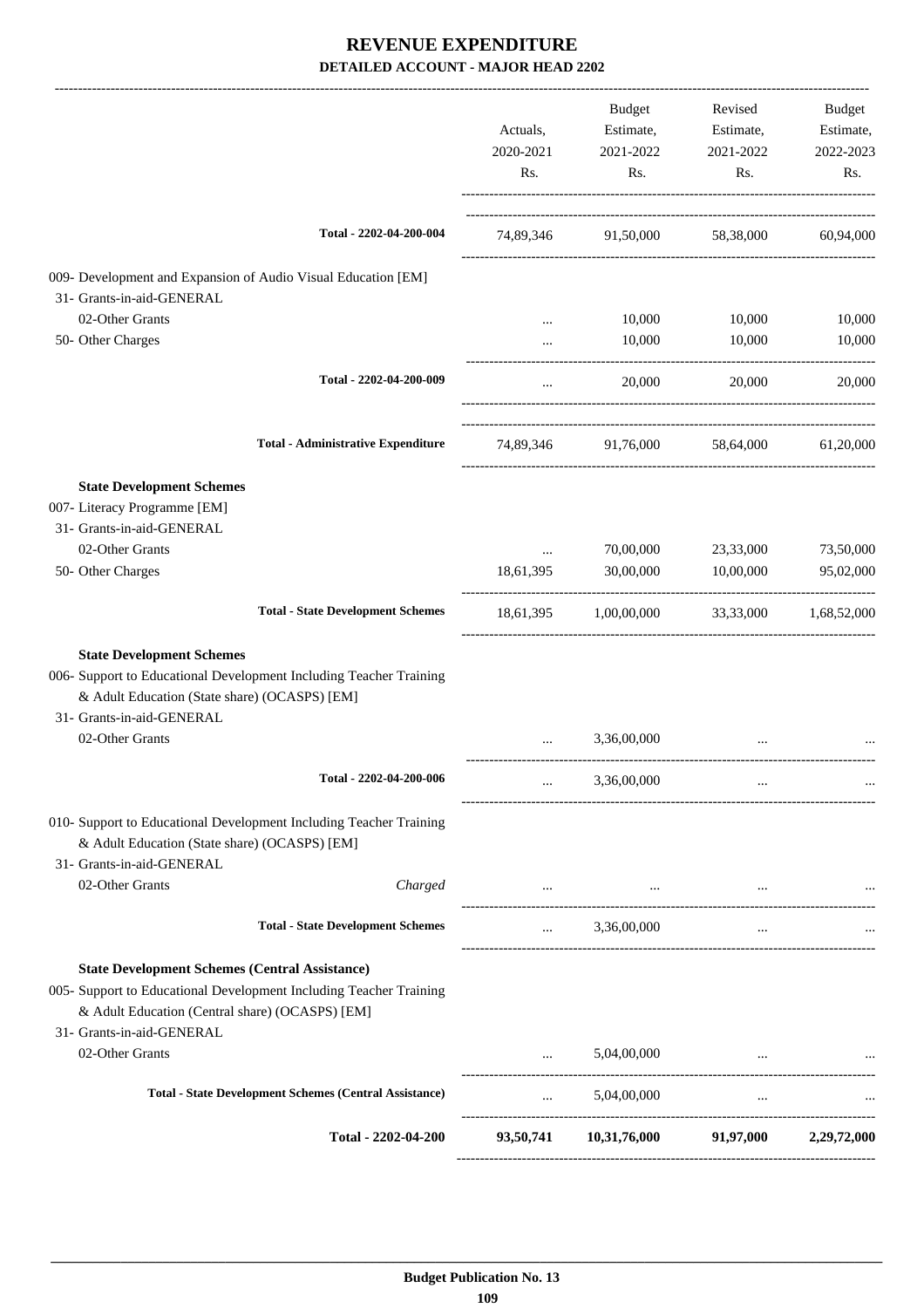|                                                                                                                                                                                                                                | Actuals,<br>2020-2021<br>Rs. | Budget<br>Estimate,<br>2021-2022<br>Rs.                                      | Revised<br>Estimate,<br>2021-2022<br>Rs. | Budget<br>Estimate,<br>2022-2023<br>Rs. |
|--------------------------------------------------------------------------------------------------------------------------------------------------------------------------------------------------------------------------------|------------------------------|------------------------------------------------------------------------------|------------------------------------------|-----------------------------------------|
| Voted<br>Charged                                                                                                                                                                                                               | $\cdots$                     | 93,50,741 10,31,76,000 91,97,000 2,29,72,000<br>and the contract of the con- | $\sim$                                   |                                         |
| DETAILED ACCOUNT NO. 2202-04-789 - SPECIAL COMPONENT PLAN FOR SCHEDULED CASTES                                                                                                                                                 |                              |                                                                              |                                          |                                         |
| 04 - ADULT EDUCATION                                                                                                                                                                                                           |                              |                                                                              |                                          |                                         |
| 789- Special Component Plan for Scheduled Castes<br><b>Administrative Expenditure</b><br>005- Books and Reading maretials for Neo-literates [EM]                                                                               |                              |                                                                              |                                          |                                         |
| 31- Grants-in-aid-GENERAL<br>02-Other Grants                                                                                                                                                                                   | $\cdots$                     | 5,000                                                                        | 5,000                                    | 5,000                                   |
| <b>Total - Administrative Expenditure</b>                                                                                                                                                                                      | $\cdots$                     | 5,000                                                                        | 5,000                                    | 5,000                                   |
| <b>State Development Schemes</b><br>002- Literacy Programme. [EM]<br>31- Grants-in-aid-GENERAL<br>02-Other Grants                                                                                                              | $\cdots$                     |                                                                              | 30,00,000 10,00,000                      | 43,00,000                               |
| <b>Total - State Development Schemes</b>                                                                                                                                                                                       | $\cdots$                     |                                                                              | 30,00,000 10,00,000                      | 43,00,000                               |
| <b>State Development Schemes</b><br>004- Support to Educational Development Including Teacher Training<br>& Adult Education (State share) (OCASPS) [EM]<br>31- Grants-in-aid-GENERAL<br>02-Other Grants                        | $\cdots$                     | 96,00,000                                                                    | $\cdots$                                 |                                         |
| <b>Total - State Development Schemes</b>                                                                                                                                                                                       |                              | 96,00,000                                                                    | ------------------------------           |                                         |
| <b>State Development Schemes (Central Assistance)</b><br>003- Support to Educational Development Including Teacher Training<br>& Adult Education (Central share) (OCASPS) [EM]<br>31- Grants-in-aid-GENERAL<br>02-Other Grants | $\cdots$                     | 1,44,00,000                                                                  | $\cdots$                                 |                                         |
| <b>Total - State Development Schemes (Central Assistance)</b>                                                                                                                                                                  | $\cdots$                     | 1,44,00,000                                                                  | $\cdots$                                 |                                         |
| Total - 2202-04-789                                                                                                                                                                                                            | $\cdots$                     | 2,70,05,000                                                                  | 10,05,000                                | 43,05,000                               |
| Voted<br>Charged                                                                                                                                                                                                               | $\cdots$<br>$\cdots$         | $\cdots$                                                                     | 2,70,05,000 10,05,000<br>$\cdots$        | 43,05,000                               |

#### **DETAILED ACCOUNT NO. 2202-04-796 - TRIBAL AREAS SUB-PLAN .**

**04 - ADULT EDUCATION 796- Tribal Areas Sub-Plan**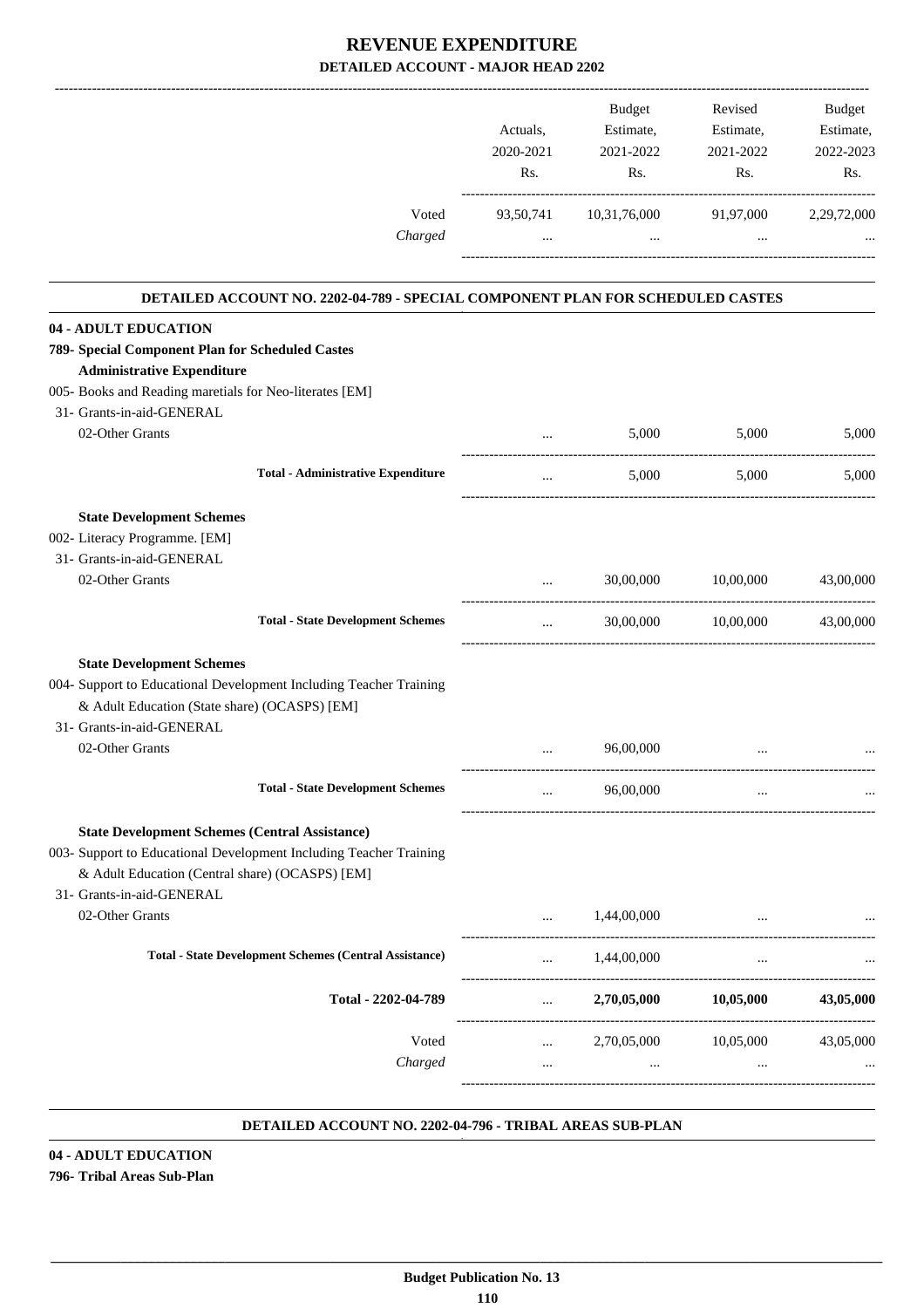|                                                                                                                                                                                | Actuals,<br>2020-2021<br>Rs. | <b>Budget</b><br>Estimate,<br>2021-2022<br>Rs. | Revised<br>Estimate,<br>2021-2022<br>Rs. | Budget<br>Estimate,<br>2022-2023<br>Rs. |
|--------------------------------------------------------------------------------------------------------------------------------------------------------------------------------|------------------------------|------------------------------------------------|------------------------------------------|-----------------------------------------|
| <b>Administrative Expenditure</b>                                                                                                                                              |                              |                                                |                                          |                                         |
| 005- Provision for book and reading meterials [EM]                                                                                                                             |                              |                                                |                                          |                                         |
| 31- Grants-in-aid-GENERAL                                                                                                                                                      |                              |                                                |                                          |                                         |
| 02-Other Grants                                                                                                                                                                | $\cdots$                     | 5,000                                          | 5,000                                    | 5,000                                   |
| <b>Total - Administrative Expenditure</b>                                                                                                                                      | $\cdots$                     | 5,000                                          | 5,000                                    | 5,000                                   |
| <b>State Development Schemes</b>                                                                                                                                               |                              |                                                |                                          |                                         |
| 002- Literacy Programme. [EM]                                                                                                                                                  |                              |                                                |                                          |                                         |
| 31- Grants-in-aid-GENERAL                                                                                                                                                      |                              |                                                |                                          |                                         |
| 02-Other Grants                                                                                                                                                                | $\cdots$                     | 20,00,000                                      | 6,67,000                                 | 22,00,000                               |
| <b>Total - State Development Schemes</b>                                                                                                                                       | $\cdots$                     |                                                | 20,00,000 6,67,000 22,00,000             |                                         |
| <b>State Development Schemes</b>                                                                                                                                               |                              |                                                |                                          |                                         |
| 004- Support to Educational Development Including Teacher Training                                                                                                             |                              |                                                |                                          |                                         |
| & Adult Education (State share) (OCASPS) [EM]                                                                                                                                  |                              |                                                |                                          |                                         |
| 31- Grants-in-aid-GENERAL                                                                                                                                                      |                              |                                                |                                          |                                         |
| 02-Other Grants                                                                                                                                                                | $\cdots$                     | 48,00,000                                      |                                          |                                         |
| <b>Total - State Development Schemes</b>                                                                                                                                       | $\cdots$                     | 48,00,000                                      | $\cdots$                                 |                                         |
| <b>State Development Schemes (Central Assistance)</b><br>003- Support to Educational Development Including Teacher Training<br>& Adult Education (Central share) (OCASPS) [EM] |                              |                                                |                                          |                                         |
| 31- Grants-in-aid-GENERAL<br>02-Other Grants                                                                                                                                   |                              | 72,00,000                                      |                                          |                                         |
| <b>Total - State Development Schemes (Central Assistance)</b>                                                                                                                  | $\cdots$                     | 72,00,000                                      | $\ldots$                                 |                                         |
| Total - 2202-04-796                                                                                                                                                            | $\cdots$                     | 1,40,05,000                                    | 6,72,000                                 | 22,05,000                               |
| Voted                                                                                                                                                                          |                              | $1,40,05,000$ 6,72,000                         |                                          | 22,05,000                               |
| Charged                                                                                                                                                                        | $\cdots$                     | $\cdots$                                       | $\cdots$                                 |                                         |
| DETAILED ACCOUNT NO. 2202-04-800 - OTHER EXPENDITURE                                                                                                                           |                              |                                                |                                          |                                         |
| 04 - ADULT EDUCATION                                                                                                                                                           |                              |                                                |                                          |                                         |
| 800- Other Expenditure                                                                                                                                                         |                              |                                                |                                          |                                         |
| <b>Administrative Expenditure</b>                                                                                                                                              |                              |                                                |                                          |                                         |
| 001- Literacy Programme. [EM]                                                                                                                                                  |                              |                                                |                                          |                                         |
| 31- Grants-in-aid-GENERAL                                                                                                                                                      |                              |                                                |                                          |                                         |
| 02-Other Grants                                                                                                                                                                |                              |                                                |                                          |                                         |
| <b>State Development Schemes</b>                                                                                                                                               | $\cdots$                     | $\cdots$                                       | $\cdots$                                 |                                         |

002- Development and Expansion of Audio-visual Education [EM]

 31- Grants-in-aid-GENERAL 02-Other Grants ... 1,000 1,000 1,000 1,000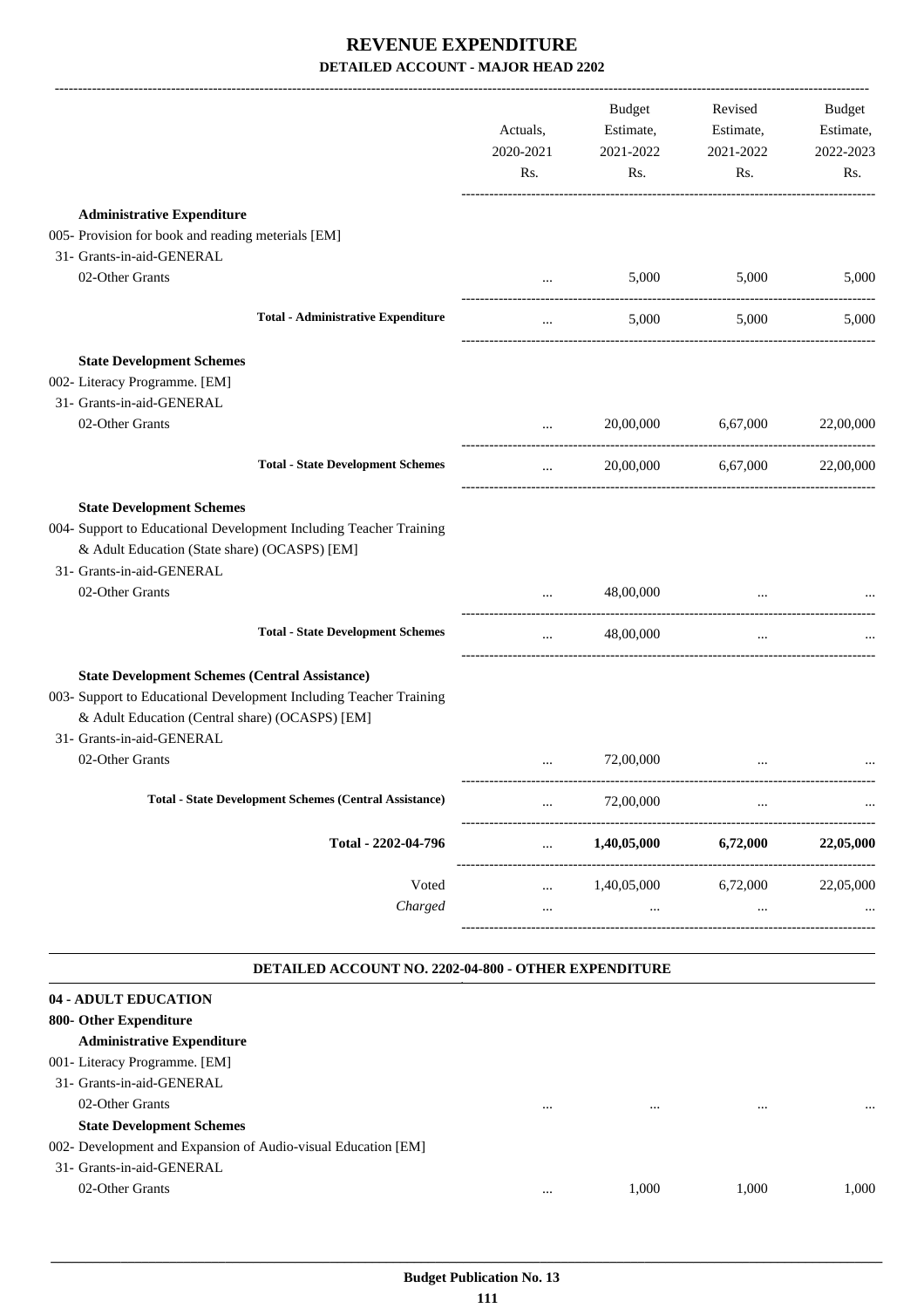| Actuals.<br>2020-2021<br>Rs.                         | <b>Budget</b><br>Estimate,<br>2021-2022<br>Rs. | Revised<br>Estimate,<br>2021-2022<br>Rs. | Budget<br>Estimate,<br>2022-2023<br>Rs. |
|------------------------------------------------------|------------------------------------------------|------------------------------------------|-----------------------------------------|
|                                                      | 1,000                                          | 1,000                                    | 1,000                                   |
| <b>Total - State Development Schemes</b><br>$\cdots$ | 2,000                                          | 2,000                                    | 2,000                                   |
| Total - 2202-04-800<br>$\cdots$                      | 2,000                                          | 2,000                                    | 2,000                                   |
| Voted<br>$\cdots$<br>Charged<br>                     | 2,000<br>$\cdots$                              | 2.000<br>$\cdots$                        | 2,000<br>$\cdots$                       |
|                                                      |                                                |                                          |                                         |

#### **DETAILED ACCOUNT NO. 2202-05-102 - PROMOTION OF MODERN INDIAN LANGUAGES AND LITERATURE .**

.

.

.

## **05 - LANGUAGE DEVELOPMENT**

| <b>05 - LANGUAGE DEVELOPMENT</b>                                   |              |              |              |              |
|--------------------------------------------------------------------|--------------|--------------|--------------|--------------|
| 102- Promotion of Modern Indian Languages and Literature           |              |              |              |              |
| <b>Administrative Expenditure</b>                                  |              |              |              |              |
| 015- Development of Institutions for Education of Handicapped [EM] |              |              |              |              |
| 31- Grants-in-aid-GENERAL                                          |              |              |              |              |
| 02-Other Grants                                                    | 1,82,25,147  | 3,41,66,000  | 1,82,25,000  | 1,84,07,000  |
| 36- Grants-in-aid-Salaries                                         | 47,06,03,003 | 48,50,00,000 | 48,70,74,000 | 51,02,10,000 |
| <b>Total - Administrative Expenditure</b>                          | 48,88,28,150 | 51,91,66,000 | 50,52,99,000 | 52,86,17,000 |
| Total - 2202-05-102                                                | 48,88,28,150 | 51,91,66,000 | 50,52,99,000 | 52,86,17,000 |
| Voted                                                              | 48,88,28,150 | 51,91,66,000 | 50,52,99,000 | 52,86,17,000 |
| Charged                                                            | $\cdots$     | $\cdots$     | $\cdots$     | $\cdots$     |
|                                                                    |              |              |              |              |

#### **DETAILED ACCOUNT NO. 2202-05-789 - SPECIAL COMPONENT PLAN FOR SCHEDULED CASTES .**

#### **05 - LANGUAGE DEVELOPMENT**

### **789- Special Component Plan for Scheduled Castes**

- **State Development Schemes**
- 001- Development of Institutions for education of the Handicapped [EM]
- 31- Grants-in-aid-GENERAL

| 02-Other Grants |  |
|-----------------|--|
|-----------------|--|

| 02-Other Grants |                                          | 31.24.928 | 1.30.00.000 | 43,33,000 | 1,50,00,000 |
|-----------------|------------------------------------------|-----------|-------------|-----------|-------------|
|                 | <b>Total - State Development Schemes</b> | 31.24.928 | 1.30.00.000 | 43,33,000 | 1,50,00,000 |
|                 | Total - 2202-05-789                      | 31,24,928 | 1,30,00,000 | 43,33,000 | 1,50,00,000 |
|                 | Voted                                    | 31.24.928 | 1.30.00.000 | 43,33,000 | 1,50,00,000 |
|                 | Charged                                  |           |             | $\cdots$  | $\cdots$    |

#### **DETAILED ACCOUNT NO. 2202-05-796 - TRIBAL AREAS SUB-PLAN .**

 **\_\_\_\_\_\_\_\_\_\_\_\_\_\_\_\_\_\_\_\_\_\_\_\_\_\_\_\_\_\_\_\_\_\_\_\_\_\_\_\_\_\_\_\_\_\_\_\_\_\_\_\_\_\_\_\_\_\_\_\_\_\_\_\_\_\_\_\_\_\_\_\_\_\_\_\_\_\_\_\_\_\_\_\_\_\_\_\_\_\_\_\_\_\_\_\_\_\_\_\_\_\_\_\_\_\_\_\_\_\_\_\_\_\_\_\_\_\_\_**

#### **05 - LANGUAGE DEVELOPMENT**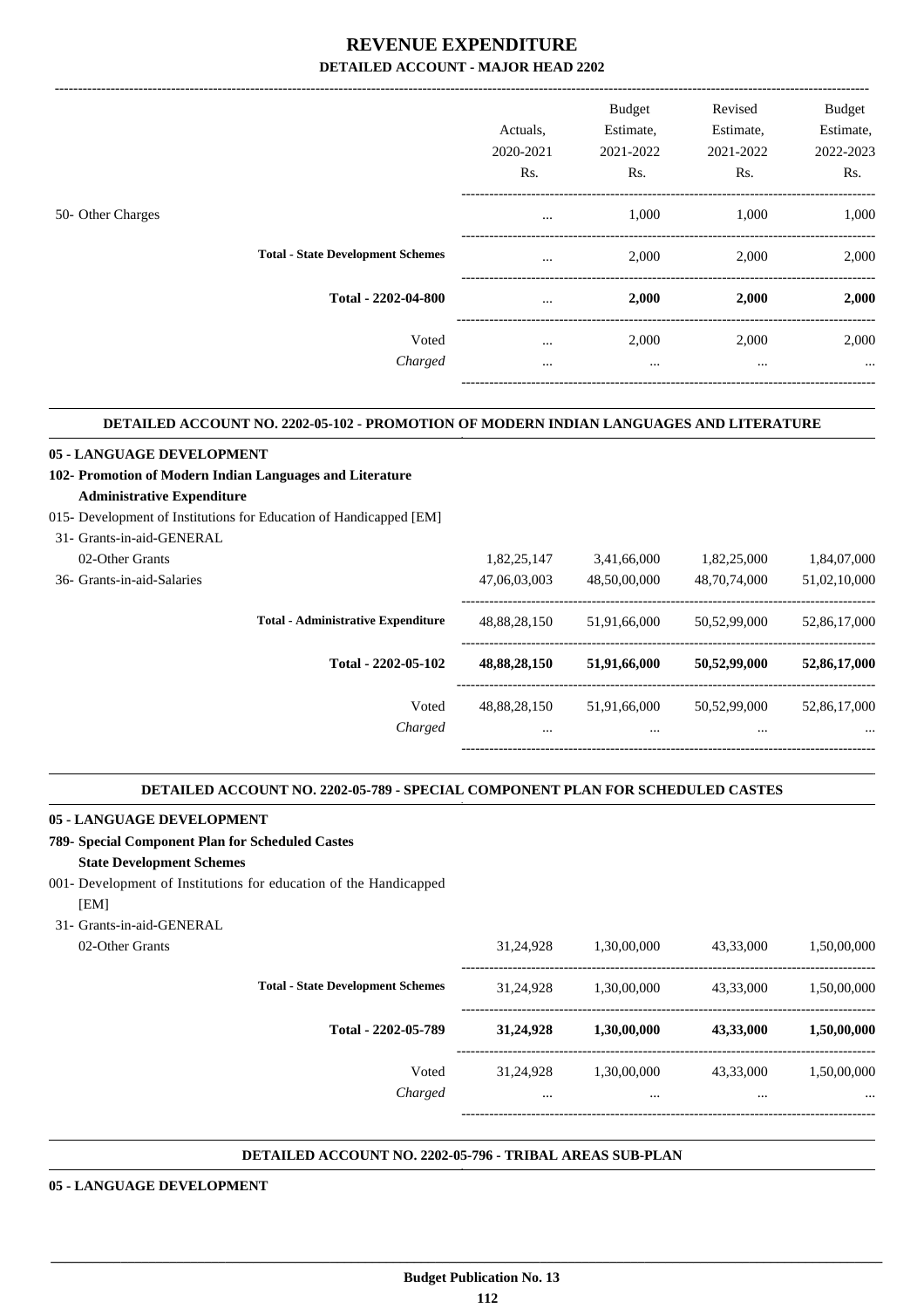|                                                                                                                                                                 | Actuals,<br>2020-2021<br>Rs.                          | <b>Budget</b><br>Estimate,<br>2021-2022<br>Rs.              | Revised<br>Estimate,<br>2021-2022<br>Rs.                                     | Budget<br>Estimate,<br>2022-2023<br>Rs. |
|-----------------------------------------------------------------------------------------------------------------------------------------------------------------|-------------------------------------------------------|-------------------------------------------------------------|------------------------------------------------------------------------------|-----------------------------------------|
| 796- Tribal Areas Sub-Plan                                                                                                                                      |                                                       |                                                             |                                                                              |                                         |
| <b>State Development Schemes</b><br>001- Development of Institutions for education of the handicapped<br>[EM]                                                   |                                                       |                                                             |                                                                              |                                         |
| 31- Grants-in-aid-GENERAL                                                                                                                                       |                                                       |                                                             |                                                                              |                                         |
| 02-Other Grants                                                                                                                                                 |                                                       | $12,00,000$ $65,00,000$ $21,67,000$ $1,00,00,000$           |                                                                              |                                         |
| <b>Total - State Development Schemes</b>                                                                                                                        |                                                       | $12,00,000$ $65,00,000$ $21,67,000$ $1,00,00,000$           |                                                                              |                                         |
| Total - 2202-05-796 $12,00,000$ $65,00,000$ $21,67,000$ $1,00,00,000$                                                                                           |                                                       |                                                             |                                                                              |                                         |
| Voted<br>Charged                                                                                                                                                | 12,00,000 65,00,000 21,67,000 1,00,00,000<br>$\cdots$ |                                                             | and the state of the state<br>$\mathbf{1}$ and $\mathbf{1}$ and $\mathbf{1}$ |                                         |
| DETAILED ACCOUNT NO. 2202-05-800 - OTHER EXPENDITURE<br>05 - LANGUAGE DEVELOPMENT<br>800- Other Expenditure                                                     |                                                       |                                                             |                                                                              |                                         |
| <b>Administrative Expenditure</b><br>003- Grants to other Inatitutions for Education of the Handicapped<br>[EM]<br>31- Grants-in-aid-GENERAL<br>02-Other Grants |                                                       |                                                             |                                                                              |                                         |
| <b>State Development Schemes</b><br>001- Development of Institutions for education of the Handicapped<br>[EM]<br>31- Grants-in-aid-GENERAL                      |                                                       |                                                             |                                                                              |                                         |
| 02-Other Grants                                                                                                                                                 | 3,03,20,436                                           | 7,10,00,000                                                 | 2,36,67,000                                                                  | 7,17,80,000                             |
| 50- Other Charges                                                                                                                                               | 15,00,708                                             | 64,00,000                                                   | 21,33,000                                                                    | 67,20,000                               |
| Total - 2202-05-800-001                                                                                                                                         | 3,18,21,144                                           | 7,74,00,000                                                 | 2,58,00,000                                                                  | 7,85,00,000                             |
| 011- Development of Training Institutions for the Handicapped [EM]<br>31- Grants-in-aid-GENERAL                                                                 |                                                       |                                                             |                                                                              |                                         |
| 02-Other Grants                                                                                                                                                 |                                                       | 45,075 10,00,000 3,33,000                                   |                                                                              | 10,00,000                               |
| Total - 2202-05-800-011                                                                                                                                         |                                                       | 45,075 10,00,000 3,33,000 10,00,000                         |                                                                              |                                         |
| <b>Total - State Development Schemes</b>                                                                                                                        |                                                       | 3,18,66,219 7,84,00,000 2,61,33,000 7,95,00,000             |                                                                              |                                         |
| Total - 2202-05-800                                                                                                                                             |                                                       | 3,18,66,219 7,84,00,000 2,61,33,000 7,95,00,000             |                                                                              |                                         |
| Voted<br>Charged                                                                                                                                                |                                                       | 3,18,66,219 7,84,00,000 2,61,33,000 7,95,00,000<br>$\cdots$ |                                                                              |                                         |
|                                                                                                                                                                 |                                                       |                                                             |                                                                              |                                         |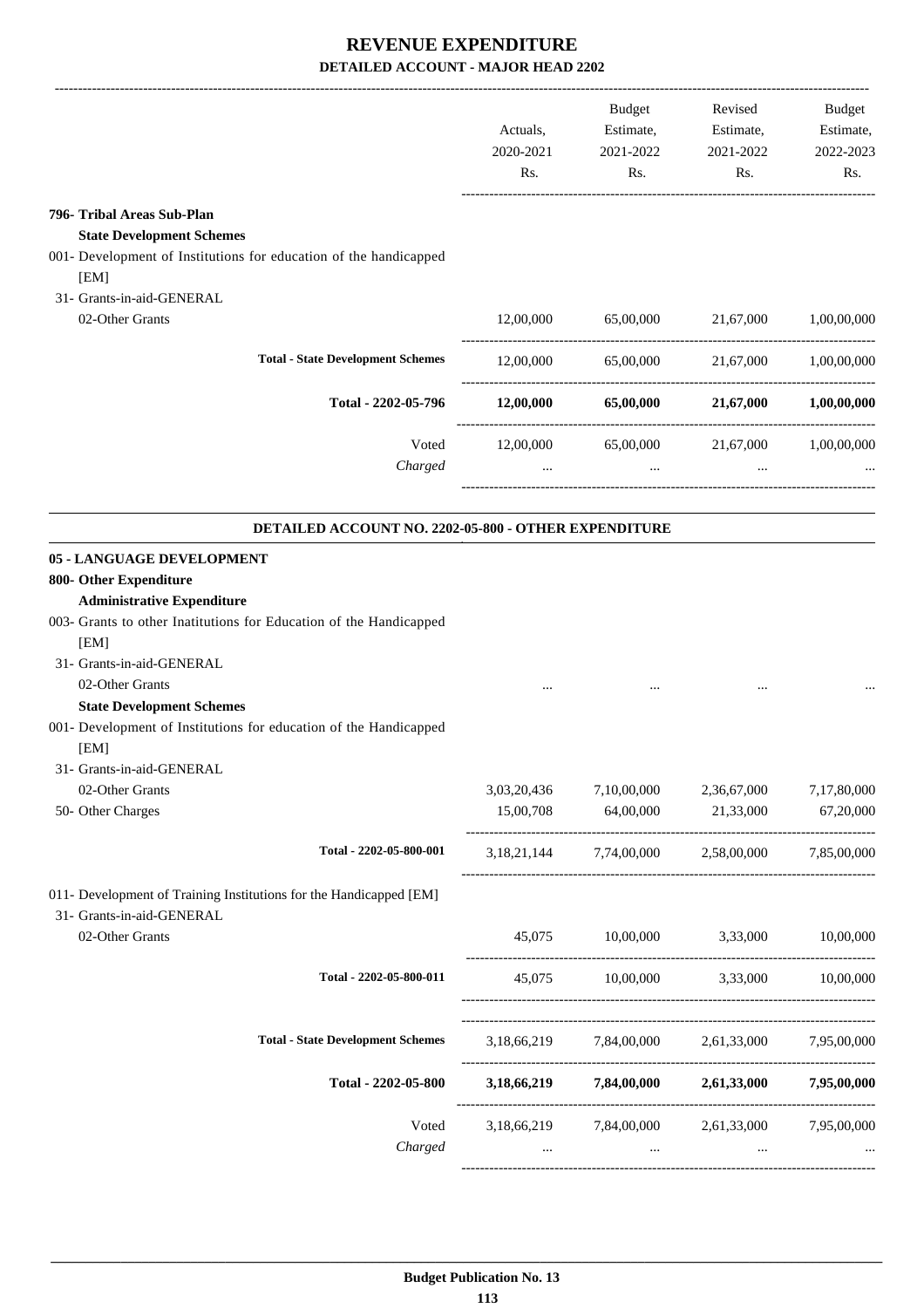-------------------------------------------------------------------------------------------------------------------------------------------------------------------------------

|                                                                  | Actuals,<br>2020-2021<br>Rs. | <b>Budget</b><br>Estimate,<br>2021-2022<br>Rs. | Revised<br>Estimate,<br>2021-2022<br>Rs. | <b>Budget</b><br>Estimate,<br>2022-2023<br>Rs. |
|------------------------------------------------------------------|------------------------------|------------------------------------------------|------------------------------------------|------------------------------------------------|
| DETAILED ACCOUNT NO. 2202-80-001 - DIRECTION AND ADMINISTRATION  |                              |                                                |                                          |                                                |
| 80 - GENERAL                                                     |                              |                                                |                                          |                                                |
| 001- Direction and Administration                                |                              |                                                |                                          |                                                |
| <b>Administrative Expenditure</b>                                |                              |                                                |                                          |                                                |
| 002- Directorate of Establishment of Physically Handicapped [EM] |                              |                                                |                                          |                                                |
| 01- Salaries                                                     |                              |                                                |                                          |                                                |
| $01-Pay$                                                         | 8,47,000                     | 10,60,000                                      | 8,64,000                                 | 8,90,000                                       |
| 14-Grade Pay                                                     | $\cdots$                     | $\ldots$                                       | $\ldots$                                 | $\cdots$                                       |
| 02-Dearness Allowance                                            | 2,544                        | 5,000                                          | 35,000                                   | 53,000                                         |
| 03-House Rent Allowance                                          | 41,640                       | 66,000                                         | 82,000                                   | 85,000                                         |
| 04-Ad hoc Bonus                                                  | 4,200                        | 5,000                                          | 4,000                                    | 4,000                                          |
| 07-Other Allowances                                              |                              |                                                |                                          |                                                |
| 12-Medical Allowance                                             |                              | $\cdots$                                       |                                          |                                                |
| Total - 2202-80-001-002-01                                       | 8,95,384                     | 11,36,000                                      | 9.85,000                                 | 10,32,000                                      |
| 07- Medical Reimbursements                                       | $\cdots$                     | $\cdots$                                       | $\ldots$                                 |                                                |
| 11- Travel Expenses                                              |                              | 10,000                                         | 10,000                                   | 10,000                                         |
| 12- Medical Reimbursements under WBHS 2008                       |                              | 4,000                                          | 6,000                                    | 6,000                                          |
| 13- Office Expenses                                              |                              |                                                |                                          |                                                |
| 01-Electricity                                                   |                              | $\cdots$                                       |                                          |                                                |
| 02-Telephone                                                     |                              |                                                |                                          |                                                |
| 03-Maintenance / P.O.L. for Office Vehicles                      |                              |                                                |                                          |                                                |
| 04-Other Office Expenses                                         |                              |                                                |                                          |                                                |
| Total - 2202-80-001-002                                          | 8,95,384                     | 11,50,000                                      | 10,01,000                                | 10,48,000                                      |
| 006- Directorate of Library Services [EM]                        |                              |                                                |                                          |                                                |
| 01- Salaries                                                     |                              |                                                |                                          |                                                |
| 01-Pay                                                           | 3,71,04,056                  | 4,28,53,000                                    | 3,78,46,000                              | 3,89,81,000                                    |
| 14-Grade Pay                                                     | $\cdots$                     | 1,000                                          | $\ldots$                                 |                                                |
| 02-Dearness Allowance                                            | 3,03,286                     | 12,86,000                                      | 15,14,000                                | 23,39,000                                      |
| 03-House Rent Allowance                                          | 37,74,319                    | 40,71,000                                      | 35,95,000                                | 37,03,000                                      |
| 04-Ad hoc Bonus                                                  | 1,26,000                     | 1,26,000                                       | 1,29,000                                 | 1,32,000                                       |
| 07-Other Allowances                                              | 12,000                       | 52,000                                         | 35,000                                   | 35,000                                         |
| 12-Medical Allowance                                             | 78,226                       | 84,000                                         | 80,000                                   | 82,000                                         |
| Total - 2202-80-001-006-01                                       | 4, 13, 97, 887               | 4,84,73,000                                    | 4,31,99,000                              | 4,52,72,000                                    |
| 02- Wages                                                        | 2,88,000                     | 2,84,000                                       | 5,15,000                                 | 4,00,000                                       |
| 07- Medical Reimbursements                                       | 42,170                       | 50,000                                         | 50,000                                   | 51,000                                         |
| 11- Travel Expenses                                              | 83,549                       | 95,000                                         | 95,000                                   | 97,000                                         |
| 12- Medical Reimbursements under WBHS 2008                       | 676                          | 51,000                                         | 51,000                                   | 52,000                                         |
| 13- Office Expenses                                              |                              |                                                |                                          |                                                |
| 01-Electricity                                                   | 31,908                       | 45,000                                         | 45,000                                   | 46,000                                         |
| 02-Telephone                                                     | 95,633                       | 1,09,000                                       | 1,09,000                                 | 1,11,000                                       |
| 03-Maintenance / P.O.L. for Office Vehicles                      | 1,77,979                     | 3,60,000                                       | 2,70,000                                 | 3,60,000                                       |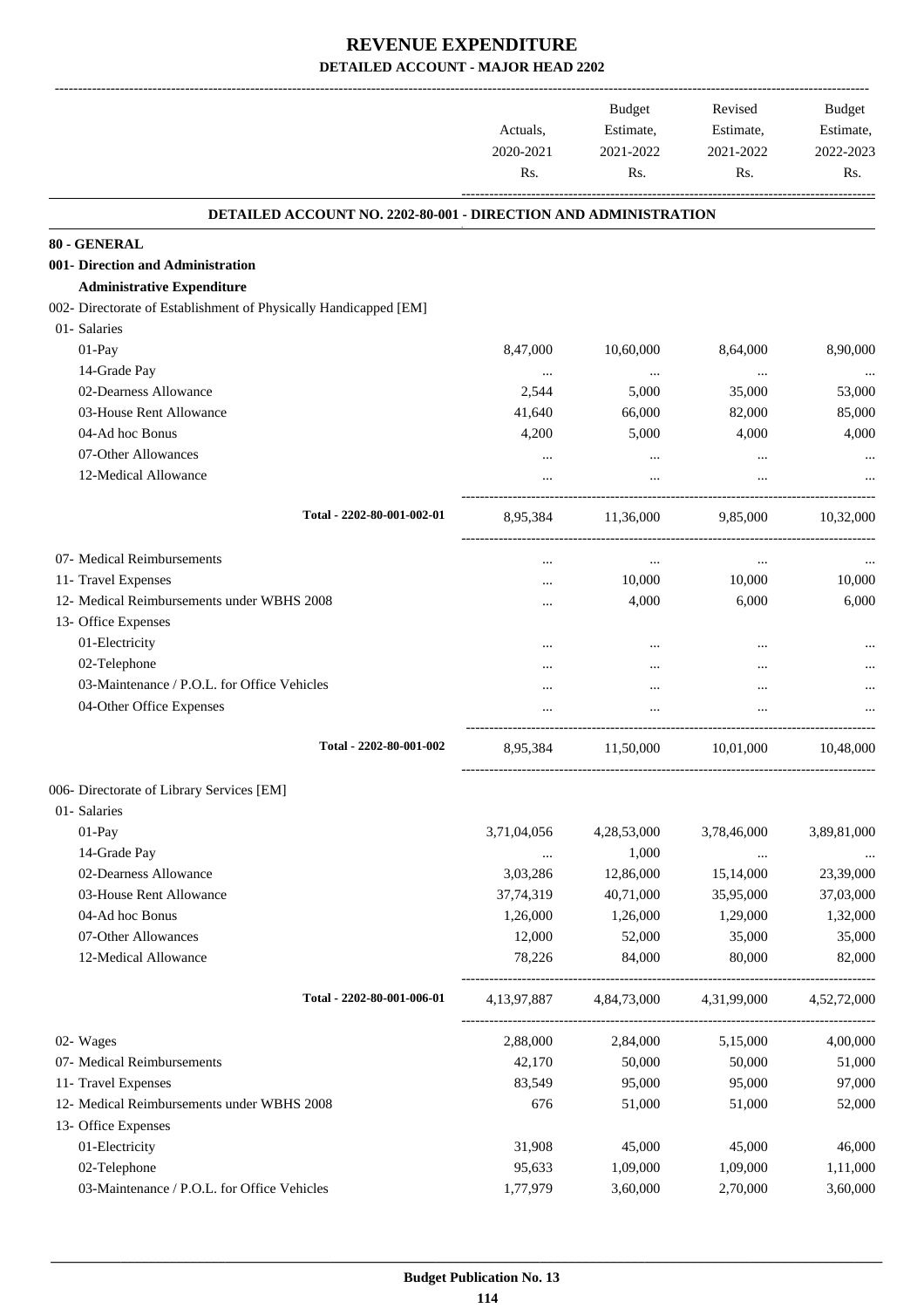|                                                                              | Actuals,<br>2020-2021<br>Rs. | Budget<br>Estimate,<br>2021-2022<br>Rs. | Revised<br>Estimate,<br>2021-2022<br>Rs.        | Budget<br>Estimate,<br>2022-2023<br>Rs. |
|------------------------------------------------------------------------------|------------------------------|-----------------------------------------|-------------------------------------------------|-----------------------------------------|
| 04-Other Office Expenses                                                     | 25,959                       | 55,000                                  | 55,000                                          | 56,000                                  |
| Total - 2202-80-001-006-13                                                   | 3,31,479                     | 5,69,000                                | 4,79,000                                        | 5,73,000                                |
| 14- Rents, Rates and Taxes                                                   |                              |                                         | $1,28,604$ $1,29,000$ $1,30,000$                | 1,33,000                                |
| 19- Maintenance                                                              |                              | 7,936 15,000                            | 8,000                                           | 8,000                                   |
| 26- Advertising and Publicity Expenses                                       | $\cdots$                     | $\cdots$                                | $\ldots$                                        | $\ldots$                                |
| 28- Payment of Professional and Special Services                             |                              |                                         |                                                 |                                         |
| 02-Other charges                                                             | 5,13,300                     | 6,20,000                                | 4,65,000                                        | 5,13,000                                |
| 50- Other Charges                                                            |                              |                                         | 5,31,086 9,00,000 6,75,000                      | 9,00,000                                |
| Total - 2202-80-001-006                                                      |                              |                                         | 4,33,24,687 5,11,86,000 4,56,67,000 4,79,99,000 |                                         |
| 010- People's (Janata)government College, Banipur, North 24 Parganas<br>[EM] |                              |                                         |                                                 |                                         |
| 01- Salaries                                                                 |                              |                                         |                                                 |                                         |
| 01-Pay                                                                       | 18,19,032                    | 18,58,000                               | 21,55,000                                       | 22,20,000                               |
| 14-Grade Pay                                                                 |                              | <b>Contractor</b>                       | $\ldots$                                        |                                         |
| 02-Dearness Allowance                                                        | 9,222                        | 56,000                                  | 86,000                                          | 1,33,000                                |
| 03-House Rent Allowance                                                      | 2,18,284                     | 1,77,000                                | 2,25,000                                        | 2,25,000                                |
| 04-Ad hoc Bonus                                                              | 16,800                       | 18,000                                  | 18,000                                          | 18,000                                  |
| 07-Other Allowances<br>12-Medical Allowance                                  | 3,600<br>$\ddotsc$           | 2,000<br>1,000                          | 4,000<br>1,000                                  | 4,000<br>1,000                          |
| Total - 2202-80-001-010-01                                                   | 20,66,938                    |                                         | 21,12,000 24,89,000                             | 26,01,000                               |
|                                                                              | 1,71,400                     | 89,000                                  | 6,15,000                                        | 6,34,000                                |
| 02- Wages<br>11- Travel Expenses                                             | 5,610                        |                                         | 11,000 11,000                                   | 11,000                                  |
| 12- Medical Reimbursements under WBHS 2008                                   |                              | 10,000                                  | 10,000                                          | 10,000                                  |
| 13- Office Expenses                                                          |                              |                                         |                                                 |                                         |
| 01-Electricity                                                               | $\ldots$                     | 10,000                                  | 10,000                                          | 10,000                                  |
| 02-Telephone                                                                 | 20,591                       | 21,000                                  | 21,000                                          | 21,000                                  |
| 03-Maintenance / P.O.L. for Office Vehicles                                  | 14,000                       | 29,000                                  | 29,000                                          | 29,000                                  |
| 04-Other Office Expenses                                                     | 80,900                       | 1,19,000                                | 1,19,000                                        | 1,21,000                                |
| Total - 2202-80-001-010-13                                                   | 1,15,491                     | 1,79,000                                | 1,79,000                                        | ------------<br>1,81,000                |
| 14- Rents, Rates and Taxes                                                   | 50,250                       | 77,000                                  | 51,000                                          | 52,000                                  |
| 19- Maintenance                                                              | 44,979                       | 63,000                                  | 46,000                                          | 47,000                                  |
| 21- Materials and Supplies/Stores and Equipment                              |                              |                                         |                                                 |                                         |
| 04-Others                                                                    | 22,888                       | 46,000                                  | 46,000                                          | 47,000                                  |
| 28- Payment of Professional and Special Services                             |                              |                                         |                                                 |                                         |
| 02-Other charges                                                             | $\cdots$                     | 29,000                                  | 29,000                                          | 29,000                                  |
| 34- Scholarships and Stipends                                                | $\ldots$                     | 9,000                                   | 9,000                                           | 9,000                                   |
| 50- Other Charges                                                            | 41,869                       | 62,000                                  | 62,000                                          | 64,000                                  |
|                                                                              |                              |                                         |                                                 |                                         |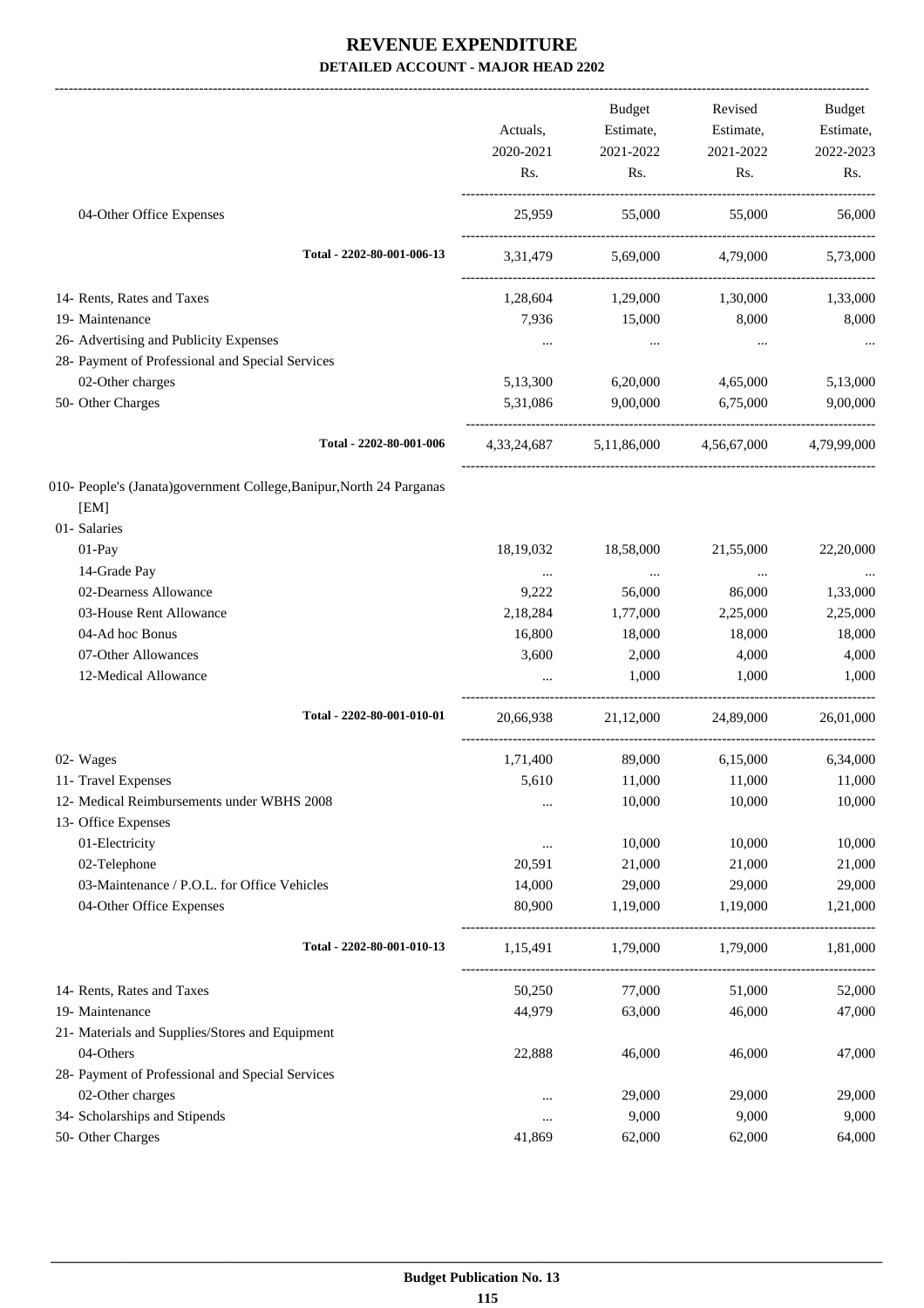|                                                     |                      | Budget             | Revised                                 | Budget               |
|-----------------------------------------------------|----------------------|--------------------|-----------------------------------------|----------------------|
|                                                     | Actuals,             | Estimate,          | Estimate,                               | Estimate,            |
|                                                     | 2020-2021<br>Rs.     | 2021-2022<br>Rs.   | 2021-2022<br>Rs.                        | 2022-2023<br>Rs.     |
|                                                     |                      |                    |                                         |                      |
| Total - 2202-80-001-010                             |                      |                    | 25,19,425 26,87,000 35,47,000 36,85,000 |                      |
| 011- Strengthening of Social Education Service [EM] |                      |                    |                                         |                      |
| 01- Salaries                                        |                      |                    |                                         |                      |
| $01-Pay$                                            | 7, 14, 33, 365       | 7,71,66,000        | 7,28,62,000                             | 7,50,48,000          |
| 14-Grade Pay                                        | $\cdots$             | $\cdots$           | $\ldots$                                | $\cdots$             |
| 02-Dearness Allowance                               | 3,67,734             | 23,15,000          | 29,14,000                               | 45,03,000            |
| 03-House Rent Allowance                             | 71,49,305            | 73,31,000          | 72,16,000                               | 72,16,000            |
| 04-Ad hoc Bonus<br>07-Other Allowances              | 4,11,600             | 4,61,000           | 4,20,000                                | 4,28,000             |
| 12-Medical Allowance                                | 1,60,684<br>2,07,457 | 40,000<br>2,16,000 | 1,66,000<br>2,12,000                    | 1,71,000<br>2,16,000 |
| Total - 2202-80-001-011-01                          |                      |                    | 7,97,30,145 8,75,29,000 8,37,90,000     | 8,75,82,000          |
| 02- Wages                                           | 1,31,225             | 1,80,000           | 1,39,000                                | 1,43,000             |
| 07- Medical Reimbursements                          | $\cdots$             | 5,000              | 5,000                                   | 5,000                |
| 11- Travel Expenses                                 | 49,096               | 1,14,000           | 1,14,000                                | 1,16,000             |
| 12- Medical Reimbursements under WBHS 2008          | 5,98,006             | 5,50,000           | 7,20,000                                | 5,61,000             |
| 13- Office Expenses                                 |                      |                    |                                         |                      |
| 01-Electricity                                      | 23,40,705            | 49,04,000          | 27,50,000                               | 28,05,000            |
| 02-Telephone                                        | 7,14,341             | 7,78,000           | 7,78,000                                | 7,94,000             |
| 03-Maintenance / P.O.L. for Office Vehicles         | 52,035               | 1,50,000           | 1,50,000                                | 1,50,000             |
| 04-Other Office Expenses                            | 5,13,391             | 11,00,000          | 11,00,000                               | 11,22,000            |
| Total - 2202-80-001-011-13                          |                      |                    | 36,20,472 69,32,000 47,78,000           | 48,71,000            |
| 14- Rents, Rates and Taxes                          |                      |                    | 3,69,456 4,51,000 3,73,000 3,80,000     |                      |
| 19- Maintenance                                     |                      | 1,000              | 1,000                                   | 1,000                |
| 28- Payment of Professional and Special Services    |                      |                    |                                         |                      |
| 02-Other charges                                    | 49,65,372            | 50,82,000          | 49,65,000                               | 49,65,000            |
| 36- Grants-in-aid-Salaries                          | 45,24,656            | 47,30,000          | 46,83,000                               | 49,05,000            |
| 50- Other Charges                                   | 38,10,666            | 50,00,000          | 50,00,000                               | 51,50,000            |
| 77- Computerisation                                 | 2,496                | 3,000              | 3,000                                   | 3,000                |
| Total - 2202-80-001-011                             | 9,78,01,590          | 11,05,77,000       | 10,45,71,000                            | 10,86,82,000         |
| 019- People(s) (Janata) College, Kalimpong [EM]     |                      |                    |                                         |                      |
| 01- Salaries                                        |                      |                    |                                         |                      |
| $01-Pay$                                            | 25,14,800            | 25,65,000          | 25,65,000                               | 26,42,000            |
| 14-Grade Pay                                        | $\cdots$             | $\ldots$           | $\ldots$                                |                      |
| 02-Dearness Allowance                               | 12,696               | 72,000             | 1,03,000                                | 1,59,000             |
| 03-House Rent Allowance                             | 3,01,776             | 3,10,000           | 2,44,000                                | 2,51,000             |
| 04-Ad hoc Bonus                                     | 8,400                | 13,000             | 9,000                                   | 9,000                |
| 07-Other Allowances                                 | 15,000               | 15,000             | 15,000                                  | 15,000               |
| 11-Compensatory Allowance                           | $\ldots$             | 15,000             | $\ldots$                                |                      |
| 12-Medical Allowance                                | 30,000               | 30,000             | 31,000                                  | 32,000               |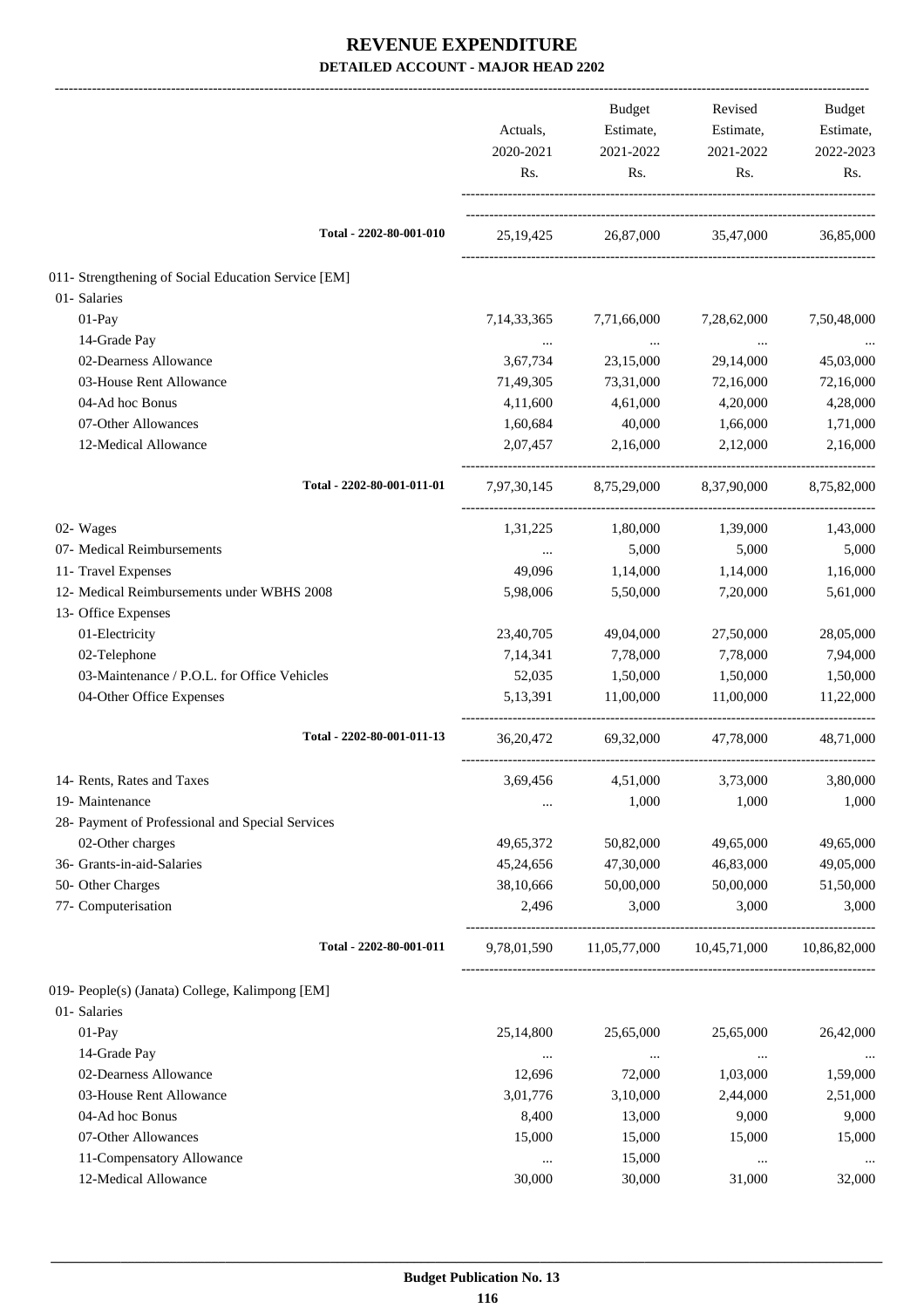|                                                  |                                                 | Actuals,         | Budget<br>Estimate,  | Revised<br>Estimate,                     | Budget<br>Estimate, |
|--------------------------------------------------|-------------------------------------------------|------------------|----------------------|------------------------------------------|---------------------|
|                                                  |                                                 | 2020-2021<br>Rs. | 2021-2022<br>Rs.     | 2021-2022<br>Rs.                         | 2022-2023<br>Rs.    |
|                                                  |                                                 |                  |                      |                                          |                     |
|                                                  | Total - 2202-80-001-019-01                      |                  |                      | 28,82,672 30,20,000 29,67,000            | 31,08,000           |
| 02- Wages                                        |                                                 | $\cdots$         | $\cdots$             | $\cdots$                                 |                     |
| 11- Travel Expenses                              |                                                 |                  |                      | 9,450 1,42,000 1,42,000                  | 1,45,000            |
| 12- Medical Reimbursements under WBHS 2008       |                                                 | $\cdots$         | 52,000               | 52,000                                   | 53,000              |
| 13- Office Expenses                              |                                                 |                  |                      |                                          |                     |
| 01-Electricity                                   |                                                 | 2,963            | 32,000               | 32,000                                   | 33,000              |
| 02-Telephone                                     |                                                 | 10,464           | 22,000               | 22,000                                   | 22,000              |
| 03-Maintenance / P.O.L. for Office Vehicles      |                                                 | $\cdots$         | $\sim$ $\sim$ $\sim$ | $\cdots$                                 | $\ldots$            |
| 04-Other Office Expenses                         |                                                 | 18,400           | 25,000               | 25,000                                   | 26,000              |
|                                                  | Total - 2202-80-001-019-13                      | 31,827           | 79,000               | 79,000                                   | 81,000              |
| 14- Rents, Rates and Taxes                       |                                                 | $\cdots$         | $\cdots$             | $\cdots$                                 |                     |
| 19- Maintenance                                  |                                                 |                  |                      | $\ddotsc$                                |                     |
| 21- Materials and Supplies/Stores and Equipment  |                                                 |                  |                      |                                          |                     |
| 04-Others                                        |                                                 |                  |                      | $\ddotsc$                                |                     |
| 28- Payment of Professional and Special Services |                                                 |                  |                      |                                          |                     |
| 02-Other charges                                 |                                                 | $\cdots$         | $\cdots$             | $\ddotsc$                                |                     |
| 34- Scholarships and Stipends                    |                                                 | $\ldots$         | $\cdots$             | $\cdots$                                 |                     |
| 50- Other Charges                                |                                                 | 26,335           | 55,000               | 55,000                                   | 57,000              |
|                                                  | Total - 2202-80-001-019                         | 29,50,284        |                      | 33,48,000 32,95,000                      | 34,44,000           |
|                                                  | <b>Total - Administrative Expenditure</b>       |                  |                      | 14,74,91,370  16,89,48,000  15,80,81,000 | 16,48,58,000        |
|                                                  |                                                 |                  |                      |                                          |                     |
| <b>State Development Schemes</b>                 |                                                 |                  |                      |                                          |                     |
| 018- Directorate of Accounts [EM]                |                                                 |                  |                      |                                          |                     |
| 36- Grants-in-aid-Salaries                       |                                                 | $\cdots$         | $\cdots$             | $\cdots$                                 |                     |
| 77- Computerisation                              |                                                 |                  |                      | $\ddotsc$                                |                     |
|                                                  | Total - 2202-80-001                             | 14,74,91,370     | 16,89,48,000         | 15,80,81,000                             | 16,48,58,000        |
|                                                  | Voted                                           | 14,74,91,370     | 16,89,48,000         | 15,80,81,000                             | 16,48,58,000        |
|                                                  | Charged                                         |                  |                      |                                          |                     |
|                                                  |                                                 |                  |                      |                                          |                     |
|                                                  | DETAILED ACCOUNT NO. 2202-80-107 - SCHOLARSHIPS |                  |                      |                                          |                     |

### **Administrative Expenditure**

006- Scholarships and stipends to the handicapped students [EM]

31- Grants-in-aid-GENERAL

02-Other Grants ... ... ... ...

**Total - 2202-80-107** ... ... ... ...

------------------------------------------------------------------------------------------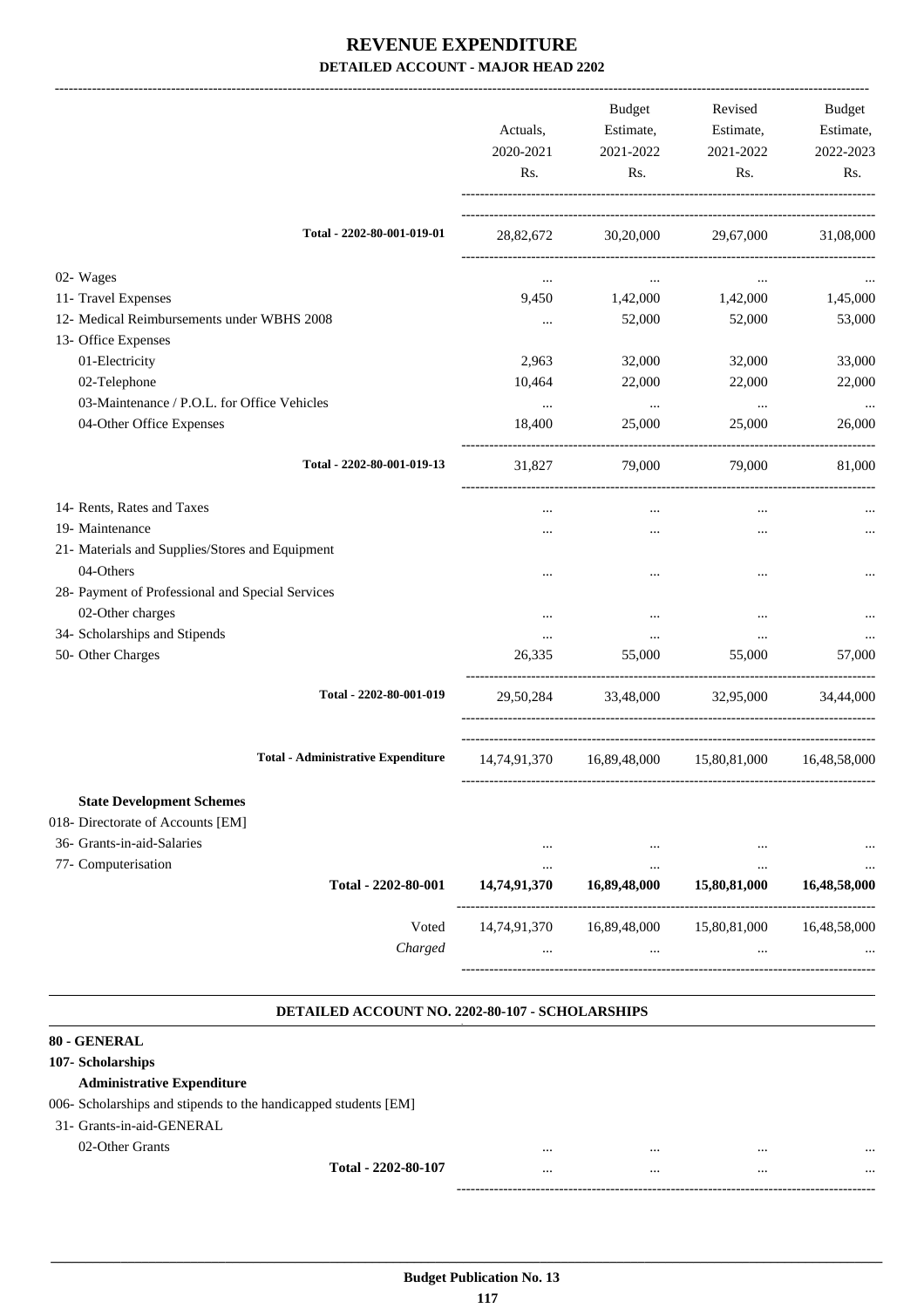|         |           | <b>Budget</b> | Revised   | <b>Budget</b> |
|---------|-----------|---------------|-----------|---------------|
|         | Actuals.  | Estimate,     | Estimate, | Estimate,     |
|         | 2020-2021 | 2021-2022     | 2021-2022 | 2022-2023     |
|         | Rs.       | Rs.           | Rs.       | Rs.           |
| Voted   |           |               |           |               |
| Charged |           |               |           |               |
|         |           |               |           |               |

### **DETAILED ACCOUNT NO. 2202-80-789 - SPECIAL COMPONENT PLAN FOR SCHEDULED CASTES**

.

.

| 80 - GENERAL                                            |           |                       |                                                             |             |
|---------------------------------------------------------|-----------|-----------------------|-------------------------------------------------------------|-------------|
| 789- Special Component Plan for Scheduled Castes        |           |                       |                                                             |             |
| <b>State Development Schemes</b>                        |           |                       |                                                             |             |
| 001- Development and expansion of Library Services [EM] |           |                       |                                                             |             |
| 13- Office Expenses                                     |           |                       |                                                             |             |
| 01-Electricity                                          | $\cdots$  | 1,000                 | 1,000                                                       | 1,000       |
| 02-Telephone                                            | 742       | 1,000                 | 1,000                                                       | 1,000       |
| 03-Maintenance / P.O.L. for Office Vehicles             | $\cdots$  | 1,000                 | 1,000                                                       | 1,000       |
| 04-Other Office Expenses                                | $\cdots$  | 1,000                 | 1,000                                                       | 1,000       |
| Total - 2202-80-789-001-13                              | 742       | 4,000                 | 4,000                                                       | 4,000       |
| 14- Rents, Rates and Taxes                              | $\cdots$  | 1,50,000              | 51,000                                                      | 1,58,000    |
| 31- Grants-in-aid-GENERAL                               |           |                       |                                                             |             |
| 02-Other Grants                                         |           | 42,49,995 1,85,00,000 | 61,67,000                                                   | 1,94,25,000 |
| 35- Grants for creation of Capital Assets               | 10,99,000 | 2,12,02,000           | 90,17,000                                                   | 2,22,62,000 |
| 50- Other Charges                                       | $\cdots$  | 1,000                 | 1,000                                                       | 1,000       |
| 77- Computerisation                                     |           |                       |                                                             |             |
| <b>Total - State Development Schemes</b>                |           |                       | 53,49,737 3,98,57,000 1,52,40,000 4,18,50,000               |             |
| Total - 2202-80-789                                     |           |                       | $53,49,737$ $3,98,57,000$ $1,52,40,000$                     | 4,18,50,000 |
| Voted                                                   |           |                       | 53,49,737 3,98,57,000 1,52,40,000                           | 4,18,50,000 |
| Charged                                                 |           |                       | and the state of the state<br>$\mathbf{r}$ and $\mathbf{r}$ |             |
|                                                         |           |                       |                                                             |             |

#### **DETAILED ACCOUNT NO. 2202-80-796 - TRIBAL AREAS SUB-PLAN .**

| 80 - GENERAL                                            |          |          |        |          |
|---------------------------------------------------------|----------|----------|--------|----------|
| 796- Tribal Areas Sub-Plan                              |          |          |        |          |
| <b>State Development Schemes</b>                        |          |          |        |          |
| 001- Development and Expansion of LIbrary Services [EM] |          |          |        |          |
| 13- Office Expenses                                     |          |          |        |          |
| 01-Electricity                                          | $\cdots$ | 1.000    | 1.000  | 1,000    |
| 02-Telephone                                            | $\cdots$ | 1,000    | 1,000  | 1,000    |
| 03-Maintenance / P.O.L. for Office Vehicles             | $\cdots$ | 1,000    | 1,000  | 1,000    |
| 04-Other Office Expenses                                | $\cdots$ | 1,000    | 1.000  | 1.000    |
| Total - 2202-80-796-001-13                              | $\cdots$ | 4.000    | 4.000  | 4.000    |
| 14- Rents, Rates and Taxes                              | $\cdots$ | 1,50,000 | 51,000 | 1,58,000 |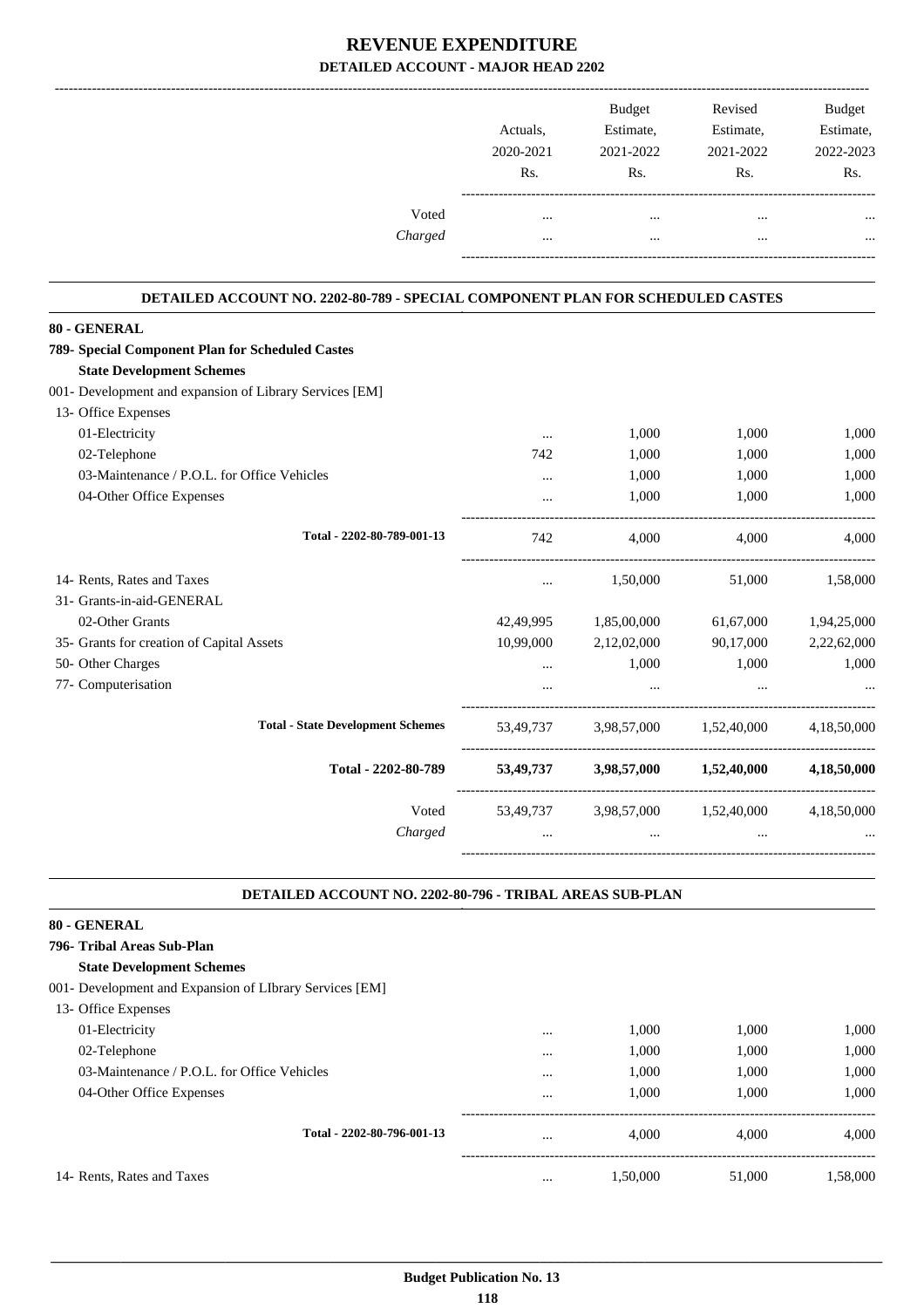|                                           | Actuals,<br>2020-2021<br>Rs. | <b>Budget</b><br>Estimate,<br>2021-2022<br>Rs. | Revised<br>Estimate,<br>2021-2022<br>Rs. | Budget<br>Estimate,<br>2022-2023<br>Rs. |
|-------------------------------------------|------------------------------|------------------------------------------------|------------------------------------------|-----------------------------------------|
| 31- Grants-in-aid-GENERAL                 |                              |                                                |                                          |                                         |
| 02-Other Grants                           | 32,29,000                    | 1,45,00,000                                    | 48,33,000                                | 1,52,25,000                             |
| 35- Grants for creation of Capital Assets | 38,75,214                    | 1,75,00,000                                    | 58,33,000                                | 1,83,75,000                             |
| 50- Other Charges                         | $\cdots$                     | 1,000                                          | 1,000                                    | 1,000                                   |
| 77- Computerisation                       | $\cdots$                     | $\cdots$                                       | $\cdots$                                 | $\cdots$                                |
| <b>Total - State Development Schemes</b>  | 71,04,214                    | 3,21,55,000                                    | 1,07,22,000                              | 3,37,63,000                             |
| Total - 2202-80-796                       | 71,04,214                    | 3,21,55,000                                    | 1,07,22,000                              | 3,37,63,000                             |
| Voted                                     | 71,04,214                    | 3,21,55,000                                    | 1,07,22,000                              | 3,37,63,000                             |
| Charged                                   | $\cdots$                     | $\cdots$                                       | $\cdots$                                 |                                         |

.

| DETAILED ACCOUNT NO. 2202-80-800 - OTHER EXPENDITURE               |          |          |           |          |
|--------------------------------------------------------------------|----------|----------|-----------|----------|
| 80 - GENERAL                                                       |          |          |           |          |
| 800- Other Expenditure                                             |          |          |           |          |
| <b>Administrative Expenditure</b>                                  |          |          |           |          |
| 012- Voluntary Organisations for Social Education activities [EM]  |          |          |           |          |
| 31- Grants-in-aid-GENERAL                                          |          |          |           |          |
| 02-Other Grants                                                    |          |          | $\ddotsc$ |          |
| 013- Voluntary Organisations for Audio-Visual Education activities |          |          |           |          |
| [EM]                                                               |          |          |           |          |
| 31- Grants-in-aid-GENERAL                                          |          |          |           |          |
| 02-Other Grants                                                    |          |          | $\ddotsc$ |          |
| 029- Development and expansion of library services [EM]            |          |          |           |          |
| 31- Grants-in-aid-GENERAL                                          |          |          |           |          |
| 02-Other Grants                                                    |          |          | $\cdots$  |          |
| 50- Other Charges                                                  |          |          |           |          |
| 040- People's (Janata)government College, Banipur, North 24        |          |          |           |          |
| Parganas[EM] [EM]                                                  |          |          |           |          |
| 01- Salaries                                                       |          |          |           |          |
| 01-Pay                                                             |          |          |           |          |
| 14-Grade Pay                                                       |          |          | $\cdots$  | $\cdots$ |
| 02-Dearness Allowance                                              | $\cdots$ | $\cdots$ | $\cdots$  | $\cdots$ |
| 03-House Rent Allowance                                            |          |          |           |          |
| 04-Ad hoc Bonus                                                    | $\cdots$ |          |           |          |
| 07-Other Allowances                                                |          |          |           |          |
| 12-Medical Allowance                                               |          | $\cdots$ | $\cdots$  | $\cdots$ |
| 02- Wages                                                          | $\cdots$ | $\cdots$ | $\cdots$  |          |
| 11- Travel Expenses                                                |          |          | $\ddotsc$ | $\cdots$ |
| 12- Medical Reimbursements under WBHS 2008                         |          |          |           |          |
| 13- Office Expenses                                                |          |          |           |          |
| 02-Telephone                                                       | $\cdots$ | $\cdots$ | $\cdots$  | $\cdots$ |
| 03-Maintenance / P.O.L. for Office Vehicles                        | $\cdots$ |          | $\cdots$  |          |
| 04-Other Office Expenses                                           |          |          | $\ddotsc$ |          |
| 14- Rents, Rates and Taxes                                         | $\cdots$ |          | $\cdots$  |          |
|                                                                    |          |          |           |          |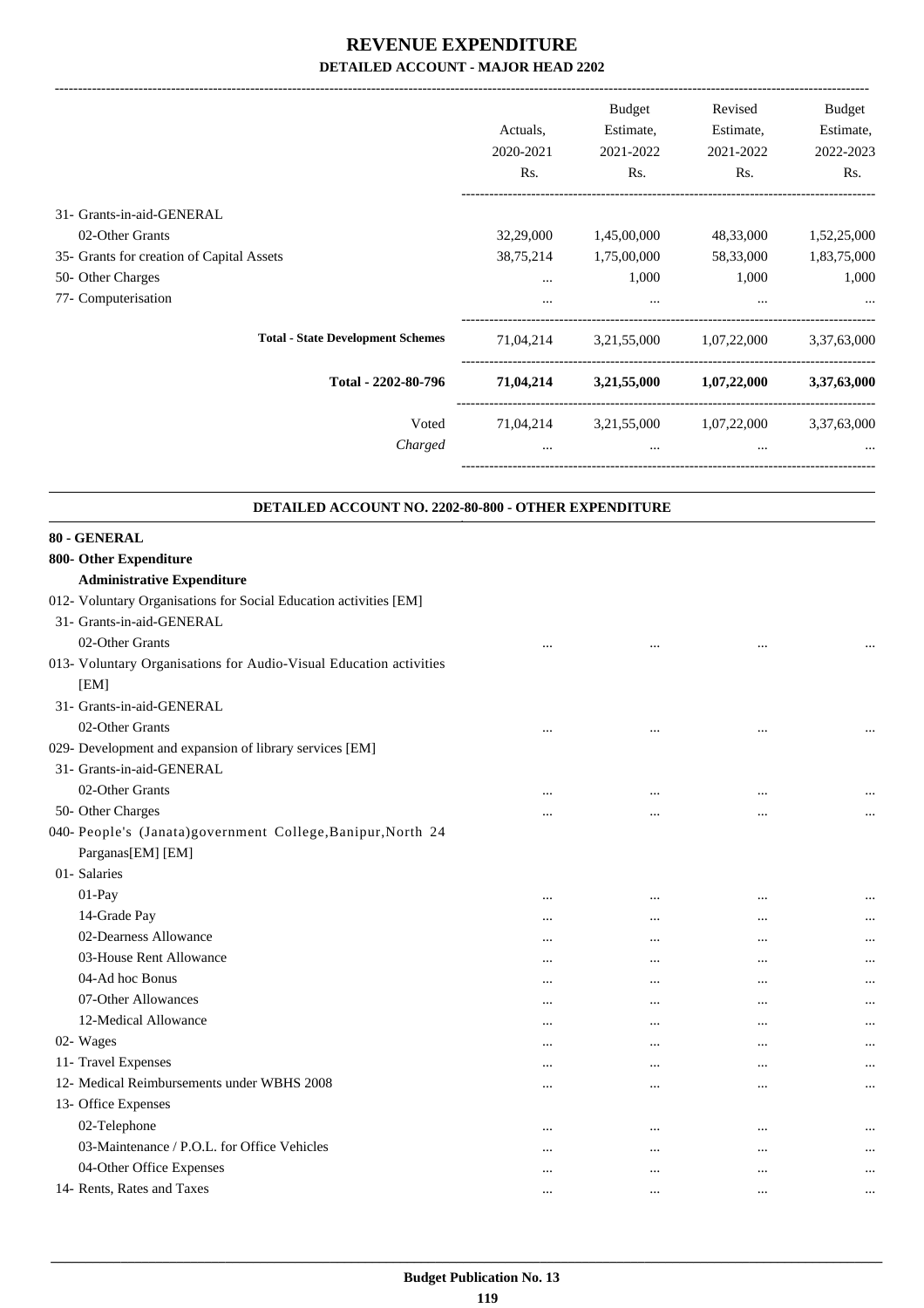-------------------------------------------------------------------------------------------------------------------------------------------------------------------------------

|                                                         | Actuals,<br>2020-2021<br>Rs. | <b>Budget</b><br>Estimate,<br>2021-2022<br>Rs. | Revised<br>Estimate,<br>2021-2022<br>Rs. | <b>Budget</b><br>Estimate,<br>2022-2023<br>Rs. |
|---------------------------------------------------------|------------------------------|------------------------------------------------|------------------------------------------|------------------------------------------------|
| 19- Maintenance                                         |                              |                                                |                                          |                                                |
| 21- Materials and Supplies/Stores and Equipment         |                              |                                                |                                          |                                                |
| 04-Others                                               |                              |                                                |                                          |                                                |
| 28- Payment of Professional and Special Services        |                              |                                                |                                          |                                                |
| 02-Other charges                                        |                              | $\cdots$                                       |                                          |                                                |
| 34- Scholarships and Stipends                           | $\cdots$                     | $\cdots$                                       |                                          | $\cdots$                                       |
| 50- Other Charges                                       |                              |                                                |                                          | $\cdots$                                       |
| 045- Strengthening of Social Education Service [EM]     |                              |                                                |                                          |                                                |
| 01- Salaries                                            |                              |                                                |                                          |                                                |
| $01-Pay$                                                |                              |                                                |                                          | $\cdots$                                       |
| 14-Grade Pay                                            |                              |                                                |                                          | $\cdots$                                       |
| 02-Dearness Allowance                                   | $\cdots$                     |                                                |                                          | $\cdots$                                       |
| 03-House Rent Allowance                                 |                              |                                                |                                          |                                                |
| 04-Ad hoc Bonus                                         | $\cdots$                     |                                                |                                          | $\cdots$                                       |
| 07-Other Allowances                                     | $\cdots$                     |                                                |                                          | $\cdots$                                       |
| 12-Medical Allowance                                    |                              | $\cdots$                                       | $\cdots$                                 | $\cdots$                                       |
| 11- Travel Expenses                                     | $\cdots$                     | $\cdots$                                       |                                          | $\cdots$                                       |
| 12- Medical Reimbursements under WBHS 2008              | $\cdots$                     |                                                |                                          | $\cdots$                                       |
| 13- Office Expenses                                     |                              |                                                |                                          |                                                |
| 01-Electricity                                          |                              | $\cdots$                                       |                                          | $\cdots$                                       |
| 02-Telephone                                            | $\cdots$                     |                                                |                                          | $\cdots$                                       |
| 03-Maintenance / P.O.L. for Office Vehicles             |                              | $\cdots$                                       |                                          | $\cdots$                                       |
| 04-Other Office Expenses                                |                              |                                                |                                          | $\cdots$                                       |
| 14- Rents, Rates and Taxes                              | $\cdots$                     |                                                |                                          | $\cdots$                                       |
| 28- Payment of Professional and Special Services        |                              |                                                |                                          |                                                |
| 02-Other charges                                        | $\cdots$                     |                                                |                                          |                                                |
| 31- Grants-in-aid-GENERAL                               |                              |                                                |                                          |                                                |
| 02-Other Grants                                         |                              |                                                |                                          |                                                |
| 50- Other Charges                                       |                              | $\cdots$                                       |                                          |                                                |
| 77- Computerisation                                     |                              | $\cdots$                                       |                                          | $\cdots$                                       |
| <b>State Development Schemes</b>                        |                              |                                                |                                          |                                                |
| 001- Development and Expansion of Library Services [EM] |                              |                                                |                                          |                                                |
| 13- Office Expenses                                     |                              |                                                |                                          |                                                |
| 01-Electricity                                          |                              | 1,000                                          | 1,000                                    | 1,000                                          |
| 02-Telephone                                            | 3,863                        | 1,000                                          | 1,000                                    | 1,000                                          |
| 03-Maintenance / P.O.L. for Office Vehicles             | 81,447                       | 2,00,000                                       | 67,000                                   | 2,10,000                                       |
| 04-Other Office Expenses                                | 2,95,469                     | 15,00,000                                      | 5.00.000                                 | 15,75,000                                      |
| Total - 2202-80-800-001-13                              | 3,80,779                     | 17,02,000                                      | 5,69,000                                 | 17,87,000                                      |
| 14- Rents, Rates and Taxes                              | 25,000                       | 4,00,000                                       | 3,89,000                                 | 4,20,000                                       |
| 31- Grants-in-aid-GENERAL                               |                              |                                                |                                          |                                                |
| 02-Other Grants                                         | 6,26,49,912                  | 20,55,00,000                                   | 6,85,00,000                              | 21,57,75,000                                   |
| 35- Grants for creation of Capital Assets               | 3,47,15,870                  | 14,55,00,000                                   | 4,85,00,000                              | 15,27,75,000                                   |
| 50- Other Charges                                       | 49,64,862                    | 2,75,00,000                                    | 91,67,000                                | 2,88,75,000                                    |
| 77- Computerisation                                     | 5,88,624                     | 1,15,00,000                                    | 38,33,000                                | 1,20,75,000                                    |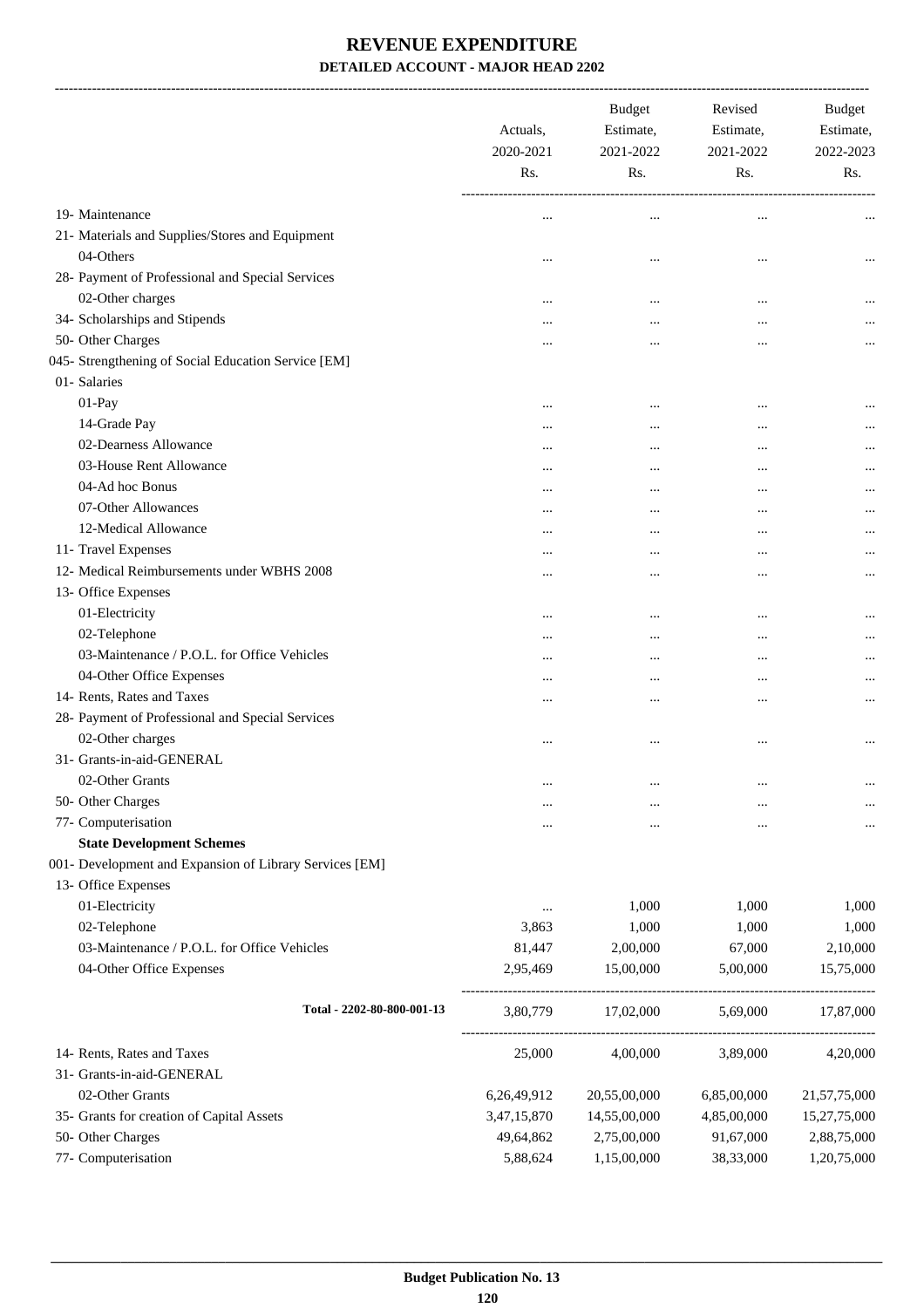|                                                                                                   |                                                                                  |                          | Budget                              | Revised                                                         | Budget           |
|---------------------------------------------------------------------------------------------------|----------------------------------------------------------------------------------|--------------------------|-------------------------------------|-----------------------------------------------------------------|------------------|
|                                                                                                   |                                                                                  | Actuals,                 | Estimate,                           | Estimate,                                                       | Estimate,        |
|                                                                                                   |                                                                                  | 2020-2021<br>Rs.         | 2021-2022<br>Rs.                    | 2021-2022<br>Rs.                                                | 2022-2023<br>Rs. |
|                                                                                                   |                                                                                  |                          |                                     |                                                                 |                  |
|                                                                                                   | <b>Total - State Development Schemes</b>                                         |                          |                                     | 10,33,25,047 39,21,02,000 13,09,58,000 41,17,07,000             |                  |
|                                                                                                   | Total - 2202-80-800                                                              |                          |                                     | $10,33,25,047$ $39,21,02,000$ $13,09,58,000$ $41,17,07,000$     |                  |
|                                                                                                   | Voted<br>Charged                                                                 | <b>Contract Contract</b> | and the state of the state of the   | 10,33,25,047 39,21,02,000 13,09,58,000 41,17,07,000<br>$\cdots$ |                  |
|                                                                                                   | <b>DETAILED ACCOUNT NO. 2202 - DEDUCT RECOVERIES IN REDUCTION OF EXPENDITURE</b> |                          |                                     |                                                                 |                  |
| 01 - ELEMENTARY EDUCATION<br>911- Deduct Recoveries of Overpayments<br>Administrative Expenditure |                                                                                  |                          |                                     |                                                                 |                  |
| 010-Non-formal Education for Children at the Primary Stage [EM]                                   |                                                                                  |                          |                                     |                                                                 |                  |
| 70-Deduct Recoveries                                                                              |                                                                                  |                          |                                     |                                                                 |                  |
| 01-Others                                                                                         |                                                                                  |                          |                                     | $-1,000$ $-1,000$                                               | $-1,000$         |
|                                                                                                   | Total - 911 - Deduct - Recoveries                                                | $\cdots$                 |                                     | $-1,000$ $-1,000$                                               | $-1,000$         |
| <b>02- SECONDARY EDUCATION</b>                                                                    |                                                                                  |                          |                                     |                                                                 |                  |
| 800- Other Expenditure                                                                            |                                                                                  |                          |                                     |                                                                 |                  |
| Administrative Expenditure                                                                        |                                                                                  |                          |                                     |                                                                 |                  |
| 018-Part time Education. [EM]                                                                     |                                                                                  |                          |                                     |                                                                 |                  |
| 70-Deduct Recoveries                                                                              |                                                                                  |                          |                                     |                                                                 |                  |
| 01-Others                                                                                         |                                                                                  |                          | $-1,000$<br>$-1,000$                |                                                                 |                  |
| 02-W.B.H.S. 2008                                                                                  |                                                                                  |                          |                                     |                                                                 |                  |
|                                                                                                   | Total - 800 - Deduct - Recoveries                                                | $\cdots$                 | $-2,000$                            | $\cdots$                                                        |                  |
| 911- Deduct Recoveries of Overpayments                                                            |                                                                                  |                          |                                     |                                                                 |                  |
| Administrative Expenditure                                                                        |                                                                                  |                          |                                     |                                                                 |                  |
| 018-Part time Education [EM]                                                                      |                                                                                  |                          |                                     |                                                                 |                  |
| 70-Deduct Recoveries                                                                              |                                                                                  |                          |                                     |                                                                 |                  |
| 01-Others                                                                                         |                                                                                  | $\cdots$                 | $-1,000$                            | $\cdots$                                                        |                  |
| 051-Refund of unutilized funds under various Schemes [EM]                                         |                                                                                  |                          |                                     |                                                                 |                  |
| 70-Deduct Recoveries                                                                              |                                                                                  |                          |                                     |                                                                 |                  |
| 01-Others                                                                                         |                                                                                  |                          | $-8,53,340$ $-5,00,000$ $-1,00,000$ |                                                                 | $-1,00,000$      |
|                                                                                                   | Total - 911 - Deduct - Recoveries                                                |                          |                                     | $-8,53,340$ $-5,01,000$ $-1,00,000$                             | $-1,00,000$      |
| 04- ADULT EDUCATION                                                                               |                                                                                  |                          |                                     |                                                                 |                  |
| 001- Direction and Administration                                                                 |                                                                                  |                          |                                     |                                                                 |                  |
| Administrative Expenditure                                                                        |                                                                                  |                          |                                     |                                                                 |                  |
| 001-Strengthening of Administrative Structure. [EM]                                               |                                                                                  |                          |                                     |                                                                 |                  |

70-Deduct Recoveries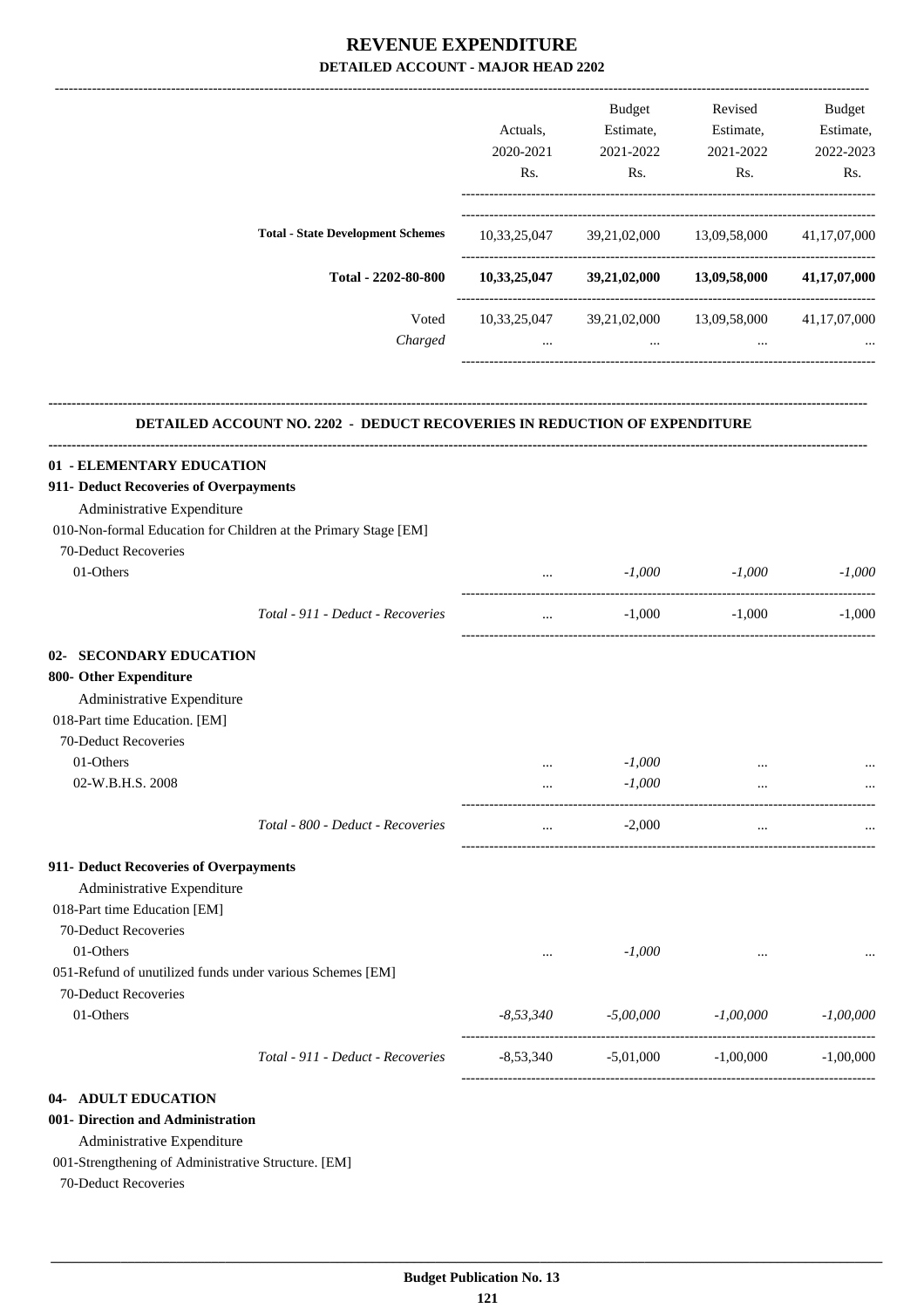|                                                              |                                                                   | Actuals,<br>2020-2021 | <b>Budget</b><br>Estimate,<br>2021-2022 | Revised<br>Estimate,<br>2021-2022           | Budget<br>Estimate,<br>2022-2023 |
|--------------------------------------------------------------|-------------------------------------------------------------------|-----------------------|-----------------------------------------|---------------------------------------------|----------------------------------|
|                                                              |                                                                   | Rs.                   | Rs.                                     | Rs.                                         | Rs.                              |
| 01-Others                                                    |                                                                   | -500                  | $-1,000$                                | $-1,000$                                    | $-1,000$                         |
| 02-W.B.H.S. 2008                                             |                                                                   |                       | $-1,000$                                |                                             |                                  |
| <b>State Development Schemes</b>                             |                                                                   | $\cdots$              |                                         | $\cdots$                                    |                                  |
| 003-Strengthening of Administrative Structure . [EM]         |                                                                   |                       |                                         |                                             |                                  |
| 70-Deduct Recoveries                                         |                                                                   |                       |                                         |                                             |                                  |
| 01-Others                                                    |                                                                   |                       |                                         |                                             |                                  |
| 02-W.B.H.S. 2008                                             |                                                                   |                       |                                         |                                             |                                  |
|                                                              |                                                                   | $\cdots$              | $\cdots$                                | $\cdots$                                    |                                  |
|                                                              | Total - 001 - Deduct - Recoveries                                 | $-500$                | $-2,000$                                | $-1,000$                                    | $-1,000$                         |
| 102- Shramik Vidya peeth                                     |                                                                   |                       |                                         |                                             |                                  |
| Administrative Expenditure                                   |                                                                   |                       |                                         |                                             |                                  |
| 001-Shramik Vidyapath at Calcutta [EM]                       |                                                                   |                       |                                         |                                             |                                  |
| 70-Deduct Recoveries                                         |                                                                   |                       |                                         |                                             |                                  |
| 01-Others                                                    |                                                                   | $\cdots$              | $-1,000$                                | $-1,000$                                    | $-1,000$                         |
| 02-W.B.H.S. 2008                                             |                                                                   | $\cdots$              | $-1,000$                                | $\ldots$                                    |                                  |
|                                                              | Total - 102 - Deduct - Recoveries                                 | $\ddots$              | $-2,000$                                | $-1,000$                                    | $-1,000$                         |
|                                                              |                                                                   |                       |                                         |                                             |                                  |
| 200- Other Adult Education Programmes                        |                                                                   |                       |                                         |                                             |                                  |
| Administrative Expenditure                                   |                                                                   |                       |                                         |                                             |                                  |
| 004-Literacy Programme [EM]                                  |                                                                   |                       |                                         |                                             |                                  |
| 70-Deduct Recoveries                                         |                                                                   |                       |                                         |                                             |                                  |
| 01-Others                                                    |                                                                   | $\cdots$              | $-1,000$                                | $-1,000$                                    | $-1,000$                         |
| 02-W.B.H.S. 2008                                             |                                                                   |                       | $-1,000$                                | $\ddotsc$                                   |                                  |
| 009-Development and Expansion of Audio Visual Education [EM] |                                                                   |                       |                                         |                                             |                                  |
| 70-Deduct Recoveries                                         |                                                                   |                       |                                         |                                             |                                  |
| 01-Others                                                    |                                                                   | $\cdots$              | $-1,000$                                | $-1,000$                                    | $-1,000$                         |
| 02-W.B.H.S. 2008                                             |                                                                   |                       | $-1,000$                                | $\ddotsc$                                   |                                  |
| <b>State Development Schemes</b>                             |                                                                   |                       |                                         |                                             |                                  |
| 007-Literacy Programme [EM]                                  |                                                                   |                       |                                         |                                             |                                  |
| 70-Deduct Recoveries                                         |                                                                   |                       |                                         |                                             |                                  |
| 01-Others                                                    |                                                                   | $-91,824$             | $\cdots$                                |                                             |                                  |
| State Development Schemes (Central Assistance)               |                                                                   |                       |                                         |                                             |                                  |
|                                                              | 005-Support to Educational Development Including Teacher Training |                       |                                         |                                             |                                  |
| & Adult Education (Central share) (OCASPS) [EM]              |                                                                   |                       |                                         |                                             |                                  |
| 70-Deduct Recoveries                                         |                                                                   |                       |                                         |                                             |                                  |
| 01-Others                                                    |                                                                   | $\ldots$              |                                         | <b>Second Contract Contract</b><br>$\cdots$ |                                  |
|                                                              | Total - 200 - Deduct - Recoveries                                 | -91,824               | $-4,000$                                | $-2,000$                                    | $-2,000$                         |
|                                                              |                                                                   |                       |                                         |                                             |                                  |
| 789- Special Component Plan for Scheduled Castes             |                                                                   |                       |                                         |                                             |                                  |
| Administrative Expenditure                                   |                                                                   |                       |                                         |                                             |                                  |
| 001-Literacy Programme [EM]<br>70-Deduct Recoveries          |                                                                   |                       |                                         |                                             |                                  |
| 01-Others                                                    |                                                                   |                       |                                         |                                             |                                  |
|                                                              |                                                                   |                       | $-1,000$                                | $-1,000$                                    | $-1,000$                         |
| 02-W.B.H.S. 2008                                             |                                                                   | $\cdots$              | $-1,000$                                | $\cdots$                                    |                                  |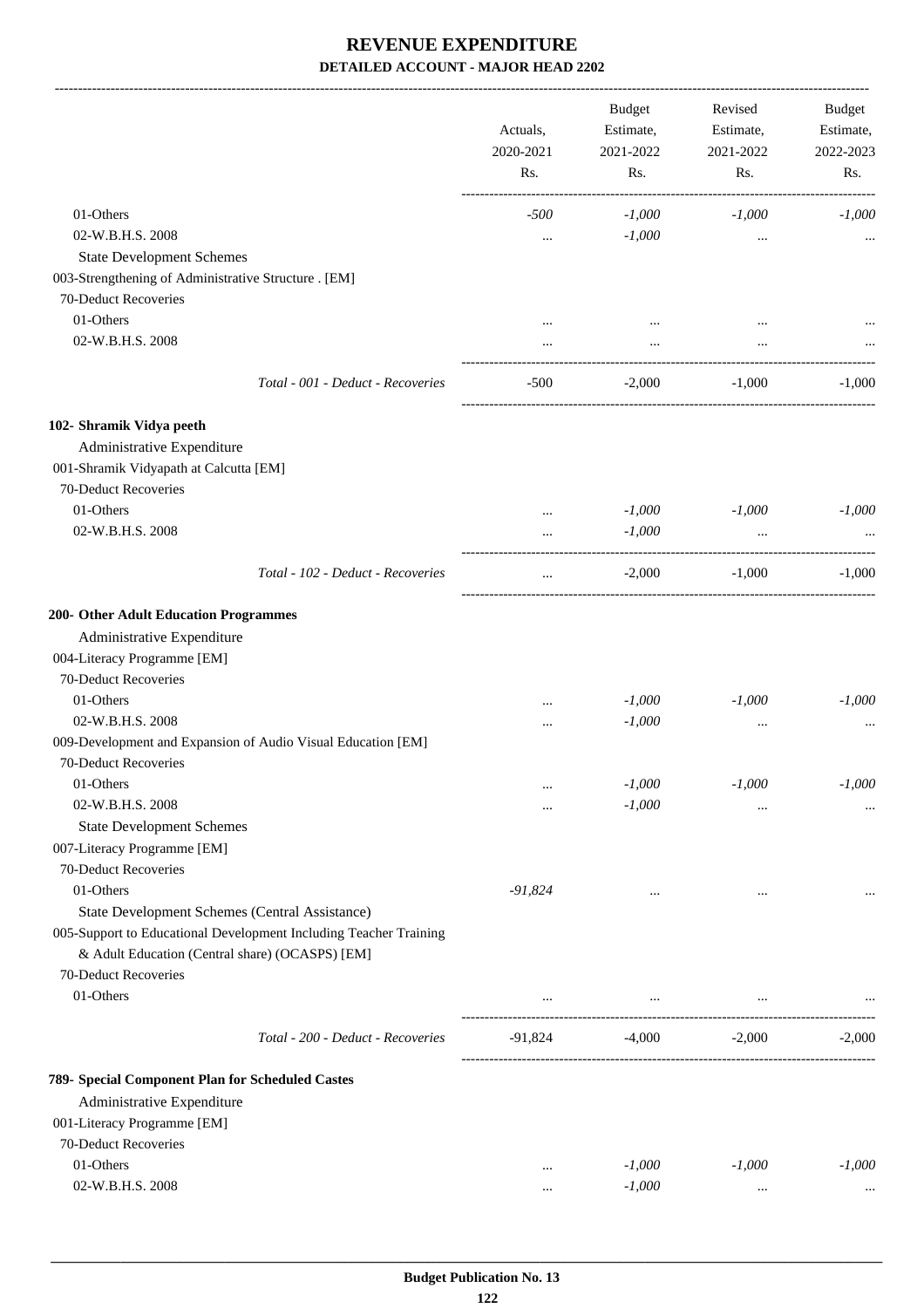|                                                                                             | Actuals,<br>2020-2021<br>Rs. | Budget<br>Estimate,<br>2021-2022<br>Rs. | Revised<br>Estimate,<br>2021-2022<br>Rs.                                                | Budget<br>Estimate,<br>2022-2023<br>Rs. |
|---------------------------------------------------------------------------------------------|------------------------------|-----------------------------------------|-----------------------------------------------------------------------------------------|-----------------------------------------|
| <b>State Development Schemes</b>                                                            |                              |                                         |                                                                                         |                                         |
| 002-Literacy Programme. [EM]                                                                |                              |                                         |                                                                                         |                                         |
| 70-Deduct Recoveries                                                                        |                              |                                         |                                                                                         |                                         |
| 01-Others                                                                                   | $\cdots$                     |                                         | $\mathbf{1}$ and $\mathbf{1}$ are all the set of the set of the set of the $\mathbf{1}$ |                                         |
|                                                                                             |                              |                                         |                                                                                         |                                         |
| Total - 789 - Deduct - Recoveries                                                           | $\cdots$                     | $-2,000$                                | $-1,000$                                                                                | $-1,000$                                |
| 800- Other Expenditure                                                                      |                              |                                         |                                                                                         |                                         |
| Administrative Expenditure                                                                  |                              |                                         |                                                                                         |                                         |
| 001-Literacy Programme. [EM]                                                                |                              |                                         |                                                                                         |                                         |
| 70-Deduct Recoveries                                                                        |                              |                                         |                                                                                         |                                         |
| 01-Others                                                                                   |                              |                                         | $-1,000$                                                                                | $-1,000$                                |
| 02-W.B.H.S. 2008                                                                            |                              |                                         | $\cdots$                                                                                |                                         |
| 008-Development and Expansion of Audio Visual Education. [EM]                               |                              |                                         |                                                                                         |                                         |
| 70-Deduct Recoveries                                                                        |                              |                                         |                                                                                         |                                         |
| 01-Others                                                                                   | $\cdots$                     | $-1,000$                                |                                                                                         |                                         |
| <b>State Development Schemes</b>                                                            |                              |                                         |                                                                                         |                                         |
| 010-Refund of Unutilised Fund of CSS Schemes (State Share)<br>(CSSREFUND) [EM]              |                              |                                         |                                                                                         |                                         |
| 70-Deduct Recoveries                                                                        |                              |                                         |                                                                                         |                                         |
| 01-Others                                                                                   | $\cdots$                     |                                         |                                                                                         |                                         |
| State Development Schemes (Central Assistance)                                              |                              |                                         |                                                                                         |                                         |
| 009-Refund of Unutilised Fund of CSS Schemes (Central Share)<br>(CSSREFUND) [EM]            |                              |                                         |                                                                                         |                                         |
| 70-Deduct Recoveries                                                                        |                              |                                         |                                                                                         |                                         |
| 01-Others                                                                                   |                              |                                         |                                                                                         |                                         |
|                                                                                             |                              |                                         |                                                                                         |                                         |
| Total - 800 - Deduct - Recoveries                                                           |                              | $-1,000$                                | $-1,000$                                                                                | $-1,000$                                |
| 911- Deduct Recoveries of Overpayments                                                      |                              |                                         |                                                                                         |                                         |
| Administrative Expenditure                                                                  |                              |                                         |                                                                                         |                                         |
| 001-Deduct Recoveries of Payments [EM]                                                      |                              |                                         |                                                                                         |                                         |
| 70-Deduct Recoveries                                                                        |                              |                                         |                                                                                         |                                         |
| 01-Others                                                                                   | $\cdots$                     | $-7,92,000$                             | $-1,000$                                                                                | $-1,000$                                |
| 02-W.B.H.S. 2008                                                                            |                              | $-1,000$                                | $\cdots$                                                                                |                                         |
| 002-Development and Expansion of Audio Visual Education [EM]                                |                              |                                         |                                                                                         |                                         |
| 70-Deduct Recoveries                                                                        |                              |                                         |                                                                                         |                                         |
| 01-Others                                                                                   |                              | $-1,000$                                | $-1,000$                                                                                | $-1,000$                                |
| 005-Literacy Programme[EM] [EM]                                                             |                              |                                         |                                                                                         |                                         |
| 70-Deduct Recoveries                                                                        |                              |                                         |                                                                                         |                                         |
| 01-Others                                                                                   | $\cdots$                     | $-1,000$                                | $-1,000$                                                                                | $-1,000$                                |
| <b>State Development Schemes</b>                                                            |                              |                                         |                                                                                         |                                         |
| 004-Support to Educational Development Including Teacher Training<br>& Adult Education [EM] |                              |                                         |                                                                                         |                                         |
| 70-Deduct Recoveries                                                                        |                              |                                         |                                                                                         |                                         |
| 01-Others                                                                                   | $\cdots$                     | $\ldots$                                | $\ldots$                                                                                |                                         |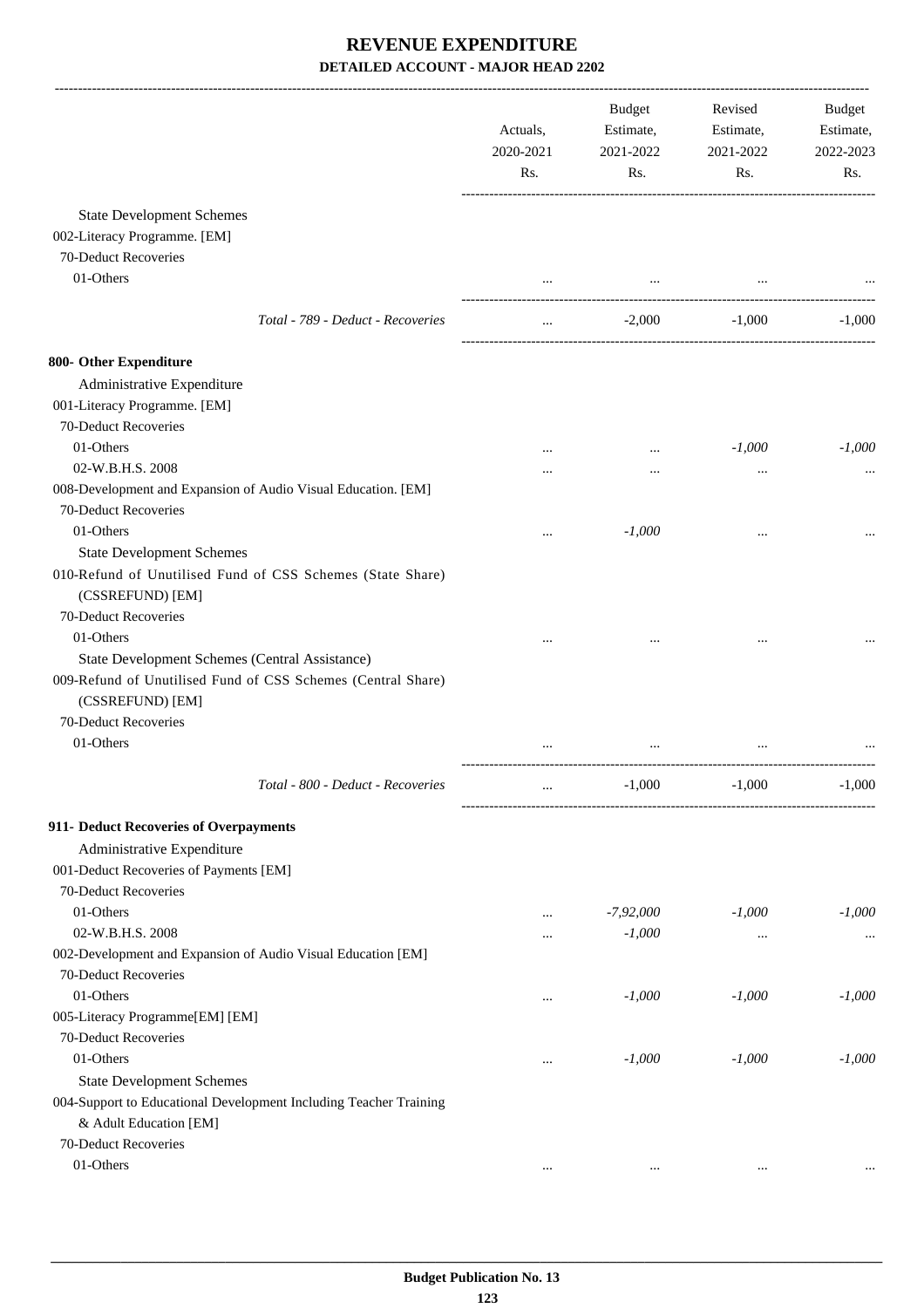|                                                                                                           | Actuals,<br>2020-2021<br>Rs. | <b>Budget</b><br>Estimate,<br>2021-2022<br>Rs. | Revised<br>Estimate,<br>2021-2022<br>Rs. | Budget<br>Estimate,<br>2022-2023<br>Rs. |
|-----------------------------------------------------------------------------------------------------------|------------------------------|------------------------------------------------|------------------------------------------|-----------------------------------------|
| 010-Support to Educational Development Including Teacher Training<br>& Adult Education (State share) [EM] |                              |                                                |                                          |                                         |
| 70-Deduct Recoveries                                                                                      |                              |                                                |                                          |                                         |
| 01-Others                                                                                                 | $-19,68,600$                 | and the company of the company                 |                                          |                                         |
| Total - 911 - Deduct - Recoveries                                                                         |                              | $-19,68,600$ $-7,95,000$ $-3,000$              |                                          | $-3,000$                                |
| 05- LANGUAGE DEVELOPMENT                                                                                  |                              |                                                |                                          |                                         |
| 102- Promotion of Modern Indian Languages and Literature                                                  |                              |                                                |                                          |                                         |
| Administrative Expenditure                                                                                |                              |                                                |                                          |                                         |
| 015-Development of Institutions for Education of Handicapped [EM]<br>70-Deduct Recoveries                 |                              |                                                |                                          |                                         |
| 01-Others                                                                                                 |                              | $-1,250$ $-1,18,000$                           | $-1,000$                                 | $-1,000$                                |
| Total - 102 - Deduct - Recoveries                                                                         | $-1,250$                     | $-1,18,000$                                    | $-1,000$                                 | $-1,000$                                |
| 789- Special Component Plan for Scheduled Castes                                                          |                              |                                                |                                          |                                         |
| <b>State Development Schemes</b>                                                                          |                              |                                                |                                          |                                         |
| 001-Development of Institutions for education of the Handicapped                                          |                              |                                                |                                          |                                         |
| [EM]                                                                                                      |                              |                                                |                                          |                                         |
| 70-Deduct Recoveries                                                                                      |                              |                                                |                                          |                                         |
| 01-Others                                                                                                 | $\cdots$                     | $\cdots$                                       | $\cdots$                                 |                                         |
| Total - 789 - Deduct - Recoveries                                                                         | $\cdots$                     | $\cdots$                                       | $\cdots$                                 |                                         |
| 800- Other Expenditure                                                                                    |                              |                                                |                                          |                                         |
| Administrative Expenditure                                                                                |                              |                                                |                                          |                                         |
| 003-Grants to other Inatitutions for Education of the Handicapped<br>[EM]                                 |                              |                                                |                                          |                                         |
| 70-Deduct Recoveries                                                                                      |                              |                                                |                                          |                                         |
| 01-Others                                                                                                 | $\ddotsc$                    | $-1,000$                                       |                                          | $\cdots$                                |
| 02-W.B.H.S. 2008                                                                                          |                              | $-1,000$                                       |                                          | $\cdots$                                |
| 004-Grants to non-Govt. Institutions for education of the                                                 |                              |                                                |                                          |                                         |
| Handicapped [EM]                                                                                          |                              |                                                |                                          |                                         |
| 70-Deduct Recoveries                                                                                      |                              |                                                |                                          |                                         |
| 01-Others                                                                                                 |                              | $-1,000$                                       | $\ddotsc$                                |                                         |
| 007-Assistance to Messes and Hostels attached to the Institutions for                                     |                              |                                                |                                          |                                         |
| Physically Handicapped. [EM]                                                                              |                              |                                                |                                          |                                         |
| 70-Deduct Recoveries                                                                                      |                              |                                                |                                          |                                         |
| 01-Others                                                                                                 | $\cdots$                     | $-1,000$                                       |                                          | $\cdots$                                |
| 008-Assistance to Masses and Hostels Attached to the Institutions for<br>Physically Handicaped[EM]. [EM]  |                              |                                                |                                          |                                         |
| 70-Deduct Recoveries                                                                                      |                              |                                                |                                          |                                         |
| 01-Others                                                                                                 | $\cdots$                     | $-1,000$                                       |                                          |                                         |
| <b>State Development Schemes</b>                                                                          |                              |                                                |                                          |                                         |
| 001-Development of Institutions for education of the Handicapped<br>[EM]                                  |                              |                                                |                                          |                                         |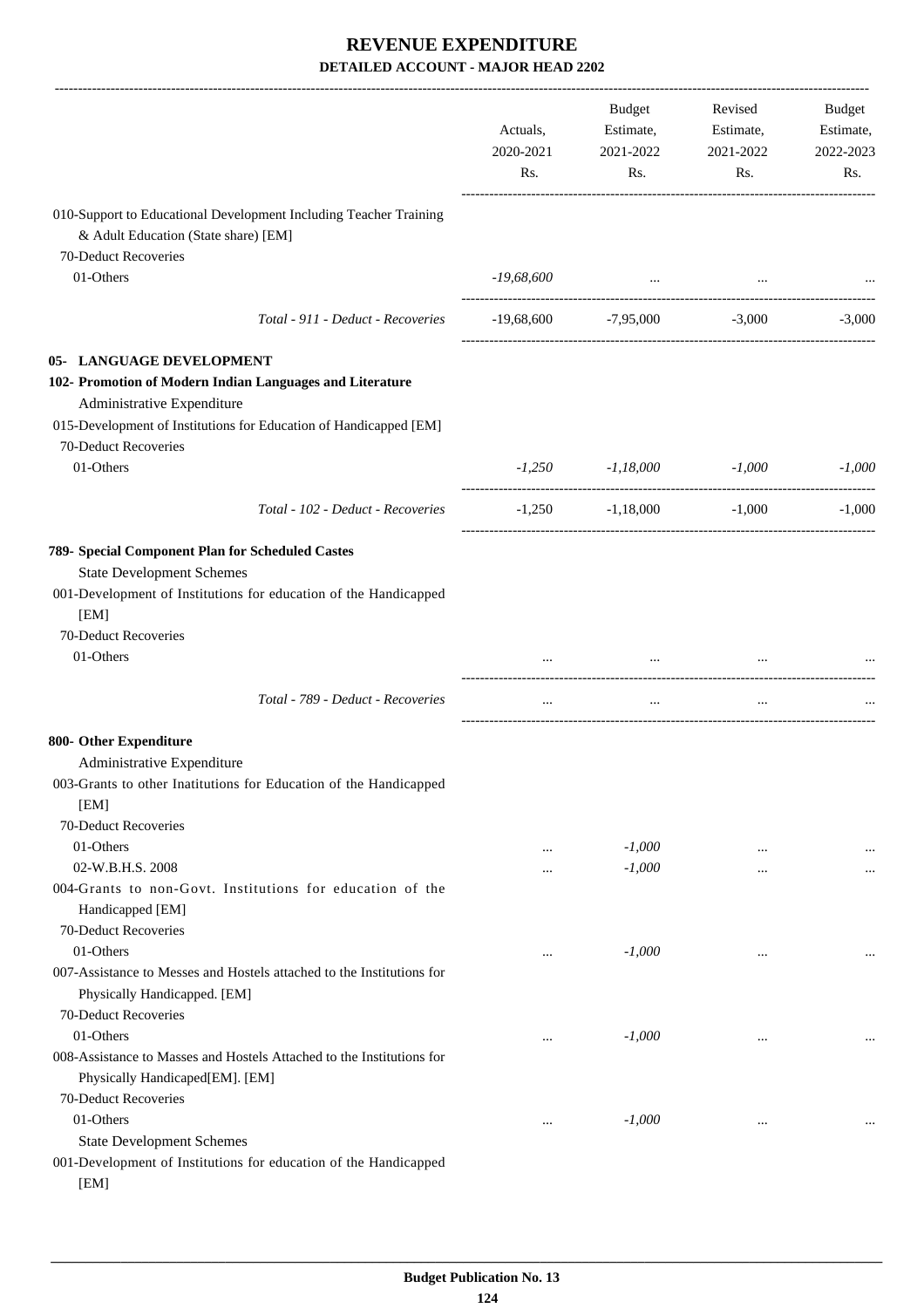|                                                                                           | Actuals,<br>2020-2021<br>Rs. | <b>Budget</b><br>Estimate,<br>2021-2022<br>Rs.  | Revised<br>Estimate,<br>2021-2022<br>Rs. | Budget<br>Estimate,<br>2022-2023<br>Rs. |
|-------------------------------------------------------------------------------------------|------------------------------|-------------------------------------------------|------------------------------------------|-----------------------------------------|
|                                                                                           |                              |                                                 |                                          |                                         |
| 70-Deduct Recoveries                                                                      |                              |                                                 |                                          |                                         |
| 01-Others                                                                                 | $-1, 13, 955$                | $\cdots$                                        | $\cdots$                                 |                                         |
| 02-W.B.H.S. 2008                                                                          | $\cdots$                     | $\ddots$                                        | $\ddots$                                 |                                         |
| Total - 800 - Deduct - Recoveries                                                         | $-1,13,955$                  | $-5,000$                                        | $\ddotsc$                                |                                         |
| 911- Deduct Recoveries of Overpayments                                                    |                              |                                                 |                                          |                                         |
| Administrative Expenditure                                                                |                              |                                                 |                                          |                                         |
| 002-Development of Institution for education for Handicapped [EM]                         |                              |                                                 |                                          |                                         |
| 70-Deduct Recoveries                                                                      |                              |                                                 |                                          |                                         |
| 01-Others                                                                                 | $-1,65,910$                  | $-60,000$                                       | $-1,000$                                 | $-1,000$                                |
| 003-Grants to other Institutions for education of the Handicapped                         |                              |                                                 |                                          |                                         |
| [EM]                                                                                      |                              |                                                 |                                          |                                         |
| 70-Deduct Recoveries                                                                      |                              |                                                 |                                          |                                         |
| 01-Others                                                                                 | $\cdots$                     | $-1,000$                                        |                                          |                                         |
| 004-Grants to Non-Govt Institution for education of the Handicapped                       |                              |                                                 |                                          |                                         |
| [EM]                                                                                      |                              |                                                 |                                          |                                         |
| 70-Deduct Recoveries                                                                      |                              |                                                 |                                          |                                         |
| 01-Others                                                                                 |                              | $-1,000$                                        | $\cdots$                                 |                                         |
| 007-Assistance to Messes and Hostels attached to the institutions for                     |                              |                                                 |                                          |                                         |
| Physically Handicapped [EM]                                                               |                              |                                                 |                                          |                                         |
| 70-Deduct Recoveries                                                                      |                              |                                                 |                                          |                                         |
| 01-Others                                                                                 | $\cdots$                     | $-1,000$                                        | $\cdots$                                 |                                         |
| 008-Assistance to Messes and Hostels attachedto the institutions for                      |                              |                                                 |                                          |                                         |
| Physically Handicapped [EM] [EM]                                                          |                              |                                                 |                                          |                                         |
| 70-Deduct Recoveries                                                                      |                              |                                                 |                                          |                                         |
| 01-Others                                                                                 | $\cdots$                     | $-1,000$                                        | $\cdots$                                 |                                         |
| <b>State Development Schemes</b>                                                          |                              |                                                 |                                          |                                         |
| 001-Development of Institutions for education of Handicapped [EM]<br>70-Deduct Recoveries |                              |                                                 |                                          |                                         |
| 01-Others                                                                                 | $-7,756$                     |                                                 |                                          |                                         |
|                                                                                           |                              | the contract of the contract of the contract of | $\cdots$                                 |                                         |
| Total - 911 - Deduct - Recoveries                                                         | $-1,73,666$                  | -64,000                                         | $-1,000$                                 | $-1.000$                                |
| 80- GENERAL                                                                               |                              |                                                 |                                          |                                         |
| 001- Direction and Administration                                                         |                              |                                                 |                                          |                                         |
| Administrative Expenditure                                                                |                              |                                                 |                                          |                                         |
| 002-Directorate of Establishment of Physically Handicapped [EM]                           |                              |                                                 |                                          |                                         |
| 70-Deduct Recoveries                                                                      |                              |                                                 |                                          |                                         |
| 01-Others                                                                                 | $\cdots$                     | $-1,000$                                        | $-1,000$                                 | $-1,000$                                |
| 02-W.B.H.S. 2008                                                                          |                              | $-1,000$                                        | $\cdots$                                 |                                         |
| 006-Directorate of Library Services [EM]                                                  |                              |                                                 |                                          |                                         |
| 70-Deduct Recoveries                                                                      |                              |                                                 |                                          |                                         |
| 01-Others                                                                                 |                              | $-3,85,000$                                     |                                          |                                         |
| 010-People's (Janata)government College, Banipur, North 24 Parganas                       |                              |                                                 |                                          |                                         |
| [EM]                                                                                      |                              |                                                 |                                          |                                         |
| 70-Deduct Recoveries                                                                      |                              |                                                 |                                          |                                         |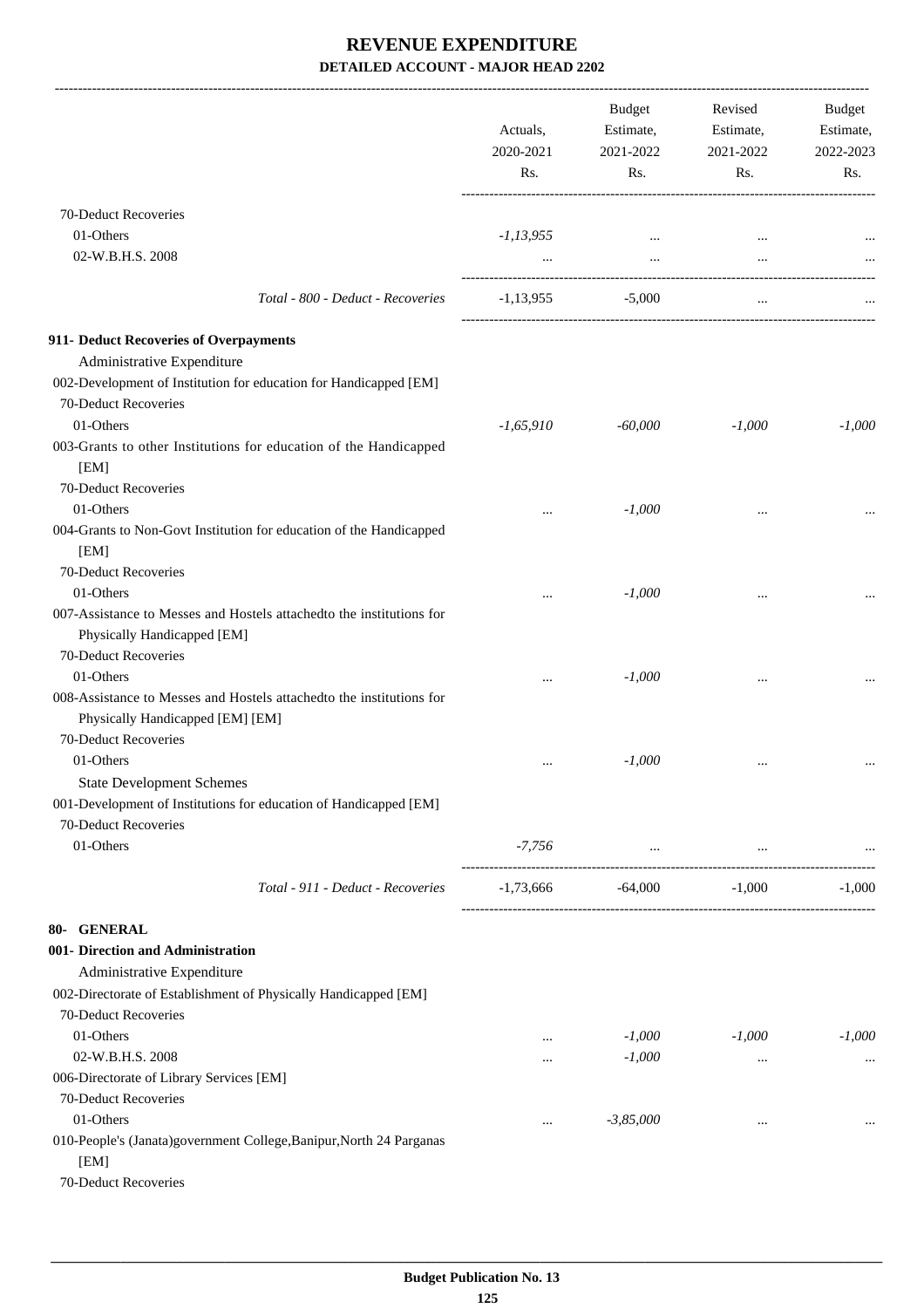|                                                                                           | Actuals,<br>2020-2021<br>Rs. | Budget<br>Estimate,<br>2021-2022<br>Rs. | Revised<br>Estimate,<br>2021-2022<br>Rs. | Budget<br>Estimate,<br>2022-2023<br>Rs. |
|-------------------------------------------------------------------------------------------|------------------------------|-----------------------------------------|------------------------------------------|-----------------------------------------|
| 01-Others                                                                                 | $\cdots$                     | $-1,000$                                | $-1,000$                                 | $-1,000$                                |
| Total - 001 - Deduct - Recoveries                                                         | $\cdots$                     | $-3,88,000$                             | $-2,000$                                 | $-2,000$                                |
| 789- Special Component Plan for Scheduled Castes                                          |                              |                                         |                                          |                                         |
| <b>State Development Schemes</b>                                                          |                              |                                         |                                          |                                         |
| 001-Development and expansion of Library Services [EM]                                    |                              |                                         |                                          |                                         |
| 70-Deduct Recoveries                                                                      |                              |                                         |                                          |                                         |
| 01-Others                                                                                 |                              |                                         |                                          |                                         |
| 02-W.B.H.S. 2008                                                                          |                              | $\cdots$                                | $\cdots$                                 |                                         |
| Total - 789 - Deduct - Recoveries                                                         | $\cdots$                     | $\cdots$                                | $\cdots$                                 |                                         |
| 796- Tribal Areas Sub-Plan                                                                |                              |                                         |                                          |                                         |
| <b>State Development Schemes</b>                                                          |                              |                                         |                                          |                                         |
| 001-Development and Expansion of LIbrary Services [EM]                                    |                              |                                         |                                          |                                         |
| 70-Deduct Recoveries                                                                      |                              |                                         |                                          |                                         |
| 01-Others                                                                                 |                              | $\cdots$                                | $\cdots$                                 |                                         |
| 02-W.B.H.S. 2008                                                                          |                              | $\ddotsc$                               |                                          |                                         |
|                                                                                           |                              |                                         |                                          |                                         |
| Total - 796 - Deduct - Recoveries                                                         | $\cdots$                     | $\cdots$                                | $\cdots$                                 |                                         |
| 800- Other Expenditure                                                                    |                              |                                         |                                          |                                         |
| Administrative Expenditure                                                                |                              |                                         |                                          |                                         |
| 012-Voluntary Organisations for Social Education activities [EM]                          |                              |                                         |                                          |                                         |
| 70-Deduct Recoveries                                                                      |                              |                                         |                                          |                                         |
| 01-Others                                                                                 |                              | $-1,000$                                | $-1,000$                                 | $-1,000$                                |
| 018-Other miscellaneous items [EM]                                                        |                              |                                         |                                          |                                         |
| 70-Deduct Recoveries                                                                      |                              |                                         |                                          |                                         |
| 01-Others                                                                                 | $-10,500$                    | $-1,000$                                | $-1,000$                                 | $-1,000$                                |
| 02-W.B.H.S. 2008                                                                          | $\cdots$                     | $\cdots$                                | $\ldots$                                 | $\cdots$                                |
| 029-Development and expansion of library services [EM]                                    |                              |                                         |                                          |                                         |
| 70-Deduct Recoveries                                                                      |                              |                                         |                                          |                                         |
| 01-Others                                                                                 |                              | $\ddotsc$                               | $\ddotsc$                                |                                         |
| 02-W.B.H.S. 2008                                                                          |                              | $\ddotsc$                               | $\ddotsc$                                | $\cdots$                                |
| 032-Expenditure on other Homes and Institutions (Education). [EM]<br>70-Deduct Recoveries |                              |                                         |                                          |                                         |
| 01-Others                                                                                 |                              |                                         |                                          |                                         |
| 02-W.B.H.S. 2008                                                                          | $\cdots$                     | $\cdots$                                | $\cdots$                                 |                                         |
| 040-People's (Janata)government College, Banipur, North 24                                |                              |                                         |                                          | $\ldots$                                |
| Parganas[EM] [EM]                                                                         |                              |                                         |                                          |                                         |
| 70-Deduct Recoveries                                                                      |                              |                                         |                                          |                                         |
| 01-Others                                                                                 | $\ddotsc$                    | $\ddotsc$                               | $\ddotsc$                                | $\cdots$                                |
| 045-Strengthening of Social Education Service [EM]                                        |                              |                                         |                                          |                                         |
| 70-Deduct Recoveries                                                                      |                              |                                         |                                          |                                         |
| 01-Others                                                                                 | $\ddotsc$                    | $\cdots$                                | $\ddotsc$                                |                                         |
| 02-W.B.H.S. 2008                                                                          | $\cdots$                     | $-1,000$                                | $\cdots$                                 | $\cdots$                                |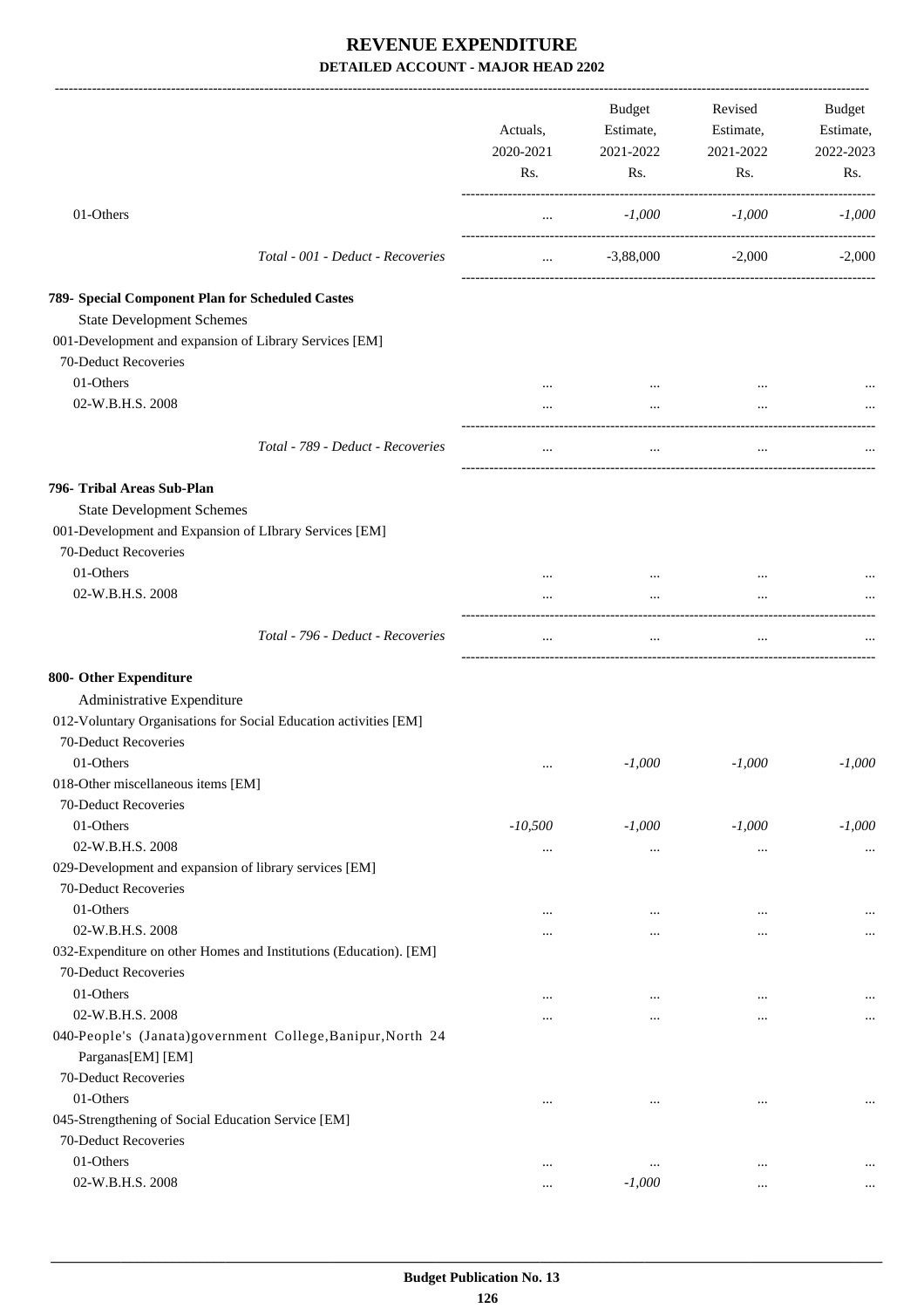|                                                                 | Actuals,<br>2020-2021<br>Rs. | Budget<br>Estimate,<br>2021-2022<br>Rs. | Revised<br>Estimate,<br>2021-2022<br>Rs. | Budget<br>Estimate,<br>2022-2023<br>Rs. |
|-----------------------------------------------------------------|------------------------------|-----------------------------------------|------------------------------------------|-----------------------------------------|
| <b>State Development Schemes</b>                                |                              |                                         |                                          |                                         |
| 001-Development and Expansion of Library Services [EM]          |                              |                                         |                                          |                                         |
| 70-Deduct Recoveries                                            |                              |                                         |                                          |                                         |
| 01-Others                                                       | $-40,64,582$                 | $\cdots$                                |                                          |                                         |
| 02-W.B.H.S. 2008                                                |                              | $\cdots$                                |                                          |                                         |
| Total - 800 - Deduct - Recoveries                               | -40,75,082                   |                                         | $-3,000$<br>$-2,000$                     | $-2,000$                                |
| 911- Deduct Recoveries of Overpayments                          |                              |                                         |                                          |                                         |
| Administrative Expenditure                                      |                              |                                         |                                          |                                         |
| 002-Directorate of Establishment of Physically Handicapped [EM] |                              |                                         |                                          |                                         |
| [EM]                                                            |                              |                                         |                                          |                                         |
| 70-Deduct Recoveries                                            |                              |                                         |                                          |                                         |
| 01-Others                                                       | $-608$                       | $-1,000$                                | $-1,000$                                 | $-1,000$                                |
| 006-Directorate of Library Services [EM]                        |                              |                                         |                                          |                                         |
| 70-Deduct Recoveries                                            |                              |                                         |                                          |                                         |
| 01-Others                                                       | $-49,31,387$                 | $-1,000$                                | $-1,000$                                 | $-1,000$                                |
| 02-W.B.H.S. 2008                                                | $\cdots$                     | $-1,000$                                | $\cdots$                                 | $\cdots$                                |
| 010-Directorate of Library Services [EM]                        |                              |                                         |                                          |                                         |
| 70-Deduct Recoveries                                            |                              |                                         |                                          |                                         |
| 01-Others                                                       |                              | $-1,000$                                | $-1,000$                                 | $-1,000$                                |
| 02-W.B.H.S. 2008                                                |                              | $-1,000$                                |                                          |                                         |
| 012-Voluntary Organisatio for Social Education activities [EM]  |                              |                                         |                                          |                                         |
| 70-Deduct Recoveries                                            |                              |                                         |                                          |                                         |
| 01-Others                                                       | $\cdots$                     | $-94,000$                               |                                          |                                         |
| 029-Development and expansion of library services [EM]          |                              |                                         |                                          |                                         |
| 70-Deduct Recoveries                                            |                              |                                         |                                          |                                         |
| 01-Others                                                       | $\cdots$                     | $-1,000$                                | $\cdots$                                 |                                         |
| 040-Strengthening of School Education Service [EM]              |                              |                                         |                                          |                                         |
| 70-Deduct Recoveries                                            |                              |                                         |                                          |                                         |
| 01-Others                                                       | $\cdots$                     | $-1,000$                                |                                          |                                         |
| 02-W.B.H.S. 2008                                                |                              | $-1,000$                                |                                          |                                         |
| <b>State Development Schemes</b>                                |                              |                                         |                                          |                                         |
| 001-National Scholarships [EM]                                  |                              |                                         |                                          |                                         |
| 70-Deduct Recoveries                                            |                              |                                         |                                          |                                         |
| 01-Others                                                       | $-75,55,579$                 |                                         |                                          |                                         |
| 02-W.B.H.S. 2008                                                | $\cdots$                     | $\cdots$                                |                                          |                                         |
| 003-Refund of unutilised funds under various Schemes [EM]       |                              |                                         |                                          |                                         |
| 70-Deduct Recoveries                                            |                              |                                         |                                          |                                         |
| 01-Others                                                       | -59,73,72,233                | $\cdots$                                | $-20,00,00,000$                          |                                         |
| Total - 911 - Deduct - Recoveries                               | $-60,98,59,807$              | $-1,02,000$                             | $-20,00,03,000$                          | $-3,000$                                |
| Total - 2202 - Deduct - Recoveries                              | $-61,71,38,024$              | $-19,90,000$                            | $-20,01,19,000$                          | $-1,19,000$                             |
|                                                                 |                              |                                         |                                          |                                         |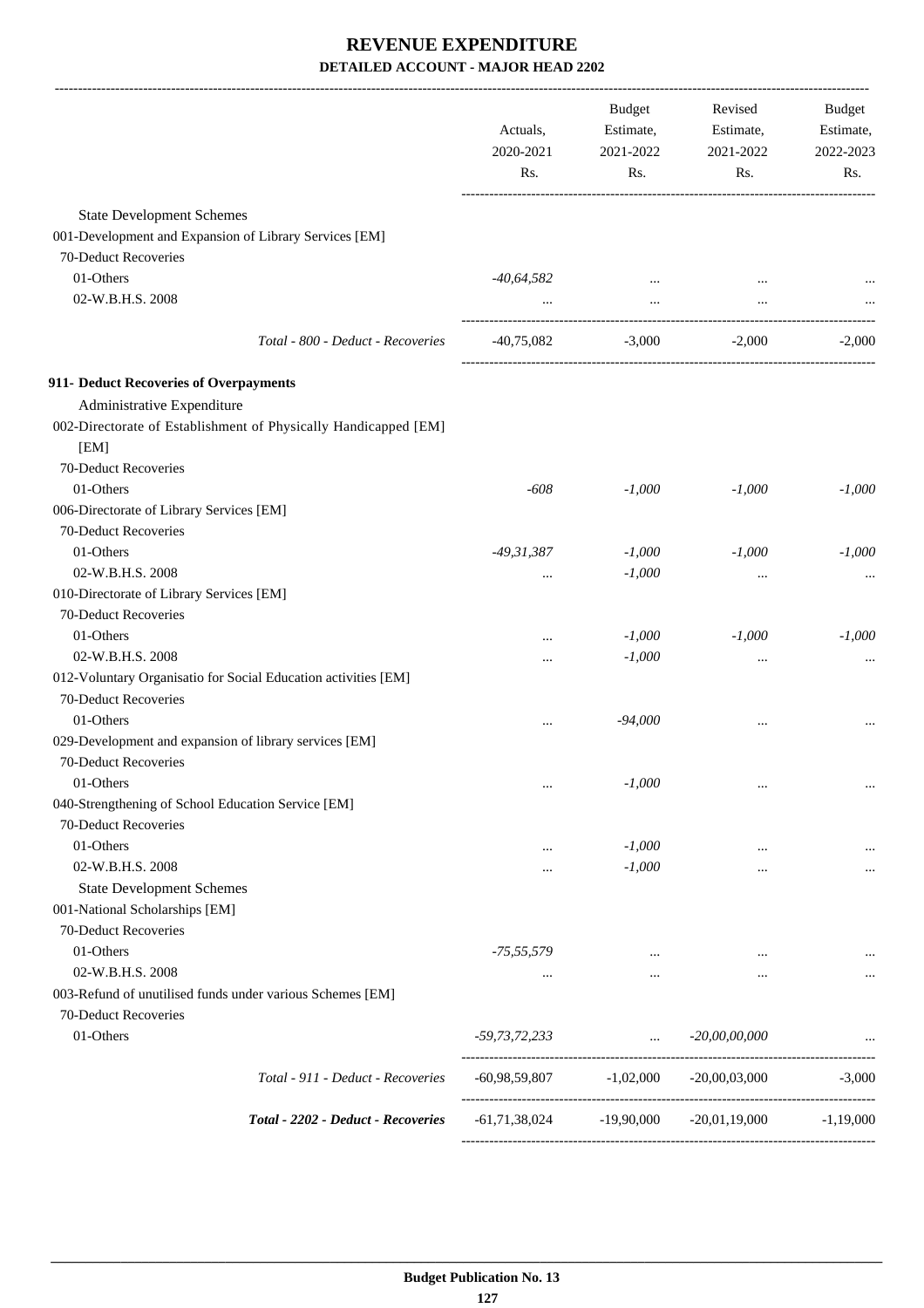# **REVENUE EXPENDITURE**

### **DEMAND No. 14**

# **Mass Education Extension & Library Services Department B - Social Services - (a) Education, Sports, Art and Culture**

**Head of Account : 2205 - Art and Culture** 

| Voted Rs. 175, 12, 62, 000 | <b>Charged Rs. Nil</b>                                                             |                                                                     | Total Rs. 175,12,62,000                                                         |                              |                                                                |
|----------------------------|------------------------------------------------------------------------------------|---------------------------------------------------------------------|---------------------------------------------------------------------------------|------------------------------|----------------------------------------------------------------|
|                            |                                                                                    |                                                                     |                                                                                 | Voted Rs. Charged Rs.        | <b>Total Rs.</b>                                               |
|                            | <b>Gross Expenditure</b>                                                           |                                                                     | 175,12,62,000                                                                   | $\ldots$ 175,12,62,000       |                                                                |
|                            | <b>Deduct - Recoveries</b>                                                         |                                                                     | $-1,000$                                                                        |                              | $-1,000$<br>$\mathbf{u}$ and $\mathbf{u}$ are all $\mathbf{u}$ |
|                            | <b>Net Expenditure</b>                                                             |                                                                     |                                                                                 | 175,12,61,000  175,12,61,000 |                                                                |
|                            | <b>REVENUE EXPENDITURE</b>                                                         |                                                                     |                                                                                 |                              |                                                                |
|                            | <b>ABSTRACT ACCOUNT</b>                                                            |                                                                     |                                                                                 |                              |                                                                |
|                            |                                                                                    |                                                                     | <b>Budget</b>                                                                   | Revised                      | Budget                                                         |
|                            |                                                                                    | Actuals,                                                            | Estimate,                                                                       | Estimate,                    | Estimate,                                                      |
|                            |                                                                                    |                                                                     | 2020-2021 2021-2022                                                             | 2021-2022                    | 2022-2023                                                      |
|                            |                                                                                    | Rs.                                                                 | Rs.                                                                             | Rs.                          | Rs.                                                            |
| 105- Public Libraries      |                                                                                    |                                                                     |                                                                                 |                              |                                                                |
| Administrative Expenditure |                                                                                    |                                                                     | 148,55,20,885 179,14,45,000 143,53,89,000 175,12,62,000                         |                              |                                                                |
|                            |                                                                                    | Total - 105 148,55,20,885 179,14,45,000 143,53,89,000 175,12,62,000 |                                                                                 |                              |                                                                |
|                            | Grand Total - Gross 148,55,20,885 179,14,45,000 143,53,89,000 175,12,62,000        |                                                                     |                                                                                 |                              |                                                                |
|                            | Voted                                                                              | 148,55,20,885 179,14,45,000 143,53,89,000 175,12,62,000             |                                                                                 |                              |                                                                |
|                            | Charged                                                                            |                                                                     | the contract of the contract of the contract of the contract of the contract of |                              |                                                                |
|                            | Administrative Expenditure 148,55,20,885 179,14,45,000 143,53,89,000 175,12,62,000 |                                                                     |                                                                                 |                              |                                                                |
|                            | <b>Deduct Recoveries</b>                                                           |                                                                     | $\mathbf{m}$ and $\mathbf{m}$                                                   | $-1,000$ $-1,000$            | $-1,000$                                                       |
|                            | Grand Total - Net 148,55,20,885 179,14,44,000 143,53,88,000 175,12,61,000          |                                                                     |                                                                                 |                              |                                                                |
|                            | Voted                                                                              |                                                                     | 148,55,20,885 179,14,44,000 143,53,88,000 175,12,61,000                         |                              |                                                                |
|                            | Charged                                                                            |                                                                     | $\mathbf{r}$ and $\mathbf{r}$ are the set of $\mathbf{r}$ and $\mathbf{r}$      |                              |                                                                |
|                            |                                                                                    |                                                                     |                                                                                 |                              |                                                                |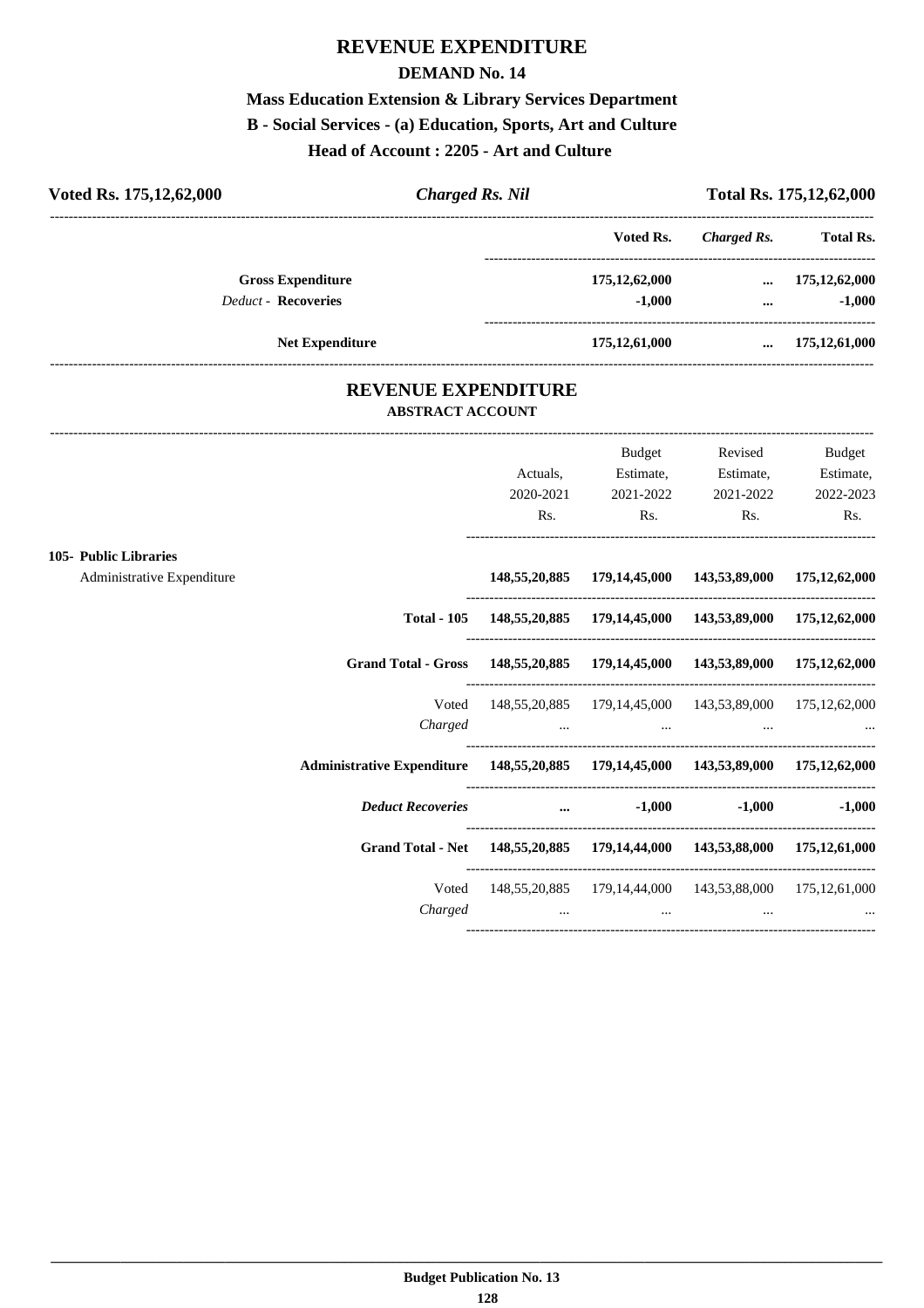| Estimate,<br>2021-2022<br>Rs.<br>4,55,66,000            | Estimate,<br>2022-2023<br>Rs. |
|---------------------------------------------------------|-------------------------------|
|                                                         |                               |
|                                                         |                               |
|                                                         |                               |
|                                                         |                               |
|                                                         |                               |
|                                                         |                               |
|                                                         |                               |
|                                                         |                               |
|                                                         | 9,60,22,000                   |
| 171,76,62,000<br>137,46,58,000                          | 164,00,00,000                 |
| 147,03,56,185 177,56,62,000 142,02,24,000 173,60,22,000 |                               |
|                                                         |                               |
|                                                         |                               |
| 74,87,000                                               | 75,62,000                     |
| 76,78,000                                               | 76,78,000                     |
| 1,57,83,000 1,51,65,000 1,52,40,000                     |                               |
| 148,55,20,885 179,14,45,000 143,53,89,000 175,12,62,000 |                               |
| 179,14,45,000                                           | 175, 12, 62, 000              |
| 148,55,20,885 179,14,45,000 143,53,89,000 175,12,62,000 |                               |
|                                                         | 143,53,89,000                 |

 **DETAILED ACCOUNT NO. 2205 - DEDUCT RECOVERIES IN REDUCTION OF EXPENDITURE**

**--------------------------------------------------------------------------------------------------------------------------------------------------------------------------------**

| 105- Public Libraries      |                                           |          |          |          |          |
|----------------------------|-------------------------------------------|----------|----------|----------|----------|
| Administrative Expenditure |                                           |          |          |          |          |
| 001-Public Libraries [EM]  |                                           |          |          |          |          |
| 70-Deduct Recoveries       |                                           |          |          |          |          |
| 01-Others                  |                                           | $\cdots$ | $-1.000$ | $-1.000$ | $-1.000$ |
|                            |                                           |          |          |          |          |
|                            | Total - 105 - Deduct - Recoveries         | $\cdots$ | $-1,000$ | $-1.000$ | $-1,000$ |
|                            |                                           |          |          |          |          |
|                            | <b>Total - 2205 - Deduct - Recoveries</b> | $\cdots$ | $-1.000$ | $-1.000$ | $-1.000$ |
|                            |                                           |          |          |          |          |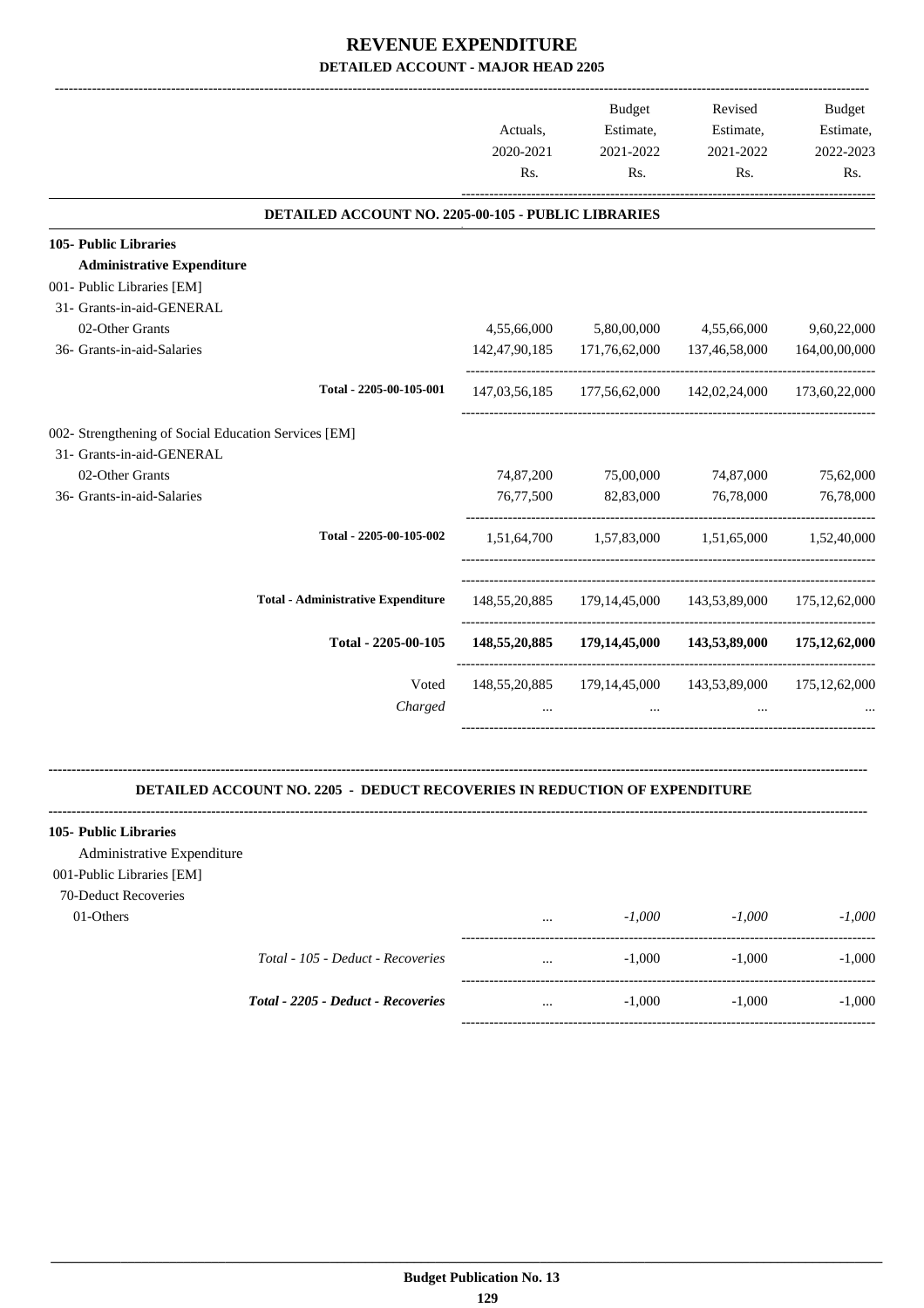# **REVENUE EXPENDITURE**

### **DEMAND No. 14**

# **Mass Education Extension & Library Services Department B - Social Services - (g) Social Welfare and Nutrition Head of Account : 2235 - Social Security And Welfare**

| Voted Rs. 40,60,56,000                           | <b>Charged Rs. Nil</b>                                |             |                                                               |                    | Total Rs. 40,60,56,000 |
|--------------------------------------------------|-------------------------------------------------------|-------------|---------------------------------------------------------------|--------------------|------------------------|
|                                                  |                                                       |             | Voted Rs.                                                     | <b>Charged Rs.</b> | <b>Total Rs.</b>       |
| <b>Gross Expenditure</b>                         |                                                       |             | 40,60,56,000                                                  | $\cdots$           | 40,60,56,000           |
| <b>Deduct - Recoveries</b>                       |                                                       |             | $-3,000$                                                      | $\cdots$           | $-3,000$               |
| Net Expenditure                                  |                                                       |             | 40,60,53,000                                                  | $\cdots$           | 40,60,53,000           |
|                                                  | <b>REVENUE EXPENDITURE</b><br><b>ABSTRACT ACCOUNT</b> |             |                                                               |                    |                        |
|                                                  |                                                       |             | Budget                                                        | Revised            | <b>Budget</b>          |
|                                                  |                                                       | Actuals,    | Estimate,                                                     | Estimate,          | Estimate,              |
|                                                  |                                                       | 2020-2021   | 2021-2022                                                     | 2021-2022          | 2022-2023              |
|                                                  |                                                       | Rs.         | Rs.                                                           | Rs.                | Rs.                    |
| 02 - SOCIAL WELFARE                              |                                                       |             |                                                               |                    |                        |
| 001- Direction and Administration                |                                                       |             |                                                               |                    |                        |
| Administrative Expenditure                       |                                                       |             | 5,54,34,219 6,15,10,000 5,92,08,000                           |                    | 6,20,11,000            |
|                                                  | <b>Total - 001</b>                                    |             | $5,54,34,219$ $6,15,10,000$ $5,92,08,000$                     |                    | 6,20,11,000            |
| 101- Welfare of Handicapped                      |                                                       |             |                                                               |                    |                        |
| <b>State Development Schemes</b>                 |                                                       | 3,87,24,200 | 4,20,00,000 1,40,00,000                                       |                    | 4,75,00,000            |
|                                                  | <b>Total - 101</b>                                    | 3,87,24,200 | 4,20,00,000                                                   | 1,40,00,000        | 4,75,00,000            |
| 104- Welfare of Aged, Infirm and Destitute       |                                                       |             |                                                               |                    |                        |
| Administrative Expenditure                       |                                                       | 1,99,23,531 | 3,78,58,000                                                   | 2,01,24,000        | 2,05,45,000            |
| <b>State Development Schemes</b>                 |                                                       | 4,53,27,624 | 10,80,00,000                                                  | 4,06,72,000        | 16,30,00,000           |
|                                                  |                                                       |             | Total - 104 6,52,51,155 14,58,58,000 6,07,96,000 18,35,45,000 |                    |                        |
| 789- Special Component Plan for Scheduled Castes |                                                       |             |                                                               |                    |                        |
| <b>State Development Schemes</b>                 |                                                       |             | 54,27,821 5,95,00,000 1,98,34,000                             |                    | 8,60,00,000            |
|                                                  | <b>Total - 789</b>                                    |             | 54,27,821 5,95,00,000 1,98,34,000                             |                    | 8,60,00,000            |
| 796- Tribal Areas Sub-Plan                       |                                                       |             |                                                               |                    |                        |
| <b>State Development Schemes</b>                 |                                                       | 32,50,000   | 2,25,00,000 75,01,000 2,70,00,000                             |                    |                        |
|                                                  | <b>Total - 796</b>                                    |             | $32,50,000$ $2,25,00,000$ $75,01,000$ $2,70,00,000$           |                    |                        |
|                                                  |                                                       |             |                                                               |                    |                        |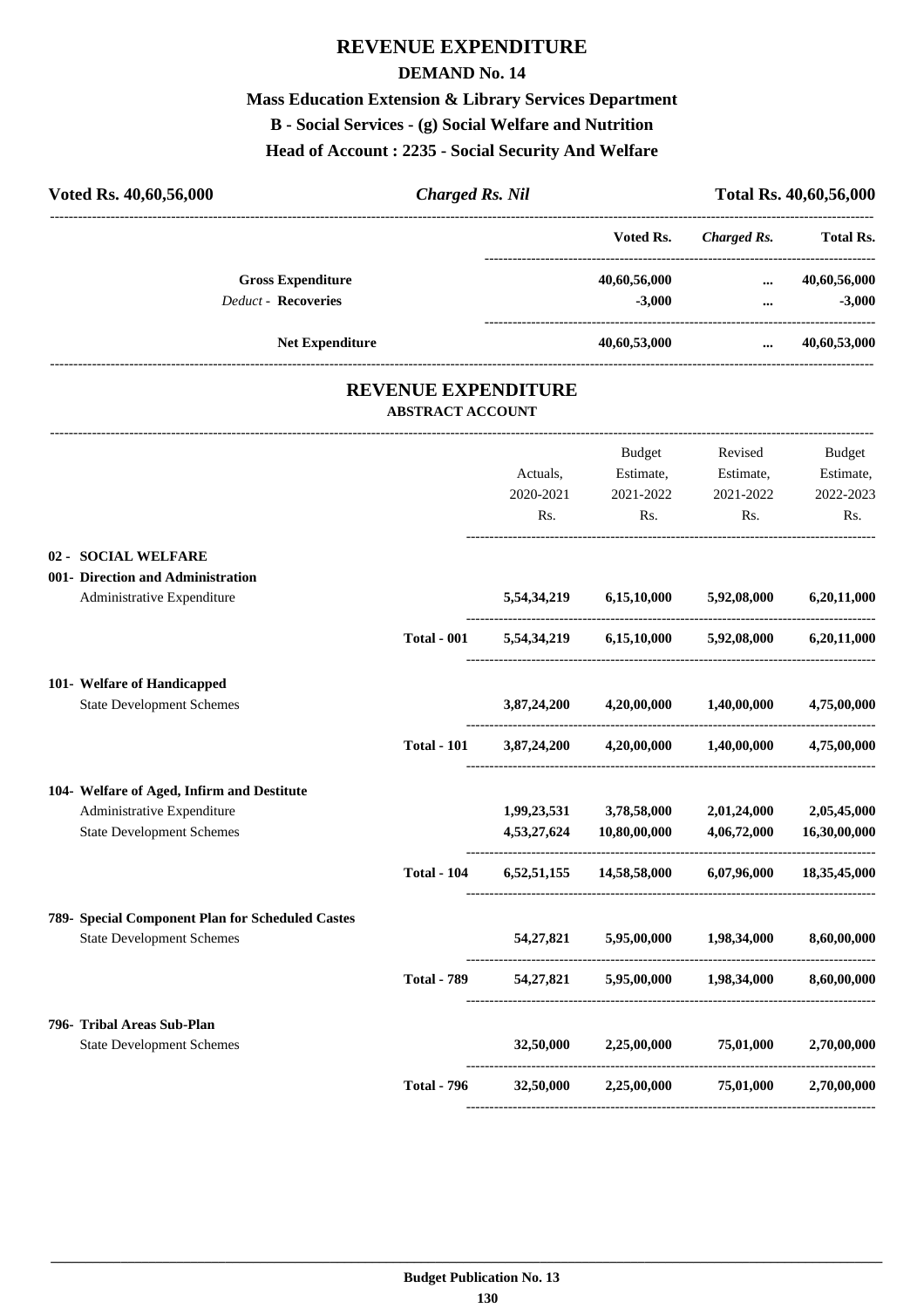### **REVENUE EXPENDITURE ABSTRACT ACCOUNT**

|                                                                |              | Budget                                 | Revised      | Budget       |
|----------------------------------------------------------------|--------------|----------------------------------------|--------------|--------------|
|                                                                | Actuals,     | Estimate,                              | Estimate,    | Estimate,    |
|                                                                | 2020-2021    | 2021-2022                              | 2021-2022    | 2022-2023    |
|                                                                | Rs.          | Rs.                                    | Rs.          | Rs.          |
| <b>Grand Total - Gross</b>                                     | 16,80,87,395 | 33,13,68,000                           | 16,13,39,000 | 40,60,56,000 |
| Voted                                                          |              | 16,80,87,395 33,13,68,000 16,13,39,000 |              | 40,60,56,000 |
| Charged                                                        | $\cdots$     | and the contract of the contract of    | $\cdots$     |              |
| Administrative Expenditure 7,53,57,750 9,93,68,000 7,93,32,000 |              |                                        |              | 8,25,56,000  |
| State Development Schemes 9,27,29,645 23,20,00,000 8,20,07,000 |              |                                        |              | 32,35,00,000 |
| <b>Deduct Recoveries</b>                                       |              | $-1,47,646$ $-4,000$                   | $-3,000$     | $-3,000$     |
| Grand Total - Net 16,79,39,749 33,13,64,000 16,13,36,000       |              |                                        |              | 40,60,53,000 |
| Voted                                                          |              | 16,79,39,749 33,13,64,000 16,13,36,000 |              | 40,60,53,000 |
| Charged                                                        | $\cdots$     | $\cdots$                               | $\cdots$     |              |
|                                                                |              |                                        |              |              |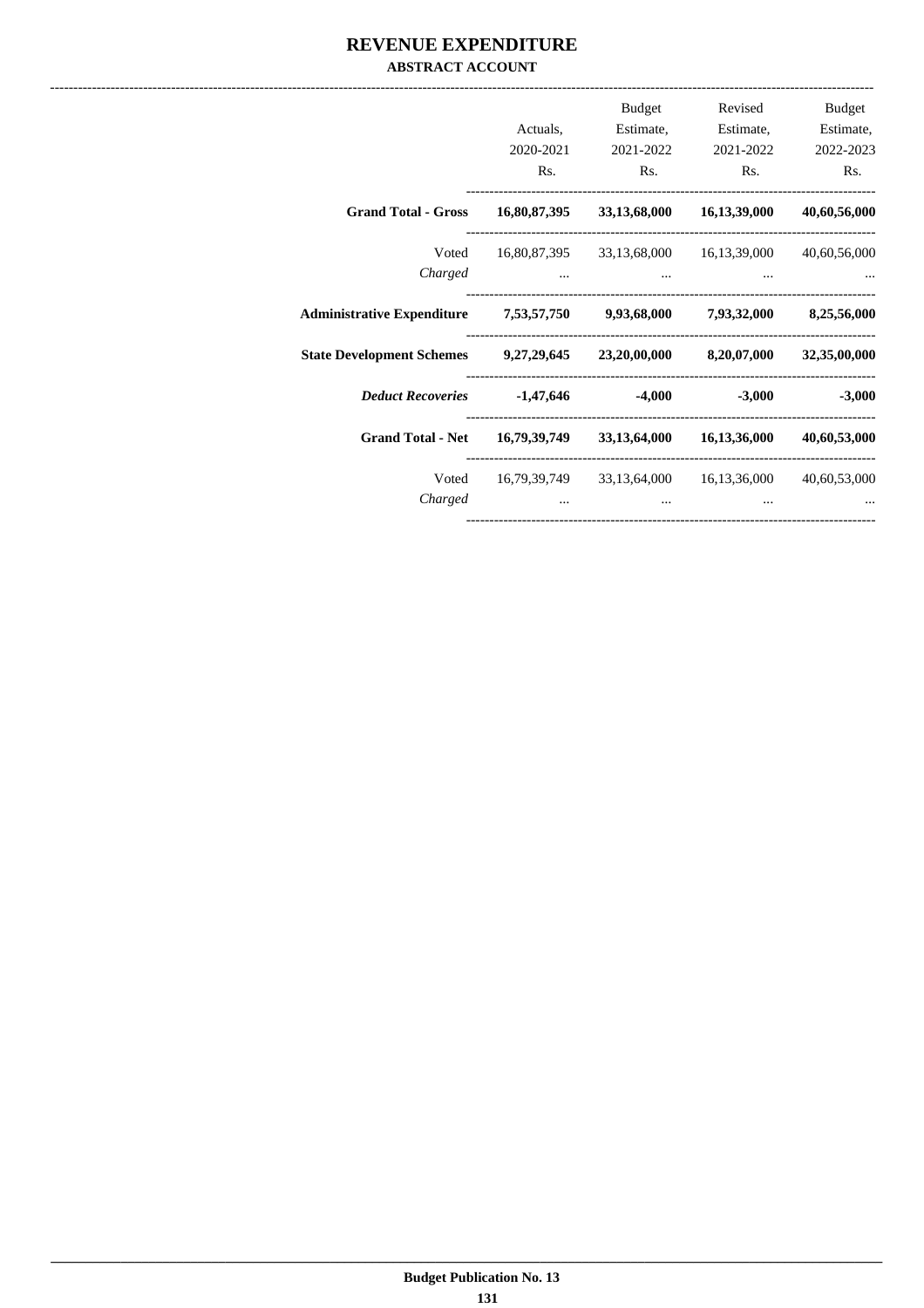|                                                                        | Actuals,    | Budget<br>Estimate, | Revised<br>Estimate,                            | <b>Budget</b><br>Estimate, |
|------------------------------------------------------------------------|-------------|---------------------|-------------------------------------------------|----------------------------|
|                                                                        | 2020-2021   | 2021-2022           | 2021-2022                                       | 2022-2023                  |
|                                                                        | Rs.         | Rs.                 | Rs.                                             | Rs.                        |
| <b>DETAILED ACCOUNT NO. 2235-02-001 - DIRECTION AND ADMINISTRATION</b> |             |                     |                                                 |                            |
| 02 - SOCIAL WELFARE                                                    |             |                     |                                                 |                            |
| 001- Direction and Administration                                      |             |                     |                                                 |                            |
| <b>Administrative Expenditure</b>                                      |             |                     |                                                 |                            |
| 003- Directorate of Education (Social Welfare) [EM]                    |             |                     |                                                 |                            |
| 01- Salaries                                                           |             |                     |                                                 |                            |
| 01-Pay                                                                 | 4,77,36,078 | 5,01,21,000         | 4,86,91,000                                     | 5,01,52,000                |
| 14-Grade Pay                                                           |             | $\ldots$            | $\cdots$                                        |                            |
| 02-Dearness Allowance                                                  | 2,36,458    | 15,04,000           | 19,48,000                                       | 30,09,000                  |
| 03-House Rent Allowance                                                | 40,26,877   | 47,61,000           | 46,26,000                                       | 47,64,000                  |
| 04-Ad hoc Bonus                                                        | 2,77,200    | 3,33,000            | 2,83,000                                        | 2,89,000                   |
| 07-Other Allowances                                                    |             | 4,000               | 4,000                                           | 4,000                      |
| 12-Medical Allowance                                                   | 2,66,694    | 2,57,000            | 2,72,000                                        | 2,77,000                   |
|                                                                        |             |                     |                                                 |                            |
| Total - 2235-02-001-003-01                                             | 5,25,43,307 | 5,69,80,000         | 5,58,24,000                                     | 5,84,95,000                |
| 02- Wages                                                              | 11,74,200   | 11,96,000           | 12,47,000                                       | 12,84,000                  |
| 07- Medical Reimbursements                                             | $\cdots$    | $\cdots$            | $\cdots$                                        |                            |
| 11- Travel Expenses                                                    | 12,168      | 12,000              | 12,000                                          | 12,000                     |
| 12- Medical Reimbursements under WBHS 2008                             | 1,24,374    | 2,13,000            | 2,13,000                                        | 2,17,000                   |
| 13- Office Expenses                                                    |             |                     |                                                 |                            |
| 01-Electricity                                                         | 11,88,043   | 25,00,000           | 13,00,000                                       | 13,50,000                  |
| 02-Telephone                                                           | 67,808      | 62,000              | 62,000                                          | 63,000                     |
| 03-Maintenance / P.O.L. for Office Vehicles                            | 4,965       | 15,000              | 15,000                                          | 15,000                     |
| 04-Other Office Expenses                                               | 1,41,618    | 2,00,000            | 2,20,000                                        | 2,50,000                   |
| Total - 2235-02-001-003-13                                             | 14,02,434   | 27,77,000           | 15,97,000                                       | 16,78,000                  |
| 21- Materials and Supplies/Stores and Equipment                        |             |                     |                                                 |                            |
| 04-Others                                                              | 18,785      | 38,000              | 38,000                                          | 39,000                     |
| 27- Minor Works/ Maintenance                                           | 26,060      | 44,000              | 27,000                                          | 28,000                     |
| 50- Other Charges                                                      | 1,32,891    | 2,50,000            | 2,50,000                                        | 2,58,000                   |
| <b>Total - Administrative Expenditure</b>                              |             |                     | 5,54,34,219 6,15,10,000 5,92,08,000             | 6,20,11,000                |
| Total - 2235-02-001                                                    |             |                     | 5,54,34,219 6,15,10,000 5,92,08,000             | 6,20,11,000                |
| Voted                                                                  |             |                     | 5,54,34,219 6,15,10,000 5,92,08,000 6,20,11,000 |                            |
| Charged                                                                | $\cdots$    | $\cdots$            | $\cdots$                                        |                            |

#### **DETAILED ACCOUNT NO. 2235-02-101 - WELFARE OF HANDICAPPED .**

.

**02 - SOCIAL WELFARE**

**101- Welfare of Handicapped**

**State Development Schemes**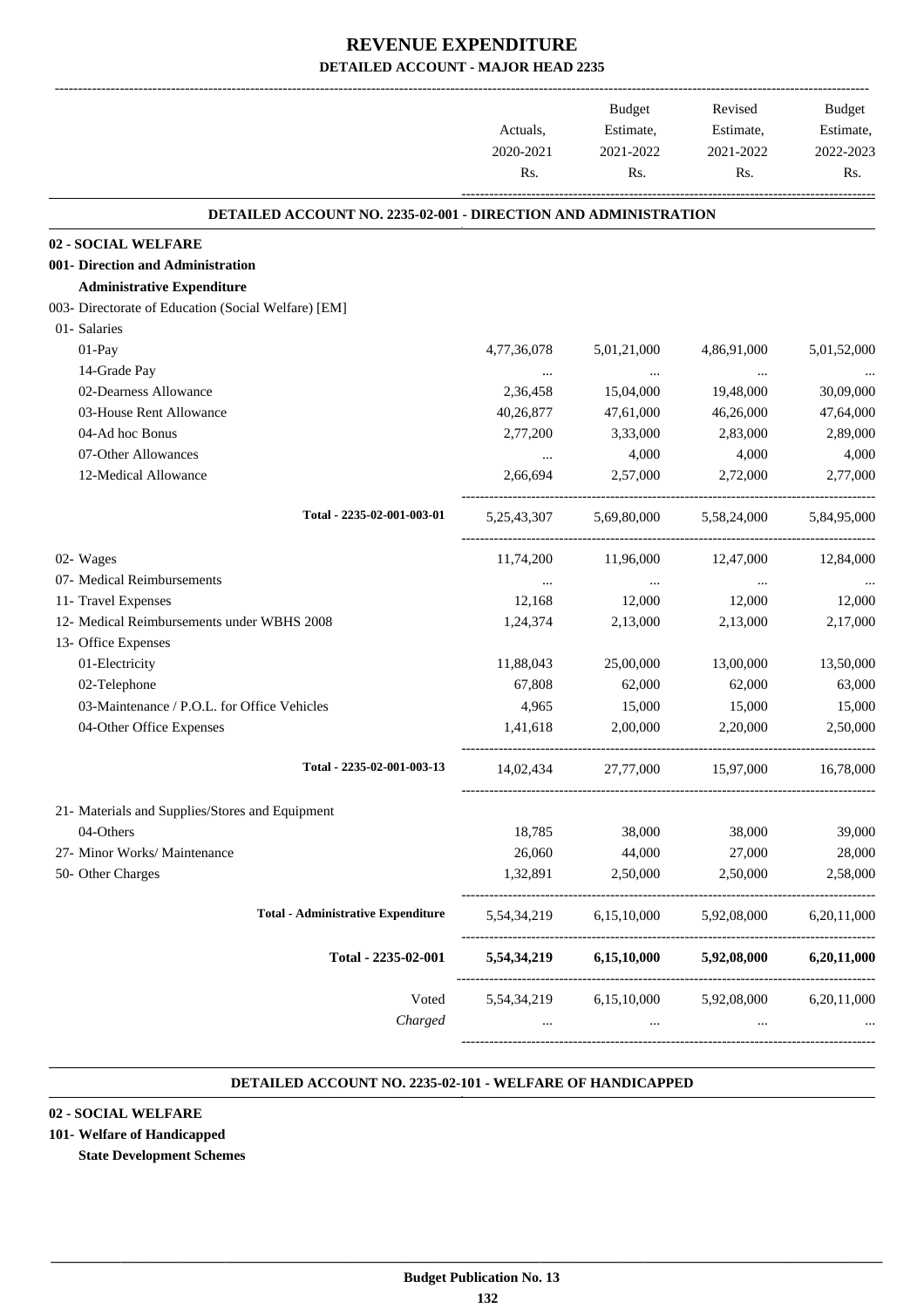|                                                                                                                                           |                                                                          | Actuals,<br>2020-2021<br>Rs. | Budget<br>Estimate,<br>2021-2022<br>Rs. | Revised<br>Estimate,<br>2021-2022<br>Rs. | <b>Budget</b><br>Estimate,<br>2022-2023<br>Rs. |
|-------------------------------------------------------------------------------------------------------------------------------------------|--------------------------------------------------------------------------|------------------------------|-----------------------------------------|------------------------------------------|------------------------------------------------|
| 019- Award of Scholarship to the Physically Handicapped Students<br>studying in Class - IX & above. [EM]<br>34- Scholarships and Stipends |                                                                          | 3,87,24,200                  | 4,20,00,000                             | 1,40,00,000                              | 4,75,00,000                                    |
|                                                                                                                                           | <b>Total - State Development Schemes</b>                                 | 3,87,24,200                  | 4,20,00,000                             | 1.40.00.000                              | 4,75,00,000                                    |
|                                                                                                                                           | Total - 2235-02-101                                                      | 3,87,24,200                  |                                         | $4,20,00,000$ $1,40,00,000$              | 4,75,00,000                                    |
|                                                                                                                                           | Voted<br>Charged                                                         | 3,87,24,200                  | 4,20,00,000                             | 1,40,00,000                              | 4,75,00,000                                    |
|                                                                                                                                           | DETAILED ACCOUNT NO. 2235-02-104 - WELFARE OF AGED, INFIRM AND DESTITUTE |                              |                                         |                                          |                                                |
| 02 - SOCIAL WELFARE                                                                                                                       |                                                                          |                              |                                         |                                          |                                                |
| 104- Welfare of Aged, Infirm and Destitute                                                                                                |                                                                          |                              |                                         |                                          |                                                |
| <b>Administrative Expenditure</b>                                                                                                         |                                                                          |                              |                                         |                                          |                                                |
| 009- Development and Expansion of Social Welfare Homes [EM]                                                                               |                                                                          |                              |                                         |                                          |                                                |
| 14- Rents, Rates and Taxes                                                                                                                |                                                                          | 73,770                       | 1,55,000                                | 75,000                                   | 77,000                                         |
| 19- Maintenance                                                                                                                           |                                                                          | 21,22,903                    | 40,00,000                               | 21,65,000                                | 22,30,000                                      |
| 27- Minor Works/ Maintenance<br>31- Grants-in-aid-GENERAL                                                                                 |                                                                          | 56,990                       | 1,05,000                                | 58,000                                   | 60,000                                         |
| 02-Other Grants                                                                                                                           |                                                                          | 1,32,01,392                  | 2,88,24,000                             | 1,32,01,000                              | 1,33,33,000                                    |
| 36- Grants-in-aid-Salaries                                                                                                                |                                                                          | 44,68,476                    | 47,74,000                               | 46,25,000                                | 48,45,000                                      |
|                                                                                                                                           | <b>Total - Administrative Expenditure</b>                                |                              | 1,99,23,531 3,78,58,000                 | 2,01,24,000                              | 2,05,45,000                                    |
| <b>State Development Schemes</b>                                                                                                          |                                                                          |                              |                                         |                                          |                                                |
| 004- Development and Expansion of Social Welfare Homes [EM]<br>[EM]                                                                       |                                                                          |                              |                                         |                                          |                                                |
| 19- Maintenance                                                                                                                           |                                                                          | 1,21,32,950                  | 2,00,00,000                             | 66,67,000                                | 5,10,00,000                                    |
| 31- Grants-in-aid-GENERAL                                                                                                                 |                                                                          |                              |                                         |                                          |                                                |
| 02-Other Grants                                                                                                                           |                                                                          | 3,31,94,674                  | 6,00,00,000                             | 2,46,71,000                              | 7,30,00,000                                    |
| 35- Grants for creation of Capital Assets                                                                                                 |                                                                          | $\cdots$                     | 2,00,00,000                             | 66,67,000                                | 3,06,00,000                                    |
| 50- Other Charges                                                                                                                         |                                                                          |                              | 80,00,000                               | 26,67,000                                | 84,00,000                                      |
|                                                                                                                                           | <b>Total - State Development Schemes</b>                                 | 4,53,27,624                  | 10,80,00,000                            | 4,06,72,000                              | 16,30,00,000                                   |
|                                                                                                                                           | Total - 2235-02-104                                                      |                              | 6,52,51,155 14,58,58,000                |                                          | 6,07,96,000 18,35,45,000                       |
|                                                                                                                                           | Voted                                                                    | 6, 52, 51, 155               | 14,58,58,000                            | 6,07,96,000                              | 18,35,45,000                                   |
|                                                                                                                                           | Charged                                                                  | $\cdots$                     | $\cdots$                                | $\cdots$                                 |                                                |
|                                                                                                                                           |                                                                          |                              |                                         |                                          |                                                |

#### **DETAILED ACCOUNT NO. 2235-02-789 - SPECIAL COMPONENT PLAN FOR SCHEDULED CASTES .**

**02 - SOCIAL WELFARE**

**789- Special Component Plan for Scheduled Castes**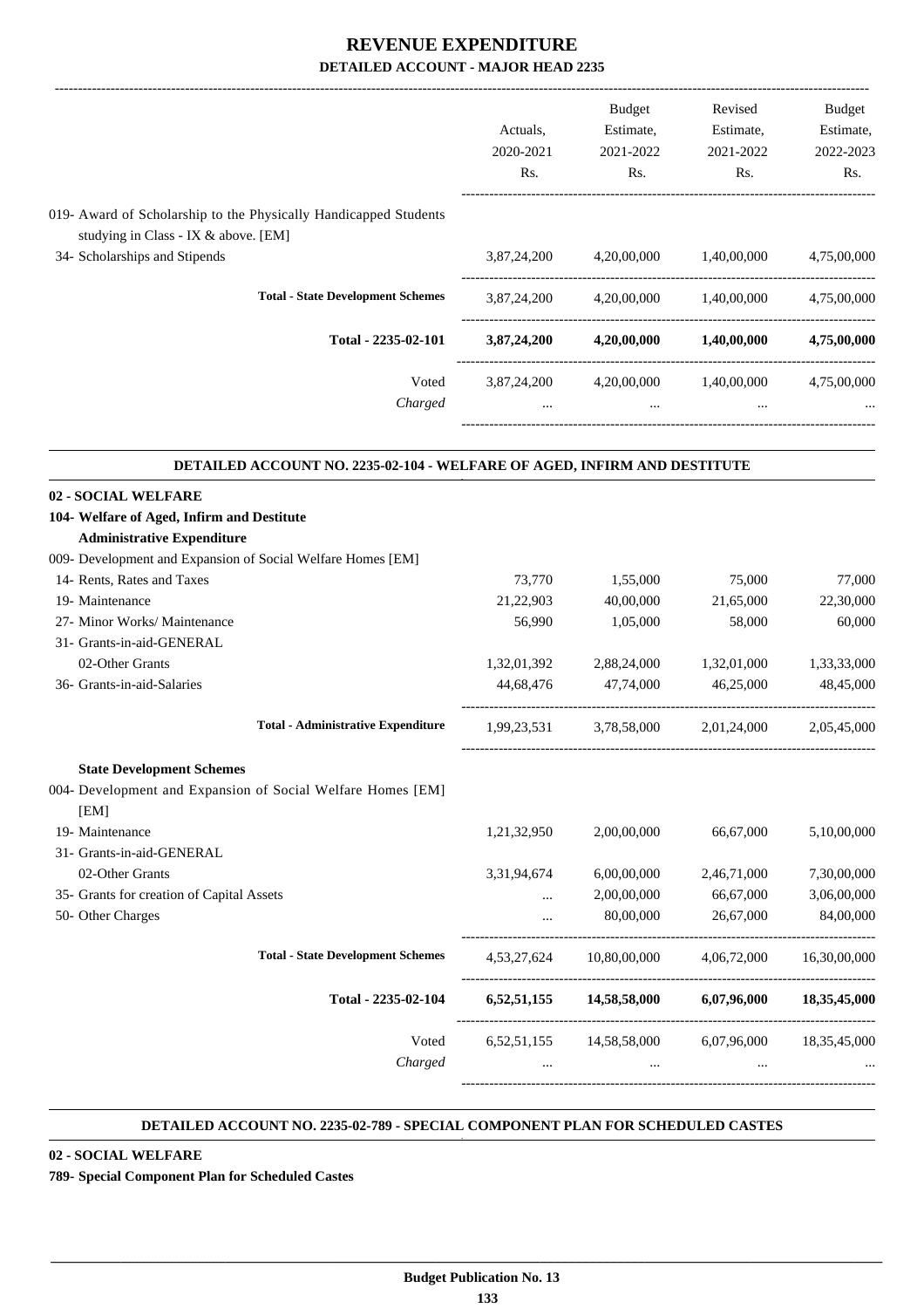|                                                             |           | <b>Budget</b>                     | Revised   | Budget      |
|-------------------------------------------------------------|-----------|-----------------------------------|-----------|-------------|
|                                                             | Actuals.  | Estimate,                         | Estimate, | Estimate,   |
|                                                             | 2020-2021 | 2021-2022                         | 2021-2022 | 2022-2023   |
|                                                             | Rs.       | Rs.                               | Rs.       | Rs.         |
| <b>State Development Schemes</b>                            |           |                                   |           |             |
| 033- Development and Expansion of Social Welfare Homes [EM] |           |                                   |           |             |
| [EM]                                                        |           |                                   |           |             |
| 19- Maintenance                                             |           | 80,00,000                         | 26,67,000 | 2,84,00,000 |
| 27- Minor Works/ Maintenance                                | $\cdots$  | 2,00,00,000                       | 66,67,000 | 2,25,00,000 |
| 31- Grants-in-aid-GENERAL                                   |           |                                   |           |             |
| 02-Other Grants                                             | 54,27,821 | 2,00,00,000                       | 66,67,000 | 2,10,00,000 |
| 35- Grants for creation of Capital Assets                   | $\cdots$  | 1,00,00,000                       | 33,33,000 | 1,25,00,000 |
| 50- Other Charges                                           | $\cdots$  | 15,00,000                         | 5,00,000  | 16,00,000   |
| <b>Total - State Development Schemes</b>                    |           | 54,27,821 5,95,00,000 1,98,34,000 |           | 8,60,00,000 |
| Total - 2235-02-789                                         |           | 54,27,821 5,95,00,000 1,98,34,000 |           | 8,60,00,000 |
| Voted                                                       |           | 54,27,821 5,95,00,000 1,98,34,000 |           | 8,60,00,000 |
| Charged                                                     | $\cdots$  | $\cdots$                          | $\cdots$  |             |
|                                                             |           |                                   |           |             |

#### **DETAILED ACCOUNT NO. 2235-02-796 - TRIBAL AREAS SUB-PLAN .**

.

### **02 - SOCIAL WELFARE**

### **796- Tribal Areas Sub-Plan State Development Schemes**

### 035- Development and Expansion of Social Welfare Homes [EM]

| [EM]                                      |           |             |           |             |
|-------------------------------------------|-----------|-------------|-----------|-------------|
| 19- Maintenance                           | $\cdots$  | 20,00,000   | 6,67,000  | 46,00,000   |
| 27- Minor Works/ Maintenance              | $\cdots$  | 50,00,000   | 16,67,000 | 1,01,35,000 |
| 31- Grants-in-aid-GENERAL                 |           |             |           |             |
| 02-Other Grants                           | 32,50,000 | 1,00,00,000 | 33,33,000 | 65,00,000   |
| 35- Grants for creation of Capital Assets | $\cdots$  | 50,00,000   | 16,67,000 | 52,50,000   |
| 50- Other Charges                         | $\cdots$  | 5,00,000    | 1,67,000  | 5,15,000    |
| <b>Total - State Development Schemes</b>  | 32,50,000 | 2,25,00,000 | 75,01,000 | 2,70,00,000 |
| Total - 2235-02-796                       | 32,50,000 | 2,25,00,000 | 75,01,000 | 2,70,00,000 |
| Voted                                     | 32,50,000 | 2,25,00,000 | 75,01,000 | 2,70,00,000 |
| Charged                                   | $\cdots$  | $\cdots$    | $\cdots$  | $\cdots$    |
|                                           |           |             |           |             |

### **DETAILED ACCOUNT NO. 2235 - DEDUCT RECOVERIES IN REDUCTION OF EXPENDITURE**

### **--------------------------------------------------------------------------------------------------------------------------------------------------------------------------------**

**--------------------------------------------------------------------------------------------------------------------------------------------------------------------------------**

### **02 - SOCIAL WELFARE**

### **001- Direction and Administration**

Administrative Expenditure

- 003-Directorate of Education (Social Welfare) [EM]
- 70-Deduct Recoveries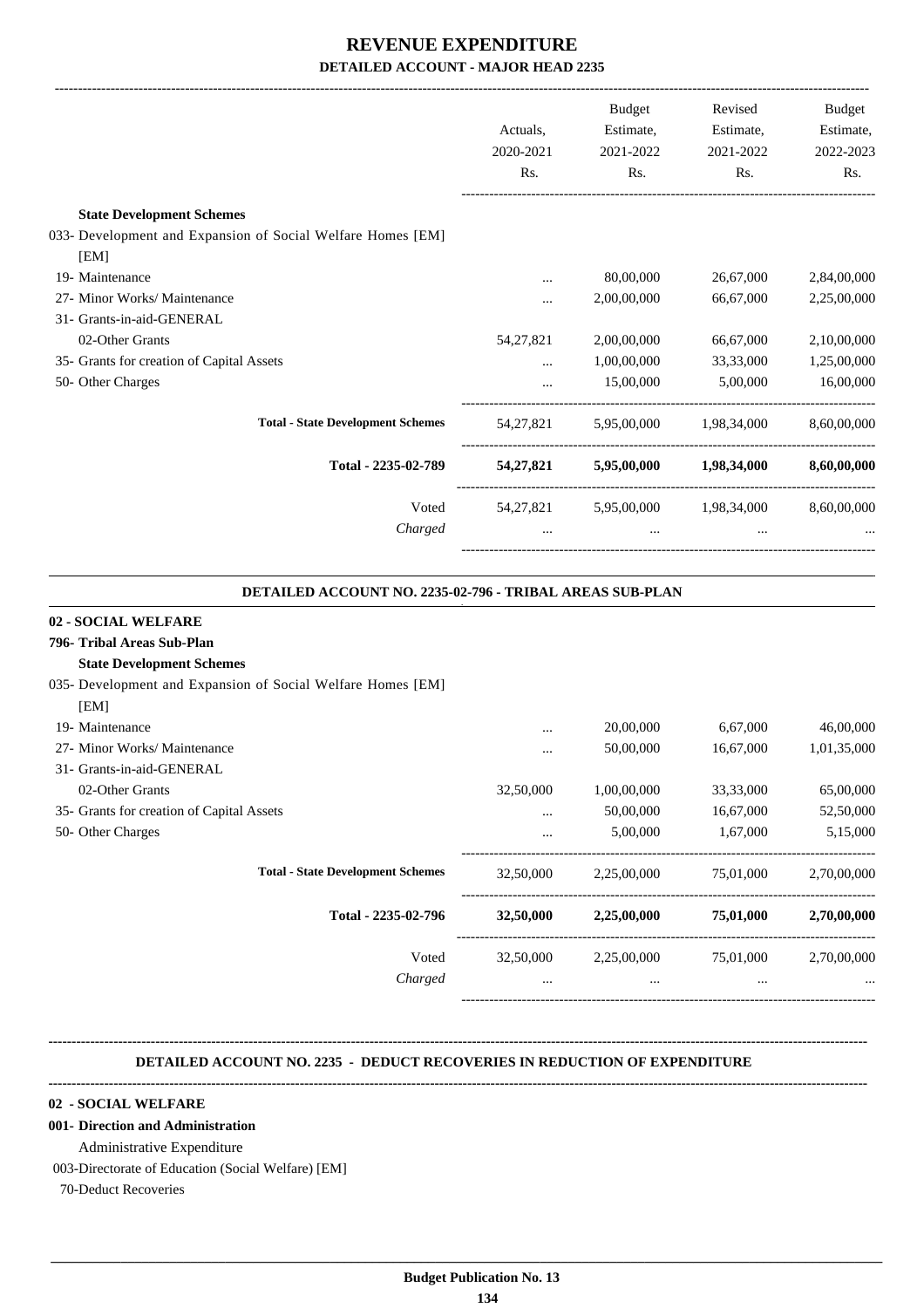|                                                                    | Actuals,<br>2020-2021<br>Rs. | Budget<br>Estimate,<br>2021-2022<br>Rs. | Revised<br>Estimate,<br>2021-2022<br>Rs. | <b>Budget</b><br>Estimate,<br>2022-2023<br>Rs. |
|--------------------------------------------------------------------|------------------------------|-----------------------------------------|------------------------------------------|------------------------------------------------|
| 01-Others                                                          | $\cdots$                     | $-1,000$                                | $-1,000$                                 | $-1,000$                                       |
| 02-W.B.H.S. 2008                                                   | $\cdots$                     | $-1,000$                                | $\cdots$                                 |                                                |
| Total - 001 - Deduct - Recoveries                                  | $\cdots$                     | $-2,000$                                | $-1.000$                                 | $-1.000$                                       |
| 101- Welfare of Handicapped                                        |                              |                                         |                                          |                                                |
| <b>State Development Schemes</b>                                   |                              |                                         |                                          |                                                |
| 019-Award of Scholarship to the Physically Handicapped Students    |                              |                                         |                                          |                                                |
| studying in Class - IX & above. [EM]                               |                              |                                         |                                          |                                                |
| 70-Deduct Recoveries                                               |                              |                                         |                                          |                                                |
| 01-Others                                                          |                              | $\cdots$                                |                                          |                                                |
| Total - 101 - Deduct - Recoveries                                  |                              | $\cdots$                                |                                          |                                                |
| 104- Welfare of Aged, Infirm and Destitute                         |                              |                                         |                                          |                                                |
| Administrative Expenditure                                         |                              |                                         |                                          |                                                |
| 009-Development and Expansion of Social Welfare Homes [EM]         |                              |                                         |                                          |                                                |
| 70-Deduct Recoveries                                               |                              |                                         |                                          |                                                |
| 01-Others                                                          | $-1,47,646$                  | $-1,000$                                | $-1,000$                                 | $-1,000$                                       |
| <b>State Development Schemes</b>                                   |                              |                                         |                                          |                                                |
| 004-Development and Expansion of Social Welfare Homes [EM]<br>[EM] |                              |                                         |                                          |                                                |
| 70-Deduct Recoveries                                               |                              |                                         |                                          |                                                |
| 01-Others                                                          |                              | $\cdots$                                |                                          |                                                |
|                                                                    |                              |                                         |                                          |                                                |
| Total - 104 - Deduct - Recoveries                                  | -1,47,646                    | $-1.000$                                | $-1.000$                                 | $-1.000$                                       |
| 796- Tribal Areas Sub-Plan                                         |                              |                                         |                                          |                                                |
| <b>State Development Schemes</b>                                   |                              |                                         |                                          |                                                |
| 035-Development and Expansion of Social Welfare Homes [EM]<br>[EM] |                              |                                         |                                          |                                                |
| 70-Deduct Recoveries                                               |                              |                                         |                                          |                                                |
| 01-Others                                                          | $\cdots$                     | $\cdots$                                | $\cdots$                                 |                                                |
|                                                                    |                              |                                         |                                          |                                                |
| Total - 796 - Deduct - Recoveries                                  | $\cdots$                     | $\ldots$                                | $\cdots$                                 |                                                |
| 911- Deduct Recoveries of Overpayments                             |                              |                                         |                                          |                                                |
| Administrative Expenditure                                         |                              |                                         |                                          |                                                |
| 009-Development and Expansion of Social Welfare Homes [EM]         |                              |                                         |                                          |                                                |
| 70-Deduct Recoveries                                               |                              |                                         |                                          |                                                |
| 01-Others                                                          | $\cdots$                     | $-1,000$                                | $-1,000$                                 | $-1,000$                                       |
| <b>State Development Schemes</b>                                   |                              |                                         |                                          |                                                |
| 004-Development and Expansion of Social Welfare Homes [EM]         |                              |                                         |                                          |                                                |
| 70-Deduct Recoveries                                               |                              |                                         |                                          |                                                |
| 01-Others                                                          | $\cdots$                     | $\cdots$                                | $\cdots$                                 |                                                |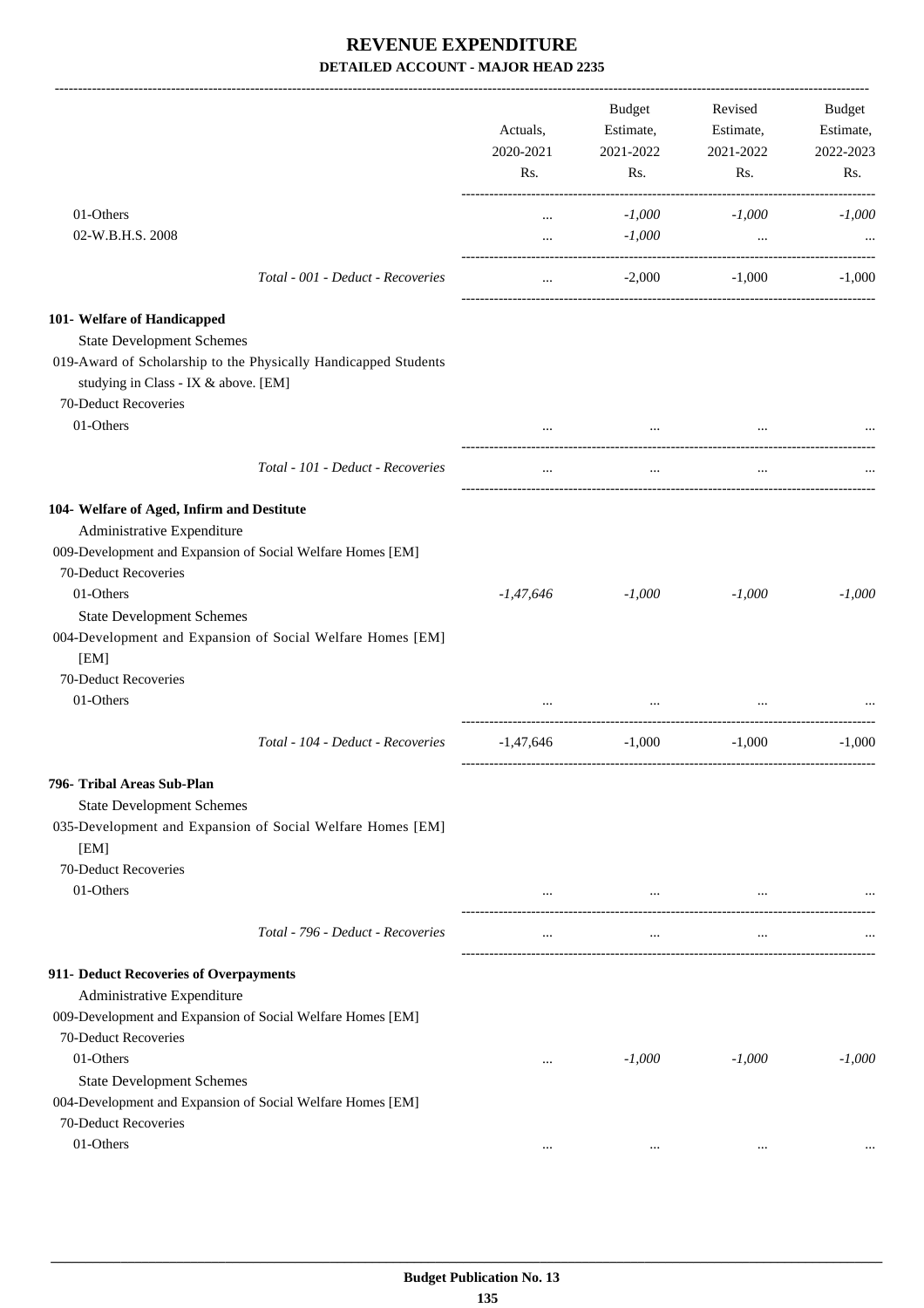---------------

|                                    | Actuals,<br>2020-2021<br>Rs. | <b>Budget</b><br>Estimate,<br>2021-2022<br>Rs. | Revised<br>Estimate,<br>2021-2022<br>Rs. | Budget<br>Estimate,<br>2022-2023<br>Rs. |
|------------------------------------|------------------------------|------------------------------------------------|------------------------------------------|-----------------------------------------|
| Total - 911 - Deduct - Recoveries  | $\cdots$                     | $-1,000$                                       | $-1,000$                                 | $-1,000$                                |
| Total - 2235 - Deduct - Recoveries | $-1,47,646$                  | $-4,000$                                       | $-3,000$                                 | $-3,000$                                |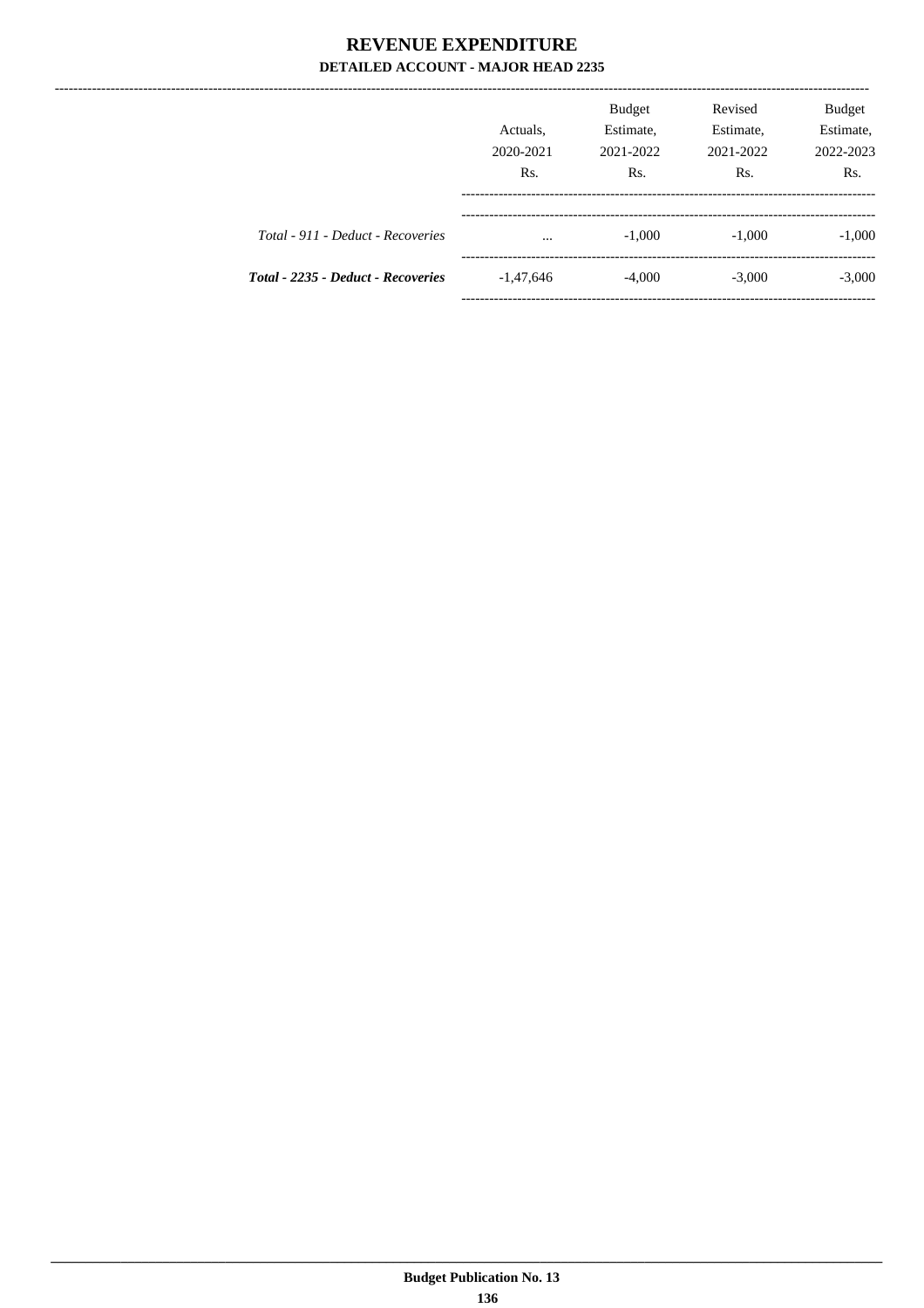## **REVENUE EXPENDITURE**

### **DEMAND No. 14**

### **Mass Education Extension & Library Services Department**

**B - Social Services - (h) Others**

**Head of Account : 2251 - Secretariat--Social Services**

| Voted Rs. 4,58,49,000 |                            | <b>Charged Rs. Nil</b> |             | <b>Total Rs. 4,58,49,000</b> |                  |
|-----------------------|----------------------------|------------------------|-------------|------------------------------|------------------|
|                       |                            |                        | Voted Rs.   | Charged Rs.                  | <b>Total Rs.</b> |
|                       | <b>Gross Expenditure</b>   |                        | 4,58,49,000 | $\cdots$                     | 4,58,49,000      |
|                       | <b>Deduct - Recoveries</b> |                        | $-1.000$    | $\cdots$                     | $-1,000$         |
|                       | <b>Net Expenditure</b>     |                        | 4,58,48,000 | $\cdots$                     | 4,58,48,000      |

### **REVENUE EXPENDITURE ABSTRACT ACCOUNT**

---------------------------------------------------------------------------------------------------------------------------------------------------------------------------------

|                                                 |                                                                                                                                                                                                                                | Actuals,<br>2020-2021<br>Rs. | Budget<br>Estimate,<br>2021-2022<br>$\mathbf{Rs.}$                                                                                                                       | Revised<br>Estimate,<br>2021-2022<br>$\mathbf{Rs.}$ | <b>Budget</b><br>Estimate,<br>2022-2023<br>Rs. |
|-------------------------------------------------|--------------------------------------------------------------------------------------------------------------------------------------------------------------------------------------------------------------------------------|------------------------------|--------------------------------------------------------------------------------------------------------------------------------------------------------------------------|-----------------------------------------------------|------------------------------------------------|
| 090- Secretariate<br>Administrative Expenditure |                                                                                                                                                                                                                                |                              | 4,16,76,231 4,56,71,000 4,58,00,000 4,58,49,000                                                                                                                          |                                                     |                                                |
|                                                 | <b>Total - 090</b>                                                                                                                                                                                                             |                              | 4,16,76,231 4,56,71,000 4,58,00,000 4,58,49,000                                                                                                                          |                                                     |                                                |
|                                                 | Grand Total - Gross 4,16,76,231 4,56,71,000 4,58,00,000 4,58,49,000                                                                                                                                                            |                              |                                                                                                                                                                          |                                                     |                                                |
|                                                 | Charged                                                                                                                                                                                                                        |                              | Voted 4,16,76,231 4,56,71,000 4,58,00,000 4,58,49,000<br>the contract of the contract of the contract of the contract of the contract of the contract of the contract of |                                                     |                                                |
|                                                 | Administrative Expenditure 4,16,76,231 4,56,71,000 4,58,00,000 4,58,49,000                                                                                                                                                     |                              |                                                                                                                                                                          |                                                     |                                                |
|                                                 | Deduct Recoveries and the control of the control of the control of the control of the control of the control of the control of the control of the control of the control of the control of the control of the control of the c |                              |                                                                                                                                                                          |                                                     | $-1,000$ $-1,000$                              |
|                                                 | Grand Total - Net 4,16,76,231 4,56,69,000 4,57,99,000 4,58,48,000                                                                                                                                                              |                              |                                                                                                                                                                          |                                                     |                                                |
|                                                 | Charged                                                                                                                                                                                                                        |                              | Voted 4,16,76,231 4,56,69,000 4,57,99,000 4,58,48,000<br>$\cdots$                                                                                                        | $\cdots$                                            |                                                |
|                                                 |                                                                                                                                                                                                                                |                              |                                                                                                                                                                          |                                                     |                                                |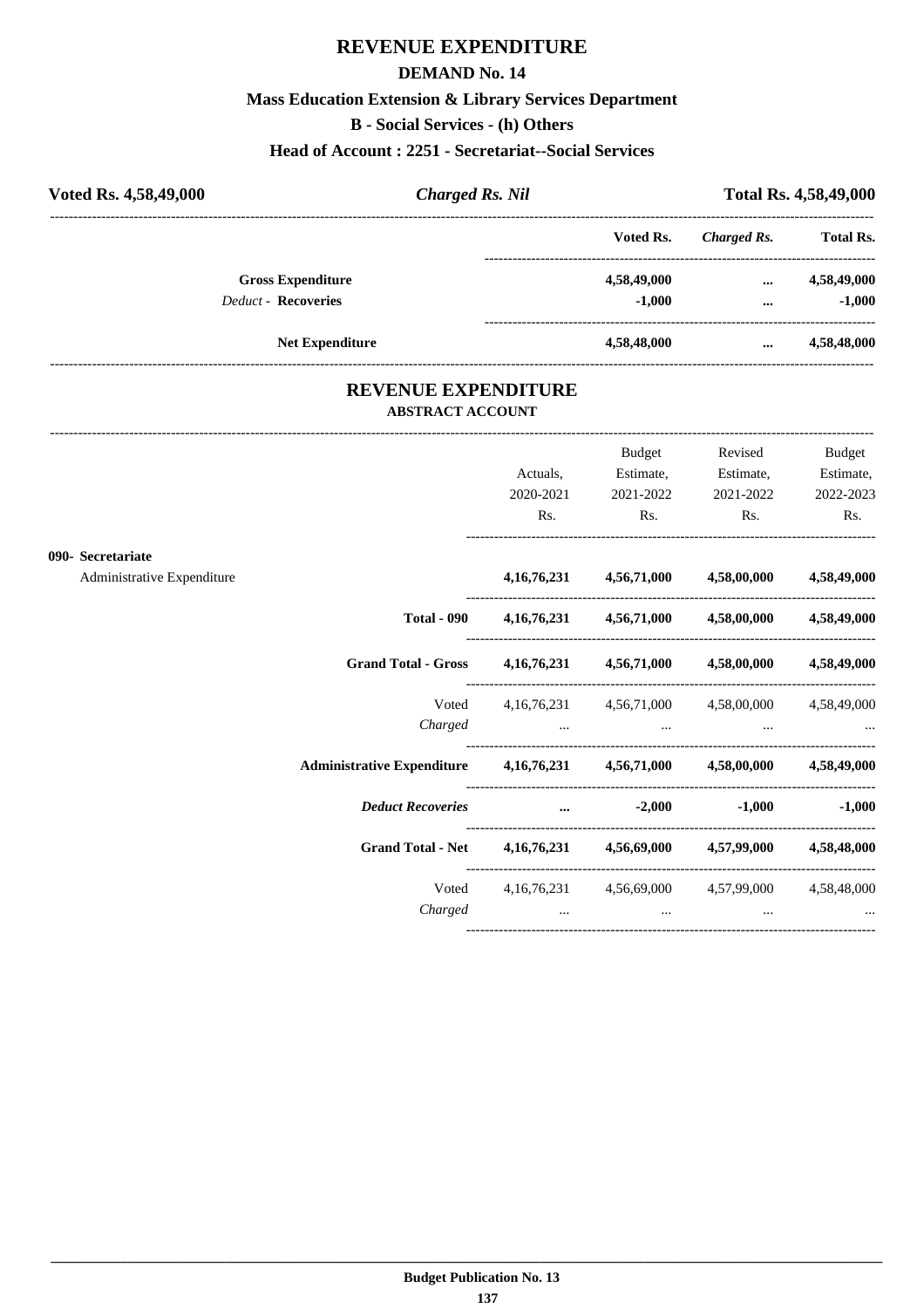|                                                  |                       | Budget                        | Revised                                         | Budget                 |
|--------------------------------------------------|-----------------------|-------------------------------|-------------------------------------------------|------------------------|
|                                                  | Actuals,<br>2020-2021 | Estimate,<br>2021-2022        | Estimate,<br>2021-2022                          | Estimate,<br>2022-2023 |
|                                                  | Rs.                   | Rs.                           | Rs.                                             | Rs.                    |
| DETAILED ACCOUNT NO. 2251-00-090 - SECRETARIATE  |                       |                               |                                                 |                        |
| 090- Secretariate                                |                       |                               |                                                 |                        |
| <b>Administrative Expenditure</b>                |                       |                               |                                                 |                        |
| 008- Department of Mass Education [EM]           |                       |                               |                                                 |                        |
| 01- Salaries                                     |                       |                               |                                                 |                        |
| 01-Pay                                           | 2,85,18,552           | 3,30,00,000                   | 2,90,89,000                                     | 2,99,62,000            |
| 14-Grade Pay                                     | $\cdots$              | $\sim$ 100 $\mu$              | $\ldots$                                        |                        |
| 02-Dearness Allowance                            | 10,71,364             | 10,20,000                     | 20,38,000                                       | 17,98,000              |
| 03-House Rent Allowance                          | 36,25,248             | 31,35,000                     | 36,43,000                                       | 28,46,000              |
| 04-Ad hoc Bonus                                  | 79,800                | 80,000                        | 81,000                                          | 83,000                 |
| 07-Other Allowances                              | 43,600                | 45,000                        | 1,90,000                                        | 2,00,000               |
| 12-Medical Allowance                             | 38,500                | 51,000                        | 48,000                                          | 48,000                 |
| Total - 2251-00-090-008-01                       |                       |                               | 3,33,77,064 3,73,31,000 3,50,89,000             | 3,49,37,000            |
| 02- Wages                                        |                       | 14,67,720 10,84,000           | 33,85,000                                       | 34,86,000              |
| 07- Medical Reimbursements                       |                       | 1,23,145 2,51,000             | 2,51,000                                        | 2,56,000               |
| 11- Travel Expenses                              | 35,472                | 35,000                        | 35,000                                          | 36,000                 |
| 12- Medical Reimbursements under WBHS 2008       | 69,877                | 55,000                        | 55,000                                          | 56,000                 |
| 13- Office Expenses                              |                       |                               |                                                 |                        |
| 01-Electricity                                   | $\cdots$              | 1,000                         | 1,000                                           | 1,000                  |
| 02-Telephone                                     | 4,98,695              | 3,08,000                      | 3,08,000                                        | 3,14,000               |
| 03-Maintenance / P.O.L. for Office Vehicles      | 18,75,150             | 18,79,000                     | 19,13,000                                       | 19,51,000              |
| 04-Other Office Expenses                         | 17,94,614             | 22,85,000                     | 22,85,000                                       | 23,31,000              |
| Total - 2251-00-090-008-13                       |                       | 41,68,459 44,73,000 45,07,000 |                                                 | 45,97,000              |
| 27- Minor Works/ Maintenance                     |                       | 37,000                        | 37,000                                          | 37,000                 |
| 28- Payment of Professional and Special Services |                       |                               |                                                 |                        |
| 02-Other charges                                 | 22,88,973             | 21,01,000                     | 22,89,000                                       | 22,89,000              |
| 50- Other Charges                                | $\cdots$              | 5,000                         | 5,000                                           | 5,000                  |
| 77- Computerisation                              | 1,45,521              | 2,99,000                      | 1,47,000                                        | 1,50,000               |
| <b>Total - Administrative Expenditure</b>        | 4, 16, 76, 231        | 4,56,71,000                   | 4,58,00,000                                     | 4,58,49,000            |
| Total - 2251-00-090                              | 4, 16, 76, 231        | 4,56,71,000                   | 4,58,00,000                                     | 4,58,49,000            |
| Voted                                            |                       |                               | 4,16,76,231 4,56,71,000 4,58,00,000 4,58,49,000 |                        |
| Charged                                          | $\cdots$              | $\cdots$                      | $\cdots$                                        |                        |

### **DETAILED ACCOUNT NO. 2251 - DEDUCT RECOVERIES IN REDUCTION OF EXPENDITURE**

**--------------------------------------------------------------------------------------------------------------------------------------------------------------------------------**

**--------------------------------------------------------------------------------------------------------------------------------------------------------------------------------**

 **\_\_\_\_\_\_\_\_\_\_\_\_\_\_\_\_\_\_\_\_\_\_\_\_\_\_\_\_\_\_\_\_\_\_\_\_\_\_\_\_\_\_\_\_\_\_\_\_\_\_\_\_\_\_\_\_\_\_\_\_\_\_\_\_\_\_\_\_\_\_\_\_\_\_\_\_\_\_\_\_\_\_\_\_\_\_\_\_\_\_\_\_\_\_\_\_\_\_\_\_\_\_\_\_\_\_\_\_\_\_\_\_\_\_\_\_\_\_\_**

#### **090- Secretariate**

Administrative Expenditure

008-Department of Mass Education [EM]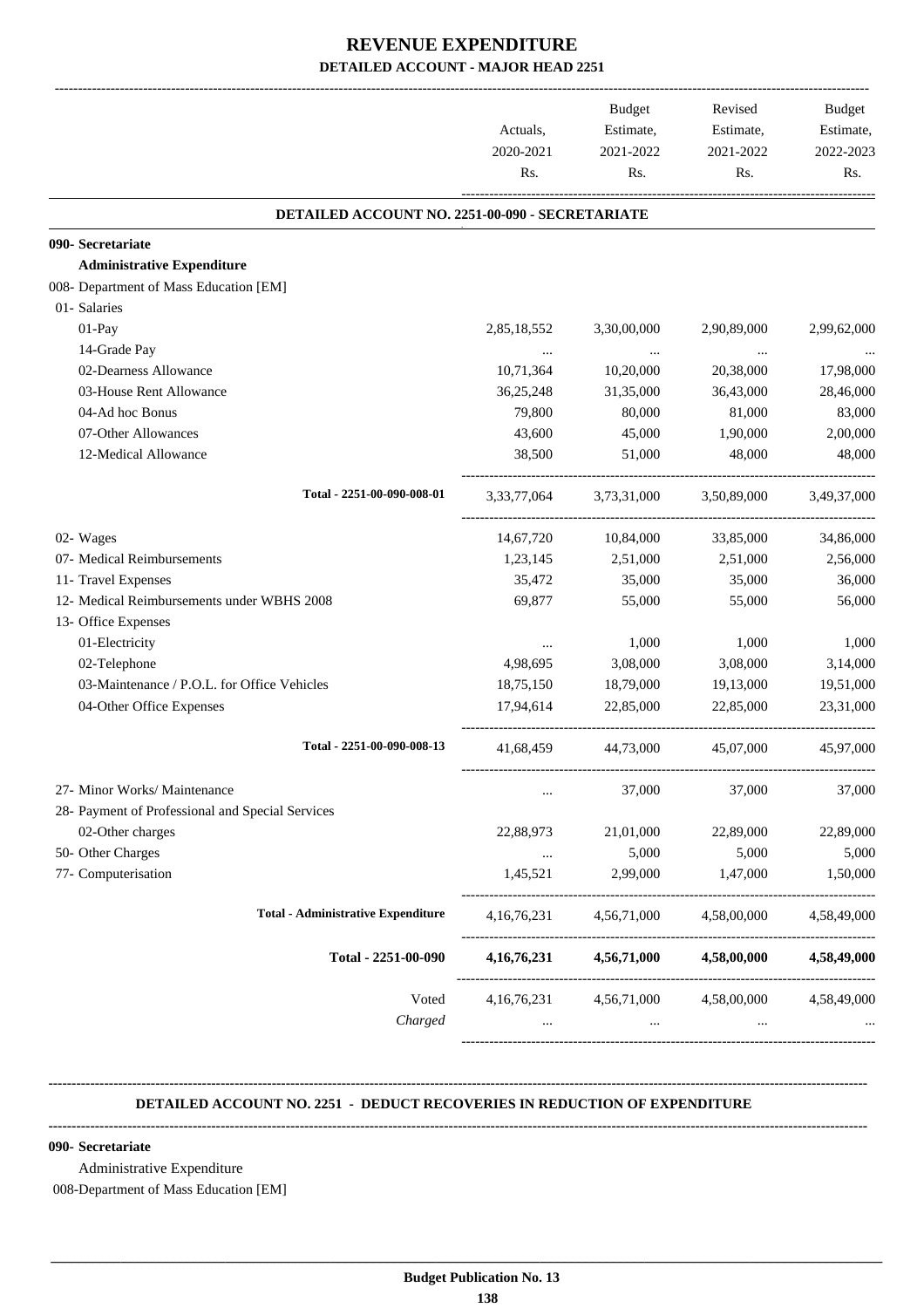|                      |                                           | Actuals.<br>2020-2021 | <b>Budget</b><br>Estimate,<br>2021-2022 | Revised<br>Estimate,<br>2021-2022 | <b>Budget</b><br>Estimate,<br>2022-2023 |
|----------------------|-------------------------------------------|-----------------------|-----------------------------------------|-----------------------------------|-----------------------------------------|
|                      |                                           | Rs.                   | Rs.                                     | Rs.                               | Rs.                                     |
| 70-Deduct Recoveries |                                           |                       |                                         |                                   |                                         |
| 01-Others            |                                           | $\cdots$              | $-1,000$                                | $-1,000$                          | $-1,000$                                |
| 02-W.B.H.S. 2008     |                                           | $\cdots$              | $-1,000$                                | $\cdots$                          | $\cdots$                                |
|                      | Total - 090 - Deduct - Recoveries         | $\cdots$              | $-2,000$                                | $-1,000$                          | $-1,000$                                |
|                      | <b>Total - 2251 - Deduct - Recoveries</b> | $\cdots$              | $-2,000$                                | $-1,000$                          | $-1,000$                                |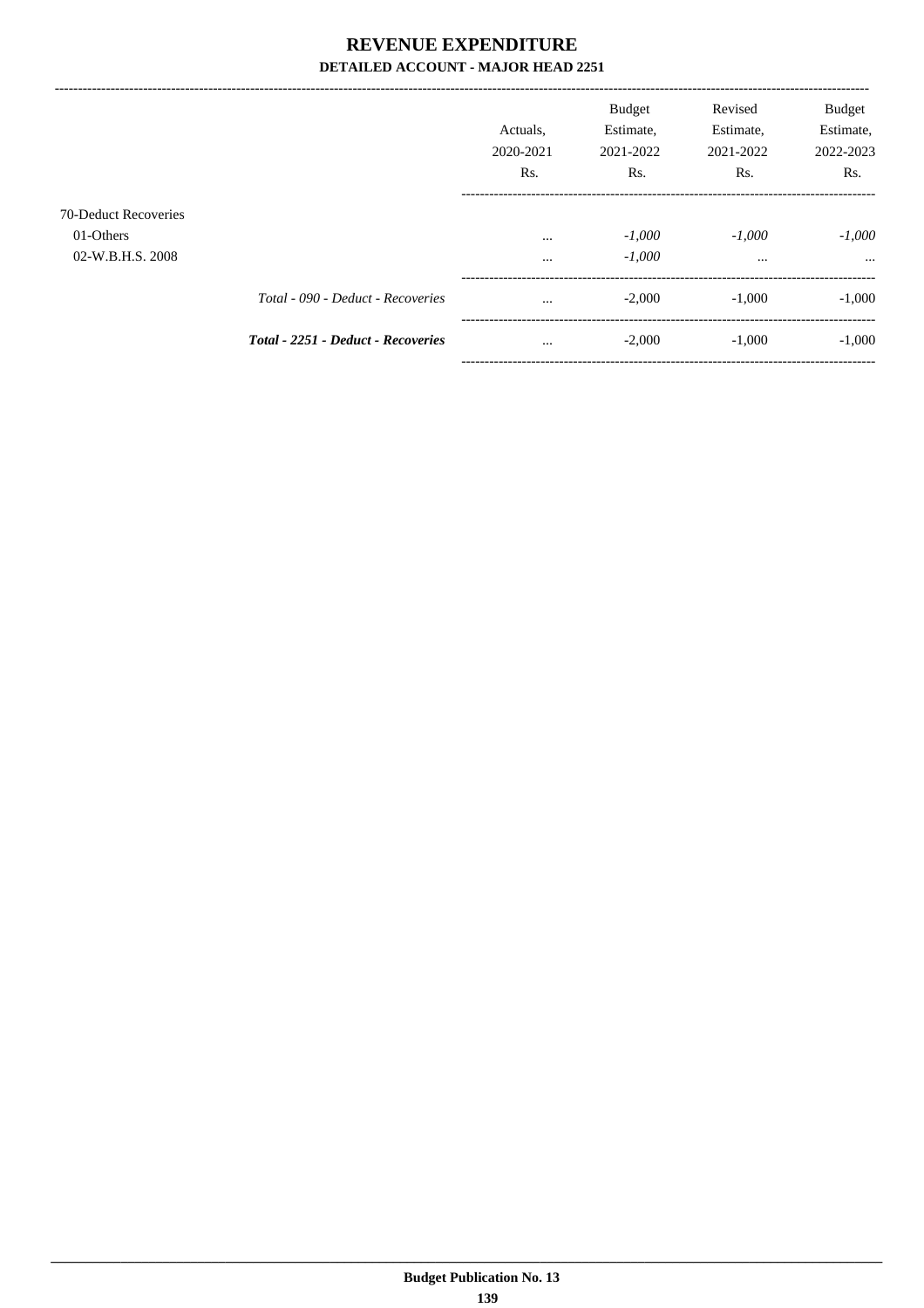# **REVENUE EXPENDITURE**

### **DEMAND No. 14**

### **Mass Education Extension & Library Services Department**

**C - Economic Services - (b) Rural Development**

### **Head of Account : 2515 - Other Rural Development Programmes**

| Voted Rs. 16,53,92,000     | <b>Charged Rs. Nil</b> |              | Total Rs. 16,53,92,000 |                  |
|----------------------------|------------------------|--------------|------------------------|------------------|
|                            |                        | Voted Rs.    | Charged Rs.            | <b>Total Rs.</b> |
| <b>Gross Expenditure</b>   |                        | 16,53,92,000 | $\cdots$               | 16,53,92,000     |
| <b>Deduct - Recoveries</b> |                        | $-2.000$     | $\cdots$               | $-2,000$         |
| <b>Net Expenditure</b>     |                        | 16,53,90,000 | $\cdots$               | 16,53,90,000     |

### **REVENUE EXPENDITURE ABSTRACT ACCOUNT**

---------------------------------------------------------------------------------------------------------------------------------------------------------------------------------

|                                                          |                                                                         | Actuals,<br>2020-2021<br>Rs.                                                                                    | Budget<br>Estimate,<br>2021-2022<br>Rs. | Revised<br>Estimate,<br>2021-2022<br>$\mathbf{Rs.}$         | <b>Budget</b><br>Estimate,<br>2022-2023<br>Rs. |
|----------------------------------------------------------|-------------------------------------------------------------------------|-----------------------------------------------------------------------------------------------------------------|-----------------------------------------|-------------------------------------------------------------|------------------------------------------------|
| 102- Community Development<br>Administrative Expenditure |                                                                         |                                                                                                                 |                                         | $10,57,14,352$ $10,05,24,000$ $11,15,41,000$ $16,53,92,000$ |                                                |
|                                                          |                                                                         | Total - 102  10,57,14,352  10,05,24,000  11,15,41,000  16,53,92,000                                             |                                         |                                                             |                                                |
|                                                          | Grand Total - Gross 10,57,14,352 10,05,24,000 11,15,41,000 16,53,92,000 |                                                                                                                 |                                         |                                                             |                                                |
|                                                          | Voted<br>Charged                                                        | the contract of the contract of the contract of the contract of the contract of the contract of the contract of |                                         | 10,57,14,352 10,05,24,000 11,15,41,000 16,53,92,000         |                                                |
|                                                          |                                                                         |                                                                                                                 |                                         |                                                             |                                                |
|                                                          | Deduct Recoveries  3,000                                                |                                                                                                                 |                                         |                                                             | $-2,000$ $-2,000$                              |
|                                                          | Grand Total - Net 10,57,14,352 10,05,21,000 11,15,39,000 16,53,90,000   |                                                                                                                 |                                         |                                                             |                                                |
|                                                          | Voted<br>Charged                                                        | and the contract of the contract of the contract of the                                                         | $\cdots$                                | 10,57,14,352 10,05,21,000 11,15,39,000 16,53,90,000         |                                                |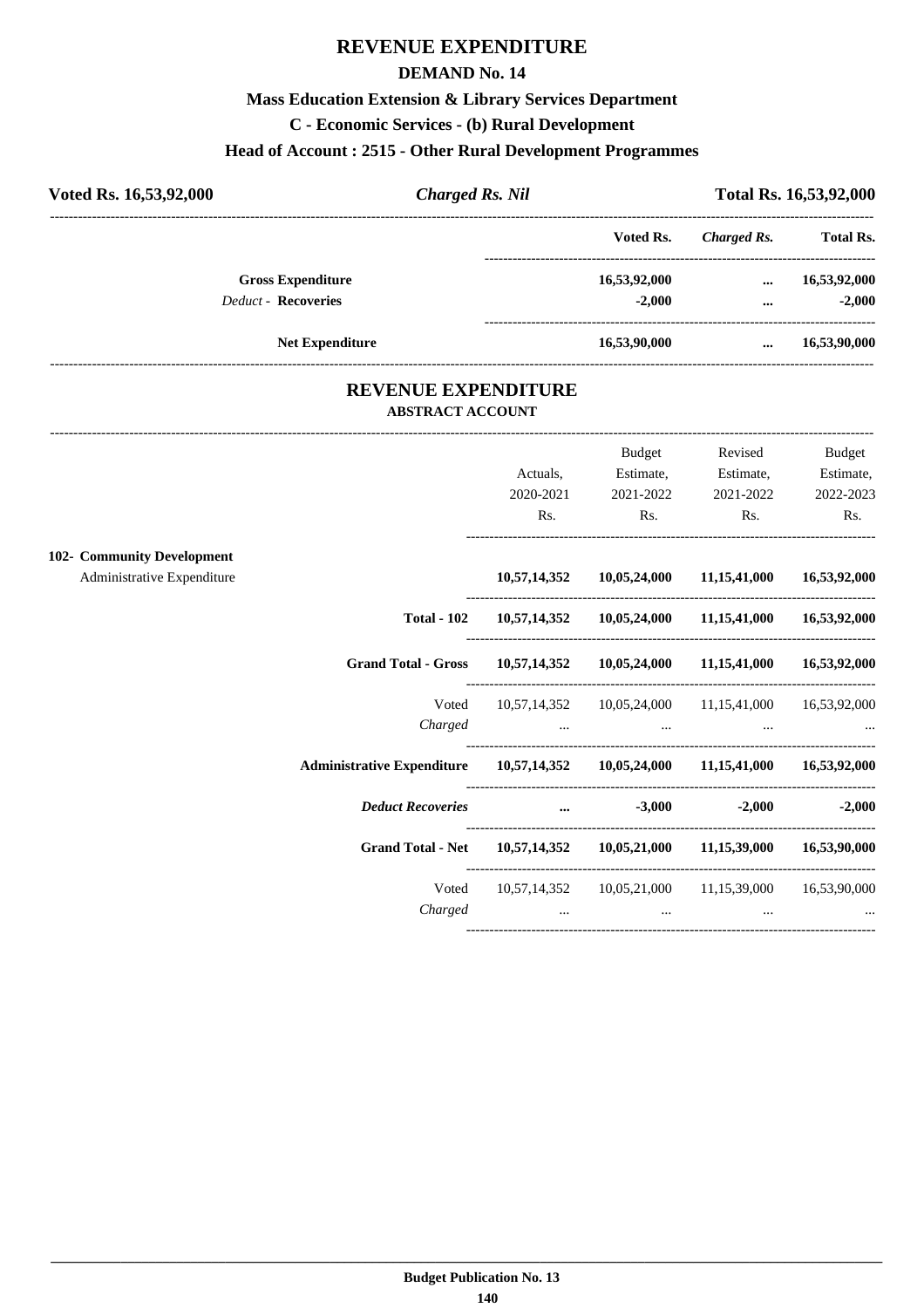|                                                                                  | Actuals,<br>2020-2021<br>Rs. | Budget<br>Estimate,<br>2021-2022<br>Rs. | Revised<br>Estimate,<br>2021-2022<br>Rs.     | Budget<br>Estimate,<br>2022-2023<br>Rs. |
|----------------------------------------------------------------------------------|------------------------------|-----------------------------------------|----------------------------------------------|-----------------------------------------|
| DETAILED ACCOUNT NO. 2515-00-102 - COMMUNITY DEVELOPMENT                         |                              |                                         |                                              |                                         |
| 102- Community Development                                                       |                              |                                         |                                              |                                         |
| <b>Administrative Expenditure</b>                                                |                              |                                         |                                              |                                         |
| 013- Block Establishments for M.E.E. Department [EM]                             |                              |                                         |                                              |                                         |
| 01- Salaries                                                                     |                              |                                         |                                              |                                         |
| 01-Pay                                                                           | 9,30,37,222                  | 8,72,86,000                             | 9,48,98,000                                  | 14,77,45,000                            |
| 14-Grade Pay                                                                     |                              | $\ddots$                                | $\cdots$                                     |                                         |
| 02-Dearness Allowance                                                            | 4,60,380                     | 26,19,000                               | 37,96,000                                    | 58,65,000                               |
| 03-House Rent Allowance                                                          | 1,03,27,048                  | 82,92,000                               | 1,02,23,000                                  | 92,86,000                               |
| 04-Ad hoc Bonus                                                                  | 8,02,200                     | 8,69,000                                | 8,18,000                                     | 8,34,000                                |
| 07-Other Allowances                                                              | 20,300                       | 16,000                                  | 21,000                                       | 22,000                                  |
| 11-Compensatory Allowance                                                        | $\cdots$                     | $\cdots$                                | $\cdots$                                     |                                         |
| 12-Medical Allowance                                                             | 4,17,500                     | 4,55,000                                | 4,26,000                                     | 4,35,000                                |
| Total - 2515-00-102-013-01                                                       | 10,50,64,650                 | 9,95,37,000                             | 11,01,82,000                                 | 16.41.87.000                            |
| 07- Medical Reimbursements                                                       | $\cdots$                     | 1,000                                   | 1,000                                        | 1,000                                   |
| 11- Travel Expenses                                                              | 998                          | 13,000                                  | 13,000                                       | 13,000                                  |
| 12- Medical Reimbursements under WBHS 2008                                       | 2,68,424                     | 1,48,000                                | 5,20,000                                     | 3,50,000                                |
| 13- Office Expenses                                                              |                              |                                         |                                              |                                         |
| 01-Electricity                                                                   |                              | 1,000                                   | 1,000                                        | 1,000                                   |
| 02-Telephone                                                                     |                              | 4,000                                   | 4,000                                        | 4,000                                   |
| 03-Maintenance / P.O.L. for Office Vehicles                                      | $\cdots$                     | $\cdots$                                | $\cdots$                                     |                                         |
| 04-Other Office Expenses                                                         | 3,80,280                     | 8,20,000                                | 8,20,000                                     | 8.36.000                                |
| Total - 2515-00-102-013-13                                                       | 3,80,280                     | 8,25,000                                | 8,25,000                                     | 8,41,000                                |
| <b>Total - Administrative Expenditure</b>                                        | 10,57,14,352                 | 10,05,24,000                            | 11,15,41,000                                 | 16,53,92,000                            |
| Total - 2515-00-102                                                              |                              |                                         | $10,57,14,352$ $10,05,24,000$ $11,15,41,000$ | 16,53,92,000                            |
| Voted<br>Charged                                                                 | 10,57,14,352                 | 10,05,24,000<br>$\cdots$                | 11,15,41,000<br>$\cdots$                     | 16,53,92,000                            |
| <b>DETAILED ACCOUNT NO. 2515 - DEDUCT RECOVERIES IN REDUCTION OF EXPENDITURE</b> |                              |                                         |                                              |                                         |
| 102- Community Development                                                       |                              |                                         |                                              |                                         |
| Administrative Expenditure                                                       |                              |                                         |                                              |                                         |
| 013-Block Establishments for M.E.E. Department [EM]                              |                              |                                         |                                              |                                         |
| 70-Deduct Recoveries                                                             |                              |                                         |                                              |                                         |
| 01-Others                                                                        |                              | $-1,000$                                | $-1,000$                                     | $-1,000$                                |
|                                                                                  |                              |                                         |                                              |                                         |

 02-W.B.H.S. 2008 ... *-1,000* ... ... ----------------------------------------------------------------------------------------- *Total - 102 - Deduct - Recoveries* ... -2,000 -1,000 -1,000 -----------------------------------------------------------------------------------------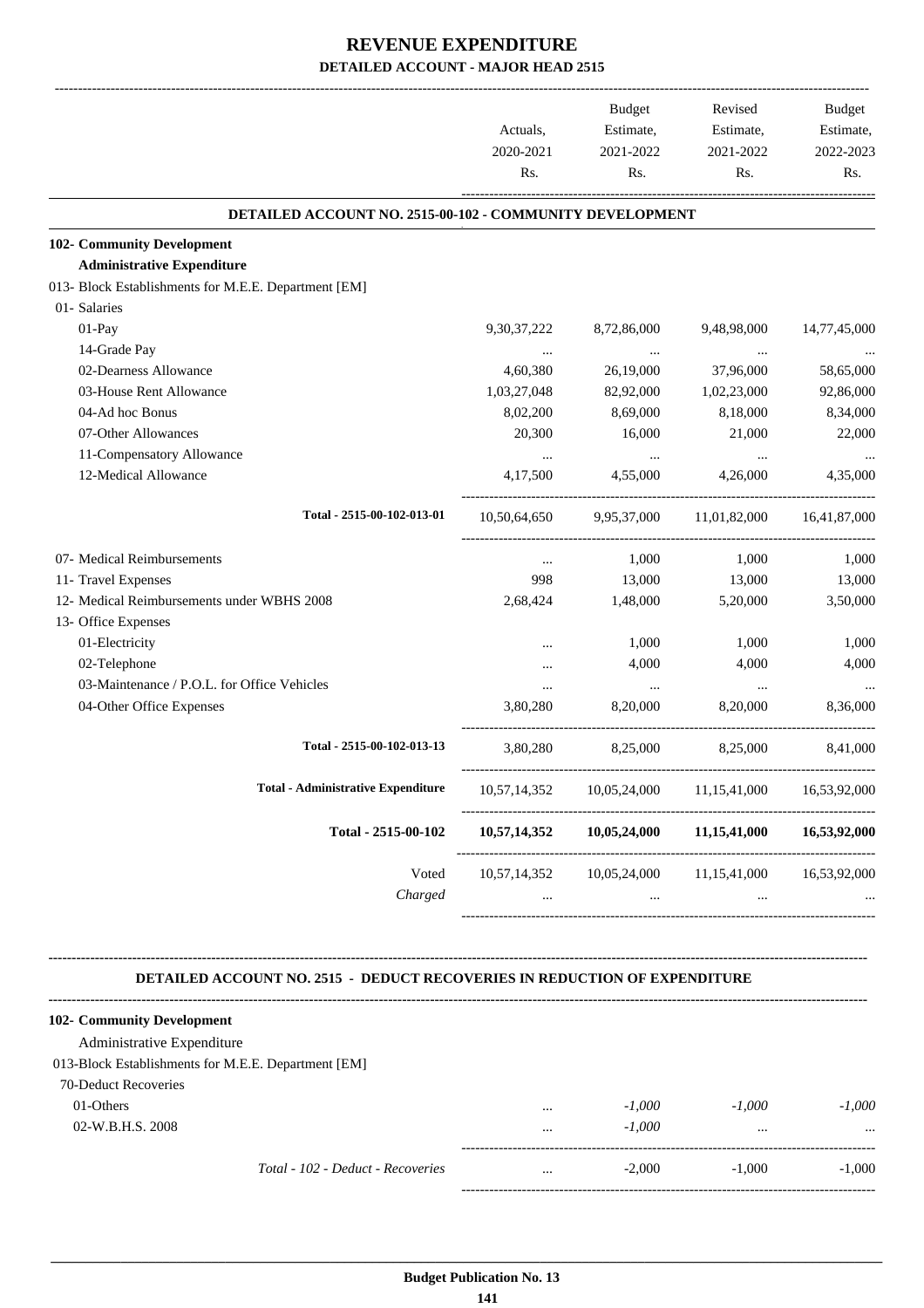|                                                 | Actuals.<br>2020-2021<br>R <sub>s</sub> . | <b>Budget</b><br>Estimate,<br>2021-2022<br>Rs. | Revised<br>Estimate,<br>2021-2022<br>Rs. | <b>Budget</b><br>Estimate,<br>2022-2023<br>Rs. |
|-------------------------------------------------|-------------------------------------------|------------------------------------------------|------------------------------------------|------------------------------------------------|
| 911- Deduct Recoveries of Overpayments          |                                           |                                                |                                          |                                                |
| Administrative Expenditure                      |                                           |                                                |                                          |                                                |
| 013-Block Establishment for MEE Department [EM] |                                           |                                                |                                          |                                                |
| 70-Deduct Recoveries                            |                                           |                                                |                                          |                                                |
| 01-Others                                       | $\cdots$                                  | $-1,000$                                       | $-1,000$                                 | $-1.000$                                       |
| Total - 911 - Deduct - Recoveries               | $\cdots$                                  | $-1.000$                                       | $-1.000$                                 | $-1.000$                                       |
| Total - 2515 - Deduct - Recoveries              | $\cdots$                                  | $-3.000$                                       | $-2.000$                                 | $-2.000$                                       |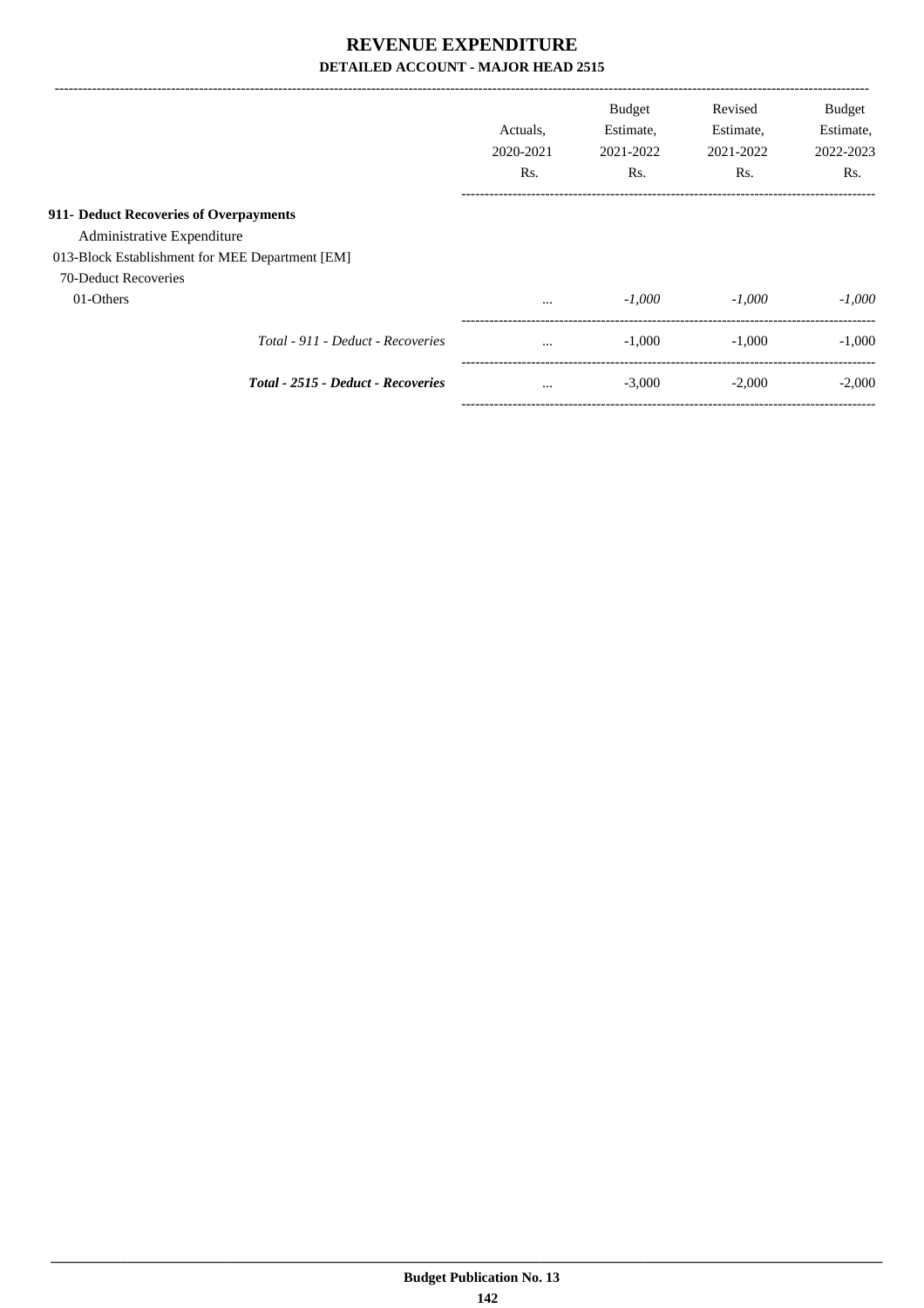## **REVENUE EXPENDITURE**

#### **DEMAND No. 14**

**Mass Education Extension & Library Services Department** C - Economic Services - (j) General Economic Services

Head of Account: 3454 - Census, Surveys and Statistics

| <b>Voted Rs. Nil</b> |                            | <b>Charged Rs. Nil</b> |          |                       | <b>Total Rs. Nil</b> |
|----------------------|----------------------------|------------------------|----------|-----------------------|----------------------|
|                      |                            |                        |          | Voted Rs. Charged Rs. | <b>Total Rs.</b>     |
|                      | <b>Gross Expenditure</b>   |                        |          | $\cdots$              | $\cdots$             |
|                      | <b>Deduct - Recoveries</b> |                        | $\cdots$ | $\cdots$              | $\cdots$             |
|                      |                            |                        |          |                       |                      |
|                      | <b>Net Expenditure</b>     |                        | $\cdots$ | $\cdots$              | $\cdots$             |

#### REVENUE EXPENDITURE **ABSTRACT ACCOUNT**

--------------------------

|                            | Actuals,<br>2020-2021<br>Rs. | <b>Budget</b><br>Estimate,<br>2021-2022<br>Rs. | Revised<br>Estimate,<br>2021-2022<br>Rs. | Budget<br>Estimate.<br>2022-2023<br>Rs. |
|----------------------------|------------------------------|------------------------------------------------|------------------------------------------|-----------------------------------------|
| <b>Grand Total - Gross</b> | $\cdots$                     | $\ddotsc$                                      | $\cdots$                                 | $\cdots$                                |
| Voted<br>Charged           | $\cdots$<br>$\cdots$         | $\cdots$<br>$\cdots$                           | $\cdots$<br>$\cdots$                     | $\cdots$                                |
| <b>Deduct Recoveries</b>   | $\cdots$                     | $-2,000$                                       | $\cdots$                                 |                                         |
| <b>Grand Total - Net</b>   | $\cdots$                     | $-2,000$                                       | $\cdots$                                 |                                         |
| Voted<br>Charged           | $\cdots$<br>                 | $-2,000$<br>                                   | $\cdots$<br>                             |                                         |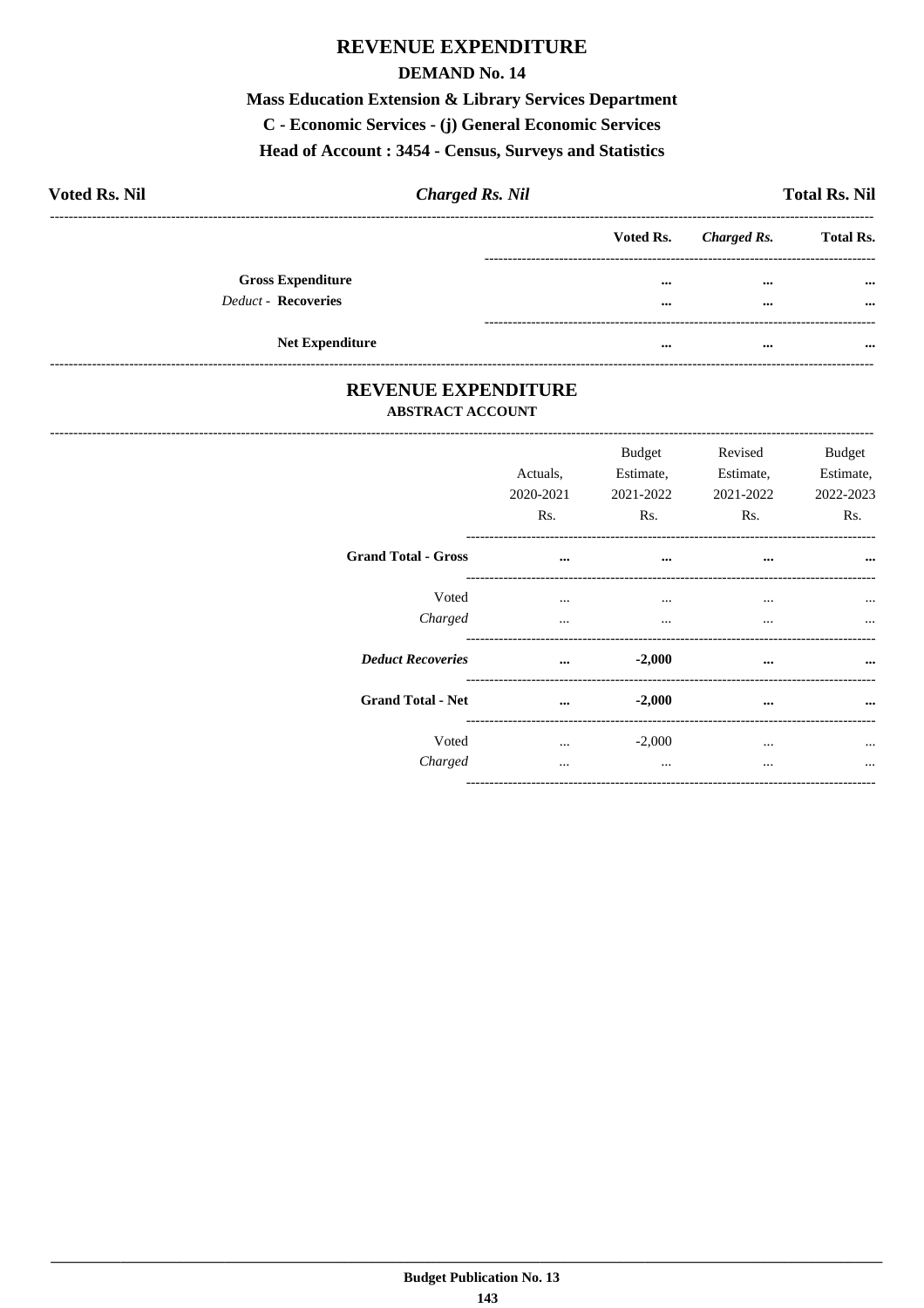|                                                                                  |           | Budget    | Revised   | Budget    |
|----------------------------------------------------------------------------------|-----------|-----------|-----------|-----------|
|                                                                                  | Actuals.  | Estimate, | Estimate, | Estimate, |
|                                                                                  | 2020-2021 | 2021-2022 | 2021-2022 | 2022-2023 |
|                                                                                  | Rs.       | Rs.       | Rs.       | Rs.       |
| <b>DETAILED ACCOUNT NO. 3454 - DEDUCT RECOVERIES IN REDUCTION OF EXPENDITURE</b> |           |           |           |           |
| 02 - SURVEYS AND STATISTICS                                                      |           |           |           |           |
| 110- Gazetter and Statistical Memoirs                                            |           |           |           |           |
| Administrative Expenditure                                                       |           |           |           |           |
| 001-Preservation of old correspondence of the W.Bengal districts                 |           |           |           |           |
| [EM]                                                                             |           |           |           |           |
| 70-Deduct Recoveries                                                             |           |           |           |           |
| 01-Others                                                                        |           | $-1,000$  |           |           |
| 02-W.B.H.S. 2008                                                                 |           | $-1,000$  |           |           |
| Total - 110 - Deduct - Recoveries                                                | $\cdots$  | $-2,000$  | $\cdots$  |           |
| Total - 3454 - Deduct - Recoveries                                               | $\cdots$  | $-2,000$  | $\cdots$  | $\cdots$  |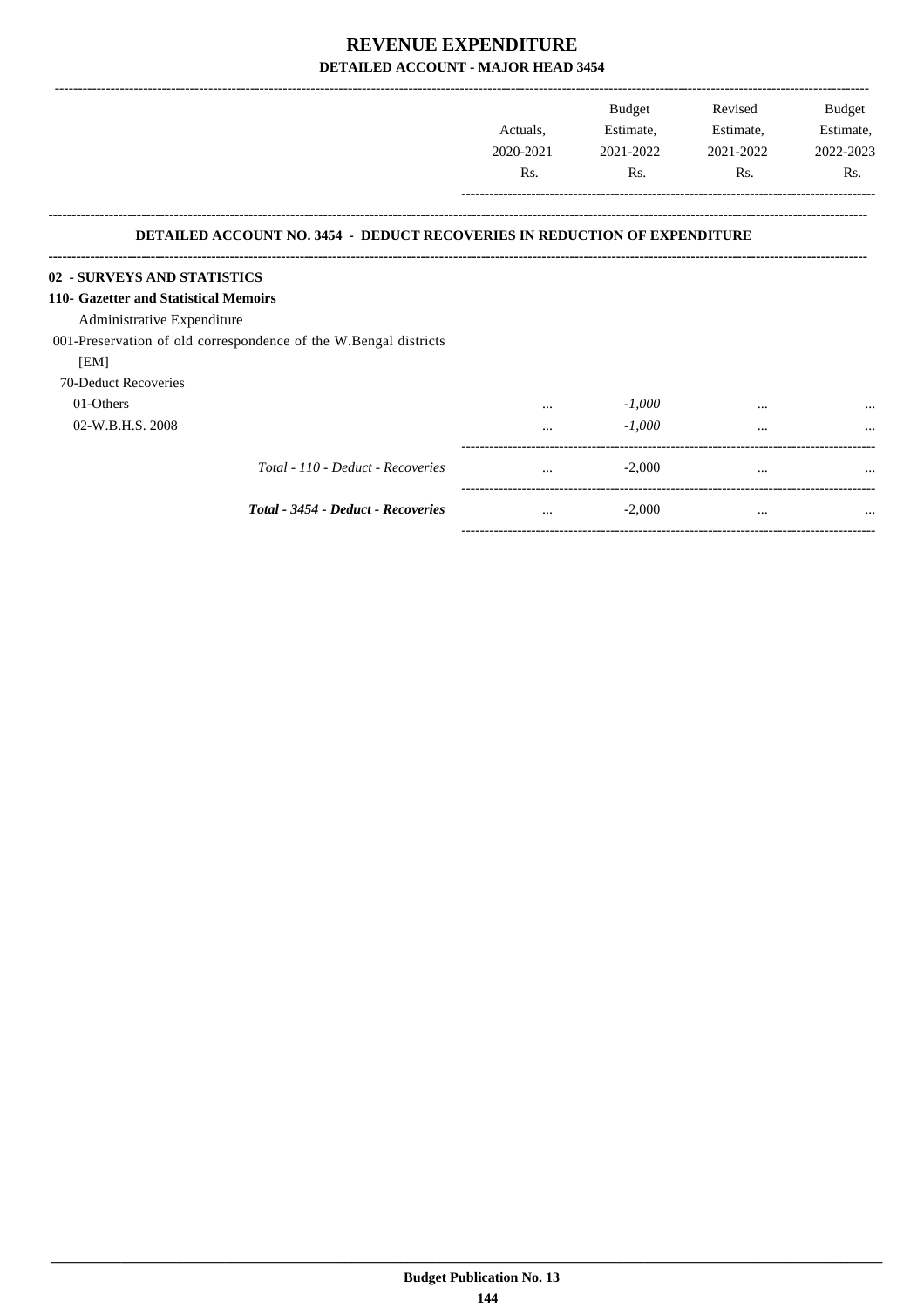### **CAPITAL EXPENDITURE**

#### **DEMAND No. 14**

### **Mass Education Extension & Library Services Department**

# **B. Capital Account of Social Services - (a) Capital Account of Education, Sports, Art and Culture**

## **Head of Account : 4202 - Capital Outlay on Education, Sports, Art and Culture**

| Voted Rs. 11,96,80,000                                      | <b>Charged Rs. Nil</b>     |                                     |                                                                                 |                                               | Total Rs. 11,96,80,000 |
|-------------------------------------------------------------|----------------------------|-------------------------------------|---------------------------------------------------------------------------------|-----------------------------------------------|------------------------|
|                                                             |                            |                                     | Voted Rs.                                                                       | <b>Charged Rs.</b>                            | Total Rs.              |
| <b>Gross Expenditure</b>                                    |                            |                                     | 11,96,80,000                                                                    | $\cdots$                                      | 11,96,80,000           |
| <b>Deduct - Recoveries</b>                                  |                            |                                     | $\cdots$                                                                        | $\ddotsc$                                     |                        |
| Net Expenditure                                             |                            |                                     | 11,96,80,000                                                                    | $\cdots$                                      | 11,96,80,000           |
|                                                             | <b>ABSTRACT ACCOUNT</b>    | <b>CAPITAL EXPENDITURE</b>          |                                                                                 |                                               |                        |
|                                                             |                            |                                     | Budget                                                                          | Revised                                       | <b>Budget</b>          |
|                                                             |                            | Actuals,                            | Estimate,                                                                       | Estimate,                                     | Estimate,              |
|                                                             |                            | 2020-2021                           | 2021-2022                                                                       | 2021-2022                                     | 2022-2023              |
|                                                             |                            | Rs.                                 | Rs.                                                                             | Rs.                                           | Rs.                    |
| 01 - GENERAL EDUCATION<br>001- Direction and Administration |                            |                                     |                                                                                 |                                               |                        |
| <b>State Development Schemes</b>                            |                            | $\cdots$                            | $1,\!00,\!00,\!000$                                                             | 33,33,000                                     | 4,00,00,000            |
|                                                             | <b>Total - 001</b>         | $\ddots$                            |                                                                                 | $1,00,00,000$ $33,33,000$                     | 4,00,00,000            |
|                                                             | Total - 01                 | $\mathbf{r}$                        |                                                                                 | $1,00,00,000$ $33,33,000$                     | 4,00,00,000            |
| 04 - ART AND CULTURE                                        |                            |                                     |                                                                                 |                                               |                        |
| 105- Public Libraries                                       |                            |                                     |                                                                                 |                                               |                        |
| <b>State Development Schemes</b>                            |                            | 2,42,372                            | 7,58,86,000 2,52,96,000                                                         |                                               | 7,96,80,000            |
|                                                             | <b>Total - 105</b>         | 2,42,372                            | 7,58,86,000                                                                     | 2,52,96,000                                   | 7,96,80,000            |
|                                                             | Total - 04                 | 2,42,372                            | 7,58,86,000                                                                     | 2,52,96,000                                   | 7,96,80,000            |
|                                                             | <b>Grand Total - Gross</b> |                                     | 2,42,372 8,58,86,000 2,86,29,000                                                |                                               | 11,96,80,000           |
|                                                             | Voted                      |                                     | 2,42,372 8,58,86,000                                                            | 2,86,29,000                                   | 11,96,80,000           |
|                                                             | Charged                    |                                     | the contract of the contract of the contract of the contract of the contract of | and the company of the                        |                        |
| <b>State Development Schemes</b>                            |                            |                                     | 2,42,372 8,58,86,000 2,86,29,000                                                |                                               | 11,96,80,000           |
|                                                             | <b>Deduct Recoveries</b>   |                                     | $\cdots$<br>$\cdots$                                                            | $\cdots$                                      |                        |
|                                                             | <b>Grand Total - Net</b>   |                                     | 2,42,372 8,58,86,000                                                            | 2,86,29,000                                   | 11,96,80,000           |
|                                                             |                            |                                     | Voted 2,42,372 8,58,86,000 2,86,29,000 11,96,80,000                             |                                               |                        |
|                                                             | Charged                    | the contract of the contract of the |                                                                                 | <b>Contract Contract Contract</b><br>$\cdots$ |                        |

----------------------------------------------------------------------------------------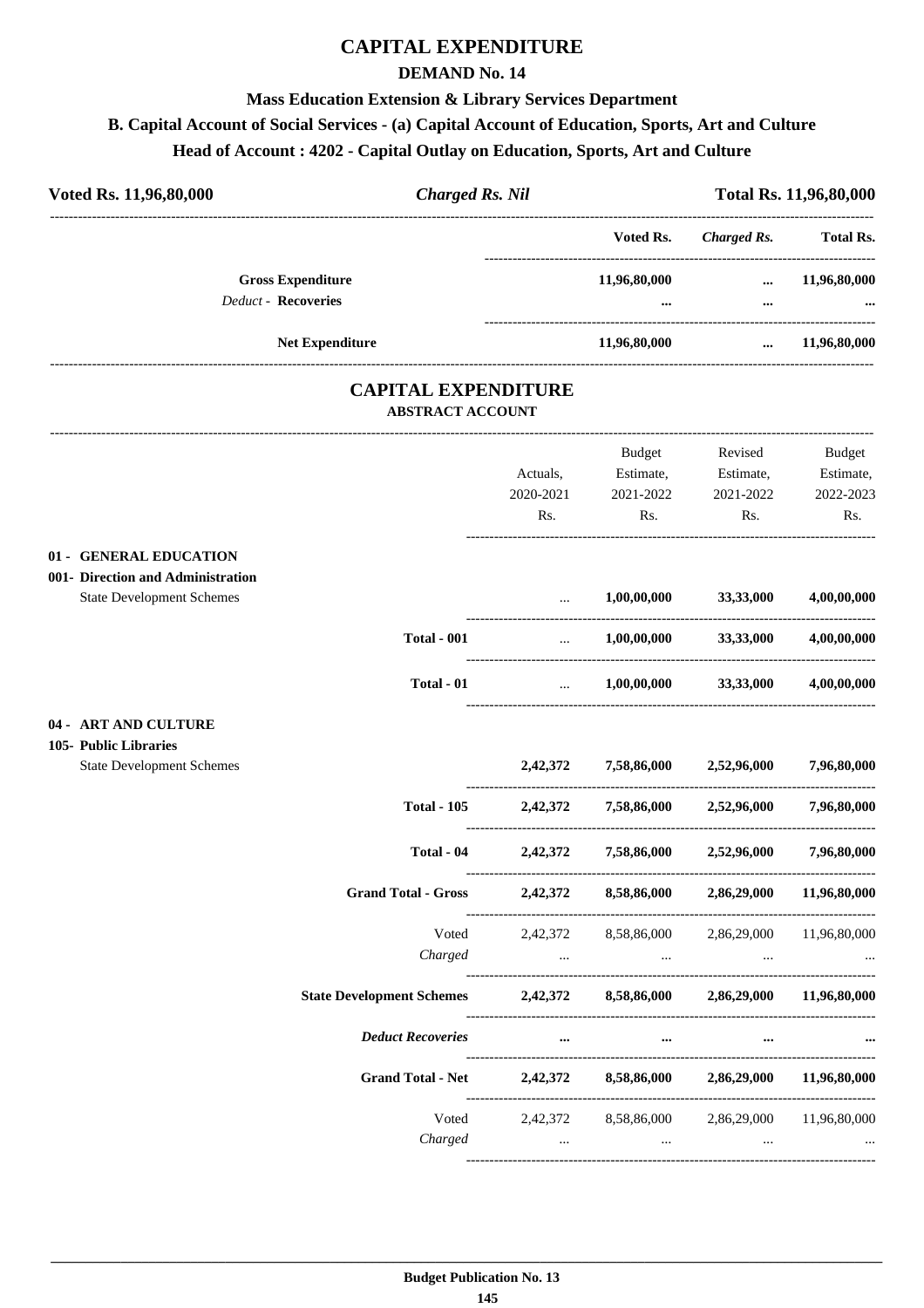## **CAPITAL EXPENDITURE DETAILED ACCOUNT - MAJOR HEAD 4202**

|                                                                 |           | <b>Budget</b> | Revised     | <b>Budget</b> |
|-----------------------------------------------------------------|-----------|---------------|-------------|---------------|
|                                                                 | Actuals,  | Estimate,     | Estimate,   | Estimate,     |
|                                                                 | 2020-2021 | 2021-2022     | 2021-2022   | 2022-2023     |
|                                                                 | Rs.       | Rs.           | Rs.         | Rs.           |
| DETAILED ACCOUNT NO. 4202-01-001 - DIRECTION AND ADMINISTRATION |           |               |             |               |
| 01 - GENERAL EDUCATION                                          |           |               |             |               |
| 001- Direction and Administration                               |           |               |             |               |
| <b>State Development Schemes</b>                                |           |               |             |               |
| 001- Strengthening of Social Education Service [EM]             |           |               |             |               |
| 53- Major Works / Land and Buildings                            | $\cdots$  | 1,00,00,000   | 33,33,000   | 4,00,00,000   |
| <b>Total - State Development Schemes</b>                        | $\cdots$  | 1,00,00,000   | 33,33,000   | 4,00,00,000   |
| Total - 4202-01-001                                             | $\cdots$  | 1,00,00,000   | 33,33,000   | 4,00,00,000   |
| Voted                                                           | $\cdots$  | 1,00,00,000   | 33,33,000   | 4,00,00,000   |
| Charged                                                         | $\ddotsc$ |               |             |               |
| DETAILED ACCOUNT NO. 4202-04-105 - PUBLIC LIBRARIES             |           |               |             |               |
| 04 - ART AND CULTURE                                            |           |               |             |               |
| 105- Public Libraries                                           |           |               |             |               |
| <b>State Development Schemes</b>                                |           |               |             |               |
| 001- Development and Expansion of Library Services- (MEE) [EM]  |           |               |             |               |
| 53- Major Works / Land and Buildings                            | $\ddotsc$ | 4,08,00,000   | 1,36,00,000 | 4,28,40,000   |
| 77- Computerisation                                             | 2,42,372  | 3,50,86,000   | 1,16,96,000 | 3,68,40,000   |
| <b>Total - State Development Schemes</b>                        | 2,42,372  | 7,58,86,000   | 2,52,96,000 | 7,96,80,000   |
| Total - 4202-04-105                                             | 2,42,372  | 7,58,86,000   | 2,52,96,000 | 7,96,80,000   |
| Voted                                                           | 2,42,372  | 7,58,86,000   | 2,52,96,000 | 7,96,80,000   |
| Charged                                                         |           |               |             |               |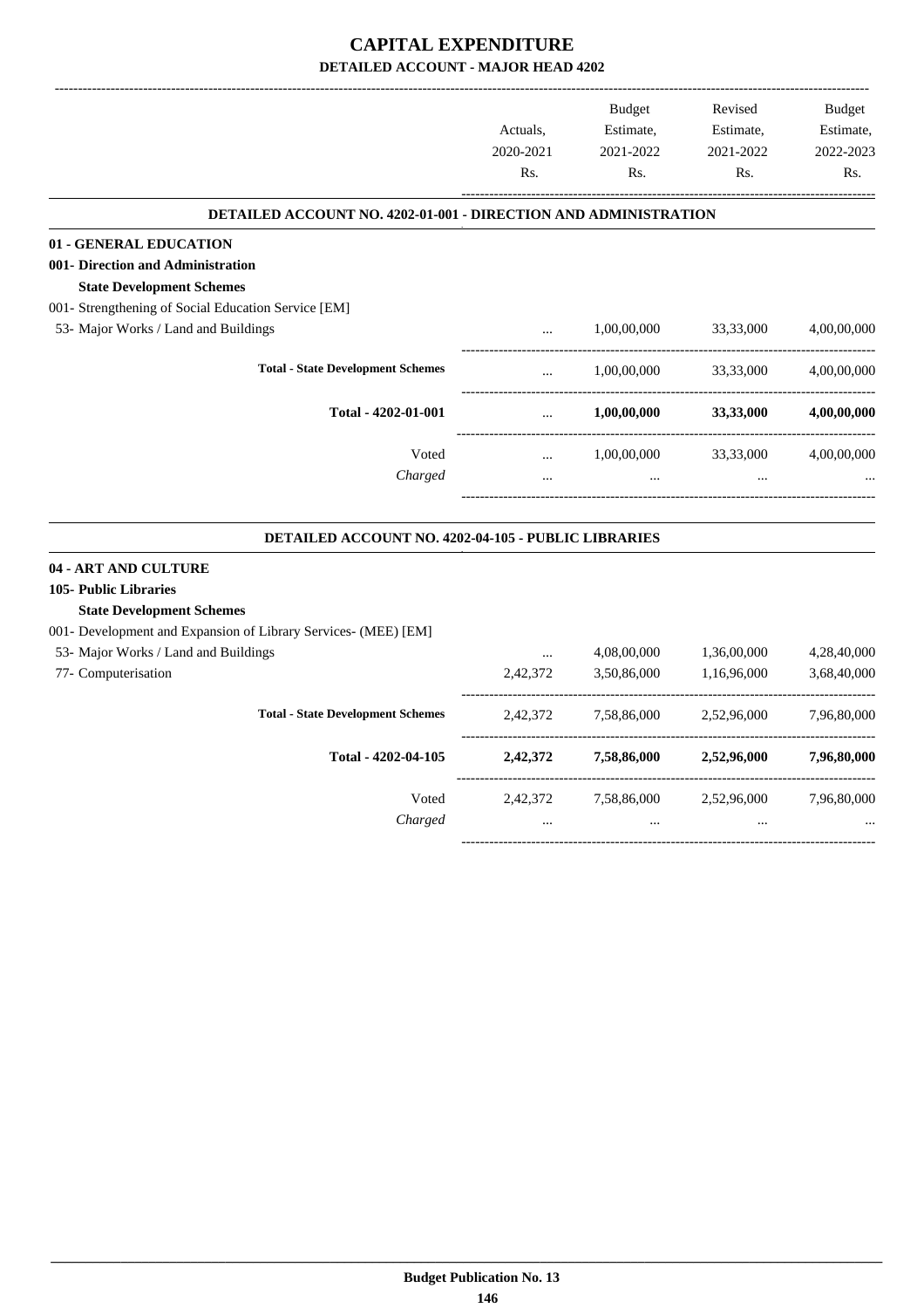## **CAPITAL EXPENDITURE**

#### **DEMAND No. 14**

#### **Mass Education Extension & Library Services Department**

#### **B. Capital Account of Social Services - (g) Capital Account of Social Welfare and Nutrition**

#### **Head of Account : 4235 - Capital Outlay on Social Security and Welfare**

| Voted Rs. 2,40,00,000 |                                                        | <b>Charged Rs. Nil</b> | Total Rs. 2,40,00,000   |                      |                         |
|-----------------------|--------------------------------------------------------|------------------------|-------------------------|----------------------|-------------------------|
|                       |                                                        |                        | Voted Rs.               | Charged Rs.          | <b>Total Rs.</b>        |
|                       | <b>Gross Expenditure</b><br><b>Deduct - Recoveries</b> |                        | 2,40,00,000<br>$\cdots$ | $\cdots$<br>$\cdots$ | 2,40,00,000<br>$\cdots$ |
|                       | <b>Net Expenditure</b>                                 |                        | 2,40,00,000             | $\cdots$             | 2,40,00,000             |

#### **CAPITAL EXPENDITURE ABSTRACT ACCOUNT**

|                                           |                                  |                                  | Actuals,<br>2020-2021<br>Rs. | <b>Budget</b><br>Estimate,<br>2021-2022<br>Rs.      | Revised<br>Estimate,<br>2021-2022<br>Rs. | <b>Budget</b><br>Estimate,<br>2022-2023<br>Rs. |
|-------------------------------------------|----------------------------------|----------------------------------|------------------------------|-----------------------------------------------------|------------------------------------------|------------------------------------------------|
| 02 - SOCIAL WELFARE<br>102- Child Welfare |                                  |                                  |                              |                                                     |                                          |                                                |
|                                           | <b>State Development Schemes</b> |                                  | 36,49,789                    | 2,00,00,000 66,67,000                               |                                          | 2,40,00,000                                    |
|                                           |                                  | <b>Total - 102</b>               |                              | 36,49,789 2,00,00,000 66,67,000 2,40,00,000         |                                          |                                                |
|                                           |                                  | <b>Grand Total - Gross</b>       |                              | 36,49,789 2,00,00,000                               | 66,67,000                                | 2,40,00,000                                    |
|                                           |                                  | Voted<br>Charged                 | 36,49,789<br>$\cdots$        | $\cdots$                                            | 2,00,00,000 66,67,000<br>$\cdots$        | 2,40,00,000                                    |
|                                           |                                  | <b>State Development Schemes</b> |                              | $36,49,789$ $2,00,00,000$ $66,67,000$ $2,40,00,000$ |                                          |                                                |
|                                           |                                  | <b>Deduct Recoveries</b>         | $\cdots$                     | $\cdots$                                            |                                          |                                                |
|                                           |                                  | <b>Grand Total - Net</b>         | 36,49,789                    |                                                     | 2,00,00,000 66,67,000                    | 2,40,00,000                                    |
|                                           |                                  | Voted<br>Charged                 | 36,49,789<br>$\cdots$        | $\cdots$                                            | 2,00,00,000 66,67,000<br>$\cdots$        | 2,40,00,000                                    |
|                                           |                                  |                                  |                              |                                                     |                                          |                                                |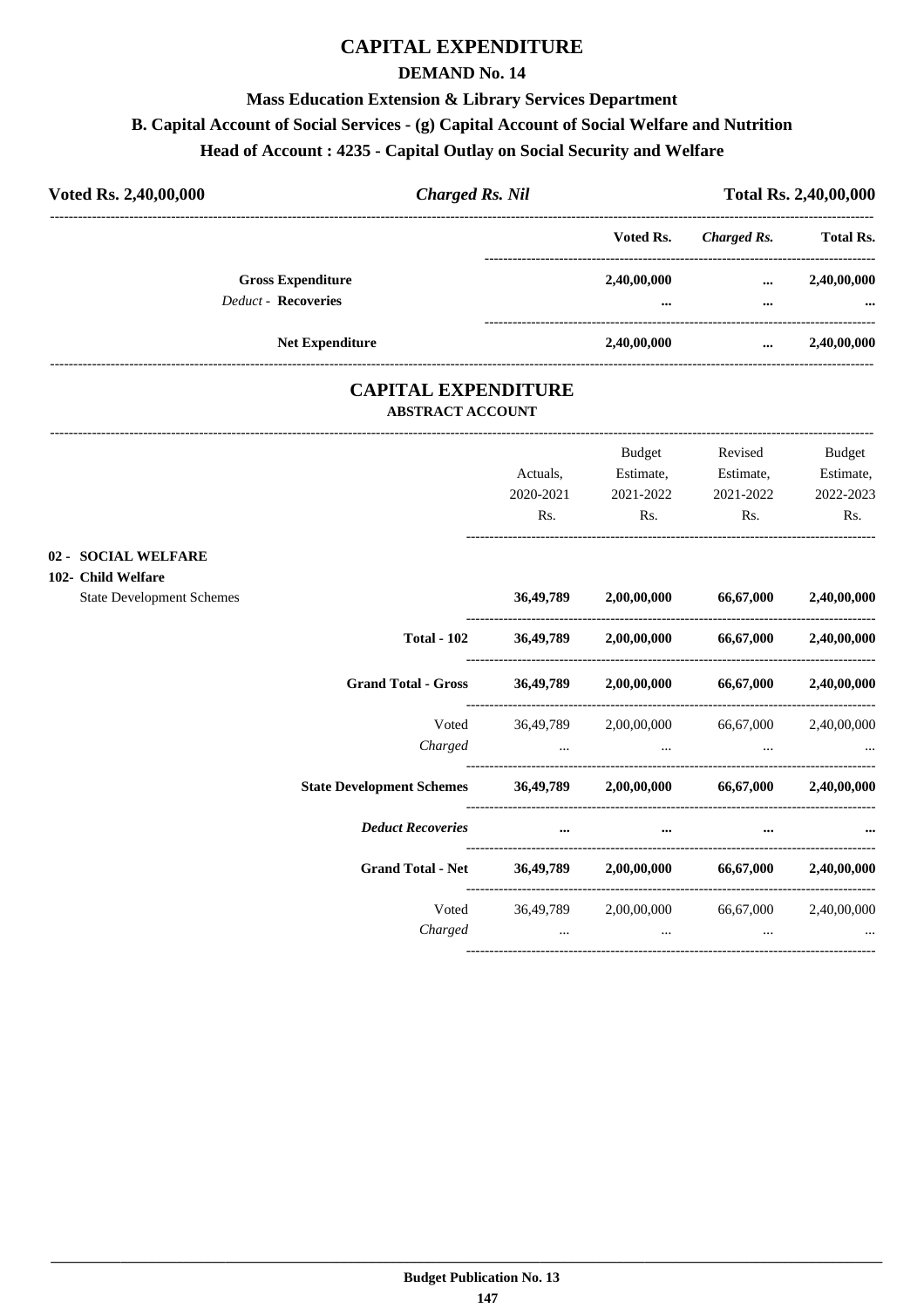## **CAPITAL EXPENDITURE DETAILED ACCOUNT - MAJOR HEAD 4235**

|                                                  |           | Budget      | Revised   | Budget      |
|--------------------------------------------------|-----------|-------------|-----------|-------------|
|                                                  | Actuals,  | Estimate,   | Estimate, | Estimate,   |
|                                                  | 2020-2021 | 2021-2022   | 2021-2022 | 2022-2023   |
|                                                  | Rs.       | Rs.         | Rs.       | Rs.         |
| DETAILED ACCOUNT NO. 4235-02-102 - CHILD WELFARE |           |             |           |             |
| 02 - SOCIAL WELFARE                              |           |             |           |             |
| 102- Child Welfare                               |           |             |           |             |
| <b>State Development Schemes</b>                 |           |             |           |             |
| 007- Construction of Welfare Home [EM]           |           |             |           |             |
| 53- Major Works / Land and Buildings             | 36,49,789 | 2,00,00,000 | 66,67,000 | 2,40,00,000 |
| <b>Total - State Development Schemes</b>         | 36,49,789 | 2,00,00,000 | 66,67,000 | 2,40,00,000 |
| Total - 4235-02-102                              | 36,49,789 | 2,00,00,000 | 66,67,000 | 2,40,00,000 |
| Voted                                            | 36,49,789 | 2,00,00,000 | 66,67,000 | 2,40,00,000 |
| Charged                                          | $\cdots$  | $\cdots$    | $\cdots$  |             |
|                                                  |           |             |           |             |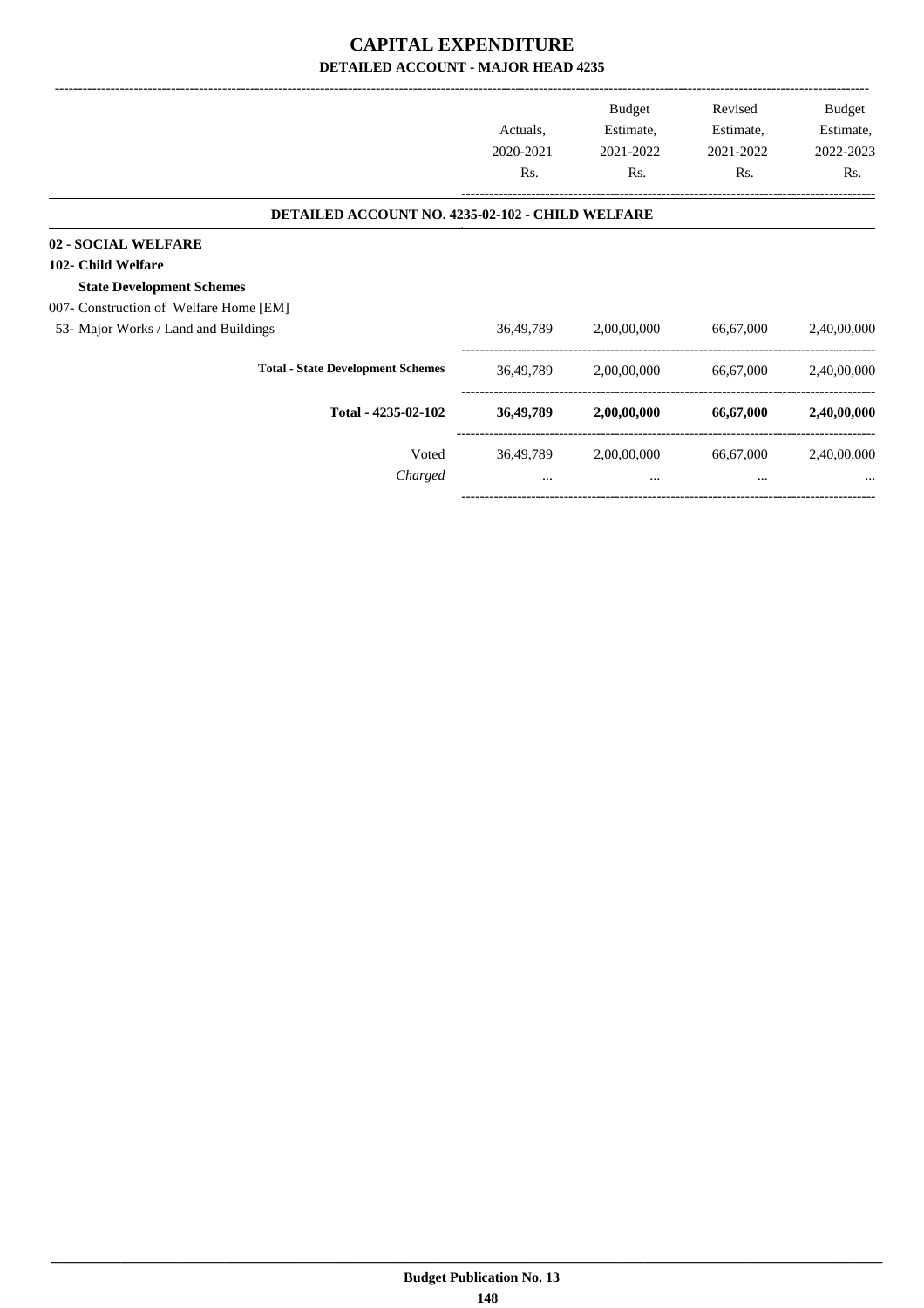## **REVENUE EXPENDITURE**

#### **DEMAND No. 15**

# **School Education Department**

#### **B - Social Services - (a) Education, Sports, Art and Culture**

**Head of Account : 2202 - General Education**

| Voted Rs. 34864,80,68,000                              |                                                       | <b>Charged Rs. Nil</b>                                                  |                                                             |                                       | Total Rs. 34864,80,68,000                   |
|--------------------------------------------------------|-------------------------------------------------------|-------------------------------------------------------------------------|-------------------------------------------------------------|---------------------------------------|---------------------------------------------|
|                                                        |                                                       |                                                                         | Voted Rs.                                                   | Charged Rs.                           | Total Rs.                                   |
| <b>Gross Expenditure</b><br><b>Deduct - Recoveries</b> |                                                       |                                                                         | 34864,80,68,000<br>$-80,58,91,000$                          | ------------------------------------- | $\ldots$ 34864,80,68,000<br>$-80,58,91,000$ |
| <b>Net Expenditure</b>                                 |                                                       |                                                                         | 34784,21,77,000                                             |                                       | $\ldots$ 34784,21,77,000                    |
|                                                        | <b>REVENUE EXPENDITURE</b><br><b>ABSTRACT ACCOUNT</b> |                                                                         |                                                             |                                       |                                             |
|                                                        |                                                       |                                                                         | <b>Budget</b>                                               | Revised                               | Budget                                      |
|                                                        |                                                       | Actuals,                                                                | Estimate,                                                   | Estimate,                             | Estimate,                                   |
|                                                        |                                                       | 2020-2021                                                               | 2021-2022                                                   | 2021-2022                             | 2022-2023                                   |
|                                                        |                                                       | Rs.                                                                     | Rs.                                                         | Rs.                                   | Rs.                                         |
| 01 - ELEMENTARY EDUCATION                              |                                                       |                                                                         |                                                             |                                       |                                             |
| 001- Direction and Administration                      |                                                       |                                                                         |                                                             |                                       |                                             |
| Administrative Expenditure                             |                                                       | 1,56,99,761                                                             | 1,80,03,000                                                 | 1,68,90,000                           | 1,76,90,000                                 |
| <b>State Development Schemes</b>                       |                                                       | 15,00,00,000                                                            |                                                             |                                       | 1,00,00,000                                 |
|                                                        | <b>Total - 001</b>                                    | 16,56,99,761                                                            | 1,80,03,000                                                 | 1,68,90,000                           | 2,76,90,000                                 |
| 053- Maintenance of Buildings                          |                                                       |                                                                         |                                                             |                                       |                                             |
| Administrative Expenditure                             |                                                       |                                                                         | $\ddotsc$                                                   |                                       |                                             |
| <b>State Development Schemes</b>                       |                                                       |                                                                         | $\cdots$                                                    |                                       |                                             |
|                                                        | <b>Total - 053</b>                                    |                                                                         |                                                             |                                       |                                             |
| 101- Govt. Primary School                              |                                                       |                                                                         |                                                             |                                       |                                             |
| Administrative Expenditure                             |                                                       | 4,35,50,635                                                             | 5,45,49,000                                                 | 4,58,02,000                           | 4,80,00,000                                 |
| <b>State Development Schemes</b>                       |                                                       |                                                                         |                                                             |                                       |                                             |
|                                                        | <b>Total - 101</b>                                    |                                                                         | $4,35,50,635$ $5,45,49,000$ $4,58,02,000$ $4,80,00,000$     |                                       |                                             |
| 102- Assisatance to Non-Government Primary Schools     |                                                       |                                                                         |                                                             |                                       |                                             |
| Administrative Expenditure                             |                                                       |                                                                         | 8974,98,54,211 8815,76,96,000 9289,08,48,000 9400,72,62,000 |                                       |                                             |
| <b>State Development Schemes</b>                       |                                                       | $\cdots$                                                                | the contract of the contract of the contract of             | $\cdots$                              |                                             |
|                                                        |                                                       | Total - 102 8974,98,54,211 8815,76,96,000 9289,08,48,000 9400,72,62,000 |                                                             |                                       |                                             |
| 104- Inspection                                        |                                                       |                                                                         |                                                             |                                       |                                             |
| Administrative Expenditure                             |                                                       | 83,61,93,134                                                            | 88,32,36,000                                                | 88,52,92,000                          | 91,11,09,000                                |
| <b>State Development Schemes</b>                       |                                                       | 830                                                                     | $\cdots$                                                    | $\cdots$                              |                                             |
|                                                        | <b>Total - 104</b>                                    | 83,61,93,964                                                            | 88,32,36,000                                                | 88,52,92,000                          | 91,11,09,000                                |

----------------------------------------------------------------------------------------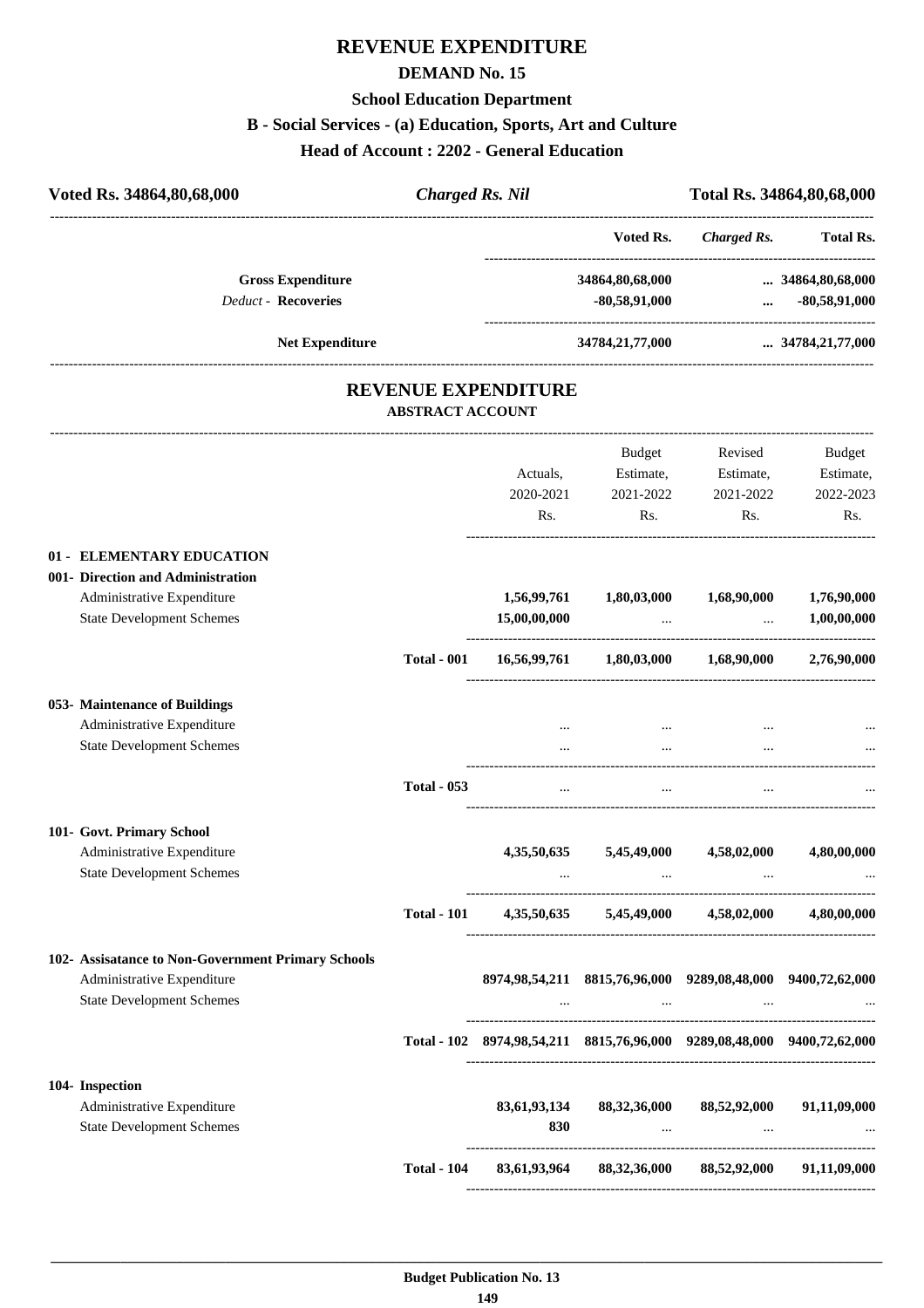|                                                                                    |                    | Actuals,                                                                | Budget<br>Estimate,                                               | Revised<br>Estimate,                                    | Budget<br>Estimate,                                         |
|------------------------------------------------------------------------------------|--------------------|-------------------------------------------------------------------------|-------------------------------------------------------------------|---------------------------------------------------------|-------------------------------------------------------------|
|                                                                                    |                    | 2020-2021<br>Rs.                                                        | 2021-2022<br>Rs.                                                  | 2021-2022<br>Rs.                                        | 2022-2023<br>Rs.                                            |
| 107- Teachers Training                                                             |                    |                                                                         |                                                                   |                                                         |                                                             |
| Administrative Expenditure<br><b>State Development Schemes</b>                     |                    | 14,57,63,308<br>13, 12, 36, 418                                         | 16,01,28,000<br>30,66,67,000                                      | 15,85,27,000<br>21,46,14,000                            | 16,15,10,000<br>25,20,00,000                                |
|                                                                                    | <b>Total - 107</b> | 27,69,99,726                                                            | 46,67,95,000                                                      | 37,31,41,000                                            | 41,35,10,000                                                |
| 108- Text Books                                                                    |                    |                                                                         |                                                                   |                                                         |                                                             |
| Administrative Expenditure<br><b>State Development Schemes</b>                     |                    | 3,43,26,548<br>177,76,26,628                                            | 6,62,30,000<br>196,00,00,000                                      | 3,48,74,000<br>65,33,33,000                             | 3,55,73,000<br>200,00,00,000                                |
|                                                                                    | <b>Total - 108</b> |                                                                         | 181,19,53,176 202,62,30,000                                       | 68,82,07,000                                            | 203,55,73,000                                               |
| 109- Scholarships and Incentives                                                   |                    |                                                                         | 52,03,524 50,05,000                                               | 52,04,000                                               |                                                             |
| Administrative Expenditure<br><b>State Development Schemes</b>                     |                    |                                                                         |                                                                   |                                                         | 52,56,000                                                   |
|                                                                                    | <b>Total - 109</b> | 52,03,524                                                               | 50,05,000                                                         | 52,04,000                                               | 52,56,000                                                   |
| 110- Examinations<br>Administrative Expenditure                                    |                    |                                                                         |                                                                   |                                                         |                                                             |
|                                                                                    |                    |                                                                         |                                                                   | $1,26,20,452$ $1,26,16,000$ $1,33,22,000$               | 1,37,20,000                                                 |
|                                                                                    | <b>Total - 110</b> |                                                                         |                                                                   | $1,26,20,452$ $1,26,16,000$ $1,33,22,000$ $1,37,20,000$ |                                                             |
| 111- Sarba Shiksha Abhiyan<br><b>State Development Schemes</b>                     |                    | $\cdots$                                                                |                                                                   |                                                         |                                                             |
| State Development Schemes (Central Assistance)                                     |                    |                                                                         | $\ddotsc$                                                         |                                                         |                                                             |
|                                                                                    | Total - 111        |                                                                         |                                                                   |                                                         |                                                             |
| 112- National Programme of Mid Day Meals in Schools                                |                    |                                                                         |                                                                   |                                                         |                                                             |
| Administrative Expenditure<br><b>State Development Schemes</b>                     |                    | 2,84,38,750<br>603,42,39,996                                            | 2,99,19,000<br>930,50,29,000                                      | 2,97,74,000<br>362,47,89,000                            | 3,12,01,000<br>764,02,81,000                                |
| State Development Schemes (Central Assistance)                                     |                    |                                                                         | 880, 82, 66, 000 982, 80, 07, 000                                 | 750,00,00,000                                           | 1162,62,68,000                                              |
|                                                                                    |                    | Total - 112 1487,09,44,746 1916,29,55,000 1115,45,63,000 1929,77,50,000 |                                                                   |                                                         |                                                             |
| 113- Samagra Shiksha Abhiyan                                                       |                    |                                                                         |                                                                   |                                                         |                                                             |
| <b>State Development Schemes</b><br>State Development Schemes (Central Assistance) |                    |                                                                         | 417,69,04,666 589,91,00,000<br>835, 38, 06, 000 1033, 77, 75, 000 |                                                         | 731,79,97,000 613,40,55,000<br>819,23,97,000 1423,77,09,000 |
|                                                                                    |                    | Total - 113 1253,07,10,666 1623,68,75,000 1551,03,94,000 2037,17,64,000 |                                                                   |                                                         |                                                             |
| 789- Special Component Plan for Scheduled Castes                                   |                    |                                                                         |                                                                   |                                                         |                                                             |
| Administrative Expenditure<br><b>State Development Schemes</b>                     |                    | 458,60,12,213                                                           | 1,000<br>911,52,28,000                                            | 500,50,51,000                                           | 789,91,72,000                                               |
| State Development Schemes (Central Assistance)                                     |                    | 687,07,23,000                                                           | 691,39,83,000                                                     | 621,86,16,000                                           | 915,45,40,000                                               |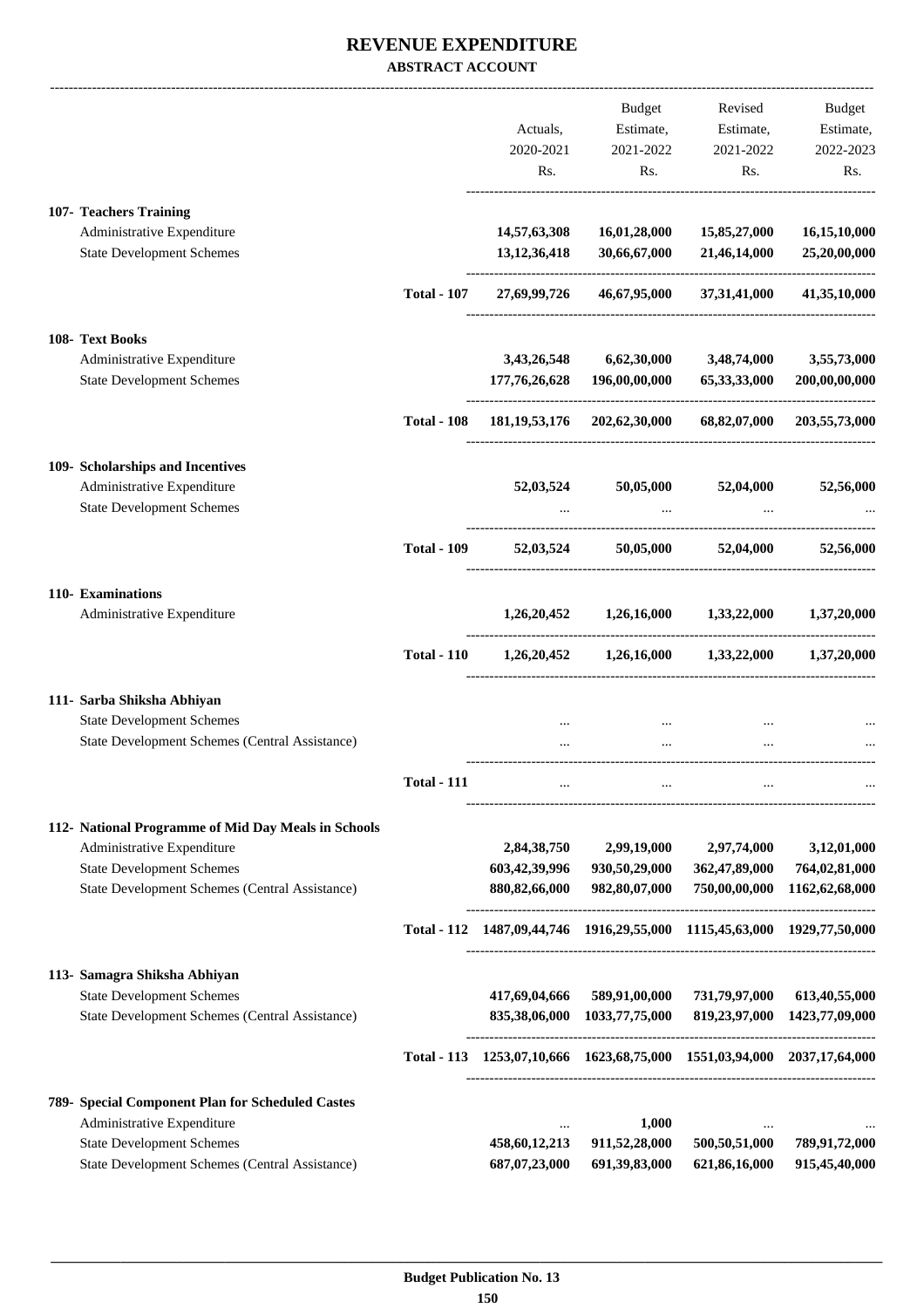|                                                                |                    |                                                                                     | Budget                                                  | Revised                      | Budget                       |
|----------------------------------------------------------------|--------------------|-------------------------------------------------------------------------------------|---------------------------------------------------------|------------------------------|------------------------------|
|                                                                |                    | Actuals,                                                                            | Estimate,                                               | Estimate,                    | Estimate,                    |
|                                                                |                    | 2020-2021                                                                           | 2021-2022                                               | 2021-2022                    | 2022-2023                    |
|                                                                |                    | Rs.                                                                                 | Rs.                                                     | Rs.                          | Rs.                          |
|                                                                |                    | Total - 789 1145, 67, 35, 213 1602, 92, 12, 000 1122, 36, 67, 000 1705, 37, 12, 000 |                                                         |                              |                              |
| 796- Tribal Areas Sub-Plan                                     |                    |                                                                                     |                                                         |                              |                              |
| Administrative Expenditure                                     |                    |                                                                                     |                                                         |                              |                              |
| <b>State Development Schemes</b>                               |                    |                                                                                     | 120,71,04,366 142,95,16,000                             | 113,83,64,000                | 150,09,92,000                |
| State Development Schemes (Central Assistance)                 |                    |                                                                                     | 181, 12, 58, 000 172, 84, 95, 000                       | 144,57,15,000                | 227,60,94,000                |
|                                                                | <b>Total - 796</b> |                                                                                     | 301,83,62,366 315,80,11,000 258,40,79,000 377,70,86,000 |                              |                              |
| 800- Other Expenditure                                         |                    |                                                                                     |                                                         |                              |                              |
| Administrative Expenditure                                     |                    |                                                                                     | 47,50,22,518 48,18,75,000                               | 49,12,00,000                 | 51,35,09,000                 |
| <b>State Development Schemes</b><br>Central Sector Scheme      |                    |                                                                                     | 52,62,86,330 764,00,00,000                              | 143,89,99,000                | 646,95,00,000                |
|                                                                | <b>Total - 800</b> |                                                                                     | 100,13,08,848 812,18,75,000 193,01,99,000 698,30,09,000 |                              |                              |
|                                                                |                    |                                                                                     |                                                         |                              |                              |
|                                                                |                    | Total - 01 13578,01,37,288 15433,30,58,000 13732,16,08,000 16494,54,41,000          |                                                         |                              |                              |
| <b>SECONDARY EDUCATION</b><br>$02 -$                           |                    |                                                                                     |                                                         |                              |                              |
| 001- Direction and Administration                              |                    |                                                                                     |                                                         |                              |                              |
| Administrative Expenditure<br><b>State Development Schemes</b> |                    | 26, 18, 76, 556<br>131,37,00,000                                                    | 36,03,20,000<br>$\mathcal{L} = \mathcal{L} \mathcal{L}$ | 30,53,40,000<br>40,00,00,000 | 31,64,48,000<br>1,00,00,000  |
|                                                                | <b>Total - 001</b> | 157,55,76,556                                                                       | 36,03,20,000                                            | 70,53,40,000                 | 32,64,48,000                 |
| 053- Maintenance of Buildings                                  |                    |                                                                                     |                                                         |                              |                              |
| Administrative Expenditure                                     |                    |                                                                                     | 1,00,000                                                |                              |                              |
|                                                                | <b>Total - 053</b> | $\cdots$                                                                            | 1,00,000                                                | $\ddots$                     |                              |
| 101- Inspection                                                |                    |                                                                                     |                                                         |                              |                              |
| Administrative Expenditure<br><b>State Development Schemes</b> |                    | 58, 55, 35, 264<br>61,63,810                                                        | 63, 10, 13, 000<br>24,00,00,000                         | 61,91,57,000<br>8,00,00,000  | 64,01,10,000<br>25,20,00,000 |
|                                                                | <b>Total - 101</b> | 59,16,99,074                                                                        | 87,10,13,000                                            | 69,91,57,000                 | 89,21,10,000                 |
|                                                                |                    |                                                                                     |                                                         |                              |                              |
| 105- Teachers Training                                         |                    |                                                                                     |                                                         |                              |                              |
| Administrative Expenditure<br><b>State Development Schemes</b> |                    | 1,40,06,210                                                                         | 1,94,19,000                                             | 1,50,60,000                  | 1,57,54,000                  |
| State Development Schemes (Central Assistance)                 |                    | $\cdots$<br>$\cdots$                                                                | $\cdots$<br>$\cdots$                                    | $\cdots$<br>$\cdots$         |                              |
|                                                                | <b>Total - 105</b> |                                                                                     | 1,40,06,210 1,94,19,000                                 | 1,50,60,000                  | 1,57,54,000                  |
| 106- Text Books                                                |                    |                                                                                     |                                                         |                              |                              |
| Administrative Expenditure                                     |                    | 18,29,030                                                                           | 19,08,000                                               | 19,34,000                    | 20,30,000                    |
| <b>State Development Schemes</b>                               |                    | 126,27,79,949                                                                       | 155,00,00,000                                           | 58,04,59,000                 | 162,75,00,000                |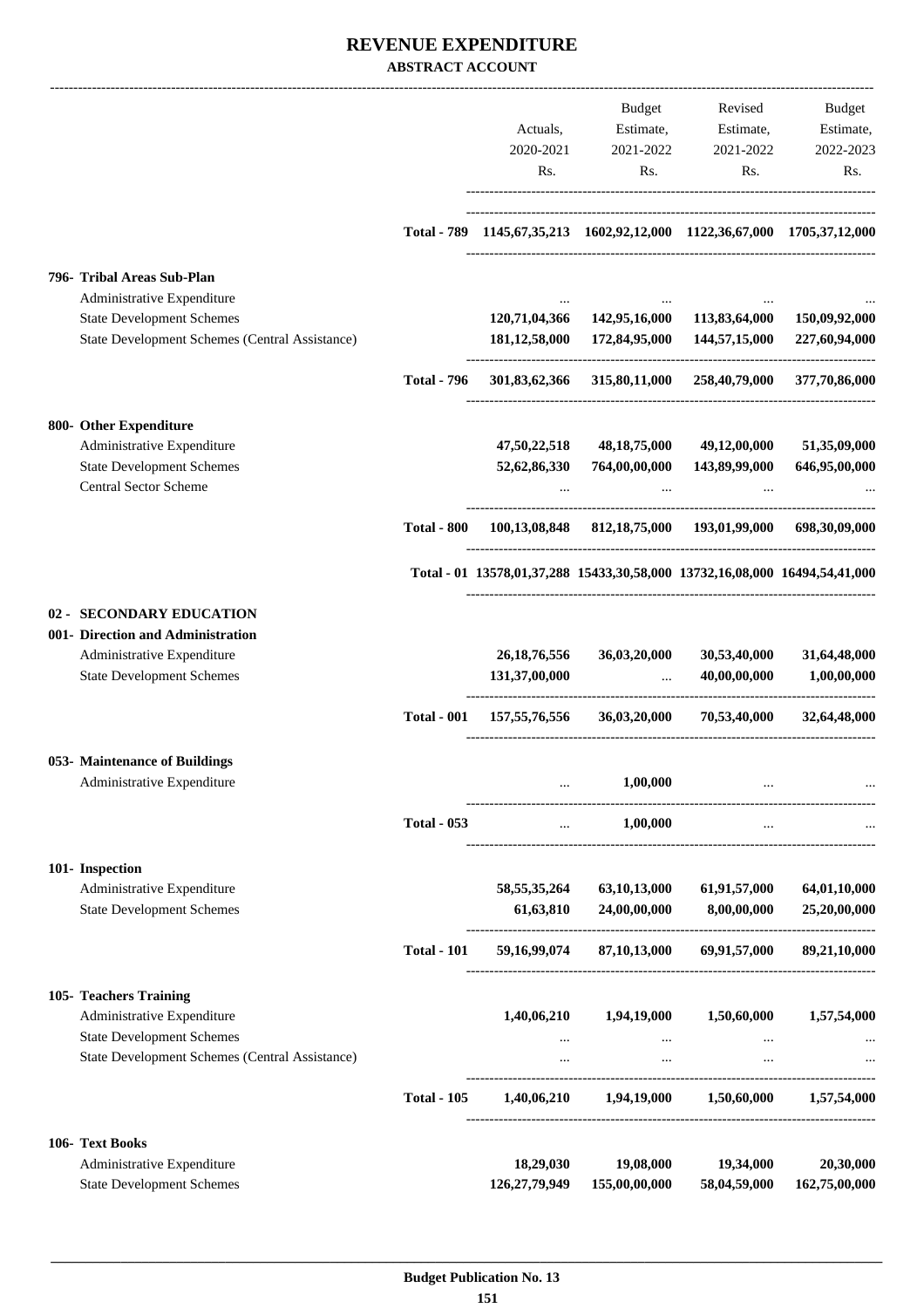|                                                                |                    |                                                                             | <b>Budget</b>                                                   |                                           | Revised Budget                    |
|----------------------------------------------------------------|--------------------|-----------------------------------------------------------------------------|-----------------------------------------------------------------|-------------------------------------------|-----------------------------------|
|                                                                |                    | Actuals,                                                                    |                                                                 | Estimate, Estimate, Estimate,             |                                   |
|                                                                |                    | 2020-2021                                                                   | 2021-2022                                                       | 2021-2022                                 | 2022-2023                         |
|                                                                |                    | Rs.                                                                         | Rs.                                                             | Rs.                                       | Rs.                               |
|                                                                | <b>Total - 106</b> |                                                                             | 126,46,08,979  155,19,08,000  58,23,93,000  162,95,30,000       |                                           |                                   |
| 107- Scholarships                                              |                    |                                                                             |                                                                 |                                           |                                   |
| Administrative Expenditure<br><b>State Development Schemes</b> |                    | 3,76,57,808                                                                 | 30,000                                                          | $5,60,00,000$ $1,86,67,000$ $5,88,00,000$ |                                   |
|                                                                | <b>Total - 107</b> |                                                                             | 3,76,57,808 5,60,30,000 1,86,67,000                             |                                           | 5,88,00,000                       |
| 109- Government Secondary Schools                              |                    |                                                                             |                                                                 |                                           |                                   |
| Administrative Expenditure                                     |                    |                                                                             | 164,72,23,805 203,58,08,000                                     |                                           | 174, 14, 88, 000 179, 59, 32, 000 |
| <b>State Development Schemes</b>                               |                    | 16,02,520                                                                   | $50,\!00,\!00,\!000$                                            | 16,66,67,000                              | 41,80,00,000                      |
| <b>Central Sector Scheme</b>                                   |                    |                                                                             | and the contract of the contract of                             | $\sim$ $\sim$ $\sim$ $\sim$ $\sim$ $\sim$ |                                   |
|                                                                | <b>Total - 109</b> |                                                                             | 164,88,26,325 253,58,08,000 190,81,55,000 221,39,32,000         |                                           |                                   |
| 110- Assistance to Non-Government Secondary Schools            |                    |                                                                             |                                                                 |                                           |                                   |
| Administrative Expenditure                                     |                    |                                                                             | 14808,06,10,146 16756,52,04,000 15330,29,45,000 15593,89,19,000 |                                           |                                   |
| <b>State Development Schemes</b>                               |                    |                                                                             | 116,94,15,392 439,43,46,000 146,47,82,000                       |                                           | 368,40,63,000                     |
| State Development Schemes (Central Assistance)                 |                    |                                                                             |                                                                 |                                           |                                   |
| <b>Central Sector Scheme</b>                                   |                    |                                                                             |                                                                 |                                           |                                   |
|                                                                |                    | Total - 110 14925,00,25,538 17195,95,50,000 15476,77,27,000 15962,29,82,000 |                                                                 |                                           |                                   |
| 113- Samagra Shiksha Abhiyan                                   |                    |                                                                             |                                                                 |                                           |                                   |
| <b>State Development Schemes</b>                               |                    | 28, 34, 99, 333                                                             | 25,78,31,000                                                    | 43,98,60,000                              | 27,07,23,000                      |
| State Development Schemes (Central Assistance)                 |                    | 54,05,31,000                                                                | 38,70,00,000                                                    | 50,60,82,000                              | 53,23,18,000                      |
|                                                                | <b>Total - 113</b> |                                                                             | 82,40,30,333 64,48,31,000 94,59,42,000 80,30,41,000             |                                           |                                   |
| 789- Special Component Plan for Scheduled Castes               |                    |                                                                             |                                                                 |                                           |                                   |
| Administrative Expenditure                                     |                    |                                                                             |                                                                 |                                           |                                   |
| <b>State Development Schemes</b>                               |                    |                                                                             | 244,60,23,615 658,51,24,000 498,76,00,000                       |                                           | 620,43,80,000                     |
| <b>State Development Schemes (Central Assistance)</b>          |                    |                                                                             | 19,86,91,000 19,35,00,000                                       | 18,59,80,000                              | 26,42,69,000                      |
|                                                                | <b>Total - 789</b> |                                                                             | 264,47,14,615 677,86,24,000 517,35,80,000 646,86,49,000         |                                           |                                   |
| 796- Tribal Areas Sub-Plan                                     |                    |                                                                             |                                                                 |                                           |                                   |
| Administrative Expenditure                                     |                    |                                                                             |                                                                 |                                           |                                   |
| <b>State Development Schemes</b>                               |                    |                                                                             | 62,40,99,116 216,63,72,000 128,19,11,000 177,46,91,000          |                                           |                                   |
| State Development Schemes (Central Assistance)                 |                    | 3,30,26,000                                                                 | 6,45,00,000                                                     | 3,58,93,000                               | 8,86,87,000                       |
|                                                                | <b>Total - 796</b> |                                                                             | 65,71,25,116 223,08,72,000 131,78,04,000 186,33,78,000          |                                           |                                   |
| 800- Other Expenditure                                         |                    |                                                                             |                                                                 |                                           |                                   |
| Administrative Expenditure                                     |                    | 47,04,64,810                                                                | 58, 31, 23, 000                                                 | 48,79,02,000                              | 51,09,61,000                      |
| <b>State Development Schemes</b>                               |                    | 626, 43, 61, 372                                                            | 810,63,27,000                                                   | 697,35,90,000                             | 788,41,44,000                     |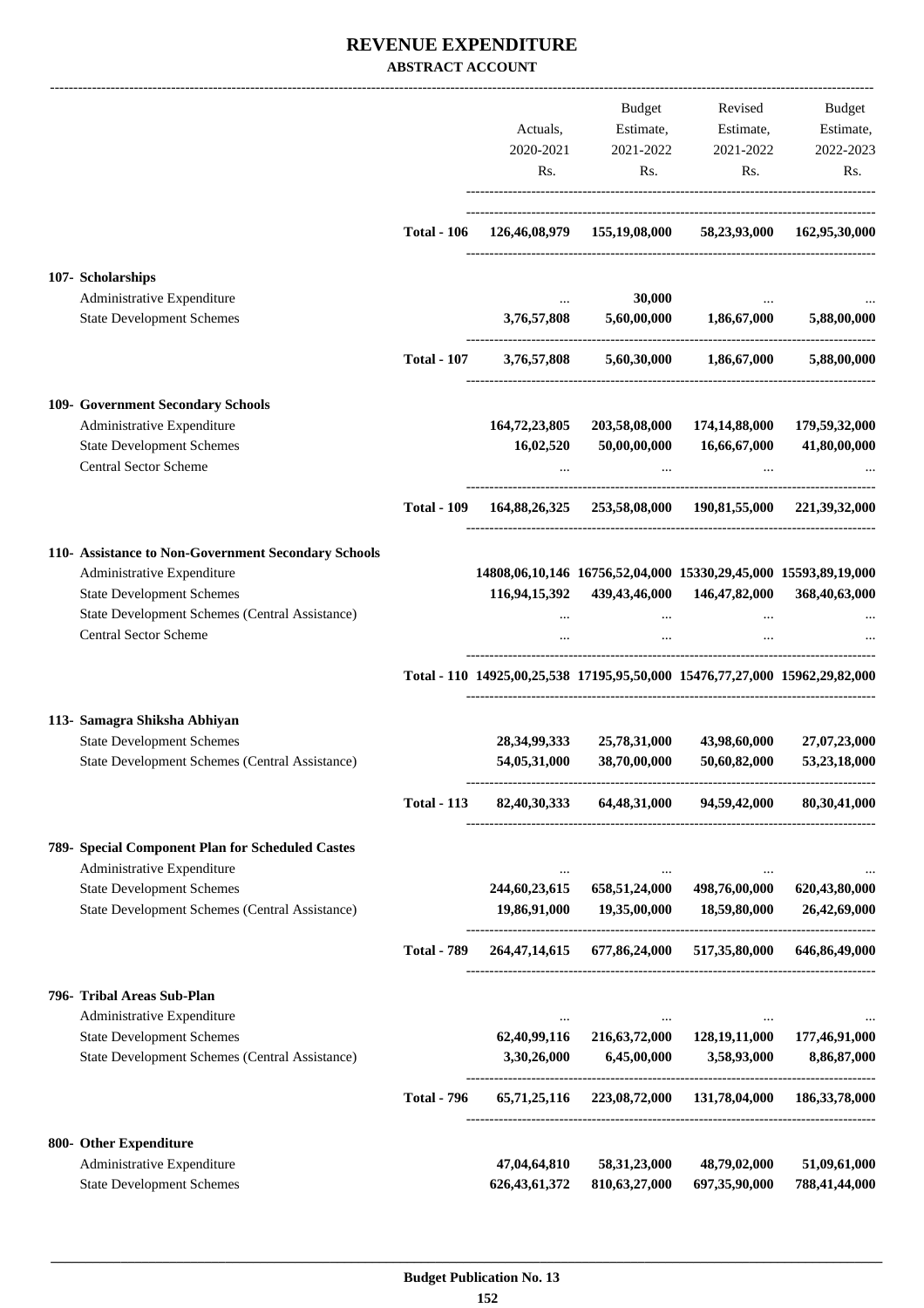|                                                              |                    |                                                                            | Budget                                         | Revised                                                 | <b>Budget</b> |
|--------------------------------------------------------------|--------------------|----------------------------------------------------------------------------|------------------------------------------------|---------------------------------------------------------|---------------|
|                                                              |                    | Actuals,                                                                   |                                                | Estimate, Estimate,                                     | Estimate,     |
|                                                              |                    | 2020-2021                                                                  | 2021-2022                                      | 2021-2022                                               | 2022-2023     |
|                                                              |                    | Rs.                                                                        | Rs.                                            | Rs.                                                     | Rs.           |
| <b>Central Sector Scheme</b>                                 |                    | $\cdots$                                                                   | $\cdots$                                       | $\cdots$                                                |               |
|                                                              | <b>Total - 800</b> |                                                                            |                                                | 673,48,26,182 868,94,50,000 746,14,92,000 839,51,05,000 |               |
|                                                              |                    |                                                                            |                                                |                                                         |               |
|                                                              |                    | Total - 02 16524,30,96,736 19569,79,25,000 17359,53,17,000 18228,97,29,000 |                                                |                                                         |               |
| 05 - LANGUAGE DEVELOPMENT                                    |                    |                                                                            |                                                |                                                         |               |
| 103- Sanskrit Education                                      |                    |                                                                            |                                                |                                                         |               |
| Administrative Expenditure                                   |                    |                                                                            |                                                | $4,93,16,907$ $7,42,14,000$ $5,96,12,000$               | 6,17,34,000   |
|                                                              | <b>Total - 103</b> |                                                                            |                                                | 4,93,16,907 7,42,14,000 5,96,12,000 6,17,34,000         |               |
| 200- Other Languages Education<br>Administrative Expenditure |                    |                                                                            |                                                | $5,74,000$ $5,74,000$ $5,91,000$                        |               |
|                                                              | <b>Total - 200</b> |                                                                            | $\mathbf{r}$ and $\mathbf{r}$ and $\mathbf{r}$ | 5,74,000 5,74,000 5,91,000                              |               |
|                                                              |                    |                                                                            |                                                |                                                         |               |
|                                                              | <b>Total - 05</b>  |                                                                            |                                                | 4,93,16,907 7,47,88,000 6,01,86,000 6,23,25,000         |               |
| 80 - GENERAL                                                 |                    |                                                                            |                                                |                                                         |               |
| 001- Direction and Administration                            |                    |                                                                            |                                                |                                                         |               |
| Administrative Expenditure                                   |                    |                                                                            | 16,22,68,886 17,33,96,000                      | 73,91,59,000                                            | 74,88,70,000  |
| <b>State Development Schemes</b>                             |                    | 12,29,57,044                                                               | 56,10,00,000                                   | 18,70,00,000                                            | 44,90,50,000  |
|                                                              | <b>Total - 001</b> |                                                                            |                                                | 28,52,25,930 73,43,96,000 92,61,59,000 119,79,20,000    |               |
| 004- Research                                                |                    |                                                                            |                                                |                                                         |               |
| Administrative Expenditure                                   |                    |                                                                            |                                                |                                                         |               |
|                                                              | <b>Total - 004</b> | $\cdots$                                                                   | $\cdots$                                       |                                                         |               |
| 107- Scholarships                                            |                    |                                                                            |                                                |                                                         |               |
| Administrative Expenditure                                   |                    | $\cdots$                                                                   | $\cdots$                                       | $\cdots$                                                |               |
| <b>State Development Schemes</b>                             |                    | $\cdots$                                                                   | $\cdots$                                       |                                                         |               |
| <b>Central Sector Scheme</b>                                 |                    |                                                                            | $\cdots$                                       |                                                         |               |
|                                                              | <b>Total - 107</b> | $\cdots$                                                                   | $\cdots$                                       | $\cdots$<br>----------------------------                |               |
| 789- Special Component Plan for Scheduled Castes             |                    |                                                                            |                                                |                                                         |               |
| <b>State Development Schemes</b>                             |                    | 3,97,16,000                                                                |                                                | $15,12,00,000$ $5,04,00,000$                            | 10,87,60,000  |
|                                                              | <b>Total - 789</b> | 3,97,16,000                                                                | 15,12,00,000                                   | 5,04,00,000                                             | 10,87,60,000  |
| 796- Tribal Areas Sub-Plan                                   |                    |                                                                            |                                                |                                                         |               |
| <b>State Development Schemes</b>                             |                    | 6,19,036                                                                   | 3,78,00,000                                    | 1,26,00,000                                             | 3,96,90,000   |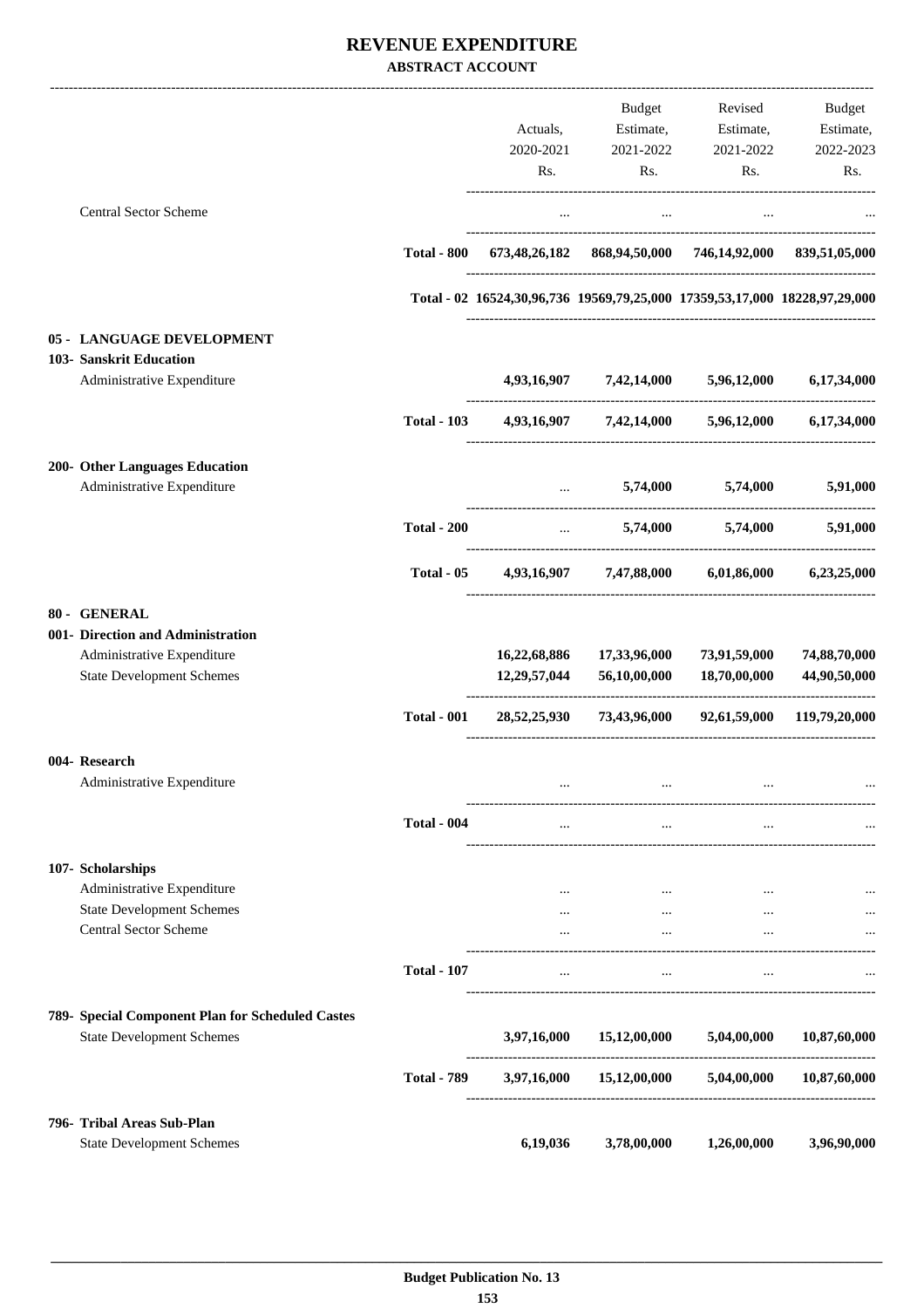|                                                                |                                                                                                            |                      | Budget                                                 |                                                                                                                 | Revised Budget |
|----------------------------------------------------------------|------------------------------------------------------------------------------------------------------------|----------------------|--------------------------------------------------------|-----------------------------------------------------------------------------------------------------------------|----------------|
|                                                                |                                                                                                            | Actuals,             |                                                        | Estimate, Estimate, Estimate,                                                                                   |                |
|                                                                |                                                                                                            |                      |                                                        | 2020-2021 2021-2022 2021-2022                                                                                   | 2022-2023      |
|                                                                |                                                                                                            | Rs.                  |                                                        | Rs. Rs.                                                                                                         | Rs.            |
|                                                                | Total - 796                                                                                                |                      |                                                        | 6,19,036 3,78,00,000 1,26,00,000 3,96,90,000                                                                    |                |
| 800- Other Expenditure                                         |                                                                                                            |                      |                                                        |                                                                                                                 |                |
| Administrative Expenditure<br><b>State Development Schemes</b> |                                                                                                            |                      | and the state and the<br>$\mathbf{1}$ and $\mathbf{1}$ | 32,96,705 40,43,000 40,83,000 42,03,000<br><b>Contract Contract State</b>                                       |                |
|                                                                |                                                                                                            |                      |                                                        | Total - 800 32,96,705 40,43,000 40,83,000 42,03,000                                                             |                |
|                                                                |                                                                                                            |                      |                                                        | Total - 80 32,88,57,671 92,74,39,000 99,32,42,000 135,05,73,000                                                 |                |
|                                                                | Grand Total - Gross 30140,14,08,602 35103,32,10,000 31197,03,53,000 34864,80,68,000                        |                      |                                                        |                                                                                                                 |                |
|                                                                |                                                                                                            |                      |                                                        | Voted 30140,14,08,602 35103,32,10,000 31197,03,53,000 34864,80,68,000                                           |                |
|                                                                | Charged                                                                                                    |                      |                                                        | المساوي المساوي المساوي المساوي المساوي المساوي المساوي المساوي المساوي المساوي المساوي المساوي المساوي المساوي |                |
|                                                                | Administrative Expenditure 24262,31,01,160 26131,84,10,000 25184,89,87,000 25578,03,82,000                 |                      |                                                        |                                                                                                                 |                |
|                                                                | State Development Schemes 3216,20,06,442 6026,15,40,000 3603,66,83,000 5468,78,01,000                      |                      |                                                        |                                                                                                                 |                |
|                                                                | State Development Schemes (Central Assistance) 2661,63,01,000 2945,32,60,000 2408,46,83,000 3817,98,85,000 |                      |                                                        |                                                                                                                 |                |
|                                                                | Deduct Recoveries -118,54,76,182 -157,01,44,000 -30,56,14,000 -80,58,91,000                                |                      |                                                        |                                                                                                                 |                |
|                                                                | Grand Total - Net 30021,59,32,420 34946,30,66,000 31166,47,39,000 34784,21,77,000                          |                      |                                                        |                                                                                                                 |                |
|                                                                | Charged                                                                                                    | $\sim$ $\sim$ $\sim$ | and the contract of the con-                           | Voted 30021,59,32,420 34946,30,66,000 31166,47,39,000 34784,21,77,000<br>and the contract of the con-           |                |
|                                                                |                                                                                                            |                      |                                                        |                                                                                                                 |                |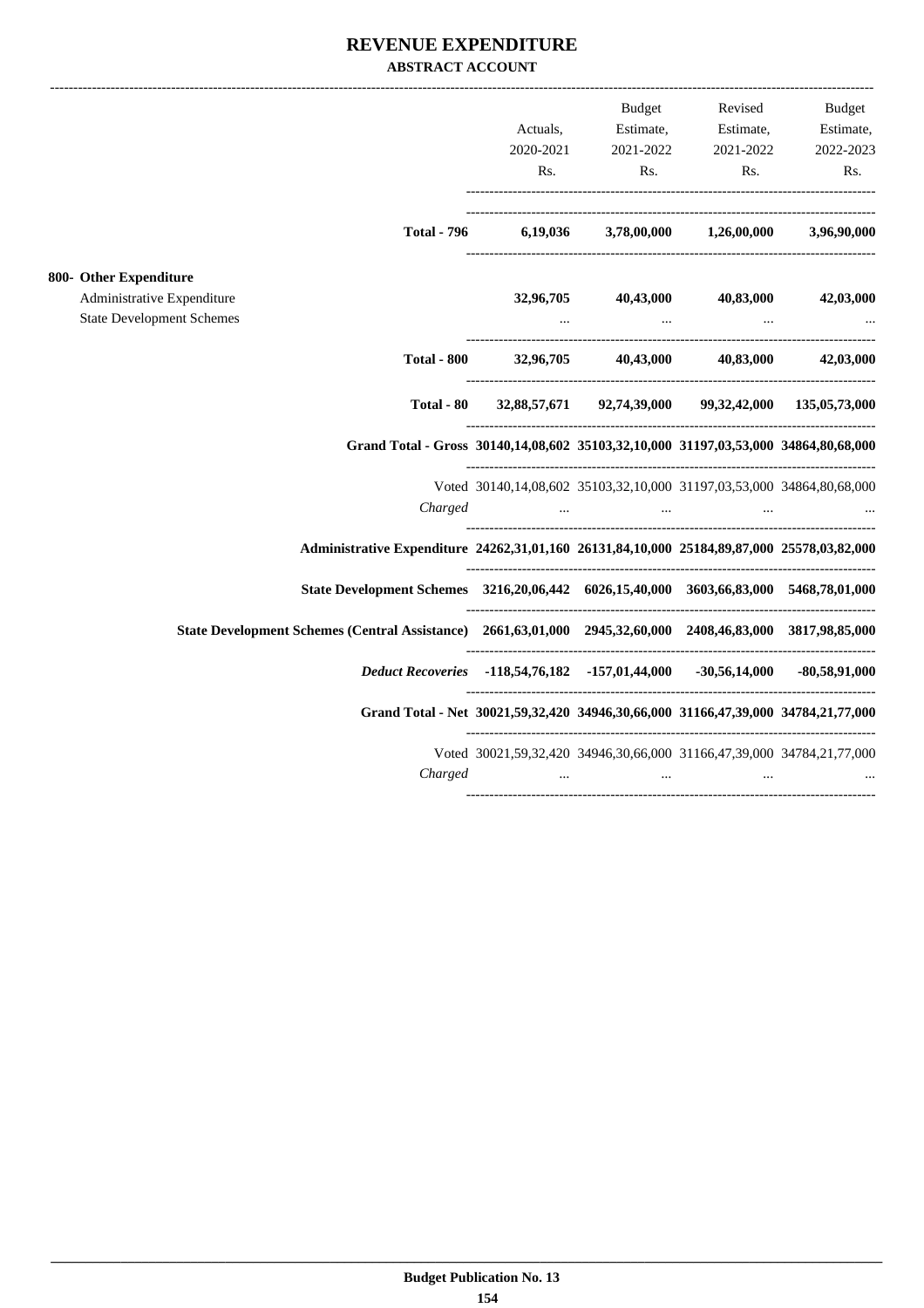|                                                                 | Actuals.<br>2020-2021<br>Rs. | <b>Budget</b><br>Estimate,<br>2021-2022<br>Rs. | Revised<br>Estimate,<br>2021-2022<br>Rs.            | <b>Budget</b><br>Estimate,<br>2022-2023<br>Rs. |
|-----------------------------------------------------------------|------------------------------|------------------------------------------------|-----------------------------------------------------|------------------------------------------------|
| DETAILED ACCOUNT NO. 2202-01-001 - DIRECTION AND ADMINISTRATION |                              |                                                |                                                     |                                                |
| 01 - ELEMENTARY EDUCATION                                       |                              |                                                |                                                     |                                                |
| 001- Direction and Administration                               |                              |                                                |                                                     |                                                |
| <b>Administrative Expenditure</b>                               |                              |                                                |                                                     |                                                |
| 001- Primary Education Tax Establishment [ES]                   |                              |                                                |                                                     |                                                |
| 01- Salaries                                                    |                              |                                                |                                                     |                                                |
| 01-Pay                                                          |                              |                                                |                                                     |                                                |
| 14-Grade Pay                                                    |                              |                                                |                                                     |                                                |
| 02-Dearness Allowance                                           |                              |                                                |                                                     |                                                |
| 03-House Rent Allowance                                         |                              |                                                |                                                     |                                                |
| 04-Ad hoc Bonus                                                 |                              | $\ddotsc$                                      |                                                     |                                                |
| 07-Other Allowances                                             |                              | 38,000                                         |                                                     |                                                |
| 12-Medical Allowance                                            |                              | $\ddotsc$                                      |                                                     |                                                |
| Total - 2202-01-001-001-01                                      |                              | 38,000                                         | $\ddotsc$                                           |                                                |
| 07- Medical Reimbursements                                      |                              | $\cdots$                                       | $\ddotsc$                                           |                                                |
| 12- Medical Reimbursements under WBHS 2008                      |                              | 12,000                                         | 12,000                                              | 12,000                                         |
| Total - 2202-01-001-001                                         | $\cdots$                     | 50,000                                         | 12,000                                              | 12,000                                         |
| 002- State Council of Educational Research and Training, West   |                              |                                                |                                                     |                                                |
| Bengal [ES]                                                     |                              |                                                |                                                     |                                                |
| 01- Salaries                                                    |                              |                                                |                                                     |                                                |
| 01-Pay                                                          | 1,42,08,037                  | 1,56,57,000                                    | 1,44,92,000                                         | 1,49,27,000                                    |
| 14-Grade Pay                                                    |                              |                                                |                                                     |                                                |
| 02-Dearness Allowance                                           | <br>68,958                   | <br>4,70,000                                   | $\ddotsc$<br>5,80,000                               | 8,96,000                                       |
| 03-House Rent Allowance                                         | 10,94,292                    | 14,87,000                                      | 13,77,000                                           | 14,18,000                                      |
| 04-Ad hoc Bonus                                                 | 25,200                       | 31,000                                         | 26,000                                              | 27,000                                         |
| 07-Other Allowances                                             | 8,860                        | 12,000                                         | 9,000                                               | 9,000                                          |
| 12-Medical Allowance                                            | 13,500                       | 21,000                                         | 14,000                                              | 14,000                                         |
| Total - 2202-01-001-002-01                                      | 1,54,18,847                  | 1,76,78,000 1,64,98,000                        |                                                     | 1,72,91,000                                    |
| 07- Medical Reimbursements                                      |                              |                                                |                                                     |                                                |
| 11- Travel Expenses                                             | $\cdots$                     | $\cdots$                                       | $\cdots$                                            |                                                |
| 12- Medical Reimbursements under WBHS 2008                      | $\cdots$                     | $\cdots$                                       | $\cdots$                                            | $\cdots$                                       |
| 13- Office Expenses                                             |                              | 51,000                                         | 51,000                                              | 52,000                                         |
| 01-Electricity                                                  |                              | 48,000                                         | 48,000                                              | 49,000                                         |
| 02-Telephone                                                    | $\cdots$<br>57,414           | 57,000                                         | 57,000                                              | 58,000                                         |
| 03-Maintenance / P.O.L. for Office Vehicles                     | 86,713                       | 50,000                                         | 88,000                                              | 90,000                                         |
| 04-Other Office Expenses                                        | 1,21,982                     | 33,000                                         | 1,00,000                                            | 1,01,000                                       |
| Total - 2202-01-001-002-13                                      |                              |                                                | ---------------------<br>2,66,109 1,88,000 2,93,000 | 2,98,000                                       |
| 14- Rents, Rates and Taxes                                      |                              |                                                |                                                     |                                                |
|                                                                 |                              | $\ddots$                                       | $\cdots$                                            |                                                |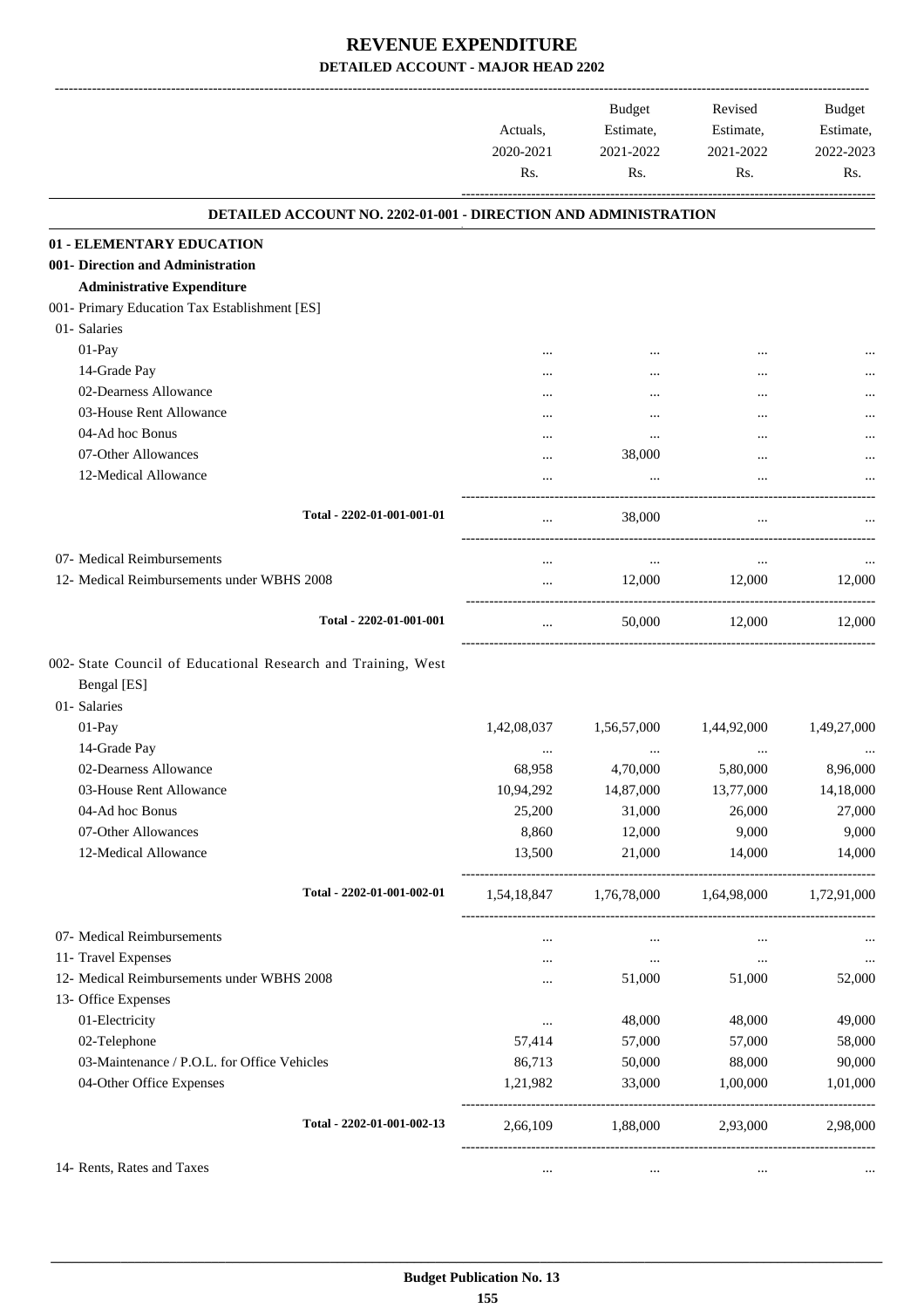|                                                                                          |                                                  | <b>Budget</b>                                            | Revised                                                                                                                           | Budget         |
|------------------------------------------------------------------------------------------|--------------------------------------------------|----------------------------------------------------------|-----------------------------------------------------------------------------------------------------------------------------------|----------------|
|                                                                                          | Actuals,                                         | Estimate,                                                | Estimate,                                                                                                                         | Estimate,      |
|                                                                                          | 2020-2021                                        | 2021-2022                                                | 2021-2022                                                                                                                         | 2022-2023      |
|                                                                                          | Rs.                                              | Rs.                                                      | Rs.                                                                                                                               | Rs.            |
| 31- Grants-in-aid-GENERAL                                                                |                                                  |                                                          |                                                                                                                                   |                |
| 02-Other Grants                                                                          | $\cdots$                                         | $\cdots$                                                 |                                                                                                                                   | $\cdots$       |
| 50- Other Charges                                                                        | 14,805                                           | 36,000                                                   | 36,000                                                                                                                            | 37,000         |
|                                                                                          |                                                  |                                                          |                                                                                                                                   |                |
| Total - 2202-01-001-002                                                                  |                                                  | 1,56,99,761 1,79,53,000 1,68,78,000 1,76,78,000          |                                                                                                                                   |                |
| <b>Total - Administrative Expenditure</b>                                                |                                                  | 1,56,99,761 1,80,03,000 1,68,90,000 1,76,90,000          |                                                                                                                                   |                |
|                                                                                          |                                                  |                                                          |                                                                                                                                   |                |
| <b>State Development Schemes</b>                                                         |                                                  |                                                          |                                                                                                                                   |                |
| 003- Assistance for running Sishu Shiksha Kendra (SSK) [ES]<br>31- Grants-in-aid-GENERAL |                                                  |                                                          |                                                                                                                                   |                |
| 02-Other Grants                                                                          | 15,00,00,000                                     |                                                          |                                                                                                                                   | 1,00,00,000    |
| 36- Grants-in-aid-Salaries                                                               | $\cdots$                                         | $\mathbf{m}$                                             | $\cdots$                                                                                                                          |                |
|                                                                                          |                                                  |                                                          |                                                                                                                                   |                |
| <b>Total - State Development Schemes</b>                                                 | 15,00,00,000                                     | $\sim$ $\sim$                                            | $\mathbf{1}_{\mathbf{1}_{\mathbf{2}}\mathbf{1}_{\mathbf{3}}\mathbf{2}_{\mathbf{4}}\mathbf{3}_{\mathbf{5}}\mathbf{4}_{\mathbf{6}}$ | 1,00,00,000    |
| Total - 2202-01-001                                                                      |                                                  | $16,56,99,761$ $1,80,03,000$ $1,68,90,000$ $2,76,90,000$ |                                                                                                                                   |                |
| Voted<br>Charged                                                                         | 16,56,99,761 1,80,03,000 1,68,90,000 2,76,90,000 | $\cdots$                                                 | $\cdots$                                                                                                                          |                |
| DETAILED ACCOUNT NO. 2202-01-053 - MAINTENANCE OF BUILDINGS                              |                                                  |                                                          |                                                                                                                                   |                |
| 01 - ELEMENTARY EDUCATION                                                                |                                                  |                                                          |                                                                                                                                   |                |
| 053- Maintenance of Buildings                                                            |                                                  |                                                          |                                                                                                                                   |                |
| <b>Administrative Expenditure</b>                                                        |                                                  |                                                          |                                                                                                                                   |                |
| 001- Maintenance and Repairs of Primary School Buildings [ES]                            |                                                  |                                                          |                                                                                                                                   |                |
| 31- Grants-in-aid-GENERAL                                                                |                                                  |                                                          |                                                                                                                                   |                |
| 02-Other Grants                                                                          |                                                  | $\cdots$                                                 | $\cdots$                                                                                                                          | $\cdots$       |
| Total - 2202-01-053                                                                      |                                                  | $\cdots$                                                 | $\cdots$                                                                                                                          |                |
| Voted                                                                                    | $\cdots$                                         | $\cdots$                                                 |                                                                                                                                   |                |
| Charged                                                                                  | $\cdots$                                         | $\cdots$                                                 | $\cdots$<br>$\cdots$                                                                                                              |                |
|                                                                                          |                                                  |                                                          |                                                                                                                                   |                |
| DETAILED ACCOUNT NO. 2202-01-101 - GOVT. PRIMARY SCHOOL                                  |                                                  |                                                          |                                                                                                                                   |                |
|                                                                                          |                                                  |                                                          |                                                                                                                                   |                |
| 01 - ELEMENTARY EDUCATION<br>101- Govt. Primary School                                   |                                                  |                                                          |                                                                                                                                   |                |
| <b>Administrative Expenditure</b>                                                        |                                                  |                                                          |                                                                                                                                   |                |
| 001- Government Primary Schools- [ES]                                                    |                                                  |                                                          |                                                                                                                                   |                |
| 01- Salaries                                                                             |                                                  |                                                          |                                                                                                                                   |                |
| 01-Pay                                                                                   | 3,90,95,894                                      | 4,79,43,000                                              | 3,98,78,000                                                                                                                       | 4, 10, 74, 000 |
| 14-Grade Pay                                                                             | $\cdots$                                         | $\cdots$                                                 | $\cdots$                                                                                                                          |                |
| 02-Dearness Allowance                                                                    | 1,81,743                                         | 14,38,000                                                | 15,95,000                                                                                                                         | 24,64,000      |
| 03-House Rent Allowance                                                                  | 39,25,364                                        | 45,55,000                                                | 37,88,000                                                                                                                         | 39,02,000      |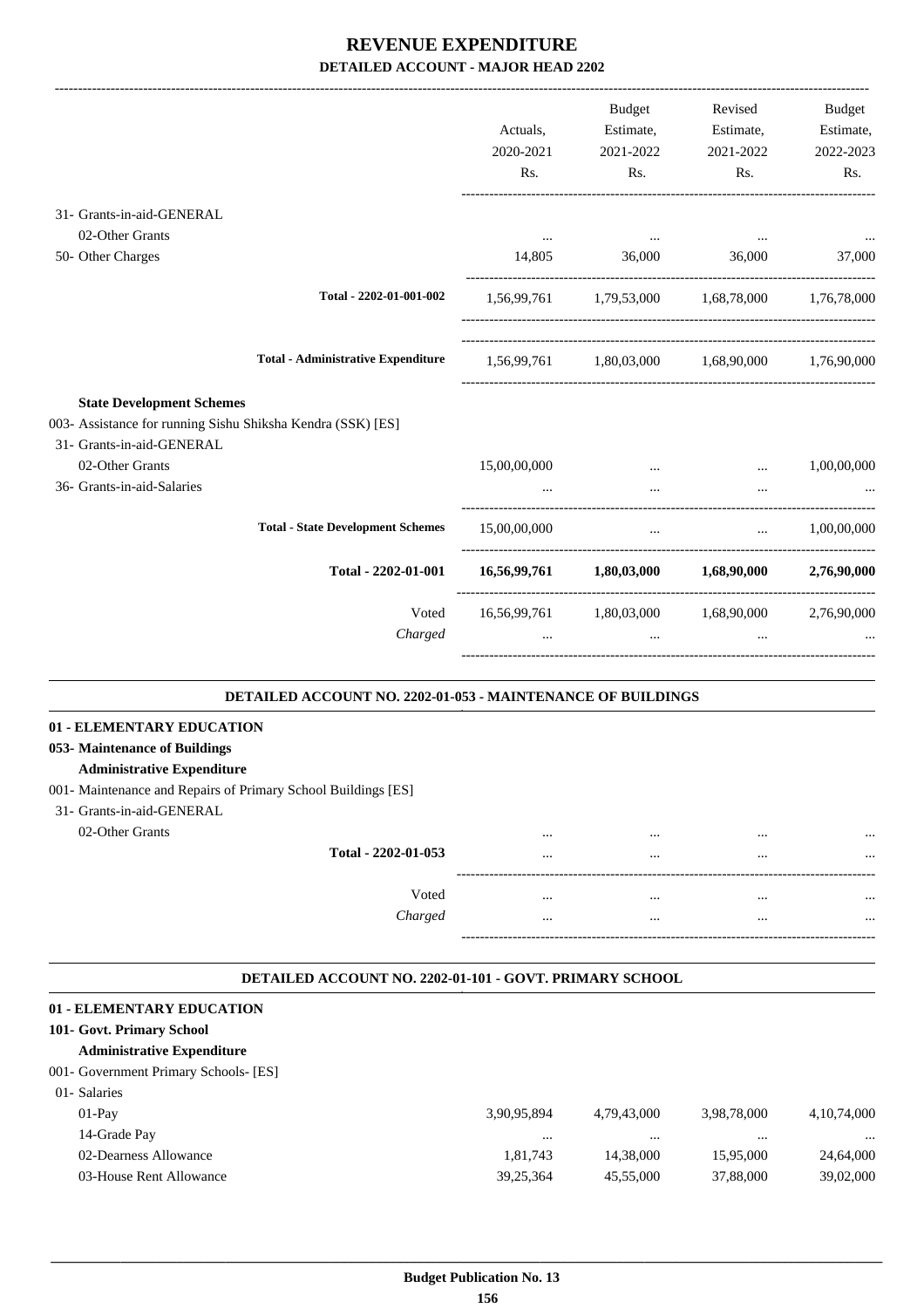-------------------------------------------------------------------------------------------------------------------------------------------------------------------------------

|                                             |                | <b>Budget</b> | Revised                 | <b>Budget</b> |
|---------------------------------------------|----------------|---------------|-------------------------|---------------|
|                                             | Actuals,       | Estimate,     | Estimate,               | Estimate,     |
|                                             | 2020-2021      | 2021-2022     | 2021-2022               | 2022-2023     |
|                                             | Rs.            | Rs.           | Rs.                     | Rs.           |
| 04-Ad hoc Bonus                             | 50,400         | 53,000        | 51,000                  | 52,000        |
| 07-Other Allowances                         | 12,900         | 59,000        | 13,000                  | 13,000        |
| 12-Medical Allowance                        | 89,500         | 1,01,000      | 91,000                  | 93,000        |
| Total - 2202-01-101-001-01                  | 4,33,55,801    |               | 5,41,49,000 4,54,16,000 | 4,75,98,000   |
| 02- Wages                                   | $\cdots$       | 70,000        | 70,000                  | 80,000        |
| 07- Medical Reimbursements                  | $\cdots$       | $\ddots$      | $\cdots$                |               |
| 11- Travel Expenses                         | 1,914          | 22,000        | 22,000                  | 22,000        |
| 12- Medical Reimbursements under WBHS 2008  | 45,420         | 1,76,000      | 1,76,000                | 1,80,000      |
| 13- Office Expenses                         |                |               |                         |               |
| 01-Electricity                              | 59,278         | 30,000        | 30,000                  | 31,000        |
| 02-Telephone                                | 20,344         | 13,000        | 13,000                  | 13,000        |
| 03-Maintenance / P.O.L. for Office Vehicles | $\cdots$       | $\ddots$      | $\cdots$                |               |
| 04-Other Office Expenses                    | 11,287         | 16,000        | 16,000                  | 16,000        |
| Total - 2202-01-101-001-13                  | 90,909         | 59,000        | 59,000                  | 60,000        |
| 14- Rents, Rates and Taxes                  | $\ddots$       | 11,000        | $\ldots$                |               |
| 50- Other Charges                           | 43,439         | 46,000        | 46,000                  | 47,000        |
| 77- Computerisation                         | 13,152         | 16,000        | 13,000                  | 13,000        |
| <b>Total - Administrative Expenditure</b>   | 4,35,50,635    | 5,45,49,000   | 4,58,02,000             | 4,80,00,000   |
| Total - 2202-01-101                         | 4,35,50,635    | 5,45,49,000   | 4,58,02,000             | 4,80,00,000   |
| Voted                                       | 4, 35, 50, 635 | 5,45,49,000   | 4,58,02,000             | 4,80,00,000   |
| Charged                                     |                |               |                         |               |
|                                             |                |               |                         |               |

#### **DETAILED ACCOUNT NO. 2202-01-102 - ASSISATANCE TO NON-GOVERNMENT PRIMARY SCHOOLS .**

.

#### **01 - ELEMENTARY EDUCATION**

| 102- Assisatance to Non-Government Primary Schools          |                   |                |                   |                |
|-------------------------------------------------------------|-------------------|----------------|-------------------|----------------|
| <b>Administrative Expenditure</b>                           |                   |                |                   |                |
| 001- Schools for Boys and Girls [ES]                        |                   |                |                   |                |
| 31- Grants-in-aid-GENERAL                                   |                   |                |                   |                |
| 02-Other Grants                                             | 71,89,782         | 1,21,26,000    | 71,90,000         | 72,62,000      |
| 36- Grants-in-aid-Salaries                                  | 8974, 26, 64, 429 | 8804,05,70,000 | 9288, 36, 58, 000 | 9400,00,00,000 |
| Total - 2202-01-102-001                                     | 8974, 98, 54, 211 | 8805,26,96,000 | 9289,08,48,000    | 9400,72,62,000 |
| 005- Schools for Boys and Girls (Anglo-Indian) [ES]         |                   |                |                   |                |
| 50- Other Charges                                           | $\cdots$          |                | $\cdots$          | $\cdots$       |
| 006- Assistance for running Sishu Shiksha Kendra (SSK) [ES] |                   |                |                   |                |
| 31- Grants-in-aid-GENERAL                                   |                   |                |                   |                |
| 02-Other Grants                                             | $\cdots$          | 50,00,000      | $\cdots$          | $\cdots$       |
| 36- Grants-in-aid-Salaries                                  | $\cdots$          | 10,00,00,000   | $\cdots$          |                |
|                                                             |                   |                |                   |                |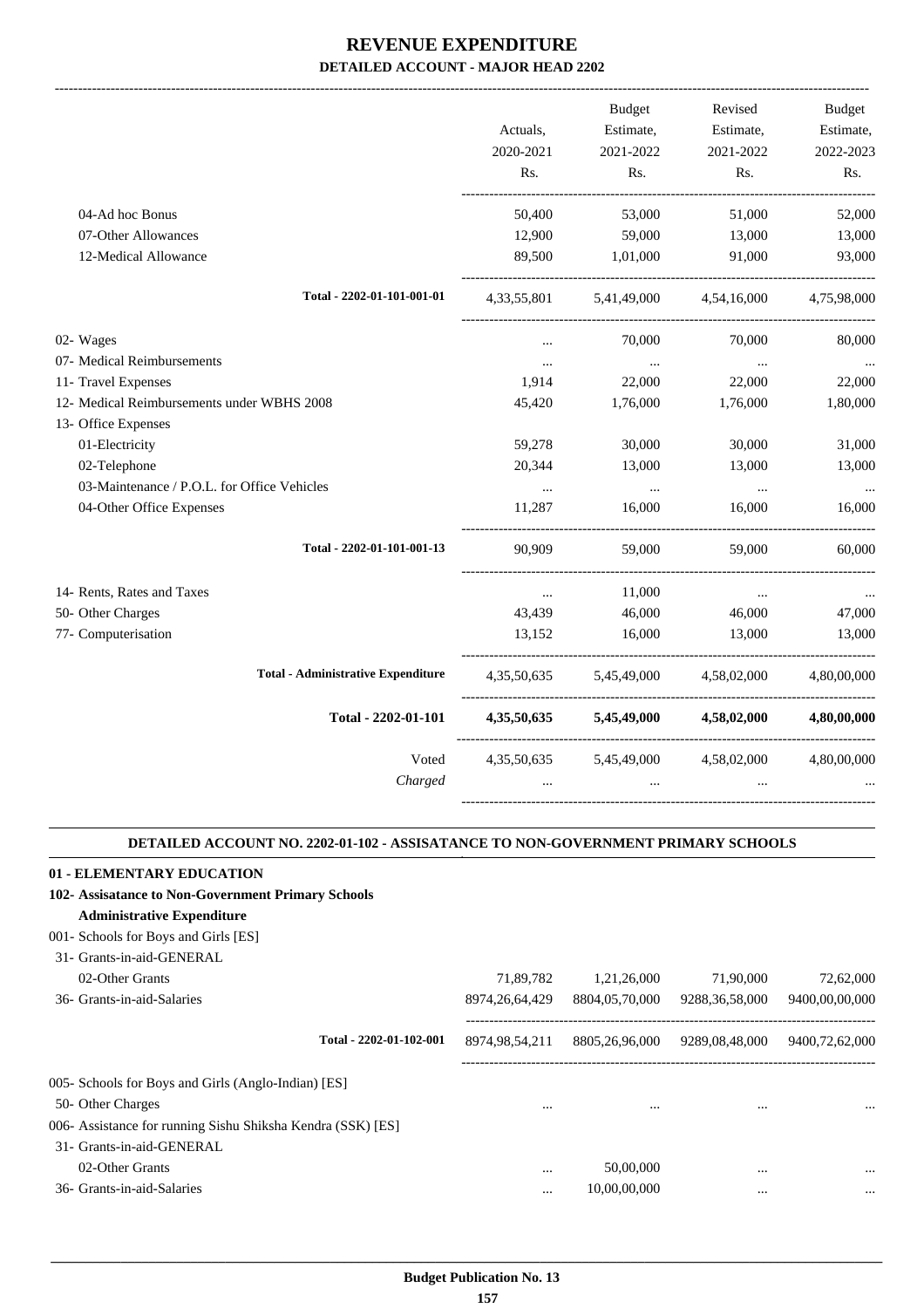|                                                   | Actuals,<br>2020-2021<br>Rs. | Budget<br>Estimate,<br>2021-2022<br>Rs.                  | Revised<br>Estimate,<br>2021-2022<br>Rs. | <b>Budget</b><br>Estimate,<br>2022-2023<br>Rs. |
|---------------------------------------------------|------------------------------|----------------------------------------------------------|------------------------------------------|------------------------------------------------|
| Total - 2202-01-102-006                           | $\cdots$                     | 10,50,00,000                                             |                                          |                                                |
| <b>Total - Administrative Expenditure</b>         |                              | 8974,98,54,211 8815,76,96,000 9289,08,48,000             |                                          | 9400,72,62,000                                 |
| Total - 2202-01-102                               |                              | 8974,98,54,211 8815,76,96,000 9289,08,48,000             |                                          | 9400,72,62,000                                 |
| Voted<br>Charged                                  |                              | 8974,98,54,211 8815,76,96,000 9289,08,48,000<br>$\cdots$ |                                          | 9400,72,62,000                                 |
| DETAILED ACCOUNT NO. 2202-01-104 - INSPECTION     |                              |                                                          |                                          |                                                |
| 01 - ELEMENTARY EDUCATION                         |                              |                                                          |                                          |                                                |
| 104- Inspection                                   |                              |                                                          |                                          |                                                |
| <b>Administrative Expenditure</b>                 |                              |                                                          |                                          |                                                |
| 001- Primary Schools [ES]                         |                              |                                                          |                                          |                                                |
| 01- Salaries                                      |                              |                                                          |                                          |                                                |
| 01-Pay                                            | 70,77,10,164                 | 74,60,61,000                                             | 72,18,64,000                             | 74,35,20,000                                   |
| 14-Grade Pay                                      | 3,885                        |                                                          | 4,000                                    | 4,000                                          |
| 02-Dearness Allowance                             | 42,61,052                    | 2,23,82,000                                              | 2,60,75,000                              | 2,79,11,000                                    |
| 03-House Rent Allowance                           | 7,99,14,911                  | 7,08,76,000                                              | 8,50,77,000                              | 8,60,34,000                                    |
| 04-Ad hoc Bonus                                   | 16,08,400                    | 19,69,000                                                | 16,41,000                                | 16,74,000                                      |
| 05-Interim Relief                                 | 405                          | $\cdots$                                                 | $\cdots$                                 |                                                |
| 07-Other Allowances                               | 3,06,675                     | 5,69,000                                                 | 3,16,000                                 | 3,25,000                                       |
| 11-Compensatory Allowance<br>12-Medical Allowance | $\cdots$<br>26,24,407        | <br>28,38,000                                            | <br>31,50,000                            | 31,50,000                                      |
| Total - 2202-01-104-001-01                        | 79,64,29,899                 | 84,46,95,000                                             | 83,81,27,000                             | 86, 26, 18, 000                                |
| 02- Wages                                         | 2,98,31,063                  | 2,25,59,000                                              | 3,16,78,000                              | 3,26,28,000                                    |
| 07- Medical Reimbursements                        | $\cdots$                     | 84,000                                                   | 84,000                                   | 86,000                                         |
| 11- Travel Expenses                               | 88,673                       | 4,67,000                                                 | 4,67,000                                 | 4,76,000                                       |
| 12- Medical Reimbursements under WBHS 2008        | 16,57,141                    | 27,08,000                                                | 27,08,000                                | 27,62,000                                      |
| 13- Office Expenses                               |                              |                                                          |                                          |                                                |
| 01-Electricity                                    | 21,52,898                    | 30,43,000                                                | 30,43,000                                | 31,04,000                                      |
| 02-Telephone                                      | 5,11,662                     | 6,38,000                                                 | 6,38,000                                 | 6,51,000                                       |
| 03-Maintenance / P.O.L. for Office Vehicles       | 2,08,201                     | 4,52,000                                                 | 2,12,000                                 | 2,16,000                                       |
| 04-Other Office Expenses                          | 10,21,308                    | 12,20,000                                                | 12,20,000                                | 12,44,000                                      |
| Total - 2202-01-104-001-13                        | 38,94,069                    | 53,53,000                                                | 51,13,000                                | 52,15,000                                      |
| 14- Rents, Rates and Taxes                        | 4,86,344                     | 6,95,000                                                 | 4,91,000                                 | 5,01,000                                       |
| 50- Other Charges                                 | 38,05,945                    | 66,24,000                                                | 66,24,000                                | 68,23,000                                      |

 **\_\_\_\_\_\_\_\_\_\_\_\_\_\_\_\_\_\_\_\_\_\_\_\_\_\_\_\_\_\_\_\_\_\_\_\_\_\_\_\_\_\_\_\_\_\_\_\_\_\_\_\_\_\_\_\_\_\_\_\_\_\_\_\_\_\_\_\_\_\_\_\_\_\_\_\_\_\_\_\_\_\_\_\_\_\_\_\_\_\_\_\_\_\_\_\_\_\_\_\_\_\_\_\_\_\_\_\_\_\_\_\_\_\_\_\_\_\_\_**

77- Computerisation ... 51,000 ... ...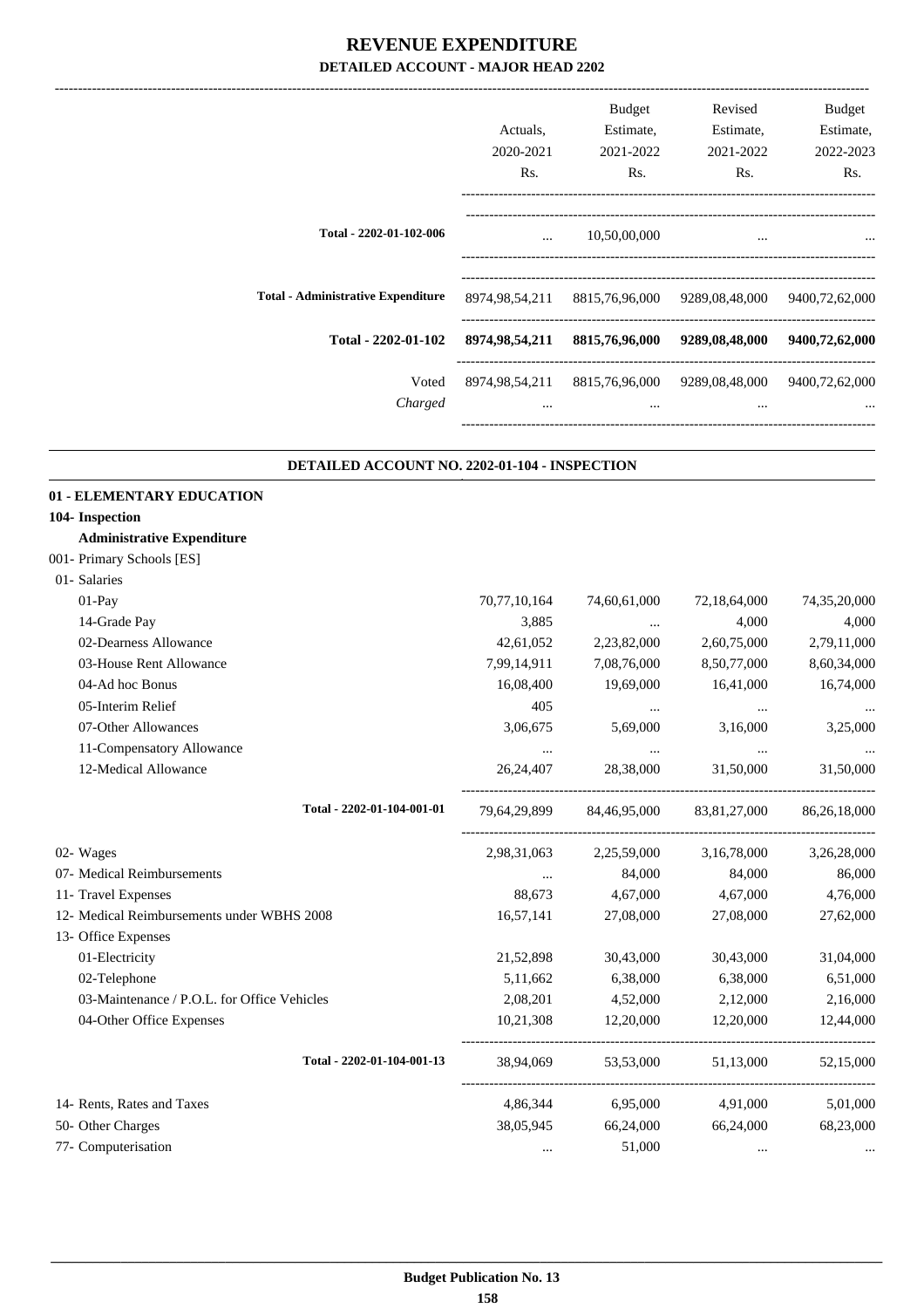|                                                                                                                                                                                                       | Actuals,<br>2020-2021<br>Rs. | Budget<br>Estimate,<br>2021-2022<br>Rs. | Revised<br>Estimate,<br>2021-2022<br>Rs.                                              | Budget<br>Estimate,<br>2022-2023<br>Rs. |
|-------------------------------------------------------------------------------------------------------------------------------------------------------------------------------------------------------|------------------------------|-----------------------------------------|---------------------------------------------------------------------------------------|-----------------------------------------|
| <b>Total - Administrative Expenditure</b>                                                                                                                                                             |                              |                                         | 83,61,93,134 88,32,36,000 88,52,92,000 91,11,09,000                                   |                                         |
| <b>State Development Schemes</b><br>003- Strengthening of Administrative and Supervisory Staff [ES]<br>50- Other Charges                                                                              | 830                          |                                         |                                                                                       |                                         |
| <b>Total - State Development Schemes</b>                                                                                                                                                              | 830                          | $\ldots$                                | $\cdots$                                                                              |                                         |
| Total - 2202-01-104                                                                                                                                                                                   |                              |                                         | 83,61,93,964 88,32,36,000 88,52,92,000 91,11,09,000                                   |                                         |
| Voted<br>Charged                                                                                                                                                                                      |                              |                                         | 83,61,93,964 88,32,36,000 88,52,92,000 91,11,09,000<br><b>The Committee Committee</b> |                                         |
| DETAILED ACCOUNT NO. 2202-01-107 - TEACHERS TRAINING                                                                                                                                                  |                              |                                         |                                                                                       |                                         |
| 01 - ELEMENTARY EDUCATION<br>107- Teachers Training<br><b>Administrative Expenditure</b><br>001- Primary Teachers' Training Institute- (Government, Government<br>Sponsored and Non-Govt. Aided) [ES] |                              |                                         |                                                                                       |                                         |
| 01- Salaries<br>01-Pay                                                                                                                                                                                | 6, 31, 95, 135               | 6,68,71,000                             | 6,44,59,000                                                                           | 6,63,93,000                             |
| 14-Grade Pay                                                                                                                                                                                          | $\cdots$                     | $\ldots$                                |                                                                                       |                                         |
| 02-Dearness Allowance                                                                                                                                                                                 | 3,43,468                     | 20,06,000                               | 25,78,000                                                                             | 30,84,000                               |
| 03-House Rent Allowance                                                                                                                                                                               | 31,80,360                    | 63,53,000                               | 61,24,000                                                                             | 63,07,000                               |
| 04-Ad hoc Bonus                                                                                                                                                                                       | 67,200                       | 80,000                                  | 69,000                                                                                | 70,000                                  |
| 07-Other Allowances<br>12-Medical Allowance                                                                                                                                                           | 24,400<br>2,89,100           | 88,000<br>2,92,000                      | 25,000<br>2,95,000                                                                    | 26,000<br>3,01,000                      |
| Total - 2202-01-107-001-01                                                                                                                                                                            |                              |                                         | 6,70,99,663 7,56,90,000 7,35,50,000 7,61,81,000                                       |                                         |
| 07- Medical Reimbursements                                                                                                                                                                            | $\cdots$                     | $\cdots$                                | $\ldots$                                                                              |                                         |
| 11- Travel Expenses                                                                                                                                                                                   | 1,32,041                     | 1,08,000                                | 1,08,000                                                                              | 1,10,000                                |
| 12- Medical Reimbursements under WBHS 2008                                                                                                                                                            | 14,100                       | 24,000                                  | 27,000                                                                                | 28,000                                  |
| 13- Office Expenses                                                                                                                                                                                   |                              |                                         |                                                                                       |                                         |
| 01-Electricity                                                                                                                                                                                        | 8,46,436                     | 15,00,000                               | 15,00,000                                                                             | 15,30,000                               |
| 02-Telephone<br>03-Maintenance / P.O.L. for Office Vehicles                                                                                                                                           | 1,23,048                     | 1,45,000<br>1,000                       | 1,45,000                                                                              | 1,48,000                                |
| 04-Other Office Expenses                                                                                                                                                                              | $\cdots$<br>3,73,389         | 2,36,000                                | $\cdots$<br>2,36,000                                                                  | $\cdots$<br>2,41,000                    |
| Total - 2202-01-107-001-13                                                                                                                                                                            |                              | 13,42,873 18,82,000 18,81,000           |                                                                                       | 19,19,000                               |
| 14- Rents, Rates and Taxes                                                                                                                                                                            | $\cdots$                     | 99,000                                  | 99,000                                                                                | 90,000                                  |
| 31- Grants-in-aid-GENERAL                                                                                                                                                                             |                              |                                         |                                                                                       |                                         |
| 02-Other Grants                                                                                                                                                                                       | 37,49,960                    | 30,24,000                               | 37,50,000                                                                             | 37,88,000                               |
| 36- Grants-in-aid-Salaries                                                                                                                                                                            | 7,22,19,420                  | 7,82,36,000                             | 7,80,47,000                                                                           | 7,82,97,000                             |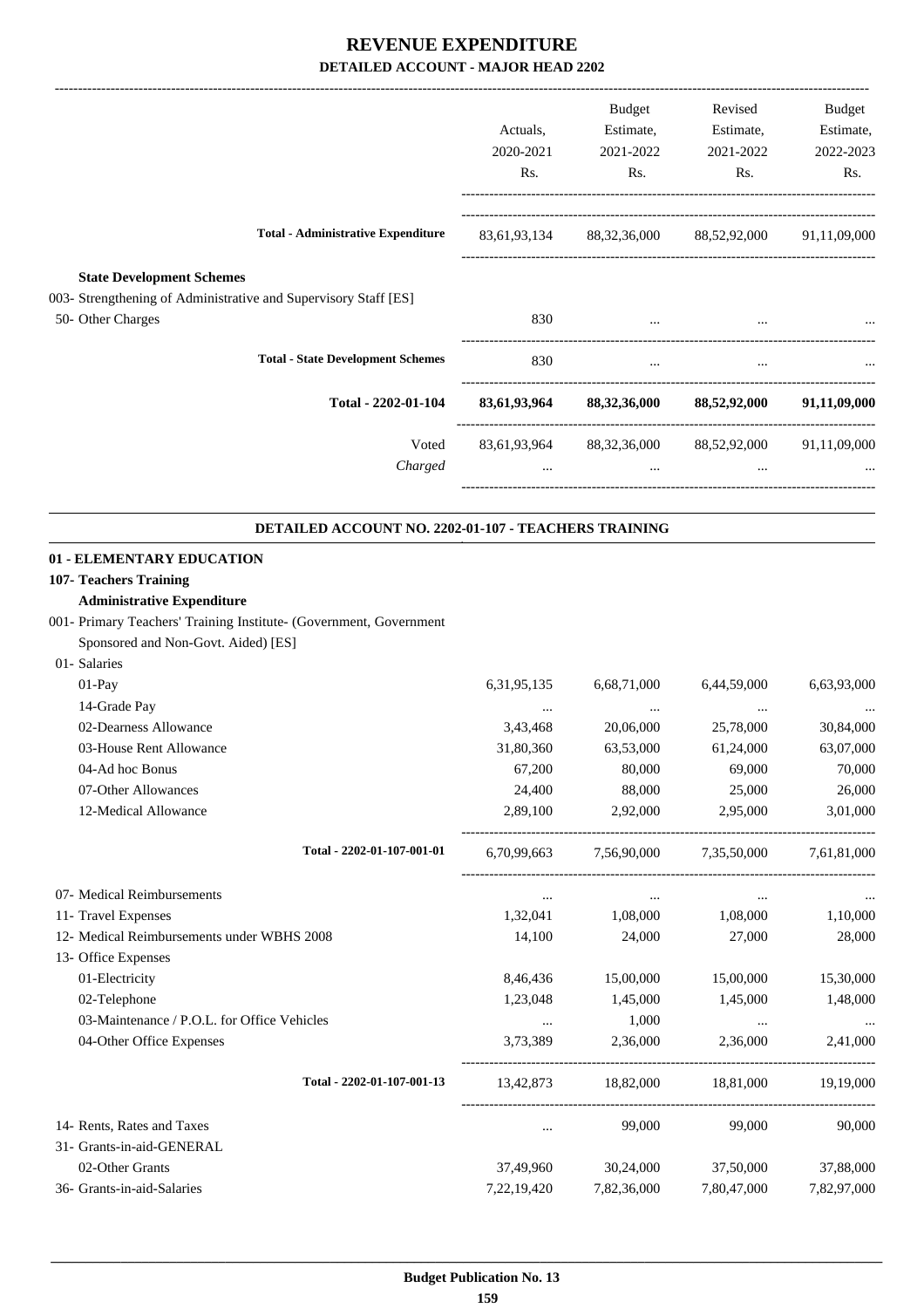-------------------------------------------------------------------------------------------------------------------------------------------------------------------------------

|                                                                                                                     | Actuals,<br>2020-2021<br>Rs. | <b>Budget</b><br>Estimate,<br>2021-2022<br>Rs. | Revised<br>Estimate,<br>2021-2022<br>Rs.            |              | <b>Budget</b><br>Estimate,<br>2022-2023<br>Rs. |
|---------------------------------------------------------------------------------------------------------------------|------------------------------|------------------------------------------------|-----------------------------------------------------|--------------|------------------------------------------------|
| 50- Other Charges                                                                                                   | 12,05,251                    | 10,64,000                                      | 10,64,000                                           | 10,96,000    |                                                |
| Total - 2202-01-107-001                                                                                             |                              |                                                | 14,57,63,308 16,01,27,000 15,85,26,000              | 16,15,09,000 |                                                |
| 003- School for Mothers and their Training [ES]                                                                     |                              |                                                |                                                     |              |                                                |
| 31- Grants-in-aid-GENERAL                                                                                           |                              |                                                |                                                     |              |                                                |
| 02-Other Grants                                                                                                     |                              | $\cdots$                                       | $\cdots$                                            |              |                                                |
| 004- Improvement of Teachers Training Facilities [ES]                                                               |                              |                                                |                                                     |              |                                                |
| 31- Grants-in-aid-GENERAL                                                                                           |                              |                                                |                                                     |              |                                                |
| 02-Other Grants                                                                                                     | $\cdots$                     | $\cdots$                                       | $\cdots$                                            |              |                                                |
| 013- Strenthening of PTTIs as per NCTE norms [ES]                                                                   |                              |                                                |                                                     |              |                                                |
| 01- Salaries                                                                                                        |                              |                                                |                                                     |              |                                                |
| 01-Pay                                                                                                              |                              | $\cdots$                                       | $\cdots$                                            |              |                                                |
| 03-House Rent Allowance                                                                                             | $\cdots$                     | $\cdots$                                       | $\cdots$                                            |              |                                                |
| 04-Ad hoc Bonus                                                                                                     | $\cdots$                     | $\cdots$                                       |                                                     |              |                                                |
| 07-Other Allowances                                                                                                 |                              | $\cdots$                                       | $\cdots$                                            |              |                                                |
| 12-Medical Allowance                                                                                                |                              | $\cdots$                                       |                                                     |              |                                                |
| 11- Travel Expenses                                                                                                 |                              |                                                |                                                     |              |                                                |
| 12- Medical Reimbursements under WBHS 2008                                                                          | $\cdots$                     |                                                |                                                     |              |                                                |
| 13- Office Expenses                                                                                                 |                              |                                                |                                                     |              |                                                |
| 01-Electricity                                                                                                      | $\cdots$                     | $\cdots$                                       | $\cdots$                                            |              |                                                |
| 02-Telephone                                                                                                        |                              | 1,000                                          | 1,000                                               | 1,000        |                                                |
| 04-Other Office Expenses                                                                                            |                              |                                                |                                                     |              |                                                |
|                                                                                                                     |                              |                                                |                                                     |              |                                                |
| Total - 2202-01-107-013-13                                                                                          |                              | 1,000                                          | 1,000                                               | 1.000        |                                                |
| Total - 2202-01-107-013                                                                                             | $\cdots$                     | 1,000                                          | 1,000                                               | 1.000        |                                                |
| <b>Total - Administrative Expenditure</b>                                                                           |                              |                                                | 14,57,63,308 16,01,28,000 15,85,27,000 16,15,10,000 |              |                                                |
| <b>State Development Schemes</b>                                                                                    |                              |                                                |                                                     |              |                                                |
| 006- Strengthening of PTTIs as per NCTE norms [ES]                                                                  |                              |                                                |                                                     |              |                                                |
| 31- Grants-in-aid-GENERAL                                                                                           |                              |                                                |                                                     |              |                                                |
| 02-Other Grants                                                                                                     | $\cdots$                     | 2,37,04,000                                    | 79,01,000                                           | 98,89,000    |                                                |
| 35- Grants for creation of Capital Assets                                                                           |                              | 5,92,59,000                                    | 1,97,53,000                                         | 2,22,22,000  |                                                |
| 50- Other Charges                                                                                                   | 8,78,005                     | 2,37,04,000                                    | 79,01,000                                           | 98,89,000    |                                                |
| <b>Total - State Development Schemes</b>                                                                            |                              |                                                | 8,78,005 10,66,67,000 3,55,55,000 4,20,00,000       |              |                                                |
|                                                                                                                     |                              |                                                |                                                     |              |                                                |
| <b>State Development Schemes</b><br>008- Improvement of Teachers Training facilities(BMS) (PMGY)                    |                              |                                                |                                                     |              |                                                |
| [ES]                                                                                                                |                              |                                                |                                                     |              |                                                |
| 13- Office Expenses                                                                                                 |                              |                                                |                                                     |              |                                                |
| 02-Telephone                                                                                                        | $\cdots$                     | $\cdots$                                       | $\cdots$                                            |              |                                                |
| <b>State Development Schemes</b>                                                                                    |                              |                                                |                                                     |              |                                                |
| 005- Support to Educational Development Including Teacher Training<br>& Adult Education (State share) (OCASPS) [ES] |                              |                                                |                                                     |              |                                                |
|                                                                                                                     |                              |                                                |                                                     |              |                                                |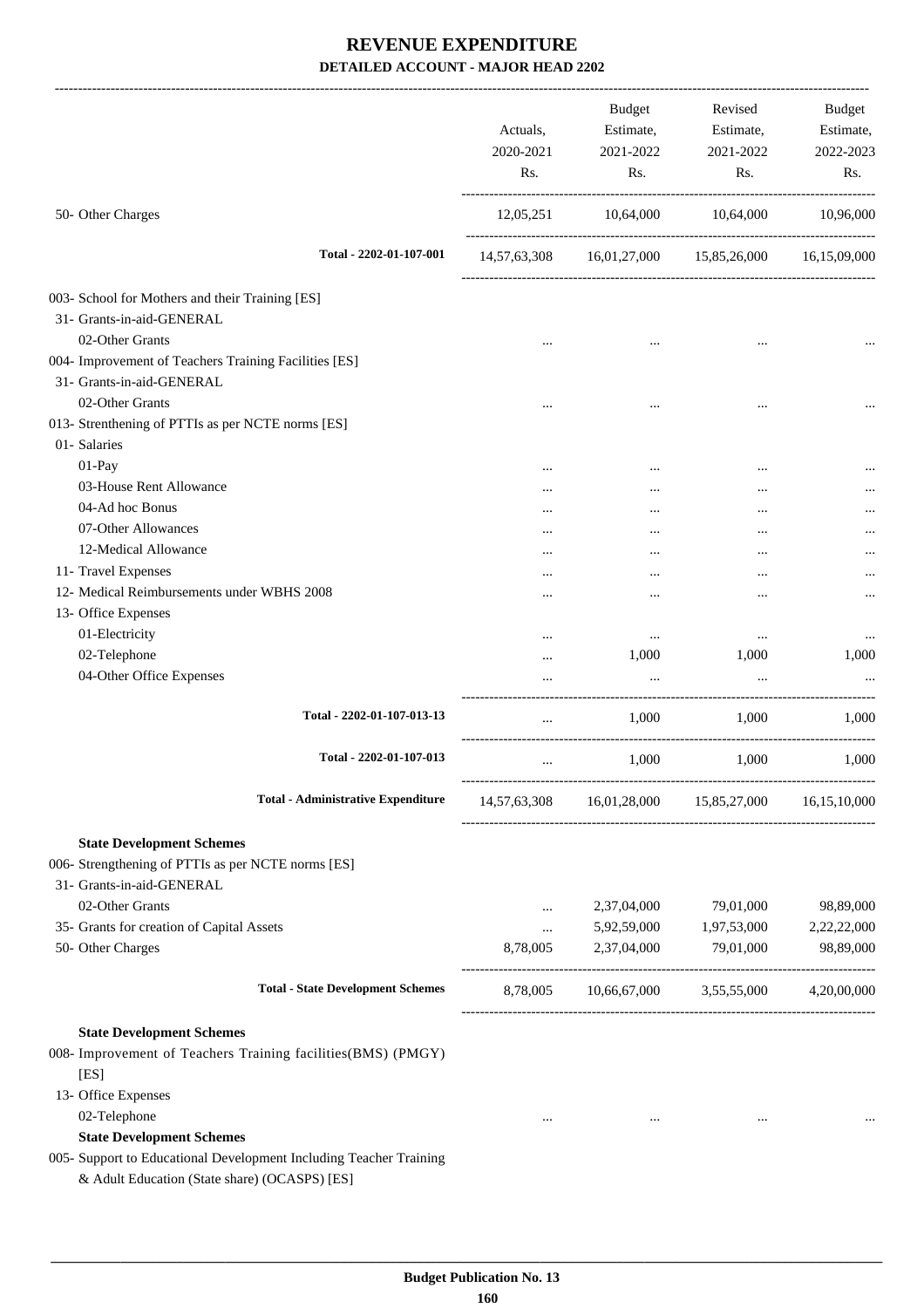|                                                                      | Actuals,<br>2020-2021<br>Rs. | Budget<br>2021-2022<br>Rs.                                                                                                                                                                                                       | Revised<br>Estimate, Estimate,<br>2021-2022<br>Rs.  | Budget<br>Estimate,<br>2022-2023<br>Rs. |
|----------------------------------------------------------------------|------------------------------|----------------------------------------------------------------------------------------------------------------------------------------------------------------------------------------------------------------------------------|-----------------------------------------------------|-----------------------------------------|
|                                                                      |                              |                                                                                                                                                                                                                                  |                                                     |                                         |
| 01- Salaries<br>01-Pay                                               |                              |                                                                                                                                                                                                                                  |                                                     |                                         |
|                                                                      | 10,57,78,575                 | 14,30,00,000                                                                                                                                                                                                                     | 12,76,67,000                                        | 15,01,50,000                            |
| 14-Grade Pay                                                         | 2,21,883                     | $\sim$ $\sim$                                                                                                                                                                                                                    | $\sim$ $\sim$                                       |                                         |
| 02-Dearness Allowance                                                | 12,99,567                    | 56,80,000                                                                                                                                                                                                                        | 75,73,000                                           | 59,64,000                               |
| 03-House Rent Allowance                                              | 85,39,939                    | 1,71,60,000                                                                                                                                                                                                                      | 1,52,44,000                                         | 1,80,18,000                             |
| 04-Ad hoc Bonus                                                      | 1,21,800                     | 2,00,000                                                                                                                                                                                                                         | 1,33,000                                            | 2,10,000                                |
| 07-Other Allowances                                                  | 33,600                       | 4,16,000                                                                                                                                                                                                                         | 4,43,000                                            | 4,37,000                                |
| 12-Medical Allowance                                                 | 1,95,306                     | 6,85,000                                                                                                                                                                                                                         | 6,74,000                                            | 7,19,000                                |
| Total - 2202-01-107-005-01                                           |                              |                                                                                                                                                                                                                                  | 11,61,90,670 16,71,41,000 15,17,34,000 17,54,98,000 |                                         |
| 07- Medical Reimbursements                                           | $\cdots$                     | $\cdots$                                                                                                                                                                                                                         | $\cdots$                                            |                                         |
| 11- Travel Expenses                                                  |                              |                                                                                                                                                                                                                                  | 2,14,619 6,78,000 9,03,000 7,12,000                 |                                         |
| 12- Medical Reimbursements under WBHS 2008                           | 6,71,600                     | 16,49,000                                                                                                                                                                                                                        | 19,87,000                                           | 17,31,000                               |
| 13- Office Expenses                                                  |                              |                                                                                                                                                                                                                                  |                                                     |                                         |
| 01-Electricity                                                       | 36,86,153                    | 1,20,00,000                                                                                                                                                                                                                      | 93,33,000                                           | 1,26,00,000                             |
| 02-Telephone                                                         | 89,908                       | 9,20,000                                                                                                                                                                                                                         | 6,36,000                                            | 9,66,000                                |
| 04-Other Office Expenses                                             | 4,04,565                     | 20,40,000                                                                                                                                                                                                                        | 23,00,000                                           | 21,42,000                               |
| Total - 2202-01-107-005-13                                           |                              |                                                                                                                                                                                                                                  | 41,80,626 1,49,60,000 1,22,69,000 1,57,08,000       |                                         |
| 31- Grants-in-aid-GENERAL                                            |                              |                                                                                                                                                                                                                                  |                                                     |                                         |
| 02-Other Grants                                                      |                              | 83,91,523 1,20,00,000                                                                                                                                                                                                            |                                                     | 93,33,000 1,26,00,000                   |
| 50- Other Charges                                                    | 7,09,375                     | 35,72,000                                                                                                                                                                                                                        | 28,33,000                                           | 37,51,000                               |
| <b>Total - State Development Schemes</b>                             |                              |                                                                                                                                                                                                                                  | 13,03,58,413 20,00,00,000 17,90,59,000 21,00,00,000 |                                         |
| Total - 2202-01-107                                                  |                              |                                                                                                                                                                                                                                  | 27,69,99,726 46,67,95,000 37,31,41,000 41,35,10,000 |                                         |
| Voted                                                                |                              |                                                                                                                                                                                                                                  | 27,69,99,726 46,67,95,000 37,31,41,000              | 41,35,10,000                            |
| Charged                                                              |                              | $\cdots$ . The contract of the contract of the contract of the contract of the contract of the contract of the contract of the contract of the contract of the contract of the contract of the contract of the contract of the c | and the state of the state<br>$\ddots$              |                                         |
| DETAILED ACCOUNT NO. 2202-01-108 - TEXT BOOKS                        |                              |                                                                                                                                                                                                                                  |                                                     |                                         |
| 01 - ELEMENTARY EDUCATION                                            |                              |                                                                                                                                                                                                                                  |                                                     |                                         |
| 108- Text Books                                                      |                              |                                                                                                                                                                                                                                  |                                                     |                                         |
| <b>Administrative Expenditure</b>                                    |                              |                                                                                                                                                                                                                                  |                                                     |                                         |
| 001- Free Books etc. for children of Primary School [ES]             |                              |                                                                                                                                                                                                                                  |                                                     |                                         |
| 50- Other Charges                                                    |                              | 2,04,000                                                                                                                                                                                                                         | 2,04,000                                            | 2,10,000                                |
| 75- Purchase                                                         | 3,43,26,548                  | 6,55,16,000                                                                                                                                                                                                                      | 3,46,70,000                                         | 3,53,63,000                             |
| Total - 2202-01-108-001                                              |                              |                                                                                                                                                                                                                                  | 3,43,26,548 6,57,20,000 3,48,74,000 3,55,73,000     |                                         |
| 002- Printing of Nationalised Text Books for the children at Primary |                              |                                                                                                                                                                                                                                  |                                                     |                                         |

Stage. [ES] 75- Purchase ... 5,10,000 ... ...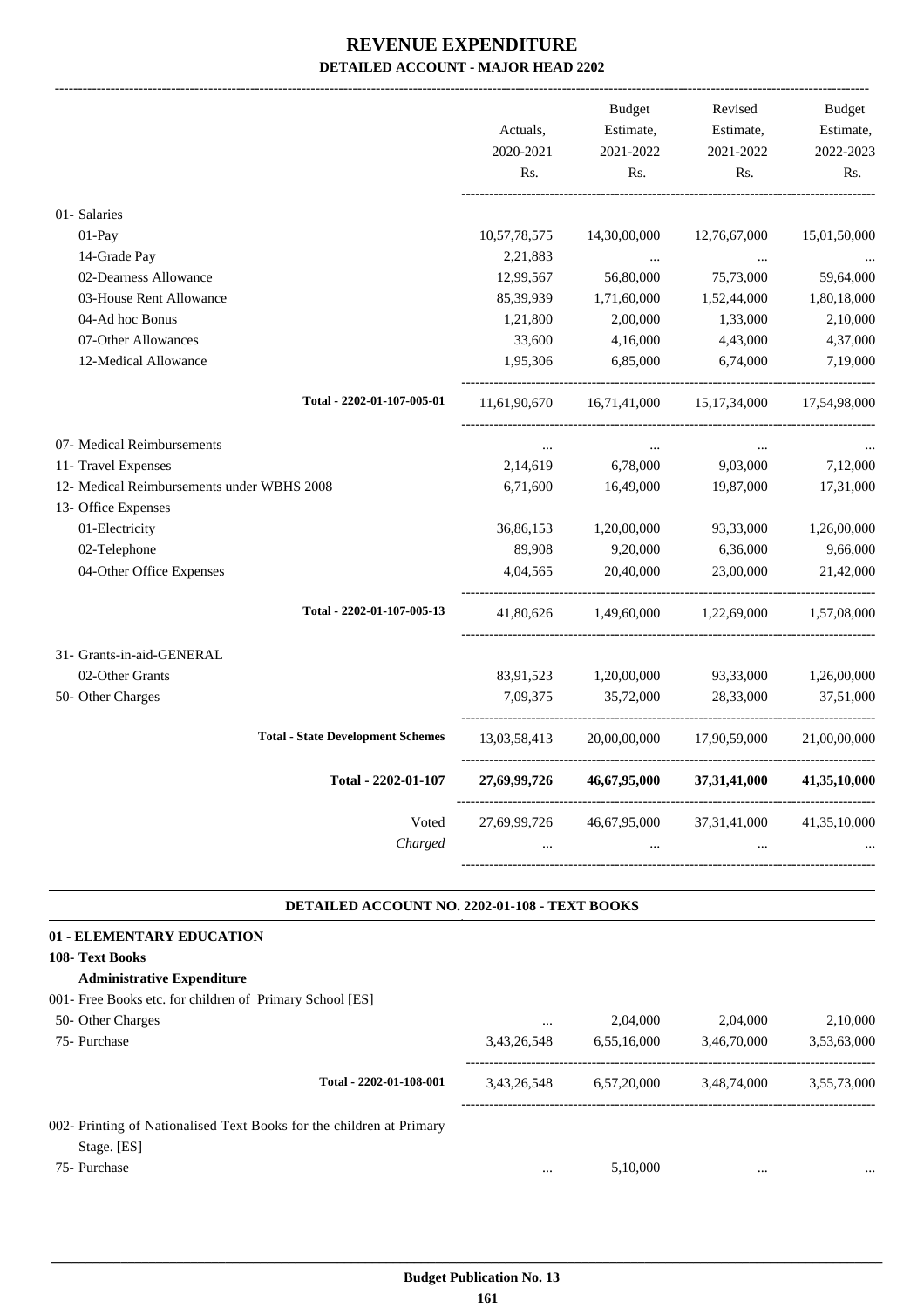|                                  |                                                                  |                  | Budget                                   | Revised                             | <b>Budget</b> |
|----------------------------------|------------------------------------------------------------------|------------------|------------------------------------------|-------------------------------------|---------------|
|                                  |                                                                  | Actuals,         | Estimate,                                | Estimate,                           | Estimate,     |
|                                  |                                                                  | 2020-2021        | 2021-2022                                | 2021-2022                           | 2022-2023     |
|                                  |                                                                  | Rs.              | Rs.                                      | Rs.                                 | Rs.           |
|                                  | Total - 2202-01-108-002                                          |                  | 5,10,000                                 |                                     |               |
|                                  | <b>Total - Administrative Expenditure</b>                        | 3,43,26,548      |                                          | 6,62,30,000 3,48,74,000 3,55,73,000 |               |
| <b>State Development Schemes</b> |                                                                  |                  |                                          |                                     |               |
|                                  | 004- Printing of Nationalised Text Books for Children at Primary |                  |                                          |                                     |               |
| Stage [ES]<br>75- Purchase       |                                                                  |                  | 177,76,26,628 196,00,00,000 65,33,33,000 |                                     | 200,00,00,000 |
|                                  |                                                                  |                  |                                          |                                     |               |
|                                  | <b>Total - State Development Schemes</b>                         |                  | 177,76,26,628 196,00,00,000 65,33,33,000 |                                     | 200,00,00,000 |
|                                  | Total - 2202-01-108                                              | 181, 19, 53, 176 |                                          | 202,62,30,000 68,82,07,000          | 203,55,73,000 |
|                                  | Voted                                                            | 181, 19, 53, 176 | 202,62,30,000                            | 68,82,07,000                        | 203,55,73,000 |
|                                  | Charged                                                          | $\cdots$         | $\cdots$                                 |                                     |               |

**.**

#### **01 - ELEMENTARY EDUCATION**

#### **109- Scholarships and Incentives**

#### **Administrative Expenditure**

 31- Grants-in-aid-GENERAL 02-Other Grants

#### 001- Incentive to the Development of Elementary Education [ES]

|                                           | 52,03,524             | 50,05,000             | 52,04,000     | 52,56,000             |
|-------------------------------------------|-----------------------|-----------------------|---------------|-----------------------|
| <b>Total - Administrative Expenditure</b> | 52,03,524             | 50,05,000             | 52,04,000     | 52,56,000             |
| Total - 2202-01-109                       | 52,03,524             | 50,05,000             | 52,04,000     | 52,56,000             |
| Voted<br>Charged                          | 52,03,524<br>$\cdots$ | 50,05,000<br>$\cdots$ | 52,04,000<br> | 52,56,000<br>$\cdots$ |
|                                           |                       |                       |               |                       |

.

#### **DETAILED ACCOUNT NO. 2202-01-110 - EXAMINATIONS**

| 01 - ELEMENTARY EDUCATION                        |             |             |             |             |
|--------------------------------------------------|-------------|-------------|-------------|-------------|
| 110- Examinations                                |             |             |             |             |
| <b>Administrative Expenditure</b>                |             |             |             |             |
| 001 - Examination Expenses [ES]                  |             |             |             |             |
| 26- Advertising and Publicity Expenses           | 1,24,57,802 | 1,20,00,000 | 1,27,07,000 | 1,30,88,000 |
| 28- Payment of Professional and Special Services |             |             |             |             |
| 02-Other charges                                 | 45,400      | 46,000      | 45,000      | 45,000      |
| 31- Grants-in-aid-GENERAL                        |             |             |             |             |
| 02-Other Grants                                  | $\cdots$    | $\cdots$    | $\cdots$    | $\cdots$    |
| 50- Other Charges                                | 1.17.250    | 5.70,000    | 5.70.000    | 5,87,000    |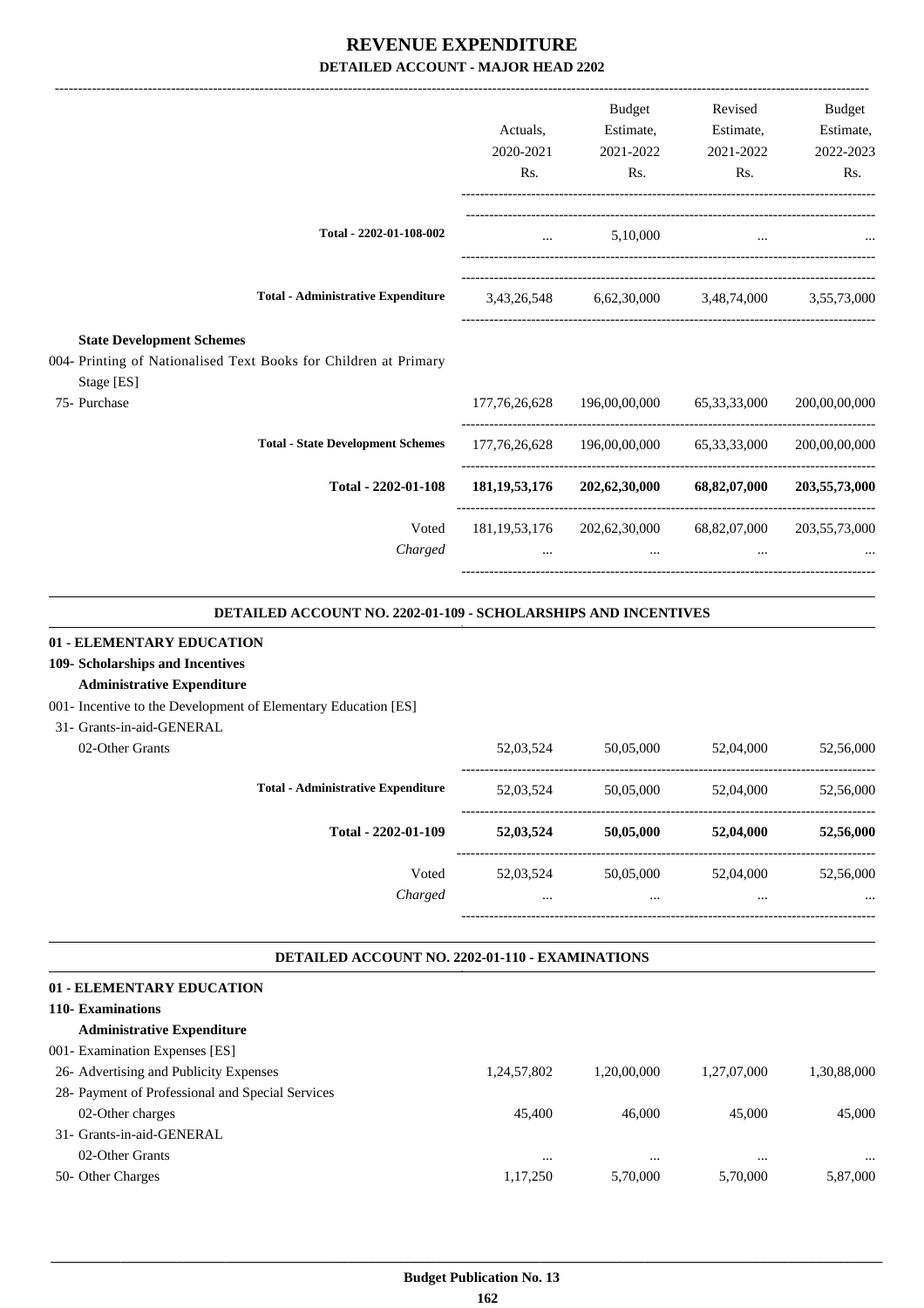|                                           | Actuals.<br>2020-2021 | <b>Budget</b><br>Estimate,<br>2021-2022 | Revised<br>Estimate,<br>2021-2022 | <b>Budget</b><br>Estimate,<br>2022-2023 |
|-------------------------------------------|-----------------------|-----------------------------------------|-----------------------------------|-----------------------------------------|
|                                           | Rs.                   | Rs.                                     | Rs.                               | Rs.                                     |
|                                           |                       |                                         |                                   |                                         |
| <b>Total - Administrative Expenditure</b> | 1,26,20,452           | 1,26,16,000                             | 1,33,22,000                       | 1,37,20,000                             |
| Total - 2202-01-110                       | 1,26,20,452           | 1,26,16,000                             | 1,33,22,000                       | 1,37,20,000                             |
| Voted                                     | 1,26,20,452           | 1,26,16,000                             | 1,33,22,000                       | 1,37,20,000                             |
| Charged                                   | $\cdots$              | $\cdots$                                | $\cdots$                          |                                         |
|                                           |                       |                                         |                                   |                                         |

.

.

| DETAILED ACCOUNT NO. 2202-01-111 - SARBA SHIKSHA ABHIYAN            |          |          |          |          |
|---------------------------------------------------------------------|----------|----------|----------|----------|
| 01 - ELEMENTARY EDUCATION                                           |          |          |          |          |
| 111- Sarba Shiksha Abhiyan                                          |          |          |          |          |
| <b>State Development Schemes</b>                                    |          |          |          |          |
| 001 - Provision for Sarbasiksha Abhijan (State Share) (OCASPS) [ES] |          |          |          |          |
| 31- Grants-in-aid-GENERAL                                           |          |          |          |          |
| 02-Other Grants                                                     | $\cdots$ | $\cdots$ | $\cdots$ | $\cdots$ |
| 35- Grants for creation of Capital Assets                           |          |          |          | $\cdots$ |
| <b>State Development Schemes (Central Assistance)</b>               |          |          |          |          |
| 005 - Sarbasiksha Abhijan (Central Share) (OCASPS) [ES]             |          |          |          |          |
| 31- Grants-in-aid-GENERAL                                           |          |          |          |          |
| 02-Other Grants                                                     |          | $\cdots$ | $\cdots$ | $\cdots$ |
| 35- Grants for creation of Capital Assets                           |          |          | $\cdots$ | $\cdots$ |
| Total - 2202-01-111                                                 |          |          | $\cdots$ |          |
|                                                                     |          |          |          |          |
| Voted                                                               | $\cdots$ | $\cdots$ | $\cdots$ | $\cdots$ |
| Charged                                                             | $\cdots$ | $\cdots$ | $\cdots$ | $\cdots$ |
|                                                                     |          |          |          |          |

#### **DETAILED ACCOUNT NO. 2202-01-112 - NATIONAL PROGRAMME OF MID DAY MEALS IN SCHOOLS .**

#### **01 - ELEMENTARY EDUCATION**

#### **112- National Programme of Mid Day Meals in Schools**

#### **Administrative Expenditure**

#### 011- Mid-Day Meal for Children [ES]

| 01- Salaries            |                            |             |             |             |             |
|-------------------------|----------------------------|-------------|-------------|-------------|-------------|
| $01-Pav$                |                            | 2,54,50,436 | 2,63,45,000 | 2,59,59,000 | 2,67,38,000 |
| 14-Grade Pay            |                            | 23,893      | 24,000      | 24,000      | 24,000      |
| 02-Dearness Allowance   |                            | 2,11,512    | 7,90,000    | 10,38,000   | 16,04,000   |
| 03-House Rent Allowance |                            | 26, 15, 511 | 25,03,000   | 24,66,000   | 25,40,000   |
| 04-Ad hoc Bonus         |                            | 67,200      | 75,000      | 69,000      | 70,000      |
| 05-Interim Relief       |                            | 2,940       | $\cdots$    | 3,000       | 3,000       |
| 07-Other Allowances     |                            | 2.160       | 5.000       | 2.000       | 2,000       |
| 12-Medical Allowance    |                            | 50,500      | 65,000      | 52,000      | 53,000      |
|                         | Total - 2202-01-112-011-01 | 2,84,24,152 | 2,98,07,000 | 2,96,13,000 | 3,10,34,000 |
| 02- Wages               |                            |             |             |             |             |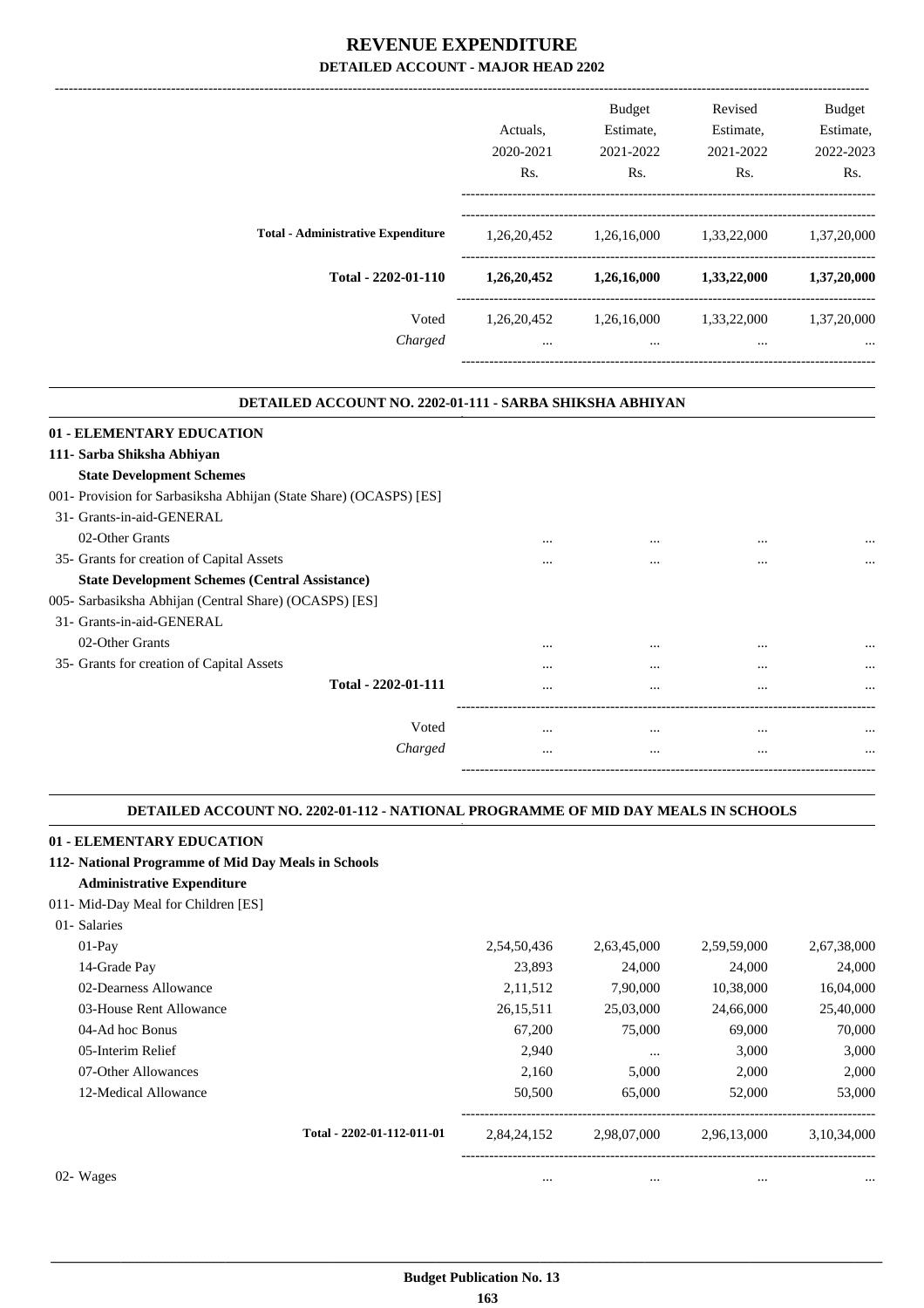|                                                                         |                 | <b>Budget</b>                                           | Revised                       | Budget                      |
|-------------------------------------------------------------------------|-----------------|---------------------------------------------------------|-------------------------------|-----------------------------|
|                                                                         | Actuals,        | Estimate,                                               | Estimate,                     | Estimate,                   |
|                                                                         | 2020-2021       | 2021-2022                                               | 2021-2022                     | 2022-2023                   |
|                                                                         | Rs.             | Rs.                                                     | Rs.                           | Rs.                         |
| 11- Travel Expenses                                                     | $\cdots$        | 12,000                                                  | 12,000                        | 12,000                      |
| 12- Medical Reimbursements under WBHS 2008                              | 950             | 31,000                                                  | 80,000                        | 85,000                      |
| 13- Office Expenses                                                     |                 |                                                         |                               |                             |
| 01-Electricity                                                          | $\cdots$        | 51,000                                                  | 51,000                        | 52,000                      |
| 04-Other Office Expenses                                                | 948             | 4,000                                                   | 4,000                         | 4,000                       |
| Total - 2202-01-112-011-13                                              | 948             | 55,000                                                  | 55,000                        | 56,000                      |
| 31- Grants-in-aid-GENERAL                                               |                 |                                                         |                               |                             |
| 02-Other Grants                                                         |                 |                                                         |                               |                             |
| 50- Other Charges                                                       | 12,700          | 14,000                                                  | 14.000                        | 14,000                      |
| <b>Total - Administrative Expenditure</b>                               |                 | 2.84.38.750 2.99.19.000 2.97.74.000                     |                               | 3.12.01.000                 |
| <b>State Development Schemes</b>                                        |                 |                                                         |                               |                             |
| 009- Special Assistance to Programme of Mid-Day Meals in School<br>[ES] |                 |                                                         |                               |                             |
| 31- Grants-in-aid-GENERAL                                               |                 |                                                         |                               |                             |
| 02-Other Grants                                                         | 80,41,50,000    | 68,45,90,000                                            | 110,00,00,000                 | 28,88,20,000                |
| 35- Grants for creation of Capital Assets                               |                 | 91,54,10,000                                            | 30,51,37,000                  | 71,11,81,000                |
| Total - 2202-01-112-009                                                 | 80,41,50,000    | 160,00,00,000                                           | 140,51,37,000                 | 100,00,01,000               |
| 013- Construction of Dining Hall for Mid-Day Meal [ES]                  |                 |                                                         |                               |                             |
| 35- Grants for creation of Capital Assets                               | $\cdots$        | 200,00,00,000                                           | 66,66,67,000                  | 70,00,00,000                |
| Total - 2202-01-112-013                                                 | $\cdots$        | 200,00,00,000                                           | 66,66,67,000                  | 70,00,00,000                |
| <b>Total - State Development Schemes</b>                                | 80,41,50,000    | 360,00,00,000                                           |                               | 207,18,04,000 170,00,01,000 |
| <b>State Development Schemes</b>                                        |                 |                                                         |                               |                             |
| 001- Mid-Day Meal for Children (State Share) (OCASPS) [ES]              |                 |                                                         |                               |                             |
| 31- Grants-in-aid-GENERAL                                               |                 |                                                         |                               |                             |
| 02-Other Grants                                                         | 498,64,16,663   | 544,65,87,000                                           | 155,29,85,000                 | 566,89,16,000               |
| 35- Grants for creation of Capital Assets                               | 24, 36, 73, 333 | 25,84,42,000                                            | $\mathbf{r}$ and $\mathbf{r}$ | 27,13,64,000                |
| <b>Total - State Development Schemes</b>                                |                 | 523,00,89,996 570,50,29,000 155,29,85,000 594,02,80,000 |                               |                             |
| <b>State Development Schemes (Central Assistance)</b>                   |                 |                                                         |                               |                             |
| 008- National Programme Nutritional Support to Primary Education        |                 |                                                         |                               |                             |
| (Mid-Day Meal) (Central Share) (OCASPS) [ES]                            |                 |                                                         |                               |                             |
| 31- Grants-in-aid-GENERAL                                               |                 |                                                         |                               |                             |
| 02-Other Grants                                                         | 844,27,56,000   | 944,03,45,000                                           | 750,00,00,000                 | 1111,23,62,000              |
| 35- Grants for creation of Capital Assets                               | 36,55,10,000    | 38,76,62,000                                            | $\cdots$                      | 51,39,06,000                |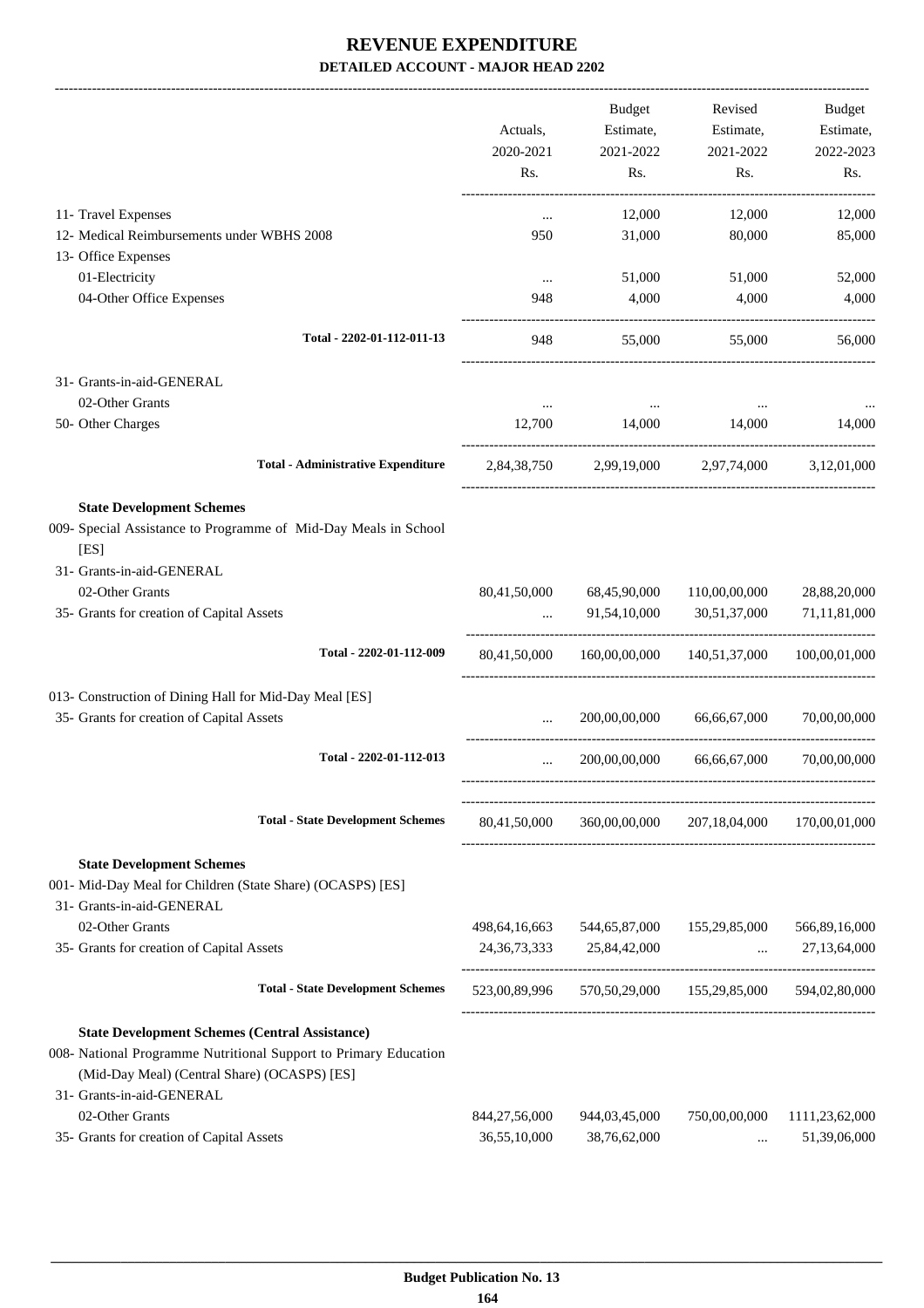|                                                               |                  | <b>Budget</b>  | Revised                                                        | <b>Budget</b>  |
|---------------------------------------------------------------|------------------|----------------|----------------------------------------------------------------|----------------|
|                                                               | Actuals.         | Estimate,      | Estimate,                                                      | Estimate,      |
|                                                               | 2020-2021        | 2021-2022      | 2021-2022                                                      | 2022-2023      |
|                                                               | Rs.              | Rs.            | Rs.                                                            | Rs.            |
| <b>Total - State Development Schemes (Central Assistance)</b> | 880, 82, 66, 000 | 982.80.07.000  | 750,00,00,000                                                  | 1162.62.68.000 |
| Total - 2202-01-112                                           | 1487,09,44,746   | 1916,29,55,000 | 1115,45,63,000                                                 | 1929,77,50,000 |
| Voted                                                         |                  |                | 1487,09,44,746  1916,29,55,000  1115,45,63,000  1929,77,50,000 |                |
| Charged                                                       | $\cdots$         | $\cdots$       | $\cdots$                                                       |                |
|                                                               |                  |                |                                                                |                |

.

.

| DETAILED ACCOUNT NO. 2202-01-113 - SAMAGRA SHIKSHA ABHIYAN        |               |                       |                                                             |                       |  |  |
|-------------------------------------------------------------------|---------------|-----------------------|-------------------------------------------------------------|-----------------------|--|--|
| 01 - ELEMENTARY EDUCATION                                         |               |                       |                                                             |                       |  |  |
| 113- Samagra Shiksha Abhiyan                                      |               |                       |                                                             |                       |  |  |
| <b>State Development Schemes</b>                                  |               |                       |                                                             |                       |  |  |
| 002- Samagra Shiksha Abhiyan (Elementary Education) (State Share) |               |                       |                                                             |                       |  |  |
| (OCASPS) [ES]                                                     |               |                       |                                                             |                       |  |  |
| 31- Grants-in-aid-GENERAL                                         |               |                       |                                                             |                       |  |  |
| 02-Other Grants                                                   | 417,69,04,666 | 561,16,00,000         | 731,79,97,000                                               | 583,21,80,000         |  |  |
| 35- Grants for creation of Capital Assets                         |               | $\ldots$ 28,75,00,000 |                                                             | $\ldots$ 30,18,75,000 |  |  |
| <b>Total - State Development Schemes</b>                          |               |                       | 417,69,04,666 589,91,00,000 731,79,97,000 613,40,55,000     |                       |  |  |
| <b>State Development Schemes (Central Assistance)</b>             |               |                       |                                                             |                       |  |  |
| 001- Samagra Shiksha Abhiyan (Elementary Education) (Central      |               |                       |                                                             |                       |  |  |
| Share) (OCASPS) [ES]                                              |               |                       |                                                             |                       |  |  |
| 31- Grants-in-aid-GENERAL                                         |               |                       |                                                             |                       |  |  |
| 02-Other Grants                                                   |               |                       | 835,38,06,000 1005,49,79,000 819,23,97,000 1383,07,73,000   |                       |  |  |
| 35- Grants for creation of Capital Assets                         |               |                       | $\ldots$ 28,27,96,000 $\ldots$ 40,69,36,000                 |                       |  |  |
| <b>Total - State Development Schemes (Central Assistance)</b>     |               |                       | 835,38,06,000 1033,77,75,000 819,23,97,000 1423,77,09,000   |                       |  |  |
| Total - 2202-01-113                                               |               |                       | 1253,07,10,666 1623,68,75,000 1551,03,94,000 2037,17,64,000 |                       |  |  |
| Voted                                                             |               |                       | 1253,07,10,666 1623,68,75,000 1551,03,94,000 2037,17,64,000 |                       |  |  |
| Charged                                                           |               |                       |                                                             |                       |  |  |
|                                                                   |               |                       |                                                             |                       |  |  |

#### **DETAILED ACCOUNT NO. 2202-01-789 - SPECIAL COMPONENT PLAN FOR SCHEDULED CASTES**

| 01 - ELEMENTARY EDUCATION                                      |              |              |
|----------------------------------------------------------------|--------------|--------------|
| 789- Special Component Plan for Scheduled Castes               |              |              |
| <b>Administrative Expenditure</b>                              |              |              |
| 002- Incentive to the Development of Elementary Education [ES] |              |              |
| 31- Grants-in-aid-GENERAL                                      |              |              |
| 02-Other Grants                                                | <br>$\cdots$ | <br>$\cdots$ |
| 003- Mid-day Meal for Children(ES) [ES]                        |              |              |
| 31- Grants-in-aid-GENERAL                                      |              |              |
| 02-Other Grants                                                | <br>         | <br>         |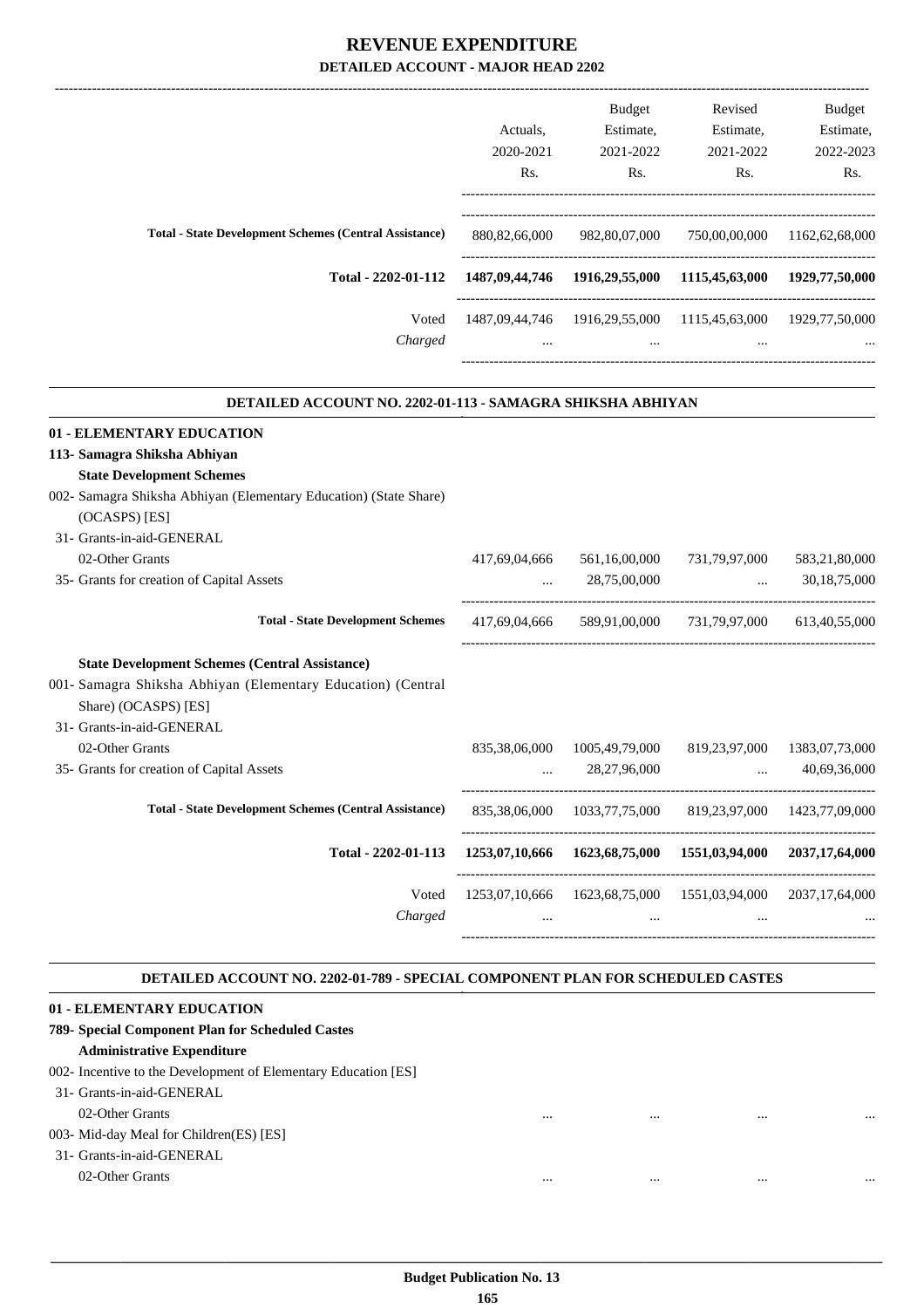|                                                                                                   |                                           | Actuals,<br>2020-2021<br>Rs. | <b>Budget</b><br>Estimate,<br>2021-2022<br>Rs.       | Revised<br>Estimate,<br>2021-2022<br>Rs. | Budget<br>Estimate,<br>2022-2023<br>Rs. |
|---------------------------------------------------------------------------------------------------|-------------------------------------------|------------------------------|------------------------------------------------------|------------------------------------------|-----------------------------------------|
| 004- Free and Compulsory Primary Education (Universal) [ES]                                       |                                           |                              |                                                      |                                          |                                         |
| 31- Grants-in-aid-GENERAL                                                                         |                                           |                              |                                                      |                                          |                                         |
| 02-Other Grants                                                                                   |                                           |                              |                                                      |                                          |                                         |
| 005- Improvement of Buildings of Existing Primary Schools [ES]                                    |                                           |                              |                                                      |                                          |                                         |
| 31- Grants-in-aid-GENERAL                                                                         |                                           |                              |                                                      |                                          |                                         |
| 02-Other Grants                                                                                   |                                           |                              |                                                      |                                          |                                         |
| 006- Printing of Nationalised Text Books for Children at Primary<br>Stage. [ES]                   |                                           |                              |                                                      |                                          |                                         |
| 75- Purchase                                                                                      |                                           | $\cdots$                     | 1,000                                                |                                          |                                         |
|                                                                                                   | Total - 2202-01-789-006                   | $\cdots$                     | 1.000                                                | $\cdots$                                 |                                         |
|                                                                                                   | <b>Total - Administrative Expenditure</b> | $\cdots$                     | 1,000                                                | $\cdots$                                 |                                         |
|                                                                                                   |                                           |                              |                                                      |                                          |                                         |
| <b>State Development Schemes</b><br>001- Improvement of Building of Existing Primary Schools [ES] |                                           |                              |                                                      |                                          |                                         |
| 35- Grants for creation of Capital Assets                                                         |                                           | 2,75,33,875                  |                                                      | 250,00,00,000 83,33,33,000               | 100,00,00,000                           |
|                                                                                                   |                                           |                              |                                                      |                                          |                                         |
|                                                                                                   | Total - 2202-01-789-001                   |                              | 2,75,33,875 250,00,00,000 83,33,33,000 100,00,00,000 |                                          |                                         |
| 022- Development of Academic Infrastructure [ES]                                                  |                                           |                              |                                                      |                                          |                                         |
| 31- Grants-in-aid-GENERAL                                                                         |                                           |                              |                                                      |                                          |                                         |
| 02-Other Grants                                                                                   |                                           |                              | 3,66,01,762 28,80,00,000 9,60,00,000                 |                                          | 30,24,00,000                            |
|                                                                                                   | Total - 2202-01-789-022                   |                              | 3,66,01,762 28,80,00,000 9,60,00,000                 |                                          | 30,24,00,000                            |
| 024- Printing of Nationalised Text Book for Children at Primary Stage<br>[ES]                     |                                           |                              |                                                      |                                          |                                         |
| 75- Purchase                                                                                      |                                           |                              | 44,99,99,854 67,20,00,000 22,40,00,000               |                                          | 70,56,00,000                            |
|                                                                                                   | Total - 2202-01-789-024                   |                              | 44,99,99,854 67,20,00,000 22,40,00,000 70,56,00,000  |                                          |                                         |
| 029- Strengthening of PTTIs as per NCTE norms [ES]                                                |                                           |                              |                                                      |                                          |                                         |
| 31- Grants-in-aid-GENERAL                                                                         |                                           |                              |                                                      |                                          |                                         |
| 02-Other Grants                                                                                   |                                           | $\cdots$                     | 29,63,000                                            | 9,88,000                                 | 31,11,000                               |
| 35- Grants for creation of Capital Assets                                                         |                                           | $\cdots$                     | 2,37,04,000                                          | 79,01,000                                | 2,48,89,000                             |
| 50- Other Charges                                                                                 |                                           | $\cdots$                     | 1,18,52,000                                          |                                          | 39,51,000 1,24,45,000                   |
|                                                                                                   | Total - 2202-01-789-029                   |                              | $3,85,19,000$ $1,28,40,000$ $4,04,45,000$            |                                          |                                         |
| 038- Special Assistance to Programme of Mid-Day Meals in Schools<br>[ES]                          |                                           |                              |                                                      |                                          |                                         |
| 31- Grants-in-aid-GENERAL                                                                         |                                           |                              |                                                      |                                          |                                         |
| 02-Other Grants                                                                                   |                                           | 30,00,00,000                 | 30,00,00,000                                         | 30,00,00,000                             | 31,50,00,000                            |
| 35- Grants for creation of Capital Assets                                                         |                                           | $\cdots$                     | $\cdots$                                             | $\cdots$                                 |                                         |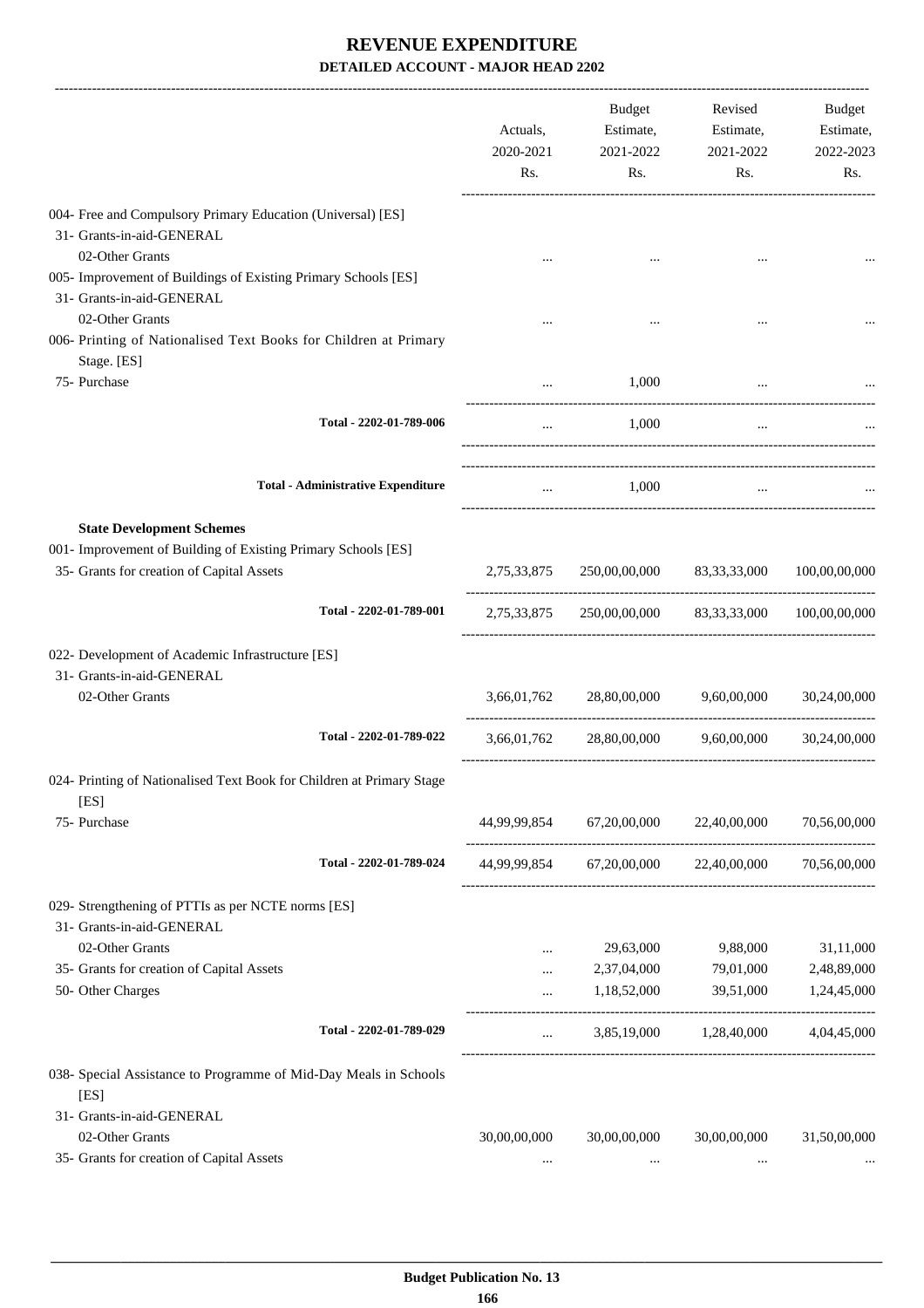|                                                                                                                                                                           | Actuals,<br>2020-2021<br>Rs. | Budget<br>Estimate,<br>2021-2022<br>Rs. | Revised<br>Estimate,<br>2021-2022<br>Rs.               | Budget<br>Estimate,<br>2022-2023<br>Rs. |
|---------------------------------------------------------------------------------------------------------------------------------------------------------------------------|------------------------------|-----------------------------------------|--------------------------------------------------------|-----------------------------------------|
| Total - 2202-01-789-038                                                                                                                                                   | 30,00,00,000                 |                                         | 30,00,00,000 30,00,00,000 31,50,00,000                 |                                         |
| <b>Total - State Development Schemes</b>                                                                                                                                  |                              |                                         | 81,41,35,491 379,85,19,000 146,61,73,000 236,34,45,000 |                                         |
| <b>State Development Schemes</b><br>013- Mid-Day Meal for Children (State Share) (OCASPS) [ES]<br>31- Grants-in-aid-GENERAL                                               |                              |                                         |                                                        |                                         |
| 02-Other Grants                                                                                                                                                           | 203, 15, 87, 389             | 186,74,01,000                           | 66,37,95,000                                           | 194,07,71,000                           |
| 35- Grants for creation of Capital Assets                                                                                                                                 | 9,92,78,667                  | 8,86,08,000                             | $\cdots$                                               | 9,30,38,000                             |
| Total - 2202-01-789-013                                                                                                                                                   |                              |                                         | 213,08,66,056 195,60,09,000 66,37,95,000 203,38,09,000 |                                         |
| 021- Provision for Sarbasiksha Abhijan (State Share) (OCASPS) [ES]<br>31- Grants-in-aid-GENERAL<br>02-Other Grants                                                        |                              |                                         |                                                        |                                         |
| 35- Grants for creation of Capital Assets                                                                                                                                 |                              |                                         |                                                        |                                         |
| 051- Samagra Shiksha Abhiyan (Elementary Education) (State Share)<br>(OCASPS) [ES]                                                                                        |                              |                                         |                                                        |                                         |
| 31- Grants-in-aid-GENERAL<br>02-Other Grants                                                                                                                              | 164, 10, 10, 666             | 328,89,00,000                           | 287,50,83,000                                          | 342,65,28,000                           |
| 35- Grants for creation of Capital Assets                                                                                                                                 | $\cdots$                     | 7,18,00,000                             | $\sim$                                                 | 7,53,90,000                             |
| Total - 2202-01-789-051                                                                                                                                                   | 164, 10, 10, 666             | 336,07,00,000                           | 287,50,83,000                                          | 350, 19, 18, 000                        |
| Total - State Development Schemes 377,18,76,722 531,67,09,000 353,88,78,000 553,57,27,000                                                                                 |                              |                                         |                                                        |                                         |
| <b>State Development Schemes (Central Assistance)</b><br>036- National Programme Nutritional Support to Primary Education<br>(Mid-day Meal) (Central Share) (OCASPS) [ES] |                              |                                         |                                                        |                                         |
| 31- Grants-in-aid-GENERAL<br>02-Other Grants                                                                                                                              | 343,97,83,000                |                                         |                                                        |                                         |
| 35- Grants for creation of Capital Assets                                                                                                                                 | 14,89,18,000                 | 323,66,90,000<br>13,29,13,000           | 300,00,00,000                                          | 414,56,03,000<br>$\ldots$ 17,08,59,000  |
| Total - 2202-01-789-036                                                                                                                                                   |                              | 358,87,01,000 336,96,03,000             | 300,00,00,000                                          | 431,64,62,000                           |
| 037- Sarbasiksha Abhijan (Central Share) (OCASPS) [ES]<br>31- Grants-in-aid-GENERAL                                                                                       |                              |                                         |                                                        |                                         |
| 02-Other Grants                                                                                                                                                           | $\cdots$                     | $\cdots$                                |                                                        |                                         |
| 35- Grants for creation of Capital Assets<br>050- Samagra Shiksha Abhiyan (Elementary Education) (Central<br>Share) (OCASPS) [ES]<br>31- Grants-in-aid-GENERAL            | $\cdots$                     | $\cdots$                                | $\cdots$                                               |                                         |
| 02-Other Grants                                                                                                                                                           | 328, 20, 22, 000             | 349,41,05,000                           | 321,86,16,000                                          | 477,29,89,000                           |
| 35- Grants for creation of Capital Assets                                                                                                                                 | $\cdots$                     | 5,02,75,000                             | $\cdots$                                               | 6,50,89,000                             |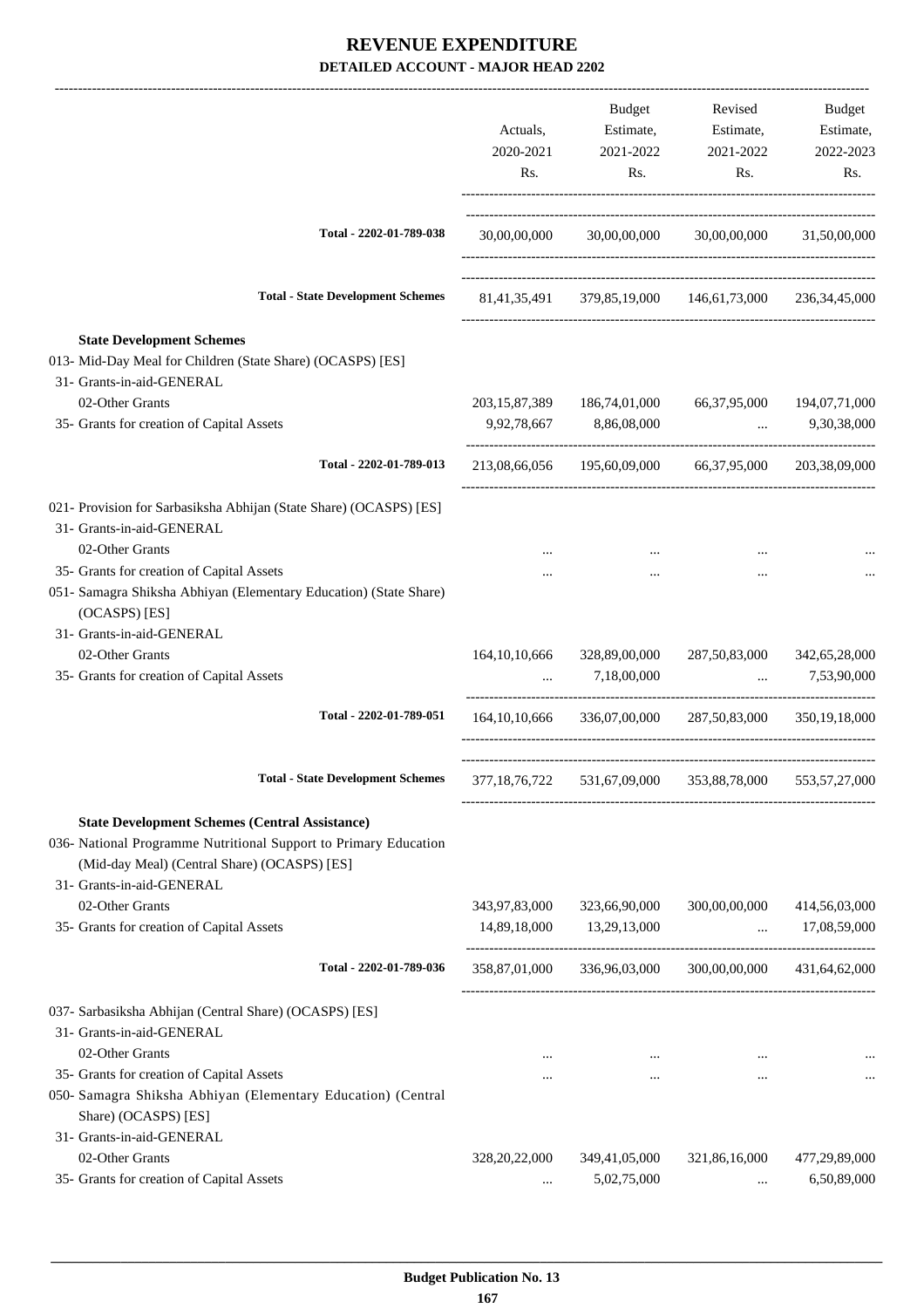|                                                                                                                                                                                                                      | Actuals,<br>2020-2021<br>Rs. | <b>Budget</b><br>Estimate,<br>2021-2022<br>Rs. | Revised<br>Estimate,<br>2021-2022<br>Rs.                                                                            | Budget<br>Estimate,<br>2022-2023<br>Rs. |
|----------------------------------------------------------------------------------------------------------------------------------------------------------------------------------------------------------------------|------------------------------|------------------------------------------------|---------------------------------------------------------------------------------------------------------------------|-----------------------------------------|
| Total - 2202-01-789-050                                                                                                                                                                                              |                              |                                                | 328, 20, 22, 000 354, 43, 80, 000 321, 86, 16, 000 483, 80, 78, 000                                                 |                                         |
| <b>Total - State Development Schemes (Central Assistance)</b>                                                                                                                                                        |                              |                                                | 687,07,23,000 691,39,83,000 621,86,16,000 915,45,40,000                                                             |                                         |
| Total - 2202-01-789                                                                                                                                                                                                  |                              |                                                | 1145, 67, 35, 213 1602, 92, 12, 000 1122, 36, 67, 000 1705, 37, 12, 000                                             |                                         |
| Voted<br>Charged                                                                                                                                                                                                     |                              | $\cdots$                                       | 1145, 67, 35, 213 1602, 92, 12, 000 1122, 36, 67, 000 1705, 37, 12, 000                                             |                                         |
| DETAILED ACCOUNT NO. 2202-01-796 - TRIBAL AREAS SUB-PLAN                                                                                                                                                             |                              |                                                |                                                                                                                     |                                         |
| 01 - ELEMENTARY EDUCATION<br>796- Tribal Areas Sub-Plan<br><b>Administrative Expenditure</b><br>001- Free and Compulsory Primary Education (Universal) Primary<br>Schools-Teaching and Non-Teaching Staff Cost. [ES] |                              |                                                |                                                                                                                     |                                         |
| 31- Grants-in-aid-GENERAL<br>02-Other Grants<br>006- Printing of Nationalised Text Books for Children at Primary<br>Stage. [ES]                                                                                      |                              |                                                |                                                                                                                     |                                         |
| 50- Other Charges<br><b>State Development Schemes</b><br>022- Development of Academic Infrastructure [ES]<br>31- Grants-in-aid-GENERAL                                                                               |                              |                                                |                                                                                                                     |                                         |
| 02-Other Grants                                                                                                                                                                                                      | $\ddotsc$                    | 7,20,00,000                                    | 2,40,00,000                                                                                                         | 7,56,00,000                             |
| Total - 2202-01-796-022                                                                                                                                                                                              |                              |                                                | $7,20,00,000$ $2,40,00,000$ $7,56,00,000$                                                                           |                                         |
| 024- Printing of Nationalised Text Book for Children at Primary Stage<br>[ES]<br>75- Purchase                                                                                                                        |                              |                                                |                                                                                                                     |                                         |
| Total - 2202-01-796-024                                                                                                                                                                                              |                              |                                                | $11,24,98,751$ $16,80,00,000$ $5,60,00,000$ $17,64,00,000$<br>11,24,98,751  16,80,00,000  5,60,00,000  17,64,00,000 |                                         |
| 029- Strengthening of PTTIs as per NCTE norms [ES]<br>31- Grants-in-aid-GENERAL<br>02-Other Grants<br>35- Grants for creation of Capital Assets                                                                      | $\cdots$<br>$\cdots$         | 11,84,000<br>94,82,000                         | 3,95,000<br>31,61,000                                                                                               | 12,43,000<br>99,56,000                  |
| 50- Other Charges<br>Total - 2202-01-796-029                                                                                                                                                                         | $\cdots$                     |                                                | 41,48,000 13,83,000<br>$1,48,14,000$ $49,39,000$ $1,55,54,000$                                                      | 43,55,000                               |
| 038- Special Assistance to Programme of Mid-Day Meals in School                                                                                                                                                      |                              |                                                |                                                                                                                     |                                         |

[ES]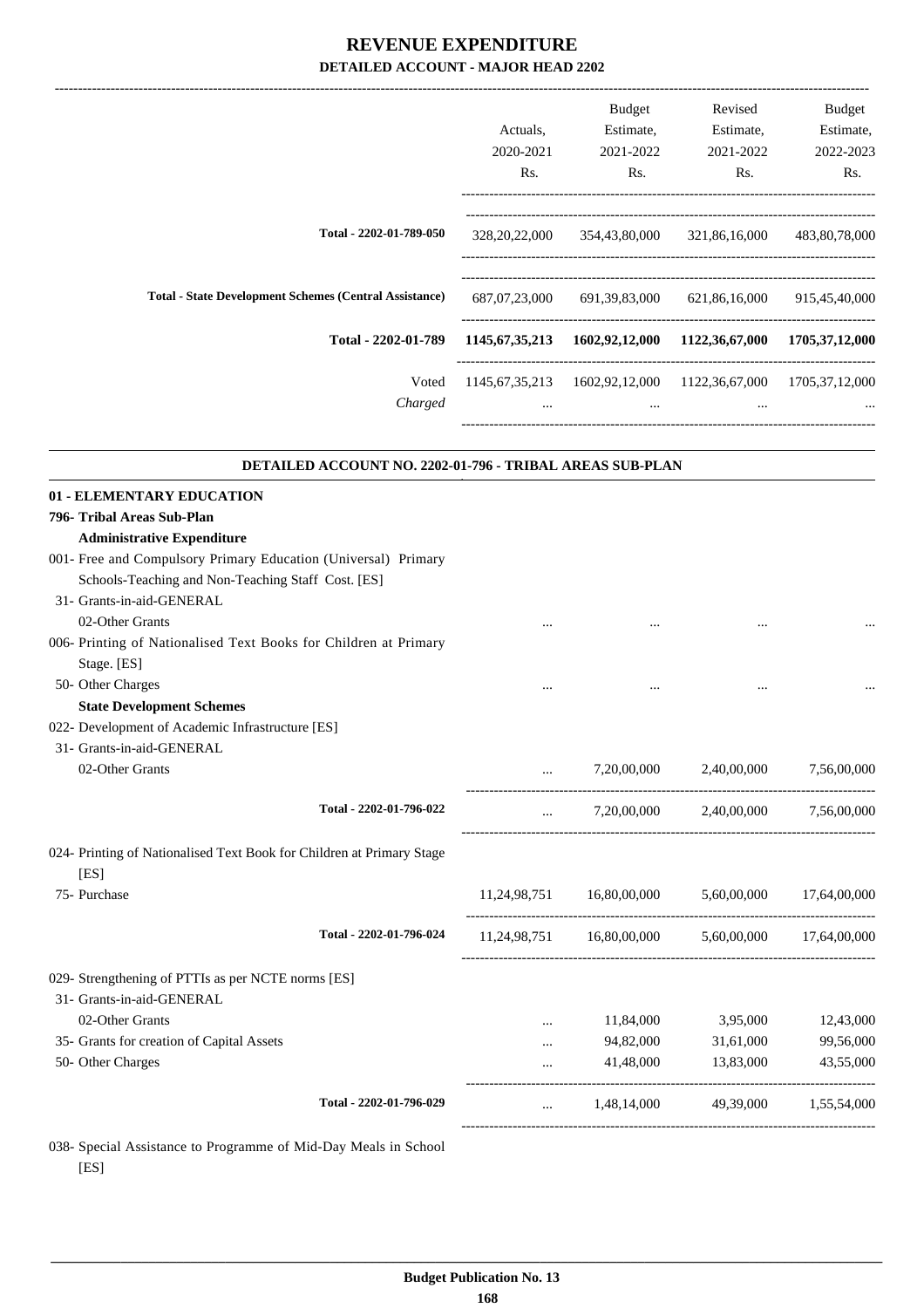-------------------------------------------------------------------------------------------------------------------------------------------------------------------------------

|                                                                                                                                                                                                                                             | Actuals,<br>2020-2021<br>Rs. | <b>Budget</b><br>Estimate,<br>2021-2022<br>Rs.                  | Revised<br>Estimate,<br>2021-2022<br>Rs. | <b>Budget</b><br>Estimate,<br>2022-2023<br>Rs. |
|---------------------------------------------------------------------------------------------------------------------------------------------------------------------------------------------------------------------------------------------|------------------------------|-----------------------------------------------------------------|------------------------------------------|------------------------------------------------|
| 31- Grants-in-aid-GENERAL<br>02-Other Grants                                                                                                                                                                                                | 10,00,00,000                 |                                                                 | 10,00,00,000 13,33,33,000 10,50,00,000   |                                                |
|                                                                                                                                                                                                                                             |                              |                                                                 |                                          |                                                |
| Total - 2202-01-796-038                                                                                                                                                                                                                     |                              | $10,00,00,000$ $10,00,00,000$ $13,33,33,000$ $10,50,00,000$     |                                          |                                                |
| <b>Total - State Development Schemes</b>                                                                                                                                                                                                    |                              | 21, 24, 98, 751 35, 48, 14, 000 21, 82, 72, 000 37, 25, 54, 000 |                                          |                                                |
| <b>State Development Schemes</b><br>013- Mid-Day Meal for Children (State Share) (OCASPS) [ES]<br>31- Grants-in-aid-GENERAL                                                                                                                 |                              |                                                                 |                                          |                                                |
| 02-Other Grants                                                                                                                                                                                                                             |                              | 53,71,72,948 46,68,50,000                                       | 16,46,43,000                             | 49,01,93,000                                   |
| 35- Grants for creation of Capital Assets                                                                                                                                                                                                   |                              | 2,62,50,000 2,21,52,000                                         | $\mathbf{11.1}$ and $\mathbf{11.1}$      | 2,32,60,000                                    |
| Total - 2202-01-796-013                                                                                                                                                                                                                     |                              | 56, 34, 22, 948 48, 90, 02, 000 16, 46, 43, 000 51, 34, 53, 000 |                                          |                                                |
| 021- Provision for Sarbasiksha Abhijan (State Share) (OCASPS) [ES]<br>31- Grants-in-aid-GENERAL<br>02-Other Grants<br>35- Grants for creation of Capital Assets                                                                             |                              |                                                                 | $\cdots$                                 |                                                |
| 044- Samagra Shiksha Abhiyan (Elementary Education) (State Share)<br>(OCASPS) [ES]<br>31- Grants-in-aid-GENERAL<br>02-Other Grants<br>35- Grants for creation of Capital Assets                                                             |                              | 43,11,82,667 57,14,00,000<br>$\ldots$ 1.43.00.000               | 75,54,49,000<br>$\mathbf{r}$             | 59,99,70,000<br>1,50,15,000                    |
| Total - 2202-01-796-044                                                                                                                                                                                                                     |                              | 43,11,82,667 58,57,00,000 75,54,49,000 61,49,85,000             |                                          |                                                |
| <b>Total - State Development Schemes</b>                                                                                                                                                                                                    |                              | 99,46,05,615 107,47,02,000 92,00,92,000 112,84,38,000           |                                          |                                                |
| <b>State Development Schemes (Central Assistance)</b><br>036- National Programme Nutritional Support to Primary Education<br>(Mid-day Meal) (Central Share) (OCASPS) [ES]<br>31- Grants-in-aid-GENERAL<br>02-Other Grants                   | 90,95,15,000                 | 80,91,72,000                                                    |                                          | 60,00,00,000 101,44,81,000                     |
| 35- Grants for creation of Capital Assets                                                                                                                                                                                                   | 3,93,75,000                  | 3,32,28,000                                                     |                                          | $4,27,89,000$                                  |
| Total - 2202-01-796-036                                                                                                                                                                                                                     |                              | 94,88,90,000  84,24,00,000  60,00,00,000  105,72,70,000         |                                          |                                                |
| 037- Sarbasiksha Abhijan (Central Share) (OCASPS) [ES]<br>31- Grants-in-aid-GENERAL<br>02-Other Grants<br>35- Grants for creation of Capital Assets<br>043- Samagra Shiksha Abhiyan (Elementary Education) (Central<br>Share) (OCASPS) [ES] | $\cdots$<br>$\cdots$         | $\cdots$<br>$\cdots$                                            | $\cdots$<br>$\cdots$                     |                                                |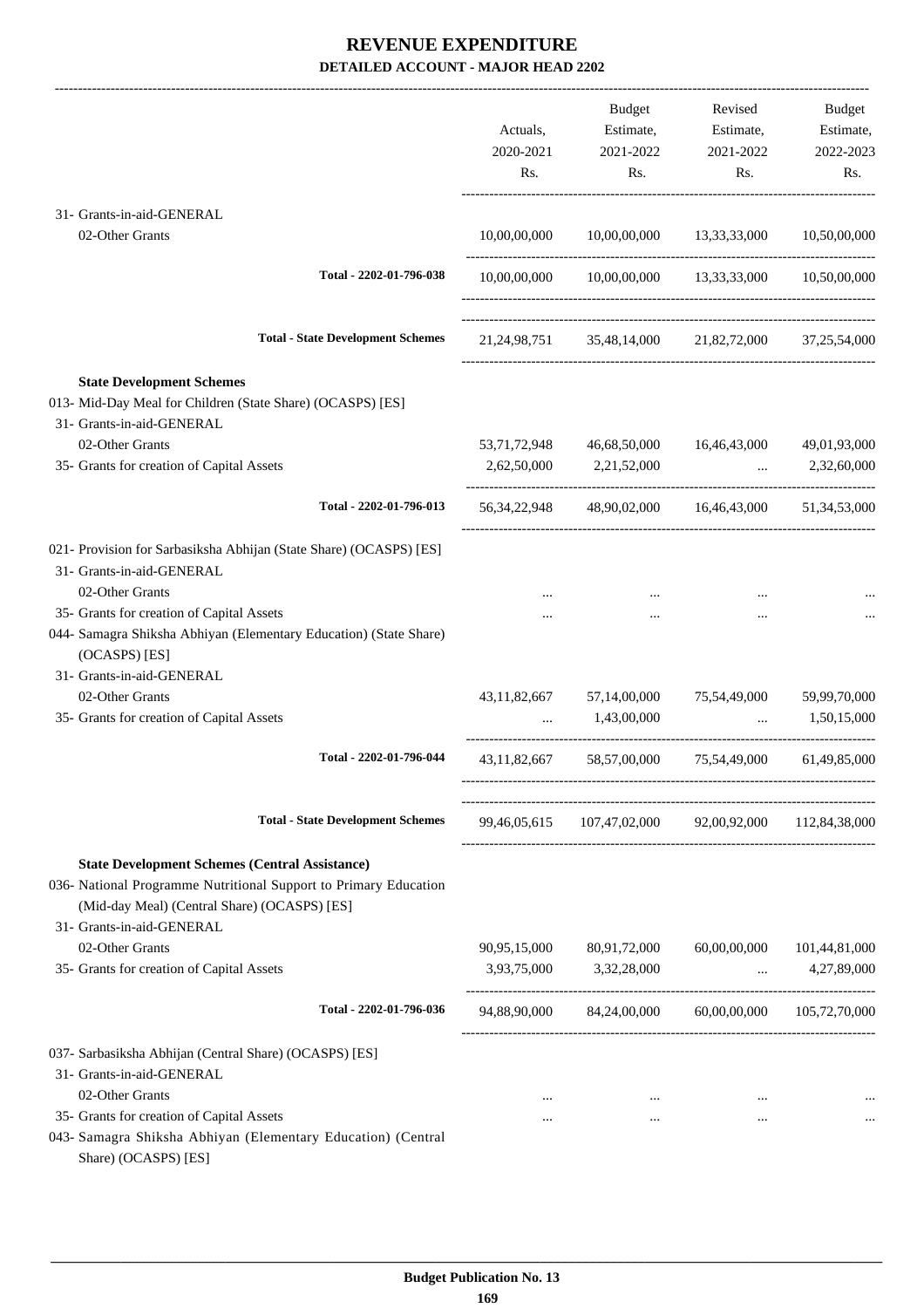|                                                                                 |                                                      |              | Budget                          | Revised                                                                   | <b>Budget</b> |
|---------------------------------------------------------------------------------|------------------------------------------------------|--------------|---------------------------------|---------------------------------------------------------------------------|---------------|
|                                                                                 |                                                      | Actuals,     | Estimate,                       | Estimate,                                                                 | Estimate,     |
|                                                                                 |                                                      | 2020-2021    | 2021-2022                       | 2021-2022                                                                 | 2022-2023     |
|                                                                                 |                                                      | Rs.          | Rs.                             | Rs.                                                                       | Rs.           |
| 31- Grants-in-aid-GENERAL                                                       |                                                      |              |                                 |                                                                           |               |
| 02-Other Grants                                                                 |                                                      |              | 86, 23, 68, 000 86, 72, 42, 000 | 84,57,15,000 119,45,28,000                                                |               |
| 35- Grants for creation of Capital Assets                                       |                                                      |              | 1,88,53,000                     | and the company of the company                                            | 2,42,96,000   |
|                                                                                 | Total - 2202-01-796-043                              |              |                                 | 86,23,68,000 88,60,95,000 84,57,15,000 121,88,24,000                      |               |
|                                                                                 |                                                      |              |                                 |                                                                           |               |
| <b>Total - State Development Schemes (Central Assistance)</b>                   |                                                      |              |                                 | 181, 12, 58, 000   172, 84, 95, 000   144, 57, 15, 000   227, 60, 94, 000 |               |
|                                                                                 | Total - 2202-01-796                                  |              |                                 | 301,83,62,366 315,80,11,000 258,40,79,000 377,70,86,000                   |               |
|                                                                                 | Voted                                                |              |                                 | 301,83,62,366 315,80,11,000 258,40,79,000 377,70,86,000                   |               |
|                                                                                 | Charged                                              |              |                                 |                                                                           |               |
|                                                                                 | DETAILED ACCOUNT NO. 2202-01-800 - OTHER EXPENDITURE |              |                                 |                                                                           |               |
| 01 - ELEMENTARY EDUCATION                                                       |                                                      |              |                                 |                                                                           |               |
| 800- Other Expenditure                                                          |                                                      |              |                                 |                                                                           |               |
| <b>Administrative Expenditure</b><br>009- State Board of Primary Education [ES] |                                                      |              |                                 |                                                                           |               |
| 11- Travel Expenses                                                             |                                                      |              | 1,000                           | 1,000                                                                     | 1,000         |
| 31- Grants-in-aid-GENERAL                                                       |                                                      | $\cdots$     |                                 |                                                                           |               |
| 02-Other Grants                                                                 |                                                      | 9,58,131     | 12,29,000                       | 13,50,000                                                                 | 13,68,000     |
| 36- Grants-in-aid-Salaries                                                      |                                                      | 2,71,08,000  | 2,89,56,000                     | 2,80,57,000                                                               | 2,93,90,000   |
|                                                                                 | Total - 2202-01-800-009                              | 2,80,66,131  | 3,01,86,000                     | 2.94.08.000                                                               | 3,07,59,000   |
| 015- Establishment of a board for Primary Education [ES]                        |                                                      |              |                                 |                                                                           |               |
| 15- Royalty                                                                     |                                                      |              | 1,000                           |                                                                           |               |
|                                                                                 | Total - 2202-01-800-015                              | $\cdots$     | 1,000                           | $\cdots$                                                                  |               |
| 044- District Primary Schools Council / Board [ES]                              |                                                      |              |                                 |                                                                           |               |
| 14- Rents, Rates and Taxes                                                      |                                                      | $\cdots$     | 9,12,000                        | $\cdots$                                                                  |               |
| 31- Grants-in-aid-GENERAL                                                       |                                                      |              |                                 |                                                                           |               |
| 02-Other Grants                                                                 |                                                      | 2,60,00,000  | 2,36,05,000                     | 2,60,00,000                                                               | 2,62,60,000   |
| 36- Grants-in-aid-Salaries                                                      |                                                      | 42,09,56,387 | 42,70,69,000                    | 43,56,90,000                                                              | 45,63,85,000  |
| 50- Other Charges                                                               |                                                      | $\cdots$     | 1,02,000                        | 1,02,000                                                                  | 1,05,000      |
|                                                                                 | Total - 2202-01-800-044                              | 44,69,56,387 | 45,16,88,000                    | 46,17,92,000                                                              | 48,27,50,000  |
| 046- Primary Education Tax Establishment [ES]                                   |                                                      |              |                                 |                                                                           |               |
| 01- Salaries                                                                    |                                                      |              |                                 |                                                                           |               |
| 01-Pay                                                                          |                                                      |              | $\cdots$                        | $\cdots$                                                                  |               |
| 14-Grade Pay                                                                    |                                                      |              | $\cdots$                        | $\ddotsc$                                                                 |               |
| 02-Dearness Allowance                                                           |                                                      |              | $\cdots$                        | $\ddotsc$                                                                 |               |
| 03-House Rent Allowance                                                         |                                                      |              |                                 | $\ddotsc$                                                                 |               |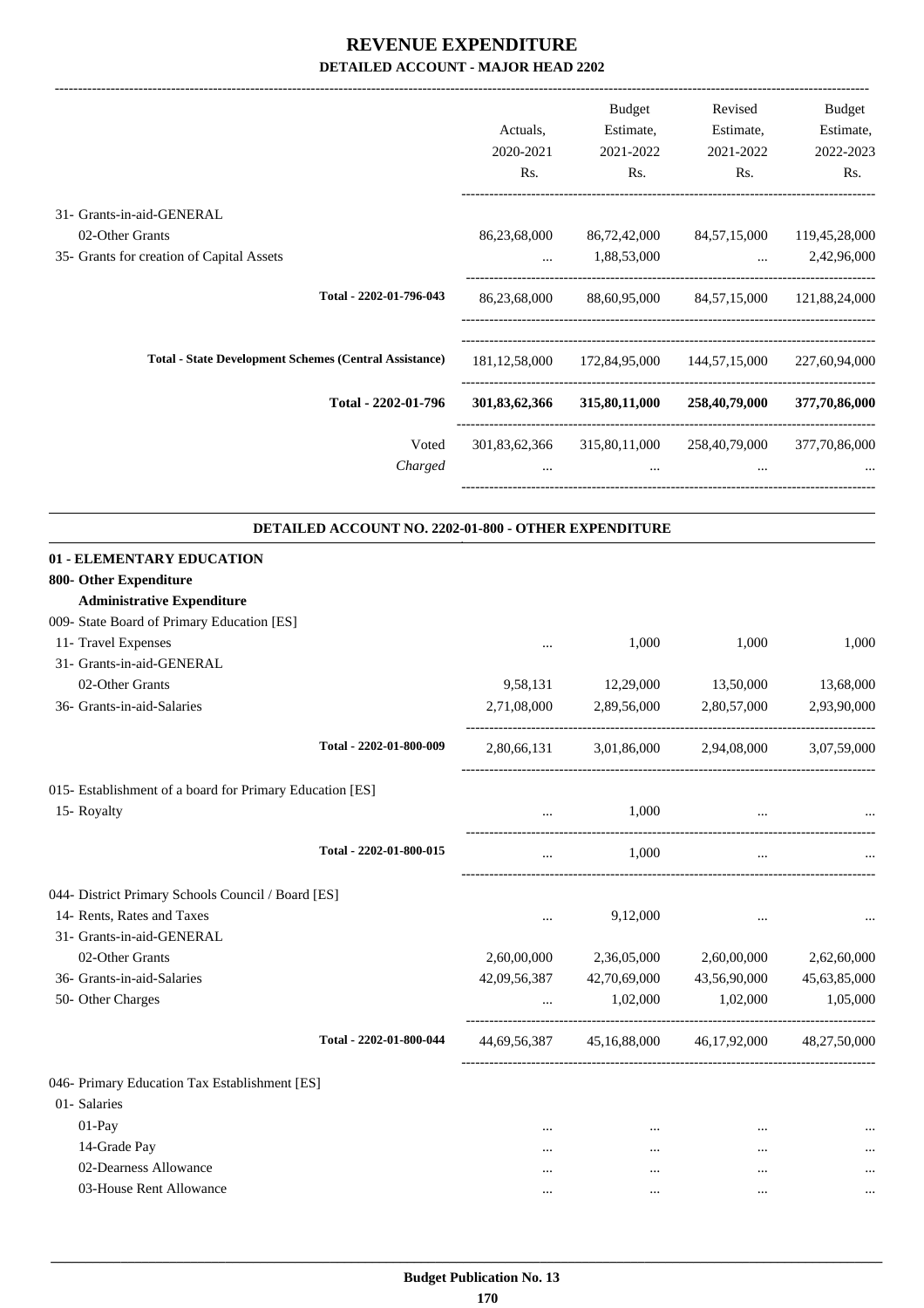|                                                                                          | Actuals,<br>2020-2021<br>Rs. | Budget<br>Estimate,<br>2021-2022<br>Rs. | Revised<br>Estimate,<br>2021-2022<br>Rs.               | Budget<br>Estimate,<br>2022-2023<br>Rs. |
|------------------------------------------------------------------------------------------|------------------------------|-----------------------------------------|--------------------------------------------------------|-----------------------------------------|
| 12-Medical Allowance                                                                     | $\cdots$                     | $\cdots$                                | $\cdots$                                               |                                         |
| <b>Total - Administrative Expenditure</b>                                                |                              |                                         | 47,50,22,518 48,18,75,000 49,12,00,000 51,35,09,000    |                                         |
| <b>State Development Schemes</b>                                                         |                              |                                         |                                                        |                                         |
| 003- Provision for incentive to the Development of Elementary                            |                              |                                         |                                                        |                                         |
| Education [ES]                                                                           |                              |                                         |                                                        |                                         |
| 31- Grants-in-aid-GENERAL<br>02-Other Grants                                             |                              |                                         |                                                        |                                         |
|                                                                                          | 46,79,80,149                 | 600,00,00,000                           | 100,00,00,000                                          | 550,00,00,000                           |
| Total - 2202-01-800-003                                                                  | 46,79,80,149                 |                                         | 600,00,00,000 100,00,00,000 550,00,00,000              |                                         |
| 004- Establishment of a Board for Primary Education. [ES]<br>31- Grants-in-aid-GENERAL   |                              |                                         |                                                        |                                         |
| 02-Other Grants                                                                          | 95,84,876                    | 10,00,00,000 7,56,66,000                |                                                        | 10,50,00,000                            |
| 35- Grants for creation of Capital Assets                                                |                              | $\cdots$                                |                                                        |                                         |
| Total - 2202-01-800-004                                                                  |                              |                                         | 95,84,876 10,00,00,000 7,56,66,000                     | 10,50,00,000                            |
| 024- Development of Distrct Primary School Council. [ES]<br>31- Grants-in-aid-GENERAL    |                              |                                         |                                                        |                                         |
| 02-Other Grants                                                                          | $\cdots$                     | 10,00,00,000                            | 3,33,33,000                                            | 10,50,00,000                            |
| 35- Grants for creation of Capital Assets                                                | 1,50,27,735                  | 15,00,00,000 5,00,00,000                |                                                        | 15,75,00,000                            |
| Total - 2202-01-800-024                                                                  | 1,50,27,735                  | 25,00,00,000                            | 8, 33, 33, 000                                         | 26,25,00,000                            |
| 031- Development of Academic Infrastructure [ES]<br>31- Grants-in-aid-GENERAL            |                              |                                         |                                                        |                                         |
| 02-Other Grants                                                                          | 3,36,93,570                  | 84,00,00,000                            | 28,00,00,000                                           | 60,20,00,000                            |
| Total - 2202-01-800-031                                                                  |                              |                                         | 3,36,93,570 84,00,00,000 28,00,00,000                  | 60,20,00,000                            |
| 047- Assistance for running Sishu Shiksha Kendra (SSK) [ES]<br>31- Grants-in-aid-GENERAL |                              |                                         |                                                        |                                         |
| 02-Other Grants                                                                          |                              | 44,50,00,000                            |                                                        |                                         |
| 36- Grants-in-aid-Salaries                                                               |                              | 50,00,000                               | $\cdots$                                               |                                         |
| Total - 2202-01-800-047                                                                  | $\cdots$                     | 45,00,00,000                            | $\cdots$                                               |                                         |
|                                                                                          |                              |                                         |                                                        |                                         |
| <b>Total - State Development Schemes</b>                                                 |                              |                                         | 52,62,86,330 764,00,00,000 143,89,99,000 646,95,00,000 |                                         |
| Total - 2202-01-800                                                                      |                              |                                         | 100,13,08,848 812,18,75,000 193,01,99,000              | 698,30,09,000                           |
| Voted                                                                                    | 100,13,08,848                | 812, 18, 75, 000                        | 193,01,99,000                                          | 698, 30, 09, 000                        |
| Charged                                                                                  |                              | $\cdots$                                |                                                        |                                         |
|                                                                                          |                              |                                         |                                                        |                                         |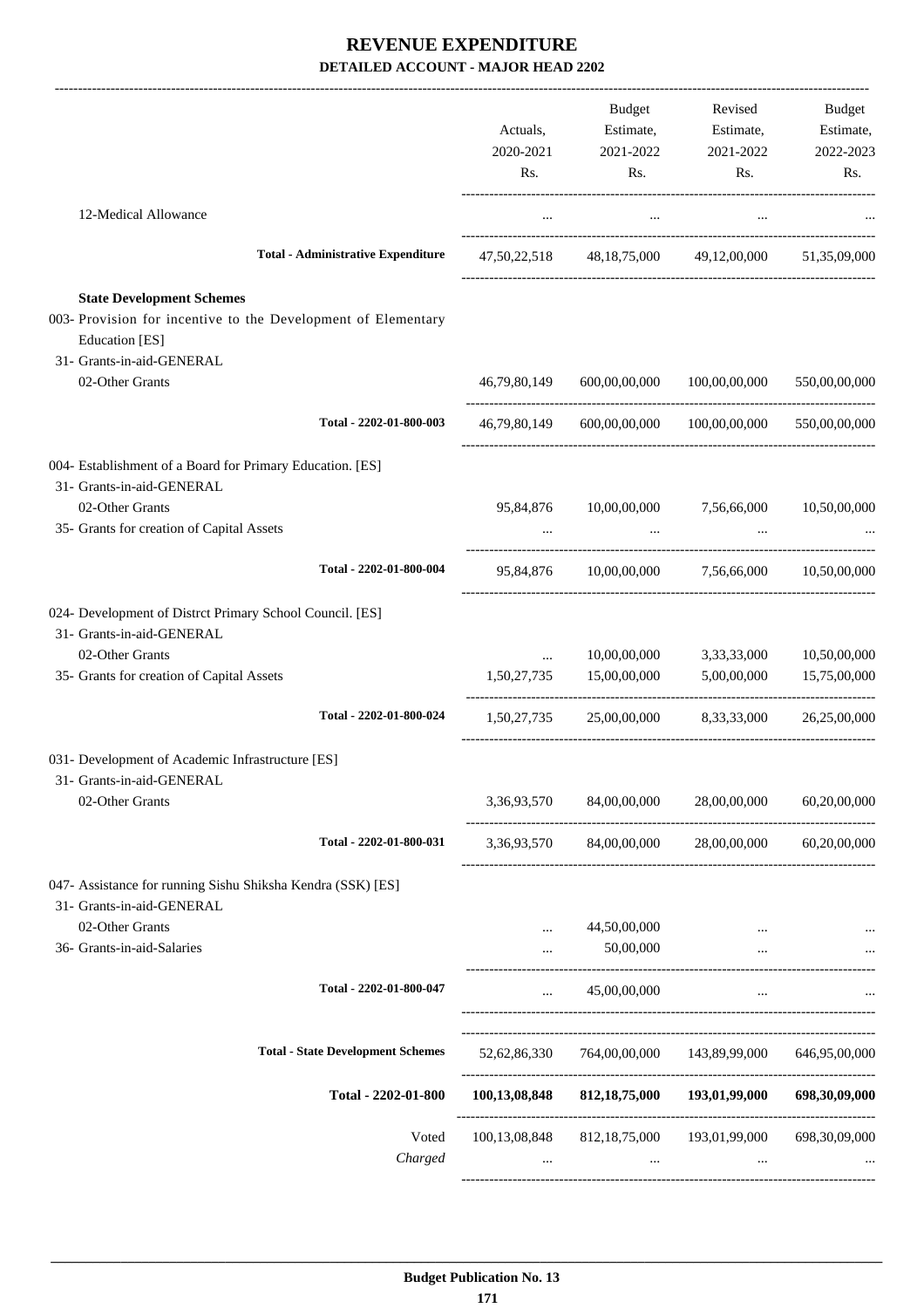|           | <b>Budget</b> | Revised   | <b>Budget</b> |
|-----------|---------------|-----------|---------------|
| Actuals,  | Estimate,     | Estimate, | Estimate,     |
| 2020-2021 | 2021-2022     | 2021-2022 | 2022-2023     |
| Rs.       | Rs.           | Rs        | Rs.           |
|           |               |           |               |

.

#### **DETAILED ACCOUNT NO. 2202-02-001 - DIRECTION AND ADMINISTRATION . 02 - SECONDARY EDUCATION 001- Direction and Administration Administrative Expenditure** 003- Directorate of School Education [ES] 01- Salaries 01-Pay 8,18,95,700 8,83,60,000 8,35,34,000 8,60,40,000 8,60,40,000 14-Grade Pay ... ... ... ... 02-Dearness Allowance  $9,80,695$   $26,51,000$   $33,41,000$   $40,62,000$ 03-House Rent Allowance 2012-03-120-203,076 83,94,000 79,36,000 81,74,000 04-Ad hoc Bonus 1,18,000 1,18,000 1,18,000 1,18,000 1,18,000 1,18,000 1,18,000 1,18,000 1,18,000 1,18,000 1,18 07-Other Allowances 33,611 11,00,000 35,000 36,000 12-Medical Allowance 55,249 59,000 1,05,000 1,10,000 ----------------------------------------------------------------------------------------- **Total - 2202-02-001-003-01** 9,03,71,731 10,07,06,000 9,50,67,000 9,85,40,000 ----------------------------------------------------------------------------------------- 07- Medical Reimbursements 12,958 30,000 90,000 1,00,000 11- Travel Expenses 31,568 1,44,000 1,44,000 1,47,000 12- Medical Reimbursements under WBHS 2008 1,10,129 5,64,000 5,64,000 5,75,000 13- Office Expenses 01-Electricity ... ... ... ... 02-Telephone 2,59,000 2,64,000 2,64,000 2,64,000 2,59,000 2,64,000 03-Maintenance / P.O.L. for Office Vehicles 3,60,256 3,00,000 7,00,000 7,05,000 7,05,000 04-Other Office Expenses 14,03,051 21,95,000 21,95,000 22,39,000 ----------------------------------------------------------------------------------------- **Total - 2202-02-001-003-13** 20,09,154 27,54,000 31,54,000 32,08,000 ----------------------------------------------------------------------------------------- 28- Payment of Professional and Special Services 02-Other charges ... ... ... ... 50- Other Charges 1,89,211 3,94,000 3,94,000 4,06,000 ---------------------------------------------------------------------------------------- **Total - 2202-02-001-003** 9,27,24,751 10,45,92,000 9,94,13,000 10,29,76,000 ----------------------------------------------------------------------------------------- 005- Payment of Service Charges to Banks . [ES] 28- Payment of Professional and Special Services 02-Other charges ... ... ... ... 007- Provision for Inclusive Education of the Disabled at the Secondary Stage [ES] 01- Salaries 01-Pay 60,09,020 62,32,000 61,29,000 63,13,000 14-Grade Pay 1,000 1,000 1,000 1,000 1,000 1,000 1,000 1,000 1,000 1,000 1,000 1,000 1,000 1,000 1,000 1,000 1,000 1,000 1,000 1,000 1,000 1,000 1,000 1,000 1,000 1,000 1,000 1,000 1,000 1,000 1,000 1,000 1,000 1,000 1,000 02-Dearness Allowance 2.45,000 3.79,000 3.79,000 3.79,000 3.79,000 03-House Rent Allowance 7,12,044 5,92,000 7,30,000 7,40,000 04-Ad hoc Bonus ... ... ... ... 07-Other Allowances ... ... ... ...

12-Medical Allowance 6,000 6,000 6,000 6,000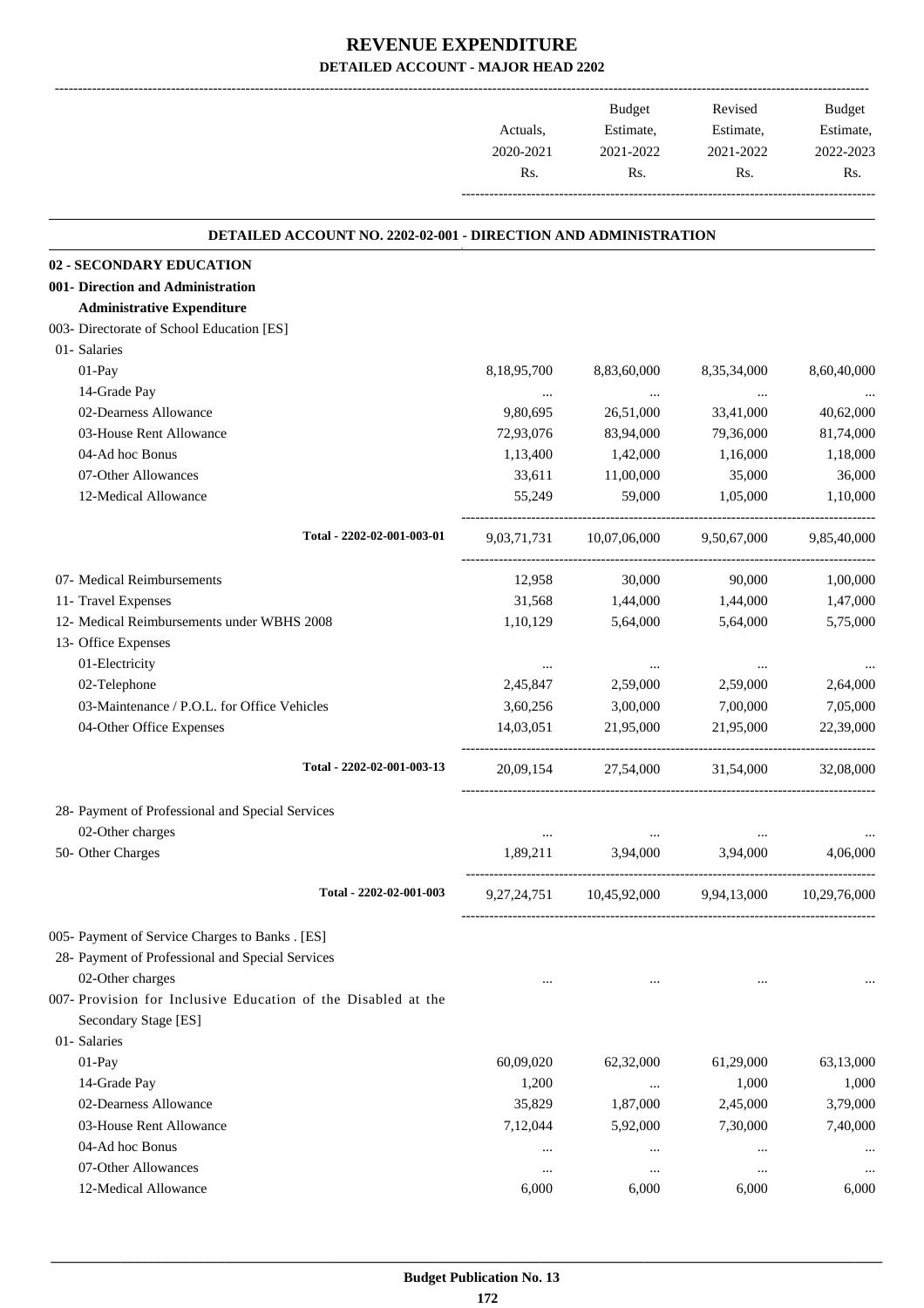|                                                                                                                                                     |               | Budget                                     | Revised                                             | <b>Budget</b> |
|-----------------------------------------------------------------------------------------------------------------------------------------------------|---------------|--------------------------------------------|-----------------------------------------------------|---------------|
|                                                                                                                                                     | Actuals,      | Estimate,                                  | Estimate,                                           | Estimate,     |
|                                                                                                                                                     | 2020-2021     | 2021-2022                                  | 2021-2022                                           | 2022-2023     |
|                                                                                                                                                     | Rs.           | Rs.                                        | Rs.                                                 | Rs.           |
| Total - 2202-02-001-007-01                                                                                                                          | 67,64,093     |                                            | 70,17,000 71,11,000 74,39,000                       |               |
|                                                                                                                                                     |               |                                            |                                                     |               |
| 07- Medical Reimbursements                                                                                                                          | $\cdots$      | $\cdots$                                   | $\ddotsc$                                           |               |
| 11- Travel Expenses                                                                                                                                 | $\cdots$      | 55,000                                     | 55,000                                              | 56,000        |
| 12- Medical Reimbursements under WBHS 2008                                                                                                          | 19,138        | 6,26,000                                   | 6,26,000                                            | 6,39,000      |
| 50- Other Charges                                                                                                                                   | $\cdots$      | $\ldots$                                   | $\ddots$                                            |               |
| Total - 2202-02-001-007                                                                                                                             | 67,83,231     | 76,98,000                                  | 77,92,000                                           | 81,34,000     |
| 009- Tiffin Facilities in Girls High Schools [ES]                                                                                                   |               |                                            |                                                     |               |
| 50- Other Charges                                                                                                                                   |               | 8,70,574 22,02,000 12,02,000               |                                                     | 12,68,000     |
| Total - 2202-02-001-009                                                                                                                             |               |                                            | 8,70,574 22,02,000 12,02,000 12,68,000              |               |
| 010- The West Bengal Council of Higher Secondary Education [ES]                                                                                     |               |                                            |                                                     |               |
| 31- Grants-in-aid-GENERAL                                                                                                                           |               |                                            |                                                     |               |
| 02-Other Grants                                                                                                                                     |               | 2,05,06,000 2,79,32,000                    | 2,05,06,000                                         | 2,07,11,000   |
| 36- Grants-in-aid-Salaries                                                                                                                          |               | 14,09,92,000   12,83,28,000   14,59,27,000 |                                                     | 15,28,59,000  |
| Total - 2202-02-001-010                                                                                                                             |               |                                            | 16,14,98,000 15,62,60,000 16,64,33,000 17,35,70,000 |               |
| 011- West Bengal School Service Commission for the Recruitment of<br>Teachers in Non-Government Secondary Schools [ES]<br>31- Grants-in-aid-GENERAL |               |                                            |                                                     |               |
| 02-Other Grants                                                                                                                                     |               | 20,00,000                                  | 5,00,000                                            | 5,00,000      |
| 36- Grants-in-aid-Salaries                                                                                                                          |               | 8,75,68,000                                | 3,00,00,000                                         | 3,00,00,000   |
| Total - 2202-02-001-011                                                                                                                             | $\cdots$      | 8,95,68,000                                | 3,05,00,000                                         | 3,05,00,000   |
| <b>Total - Administrative Expenditure</b>                                                                                                           |               |                                            | 26,18,76,556 36,03,20,000 30,53,40,000 31,64,48,000 |               |
|                                                                                                                                                     |               |                                            |                                                     |               |
| <b>State Development Schemes</b><br>012- Procurement and distribution of Bi-Cycle to General Category<br>Students [ES]                              |               |                                            |                                                     |               |
| 31- Grants-in-aid-GENERAL                                                                                                                           |               |                                            |                                                     |               |
| 02-Other Grants                                                                                                                                     | 126,37,00,000 | $\ldots$ 40,00,00,000                      |                                                     |               |
| Total - 2202-02-001-012                                                                                                                             | 126,37,00,000 | <b>Section</b> 1999                        | 40,00,00,000                                        |               |
| 013- Assistance for running Madhya Shiksha Karmasuchi (MSK)                                                                                         |               |                                            |                                                     |               |
| [ES]                                                                                                                                                |               |                                            |                                                     |               |
| 31- Grants-in-aid-GENERAL                                                                                                                           |               |                                            |                                                     |               |
| 02-Other Grants                                                                                                                                     | 5,00,00,000   | $\cdots$                                   | $\cdots$                                            | 1,00,00,000   |
| 36- Grants-in-aid-Salaries                                                                                                                          | $\cdots$      | $\cdots$                                   | $\cdots$                                            |               |
|                                                                                                                                                     |               |                                            |                                                     |               |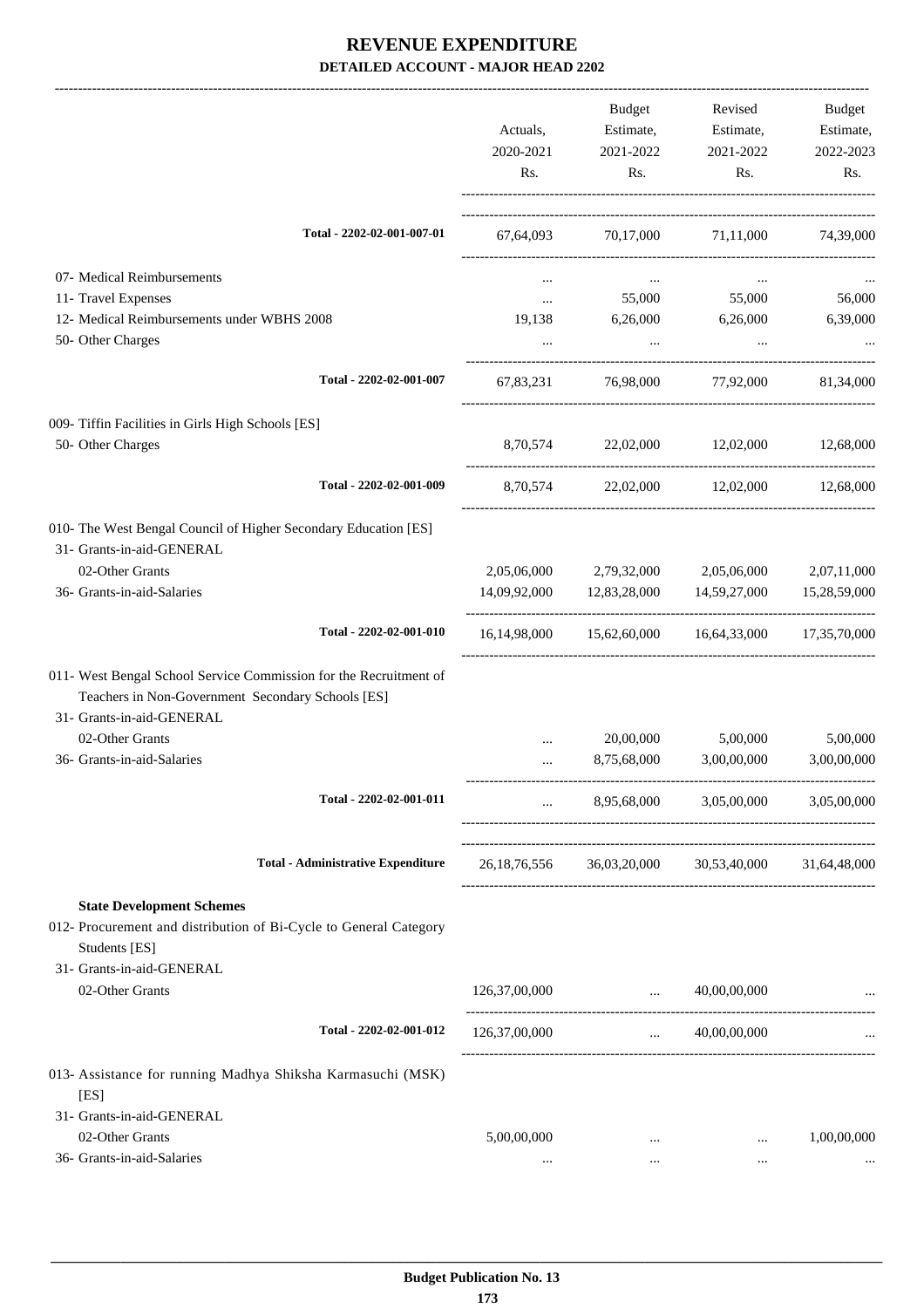-------------------------------------------------------------------------------------------------------------------------------------------------------------------------------

|                                                                                                                                                                            | Actuals,<br>2020-2021<br>Rs. | <b>Budget</b><br>Estimate,<br>2021-2022<br>Rs. | Revised<br>Estimate,<br>2021-2022<br>Rs.            | <b>Budget</b><br>Estimate,<br>2022-2023<br>Rs. |
|----------------------------------------------------------------------------------------------------------------------------------------------------------------------------|------------------------------|------------------------------------------------|-----------------------------------------------------|------------------------------------------------|
| Total - 2202-02-001-013                                                                                                                                                    | 5,00,00,000                  |                                                | $\cdots$                                            | 1,00,00,000                                    |
| <b>Total - State Development Schemes</b>                                                                                                                                   | 131,37,00,000                | <b>Contract Contract</b>                       | 40,00,00,000                                        | 1,00,00,000                                    |
| Total - 2202-02-001                                                                                                                                                        | 157, 55, 76, 556             |                                                | 36,03,20,000 70,53,40,000                           | 32,64,48,000                                   |
| Voted<br>Charged                                                                                                                                                           | $\cdots$                     | $\cdots$                                       | 157,55,76,556 36,03,20,000 70,53,40,000<br>$\cdots$ | 32,64,48,000                                   |
| DETAILED ACCOUNT NO. 2202-02-053 - MAINTENANCE OF BUILDINGS                                                                                                                |                              |                                                |                                                     |                                                |
| 02 - SECONDARY EDUCATION<br>053- Maintenance of Buildings<br><b>Administrative Expenditure</b><br>002- Maintenance and Repairs of Non-Government Secondary<br>Schools [ES] |                              |                                                |                                                     |                                                |
| 31- Grants-in-aid-GENERAL<br>02-Other Grants                                                                                                                               | $\ddotsc$                    | 1,00,000                                       | $\cdots$                                            |                                                |
| <b>Total - Administrative Expenditure</b>                                                                                                                                  | $\ddotsc$                    | 1,00,000                                       | $\ddotsc$                                           |                                                |
| Total - 2202-02-053                                                                                                                                                        | $\cdots$                     | 1,00,000                                       | $\cdots$                                            |                                                |
| Voted<br>Charged                                                                                                                                                           | $\cdots$<br>$\cdots$         | 1,00,000<br>$\ldots$                           | $\cdots$<br>$\cdots$                                | $\cdots$                                       |

#### **DETAILED ACCOUNT NO. 2202-02-101 - INSPECTION**

.

| 02 - SECONDARY EDUCATION          |                            |                 |                 |              |              |
|-----------------------------------|----------------------------|-----------------|-----------------|--------------|--------------|
| 101-Inspection                    |                            |                 |                 |              |              |
| <b>Administrative Expenditure</b> |                            |                 |                 |              |              |
| 001- Men's Branch [ES]            |                            |                 |                 |              |              |
| 01- Salaries                      |                            |                 |                 |              |              |
| $01-Pav$                          |                            | 49,44,02,204    | 52, 21, 12, 000 | 50,42,90,000 | 51,94,19,000 |
| 14-Grade Pay                      |                            | 26,900          | $\cdots$        | 27,000       | 27,000       |
| 02-Dearness Allowance             |                            | 27,40,603       | 1,56,63,000     | 2,01,72,000  | 2,39,65,000  |
| 03-House Rent Allowance           |                            | 5, 26, 84, 576  | 4,96,01,000     | 5,32,08,000  | 5,40,45,000  |
| 04-Ad hoc Bonus                   |                            | 8,48,400        | 8,92,000        | 8,65,000     | 8,82,000     |
| 07-Other Allowances               |                            | 1,54,671        | 4,90,000        | 1,59,000     | 1,64,000     |
| 11-Compensatory Allowance         |                            | $\cdots$        | 6,000           | $\cdots$     | $\cdots$     |
| 12-Medical Allowance              |                            | 12,36,237       | 12,79,000       | 12,61,000    | 12,86,000    |
|                                   | Total - 2202-02-101-001-01 | 55, 20, 93, 591 | 59,00,43,000    | 57,99,82,000 | 59,97,88,000 |
|                                   |                            |                 |                 |              |              |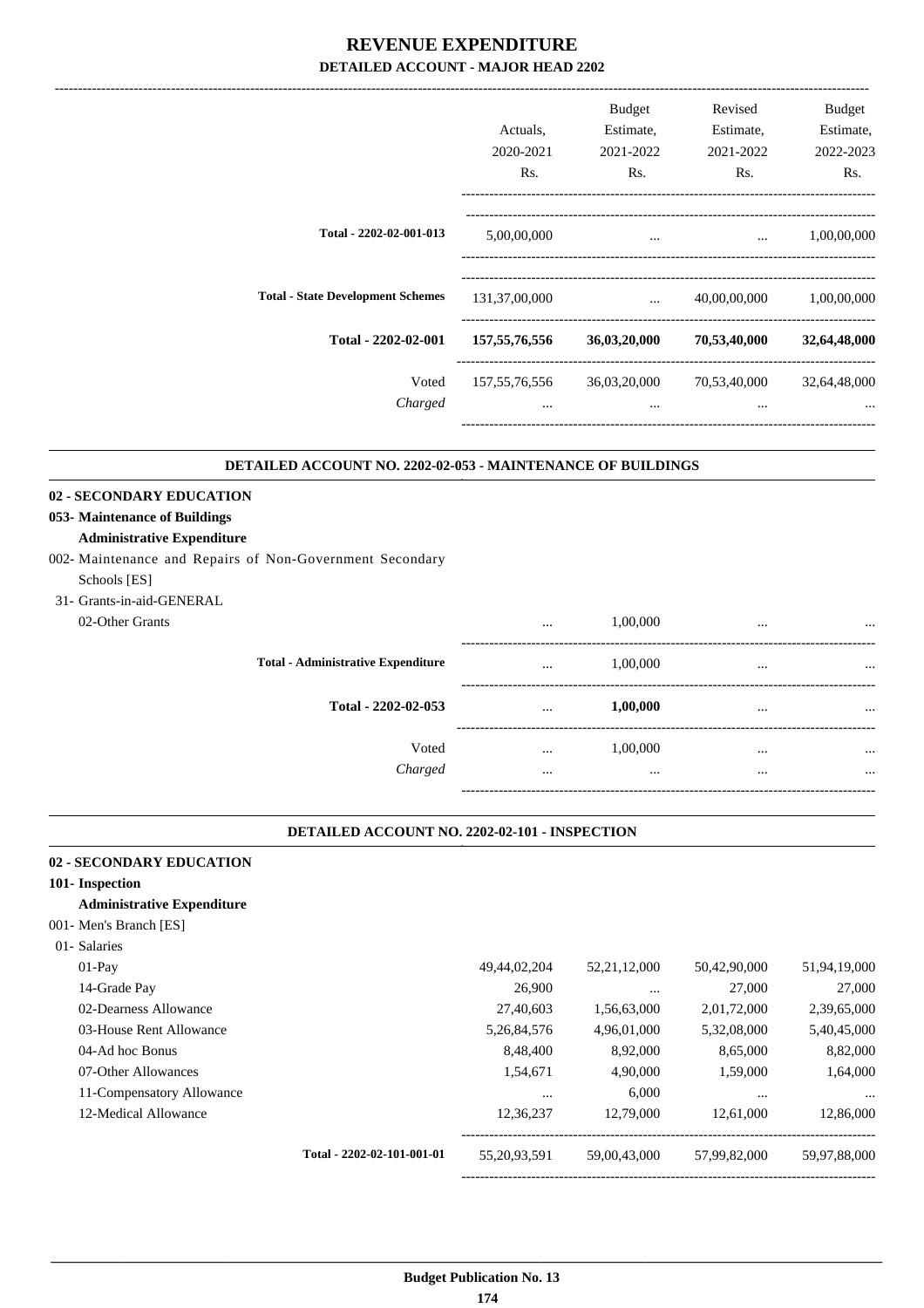-------------------------------------------------------------------------------------------------------------------------------------------------------------------------------

|                                                                 | Actuals,<br>2020-2021 | <b>Budget</b><br>Estimate,<br>2021-2022 | Revised<br>Estimate,<br>2021-2022      | <b>Budget</b><br>Estimate,<br>2022-2023 |
|-----------------------------------------------------------------|-----------------------|-----------------------------------------|----------------------------------------|-----------------------------------------|
|                                                                 | Rs.                   | Rs.                                     | Rs.                                    | Rs.                                     |
| 02- Wages                                                       | 1,53,42,940           | 1,39,30,000                             | 1,62,93,000                            | 1,67,82,000                             |
| 07- Medical Reimbursements                                      | $\ldots$              | 14,000                                  | 14,000                                 | 14,000                                  |
| 11- Travel Expenses                                             | 2,87,310              | 5,04,000                                | 5,04,000                               | 5,14,000                                |
| 12- Medical Reimbursements under WBHS 2008                      | 13,39,760             | 20,81,000                               | 20,81,000                              | 21,23,000                               |
| 13- Office Expenses                                             |                       |                                         |                                        |                                         |
| 01-Electricity                                                  | 14,67,937             | 28,62,000                               | 28,62,000                              | 29,19,000                               |
| 02-Telephone                                                    | 10,68,020             | 11,23,000                               | 11,23,000                              | 11,45,000                               |
| 03-Maintenance / P.O.L. for Office Vehicles                     | 1,93,728              | 3,72,000                                | 1,98,000                               | 2,02,000                                |
| 04-Other Office Expenses                                        | 7,33,579              | 11,64,000                               | 11,64,000                              | 11,87,000                               |
| Total - 2202-02-101-001-13                                      |                       | 34,63,264 55,21,000                     | 53,47,000                              | 54,53,000                               |
| 14- Rents, Rates and Taxes                                      | 20,08,301             | 75,25,000                               | 20,28,000                              | 20,69,000                               |
| 36- Grants-in-aid-Salaries                                      | $\cdots$              | $\cdots$                                | $\cdots$                               |                                         |
| 50- Other Charges                                               | 64,00,587             | 79,55,000                               | 79,55,000                              | 81,94,000                               |
| Total - 2202-02-101-001                                         |                       |                                         | 58,09,35,753 62,75,73,000 61,42,04,000 | 63,49,37,000                            |
| 002- Anglo-Indian [ES]                                          |                       |                                         |                                        |                                         |
| 01- Salaries                                                    |                       |                                         |                                        |                                         |
| 01-Pay                                                          | 38,98,270             | 28,16,000                               | 39,76,000                              | 40,95,000                               |
| 14-Grade Pay                                                    | 1,24,800              | $\cdots$                                | 1,25,000                               | 1,25,000                                |
| 02-Dearness Allowance                                           | 2,75,484              | 84,000                                  | 1,59,000                               | 2,46,000                                |
| 03-House Rent Allowance                                         | 2,97,423              | 2,68,000                                | 3,78,000                               | 3,89,000                                |
| 04-Ad hoc Bonus                                                 | $\cdots$              | $\cdots$                                | $\cdots$                               |                                         |
| 05-Interim Relief                                               | 3,534                 | $\cdots$                                | 4,000                                  | 4,000                                   |
| 07-Other Allowances                                             |                       | 1,11,000                                | 50,000                                 | 50,000                                  |
| 12-Medical Allowance                                            | $\cdots$              | 1,000                                   | 1,000                                  | 1,000                                   |
| Total - 2202-02-101-002-01                                      |                       |                                         | 45,99,511 32,80,000 46,93,000          | 49,10,000                               |
| 07- Medical Reimbursements                                      | $\cdots$              | $\cdots$                                | $\cdots$                               |                                         |
| 11- Travel Expenses                                             | $\cdots$              | $\cdots$                                | $\cdots$                               | $\cdots$                                |
| 12- Medical Reimbursements under WBHS 2008                      | $\cdots$              | 1,56,000                                | 2,56,000                               | 2,59,000                                |
| 50- Other Charges                                               | $\cdots$              | 4,000                                   | 4,000                                  | 4,000                                   |
| Total - 2202-02-101-002                                         |                       |                                         | 45,99,511 34,40,000 49,53,000          | 51,73,000                               |
| 003- Strengthening of Administrative and Supervisory Staff [ES] |                       |                                         |                                        |                                         |
| 01- Salaries                                                    |                       |                                         |                                        |                                         |
| 01-Pay                                                          | $\cdots$              | $\cdots$                                | $\cdots$                               |                                         |
| 14-Grade Pay                                                    | $\cdots$              | $\cdots$                                | $\cdots$                               | $\cdots$                                |
| 02-Dearness Allowance                                           | $\cdots$              | $\cdots$                                | $\cdots$                               |                                         |
| 03-House Rent Allowance                                         | $\cdots$              | $\cdots$                                | $\cdots$                               | $\cdots$                                |
| 04-Ad hoc Bonus                                                 |                       | $\cdots$                                | $\cdots$                               |                                         |
| 07-Other Allowances                                             | $\cdots$              | $\cdots$                                | $\cdots$                               |                                         |
| 12-Medical Allowance                                            | $\cdots$              | $\cdots$                                | $\cdots$                               |                                         |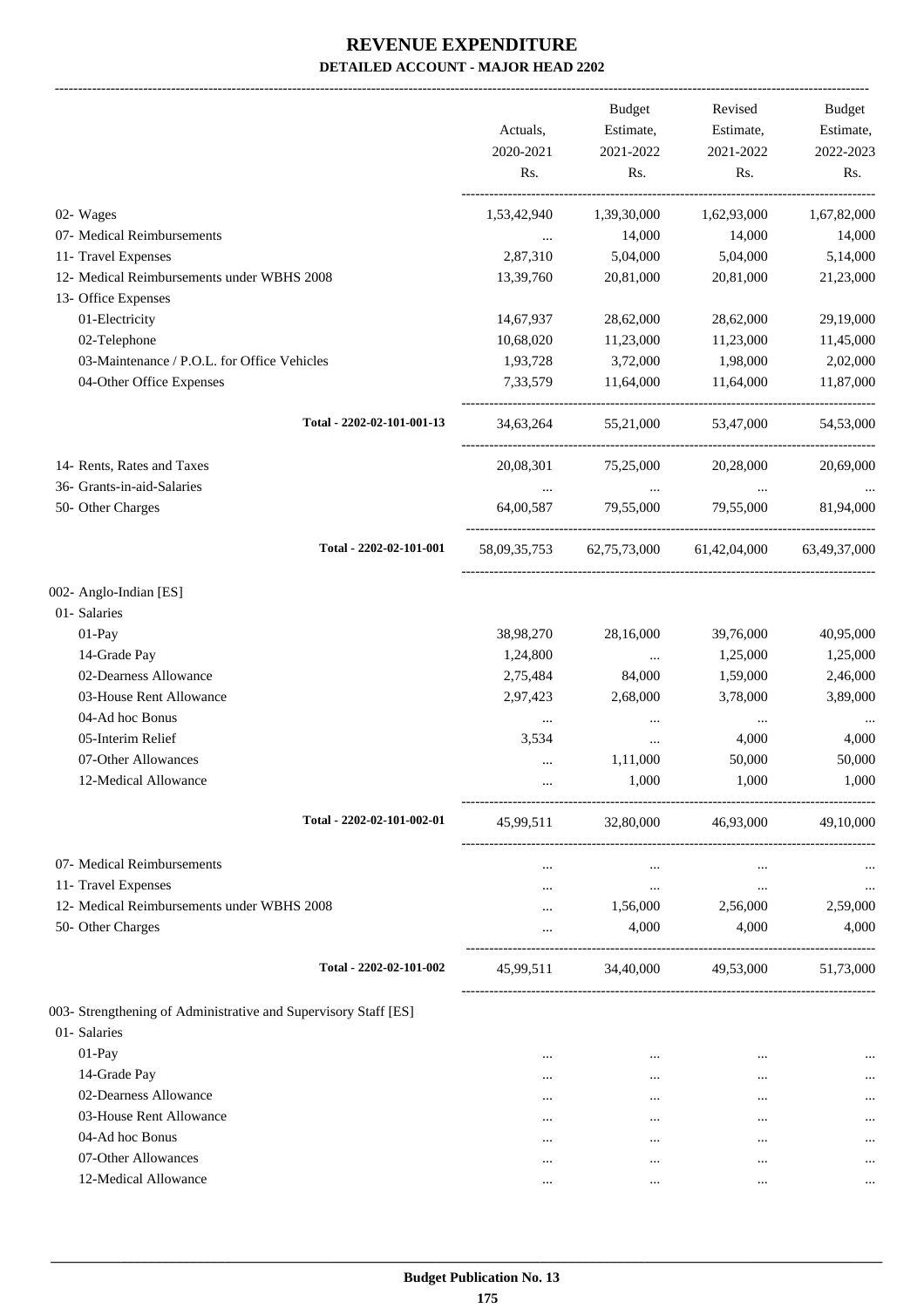-------------------------------------------------------------------------------------------------------------------------------------------------------------------------------

|                                                                                                                          | Actuals,<br>2020-2021<br>Rs. | <b>Budget</b><br>Estimate,<br>2021-2022<br>Rs. | Revised<br>Estimate,<br>2021-2022<br>Rs.            | <b>Budget</b><br>Estimate,<br>2022-2023<br>Rs. |
|--------------------------------------------------------------------------------------------------------------------------|------------------------------|------------------------------------------------|-----------------------------------------------------|------------------------------------------------|
| 07- Medical Reimbursements                                                                                               | $\cdots$                     | $\cdots$                                       | $\cdots$                                            |                                                |
| 11- Travel Expenses                                                                                                      |                              | $\cdots$                                       | $\cdots$                                            |                                                |
| 12- Medical Reimbursements under WBHS 2008                                                                               | $\cdots$                     | $\cdots$                                       | $\cdots$                                            |                                                |
| 13- Office Expenses                                                                                                      |                              |                                                |                                                     |                                                |
| 04-Other Office Expenses                                                                                                 | $\cdots$                     |                                                | and the state of the state of the                   |                                                |
| <b>Total - Administrative Expenditure</b>                                                                                |                              |                                                | 58,55,35,264 63,10,13,000 61,91,57,000 64,01,10,000 |                                                |
| <b>State Development Schemes</b><br>005- Strengthening of Administrative and Supervisory Staff [ES]<br>50- Other Charges |                              |                                                | 61,63,810 24,00,00,000 8,00,00,000                  | 25,20,00,000                                   |
| <b>Total - State Development Schemes</b>                                                                                 |                              |                                                | 61,63,810 24,00,00,000 8,00,00,000                  | 25,20,00,000                                   |
| Total - 2202-02-101                                                                                                      |                              |                                                | 59,16,99,074 87,10,13,000 69,91,57,000              | 89,21,10,000                                   |
| Voted<br>Charged                                                                                                         |                              |                                                | 59,16,99,074 87,10,13,000 69,91,57,000 89,21,10,000 |                                                |
|                                                                                                                          |                              | $\cdots$                                       |                                                     |                                                |

#### **DETAILED ACCOUNT NO. 2202-02-105 - TEACHERS TRAINING**

.

| 02 - SECONDARY EDUCATION                              |                            |             |             |                                                 |             |
|-------------------------------------------------------|----------------------------|-------------|-------------|-------------------------------------------------|-------------|
| 105- Teachers Training                                |                            |             |             |                                                 |             |
| <b>Administrative Expenditure</b>                     |                            |             |             |                                                 |             |
| 003- Improvement of Teachers Training Facilities [ES] |                            |             |             |                                                 |             |
| 28- Payment of Professional and Special Services      |                            |             |             |                                                 |             |
| 02-Other charges                                      |                            | $\ddotsc$   | $\cdots$    | $\cdots$                                        | $\cdots$    |
| 50- Other Charges                                     |                            | $\cdots$    | 1,000       | 1.000                                           | 1,000       |
|                                                       | Total - 2202-02-105-003    | $\cdots$    | 1.000       | 1.000                                           | 1.000       |
| 005- Training Schools [ES]                            |                            |             |             |                                                 |             |
| 01- Salaries                                          |                            |             |             |                                                 |             |
| $01-Pay$                                              |                            | 1,22,29,418 | 1,64,87,000 | 1,24,74,000                                     | 1,28,48,000 |
| 14-Grade Pay                                          |                            | $\cdots$    | $\cdots$    | $\cdots$                                        | $\cdots$    |
| 02-Dearness Allowance                                 |                            | 41,145      | 4,95,000    | 4,99,000                                        | 7,71,000    |
| 03-House Rent Allowance                               |                            | 11,65,932   | 15,66,000   | 11,95,000                                       | 12,21,000   |
| 04-Ad hoc Bonus                                       |                            | 33,600      | 35,000      | 34,000                                          | 35,000      |
| 07-Other Allowances                                   |                            | 9.000       | 8,000       | 15,000                                          | 16,000      |
| 12-Medical Allowance                                  |                            | $\cdots$    | 4,000       |                                                 |             |
|                                                       | Total - 2202-02-105-005-01 |             |             | 1,34,79,095 1,85,95,000 1,42,17,000 1,48,91,000 |             |
| 07- Medical Reimbursements                            |                            | $\cdots$    | $\cdots$    | $\cdots$                                        | $\cdots$    |
| 11- Travel Expenses                                   |                            | $\cdots$    | 1,000       | 1,000                                           | 1,000       |
| 12- Medical Reimbursements under WBHS 2008            |                            | 8,548       | 24,000      | 50,000                                          | 50,000      |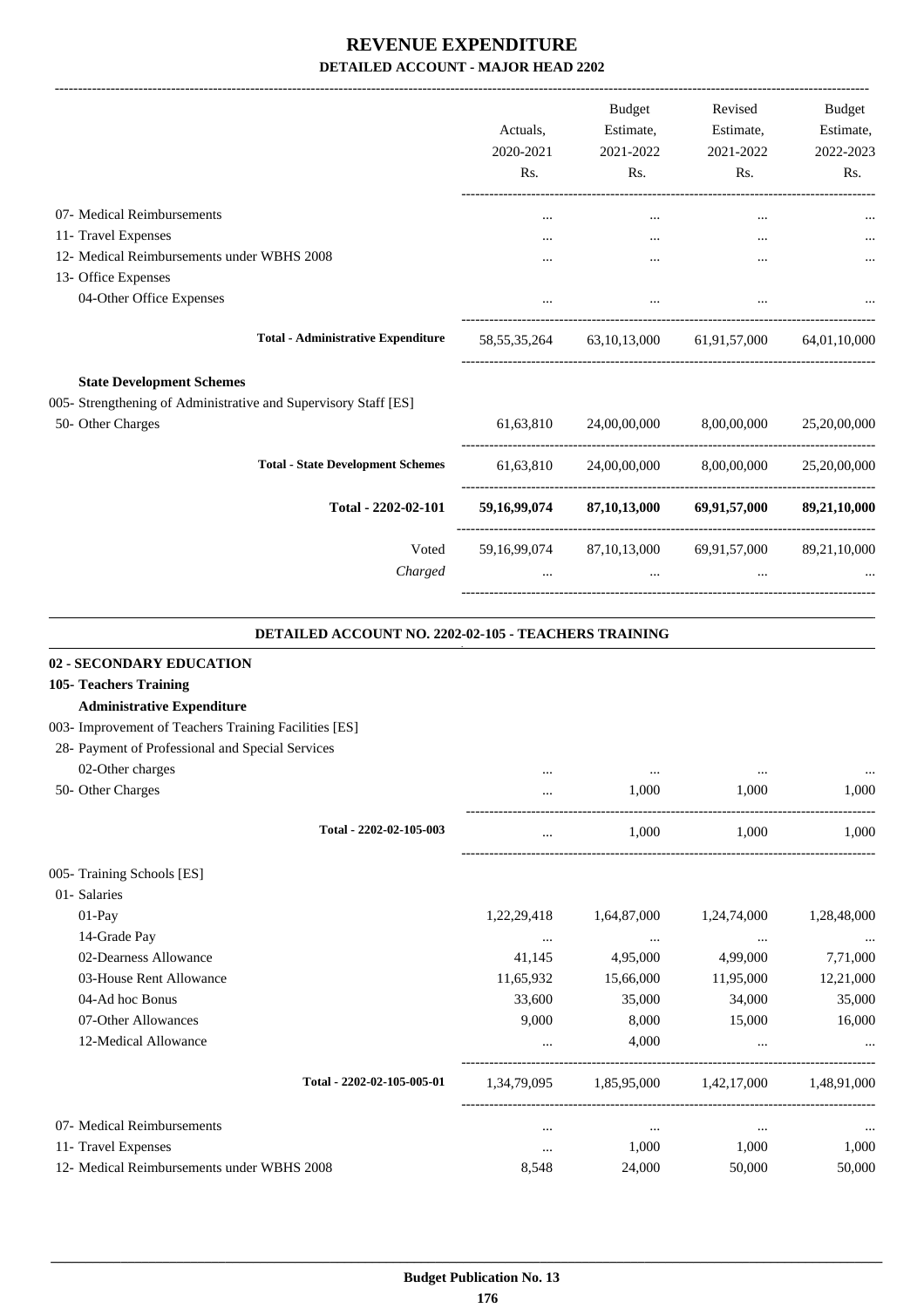|                                                                                                                                                                                                             | Actuals,<br>2020-2021<br>Rs. | Budget<br>Estimate,<br>2021-2022<br>Rs.                 | Revised<br>Estimate,<br>2021-2022<br>Rs. | Budget<br>Estimate,<br>2022-2023<br>Rs. |
|-------------------------------------------------------------------------------------------------------------------------------------------------------------------------------------------------------------|------------------------------|---------------------------------------------------------|------------------------------------------|-----------------------------------------|
|                                                                                                                                                                                                             |                              |                                                         |                                          |                                         |
| 13- Office Expenses                                                                                                                                                                                         |                              |                                                         |                                          |                                         |
| 01-Electricity                                                                                                                                                                                              | 2,89,274                     | 2,57,000                                                | 2,57,000                                 | 2,62,000                                |
| 02-Telephone                                                                                                                                                                                                | 24,702                       | 24,000                                                  | 24,000                                   | 24,000                                  |
| 03-Maintenance / P.O.L. for Office Vehicles                                                                                                                                                                 | $\cdots$                     | $\sim 100$ and $\sim 100$                               | $\cdots$                                 |                                         |
| 04-Other Office Expenses                                                                                                                                                                                    | 9,537                        | 27,000                                                  | 27,000                                   | 28,000                                  |
| Total - 2202-02-105-005-13                                                                                                                                                                                  | 3,23,513                     |                                                         | 3,08,000 3,08,000                        | 3,14,000                                |
| 14- Rents, Rates and Taxes                                                                                                                                                                                  | $\cdots$                     | 7,000                                                   |                                          |                                         |
| 34- Scholarships and Stipends                                                                                                                                                                               |                              |                                                         | $\ddotsc$                                |                                         |
| 50- Other Charges                                                                                                                                                                                           | 1,95,054                     | 4,83,000 4,83,000                                       |                                          | 4,97,000                                |
| Total - 2202-02-105-005                                                                                                                                                                                     |                              | 1,40,06,210 1,94,18,000 1,50,59,000 1,57,53,000         |                                          |                                         |
| 009- Support for Educational Development including Teachers<br>Training & Adult Education [ES]                                                                                                              |                              |                                                         |                                          |                                         |
| 02- Wages                                                                                                                                                                                                   |                              |                                                         |                                          |                                         |
| <b>Total - Administrative Expenditure</b>                                                                                                                                                                   |                              | $1,40,06,210$ $1,94,19,000$ $1,50,60,000$ $1,57,54,000$ |                                          |                                         |
| <b>State Development Schemes</b><br>007- Support to Educational Development Including Teacher Training<br>& Adult Education (State share) (OCASPS) [ES]<br>31- Grants-in-aid-GENERAL                        |                              |                                                         |                                          |                                         |
| 02-Other Grants                                                                                                                                                                                             |                              |                                                         |                                          |                                         |
| 35- Grants for creation of Capital Assets                                                                                                                                                                   |                              |                                                         |                                          |                                         |
| <b>State Development Schemes (Central Assistance)</b><br>008- Support to Educational Development Including Teacher Training<br>& Adult Education (Central share) (OCASPS) [ES]<br>31- Grants-in-aid-GENERAL |                              |                                                         |                                          |                                         |
| 02-Other Grants                                                                                                                                                                                             | $\cdots$                     |                                                         | $\cdots$                                 |                                         |
| 35- Grants for creation of Capital Assets                                                                                                                                                                   | $\cdots$                     | $\ddotsc$                                               | $\cdots$                                 |                                         |
| Total - 2202-02-105                                                                                                                                                                                         | 1,40,06,210                  | 1,94,19,000                                             | 1,50,60,000                              | 1,57,54,000                             |
| Voted<br>Charged                                                                                                                                                                                            | 1,40,06,210                  | 1,94,19,000                                             | 1,50,60,000<br>$\ddotsc$                 | 1,57,54,000                             |
| DETAILED ACCOUNT NO. 2202-02-106 - TEXT BOOKS                                                                                                                                                               |                              |                                                         |                                          |                                         |

| 02 - SECONDARY EDUCATION            |           |           |           |           |
|-------------------------------------|-----------|-----------|-----------|-----------|
| 106- Text Books                     |           |           |           |           |
| <b>Administrative Expenditure</b>   |           |           |           |           |
| 002- State Text Book Committee [ES] |           |           |           |           |
| 01- Salaries                        |           |           |           |           |
| $01-Pav$                            | 16.22.000 | 16.25,000 | 16,54,000 | 17,04,000 |
| 14-Grade Pay                        | $\cdots$  |           |           | $\cdots$  |
| 02-Dearness Allowance               | 8.190     | 49,000    | 66,000    | 1,02,000  |
|                                     |           |           |           |           |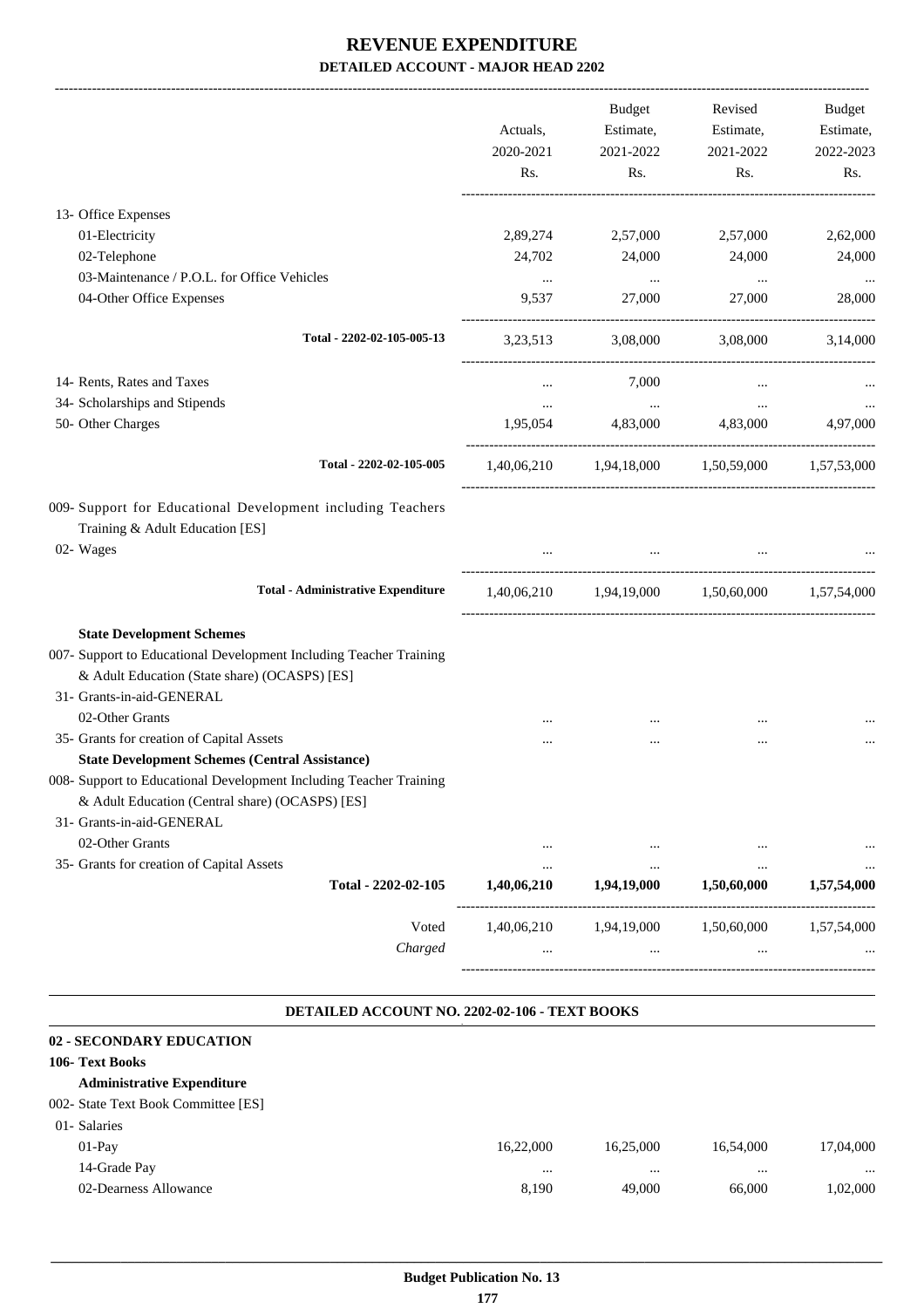|                                                                                                                      | Actuals,                     | <b>Budget</b><br>Estimate,    | Revised<br>Estimate, | Budget<br>Estimate,        |
|----------------------------------------------------------------------------------------------------------------------|------------------------------|-------------------------------|----------------------|----------------------------|
|                                                                                                                      | 2020-2021<br>Rs.<br>1,94,640 | 2021-2022                     | 2021-2022            | 2022-2023                  |
|                                                                                                                      |                              | Rs.                           | Rs.                  | Rs.                        |
| 03-House Rent Allowance                                                                                              |                              | 2,30,000                      | 2,10,000             | 2,20,000                   |
| 04-Ad hoc Bonus                                                                                                      | 4,200                        | 4,000                         | 4,000                | 4,000                      |
| 07-Other Allowances                                                                                                  | $\cdots$                     | $\cdots$                      | $\cdots$             |                            |
| 12-Medical Allowance                                                                                                 |                              |                               |                      |                            |
| Total - 2202-02-106-002-01                                                                                           | 18,29,030                    |                               | 19,08,000 19,34,000  | 20,30,000                  |
| 07- Medical Reimbursements                                                                                           | $\cdots$                     | $\cdots$                      | $\cdots$             |                            |
| 11- Travel Expenses                                                                                                  |                              |                               | $\cdots$             |                            |
| 12- Medical Reimbursements under WBHS 2008                                                                           |                              | $\cdots$                      | $\cdots$             |                            |
| <b>Total - Administrative Expenditure</b>                                                                            |                              | 18,29,030 19,08,000 19,34,000 |                      | 20,30,000                  |
| <b>State Development Schemes</b><br>001- Printing and Delivery of Text books for students at Secondary<br>Stage [ES] |                              |                               |                      |                            |
| 75- Purchase                                                                                                         |                              | 126,27,79,949 155,00,00,000   | 58,04,59,000         | 162,75,00,000              |
| <b>Total - State Development Schemes</b>                                                                             |                              | 126,27,79,949 155,00,00,000   | 58,04,59,000         | 162,75,00,000              |
| Total - 2202-02-106                                                                                                  |                              | 126,46,08,979 155,19,08,000   |                      | 58,23,93,000 162,95,30,000 |
| Voted                                                                                                                |                              | 126,46,08,979 155,19,08,000   |                      | 58,23,93,000 162,95,30,000 |
| Charged                                                                                                              | $\ddotsc$                    | $\cdots$                      |                      |                            |
| DETAILED ACCOUNT NO. 2202-02-107 - SCHOLARSHIPS                                                                      |                              |                               |                      |                            |
| 02 - SECONDARY EDUCATION                                                                                             |                              |                               |                      |                            |
| 107- Scholarships<br><b>Administrative Expenditure</b>                                                               |                              |                               |                      |                            |
| 002- Special Award for best position in both Madhyamik and H.S.                                                      |                              |                               |                      |                            |
| Examination [ES]                                                                                                     |                              |                               |                      |                            |
| 31- Grants-in-aid-GENERAL                                                                                            |                              |                               |                      |                            |
| 02-Other Grants                                                                                                      | $\ddotsc$                    | $\cdots$                      | $\ddotsc$            |                            |
| 003- National Scholarships at the Secondary Stage for talented<br>children from rural areas [ES]                     |                              |                               |                      |                            |
| 31- Grants-in-aid-GENERAL                                                                                            |                              |                               |                      |                            |

02-Other Grants ... ... ... ... 004- Scholarships, Free Studentships etc. [ES]

31- Grants-in-aid-GENERAL

02-Other Grants ... ... ... ...

006- Selection for Central Scholarships in Residential Secondary Schools [ES]

 31- Grants-in-aid-GENERAL 02-Other Grants ... ... ... ...

008- Secondary Schools [ES]

11- Travel Expenses ... ... ... ...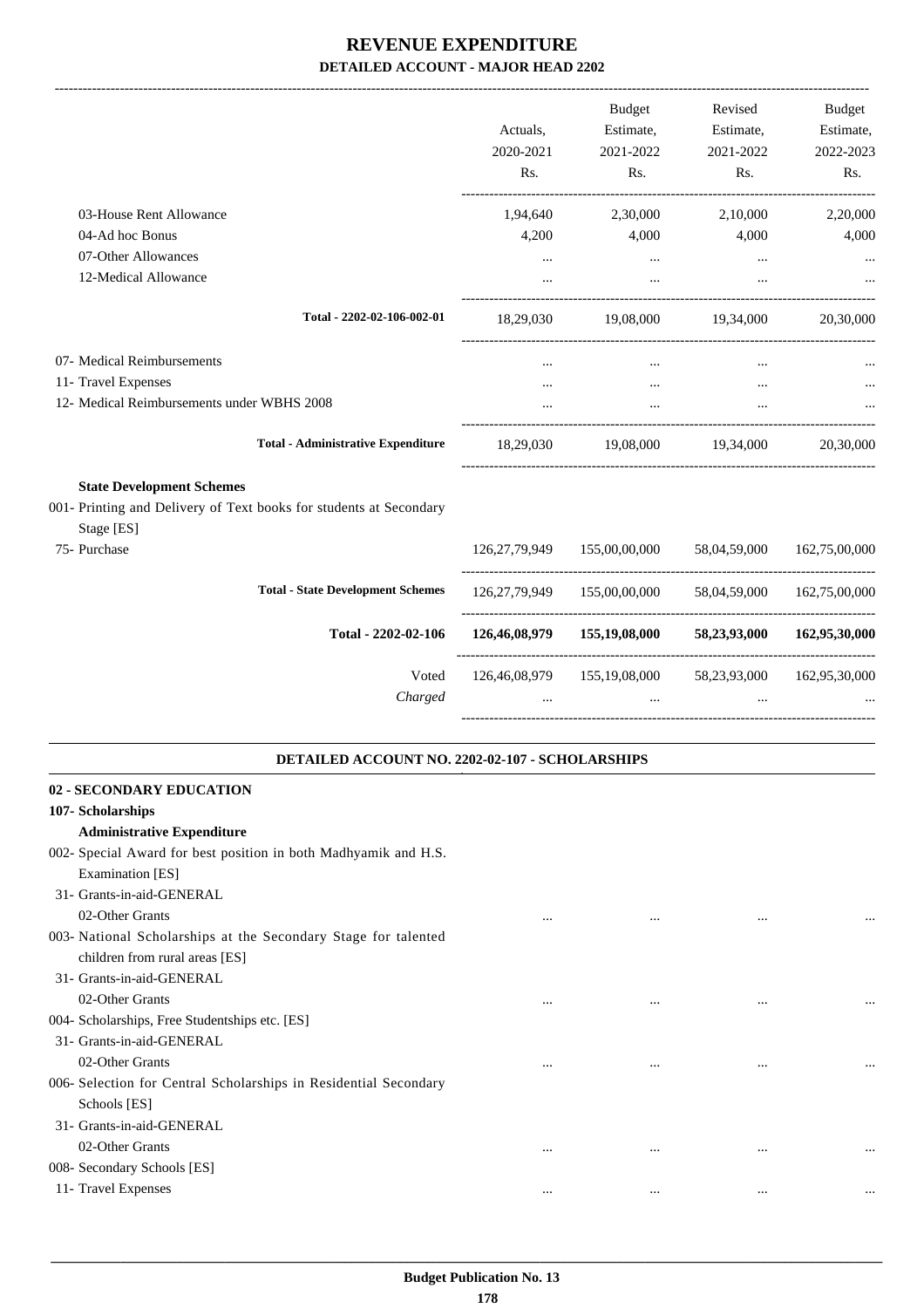|                                                                                              |               | Budget                              | Revised                             | Budget        |
|----------------------------------------------------------------------------------------------|---------------|-------------------------------------|-------------------------------------|---------------|
|                                                                                              | Actuals,      | Estimate,                           | Estimate,                           | Estimate,     |
|                                                                                              | 2020-2021     | 2021-2022                           | 2021-2022                           | 2022-2023     |
|                                                                                              | Rs.           | Rs.                                 | Rs.                                 | Rs.           |
| 12- Medical Reimbursements under WBHS 2008                                                   | $\ddotsc$     | $\cdots$                            | $\cdots$                            |               |
| 31- Grants-in-aid-GENERAL                                                                    |               |                                     |                                     |               |
| 02-Other Grants                                                                              | .             | 30,000                              |                                     |               |
| 50- Other Charges                                                                            |               |                                     |                                     |               |
|                                                                                              |               |                                     |                                     |               |
| Total - 2202-02-107-008                                                                      |               | 30,000                              |                                     |               |
| <b>Total - Administrative Expenditure</b>                                                    | $\cdots$      | 30,000                              | $\cdots$                            |               |
| <b>State Development Schemes</b>                                                             |               |                                     |                                     |               |
| 001- Provision for award of Prizes to the meritorious students in<br>secondary schools. [ES] |               |                                     |                                     |               |
| 31- Grants-in-aid-GENERAL                                                                    |               |                                     |                                     |               |
| 02-Other Grants                                                                              |               | 3,76,57,808 5,60,00,000 1,86,67,000 |                                     | 5,88,00,000   |
| <b>Total - State Development Schemes</b>                                                     | 3,76,57,808   |                                     | 5,60,00,000 1,86,67,000             | 5,88,00,000   |
| Total - 2202-02-107                                                                          | 3,76,57,808   |                                     | $5,60,30,000$ $1,86,67,000$         | 5,88,00,000   |
| Voted                                                                                        |               |                                     | 3,76,57,808 5,60,30,000 1,86,67,000 | 5,88,00,000   |
| Charged                                                                                      |               |                                     |                                     |               |
|                                                                                              |               |                                     |                                     |               |
| DETAILED ACCOUNT NO. 2202-02-109 - GOVERNMENT SECONDARY SCHOOLS                              |               |                                     |                                     |               |
| <b>02 - SECONDARY EDUCATION</b>                                                              |               |                                     |                                     |               |
| <b>109- Government Secondary Schools</b>                                                     |               |                                     |                                     |               |
| <b>Administrative Expenditure</b>                                                            |               |                                     |                                     |               |
| 002- Government Secondary Schools for Girls [ES]                                             |               |                                     |                                     |               |
| 01- Salaries                                                                                 |               |                                     |                                     |               |
| 12-Medical Allowance                                                                         | $\cdots$      | $\cdots$                            | $\ddotsc$                           |               |
| 13- Office Expenses                                                                          |               |                                     |                                     |               |
| 02-Telephone<br>98- Training                                                                 | 9,944         | 9,000                               | 9,000                               | 9,000         |
|                                                                                              |               | $\cdots$                            | $\cdots$                            |               |
| Total - 2202-02-109-002                                                                      | 9,944         | 9.000                               | 9.000                               | 9.000         |
| 004- Government Secondary Schools [ES]                                                       |               |                                     |                                     |               |
| 01- Salaries                                                                                 |               |                                     |                                     |               |
| 01-Pay                                                                                       | 144,97,37,976 | 174,10,03,000                       | 147,87,33,000                       | 152,30,95,000 |
| 14-Grade Pay                                                                                 | 32,789        | $\cdots$                            | 33,000                              | 33,000        |
| 02-Dearness Allowance                                                                        | 71,54,126     | 5,22,30,000                         | 4,29,49,000                         | 4,70,86,000   |
| 03-House Rent Allowance                                                                      | 12,54,90,726  | 16,53,95,000                        | 14,04,80,000                        | 14,46,94,000  |
| 04-Ad hoc Bonus                                                                              | 13,86,000     | 15,75,000                           | 14,14,000                           | 14,42,000     |
| 05-Interim Relief                                                                            | $\cdots$      | $\cdots$                            | $\cdots$                            |               |
| 07-Other Allowances                                                                          | 5,92,279      | 10,56,000                           | 8,60,000                            | 8,80,000      |
| 11-Compensatory Allowance                                                                    | 22,94,452     | 22,98,000                           | 23,63,000                           | 24,10,000     |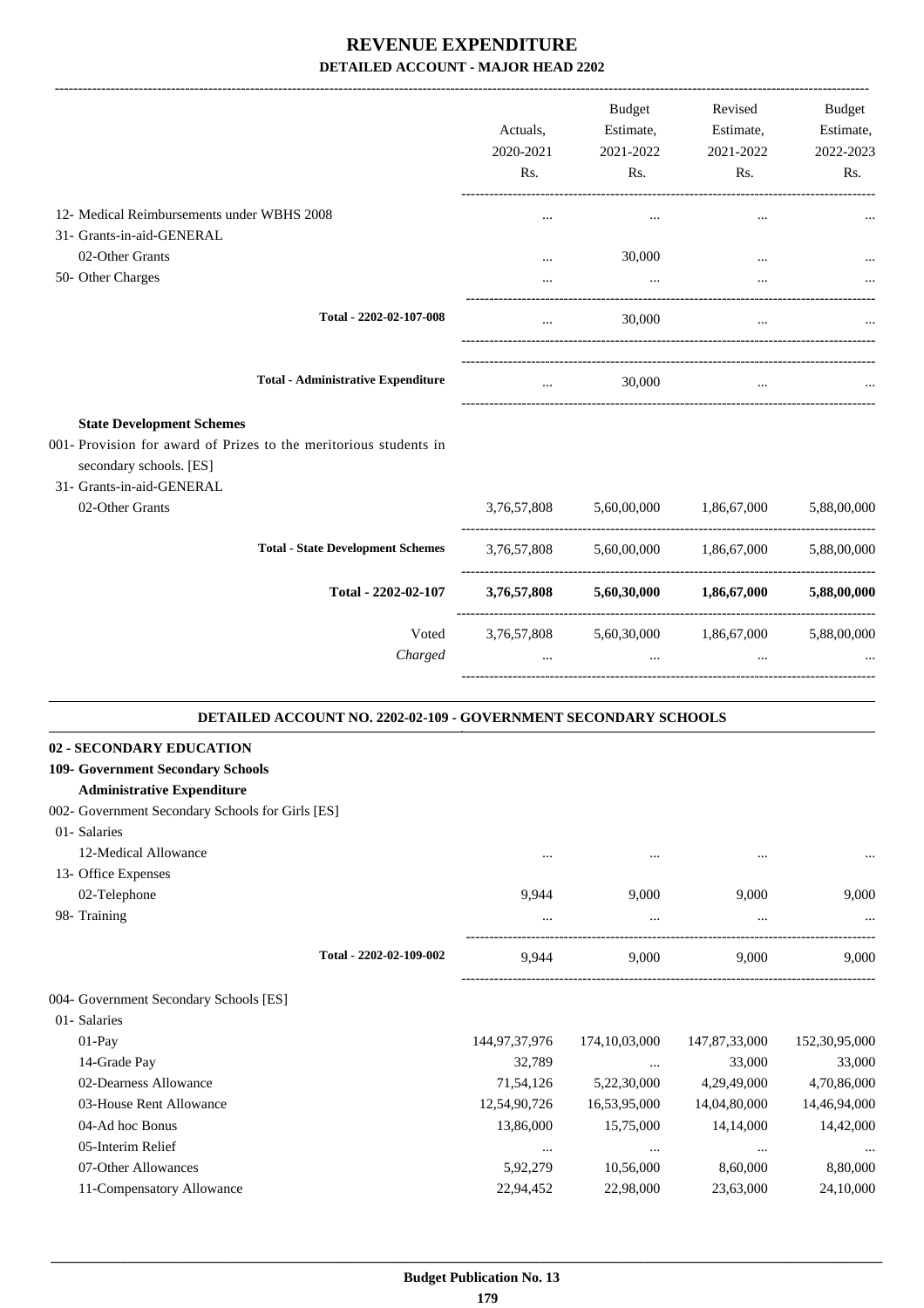| Rs.<br>Rs.<br>Rs.<br>12-Medical Allowance<br>37,10,000 35,99,000<br>35,28,480<br>Total - 2202-02-109-004-01<br>159,02,16,828 196,72,67,000 167,04,31,000 172,33,11,000<br>02- Wages<br>2,72,77,898 2,80,83,000 3,60,66,000<br>07- Medical Reimbursements<br>1,000<br>30,000<br>$\mathbf{1}$ , and $\mathbf{1}$ , and $\mathbf{1}$<br>11- Travel Expenses<br>71,000<br>71,000<br>7,575<br>12- Medical Reimbursements under WBHS 2008<br>34, 13, 413<br>43,02,000<br>60,00,000<br>13- Office Expenses<br>01-Electricity<br>1,70,72,514<br>2, 21, 22, 000<br>1,90,22,000<br>02-Telephone<br>6,30,801<br>5,01,000<br>5,01,000<br>03-Maintenance / P.O.L. for Office Vehicles<br>1,95,501<br>2,62,000<br>1,99,000<br>04-Other Office Expenses<br>29,96,130<br>38,14,000<br>30,14,000<br>Total - 2202-02-109-004-13<br>2,08,94,946 2,66,99,000 2,27,36,000 2,32,68,000<br>14- Rents, Rates and Taxes<br>2,31,000<br>$\cdots$<br>$\cdots$<br>34- Scholarships and Stipends<br>the company of the company<br>$\cdots$<br>50- Other Charges<br>54,03,201 91,45,000 61,45,000<br>Total - 2202-02-109-004<br>164,72,13,861 203,57,99,000 174,14,79,000 179,59,23,000<br>009- Government Secondary Schools for Boys [ES]<br>12- Medical Reimbursements under WBHS 2008<br><b>Service</b> Contractor<br><b>Address Contract</b><br><b>Total - Administrative Expenditure</b><br>164,72,23,805<br>203,58,08,000 174,14,88,000 179,59,32,000<br><b>State Development Schemes</b><br>001- Development of Government Secondary Schools [ES]<br>27- Minor Works/ Maintenance<br>16,02,520<br>2,00,00,000<br>66,67,000<br>50- Other Charges<br>48,00,00,000<br>16,00,00,000<br>$\cdots$<br><b>Total - State Development Schemes</b><br>16,02,520<br>50,00,00,000<br>16,66,67,000 | Actuals,<br>2020-2021 | Budget<br>Estimate,<br>2021-2022 | Revised<br>Estimate,<br>2021-2022 | Budget<br>Estimate,<br>2022-2023 |
|---------------------------------------------------------------------------------------------------------------------------------------------------------------------------------------------------------------------------------------------------------------------------------------------------------------------------------------------------------------------------------------------------------------------------------------------------------------------------------------------------------------------------------------------------------------------------------------------------------------------------------------------------------------------------------------------------------------------------------------------------------------------------------------------------------------------------------------------------------------------------------------------------------------------------------------------------------------------------------------------------------------------------------------------------------------------------------------------------------------------------------------------------------------------------------------------------------------------------------------------------------------------------------------------------------------------------------------------------------------------------------------------------------------------------------------------------------------------------------------------------------------------------------------------------------------------------------------------------------------------------------------------------------------------------------------------------------------------------------------------------------------|-----------------------|----------------------------------|-----------------------------------|----------------------------------|
|                                                                                                                                                                                                                                                                                                                                                                                                                                                                                                                                                                                                                                                                                                                                                                                                                                                                                                                                                                                                                                                                                                                                                                                                                                                                                                                                                                                                                                                                                                                                                                                                                                                                                                                                                               |                       |                                  |                                   | Rs.                              |
|                                                                                                                                                                                                                                                                                                                                                                                                                                                                                                                                                                                                                                                                                                                                                                                                                                                                                                                                                                                                                                                                                                                                                                                                                                                                                                                                                                                                                                                                                                                                                                                                                                                                                                                                                               |                       |                                  |                                   | 36,71,000                        |
|                                                                                                                                                                                                                                                                                                                                                                                                                                                                                                                                                                                                                                                                                                                                                                                                                                                                                                                                                                                                                                                                                                                                                                                                                                                                                                                                                                                                                                                                                                                                                                                                                                                                                                                                                               |                       |                                  |                                   |                                  |
|                                                                                                                                                                                                                                                                                                                                                                                                                                                                                                                                                                                                                                                                                                                                                                                                                                                                                                                                                                                                                                                                                                                                                                                                                                                                                                                                                                                                                                                                                                                                                                                                                                                                                                                                                               |                       |                                  |                                   | 3,70,35,000                      |
|                                                                                                                                                                                                                                                                                                                                                                                                                                                                                                                                                                                                                                                                                                                                                                                                                                                                                                                                                                                                                                                                                                                                                                                                                                                                                                                                                                                                                                                                                                                                                                                                                                                                                                                                                               |                       |                                  |                                   | 30,000                           |
|                                                                                                                                                                                                                                                                                                                                                                                                                                                                                                                                                                                                                                                                                                                                                                                                                                                                                                                                                                                                                                                                                                                                                                                                                                                                                                                                                                                                                                                                                                                                                                                                                                                                                                                                                               |                       |                                  |                                   | 72,000                           |
|                                                                                                                                                                                                                                                                                                                                                                                                                                                                                                                                                                                                                                                                                                                                                                                                                                                                                                                                                                                                                                                                                                                                                                                                                                                                                                                                                                                                                                                                                                                                                                                                                                                                                                                                                               |                       |                                  |                                   | 60,88,000                        |
|                                                                                                                                                                                                                                                                                                                                                                                                                                                                                                                                                                                                                                                                                                                                                                                                                                                                                                                                                                                                                                                                                                                                                                                                                                                                                                                                                                                                                                                                                                                                                                                                                                                                                                                                                               |                       |                                  |                                   | 1,94,64,000                      |
|                                                                                                                                                                                                                                                                                                                                                                                                                                                                                                                                                                                                                                                                                                                                                                                                                                                                                                                                                                                                                                                                                                                                                                                                                                                                                                                                                                                                                                                                                                                                                                                                                                                                                                                                                               |                       |                                  |                                   | 5,11,000                         |
|                                                                                                                                                                                                                                                                                                                                                                                                                                                                                                                                                                                                                                                                                                                                                                                                                                                                                                                                                                                                                                                                                                                                                                                                                                                                                                                                                                                                                                                                                                                                                                                                                                                                                                                                                               |                       |                                  |                                   | 2,03,000                         |
|                                                                                                                                                                                                                                                                                                                                                                                                                                                                                                                                                                                                                                                                                                                                                                                                                                                                                                                                                                                                                                                                                                                                                                                                                                                                                                                                                                                                                                                                                                                                                                                                                                                                                                                                                               |                       |                                  |                                   | 30,90,000                        |
|                                                                                                                                                                                                                                                                                                                                                                                                                                                                                                                                                                                                                                                                                                                                                                                                                                                                                                                                                                                                                                                                                                                                                                                                                                                                                                                                                                                                                                                                                                                                                                                                                                                                                                                                                               |                       |                                  |                                   |                                  |
|                                                                                                                                                                                                                                                                                                                                                                                                                                                                                                                                                                                                                                                                                                                                                                                                                                                                                                                                                                                                                                                                                                                                                                                                                                                                                                                                                                                                                                                                                                                                                                                                                                                                                                                                                               |                       |                                  |                                   |                                  |
|                                                                                                                                                                                                                                                                                                                                                                                                                                                                                                                                                                                                                                                                                                                                                                                                                                                                                                                                                                                                                                                                                                                                                                                                                                                                                                                                                                                                                                                                                                                                                                                                                                                                                                                                                               |                       |                                  |                                   |                                  |
|                                                                                                                                                                                                                                                                                                                                                                                                                                                                                                                                                                                                                                                                                                                                                                                                                                                                                                                                                                                                                                                                                                                                                                                                                                                                                                                                                                                                                                                                                                                                                                                                                                                                                                                                                               |                       |                                  |                                   | 61,19,000                        |
|                                                                                                                                                                                                                                                                                                                                                                                                                                                                                                                                                                                                                                                                                                                                                                                                                                                                                                                                                                                                                                                                                                                                                                                                                                                                                                                                                                                                                                                                                                                                                                                                                                                                                                                                                               |                       |                                  |                                   |                                  |
|                                                                                                                                                                                                                                                                                                                                                                                                                                                                                                                                                                                                                                                                                                                                                                                                                                                                                                                                                                                                                                                                                                                                                                                                                                                                                                                                                                                                                                                                                                                                                                                                                                                                                                                                                               |                       |                                  |                                   |                                  |
|                                                                                                                                                                                                                                                                                                                                                                                                                                                                                                                                                                                                                                                                                                                                                                                                                                                                                                                                                                                                                                                                                                                                                                                                                                                                                                                                                                                                                                                                                                                                                                                                                                                                                                                                                               |                       |                                  |                                   |                                  |
|                                                                                                                                                                                                                                                                                                                                                                                                                                                                                                                                                                                                                                                                                                                                                                                                                                                                                                                                                                                                                                                                                                                                                                                                                                                                                                                                                                                                                                                                                                                                                                                                                                                                                                                                                               |                       |                                  |                                   |                                  |
|                                                                                                                                                                                                                                                                                                                                                                                                                                                                                                                                                                                                                                                                                                                                                                                                                                                                                                                                                                                                                                                                                                                                                                                                                                                                                                                                                                                                                                                                                                                                                                                                                                                                                                                                                               |                       |                                  |                                   |                                  |
|                                                                                                                                                                                                                                                                                                                                                                                                                                                                                                                                                                                                                                                                                                                                                                                                                                                                                                                                                                                                                                                                                                                                                                                                                                                                                                                                                                                                                                                                                                                                                                                                                                                                                                                                                               |                       |                                  |                                   |                                  |
|                                                                                                                                                                                                                                                                                                                                                                                                                                                                                                                                                                                                                                                                                                                                                                                                                                                                                                                                                                                                                                                                                                                                                                                                                                                                                                                                                                                                                                                                                                                                                                                                                                                                                                                                                               |                       |                                  |                                   | 2,10,00,000                      |
|                                                                                                                                                                                                                                                                                                                                                                                                                                                                                                                                                                                                                                                                                                                                                                                                                                                                                                                                                                                                                                                                                                                                                                                                                                                                                                                                                                                                                                                                                                                                                                                                                                                                                                                                                               |                       |                                  |                                   | 39,70,00,000                     |
|                                                                                                                                                                                                                                                                                                                                                                                                                                                                                                                                                                                                                                                                                                                                                                                                                                                                                                                                                                                                                                                                                                                                                                                                                                                                                                                                                                                                                                                                                                                                                                                                                                                                                                                                                               |                       |                                  |                                   | 41,80,00,000                     |
| Total - 2202-02-109<br>164,88,26,325<br>253,58,08,000<br>190,81,55,000                                                                                                                                                                                                                                                                                                                                                                                                                                                                                                                                                                                                                                                                                                                                                                                                                                                                                                                                                                                                                                                                                                                                                                                                                                                                                                                                                                                                                                                                                                                                                                                                                                                                                        |                       |                                  |                                   | 221, 39, 32, 000                 |
| Voted<br>164,88,26,325<br>253,58,08,000<br>190,81,55,000                                                                                                                                                                                                                                                                                                                                                                                                                                                                                                                                                                                                                                                                                                                                                                                                                                                                                                                                                                                                                                                                                                                                                                                                                                                                                                                                                                                                                                                                                                                                                                                                                                                                                                      |                       |                                  |                                   | 221,39,32,000                    |
| Charged                                                                                                                                                                                                                                                                                                                                                                                                                                                                                                                                                                                                                                                                                                                                                                                                                                                                                                                                                                                                                                                                                                                                                                                                                                                                                                                                                                                                                                                                                                                                                                                                                                                                                                                                                       |                       |                                  |                                   |                                  |

#### **DETAILED ACCOUNT NO. 2202-02-110 - ASSISTANCE TO NON-GOVERNMENT SECONDARY SCHOOLS .**

.

#### **02 - SECONDARY EDUCATION**

#### **110- Assistance to Non-Government Secondary Schools**

#### **Administrative Expenditure**

#### 001- Secondary Schools for Boys and Girls [ES]

- 01- Salaries
	- 01-Pay ... ... ... ...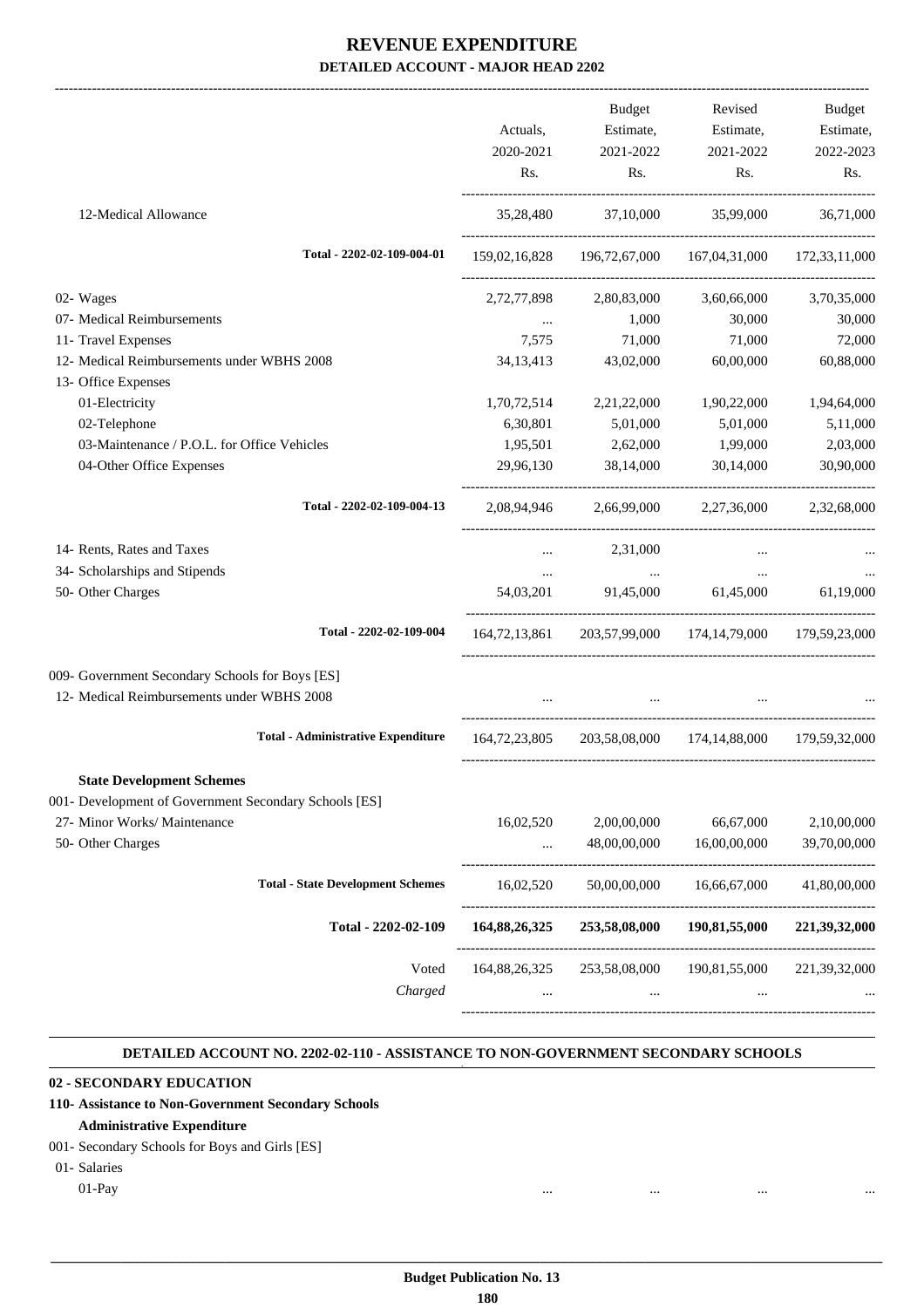| 2020-2021<br>Rs. | Estimate,<br>2021-2022<br>Rs.                                                                                                                                                                                                                                                                                                                  | Estimate,<br>2021-2022<br>Rs.                                                    | Estimate,<br>2022-2023<br>Rs.                                                                                                                                                                                                                                                                                                                                                                                                                                                                                                                  |
|------------------|------------------------------------------------------------------------------------------------------------------------------------------------------------------------------------------------------------------------------------------------------------------------------------------------------------------------------------------------|----------------------------------------------------------------------------------|------------------------------------------------------------------------------------------------------------------------------------------------------------------------------------------------------------------------------------------------------------------------------------------------------------------------------------------------------------------------------------------------------------------------------------------------------------------------------------------------------------------------------------------------|
|                  |                                                                                                                                                                                                                                                                                                                                                |                                                                                  |                                                                                                                                                                                                                                                                                                                                                                                                                                                                                                                                                |
|                  |                                                                                                                                                                                                                                                                                                                                                |                                                                                  |                                                                                                                                                                                                                                                                                                                                                                                                                                                                                                                                                |
|                  |                                                                                                                                                                                                                                                                                                                                                |                                                                                  |                                                                                                                                                                                                                                                                                                                                                                                                                                                                                                                                                |
|                  |                                                                                                                                                                                                                                                                                                                                                |                                                                                  |                                                                                                                                                                                                                                                                                                                                                                                                                                                                                                                                                |
|                  |                                                                                                                                                                                                                                                                                                                                                |                                                                                  |                                                                                                                                                                                                                                                                                                                                                                                                                                                                                                                                                |
|                  |                                                                                                                                                                                                                                                                                                                                                |                                                                                  |                                                                                                                                                                                                                                                                                                                                                                                                                                                                                                                                                |
|                  |                                                                                                                                                                                                                                                                                                                                                |                                                                                  | 2,000                                                                                                                                                                                                                                                                                                                                                                                                                                                                                                                                          |
|                  |                                                                                                                                                                                                                                                                                                                                                |                                                                                  |                                                                                                                                                                                                                                                                                                                                                                                                                                                                                                                                                |
|                  |                                                                                                                                                                                                                                                                                                                                                |                                                                                  |                                                                                                                                                                                                                                                                                                                                                                                                                                                                                                                                                |
|                  |                                                                                                                                                                                                                                                                                                                                                |                                                                                  |                                                                                                                                                                                                                                                                                                                                                                                                                                                                                                                                                |
| $\cdots$         | $\ddotsc$                                                                                                                                                                                                                                                                                                                                      |                                                                                  |                                                                                                                                                                                                                                                                                                                                                                                                                                                                                                                                                |
|                  |                                                                                                                                                                                                                                                                                                                                                |                                                                                  |                                                                                                                                                                                                                                                                                                                                                                                                                                                                                                                                                |
|                  |                                                                                                                                                                                                                                                                                                                                                |                                                                                  |                                                                                                                                                                                                                                                                                                                                                                                                                                                                                                                                                |
|                  |                                                                                                                                                                                                                                                                                                                                                |                                                                                  |                                                                                                                                                                                                                                                                                                                                                                                                                                                                                                                                                |
|                  |                                                                                                                                                                                                                                                                                                                                                |                                                                                  |                                                                                                                                                                                                                                                                                                                                                                                                                                                                                                                                                |
|                  |                                                                                                                                                                                                                                                                                                                                                |                                                                                  |                                                                                                                                                                                                                                                                                                                                                                                                                                                                                                                                                |
|                  |                                                                                                                                                                                                                                                                                                                                                |                                                                                  |                                                                                                                                                                                                                                                                                                                                                                                                                                                                                                                                                |
|                  |                                                                                                                                                                                                                                                                                                                                                |                                                                                  |                                                                                                                                                                                                                                                                                                                                                                                                                                                                                                                                                |
|                  |                                                                                                                                                                                                                                                                                                                                                |                                                                                  | 48, 11, 59, 000                                                                                                                                                                                                                                                                                                                                                                                                                                                                                                                                |
|                  |                                                                                                                                                                                                                                                                                                                                                |                                                                                  | 48.11.59.000                                                                                                                                                                                                                                                                                                                                                                                                                                                                                                                                   |
|                  |                                                                                                                                                                                                                                                                                                                                                |                                                                                  |                                                                                                                                                                                                                                                                                                                                                                                                                                                                                                                                                |
|                  |                                                                                                                                                                                                                                                                                                                                                |                                                                                  |                                                                                                                                                                                                                                                                                                                                                                                                                                                                                                                                                |
|                  |                                                                                                                                                                                                                                                                                                                                                |                                                                                  |                                                                                                                                                                                                                                                                                                                                                                                                                                                                                                                                                |
|                  |                                                                                                                                                                                                                                                                                                                                                |                                                                                  | 32, 22, 77, 000                                                                                                                                                                                                                                                                                                                                                                                                                                                                                                                                |
|                  |                                                                                                                                                                                                                                                                                                                                                |                                                                                  | 32,22,77,000                                                                                                                                                                                                                                                                                                                                                                                                                                                                                                                                   |
|                  |                                                                                                                                                                                                                                                                                                                                                |                                                                                  |                                                                                                                                                                                                                                                                                                                                                                                                                                                                                                                                                |
|                  |                                                                                                                                                                                                                                                                                                                                                |                                                                                  |                                                                                                                                                                                                                                                                                                                                                                                                                                                                                                                                                |
|                  |                                                                                                                                                                                                                                                                                                                                                |                                                                                  | 1,53,69,000                                                                                                                                                                                                                                                                                                                                                                                                                                                                                                                                    |
| 62,000           | 1,09,000                                                                                                                                                                                                                                                                                                                                       | 1,09,000                                                                         | 1,12,000                                                                                                                                                                                                                                                                                                                                                                                                                                                                                                                                       |
|                  |                                                                                                                                                                                                                                                                                                                                                |                                                                                  |                                                                                                                                                                                                                                                                                                                                                                                                                                                                                                                                                |
|                  |                                                                                                                                                                                                                                                                                                                                                |                                                                                  | 1,54,81,000                                                                                                                                                                                                                                                                                                                                                                                                                                                                                                                                    |
|                  |                                                                                                                                                                                                                                                                                                                                                |                                                                                  |                                                                                                                                                                                                                                                                                                                                                                                                                                                                                                                                                |
|                  |                                                                                                                                                                                                                                                                                                                                                |                                                                                  |                                                                                                                                                                                                                                                                                                                                                                                                                                                                                                                                                |
| $\cdots$         |                                                                                                                                                                                                                                                                                                                                                |                                                                                  |                                                                                                                                                                                                                                                                                                                                                                                                                                                                                                                                                |
|                  | <br>1,115<br>$\cdots$<br>Total - 2202-02-110-002<br>004- Teaching and Educational Facilities for Children of Age Group<br>Total - 2202-02-110-004<br>006- Assistance to Non-Government Higher Secondary Institutions<br>Total - 2202-02-110-006<br>Total - 2202-02-110-007<br>011- Strengthening of Science Laboratories in Secondary Schools. | $\cdots$<br><br>2,000<br>27,16,000<br>44,38,06,335<br>1,52,17,000<br>1,99,50,000 | $\cdots$<br><br><br><br><br>2,000<br>$\cdots$<br>14725,04,75,080 16645,73,08,000 15240,42,42,000 15500,00,00,000<br>Total - 2202-02-110-001 14725,04,76,195 16646,00,26,000 15240,42,44,000 15500,00,02,000<br>7,37,89,262 13,69,04,000 11,63,72,000 12,00,00,000<br>7,37,89,262 13,69,04,000 11,63,72,000 12,00,00,000<br>44,38,06,335 51,69,32,000 45,93,40,000<br>51,69,32,000 45,93,40,000<br>29,72,59,354 37,62,83,000<br>30,76,63,000<br>29,72,59,354 37,62,83,000<br>30,76,63,000<br>1,52,17,000<br>1,52,79,000 2,00,59,000 1,53,26,000 |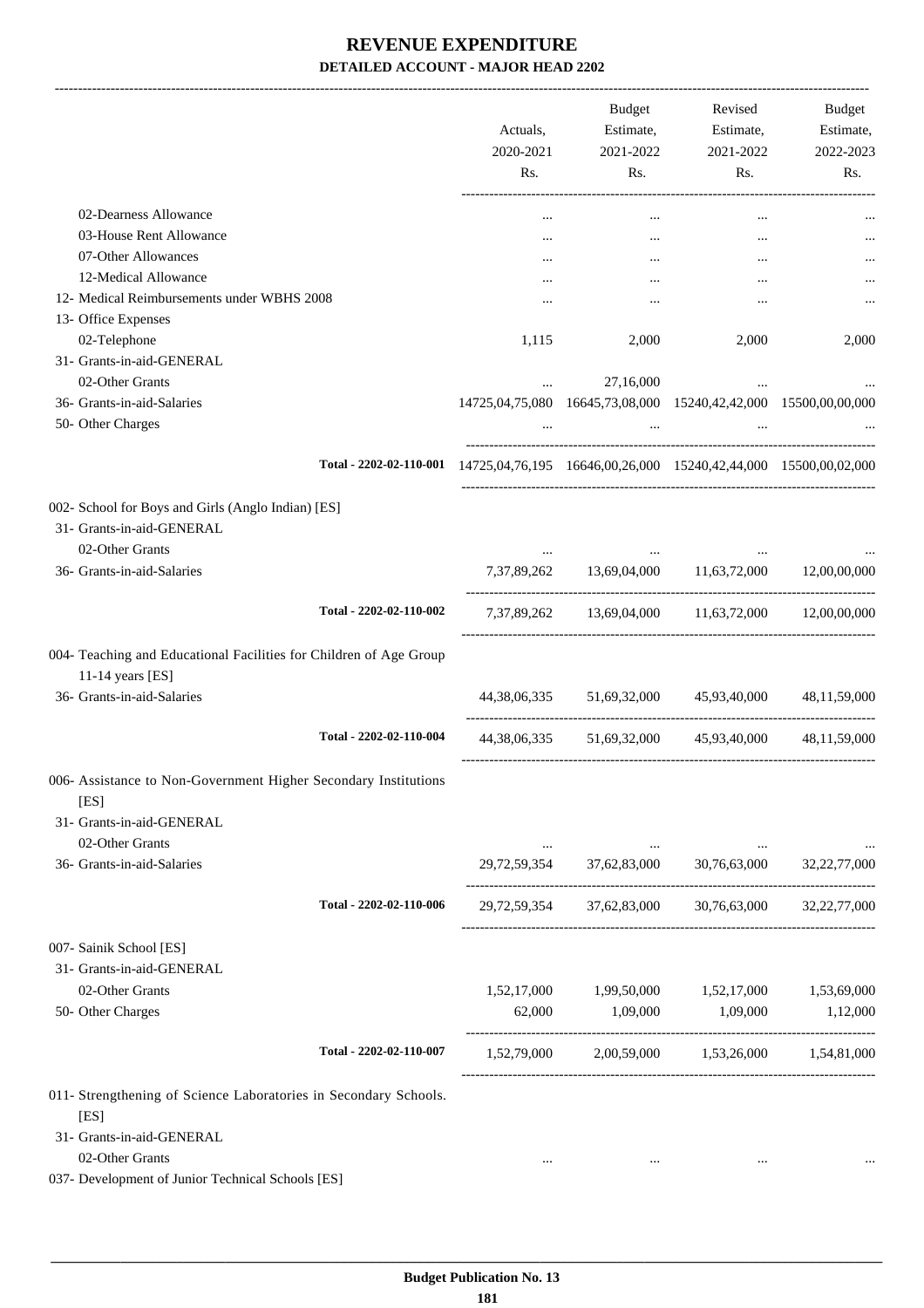|                                                                                                    | Actuals,<br>2020-2021<br>Rs. | <b>Budget</b><br>Estimate,<br>2021-2022<br>Rs.          | Revised<br>Estimate,<br>2021-2022<br>Rs. | Budget<br>Estimate,<br>2022-2023<br>Rs. |
|----------------------------------------------------------------------------------------------------|------------------------------|---------------------------------------------------------|------------------------------------------|-----------------------------------------|
| 31- Grants-in-aid-GENERAL                                                                          |                              |                                                         |                                          |                                         |
| 02-Other Grants<br>041- Assistance for running Madhya Shiksha Karmasuchi (MSK)<br>[ES]             |                              |                                                         |                                          |                                         |
| 31- Grants-in-aid-GENERAL                                                                          |                              |                                                         |                                          |                                         |
| 02-Other Grants                                                                                    |                              | 50,00,000                                               |                                          |                                         |
| 36- Grants-in-aid-Salaries                                                                         | $\cdots$                     | 5,00,00,000                                             | $\cdots$                                 |                                         |
| Total - 2202-02-110-041                                                                            | $\cdots$                     | 5,50,00,000                                             | $\cdots$                                 |                                         |
| Total - Administrative Expenditure 14808,06,10,146 16756,52,04,000 15330,29,45,000 15593,89,19,000 |                              |                                                         |                                          |                                         |
| <b>State Development Schemes</b>                                                                   |                              |                                                         |                                          |                                         |
| 003- Provision for Sainik Schools. [ES]                                                            |                              |                                                         |                                          |                                         |
| 31- Grants-in-aid-GENERAL                                                                          |                              |                                                         |                                          |                                         |
| 02-Other Grants                                                                                    |                              |                                                         |                                          |                                         |
| 50- Other Charges                                                                                  |                              |                                                         |                                          |                                         |
| 010- Assistance for Computer Education in Non - Govt. Secondary<br>Schools. [ES]                   |                              |                                                         |                                          |                                         |
| 31- Grants-in-aid-GENERAL                                                                          |                              |                                                         |                                          |                                         |
| 02-Other Grants                                                                                    |                              | 106,50,20,392 374,50,00,000 124,83,33,000 300,22,50,000 |                                          |                                         |
| Total - 2202-02-110-010                                                                            |                              | 106,50,20,392 374,50,00,000 124,83,33,000               |                                          | 300,22,50,000                           |
| 033- Strengthening of Science Laboratories in Secondary Schools<br>[ES]                            |                              |                                                         |                                          |                                         |
| 31- Grants-in-aid-GENERAL                                                                          |                              |                                                         |                                          |                                         |
| 02-Other Grants                                                                                    | 6,10,70,000                  | 33,78,38,000                                            | 11,26,13,000                             | 35,47,30,000                            |
| 35- Grants for creation of Capital Assets                                                          |                              | $4,05,40,000$ $1,35,13,000$ $4,25,67,000$               |                                          |                                         |
| Total - 2202-02-110-033                                                                            |                              | 6,10,70,000 37,83,78,000 12,61,26,000 39,72,97,000      |                                          |                                         |
| 034- Improvement of Libraries, Reading Rooms, etc. in Secondary<br>Schools. [ES]                   |                              |                                                         |                                          |                                         |
| 31- Grants-in-aid-GENERAL<br>02-Other Grants                                                       |                              | 4,33,25,000 27,09,68,000 9,03,23,000                    |                                          | 28,45,16,000                            |
|                                                                                                    |                              |                                                         |                                          |                                         |
| Total - 2202-02-110-034                                                                            |                              | 4,33,25,000 27,09,68,000 9,03,23,000 28,45,16,000       |                                          |                                         |
| <b>Total - State Development Schemes</b>                                                           |                              | 116,94,15,392 439,43,46,000 146,47,82,000 368,40,63,000 |                                          |                                         |

020- Rashtriya Madhyamik Shiksha Abhiyan (RMSA)(State Share) (OCASPS) [ES]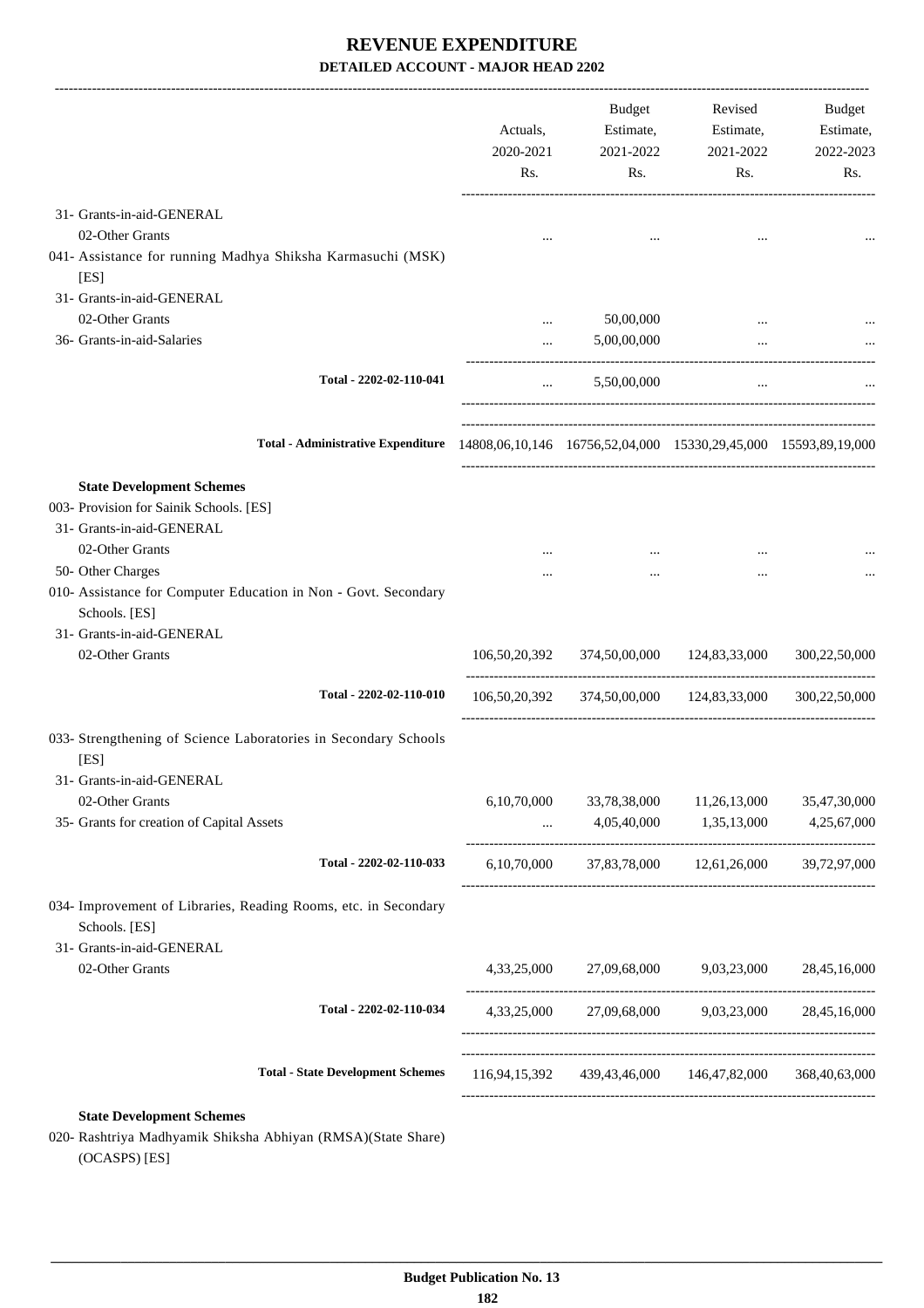-------------------------------------------------------------------------------------------------------------------------------------------------------------------------------

|                                                                                        | Actuals.<br>2020-2021<br>Rs. | <b>Budget</b><br>Estimate,<br>2021-2022<br>Rs.                  | Revised<br>Estimate,<br>2021-2022<br>Rs. | <b>Budget</b><br>Estimate,<br>2022-2023<br>Rs. |
|----------------------------------------------------------------------------------------|------------------------------|-----------------------------------------------------------------|------------------------------------------|------------------------------------------------|
| 31- Grants-in-aid-GENERAL                                                              |                              |                                                                 |                                          |                                                |
| 02-Other Grants                                                                        |                              |                                                                 |                                          |                                                |
| 35- Grants for creation of Capital Assets                                              |                              |                                                                 | $\cdots$                                 | $\cdots$                                       |
| 027- Scheme for setting up of 6000 Model Schools at Block level as                     |                              |                                                                 |                                          |                                                |
| Benchmark of Excellence (State Share) (OCASPS) [ES]                                    |                              |                                                                 |                                          |                                                |
| 35- Grants for creation of Capital Assets                                              |                              |                                                                 |                                          |                                                |
| <b>State Development Schemes (Central Assistance)</b>                                  |                              |                                                                 |                                          |                                                |
| 026- Rastriya Madhyamik Shiksha Abhiyan (RMSA) (Central Share)                         |                              |                                                                 |                                          |                                                |
| (OCASPS) [ES]                                                                          |                              |                                                                 |                                          |                                                |
| 31- Grants-in-aid-GENERAL                                                              |                              |                                                                 |                                          |                                                |
| 02-Other Grants                                                                        |                              |                                                                 |                                          |                                                |
| 35- Grants for creation of Capital Assets                                              |                              |                                                                 |                                          |                                                |
| Total - 2202-02-110 14925,00,25,538 17195,95,50,000 15476,77,27,000 15962,29,82,000    |                              |                                                                 |                                          |                                                |
| Voted                                                                                  |                              | 14925,00,25,538 17195,95,50,000 15476,77,27,000 15962,29,82,000 |                                          |                                                |
| Charged                                                                                |                              |                                                                 |                                          |                                                |
| DETAILED ACCOUNT NO. 2202-02-113 - SAMAGRA SHIKSHA ABHIYAN<br>02 - SECONDARY EDUCATION |                              |                                                                 |                                          |                                                |

| <b>02 - SECONDARY EDUCATION</b>                                                                   |                 |              |                                                                 |              |
|---------------------------------------------------------------------------------------------------|-----------------|--------------|-----------------------------------------------------------------|--------------|
| 113- Samagra Shiksha Abhiyan                                                                      |                 |              |                                                                 |              |
| <b>State Development Schemes</b>                                                                  |                 |              |                                                                 |              |
| 002- Samagra Shiksha Abhiyan (Secondary Education) (State Share)                                  |                 |              |                                                                 |              |
| (OCASPS) [ES]                                                                                     |                 |              |                                                                 |              |
| 31- Grants-in-aid-GENERAL                                                                         |                 |              |                                                                 |              |
| 02-Other Grants                                                                                   |                 |              | 23,05,62,667 21,50,00,000 43,30,24,000 22,57,50,000             |              |
| 35- Grants for creation of Capital Assets                                                         |                 |              | 4,94,75,333 2,50,00,000  2,62,50,000                            |              |
| Total - 2202-02-113-002                                                                           |                 |              | 28,00,38,000 24,00,00,000 43,30,24,000 25,20,00,000             |              |
| 004- Samagra Shiksha Abhiyan (Teachers Training & Adult<br>Education) (State Share) (OCASPS) [ES] |                 |              |                                                                 |              |
| 31- Grants-in-aid-GENERAL                                                                         |                 |              |                                                                 |              |
| 02-Other Grants                                                                                   |                 |              | 34,61,333 1,37,75,000 68,36,000 1,44,64,000                     |              |
| 35- Grants for creation of Capital Assets                                                         |                 |              | $40,56,000$ $42,59,000$                                         |              |
| Total - 2202-02-113-004                                                                           |                 |              | 34,61,333 1,78,31,000 68,36,000 1,87,23,000                     |              |
| <b>Total - State Development Schemes</b>                                                          |                 |              | 28, 34, 99, 333 25, 78, 31, 000 43, 98, 60, 000 27, 07, 23, 000 |              |
| <b>State Development Schemes (Central Assistance)</b>                                             |                 |              |                                                                 |              |
| 001- Samagra Shiksha Abhiyan (Secondary Education) (Central                                       |                 |              |                                                                 |              |
| Share) (OCASPS) [ES]                                                                              |                 |              |                                                                 |              |
| 31- Grants-in-aid-GENERAL                                                                         |                 |              |                                                                 |              |
| 02-Other Grants                                                                                   | 46, 11, 26, 000 | 32,00,00,000 | 49,58,27,000                                                    | 44,39,80,000 |
| 35- Grants for creation of Capital Assets                                                         | 7,42,13,000     | 4,00,00,000  | $\cdots$                                                        | 5,12,00,000  |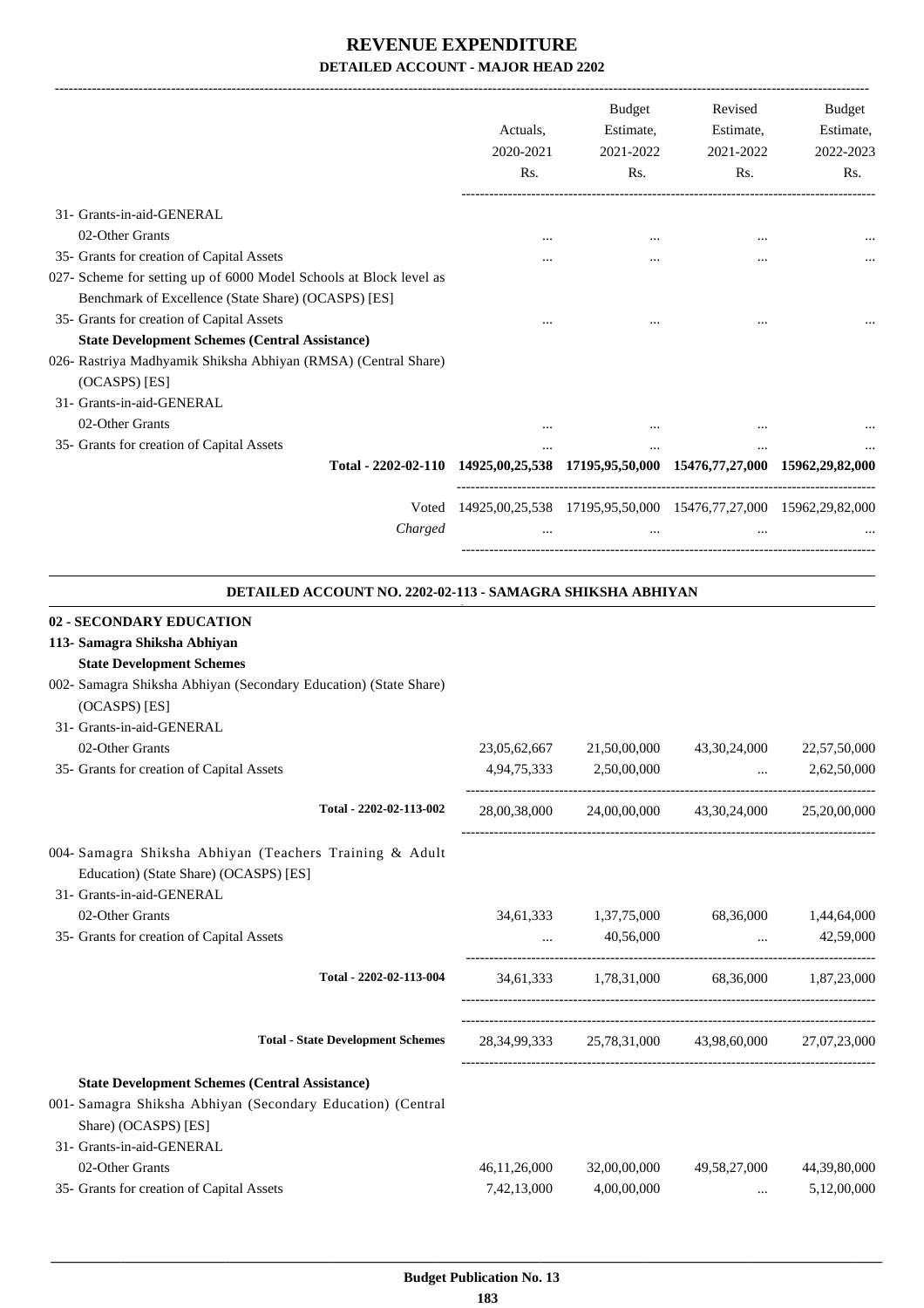|                                                                                                                                  |              | <b>Budget</b> | Revised                                                     | <b>Budget</b> |
|----------------------------------------------------------------------------------------------------------------------------------|--------------|---------------|-------------------------------------------------------------|---------------|
|                                                                                                                                  | Actuals,     | Estimate,     | Estimate,                                                   | Estimate,     |
|                                                                                                                                  | 2020-2021    | 2021-2022     | 2021-2022                                                   | 2022-2023     |
|                                                                                                                                  | Rs.          | Rs.           | Rs.                                                         | Rs.           |
| Total - 2202-02-113-001                                                                                                          | 53,53,39,000 |               | 36,00,00,000 49,58,27,000                                   | 49,51,80,000  |
| 003- Samagra Shiksha Abhiyan (Teachers Training & Adult<br>Education) (Central Share) (OCASPS) [ES]<br>31- Grants-in-aid-GENERAL |              |               |                                                             |               |
| 02-Other Grants                                                                                                                  |              |               | 51,92,000 2,10,00,000 1,02,55,000 2,94,38,000               |               |
| 35- Grants for creation of Capital Assets                                                                                        |              | 60,00,000     | $\mathbf{r}$ and $\mathbf{r}$ are the state of $\mathbf{r}$ | 77,00,000     |
| Total - 2202-02-113-003                                                                                                          |              |               | 51,92,000 2,70,00,000 1,02,55,000 3,71,38,000               |               |
| <b>Total - State Development Schemes (Central Assistance)</b>                                                                    |              |               | 54,05,31,000 38,70,00,000 50,60,82,000 53,23,18,000         |               |
| Total - 2202-02-113                                                                                                              |              |               | 82,40,30,333 64,48,31,000 94,59,42,000 80,30,41,000         |               |
| Voted                                                                                                                            |              |               | 82,40,30,333 64,48,31,000 94,59,42,000 80,30,41,000         |               |
| Charged                                                                                                                          | $\cdots$     | $\cdots$      |                                                             |               |
|                                                                                                                                  |              |               |                                                             |               |

#### **DETAILED ACCOUNT NO. 2202-02-789 - SPECIAL COMPONENT PLAN FOR SCHEDULED CASTES**

.

| 02 - SECONDARY EDUCATION                                                      |             |               |                                      |               |
|-------------------------------------------------------------------------------|-------------|---------------|--------------------------------------|---------------|
| 789- Special Component Plan for Scheduled Castes                              |             |               |                                      |               |
| <b>Administrative Expenditure</b>                                             |             |               |                                      |               |
| 035- Expansion of Teaching and Educational Facilities for Children of         |             |               |                                      |               |
| Age Group 14-16 years [ES]                                                    |             |               |                                      |               |
| 31- Grants-in-aid-GENERAL                                                     |             |               |                                      |               |
| 02-Other Grants                                                               |             |               |                                      |               |
| <b>State Development Schemes</b>                                              |             |               |                                      |               |
| 001- Strengthening of Science Laboratories in Secondary Schools<br>[ES]       |             |               |                                      |               |
| 31- Grants-in-aid-GENERAL                                                     |             |               |                                      |               |
| 02-Other Grants                                                               | $\ddotsc$   | 8,10,81,000   | 2,70,28,000                          | 8,51,35,000   |
| 35- Grants for creation of Capital Assets                                     |             |               | 67,57,000 22,53,000                  | 70,95,000     |
| Total - 2202-02-789-001                                                       | $\cdots$    |               | 8,78,38,000 2,92,81,000 9,22,30,000  |               |
| 002- Improvement of Libraries, Reading Room etc. in Secondary<br>Schools [ES] |             |               |                                      |               |
| 31- Grants-in-aid-GENERAL                                                     |             |               |                                      |               |
| 02-Other Grants                                                               |             |               | 9,67,74,000 3,22,59,000              | 10,16,13,000  |
| Total - 2202-02-789-002                                                       |             |               | 9,67,74,000 3,22,59,000 10,16,13,000 |               |
| 012- Improvement of Buildings of Secondary Schools [ES]                       |             |               |                                      |               |
| 35- Grants for creation of Capital Assets                                     | 9,19,86,056 | 259,00,00,000 | 126,43,41,000                        | 200,95,00,000 |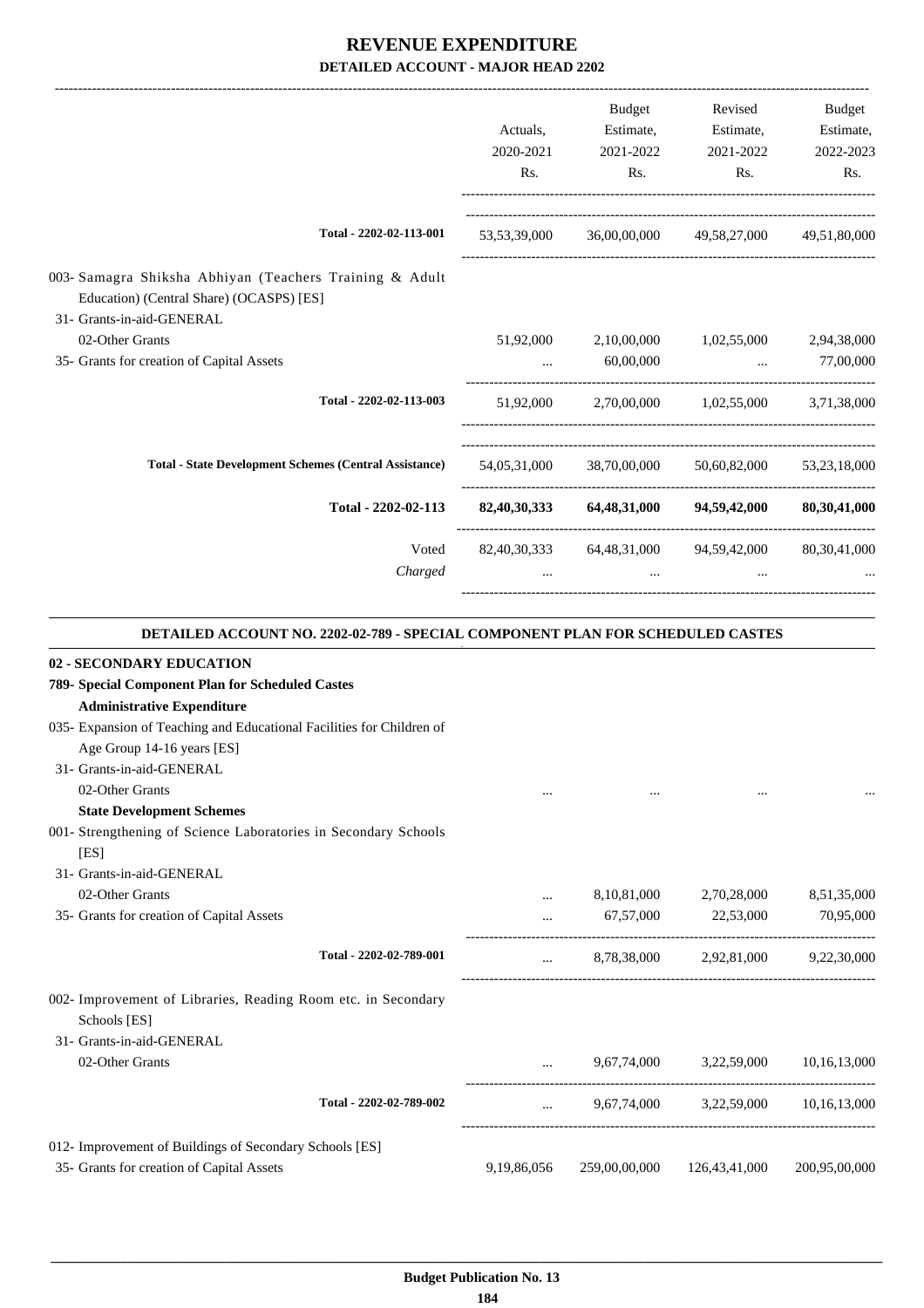|                                                                                                                                  | Actuals,<br>2020-2021<br>Rs. | Budget<br>Estimate,<br>2021-2022<br>Rs. | Revised<br>Estimate,<br>2021-2022<br>Rs.                            | Budget<br>Estimate,<br>2022-2023<br>Rs. |
|----------------------------------------------------------------------------------------------------------------------------------|------------------------------|-----------------------------------------|---------------------------------------------------------------------|-----------------------------------------|
| Total - 2202-02-789-012                                                                                                          | 9,19,86,056                  |                                         | 259,00,00,000 126,43,41,000                                         | 200,95,00,000                           |
| 013- Provision for Incentive to the Development of Secondary<br><b>Education</b> [ES]<br>31- Grants-in-aid-GENERAL               |                              |                                         |                                                                     |                                         |
| 02-Other Grants                                                                                                                  |                              | 199,56,87,164 216,00,00,000             | 288,00,00,000                                                       | 226,80,00,000                           |
| Total - 2202-02-789-013                                                                                                          |                              | 199,56,87,164 216,00,00,000             | 288,00,00,000                                                       | 226,80,00,000                           |
| 014- Setting up of State Open School [ES]<br>31- Grants-in-aid-GENERAL                                                           |                              |                                         |                                                                     |                                         |
| 02-Other Grants                                                                                                                  | $\cdots$                     | 1,20,00,000                             | 40,00,000                                                           | 1,26,00,000                             |
| Total - 2202-02-789-014                                                                                                          | $\cdots$                     |                                         | 1,20,00,000 40,00,000 1,26,00,000                                   |                                         |
| 018- Provision for Improvement of School Environment and Creation<br>of Assets [ES]                                              |                              |                                         |                                                                     |                                         |
| 31- Grants-in-aid-GENERAL<br>02-Other Grants                                                                                     |                              |                                         | 21,53,85,000 7,17,96,000                                            | 22,61,54,000                            |
| Total - 2202-02-789-018                                                                                                          | $\cdots$                     |                                         | 21,53,85,000 7,17,96,000 22,61,54,000                               |                                         |
| 021- Provision for Computer Education in Non-Govt. Secondary<br>Schools [ES]<br>31- Grants-in-aid-GENERAL                        |                              |                                         |                                                                     |                                         |
| 02-Other Grants                                                                                                                  | 25, 43, 72, 394              | 128,40,00,000                           | 54,06,26,000                                                        | 134,82,00,000                           |
| Total - 2202-02-789-021                                                                                                          |                              |                                         | 25,43,72,394 128,40,00,000 54,06,26,000 134,82,00,000               |                                         |
| 027- Inclusive Education of the Disabled at the secondary Stage [ES]<br>31- Grants-in-aid-GENERAL                                |                              |                                         |                                                                     |                                         |
| 02-Other Grants                                                                                                                  | $\cdots$                     |                                         | $1,00,00,000$ $33,33,000$ $1,05,00,000$                             |                                         |
| Total - 2202-02-789-027                                                                                                          | and the state                |                                         | 1,00,00,000 33,33,000 1,05,00,000                                   |                                         |
| 028- Incentive to poor girls students at secondary and higher<br>secondary level(Class IX-XII) [ES]<br>31- Grants-in-aid-GENERAL |                              |                                         |                                                                     |                                         |
| 02-Other Grants                                                                                                                  |                              |                                         | the contract of the contract of the contract of the contract of the |                                         |
| <b>Total - State Development Schemes</b>                                                                                         |                              |                                         | 234, 20, 45, 614 645, 59, 97, 000 482, 56, 36, 000 606, 87, 97, 000 |                                         |
| <b>State Development Schemes</b><br>026- Rastriya Madhyamik Siksha Abhiyan(RMSA)(State Share)                                    |                              |                                         |                                                                     |                                         |

(OCASPS) [ES]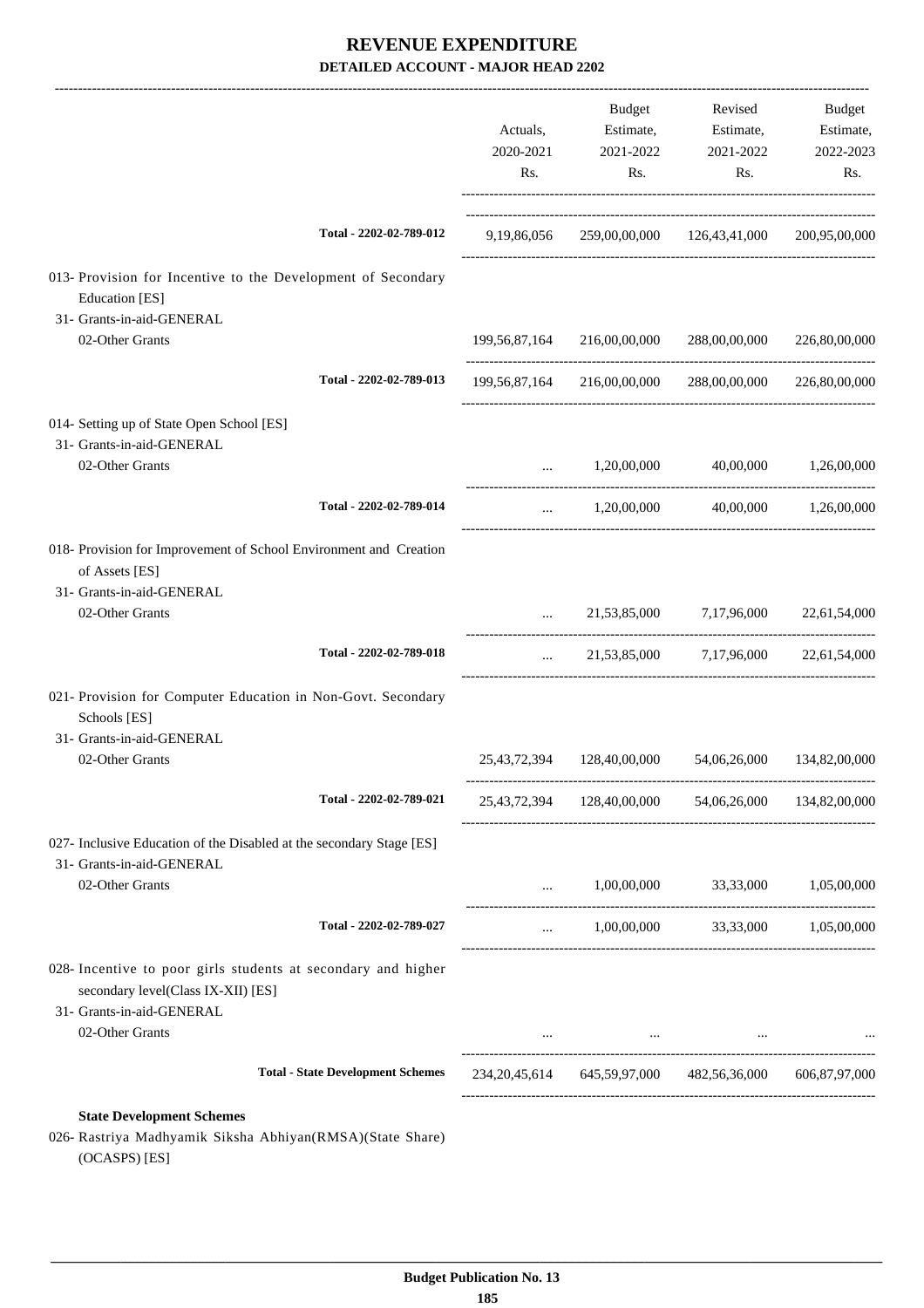|                                                                                                                                                  | Actuals,<br>2020-2021<br>Rs. | Budget<br>Estimate,<br>2021-2022<br>Rs.              | Revised<br>Estimate,<br>2021-2022<br>Rs.                     | Budget<br>Estimate,<br>2022-2023<br>Rs. |
|--------------------------------------------------------------------------------------------------------------------------------------------------|------------------------------|------------------------------------------------------|--------------------------------------------------------------|-----------------------------------------|
| 31- Grants-in-aid-GENERAL                                                                                                                        |                              |                                                      |                                                              |                                         |
| 02-Other Grants                                                                                                                                  | $\cdots$                     |                                                      |                                                              |                                         |
| 35- Grants for creation of Capital Assets                                                                                                        | .                            | $\cdots$                                             | $\cdots$                                                     |                                         |
| 030- Scheme for setting up of 6000 Model Schools at Block level as<br>Benchmark of Excellence (State Share) (OCASPS) [ES]                        |                              |                                                      |                                                              |                                         |
| 35- Grants for creation of Capital Assets                                                                                                        |                              |                                                      |                                                              |                                         |
| 032- Support to Educational Development Including Teacher Training<br>& Adult Education (State share) (OCASPS) [ES]<br>31- Grants-in-aid-GENERAL |                              |                                                      |                                                              |                                         |
| 02-Other Grants                                                                                                                                  |                              |                                                      |                                                              |                                         |
| 041- Samagra Shiksha Abhiyan (Secondary Education) (State Share)<br>(OCASPS) [ES]                                                                |                              |                                                      |                                                              |                                         |
| 31- Grants-in-aid-GENERAL                                                                                                                        |                              |                                                      |                                                              |                                         |
| 02-Other Grants                                                                                                                                  | 8,54,48,667                  | 11,00,00,000                                         | 16,04,81,000                                                 | 11,55,00,000                            |
| 35- Grants for creation of Capital Assets                                                                                                        | 1,71,46,667                  | 1,00,00,000                                          | $\dddotsc$                                                   | 1,05,00,000                             |
| Total - 2202-02-789-041                                                                                                                          |                              |                                                      | 10,25,95,334 12,00,00,000 16,04,81,000 12,60,00,000          |                                         |
| 043- Samagra Shiksha Abhiyan (Teachers Training & Adult<br>Education) (State Share) (OCASPS) [ES]<br>31- Grants-in-aid-GENERAL                   |                              |                                                      |                                                              |                                         |
| 02-Other Grants                                                                                                                                  | 13,82,667                    | 60,85,000                                            | 14,83,000                                                    | 63,89,000                               |
| 35- Grants for creation of Capital Assets                                                                                                        | $\cdots$                     | 30,42,000                                            | $\sim$                                                       | 31,94,000                               |
| Total - 2202-02-789-043                                                                                                                          | 13,82,667                    |                                                      | 91,27,000 14,83,000 95,83,000                                |                                         |
| Total - State Development Schemes<br>$10,39,78,001$ $12,91,27,000$ $16,19,64,000$ $13,55,83,000$                                                 |                              |                                                      |                                                              |                                         |
| <b>State Development Schemes (Central Assistance)</b>                                                                                            |                              |                                                      |                                                              |                                         |
| 029- Rastriya Madhyamik Shiksha Abhiyan (RMSA) (Central Share)<br>(OCASPS) [ES]                                                                  |                              |                                                      |                                                              |                                         |
| 31- Grants-in-aid-GENERAL<br>02-Other Grants                                                                                                     | $\cdots$                     | $\cdots$                                             |                                                              |                                         |
| 35- Grants for creation of Capital Assets                                                                                                        |                              | $\cdots$                                             | $\cdots$                                                     | $\cdots$                                |
| 033- Support to Educational Development Including Teacher Training<br>& Adult Education (Central share) (OCASPS) [ES]                            |                              |                                                      |                                                              |                                         |
| 31- Grants-in-aid-GENERAL                                                                                                                        |                              |                                                      |                                                              |                                         |
| 02-Other Grants                                                                                                                                  |                              |                                                      | $\cdots$                                                     |                                         |
| 040- Samagra Shiksha Abhiyan (Secondary Education) (Central<br>Share) (OCASPS) [ES]                                                              |                              |                                                      |                                                              |                                         |
| 31- Grants-in-aid-GENERAL                                                                                                                        |                              |                                                      |                                                              |                                         |
| 02-Other Grants<br>35- Grants for creation of Capital Assets                                                                                     |                              | 17,08,97,000 12,41,38,000<br>2,57,20,000 5,58,62,000 | 18, 37, 56, 000 17, 41, 45, 000<br>$\mathbf{1.11} \pm 0.000$ | 7,15,55,000                             |
| Total - 2202-02-789-040                                                                                                                          |                              |                                                      |                                                              |                                         |
|                                                                                                                                                  |                              |                                                      | 19,66,17,000 18,00,00,000 18,37,56,000 24,57,00,000          |                                         |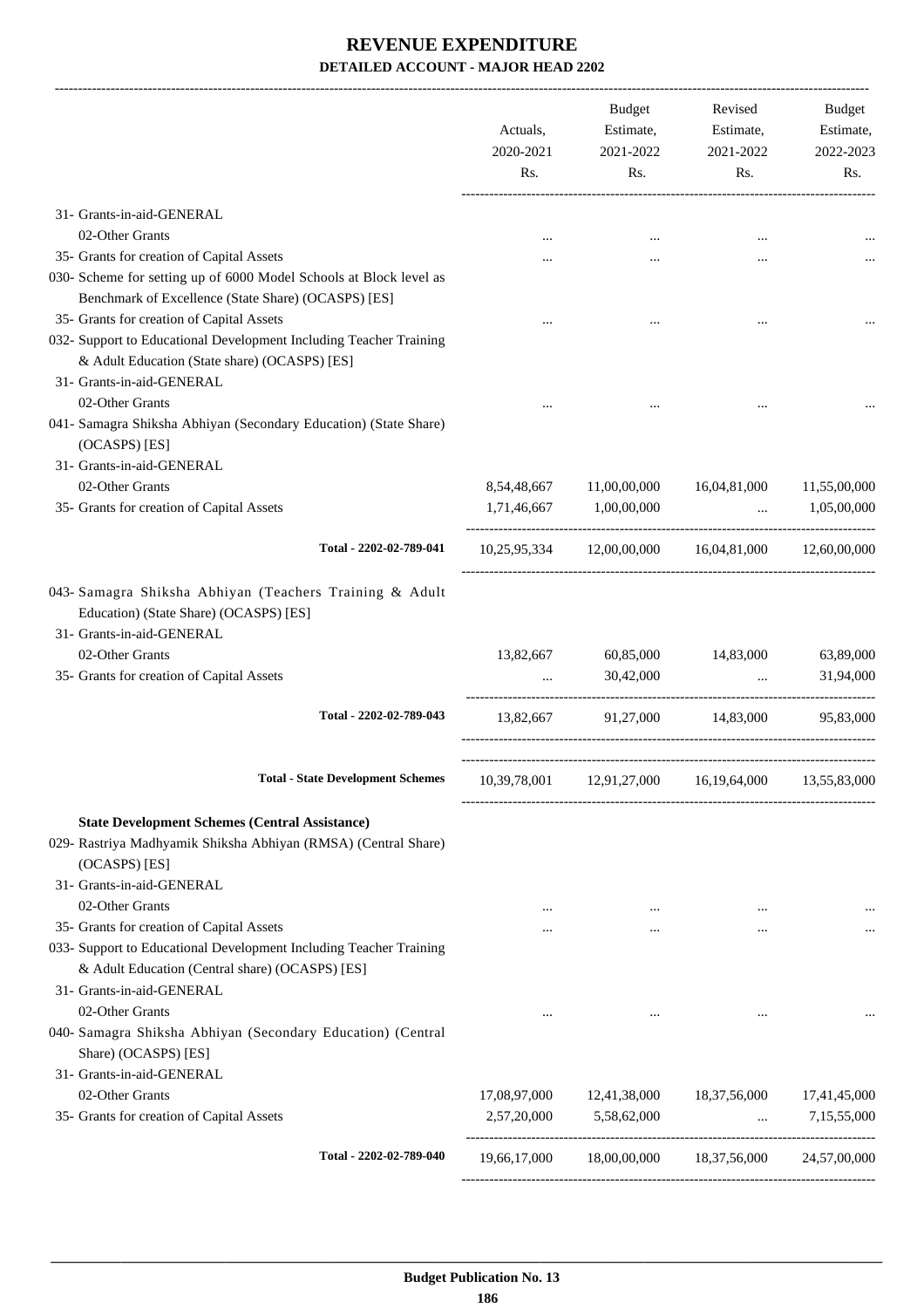|                                                                       |                              | Budget    | Revised                                                 | <b>Budget</b>                                |
|-----------------------------------------------------------------------|------------------------------|-----------|---------------------------------------------------------|----------------------------------------------|
|                                                                       | Actuals,<br>2020-2021<br>Rs. | Estimate, | Estimate,                                               | Estimate,<br>2022-2023                       |
|                                                                       |                              | 2021-2022 | 2021-2022                                               |                                              |
|                                                                       |                              | Rs.       | Rs.                                                     | Rs.                                          |
| 042- Samagra Shiksha Abhiyan (Teachers Training & Adult               |                              |           |                                                         |                                              |
| Education) (Central Share) (OCASPS) [ES]                              |                              |           |                                                         |                                              |
| 31- Grants-in-aid-GENERAL                                             |                              |           |                                                         |                                              |
| 02-Other Grants                                                       | 20,74,000                    | 90,00,000 |                                                         | 22,24,000 1,28,44,000                        |
| 35- Grants for creation of Capital Assets                             |                              | 45,00,000 |                                                         | 57,25,000<br><b>Second Contract Contract</b> |
| Total - 2202-02-789-042                                               | 20,74,000                    |           | 1,35,00,000 22,24,000 1,85,69,000                       |                                              |
| <b>Total - State Development Schemes (Central Assistance)</b>         |                              |           | 19,86,91,000  19,35,00,000  18,59,80,000                | 26,42,69,000                                 |
| Total - 2202-02-789                                                   | 264,47,14,615                |           | 677,86,24,000 517,35,80,000                             | 646,86,49,000                                |
| Voted<br>Charged                                                      | $\cdots$                     | $\cdots$  | 264,47,14,615 677,86,24,000 517,35,80,000 646,86,49,000 |                                              |
| DETAILED ACCOUNT NO. 2202-02-796 - TRIBAL AREAS SUB-PLAN              |                              |           |                                                         |                                              |
| <b>02 - SECONDARY EDUCATION</b>                                       |                              |           |                                                         |                                              |
| 796- Tribal Areas Sub-Plan                                            |                              |           |                                                         |                                              |
| <b>Administrative Expenditure</b>                                     |                              |           |                                                         |                                              |
| 001- Expansion of Teaching and Educational Facilities for Children of |                              |           |                                                         |                                              |
| Age Group 11 - 14 years - Teaching and Non-Teaching Staff             |                              |           |                                                         |                                              |
| Cost [ES]                                                             |                              |           |                                                         |                                              |
| 21. $C_{\text{monto}}$ in ald $C_{\text{ENTD}}$ AL                    |                              |           |                                                         |                                              |

| 31- Grants-in-aid-GENERAL |          |      |
|---------------------------|----------|------|
| 02-Other Grants           | $\cdots$ | <br> |

005- Expansion of Teaching and Educational Facilities for Children of Age Group 11 - 14 years - Improvement of Buildings of Secondary Schools. [ES]

31- Grants-in-aid-GENERAL

02-Other Grants ... ... ... ...

#### **State Development Schemes**

- 009- Improvement of Libraries, Reading Rooms etc in Secondary Schools [ES]
- 31- Grants-in-aid-GENERAL

| 02-Other Grants                                                                                      |                         | $\cdots$    | 3.22.58,000   | 1,07,53,000  | 3,38,71,000  |
|------------------------------------------------------------------------------------------------------|-------------------------|-------------|---------------|--------------|--------------|
|                                                                                                      | Total - 2202-02-796-009 | $\cdots$    | 3,22,58,000   | 1.07.53.000  | 3,38,71,000  |
| 012- Improvement of Buildings of Secondary Schools [ES]<br>35- Grants for creation of Capital Assets |                         | 5,07,40,864 | 112,80,00,000 | 37.89.98.000 | 68,44,00,000 |
|                                                                                                      | Total - 2202-02-796-012 | 5.07.40.864 | 112,80,00,000 | 37.89.98.000 | 68,44,00,000 |
|                                                                                                      |                         |             |               |              |              |

017- Strengthening of Science Laboratories in Secondary Schools  $[ES]$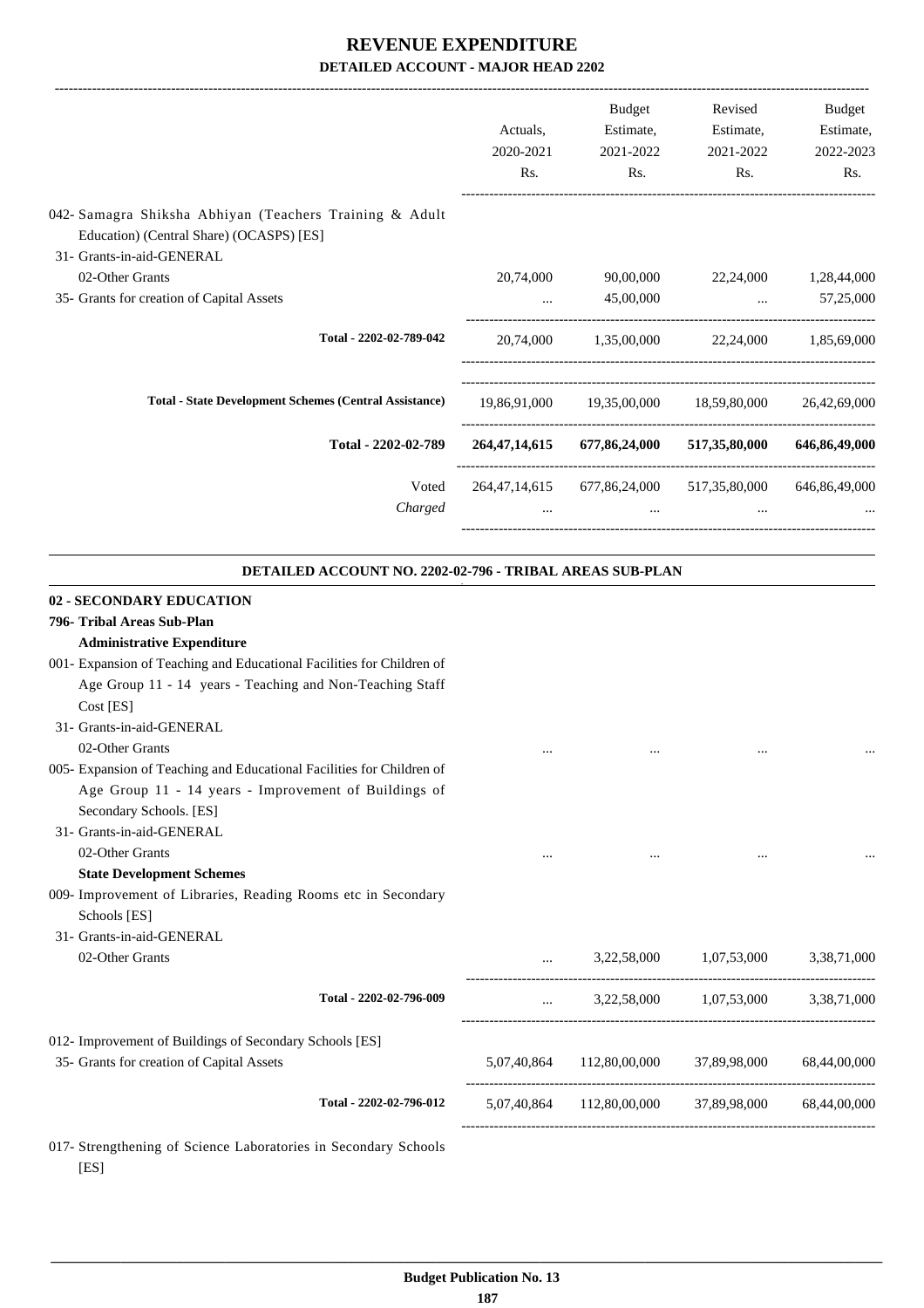|                                                                                                         |                                                | <b>Budget</b>         | Revised                                                | <b>Budget</b> |
|---------------------------------------------------------------------------------------------------------|------------------------------------------------|-----------------------|--------------------------------------------------------|---------------|
|                                                                                                         | Actuals,                                       | Estimate,             | Estimate,                                              | Estimate,     |
|                                                                                                         | 2020-2021                                      | 2021-2022             | 2021-2022                                              | 2022-2023     |
|                                                                                                         | Rs.                                            | Rs.                   | Rs.                                                    | Rs.           |
| 31- Grants-in-aid-GENERAL                                                                               |                                                |                       |                                                        |               |
| 02-Other Grants                                                                                         | $\cdots$                                       | 2,70,27,000           | 90,09,000                                              | 2,83,78,000   |
| 35- Grants for creation of Capital Assets                                                               |                                                | $67,57,000$ 22,53,000 |                                                        | 70,95,000     |
| Total - 2202-02-796-017                                                                                 | $\mathbf{1}$ and $\mathbf{1}$ and $\mathbf{1}$ |                       | 3,37,84,000 1,12,62,000 3,54,73,000                    |               |
| 018- Setting up of State Open School [ES]                                                               |                                                |                       |                                                        |               |
| 31- Grants-in-aid-GENERAL                                                                               |                                                |                       |                                                        |               |
| 02-Other Grants                                                                                         | $\cdots$                                       |                       | 30,00,000 10,00,000                                    | 31,50,000     |
| Total - 2202-02-796-018                                                                                 | $\cdots$                                       |                       | 30,00,000 10,00,000                                    | 31,50,000     |
| 022- Provision for Improvement of School Environment and Creation                                       |                                                |                       |                                                        |               |
| of Assets [ES]<br>31- Grants-in-aid-GENERAL                                                             |                                                |                       |                                                        |               |
| 02-Other Grants                                                                                         | $\mathbf{r}$ and $\mathbf{r}$                  |                       | 6,15,38,000 2,05,13,000                                | 6,46,15,000   |
| Total - 2202-02-796-022                                                                                 | $\cdots$                                       |                       | 6,15,38,000 2,05,13,000 6,46,15,000                    |               |
| 025- Provision for Computer Education in Non-Govt. Secondary<br>Schools [ES]                            |                                                |                       |                                                        |               |
| 31- Grants-in-aid-GENERAL<br>02-Other Grants                                                            |                                                |                       | 4,26,54,919 32,10,00,000 10,70,00,000                  | 33,70,50,000  |
| Total - 2202-02-796-025                                                                                 |                                                |                       | 4,26,54,919 32,10,00,000 10,70,00,000                  | 33,70,50,000  |
| 031- Inclusive Education of the Disabled at the Secondary Stage [ES]<br>31- Grants-in-aid-GENERAL       |                                                |                       |                                                        |               |
| 02-Other Grants                                                                                         | $\cdots$                                       | 37,50,000             | 12,51,000                                              | 39,38,000     |
| Total - 2202-02-796-031                                                                                 | $\cdots$                                       |                       | 37,50,000 12,51,000 39,38,000                          |               |
| 042- Provision for Incentive to the Development of Secondary<br>Education [ES]                          |                                                |                       |                                                        |               |
| 31- Grants-in-aid-GENERAL<br>02-Other Grants                                                            |                                                |                       | 51,40,90,000 54,00,00,000 72,00,00,000                 | 56,70,00,000  |
| Total - 2202-02-796-042                                                                                 |                                                |                       | 51,40,90,000 54,00,00,000 72,00,00,000 56,70,00,000    |               |
|                                                                                                         |                                                |                       |                                                        |               |
| <b>Total - State Development Schemes</b>                                                                |                                                |                       | 60,74,85,783 212,33,30,000 125,07,77,000 172,94,97,000 |               |
| <b>State Development Schemes</b>                                                                        |                                                |                       |                                                        |               |
| 030- Rastriya Madhyamik Siksha Abhiyan(RMSA)(State Share)<br>(OCASPS) [ES]<br>31- Grants-in-aid-GENERAL |                                                |                       |                                                        |               |
| 02-Other Grants                                                                                         | $\cdots$                                       | $\cdots$              | $\cdots$                                               |               |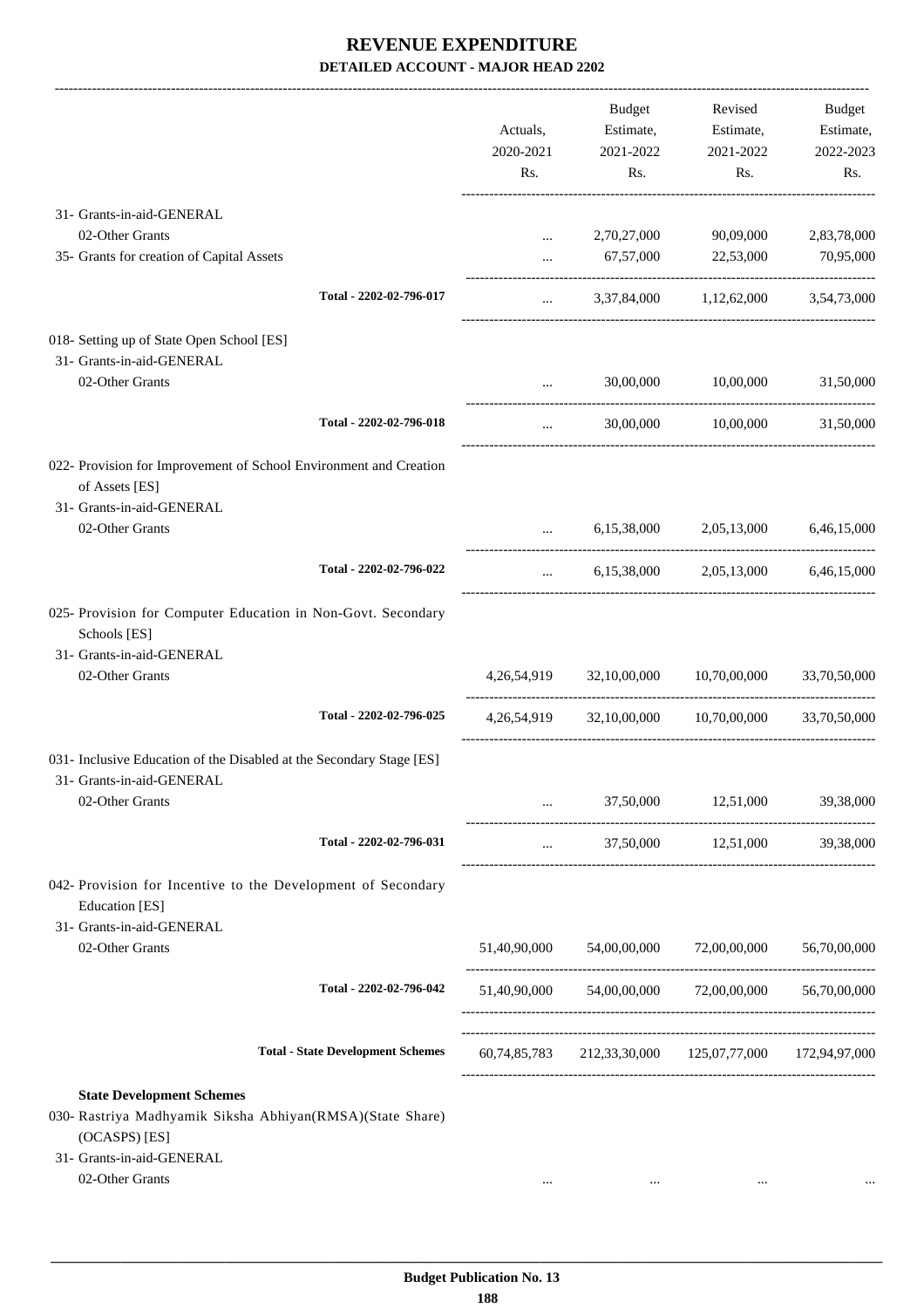|                                                                                                                                                                                                                         | Actuals,<br>2020-2021<br>Rs. | Budget<br>Estimate,<br>2021-2022<br>Rs. | Revised<br>Estimate,<br>2021-2022<br>Rs.                | Budget<br>Estimate,<br>2022-2023<br>Rs. |
|-------------------------------------------------------------------------------------------------------------------------------------------------------------------------------------------------------------------------|------------------------------|-----------------------------------------|---------------------------------------------------------|-----------------------------------------|
| 35- Grants for creation of Capital Assets<br>033- Scheme for setting up of 6000 Model Schools at Block level as                                                                                                         |                              |                                         |                                                         |                                         |
| Benchmark of Excellence (State Share) (OCASPS) [ES]<br>35- Grants for creation of Capital Assets<br>035- Support to Educational Development Including Teacher Training<br>& Adult Education (State share) (OCASPS) [ES] |                              |                                         |                                                         |                                         |
| 31- Grants-in-aid-GENERAL<br>02-Other Grants<br>039- Samagra Shiksha Abhiyan (Secondary Education) (State Share)<br>(OCASPS) [ES]                                                                                       |                              |                                         |                                                         |                                         |
| 31- Grants-in-aid-GENERAL<br>02-Other Grants<br>35- Grants for creation of Capital Assets                                                                                                                               | 1,62,12,666<br>44,667        | 3,60,00,000<br>40,00,000                | 3,04,49,000<br>$\cdots$                                 | 3,78,00,000<br>42,00,000                |
| Total - 2202-02-796-039                                                                                                                                                                                                 |                              |                                         | 1,62,57,333 4,00,00,000 3,04,49,000                     | 4,20,00,000                             |
| 041- Samagra Shiksha Abhiyan (Teachers Training & Adult<br>Education) (State Share) (OCASPS) [ES]<br>31- Grants-in-aid-GENERAL                                                                                          |                              |                                         |                                                         |                                         |
| 02-Other Grants<br>35- Grants for creation of Capital Assets                                                                                                                                                            | 3,56,000                     | 26,36,000<br>4,06,000                   | 3,81,000<br>3,04,000                                    | 27,68,000<br>4,26,000                   |
| Total - 2202-02-796-041                                                                                                                                                                                                 | 3,56,000                     |                                         | 30,42,000 6,85,000                                      | 31,94,000                               |
| <b>Total - State Development Schemes</b>                                                                                                                                                                                |                              |                                         | $1,66,13,333$ $4,30,42,000$ $3,11,34,000$ $4,51,94,000$ |                                         |
| <b>State Development Schemes (Central Assistance)</b><br>032- Rastriya Madhyamik Shiksha Abhiyan (RMSA) (Central Share)<br>(OCASPS) [ES]<br>31- Grants-in-aid-GENERAL                                                   |                              |                                         |                                                         |                                         |
| 02-Other Grants<br>35- Grants for creation of Capital Assets<br>036- Support to Educational Development Including Teacher Training                                                                                      | <br>                         |                                         |                                                         |                                         |
| & Adult Education (Central share) (OCASPS) [ES]<br>31- Grants-in-aid-GENERAL<br>02-Other Grants                                                                                                                         | $\cdots$                     |                                         |                                                         |                                         |
| 038- Samagra Shiksha Abhiyan (Secondary Education) (Central<br>Share) (OCASPS) [ES]<br>31- Grants-in-aid-GENERAL                                                                                                        |                              |                                         |                                                         |                                         |
| 02-Other Grants<br>35- Grants for creation of Capital Assets                                                                                                                                                            | 3,24,25,000<br>67,000        | 5,40,00,000<br>60,00,000                | 3,48,65,000<br>$\cdots$                                 | 7,48,30,000<br>77,00,000                |
| Total - 2202-02-796-038                                                                                                                                                                                                 | 3,24,92,000                  | 6,00,00,000                             | 3,48,65,000                                             | 8,25,30,000                             |

040- Samagra Shiksha Abhiyan (Teachers Training & Adult Education) (Central Share) (OCASPS) [ES]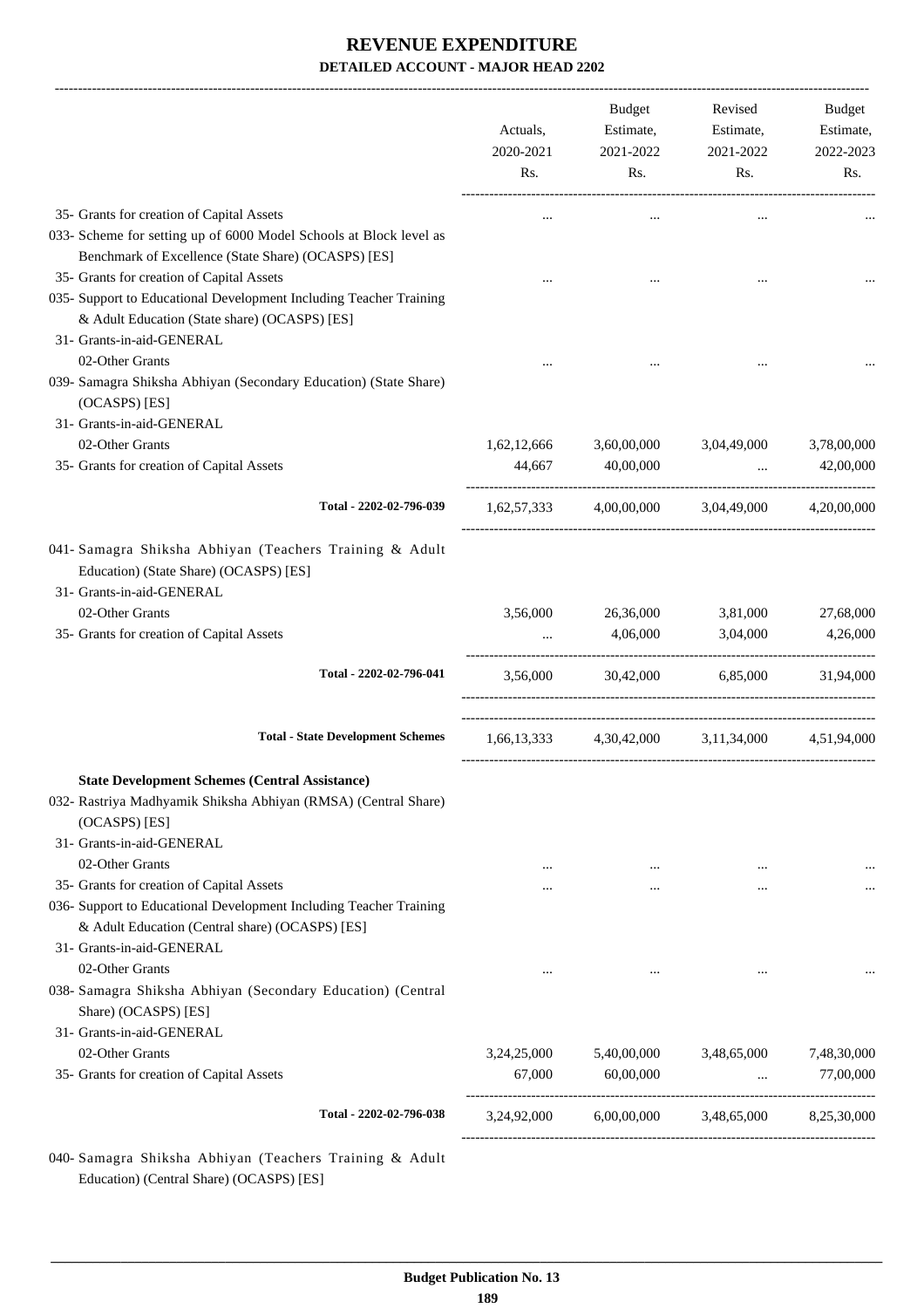-------------------------------------------------------------------------------------------------------------------------------------------------------------------------------

|                                                               | Actuals,<br>2020-2021<br>Rs. | <b>Budget</b><br>Estimate,<br>2021-2022<br>Rs. | Revised<br>Estimate,<br>2021-2022<br>Rs. | Budget<br>Estimate,<br>2022-2023<br>Rs. |
|---------------------------------------------------------------|------------------------------|------------------------------------------------|------------------------------------------|-----------------------------------------|
| 31- Grants-in-aid-GENERAL                                     |                              |                                                |                                          |                                         |
| 02-Other Grants                                               | 5,34,000                     | 36,00,000                                      | 5,72,000                                 | 50,04,000                               |
| 35- Grants for creation of Capital Assets                     | $\cdots$                     | 9,00,000                                       | 4,56,000                                 | 11,53,000                               |
| Total - 2202-02-796-040                                       | 5,34,000                     | 45,00,000                                      | 10,28,000                                | 61,57,000                               |
| <b>Total - State Development Schemes (Central Assistance)</b> |                              |                                                | 3,30,26,000 6,45,00,000 3,58,93,000      | 8,86,87,000                             |
| Total - 2202-02-796                                           | 65,71,25,116                 | 223,08,72,000                                  | 131,78,04,000                            | 186, 33, 78, 000                        |
| Voted                                                         | 65,71,25,116                 | 223,08,72,000                                  | 131,78,04,000                            | 186, 33, 78, 000                        |
| Charged                                                       | $\cdots$                     | $\cdots$                                       | $\cdots$                                 |                                         |
| DETAILED ACCOUNT NO. 2202-02-800 - OTHER EXPENDITURE          |                              |                                                |                                          |                                         |

| 02 - SECONDARY EDUCATION                                              |              |              |              |              |
|-----------------------------------------------------------------------|--------------|--------------|--------------|--------------|
| 800- Other Expenditure                                                |              |              |              |              |
| <b>Administrative Expenditure</b>                                     |              |              |              |              |
| 002- Educational and Vocational Guidance Programme (10+2 Stage)       |              |              |              |              |
| [ES]                                                                  |              |              |              |              |
| 31- Grants-in-aid-GENERAL                                             |              |              |              |              |
| 02-Other Grants                                                       |              |              |              |              |
| 006- Expansion of Teaching and Educational Facilities for Children of |              |              |              |              |
| Age Group 11-14 years [ES]                                            |              |              |              |              |
| 31- Grants-in-aid-GENERAL                                             |              |              |              |              |
| 02-Other Grants                                                       | $\cdots$     |              |              |              |
| 009- Financial Assistance for Wards of Defence Personnel [ES]         |              |              |              |              |
| 31- Grants-in-aid-GENERAL                                             |              |              |              |              |
| 02-Other Grants                                                       | $\ddotsc$    |              |              |              |
| 013- The West Bengal Board of Secondary Education [ES]                |              |              |              |              |
| 31- Grants-in-aid-GENERAL                                             |              |              |              |              |
| 02-Other Grants                                                       | $\cdots$     |              |              |              |
| 36- Grants-in-aid-Salaries                                            | 46,67,64,810 | 57,94,43,000 | 48,31,02,000 | 50,60,49,000 |
| Total - 2202-02-800-013                                               | 46,67,64,810 | 57,94,43,000 | 48,31,02,000 | 50,60,49,000 |
| 015- State Council of Educational Research and Trainning, West        |              |              |              |              |
| Bengal [ES]                                                           |              |              |              |              |
| 50- Other Charges                                                     | $\cdots$     |              |              |              |
| 019- Incentive to the Development of Secondary Education [ES]         |              |              |              |              |
| 31- Grants-in-aid-GENERAL                                             |              |              |              |              |
| 02-Other Grants                                                       |              |              |              |              |
| 020- State Open School [ES]                                           |              |              |              |              |
| 31- Grants-in-aid-GENERAL                                             |              |              |              |              |
| 02-Other Grants                                                       |              |              |              |              |
| 36- Grants-in-aid-Salaries                                            | 37,00,000    | 36,80,000    | 48,00,000    | 49,12,000    |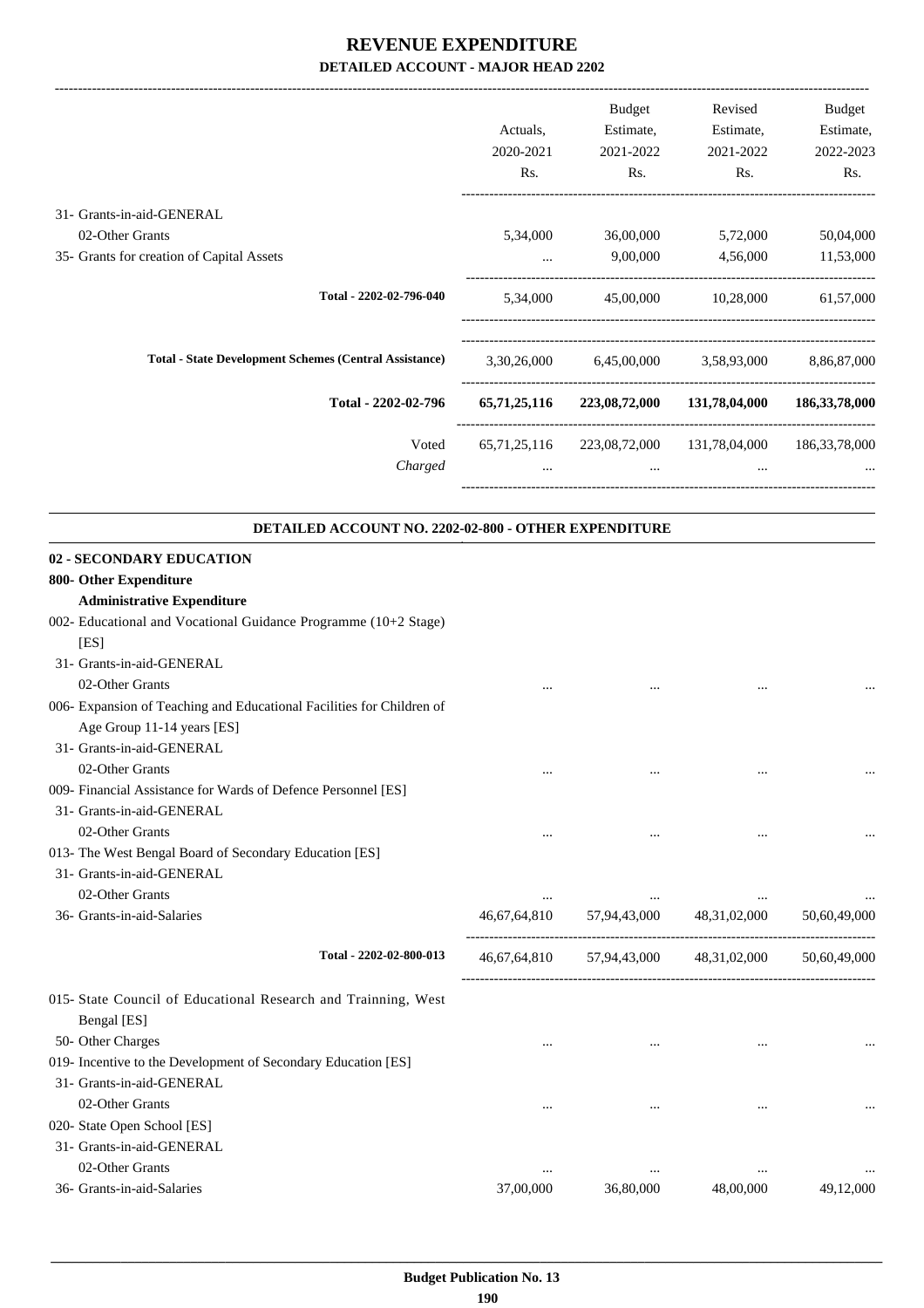|                                                                                   | Actuals,<br>2020-2021<br>Rs. | <b>Budget</b><br>Estimate,<br>2021-2022<br>Rs.      | Revised<br>Estimate,<br>2021-2022<br>Rs. | Budget<br>Estimate,<br>2022-2023<br>Rs. |
|-----------------------------------------------------------------------------------|------------------------------|-----------------------------------------------------|------------------------------------------|-----------------------------------------|
| Total - 2202-02-800-020                                                           |                              | 37,00,000 36,80,000 48,00,000 49,12,000             |                                          |                                         |
| 027- Health Schemes for Children reading in Secondary Schools[ES]                 |                              |                                                     |                                          |                                         |
| [ES]                                                                              |                              |                                                     |                                          |                                         |
| 31- Grants-in-aid-GENERAL                                                         |                              |                                                     |                                          |                                         |
| 02-Other Grants                                                                   |                              | $\cdots$                                            |                                          |                                         |
| 36- Grants-in-aid-Salaries                                                        |                              |                                                     |                                          |                                         |
| 057- Selection for Central Scholarships in Residential Secondary<br>Schools [ES]  |                              |                                                     |                                          |                                         |
| 31- Grants-in-aid-GENERAL                                                         |                              |                                                     |                                          |                                         |
| 02-Other Grants                                                                   |                              |                                                     |                                          |                                         |
| 059- Science Education in Secondary Schools [ES]                                  |                              |                                                     |                                          |                                         |
| 31- Grants-in-aid-GENERAL                                                         |                              |                                                     |                                          |                                         |
| 02-Other Grants                                                                   | $\cdots$                     |                                                     | $\cdots$                                 |                                         |
| 061- Incentive to the Development of Elementary Education (Class<br>VI-VIII) [ES] |                              |                                                     |                                          |                                         |
| 31- Grants-in-aid-GENERAL                                                         |                              |                                                     |                                          |                                         |
| 02-Other Grants                                                                   |                              | the company of the company of the company of        |                                          |                                         |
|                                                                                   |                              |                                                     |                                          |                                         |
| <b>Total - Administrative Expenditure</b>                                         |                              | 47,04,64,810 58,31,23,000 48,79,02,000 51,09,61,000 |                                          |                                         |
| <b>State Development Schemes</b>                                                  |                              |                                                     |                                          |                                         |
| 003- Development of W.B. Board of Secondary Education [ES]                        |                              |                                                     |                                          |                                         |
| 31- Grants-in-aid-GENERAL                                                         |                              |                                                     |                                          |                                         |
| 02-Other Grants                                                                   | 9,68,91,434                  | 16,50,00,000                                        | 10,59,57,000                             | 17,32,50,000                            |
| 35- Grants for creation of Capital Assets                                         | $\cdots$                     | 3,50,00,000                                         | 1,16,67,000                              | 3,67,50,000                             |
|                                                                                   |                              |                                                     |                                          |                                         |
| Total - 2202-02-800-003                                                           |                              | 9,68,91,434 20,00,00,000 11,76,24,000               |                                          | 21,00,00,000                            |
| 004- Establishment of State Council of Educational Research and                   |                              |                                                     |                                          |                                         |
| Training, West Bengal [ES]                                                        |                              |                                                     |                                          |                                         |
| 50- Other Charges                                                                 |                              | 33,74,236 1,00,00,000 71,85,000 1,05,00,000         |                                          |                                         |
| Total - 2202-02-800-004                                                           |                              | 33,74,236 1,00,00,000 71,85,000 1,05,00,000         |                                          |                                         |
| 007- Development of West Bengal Council of Higher Secondary                       |                              |                                                     |                                          |                                         |
| Education [ES]                                                                    |                              |                                                     |                                          |                                         |
| 31- Grants-in-aid-GENERAL                                                         |                              |                                                     |                                          |                                         |
| 02-Other Grants                                                                   |                              | 1,81,25,000 5,41,67,000                             | 1,80,56,000                              | 5,68,75,000                             |
| 35- Grants for creation of Capital Assets                                         |                              | 62,75,702 4,58,33,000 1,52,79,000                   |                                          | 4,81,25,000                             |
| Total - 2202-02-800-007                                                           |                              | 2,44,00,702 10,00,00,000 3,33,35,000 10,50,00,000   |                                          |                                         |
| 022- State Open School [ES]                                                       |                              |                                                     |                                          |                                         |
| 31- Grants-in-aid-GENERAL                                                         |                              |                                                     |                                          |                                         |
| 02-Other Grants                                                                   | $\cdots$                     | 3,50,00,000                                         | 1,16,67,000                              | 3,67,50,000                             |
|                                                                                   |                              |                                                     |                                          |                                         |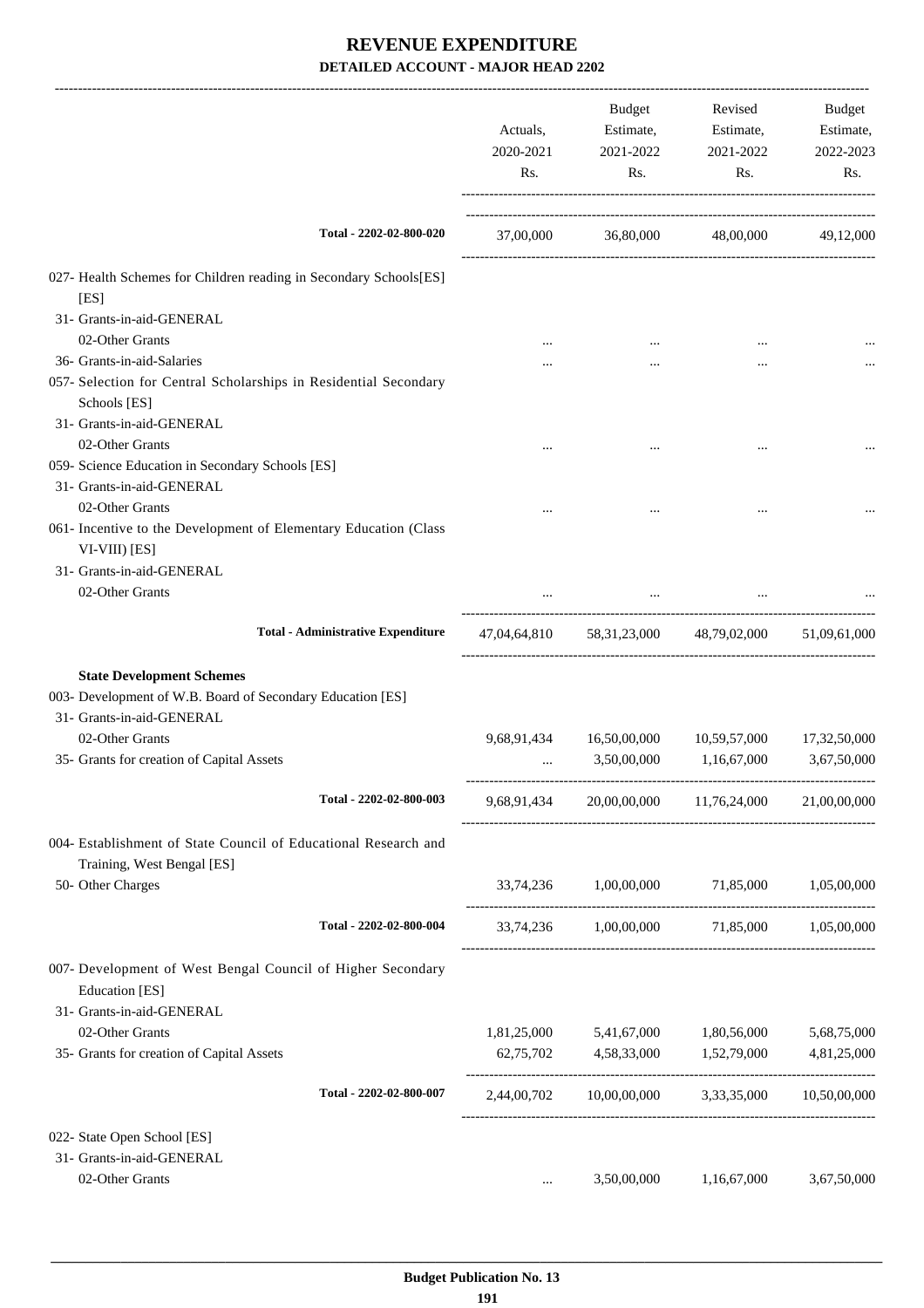|                                                                                                                                                  |                         |                                                | Budget           | Revised                                                 | Budget           |
|--------------------------------------------------------------------------------------------------------------------------------------------------|-------------------------|------------------------------------------------|------------------|---------------------------------------------------------|------------------|
|                                                                                                                                                  |                         | Actuals,                                       | Estimate,        | Estimate,                                               | Estimate,        |
|                                                                                                                                                  |                         |                                                |                  |                                                         |                  |
|                                                                                                                                                  |                         | 2020-2021<br>Rs.                               | 2021-2022<br>Rs. | 2021-2022<br>Rs.                                        | 2022-2023<br>Rs. |
|                                                                                                                                                  |                         |                                                |                  |                                                         |                  |
|                                                                                                                                                  | Total - 2202-02-800-022 | <b>Sales Committee</b>                         |                  | 3,50,00,000 1,16,67,000 3,67,50,000                     |                  |
| 023- West Bengal School Service Commission for the Recruitment of<br>Teachers in Non-Govt. Secondary Schools [ES]<br>31- Grants-in-aid-GENERAL   |                         |                                                |                  |                                                         |                  |
| 02-Other Grants                                                                                                                                  |                         | $\cdots$                                       | 31,25,000        | 10,43,000                                               | 32,81,000        |
| 35- Grants for creation of Capital Assets                                                                                                        |                         | $\cdots$                                       |                  | 4,68,75,000   1,56,25,000                               | 4,92,19,000      |
|                                                                                                                                                  | Total - 2202-02-800-023 | $\cdots$                                       |                  | 5,00,00,000 1,66,68,000 5,25,00,000                     |                  |
| 029- Improvement of Buildings of Jr. High Schools [ES]                                                                                           |                         |                                                |                  |                                                         |                  |
| 35- Grants for creation of Capital Assets                                                                                                        |                         | 68,45,000                                      |                  | 28,20,00,000 19,40,00,000                               | 20,61,00,000     |
|                                                                                                                                                  | Total - 2202-02-800-029 |                                                |                  | 68,45,000 28,20,00,000 19,40,00,000                     | 20,61,00,000     |
| 030- Provision for Incentive to the Development of Secondary<br>Education [ES]<br>31- Grants-in-aid-GENERAL                                      |                         |                                                |                  |                                                         |                  |
| 02-Other Grants                                                                                                                                  |                         | 613,28,50,000                                  | 630,00,00,000    | 630,00,00,000                                           | 661,50,00,000    |
|                                                                                                                                                  | Total - 2202-02-800-030 |                                                |                  | 613,28,50,000 630,00,00,000 630,00,00,000 661,50,00,000 |                  |
| 037- Provision for Improvement of School Environment and Creation<br>of Assets [ES]<br>31- Grants-in-aid-GENERAL                                 |                         |                                                |                  |                                                         |                  |
| 02-Other Grants                                                                                                                                  |                         |                                                | 82, 30, 77, 000  | 27,43,60,000                                            | 58,92,31,000     |
|                                                                                                                                                  | Total - 2202-02-800-037 | $\cdots$                                       |                  | 82, 30, 77, 000 27, 43, 60, 000                         | 58,92,31,000     |
| 048- Inclusive Education of the Disabled at the Secondary Stage [ES]                                                                             |                         |                                                |                  |                                                         |                  |
| 31- Grants-in-aid-GENERAL<br>02-Other Grants                                                                                                     |                         | $\mathbf{1}$ and $\mathbf{1}$ and $\mathbf{1}$ |                  | 3,62,50,000 1,20,84,000                                 | 3,80,63,000      |
|                                                                                                                                                  | Total - 2202-02-800-048 |                                                |                  | $3,62,50,000$ $1,20,84,000$ $3,80,63,000$               |                  |
| 049- Incentive to poor girls students at secondary and higher<br>secondary level(Class IX-XII) [ES]<br>31- Grants-in-aid-GENERAL                 |                         |                                                |                  |                                                         |                  |
| 02-Other Grants<br>050- Development of continuous comprehensive evaluation at the<br>Primary & Secondary stage [ES]<br>31- Grants-in-aid-GENERAL |                         |                                                | $\cdots$         |                                                         |                  |
| 02-Other Grants                                                                                                                                  |                         |                                                | 2,00,00,000      | 66,67,000                                               | 2,10,00,000      |
|                                                                                                                                                  | Total - 2202-02-800-050 | $\cdots$                                       |                  | 2,00,00,000 66,67,000                                   | 2,10,00,000      |
|                                                                                                                                                  |                         |                                                |                  |                                                         |                  |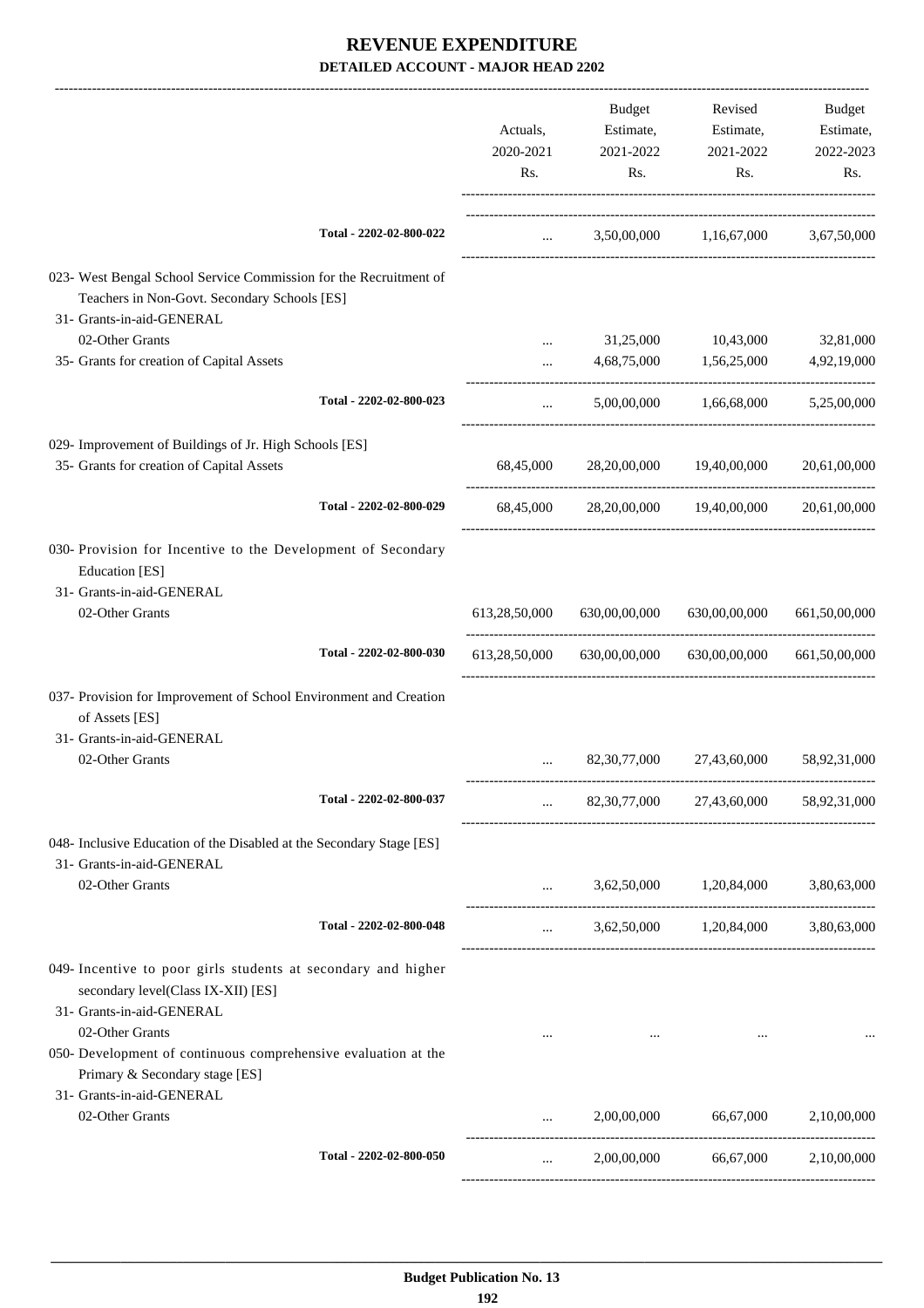|                                                                   |                                                                 |                  | <b>Budget</b>  | Revised                    | Budget         |
|-------------------------------------------------------------------|-----------------------------------------------------------------|------------------|----------------|----------------------------|----------------|
|                                                                   |                                                                 | Actuals,         | Estimate,      | Estimate,                  | Estimate,      |
|                                                                   |                                                                 | 2020-2021        | 2021-2022      | 2021-2022                  | 2022-2023      |
|                                                                   |                                                                 | Rs.              | Rs.            | Rs.                        | Rs.            |
|                                                                   | 064- Assistance for running Madhya Shiksha Karmasuchi(MSK) [ES] |                  |                |                            |                |
| 31- Grants-in-aid-GENERAL                                         |                                                                 |                  |                |                            |                |
| 02-Other Grants                                                   |                                                                 | $\cdots$         | 24,50,00,000   |                            |                |
| 36- Grants-in-aid-Salaries                                        |                                                                 | $\cdots$         | 50,00,000      | $\cdots$                   |                |
|                                                                   | Total - 2202-02-800-064                                         | $\cdots$         | 25,00,00,000   | $\cdots$                   |                |
|                                                                   |                                                                 |                  |                |                            |                |
|                                                                   | <b>Total - State Development Schemes</b>                        | 626, 43, 61, 372 | 810,63,27,000  | 697,35,90,000              | 788,41,44,000  |
|                                                                   | Total - 2202-02-800                                             | 673,48,26,182    | 868,94,50,000  | 746,14,92,000              | 839,51,05,000  |
|                                                                   | Voted                                                           | 673,48,26,182    | 868,94,50,000  | 746,14,92,000              | 839,51,05,000  |
|                                                                   | Charged                                                         | $\cdots$         | $\cdots$       | $\cdots$                   |                |
|                                                                   |                                                                 |                  |                |                            |                |
|                                                                   | DETAILED ACCOUNT NO. 2202-05-103 - SANSKRIT EDUCATION           |                  |                |                            |                |
| 05 - LANGUAGE DEVELOPMENT                                         |                                                                 |                  |                |                            |                |
| 103- Sanskrit Education                                           |                                                                 |                  |                |                            |                |
| <b>Administrative Expenditure</b>                                 |                                                                 |                  |                |                            |                |
| 001- Government Tols (Schools) [ES]                               |                                                                 |                  |                |                            |                |
| 01- Salaries                                                      |                                                                 |                  |                |                            |                |
| 01-Pay<br>14-Grade Pay                                            |                                                                 | $\cdots$         | $\cdots$       |                            |                |
| 02-Dearness Allowance                                             |                                                                 |                  |                |                            |                |
| 03-House Rent Allowance                                           |                                                                 |                  |                |                            |                |
| 04-Ad hoc Bonus                                                   |                                                                 | .                |                |                            |                |
| 07-Other Allowances                                               |                                                                 |                  | $\cdots$       |                            |                |
|                                                                   |                                                                 | $\ddotsc$        | $\cdots$       | $\ddotsc$                  | $\ddotsc$      |
| 12-Medical Allowance<br>02- Wages                                 |                                                                 | $\cdots$         |                | $\ddotsc$                  |                |
|                                                                   |                                                                 | 1,12,295         |                | 18,00,000                  | 19,00,000      |
| 11- Travel Expenses<br>12- Medical Reimbursements under WBHS 2008 |                                                                 | $\cdots$         | $\cdots$       | $\ddotsc$                  |                |
|                                                                   |                                                                 |                  | $\ddotsc$      | $\ddotsc$                  |                |
| 13- Office Expenses<br>01-Electricity                             |                                                                 |                  |                |                            |                |
| 02-Telephone                                                      |                                                                 |                  | 5,000<br>9,000 | 5,000<br>9,000             | 5,000<br>9,000 |
| 04-Other Office Expenses                                          |                                                                 | $\cdots$         | 4,000          | 4,000                      | 4,000          |
|                                                                   |                                                                 |                  |                | ---------------------      |                |
|                                                                   | Total - 2202-05-103-001-13                                      | $\cdots$         | 18,000         | 18,000                     | 18,000         |
| 14- Rents, Rates and Taxes                                        |                                                                 | $\cdots$         | 2,000          | 2,000                      | 2,000          |
| 34- Scholarships and Stipends                                     |                                                                 | $\cdots$         | $\cdots$       | $\cdots$                   |                |
| 50- Other Charges                                                 |                                                                 | 5,000            | 10,000         | 10,000                     | 10,000         |
|                                                                   | Total - 2202-05-103-001                                         | 1,17,295         |                | 30,000 18,30,000 19,30,000 |                |
| 003- Non-Government Sanskrit Tols (Schools) [ES]                  |                                                                 |                  |                |                            |                |
| 02- Wages                                                         |                                                                 |                  |                |                            |                |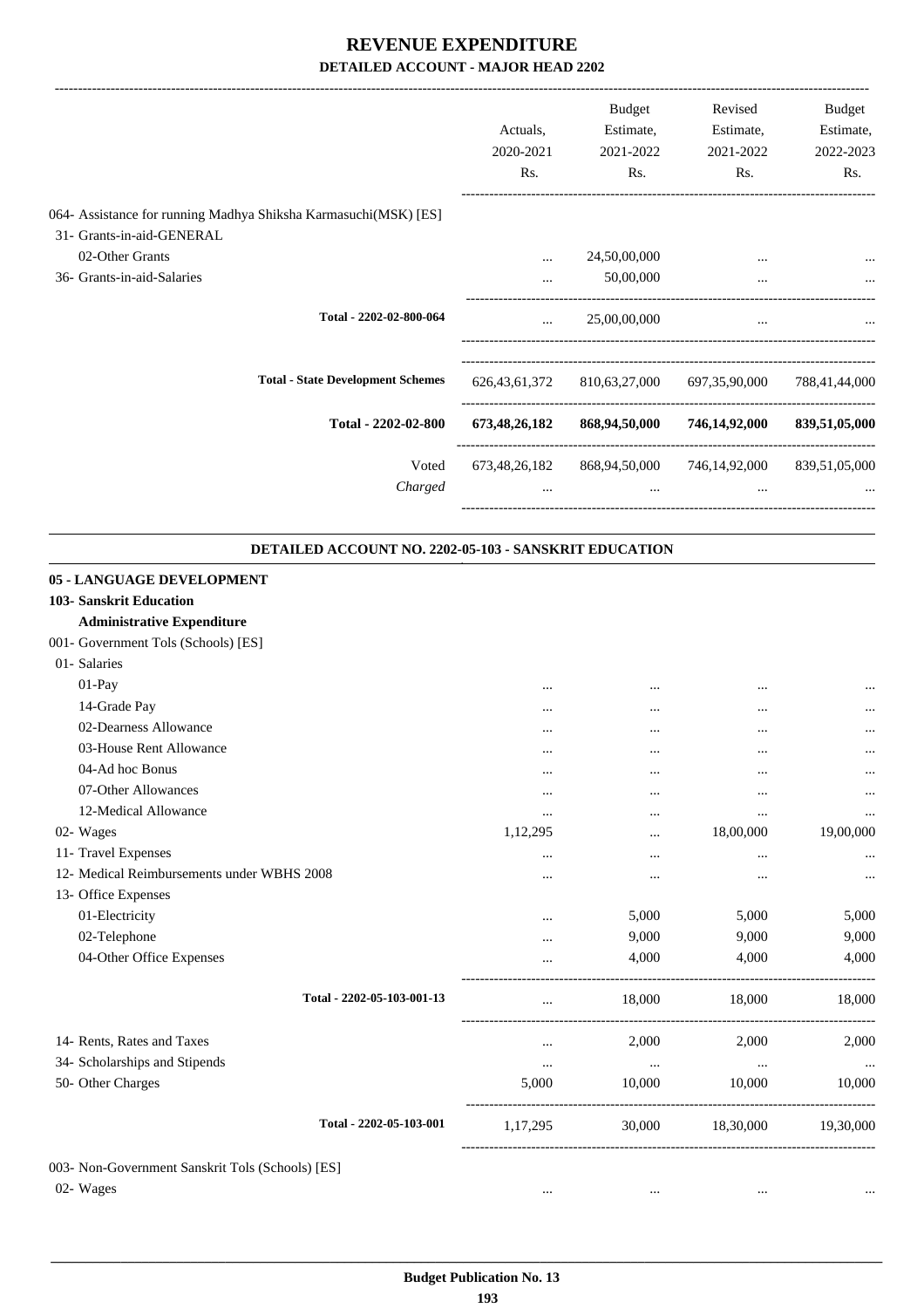|                                              | Actuals,<br>2020-2021<br>Rs. | <b>Budget</b><br>Estimate,<br>2021-2022<br>Rs. | Revised<br>Estimate,<br>2021-2022<br>Rs. | <b>Budget</b><br>Estimate,<br>2022-2023<br>Rs. |
|----------------------------------------------|------------------------------|------------------------------------------------|------------------------------------------|------------------------------------------------|
| 31- Grants-in-aid-GENERAL                    |                              |                                                |                                          |                                                |
| 02-Other Grants                              | 4,800                        | 26,000                                         | 15,000                                   | 15,000                                         |
| 36- Grants-in-aid-Salaries                   |                              | 4,76,22,750 7,17,04,000 5,60,90,000            |                                          | 5,80,31,000                                    |
| Total - 2202-05-103-003                      |                              |                                                | 4,76,27,550 7,17,30,000 5,61,05,000      | 5,80,46,000                                    |
| 005- VangiyaSanskrit Siksha Parisat[ES] [ES] |                              |                                                |                                          |                                                |
| 01- Salaries                                 |                              |                                                |                                          |                                                |
| 01-Pay                                       | 13,54,300                    | 21,19,000                                      | 13,81,000                                | 14,22,000                                      |
| 14-Grade Pay                                 | $\cdots$                     | $\sim$ $\sim$                                  | $\cdots$                                 |                                                |
| 02-Dearness Allowance                        | 3,759                        | 64,000                                         | 55,000                                   | 85,000                                         |
| 03-House Rent Allowance                      | 1,62,516                     | 2,01,000                                       | 1,75,000                                 | 1,85,000                                       |
| 04-Ad hoc Bonus                              | 8,400                        | 13,000                                         | 9,000                                    | 9,000                                          |
| 07-Other Allowances                          | 2,700                        | 3,000                                          | 3,000                                    | 3,000                                          |
| 12-Medical Allowance                         | $\cdots$                     | 4,000                                          | 4,000                                    | 4,000                                          |
| Total - 2202-05-103-005-01                   | 15,31,675                    |                                                | 24,04,000 16,27,000                      | 17,08,000                                      |
| 12- Medical Reimbursements under WBHS 2008   | $\cdots$                     | $\cdots$                                       | $\cdots$                                 |                                                |
| 13- Office Expenses                          |                              |                                                |                                          |                                                |
| 01-Electricity                               | 15,992                       | 23,000                                         | 23,000                                   | 23,000                                         |
| 02-Telephone                                 | 14,775                       | 13,000                                         | 13,000                                   | 13,000                                         |
| 04-Other Office Expenses                     | 9,620                        | 14,000                                         | 14,000                                   | 14,000                                         |
| Total - 2202-05-103-005-13                   | 40,387                       | 50,000                                         | 50,000                                   | 50,000                                         |
| 50- Other Charges                            | $\cdots$                     | $\cdots$                                       | $\cdots$                                 |                                                |
| Total - 2202-05-103-005                      | 15,72,062                    | 24,54,000                                      | 16,77,000                                | 17,58,000                                      |
| <b>Total - Administrative Expenditure</b>    | 4,93,16,907                  | 7,42,14,000                                    | 5,96,12,000                              | 6,17,34,000                                    |
| Total - 2202-05-103                          | 4,93,16,907                  | 7,42,14,000                                    | 5,96,12,000                              | 6,17,34,000                                    |
| Voted                                        | 4,93,16,907                  | 7,42,14,000                                    | 5,96,12,000                              | 6,17,34,000                                    |
| Charged                                      | $\cdots$                     | $\cdots$                                       | $\cdots$                                 |                                                |

#### **DETAILED ACCOUNT NO. 2202-05-200 - OTHER LANGUAGES EDUCATION .**

.

#### **05 - LANGUAGE DEVELOPMENT**

#### **200- Other Languages Education Administrative Expenditure**

# 001- Anglo-Indian Education (School) [ES]

# 31- Grants-in-aid-GENERAL

# 02-Other Grants ... ... ... ...

50- Other Charges ... 5,74,000 5,91,000 5,91,000 5,91,000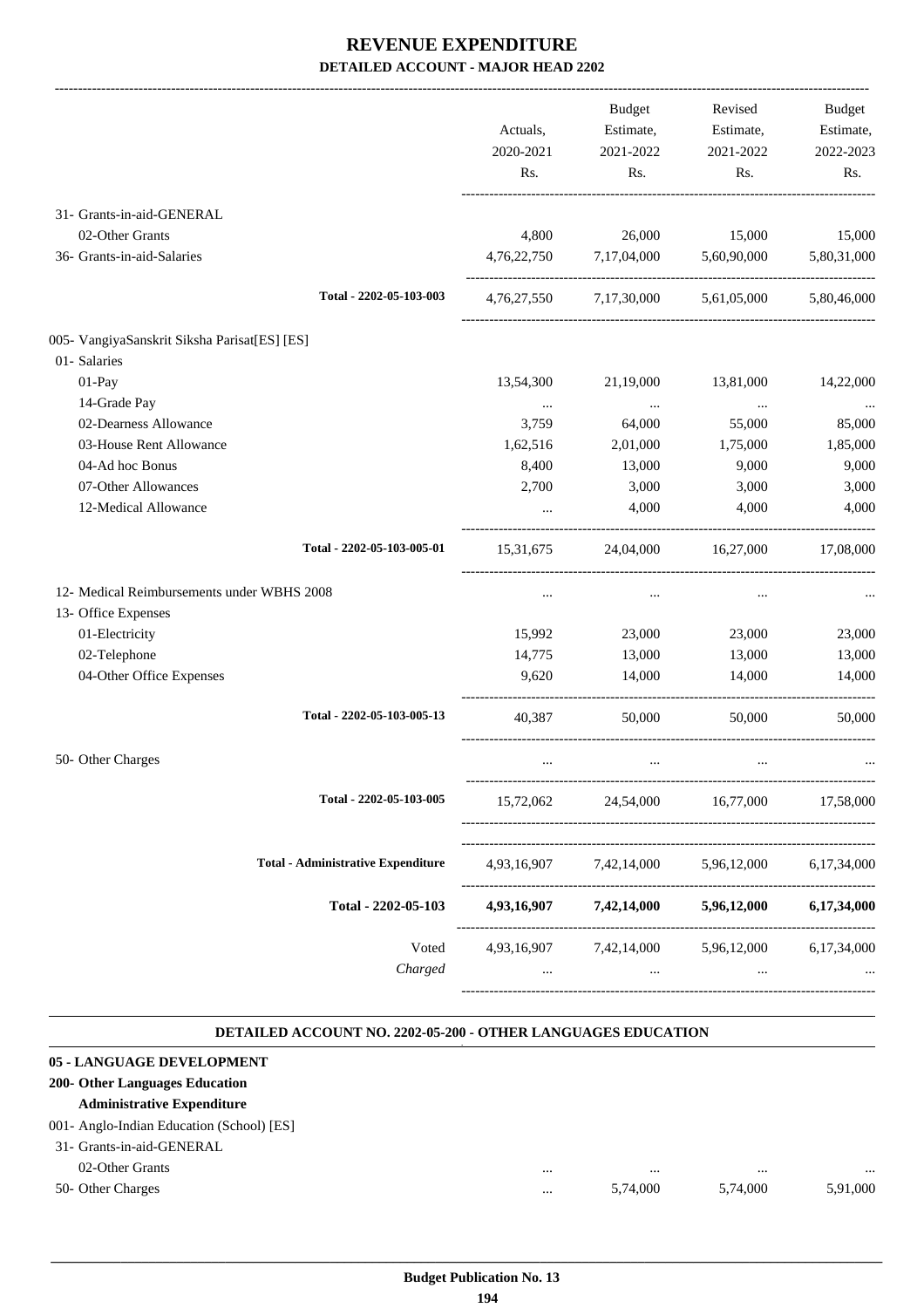|                                                                      | Actuals,<br>2020-2021<br>Rs. | Budget<br>Estimate,<br>2021-2022<br>Rs. | Revised<br>Estimate,<br>2021-2022<br>Rs. | Budget<br>Estimate,<br>2022-2023<br>Rs. |
|----------------------------------------------------------------------|------------------------------|-----------------------------------------|------------------------------------------|-----------------------------------------|
| Total - 2202-05-200-001                                              |                              | and the state of the state              | 5,74,000 5,74,000 5,91,000               |                                         |
| 002- Non-Government Miscellaneous Schools for Anglo- Indians<br>[ES] |                              |                                         |                                          |                                         |
| 31- Grants-in-aid-GENERAL                                            |                              |                                         |                                          |                                         |
| 02-Other Grants                                                      |                              |                                         |                                          |                                         |
| <b>Total - Administrative Expenditure</b>                            | $\cdots$                     |                                         | 5,74,000 5,74,000                        | 5,91,000                                |
| Total - 2202-05-200                                                  | $\cdots$                     | 5,74,000                                | 5,74,000                                 | 5,91,000                                |
| Voted                                                                | $\cdots$                     |                                         | 5,74,000 5,74,000 5,91,000               |                                         |
| Charged                                                              | $\cdots$                     | $\cdots$                                | $\cdots$                                 |                                         |
|                                                                      |                              |                                         |                                          |                                         |
| DETAILED ACCOUNT NO. 2202-80-001 - DIRECTION AND ADMINISTRATION      |                              |                                         |                                          |                                         |
| 80 - GENERAL                                                         |                              |                                         |                                          |                                         |
| 001- Direction and Administration                                    |                              |                                         |                                          |                                         |
| <b>Administrative Expenditure</b>                                    |                              |                                         |                                          |                                         |
| 001- Directorate of Accounts (School Education) [ES]                 |                              |                                         |                                          |                                         |
| 01- Salaries                                                         |                              |                                         |                                          |                                         |
| 01-Pay                                                               | 5,17,03,208                  | 5,54,11,000                             | 5,27,37,000                              | 5,43,19,000                             |
| 14-Grade Pay                                                         | $\cdots$                     | $\cdots$                                | $\ldots$                                 |                                         |
| 02-Dearness Allowance                                                | 2,53,638                     | 16,62,000                               | 18,09,000                                | 22,59,000                               |
| 03-House Rent Allowance<br>04-Ad hoc Bonus                           | 50,11,175                    | 52,64,000                               | 50,10,000                                | 51,60,000                               |
| 07-Other Allowances                                                  | 50,400<br>1,05,899           | 75,000                                  | 51,000                                   | 52,000                                  |
| 11-Compensatory Allowance                                            | 73,613                       | 2,12,000<br>70,000                      | 1,80,000<br>76,000                       | 1,90,000<br>78,000                      |
| 12-Medical Allowance                                                 | 56,000                       | 58,000                                  | 57,000                                   | 58,000                                  |
| Total - 2202-80-001-001-01                                           |                              | 5,72,53,933 6,27,52,000                 | 5,99,20,000                              | 6,21,16,000                             |
| 02- Wages                                                            | 2,93,557                     | 2,76,000                                | 3,12,000                                 | 3,21,000                                |
| 07- Medical Reimbursements                                           | $\sim$ $\sim$                | <b>Contractor</b>                       | <b>Contract Contract</b>                 | $\ddots$                                |
| 11- Travel Expenses                                                  | 1,92,812                     | 2,18,000                                | 2,18,000                                 | 2,22,000                                |
| 12- Medical Reimbursements under WBHS 2008                           | 2,53,598                     | 2,29,000                                | 6,50,000                                 | 3,00,000                                |
| 13- Office Expenses                                                  |                              |                                         |                                          |                                         |
| 01-Electricity                                                       | 97,178                       | 1,42,000                                | 1,42,000                                 | 1,45,000                                |
| 02-Telephone                                                         | 2,96,749                     | 2,91,000                                | 2,91,000                                 | 2,97,000                                |
| 03-Maintenance / P.O.L. for Office Vehicles                          | 2,35,882                     | 2,05,000                                | 2,41,000                                 | 2,46,000                                |
| 04-Other Office Expenses                                             | 5,10,950                     | 5,67,000                                | 5,67,000                                 | 5,78,000                                |
| Total - 2202-80-001-001-13                                           |                              |                                         | 11,40,759 12,05,000 12,41,000 12,66,000  |                                         |
| 14- Rents, Rates and Taxes                                           | 7,17,864                     | 4,46,000                                | 7,25,000                                 | 7,40,000                                |
| 50- Other Charges                                                    | 6,85,679                     | 7,58,000                                | 7,58,000                                 | 7,81,000                                |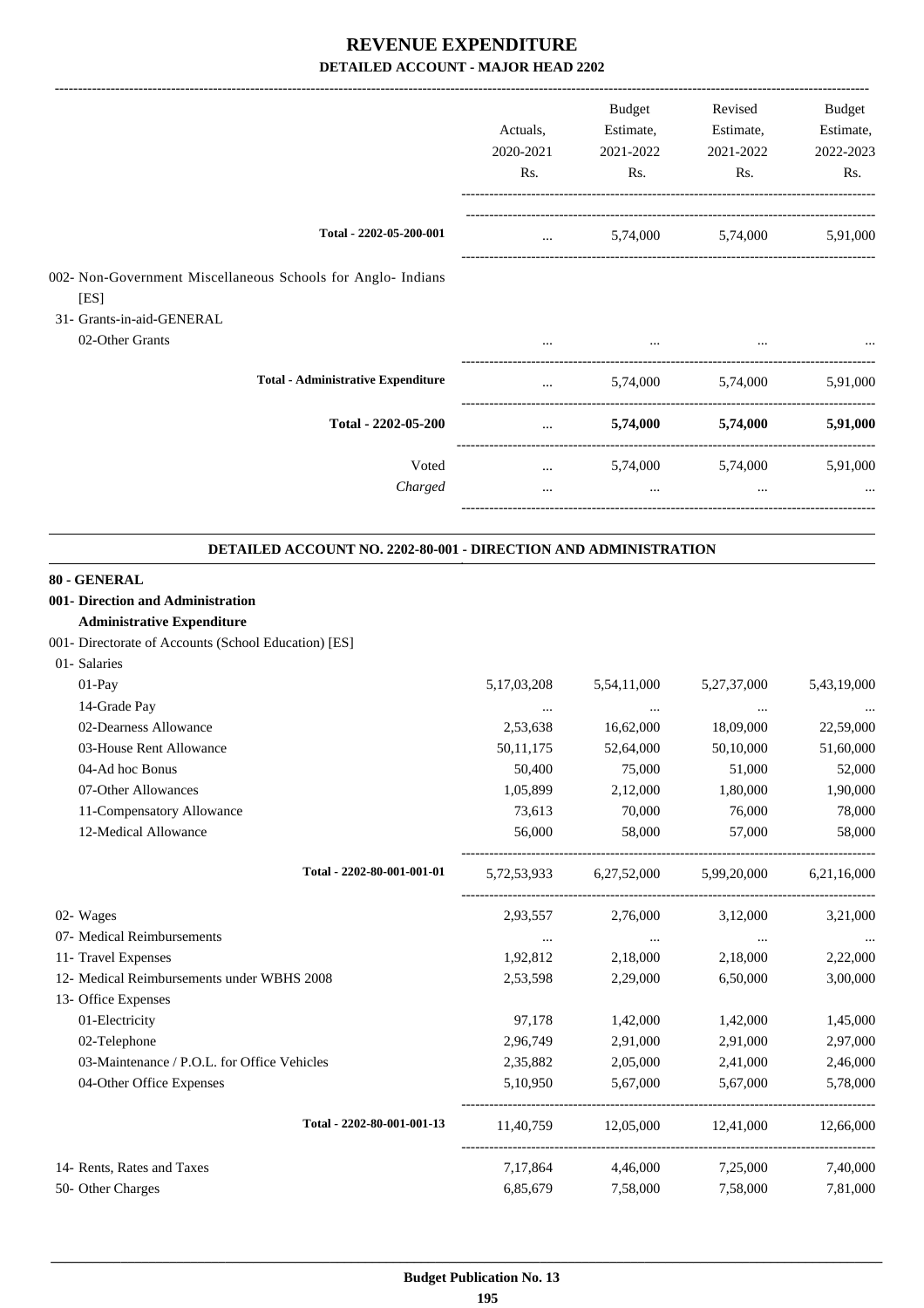|                                                                                       | Actuals,         | <b>Budget</b><br>Estimate,          | Revised<br>Estimate, | Budget<br>Estimate, |
|---------------------------------------------------------------------------------------|------------------|-------------------------------------|----------------------|---------------------|
|                                                                                       |                  |                                     |                      |                     |
|                                                                                       | 2020-2021<br>Rs. | 2021-2022<br>Rs.                    | 2021-2022<br>Rs.     | 2022-2023<br>Rs.    |
| 77- Computerisation                                                                   | 1,76,086         | 2,79,000                            | 1,78,000             | 1,82,000            |
| Total - 2202-80-001-001                                                               |                  | 6,07,14,288 6,61,63,000 6,40,02,000 |                      | 6,59,28,000         |
|                                                                                       |                  |                                     |                      |                     |
| 013- Refugee, Relief and Rehabilitation Directorate Establishment<br>(Education) [ES] |                  |                                     |                      |                     |
| 01- Salaries                                                                          |                  |                                     |                      |                     |
| 01-Pay                                                                                | 74,02,800        | 77,11,000                           | 75,51,000            | 77,78,000           |
| 14-Grade Pay                                                                          | $\cdots$         | $\ldots$                            | $\cdots$             | $\cdots$            |
| 02-Dearness Allowance                                                                 | 36,750           | 2,31,000                            | 3,02,000             | 4,67,000            |
| 03-House Rent Allowance                                                               | 6,97,505         | 7,33,000                            | 7,17,000             | 7,39,000            |
| 04-Ad hoc Bonus                                                                       | 16,800           | 18,000                              | 17,000               | 17,000              |
| 07-Other Allowances                                                                   | 960              | 2,39,000                            | 1,000                | 1,000               |
| 12-Medical Allowance                                                                  | 6,000            | 6,000                               | 6,000                | 6,000               |
|                                                                                       |                  |                                     |                      |                     |
| Total - 2202-80-001-013-01                                                            | 81,60,815        |                                     | 89,38,000 85,94,000  | 90,08,000           |
| 12- Medical Reimbursements under WBHS 2008                                            |                  | 35,000                              | 35,000               | 36,000              |
| 13- Office Expenses                                                                   |                  |                                     |                      |                     |
| 02-Telephone                                                                          | $\cdots$         | $\ldots$                            | $\cdots$             |                     |
| 04-Other Office Expenses                                                              |                  | 59,000                              | 59,000               | 60,000              |
| Total - 2202-80-001-013-13                                                            | $\cdots$         | 59,000                              | 59,000               | 60,000              |
| 50- Other Charges                                                                     | 22,650           | 54,000                              | 54,000               | 56,000              |
| Total - 2202-80-001-013                                                               | 81,83,465        | 90,86,000                           | 87,42,000            | 91,60,000           |
| 014- District and Subdivisional Establishments (Education) [ES]                       |                  |                                     |                      |                     |
| 01- Salaries                                                                          |                  |                                     |                      |                     |
| 01-Pay                                                                                | 21,28,186        | 22,41,000                           | 35,71,000            | 36,36,000           |
| 14-Grade Pay                                                                          | $\cdots$         | $\ldots$                            | $\ldots$             |                     |
| 02-Dearness Allowance                                                                 | 13,086           | 67,000                              | 1,20,000             | 1,34,000            |
| 03-House Rent Allowance                                                               | 2,50,966         | 2,13,000                            | 4,50,000             | 5,12,000            |
| 04-Ad hoc Bonus                                                                       | 4,200            | 4,000                               | 10,000               | 10,000              |
| 07-Other Allowances                                                                   | $\cdots$         | $\cdots$                            | $\ldots$             |                     |
| 12-Medical Allowance                                                                  | 10,089           | 11,000                              | 25,000               | 25,000              |
| Total - 2202-80-001-014-01                                                            | 24,06,527        | 25,36,000                           | 41,76,000            | 43,17,000           |
| Total - 2202-80-001-014                                                               | 24,06,527        | 25,36,000                           | 41,76,000            | 43,17,000           |
| 015- Assistance to Messes and Hostels attached to Government and                      |                  |                                     |                      |                     |
| Non-Government Institutions for Students Welfare [ES]                                 |                  |                                     |                      |                     |
| 31- Grants-in-aid-GENERAL                                                             |                  |                                     |                      |                     |
| 02-Other Grants                                                                       |                  | 95,000                              | 1,18,000             | 1,19,000            |
| 36- Grants-in-aid-Salaries                                                            | 1,17,500         |                                     |                      |                     |
|                                                                                       | 20,48,904        | 21,59,000                           | 21,21,000            | 22,22,000           |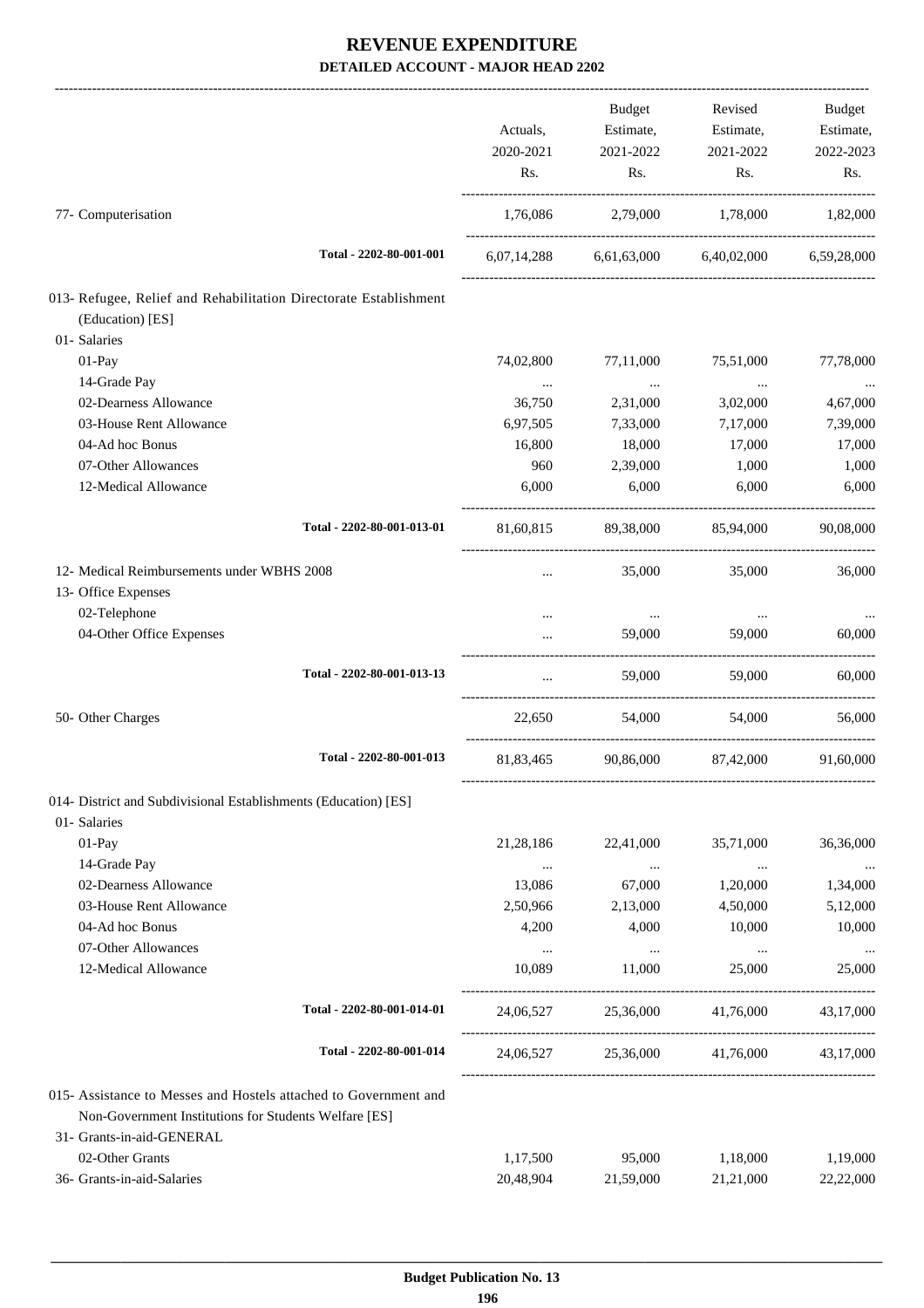| Actuals,<br>Rs. | Budget<br>2021-2022<br>Rs.                                                                                                                                                                                                                                              | Revised<br>Estimate,<br>Rs.                                                                                                                                                          | Budget<br>Estimate,<br>2022-2023<br>Rs.                                                                                                                                                                                                                                                                                                                                                                                                                                                                                         |
|-----------------|-------------------------------------------------------------------------------------------------------------------------------------------------------------------------------------------------------------------------------------------------------------------------|--------------------------------------------------------------------------------------------------------------------------------------------------------------------------------------|---------------------------------------------------------------------------------------------------------------------------------------------------------------------------------------------------------------------------------------------------------------------------------------------------------------------------------------------------------------------------------------------------------------------------------------------------------------------------------------------------------------------------------|
|                 |                                                                                                                                                                                                                                                                         |                                                                                                                                                                                      |                                                                                                                                                                                                                                                                                                                                                                                                                                                                                                                                 |
|                 |                                                                                                                                                                                                                                                                         |                                                                                                                                                                                      |                                                                                                                                                                                                                                                                                                                                                                                                                                                                                                                                 |
|                 | 9,33,57,000                                                                                                                                                                                                                                                             |                                                                                                                                                                                      | 66,71,24,000                                                                                                                                                                                                                                                                                                                                                                                                                                                                                                                    |
|                 |                                                                                                                                                                                                                                                                         | $\cdots$                                                                                                                                                                             |                                                                                                                                                                                                                                                                                                                                                                                                                                                                                                                                 |
|                 |                                                                                                                                                                                                                                                                         |                                                                                                                                                                                      |                                                                                                                                                                                                                                                                                                                                                                                                                                                                                                                                 |
|                 |                                                                                                                                                                                                                                                                         |                                                                                                                                                                                      |                                                                                                                                                                                                                                                                                                                                                                                                                                                                                                                                 |
|                 |                                                                                                                                                                                                                                                                         |                                                                                                                                                                                      |                                                                                                                                                                                                                                                                                                                                                                                                                                                                                                                                 |
|                 |                                                                                                                                                                                                                                                                         |                                                                                                                                                                                      | 3,15,00,000                                                                                                                                                                                                                                                                                                                                                                                                                                                                                                                     |
|                 |                                                                                                                                                                                                                                                                         |                                                                                                                                                                                      |                                                                                                                                                                                                                                                                                                                                                                                                                                                                                                                                 |
|                 |                                                                                                                                                                                                                                                                         |                                                                                                                                                                                      |                                                                                                                                                                                                                                                                                                                                                                                                                                                                                                                                 |
|                 | 13,00,00,000                                                                                                                                                                                                                                                            |                                                                                                                                                                                      | 10,65,00,000<br>25,65,50,000                                                                                                                                                                                                                                                                                                                                                                                                                                                                                                    |
|                 |                                                                                                                                                                                                                                                                         |                                                                                                                                                                                      |                                                                                                                                                                                                                                                                                                                                                                                                                                                                                                                                 |
|                 |                                                                                                                                                                                                                                                                         |                                                                                                                                                                                      | 36, 30, 50, 000                                                                                                                                                                                                                                                                                                                                                                                                                                                                                                                 |
|                 |                                                                                                                                                                                                                                                                         |                                                                                                                                                                                      | 5,45,00,000                                                                                                                                                                                                                                                                                                                                                                                                                                                                                                                     |
|                 |                                                                                                                                                                                                                                                                         |                                                                                                                                                                                      | 5,45,00,000                                                                                                                                                                                                                                                                                                                                                                                                                                                                                                                     |
|                 |                                                                                                                                                                                                                                                                         |                                                                                                                                                                                      |                                                                                                                                                                                                                                                                                                                                                                                                                                                                                                                                 |
|                 |                                                                                                                                                                                                                                                                         |                                                                                                                                                                                      | 44,90,50,000                                                                                                                                                                                                                                                                                                                                                                                                                                                                                                                    |
|                 |                                                                                                                                                                                                                                                                         |                                                                                                                                                                                      |                                                                                                                                                                                                                                                                                                                                                                                                                                                                                                                                 |
|                 | $\cdots$                                                                                                                                                                                                                                                                | $\cdots$                                                                                                                                                                             |                                                                                                                                                                                                                                                                                                                                                                                                                                                                                                                                 |
|                 | Total - 2202-80-001-015<br>Total - 2202-80-001-017<br><b>Total - Administrative Expenditure</b><br>Total - 2202-80-001-003<br>Total - 2202-80-001-004<br>Total - 2202-80-001-005<br><b>Total - State Development Schemes</b><br>Total - 2202-80-001<br>Voted<br>Charged | 2020-2021<br>$\cdots$<br>8,87,98,202<br>30,00,000<br>6,21,55,027<br>5,58,02,017<br>31,10,00,000<br>11,79,57,044<br>44,10,00,000<br>20,00,000<br>9,00,00,000<br>20,00,000<br>$\cdots$ | Estimate,<br>2021-2022<br>21,66,404 22,54,000 22,39,000 23,41,000<br>66,00,00,000<br>8,87,98,202 9,33,57,000 66,00,00,000 66,71,24,000<br>16,22,68,886 17,33,96,000 73,91,59,000 74,88,70,000<br>3,00,00,000<br>1,00,00,000<br>30,00,000 3,00,00,000 1,00,00,000 3,15,00,000<br>4,33,33,000<br>10,36,67,000<br>14,70,00,000<br>3,00,00,000<br>9,00,00,000 3,00,00,000<br>12,29,57,044 56,10,00,000 18,70,00,000<br>28,52,25,930 73,43,96,000 92,61,59,000 119,79,20,000<br>28,52,25,930 73,43,96,000 92,61,59,000 119,79,20,000 |

#### **DETAILED ACCOUNT NO. 2202-80-004 - RESEARCH .**

**80 - GENERAL**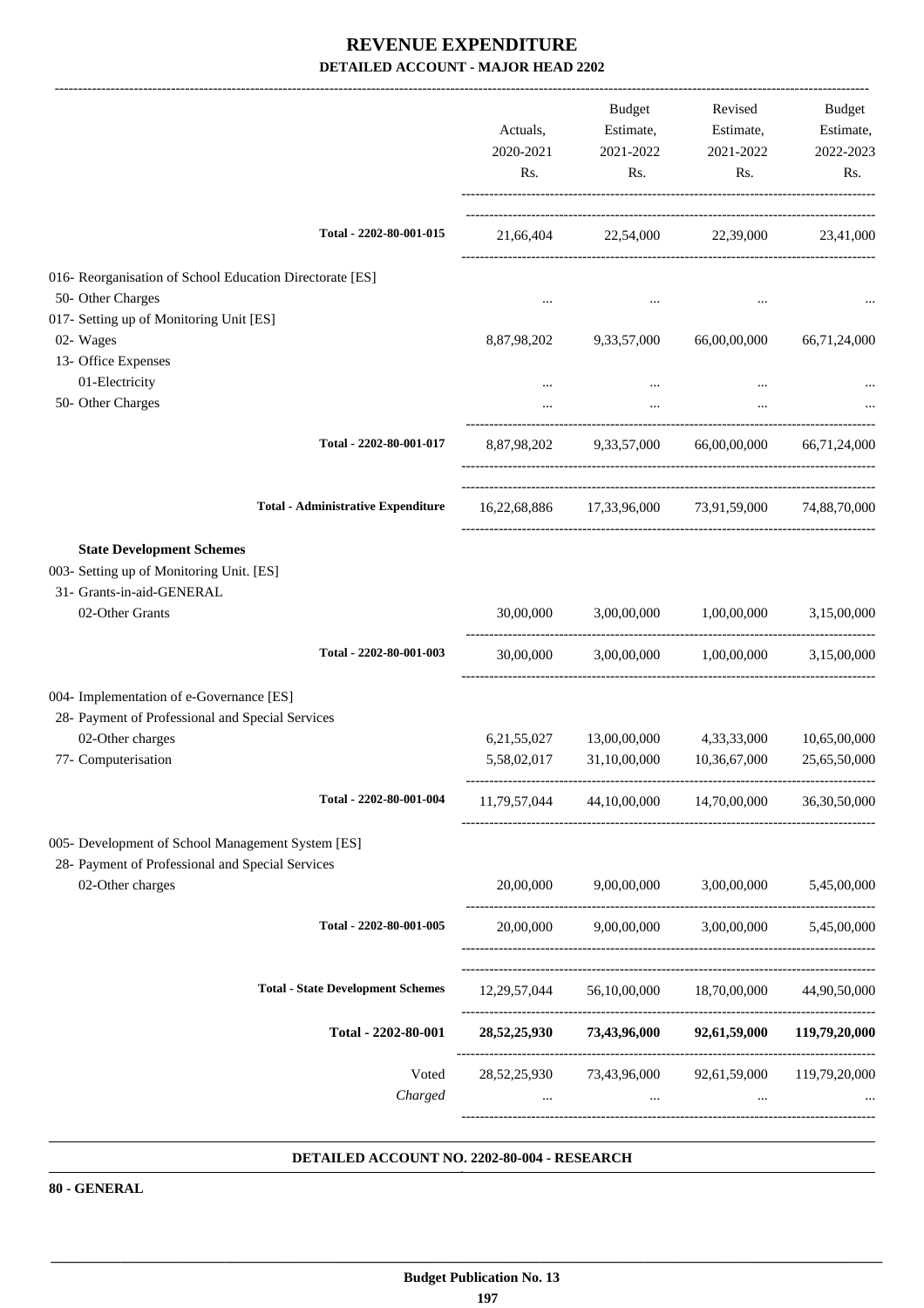|                                                                                                                                                      | Actuals,<br>2020-2021<br>Rs. | <b>Budget</b><br>Estimate,<br>2021-2022<br>Rs. | Revised<br>Estimate,<br>2021-2022<br>Rs. | <b>Budget</b><br>Estimate,<br>2022-2023<br>Rs. |
|------------------------------------------------------------------------------------------------------------------------------------------------------|------------------------------|------------------------------------------------|------------------------------------------|------------------------------------------------|
| 004- Research                                                                                                                                        |                              |                                                |                                          |                                                |
| <b>Administrative Expenditure</b>                                                                                                                    |                              |                                                |                                          |                                                |
| 002- Zoological Research-Himalayan Zoological Park [ES]                                                                                              |                              |                                                |                                          |                                                |
| 31- Grants-in-aid-GENERAL                                                                                                                            |                              |                                                |                                          |                                                |
| 02-Other Grants                                                                                                                                      |                              | $\cdots$                                       |                                          |                                                |
| 003- Systemic Study and Research in Plant and Wild Life [ES]                                                                                         |                              |                                                |                                          |                                                |
| 31- Grants-in-aid-GENERAL                                                                                                                            |                              |                                                |                                          |                                                |
| 02-Other Grants                                                                                                                                      | $\cdots$                     | $\cdots$                                       | $\cdots$                                 |                                                |
| Total - 2202-80-004                                                                                                                                  | $\cdots$                     | $\ddotsc$                                      | $\cdots$                                 |                                                |
| Voted                                                                                                                                                | $\cdots$                     | $\cdots$                                       | $\cdots$                                 |                                                |
| Charged                                                                                                                                              | $\cdots$                     | $\ddotsc$                                      | $\ddotsc$                                |                                                |
|                                                                                                                                                      |                              |                                                |                                          |                                                |
| DETAILED ACCOUNT NO. 2202-80-107 - SCHOLARSHIPS                                                                                                      |                              |                                                |                                          |                                                |
| 80 - GENERAL<br>107- Scholarships                                                                                                                    |                              |                                                |                                          |                                                |
| <b>Administrative Expenditure</b><br>005- Scholarships to the Children of Primary and Secondary School<br>Teachers [ES]<br>31- Grants-in-aid-GENERAL |                              |                                                |                                          |                                                |
| 02-Other Grants                                                                                                                                      |                              |                                                |                                          |                                                |
| and Higher Secondary Examinations [ES]                                                                                                               |                              |                                                |                                          |                                                |
| 007- Special Award for Securing Test Position in both Madhyamik<br>31- Grants-in-aid-GENERAL                                                         |                              |                                                |                                          |                                                |
| 02-Other Grants                                                                                                                                      |                              |                                                |                                          |                                                |
| Total - 2202-80-107                                                                                                                                  |                              |                                                |                                          |                                                |
| Voted                                                                                                                                                | $\ddotsc$                    | $\cdots$                                       |                                          |                                                |

#### **DETAILED ACCOUNT NO. 2202-80-789 - SPECIAL COMPONENT PLAN FOR SCHEDULED CASTES .**

#### **80 - GENERAL**

- **789- Special Component Plan for Scheduled Castes**
	- **State Development Schemes**
- 001- Implementation of e-Governance [ES]
- 77- Computerisatio

| 'n |                                          | 3,97,16,000     | 15,12,00,000             | 5,04,00,000     | 10,87,60,000             |
|----|------------------------------------------|-----------------|--------------------------|-----------------|--------------------------|
|    | <b>Total - State Development Schemes</b> | 3,97,16,000     | 15,12,00,000             | 5,04,00,000     | 10,87,60,000             |
|    | Total - 2202-80-789                      | 3,97,16,000     | 15,12,00,000             | 5,04,00,000     | 10,87,60,000             |
|    | Voted<br>Charged                         | 3,97,16,000<br> | 15,12,00,000<br>$\cdots$ | 5,04,00,000<br> | 10,87,60,000<br>$\cdots$ |
|    |                                          |                 |                          |                 |                          |

.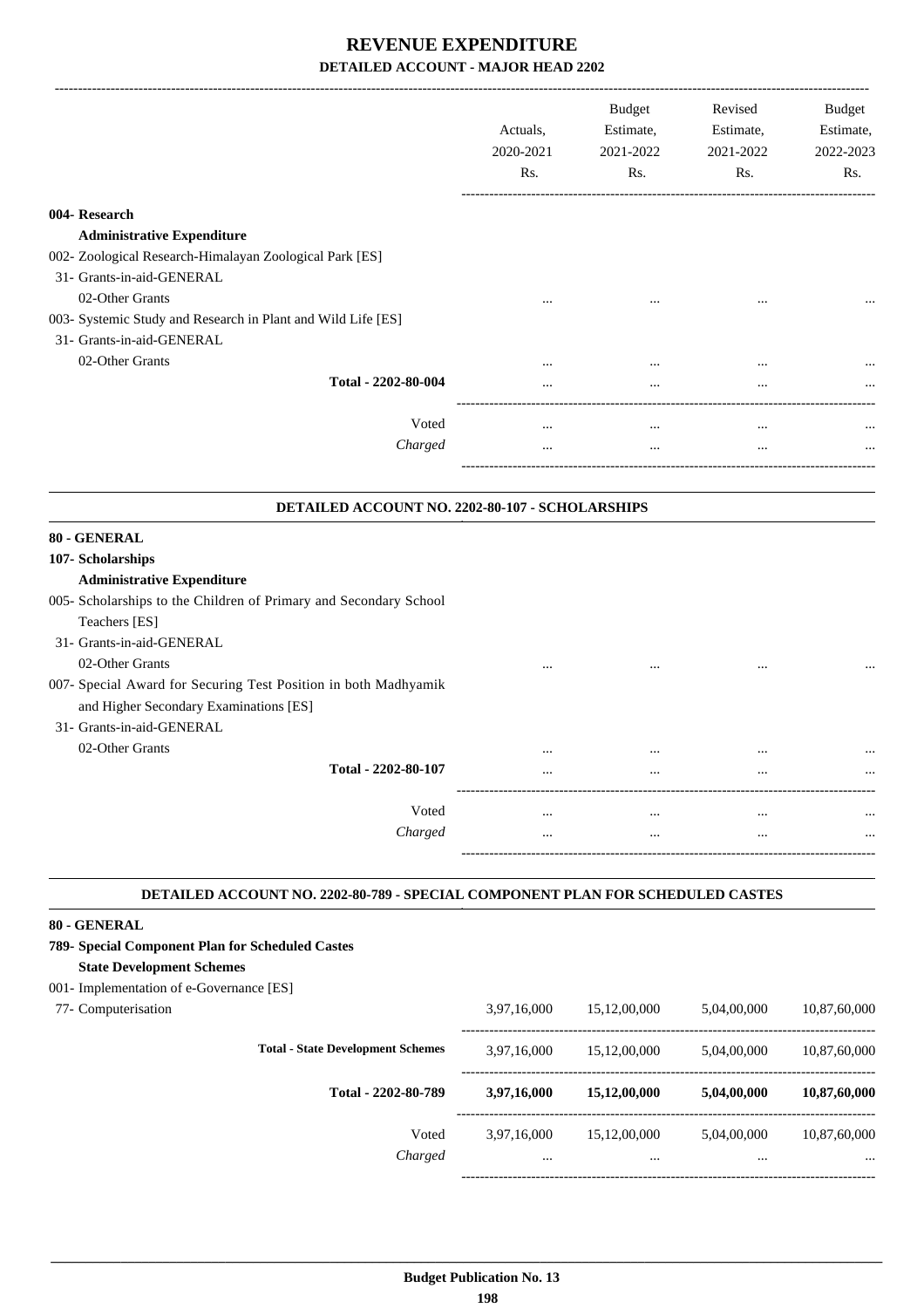|           | Budget    | Revised   | <b>Budget</b> |
|-----------|-----------|-----------|---------------|
| Actuals.  | Estimate, | Estimate, | Estimate,     |
| 2020-2021 | 2021-2022 | 2021-2022 | 2022-2023     |
| Rs.       | Rs.       | Rs.       | Rs.           |
|           |           |           |               |

.

.

#### **DETAILED ACCOUNT NO. 2202-80-796 - TRIBAL AREAS SUB-PLAN .**

**80 - GENERAL**

# **796- Tribal Areas Sub-Plan**

# **State Development Schemes**

#### 001- Implementation of e-Governance [ES]

77- Computerisation

|                                          | 6,19,036             | 3,78,00,000             | 1,26,00,000     | 3,96,90,000             |
|------------------------------------------|----------------------|-------------------------|-----------------|-------------------------|
| <b>Total - State Development Schemes</b> | 6,19,036             | 3,78,00,000             | 1,26,00,000     | 3,96,90,000             |
| Total - 2202-80-796                      | 6,19,036             | 3,78,00,000             | 1,26,00,000     | 3,96,90,000             |
| Voted<br>Charged                         | 6,19,036<br>$\cdots$ | 3,78,00,000<br>$\cdots$ | 1,26,00,000<br> | 3,96,90,000<br>$\cdots$ |
|                                          |                      |                         |                 |                         |

#### **DETAILED ACCOUNT NO. 2202-80-800 - OTHER EXPENDITURE .**

#### **80 - GENERAL**

#### **800- Other Expenditure**

#### **Administrative Expenditure**

025- Contributions of State Government to National Foundation for

- Teachers Welfare [ES]
- 31- Grants-in-aid-GENERAL

| 02-Other Grants                                      | $\cdots$  |           |           |           |
|------------------------------------------------------|-----------|-----------|-----------|-----------|
| 028- Publication of Annual Report, Journal etc. [ES] |           |           |           |           |
| 50- Other Charges                                    | 4,07,105  | 9,37,000  | 9,37,000  | 9,65,000  |
| Total - 2202-80-800-028                              | 4,07,105  | 9,37,000  | 9,37,000  | 9,65,000  |
| 033- Primary Education Schemes (Education) [ES]      |           |           |           |           |
| 01- Salaries                                         |           |           |           |           |
| $01-Pay$                                             | $\cdots$  | $\cdots$  | $\cdots$  | $\cdots$  |
| 14-Grade Pay                                         |           | $\cdots$  | $\cdots$  | $\cdots$  |
| 02-Dearness Allowance                                | $\cdots$  | $\cdots$  | $\cdots$  | $\cdots$  |
| 03-House Rent Allowance                              | $\cdots$  | $\cdots$  |           | $\cdots$  |
| 04-Ad hoc Bonus                                      | $\cdots$  |           | $\cdots$  | $\cdots$  |
| 07-Other Allowances                                  | $\cdots$  | $\cdots$  | $\cdots$  | $\cdots$  |
| 12-Medical Allowance                                 | $\cdots$  | $\cdots$  | $\cdots$  | $\cdots$  |
| 02- Wages                                            | 28,89,600 | 30,28,000 | 30,68,000 | 31,60,000 |
| 11- Travel Expenses                                  | $\cdots$  | $\cdots$  | $\cdots$  | $\cdots$  |
| 13- Office Expenses                                  |           |           |           |           |
| 02-Telephone                                         | $\cdots$  | $\cdots$  |           | $\cdots$  |
| 03-Maintenance / P.O.L. for Office Vehicles          | $\cdots$  | $\cdots$  | $\cdots$  | $\cdots$  |
| 04-Other Office Expenses                             | $\cdots$  | $\cdots$  | $\cdots$  | $\cdots$  |
| 14- Rents, Rates and Taxes                           | $\cdots$  | $\cdots$  | $\cdots$  | $\cdots$  |

19- Maintenance 2000 78,000 78,000 78,000 78,000 78,000 78,000 78,000 78,000 78,000 78,000 78,000 78,000 78,000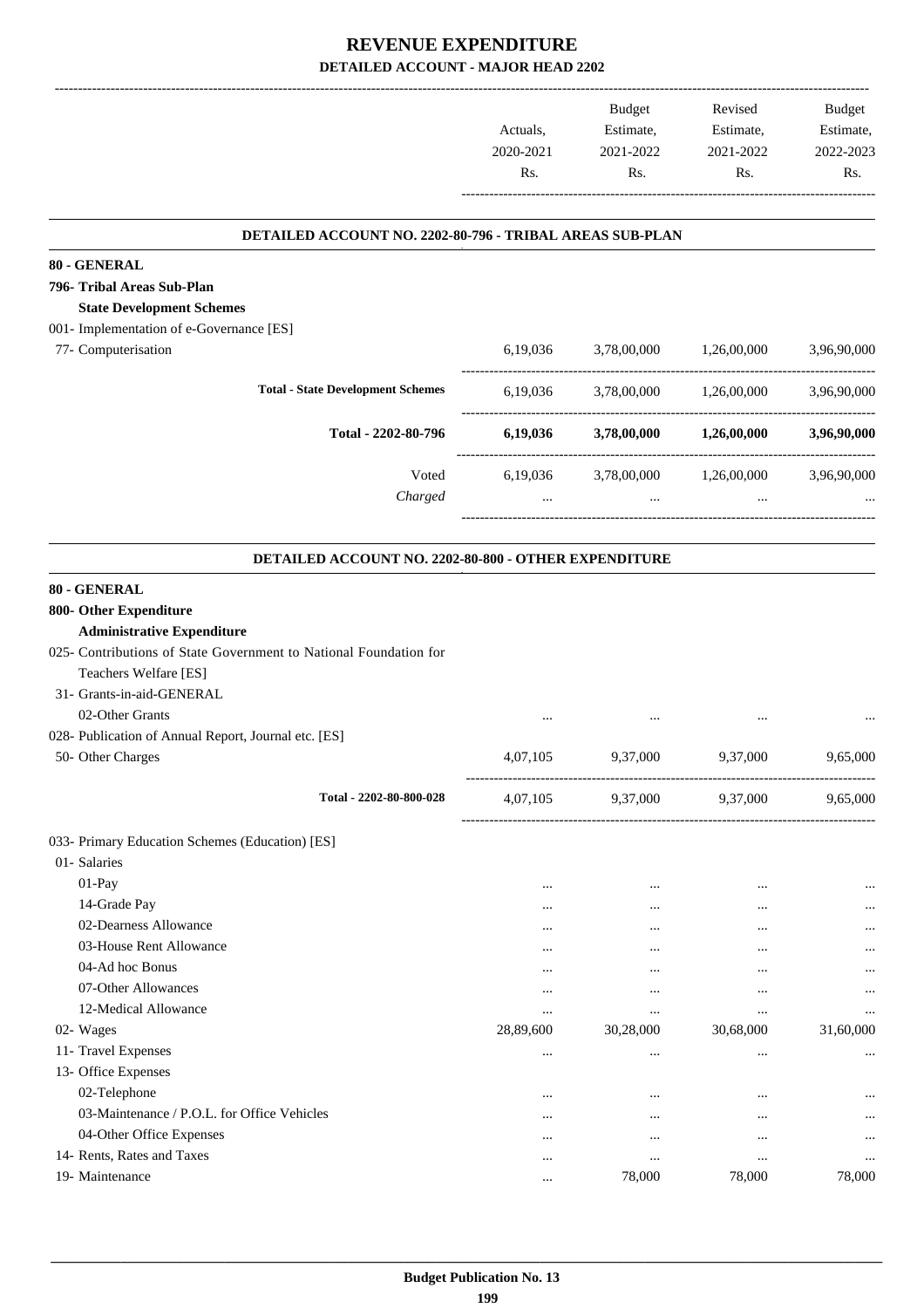|                                                                                                                                                                                         |                                                              | Actuals,<br>2020-2021<br>Rs.            | <b>Budget</b><br>Estimate,<br>2021-2022<br>Rs. | Revised<br>Estimate,<br>2021-2022<br>Rs. | Budget<br>Estimate,<br>2022-2023<br>Rs. |
|-----------------------------------------------------------------------------------------------------------------------------------------------------------------------------------------|--------------------------------------------------------------|-----------------------------------------|------------------------------------------------|------------------------------------------|-----------------------------------------|
| 21- Materials and Supplies/Stores and Equipment                                                                                                                                         |                                                              |                                         |                                                |                                          |                                         |
| 04-Others                                                                                                                                                                               |                                                              |                                         |                                                |                                          |                                         |
| 50- Other Charges                                                                                                                                                                       |                                                              | $\cdots$                                | $\cdots$                                       | $\cdots$                                 |                                         |
|                                                                                                                                                                                         |                                                              |                                         |                                                |                                          |                                         |
|                                                                                                                                                                                         | Total - 2202-80-800-033                                      |                                         | 28,89,600 31,06,000 31,46,000 32,38,000        |                                          |                                         |
|                                                                                                                                                                                         | <b>Total - Administrative Expenditure</b>                    |                                         | 32,96,705 40,43,000 40,83,000 42,03,000        |                                          |                                         |
|                                                                                                                                                                                         | Total - 2202-80-800                                          | 32,96,705 40,43,000 40,83,000 42,03,000 |                                                |                                          |                                         |
|                                                                                                                                                                                         | Voted                                                        | 32,96,705 40,43,000 40,83,000 42,03,000 |                                                |                                          |                                         |
|                                                                                                                                                                                         | Charged                                                      | $\cdots$                                |                                                | and the state of the state<br>$\cdots$   |                                         |
| Administrative Expenditure<br>001-Primary Education Tax Establishment [ES]<br>70-Deduct Recoveries<br>01-Others<br>02-W.B.H.S. 2008<br>Bengal [ES]<br>70-Deduct Recoveries<br>01-Others | 002-State Council of Educational Research and Training, West | $\cdots$<br>$\cdots$<br>$\cdots$        | $-1,000$<br>$-1,000$<br>$-1,000$               | $-1,000$<br>$-1,000$<br>$-1,000$         | $-1,000$<br>$-1,000$<br>$-1,000$        |
| 02-W.B.H.S. 2008                                                                                                                                                                        |                                                              | $\cdots$                                | $-1,000$                                       | $-1,000$                                 | $-1,000$                                |
|                                                                                                                                                                                         | Total - 001 - Deduct - Recoveries                            | $\cdots$                                | -4,000                                         | -4,000                                   | $-4,000$                                |
| 053- Maintenance of Buildings<br>Administrative Expenditure<br>70-Deduct Recoveries<br>01-Others<br>02-W.B.H.S. 2008                                                                    | 001-Maintenance and Repairs of Primary School Buildings [ES] | $\cdots$                                | $-1,000$<br>$-1,000$                           | $-1,000$<br>$-1,000$                     | $-1,000$<br>$-1,000$                    |
|                                                                                                                                                                                         | Total - 053 - Deduct - Recoveries                            | $\ddotsc$                               | $-2,000$                                       | $-2,000$                                 | $-2,000$                                |
| 101- Govt. Primary School                                                                                                                                                               |                                                              |                                         |                                                |                                          |                                         |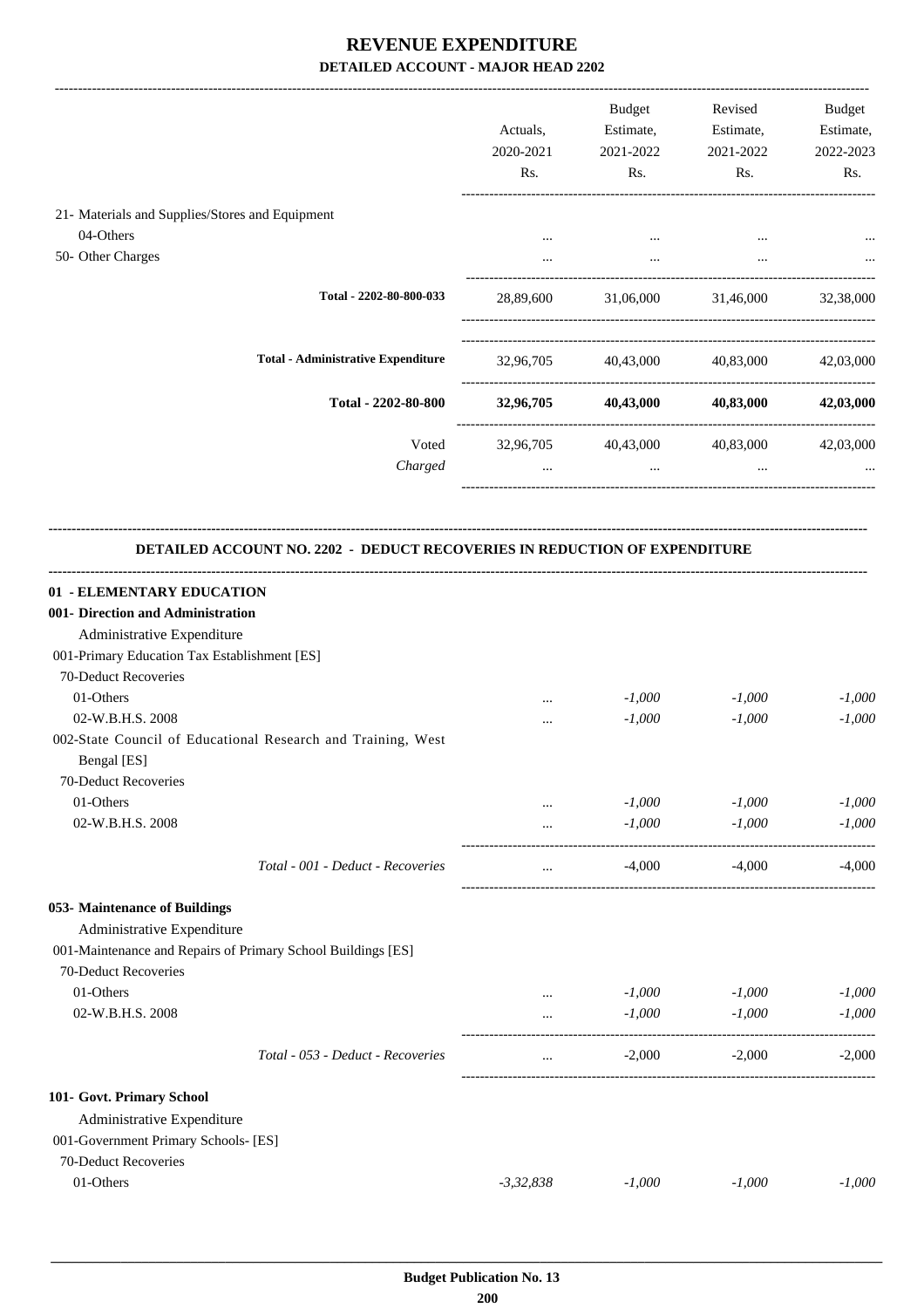-------------------------------------------------------------------------------------------------------------------------------------------------------------------------------

|                                                                                        | Actuals,<br>2020-2021<br>Rs. | <b>Budget</b><br>Estimate,<br>2021-2022<br>Rs. | Revised<br>Estimate,<br>2021-2022<br>Rs. | <b>Budget</b><br>Estimate,<br>2022-2023<br>Rs. |
|----------------------------------------------------------------------------------------|------------------------------|------------------------------------------------|------------------------------------------|------------------------------------------------|
|                                                                                        |                              |                                                |                                          |                                                |
| 02-W.B.H.S. 2008                                                                       | $\cdots$                     | $-1,000$                                       | $-1,000$                                 | $-1,000$                                       |
| <b>State Development Schemes</b>                                                       |                              |                                                |                                          |                                                |
| 002-Government Primary Schools (BMS) [ES]<br>70-Deduct Recoveries                      |                              |                                                |                                          |                                                |
| 01-Others                                                                              |                              |                                                |                                          |                                                |
| 02-W.B.H.S. 2008                                                                       | $\cdots$                     | $\cdots$<br>$\cdots$                           | $\cdots$                                 |                                                |
| Total - 101 - Deduct - Recoveries                                                      | $-3,32,838$                  | $-2,000$                                       | $-2,000$                                 | $-2.000$                                       |
|                                                                                        |                              |                                                |                                          |                                                |
| 102- Assisatance to Non-Government Primary Schools                                     |                              |                                                |                                          |                                                |
| Administrative Expenditure                                                             |                              |                                                |                                          |                                                |
| 001-Schools for Boys and Girls [ES]<br>70-Deduct Recoveries                            |                              |                                                |                                          |                                                |
| 01-Others                                                                              | $-62,36,042$                 | $-1,00,00,000$                                 | $-1,50,00,000$                           | $-2,00,00,000$                                 |
| 02-W.B.H.S. 2008                                                                       | $\cdots$                     | $-1,000$                                       | $-1,000$                                 | $-1,000$                                       |
| 005-Schools for Boys and Girls (Anglo-Indian) [ES]                                     |                              |                                                |                                          |                                                |
| 70-Deduct Recoveries                                                                   |                              |                                                |                                          |                                                |
| 01-Others                                                                              |                              | $-1,000$                                       | $-1,000$                                 | $-1,000$                                       |
| 02-W.B.H.S. 2008                                                                       | $\cdots$                     | $-1,000$                                       | $-1,000$                                 | $-1,000$                                       |
| Total - 102 - Deduct - Recoveries                                                      | $-62,36,042$                 |                                                | $-1,00,03,000$ $-1,50,03,000$            | $-2,00,03,000$                                 |
| 104- Inspection                                                                        |                              |                                                |                                          |                                                |
| Administrative Expenditure                                                             |                              |                                                |                                          |                                                |
| 001-Primary Schools [ES]                                                               |                              |                                                |                                          |                                                |
| 70-Deduct Recoveries                                                                   |                              |                                                |                                          |                                                |
| 01-Others                                                                              | $-1,18,321$                  | $-1,000$                                       | $-5,000$                                 | $-5,000$                                       |
| 02-W.B.H.S. 2008                                                                       | $\cdots$                     | $-1,000$                                       | $-1,000$                                 | $-1,000$                                       |
| 002-Strengthnening of Administrative and Supervisory Staff [ES]                        |                              |                                                |                                          |                                                |
| 70-Deduct Recoveries                                                                   |                              |                                                |                                          |                                                |
| 01-Others                                                                              | $\cdots$                     | $-1,000$                                       | $-1,000$                                 | $-1,000$                                       |
| 02-W.B.H.S. 2008                                                                       | $\cdots$                     | $-1,000$                                       | $-1,000$                                 | $-1,000$                                       |
| <b>State Development Schemes</b>                                                       |                              |                                                |                                          |                                                |
| 003-Strengthening of Administrative and Supervisory Staff [ES]<br>70-Deduct Recoveries |                              |                                                |                                          |                                                |
| 01-Others                                                                              |                              |                                                |                                          |                                                |
| 02-W.B.H.S. 2008                                                                       | $\cdots$                     | $\ldots$                                       | $\cdots$                                 |                                                |
|                                                                                        | $\cdots$                     |                                                | $\ldots$                                 |                                                |
| Total - 104 - Deduct - Recoveries                                                      | $-1,18,321$                  | $-4,000$                                       | $-8,000$                                 | $-8,000$                                       |
| 107- Teachers Training                                                                 |                              |                                                |                                          |                                                |
| Administrative Expenditure                                                             |                              |                                                |                                          |                                                |
| 001-Primary Teachers' Training Institute- (Government, Government                      |                              |                                                |                                          |                                                |
| Sponsored and Non-Govt. Aided) [ES]                                                    |                              |                                                |                                          |                                                |
| 70-Deduct Recoveries                                                                   |                              |                                                |                                          |                                                |
| 01-Others                                                                              | $\cdots$                     | $-1,000$                                       | $-1,000$                                 | $-1,000$                                       |
| 02-W.B.H.S. 2008                                                                       |                              | $-1,000$                                       | $-1,000$                                 | $-1,000$                                       |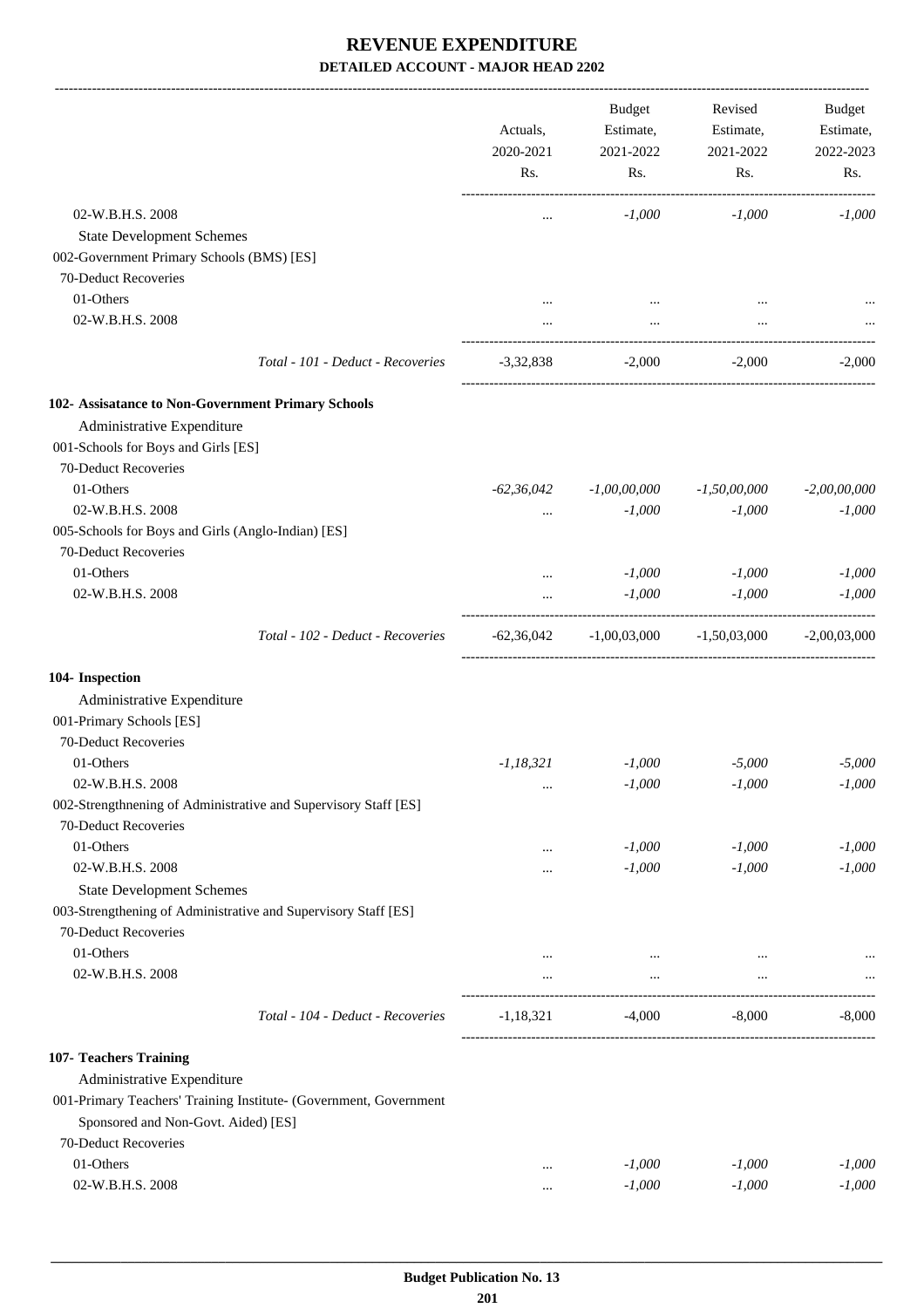|                                                                   | Actuals,<br>2020-2021<br>Rs. | Budget<br>Estimate,<br>2021-2022<br>Rs. | Revised<br>Estimate,<br>2021-2022<br>Rs. | <b>Budget</b><br>Estimate,<br>2022-2023<br>Rs. |
|-------------------------------------------------------------------|------------------------------|-----------------------------------------|------------------------------------------|------------------------------------------------|
| 013-Strenthening of PTTIs as per NCTE norms [ES]                  |                              |                                         |                                          |                                                |
| 70-Deduct Recoveries                                              |                              |                                         |                                          |                                                |
| 01-Others                                                         |                              | $-1,000$                                | $-1,000$                                 | $-1,000$                                       |
| 02-W.B.H.S. 2008                                                  | $\cdots$                     | $-1,000$                                | $-1,000$                                 | $-1,000$                                       |
| 014-Improvement of Teachers Training facilities(BMS) [ES]         |                              |                                         |                                          |                                                |
| 70-Deduct Recoveries                                              |                              |                                         |                                          |                                                |
| 01-Others                                                         |                              | $-1,000$                                | $-1,000$                                 | $-1,000$                                       |
| <b>State Development Schemes</b>                                  |                              |                                         |                                          |                                                |
| 006-Strengthening of PTTIs as per NCTE norms [ES]                 |                              |                                         |                                          |                                                |
| 70-Deduct Recoveries                                              |                              |                                         |                                          |                                                |
| 01-Others                                                         |                              |                                         |                                          |                                                |
| 02-W.B.H.S. 2008                                                  |                              | $\cdots$                                |                                          |                                                |
|                                                                   |                              |                                         |                                          |                                                |
| <b>State Development Schemes</b>                                  |                              |                                         |                                          |                                                |
| 005-Support to Educational Development Including Teacher Training |                              |                                         |                                          |                                                |
| & Adult Education (State share) (OCASPS) [ES]                     |                              |                                         |                                          |                                                |
| 70-Deduct Recoveries                                              |                              |                                         |                                          |                                                |
| 01-Others                                                         |                              |                                         |                                          |                                                |
| 02-W.B.H.S. 2008                                                  |                              | $\cdots$                                |                                          |                                                |
| Total - 107 - Deduct - Recoveries                                 | $\cdots$                     | $-5,000$                                | $-5,000$                                 | $-5,000$                                       |
| 108- Text Books                                                   |                              |                                         |                                          |                                                |
| Administrative Expenditure                                        |                              |                                         |                                          |                                                |
| 001-Free Books etc. for children of Primary School [ES]           |                              |                                         |                                          |                                                |
| 70-Deduct Recoveries                                              |                              |                                         |                                          |                                                |
| 01-Others                                                         | $\cdots$                     | $-1,000$                                | $-1,000$                                 | $-1,000$                                       |
| 02-W.B.H.S. 2008                                                  |                              | $-1,000$                                | $-1,000$                                 | $-1,000$                                       |
| <b>State Development Schemes</b>                                  |                              |                                         |                                          |                                                |
| 004-Printing of Nationalised Text Books for Children at Primary   |                              |                                         |                                          |                                                |
| Stage [ES]                                                        |                              |                                         |                                          |                                                |
| 70-Deduct Recoveries                                              |                              |                                         |                                          |                                                |
| 01-Others                                                         |                              | $\cdots$                                |                                          |                                                |
| Total - 108 - Deduct - Recoveries                                 | $\cdots$                     | $-2,000$                                | $-2,000$                                 | $-2,000$                                       |
|                                                                   |                              |                                         |                                          |                                                |
| 109- Scholarships and Incentives<br>Administrative Expenditure    |                              |                                         |                                          |                                                |
|                                                                   |                              |                                         |                                          |                                                |
| 001-Incentive to the Development of Elementary Education [ES]     |                              |                                         |                                          |                                                |
| 70-Deduct Recoveries                                              |                              |                                         |                                          |                                                |
| 01-Others                                                         |                              | $-1,000$                                | $-1,000$                                 | $-1,000$                                       |
| 02-W.B.H.S. 2008                                                  | $\cdots$                     | $-1,000$                                | $-1,000$                                 | $-1,000$                                       |
| Total - 109 - Deduct - Recoveries                                 | $\cdots$                     | $-2,000$                                | $-2,000$                                 | $-2,000$                                       |
| 110- Examinations                                                 |                              |                                         |                                          |                                                |

Administrative Expenditure

001-Examination Expenses [ES]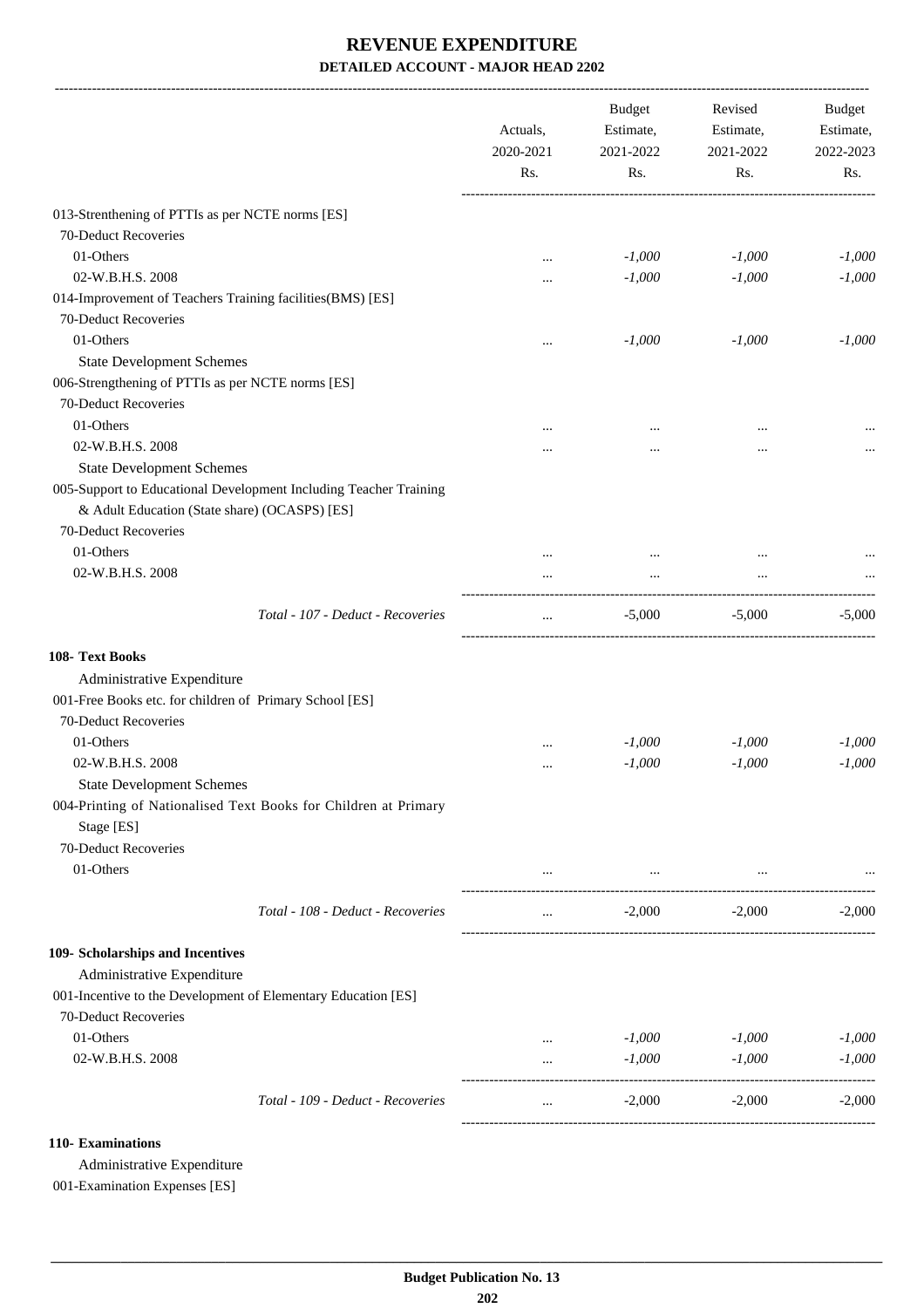|                                                                                                                         | Actuals,<br>2020-2021<br>Rs. | Budget<br>Estimate,<br>2021-2022<br>Rs. | Revised<br>Estimate,<br>2021-2022<br>Rs. | Budget<br>Estimate,<br>2022-2023<br>Rs. |
|-------------------------------------------------------------------------------------------------------------------------|------------------------------|-----------------------------------------|------------------------------------------|-----------------------------------------|
| 70-Deduct Recoveries                                                                                                    |                              |                                         |                                          |                                         |
| 01-Others                                                                                                               | $-99,522$                    | $-1,000$                                | $-2,000$                                 | $-2,000$                                |
| 02-W.B.H.S. 2008                                                                                                        | $\cdots$                     | $-1,000$                                | $-1,000$                                 | $-1,000$                                |
| Total - 110 - Deduct - Recoveries                                                                                       | -99,522                      | $-2,000$                                | $-3,000$                                 | $-3,000$                                |
| 111- Sarba Shiksha Abhiyan                                                                                              |                              |                                         |                                          |                                         |
| <b>State Development Schemes</b>                                                                                        |                              |                                         |                                          |                                         |
| 001-Provision for Sarbasiksha Abhijan (State Share) (OCASPS) [ES]                                                       |                              |                                         |                                          |                                         |
| 70-Deduct Recoveries                                                                                                    |                              |                                         |                                          |                                         |
| 01-Others                                                                                                               |                              | $\cdots$                                |                                          |                                         |
| Total - 111 - Deduct - Recoveries                                                                                       |                              | $\cdots$                                |                                          |                                         |
| 112- National Programme of Mid Day Meals in Schools<br>Administrative Expenditure<br>011-Mid-Day Meal for Children [ES] |                              |                                         |                                          |                                         |
| 70-Deduct Recoveries<br>01-Others                                                                                       | $-1,44,193$                  | $-1,000$                                | $-5,000$                                 | $-5,000$                                |
| 02-W.B.H.S. 2008                                                                                                        |                              | $-1,000$                                | $-1,000$                                 | $-1,000$                                |
| Total - 112 - Deduct - Recoveries                                                                                       | $-1,44,193$                  | $-2,000$                                | $-6,000$                                 | $-6,000$                                |
| 789- Special Component Plan for Scheduled Castes                                                                        |                              |                                         |                                          |                                         |
| Administrative Expenditure                                                                                              |                              |                                         |                                          |                                         |
| 004-Free and Compulsory Primary Education (Universal) [ES]                                                              |                              |                                         |                                          |                                         |
| 70-Deduct Recoveries                                                                                                    |                              |                                         |                                          |                                         |
| 01-Others                                                                                                               | $\cdots$                     | $-1,000$                                | $-1,000$                                 | -1,000                                  |
| <b>State Development Schemes</b><br>022-Development of Academic Infrastructure [ES]                                     |                              |                                         |                                          |                                         |
| 70-Deduct Recoveries                                                                                                    |                              |                                         |                                          |                                         |
| 01-Others                                                                                                               | $-10,000$                    | $\cdots$                                | $\ddotsc$                                |                                         |
| 024-Printing of Nationalised Text Book for Children at Primary Stage<br>[ES]                                            |                              |                                         |                                          |                                         |
| 70-Deduct Recoveries                                                                                                    |                              |                                         |                                          |                                         |
| 01-Others                                                                                                               | $\ddotsc$                    | $\cdots$                                | $\ddotsc$                                |                                         |
| <b>State Development Schemes</b>                                                                                        |                              |                                         |                                          |                                         |
| 013-Mid-Day Meal for Children (State Share) (OCASPS) [ES]                                                               |                              |                                         |                                          |                                         |
| 70-Deduct Recoveries                                                                                                    |                              |                                         |                                          |                                         |
| 01-Others<br>02-W.B.H.S. 2008                                                                                           | $\cdots$<br>$\cdots$         | $\cdots$<br>$\cdots$                    | $\cdots$<br>$\cdots$                     |                                         |
| Total - 789 - Deduct - Recoveries                                                                                       | $-10,000$                    | $-1,000$                                | $-1,000$                                 | $-1,000$                                |
|                                                                                                                         |                              |                                         |                                          |                                         |

#### **796- Tribal Areas Sub-Plan**

State Development Schemes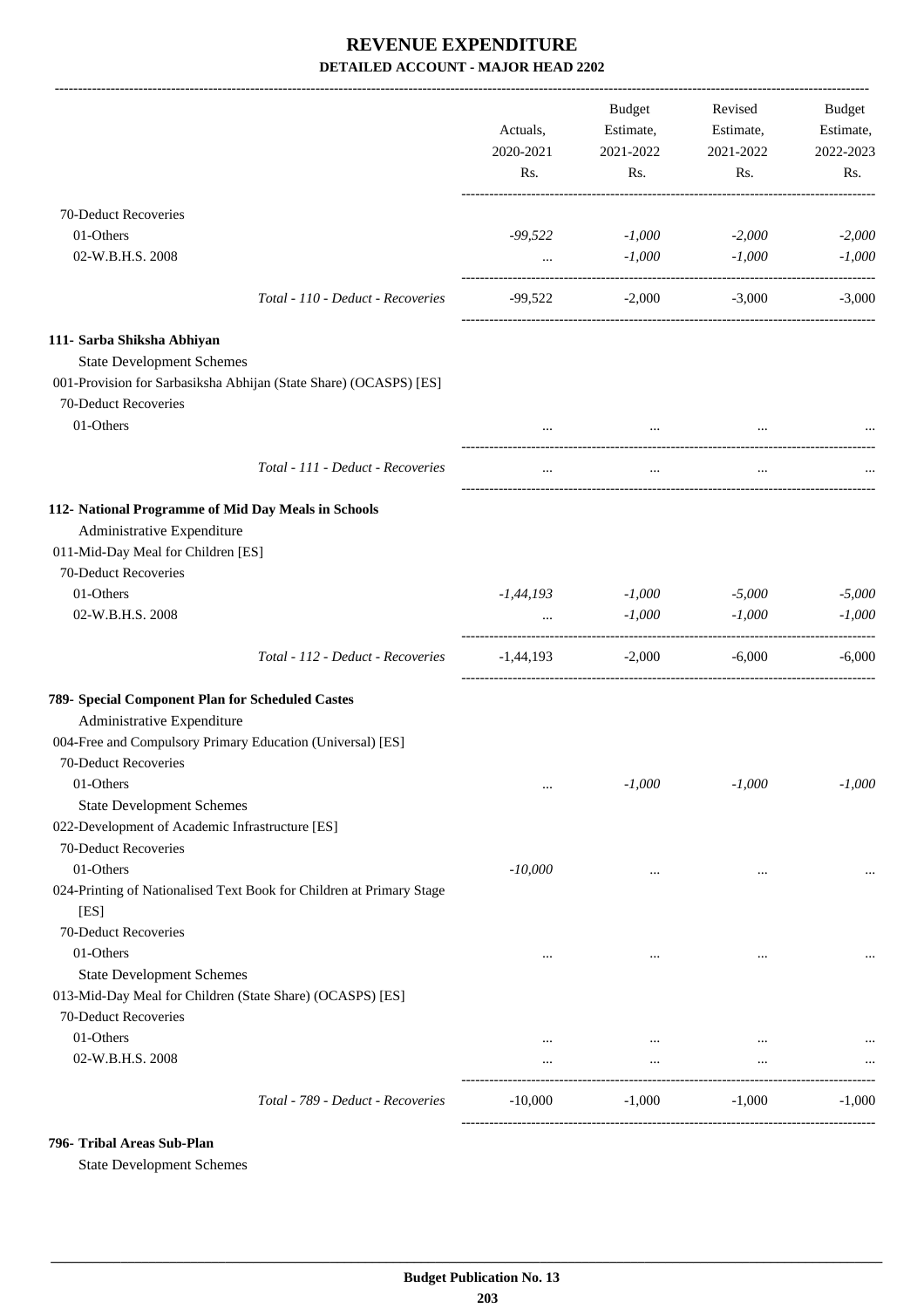|                                                                      | Actuals,<br>2020-2021<br>Rs. | Budget<br>Estimate,<br>2021-2022<br>Rs. | Revised<br>Estimate,<br>2021-2022<br>Rs. | Budget<br>Estimate,<br>2022-2023<br>Rs. |
|----------------------------------------------------------------------|------------------------------|-----------------------------------------|------------------------------------------|-----------------------------------------|
| 024-Printing of Nationalised Text Book for Children at Primary Stage |                              |                                         |                                          |                                         |
| [ES]                                                                 |                              |                                         |                                          |                                         |
| 70-Deduct Recoveries                                                 |                              |                                         |                                          |                                         |
| 01-Others                                                            |                              |                                         |                                          |                                         |
| <b>State Development Schemes</b>                                     |                              |                                         |                                          |                                         |
| 013-Mid-Day Meal for Children (State Share) (OCASPS) [ES]            |                              |                                         |                                          |                                         |
| 70-Deduct Recoveries                                                 |                              |                                         |                                          |                                         |
| 01-Others                                                            |                              |                                         |                                          |                                         |
| 021-Provision for Sarbasiksha Abhijan (State Share) (OCASPS) [ES]    |                              |                                         |                                          |                                         |
| 70-Deduct Recoveries                                                 |                              |                                         |                                          |                                         |
| 01-Others                                                            |                              | $\cdots$                                |                                          |                                         |
| Total - 796 - Deduct - Recoveries                                    | $\ddotsc$                    | $\cdots$                                | $\ddotsc$                                |                                         |
| 800- Other Expenditure                                               |                              |                                         |                                          |                                         |
| Administrative Expenditure                                           |                              |                                         |                                          |                                         |
| 009-State Board of Primary Education [ES]                            |                              |                                         |                                          |                                         |
| 70-Deduct Recoveries                                                 |                              |                                         |                                          |                                         |
| 01-Others                                                            | $\ddotsc$                    | $-1,000$                                | $-1,000$                                 | $-1,000$                                |
| 040-State Institute of Education for Improvement of Elementary       |                              |                                         |                                          |                                         |
| Education [ES]                                                       |                              |                                         |                                          |                                         |
| 70-Deduct Recoveries                                                 |                              |                                         |                                          |                                         |
| 01-Others                                                            |                              | $-1,000$                                | $-1,000$                                 | $-1,000$                                |
| 02-W.B.H.S. 2008                                                     |                              | $-1,000$                                | $-1,000$                                 | $-1,000$                                |
| 044-District Primary Schools Council / Board [ES]                    |                              |                                         |                                          |                                         |
| 70-Deduct Recoveries                                                 |                              |                                         |                                          |                                         |
| 01-Others                                                            | $\ddotsc$                    | $-1,000$                                | $-1,000$                                 | $-1,000$                                |
| 02-W.B.H.S. 2008                                                     | $\cdots$                     | $-1,000$                                | $-1,000$                                 | $-1,000$                                |
| 046-Primary Education Tax Establishment [ES]                         |                              |                                         |                                          |                                         |
| 70-Deduct Recoveries                                                 |                              |                                         |                                          |                                         |
| 01-Others                                                            | $\ddotsc$                    | $-1,000$                                | $-1,000$                                 | $-1,000$                                |
| 02-W.B.H.S. 2008                                                     |                              | $-1,000$                                | $-1,000$                                 | $-1,000$                                |
| <b>State Development Schemes</b>                                     |                              |                                         |                                          |                                         |
| 003-Provision for incentive to the Development of Elementary         |                              |                                         |                                          |                                         |
| Education [ES]                                                       |                              |                                         |                                          |                                         |
| 70-Deduct Recoveries                                                 |                              |                                         |                                          |                                         |
| 01-Others                                                            | $-9,768$                     | $\cdots$                                | $\cdots$                                 |                                         |
| 004-Establishment of a Board for Primary Education. [ES]             |                              |                                         |                                          |                                         |
| 70-Deduct Recoveries                                                 |                              |                                         |                                          |                                         |
| 01-Others                                                            | $-31$                        | $\cdots$                                | $\cdots$                                 |                                         |
| Total - 800 - Deduct - Recoveries                                    | $-9,799$                     | $-7,000$                                | $-7,000$                                 | $-7,000$                                |
|                                                                      |                              |                                         |                                          |                                         |

#### **911- Deduct Recoveries of Overpayments**

Administrative Expenditure

001-Primary Schools [ES]

70-Deduct Recoveries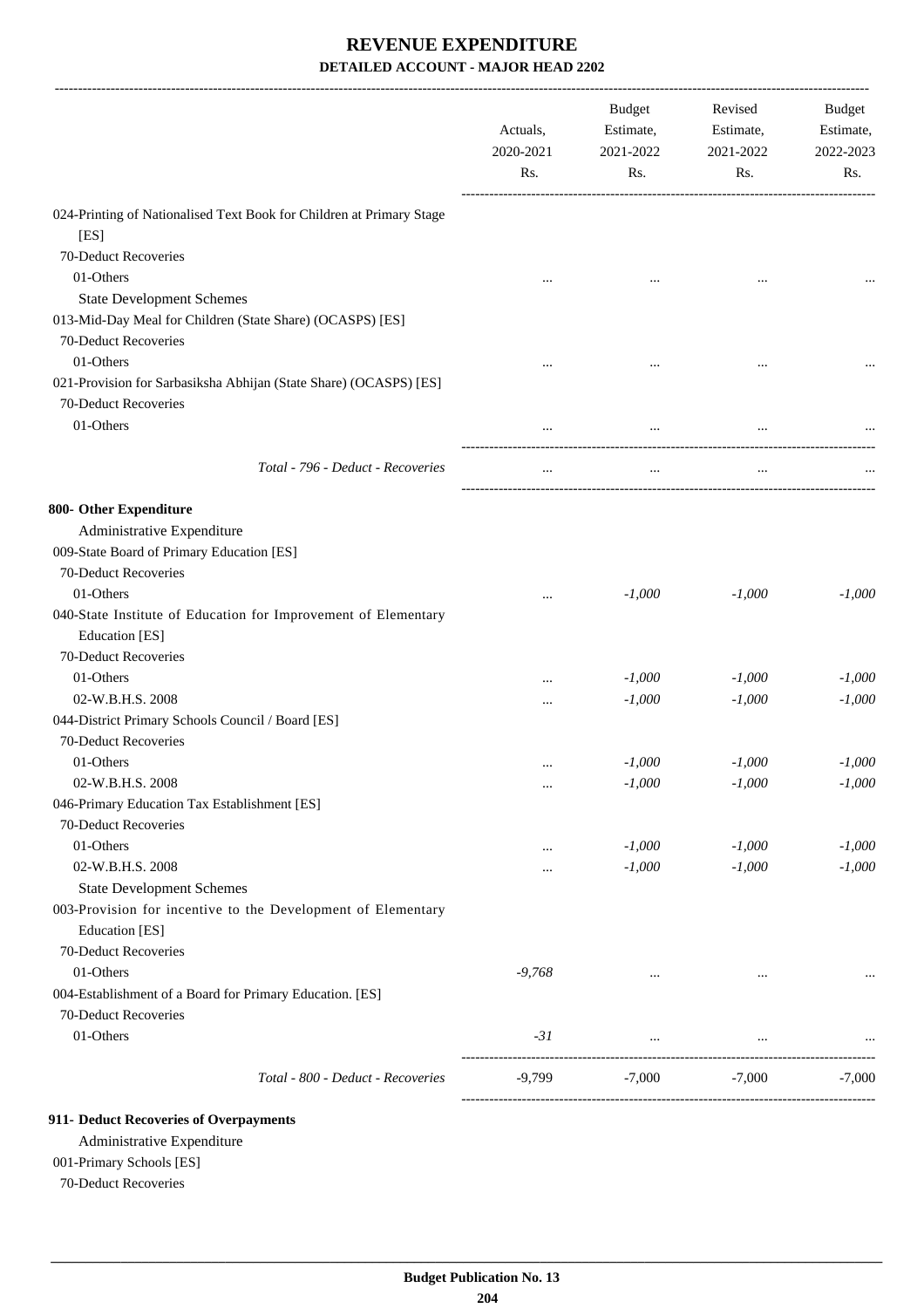| 01-Others<br>$-16,23,43,768$<br>002-Maintenance and Repairs of Primary School Buildings [ES]<br>70-Deduct Recoveries<br>01-Others<br>$-86,000$<br>003-Provision of School Mothers and their Training [ES]<br>70-Deduct Recoveries<br>01-Others<br>$-30,254$<br>007-Primary Teachers Training Institute - (Govt., Govt. Sponsored<br>and Non-Govt.-Aided) [ES] | $-1,00,00,000$<br>$-1,000$<br>$-150,00,00,000$ | $-15,00,00,000$<br>$-2,000$<br>$-1,000$ | $-18,00,00,000$      |
|---------------------------------------------------------------------------------------------------------------------------------------------------------------------------------------------------------------------------------------------------------------------------------------------------------------------------------------------------------------|------------------------------------------------|-----------------------------------------|----------------------|
|                                                                                                                                                                                                                                                                                                                                                               |                                                |                                         |                      |
|                                                                                                                                                                                                                                                                                                                                                               |                                                |                                         | $-2,000$<br>$-1,000$ |
|                                                                                                                                                                                                                                                                                                                                                               |                                                |                                         |                      |
|                                                                                                                                                                                                                                                                                                                                                               |                                                |                                         |                      |
|                                                                                                                                                                                                                                                                                                                                                               |                                                |                                         |                      |
|                                                                                                                                                                                                                                                                                                                                                               |                                                |                                         |                      |
|                                                                                                                                                                                                                                                                                                                                                               |                                                |                                         |                      |
|                                                                                                                                                                                                                                                                                                                                                               |                                                |                                         |                      |
| 70-Deduct Recoveries                                                                                                                                                                                                                                                                                                                                          |                                                |                                         |                      |
| 01-Others<br>                                                                                                                                                                                                                                                                                                                                                 | $-1,000$                                       | $-1,000$                                | $-1,000$             |
| 008-Schools for Boys and Girls (Anglo-Indian) [ES]                                                                                                                                                                                                                                                                                                            |                                                |                                         |                      |
| 70-Deduct Recoveries                                                                                                                                                                                                                                                                                                                                          |                                                |                                         |                      |
| 01-Others<br>                                                                                                                                                                                                                                                                                                                                                 | $-1,000$                                       | $-1,000$                                | $-1,000$             |
| 009-State Board of Primary Education [ES]                                                                                                                                                                                                                                                                                                                     |                                                |                                         |                      |
| 70-Deduct Recoveries                                                                                                                                                                                                                                                                                                                                          |                                                |                                         |                      |
| 01-Others<br>$\cdots$                                                                                                                                                                                                                                                                                                                                         | $-1,000$                                       | $-1,000$                                | $-1,000$             |
| 010-Primary Schools [ES]                                                                                                                                                                                                                                                                                                                                      |                                                |                                         |                      |
| 70-Deduct Recoveries                                                                                                                                                                                                                                                                                                                                          |                                                |                                         |                      |
| 01-Others<br>                                                                                                                                                                                                                                                                                                                                                 | $-5,00,00,000$                                 | $-2,00,00,000$                          | $-3,00,00,000$       |
| 02-W.B.H.S. 2008<br>$\cdots$                                                                                                                                                                                                                                                                                                                                  | $-1,000$                                       | $-1,000$                                | $-1,000$             |
| 011-Strengthening of PTTI as per NCTE Norms [ES]<br>70-Deduct Recoveries                                                                                                                                                                                                                                                                                      |                                                |                                         |                      |
| 01-Others<br>                                                                                                                                                                                                                                                                                                                                                 | $-1,000$                                       | $-1,000$                                | $-1,000$             |
| 013-Improvement of Teachers Training facilities [ES]                                                                                                                                                                                                                                                                                                          |                                                |                                         |                      |
| 70-Deduct Recoveries                                                                                                                                                                                                                                                                                                                                          |                                                |                                         |                      |
| 01-Others<br>                                                                                                                                                                                                                                                                                                                                                 | $-1,000$                                       | $-1,000$                                | $-1,000$             |
| 044-District Primary Schools Council / Board [ES]                                                                                                                                                                                                                                                                                                             |                                                |                                         |                      |
| 70-Deduct Recoveries                                                                                                                                                                                                                                                                                                                                          |                                                |                                         |                      |
| 01-Others<br>$-6,94,559$                                                                                                                                                                                                                                                                                                                                      | $\cdots$                                       | $-5,00,000$                             | $-6,00,000$          |
| <b>State Development Schemes</b>                                                                                                                                                                                                                                                                                                                              |                                                |                                         |                      |
| 004-Primary Education Tax Establishment [ES]                                                                                                                                                                                                                                                                                                                  |                                                |                                         |                      |
| 70-Deduct Recoveries                                                                                                                                                                                                                                                                                                                                          |                                                |                                         |                      |
| 01-Others<br>$-3,95,678$                                                                                                                                                                                                                                                                                                                                      | $\cdots$                                       | $\ddotsc$                               |                      |
| 005-Strengthening of Teachers Training Institute [ES]                                                                                                                                                                                                                                                                                                         |                                                |                                         |                      |
| 70-Deduct Recoveries                                                                                                                                                                                                                                                                                                                                          |                                                |                                         |                      |
| 01-Others<br>$-1,313$                                                                                                                                                                                                                                                                                                                                         | $\cdots$                                       | $\cdots$                                |                      |
| <b>State Development Schemes</b>                                                                                                                                                                                                                                                                                                                              |                                                |                                         |                      |
| 014-Cooking cost of Mid-day Meal Scheme (OCASPS) [ES]                                                                                                                                                                                                                                                                                                         |                                                |                                         |                      |
| 70-Deduct Recoveries                                                                                                                                                                                                                                                                                                                                          |                                                |                                         |                      |
| 01-Others                                                                                                                                                                                                                                                                                                                                                     | $\cdots$                                       | $\cdots$                                |                      |
|                                                                                                                                                                                                                                                                                                                                                               |                                                |                                         |                      |
| Total - 911 - Deduct - Recoveries<br>-16,35,51,572                                                                                                                                                                                                                                                                                                            |                                                | $-156,00,07,000$ $-17,05,09,000$        | $-21,06,09,000$      |

# **02- SECONDARY EDUCATION**

**001- Direction and Administration**

Administrative Expenditure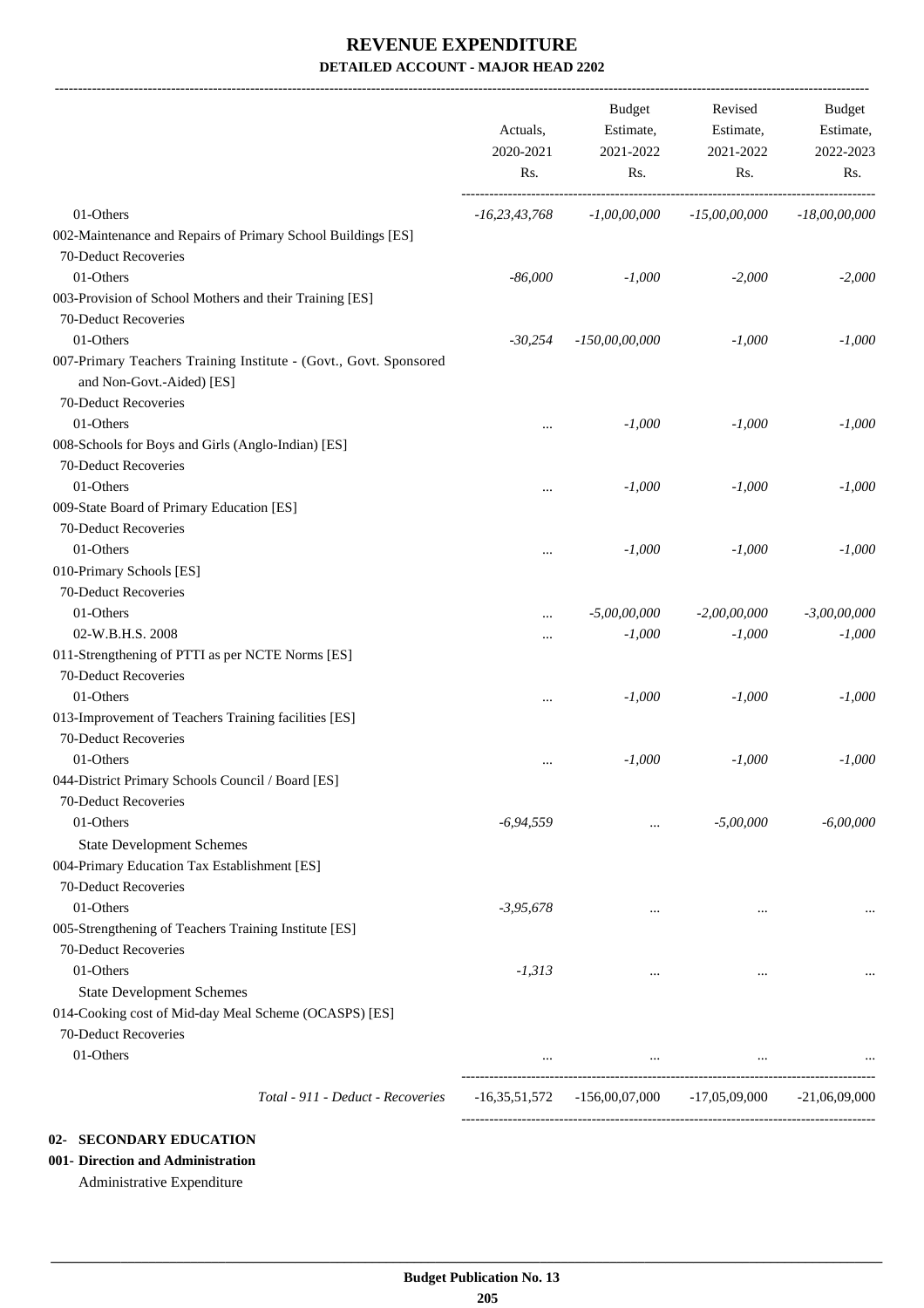|                                                                                                                       | Actuals,<br>2020-2021 | <b>Budget</b><br>Estimate,<br>2021-2022 | Revised<br>Estimate,<br>2021-2022 | <b>Budget</b><br>Estimate,<br>2022-2023 |
|-----------------------------------------------------------------------------------------------------------------------|-----------------------|-----------------------------------------|-----------------------------------|-----------------------------------------|
|                                                                                                                       | Rs.                   | Rs.                                     | Rs.                               | Rs.                                     |
| 003-Directorate of School Education [ES]                                                                              |                       |                                         |                                   |                                         |
| 70-Deduct Recoveries                                                                                                  |                       |                                         |                                   |                                         |
| 01-Others                                                                                                             |                       | $-1,000$                                | $-1,000$                          | $-1,000$                                |
| 02-W.B.H.S. 2008                                                                                                      |                       | $-1,000$                                | $-1,000$                          | $-1,000$                                |
| 005-Payment of Service Charges to Banks . [ES]                                                                        |                       |                                         |                                   |                                         |
| 70-Deduct Recoveries                                                                                                  |                       |                                         |                                   |                                         |
| 01-Others                                                                                                             |                       | $-1,000$                                | $-1,000$                          | $-1,000$                                |
| 02-W.B.H.S. 2008                                                                                                      |                       | $-1,000$                                | $-1,000$                          | $-1,000$                                |
| 007-Provision for Inclusive Education of the Disabled at the<br>Secondary Stage [ES]                                  |                       |                                         |                                   |                                         |
| 70-Deduct Recoveries                                                                                                  |                       |                                         |                                   |                                         |
| 01-Others                                                                                                             |                       | $-1,000$                                | $-1,000$                          | $-1.000$                                |
| 02-W.B.H.S. 2008                                                                                                      |                       | $-1,000$                                | $-1,000$                          | $-1,000$                                |
| 011-West Bengal School Service Commission for the Recruitment of<br>Teachers in Non-Government Secondary Schools [ES] |                       |                                         |                                   |                                         |
| 70-Deduct Recoveries                                                                                                  |                       |                                         |                                   |                                         |
| 01-Others                                                                                                             | $-9,202$              | $\sim$ $\sim$                           | $-1,000$                          | $-1,000$                                |
| Total - 001 - Deduct - Recoveries                                                                                     | $-9,202$              | $-6,000$                                | -7,000                            | $-7.000$                                |
| 053- Maintenance of Buildings                                                                                         |                       |                                         |                                   |                                         |
| Administrative Expenditure                                                                                            |                       |                                         |                                   |                                         |
| 002-Maintenance and Repairs of Non-Government Secondary                                                               |                       |                                         |                                   |                                         |
| Schools [ES]                                                                                                          |                       |                                         |                                   |                                         |
| 70-Deduct Recoveries                                                                                                  |                       |                                         |                                   |                                         |
| 01-Others                                                                                                             |                       | $-1,000$                                | $-1,000$                          | $-1,000$                                |
| 02-W.B.H.S. 2008                                                                                                      |                       | $-1,000$                                | $-1,000$                          | $-1,000$                                |
| Total - 053 - Deduct - Recoveries                                                                                     | $\cdots$              | $-2,000$                                | $-2,000$                          | $-2,000$                                |
| 101- Inspection                                                                                                       |                       |                                         |                                   |                                         |
| Administrative Expenditure                                                                                            |                       |                                         |                                   |                                         |
| 001-Men's Branch [ES]                                                                                                 |                       |                                         |                                   |                                         |
| 70-Deduct Recoveries                                                                                                  |                       |                                         |                                   |                                         |
| 01-Others                                                                                                             | $-3, 10, 753$         | $-1,000$                                | $-10,000$                         | $-10,000$                               |
| 02-W.B.H.S. 2008                                                                                                      |                       | $-1,000$                                | $-1,000$                          | $-1,000$                                |
| 002-Anglo-Indian [ES]                                                                                                 |                       |                                         |                                   |                                         |
| 70-Deduct Recoveries                                                                                                  |                       |                                         |                                   |                                         |
| 01-Others                                                                                                             |                       | $-1,000$                                | $-1,000$                          | $-1,000$                                |
| 02-W.B.H.S. 2008                                                                                                      |                       | $-1,000$                                | $-1,000$                          | $-1,000$                                |
| 003-Strengthening of Administrative and Supervisory Staff [ES]                                                        |                       |                                         |                                   |                                         |
| 70-Deduct Recoveries                                                                                                  |                       |                                         |                                   |                                         |
| 01-Others                                                                                                             |                       | $-1,000$                                | $-1,000$                          | $-1,000$                                |
| 02-W.B.H.S. 2008                                                                                                      |                       | $-1,000$                                | $-1,000$                          | $-1,000$                                |
| <b>State Development Schemes</b>                                                                                      |                       |                                         |                                   |                                         |
| 005-Strengthening of Administrative and Supervisory Staff [ES]                                                        |                       |                                         |                                   |                                         |
| 70-Deduct Recoveries                                                                                                  |                       |                                         |                                   |                                         |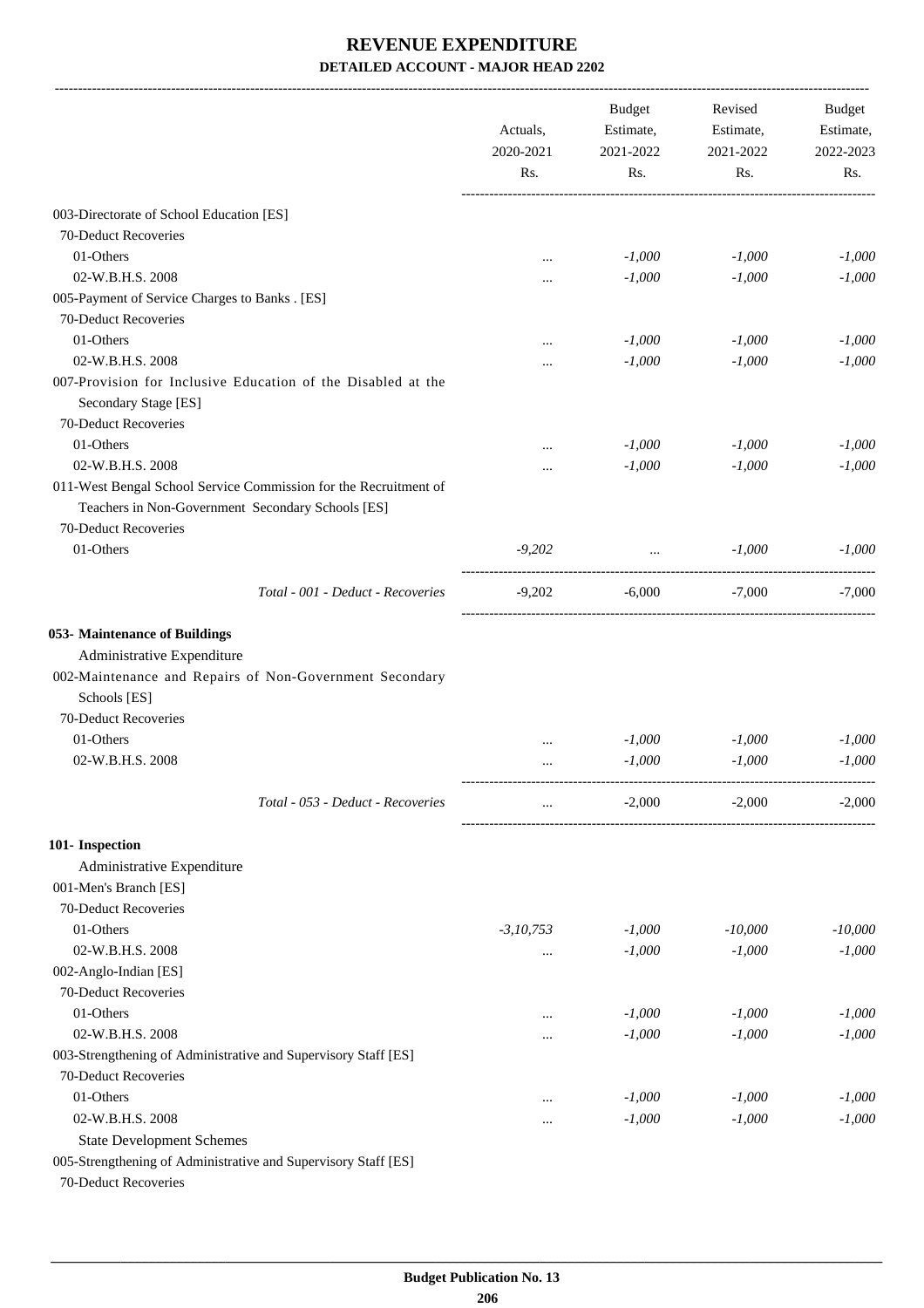|                                                      |                                   | Actuals,<br>2020-2021<br>Rs. |          |                  | <b>Budget</b><br>Estimate, | Revised<br>Estimate, | Budget<br>Estimate, |
|------------------------------------------------------|-----------------------------------|------------------------------|----------|------------------|----------------------------|----------------------|---------------------|
|                                                      |                                   |                              |          | 2021-2022<br>Rs. | 2021-2022<br>Rs.           | 2022-2023<br>Rs.     |                     |
| 01-Others                                            |                                   |                              | $\cdots$ | $\cdots$         |                            |                      |                     |
| 02-W.B.H.S. 2008                                     |                                   | $\cdots$                     | $\cdots$ | $\cdots$         |                            |                      |                     |
|                                                      | Total - 101 - Deduct - Recoveries | $-3,10,753$                  | $-6,000$ | $-15,000$        | $-15,000$                  |                      |                     |
| 105- Teachers Training                               |                                   |                              |          |                  |                            |                      |                     |
| Administrative Expenditure                           |                                   |                              |          |                  |                            |                      |                     |
| 003-Improvement of Teachers Training Facilities [ES] |                                   |                              |          |                  |                            |                      |                     |
| 70-Deduct Recoveries                                 |                                   |                              |          |                  |                            |                      |                     |
| 01-Others                                            |                                   |                              | $-1,000$ | $-1,000$         | $-1,000$                   |                      |                     |
| 02-W.B.H.S. 2008                                     |                                   | $\cdots$                     | $-1,000$ | $-1,000$         | $-1,000$                   |                      |                     |
| 005-Training Schools [ES]                            |                                   |                              |          |                  |                            |                      |                     |
| 70-Deduct Recoveries                                 |                                   |                              |          |                  |                            |                      |                     |
| 01-Others                                            |                                   | $\cdots$                     | $-1,000$ | $-1,000$         | $-1,000$                   |                      |                     |
| 02-W.B.H.S. 2008                                     |                                   | $\cdots$                     | $-1,000$ | $-1,000$         | $-1,000$                   |                      |                     |
|                                                      | Total - 105 - Deduct - Recoveries | $\cdots$                     | $-4,000$ | $-4,000$         | $-4,000$                   |                      |                     |
| 106- Text Books                                      |                                   |                              |          |                  |                            |                      |                     |
| Administrative Expenditure                           |                                   |                              |          |                  |                            |                      |                     |
| 002-State Text Book Committee [ES]                   |                                   |                              |          |                  |                            |                      |                     |
| 70-Deduct Recoveries                                 |                                   |                              |          |                  |                            |                      |                     |
| 01-Others                                            |                                   | $\cdots$                     | $-1,000$ | $-1,000$         | $-1,000$                   |                      |                     |
| 02-W.B.H.S. 2008                                     |                                   | $\cdots$                     | $-1,000$ | $-1,000$         | $-1,000$                   |                      |                     |
|                                                      | Total - 106 - Deduct - Recoveries |                              | $-2,000$ | $-2,000$         | $-2,000$                   |                      |                     |
| 107- Scholarships                                    |                                   |                              |          |                  |                            |                      |                     |
| Administrative Expenditure                           |                                   |                              |          |                  |                            |                      |                     |
| 008-Secondary Schools [ES]                           |                                   |                              |          |                  |                            |                      |                     |
| 70-Deduct Recoveries                                 |                                   |                              |          |                  |                            |                      |                     |
| 01-Others                                            |                                   | $\cdots$                     | $-1,000$ | $-1,000$         | $-1,000$                   |                      |                     |
| 02-W.B.H.S. 2008                                     |                                   | $\cdots$                     | $-1,000$ | $-1,000$         | $-1,000$                   |                      |                     |
|                                                      | Total - 107 - Deduct - Recoveries | $\cdots$                     | $-2,000$ | $-2,000$         | $-2,000$                   |                      |                     |
| 109- Government Secondary Schools                    |                                   |                              |          |                  |                            |                      |                     |
| Administrative Expenditure                           |                                   |                              |          |                  |                            |                      |                     |
| 004-Government Secondary Schools [ES]                |                                   |                              |          |                  |                            |                      |                     |
| 70-Deduct Recoveries                                 |                                   |                              |          |                  |                            |                      |                     |
| 01-Others                                            |                                   | $-3,41,864$                  | $-1,000$ | $-20,000$        | $-20,000$                  |                      |                     |
| 02-W.B.H.S. 2008                                     |                                   | $\cdots$                     | $-1,000$ | $-1,000$         | $-1,000$                   |                      |                     |
| 005-Government Madrasah [ES]                         |                                   |                              |          |                  |                            |                      |                     |
| 70-Deduct Recoveries                                 |                                   |                              |          |                  |                            |                      |                     |
| 01-Others                                            |                                   | $\cdots$                     | $-1,000$ | $-1,000$         | $-1,000$                   |                      |                     |
| 02-W.B.H.S. 2008                                     |                                   | $\cdots$                     | $-1,000$ | $-1,000$         | $-1,000$                   |                      |                     |
| 009-Government Secondary Schools for Boys [ES]       |                                   |                              |          |                  |                            |                      |                     |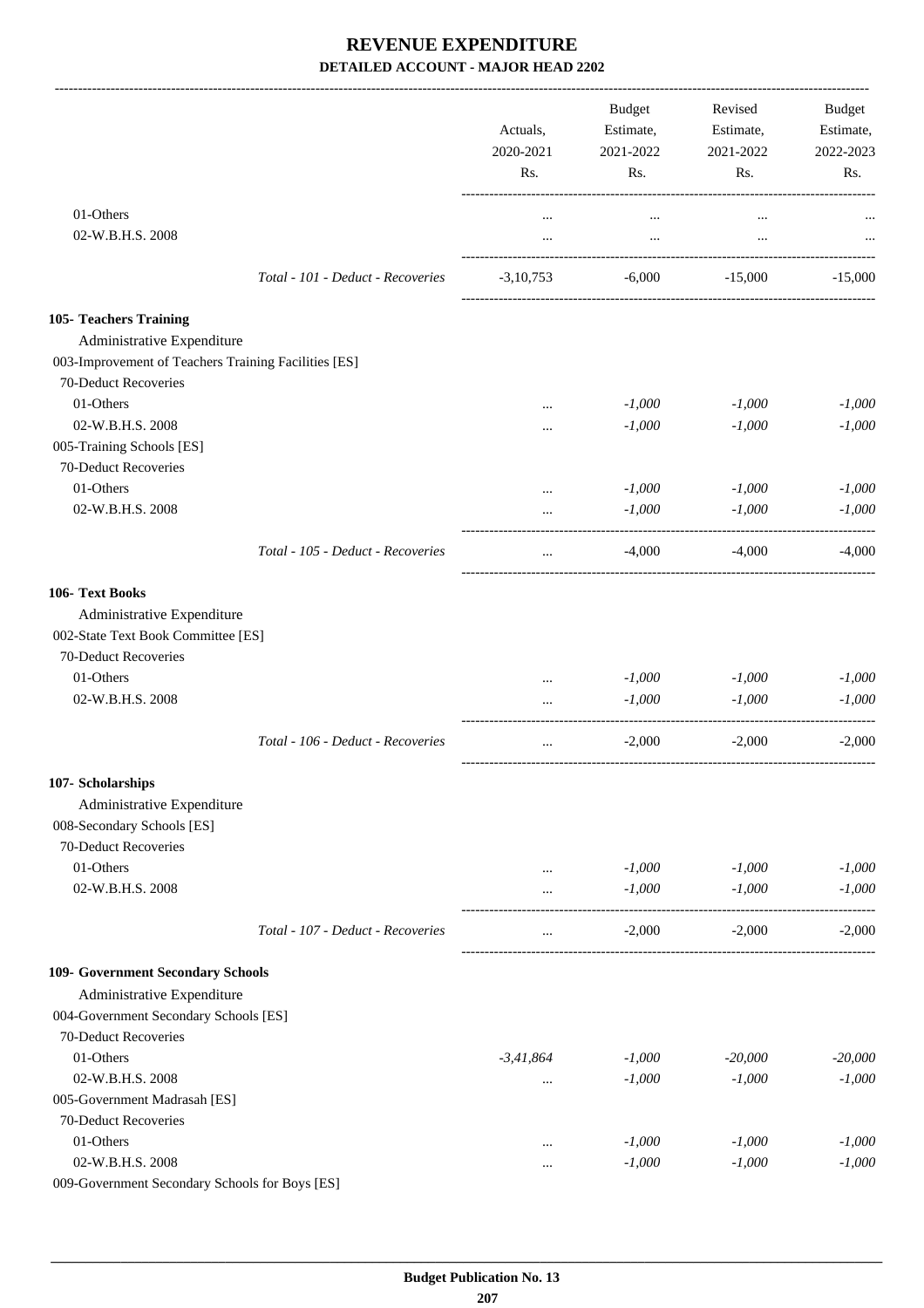|                                                                      | Actuals,<br>2020-2021 | <b>Budget</b><br>Estimate,<br>2021-2022 | Revised<br>Estimate,<br>2021-2022 | Budget<br>Estimate,<br>2022-2023<br>Rs. |
|----------------------------------------------------------------------|-----------------------|-----------------------------------------|-----------------------------------|-----------------------------------------|
|                                                                      | Rs.                   | Rs.                                     | Rs.                               |                                         |
| 70-Deduct Recoveries                                                 |                       |                                         |                                   |                                         |
| 01-Others                                                            |                       | $-1,000$                                | $-1,000$                          | $-1,000$                                |
| 02-W.B.H.S. 2008                                                     | $\cdots$              | $-1,000$                                | $-1,000$                          | $-1,000$                                |
| <b>State Development Schemes</b>                                     | $\ddotsc$             |                                         |                                   |                                         |
| 001-Development of Government Secondary Schools [ES]                 |                       |                                         |                                   |                                         |
| 70-Deduct Recoveries                                                 |                       |                                         |                                   |                                         |
| 01-Others                                                            |                       |                                         |                                   |                                         |
| 02-W.B.H.S. 2008                                                     | $\cdots$              | $\cdots$                                | $\cdots$                          |                                         |
|                                                                      | $\cdots$              | $\cdots$                                | $\cdots$                          |                                         |
| Total - 109 - Deduct - Recoveries                                    | -3,41,864             | $-6,000$                                | -25,000                           | $-25,000$                               |
| 110- Assistance to Non-Government Secondary Schools                  |                       |                                         |                                   |                                         |
| Administrative Expenditure                                           |                       |                                         |                                   |                                         |
| 001-Secondary Schools for Boys and Girls [ES]                        |                       |                                         |                                   |                                         |
| 70-Deduct Recoveries                                                 |                       |                                         |                                   |                                         |
| 01-Others                                                            | $-2,55,03,774$        | $-1,000$                                | $-3,00,00,000$                    | $-4,50,00,000$                          |
| 02-W.B.H.S. 2008                                                     | $\cdots$              | $-1,000$                                | $-1,000$                          | $-1,000$                                |
| 002-School for Boys and Girls (Anglo Indian) [ES]                    |                       |                                         |                                   |                                         |
| 70-Deduct Recoveries                                                 |                       |                                         |                                   |                                         |
| 01-Others                                                            | $-1,03,219$           | $-1,000$                                | $-3,000$                          | $-3,000$                                |
| 02-W.B.H.S. 2008                                                     | $\cdots$              | $-1,000$                                | $-1,000$                          | $-1,000$                                |
| 004-Teaching and Educational Facilities for Children of Age Group    |                       |                                         |                                   |                                         |
| 11-14 years [ES]                                                     |                       |                                         |                                   |                                         |
| 70-Deduct Recoveries                                                 |                       |                                         |                                   |                                         |
| 01-Others                                                            |                       | $-1,000$                                | $-1,000$                          | $-1,000$                                |
| 02-W.B.H.S. 2008                                                     | $\ddotsc$             | $-1,000$                                | $-1,000$                          | $-1,000$                                |
| 006-Assistance to Non-Government Higher Secondary Institutions       |                       |                                         |                                   |                                         |
| [ES]                                                                 |                       |                                         |                                   |                                         |
| 70-Deduct Recoveries                                                 |                       |                                         |                                   |                                         |
| 01-Others                                                            | $-33,76,946$          | $-1,000$                                | $-1,00,000$                       | $-1,00,000$                             |
| 02-W.B.H.S. 2008                                                     | $\cdots$              | $-1,000$                                | $-1,000$                          | $-1,000$                                |
| 007-Sainik School [ES]                                               |                       |                                         |                                   |                                         |
| 70-Deduct Recoveries                                                 |                       |                                         |                                   |                                         |
| 01-Others                                                            | $-40,740$             | $-1,000$                                | $-1,000$                          | $-1,000$                                |
| 011-Strengthening of Science Laboratories in Secondary Schools.      |                       |                                         |                                   |                                         |
| [ES]                                                                 |                       |                                         |                                   |                                         |
| 70-Deduct Recoveries                                                 |                       |                                         |                                   |                                         |
| 01-Others                                                            | $\ddotsc$             | $-1,000$                                | $-1,000$                          | $-1,000$                                |
| 012-Development of Non-Govt. Schools as per recommendation of        |                       |                                         |                                   |                                         |
| Twelfth Finance Commission (12-FC) [ES]                              |                       |                                         |                                   |                                         |
| 70-Deduct Recoveries                                                 |                       |                                         |                                   |                                         |
| 01-Others                                                            |                       | $-1,000$                                | $-1,000$                          | $-1,000$                                |
| 02-W.B.H.S. 2008                                                     | $\ddotsc$             | $-1,000$                                | $-1,000$                          | $-1,000$                                |
| 036-Expansion of Teaching and Educational Facilities for Children of |                       |                                         |                                   |                                         |
| Age group 14-16 years [ES]                                           |                       |                                         |                                   |                                         |
| 70-Deduct Recoveries                                                 |                       |                                         |                                   |                                         |
| 01-Others                                                            | $\cdots$              | $-1,000$                                | $-1,000$                          | $-1,000$                                |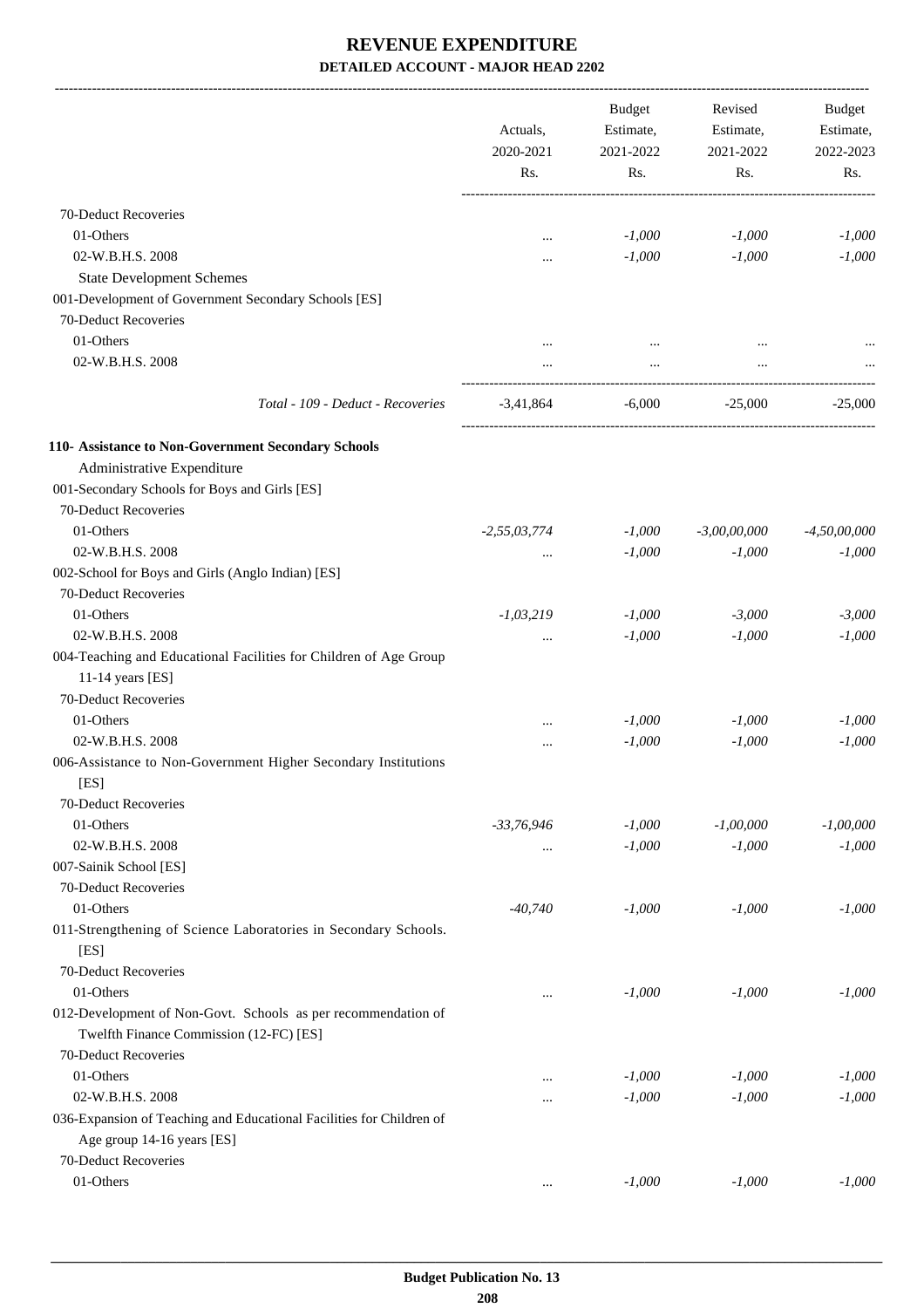-------------------------------------------------------------------------------------------------------------------------------------------------------------------------------

|                                                                                                                                         | Actuals,<br>2020-2021<br>Rs. | <b>Budget</b><br>Estimate,<br>2021-2022 | Revised<br>Estimate,<br>2021-2022<br>Rs. | <b>Budget</b><br>Estimate,<br>2022-2023<br>Rs. |
|-----------------------------------------------------------------------------------------------------------------------------------------|------------------------------|-----------------------------------------|------------------------------------------|------------------------------------------------|
|                                                                                                                                         |                              | Rs.                                     |                                          |                                                |
| 02-W.B.H.S. 2008                                                                                                                        | $\ddotsc$                    | $-1,000$                                | $-1,000$                                 | $-1,000$                                       |
| 037-Development of Junior Technical Schools [ES]                                                                                        |                              |                                         |                                          |                                                |
| 70-Deduct Recoveries                                                                                                                    |                              |                                         |                                          |                                                |
| 01-Others                                                                                                                               | $\ddotsc$                    | $-1,000$                                | $-1,000$                                 | $-1,000$                                       |
| 02-W.B.H.S. 2008                                                                                                                        | .                            | $-1,000$                                | $-1,000$                                 | $-1,000$                                       |
| <b>State Development Schemes</b>                                                                                                        |                              |                                         |                                          |                                                |
| 010-Assistance for Computer Education in Non - Govt. Secondary                                                                          |                              |                                         |                                          |                                                |
| Schools. [ES]                                                                                                                           |                              |                                         |                                          |                                                |
| 70-Deduct Recoveries                                                                                                                    |                              |                                         |                                          |                                                |
| 01-Others                                                                                                                               | $-49,513$                    |                                         | $\cdots$                                 |                                                |
| 034-Improvement of Libraries, Reading Rooms, etc. in Secondary                                                                          |                              |                                         |                                          |                                                |
| Schools. [ES]                                                                                                                           |                              |                                         |                                          |                                                |
| 70-Deduct Recoveries                                                                                                                    |                              |                                         |                                          |                                                |
| 02-W.B.H.S. 2008                                                                                                                        |                              |                                         |                                          |                                                |
| Total - 110 - Deduct - Recoveries                                                                                                       | $-2,90,74,192$               | $-16,000$                               | $-3.01, 16,000$                          | $-4,51,16,000$                                 |
|                                                                                                                                         |                              |                                         |                                          |                                                |
| 789- Special Component Plan for Scheduled Castes                                                                                        |                              |                                         |                                          |                                                |
| Administrative Expenditure                                                                                                              |                              |                                         |                                          |                                                |
| 035-Expansion of Teaching and Educational Facilities for Children of<br>Age Group 14-16 years [ES]                                      |                              |                                         |                                          |                                                |
| 70-Deduct Recoveries                                                                                                                    |                              |                                         |                                          |                                                |
| 01-Others                                                                                                                               |                              | $-1,000$                                | $-1,000$                                 | $-1,000$                                       |
| 02-W.B.H.S. 2008                                                                                                                        |                              | $-1,000$                                | $-1,000$                                 | $-1,000$                                       |
| 038-Assistance to Non-Government Higher Secondery<br>institution: Teaching and Non-Teaching Staff Cost [ES]                             |                              |                                         |                                          |                                                |
| 70-Deduct Recoveries                                                                                                                    |                              |                                         |                                          |                                                |
| 01-Others                                                                                                                               | $\ddotsc$                    | $-1,000$                                | $-1,000$                                 | $-1,000$                                       |
| 039-Assistance to Non-government Higher Secondary<br>Institution: Teaching and Non-teaching Staff Cost[ES] [ES]<br>70-Deduct Recoveries |                              |                                         |                                          |                                                |
| 01-Others                                                                                                                               |                              | $-1,000$                                | $-1,000$                                 | $-1,000$                                       |
| 02-W.B.H.S. 2008                                                                                                                        |                              | $-1,000$                                | $-1,000$                                 | $-1,000$                                       |
| <b>State Development Schemes</b>                                                                                                        |                              |                                         |                                          |                                                |
| 012-Improvement of Buildings of Secondary Schools [ES]                                                                                  |                              |                                         |                                          |                                                |
| 70-Deduct Recoveries                                                                                                                    |                              |                                         |                                          |                                                |
| 01-Others                                                                                                                               | $-277$                       |                                         |                                          |                                                |
| 013-Provision for Incentive to the Development of Secondary                                                                             |                              |                                         |                                          |                                                |
| Education [ES]                                                                                                                          |                              |                                         |                                          |                                                |
| 70-Deduct Recoveries                                                                                                                    |                              |                                         |                                          |                                                |
| 01-Others                                                                                                                               | $-65,100$                    | $\ddotsc$                               | $\cdots$                                 |                                                |
| 028-Incentive to poor girls students at secondary and higher<br>secondary level(Class IX-XII) [ES]                                      |                              |                                         |                                          |                                                |
| 70-Deduct Recoveries                                                                                                                    |                              |                                         |                                          |                                                |
| 01-Others                                                                                                                               | $\cdots$                     | $\cdots$                                | $\cdots$                                 |                                                |
| State Development Schemes (Central Assistance)                                                                                          |                              |                                         |                                          |                                                |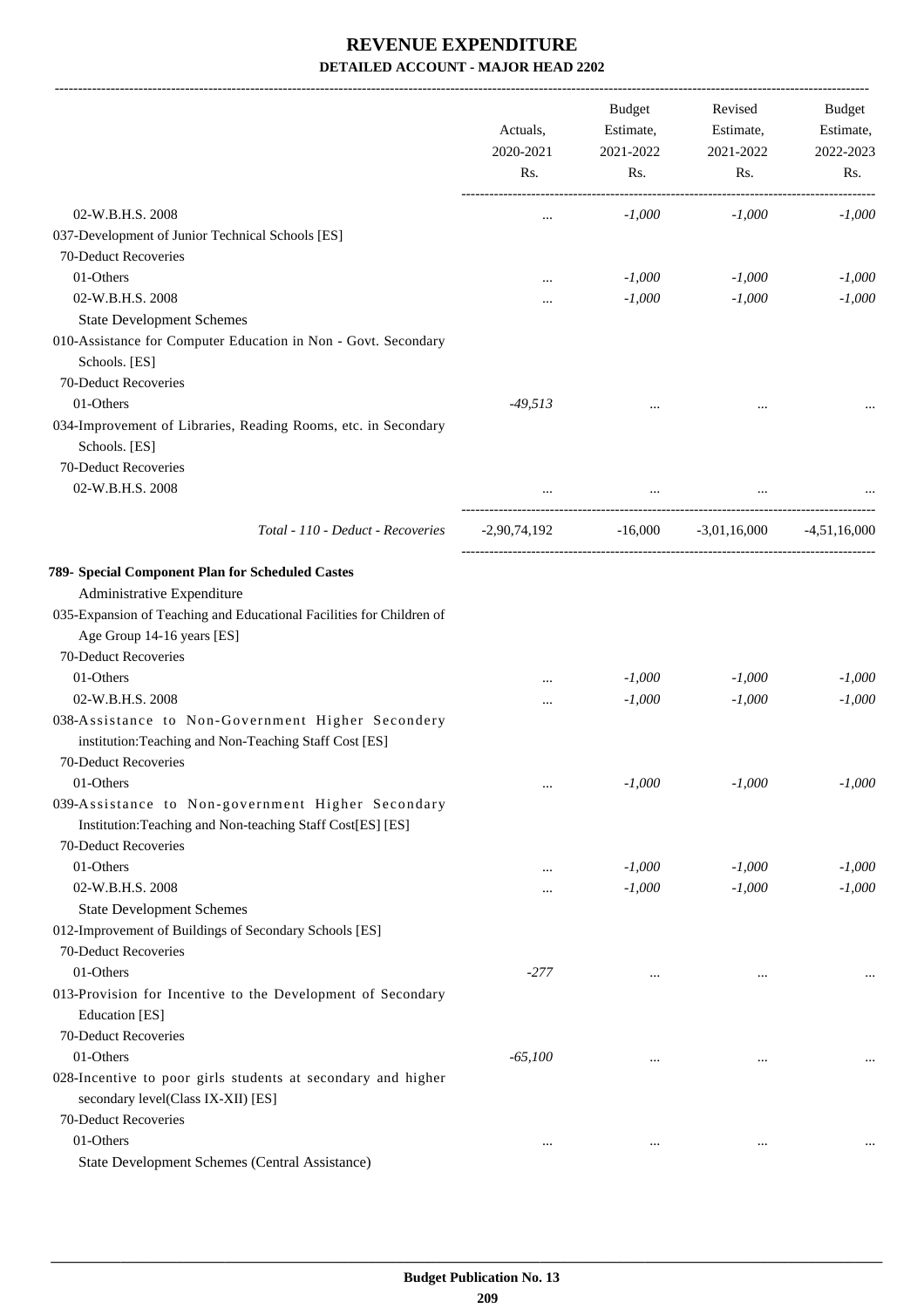|                                                                                              | Actuals,<br>2020-2021<br>Rs. | Budget<br>Estimate,<br>2021-2022<br>Rs. | Revised<br>Estimate,<br>2021-2022<br>Rs. | Budget<br>Estimate,<br>2022-2023<br>Rs. |
|----------------------------------------------------------------------------------------------|------------------------------|-----------------------------------------|------------------------------------------|-----------------------------------------|
| 029-Rastriya Madhyamik Shiksha Abhiyan (RMSA) (Central Share)<br>(OCASPS) [ES]               |                              |                                         |                                          |                                         |
| 70-Deduct Recoveries                                                                         |                              |                                         |                                          |                                         |
| 01-Others                                                                                    |                              | $\ldots$                                |                                          |                                         |
|                                                                                              |                              |                                         |                                          |                                         |
| Total - 789 - Deduct - Recoveries                                                            | -65,377                      | $-5,000$ $-5,000$                       |                                          | $-5,000$                                |
| 796- Tribal Areas Sub-Plan                                                                   |                              |                                         |                                          |                                         |
| <b>State Development Schemes</b>                                                             |                              |                                         |                                          |                                         |
| 012-Improvement of Buildings of Secondary Schools [ES]                                       |                              |                                         |                                          |                                         |
| 70-Deduct Recoveries                                                                         |                              |                                         |                                          |                                         |
| 01-Others                                                                                    |                              | $\cdots$                                |                                          |                                         |
| Total - 796 - Deduct - Recoveries                                                            | $\cdots$                     | $\ddots$                                | $\cdots$                                 |                                         |
| 800- Other Expenditure                                                                       |                              |                                         |                                          |                                         |
| Administrative Expenditure                                                                   |                              |                                         |                                          |                                         |
| 002-Educational and Vocational Guidance Programme (10+2 Stage)                               |                              |                                         |                                          |                                         |
| [ES]                                                                                         |                              |                                         |                                          |                                         |
| 70-Deduct Recoveries                                                                         |                              |                                         |                                          |                                         |
| 01-Others                                                                                    |                              | $-1,000$                                | $-1,000$                                 | $-1,000$                                |
| 006-Expansion of Teaching and Educational Facilities for Children of                         |                              |                                         |                                          |                                         |
| Age Group 11-14 years [ES]                                                                   |                              |                                         |                                          |                                         |
| 70-Deduct Recoveries                                                                         |                              |                                         |                                          |                                         |
| 01-Others                                                                                    | $\cdots$                     | $-1,000$                                | $-1,000$                                 | $-1,000$                                |
| 013-The West Bengal Board of Secondary Education [ES]                                        |                              |                                         |                                          |                                         |
| 70-Deduct Recoveries                                                                         |                              |                                         |                                          |                                         |
| 01-Others                                                                                    | $-9,66,176$                  | $-1,000$                                | $-5,000$                                 | $-5,000$                                |
| 027-Health Schemes for Children reading in Secondary Schools[ES]                             |                              |                                         |                                          |                                         |
| [ES]                                                                                         |                              |                                         |                                          |                                         |
| 70-Deduct Recoveries                                                                         |                              |                                         |                                          |                                         |
| 01-Others                                                                                    | $\cdots$                     | $-1,000$                                | $-1,000$                                 | $-1,000$                                |
| 059-Science Education in Secondary Schools [ES]                                              |                              |                                         |                                          |                                         |
| 70-Deduct Recoveries                                                                         |                              |                                         |                                          |                                         |
| 01-Others                                                                                    | $\cdots$                     | $-1,000$                                | $-1,000$                                 | $-1,000$                                |
| 02-W.B.H.S. 2008                                                                             | $\cdots$                     | $-1,000$                                | $-1,000$                                 | $-1,000$                                |
| <b>State Development Schemes</b>                                                             |                              |                                         |                                          |                                         |
| 003-Development of W.B. Board of Secondary Education [ES]                                    |                              |                                         |                                          |                                         |
| 70-Deduct Recoveries                                                                         |                              |                                         |                                          |                                         |
| 01-Others                                                                                    | $-3,52,520$                  | $\cdots$                                |                                          |                                         |
| 004-Establishment of State Council of Educational Research and<br>Training, West Bengal [ES] |                              |                                         |                                          |                                         |
| 70-Deduct Recoveries                                                                         |                              |                                         |                                          |                                         |
| 01-Others                                                                                    | $\ddotsc$                    |                                         | $\ddotsc$                                |                                         |
| 030-Provision for Incentive to the Development of Secondary<br><b>Education</b> [ES]         |                              |                                         |                                          |                                         |
| 70-Deduct Recoveries                                                                         |                              |                                         |                                          |                                         |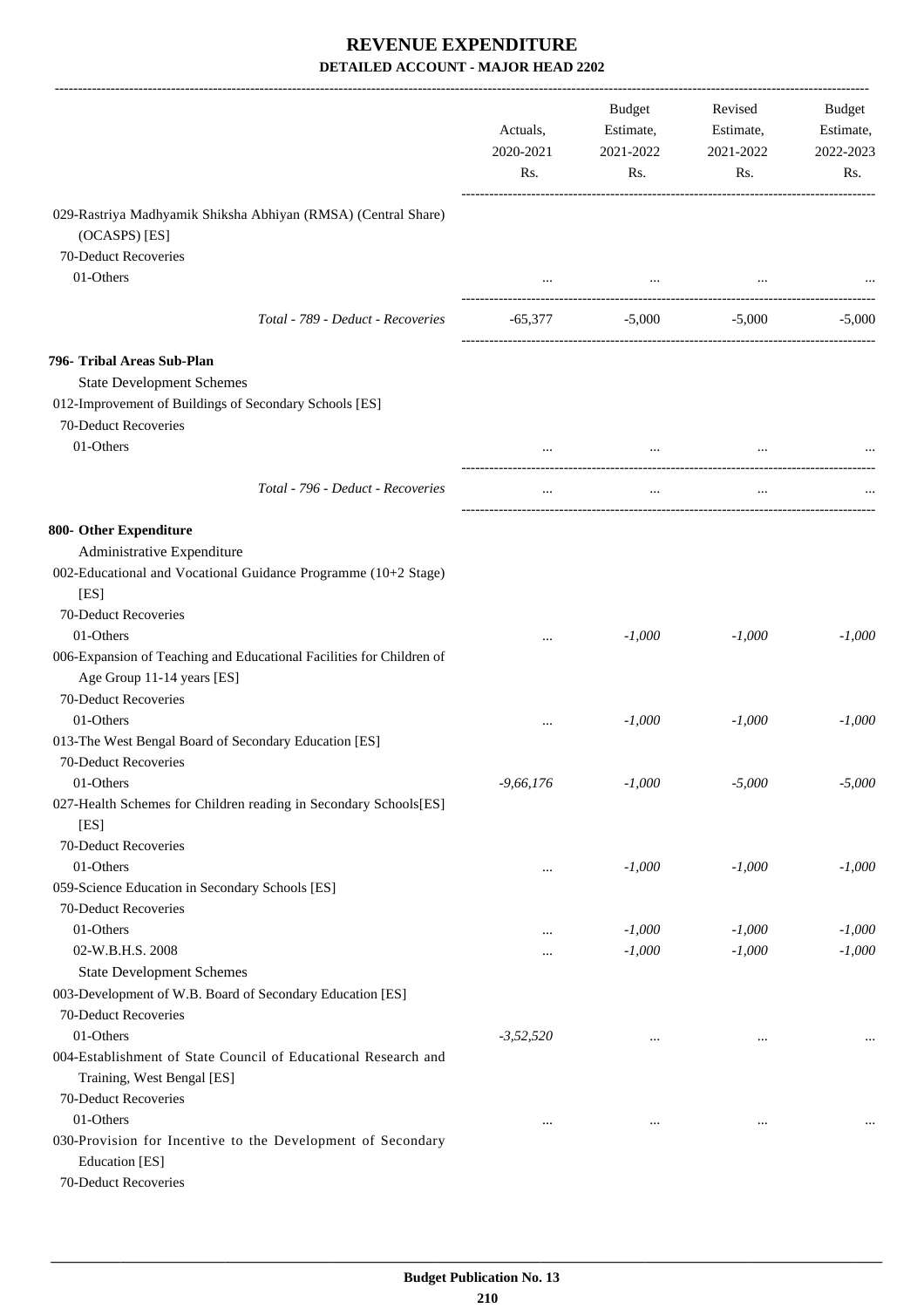-------------------------------------------------------------------------------------------------------------------------------------------------------------------------------

|                                                                                                                                             | Actuals,<br>2020-2021<br>Rs. | <b>Budget</b><br>Estimate,<br>2021-2022<br>Rs. | Revised<br>Estimate,<br>2021-2022<br>Rs. | <b>Budget</b><br>Estimate,<br>2022-2023<br>Rs. |
|---------------------------------------------------------------------------------------------------------------------------------------------|------------------------------|------------------------------------------------|------------------------------------------|------------------------------------------------|
| 01-Others                                                                                                                                   | $-68,084$                    |                                                |                                          |                                                |
| 047-Rastriya Madhyamik Siksha Abhiyan(RMSA) [ES]                                                                                            |                              | $\cdots$                                       | $\ddotsc$                                |                                                |
| 70-Deduct Recoveries                                                                                                                        |                              |                                                |                                          |                                                |
| 01-Others                                                                                                                                   |                              |                                                |                                          |                                                |
|                                                                                                                                             |                              | $\cdots$                                       |                                          |                                                |
| Total - 800 - Deduct - Recoveries                                                                                                           | $-13,86,780$                 | $-6,000$                                       | $-10,000$                                | $-10,000$                                      |
| 911- Deduct Recoveries of Overpayments                                                                                                      |                              |                                                |                                          |                                                |
| Administrative Expenditure                                                                                                                  |                              |                                                |                                          |                                                |
| 003-Directorate of School Education [ES]                                                                                                    |                              |                                                |                                          |                                                |
| 70-Deduct Recoveries                                                                                                                        |                              |                                                |                                          |                                                |
| 01-Others                                                                                                                                   | $-1,83,818$                  | $-1,000$                                       | $-5,000$                                 | $-5,000$                                       |
| 02-W.B.H.S. 2008                                                                                                                            | $\cdots$                     | $-1,000$                                       | $-1,000$                                 | $-1,000$                                       |
| 005-Training Schools [ES]                                                                                                                   |                              |                                                |                                          |                                                |
| 70-Deduct Recoveries                                                                                                                        |                              |                                                |                                          |                                                |
| 01-Others                                                                                                                                   | $\cdots$                     | $-1,000$                                       | $-1,000$                                 | $-1,000$                                       |
| 006-Development of Government Secondary Schools as per<br>recommendation of the Twelfth Finance Commission[ES] [ES]<br>70-Deduct Recoveries |                              |                                                |                                          |                                                |
| 01-Others                                                                                                                                   | $-3,228$                     | $-1,000$                                       | $-1,000$                                 | $-1,000$                                       |
| 02-W.B.H.S. 2008                                                                                                                            | $\cdots$                     | $-1,000$                                       | $-1,000$                                 | $-1,000$                                       |
| 008-Female Teachers House to House visitation [ES]                                                                                          |                              |                                                |                                          |                                                |
| 70-Deduct Recoveries                                                                                                                        |                              |                                                |                                          |                                                |
| 01-Others                                                                                                                                   | $\cdots$                     | $-1,000$                                       | $-1,000$                                 | $-1,000$                                       |
| 02-W.B.H.S. 2008                                                                                                                            | $\cdots$                     | $-1,000$                                       | $-1,000$                                 | $-1,000$                                       |
| 009-Financial Assistance for Wards of Defence Personnel [ES]                                                                                |                              |                                                |                                          |                                                |
| 70-Deduct Recoveries                                                                                                                        |                              |                                                |                                          |                                                |
| 01-Others                                                                                                                                   | $-42,836$                    | $-1,000$                                       | $-1,000$                                 | $-1,000$                                       |
| 012-Development ofNon-Government Schools as per<br>Recommendation of 12th Finance Commission[ES] [ES]<br>70-Deduct Recoveries               |                              |                                                |                                          |                                                |
| 01-Others                                                                                                                                   |                              | $-1,000$                                       | $-1,000$                                 | $-1,000$                                       |
| 02-W.B.H.S. 2008                                                                                                                            |                              | $-1,000$                                       | $-1,000$                                 | $-1,000$                                       |
| 013-Government Secondary School [ES]                                                                                                        |                              |                                                |                                          |                                                |
| 70-Deduct Recoveries                                                                                                                        |                              |                                                |                                          |                                                |
| 01-Others                                                                                                                                   | $-73,68,227$                 | $-1,000$                                       | $-40,00,000$                             | $-50,00,000$                                   |
| 014-Maintenance and Repairs of Non-Government Secondary                                                                                     |                              |                                                |                                          |                                                |
| Schools [ES]                                                                                                                                |                              |                                                |                                          |                                                |
| 70-Deduct Recoveries                                                                                                                        |                              |                                                |                                          |                                                |
| 01-Others                                                                                                                                   |                              | $-1,000$                                       | $-1,000$                                 | $-1,000$                                       |
| 015-Science Education in Secondary Schools [ES]                                                                                             |                              |                                                |                                          |                                                |
| 70-Deduct Recoveries                                                                                                                        |                              |                                                |                                          |                                                |
| 01-Others                                                                                                                                   | $\cdots$                     | $-1,000$                                       | $-1,000$                                 | $-1,000$                                       |
| 016-Government Secondary Schools for Girls [ES]                                                                                             |                              |                                                |                                          |                                                |
| 70-Deduct Recoveries                                                                                                                        |                              |                                                |                                          |                                                |
| 01-Others                                                                                                                                   | $\cdots$                     | $-1,000$                                       | $-1,000$                                 | $-1,000$                                       |
|                                                                                                                                             |                              |                                                |                                          |                                                |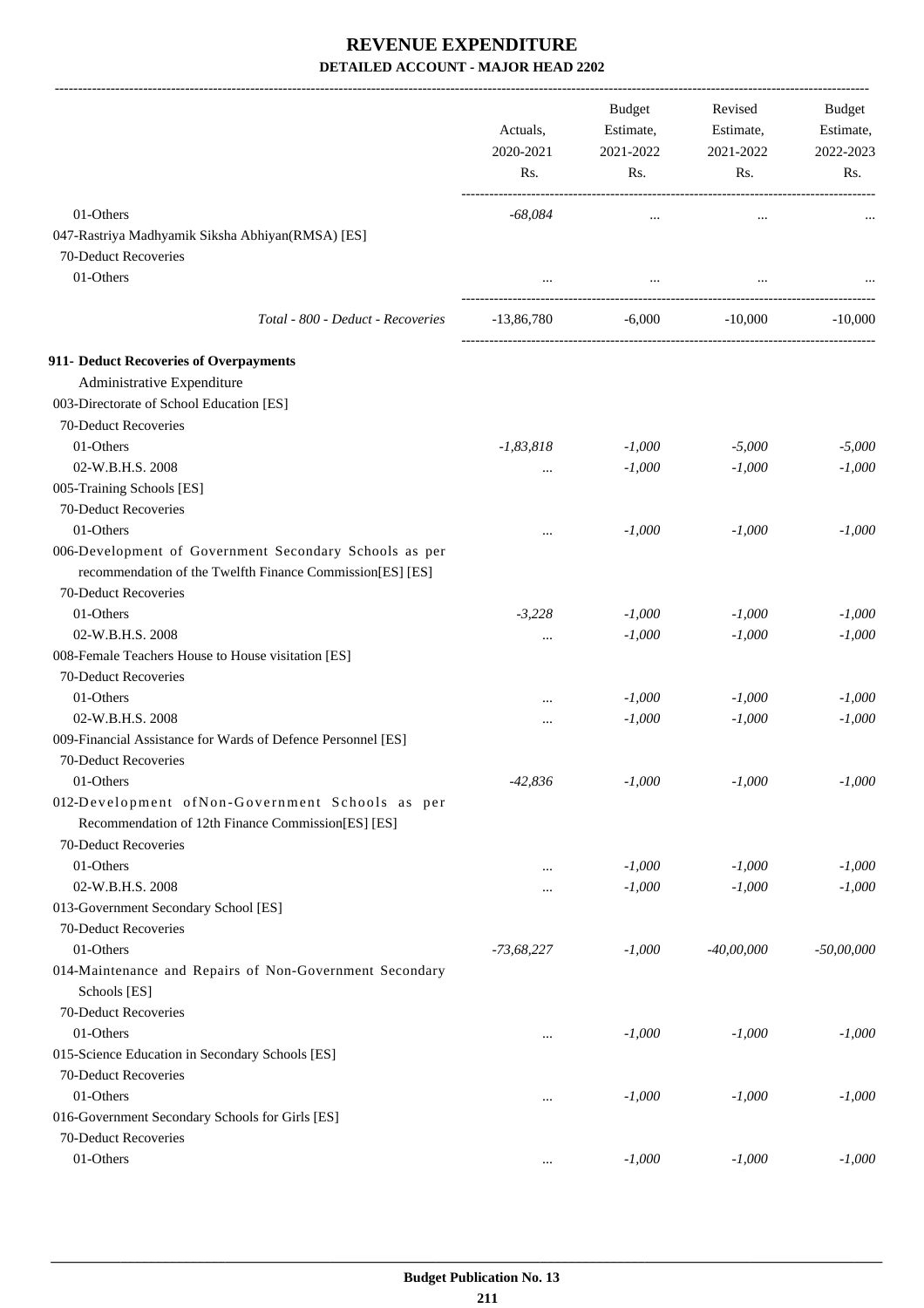|                                                                                                                                         | Actuals,<br>2020-2021<br>Rs. | <b>Budget</b><br>Estimate,<br>2021-2022<br>Rs. | Revised<br>Estimate,<br>2021-2022<br>Rs. | <b>Budget</b><br>Estimate,<br>2022-2023<br>Rs. |
|-----------------------------------------------------------------------------------------------------------------------------------------|------------------------------|------------------------------------------------|------------------------------------------|------------------------------------------------|
| 021-West Bengal School Service Commission for the recruitment of<br>teachers in non-govt secondary schools [ES]<br>70-Deduct Recoveries |                              |                                                |                                          |                                                |
| 01-Others                                                                                                                               |                              | $-1,000$                                       | $-1,000$                                 | $-1,000$                                       |
| 027-Health Scheme for children reading in secondary schools [ES]                                                                        |                              |                                                |                                          |                                                |
| [ES]                                                                                                                                    |                              |                                                |                                          |                                                |
| 70-Deduct Recoveries                                                                                                                    |                              |                                                |                                          |                                                |
| 01-Others                                                                                                                               |                              | $-1,000$                                       | $-1,000$                                 | $-1,000$                                       |
| 030-Provision for Incentive to the Development of Secondary                                                                             |                              |                                                |                                          |                                                |
| <b>Education</b> [ES]                                                                                                                   |                              |                                                |                                          |                                                |
| 70-Deduct Recoveries                                                                                                                    |                              |                                                |                                          |                                                |
| 01-Others                                                                                                                               |                              | $\ddotsc$                                      | $-1,000$                                 | $-1,000$                                       |
| 052-Men Branch [ES]                                                                                                                     |                              |                                                |                                          |                                                |
| 70-Deduct Recoveries                                                                                                                    |                              |                                                |                                          |                                                |
| 01-Others                                                                                                                               | $-2, 71, 18, 065$            | $-1,000$                                       | $-2,40,00,000$                           | $-2,50,00,000$                                 |
| 02-W.B.H.S. 2008                                                                                                                        | $\cdots$                     | $-1,000$                                       | $-1,000$                                 | $-1,000$                                       |
| 054-Anglo-Indian [ES]                                                                                                                   |                              |                                                |                                          |                                                |
| 70-Deduct Recoveries                                                                                                                    |                              |                                                |                                          |                                                |
| 01-Others                                                                                                                               | $\ddotsc$                    | $-1,000$                                       | $-1,000$                                 | $-1,000$                                       |
| 02-W.B.H.S. 2008                                                                                                                        |                              | $-1,000$                                       | $-1,000$                                 | $-1,000$                                       |
| 055-Teaching and Educational Facilities for children of age Group 11-<br>14 years [ES]                                                  |                              |                                                |                                          |                                                |
| 70-Deduct Recoveries                                                                                                                    |                              |                                                |                                          |                                                |
| 01-Others                                                                                                                               | $\ddotsc$                    | $-1,000$                                       | $-1,000$                                 | $-1,000$                                       |
| 056-Rastriya Madhyamik Shiksha Abhiyan [ES]                                                                                             |                              |                                                |                                          |                                                |
| 70-Deduct Recoveries                                                                                                                    |                              |                                                |                                          |                                                |
| 01-Others                                                                                                                               |                              | $-1,000$                                       | $-1,000$                                 | $-1,000$                                       |
| 059-Improvement of Teachers Training Institute [ES]                                                                                     |                              |                                                |                                          |                                                |
| 70-Deduct Recoveries<br>01-Others                                                                                                       |                              |                                                |                                          | $-1,000$                                       |
| 061-Refund of unutilised funds under School Education [ES]                                                                              |                              | $-1,000$                                       | $-1,000$                                 |                                                |
| 70-Deduct Recoveries                                                                                                                    |                              |                                                |                                          |                                                |
| 01-Others                                                                                                                               |                              |                                                |                                          | $-50,00,00,000$                                |
| <b>State Development Schemes</b>                                                                                                        |                              | $\cdots$                                       | $\ldots$                                 |                                                |
| 001-Strengthening of Administrative & Supervisory Staff [ES]                                                                            |                              |                                                |                                          |                                                |
| 70-Deduct Recoveries                                                                                                                    |                              |                                                |                                          |                                                |
| 01-Others                                                                                                                               | $\cdots$                     | $\cdots$                                       | $-3,24,62,000$                           |                                                |
| 002-Strengthening of Science Laboratories in Secondary School [ES]                                                                      |                              |                                                |                                          |                                                |
| 70-Deduct Recoveries                                                                                                                    |                              |                                                |                                          |                                                |
| 01-Others                                                                                                                               | $-29,42,828$                 |                                                |                                          |                                                |
| 004-Establishment of State Council of Educational Research and<br>Training, West Bengal. [ES]                                           |                              |                                                |                                          |                                                |
| 70-Deduct Recoveries                                                                                                                    |                              |                                                |                                          |                                                |
| 01-Others                                                                                                                               | $-4,47,695$                  | $\cdots$                                       | $\ddotsc$                                |                                                |
| 017-Improvement of Teachers' Training Institute [ES]                                                                                    |                              |                                                |                                          |                                                |
| 70-Deduct Recoveries                                                                                                                    |                              |                                                |                                          |                                                |
| 01-Others                                                                                                                               | $\ddotsc$                    | $\cdots$                                       | $\cdots$                                 |                                                |
|                                                                                                                                         |                              |                                                |                                          |                                                |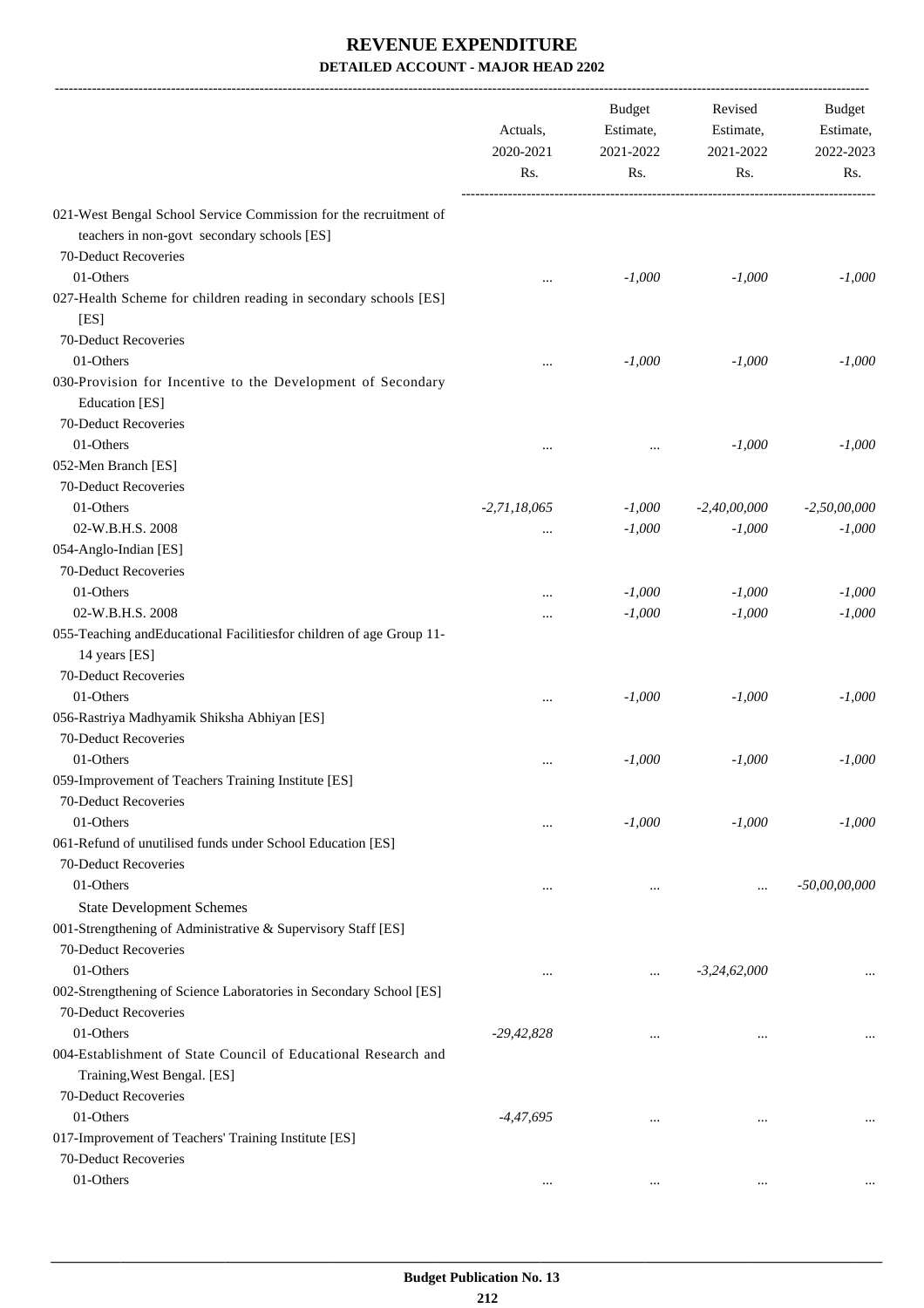|                                                                                                                                                 | Actuals,<br>2020-2021<br>Rs. | <b>Budget</b><br>Estimate,<br>2021-2022<br>Rs. | Revised<br>Estimate,<br>2021-2022<br>Rs. | Budget<br>Estimate,<br>2022-2023<br>Rs. |
|-------------------------------------------------------------------------------------------------------------------------------------------------|------------------------------|------------------------------------------------|------------------------------------------|-----------------------------------------|
| 028-Incentive to Poor Girl Students at Secondary and Higher<br>Secondary Level (Class IX-XII) [ES]                                              |                              |                                                |                                          |                                         |
| 70-Deduct Recoveries                                                                                                                            |                              |                                                |                                          |                                         |
| 01-Others                                                                                                                                       |                              |                                                |                                          |                                         |
| 049-Rastriya Madhyamik Siksha Abhiyan (RMSA) [ES]                                                                                               |                              |                                                |                                          |                                         |
| 70-Deduct Recoveries                                                                                                                            |                              |                                                |                                          |                                         |
| 01-Others                                                                                                                                       |                              |                                                |                                          |                                         |
| 057-Provision for Sainik Schools [ES]                                                                                                           |                              |                                                | $\cdots$                                 |                                         |
|                                                                                                                                                 |                              |                                                |                                          |                                         |
| 70-Deduct Recoveries                                                                                                                            |                              |                                                |                                          |                                         |
| 01-Others                                                                                                                                       |                              |                                                |                                          |                                         |
| 058-Inclusive Education of the Disabled at the secondary Stage [ES]<br>70-Deduct Recoveries                                                     |                              |                                                |                                          |                                         |
| 01-Others<br>060-Refund of unutilised funds on Development of West Bengal                                                                       |                              |                                                |                                          |                                         |
| Council of Higher Secondary Education [ES]<br>70-Deduct Recoveries                                                                              |                              |                                                |                                          |                                         |
| 01-Others                                                                                                                                       | $-1, 19, 34, 491$            | $\sim$ $\sim$                                  |                                          |                                         |
| Total - 911 - Deduct - Recoveries                                                                                                               | $-5,00,41,188$               | $-23,000$ $-6,04,88,000$                       |                                          | $-53,00,26,000$                         |
| 05- LANGUAGE DEVELOPMENT<br>103- Sanskrit Education<br>Administrative Expenditure<br>001-Government Tols (Schools) [ES]<br>70-Deduct Recoveries |                              |                                                |                                          |                                         |
| 01-Others                                                                                                                                       |                              |                                                |                                          |                                         |
| 02-W.B.H.S. 2008                                                                                                                                | .                            | $-1,000$                                       | $-1,000$                                 | $-1,000$                                |
|                                                                                                                                                 | $\cdots$                     | $-1,000$                                       | $-1,000$                                 | $-1,000$                                |
| 002-Vangiya Sanskrit Association (School) [ES]<br>70-Deduct Recoveries                                                                          |                              |                                                |                                          |                                         |
| 01-Others                                                                                                                                       |                              | $-1,000$                                       | $-1,000$                                 | $-1,000$                                |
| 02-W.B.H.S. 2008                                                                                                                                |                              | $-1,000$                                       | $-1,000$                                 | $-1,000$                                |
| 003-Non-Government Sanskrit Tols (Schools) [ES]                                                                                                 |                              |                                                |                                          |                                         |
| 70-Deduct Recoveries                                                                                                                            |                              |                                                |                                          |                                         |
| 01-Others                                                                                                                                       |                              | $-1,000$                                       | $-1,000$                                 | $-1,000$                                |
| 02-W.B.H.S. 2008                                                                                                                                |                              | $-1,000$                                       | $-1,000$                                 | $-1,000$                                |
| 004-Vangia Sanskrit Siksha Parishat [ES]                                                                                                        |                              |                                                |                                          |                                         |
| 70-Deduct Recoveries                                                                                                                            |                              |                                                |                                          |                                         |
| 01-Others                                                                                                                                       |                              | $-1,000$                                       | $-1,000$                                 | $-1,000$                                |
| 02-W.B.H.S. 2008                                                                                                                                |                              | $-1,000$                                       | $-1,000$                                 | $-1,000$                                |
| 005-VangiyaSanskrit Siksha Parisat[ES] [ES]                                                                                                     | .                            |                                                |                                          |                                         |
| 70-Deduct Recoveries                                                                                                                            |                              |                                                |                                          |                                         |
| 01-Others                                                                                                                                       |                              | $-1,000$                                       | $-1,000$                                 | $-1,000$                                |
| 02-W.B.H.S. 2008                                                                                                                                | <br>$\ddotsc$                | $-1,000$                                       | $-1,000$                                 | $-1,000$                                |
| Total - 103 - Deduct - Recoveries                                                                                                               | $\ddotsc$                    | $-10,000$                                      | $-10,000$                                | $-10,000$                               |

#### **200- Other Languages Education**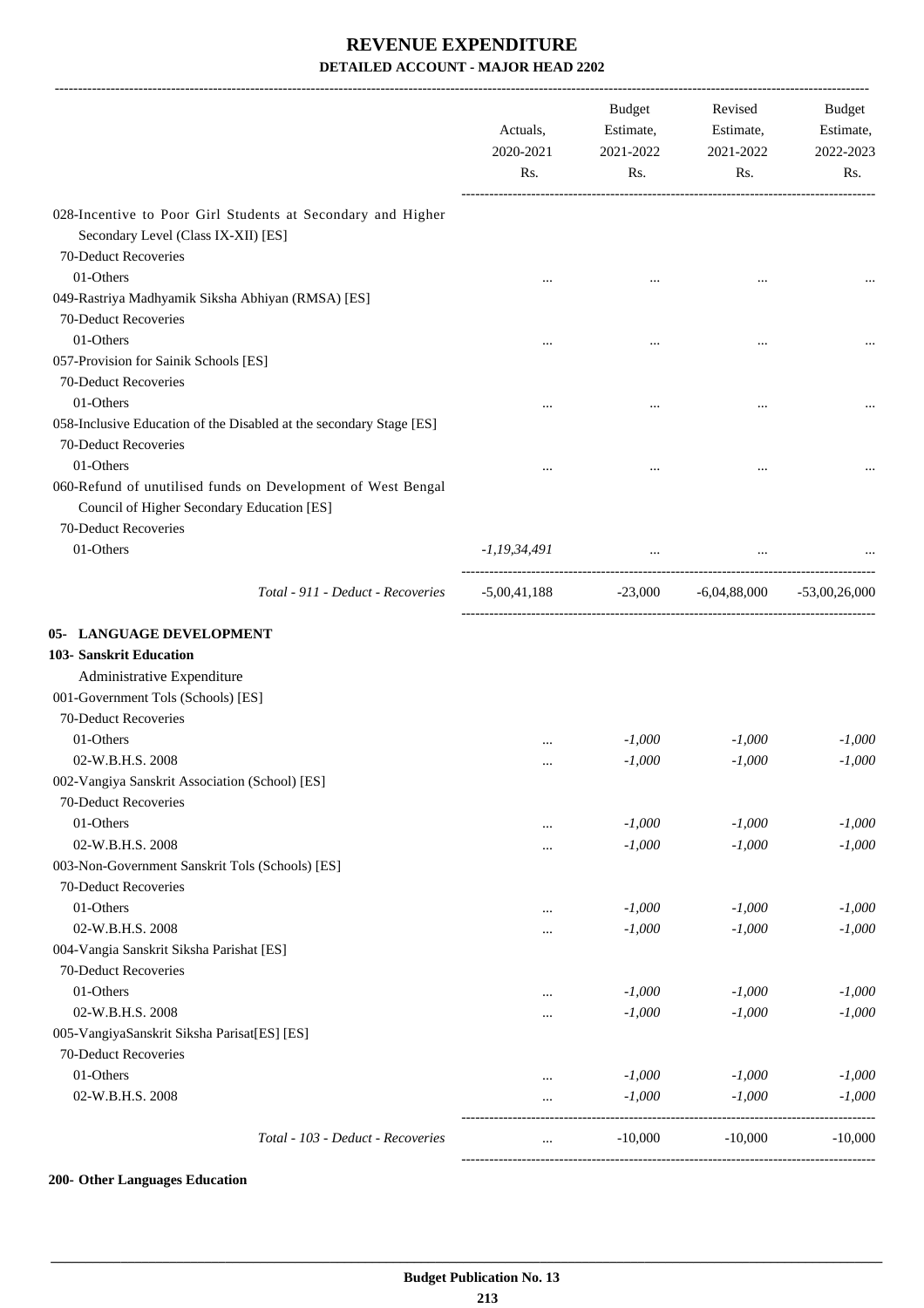|                                                             | Actuals,<br>2020-2021 |          | <b>Budget</b><br>Estimate,<br>2021-2022 | Revised<br>Estimate,<br>2021-2022 | <b>Budget</b><br>Estimate,<br>2022-2023 |
|-------------------------------------------------------------|-----------------------|----------|-----------------------------------------|-----------------------------------|-----------------------------------------|
|                                                             | Rs.                   | Rs.      | Rs.                                     | Rs.                               |                                         |
| Administrative Expenditure                                  |                       |          |                                         |                                   |                                         |
| 001-Anglo-Indian Education (School) [ES]                    |                       |          |                                         |                                   |                                         |
| 70-Deduct Recoveries                                        |                       |          |                                         |                                   |                                         |
| 01-Others                                                   | $\cdots$              | $-1,000$ | $-1,000$                                | $-1,000$                          |                                         |
| 02-W.B.H.S. 2008                                            | $\cdots$              | $-1,000$ | $-1,000$                                | $-1,000$                          |                                         |
| Total - 200 - Deduct - Recoveries                           | $\cdots$              | $-2,000$ | $-2,000$                                | $-2,000$                          |                                         |
| 911- Deduct Recoveries of Overpayments                      |                       |          |                                         |                                   |                                         |
| Administrative Expenditure                                  |                       |          |                                         |                                   |                                         |
| 001-Government Tols(school) [ES]                            |                       |          |                                         |                                   |                                         |
| 70-Deduct Recoveries                                        |                       |          |                                         |                                   |                                         |
| 01-Others                                                   |                       | $-1,000$ | $-1,000$                                | $-1,000$                          |                                         |
| 003-Non-Government Sanskrit Tols (School) [ES]              |                       |          |                                         |                                   |                                         |
| 70-Deduct Recoveries                                        |                       |          |                                         |                                   |                                         |
| 01-Others                                                   | $\cdots$              | $-1,000$ | $-1,000$                                | $-1,000$                          |                                         |
| Total - 911 - Deduct - Recoveries                           | $\cdots$              | $-2,000$ | $-2,000$                                | $-2,000$                          |                                         |
| 80- GENERAL                                                 |                       |          |                                         |                                   |                                         |
| 001- Direction and Administration                           |                       |          |                                         |                                   |                                         |
| Administrative Expenditure                                  |                       |          |                                         |                                   |                                         |
| 001-Directorate of Accounts (School Education) [ES]         |                       |          |                                         |                                   |                                         |
| 70-Deduct Recoveries                                        |                       |          |                                         |                                   |                                         |
| 01-Others                                                   |                       | $-1,000$ | $-1,000$                                | $-1,000$                          |                                         |
| 02-W.B.H.S. 2008                                            |                       | $-1,000$ | $-1,000$                                | $-1,000$                          |                                         |
| 009-Reorganisation of School Education Directorate[ES] [ES] |                       |          |                                         |                                   |                                         |
| 70-Deduct Recoveries                                        |                       |          |                                         |                                   |                                         |
| 01-Others                                                   |                       | $-1,000$ | $-1,000$                                | $-1,000$                          |                                         |
| 02-W.B.H.S. 2008                                            | $\cdots$              | $-1,000$ | $-1,000$                                | $-1,000$                          |                                         |
| 016-Reorganisation of School Education Directorate [ES]     |                       |          |                                         |                                   |                                         |
| 70-Deduct Recoveries                                        |                       |          |                                         |                                   |                                         |
| 01-Others                                                   |                       | $-1,000$ | $-1,000$                                | $-1,000$                          |                                         |
| 02-W.B.H.S. 2008                                            | $\cdots$              | $-1,000$ | $-1,000$                                | $-1,000$                          |                                         |
| 017-Setting up of Monitoring Unit [ES]                      |                       |          |                                         |                                   |                                         |
| 70-Deduct Recoveries                                        |                       |          |                                         |                                   |                                         |
| 01-Others                                                   |                       | $-1,000$ | $-1,000$                                | $-1,000$                          |                                         |
| 02-W.B.H.S. 2008                                            | $\cdots$              | $-1,000$ | $-1,000$                                | $-1,000$                          |                                         |
| Total - 001 - Deduct - Recoveries                           | $\cdots$              | $-8,000$ | $-8,000$                                | $-8,000$                          |                                         |
| 800- Other Expenditure                                      |                       |          |                                         |                                   |                                         |
| <b>State Development Schemes</b>                            |                       |          |                                         |                                   |                                         |
| 054-Refund of Unutilised Fund of CSS Schemes (State Share)  |                       |          |                                         |                                   |                                         |

(CSSREFUND) [ES] 70-Deduct Recoveries

01-Others ... ... ... ...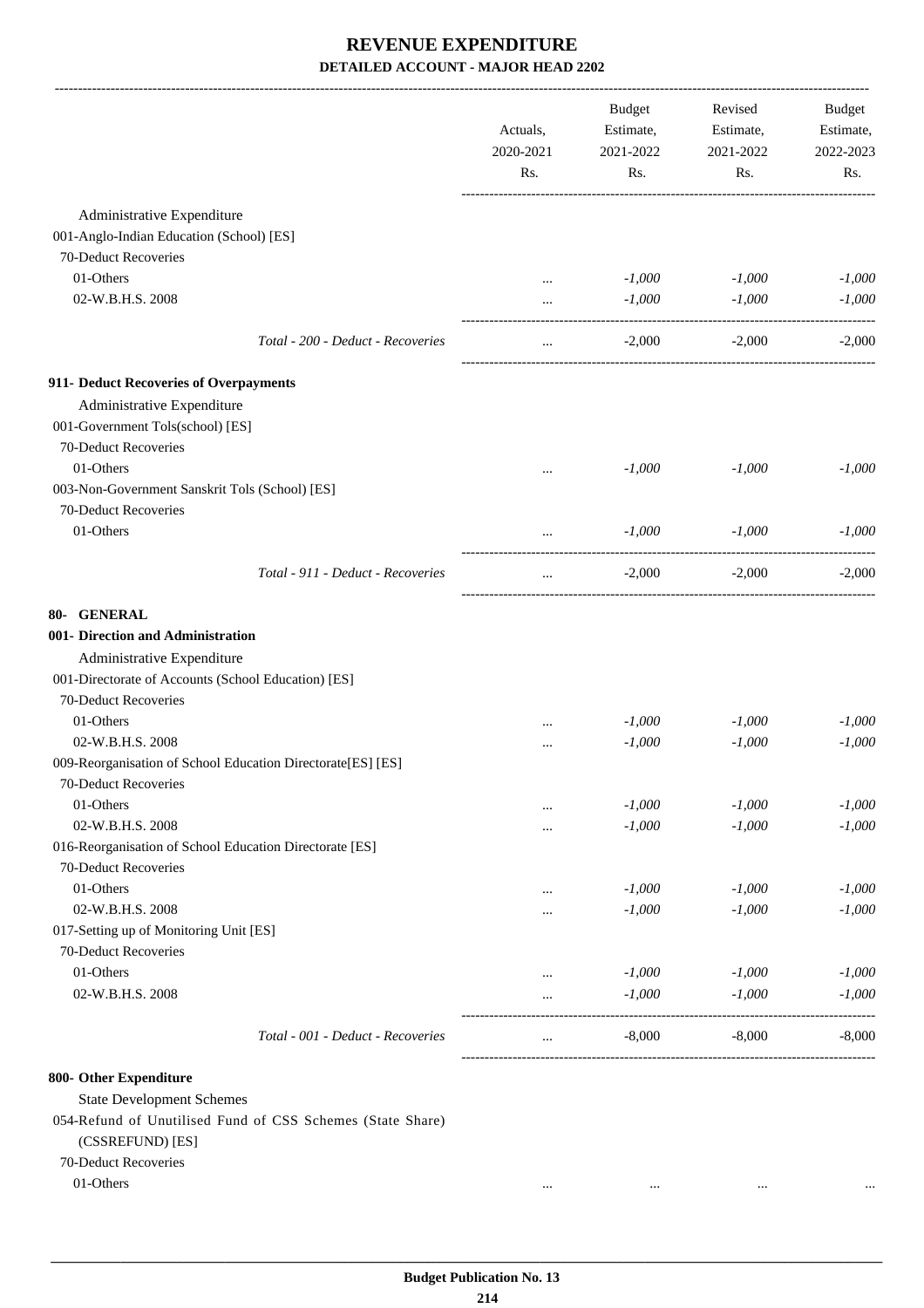|                                                                                  | Actuals,<br>2020-2021<br>Rs. | Budget<br>Estimate,<br>2021-2022 | Revised<br>Estimate,<br>2021-2022<br>Rs.<br>Rs.                   | <b>Budget</b><br>Estimate,<br>2022-2023<br>Rs. |
|----------------------------------------------------------------------------------|------------------------------|----------------------------------|-------------------------------------------------------------------|------------------------------------------------|
| State Development Schemes (Central Assistance)                                   |                              |                                  |                                                                   |                                                |
| 053-Refund of Unutilised Fund of CSS Schemes (Central Share)<br>(CSSREFUND) [ES] |                              |                                  |                                                                   |                                                |
| 70-Deduct Recoveries                                                             |                              |                                  |                                                                   |                                                |
| 01-Others                                                                        |                              |                                  |                                                                   |                                                |
| Total - 800 - Deduct - Recoveries                                                | $\cdots$                     | $\cdots$                         | $\cdots$                                                          |                                                |
| 911- Deduct Recoveries of Overpayments                                           |                              |                                  |                                                                   |                                                |
| Administrative Expenditure                                                       |                              |                                  |                                                                   |                                                |
| 039-Assistance to Messes and Hostels Attached to Government and                  |                              |                                  |                                                                   |                                                |
| Non-Government Institutions for Students' Welfare [ES]                           |                              |                                  |                                                                   |                                                |
| 70-Deduct Recoveries                                                             |                              |                                  |                                                                   |                                                |
| 01-Others                                                                        | $\cdots$                     | $-1,000$                         | $-1,000$                                                          | $-1,000$                                       |
| <b>State Development Schemes</b>                                                 |                              |                                  |                                                                   |                                                |
| 005-Refund of unutilised funds under various Schemes [ES]                        |                              |                                  |                                                                   |                                                |
| 70-Deduct Recoveries                                                             |                              |                                  |                                                                   |                                                |
| 01-Others                                                                        |                              | $-93,37,44,539$ $-2,93,61,000$   |                                                                   |                                                |
| Total - 911 - Deduct - Recoveries                                                | -93,37,44,539                |                                  | $-1,000$ $-2,93,62,000$                                           | $-1,000$                                       |
| Total - 2202 - Deduct - Recoveries                                               |                              |                                  | $-118,54,76,182$ $-157,01,44,000$ $-30,56,14,000$ $-80,58,91,000$ |                                                |
|                                                                                  |                              |                                  |                                                                   |                                                |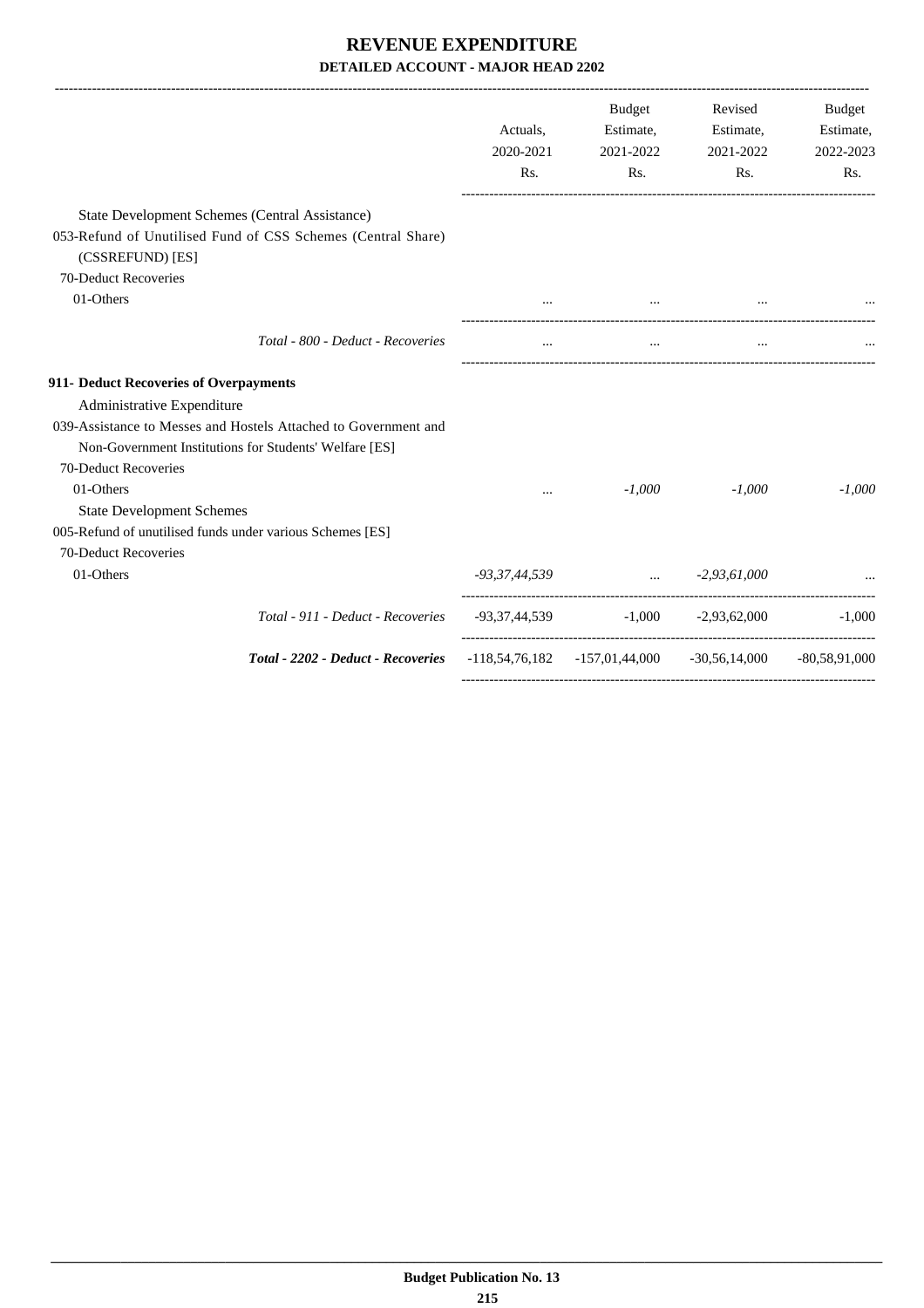## **REVENUE EXPENDITURE**

#### **DEMAND No. 15**

#### **School Education Department**

### **B - Social Services - (a) Education, Sports, Art and Culture**

**Head of Account : 2204 - Sports and Youth Services**

| Voted Rs. 14, 18, 12, 000  | <b>Charged Rs. Nil</b>                                |                 | <b>Total Rs. 14,18,12,000</b> |                  |
|----------------------------|-------------------------------------------------------|-----------------|-------------------------------|------------------|
|                            |                                                       | Voted Rs.       | Charged Rs.                   | <b>Total Rs.</b> |
| <b>Gross Expenditure</b>   |                                                       | 14, 18, 12, 000 | $\cdots$                      | 14, 18, 12, 000  |
| <b>Deduct - Recoveries</b> |                                                       | $-7,000$        |                               | $-7,000$         |
| <b>Net Expenditure</b>     |                                                       | 14, 18, 05, 000 | $\cdots$                      | 14,18,05,000     |
|                            | <b>REVENUE EXPENDITURE</b><br><b>ABSTRACT ACCOUNT</b> |                 |                               |                  |
|                            |                                                       |                 |                               |                  |

|                                   |                                                                            |                                       | <b>Budget</b>                                                                                                  | Revised   | <b>Budget</b>           |
|-----------------------------------|----------------------------------------------------------------------------|---------------------------------------|----------------------------------------------------------------------------------------------------------------|-----------|-------------------------|
|                                   |                                                                            | Actuals,                              | Estimate,                                                                                                      | Estimate, | Estimate,               |
|                                   |                                                                            | 2020-2021                             | 2021-2022                                                                                                      | 2021-2022 | 2022-2023               |
|                                   |                                                                            | Rs.                                   | Rs.                                                                                                            | Rs.       | Rs.                     |
| 001- Direction and Administration |                                                                            |                                       |                                                                                                                |           |                         |
| Administrative Expenditure        |                                                                            |                                       | 20,12,922 25,25,000 24,84,000 26,12,000                                                                        |           |                         |
|                                   | <b>Total - 001</b>                                                         |                                       | 20,12,922 25,25,000 24,84,000 26,12,000                                                                        |           |                         |
| 101- Physical Education           |                                                                            |                                       |                                                                                                                |           |                         |
| Administrative Expenditure        |                                                                            |                                       | 3,68,45,968 4,60,70,000 3,87,84,000 4,04,99,000                                                                |           |                         |
| <b>State Development Schemes</b>  |                                                                            |                                       | 88,16,147 9,40,00,000                                                                                          |           | 3,13,86,000 9,87,01,000 |
|                                   | <b>Total - 101</b>                                                         |                                       | $4,56,62,115$ $14,00,70,000$ $7,01,70,000$ $13,92,00,000$                                                      |           |                         |
|                                   | <b>Grand Total - Gross</b>                                                 |                                       | 4,76,75,037 14,25,95,000 7,26,54,000                                                                           |           | 14, 18, 12, 000         |
|                                   | Voted                                                                      |                                       | 4,76,75,037 14,25,95,000 7,26,54,000 14,18,12,000                                                              |           |                         |
|                                   | Charged                                                                    |                                       | میں اس کے اس کے مطابق اور اس کے مطابق اور اس کے مطابق اس کے مطابق اس کے مطابق اس کے مطابق اس کے مطابق اس کے مط |           |                         |
|                                   | Administrative Expenditure 3,88,58,890 4,85,95,000 4,12,68,000 4,31,11,000 |                                       |                                                                                                                |           |                         |
|                                   | State Development Schemes 88,16,147 9,40,00,000 3,13,86,000 9,87,01,000    |                                       |                                                                                                                |           |                         |
|                                   | <b>Deduct Recoveries</b>                                                   | and the company of the company of the | $-7,000$                                                                                                       |           | $-7,000$ $-7,000$       |
|                                   | Grand Total - Net 4,76,75,037 14,25,88,000 7,26,47,000 14,18,05,000        |                                       |                                                                                                                |           |                         |
|                                   |                                                                            |                                       | Voted 4,76,75,037 14,25,88,000 7,26,47,000 14,18,05,000                                                        |           |                         |
|                                   | Charged                                                                    | $\sim$ $\sim$ $\sim$ $\sim$ $\sim$    | $\sim$ $\sim$                                                                                                  | $\cdots$  |                         |
|                                   |                                                                            |                                       |                                                                                                                |           |                         |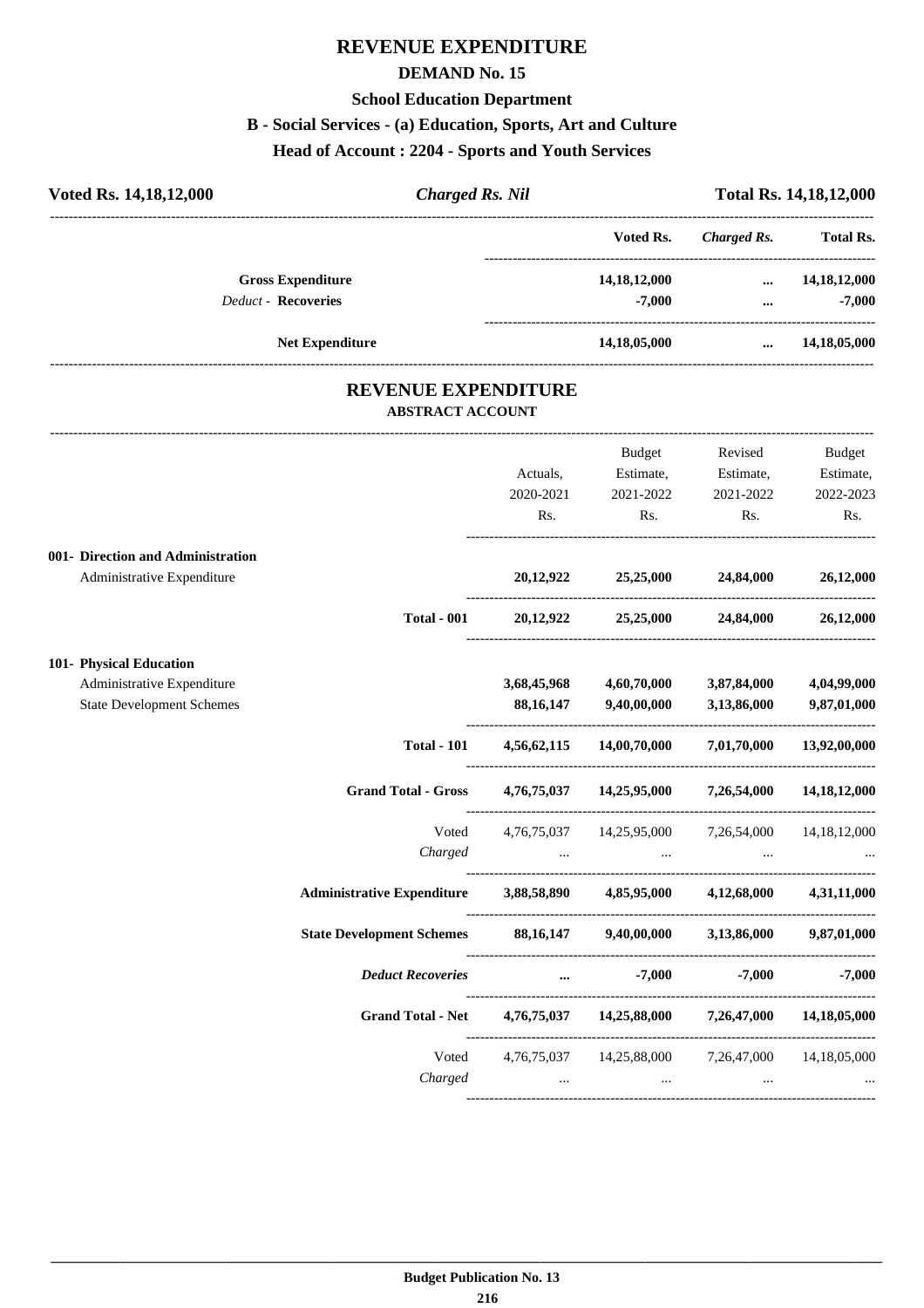|                                                                        | Actuals,    | Budget<br>Estimate,      | Revised<br>Estimate, |             |  | <b>Budget</b><br>Estimate, |
|------------------------------------------------------------------------|-------------|--------------------------|----------------------|-------------|--|----------------------------|
|                                                                        | 2020-2021   | 2021-2022                | 2021-2022            | 2022-2023   |  |                            |
|                                                                        | Rs.         | Rs.                      | Rs.                  | Rs.         |  |                            |
| <b>DETAILED ACCOUNT NO. 2204-00-001 - DIRECTION AND ADMINISTRATION</b> |             |                          |                      |             |  |                            |
| 001- Direction and Administration                                      |             |                          |                      |             |  |                            |
| <b>Administrative Expenditure</b>                                      |             |                          |                      |             |  |                            |
| 004- Development of National Discipline Schemes [ES]                   |             |                          |                      |             |  |                            |
| 01- Salaries                                                           |             |                          |                      |             |  |                            |
| 01-Pay                                                                 | 17,90,862   | 21,38,000                | 21,00,000            | 21,82,000   |  |                            |
| 14-Grade Pay                                                           |             | $\cdots$                 | $\ldots$             |             |  |                            |
| 02-Dearness Allowance                                                  | 7,710       | 64,000                   | 73,000               | 1,13,000    |  |                            |
| 03-House Rent Allowance                                                | 1,78,812    | 2,03,000                 | 2,74,000             | 2,79,000    |  |                            |
| 04-Ad hoc Bonus                                                        | 8,400       | 9,000                    | 9,000                | 9,000       |  |                            |
| 07-Other Allowances                                                    | 27,138      | 1,11,000                 | 28,000               | 29,000      |  |                            |
| 12-Medical Allowance                                                   |             | $\cdots$                 |                      |             |  |                            |
| Total - 2204-00-001-004-01                                             | 20,12,922   | 25,25,000                | 24,84,000            | 26,12,000   |  |                            |
| 12- Medical Reimbursements under WBHS 2008                             |             | $\overline{\phantom{a}}$ |                      |             |  |                            |
| <b>Total - Administrative Expenditure</b>                              | 20,12,922   | 25,25,000                | 24,84,000            | 26,12,000   |  |                            |
| Total - 2204-00-001                                                    | 20,12,922   | 25,25,000                | 24,84,000            | 26,12,000   |  |                            |
| Voted                                                                  | 20,12,922   | 25,25,000                | 24,84,000            | 26,12,000   |  |                            |
| Charged                                                                |             |                          |                      |             |  |                            |
|                                                                        |             |                          |                      |             |  |                            |
| DETAILED ACCOUNT NO. 2204-00-101 - PHYSICAL EDUCATION                  |             |                          |                      |             |  |                            |
| 101- Physical Education                                                |             |                          |                      |             |  |                            |
| <b>Administrative Expenditure</b>                                      |             |                          |                      |             |  |                            |
| 002- Youth Welfare Works under Physical Education Directorate [ES]     |             |                          |                      |             |  |                            |
| 01- Salaries                                                           |             |                          |                      |             |  |                            |
| 01-Pay                                                                 | 2,96,92,572 | 3,43,48,000              | 3,02,86,000          | 3,11,95,000 |  |                            |
| 14-Grade Pay                                                           | $\cdots$    | $\ldots$                 | $\cdots$             |             |  |                            |
| 02-Dearness Allowance                                                  | 1,45,729    | 10,30,000                | 12,11,000            | 18,72,000   |  |                            |
| 03-House Rent Allowance                                                | 27,49,820   | 32,63,000                | 28,77,000            | 29,64,000   |  |                            |
| 04-Ad hoc Bonus                                                        | 1,38,600    | 1,55,000                 | 1,41,000             | 1,44,000    |  |                            |
| 07-Other Allowances                                                    | 58,192      | 21,000                   | 60,000               | 62,000      |  |                            |
| 12-Medical Allowance                                                   | 1,03,500    | 92,000                   | 1,06,000             | 1,08,000    |  |                            |

| Total - 2204-00-101-002-01                 | 3,28,88,413 | 3.89.09.000 | 3.46.81,000 | 3,63,45,000 |
|--------------------------------------------|-------------|-------------|-------------|-------------|
|                                            |             |             |             |             |
| 07- Medical Reimbursements                 | $\cdots$    |             | $\cdots$    | $\cdots$    |
| 11- Travel Expenses                        | 13.445      | 24,000      | 24,000      | 24,000      |
| 12- Medical Reimbursements under WBHS 2008 | 22,814      | 21,000      | 21,000      | 21,000      |
| 13- Office Expenses                        |             |             |             |             |
| 01-Electricity                             | 42,819      | 64,000      | 64,000      | 65,000      |
| 02-Telephone                               | 2,33,012    | 2.67,000    | 2.67,000    | 2,72,000    |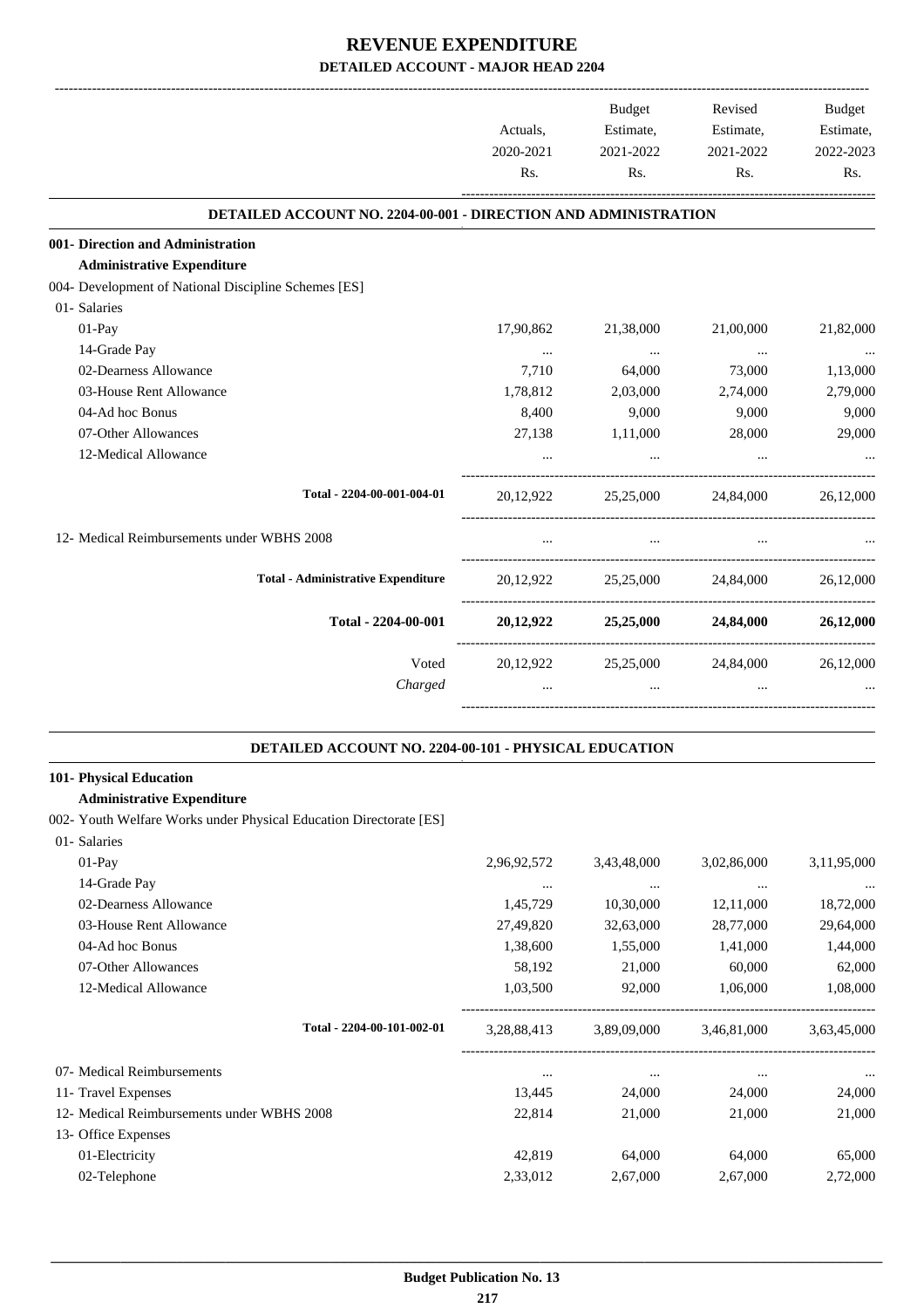|                                                                     |                                           |                                 | Budget                     | Revised                                         | Budget    |
|---------------------------------------------------------------------|-------------------------------------------|---------------------------------|----------------------------|-------------------------------------------------|-----------|
|                                                                     |                                           | Actuals,                        | Estimate,                  | Estimate,                                       | Estimate, |
|                                                                     |                                           | 2020-2021                       | 2021-2022                  | 2021-2022                                       | 2022-2023 |
|                                                                     |                                           | Rs.                             | Rs.                        | Rs.                                             | Rs.       |
| 03-Maintenance / P.O.L. for Office Vehicles                         |                                           | $\cdots$                        | $\cdots$                   | $\cdots$                                        |           |
| 04-Other Office Expenses                                            |                                           | 43,580                          | 64,000                     | 64,000                                          | 65,000    |
|                                                                     | Total - 2204-00-101-002-13                |                                 |                            | 3,19,411 3,95,000 3,95,000                      | 4,02,000  |
|                                                                     |                                           |                                 |                            |                                                 |           |
| 14- Rents, Rates and Taxes<br>31- Grants-in-aid-GENERAL             |                                           | 3,05,759                        | 3,00,000                   | 3,09,000                                        | 3,15,000  |
| 02-Other Grants                                                     |                                           | 30,52,914                       |                            |                                                 |           |
|                                                                     |                                           |                                 | 61,23,000                  | 30,53,000                                       | 30,84,000 |
| 50- Other Charges                                                   |                                           |                                 | 1,57,216 2,14,000 2,14,000 |                                                 | 2,20,000  |
| 77- Computerisation                                                 |                                           | 8,496                           | 17,000                     | 9,000                                           | 9,000     |
|                                                                     | Total - 2204-00-101-002                   |                                 |                            | 3,67,68,468 4,60,03,000 3,87,06,000 4,04,20,000 |           |
| 005- Development of Physical Education [ES]                         |                                           |                                 |                            |                                                 |           |
| 31- Grants-in-aid-GENERAL                                           |                                           |                                 |                            |                                                 |           |
| 02-Other Grants                                                     |                                           |                                 | 77,500 67,000 78,000       |                                                 | 79,000    |
|                                                                     | Total - 2204-00-101-005                   |                                 |                            | 77,500 67,000 78,000                            | 79,000    |
|                                                                     |                                           |                                 |                            |                                                 |           |
|                                                                     | <b>Total - Administrative Expenditure</b> |                                 |                            | 3,68,45,968 4,60,70,000 3,87,84,000 4,04,99,000 |           |
| <b>State Development Schemes</b>                                    |                                           |                                 |                            |                                                 |           |
| 001- Provision for Physical Education Facilities in Schools [ES]    |                                           |                                 |                            |                                                 |           |
| 50- Other Charges                                                   |                                           |                                 | $\ldots$ 13,00,000         | 4,33,000                                        | 13,65,000 |
|                                                                     | Total - 2204-00-101-001                   | $\cdots$                        | 13,00,000                  | 4,33,000                                        | 13,65,000 |
| 008- Grants to District School Sports Association [ES]              |                                           |                                 |                            |                                                 |           |
| 31- Grants-in-aid-GENERAL                                           |                                           |                                 |                            |                                                 |           |
| 02-Other Grants                                                     |                                           | $\cdots$                        |                            | 70,00,000 23,33,000 73,50,000                   |           |
|                                                                     | Total - 2204-00-101-008                   | $\cdots$                        |                            | 70,00,000 23,33,000 73,50,000                   |           |
| 009- National School Games - Participation of West Bengal State     |                                           |                                 |                            |                                                 |           |
| [ES]                                                                |                                           |                                 |                            |                                                 |           |
| 31- Grants-in-aid-GENERAL                                           |                                           |                                 |                            |                                                 |           |
| 02-Other Grants                                                     |                                           |                                 |                            | 22,00,000 1,26,00,000 42,00,000 1,32,30,000     |           |
|                                                                     | Total - 2204-00-101-009                   |                                 |                            | 22,00,000 1,26,00,000 42,00,000 1,32,30,000     |           |
| 010- Development of Sports Activities in Darjeeling Hill Areas [ES] |                                           |                                 |                            |                                                 |           |
| 31- Grants-in-aid-GENERAL<br>02-Other Grants                        |                                           | $\mathbf{r}$ , and $\mathbf{r}$ |                            | 7,00,000 2,33,000 7,35,000                      |           |
|                                                                     | Total - 2204-00-101-010                   | $\cdots$                        |                            | 7,00,000 2,33,000 7,35,000                      |           |
|                                                                     |                                           |                                 |                            |                                                 |           |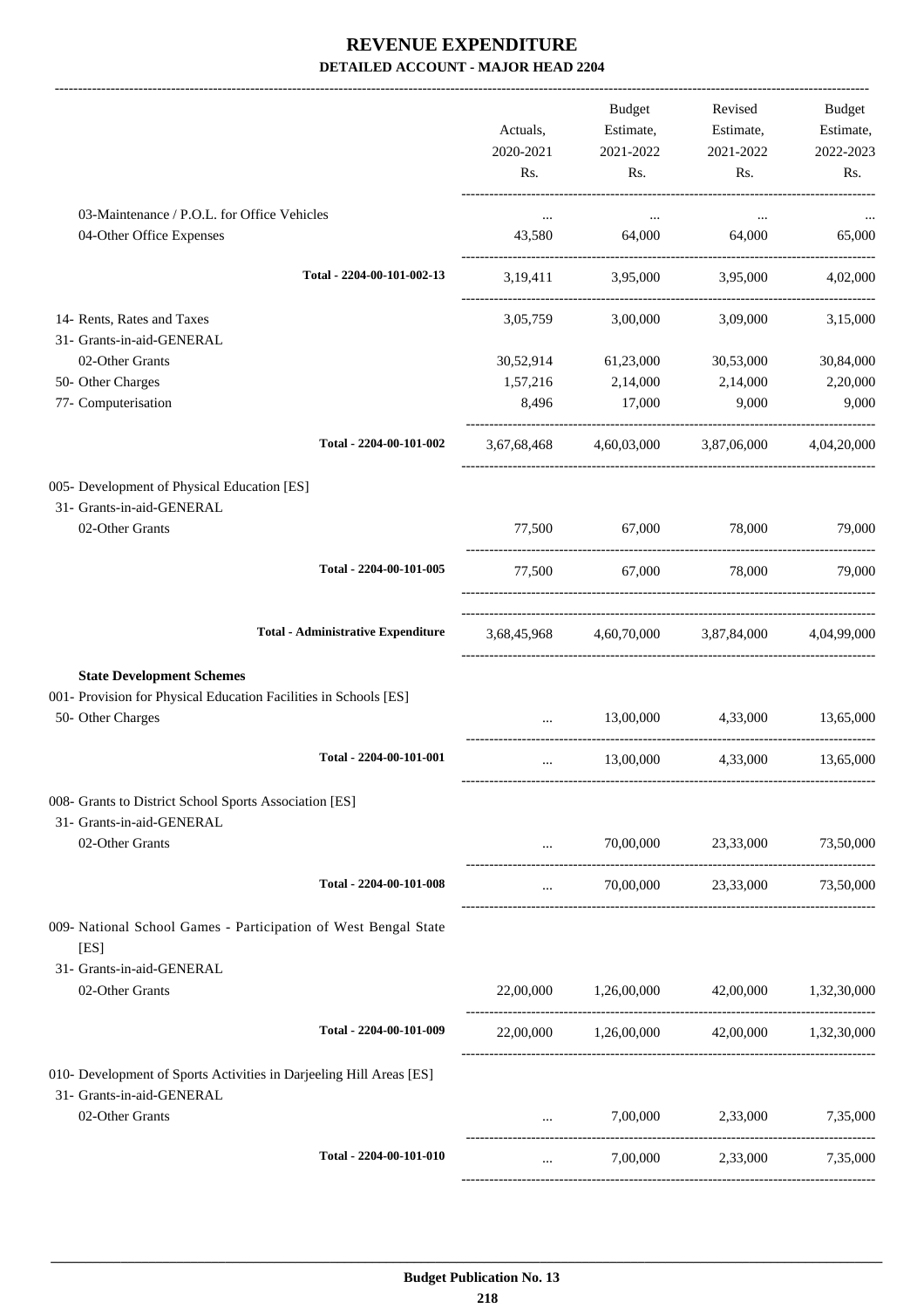|                                                                                                                    |                         | Actuals,<br>2020-2021<br>Rs.                                                                                                                                                                                                                                                                                                                                                                                                               | Budget<br>Estimate,<br>2021-2022<br>Rs. | Revised<br>Estimate,<br>2021-2022<br>Rs. | Budget<br>Estimate,<br>2022-2023<br>Rs. |
|--------------------------------------------------------------------------------------------------------------------|-------------------------|--------------------------------------------------------------------------------------------------------------------------------------------------------------------------------------------------------------------------------------------------------------------------------------------------------------------------------------------------------------------------------------------------------------------------------------------|-----------------------------------------|------------------------------------------|-----------------------------------------|
| 011- Strengthening of Physical Education Directorate in the State and<br>District Headquaters [ES]                 |                         |                                                                                                                                                                                                                                                                                                                                                                                                                                            |                                         |                                          |                                         |
| 50- Other Charges                                                                                                  |                         | $\cdots$                                                                                                                                                                                                                                                                                                                                                                                                                                   | ---------------------------             | 7,00,000 2,33,000 7,35,000               |                                         |
|                                                                                                                    | Total - 2204-00-101-011 | $\cdots$                                                                                                                                                                                                                                                                                                                                                                                                                                   |                                         | 7,00,000 2,33,000 7,35,000               |                                         |
| 012- Holding of Coaching Camp in Districts [ES]                                                                    |                         |                                                                                                                                                                                                                                                                                                                                                                                                                                            |                                         |                                          |                                         |
| 31- Grants-in-aid-GENERAL<br>02-Other Grants                                                                       |                         | $\mathbf{1}_{\mathbf{1}_{\mathbf{1}_{\mathbf{2}}\mathbf{1}_{\mathbf{3}}\mathbf{2}}\mathbf{1}_{\mathbf{1}_{\mathbf{2}}\mathbf{1}_{\mathbf{3}}\mathbf{2}_{\mathbf{4}}\mathbf{1}_{\mathbf{4}}\mathbf{1}_{\mathbf{5}}\mathbf{1}_{\mathbf{6}}\mathbf{1}_{\mathbf{7}}\mathbf{1}_{\mathbf{8}}\mathbf{1}_{\mathbf{9}}\mathbf{1}_{\mathbf{1}_{\mathbf{3}}\mathbf{1}_{\mathbf{4}}\mathbf{1}_{\mathbf{5}}\mathbf{1}_{\mathbf{6}}\mathbf{1}_{\mathbf{$ |                                         | 25,00,000 8,33,000                       | 26,25,000                               |
|                                                                                                                    | Total - 2204-00-101-012 | $\cdots$                                                                                                                                                                                                                                                                                                                                                                                                                                   |                                         | 25,00,000 8,33,000 26,25,000             |                                         |
| 013- Refresher Course for Physical Education Teachers [ES]<br>31- Grants-in-aid-GENERAL                            |                         |                                                                                                                                                                                                                                                                                                                                                                                                                                            |                                         |                                          |                                         |
| 02-Other Grants                                                                                                    |                         | $\cdots$                                                                                                                                                                                                                                                                                                                                                                                                                                   |                                         | 7,00,000 2,33,000 7,35,000               |                                         |
|                                                                                                                    | Total - 2204-00-101-013 | $\cdots$                                                                                                                                                                                                                                                                                                                                                                                                                                   |                                         | 7,00,000 2,33,000 7,35,000               |                                         |
| 014- Holding of Two National Meets (All India Competition) [ES]<br>31- Grants-in-aid-GENERAL                       |                         |                                                                                                                                                                                                                                                                                                                                                                                                                                            |                                         |                                          |                                         |
| 02-Other Grants                                                                                                    |                         | 15,00,000                                                                                                                                                                                                                                                                                                                                                                                                                                  | 84,00,000                               | 28,00,000                                | 88,20,000                               |
|                                                                                                                    | Total - 2204-00-101-014 |                                                                                                                                                                                                                                                                                                                                                                                                                                            |                                         | 15,00,000 84,00,000 28,00,000            | 88,20,000                               |
| 015- Holding of Central Coaching Camp with Talented Boys and<br>Girls [ES]                                         |                         |                                                                                                                                                                                                                                                                                                                                                                                                                                            |                                         |                                          |                                         |
| 31- Grants-in-aid-GENERAL<br>02-Other Grants                                                                       |                         |                                                                                                                                                                                                                                                                                                                                                                                                                                            | 28,00,000                               | 9,33,000                                 | 29,40,000                               |
|                                                                                                                    | Total - 2204-00-101-015 | $\cdots$                                                                                                                                                                                                                                                                                                                                                                                                                                   |                                         | 28,00,000 9,33,000                       | 29,40,000                               |
| 016- Grants to Govt. Schools [ES]                                                                                  |                         |                                                                                                                                                                                                                                                                                                                                                                                                                                            |                                         |                                          |                                         |
| 31- Grants-in-aid-GENERAL<br>02-Other Grants                                                                       |                         |                                                                                                                                                                                                                                                                                                                                                                                                                                            |                                         | 48,00,000 16,00,000                      | 50,40,000                               |
|                                                                                                                    | Total - 2204-00-101-016 | $\cdots$                                                                                                                                                                                                                                                                                                                                                                                                                                   |                                         | 48,00,000 16,00,000                      | 50,40,000                               |
| 018- Establishment of Sports Schools [ES]<br>50- Other Charges                                                     |                         |                                                                                                                                                                                                                                                                                                                                                                                                                                            |                                         | 86,400 84,00,000 28,00,000               | 88,20,000                               |
|                                                                                                                    | Total - 2204-00-101-018 |                                                                                                                                                                                                                                                                                                                                                                                                                                            |                                         | 86,400 84,00,000 28,00,000 88,20,000     |                                         |
| 019- Development / Construction to Creat Sports and Games<br>Facilities for the Children of Secondary Schools [ES] |                         |                                                                                                                                                                                                                                                                                                                                                                                                                                            |                                         |                                          |                                         |
| 31- Grants-in-aid-GENERAL<br>02-Other Grants                                                                       |                         | 12,50,000                                                                                                                                                                                                                                                                                                                                                                                                                                  | 98,00,000                               | 32,67,000                                | 1,02,90,000                             |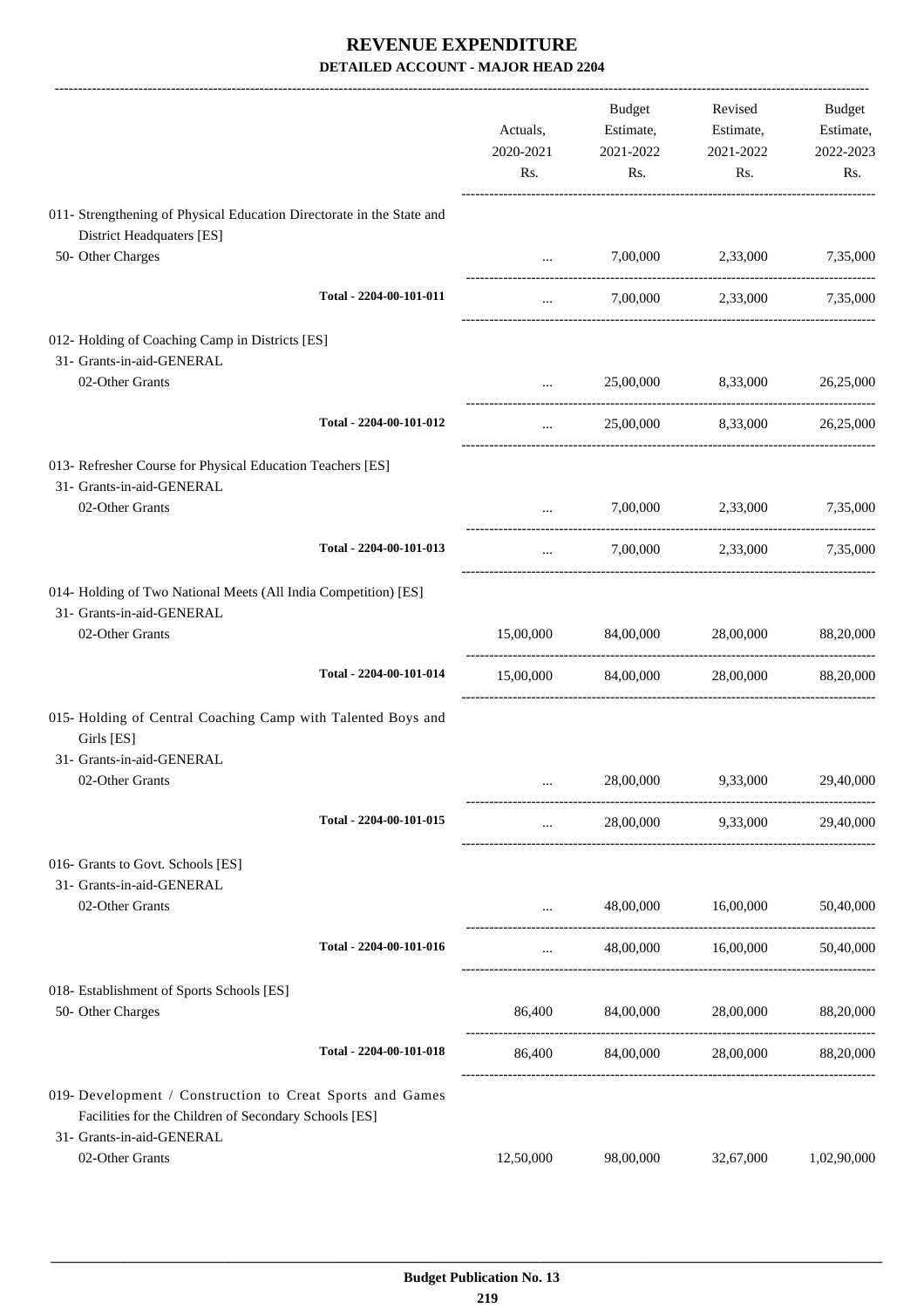|                                                                                                                                                            | Actuals,<br>2020-2021<br>Rs. | Budget<br>Estimate,<br>2021-2022<br>Rs.     | Revised<br>Estimate,<br>2021-2022<br>Rs. | Budget<br>Estimate,<br>2022-2023<br>Rs. |
|------------------------------------------------------------------------------------------------------------------------------------------------------------|------------------------------|---------------------------------------------|------------------------------------------|-----------------------------------------|
| Total - 2204-00-101-019                                                                                                                                    |                              | 12,50,000 98,00,000 32,67,000 1,02,90,000   |                                          |                                         |
| 029- State committee for School Games & Sports [ES]                                                                                                        |                              |                                             |                                          |                                         |
| 31- Grants-in-aid-GENERAL                                                                                                                                  |                              |                                             |                                          |                                         |
| 02-Other Grants                                                                                                                                            |                              | 33,18,342 1,86,00,000 62,46,000 1,95,30,000 |                                          |                                         |
| Total - 2204-00-101-029                                                                                                                                    |                              | 33,18,342 1,86,00,000 62,46,000 1,95,30,000 |                                          |                                         |
| 030- Holding of Subrata Mukharjee CUP football Tournament in the<br>State and participation in National level Tournament [ES]<br>31- Grants-in-aid-GENERAL |                              |                                             |                                          |                                         |
| 02-Other Grants                                                                                                                                            |                              | 49,00,000                                   | 16,33,000                                | 51,45,000                               |
| Total - 2204-00-101-030                                                                                                                                    | $\cdots$                     |                                             | 49,00,000 16,33,000 51,45,000            |                                         |
| 031- Holding of Jawaharlal Neheru Hockey Tournament in the State<br>and participation in National level Tournament [ES]<br>31- Grants-in-aid-GENERAL       |                              |                                             |                                          |                                         |
| 02-Other Grants                                                                                                                                            | 3,50,000                     | 20,00,000                                   | 6,67,000                                 | 21,00,000                               |
| Total - 2204-00-101-031                                                                                                                                    |                              | 3,50,000 20,00,000 6,67,000                 |                                          | 21,00,000                               |
| 032- Promotion of Sports & Games activities for Girl students of<br>Tribal and other areas [ES]                                                            |                              |                                             |                                          |                                         |
| 50- Other Charges                                                                                                                                          |                              |                                             | 21,00,000 7,00,000                       | 22,05,000                               |
| Total - 2204-00-101-032                                                                                                                                    |                              | 21,00,000                                   | 7,00,000                                 | 22,05,000                               |
| 033- Development/construction and maintenance of Sports complex<br>in the District for School Sports Programme [ES]                                        |                              |                                             |                                          |                                         |
| 02- Wages                                                                                                                                                  |                              | 4,13,000                                    | 1,39,000                                 | 4,34,000                                |
| 27- Minor Works/ Maintenance                                                                                                                               |                              | 4,13,000                                    | 1,39,000                                 | 4,34,000                                |
| 31- Grants-in-aid-GENERAL<br>02-Other Grants                                                                                                               |                              | 13,74,000                                   | 4,59,000                                 | 14,43,000                               |
| Total - 2204-00-101-033                                                                                                                                    | $\cdots$                     | 22,00,000                                   | 7,37,000                                 | 23,11,000                               |
| 034- Setting up and maintenance Sport Hostels for specified and<br>scientific coaching and budding talents of Schools [ES]                                 |                              |                                             |                                          |                                         |
| 02- Wages                                                                                                                                                  |                              | 1,43,000                                    | 48,000                                   | 1,50,000                                |
| 11- Travel Expenses                                                                                                                                        | <br>                         | 1,29,000                                    | 44,000                                   | 1,35,000                                |
| 13- Office Expenses                                                                                                                                        |                              |                                             |                                          |                                         |
| 01-Electricity                                                                                                                                             |                              | 1,14,000                                    | 39,000                                   | 1,20,000                                |
| 04-Other Office Expenses                                                                                                                                   | $\cdots$                     | 1,14,000                                    | 39,000                                   | 1,20,000                                |
|                                                                                                                                                            |                              |                                             |                                          |                                         |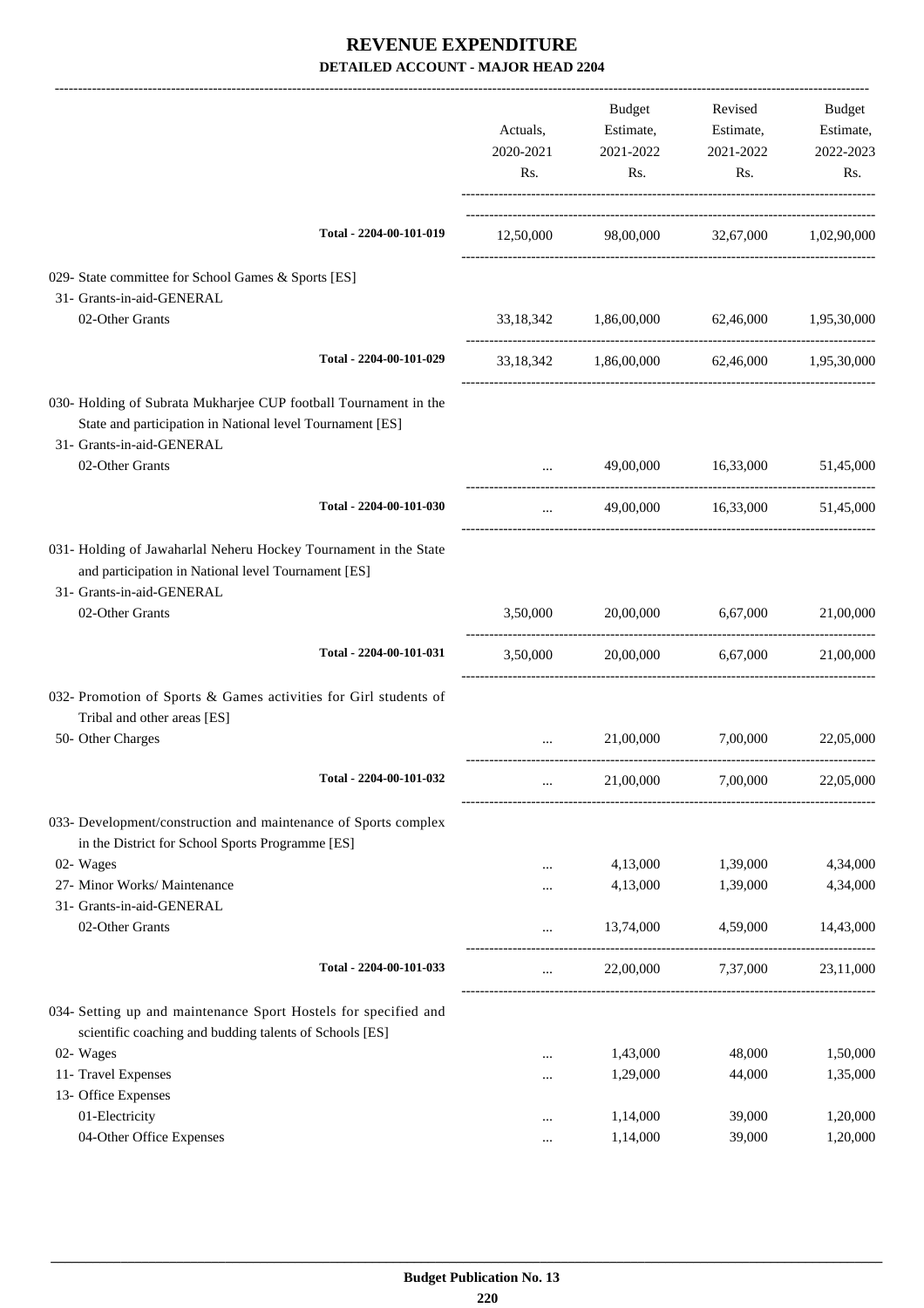|                                                                                  | Actuals,<br>2020-2021<br>Rs. | Budget<br>Estimate,<br>2021-2022<br>Rs.                       | Revised<br>Estimate,<br>2021-2022<br>Rs. | Budget<br>Estimate,<br>2022-2023<br>Rs. |
|----------------------------------------------------------------------------------|------------------------------|---------------------------------------------------------------|------------------------------------------|-----------------------------------------|
| Total - 2204-00-101-034-13                                                       | $\cdots$                     | 2,28,000                                                      | 78,000                                   | 2,40,000                                |
| 27- Minor Works/ Maintenance                                                     | $\cdots$                     | 2,14,000                                                      | 72,000                                   | 2,25,000                                |
| 31- Grants-in-aid-GENERAL                                                        |                              |                                                               |                                          |                                         |
| 02-Other Grants                                                                  | $\cdots$                     | 1,43,000                                                      | 48,000                                   | 1,50,000                                |
| 50- Other Charges                                                                | $\cdots$                     | 1,43,000                                                      | 48,000                                   | 1,50,000                                |
| Total - 2204-00-101-034                                                          | $\cdots$                     | 10,00,000                                                     | 3,38,000                                 | 10,50,000                               |
| 035- Support to District Youth Welfare Councils [ES]                             |                              |                                                               |                                          |                                         |
| 31- Grants-in-aid-GENERAL                                                        |                              |                                                               |                                          |                                         |
| 02-Other Grants                                                                  |                              | 1,11,405 35,00,000 11,67,000                                  |                                          | 36,75,000                               |
| Total - 2204-00-101-035                                                          | 1,11,405                     |                                                               | 35,00,000 11,67,000                      | 36,75,000                               |
| <b>Total - State Development Schemes</b>                                         |                              | 88,16,147 9,40,00,000 3,13,86,000 9,87,01,000                 |                                          |                                         |
| Total - 2204-00-101                                                              |                              | 4,56,62,115 14,00,70,000 7,01,70,000 13,92,00,000             |                                          |                                         |
| Voted<br>Charged                                                                 | $\cdots$                     | 4,56,62,115 14,00,70,000 7,01,70,000 13,92,00,000<br>$\ldots$ | $\ddotsc$                                |                                         |
| <b>DETAILED ACCOUNT NO. 2204 - DEDUCT RECOVERIES IN REDUCTION OF EXPENDITURE</b> |                              |                                                               |                                          |                                         |
| 101- Physical Education                                                          |                              |                                                               |                                          |                                         |
| Administrative Expenditure                                                       |                              |                                                               |                                          |                                         |
| 002-Youth Welfare Works under Physical Education Directorate [ES]                |                              |                                                               |                                          |                                         |
| 70-Deduct Recoveries                                                             |                              |                                                               |                                          |                                         |
| 01-Others                                                                        |                              | $-1,000$                                                      | $-1,000$                                 | $-1,000$                                |
| 02-W.B.H.S. 2008                                                                 |                              | $-1,000$                                                      | $-1,000$                                 | $-1,000$                                |
| 006-Development of Govt. Sports Schools [ES]                                     |                              |                                                               |                                          |                                         |
| 70-Deduct Recoveries                                                             |                              |                                                               |                                          |                                         |
| 01-Others                                                                        | $\cdots$                     | $-1,000$                                                      | $-1,000$                                 | $-1,000$                                |
| 02-W.B.H.S. 2008                                                                 | .                            | $-1,000$                                                      | $-1,000$                                 | $-1,000$                                |
| 036-Youth Welfare Works under Physical Directorate[EH] [ES]                      |                              |                                                               |                                          |                                         |
| 70-Deduct Recoveries                                                             |                              |                                                               |                                          |                                         |
| 01-Others                                                                        | .                            | $-1,000$                                                      | $-1,000$                                 | $-1,000$                                |
| 02-W.B.H.S. 2008                                                                 |                              | $-1,000$                                                      | $-1,000$                                 | $-1,000$                                |
| <b>State Development Schemes</b>                                                 |                              |                                                               |                                          |                                         |

001-Provision for Physical Education Facilities in Schools [ES]

70-Deduct Recoveries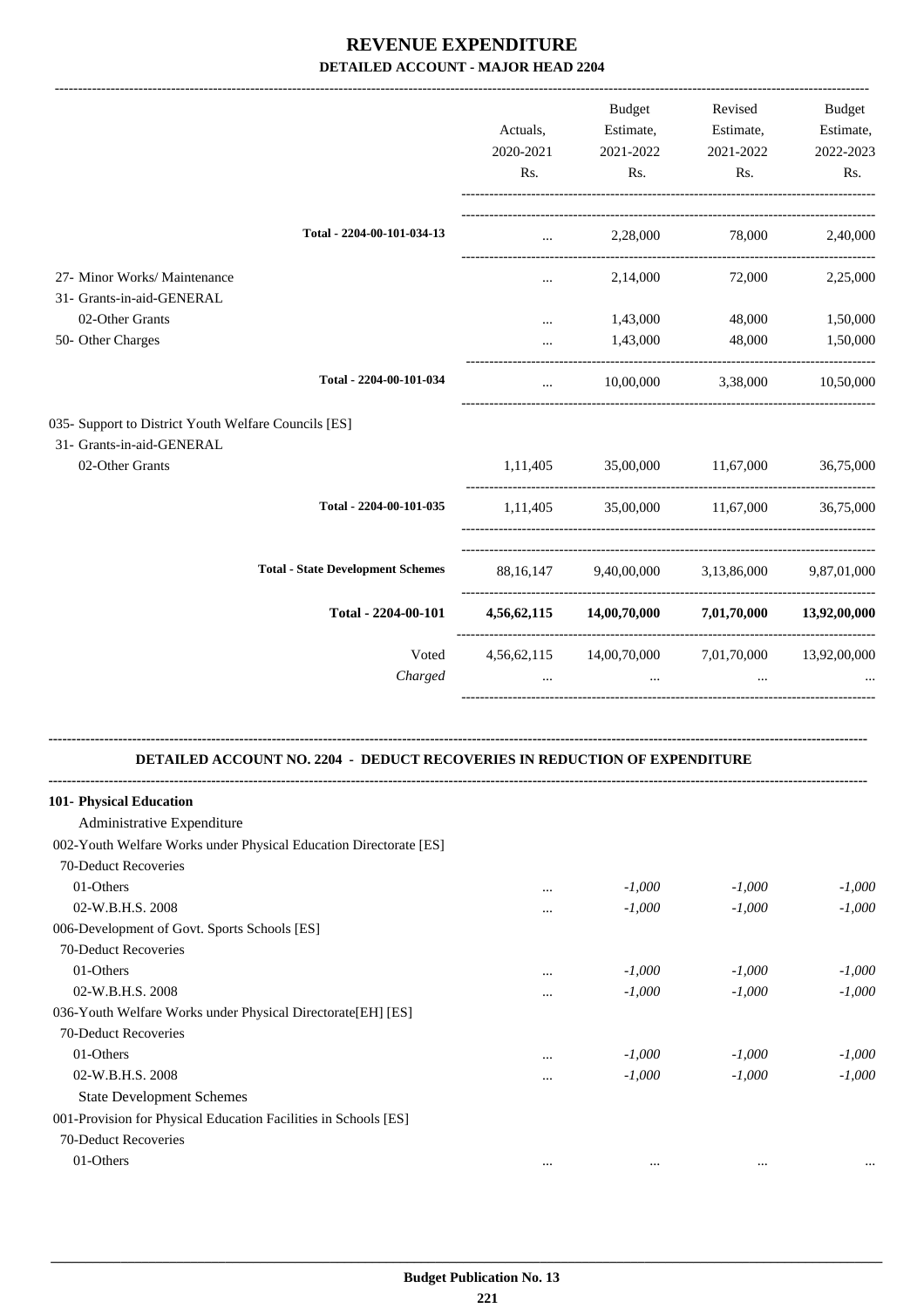|                                                                                                                                           | Actuals,<br>2020-2021<br>Rs. | <b>Budget</b><br>Estimate,<br>2021-2022<br>Rs. | Revised<br>Estimate,<br>2021-2022<br>Rs. | Budget<br>Estimate,<br>2022-2023<br>Rs. |
|-------------------------------------------------------------------------------------------------------------------------------------------|------------------------------|------------------------------------------------|------------------------------------------|-----------------------------------------|
| 011-Strengthening of Physical Education Directorate in the State and<br>District Headquaters [ES]                                         |                              |                                                |                                          |                                         |
| 70-Deduct Recoveries                                                                                                                      |                              |                                                |                                          |                                         |
| 01-Others                                                                                                                                 |                              | $\ddotsc$                                      |                                          |                                         |
| 02-W.B.H.S. 2008                                                                                                                          |                              |                                                |                                          |                                         |
| 018-Establishment of Sports Schools [ES]                                                                                                  |                              |                                                |                                          |                                         |
| 70-Deduct Recoveries                                                                                                                      |                              |                                                |                                          |                                         |
| 01-Others                                                                                                                                 |                              |                                                |                                          |                                         |
| 019-Development / Construction to Creat Sports and Games<br>Facilities for the Children of Secondary Schools [ES]<br>70-Deduct Recoveries |                              |                                                |                                          |                                         |
| 01-Others                                                                                                                                 |                              |                                                |                                          |                                         |
| Total - 101 - Deduct - Recoveries                                                                                                         |                              | $-6,000$                                       | -------------------<br>-6,000            | $-6,000$                                |
| 911- Deduct Recoveries of Overpayments                                                                                                    |                              |                                                |                                          |                                         |
| Administrative Expenditure                                                                                                                |                              |                                                |                                          |                                         |
| 034-Development of Rural Sports [ES]                                                                                                      |                              |                                                |                                          |                                         |
| 70-Deduct Recoveries                                                                                                                      |                              |                                                |                                          |                                         |
| 01-Others                                                                                                                                 | $\ddotsc$                    | $-1,000$                                       | $-1,000$                                 | $-1.000$                                |
| <b>State Development Schemes</b>                                                                                                          |                              |                                                |                                          |                                         |
| 032-Establishment of Sports Schools [ES]                                                                                                  |                              |                                                |                                          |                                         |
| 70-Deduct Recoveries                                                                                                                      |                              |                                                |                                          |                                         |
| 01-Others                                                                                                                                 |                              | $\ldots$                                       |                                          |                                         |
| Total - 911 - Deduct - Recoveries                                                                                                         | $\cdots$                     | $-1,000$                                       | $-1,000$                                 | $-1,000$                                |
| Total - 2204 - Deduct - Recoveries                                                                                                        | $\ddots$                     | $-7,000$                                       | $-7,000$                                 | $-7,000$                                |
|                                                                                                                                           |                              |                                                |                                          |                                         |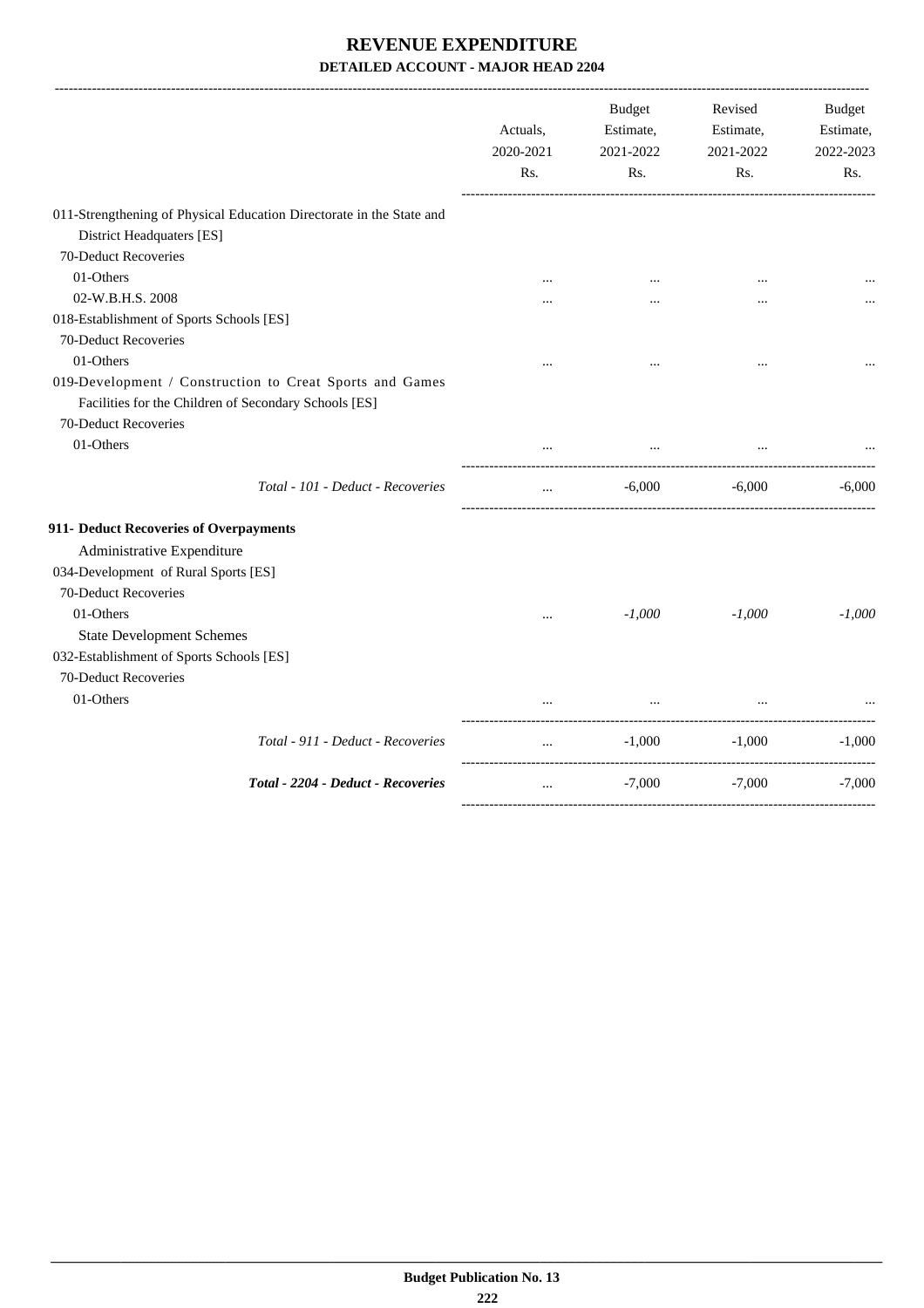### **REVENUE EXPENDITURE**

#### **DEMAND No. 15**

### **School Education Department**

**B - Social Services - (h) Others**

#### **Head of Account : 2251 - Secretariat--Social Services**

| Voted Rs. 10,38,63,000     | <b>Charged Rs. Nil</b> |              |             | Total Rs. 10,38,63,000 |
|----------------------------|------------------------|--------------|-------------|------------------------|
|                            |                        | Voted Rs.    | Charged Rs. | <b>Total Rs.</b>       |
| <b>Gross Expenditure</b>   |                        | 10,38,63,000 | $\cdots$    | 10,38,63,000           |
| <b>Deduct - Recoveries</b> |                        | $-51,000$    | $\cdots$    | $-51,000$              |
| <b>Net Expenditure</b>     |                        | 10,38,12,000 | $\cdots$    | 10,38,12,000           |
|                            |                        |              |             |                        |

### **REVENUE EXPENDITURE ABSTRACT ACCOUNT**

|                                                                               |           | Budget    | Revised                                            | Budget              |
|-------------------------------------------------------------------------------|-----------|-----------|----------------------------------------------------|---------------------|
|                                                                               | Actuals,  | Estimate, | Estimate,                                          | Estimate,           |
|                                                                               | 2020-2021 | 2021-2022 | 2021-2022                                          | 2022-2023           |
|                                                                               | Rs.       | Rs.       | Rs.                                                | Rs.                 |
| 090- Secretariate                                                             |           |           |                                                    |                     |
| Administrative Expenditure                                                    |           |           | 8,65,87,825 10,96,29,000 10,08,89,000              | 10,38,63,000        |
| <b>Total - 090</b>                                                            |           |           | 8,65,87,825 10,96,29,000 10,08,89,000 10,38,63,000 |                     |
| Grand Total - Gross 8,65,87,825 10,96,29,000 10,08,89,000 10,38,63,000        |           |           |                                                    |                     |
| Voted                                                                         |           |           | 8,65,87,825 10,96,29,000 10,08,89,000 10,38,63,000 |                     |
| Charged                                                                       |           | $\ddotsc$ |                                                    |                     |
| Administrative Expenditure 8,65,87,825 10,96,29,000 10,08,89,000 10,38,63,000 |           |           |                                                    |                     |
| Deduct Recoveries -83,354 -7,86,02,000                                        |           |           |                                                    | $-51,000$ $-51,000$ |
| <b>Grand Total - Net</b>                                                      |           |           | 8,65,04,471 3,10,27,000 10,08,38,000 10,38,12,000  |                     |
| Voted                                                                         |           |           | 8,65,04,471 3,10,27,000 10,08,38,000 10,38,12,000  |                     |
| Charged                                                                       | $\cdots$  | $\cdots$  |                                                    |                     |
|                                                                               |           |           |                                                    |                     |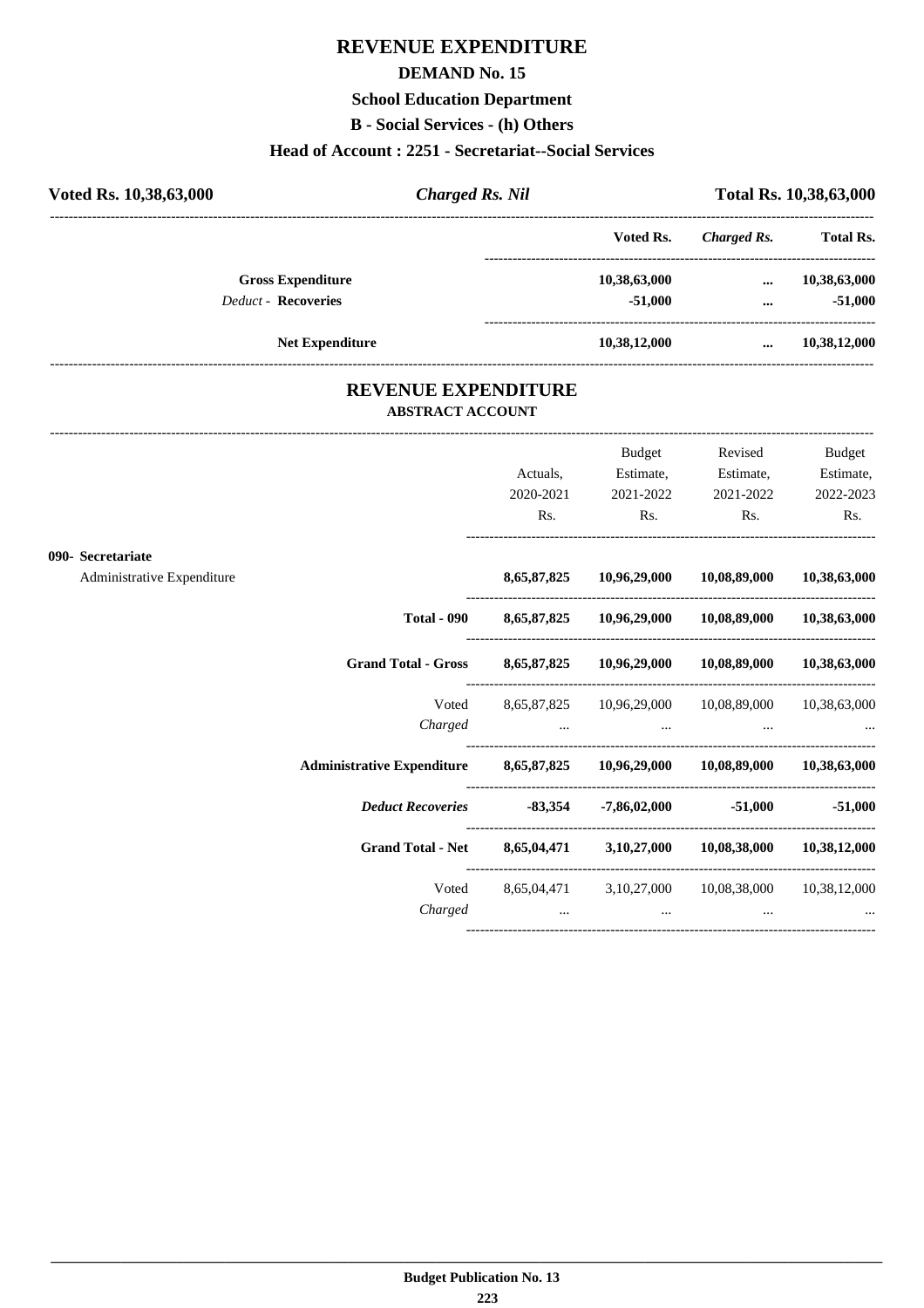|                                                  | Actuals,<br>2020-2021 | <b>Budget</b><br>Estimate,<br>2021-2022 | Revised<br>Estimate,<br>2021-2022 | Budget<br>Estimate,<br>2022-2023 |
|--------------------------------------------------|-----------------------|-----------------------------------------|-----------------------------------|----------------------------------|
|                                                  | Rs.                   | Rs.                                     | Rs.                               | Rs.                              |
| DETAILED ACCOUNT NO. 2251-00-090 - SECRETARIATE  |                       |                                         |                                   |                                  |
| 090- Secretariate                                |                       |                                         |                                   |                                  |
| <b>Administrative Expenditure</b>                |                       |                                         |                                   |                                  |
| 007- Department of School Education [ES]         |                       |                                         |                                   |                                  |
| 01- Salaries                                     |                       |                                         |                                   |                                  |
| 01-Pay                                           | 6,79,99,697           | 8,25,57,000                             | 6,93,60,000                       | 7,14,41,000                      |
| 14-Grade Pay                                     |                       |                                         |                                   |                                  |
| 02-Dearness Allowance                            | 22,05,633             | 24,77,000                               | 46,00,000                         | 46,86,000                        |
| 03-House Rent Allowance                          | 68,94,069             | 78,43,000                               | 73,89,000                         | 76,87,000                        |
| 04-Ad hoc Bonus                                  | 1,97,400              | 2,10,000                                | 2,01,000                          | 2,05,000                         |
| 07-Other Allowances                              | 7,78,446              | 7,00,000                                | 8,02,000                          | 8,26,000                         |
| 12-Medical Allowance                             | 82,000                | 91,000                                  | 84,000                            | 86,000                           |
| Total - 2251-00-090-007-01                       | 7,81,57,245           | 9,38,78,000                             | 8,24,36,000                       | 8,49,31,000                      |
| 02- Wages                                        | 6,50,200              | 6,71,000                                | 83,00,000                         | 86,00,000                        |
| 07- Medical Reimbursements                       | 6,87,202              | 5,02,000                                | 7,80,000                          | 8,12,000                         |
| 11- Travel Expenses                              | 69,011                | 3,62,000                                | 3,62,000                          | 3,69,000                         |
| 12- Medical Reimbursements under WBHS 2008       | 1,57,854              | 1,36,000                                | 2,80,000                          | 2,90,000                         |
| 13- Office Expenses                              |                       |                                         |                                   |                                  |
| 02-Telephone                                     | 3,82,514              | 3,08,000                                | 3,08,000                          | 3,14,000                         |
| 03-Maintenance / P.O.L. for Office Vehicles      | 25,47,447             | 22,99,000                               | 39,00,000                         | 39,20,000                        |
| 04-Other Office Expenses                         | 37, 37, 452           | 48,50,000                               | 40,50,000                         | 41,47,000                        |
| Total - 2251-00-090-007-13                       | 66, 67, 413           | 74,57,000                               | 82,58,000                         | 83,81,000                        |
| 26- Advertising and Publicity Expenses           | $\cdots$              | 61,05,000                               | $\cdots$                          |                                  |
| 28- Payment of Professional and Special Services |                       |                                         |                                   |                                  |
| 02-Other charges                                 | 1,98,900              | 2,33,000                                | 1,99,000                          | 1,99,000                         |
| 50- Other Charges                                | .                     | 2,24,000                                | 2,24,000                          | 2,31,000                         |
| 77- Computerisation                              |                       | 61,000                                  | 50,000                            | 50,000                           |
| <b>Total - Administrative Expenditure</b>        | 8,65,87,825           | 10,96,29,000                            | 10,08,89,000                      | 10,38,63,000                     |
| Total - 2251-00-090                              | 8,65,87,825           | 10,96,29,000                            | 10,08,89,000                      | 10,38,63,000                     |
| Voted                                            | 8,65,87,825           | 10,96,29,000                            | 10,08,89,000                      | 10,38,63,000                     |
| Charged                                          |                       |                                         |                                   |                                  |

#### **DETAILED ACCOUNT NO. 2251 - DEDUCT RECOVERIES IN REDUCTION OF EXPENDITURE --------------------------------------------------------------------------------------------------------------------------------------------------------------------------------**

**--------------------------------------------------------------------------------------------------------------------------------------------------------------------------------**

#### **090- Secretariate**

Administrative Expenditure

007-Department of School Education [ES]

70-Deduct Recoveries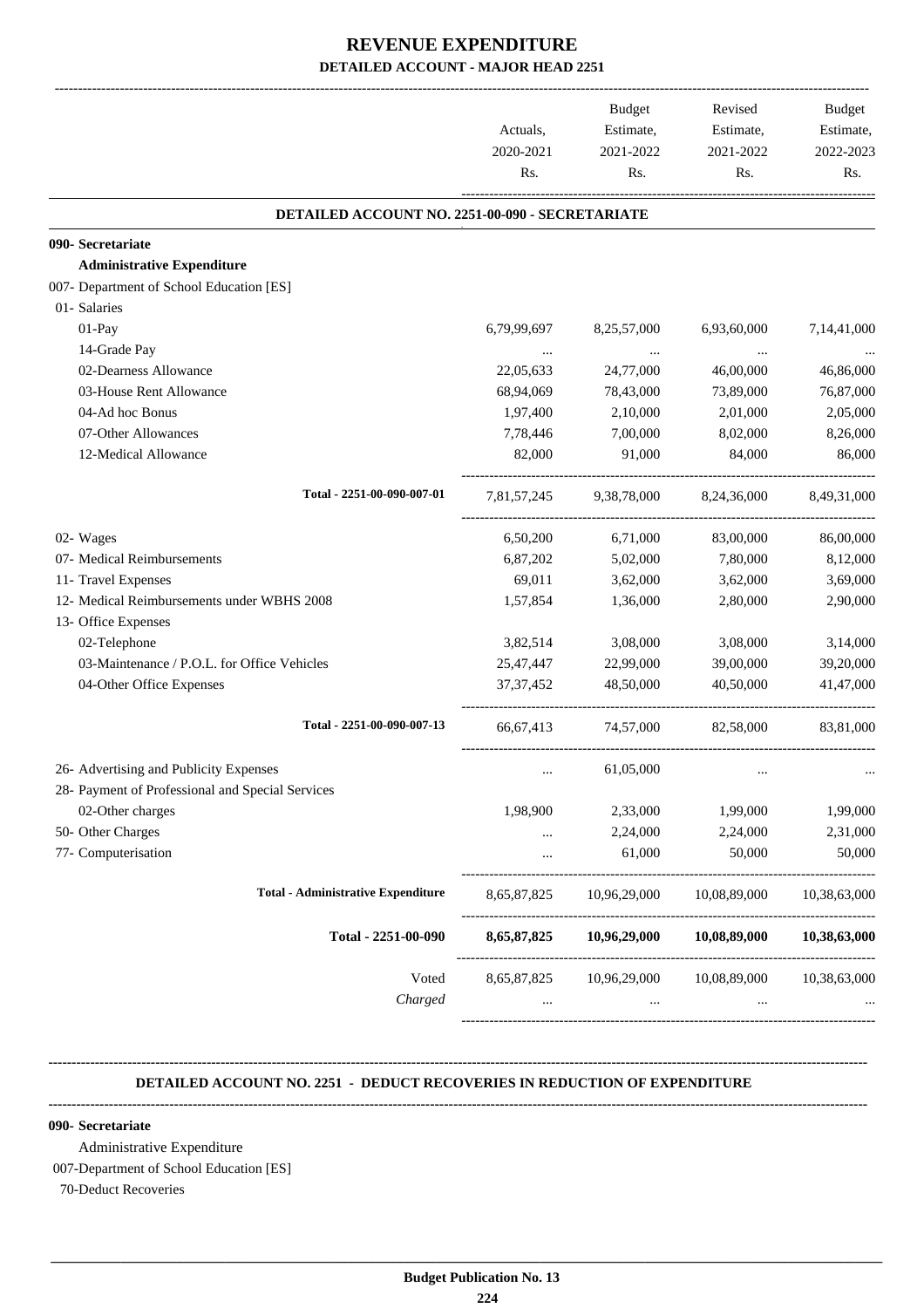|                                         |                                    |           | <b>Budget</b>  | Revised   | Budget    |
|-----------------------------------------|------------------------------------|-----------|----------------|-----------|-----------|
|                                         |                                    | Actuals,  | Estimate,      | Estimate, | Estimate, |
|                                         |                                    | 2020-2021 | 2021-2022      | 2021-2022 | 2022-2023 |
|                                         |                                    | Rs.       | Rs.            | Rs.       | Rs.       |
| 01-Others                               |                                    | $-83,354$ | $-1,000$       | $-50,000$ | $-50,000$ |
| 02-W.B.H.S. 2008                        |                                    |           | $-1,000$       | $\cdots$  | $\cdots$  |
|                                         | Total - 090 - Deduct - Recoveries  | $-83,354$ | $-2,000$       | $-50,000$ | $-50,000$ |
| 911- Deduct Recoveries of Overpayments  |                                    |           |                |           |           |
| Administrative Expenditure              |                                    |           |                |           |           |
| 007-Department of School Education [ES] |                                    |           |                |           |           |
| 70-Deduct Recoveries                    |                                    |           |                |           |           |
| 01-Others                               |                                    | $\cdots$  | -7,86,00,000   | $-1,000$  | $-1,000$  |
|                                         | Total - 911 - Deduct - Recoveries  | $\cdots$  | $-7,86,00,000$ | $-1.000$  | $-1,000$  |
|                                         | Total - 2251 - Deduct - Recoveries | -83,354   | $-7,86,02,000$ | $-51,000$ | $-51,000$ |
|                                         |                                    |           |                |           |           |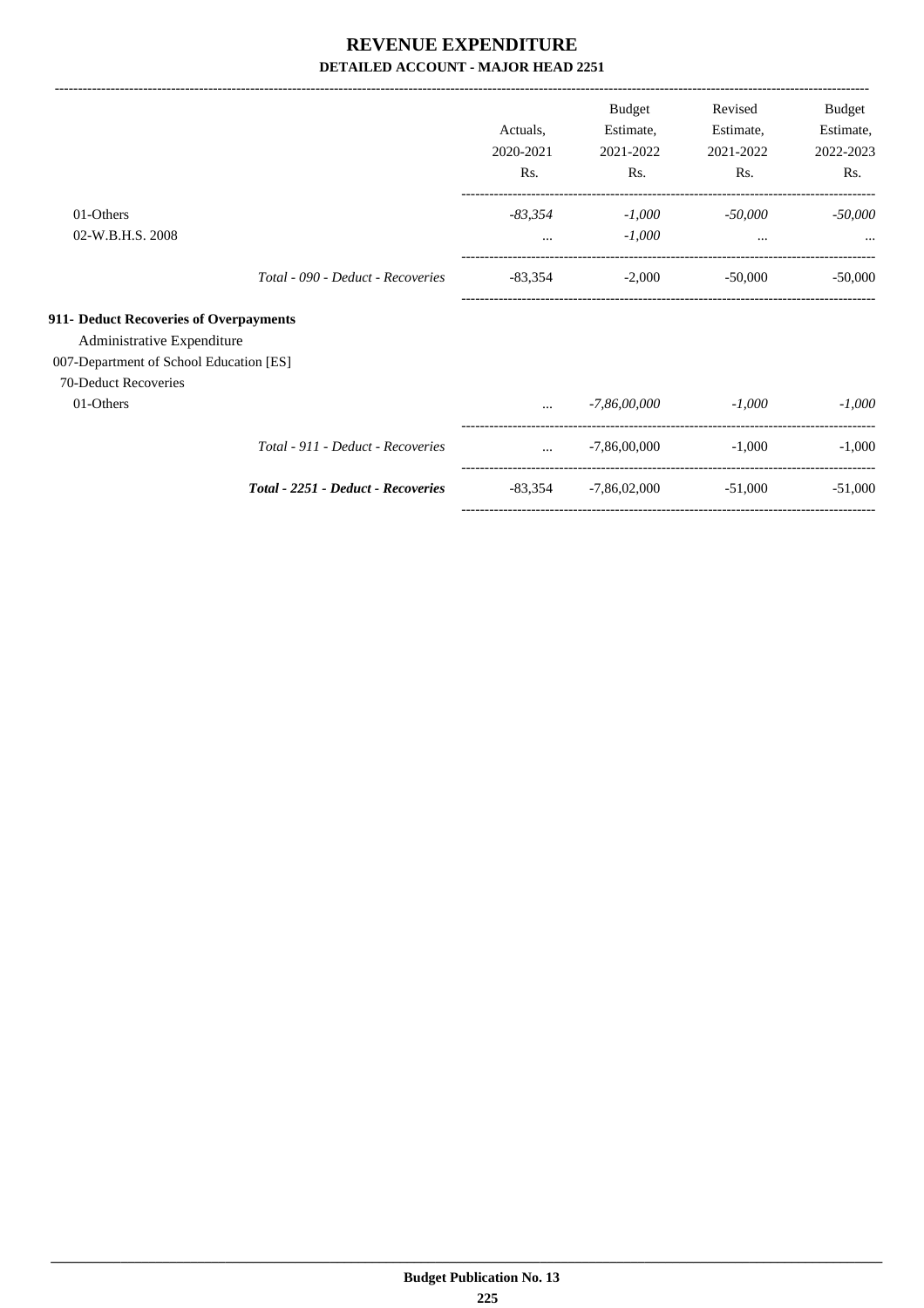## REVENUE EXPENDITURE

#### **DEMAND No. 15**

### **School Education Department**

#### C - Economic Services - (c) Special Areas Programmes

### Head of Account : 2551 - Hill Areas

| Voted Rs. 5,25,00,000      |                        | <b>Charged Rs. Nil</b> | Total Rs. 5,25,00,000   |             |                  |
|----------------------------|------------------------|------------------------|-------------------------|-------------|------------------|
|                            |                        |                        | Voted Rs.               | Charged Rs. | <b>Total Rs.</b> |
| <b>Gross Expenditure</b>   |                        |                        | 5,25,00,000             | $\cdots$    | 5,25,00,000      |
| <b>Deduct - Recoveries</b> |                        |                        | $\bullet\bullet\bullet$ | $\cdots$    | $\cdots$         |
|                            | <b>Net Expenditure</b> |                        | 5,25,00,000             | $\cdots$    | 5,25,00,000      |
|                            |                        |                        |                         |             |                  |

# REVENUE EXPENDITURE

### **ABSTRACT ACCOUNT**

|                                                                  |                                                                                                                                                                                                                                      | <b>Budget</b>                                       | Revised                                   | <b>Budget</b> |
|------------------------------------------------------------------|--------------------------------------------------------------------------------------------------------------------------------------------------------------------------------------------------------------------------------------|-----------------------------------------------------|-------------------------------------------|---------------|
|                                                                  | Actuals.                                                                                                                                                                                                                             | Estimate,                                           | Estimate,                                 | Estimate,     |
|                                                                  | 2020-2021                                                                                                                                                                                                                            | 2021-2022                                           | 2021-2022                                 | 2022-2023     |
|                                                                  | Rs.                                                                                                                                                                                                                                  | Rs.                                                 | Rs.                                       | Rs.           |
| <b>60 - OTHER HILL AREAS</b>                                     |                                                                                                                                                                                                                                      |                                                     |                                           |               |
| 191- Assistance to the Darjeeling Gorkha Autonomous Hill Council |                                                                                                                                                                                                                                      |                                                     |                                           |               |
| <b>State Development Schemes</b>                                 | $\dddot{\phantom{0}}$                                                                                                                                                                                                                | 5,00,00,000                                         | 1,66,67,000                               | 5,25,00,000   |
| <b>Total - 191</b>                                               | $\cdots$                                                                                                                                                                                                                             |                                                     | $5,00,00,000$ $1,66,67,000$ $5,25,00,000$ |               |
| <b>Grand Total - Gross</b>                                       | $\cdots$                                                                                                                                                                                                                             |                                                     | $5,00,00,000$ $1,66,67,000$               | 5,25,00,000   |
| Voted                                                            | $\mathbf{L}$ . The state $\mathbf{L}$                                                                                                                                                                                                |                                                     | 5,00,00,000  1,66,67,000  5,25,00,000     |               |
| Charged                                                          | $\cdots$                                                                                                                                                                                                                             | the contract of the contract of the contract of the |                                           |               |
| <b>State Development Schemes</b>                                 | <u>and the company of the company of the company of the company of the company of the company of the company of the company of the company of the company of the company of the company of the company of the company of the com</u> |                                                     | $5,00,00,000$ $1,66,67,000$ $5,25,00,000$ |               |
| <b>Deduct Recoveries</b>                                         | $\cdots$                                                                                                                                                                                                                             |                                                     |                                           |               |
| <b>Grand Total - Net</b>                                         | $\cdots$                                                                                                                                                                                                                             |                                                     | $5,00,00,000$ $1,66,67,000$ $5,25,00,000$ |               |
| Voted                                                            | $\mathbf{r}$ , and the state $\mathbf{r}$                                                                                                                                                                                            |                                                     | 5,00,00,000 1,66,67,000                   | 5,25,00,000   |
| Charged                                                          | $\cdots$                                                                                                                                                                                                                             | $\cdots$                                            | $\cdots$                                  |               |
|                                                                  |                                                                                                                                                                                                                                      |                                                     |                                           |               |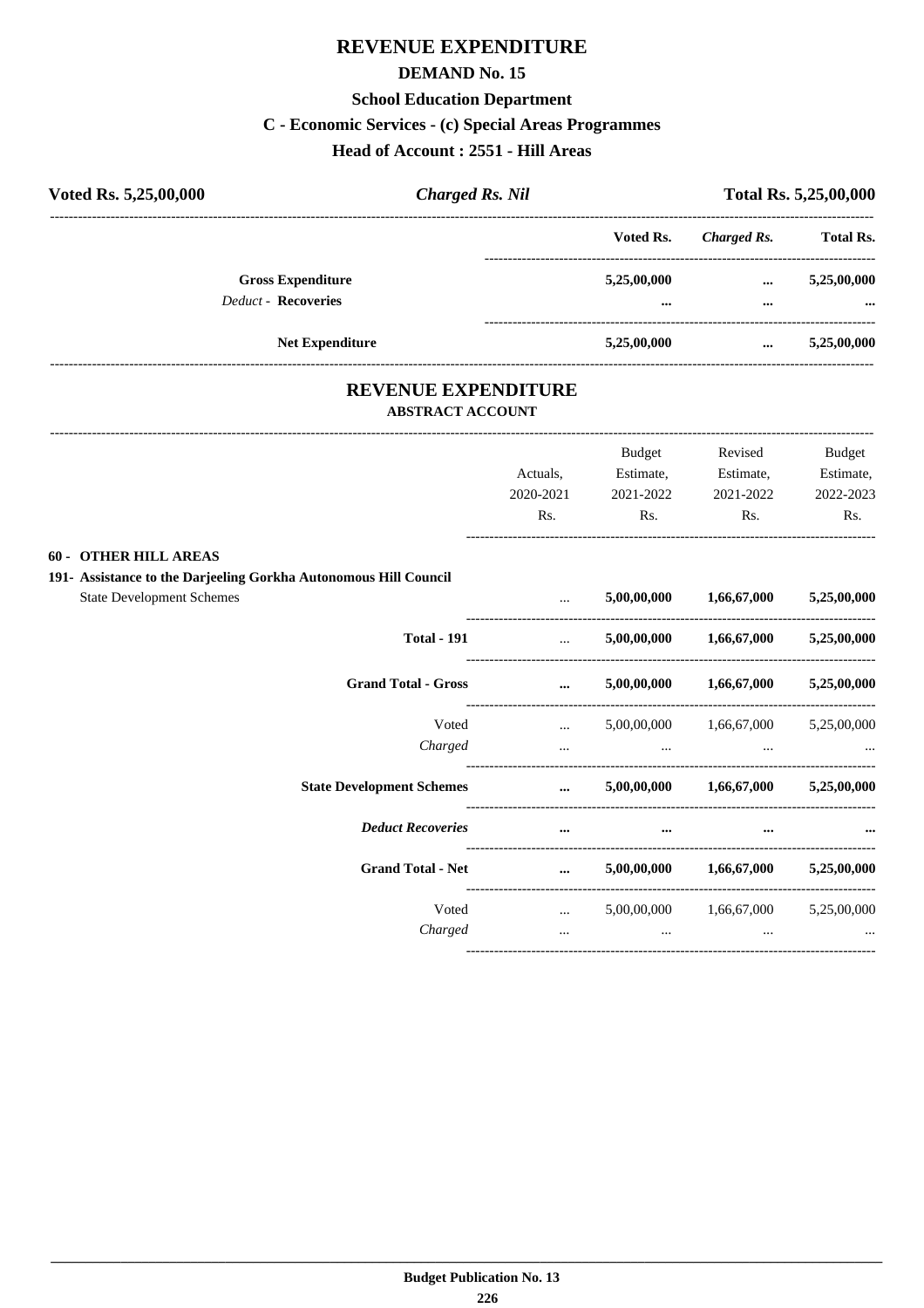-------------------------------------------------------------------------------------------------------------------------------------------------------------------------------

-----------------------------------------------------------------------------------------

|                                                                                                |                     | Actuals,<br>2020-2021 | <b>Budget</b><br>Estimate,<br>2021-2022 | Revised<br>Estimate,<br>2021-2022 | <b>Budget</b><br>Estimate,<br>2022-2023 |
|------------------------------------------------------------------------------------------------|---------------------|-----------------------|-----------------------------------------|-----------------------------------|-----------------------------------------|
|                                                                                                |                     | Rs.                   | Rs.                                     | Rs.                               | Rs.                                     |
| DETAILED ACCOUNT NO. 2551-60-191 - ASSISTANCE TO THE DARJEELING GORKHA AUTONOMOUS HILL COUNCIL |                     |                       |                                         |                                   |                                         |
| <b>60 - OTHER HILL AREAS</b>                                                                   |                     |                       |                                         |                                   |                                         |
| 191- Assistance to the Darjeeling Gorkha Autonomous Hill                                       |                     |                       |                                         |                                   |                                         |
| Council                                                                                        |                     |                       |                                         |                                   |                                         |
| <b>State Development Schemes</b>                                                               |                     |                       |                                         |                                   |                                         |
| 046- School Education Sector [ES]                                                              |                     |                       |                                         |                                   |                                         |
| 31- Grants-in-aid-GENERAL                                                                      |                     |                       |                                         |                                   |                                         |
| 02-Other Grants                                                                                |                     | $\cdots$              | 5,00,00,000                             | 1,66,67,000                       | 5,25,00,000                             |
| <b>Total - State Development Schemes</b>                                                       |                     | $\ddotsc$             | 5,00,00,000                             | 1,66,67,000                       | 5,25,00,000                             |
|                                                                                                | Total - 2551-60-191 | $\cdots$              | 5,00,00,000                             | 1,66,67,000                       | 5,25,00,000                             |
|                                                                                                | Voted               | $\cdots$              | 5,00,00,000                             | 1,66,67,000                       | 5,25,00,000                             |
|                                                                                                | Charged             | $\cdots$              |                                         | $\cdots$                          |                                         |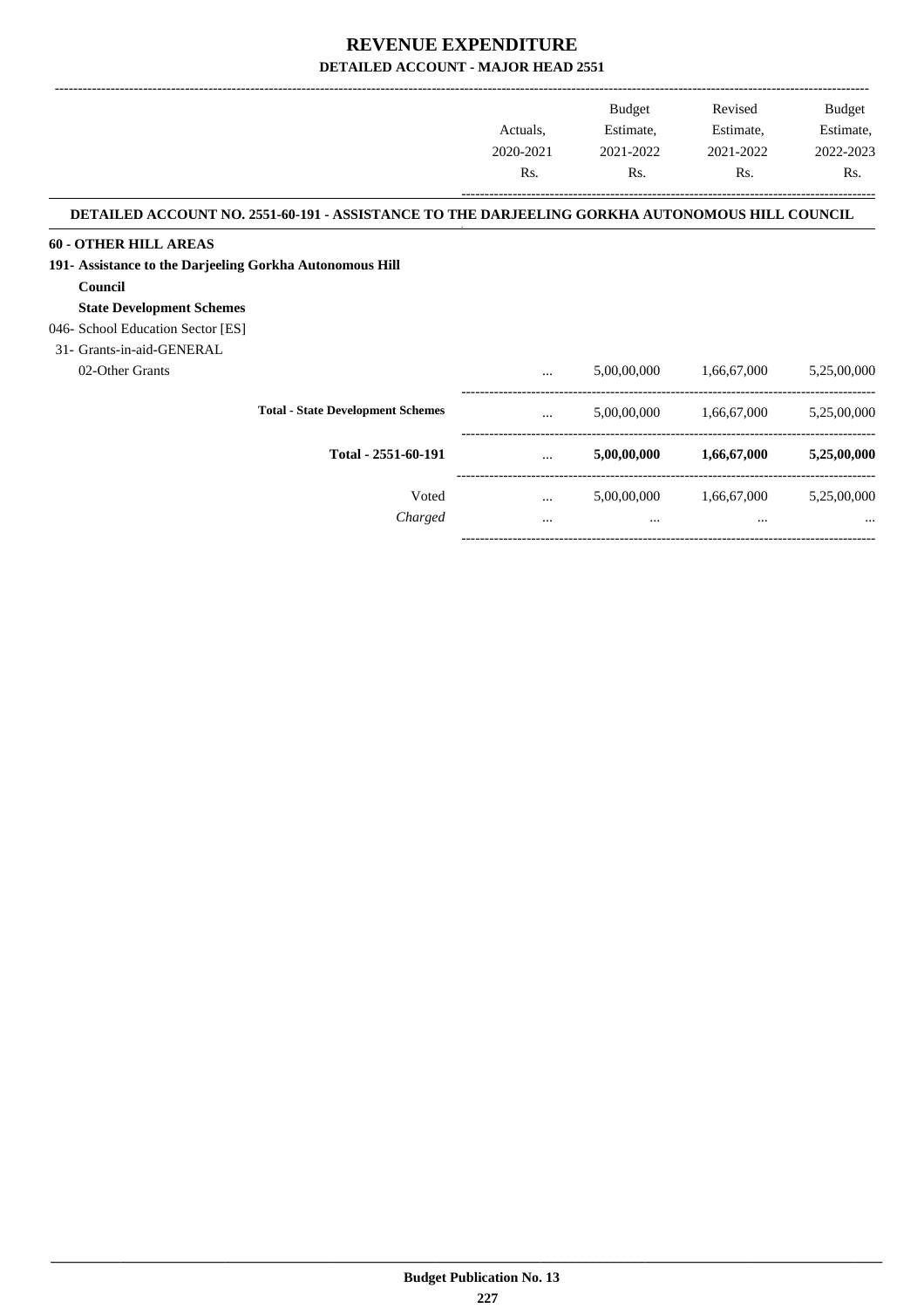### **CAPITAL EXPENDITURE**

### **DEMAND No. 15**

#### **School Education Department**

### **B. Capital Account of Social Services - (a) Capital Account of Education, Sports, Art and Culture Head of Account : 4202 - Capital Outlay on Education, Sports, Art and Culture**

| Voted Rs. 312, 10, 00, 000                             | <b>Charged Rs. Nil</b> | Total Rs. 312,10,00,000   |              |                   |
|--------------------------------------------------------|------------------------|---------------------------|--------------|-------------------|
|                                                        |                        | Voted Rs.                 | Charged Rs.  | <b>Total Rs.</b>  |
| <b>Gross Expenditure</b><br><b>Deduct - Recoveries</b> |                        | 312,10,00,000<br>$\cdots$ | $\cdots$<br> | 312,10,00,000<br> |
| <b>Net Expenditure</b>                                 |                        | 312,10,00,000             | $\cdots$     | 312,10,00,000     |

### **CAPITAL EXPENDITURE ABSTRACT ACCOUNT**

---------------------------------------------------------------------------------------------------------------------------------------------------------------------------------

|                                                                                    |                    | Actuals.<br>2020-2021<br>Rs. | <b>Budget</b><br>Estimate,<br>2021-2022<br>Rs. | Revised<br>Estimate,<br>2021-2022<br>Rs. | <b>Budget</b><br>Estimate,<br>2022-2023<br>Rs. |
|------------------------------------------------------------------------------------|--------------------|------------------------------|------------------------------------------------|------------------------------------------|------------------------------------------------|
| 01 - GENERAL EDUCATION<br>201- Elementary Education                                |                    |                              |                                                |                                          |                                                |
| Administrative Expenditure                                                         |                    |                              |                                                |                                          |                                                |
| <b>State Development Schemes</b>                                                   |                    | 20,07,80,916                 | 105,00,00,000                                  | 35,00,00,000                             | 110,25,00,000                                  |
| State Development Schemes (Central Assistance)                                     |                    |                              |                                                |                                          |                                                |
|                                                                                    | <b>Total - 201</b> |                              | 20,07,80,916 105,00,00,000                     |                                          | 35,00,00,000 110,25,00,000                     |
| 202- Secondary Education                                                           |                    |                              |                                                |                                          |                                                |
| Administrative Expenditure                                                         |                    | $\cdots$                     |                                                |                                          |                                                |
| <b>State Development Schemes</b><br>State Development Schemes (Central Assistance) |                    | 21, 18, 50, 765              | 97,00,00,000                                   | 32, 33, 33, 000                          | 101,85,00,000                                  |
|                                                                                    |                    |                              |                                                |                                          |                                                |
|                                                                                    | <b>Total - 202</b> | 21, 18, 50, 765              | 97,00,00,000                                   | 32, 33, 33, 000                          | 101,85,00,000                                  |
| 789- Special Component Plan for Scheduled Castes                                   |                    |                              |                                                |                                          |                                                |
| <b>State Development Schemes</b>                                                   |                    |                              | $\cdots$                                       | $\cdots$                                 | 25,00,00,000                                   |
| State Development Schemes (Central Assistance)                                     |                    |                              | $\ddotsc$                                      | $\ddotsc$                                |                                                |
|                                                                                    | <b>Total - 789</b> | $\cdots$                     | $\ddotsc$                                      | $\cdots$                                 | 25,00,00,000                                   |
| 796- Tribal Areas Sub-Plan                                                         |                    |                              |                                                |                                          |                                                |
| <b>State Development Schemes</b>                                                   |                    | $\cdots$                     | $\cdots$                                       | $\ddots$                                 | 10,00,00,000                                   |
| <b>State Development Schemes (Central Assistance)</b>                              |                    |                              | $\ddotsc$                                      | $\dddot{\phantom{0}}$                    |                                                |
|                                                                                    | <b>Total - 796</b> |                              | $\cdots$                                       |                                          | 10,00,00,000                                   |
| 800- Other Expenditure                                                             |                    |                              |                                                |                                          |                                                |
| <b>State Development Schemes</b>                                                   |                    |                              |                                                | $\ddotsc$                                | 65,00,00,000                                   |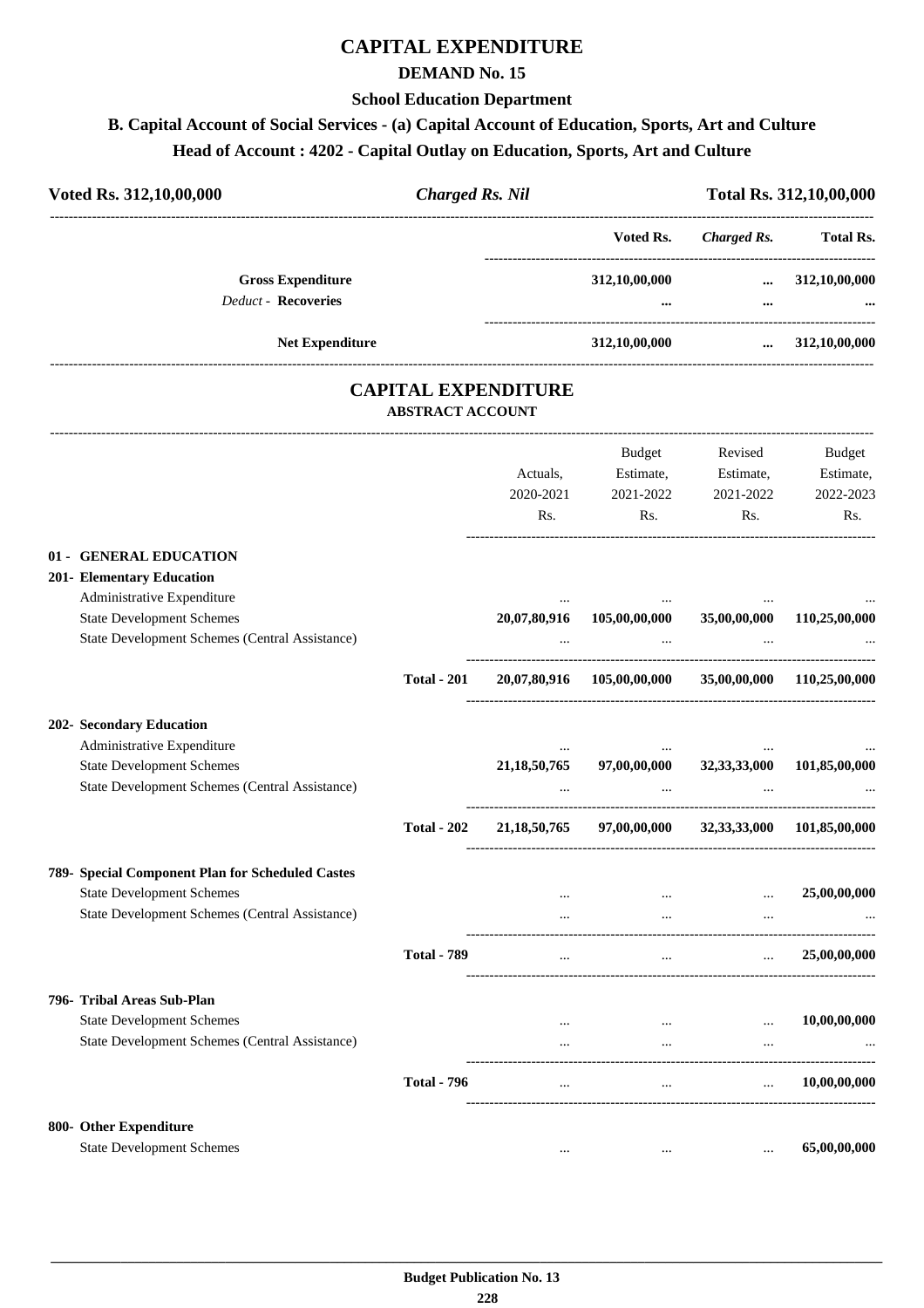### **CAPITAL EXPENDITURE ABSTRACT ACCOUNT**

|                                                                                 | Actuals,<br>2020-2021<br>Rs.                                                                                                                                                                                                         | <b>Budget</b><br>Rs.                                                                                                                                                         | Revised<br>Estimate, Estimate,<br>2021-2022 2021-2022<br>Rs. | Budget<br>Estimate,<br>2022-2023<br>Rs. |
|---------------------------------------------------------------------------------|--------------------------------------------------------------------------------------------------------------------------------------------------------------------------------------------------------------------------------------|------------------------------------------------------------------------------------------------------------------------------------------------------------------------------|--------------------------------------------------------------|-----------------------------------------|
| <b>Total - 800</b>                                                              | $\cdots$                                                                                                                                                                                                                             |                                                                                                                                                                              | $\ldots$ 65,00,00,000                                        |                                         |
| Grand Total - Gross 41,26,31,681 202,00,00,000 67,33,33,000 312,10,00,000       |                                                                                                                                                                                                                                      |                                                                                                                                                                              |                                                              |                                         |
| Voted<br>Charged                                                                | <u>and the community of the community of the community of the community of the community of the community of the community of the community of the community of the community of the community of the community of the community</u> | 41,26,31,681 202,00,00,000 67,33,33,000 312,10,00,000<br>and the contract of the contract of the contract of the contract of the contract of the contract of the contract of | $\cdots$                                                     |                                         |
| State Development Schemes 41,26,31,681 202,00,00,000 67,33,33,000 312,10,00,000 |                                                                                                                                                                                                                                      |                                                                                                                                                                              |                                                              |                                         |
| <b>State Development Schemes (Central Assistance)</b>                           | $\cdots$                                                                                                                                                                                                                             | $\cdots$                                                                                                                                                                     |                                                              |                                         |
| <b>Deduct Recoveries</b>                                                        | $\cdots$                                                                                                                                                                                                                             | $\cdots$                                                                                                                                                                     | $\cdots$                                                     |                                         |
| Grand Total - Net 41,26,31,681 202,00,00,000 67,33,33,000 312,10,00,000         |                                                                                                                                                                                                                                      |                                                                                                                                                                              |                                                              |                                         |
| Charged                                                                         | $\cdots$                                                                                                                                                                                                                             | Voted 41,26,31,681 202,00,00,000 67,33,33,000 312,10,00,000<br>$\cdots$                                                                                                      | $\cdots$                                                     |                                         |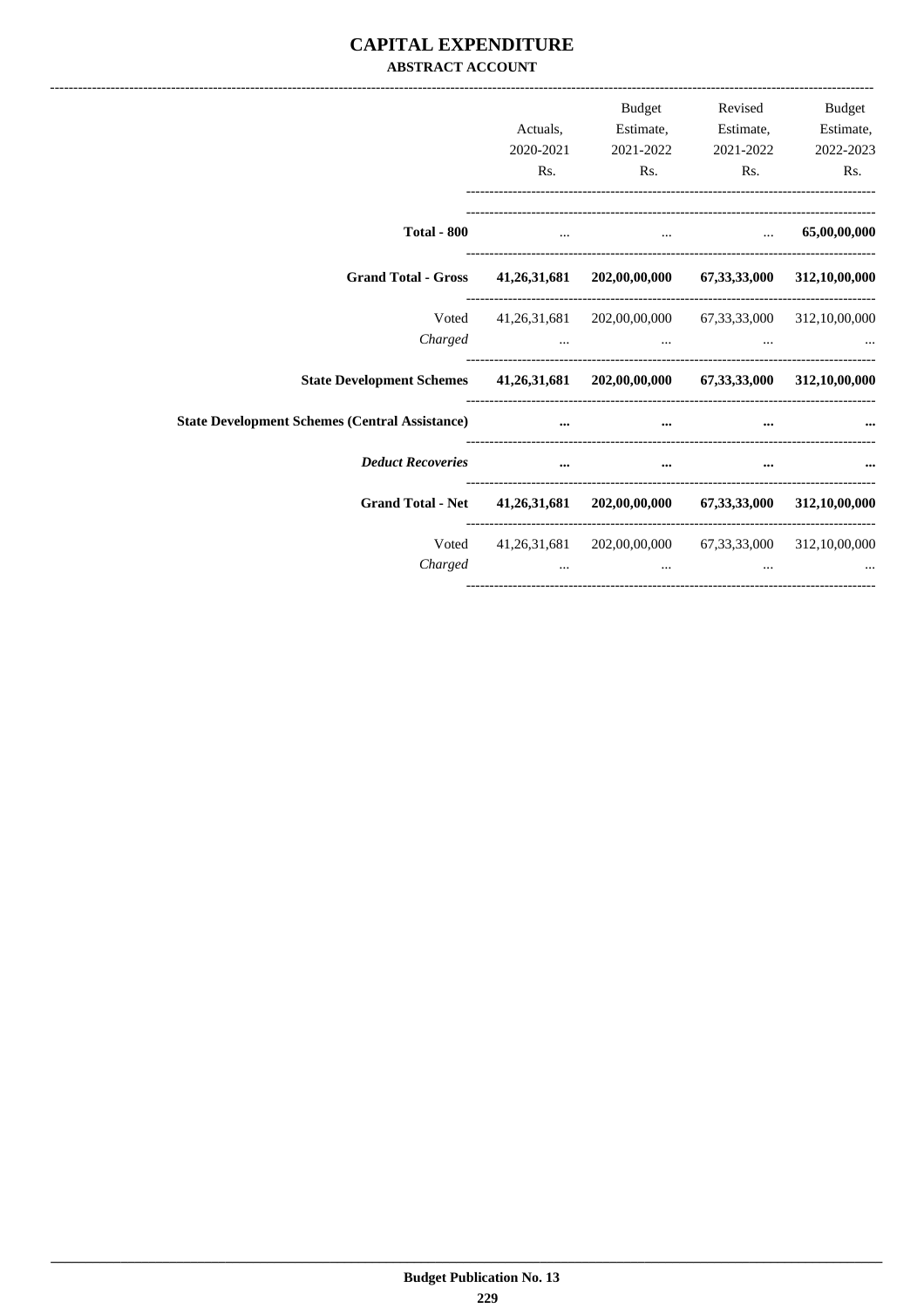|                                                                                                                                                               | Actuals,<br>2020-2021 | <b>Budget</b><br>Estimate,<br>2021-2022               | Revised<br>Estimate,<br>2021-2022 | <b>Budget</b><br>Estimate,<br>2022-2023 |
|---------------------------------------------------------------------------------------------------------------------------------------------------------------|-----------------------|-------------------------------------------------------|-----------------------------------|-----------------------------------------|
|                                                                                                                                                               | Rs.                   | Rs.                                                   | Rs.                               | Rs.                                     |
| DETAILED ACCOUNT NO. 4202-01-201 - ELEMENTARY EDUCATION                                                                                                       |                       |                                                       |                                   |                                         |
| 01 - GENERAL EDUCATION                                                                                                                                        |                       |                                                       |                                   |                                         |
| <b>201- Elementary Education</b>                                                                                                                              |                       |                                                       |                                   |                                         |
| <b>State Development Schemes</b>                                                                                                                              |                       |                                                       |                                   |                                         |
| 001- Strengthening of administrative and supervisory staff (including                                                                                         |                       |                                                       |                                   |                                         |
| accommodation, etc.) [ES]                                                                                                                                     |                       | 65,00,00,000                                          |                                   |                                         |
| 53- Major Works / Land and Buildings                                                                                                                          | 10,45,45,786          |                                                       | 21,66,67,000                      | 68,25,00,000                            |
| Total - 4202-01-201-001                                                                                                                                       | 10,45,45,786          | 65,00,00,000                                          | 21,66,67,000                      | 68,25,00,000                            |
| 002- Improvement of Teachers Training Facilities. [ES]                                                                                                        |                       |                                                       |                                   |                                         |
| 53- Major Works / Land and Buildings                                                                                                                          | 9,62,35,130           | 40,00,00,000                                          | 13, 33, 33, 000                   | 42,00,00,000                            |
|                                                                                                                                                               |                       |                                                       |                                   |                                         |
| Total - 4202-01-201-002                                                                                                                                       | 9,62,35,130           |                                                       | 40,00,00,000 13,33,33,000         | 42,00,00,000                            |
| <b>Total - State Development Schemes</b>                                                                                                                      |                       | 20,07,80,916 105,00,00,000 35,00,00,000 110,25,00,000 |                                   |                                         |
| 007- Upgradation of 200 Schools from Elementary to Secondary<br>under WBDFP-II (WBDFP-II) [ES]<br>53- Major Works / Land and Buildings<br>Total - 4202-01-201 | 20,07,80,916          | 105,00,00,000                                         | 35,00,00,000                      | 110,25,00,000                           |
| Voted                                                                                                                                                         | 20,07,80,916          | 105,00,00,000                                         | 35,00,00,000                      | 110,25,00,000                           |
| Charged                                                                                                                                                       |                       |                                                       |                                   |                                         |
| <b>DETAILED ACCOUNT NO. 4202-01-202 - SECONDARY EDUCATION</b>                                                                                                 |                       |                                                       |                                   |                                         |
| 01 - GENERAL EDUCATION                                                                                                                                        |                       |                                                       |                                   |                                         |
| 202- Secondary Education                                                                                                                                      |                       |                                                       |                                   |                                         |
| <b>State Development Schemes</b>                                                                                                                              |                       |                                                       |                                   |                                         |
| 002- Development of Government Secondary Schools [ES]                                                                                                         |                       |                                                       |                                   |                                         |
| 53- Major Works / Land and Buildings                                                                                                                          |                       | 21,18,50,765 94,00,00,000 31,33,33,000 98,70,00,000   |                                   |                                         |
| Total - 4202-01-202-002                                                                                                                                       |                       | 21,18,50,765 94,00,00,000 31,33,33,000 98,70,00,000   |                                   |                                         |
| 005- Girls Hostel [ES]                                                                                                                                        |                       |                                                       |                                   |                                         |
| 53- Major Works / Land and Buildings                                                                                                                          |                       | $3,00,00,000$ $1,00,00,000$ $3,15,00,000$             |                                   |                                         |
| Total - 4202-01-202-005                                                                                                                                       |                       | $3,00,00,000$ $1,00,00,000$ $3,15,00,000$             |                                   |                                         |
| <b>Total - State Development Schemes</b>                                                                                                                      |                       | 21,18,50,765 97,00,00,000 32,33,33,000 101,85,00,000  |                                   |                                         |
|                                                                                                                                                               |                       |                                                       |                                   |                                         |
| <b>State Development Schemes</b>                                                                                                                              |                       |                                                       |                                   |                                         |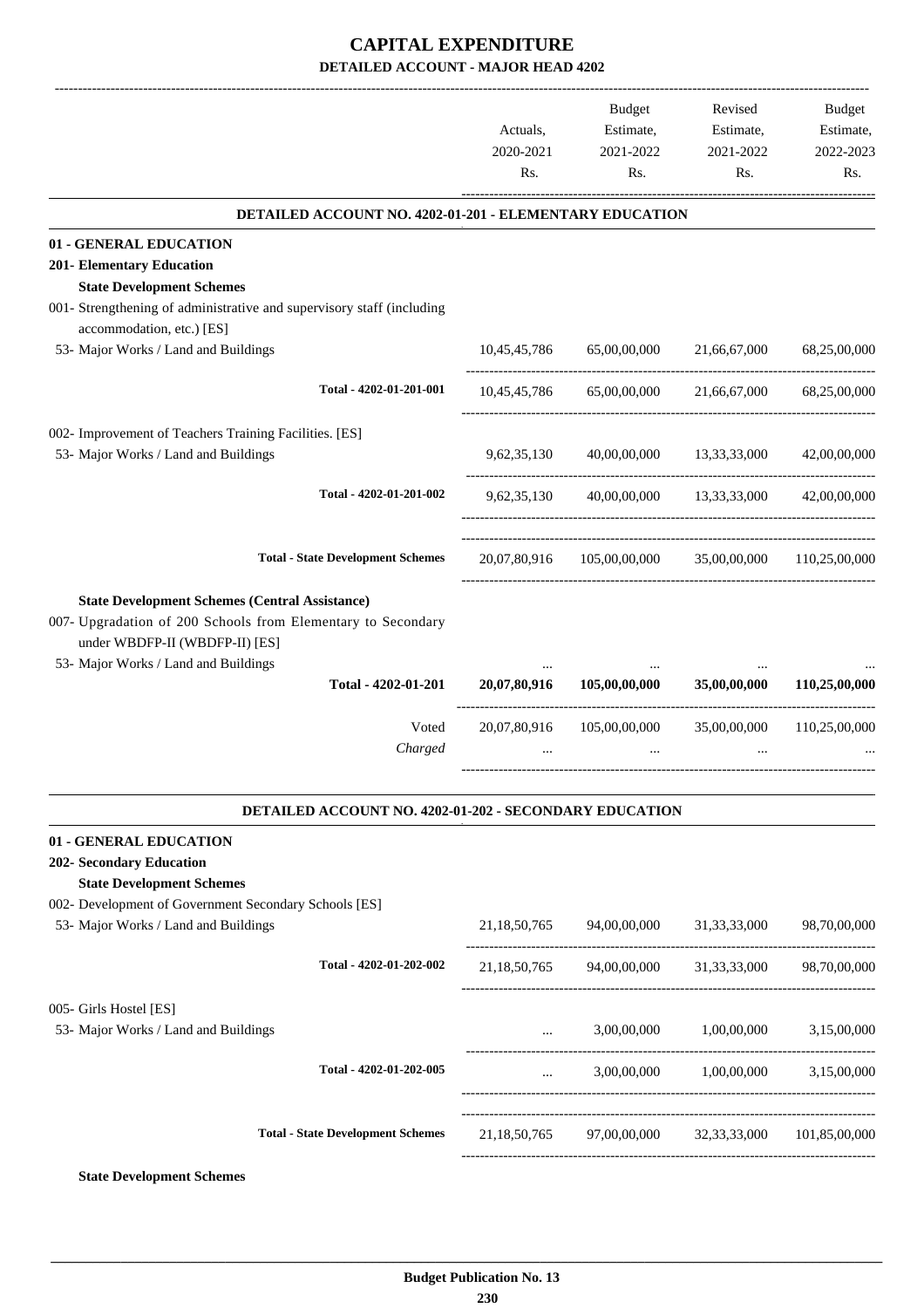|                                                                                                                                                                                                       | Actuals,<br>2020-2021<br>Rs. | Budget<br>Estimate,<br>2021-2022<br>Rs.            | Revised<br>Estimate,<br>2021-2022<br>Rs. | Budget<br>Estimate,<br>2022-2023<br>Rs. |
|-------------------------------------------------------------------------------------------------------------------------------------------------------------------------------------------------------|------------------------------|----------------------------------------------------|------------------------------------------|-----------------------------------------|
| 007- Backward Region Grant (Spl) Funded by the State (BRGFSW)<br>[ES]                                                                                                                                 |                              |                                                    |                                          |                                         |
| 53- Major Works / Land and Buildings<br><b>State Development Schemes (Central Assistance)</b><br>008- Upgradation of 300 Schools from Secondary to Higher<br>Secondary under WBDFP-II (WBDFP-II) [ES] |                              |                                                    |                                          |                                         |
| 53- Major Works / Land and Buildings                                                                                                                                                                  |                              |                                                    |                                          |                                         |
| Total - 4202-01-202                                                                                                                                                                                   | 21, 18, 50, 765              | 97,00,00,000                                       | 32, 33, 33, 000                          | 101,85,00,000                           |
| Voted<br>Charged                                                                                                                                                                                      | $\cdots$                     | 21,18,50,765 97,00,00,000 32,33,33,000<br>$\cdots$ | $\cdots$                                 | 101,85,00,000                           |
| DETAILED ACCOUNT NO. 4202-01-789 - SPECIAL COMPONENT PLAN FOR SCHEDULED CASTES                                                                                                                        |                              |                                                    |                                          |                                         |
| 01 - GENERAL EDUCATION<br>789- Special Component Plan for Scheduled Castes<br><b>State Development Schemes</b><br>001- Infrastructure Facilities for Elementary / Secondary Education                 |                              |                                                    |                                          |                                         |
| Programme under RIDF. (RIDF) [ES]<br>53- Major Works / Land and Buildings                                                                                                                             |                              | $\cdots$                                           | $\ddots$                                 | 25,00,00,000                            |
| Total - 4202-01-789-001                                                                                                                                                                               | $\cdots$                     | $\cdots$                                           | $\sim 10^{-10}$                          | 25,00,00,000                            |
| 006- Backward Region Grant(Spl) Funded by the State (BRGFSW)<br>[ES]                                                                                                                                  |                              |                                                    |                                          |                                         |
| 53- Major Works / Land and Buildings                                                                                                                                                                  |                              | $\cdots$                                           |                                          |                                         |
| <b>Total - State Development Schemes</b>                                                                                                                                                              |                              |                                                    |                                          | 25,00,00,000                            |
| Total - 4202-01-789                                                                                                                                                                                   |                              |                                                    |                                          | 25,00,00,000                            |
| Voted                                                                                                                                                                                                 | $\cdots$                     | $\cdots$                                           | $\cdots$                                 | 25,00,00,000                            |
| Charged                                                                                                                                                                                               | $\cdots$                     | $\cdots$                                           |                                          |                                         |
| DETAILED ACCOUNT NO. 4202-01-796 - TRIBAL AREAS SUB-PLAN                                                                                                                                              |                              |                                                    |                                          |                                         |
| 01 - GENERAL EDUCATION<br>796- Tribal Areas Sub-Plan<br><b>State Development Schemes</b><br>001- Infrastructure Facilities for Elementary / Secondary Education<br>Programme under RIDF. (RIDF) [ES]  |                              |                                                    |                                          |                                         |
| 53- Major Works / Land and Buildings                                                                                                                                                                  |                              |                                                    |                                          | 10,00,00,000                            |
| Total - 4202-01-796-001                                                                                                                                                                               |                              | $\cdots$                                           | $\cdots$                                 | 10,00,00,000                            |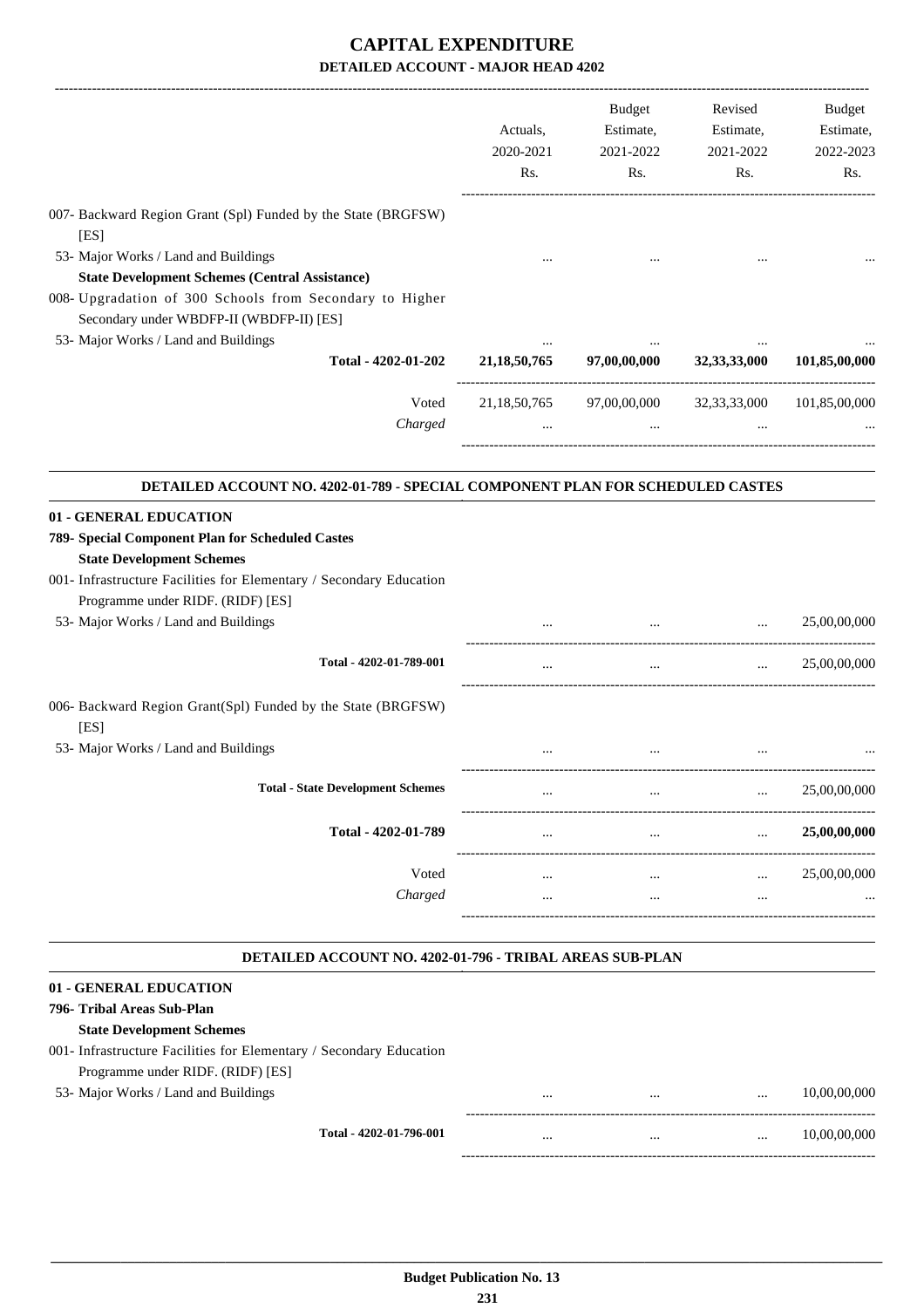|                                                                                                     | Actuals,<br>2020-2021<br>Rs. | Budget<br>Estimate,<br>2021-2022<br>Rs. | Revised<br>Estimate,<br>2021-2022<br>Rs. | <b>Budget</b><br>Estimate,<br>2022-2023<br>Rs. |
|-----------------------------------------------------------------------------------------------------|------------------------------|-----------------------------------------|------------------------------------------|------------------------------------------------|
| 006- Backward Region Grant (Spl) Funded by the State (BRGFSW)                                       |                              |                                         |                                          |                                                |
| [ES]                                                                                                |                              |                                         |                                          |                                                |
| 53- Major Works / Land and Buildings                                                                |                              | $\cdots$                                |                                          |                                                |
| <b>Total - State Development Schemes</b>                                                            |                              | $\cdots$                                | $\cdots$                                 | 10,00,00,000                                   |
| Total - 4202-01-796                                                                                 | $\cdots$                     | $\cdots$                                | $\cdots$                                 | 10,00,00,000                                   |
| Voted                                                                                               |                              |                                         |                                          |                                                |
| Charged                                                                                             | $\cdots$<br>$\cdots$         | $\cdots$<br>$\cdots$                    | $\cdots$<br>$\cdots$                     | 10,00,00,000                                   |
| DETAILED ACCOUNT NO. 4202-01-800 - OTHER EXPENDITURE                                                |                              |                                         |                                          |                                                |
| 01 - GENERAL EDUCATION                                                                              |                              |                                         |                                          |                                                |
| 800- Other Expenditure                                                                              |                              |                                         |                                          |                                                |
| <b>State Development Schemes</b>                                                                    |                              |                                         |                                          |                                                |
| 005- Infrastructure Facilities for Elementary / Secondary Education                                 |                              |                                         |                                          |                                                |
| Programme under RIDF. (RIDF) [ES]                                                                   |                              |                                         |                                          |                                                |
| 53- Major Works / Land and Buildings                                                                |                              | $\cdots$                                | $\cdots$                                 | 65,00,00,000                                   |
| <b>Total - State Development Schemes</b>                                                            | $\cdots$                     | $\cdots$                                | $\cdots$                                 | 65,00,00,000                                   |
| Total - 4202-01-800                                                                                 |                              | $\cdots$                                | $\cdots$                                 | 65,00,00,000                                   |
| Voted                                                                                               | $\cdots$                     | $\cdots$                                | $\cdots$                                 | 65,00,00,000                                   |
| Charged                                                                                             | $\cdots$                     | $\cdots$                                | $\cdots$                                 |                                                |
| <b>DETAILED ACCOUNT NO. 4202 - DEDUCT RECOVERIES IN REDUCTION OF EXPENDITURE</b>                    |                              |                                         |                                          |                                                |
| 01 - GENERAL EDUCATION                                                                              |                              |                                         |                                          |                                                |
| <b>202- Secondary Education</b>                                                                     |                              |                                         |                                          |                                                |
| <b>State Development Schemes</b>                                                                    |                              |                                         |                                          |                                                |
| 901-Deduct Receipt/Recoveries on Capital Account [ES]                                               |                              |                                         |                                          |                                                |
| 70-Deduct Recoveries                                                                                |                              |                                         |                                          |                                                |
| 01-Others                                                                                           | $\cdots$                     | $\cdots$                                |                                          |                                                |
| State Development Schemes (Central Assistance)                                                      |                              |                                         |                                          |                                                |
| 008-Upgradation of 300 Schools from Secondary to Higher<br>Secondary under WBDFP-II (WBDFP-II) [ES] |                              |                                         |                                          |                                                |
| 70-Deduct Recoveries<br>01-Others                                                                   |                              |                                         |                                          |                                                |
|                                                                                                     |                              | $\sim$ $\sim$ $\sim$                    | $\cdots$                                 |                                                |
| Total - 202 - Deduct - Recoveries                                                                   | $\cdots$                     | $\cdots$                                | $\cdots$                                 |                                                |
| 789- Special Component Plan for Scheduled Castes                                                    |                              |                                         |                                          |                                                |
| <b>State Development Schemes</b>                                                                    |                              |                                         |                                          |                                                |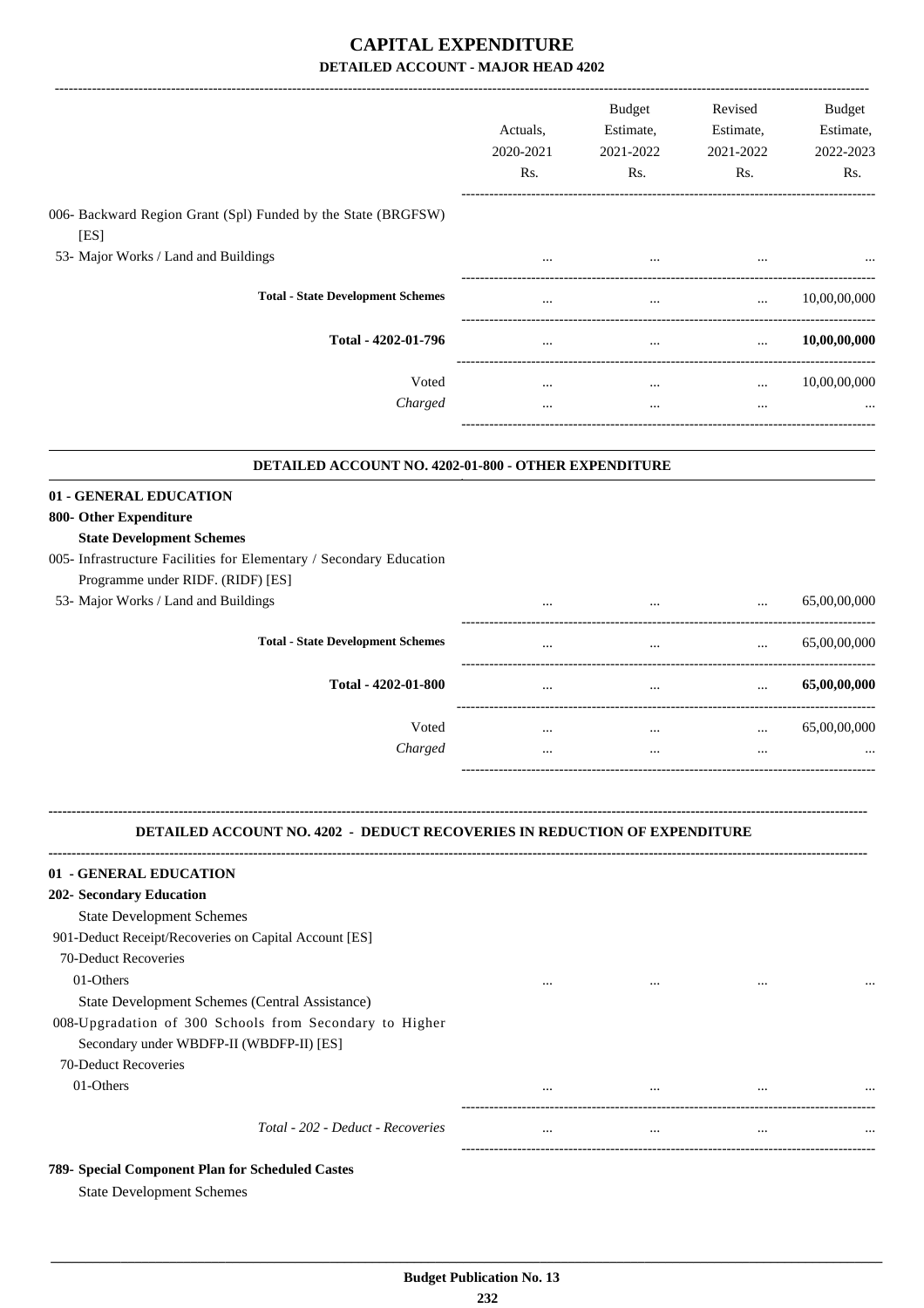|                                                                                  | Actuals,<br>2020-2021<br>Rs. | Budget<br>Estimate,<br>2021-2022<br>Rs. | Revised<br>Estimate,<br>2021-2022<br>Rs. | Budget<br>Estimate,<br>2022-2023<br>Rs. |
|----------------------------------------------------------------------------------|------------------------------|-----------------------------------------|------------------------------------------|-----------------------------------------|
| 901-Deduct Receipts and Recoveries on Capital Account [ES]                       |                              |                                         |                                          |                                         |
| 70-Deduct Recoveries                                                             |                              |                                         |                                          |                                         |
| 01-Others                                                                        |                              | $\cdots$                                | $\cdots$                                 |                                         |
| <b>State Development Schemes</b>                                                 |                              |                                         |                                          |                                         |
| 006-Backward Region Grant(Spl) Funded by the State (BRGFSW)<br>[ES]              |                              |                                         |                                          |                                         |
| 70-Deduct Recoveries                                                             |                              |                                         |                                          |                                         |
| 01-Others                                                                        | $\cdots$                     | $\cdots$                                | $\ldots$                                 |                                         |
| Total - 789 - Deduct - Recoveries                                                | $\cdots$                     | $\cdots$                                | $\cdots$                                 |                                         |
| 796- Tribal Areas Sub-Plan                                                       |                              |                                         |                                          |                                         |
| <b>State Development Schemes</b>                                                 |                              |                                         |                                          |                                         |
| 006-Backward Region Grant (Spl) Funded by the State (BRGFSW)                     |                              |                                         |                                          |                                         |
| [ES]                                                                             |                              |                                         |                                          |                                         |
| 70-Deduct Recoveries                                                             |                              |                                         |                                          |                                         |
| 01-Others                                                                        |                              |                                         |                                          |                                         |
| Total - 796 - Deduct - Recoveries                                                | $\cdots$                     | $\cdots$                                |                                          |                                         |
| 800- Other Expenditure                                                           |                              |                                         |                                          |                                         |
| <b>State Development Schemes</b>                                                 |                              |                                         |                                          |                                         |
| 901-Deduct Receipts and Recoveries on Capital Account [ES]                       |                              |                                         |                                          |                                         |
| 70-Deduct Recoveries                                                             |                              |                                         |                                          |                                         |
| 01-Others                                                                        |                              |                                         | $\ddotsc$                                |                                         |
| <b>State Development Schemes</b>                                                 |                              |                                         |                                          |                                         |
| 010-Refund of Unutilized Fund of CSS Schemes (State Share)<br>(CSSREFUND) [ES]   |                              |                                         |                                          |                                         |
| 70-Deduct Recoveries                                                             |                              |                                         |                                          |                                         |
| 01-Others                                                                        | $\ddotsc$                    | $\cdots$                                | $\cdots$                                 |                                         |
| State Development Schemes (Central Assistance)                                   |                              |                                         |                                          |                                         |
| 009-Refund of Unutilized Fund of CSS Schemes (Central Share)<br>(CSSREFUND) [ES] |                              |                                         |                                          |                                         |
| 70-Deduct Recoveries                                                             |                              |                                         |                                          |                                         |
| 01-Others                                                                        | $\cdots$                     | $\cdots$                                | $\cdots$                                 |                                         |
| Total - 800 - Deduct - Recoveries                                                |                              |                                         |                                          |                                         |
|                                                                                  | $\cdots$                     | $\cdots$                                | $\cdots$                                 |                                         |
| Total - 4202 - Deduct - Recoveries                                               | $\cdots$                     | $\cdots$                                | $\cdots$                                 |                                         |
|                                                                                  |                              |                                         |                                          |                                         |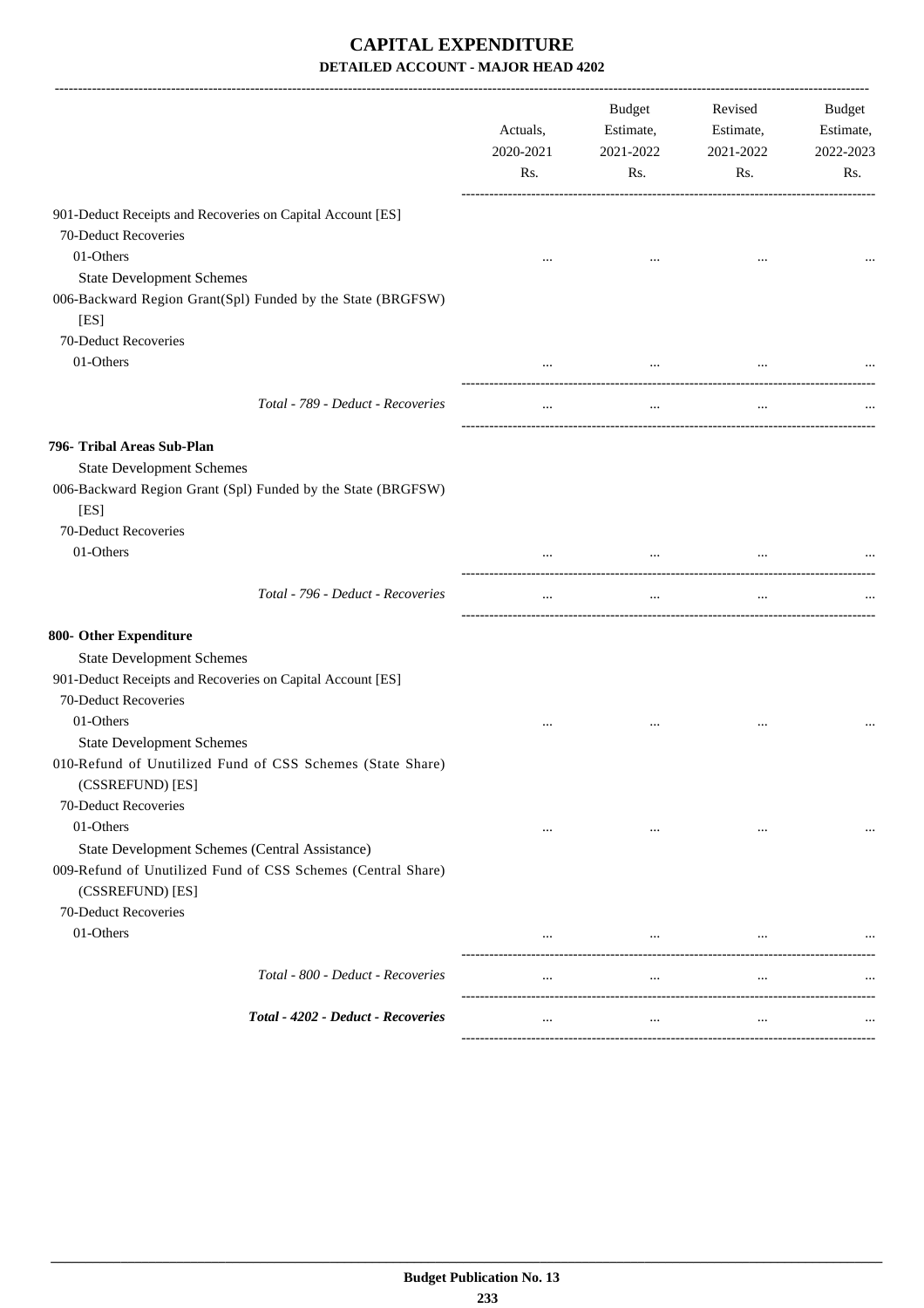### **CAPITAL EXPENDITURE**

#### **DEMAND No. 15**

#### **School Education Department**

### C. Capital Accounts of Economic Services - (c) Capital Account of Special Areas Programme

### Head of Account: 4575 - Capital Outlay on Other Special Areas Programme

| <b>Voted Rs. Nil</b>       | <b>Charged Rs. Nil</b> |          |                       | <b>Total Rs. Nil</b> |
|----------------------------|------------------------|----------|-----------------------|----------------------|
|                            |                        |          | Voted Rs. Charged Rs. | <b>Total Rs.</b>     |
| <b>Gross Expenditure</b>   |                        | $\cdots$ | $\cdots$              | $\cdots$             |
| <b>Deduct - Recoveries</b> |                        | $\cdots$ | $\cdots$              | $\cdots$             |
|                            | <b>Net Expenditure</b> | $\cdots$ | $\cdots$              | $\cdots$             |

### **CAPITAL EXPENDITURE ABSTRACT ACCOUNT**

------------------------------------

|                            | Actuals,<br>2020-2021<br>Rs. | <b>Budget</b><br>Estimate,<br>2021-2022<br>Rs. | Revised<br>Estimate,<br>2021-2022<br>Rs. | <b>Budget</b><br>Estimate,<br>2022-2023<br>Rs. |
|----------------------------|------------------------------|------------------------------------------------|------------------------------------------|------------------------------------------------|
| <b>Grand Total - Gross</b> | $\cdots$                     | $\cdots$                                       | $\cdots$                                 | $\ddotsc$                                      |
| Voted<br>Charged           | $\cdots$<br>$\cdots$         | $\cdots$<br>$\cdots$                           | $\cdots$<br>$\cdots$                     | $\ddotsc$                                      |
| <b>Deduct Recoveries</b>   | $\ddotsc$                    | $\cdots$                                       | $\cdots$                                 | $\ddotsc$                                      |
| <b>Grand Total - Net</b>   |                              | $\cdots$                                       | $\cdots$                                 | $\ddotsc$                                      |
| Voted<br>Charged           | $\cdots$<br>                 | $\cdots$<br>                                   | $\cdots$<br>                             | $\ddotsc$<br>$\cdots$                          |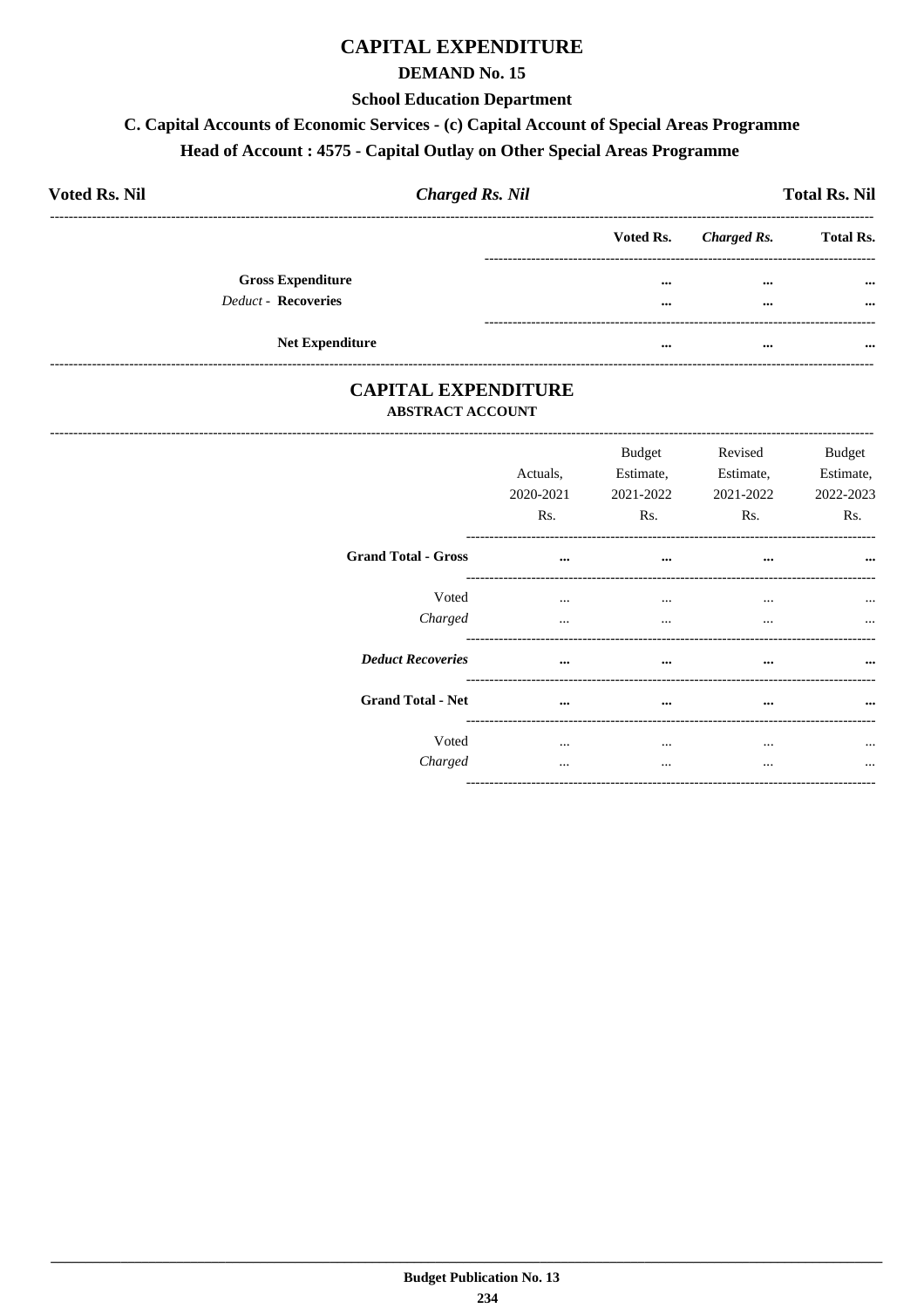|                                                                                  |           | <b>Budget</b> | Revised   | Budget           |
|----------------------------------------------------------------------------------|-----------|---------------|-----------|------------------|
|                                                                                  | Actuals,  | Estimate,     | Estimate, | Estimate,        |
|                                                                                  | 2020-2021 | 2021-2022     | 2021-2022 | 2022-2023        |
|                                                                                  | Rs.       | Rs.           | Rs.       | R <sub>s</sub> . |
| <b>DETAILED ACCOUNT NO. 4575 - DEDUCT RECOVERIES IN REDUCTION OF EXPENDITURE</b> |           |               |           |                  |
| 02 - BACKWARD AREAS                                                              |           |               |           |                  |
| 800- Other Expenditure                                                           |           |               |           |                  |
| <b>State Development Schemes</b>                                                 |           |               |           |                  |
| 009-Refund of Unutilized Fund of CSS Schemes (State Share)                       |           |               |           |                  |
| (CSSREFUND) [ES]                                                                 |           |               |           |                  |
| 70-Deduct Recoveries                                                             |           |               |           |                  |
| 01-Others                                                                        |           |               |           |                  |
| State Development Schemes (Central Assistance)                                   |           |               |           |                  |
| 008-Refund of Unutilized Fund of CSS Schemes (Central Share)                     |           |               |           |                  |
| (CSSREFUND) [ES]                                                                 |           |               |           |                  |
| 70-Deduct Recoveries                                                             |           |               |           |                  |
| 01-Others                                                                        |           |               |           |                  |
| Total - 800 - Deduct - Recoveries                                                |           | $\cdots$      | $\cdots$  |                  |
| Total - 4575 - Deduct - Recoveries                                               |           | $\cdots$      | $\cdots$  |                  |
|                                                                                  |           |               |           |                  |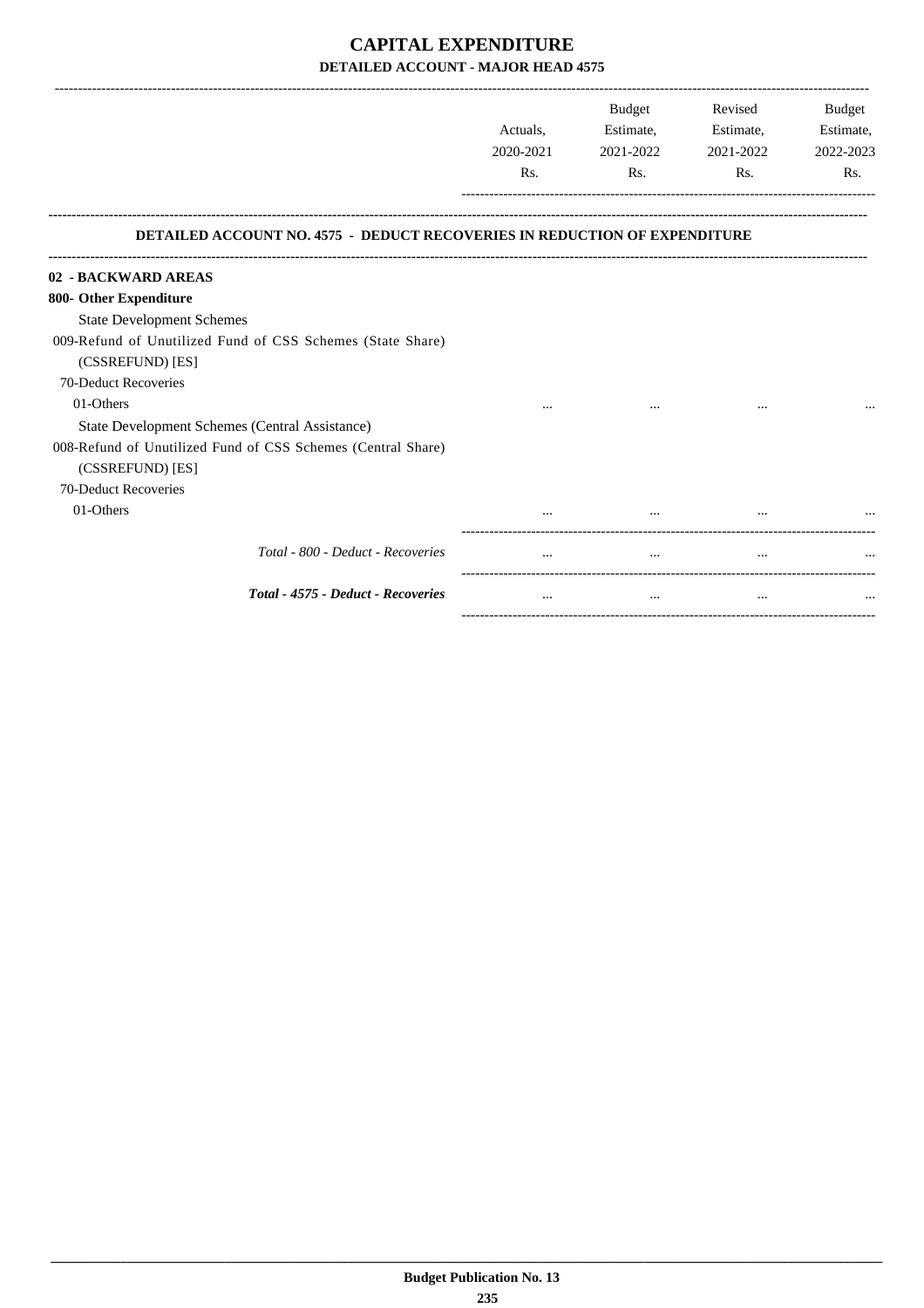### **REVENUE EXPENDITURE**

### **DEMAND No. 16**

#### **Environment Department**

### **B - Social Services - (c) Water Supply, Sanitation, Housing and Urban Development**

**Head of Account : 2215 - Water Supply and Sanitation** 

| Voted Rs. 7,52,36,000      |                          | <b>Charged Rs. Nil</b> |             | Total Rs. 7,52,36,000 |                  |  |
|----------------------------|--------------------------|------------------------|-------------|-----------------------|------------------|--|
|                            |                          |                        | Voted Rs.   | Charged Rs.           | <b>Total Rs.</b> |  |
|                            | <b>Gross Expenditure</b> |                        | 7,52,36,000 | $\cdots$              | 7,52,36,000      |  |
| <b>Deduct - Recoveries</b> |                          |                        | $-1,000$    | $\cdots$              | $-1.000$         |  |
|                            | <b>Net Expenditure</b>   |                        | 7,52,35,000 | $\cdots$              | 7,52,35,000      |  |

### **REVENUE EXPENDITURE ABSTRACT ACCOUNT**

---------------------------------------------------------------------------------------------------------------------------------------------------------------------------------

| Actuals.<br>2020-2021<br>Rs. | Budget<br>Estimate,<br>2021-2022<br>Rs. | Revised<br>Rs. | Budget<br>Estimate,<br>2022-2023<br>Rs.                                                                                                                                                                                                                                                                                                                                                                                                                                                                                                                                                                                                                                                                                                                         |
|------------------------------|-----------------------------------------|----------------|-----------------------------------------------------------------------------------------------------------------------------------------------------------------------------------------------------------------------------------------------------------------------------------------------------------------------------------------------------------------------------------------------------------------------------------------------------------------------------------------------------------------------------------------------------------------------------------------------------------------------------------------------------------------------------------------------------------------------------------------------------------------|
|                              |                                         |                |                                                                                                                                                                                                                                                                                                                                                                                                                                                                                                                                                                                                                                                                                                                                                                 |
|                              |                                         |                | 7,52,36,000                                                                                                                                                                                                                                                                                                                                                                                                                                                                                                                                                                                                                                                                                                                                                     |
|                              |                                         |                |                                                                                                                                                                                                                                                                                                                                                                                                                                                                                                                                                                                                                                                                                                                                                                 |
|                              |                                         |                |                                                                                                                                                                                                                                                                                                                                                                                                                                                                                                                                                                                                                                                                                                                                                                 |
|                              |                                         |                |                                                                                                                                                                                                                                                                                                                                                                                                                                                                                                                                                                                                                                                                                                                                                                 |
|                              |                                         |                |                                                                                                                                                                                                                                                                                                                                                                                                                                                                                                                                                                                                                                                                                                                                                                 |
|                              |                                         |                |                                                                                                                                                                                                                                                                                                                                                                                                                                                                                                                                                                                                                                                                                                                                                                 |
|                              |                                         |                |                                                                                                                                                                                                                                                                                                                                                                                                                                                                                                                                                                                                                                                                                                                                                                 |
|                              |                                         |                |                                                                                                                                                                                                                                                                                                                                                                                                                                                                                                                                                                                                                                                                                                                                                                 |
|                              | <b>Total - 106</b>                      | 6,93,95,000    | Estimate,<br>2021-2022<br>7,35,00,000 7,18,24,000<br>and the contract of the contract of the contract of the contract of the contract of the contract of the contract of<br>6,93,95,000 7,35,00,000 7,18,24,000 7,52,36,000<br>Grand Total - Gross 6,93,95,000 7,35,00,000 7,18,24,000 7,52,36,000<br>Voted 6,93,95,000 7,35,00,000 7,18,24,000 7,52,36,000<br>$Charged$ $\dots$ $\dots$ $\dots$ $\dots$<br>Administrative Expenditure 6,93,95,000 7,35,00,000 7,18,24,000 7,52,36,000<br>$-1,000$ $-1,000$ $-1,000$<br>Grand Total - Net 6,93,95,000 7,34,99,000 7,18,23,000 7,52,35,000<br>6,93,95,000 7,34,99,000 7,18,23,000 7,52,35,000<br>the contract of the contract of the contract of the contract of the contract of the contract of the contract of |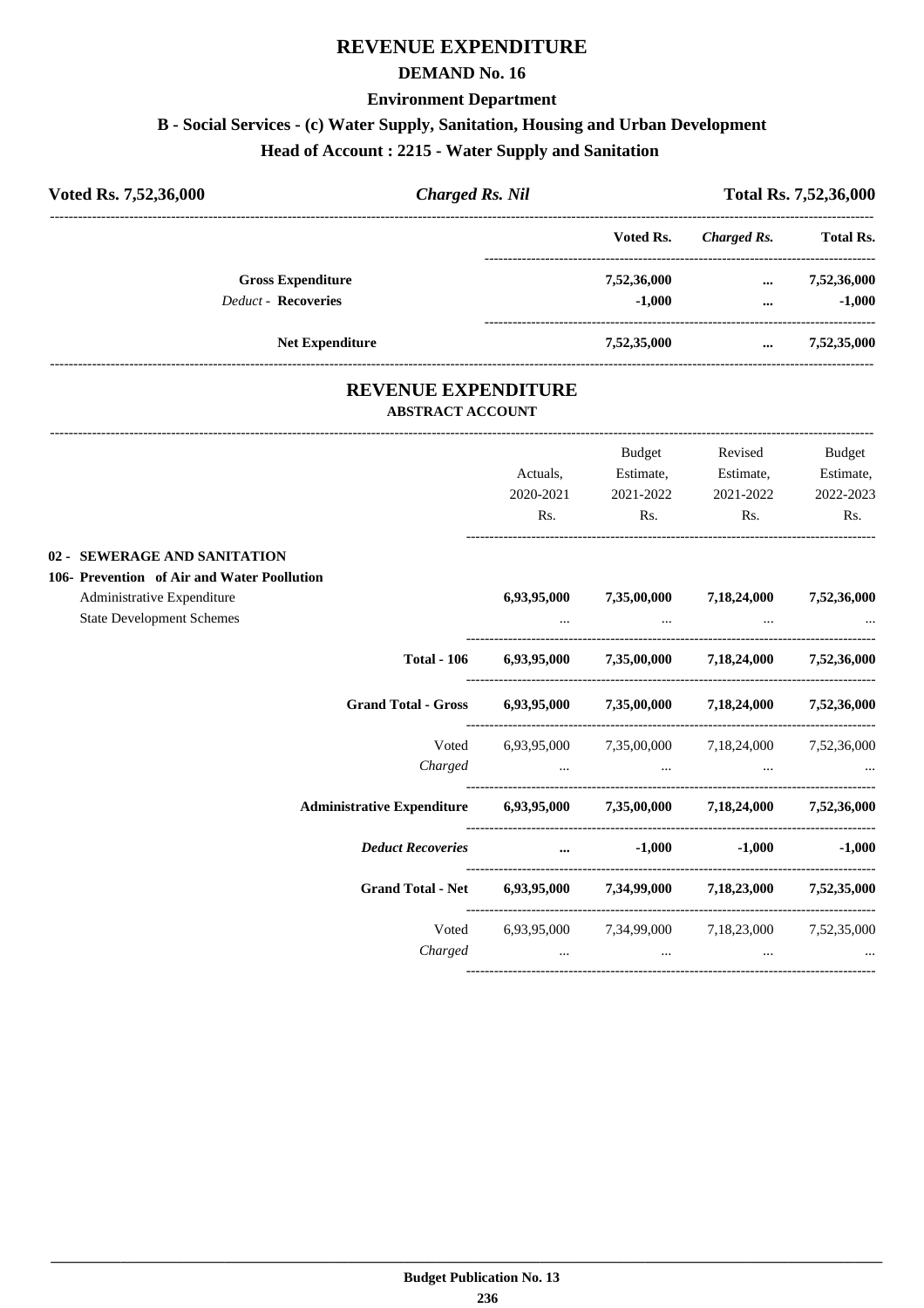|                                                                                                                          | Actuals,<br>2020-2021 | Budget<br>Estimate,<br>2021-2022 | Revised<br>Estimate,<br>2021-2022               | Budget<br>Estimate,<br>2022-2023 |
|--------------------------------------------------------------------------------------------------------------------------|-----------------------|----------------------------------|-------------------------------------------------|----------------------------------|
|                                                                                                                          | Rs.                   | Rs.                              | Rs.                                             | Rs.                              |
| DETAILED ACCOUNT NO. 2215-02-106 - PREVENTION OF AIR AND WATER POOLLUTION                                                |                       |                                  |                                                 |                                  |
| 02 - SEWERAGE AND SANITATION                                                                                             |                       |                                  |                                                 |                                  |
| 106- Prevention of Air and Water Poollution                                                                              |                       |                                  |                                                 |                                  |
| <b>Administrative Expenditure</b>                                                                                        |                       |                                  |                                                 |                                  |
| 001- Prevention of Air and Water Pollution [EN]                                                                          |                       |                                  |                                                 |                                  |
| 36- Grants-in-aid-Salaries                                                                                               |                       |                                  | 6,93,95,000 7,35,00,000 7,18,24,000 7,52,36,000 |                                  |
| Total - 2215-02-106-001                                                                                                  |                       |                                  | 6,93,95,000 7,35,00,000 7,18,24,000 7,52,36,000 |                                  |
| 003- Equipments necessary for checking the emission as well as<br>various other Environment improvement measures. [EN]   |                       |                                  |                                                 |                                  |
| 75- Purchase<br>004- Grants towards Salary of the staff of WBPCB. [EN]<br>31- Grants-in-aid-GENERAL                      |                       |                                  |                                                 |                                  |
| 02-Other Grants                                                                                                          |                       |                                  |                                                 |                                  |
| <b>Total - Administrative Expenditure</b>                                                                                |                       |                                  | 6,93,95,000 7,35,00,000 7,18,24,000 7,52,36,000 |                                  |
| Total - 2215-02-106                                                                                                      |                       |                                  | 6,93,95,000 7,35,00,000 7,18,24,000 7,52,36,000 |                                  |
| Voted<br>Charged                                                                                                         |                       |                                  | 6,93,95,000 7,35,00,000 7,18,24,000 7,52,36,000 |                                  |
| <b>DETAILED ACCOUNT NO. 2215 - DEDUCT RECOVERIES IN REDUCTION OF EXPENDITURE</b>                                         |                       |                                  |                                                 |                                  |
| 02 - SEWERAGE AND SANITATION                                                                                             |                       |                                  |                                                 |                                  |
| 911- Deduct Recoveries of Overpayments<br>Administrative Expenditure                                                     |                       |                                  |                                                 |                                  |
| 003-Equipment necessry for checking the emmission as well as<br>various others enviornment imoprovement measure[EN] [EN] |                       |                                  |                                                 |                                  |
| 70-Deduct Recoveries<br>01-Others                                                                                        |                       | $-1,000$                         | $-1,000$                                        | $-1,000$                         |
|                                                                                                                          | $\cdots$              |                                  |                                                 |                                  |
| Total - 911 - Deduct - Recoveries                                                                                        | $\cdots$              | $-1,000$                         | $-1,000$                                        | $-1,000$                         |
| Total - 2215 - Deduct - Recoveries                                                                                       | $\cdots$              | $-1,000$                         | $-1,000$                                        | $-1,000$                         |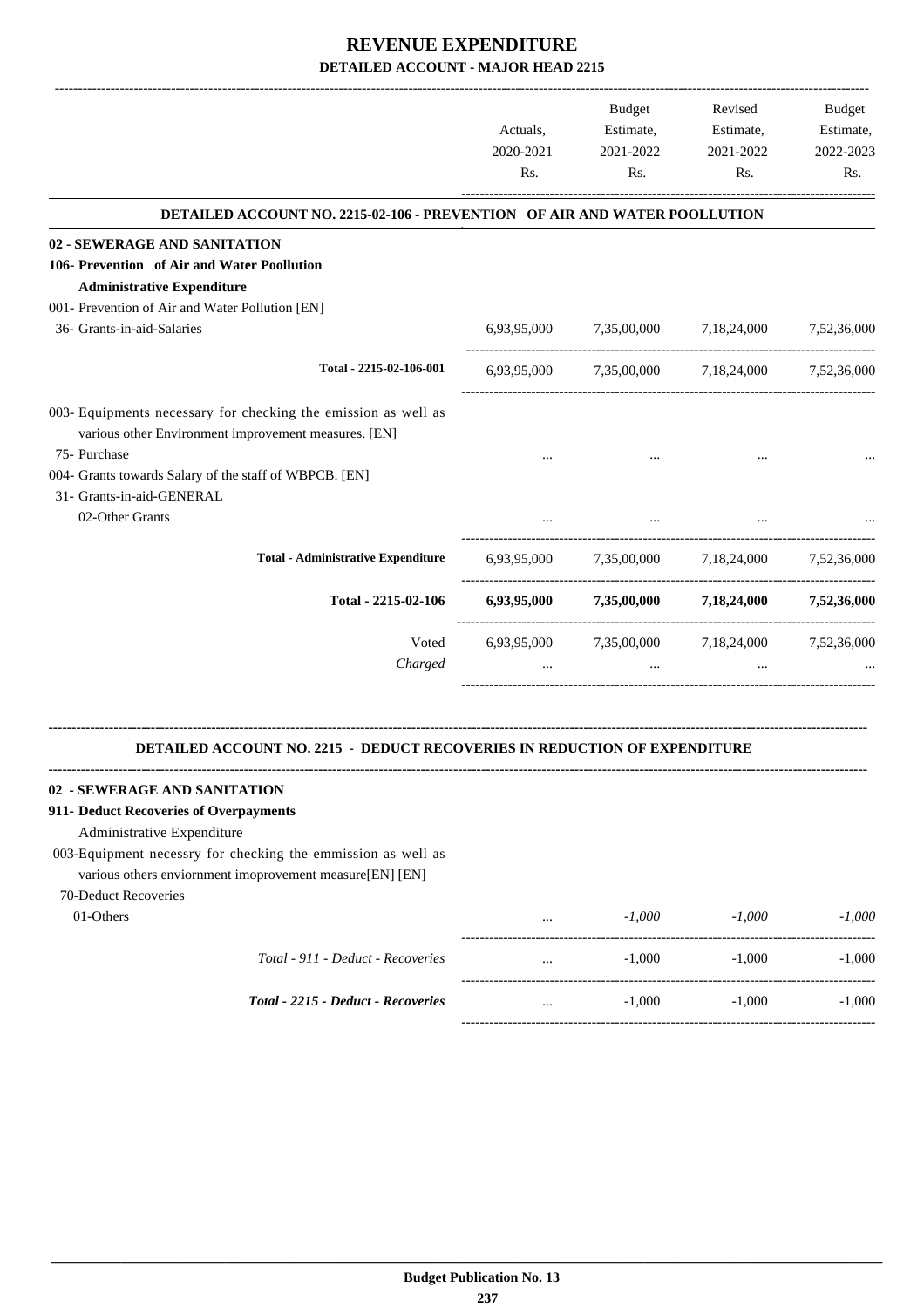### **REVENUE EXPENDITURE**

#### **DEMAND No. 16**

#### **Environment Department**

**B - Social Services - (h) Others**

#### **Head of Account : 2251 - Secretariat--Social Services**

| Voted Rs. 4,62,30,000      | <b>Charged Rs. Nil</b> |             |             | Total Rs. 4,62,30,000 |
|----------------------------|------------------------|-------------|-------------|-----------------------|
|                            |                        | Voted Rs.   | Charged Rs. | <b>Total Rs.</b>      |
| <b>Gross Expenditure</b>   |                        | 4,62,30,000 | $\cdots$    | 4,62,30,000           |
| <b>Deduct - Recoveries</b> |                        | $-2.000$    | $\cdots$    | $-2.000$              |
| <b>Net Expenditure</b>     |                        | 4,62,28,000 | $\cdots$    | 4,62,28,000           |

### **REVENUE EXPENDITURE ABSTRACT ACCOUNT**

---------------------------------------------------------------------------------------------------------------------------------------------------------------------------------

|                                                 |                                                                                                                                                                                                                                | Actuals,<br>2020-2021<br>Rs. | Budget<br>Estimate,<br>2021-2022<br>$\mathbf{Rs.}$                                                                                                                              | Revised<br>Estimate,<br>2021-2022<br>$\mathbf{Rs.}$ | <b>Budget</b><br>Estimate,<br>2022-2023<br>Rs. |
|-------------------------------------------------|--------------------------------------------------------------------------------------------------------------------------------------------------------------------------------------------------------------------------------|------------------------------|---------------------------------------------------------------------------------------------------------------------------------------------------------------------------------|-----------------------------------------------------|------------------------------------------------|
| 090- Secretariate<br>Administrative Expenditure |                                                                                                                                                                                                                                |                              | 4,26,50,541 5,74,48,000 4,69,40,000 4,62,30,000                                                                                                                                 |                                                     |                                                |
|                                                 |                                                                                                                                                                                                                                |                              | Total - 090 $4,26,50,541$ $5,74,48,000$ $4,69,40,000$ $4,62,30,000$                                                                                                             |                                                     |                                                |
|                                                 | Grand Total - Gross 4,26,50,541 5,74,48,000 4,69,40,000 4,62,30,000                                                                                                                                                            |                              |                                                                                                                                                                                 |                                                     |                                                |
|                                                 | Voted<br>Charged                                                                                                                                                                                                               |                              | 4, 26, 50, 541 5, 74, 48, 000 4, 69, 40, 000 4, 62, 30, 000<br>and the company of the company of the company of the company of the company of the company of the company of the |                                                     |                                                |
|                                                 | Administrative Expenditure 4,26,50,541 5,74,48,000 4,69,40,000 4,62,30,000                                                                                                                                                     |                              |                                                                                                                                                                                 |                                                     |                                                |
|                                                 | Deduct Recoveries and the set of the set of the set of the set of the set of the set of the set of the set of the set of the set of the set of the set of the set of the set of the set of the set of the set of the set of th |                              |                                                                                                                                                                                 |                                                     | $-2,000$ $-2,000$                              |
|                                                 | Grand Total - Net 4,26,50,541 5,74,45,000 4,69,38,000 4,62,28,000                                                                                                                                                              |                              |                                                                                                                                                                                 |                                                     |                                                |
|                                                 | Charged                                                                                                                                                                                                                        | $\cdots$                     | Voted 4,26,50,541 5,74,45,000 4,69,38,000 4,62,28,000<br>$\cdots$                                                                                                               | $\cdots$                                            |                                                |
|                                                 |                                                                                                                                                                                                                                |                              |                                                                                                                                                                                 |                                                     |                                                |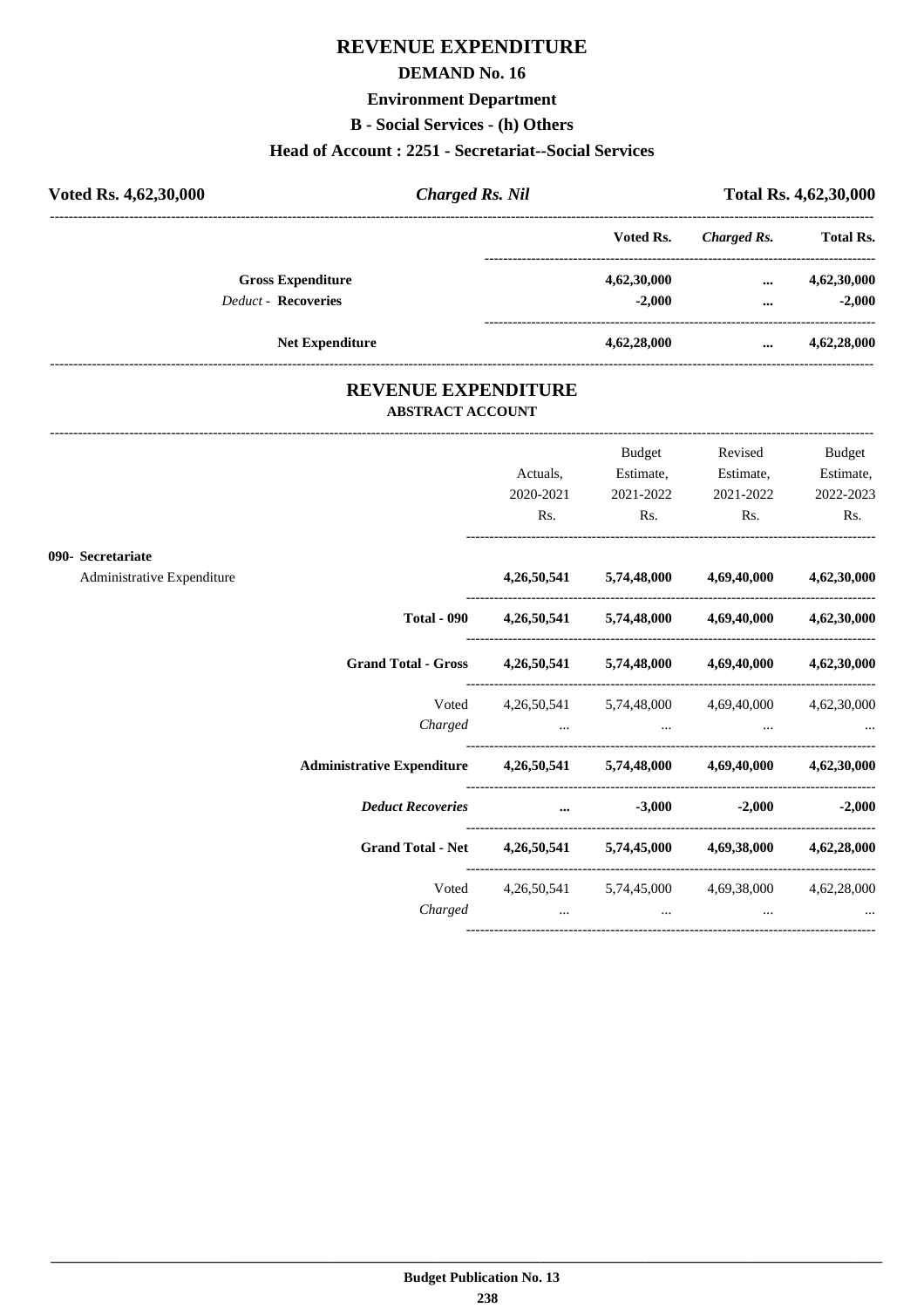|                                                  | Actuals,<br>2020-2021<br>Rs. | <b>Budget</b><br>Estimate,<br>2021-2022<br>Rs. | Revised<br>Estimate,<br>2021-2022<br>Rs. | Budget<br>Estimate,<br>2022-2023<br>Rs. |
|--------------------------------------------------|------------------------------|------------------------------------------------|------------------------------------------|-----------------------------------------|
| DETAILED ACCOUNT NO. 2251-00-090 - SECRETARIATE  |                              |                                                |                                          |                                         |
| 090- Secretariate                                |                              |                                                |                                          |                                         |
| <b>Administrative Expenditure</b>                |                              |                                                |                                          |                                         |
| 016- Department of Environment [EN]              |                              |                                                |                                          |                                         |
| 01- Salaries                                     |                              |                                                |                                          |                                         |
| 01-Pay                                           | 2,73,23,562                  | 4, 10, 15, 000                                 | 2,79,45,000                              | 2,87,84,000                             |
| 14-Grade Pay                                     |                              | $\sim$ 100 $\mu$                               | $\ldots$                                 |                                         |
| 02-Dearness Allowance                            | 18,20,642                    | 12,30,000                                      | 26,00,000                                | 27,27,000                               |
| 03-House Rent Allowance                          | 37,47,704                    | 38,96,000                                      | 35,48,000                                | 27,35,000                               |
| 04-Ad hoc Bonus                                  | 58,800                       | 64,000                                         | 76,000                                   | 61,000                                  |
| 07-Other Allowances                              | 3,81,795                     | 3,27,000                                       | 3,93,000                                 | 4,05,000                                |
| 12-Medical Allowance                             | 51,500                       | 65,000                                         | 54,000                                   | 54,000                                  |
| Total - 2251-00-090-016-01                       | 3,33,84,003                  | 4,65,97,000                                    | 3,46,16,000                              | 3,47,66,000                             |
| 02- Wages                                        | 12,50,218                    | 14,58,000                                      | 21,86,000                                | 13,68,000                               |
| 07- Medical Reimbursements                       | 2,21,620                     | 1,75,000                                       | 1,75,000                                 | 1,79,000                                |
| 11- Travel Expenses                              | $\cdots$                     | 2,13,000                                       | 2,13,000                                 | 2,17,000                                |
| 12- Medical Reimbursements under WBHS 2008       | 85,780                       | 1,16,000                                       | 1,16,000                                 | 1,18,000                                |
| 13- Office Expenses                              |                              |                                                |                                          |                                         |
| 01-Electricity                                   | 14,21,881                    | 21,96,000                                      | 21,96,000                                | 22,40,000                               |
| 02-Telephone                                     | 2,58,486                     | 2,33,000                                       | 2,33,000                                 | 2,38,000                                |
| 03-Maintenance / P.O.L. for Office Vehicles      | 2,27,080                     | 2,85,000                                       | 2,32,000                                 | 2,37,000                                |
| 04-Other Office Expenses                         | 11.24.437                    | 11,65,000                                      | 11,65,000                                | 11,88,000                               |
| Total - 2251-00-090-016-13                       | 30,31,884                    | 38,79,000                                      | 38,26,000                                | 39,03,000                               |
| 14- Rents, Rates and Taxes                       | $\cdots$                     | $\cdots$                                       | $\cdots$                                 |                                         |
| 19- Maintenance                                  | 19,65,554                    | 13,48,000                                      | 22,33,000                                | 20,65,000                               |
| 28- Payment of Professional and Special Services |                              |                                                |                                          |                                         |
| 02-Other charges                                 | 7,18,920                     | 8,06,000                                       | 7,19,000                                 | 7,19,000                                |
| 50- Other Charges                                | 6,45,047                     | 10,20,000                                      | 10,20,000                                | 10,51,000                               |
| 77- Computerisation                              | $\cdots$                     | 1,02,000                                       | 1,02,000                                 | 1,04,000                                |
| 78- Outsourcing of Services                      | 13,47,515                    | 17,34,000                                      | 17,34,000                                | 17,40,000                               |
| <b>Total - Administrative Expenditure</b>        | 4, 26, 50, 541               | 5,74,48,000                                    | 4,69,40,000                              | 4,62,30,000                             |
| Total - 2251-00-090                              | 4,26,50,541                  | 5,74,48,000                                    | 4,69,40,000                              | 4,62,30,000                             |
| Voted<br>Charged                                 | 4, 26, 50, 541<br>$\cdots$   | 5,74,48,000<br>$\cdots$                        | 4,69,40,000<br>$\cdots$                  | 4,62,30,000                             |

#### **DETAILED ACCOUNT NO. 2251 - DEDUCT RECOVERIES IN REDUCTION OF EXPENDITURE**

**--------------------------------------------------------------------------------------------------------------------------------------------------------------------------------**

 **\_\_\_\_\_\_\_\_\_\_\_\_\_\_\_\_\_\_\_\_\_\_\_\_\_\_\_\_\_\_\_\_\_\_\_\_\_\_\_\_\_\_\_\_\_\_\_\_\_\_\_\_\_\_\_\_\_\_\_\_\_\_\_\_\_\_\_\_\_\_\_\_\_\_\_\_\_\_\_\_\_\_\_\_\_\_\_\_\_\_\_\_\_\_\_\_\_\_\_\_\_\_\_\_\_\_\_\_\_\_\_\_\_\_\_\_\_\_\_**

**--------------------------------------------------------------------------------------------------------------------------------------------------------------------------------**

**090- Secretariate**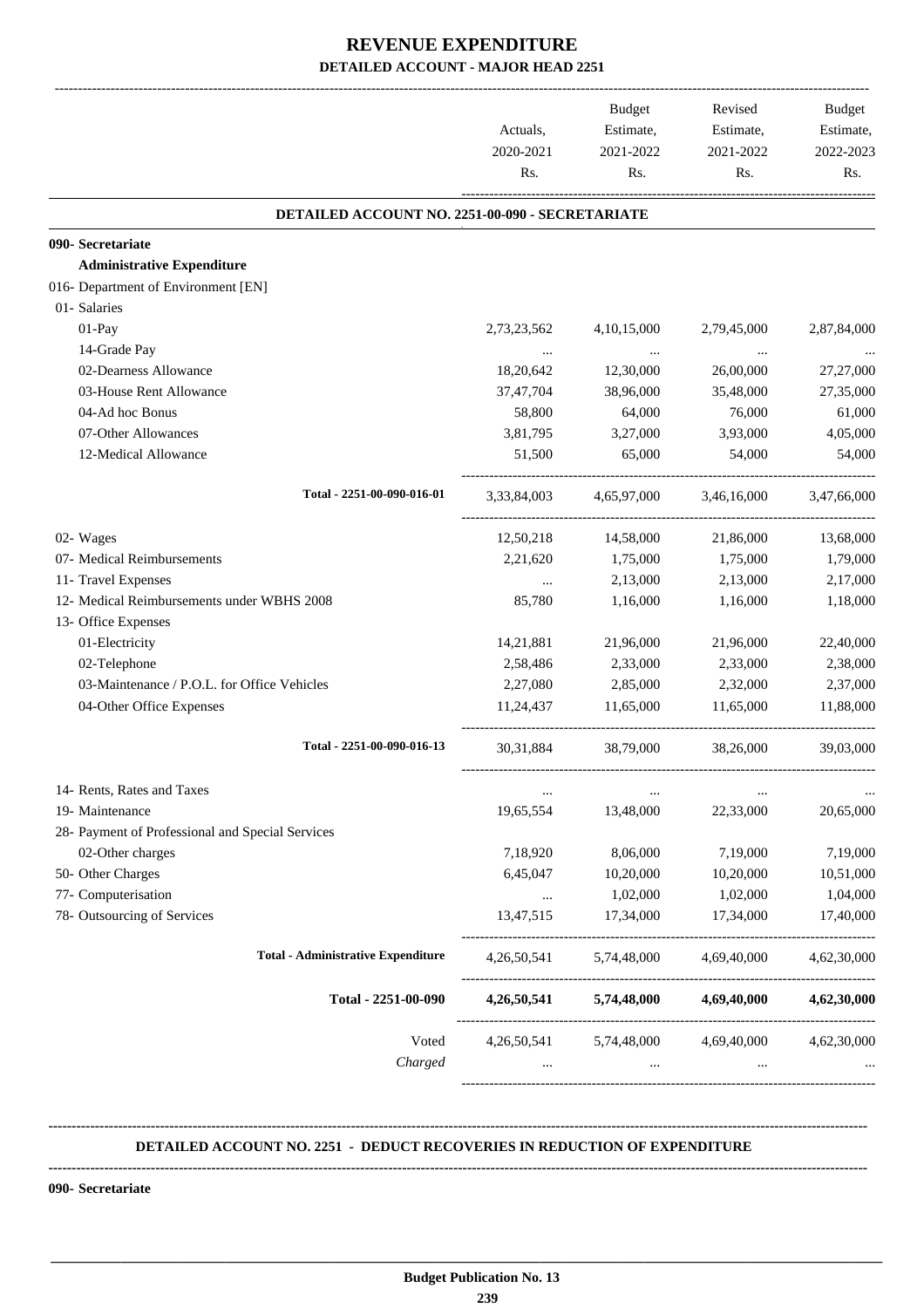|                                         |                       | <b>Budget</b>          | Revised                | <b>Budget</b>          |
|-----------------------------------------|-----------------------|------------------------|------------------------|------------------------|
|                                         | Actuals,<br>2020-2021 | Estimate,<br>2021-2022 | Estimate,<br>2021-2022 | Estimate,<br>2022-2023 |
|                                         | Rs.                   | Rs.                    | Rs.                    | Rs.                    |
| Administrative Expenditure              |                       |                        |                        |                        |
| 016-Department of Environment [EN]      |                       |                        |                        |                        |
| 70-Deduct Recoveries                    |                       |                        |                        |                        |
| 01-Others                               |                       | $-1,000$               | $-1,000$               | $-1,000$               |
| 02-W.B.H.S. 2008                        |                       | $-1,000$               | $\cdots$               |                        |
| Total - 090 - Deduct - Recoveries       | $\cdots$              | $-2,000$               | $-1,000$               | $-1,000$               |
| 911- Deduct Recoveries of Overpayments  |                       |                        |                        |                        |
| Administrative Expenditure              |                       |                        |                        |                        |
| 016-Department of Environment [EN] [EN] |                       |                        |                        |                        |
| 70-Deduct Recoveries                    |                       |                        |                        |                        |
| 01-Others                               | $\cdots$              | $-1,000$               | $-1,000$               | $-1,000$               |
| Total - 911 - Deduct - Recoveries       | $\cdots$              | $-1,000$               | $-1,000$               | $-1,000$               |
| Total - 2251 - Deduct - Recoveries      | $\cdots$              | $-3,000$               | $-2,000$               | $-2,000$               |

-----------------------------------------------------------------------------------------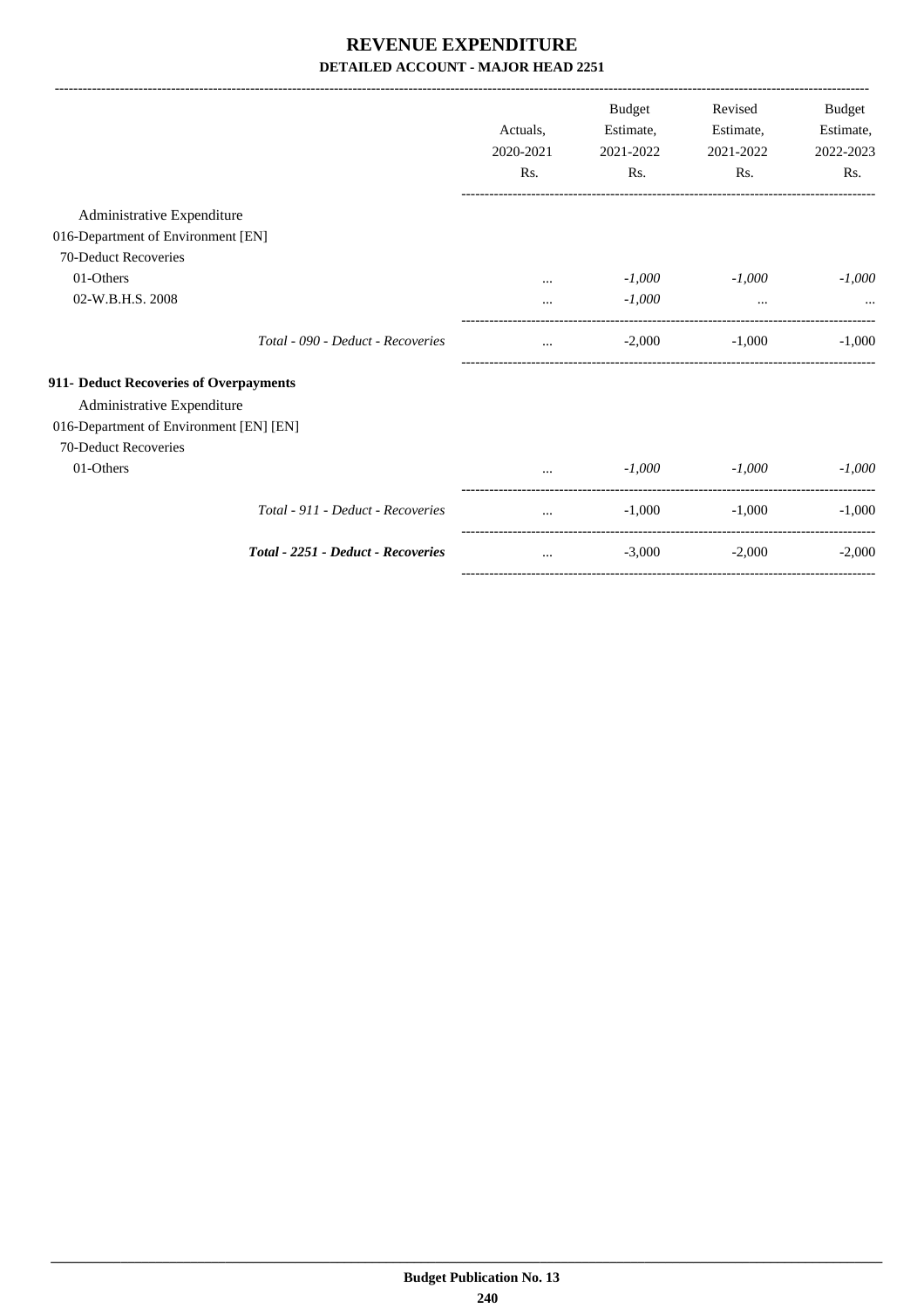### **REVENUE EXPENDITURE**

#### **DEMAND No. 16**

#### **Environment Department**

#### C - Economic Services - (i) Science Technology and Environment

#### Head of Account: 3425 - Other Scientific Research

| Voted Rs. 23,74,000 | <b>Charged Rs. Nil</b>     |                    | <b>Total Rs. 23,74,000</b> |             |                  |
|---------------------|----------------------------|--------------------|----------------------------|-------------|------------------|
|                     |                            |                    | Voted Rs.                  | Charged Rs. | <b>Total Rs.</b> |
|                     | <b>Gross Expenditure</b>   |                    | 23,74,000                  | $\cdots$    | 23,74,000        |
|                     | <b>Deduct - Recoveries</b> |                    | $-2.000$                   | $\cdots$    | $-2,000$         |
|                     | <b>Net Expenditure</b>     |                    | 23,72,000                  | $\cdots$    | 23,72,000        |
|                     |                            | DRUBUTE BYDRUDUTED |                            |             |                  |

#### **REVENUE EXPENDITURE ABSTRACT ACCOUNT**

|                                                                                         |                            | Actuals,<br>2020-2021<br>Rs. | Budget<br>Estimate,<br>2021-2022<br>Rs. | Revised<br>Estimate,<br>2021-2022<br>Rs. | <b>Budget</b><br>Estimate,<br>2022-2023<br>Rs. |
|-----------------------------------------------------------------------------------------|----------------------------|------------------------------|-----------------------------------------|------------------------------------------|------------------------------------------------|
| 01 - SURVEY OF INDIA<br>001- Direction and Administration<br>Administrative Expenditure |                            | $\ddotsc$                    | $\cdots$                                | $\overline{\phantom{a}}$                 |                                                |
|                                                                                         | <b>Total - 001</b>         | $\sim$                       | $\sim$                                  |                                          |                                                |
| 003- Training<br>Administrative Expenditure                                             |                            |                              | $\cdots$                                |                                          |                                                |
|                                                                                         | <b>Total - 003</b>         |                              |                                         |                                          |                                                |
| 800- Other Expenditure<br>Administrative Expenditure                                    |                            |                              | $\cdots$                                |                                          |                                                |
|                                                                                         | <b>Total - 800</b>         | $\cdots$                     | $\ddotsc$                               |                                          |                                                |
|                                                                                         | Total - 01                 | $\cdots$                     | $\ldots$                                | $\cdots$                                 |                                                |
| 60 - OTHERS<br>001- Direction and Administration<br>Administrative Expenditure          |                            | 21,16,254                    |                                         | 36,50,000 22,67,000                      | 23,74,000                                      |
|                                                                                         | <b>Total - 001</b>         | 21,16,254                    |                                         | 36,50,000 22,67,000                      | 23,74,000                                      |
|                                                                                         | Total $-60$                | 21, 16, 254                  | <b>36,50,000</b>                        | 22,67,000                                | 23,74,000                                      |
|                                                                                         | <b>Grand Total - Gross</b> | 21, 16, 254                  | <b>36,50,000</b>                        | 22,67,000                                | 23,74,000                                      |
|                                                                                         | Voted<br>Charged           | 21,16,254<br>$\cdots$        | 36,50,000<br>$\ldots$                   | 22,67,000<br>$\cdots$                    | 23,74,000                                      |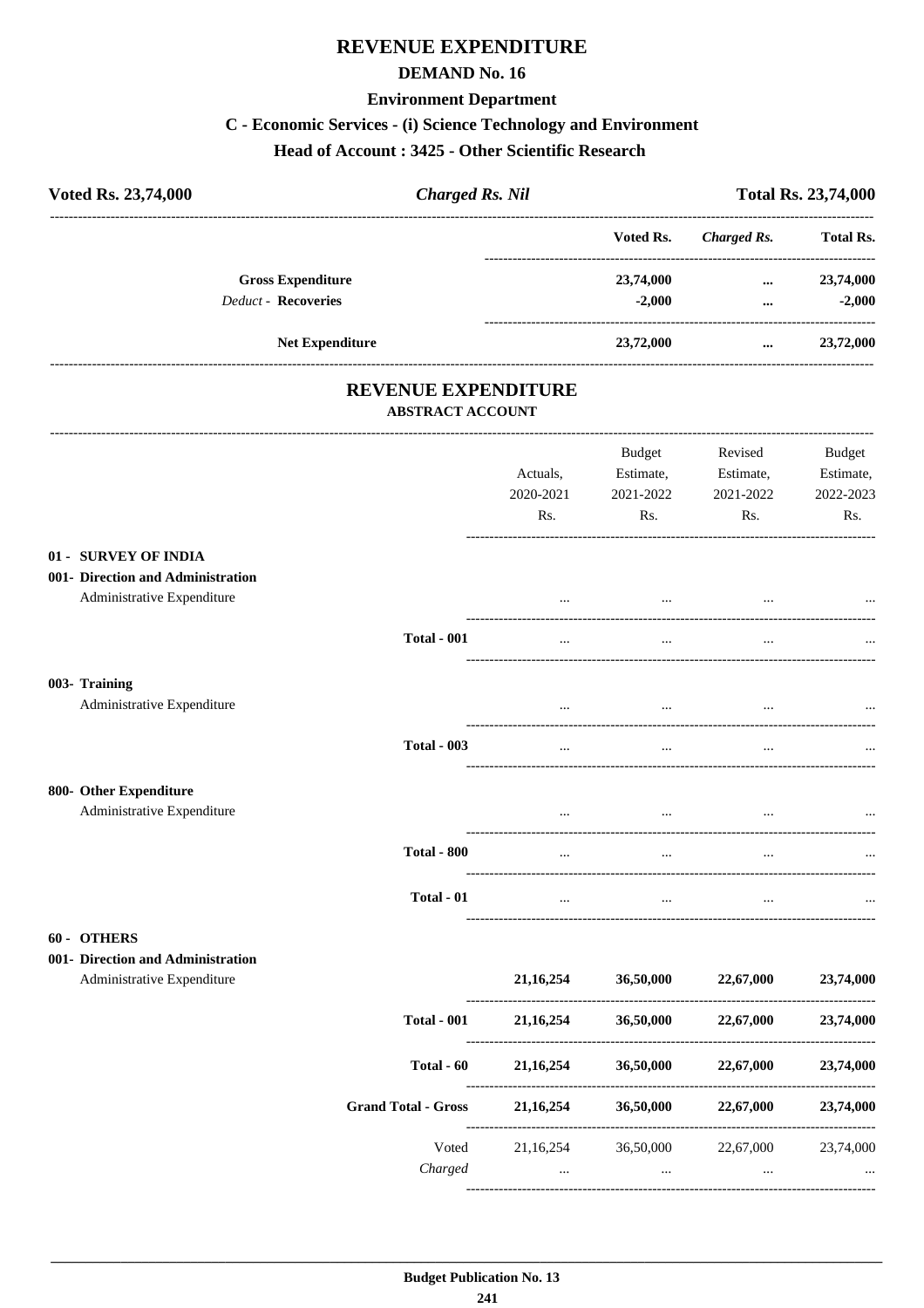### REVENUE EXPENDITURE **ABSTRACT ACCOUNT**

|                                   | Actuals.<br>2020-2021<br>R <sub>s</sub> . | <b>Budget</b><br>Estimate.<br>2021-2022<br>Rs. | Revised<br>Estimate.<br>2021-2022<br>Rs. | <b>Budget</b><br>Estimate,<br>2022-2023<br>Rs. |
|-----------------------------------|-------------------------------------------|------------------------------------------------|------------------------------------------|------------------------------------------------|
| <b>Administrative Expenditure</b> | 21, 16, 254                               | 36,50,000                                      | 22,67,000                                | 23,74,000                                      |
| <b>Deduct Recoveries</b>          | $\cdots$                                  | $-3,000$                                       | $-2,000$                                 | $-2,000$                                       |
|                                   |                                           |                                                |                                          |                                                |
| <b>Grand Total - Net</b>          | 21, 16, 254                               | 36,47,000                                      | 22,65,000                                | 23,72,000                                      |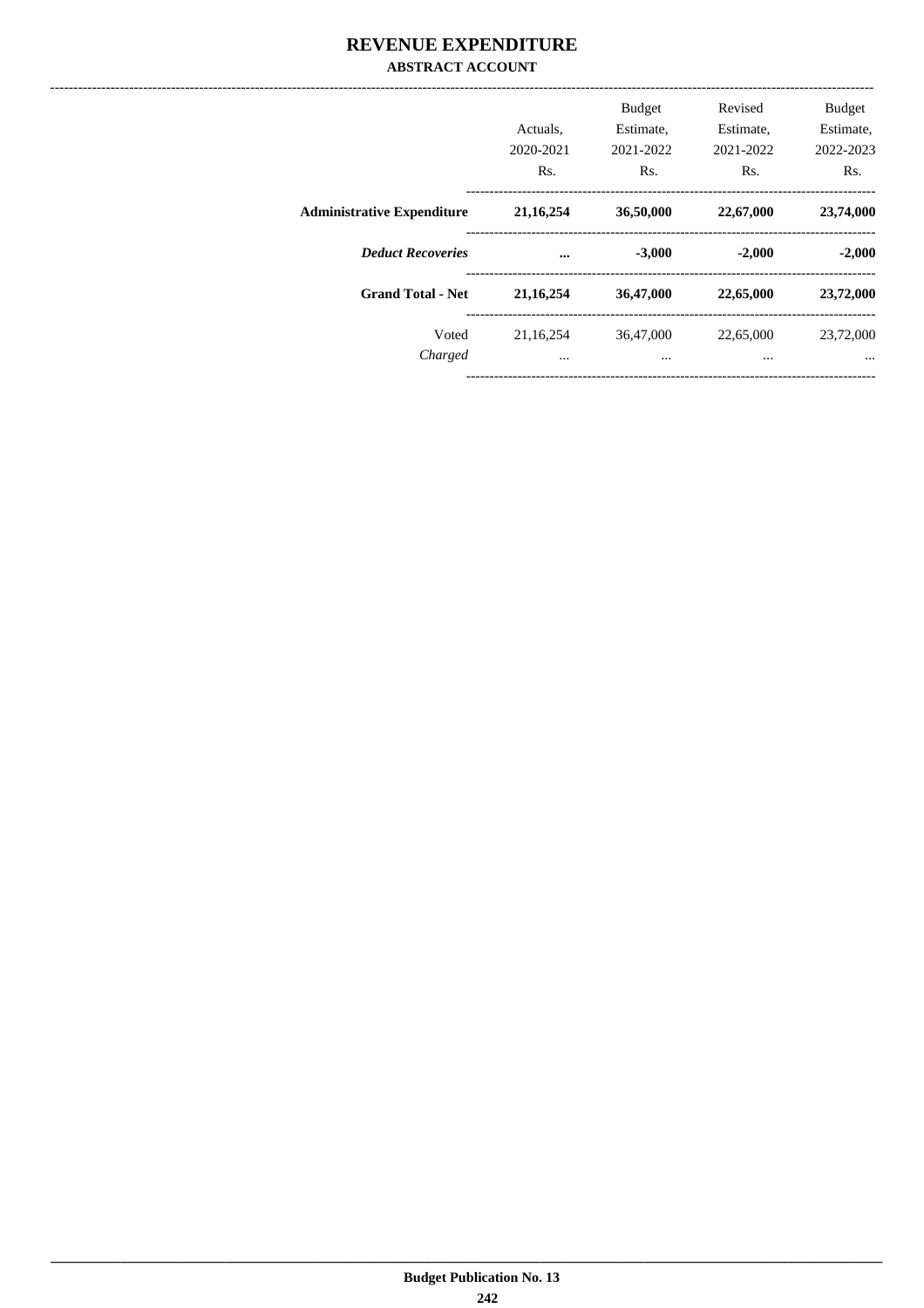|                                                                 | Actuals.<br>2020-2021<br>Rs. | <b>Budget</b><br>Estimate,<br>2021-2022<br>R <sub>s</sub> . | Revised<br>Estimate,<br>2021-2022<br>Rs. | <b>Budget</b><br>Estimate,<br>2022-2023<br>Rs. |
|-----------------------------------------------------------------|------------------------------|-------------------------------------------------------------|------------------------------------------|------------------------------------------------|
| DETAILED ACCOUNT NO. 3425-01-001 - DIRECTION AND ADMINISTRATION |                              |                                                             |                                          |                                                |
| 01 - SURVEY OF INDIA                                            |                              |                                                             |                                          |                                                |
| 001- Direction and Administration                               |                              |                                                             |                                          |                                                |
| <b>Administrative Expenditure</b>                               |                              |                                                             |                                          |                                                |
| 001- Programme on Environment Technical Cell [EN]               |                              |                                                             |                                          |                                                |
| 01- Salaries                                                    |                              |                                                             |                                          |                                                |
| 01-Pay                                                          |                              | $\cdots$                                                    | $\cdots$                                 |                                                |
| 14-Grade Pay                                                    |                              |                                                             |                                          |                                                |
| 02-Dearness Allowance                                           |                              |                                                             |                                          |                                                |
| 03-House Rent Allowance                                         |                              |                                                             | $\ddotsc$                                |                                                |
| 04-Ad hoc Bonus                                                 |                              | $\cdots$                                                    | $\cdots$                                 |                                                |
| 07-Other Allowances                                             |                              |                                                             |                                          |                                                |
| 12-Medical Allowance                                            |                              |                                                             | $\cdots$                                 |                                                |
| 07- Medical Reimbursements                                      | $\cdots$                     | $\cdots$                                                    | $\cdots$                                 |                                                |
| 11- Travel Expenses                                             |                              |                                                             | $\cdots$                                 |                                                |
| 12- Medical Reimbursements under WBHS 2008                      |                              |                                                             |                                          |                                                |
| 13- Office Expenses                                             |                              |                                                             |                                          |                                                |
| 01-Electricity                                                  |                              |                                                             |                                          |                                                |
| 02-Telephone                                                    |                              |                                                             | $\ddotsc$                                |                                                |
| 03-Maintenance / P.O.L. for Office Vehicles                     |                              |                                                             | $\cdots$                                 |                                                |
| 04-Other Office Expenses                                        |                              | $\cdots$                                                    | $\cdots$                                 |                                                |
| 50- Other Charges                                               |                              |                                                             | $\cdots$                                 |                                                |
| Total - 3425-01-001                                             | $\ddotsc$                    | $\ddotsc$                                                   | $\ddotsc$                                |                                                |
| Voted                                                           |                              | $\cdots$                                                    | $\ddotsc$                                |                                                |
| Charged                                                         |                              |                                                             |                                          |                                                |

#### **DETAILED ACCOUNT NO. 3425-01-003 - TRAINING .**

.

#### **01 - SURVEY OF INDIA**

### **003- Training**

#### **Administrative Expenditure**

#### 001- Research, Training & Awareness of IESWM [EN]

| 01- Salaries            |          |          |              |
|-------------------------|----------|----------|--------------|
| $01-Pay$                | $\cdots$ | $\cdots$ | <br>$\cdots$ |
| 14-Grade Pay            | $\cdots$ |          | <br>$\cdots$ |
| 02-Dearness Allowance   | $\cdots$ |          | <br>$\cdots$ |
| 03-House Rent Allowance | $\cdots$ |          | <br>$\cdots$ |
| 04-Ad hoc Bonus         |          |          | <br>$\cdots$ |
| 07-Other Allowances     | $\cdots$ | $\cdots$ | <br>$\cdots$ |
| 12-Medical Allowance    | $\cdots$ |          | <br>$\cdots$ |
| 02- Wages               |          | $\cdots$ | <br>$\cdots$ |
| 11- Travel Expenses     |          |          | <br>$\cdots$ |
| 13- Office Expenses     |          |          |              |
| 01-Electricity          | $\cdots$ | $\cdots$ | <br>$\cdots$ |
| 02-Telephone            | $\cdots$ | $\cdots$ | <br>$\cdots$ |
|                         |          |          |              |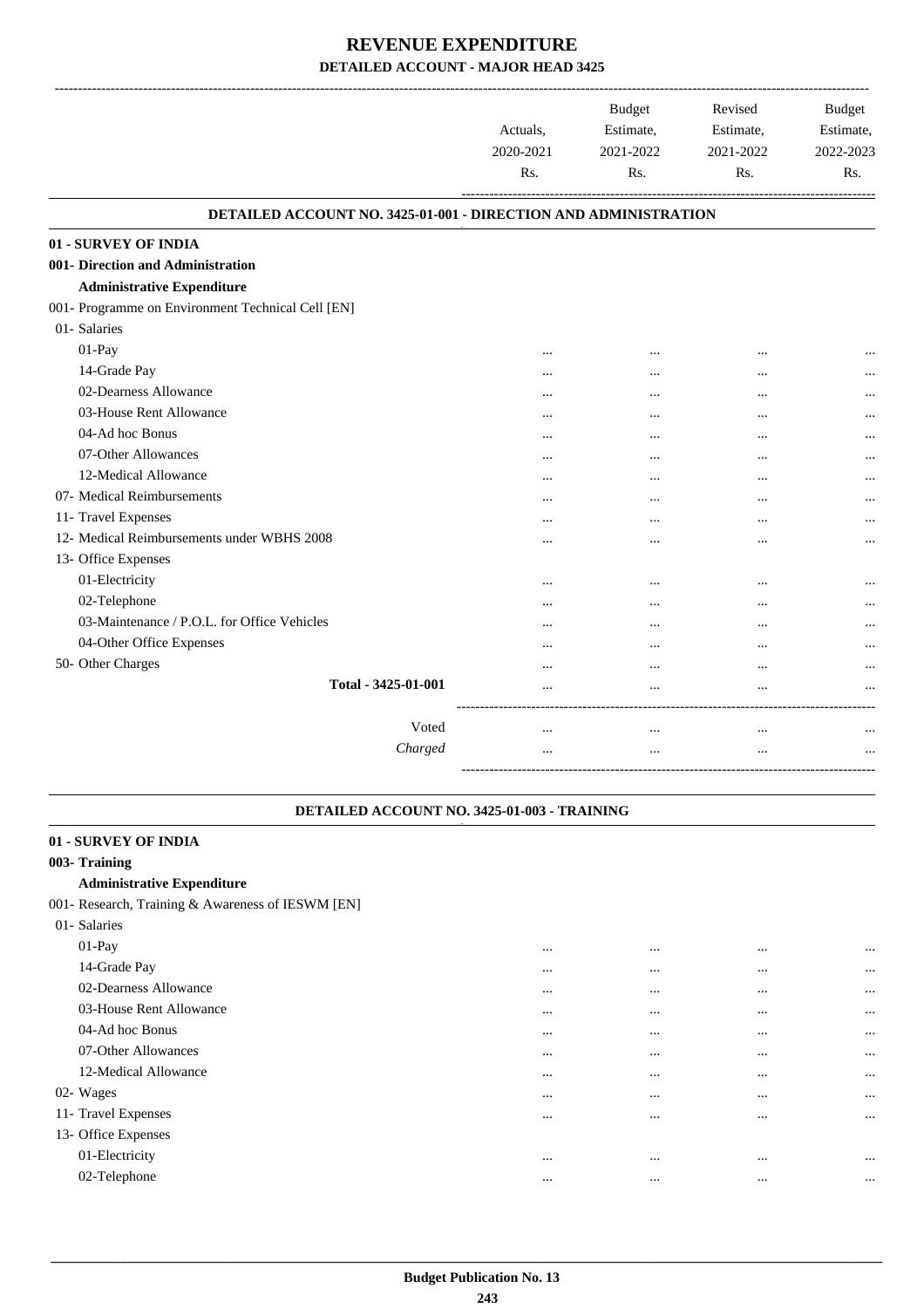|                                             |         |                       | <b>Budget</b>          | Revised                | <b>Budget</b>          |
|---------------------------------------------|---------|-----------------------|------------------------|------------------------|------------------------|
|                                             |         | Actuals.<br>2020-2021 | Estimate,<br>2021-2022 | Estimate,<br>2021-2022 | Estimate,<br>2022-2023 |
|                                             |         |                       |                        |                        |                        |
|                                             |         | Rs.                   | R <sub>s</sub> .       | Rs.                    | Rs.                    |
|                                             |         |                       |                        |                        |                        |
| 03-Maintenance / P.O.L. for Office Vehicles |         |                       | $\cdots$               | $\cdots$               | $\cdots$               |
| 04-Other Office Expenses                    |         | $\cdots$              |                        |                        | $\cdots$               |
| 50- Other Charges                           |         |                       | $\cdots$               | $\cdots$               | $\cdots$               |
| Total - 3425-01-003                         |         |                       | $\cdots$               | $\cdots$               | $\cdots$               |
|                                             |         |                       |                        |                        |                        |
|                                             | Voted   |                       | $\cdots$               | $\cdots$               | $\cdots$               |
|                                             | Charged |                       | $\cdots$               | $\cdots$               | $\cdots$               |
|                                             |         |                       |                        |                        |                        |

.

.

|                                                                  | DETAILED ACCOUNT NO. 3425-01-800 - OTHER EXPENDITURE |           |          |          |  |  |  |
|------------------------------------------------------------------|------------------------------------------------------|-----------|----------|----------|--|--|--|
| 01 - SURVEY OF INDIA                                             |                                                      |           |          |          |  |  |  |
| 800- Other Expenditure                                           |                                                      |           |          |          |  |  |  |
| <b>Administrative Expenditure</b>                                |                                                      |           |          |          |  |  |  |
| 002- Conservation of Biodiversity in non-Forest areas under West |                                                      |           |          |          |  |  |  |
| Bengal Biodiversity Rules, 2005 [EN]                             |                                                      |           |          |          |  |  |  |
| 01- Salaries                                                     |                                                      |           |          |          |  |  |  |
| $01-Pay$                                                         |                                                      |           | $\cdots$ |          |  |  |  |
| 14-Grade Pay                                                     |                                                      | $\cdots$  | $\cdots$ |          |  |  |  |
| 02-Dearness Allowance                                            |                                                      |           | $\cdots$ |          |  |  |  |
| 03-House Rent Allowance                                          |                                                      | $\ddotsc$ | $\cdots$ |          |  |  |  |
| 04-Ad hoc Bonus                                                  |                                                      | $\ddotsc$ | $\cdots$ |          |  |  |  |
| 07-Other Allowances                                              |                                                      | $\ddotsc$ | $\cdots$ | $\cdots$ |  |  |  |
| 12-Medical Allowance                                             |                                                      | $\cdots$  | $\cdots$ | $\cdots$ |  |  |  |
| 02- Wages                                                        |                                                      | $\ddotsc$ |          | $\cdots$ |  |  |  |
| 11- Travel Expenses                                              |                                                      | $\ddotsc$ | $\cdots$ | $\cdots$ |  |  |  |
| 13- Office Expenses                                              |                                                      |           |          |          |  |  |  |
| 01-Electricity                                                   | $\ddotsc$                                            | $\ddotsc$ | $\cdots$ |          |  |  |  |
| 02-Telephone                                                     |                                                      | $\ddotsc$ | $\cdots$ |          |  |  |  |
| 03-Maintenance / P.O.L. for Office Vehicles                      |                                                      | $\ddotsc$ | $\cdots$ | $\cdots$ |  |  |  |
| 04-Other Office Expenses                                         |                                                      | $\ddotsc$ | $\cdots$ |          |  |  |  |
| 50- Other Charges                                                |                                                      |           | $\cdots$ | $\cdots$ |  |  |  |
| Total - 3425-01-800                                              |                                                      |           | $\cdots$ |          |  |  |  |
|                                                                  |                                                      |           |          |          |  |  |  |
| Voted                                                            | $\ddotsc$                                            | $\cdots$  | $\cdots$ |          |  |  |  |
| Charged                                                          | .                                                    | $\ddotsc$ | $\cdots$ |          |  |  |  |
|                                                                  |                                                      |           |          |          |  |  |  |

#### **DETAILED ACCOUNT NO. 3425-60-001 - DIRECTION AND ADMINISTRATION**

| 60 - OTHERS                                        |           |           |           |           |
|----------------------------------------------------|-----------|-----------|-----------|-----------|
| 001- Direction and Administration                  |           |           |           |           |
| <b>Administrative Expenditure</b>                  |           |           |           |           |
| 001 - Programme on Environment Technical Cell [EN] |           |           |           |           |
| 01- Salaries                                       |           |           |           |           |
| $01-Pav$                                           | 18.82,007 | 31,62,000 | 19,20,000 | 19,78,000 |
| 14-Grade Pay                                       | $\cdots$  | $\cdots$  | $\cdots$  |           |
| 02-Dearness Allowance                              | 7.224     | 95,000    | 77,000    | 1,19,000  |
|                                                    |           |           |           |           |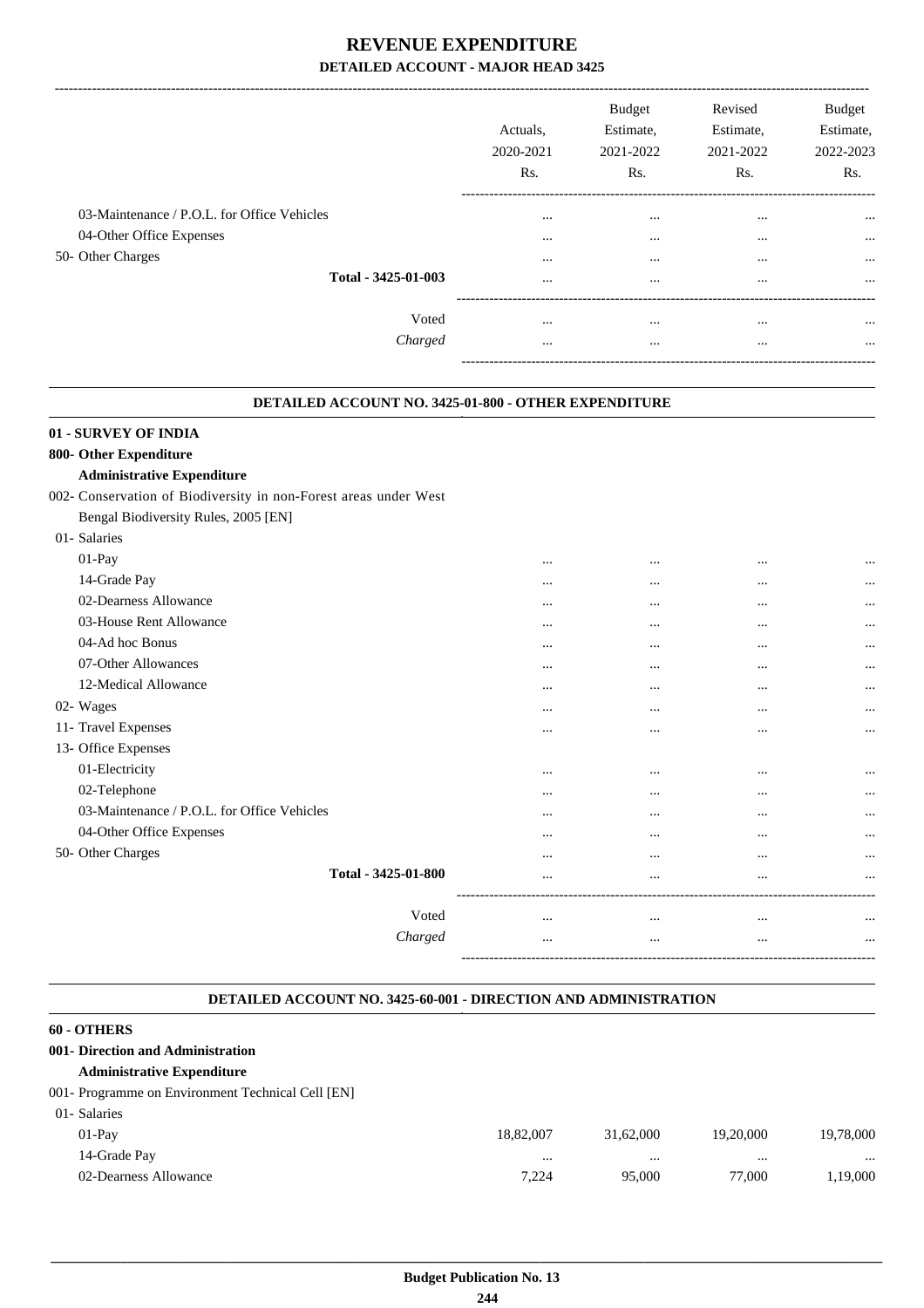|                                             | Actuals,<br>2020-2021<br>Rs. | <b>Budget</b><br>Estimate,<br>2021-2022<br>Rs. | Revised<br>Estimate,<br>2021-2022<br>Rs. | Budget<br>Estimate,<br>2022-2023<br>Rs. |
|---------------------------------------------|------------------------------|------------------------------------------------|------------------------------------------|-----------------------------------------|
| 03-House Rent Allowance                     | 2,14,096                     | 3,01,000                                       | 1,82,000                                 | 1,88,000                                |
| 04-Ad hoc Bonus                             | 4,200                        | 6,000                                          | 5,000                                    | 5,000                                   |
| 07-Other Allowances                         | 960                          | 1,000                                          | 1,000                                    | 1,000                                   |
| 12-Medical Allowance                        | 7,767                        | 11,000                                         | 8.000                                    | 8,000                                   |
| Total - 3425-60-001-001-01                  | 21,16,254                    | 35,76,000                                      | 21,93,000                                | 22,99,000                               |
| 07- Medical Reimbursements                  | $\cdots$                     | $\cdots$                                       | $\cdots$                                 |                                         |
| 11- Travel Expenses                         | .                            | 7,000                                          | 7,000                                    | 7,000                                   |
| 12- Medical Reimbursements under WBHS 2008  | .                            | 67,000                                         | 67,000                                   | 68,000                                  |
| 13- Office Expenses                         |                              |                                                |                                          |                                         |
| 01-Electricity                              | $\cdots$                     |                                                |                                          |                                         |
| 02-Telephone                                |                              |                                                |                                          |                                         |
| 03-Maintenance / P.O.L. for Office Vehicles |                              |                                                |                                          |                                         |
| 04-Other Office Expenses                    |                              |                                                |                                          |                                         |
| 50- Other Charges                           |                              | $\cdots$                                       | $\ddotsc$                                |                                         |
| <b>Total - Administrative Expenditure</b>   | 21,16,254                    | 36,50,000                                      | 22,67,000                                | 23,74,000                               |
| Total - 3425-60-001                         | 21, 16, 254                  | <b>36,50,000</b>                               | 22,67,000                                | 23,74,000                               |
| Voted                                       | 21,16,254                    | 36,50,000                                      | 22,67,000                                | 23,74,000                               |
| Charged                                     |                              | $\cdots$                                       | $\cdots$                                 |                                         |

### **DETAILED ACCOUNT NO. 3425 - DEDUCT RECOVERIES IN REDUCTION OF EXPENDITURE**

**--------------------------------------------------------------------------------------------------------------------------------------------------------------------------------**

| 01 - SURVEY OF INDIA                             |          |          |          |          |
|--------------------------------------------------|----------|----------|----------|----------|
| 001- Direction and Administration                |          |          |          |          |
| Administrative Expenditure                       |          |          |          |          |
| 001-Programme on Environment Technical Cell [EN] |          |          |          |          |
| 70-Deduct Recoveries                             |          |          |          |          |
| 01-Others                                        | $\cdots$ | $\cdots$ |          |          |
| 02-W.B.H.S. 2008                                 | $\cdots$ | $\cdots$ | $\cdots$ |          |
| Total - 001 - Deduct - Recoveries                | $\cdots$ | $\cdots$ | $\cdots$ |          |
| 911- Deduct Recoveries of Overpayments           |          |          |          |          |
| Administrative Expenditure                       |          |          |          |          |
| 001-Research, Training & Awareness of IESWM [EN] |          |          |          |          |
| 70-Deduct Recoveries                             |          |          |          |          |
| 01-Others                                        | $\cdots$ | $-1,000$ | $-1,000$ | $-1,000$ |
| Total - 911 - Deduct - Recoveries                | $\cdots$ | $-1,000$ | $-1,000$ | $-1,000$ |
|                                                  |          |          |          |          |

#### **60- OTHERS**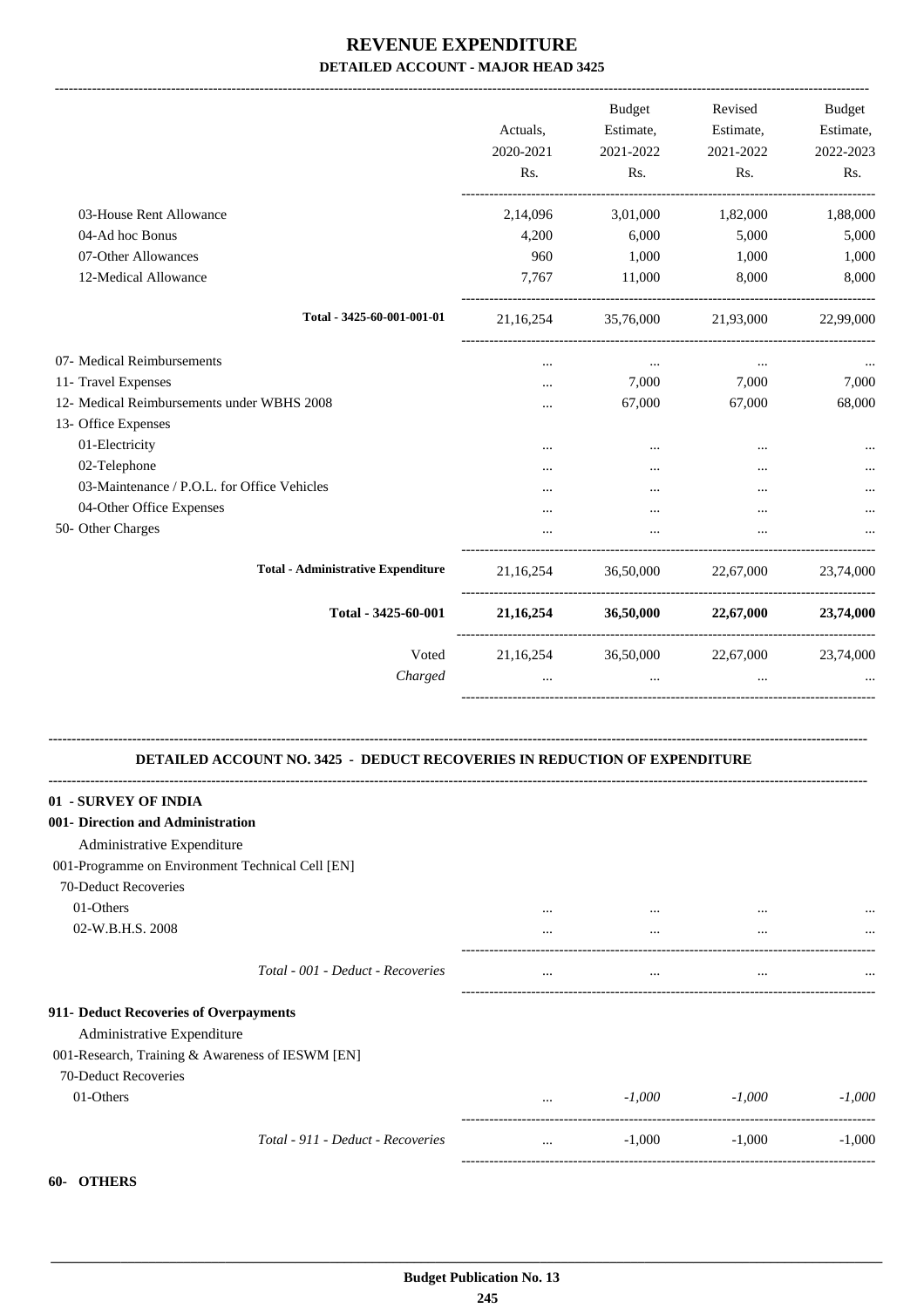|                                                  | Actuals.<br>2020-2021<br>Rs. | <b>Budget</b><br>Estimate,<br>2021-2022<br>Rs. | Revised<br>Estimate,<br>2021-2022<br>Rs. | <b>Budget</b><br>Estimate,<br>2022-2023<br>R <sub>s</sub> . |
|--------------------------------------------------|------------------------------|------------------------------------------------|------------------------------------------|-------------------------------------------------------------|
| 001- Direction and Administration                |                              |                                                |                                          |                                                             |
| Administrative Expenditure                       |                              |                                                |                                          |                                                             |
| 001-Programme on Environment Technical Cell [EN] |                              |                                                |                                          |                                                             |
| 70-Deduct Recoveries                             |                              |                                                |                                          |                                                             |
| 01-Others                                        | $\cdots$                     | $-1.000$                                       | $-1.000$                                 | $-1.000$                                                    |
| 02-W.B.H.S. 2008                                 | $\cdots$                     | $-1,000$                                       | $\cdots$                                 |                                                             |
| Total - 001 - Deduct - Recoveries                | $\cdots$                     | $-2.000$                                       | $-1.000$                                 | $-1.000$                                                    |
| Total - 3425 - Deduct - Recoveries               | $\cdots$                     | $-3,000$                                       | $-2,000$                                 | $-2,000$                                                    |

-----------------------------------------------------------------------------------------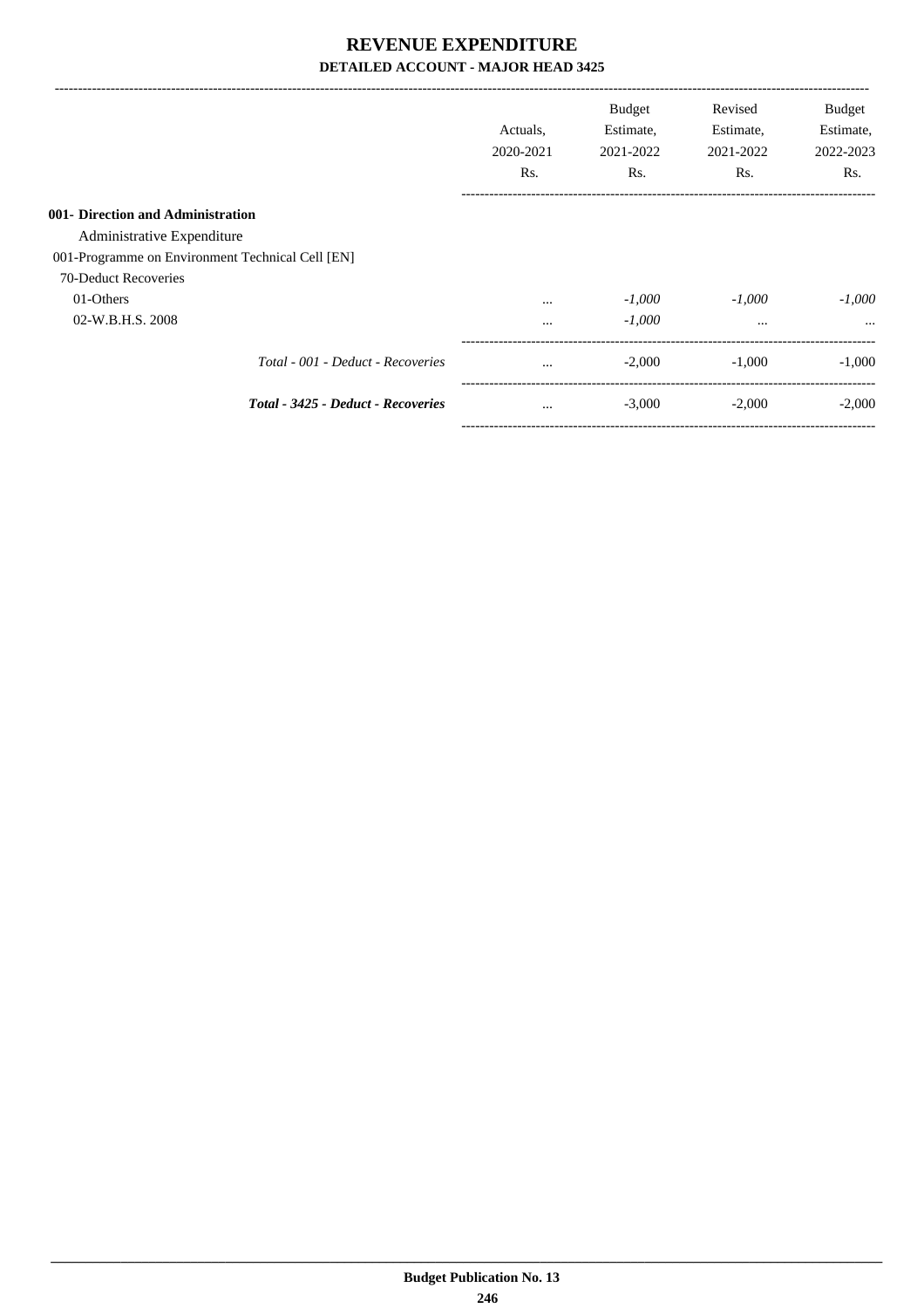### **REVENUE EXPENDITURE**

#### **DEMAND No. 16**

#### **Environment Department**

### **C - Economic Services - (i) Science Technology and Environment**

**Head of Account : 3435 - Ecology & Environment**

| <b>Charged Rs. Nil</b>                                  |                              |                                                       |                                                                                                              | Total Rs. 81,84,28,000                                                                                                                                                                                                                                                                                                                                                                                                                                                                        |
|---------------------------------------------------------|------------------------------|-------------------------------------------------------|--------------------------------------------------------------------------------------------------------------|-----------------------------------------------------------------------------------------------------------------------------------------------------------------------------------------------------------------------------------------------------------------------------------------------------------------------------------------------------------------------------------------------------------------------------------------------------------------------------------------------|
|                                                         |                              | Voted Rs.                                             |                                                                                                              |                                                                                                                                                                                                                                                                                                                                                                                                                                                                                               |
|                                                         |                              |                                                       | $\cdots$<br>$\cdots$                                                                                         | 81,84,28,000<br>$-2,000$                                                                                                                                                                                                                                                                                                                                                                                                                                                                      |
| <b>Net Expenditure</b>                                  |                              |                                                       |                                                                                                              |                                                                                                                                                                                                                                                                                                                                                                                                                                                                                               |
|                                                         |                              |                                                       |                                                                                                              |                                                                                                                                                                                                                                                                                                                                                                                                                                                                                               |
|                                                         | Actuals,<br>2020-2021<br>Rs. | Budget<br>Rs.                                         | Revised<br>Estimate,<br>2021-2022<br>Rs.                                                                     | Budget<br>Estimate,<br>2022-2023<br>Rs.                                                                                                                                                                                                                                                                                                                                                                                                                                                       |
| 03 - Environmental Research and Ecological Regeneration |                              |                                                       |                                                                                                              | 14,84,68,000                                                                                                                                                                                                                                                                                                                                                                                                                                                                                  |
| <b>Total - 003</b>                                      |                              |                                                       |                                                                                                              | 14,84,68,000                                                                                                                                                                                                                                                                                                                                                                                                                                                                                  |
| <b>Total - 101</b>                                      | $\cdots$                     |                                                       | $\ddots$<br>$\ddots$                                                                                         | 9,20,35,000<br>10,00,00,000                                                                                                                                                                                                                                                                                                                                                                                                                                                                   |
|                                                         | 2,22,36,659                  | 19,05,00,000                                          | 4,57,17,000                                                                                                  | 14,80,25,000                                                                                                                                                                                                                                                                                                                                                                                                                                                                                  |
| <b>Total - 102</b>                                      |                              |                                                       |                                                                                                              |                                                                                                                                                                                                                                                                                                                                                                                                                                                                                               |
|                                                         |                              |                                                       |                                                                                                              |                                                                                                                                                                                                                                                                                                                                                                                                                                                                                               |
| <b>Total - 103</b>                                      |                              |                                                       |                                                                                                              | 2,58,60,000                                                                                                                                                                                                                                                                                                                                                                                                                                                                                   |
|                                                         |                              |                                                       |                                                                                                              | 21,00,000                                                                                                                                                                                                                                                                                                                                                                                                                                                                                     |
| <b>Total - 789</b>                                      |                              |                                                       |                                                                                                              |                                                                                                                                                                                                                                                                                                                                                                                                                                                                                               |
| Total - 03                                              |                              | 43,32,00,000                                          | 17,95,89,000                                                                                                 | 51,64,88,000                                                                                                                                                                                                                                                                                                                                                                                                                                                                                  |
|                                                         |                              | <b>REVENUE EXPENDITURE</b><br><b>ABSTRACT ACCOUNT</b> | 2,60,82,837 5,07,00,000<br>$\mathbf{r}$ and $\mathbf{r}$<br>$\sim 10^{11}$ and $\sim 10^{11}$<br>8,43,28,816 | Charged Rs. Total Rs.<br>81,84,28,000<br>$-2,000$<br>81,84,26,000  81,84,26,000<br>Estimate,<br>2021-2022<br>$1,72,54,320$ $16,48,00,000$ $5,94,00,000$<br>$1,72,54,320$ $16,48,00,000$ $5,94,00,000$<br>5,06,47,000<br>2,60,82,837 5,07,00,000 5,06,47,000 19,20,35,000<br>2,22,36,659 19,05,00,000 4,57,17,000 14,80,25,000<br>$1,87,55,000$ $2,52,00,000$ $2,24,93,000$ $2,58,60,000$<br>$1,87,55,000$ $2,52,00,000$ $2,24,93,000$<br>20,00,000 13,32,000<br>20,00,000 13,32,000 21,00,000 |

#### **04 - Prevention & Control of Pollution**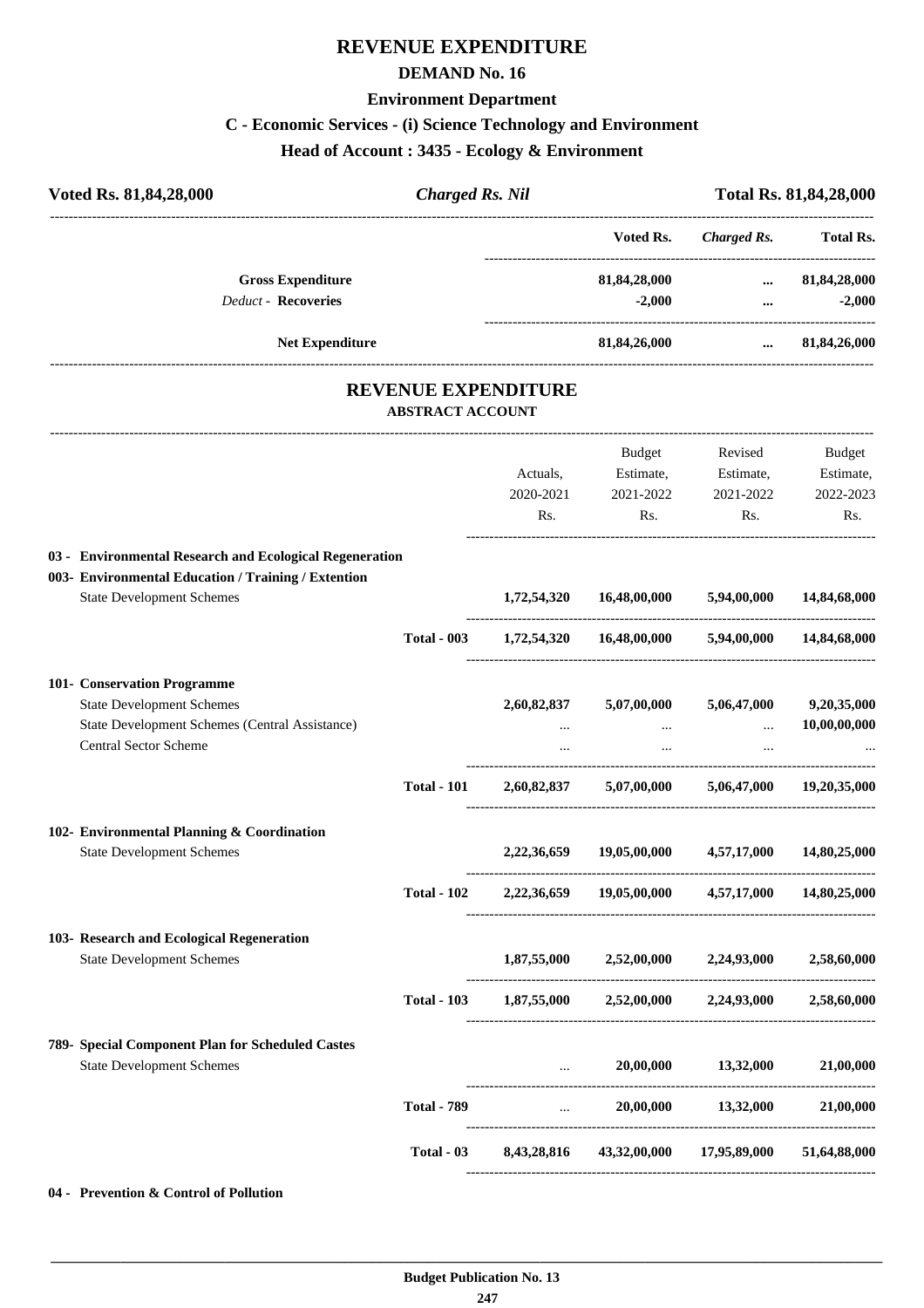### **REVENUE EXPENDITURE ABSTRACT ACCOUNT**

|                                                       |                              |              | Budget                                                                             | Revised                                                                       | Budget               |
|-------------------------------------------------------|------------------------------|--------------|------------------------------------------------------------------------------------|-------------------------------------------------------------------------------|----------------------|
|                                                       |                              | Actuals,     | Estimate,                                                                          | Estimate,                                                                     | Estimate,            |
|                                                       |                              | 2020-2021    | 2021-2022                                                                          | 2021-2022                                                                     | 2022-2023            |
|                                                       |                              | Rs.          | Rs.                                                                                | Rs.                                                                           | Rs.                  |
| 103- Prevention of Air & Water pollution              |                              |              |                                                                                    |                                                                               |                      |
| Administrative Expenditure                            |                              |              |                                                                                    |                                                                               |                      |
| <b>State Development Schemes</b>                      |                              | 4,25,44,882  |                                                                                    | 28,91,00,000 18,89,63,000                                                     | 24,10,05,000         |
|                                                       | <b>Total - 103</b>           | 4,25,44,882  |                                                                                    | 28,91,00,000 18,89,63,000 24,10,05,000                                        |                      |
| 789- Special Component Plan for Scheduled Castes      |                              |              |                                                                                    |                                                                               |                      |
| <b>State Development Schemes</b>                      |                              | $\cdots$     | 10,00,000                                                                          | 3,33,000                                                                      | 7,50,000             |
|                                                       | <b>Total - 789</b>           |              |                                                                                    | $10,00,000$ $3,33,000$ $7,50,000$                                             |                      |
| 796- Tribal Areas Sub-Plan                            |                              |              |                                                                                    |                                                                               |                      |
| <b>State Development Schemes</b>                      |                              |              | 7,74,700 47,00,000 15,66,000                                                       |                                                                               | 30,35,000            |
|                                                       | <b>Total - 796</b>           |              |                                                                                    | 7,74,700 47,00,000 15,66,000                                                  | 30,35,000            |
| 800- Other Expenditure                                |                              |              |                                                                                    |                                                                               |                      |
| <b>State Development Schemes</b>                      |                              | 57,36,090    | 5,70,00,000 1,90,01,000                                                            |                                                                               | 5,71,50,000          |
| Central Sector Scheme                                 |                              |              |                                                                                    |                                                                               |                      |
|                                                       | <b>Total - 800</b>           |              |                                                                                    | 57,36,090 5,70,00,000 1,90,01,000 5,71,50,000                                 |                      |
|                                                       | Total - 04                   | 4,90,55,672  | 35,18,00,000                                                                       | 20,98,63,000                                                                  | 30,19,40,000         |
|                                                       | <b>Grand Total - Gross</b>   | 13,33,84,488 |                                                                                    | 78,50,00,000 38,94,52,000                                                     | 81,84,28,000         |
|                                                       | Voted                        |              |                                                                                    | 13,33,84,488 78,50,00,000 38,94,52,000                                        | 81,84,28,000         |
|                                                       | Charged                      |              | $\ddots$                                                                           |                                                                               |                      |
| <b>Administrative Expenditure</b>                     |                              | $\cdots$     | $\cdots$                                                                           | $\cdots$                                                                      |                      |
|                                                       |                              |              |                                                                                    | State Development Schemes 13,33,84,488 78,50,00,000 38,94,52,000 71,84,28,000 |                      |
| <b>State Development Schemes (Central Assistance)</b> |                              |              | $\mathbf{a}$ , and the contract of $\mathbf{a}$ , and the contract of $\mathbf{a}$ |                                                                               | $\dots$ 10,00,00,000 |
|                                                       | <b>Central Sector Scheme</b> | $\cdots$     | $\sim$ $\sim$                                                                      | $\cdots$                                                                      |                      |
|                                                       | <b>Deduct Recoveries</b>     |              | $-5,30,30,348$ $-2,000$                                                            | $-2,000$                                                                      | $-2,000$             |
|                                                       |                              |              |                                                                                    | Grand Total - Net 8,03,54,140 78,49,98,000 38,94,50,000 81,84,26,000          |                      |
|                                                       | Voted                        |              |                                                                                    | 8,03,54,140 78,49,98,000 38,94,50,000 81,84,26,000                            |                      |
|                                                       | Charged                      |              | the company of the company of the                                                  | <b>Contract Contract Contract</b><br>$\cdots$                                 |                      |
|                                                       |                              |              |                                                                                    |                                                                               |                      |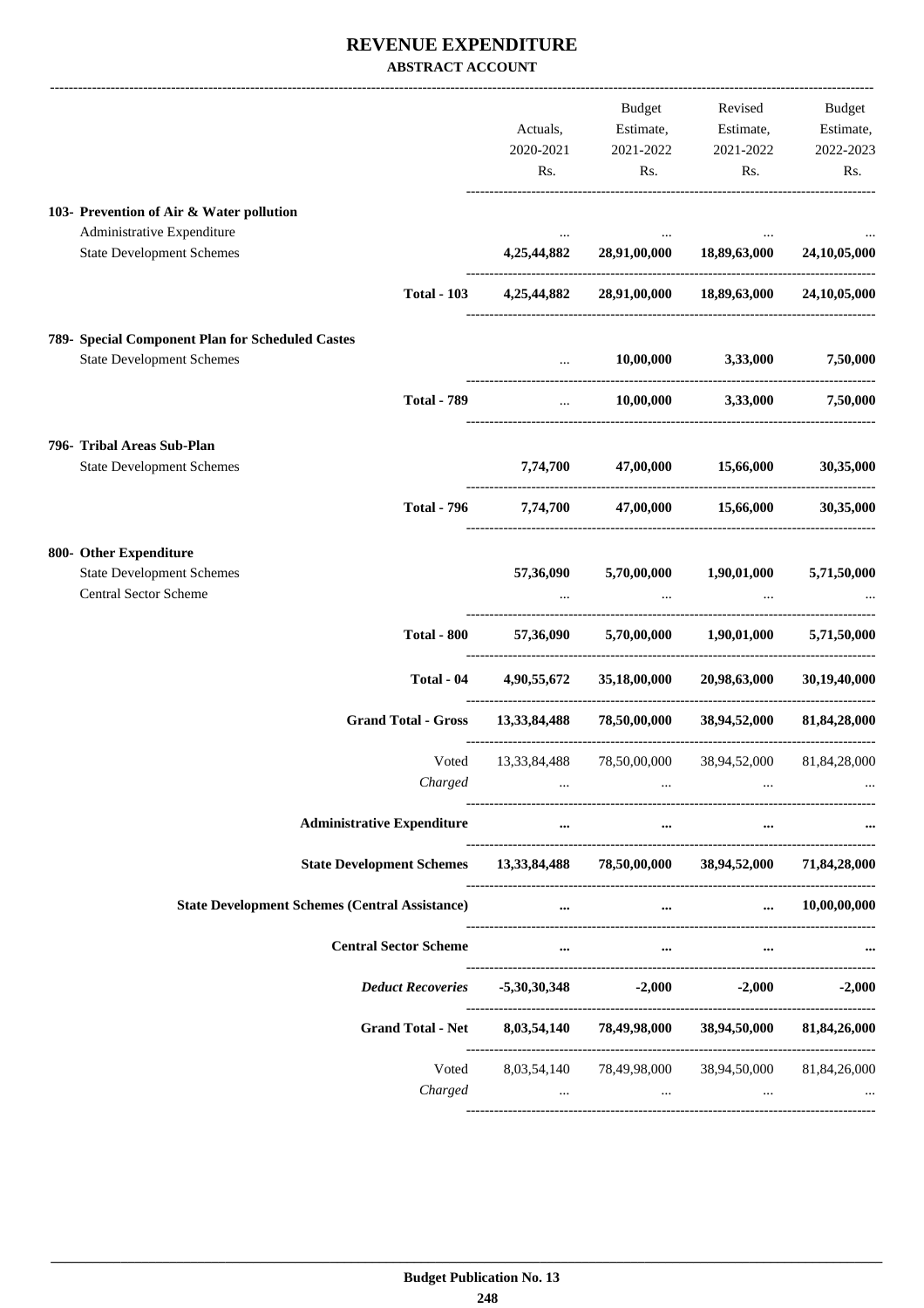|                                                                                                                |                                                                                   | Actuals,<br>2020-2021 | Budget<br>Estimate,<br>2021-2022            | Revised<br>Estimate,<br>2021-2022 | <b>Budget</b><br>Estimate,<br>2022-2023 |
|----------------------------------------------------------------------------------------------------------------|-----------------------------------------------------------------------------------|-----------------------|---------------------------------------------|-----------------------------------|-----------------------------------------|
|                                                                                                                |                                                                                   |                       |                                             |                                   |                                         |
|                                                                                                                |                                                                                   | Rs.                   | Rs.                                         | Rs.                               | Rs.                                     |
|                                                                                                                | DETAILED ACCOUNT NO. 3435-03-003 - ENVIRONMENTAL EDUCATION / TRAINING / EXTENTION |                       |                                             |                                   |                                         |
|                                                                                                                |                                                                                   |                       |                                             |                                   |                                         |
| 03 - Environmental Research and Ecological Regeneration<br>003- Environmental Education / Training / Extention |                                                                                   |                       |                                             |                                   |                                         |
| <b>State Development Schemes</b>                                                                               |                                                                                   |                       |                                             |                                   |                                         |
| 001- Environmental Awareness including Exhibition, Parks etc. [EN]                                             |                                                                                   |                       |                                             |                                   |                                         |
| 26- Advertising and Publicity Expenses                                                                         |                                                                                   |                       |                                             | 63,01,000                         |                                         |
| 31- Grants-in-aid-GENERAL                                                                                      |                                                                                   |                       |                                             |                                   |                                         |
| 02-Other Grants                                                                                                |                                                                                   | 1,24,76,156           | 13,00,00,000                                | 4,33,33,000                       | 11,50,00,000                            |
| 50- Other Charges                                                                                              |                                                                                   | 5,95,864              | 55,00,000                                   | $\cdots$                          | 35,75,000                               |
| 75- Purchase                                                                                                   |                                                                                   | $\cdots$              | 1,00,000                                    | 33,000                            | 33,000                                  |
|                                                                                                                | Total - 3435-03-003-001                                                           | 1,30,72,020           | 13,56,00,000 4,96,67,000                    |                                   | 11,86,08,000                            |
| 002- Information, Training and Documentation [EN]                                                              |                                                                                   |                       |                                             |                                   |                                         |
| 31- Grants-in-aid-GENERAL                                                                                      |                                                                                   |                       |                                             |                                   |                                         |
| 02-Other Grants                                                                                                |                                                                                   | 28,51,496             | 1,30,00,000                                 | 43,33,000                         | 1,31,50,000                             |
| 50- Other Charges                                                                                              |                                                                                   |                       | 2,00,000                                    | 67,000                            | 2,10,000                                |
|                                                                                                                | Total - 3435-03-003-002                                                           |                       | 28,51,496 1,32,00,000 44,00,000 1,33,60,000 |                                   |                                         |
| 003- Climate Change Studies. [EN]                                                                              |                                                                                   |                       |                                             |                                   |                                         |
| 31- Grants-in-aid-GENERAL                                                                                      |                                                                                   |                       |                                             |                                   |                                         |
| 02-Other Grants                                                                                                |                                                                                   | 13,30,804             | 1,60,00,000                                 | 53,33,000                         | 1,65,00,000                             |
|                                                                                                                | Total - 3435-03-003-003                                                           |                       | 13,30,804 1,60,00,000 53,33,000 1,65,00,000 |                                   |                                         |
|                                                                                                                | <b>Total - State Development Schemes</b>                                          | 1,72,54,320           | 16,48,00,000                                | 5,94,00,000                       | 14,84,68,000                            |
|                                                                                                                | Total - 3435-03-003                                                               | 1,72,54,320           | 16,48,00,000                                | 5,94,00,000                       | 14,84,68,000                            |
|                                                                                                                | Voted                                                                             | 1,72,54,320           | 16,48,00,000                                | 5,94,00,000                       | 14,84,68,000                            |
|                                                                                                                | Charged                                                                           |                       |                                             |                                   |                                         |
|                                                                                                                | DETAILED ACCOUNT NO. 3435-03-101 - CONSERVATION PROGRAMME                         |                       |                                             |                                   |                                         |
| 03 - Environmental Research and Ecological Regeneration                                                        |                                                                                   |                       |                                             |                                   |                                         |

### **101- Conservation Programme**

### **State Development Schemes**

001- Conservation of Bio-diversity in Non-forest Areas [EN]

| 31- Grants-in-aid-GENERAL  |             |             |             |             |
|----------------------------|-------------|-------------|-------------|-------------|
| 02-Other Grants            | 1.57.78.081 | 3.20.00.000 | 1.10.15.000 | 3.26.00.000 |
| 36- Grants-in-aid-Salaries | 68,04.756   | 80,00,000   | 59.40.000   | 82,00,000   |
| 50- Other Charges          | $\cdots$    | 00.000      | 33,000      | .05.000     |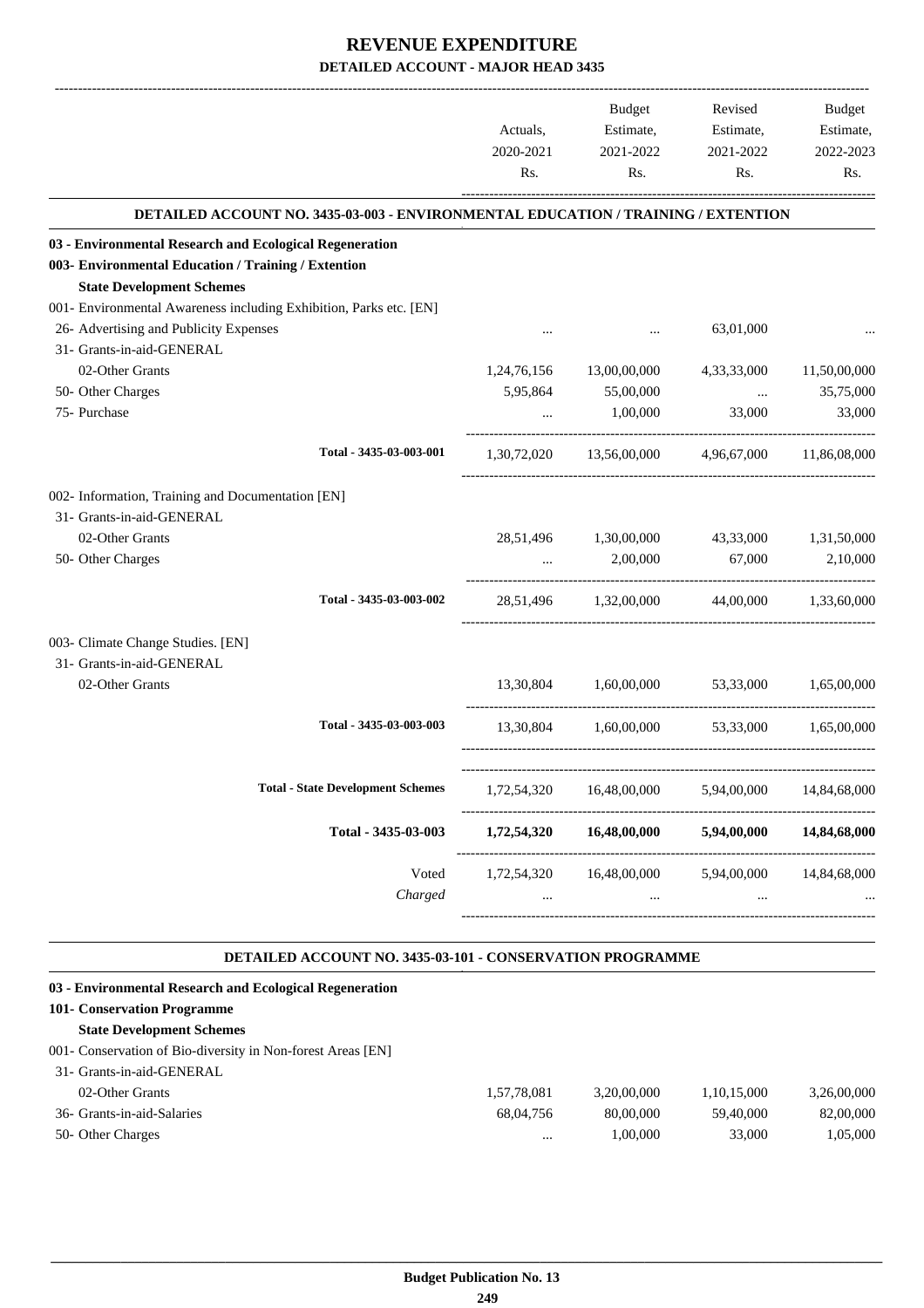|                                                                                                                                                                                                   | Actuals,<br>2020-2021<br>Rs. | Budget<br>Estimate,<br>2021-2022<br>Rs.                                        | Revised<br>Estimate,<br>2021-2022<br>Rs. | Budget<br>Estimate,<br>2022-2023<br>Rs. |
|---------------------------------------------------------------------------------------------------------------------------------------------------------------------------------------------------|------------------------------|--------------------------------------------------------------------------------|------------------------------------------|-----------------------------------------|
| Total - 3435-03-101-001                                                                                                                                                                           |                              | 2,25,82,837 4,01,00,000 1,69,88,000 4,09,05,000                                |                                          |                                         |
| 002- Coastal Zone Management. [EN]                                                                                                                                                                |                              |                                                                                |                                          |                                         |
| 31- Grants-in-aid-GENERAL                                                                                                                                                                         |                              |                                                                                |                                          |                                         |
| 02-Other Grants                                                                                                                                                                                   |                              | 35,00,000 1,00,00,000 3,34,59,000 1,05,00,000                                  |                                          |                                         |
| 50- Other Charges                                                                                                                                                                                 |                              | $6,00,000$ $2,00,000$                                                          |                                          | 6,30,000                                |
| Total - 3435-03-101-002                                                                                                                                                                           |                              | $35,00,000$ $1,06,00,000$ $3,36,59,000$ $1,11,30,000$                          |                                          |                                         |
| 007- Conservation of Water [EN]                                                                                                                                                                   |                              |                                                                                |                                          |                                         |
| 35- Grants for creation of Capital Assets                                                                                                                                                         |                              | $\cdots$                                                                       |                                          |                                         |
| <b>Total - State Development Schemes</b>                                                                                                                                                          |                              | 2,60,82,837 5,07,00,000 5,06,47,000 5,20,35,000                                |                                          |                                         |
| <b>State Development Schemes</b>                                                                                                                                                                  |                              |                                                                                |                                          |                                         |
| 005- Integrated Coastal Zone Management Project W.B.(State Share)-<br>[EN] (EAP) [EN]<br>31- Grants-in-aid-GENERAL<br>02-Other Grants                                                             |                              |                                                                                |                                          |                                         |
| 009- Conservation of Aquatic Ecosystems- Implementation of East<br>Kolkata Wetlands Management Action Plan 2021-26 (State<br>Share) (OCASPS) [EN]<br>31- Grants-in-aid-GENERAL                    |                              |                                                                                |                                          |                                         |
| 02-Other Grants                                                                                                                                                                                   |                              | $\cdots$                                                                       | $\cdots$                                 | 4,00,00,000                             |
| Total - 3435-03-101-009                                                                                                                                                                           | $\cdots$                     | $\cdots$                                                                       | $\cdots$                                 | 4,00,00,000                             |
| <b>Total - State Development Schemes</b>                                                                                                                                                          | $\cdots$                     | $\ldots$                                                                       | <b>Second Contract</b>                   | 4,00,00,000                             |
| <b>State Development Schemes (Central Assistance)</b>                                                                                                                                             |                              |                                                                                |                                          |                                         |
| 008- Conservation of Aquatic Ecosystems- Implementation of East<br>Kolkata Wetlands Management Action Plan 2021-26 (Central<br>Share) (OCASPS) [EN]                                               |                              |                                                                                |                                          |                                         |
| 31- Grants-in-aid-GENERAL                                                                                                                                                                         |                              |                                                                                |                                          |                                         |
| 02-Other Grants                                                                                                                                                                                   |                              | and the control of the control of the control of the control of the control of | $\cdots$                                 | 10,00,00,000                            |
| <b>Total - State Development Schemes (Central Assistance)</b>                                                                                                                                     | $\cdots$                     | $\cdots$                                                                       | <b>Sales Committee</b>                   | 10,00,00,000                            |
| <b>Central Sector Scheme</b><br>006- Implementation of Action Plan for Conservation and<br>Management of East Kolkata Wetland in West Bengal [EN]<br>31- Grants-in-aid-GENERAL<br>02-Other Grants |                              |                                                                                |                                          |                                         |
| Total - 3435-03-101                                                                                                                                                                               | 2,60,82,837                  | $5,07,00,000$ $5,06,47,000$                                                    |                                          | 19,20,35,000                            |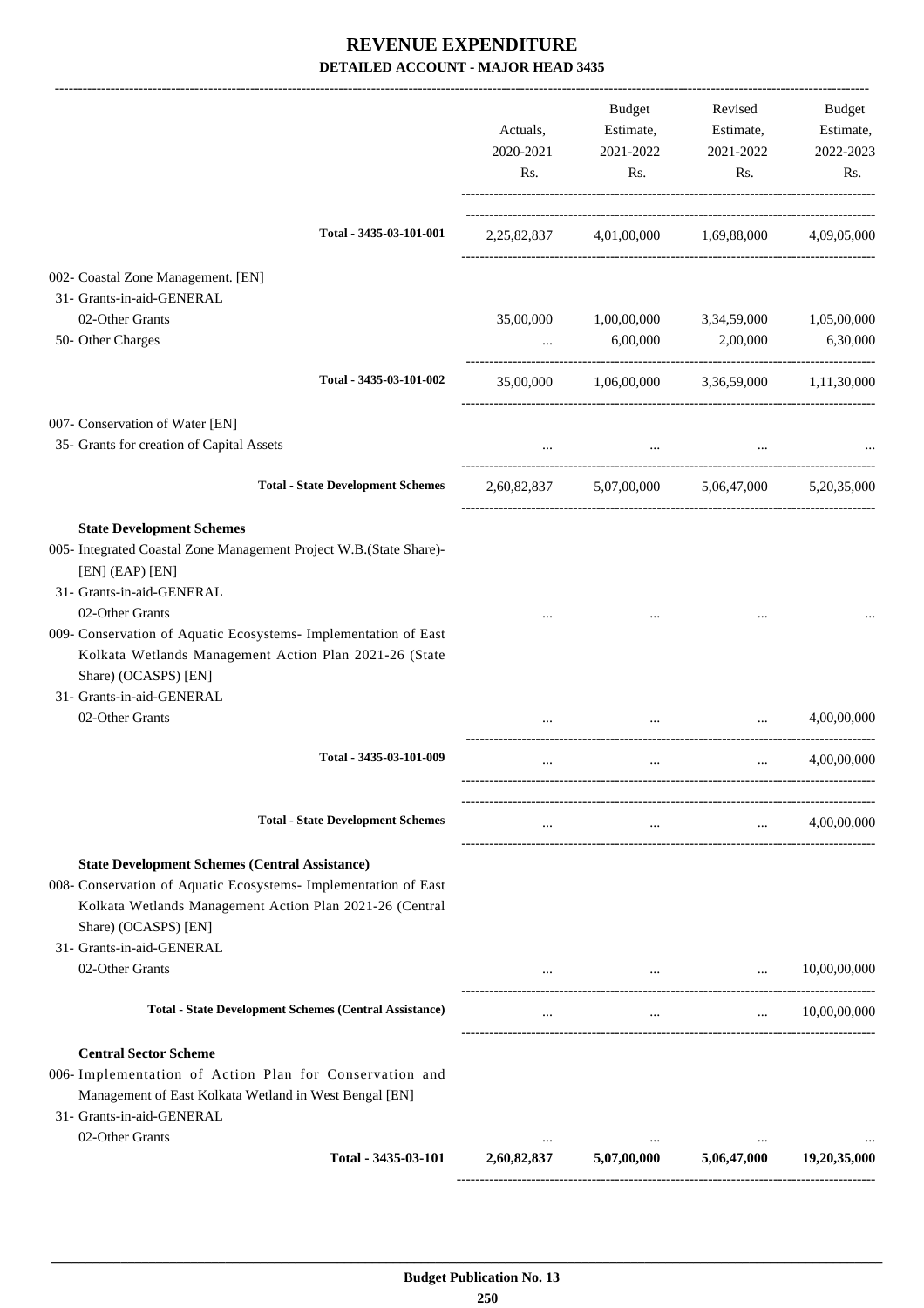|                                                                                                                                                                                                                            | Actuals,<br>2020-2021<br>Rs. | Budget<br>Estimate,<br>2021-2022<br>Rs. | Revised<br>Estimate,<br>2021-2022<br>Rs. | Budget<br>Estimate,<br>2022-2023<br>Rs. |
|----------------------------------------------------------------------------------------------------------------------------------------------------------------------------------------------------------------------------|------------------------------|-----------------------------------------|------------------------------------------|-----------------------------------------|
| Voted<br>Charged                                                                                                                                                                                                           | 2,60,82,837<br>$\cdots$      | 5,07,00,000<br>$\cdots$                 | 5,06,47,000<br>$\cdots$                  | 19, 20, 35, 000                         |
| DETAILED ACCOUNT NO. 3435-03-102 - ENVIRONMENTAL PLANNING & COORDINATION                                                                                                                                                   |                              |                                         |                                          |                                         |
| 03 - Environmental Research and Ecological Regeneration<br>102- Environmental Planning & Coordination<br><b>State Development Schemes</b><br>001- Environmental Research and Development [EN]<br>31- Grants-in-aid-GENERAL |                              |                                         |                                          |                                         |
| 02-Other Grants                                                                                                                                                                                                            |                              | 30,01,704 8,15,00,000 2,71,67,000       |                                          | 6,55,75,000                             |
| Total - 3435-03-102-001                                                                                                                                                                                                    | 30,01,704                    |                                         | 8,15,00,000 2,71,67,000 6,55,75,000      |                                         |
| 002- Wetland interpretation center [EN]<br>31- Grants-in-aid-GENERAL<br>02-Other Grants                                                                                                                                    |                              | 52,44,955 1,20,00,000                   | 40,00,000                                | 76,00,000                               |
| 36- Grants-in-aid-Salaries                                                                                                                                                                                                 | 44,90,000                    | 70,00,000                               | 46,76,000                                | 73,50,000                               |
| Total - 3435-03-102-002                                                                                                                                                                                                    |                              | 97,34,955 1,90,00,000                   | 86,76,000                                | 1,49,50,000                             |
| 003- Office cum laboratory of WBPCB [EN]<br>31- Grants-in-aid-GENERAL<br>02-Other Grants<br>35- Grants for creation of Capital Assets                                                                                      | 95,00,000                    | 9,00,00,000                             | 98,74,000                                | 6,75,00,000                             |
| Total - 3435-03-102-003                                                                                                                                                                                                    | 95,00,000                    | 9,00,00,000                             | 98,74,000                                | 6,75,00,000                             |
| 004- Jal Dharo Jal Bharo [EN]<br>31- Grants-in-aid-GENERAL<br>02-Other Grants                                                                                                                                              | $\cdots$                     | $\cdots$                                | $\cdots$                                 |                                         |
| <b>Total - State Development Schemes</b>                                                                                                                                                                                   | 2,22,36,659                  | 19,05,00,000                            | ----------------------<br>4,57,17,000    | 14,80,25,000                            |
| Total - 3435-03-102                                                                                                                                                                                                        | 2,22,36,659                  | 19,05,00,000                            | 4,57,17,000                              | 14,80,25,000                            |
| Voted<br>Charged                                                                                                                                                                                                           | 2,22,36,659<br>$\cdots$      | 19,05,00,000<br>$\ldots$                | 4,57,17,000<br>$\ldots$                  | 14,80,25,000                            |

#### **DETAILED ACCOUNT NO. 3435-03-103 - RESEARCH AND ECOLOGICAL REGENERATION .**

.

### **03 - Environmental Research and Ecological Regeneration**

### **103- Research and Ecological Regeneration**

### **State Development Schemes**

001- Research, Training and Awareness [EN]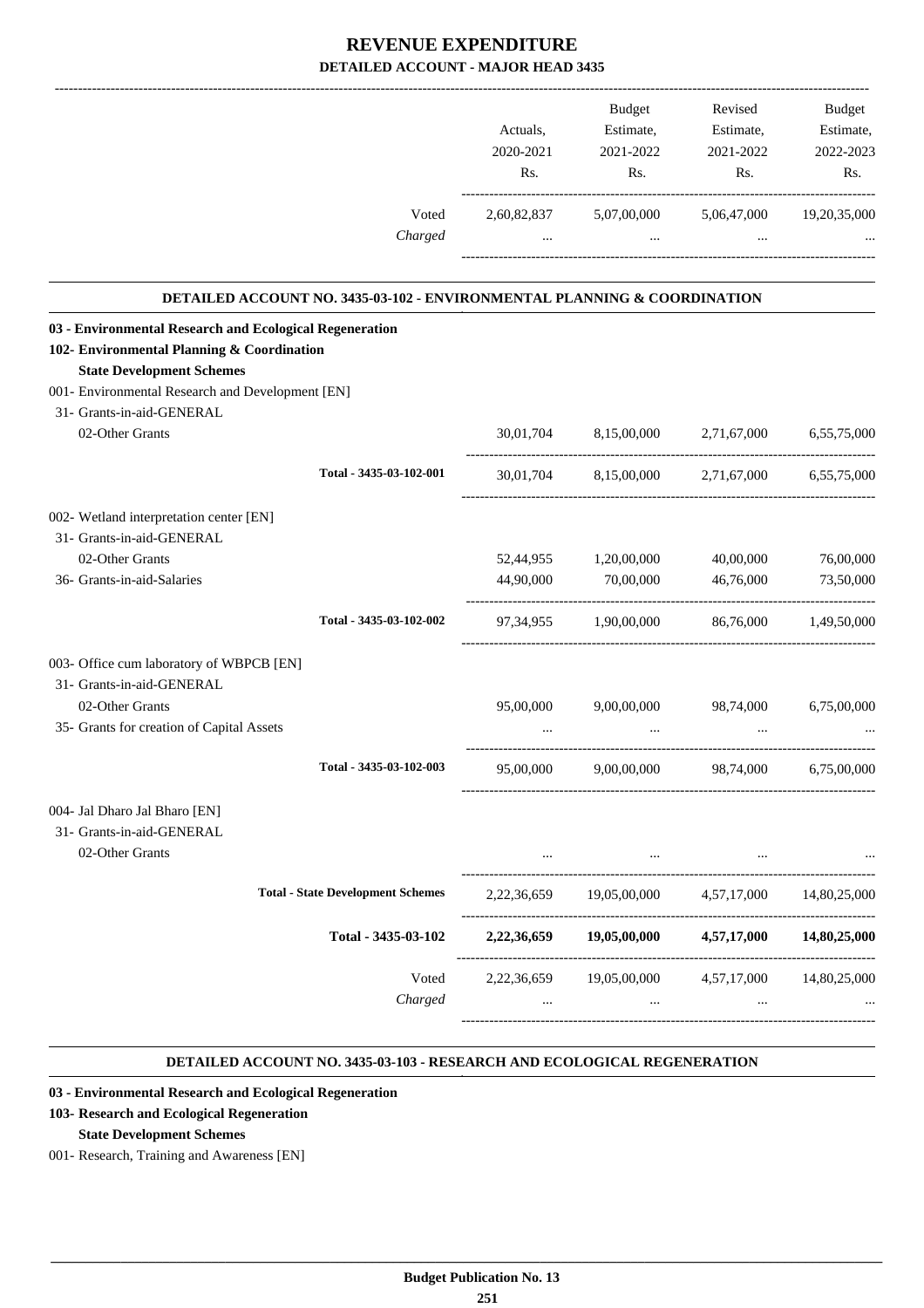|                                                                                                                                           |           | Budget                            | Revised                                                 | Budget      |
|-------------------------------------------------------------------------------------------------------------------------------------------|-----------|-----------------------------------|---------------------------------------------------------|-------------|
|                                                                                                                                           | Actuals,  | Estimate,                         | Estimate,                                               | Estimate,   |
|                                                                                                                                           | 2020-2021 | 2021-2022                         | 2021-2022                                               | 2022-2023   |
|                                                                                                                                           | Rs.       | Rs.                               | Rs.                                                     | Rs.         |
| 31- Grants-in-aid-GENERAL                                                                                                                 |           |                                   |                                                         |             |
| 02-Other Grants                                                                                                                           |           |                                   | 80,00,000   1,25,00,000   1,06,93,000   1,00,25,000     |             |
| 36- Grants-in-aid-Salaries                                                                                                                |           | 1,07,55,000 1,25,00,000 84,00,000 |                                                         | 1,31,25,000 |
| Total - 3435-03-103-001                                                                                                                   |           |                                   | 1,87,55,000 2,50,00,000 1,90,93,000 2,31,50,000         |             |
| 002-Research, Training and Awareness for Institute of<br>Environlmental Studies and Wetland Management. [EN]<br>31- Grants-in-aid-GENERAL |           |                                   |                                                         |             |
| 02-Other Grants                                                                                                                           |           | $\cdots$                          | 33,33,000                                               | 25,00,000   |
| 50- Other Charges                                                                                                                         | $\ddotsc$ | 2,00,000                          | 67,000                                                  | 2,10,000    |
| Total - 3435-03-103-002                                                                                                                   | $\cdots$  |                                   | 2,00,000 34,00,000 27,10,000                            |             |
| <b>Total - State Development Schemes</b>                                                                                                  |           |                                   | 1,87,55,000 2,52,00,000 2,24,93,000 2,58,60,000         |             |
| Total - 3435-03-103                                                                                                                       |           |                                   | $1,87,55,000$ $2,52,00,000$ $2,24,93,000$ $2,58,60,000$ |             |
| Voted                                                                                                                                     |           |                                   | $1,87,55,000$ $2,52,00,000$ $2,24,93,000$               | 2,58,60,000 |
| Charged                                                                                                                                   |           | $\cdots$                          |                                                         |             |
|                                                                                                                                           |           |                                   |                                                         |             |

#### **DETAILED ACCOUNT NO. 3435-03-789 - SPECIAL COMPONENT PLAN FOR SCHEDULED CASTES .**

.

.

#### **03 - Environmental Research and Ecological Regeneration**

### **789- Special Component Plan for Scheduled Castes**

#### **State Development Schemes**

001- Environmnetal Awareness including Exhibition Parks etc. [EN]

| 31- Grants-in-aid-GENERAL |                                          |          |           |           |           |
|---------------------------|------------------------------------------|----------|-----------|-----------|-----------|
| 02-Other Grants           |                                          | $\cdots$ | 20,00,000 | 13,32,000 | 21,00,000 |
|                           | <b>Total - State Development Schemes</b> | $\cdots$ | 20,00,000 | 13,32,000 | 21,00,000 |
|                           | Total - 3435-03-789                      | $\cdots$ | 20,00,000 | 13,32,000 | 21,00,000 |
|                           | Voted                                    | $\cdots$ | 20,00,000 | 13,32,000 | 21,00,000 |
|                           | Charged                                  |          | $\cdots$  |           | $\cdots$  |
|                           |                                          |          |           |           |           |

#### **DETAILED ACCOUNT NO. 3435-04-103 - PREVENTION OF AIR & WATER POLLUTION .**

#### **04 - Prevention & Control of Pollution**

### **103- Prevention of Air & Water pollution**

### **Administrative Expenditure**

- 007- State Environment Impact Assessment Authority (SEIAA) [EN]
- 50- Other Charges

#### **State Development Schemes**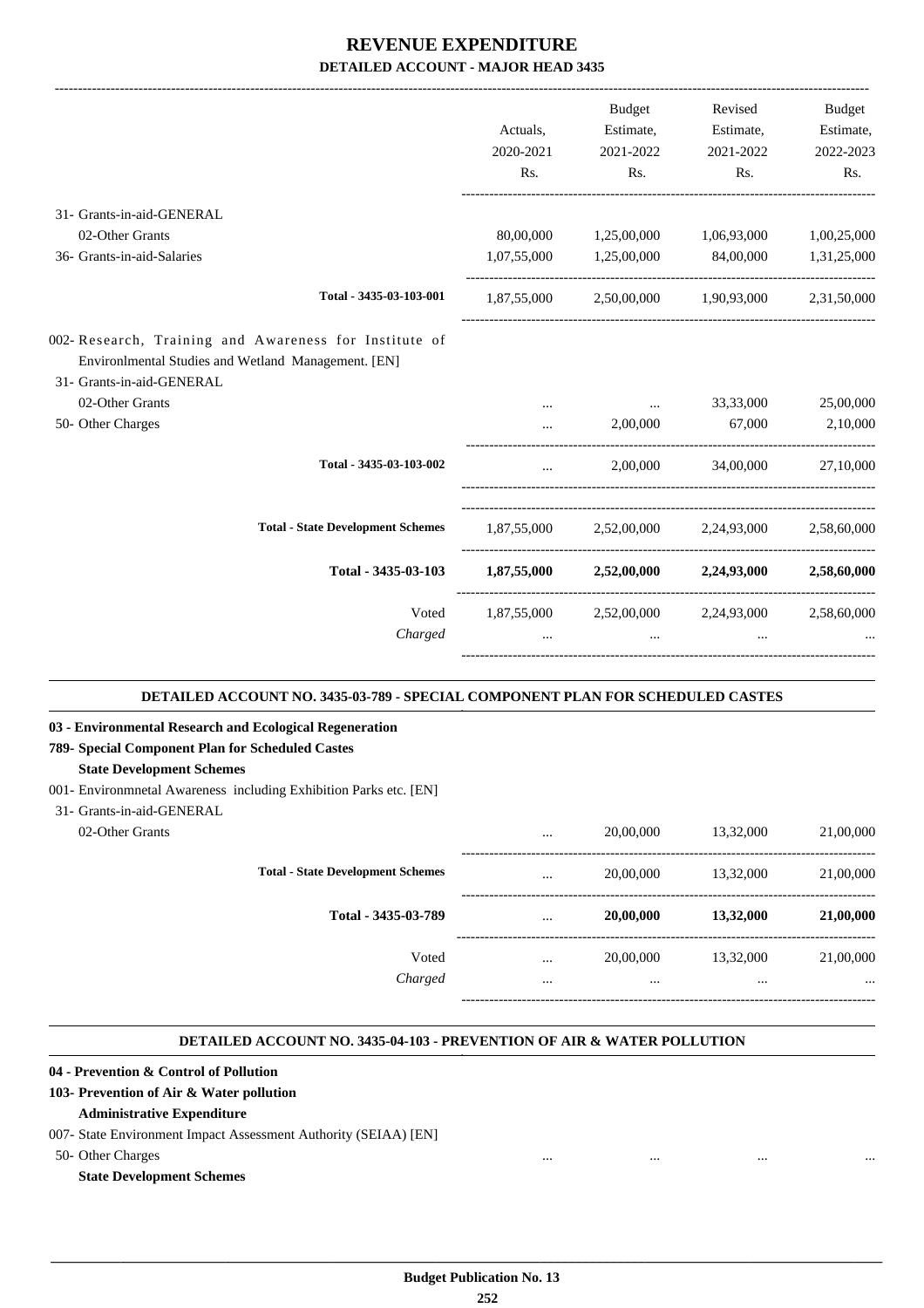|                                                                                                                                                                                  | Actuals,<br>2020-2021<br>Rs. | Budget<br>Estimate,<br>2021-2022<br>Rs. | Revised<br>Estimate,<br>2021-2022<br>Rs.                | Budget<br>Estimate,<br>2022-2023<br>Rs. |
|----------------------------------------------------------------------------------------------------------------------------------------------------------------------------------|------------------------------|-----------------------------------------|---------------------------------------------------------|-----------------------------------------|
| 004- Environmental Survey, Monitoring and Management for Air,<br>Land and Water Pollution [EN]                                                                                   |                              |                                         |                                                         |                                         |
| 31- Grants-in-aid-GENERAL                                                                                                                                                        |                              |                                         |                                                         |                                         |
| 02-Other Grants                                                                                                                                                                  | 3,00,44,882                  | 23,00,00,000                            | 16,50,00,000                                            | 18,50,00,000                            |
| 35- Grants for creation of Capital Assets                                                                                                                                        | $\cdots$                     | 80,00,000                               | 69,30,000                                               | 84,00,000                               |
| 50- Other Charges                                                                                                                                                                | $\cdots$                     | 1,00,000                                | 33,000                                                  | 1,05,000                                |
| Total - 3435-04-103-004                                                                                                                                                          | 3,00,44,882                  |                                         | 23,81,00,000 17,19,63,000 19,35,05,000                  |                                         |
| 006- Installation of Rooftop SPV Power Plants in Schools, Institutions<br>and Office Buildings [EN]                                                                              |                              |                                         |                                                         |                                         |
| 35- Grants for creation of Capital Assets                                                                                                                                        | 1.25,00,000                  | 5,10,00,000                             | 1,70,00,000                                             | 4,75,00,000                             |
| Total - 3435-04-103-006                                                                                                                                                          |                              |                                         | $1,25,00,000$ $5,10,00,000$ $1,70,00,000$ $4,75,00,000$ |                                         |
| <b>Total - State Development Schemes</b>                                                                                                                                         |                              |                                         | 4,25,44,882 28,91,00,000 18,89,63,000 24,10,05,000      |                                         |
| 005- Capacity Building for Industrial Pollution Management Project-<br>(State Share) (EAP) [EN]<br>31- Grants-in-aid-GENERAL<br>02-Other Grants<br>Total - 3435-04-103           | 4,25,44,882                  | 28,91,00,000                            | 18,89,63,000                                            | 24,10,05,000                            |
| Voted<br>Charged                                                                                                                                                                 | 4,25,44,882<br>$\cdots$      | 28,91,00,000<br>$\cdots$                | 18,89,63,000<br>                                        | 24, 10, 05, 000                         |
| DETAILED ACCOUNT NO. 3435-04-789 - SPECIAL COMPONENT PLAN FOR SCHEDULED CASTES<br>04 - Prevention & Control of Pollution<br>789- Special Component Plan for Scheduled Castes     |                              |                                         |                                                         |                                         |
| <b>State Development Schemes</b><br>001- Environmental Survey, Monitoring and Mangement for Land<br>Pollution including Agricultural Pollution [EN]<br>31- Grants-in-aid-GENERAL |                              |                                         |                                                         |                                         |
| 02-Other Grants                                                                                                                                                                  |                              | 10,00,000                               | 3,33,000<br>-------------------------                   | 7,50,000                                |
| <b>Total - State Development Schemes</b>                                                                                                                                         | $\cdots$                     | 10,00,000                               | 3,33,000                                                | 7,50,000                                |
| Total - 3435-04-789                                                                                                                                                              | $\cdots$                     | 10,00,000                               | 3,33,000                                                | 7,50,000                                |
| Voted                                                                                                                                                                            | $\cdots$                     | 10,00,000                               | 3,33,000                                                | 7,50,000                                |
| Charged                                                                                                                                                                          | $\cdots$                     | $\cdots$                                | $\cdots$                                                |                                         |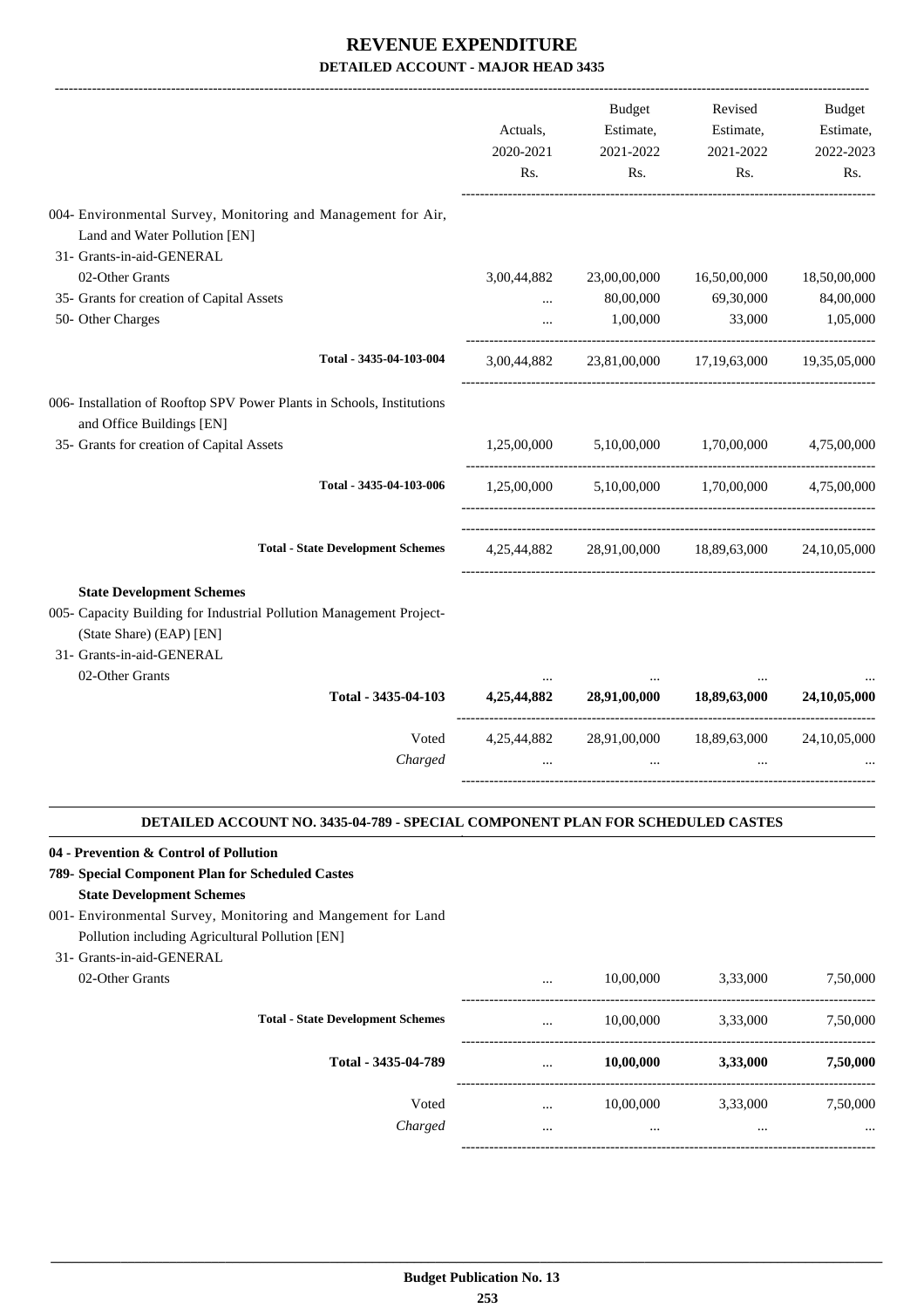|                                                                                                                                          | Actuals,<br>2020-2021<br>Rs. | Budget<br>Estimate,<br>2021-2022<br>Rs. | Revised<br>Estimate,<br>2021-2022<br>Rs. | Budget<br>Estimate,<br>2022-2023<br>Rs. |
|------------------------------------------------------------------------------------------------------------------------------------------|------------------------------|-----------------------------------------|------------------------------------------|-----------------------------------------|
| DETAILED ACCOUNT NO. 3435-04-796 - TRIBAL AREAS SUB-PLAN                                                                                 |                              |                                         |                                          |                                         |
| 04 - Prevention & Control of Pollution                                                                                                   |                              |                                         |                                          |                                         |
| 796- Tribal Areas Sub-Plan                                                                                                               |                              |                                         |                                          |                                         |
| <b>State Development Schemes</b>                                                                                                         |                              |                                         |                                          |                                         |
| 001- Participatory Mangement and Environment Improvement                                                                                 |                              |                                         |                                          |                                         |
| Programme [EN]                                                                                                                           |                              |                                         |                                          |                                         |
| 31- Grants-in-aid-GENERAL                                                                                                                |                              |                                         |                                          |                                         |
| 02-Other Grants                                                                                                                          | 5,00,000                     |                                         | 25,00,000 8,33,000                       | 15,25,000                               |
| Total - 3435-04-796-001                                                                                                                  | 5,00,000                     | 25,00,000 8,33,000 15,25,000            |                                          |                                         |
| 002- Waste Management Programme including hazardous<br>chemicals, wastes and plastics. [EN]<br>31- Grants-in-aid-GENERAL                 |                              |                                         |                                          |                                         |
| 02-Other Grants                                                                                                                          |                              | 2,74,700 22,00,000 7,33,000             |                                          | 15,10,000                               |
| Total - 3435-04-796-002                                                                                                                  |                              | 2,74,700 22,00,000 7,33,000 15,10,000   |                                          |                                         |
| <b>Total - State Development Schemes</b>                                                                                                 |                              | 7,74,700 47,00,000 15,66,000            |                                          | 30,35,000                               |
| Total - 3435-04-796                                                                                                                      |                              | 7,74,700 47,00,000 15,66,000            |                                          | 30,35,000                               |
| Voted                                                                                                                                    |                              | 7,74,700 47,00,000 15,66,000            |                                          | 30,35,000                               |
| Charged                                                                                                                                  |                              | $\cdots$                                |                                          |                                         |
| DETAILED ACCOUNT NO. 3435-04-800 - OTHER EXPENDITURE                                                                                     |                              |                                         |                                          |                                         |
| 04 - Prevention & Control of Pollution                                                                                                   |                              |                                         |                                          |                                         |
| 800- Other Expenditure                                                                                                                   |                              |                                         |                                          |                                         |
| <b>State Development Schemes</b>                                                                                                         |                              |                                         |                                          |                                         |
| 002- Waste Management Programme including Hazardous Chemicals,                                                                           |                              |                                         |                                          |                                         |
| Waste and Plastics [EN]                                                                                                                  |                              |                                         |                                          |                                         |
| 31- Grants-in-aid-GENERAL                                                                                                                |                              |                                         |                                          |                                         |
| 02-Other Grants                                                                                                                          |                              | 57,36,090 5,00,00,000                   | 1,66,67,000                              | 5,05,00,000                             |
|                                                                                                                                          |                              |                                         |                                          |                                         |
| Total - 3435-04-800-002                                                                                                                  | 57,36,090                    |                                         | 5,00,00,000 1,66,67,000                  | 5,05,00,000                             |
| 004- Provision for Govt. share to Hazardous Waste Management<br>Units and Biomedical Waste Management Units built in P.P.P<br>mode. [EN] |                              |                                         |                                          |                                         |
| 31- Grants-in-aid-GENERAL                                                                                                                |                              |                                         |                                          |                                         |
| 02-Other Grants                                                                                                                          | $\cdots$                     | 20,00,000                               | 6,67,000                                 | 15,00,000                               |
| Total - 3435-04-800-004                                                                                                                  | $\cdots$                     | 20,00,000                               | 6,67,000                                 | 15,00,000                               |
|                                                                                                                                          |                              |                                         |                                          |                                         |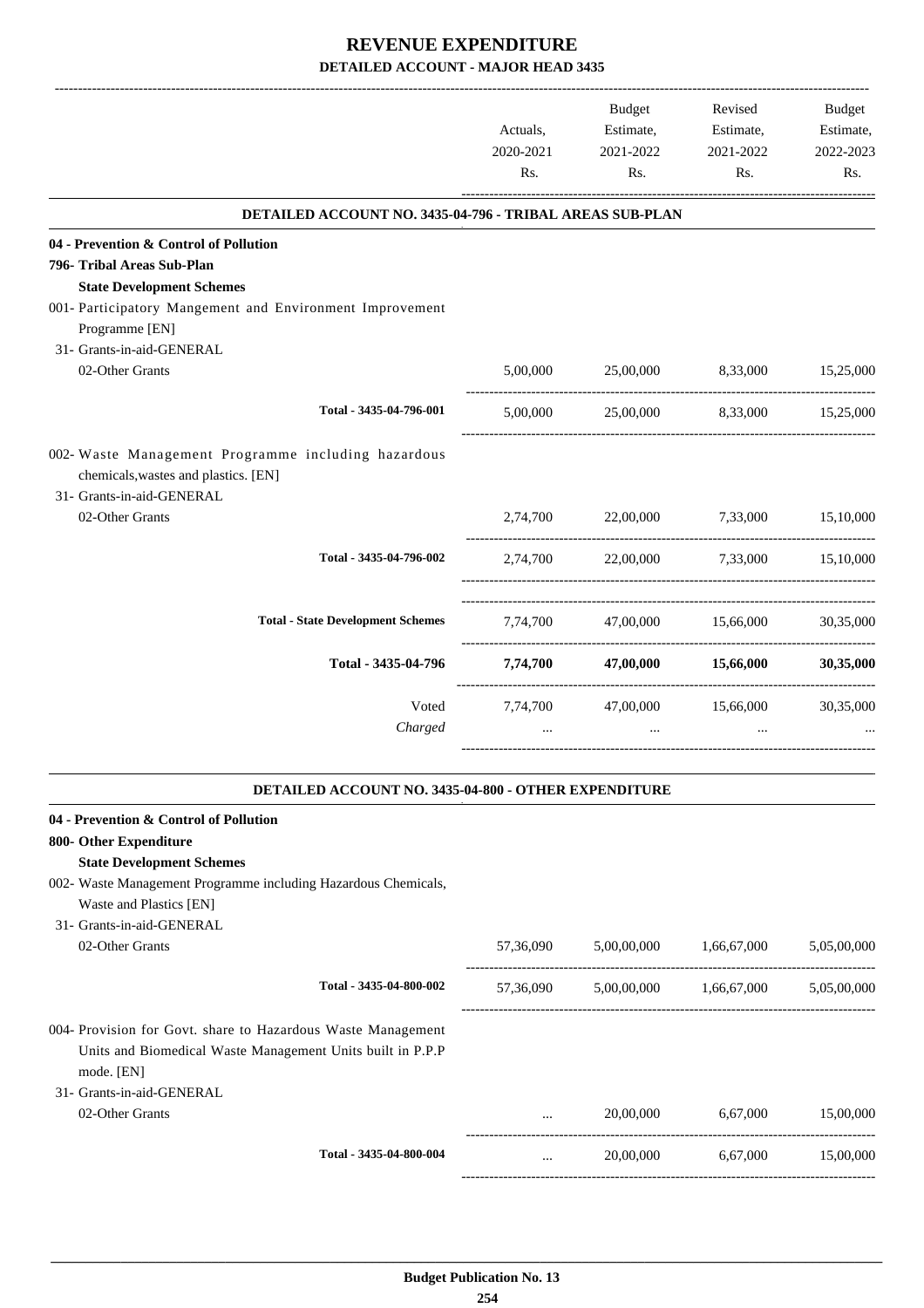|                                                                                                                                                                                                                                                                                                                                                  | Actuals,<br>2020-2021<br>Rs. | Budget<br>Estimate,<br>2021-2022<br>Rs. | Revised<br>Estimate,<br>2021-2022<br>Rs.                  | Budget<br>Estimate,<br>2022-2023<br>Rs. |
|--------------------------------------------------------------------------------------------------------------------------------------------------------------------------------------------------------------------------------------------------------------------------------------------------------------------------------------------------|------------------------------|-----------------------------------------|-----------------------------------------------------------|-----------------------------------------|
| 009- Participatory Management and Environmental Improvement                                                                                                                                                                                                                                                                                      |                              |                                         |                                                           |                                         |
| Programme [EN]                                                                                                                                                                                                                                                                                                                                   |                              |                                         |                                                           |                                         |
| 31- Grants-in-aid-GENERAL                                                                                                                                                                                                                                                                                                                        |                              |                                         |                                                           |                                         |
| 02-Other Grants                                                                                                                                                                                                                                                                                                                                  | $\cdots$                     |                                         | 50,00,000 16,67,000                                       | 51,50,000                               |
| Total - 3435-04-800-009                                                                                                                                                                                                                                                                                                                          | $\cdots$                     |                                         |                                                           |                                         |
| <b>Total - State Development Schemes</b>                                                                                                                                                                                                                                                                                                         |                              |                                         | 57,36,090 5,70,00,000 1,90,01,000 5,71,50,000             |                                         |
| <b>Central Sector Scheme</b>                                                                                                                                                                                                                                                                                                                     |                              |                                         |                                                           |                                         |
| 001- Project on Abatement of Water Pollution by review and<br>monitoring of various water bodies and other garbage disposal<br>bodies in Urban West Bengal [EN]<br>31- Grants-in-aid-GENERAL                                                                                                                                                     |                              |                                         |                                                           |                                         |
| 02-Other Grants<br>Total - 3435-04-800                                                                                                                                                                                                                                                                                                           | 57,36,090                    |                                         | $5,70,00,000$ $1,90,01,000$                               | 5,71,50,000                             |
|                                                                                                                                                                                                                                                                                                                                                  |                              |                                         |                                                           |                                         |
| Voted<br>Charged                                                                                                                                                                                                                                                                                                                                 | $\cdots$                     | $\cdots$                                | 57,36,090 5,70,00,000 1,90,01,000 5,71,50,000<br>$\cdots$ |                                         |
| DETAILED ACCOUNT NO. 3435 - DEDUCT RECOVERIES IN REDUCTION OF EXPENDITURE<br>03 - Environmental Research and Ecological Regeneration<br>003- Environmental Education / Training / Extention<br><b>State Development Schemes</b><br>001-Environmental Awareness including Exhibition, Parks etc. [EN]<br>70-Deduct Recoveries<br>02-W.B.H.S. 2008 | $\cdots$                     | $\cdots$                                | $\cdots$                                                  |                                         |
| Total - 003 - Deduct - Recoveries                                                                                                                                                                                                                                                                                                                | $\cdots$                     | $\cdots$                                | $\ddotsc$                                                 |                                         |
| 101- Conservation Programme<br><b>State Development Schemes</b><br>001-Conservation of Bio-diversity in Non-forest Areas [EN]<br>70-Deduct Recoveries<br>01-Others<br>02-W.B.H.S. 2008<br><b>Central Sector Scheme</b><br>006-Implementation of Action Plan for Conservation and<br>Management of East Kolkata Wetland in West Bengal [EN]       | $\cdots$<br>$\cdots$         | $\cdots$<br>$\cdots$                    | $\cdots$<br>$\cdots$                                      | $\cdots$                                |
| 70-Deduct Recoveries                                                                                                                                                                                                                                                                                                                             |                              |                                         |                                                           |                                         |
|                                                                                                                                                                                                                                                                                                                                                  |                              |                                         |                                                           |                                         |
| 01-Others<br>02-W.B.H.S. 2008                                                                                                                                                                                                                                                                                                                    |                              | $\ddotsc$                               | $\ddotsc$                                                 |                                         |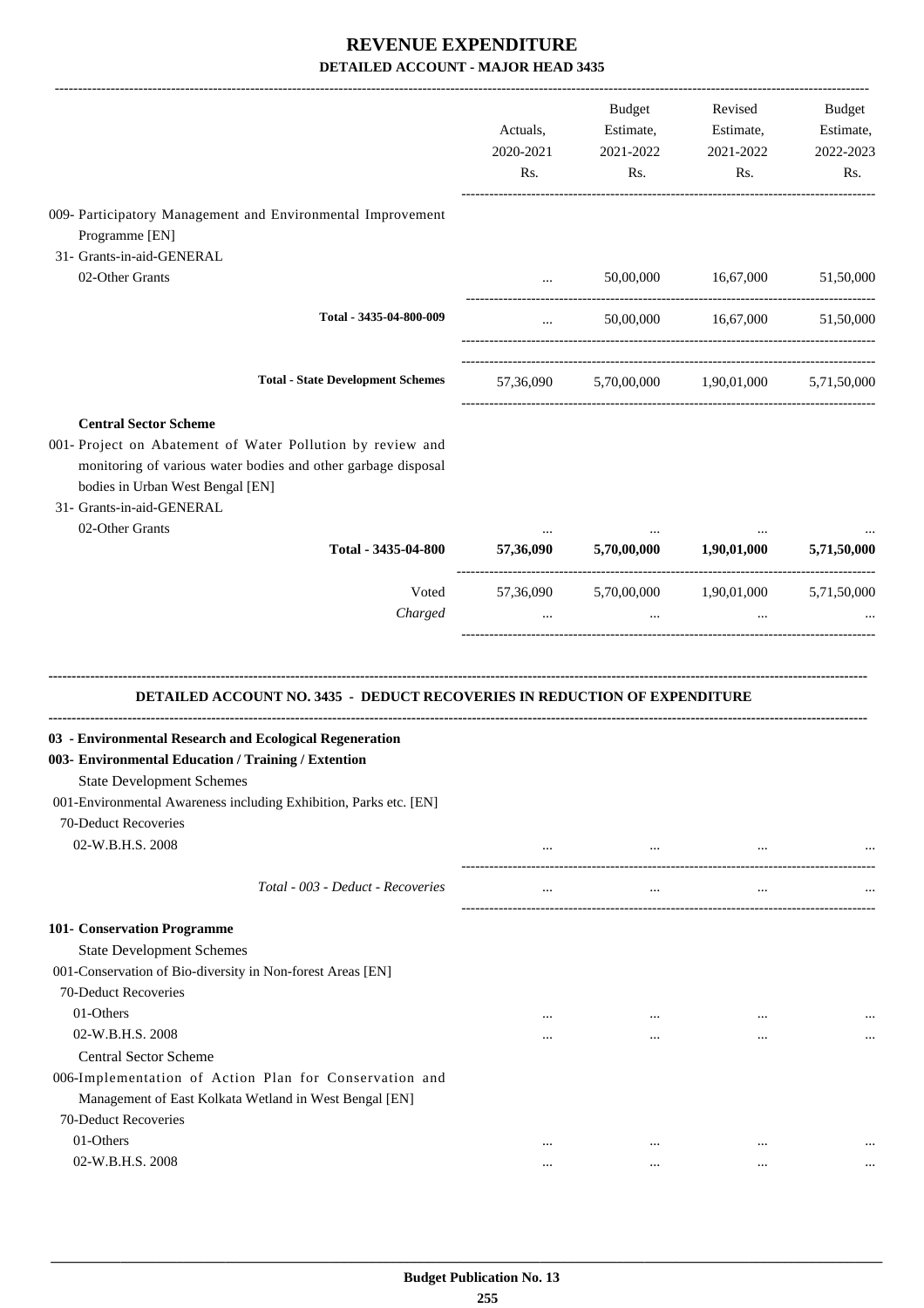|                                                               | Actuals,<br>2020-2021<br>Rs. | <b>Budget</b><br>Estimate,<br>2021-2022<br>Rs. | Revised<br>Estimate,<br>2021-2022<br>Rs. | Budget<br>Estimate,<br>2022-2023<br>Rs. |
|---------------------------------------------------------------|------------------------------|------------------------------------------------|------------------------------------------|-----------------------------------------|
| Total - 101 - Deduct - Recoveries                             | $\ddotsc$                    | $\cdots$                                       | $\cdots$                                 |                                         |
| 911- Deduct Recoveries of Overpayments                        |                              |                                                |                                          |                                         |
| Administrative Expenditure                                    |                              |                                                |                                          |                                         |
| 005-Research, Training and Awareness[EN] [EN]                 |                              |                                                |                                          |                                         |
| 70-Deduct Recoveries                                          |                              |                                                |                                          |                                         |
| 01-Others                                                     | $\cdots$                     | $-1,000$                                       | $-1,000$                                 | $-1,000$                                |
| <b>State Development Schemes</b>                              |                              |                                                |                                          |                                         |
| 001-Recoveries of Overpayments [EN]                           |                              |                                                |                                          |                                         |
| 70-Deduct Recoveries                                          |                              |                                                |                                          |                                         |
| 01-Others                                                     | $-86,227$                    |                                                |                                          |                                         |
| 002-Environmental Research and Development [EN]               |                              |                                                |                                          |                                         |
| 70-Deduct Recoveries                                          |                              |                                                |                                          |                                         |
| 01-Others                                                     |                              |                                                |                                          |                                         |
| 003-Climate Change Studies (EN) [EN]                          |                              |                                                |                                          |                                         |
| 70-Deduct Recoveries                                          |                              |                                                |                                          |                                         |
| 01-Others                                                     |                              | $\cdots$                                       |                                          |                                         |
| 004-Environmental Research and Development [EN] [EN]          |                              |                                                |                                          |                                         |
| 70-Deduct Recoveries                                          |                              |                                                |                                          |                                         |
| 01-Others                                                     |                              |                                                |                                          |                                         |
| Total - 911 - Deduct - Recoveries                             | -86,227                      | $-1,000$                                       | $-1,000$                                 | $-1,000$                                |
| 04- Prevention & Control of Pollution                         |                              |                                                |                                          |                                         |
| 800- Other Expenditure                                        |                              |                                                |                                          |                                         |
| <b>State Development Schemes</b>                              |                              |                                                |                                          |                                         |
| 002-Waste Management Programme including Hazardous Chemicals, |                              |                                                |                                          |                                         |
| Waste and Plastics [EN]                                       |                              |                                                |                                          |                                         |
| 70-Deduct Recoveries                                          |                              |                                                |                                          |                                         |
| 01-Others                                                     | $\cdots$                     | $\cdots$                                       | $\cdots$                                 |                                         |
| 02-W.B.H.S. 2008                                              | $\cdots$                     | $\cdots$                                       | $\cdots$                                 |                                         |
|                                                               |                              |                                                |                                          |                                         |
| Total - 800 - Deduct - Recoveries                             | $\cdots$                     | $\cdots$                                       | $\cdots$                                 |                                         |
| 911- Deduct Recoveries of Overpayments                        |                              |                                                |                                          |                                         |
| Administrative Expenditure                                    |                              |                                                |                                          |                                         |
| 005-Environmental Research and Development [EN]               |                              |                                                |                                          |                                         |
| 70-Deduct Recoveries                                          |                              |                                                |                                          |                                         |
| 01-Others                                                     | $\cdots$                     | $-1,000$                                       | $-1,000$                                 | $-1,000$                                |
| <b>State Development Schemes</b>                              |                              |                                                |                                          |                                         |
| 004-Provision for Govts Share to Hazardous Waste Management   |                              |                                                |                                          |                                         |
| Units and Biomedical Waste Management Units Built in          |                              |                                                |                                          |                                         |
| P.P.P.Mode[EN]. [EN]                                          |                              |                                                |                                          |                                         |
| 70-Deduct Recoveries                                          |                              |                                                |                                          |                                         |
| 01-Others                                                     | $\cdots$                     | $\cdots$                                       | $\cdots$                                 |                                         |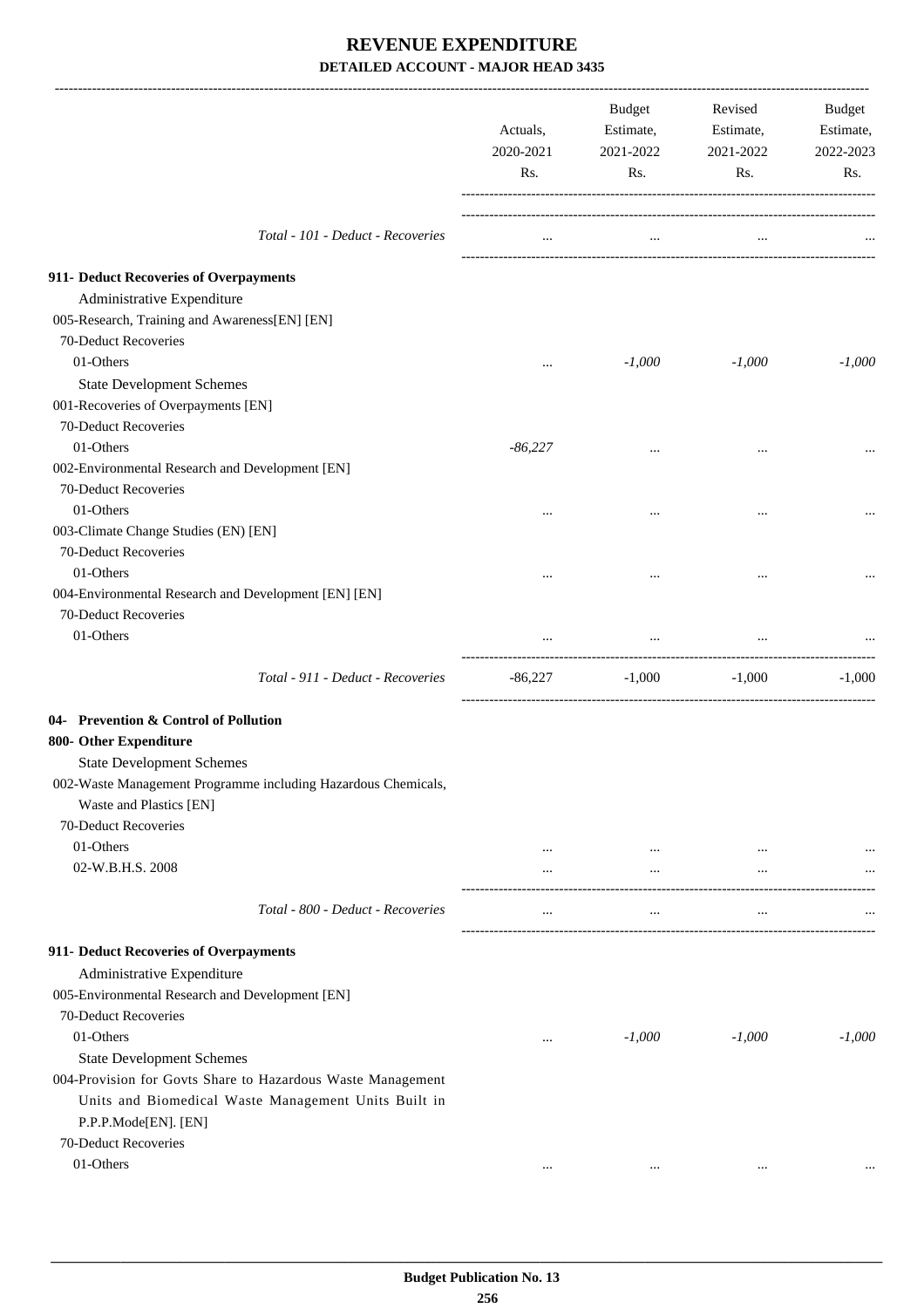|                                                                                          | Actuals,<br>2020-2021<br>Rs. | Budget<br>Estimate,<br>2021-2022<br>Rs. | Revised<br>Estimate,<br>2021-2022<br>Rs. | Budget<br>Estimate,<br>2022-2023<br>Rs. |
|------------------------------------------------------------------------------------------|------------------------------|-----------------------------------------|------------------------------------------|-----------------------------------------|
| Total - 911 - Deduct - Recoveries                                                        |                              | $-1,000$                                | $-1,000$                                 | $-1,000$                                |
| 60- Others<br>911- Deduct Recoveries of Overpayments<br><b>State Development Schemes</b> |                              |                                         |                                          |                                         |
| 001-Refund of unutilised funds under various Schemes [EN]                                |                              |                                         |                                          |                                         |
| 70-Deduct Recoveries<br>01-Others                                                        | $-5,29,44,121$               |                                         |                                          | $\cdots$                                |
| Total - 911 - Deduct - Recoveries                                                        | $-5,29,44,121$               | $\cdots$                                | $\cdots$                                 |                                         |
| Total - 3435 - Deduct - Recoveries                                                       | $-5,30,30,348$               | $-2,000$                                | $-2,000$                                 | $-2,000$                                |

-----------------------------------------------------------------------------------------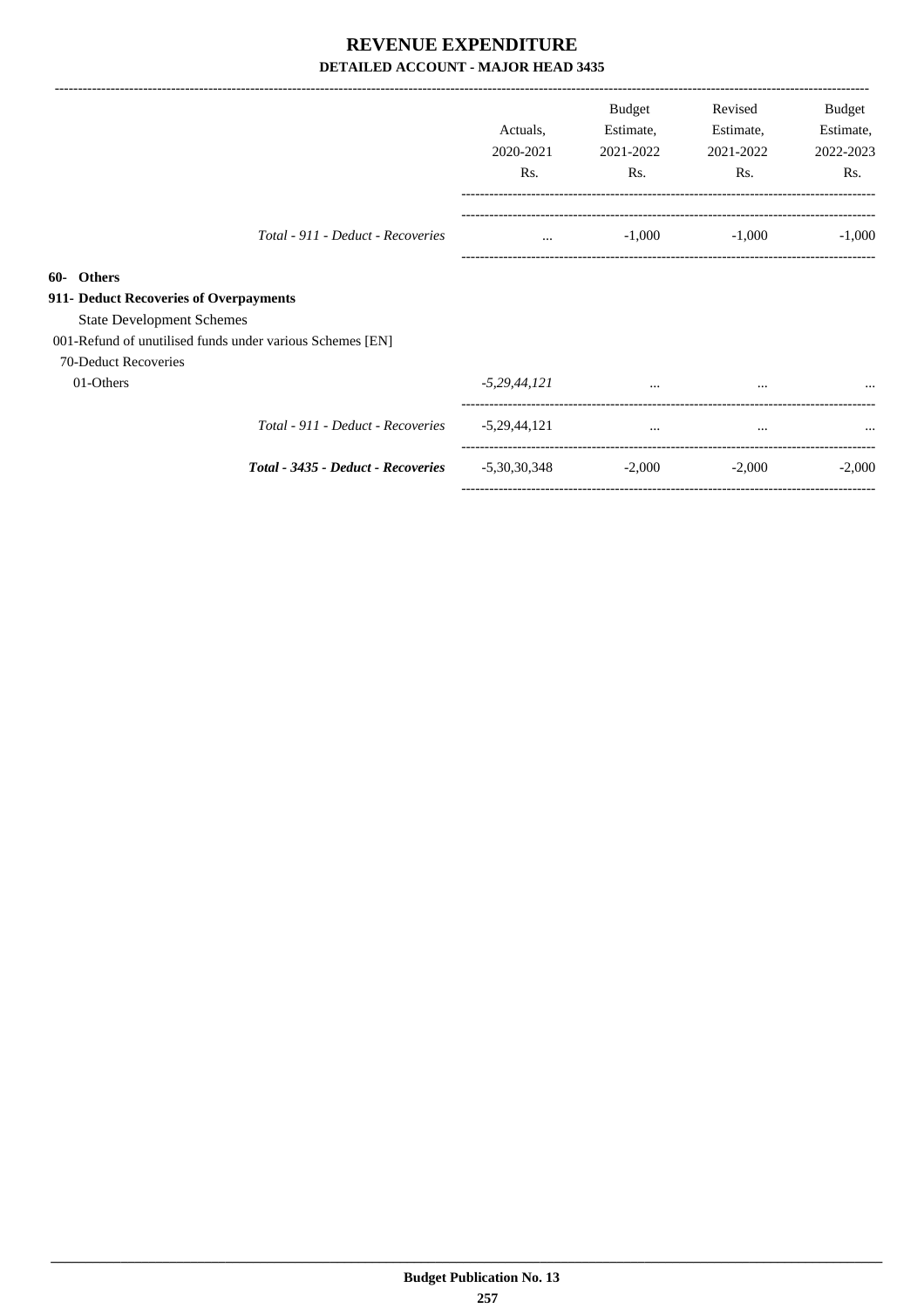# **CAPITAL EXPENDITURE**

### **DEMAND No. 16**

### **Environment Department**

**A. Capital Account of General Services -**

# **Head of Account : 4059 - Capital Outlay on Public Works**

| Voted Rs. 4,77,50,000      | <b>Charged Rs. Nil</b> |             |             | Total Rs. 4,77,50,000 |
|----------------------------|------------------------|-------------|-------------|-----------------------|
|                            |                        | Voted Rs.   | Charged Rs. | <b>Total Rs.</b>      |
| <b>Gross Expenditure</b>   |                        | 4,77,50,000 | $\cdots$    | 4,77,50,000           |
| <b>Deduct - Recoveries</b> |                        |             |             |                       |
|                            | <b>Net Expenditure</b> | 4,77,50,000 | $\cdots$    | 4,77,50,000           |
|                            |                        |             |             |                       |

### **CAPITAL EXPENDITURE ABSTRACT ACCOUNT**

|                                                                                |                                                                           | Actuals,<br>2020-2021<br>Rs. | <b>Budget</b><br>Estimate,<br>2021-2022<br>Rs. | Revised<br>Estimate,<br>2021-2022<br>Rs.        | <b>Budget</b><br>Estimate,<br>2022-2023<br>Rs. |
|--------------------------------------------------------------------------------|---------------------------------------------------------------------------|------------------------------|------------------------------------------------|-------------------------------------------------|------------------------------------------------|
| 01 - OFFICE BUILDINGS<br>051- Construction<br><b>State Development Schemes</b> |                                                                           | 2,25,00,000                  |                                                | 5,50,00,000 1,83,33,000                         | 4,77,50,000                                    |
|                                                                                | <b>Total - 051</b>                                                        |                              |                                                | 2,25,00,000 5,50,00,000 1,83,33,000 4,77,50,000 |                                                |
|                                                                                | <b>Grand Total - Gross</b>                                                |                              |                                                | 2,25,00,000 5,50,00,000 1,83,33,000 4,77,50,000 |                                                |
|                                                                                | Voted<br>Charged                                                          |                              | and the state of the state of the state of the | 2,25,00,000 5,50,00,000 1,83,33,000 4,77,50,000 | $\cdots$ . The contract of $\cdots$            |
|                                                                                | State Development Schemes 2,25,00,000 5,50,00,000 1,83,33,000 4,77,50,000 |                              |                                                |                                                 |                                                |
|                                                                                | <b>Deduct Recoveries</b>                                                  | $\cdots$                     | $\cdots$                                       | $\cdots$                                        |                                                |
|                                                                                | <b>Grand Total - Net</b>                                                  |                              |                                                | 2,25,00,000 5,50,00,000 1,83,33,000 4,77,50,000 |                                                |
|                                                                                | Voted<br>Charged                                                          | $\cdots$                     | $\cdots$                                       | 2,25,00,000 5,50,00,000 1,83,33,000<br>$\cdots$ | 4,77,50,000                                    |
|                                                                                |                                                                           |                              |                                                |                                                 |                                                |